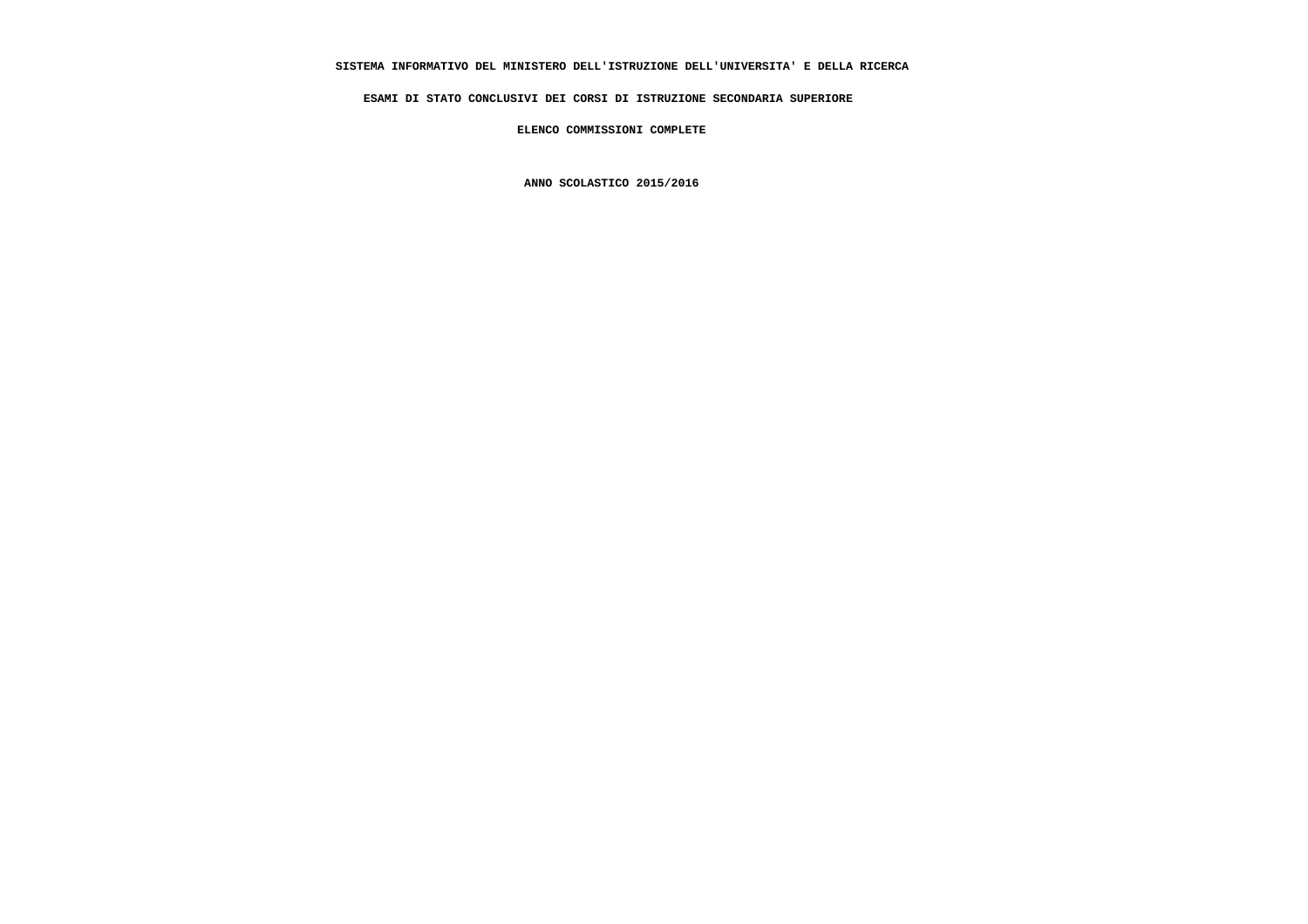#### **UFFICIO SCOLASTICO REGIONE LOMBARDIA A.S. 2015/2016 PROVINCIA DI BERGAMO**

 **BGISFX001 - I COMMISSIONE SPERIMENTALE**

#### **\*\* DATI RELATIVI ALLE CLASSI DELLA CONFIGURAZIONE \*\***

 **ISTITUTO PRIMA SEDE: BERGAMO - L.R. PAR. LICEO LINGUISTICO LICEO LINGUISTICO "S.BARTOLOME, VIA S. ALESSANDRO, N. 49 (BG)**

|  | * CLASSE * ISTITUTO |          | * SEZIONE * INDIRIZZO                      |  |        | $*I.F.P.*$ |         |             | CANDIDATI |                       |  | L. STRANIERE<br>*INT.*EST.*SPEC*MER.* II PR. I COM. II COM. * |  |
|--|---------------------|----------|--------------------------------------------|--|--------|------------|---------|-------------|-----------|-----------------------|--|---------------------------------------------------------------|--|
|  | * BGPL04500P * 5LMT |          | * ISFX - LINGUIST.MODERNO (LIC.LI.EU.PAR)  |  |        | $\star$    |         | $*$ 7 $*$   | $\star$   | $\star$               |  |                                                               |  |
|  |                     |          |                                            |  |        |            |         |             |           |                       |  |                                                               |  |
|  |                     | * 5LMS   | * ISFX - LINGUIST.MODERNO (LIC.LI.EU.PAR)  |  |        |            |         | $*$ 13 $*$  | $\star$   |                       |  |                                                               |  |
|  |                     |          |                                            |  |        |            |         |             |           |                       |  |                                                               |  |
|  | BGPL04500P          | 5GEF     | * ISEV - GIURIDICO ECONOM. (LIC.LI.EU.PAR) |  |        |            |         | $*$ 10 $*$  |           |                       |  |                                                               |  |
|  |                     | $*$ 5GET | * ISEV - GIURIDICO ECONOM. (LIC.LI.EU.PAR) |  |        | $\star$    |         | $*$ 3 $*$   |           |                       |  |                                                               |  |
|  |                     | $*$ 5GES | * ISEV - GIURIDICO ECONOM. (LIC.LI.EU.PAR) |  |        |            | $\star$ | $R_{\star}$ |           | $\star$               |  |                                                               |  |
|  |                     |          |                                            |  |        |            |         |             |           |                       |  |                                                               |  |
|  |                     |          |                                            |  | TOTALI |            |         | $* 41 *$    |           |                       |  |                                                               |  |
|  |                     |          |                                            |  |        |            |         |             |           | *----*----*----*----* |  |                                                               |  |

 **PROGR. PAG. 1 PAG. 1/I (SPERIMENTALE /BG)**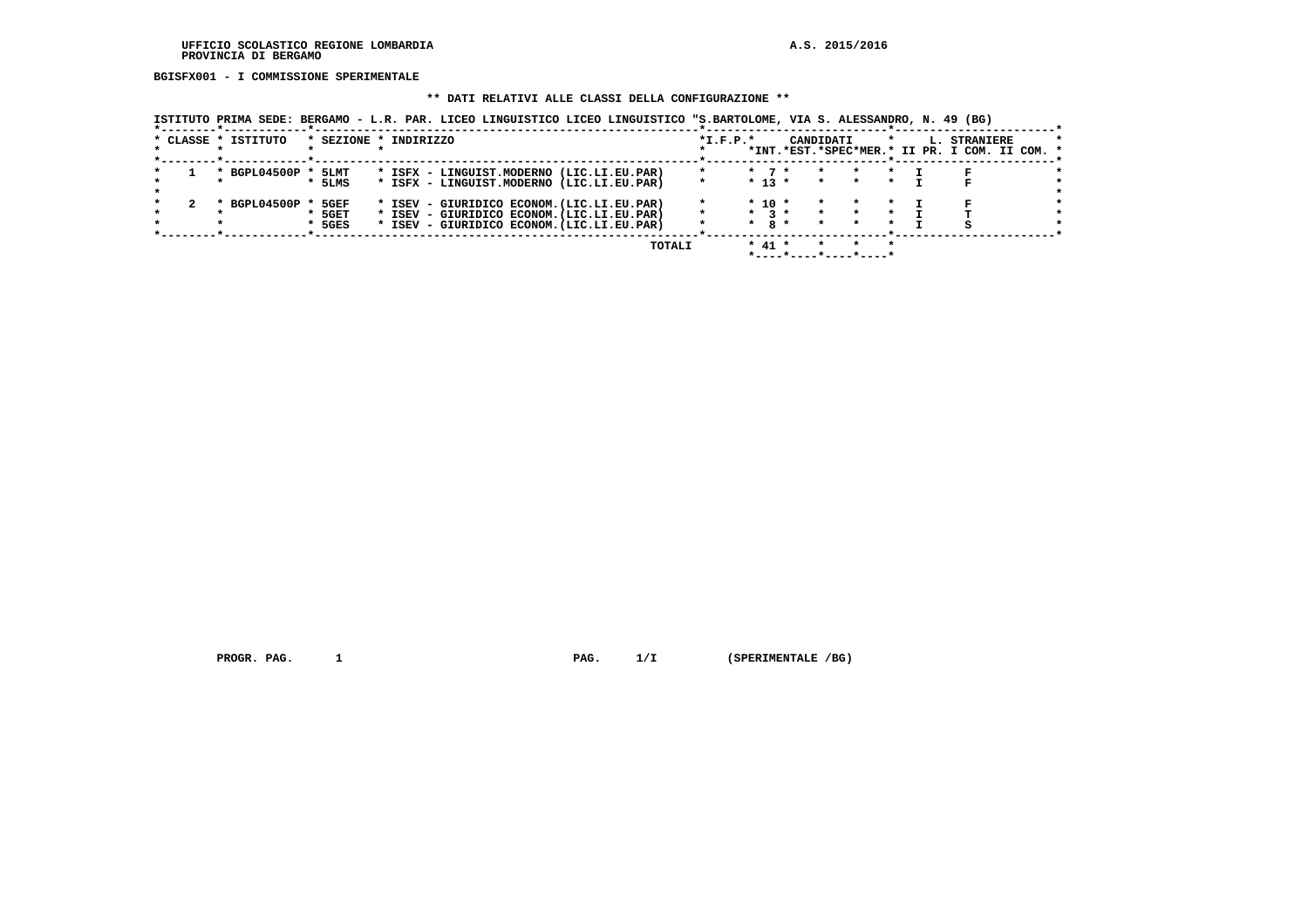**BGISFX001 - I COMMISSIONE SPERIMENTALE**

| $\star$ | PRESIDENTE: MONZIO COMPAGNONI MAURIZIO N. IL 24/11/1963 (BG)<br>TREVIGLIO - ISTITUTO TECNICO INDUSTRIALE "ARCHIMEDE" ( CORSO SERALE), VIA CARAVAGGI 52 (BG)                                                                                                   |           |
|---------|---------------------------------------------------------------------------------------------------------------------------------------------------------------------------------------------------------------------------------------------------------------|-----------|
|         | INDIRIZZO: ISFX - LINGUIST.MODERNO (LIC.LI.EU.PAR)                                                                                                                                                                                                            |           |
|         | 1 - IO11: LINGUA E LETTERATURA ITALIANA<br>(A050:LETTERE IST.ISTR.SECOND.<br>ARENA DANIELA N. IL 13/07/1967 (VV)<br>PROVENIENTE DA: SERIATE - LICEO SCIENTIFICO "ETTORE MAJORANA", VIA PARTIGIANI, 1 (BG)                                                     |           |
|         | 2 - N390:LINGUA E CULTURA STRANIERA (FRANCESE)<br>(A246:LINGUA E CIV. STRANIERA (<br>CONCA TIZIANA N. IL 30/01/1959 (BG)<br>PROVENIENTE DA: TREVIGLIO - ISTITUTO MAGISTRALE "GUGLIELMO OBERDAN", VIALE MERISIO 14 (BG)                                        |           |
|         | $3 - 1053:SCIENZE$<br>( A060:SC.NA. ,CH. ,GEOG. ,MIC.<br>PARISI GIUSEPPINA N. IL 03/01/1961 (MT)<br>PROVENIENTE DA: PRESEZZO - ISTITUTO MAGISTRALE "BETTY AMBIVERI", VIA C.BERIZZI, 1 (BG)                                                                    |           |
|         | INDIRIZZO: ISEV - GIURIDICO ECONOM. (LIC.LI.EU.PAR)                                                                                                                                                                                                           |           |
|         | 1 - IO11: LINGUA E LETTERATURA ITALIANA<br>(A050:LETTERE IST.ISTR.SECOND.<br>ARENA DANIELA N. IL 13/07/1967 (VV)<br>PROVENIENTE DA: SERIATE - LICEO SCIENTIFICO "ETTORE MAJORANA", VIA PARTIGIANI, 1 (BG)                                                     | $\lambda$ |
|         | 2 - N390:LINGUA E CULTURA STRANIERA (FRANCESE)<br>(A246:LINGUA E CIV. STRANIERA (<br>CONCA TIZIANA N. IL 30/01/1959 (BG)<br>PROVENIENTE DA: TREVIGLIO - ISTITUTO MAGISTRALE "GUGLIELMO OBERDAN", VIALE MERISIO 14 (BG)<br>SALETTA ESTER N. IL 01/06/1971 (BG) |           |
|         | PROVENIENTE DA: ALBINO - ISTITUTO MAGISTRALE "OSCAR ARNULFO ROMERO", VIALE ALDO MORO, 51 (BG)<br>SIGNORELLI LAURA N. IL 07/07/1978 (BG)<br>PROVENIENTE DA: ALBINO - ISTITUTO MAGISTRALE "OSCAR ARNULFO ROMERO", VIALE ALDO MORO, 51 (BG)                      |           |
|         | 3 - I070: DIRITTO ED ECONOMIA<br>(A019:DISCIPLINE GIURIDICHE ED<br>CERVO GUIDO N. IL 19/02/1952 (BG)<br>PROVENIENTE DA: PRESEZZO - ISTITUTO TECNICO COMMERCIALE "MAIRONI DA PONTE", VIA BERIZZI, 1 (BG)                                                       | $\lambda$ |

 **PROGR. PAG.** 2 **PAG.** 1/II (SPERIMENTALE /BG)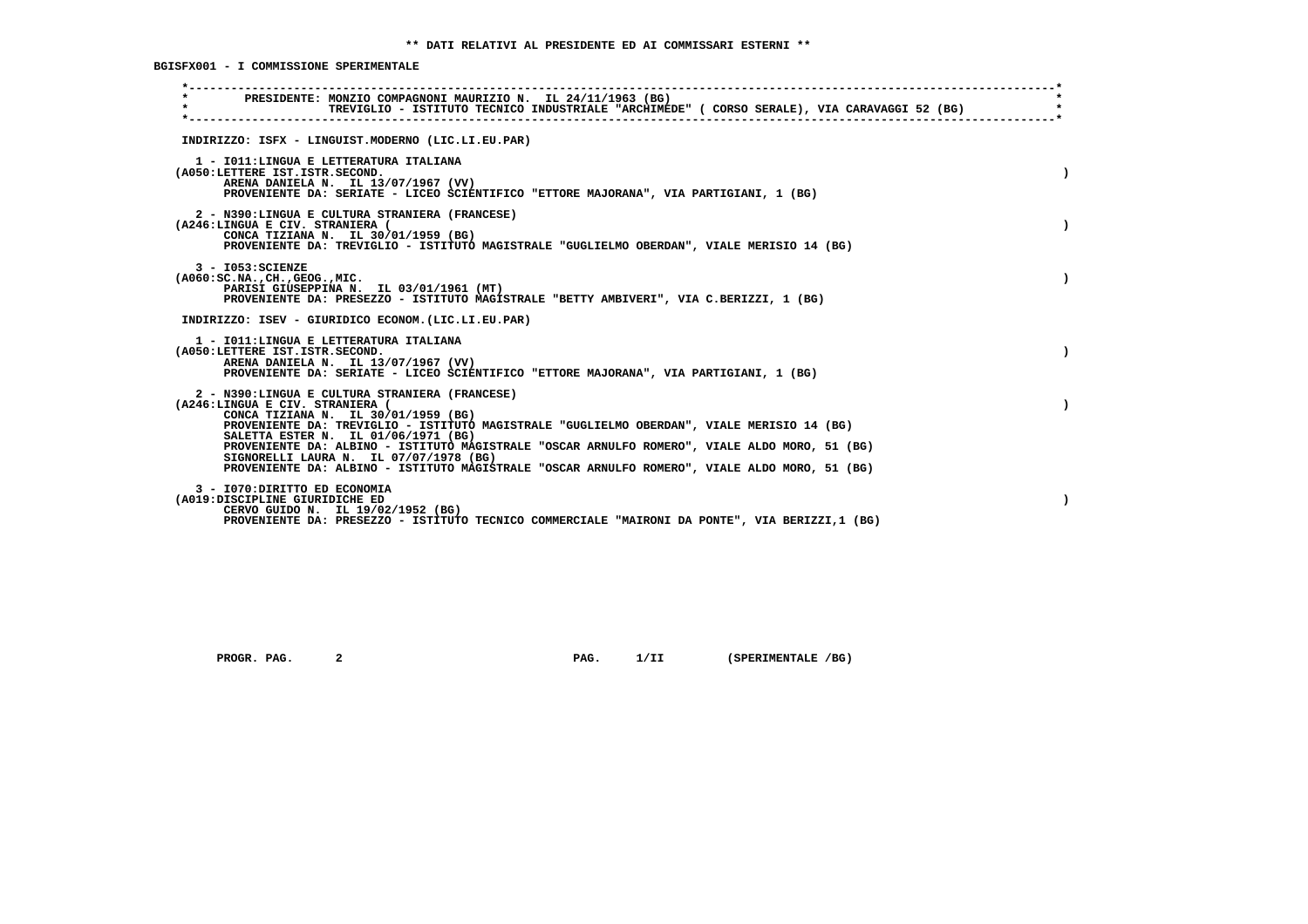**BGIP01001 - I COMMISSIONE: ISTITUTO PROFESSIONALE SETTORE SERVIZI INDIRIZZO "SERVIZI PER L'AGRICOLTURA E LO SVILUPPO R**

 **URALE"**

# **\*\* DATI RELATIVI ALLE CLASSI DELLA CONFIGURAZIONE \*\***

|                                                                                                                                                        | ISTITUTO PRIMA SEDE: BERGAMO - IST PROF PER L'AGRICOLTURA E L'AMBIENTE "MARIO RIGONI STERN", VIA BORGO PALAZZO 128 (BG) |                                |                                                                           |
|--------------------------------------------------------------------------------------------------------------------------------------------------------|-------------------------------------------------------------------------------------------------------------------------|--------------------------------|---------------------------------------------------------------------------|
| * SEZIONE * INDIRIZZO<br>* CLASSE * ISTITUTO                                                                                                           | $*L.F.P.*$                                                                                                              | CANDIDATI *                    | <b>L. STRANIERE</b><br>*INT.*EST.*SPEC*MER.* II PR. I COM. II COM. *      |
| * BGRA03101L * AP                                                                                                                                      | * IP01 - SERVIZI AGRIC. SVILUPPO RUR.<br>$\star$                                                                        | $* 22 *$<br>$\star$<br>$\star$ |                                                                           |
| ISTITUTO SECONDA SEDE: TREVIGLIO - IST PROF PER L'AGRICOLTURA E L'AMBIENTE "GAETANO CANTONI", VIALE MERISIO 17/C (BG)<br>*--------*------------*------ |                                                                                                                         |                                |                                                                           |
|                                                                                                                                                        |                                                                                                                         |                                |                                                                           |
| * CLASSE * ISTITUTO<br>* SEZIONE * INDIRIZZO                                                                                                           |                                                                                                                         | $*L.F.P.*$                     | CANDIDATI * L. STRANIERE<br>*INT.*EST.*SPEC*MER.* II PR. I COM. II COM. * |
| * BGRA027011 * IP                                                                                                                                      | * IP01 - SERVIZI AGRIC. SVILUPPO RUR.                                                                                   | $* 27 *$<br>$\star$            |                                                                           |

 **PROGR. PAG. 3 PAG. 2/I (ISTRUZIONE PROFESSIONALE /BG)**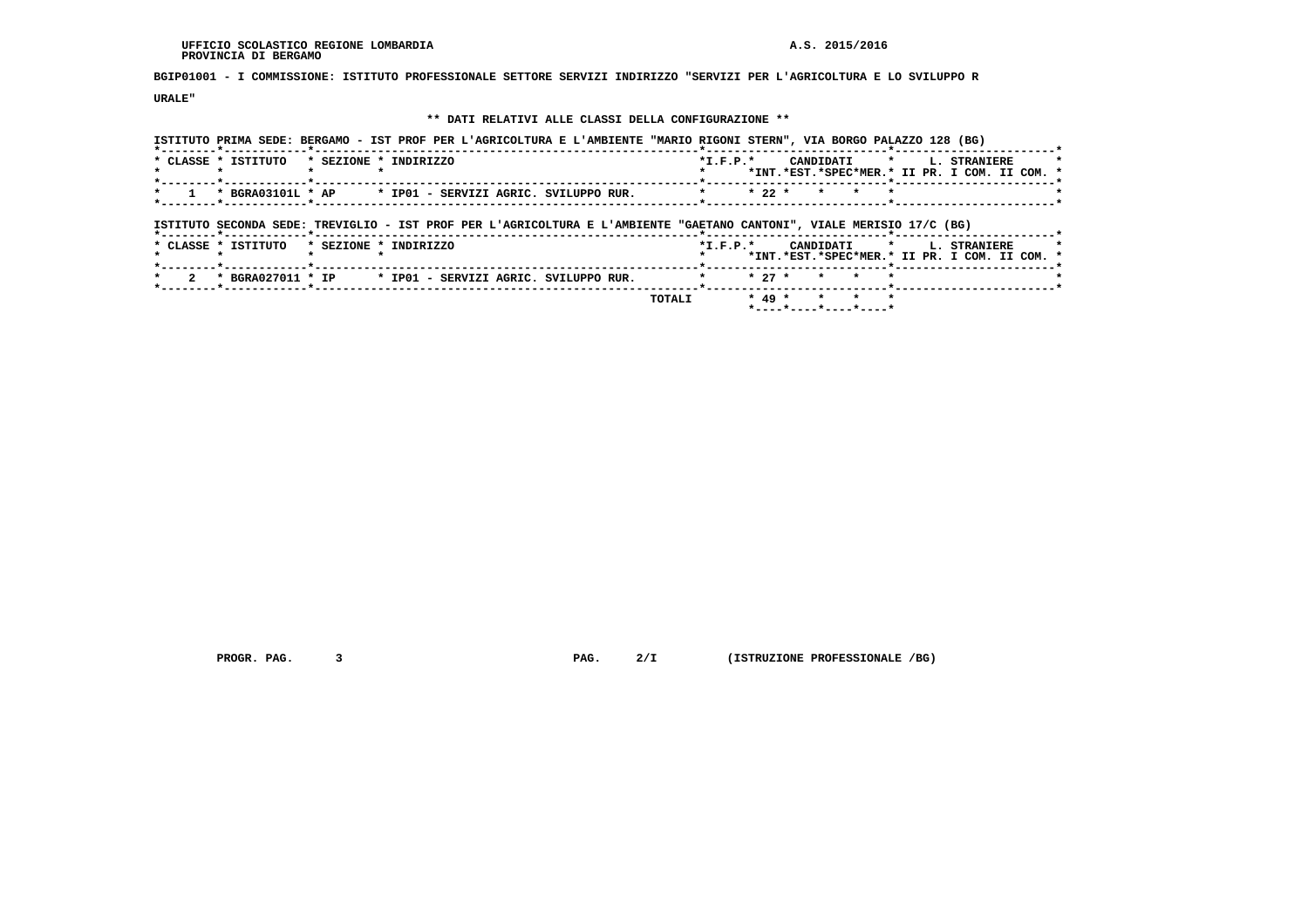**BGIP01001 - I COMMISSIONE: ISTITUTO PROFESSIONALE SETTORE SERVIZI INDIRIZZO "SERVIZI PER L'AGRICOLTURA E LO SVILUPPO R**

# **URALE"**

| $\star$<br>PRESIDENTE: ARNOLDI MAURO N. IL 23/08/1963 (BG)<br>$\star$<br>ALBINO - ISTITUTO MAGISTRALE "OSCAR ARNULFO ROMERO", VIALE ALDO MORO, 51 (BG)   |  |
|----------------------------------------------------------------------------------------------------------------------------------------------------------|--|
| INDIRIZZO: IP01 - SERVIZI AGRIC. SVILUPPO RUR.                                                                                                           |  |
| 1 - IO11:LINGUA E LETTERATURA ITALIANA                                                                                                                   |  |
| (A050:LETTERE IST.ISTR.SECOND.<br>VITTICI MARIA ISABELLA N. IL 17/04/1968 (BG)                                                                           |  |
| PROVENIENTE DA: SERIATE - ISTITUTO TECNICO INDUSTRIALE "ETTORE MAJORANA", VIA PARTIGIANI, 1 (BG)                                                         |  |
| 2 - I028:LINGUA INGLESE<br>(A346:LINGUA E CIV. STRANIERA                                                                                                 |  |
| SABATINO TERESA N. IL 04/11/1961 (EE)<br>PROVENIENTE DA: COMO - IST PROF PER I SERVIZI COMMERCIALI E TURISTICI G.PESSINA, VIA MILANO N. 182 (CO)         |  |
|                                                                                                                                                          |  |
| 3 - I237: VALORIZZ. ATTIVI. PRODUTTIVE LEGISL. DI SETTORE<br>(A058:SC.E MEC.AGR.E T.GEST.AZ.                                                             |  |
| BONO ALESSANDRO N. IL 26/09/1967 (MI)<br>PROVENIENTE DA: EDOLO - IST PROF PER L'AGRICOLTURA E L'AMBIENTE EDOLO (SEZ.ASS.I.S."MENEGHINI", VIA MORINO (BS) |  |

 **PROGR. PAG.** 4 **PROGR. 2/II (ISTRUZIONE PROFESSIONALE /BG)**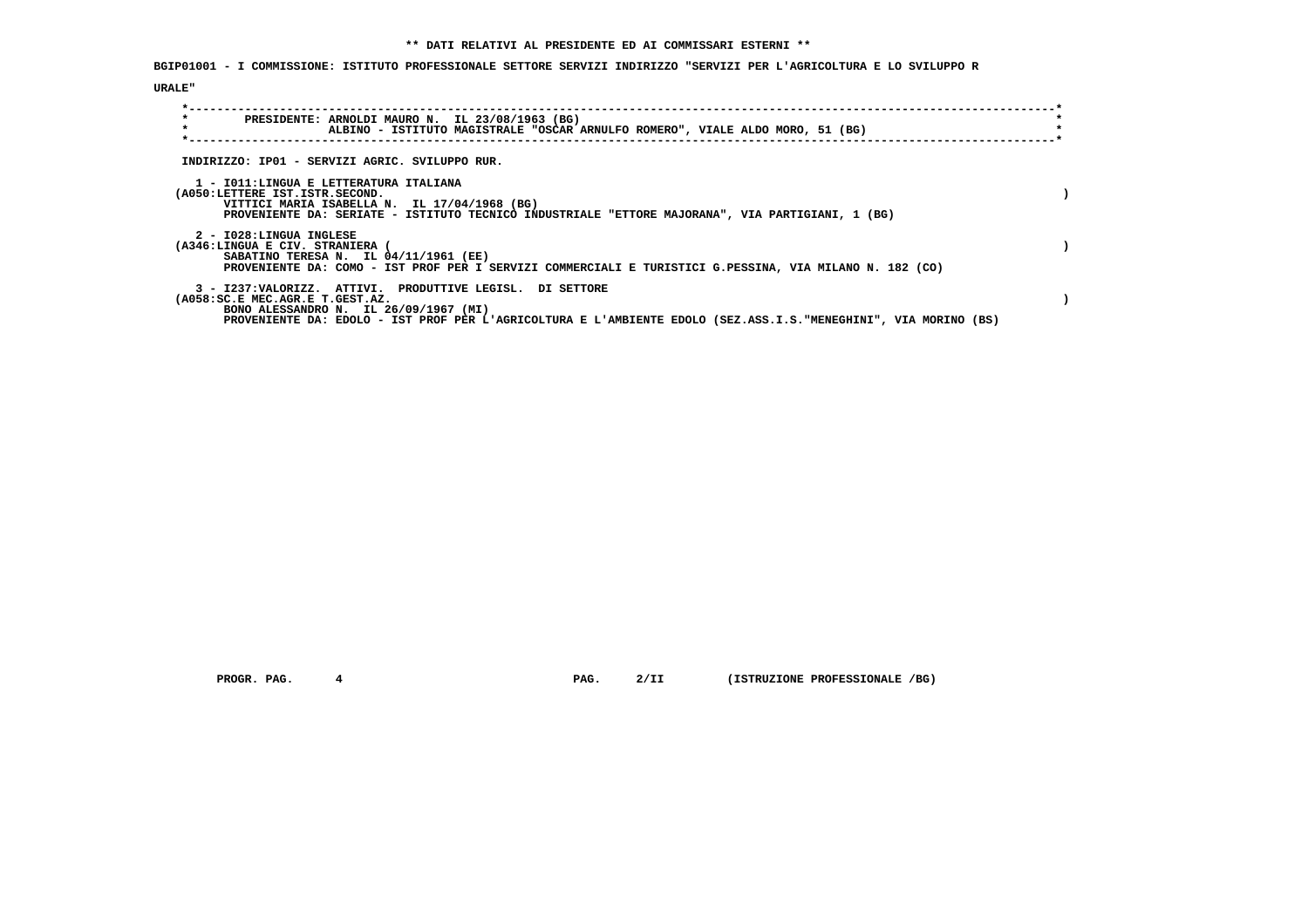**BGIP02001 - I COMMISSIONE: ISTITUTO PROFESSIONALE SETTORE SERVIZI INDIRIZZO "SERVIZI SOCIO-SANITARI"**

# **\*\* DATI RELATIVI ALLE CLASSI DELLA CONFIGURAZIONE \*\***

| ISTITUTO PRIMA SEDE: BERGAMO - IST PROF PER I SERVIZI SOCIALI "MAMOLI" PROF.DIURNO, VIA BREMBILLA 3 (BG) |                |                                                                                       |
|----------------------------------------------------------------------------------------------------------|----------------|---------------------------------------------------------------------------------------|
| * CLASSE * ISTITUTO<br>* SEZIONE * INDIRIZZO                                                             | $*$ I.F.P. $*$ | CANDIDATI<br>L. STRANIERE<br>$\star$<br>*INT.*EST.*SPEC*MER.* II PR. I COM. II COM. * |
|                                                                                                          |                |                                                                                       |
| * IP02 - SERVIZI SOCIO-SANITARI<br>* BGRF02601T * 5AP                                                    |                | $* 22 *$<br>* * *                                                                     |
| * IP02 - SERVIZI SOCIO-SANITARI<br>* BGRF02601T * 5CP                                                    |                | $* 21 *$<br>* * *                                                                     |
|                                                                                                          | TOTALI         | $* 43 *$<br>* * *<br>*----*----*----*----*                                            |

 **PROGR. PAG.** 5 **PROGR. 2 PAG.** 3/I (ISTRUZIONE PROFESSIONALE /BG)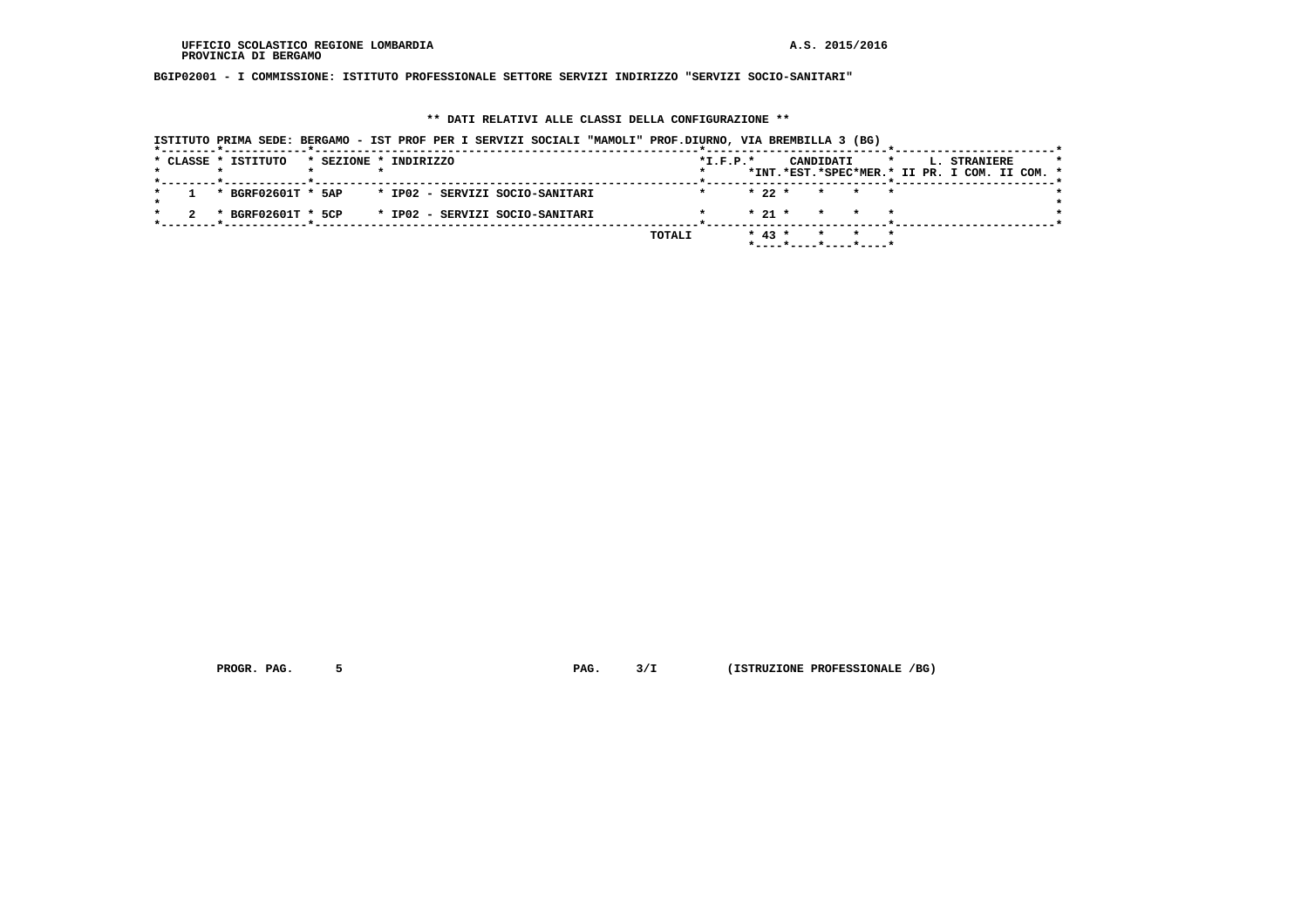**BGIP02001 - I COMMISSIONE: ISTITUTO PROFESSIONALE SETTORE SERVIZI INDIRIZZO "SERVIZI SOCIO-SANITARI"**

| $\star$<br>PRESIDENTE: MAZZA FULVIA N. IL 13/05/1960 (BG)<br>$\star$<br>SARNICO - ISTITUTO TECNICO COMMERCIALE "SERAFINO RIVA", VIA CORTIVO 32 (BG)                                                                    |  |
|------------------------------------------------------------------------------------------------------------------------------------------------------------------------------------------------------------------------|--|
| INDIRIZZO: IP02 - SERVIZI SOCIO-SANITARI                                                                                                                                                                               |  |
| 1 - IO11:LINGUA E LETTERATURA ITALIANA<br>(A050:LETTERE IST.ISTR.SECOND.<br>URSI ELISA N. IL 28/02/1966 (CS)<br>PROVENIENTE DA: TREVIGLIO - ISTITUTO TECNICO COMMERCIALE "ZENALE E BUTINONE", VIA GALVANI 7 (BG)       |  |
| 2 - I028:LINGUA INGLESE<br>(A346:LINGUA E CIV. STRANIERA (<br>PREMOLI LUISA N. IL 25/07/1958 (BS)<br>PROVENIENTE DA: BRESCIA - IST PROF PER I SERVIZI TURISTICI STATALE E IEFP GRAFICO "CAMILL, VIA RODI 16 (BS)       |  |
| 3 - I168: PSICOLOGIA GENERALE ED APPLICATA<br>(A036:FILOSOFIA, PSICOL. E SC.DE<br>GHILARDI ANNA N. IL 10/01/1955 (BG)<br>PROVENIENTE DA: ALBINO - ISTITUTO MAGISTRALE "OSCAR ARNULFO ROMERO", VIALE ALDO MORO, 51 (BG) |  |

 **PROGR. PAG.** 6 6 **PAG. PAG. 6 PAG. 3/II** (ISTRUZIONE PROFESSIONALE /BG)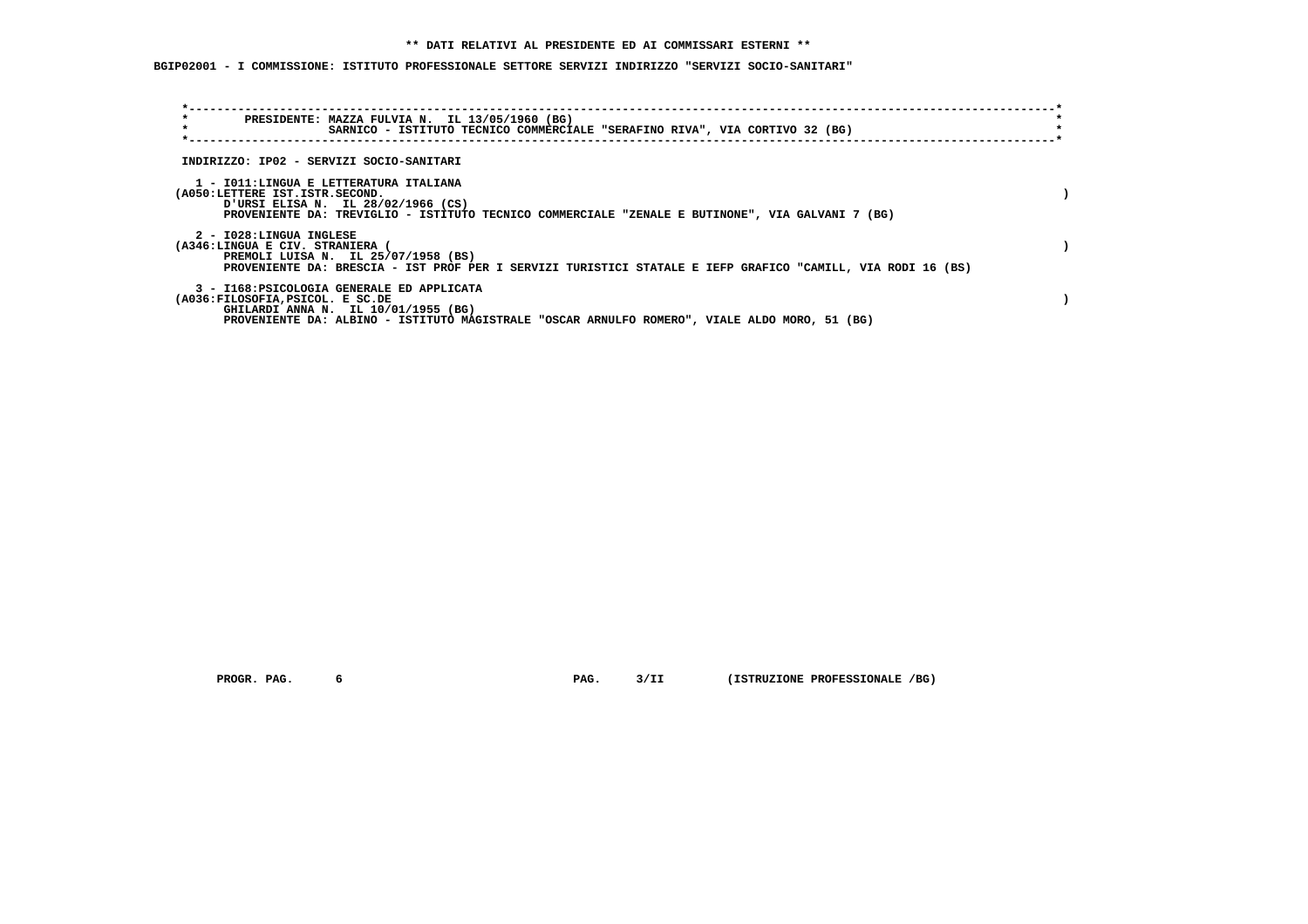**BGIP02002 - II COMMISSIONE: ISTITUTO PROFESSIONALE SETTORE SERVIZI INDIRIZZO "SERVIZI SOCIO-SANITARI"**

# **\*\* DATI RELATIVI ALLE CLASSI DELLA CONFIGURAZIONE \*\***

|  |  | ISTITUTO PRIMA SEDE: BERGAMO - IST PROF PER I SERVIZI SOCIALI "MAMOLI" PROF.DIURNO, VIA BREMBILLA 3 (BG) |                       |  |  |                                 |        |            |  |  |           |                                            |         |                                               |              |  |  |
|--|--|----------------------------------------------------------------------------------------------------------|-----------------------|--|--|---------------------------------|--------|------------|--|--|-----------|--------------------------------------------|---------|-----------------------------------------------|--------------|--|--|
|  |  | * CLASSE * ISTITUTO                                                                                      | * SEZIONE * INDIRIZZO |  |  |                                 |        | $*L.F.P.*$ |  |  | CANDIDATI |                                            | $\star$ |                                               | L. STRANIERE |  |  |
|  |  |                                                                                                          |                       |  |  |                                 |        |            |  |  |           |                                            |         | *INT.*EST.*SPEC*MER.* II PR. I COM. II COM. * |              |  |  |
|  |  | * BGRF02601T * 5BP * IP02 - SERVIZI SOCIO-SANITARI                                                       |                       |  |  |                                 |        |            |  |  |           | $\star$ 24 $\star$ $\star$ $\star$ $\star$ |         |                                               |              |  |  |
|  |  | * BGRF02601T * 5DP                                                                                       |                       |  |  | * IP02 - SERVIZI SOCIO-SANITARI |        |            |  |  |           | $* 22 * 8 * * * * *$                       |         |                                               |              |  |  |
|  |  |                                                                                                          |                       |  |  |                                 | TOTALI |            |  |  |           | * 46 * 8 * * * *                           |         |                                               |              |  |  |
|  |  |                                                                                                          |                       |  |  |                                 |        |            |  |  |           | *----*----*----*----*                      |         |                                               |              |  |  |

 **PROGR. PAG.** 7 **PROGR. 4/I** (ISTRUZIONE PROFESSIONALE /BG)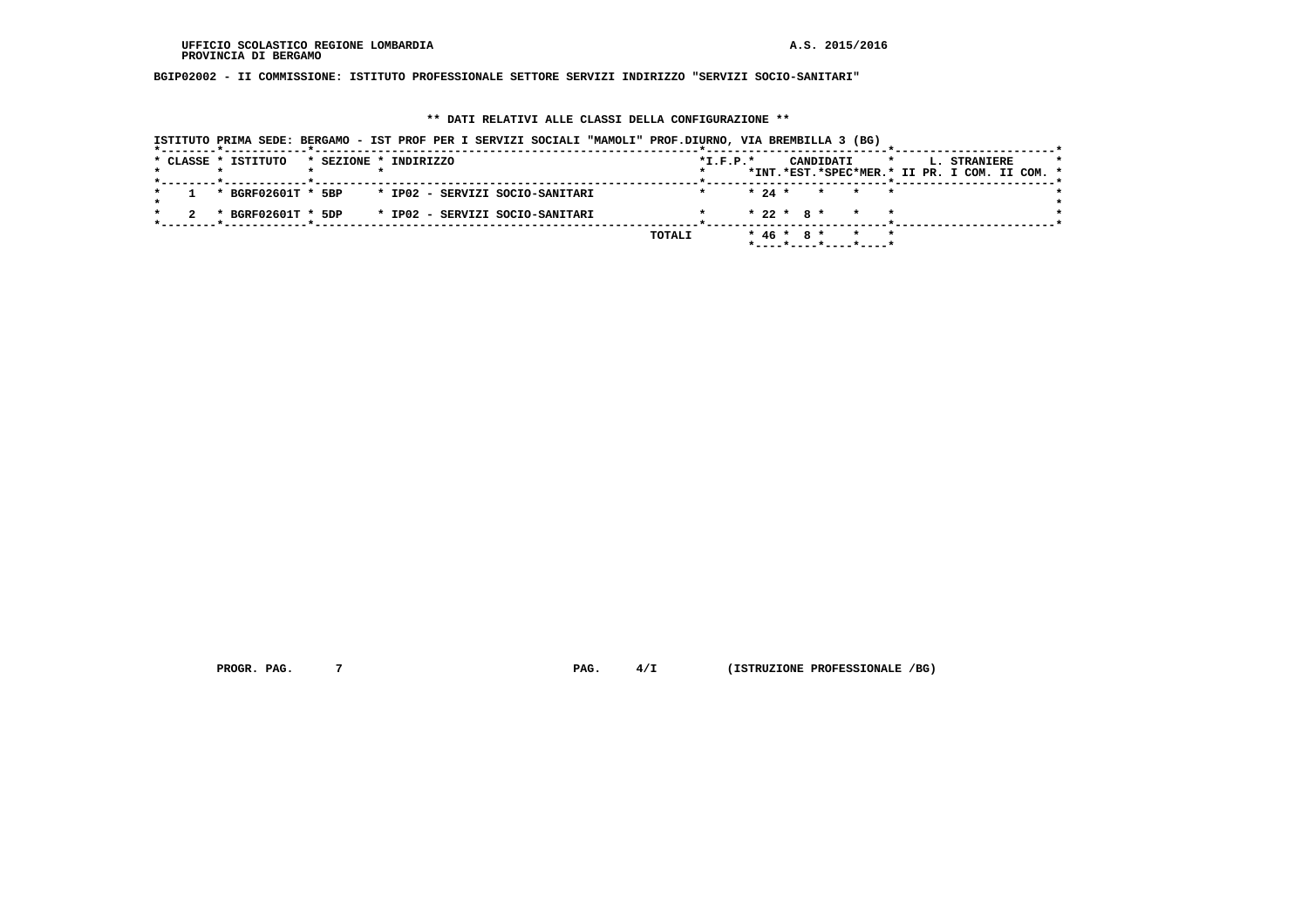# **\*\* DATI RELATIVI AL PRESIDENTE ED AI COMMISSARI ESTERNI \*\***

 **BGIP02002 - II COMMISSIONE: ISTITUTO PROFESSIONALE SETTORE SERVIZI INDIRIZZO "SERVIZI SOCIO-SANITARI"**

| $\star$<br>$\star$                                         | PRESIDENTE: PENSA LUIGI N. IL 05/04/1956 (BG)                                    | TREVIGLIO - ISTITUTO TECNICO INDUSTRIALE "ARCHIMEDE", VIA CARAVAGGIO, 50/52 (BG)                        |  |
|------------------------------------------------------------|----------------------------------------------------------------------------------|---------------------------------------------------------------------------------------------------------|--|
| INDIRIZZO: IP02 - SERVIZI SOCIO-SANITARI                   |                                                                                  |                                                                                                         |  |
| (A050:LETTERE IST.ISTR.SECOND.                             | 1 - IO11:LINGUA E LETTERATURA ITALIANA<br>BERTOLI ELISA N. IL 29/01/1964 (CR)    | PROVENIENTE DA: TREVIGLIO - ISTITUTO TECNICO INDUSTRIALE "ARCHIMEDE", VIA CARAVAGGIO, 50/52 (BG)        |  |
| 2 - I028:LINGUA INGLESE<br>(A346:LINGUA E CIV. STRANIERA ( | FASANA BARBARA N. IL 12/12/1958 (MI)                                             | PROVENIENTE DA: COMO - IST PROF PER I SERVIZI COMMERCIALI E TURISTICI G.PESSINA, VIA MILANO N. 182 (CO) |  |
| (A036:FILOSOFIA, PSICOL. E SC.DE                           | 3 - I168: PSICOLOGIA GENERALE ED APPLICATA<br>ROSA SABRINA N. IL 27/02/1965 (BG) | PROVENIENTE DA: TRESCORE BALNEARIO - ISTITUTO MAGISTRALE "LORENZO FEDERICI", VIA DELL'ALBAROTTO (BG)    |  |

 **PROGR. PAG. 8 PAG. 4/II (ISTRUZIONE PROFESSIONALE /BG)**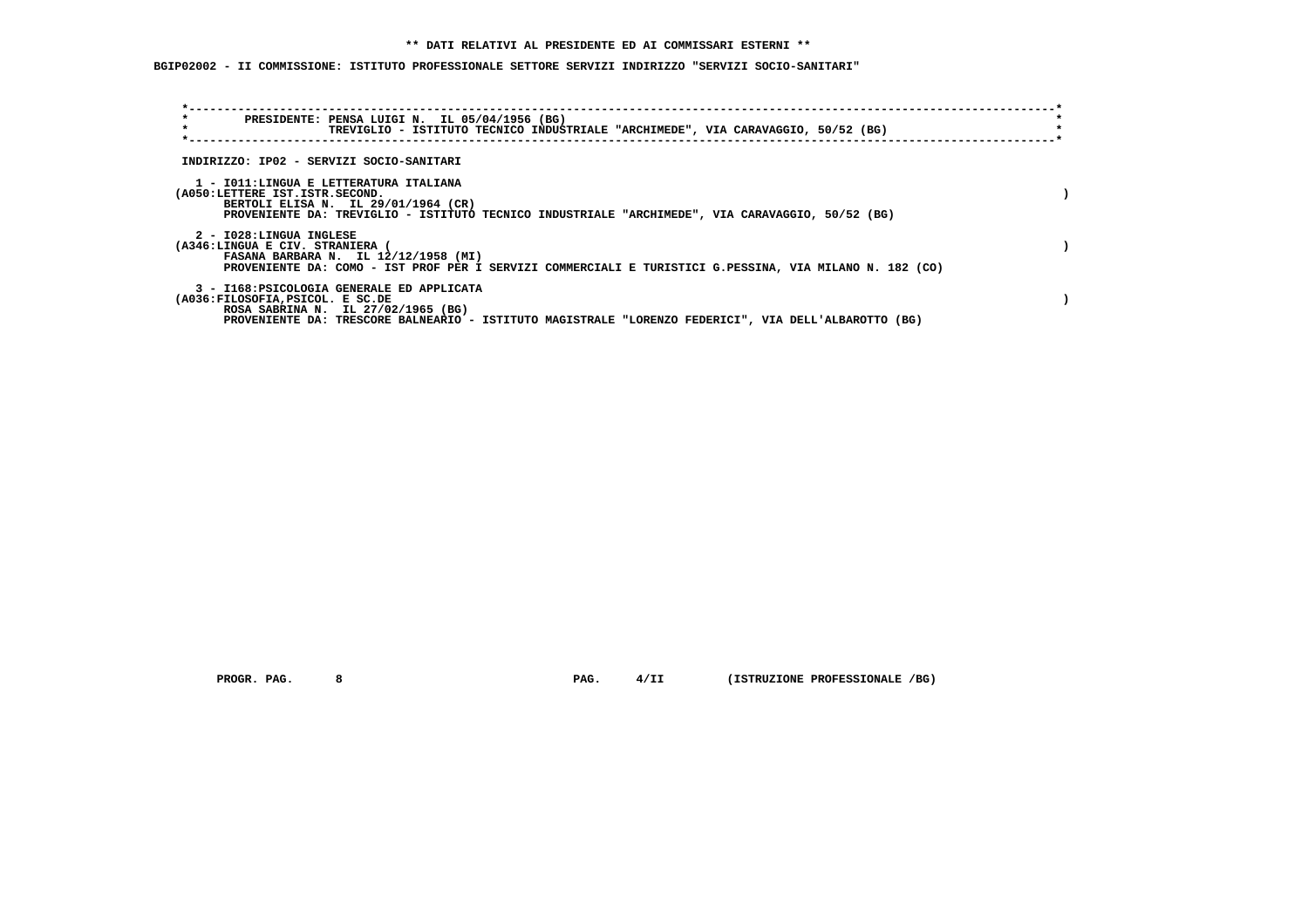**BGIP02003 - III COMMISSIONE: ISTITUTO PROFESSIONALE SETTORE SERVIZI INDIRIZZO "SERVIZI SOCIO-SANITARI"**

# **\*\* DATI RELATIVI ALLE CLASSI DELLA CONFIGURAZIONE \*\***

|  | ISTITUTO PRIMA SEDE: BERGAMO - IST PROF PER I SERVIZI SOCIALI "MAMOLI" PROF.DIURNO, VIA BREMBILLA 3 (BG) |                       |  |  |                                 |  |        |                |  |  |                                                        |         |  |              |                                               |  |
|--|----------------------------------------------------------------------------------------------------------|-----------------------|--|--|---------------------------------|--|--------|----------------|--|--|--------------------------------------------------------|---------|--|--------------|-----------------------------------------------|--|
|  | * CLASSE * ISTITUTO                                                                                      | * SEZIONE * INDIRIZZO |  |  |                                 |  |        | $*$ I.F.P. $*$ |  |  | CANDIDATI                                              | $\star$ |  | L. STRANIERE | *INT.*EST.*SPEC*MER.* II PR. I COM. II COM. * |  |
|  | * BGRF02601T * 5EP * IP02 - SERVIZI SOCIO-SANITARI                                                       |                       |  |  |                                 |  |        |                |  |  | $* 22 * 2 * * * * *$                                   |         |  |              |                                               |  |
|  | * BGRF02601T * 5FP                                                                                       |                       |  |  | * IP02 - SERVIZI SOCIO-SANITARI |  |        |                |  |  | $* 22 * * * * * * *$                                   |         |  |              |                                               |  |
|  |                                                                                                          |                       |  |  |                                 |  | TOTALI |                |  |  | * 44 * 2 * * *<br>$*$ ---- $*$ ---- $*$ ---- $*$ ----* |         |  |              |                                               |  |

 **PROGR. PAG.** 9 **PAG. PAG.** 5/I (ISTRUZIONE PROFESSIONALE /BG)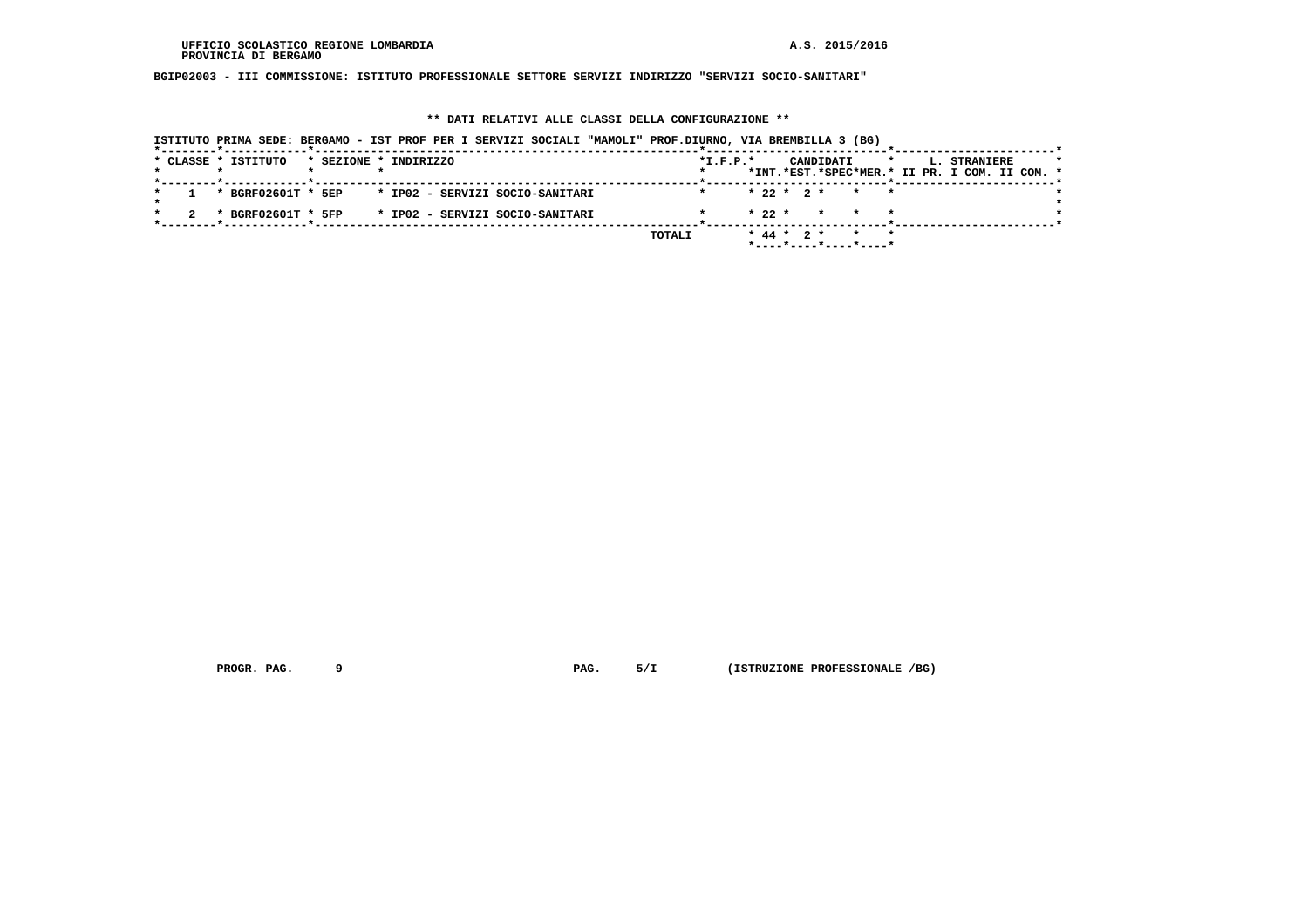**BGIP02003 - III COMMISSIONE: ISTITUTO PROFESSIONALE SETTORE SERVIZI INDIRIZZO "SERVIZI SOCIO-SANITARI"**

| $\star$<br>PRESIDENTE: CASTELMENZANO ANGELA N. IL 17/12/1967 (MI)<br>$\star$<br>ROMANO DI LOMBARDIA - LICEO SCIENTIFICO "DON LORENZO MILANI", VIA BELVEDERE (BG)                                                                         |  |
|------------------------------------------------------------------------------------------------------------------------------------------------------------------------------------------------------------------------------------------|--|
| INDIRIZZO: IP02 - SERVIZI SOCIO-SANITARI                                                                                                                                                                                                 |  |
| 1 - IO11:LINGUA E LETTERATURA ITALIANA<br>(A050:LETTERE IST.ISTR.SECOND.<br>MASCARETTI LUCA N. IL 09/08/1975 (BG)<br>PROVENIENTE DA: TREVIGLIO - IST PROF PER I SERVIZI COMMERCIALI E TURISTICI "ZENALE E BUTINONE", VIA GALVANI, 7 (BG) |  |
| 2 - I028:LINGUA INGLESE<br>(A346:LINGUA E CIV. STRANIERA (<br>BOTTA CRISTINA ASSUNTA N. IL 05/10/1967 (CL)<br>PROVENIENTE DA: COMO - IST PROF PER I SERVIZI COMMERCIALI E TURISTICI G.PESSINA, VIA MILANO N. 182 (CO)                    |  |
| 3 - I168: PSICOLOGIA GENERALE ED APPLICATA<br>(A036:FILOSOFIA, PSICOL. E SC.DE<br>VITALI MARIA GIUSEPPINA N. IL 29/07/1956 (BG)<br>PROVENIENTE DA: TREVIGLIO - ISTITUTO MAGISTRALE "GUGLIELMO OBERDAN", VIALE MERISIO 14 (BG)            |  |

 **PROGR. PAG.** 10 **PAG. PROGR. PROFESSIONALE** /BG)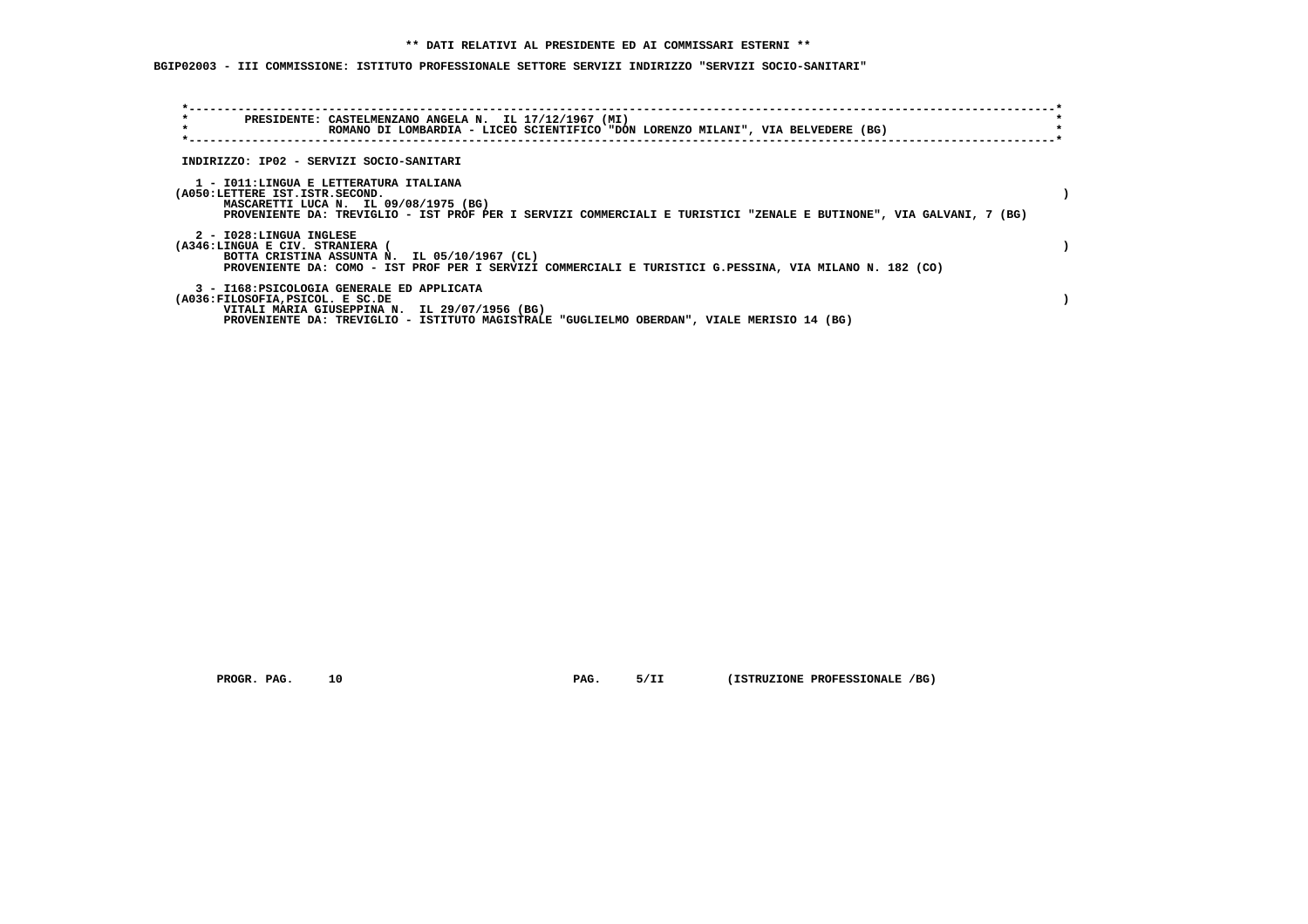**BGIP02004 - IV COMMISSIONE: ISTITUTO PROFESSIONALE SETTORE SERVIZI INDIRIZZO "SERVIZI SOCIO-SANITARI"**

# **\*\* DATI RELATIVI ALLE CLASSI DELLA CONFIGURAZIONE \*\***

| ISTITUTO PRIMA SEDE: BERGAMO - IST PROF PER I SERVIZI SOCIALI "MAMOLI" (PROF SERALE), VIA BREMBILLA 3 (BG)          |                                                                                                       |
|---------------------------------------------------------------------------------------------------------------------|-------------------------------------------------------------------------------------------------------|
| * CLASSE * ISTITUTO<br>* SEZIONE * INDIRIZZO                                                                        | CANDIDATI *<br>$*$ I.F.P. $*$<br>L. STRANIERE<br>*INT.*EST.*SPEC*MER.* II PR. I COM. II COM. *        |
| * BGRF026506 * 5SERAL * IP02 - SERVIZI SOCIO-SANITARI                                                               | $*20$ *<br>$\star$                                                                                    |
| ISTITUTO SECONDA SEDE: DALMINE - IST PROF PER I SERVIZI COMMERCIALI E TURISTICI "LUIGI EINAUDI", VIA VERDI, 48 (BG) |                                                                                                       |
| * SEZIONE * INDIRIZZO<br>* CLASSE * ISTITUTO                                                                        | $*$ I.F.P. $*$<br>CANDIDATI *<br><b>L. STRANIERE</b><br>*INT.*EST.*SPEC*MER.* II PR. I COM. II COM. * |
| * BGRC01101A * 5D * IP02 - SERVIZI SOCIO-SANITARI                                                                   | $* 23 * 2 *$<br>$\star$                                                                               |
|                                                                                                                     | $* 43 * 2 *$<br>* *<br>TOTALI<br>*----*----*----*----*                                                |

 **PROGR. PAG.** 11 **PAG. PAG.** 6/I (ISTRUZIONE PROFESSIONALE /BG)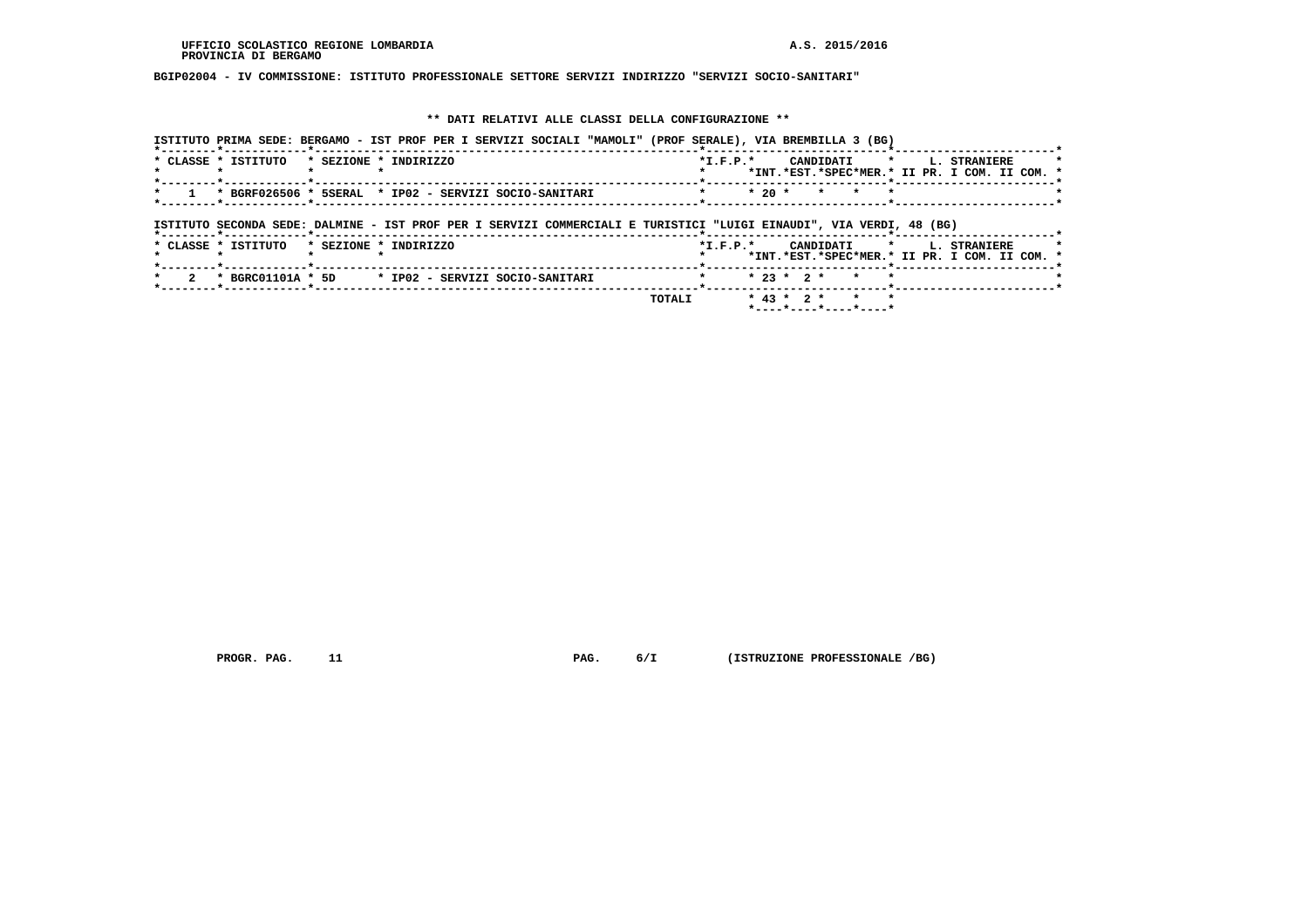**BGIP02004 - IV COMMISSIONE: ISTITUTO PROFESSIONALE SETTORE SERVIZI INDIRIZZO "SERVIZI SOCIO-SANITARI"**

| $\star$<br>$\star$                                         | PRESIDENTE: RIVOLTELLA RICCARDO N. IL 05/03/1961 (BG)<br>TREVIGLIO - ISTITUTO TECNICO COMMERCIALE "GUGLIELMO OBERDAN", VIALE MERISIO, 14 (BG)                                               |  |
|------------------------------------------------------------|---------------------------------------------------------------------------------------------------------------------------------------------------------------------------------------------|--|
|                                                            | INDIRIZZO: IP02 - SERVIZI SOCIO-SANITARI                                                                                                                                                    |  |
| (A050:LETTERE IST.ISTR.SECOND.                             | 1 - IO11:LINGUA E LETTERATURA ITALIANA<br>CIANCIA RITA N. IL 26/06/1973 (SA)<br>PROVENIENTE DA: TREVIGLIO - ISTITUTO TECNICO INDUSTRIALE "ARCHIMEDE", VIA CARAVAGGIO, 50/52 (BG)            |  |
| 2 - I028:LINGUA INGLESE<br>(A346:LINGUA E CIV. STRANIERA ( | BORDONI FLAVIO N. IL 12/01/1961 (MC)<br>PROVENIENTE DA: BRESCIA - IST PROF INDUSTRIA E ARTIGIANATO "FORTUNY" - BRESCIA, VIA BERCHET 5 (BS)                                                  |  |
| (A036:FILOSOFIA, PSICOL. E SC.DE                           | 3 - I168: PSICOLOGIA GENERALE ED APPLICATA<br>GABRIELLI RINALDO N. IL 05/02/1954 (BG)<br>PROVENIENTE DA: ROMANO DI LOMBARDIA - ISTITUTO MAGISTRALE "DON LORENZO MILANI", VIA BELVEDERE (BG) |  |

 **PROGR. PAG.** 12 **PAG. PAG.** 6/II (ISTRUZIONE PROFESSIONALE /BG)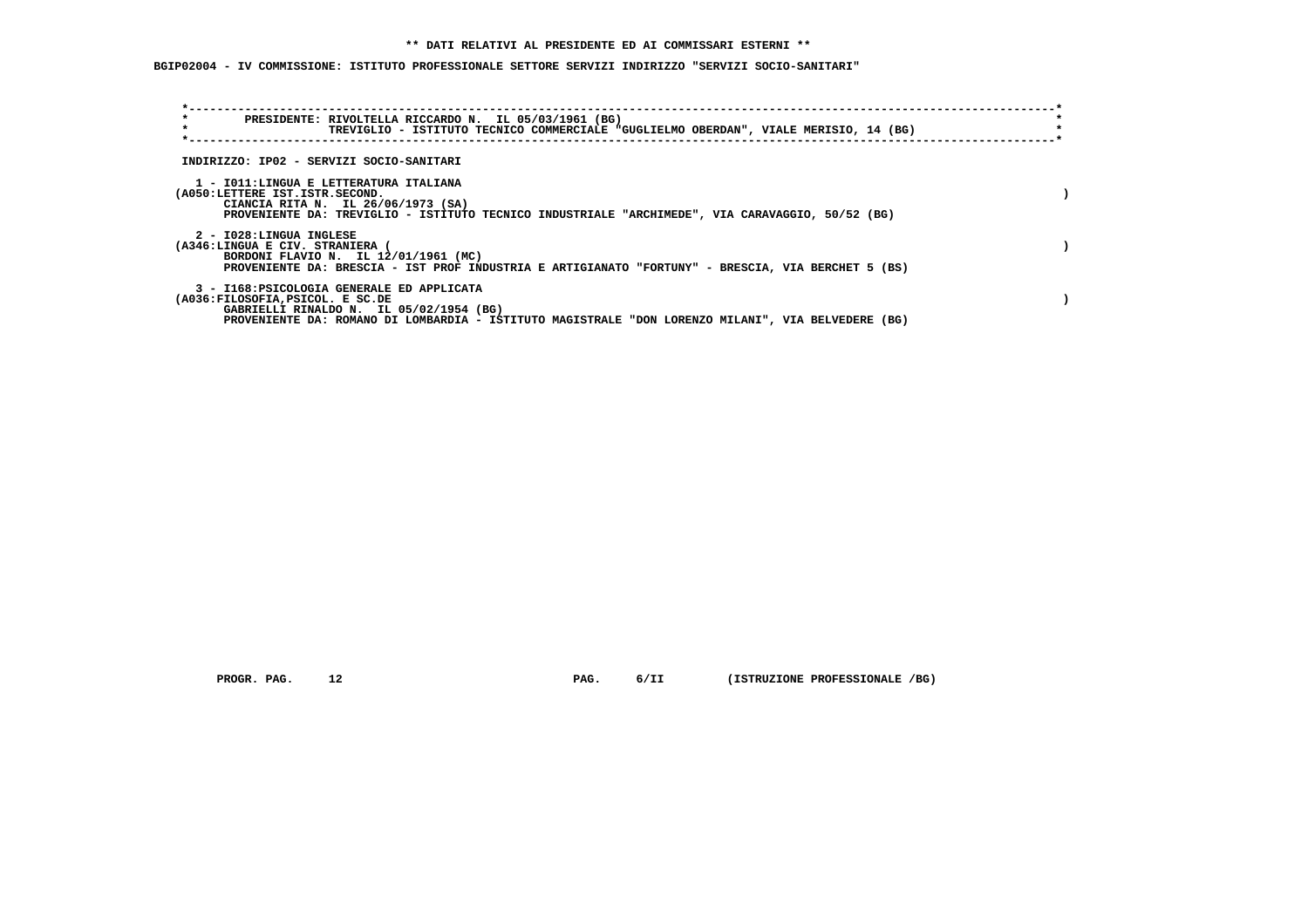**BGIP02005 - V COMMISSIONE: ISTITUTO PROFESSIONALE SETTORE SERVIZI INDIRIZZO "SERVIZI SOCIO-SANITARI"**

# **\*\* DATI RELATIVI ALLE CLASSI DELLA CONFIGURAZIONE \*\***

|  |  | ISTITUTO PRIMA SEDE: DALMINE - IST PROF PER I SERVIZI COMMERCIALI E TURISTICI "LUIGI EINAUDI", VIA VERDI, 48 (BG) |                       |  |  |  |                                 |        |                |  |  |                                                          |         |  |                                                               |  |  |
|--|--|-------------------------------------------------------------------------------------------------------------------|-----------------------|--|--|--|---------------------------------|--------|----------------|--|--|----------------------------------------------------------|---------|--|---------------------------------------------------------------|--|--|
|  |  | * CLASSE * ISTITUTO                                                                                               | * SEZIONE * INDIRIZZO |  |  |  |                                 |        | $*$ I.F.P. $*$ |  |  | CANDIDATI                                                | $\star$ |  | L. STRANIERE<br>*INT.*EST.*SPEC*MER.* II PR. I COM. II COM. * |  |  |
|  |  |                                                                                                                   |                       |  |  |  |                                 |        |                |  |  |                                                          |         |  |                                                               |  |  |
|  |  | * BGRC01101A * E                                                                                                  |                       |  |  |  | * IP02 - SERVIZI SOCIO-SANITARI |        |                |  |  | $* 21 * 2 * * * * *$                                     |         |  |                                                               |  |  |
|  |  | * BGRC01101A * F                                                                                                  |                       |  |  |  | * IP02 - SERVIZI SOCIO-SANITARI |        |                |  |  | $* 24 * 2 * * * * *$                                     |         |  |                                                               |  |  |
|  |  |                                                                                                                   |                       |  |  |  |                                 | TOTALI |                |  |  | * 45 * 4 * * * *<br>$*$ ---- $*$ ---- $*$ ---- $*$ ----* |         |  |                                                               |  |  |

 **PROGR. PAG.** 13 **PAG. PROGR. PROGREET AG. PAG. PROGREET AG. PROGREET AGALLE** *P*G)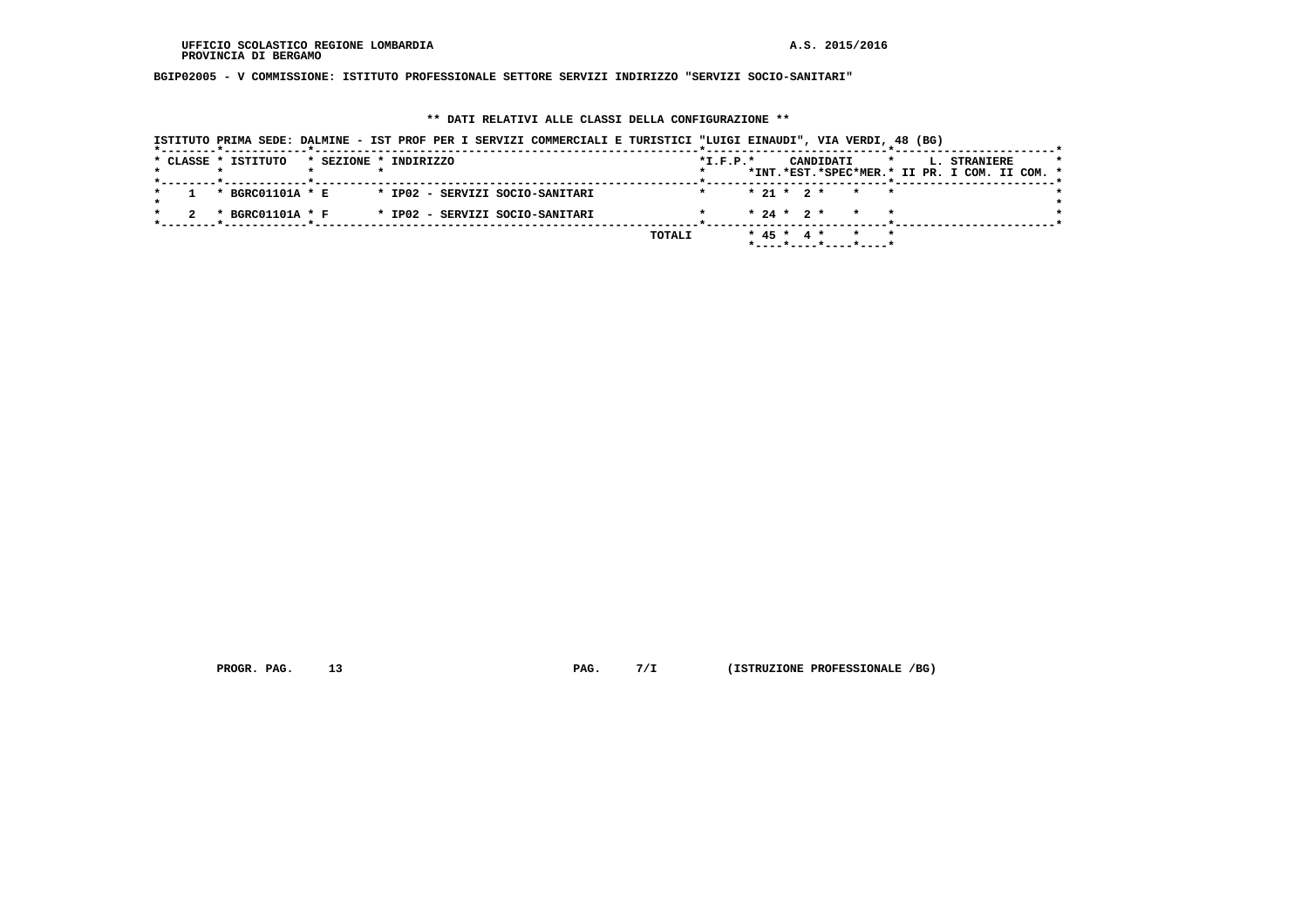# **\*\* DATI RELATIVI AL PRESIDENTE ED AI COMMISSARI ESTERNI \*\***

 **BGIP02005 - V COMMISSIONE: ISTITUTO PROFESSIONALE SETTORE SERVIZI INDIRIZZO "SERVIZI SOCIO-SANITARI"**

| $\star$<br>$\star$                                         | PRESIDENTE: PERUZZINI ANITA N. IL 06/07/1961 (SA)<br>TRESCORE BALNEARIO - ISTITUTO TECNICO COMMERCIALE "LORENZO LOTTO", VIA DELL'ALBAROTTO N. 23 (BG)                                      |  |
|------------------------------------------------------------|--------------------------------------------------------------------------------------------------------------------------------------------------------------------------------------------|--|
|                                                            | INDIRIZZO: IP02 - SERVIZI SOCIO-SANITARI                                                                                                                                                   |  |
| (A050:LETTERE IST.ISTR.SECOND.                             | 1 - IO11:LINGUA E LETTERATURA ITALIANA<br>BRAMBILLA LAURA N. IL 23/07/1971 (BG)<br>PROVENIENTE DA: TREVIGLIO - ISTITUTO TECNICO COMMERCIALE "ZENALE E BUTINONE", VIA GALVANI 7 (BG)        |  |
| 2 - I028:LINGUA INGLESE<br>(A346:LINGUA E CIV. STRANIERA ( | FRATELLI MONICA ELISA N. IL 07/08/1965 (BG)<br>PROVENIENTE DA: TREVIGLIO - ISTITUTO TECNICO INDUSTRIALE "ARCHIMEDE", VIA CARAVAGGIO, 50/52 (BG)                                            |  |
| (A036:FILOSOFIA, PSICOL. E SC.DE                           | 3 - I168: PSICOLOGIA GENERALE ED APPLICATA<br>BARISELLI MONICA N. IL 29/06/1976 (BG)<br>PROVENIENTE DA: ROMANO DI LOMBARDIA - ISTITUTO MAGISTRALE "DON LORENZO MILANI", VIA BELVEDERE (BG) |  |

 **PROGR. PAG.** 14 **PAG. PAG.** 7/II (ISTRUZIONE PROFESSIONALE /BG)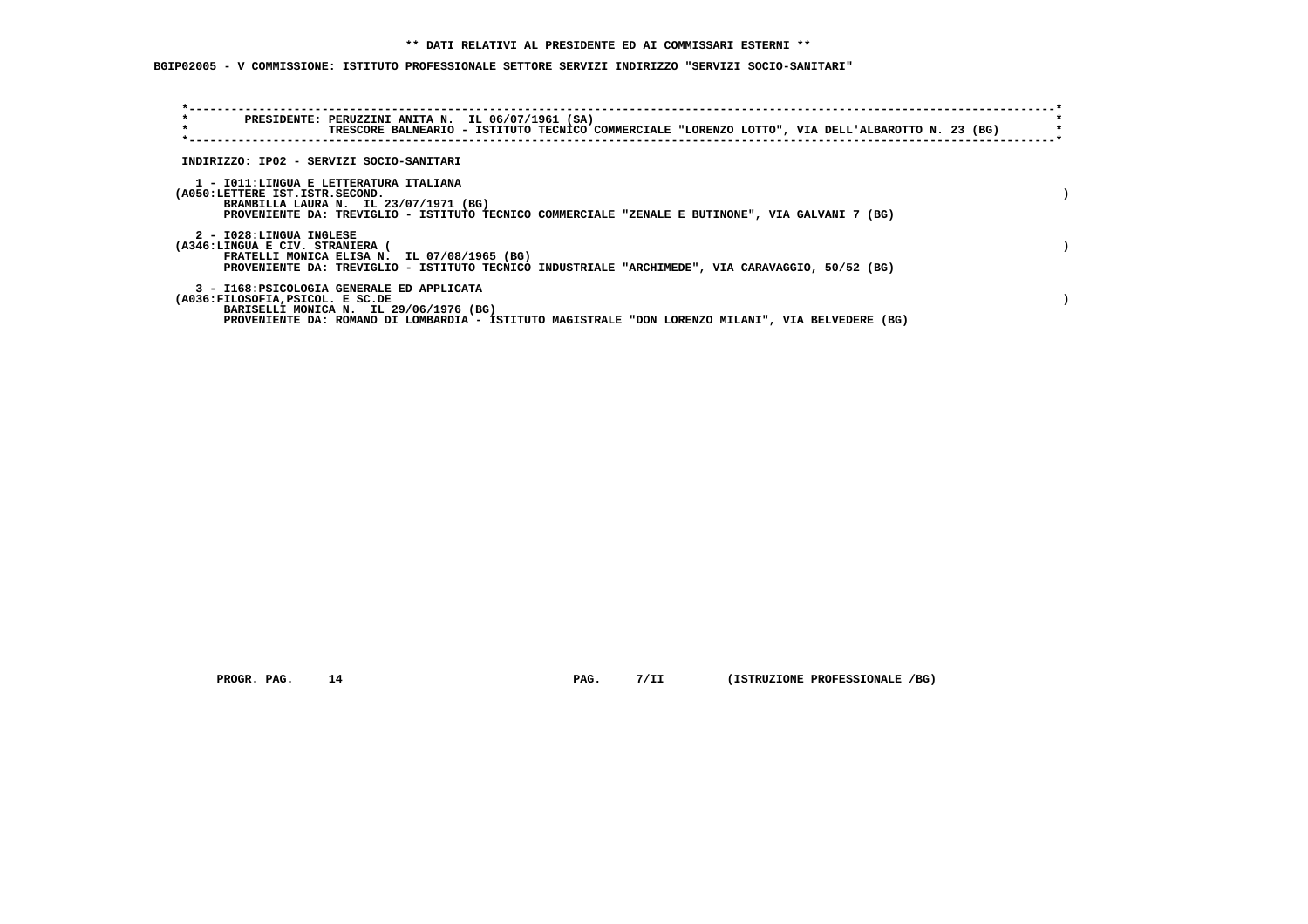**BGIP02006 - VI COMMISSIONE: ISTITUTO PROFESSIONALE SETTORE SERVIZI INDIRIZZO "SERVIZI SOCIO-SANITARI"**

# **\*\* DATI RELATIVI ALLE CLASSI DELLA CONFIGURAZIONE \*\***

|                     | ISTITUTO PRIMA SEDE: GAZZANIGA - IST PROF PER I SERVIZI SOCIALI "VALLE SERIANA", VIA MARCONI, 45 (BG)                  |                |                                                                         |                                                                          |
|---------------------|------------------------------------------------------------------------------------------------------------------------|----------------|-------------------------------------------------------------------------|--------------------------------------------------------------------------|
| * CLASSE * ISTITUTO | * SEZIONE * INDIRIZZO<br>. _ _ _ _ _ <del>\$</del> _ _ _ _ _ _ _ _ _ _ _ _ <del>\$</del> _ _ _ _ _ _ _ _ _ _ _ _ _ _ _ | $*$ I.F.P. $*$ | CANDIDATI                                                               | L. STRANIERE<br>$\star$<br>*INT.*EST.*SPEC*MER.* II PR. I COM. II COM. * |
|                     | $1$ * BGRF016017 * OS.A * IP02 - SERVIZI SOCIO-SANITARI                                                                |                | $* 29 * * 4 * * *$                                                      |                                                                          |
|                     | * BGRF016017 * OS.B * IP02 - SERVIZI SOCIO-SANITARI                                                                    |                | $* 22 * 6 * 4 * * *$                                                    |                                                                          |
|                     |                                                                                                                        | TOTALI         | * 51 * 6 * 8 * *<br>$*$ - - - - $*$ - - - - $*$ - - - - $*$ - - - - $*$ |                                                                          |

 **PROGR. PAG.** 15 **PAG. PAG.** 8/I (ISTRUZIONE PROFESSIONALE /BG)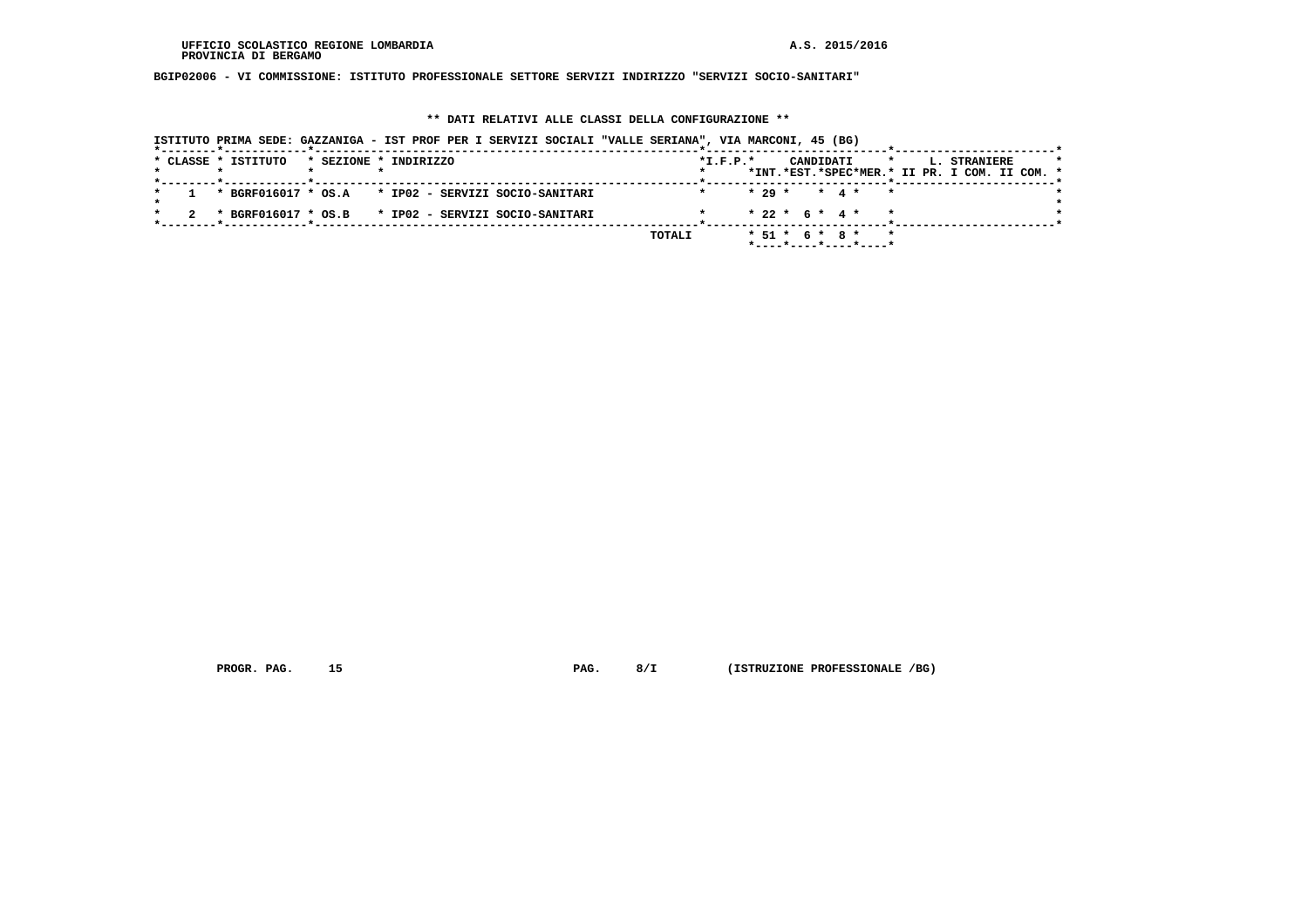**BGIP02006 - VI COMMISSIONE: ISTITUTO PROFESSIONALE SETTORE SERVIZI INDIRIZZO "SERVIZI SOCIO-SANITARI"**

| $\star$<br>$\star$ |                                                            |                                                                                      | PRESIDENTE: TERI ROSARIO N. IL 27/09/1956 (TP) | CARAVAGGIO - LICEO SCIENTIFICO "GALILEO GALILEI", VIA SAN FRANCESCO, 63 (BG)                        |  |                                                                                                                         |  |
|--------------------|------------------------------------------------------------|--------------------------------------------------------------------------------------|------------------------------------------------|-----------------------------------------------------------------------------------------------------|--|-------------------------------------------------------------------------------------------------------------------------|--|
|                    |                                                            |                                                                                      |                                                |                                                                                                     |  |                                                                                                                         |  |
|                    |                                                            | INDIRIZZO: IP02 - SERVIZI SOCIO-SANITARI                                             |                                                |                                                                                                     |  |                                                                                                                         |  |
|                    | (A050:LETTERE IST.ISTR.SECOND.                             | 1 - IO11:LINGUA E LETTERATURA ITALIANA<br>TASSI LORENZO N. IL 06/09/1974 (BG)        |                                                |                                                                                                     |  | PROVENIENTE DA: SAN PELLEGRINO TERME - IST PROF PER I SERVIZI ALBERGHIERI E RISTORAZIONE DI SAN PELLEGRINO TERME, VIALE |  |
|                    | 2 - I028:LINGUA INGLESE<br>(A346:LINGUA E CIV. STRANIERA ( | PULCIANI EMANUELA N. IL 27/02/1959 (AG)                                              |                                                | PROVENIENTE DA: BERGAMO - IST PROF PER I SERVIZI SOCIALI "MAMOLI" PROF.DIURNO, VIA BREMBILLA 3 (BG) |  |                                                                                                                         |  |
|                    | (A036:FILOSOFIA, PSICOL. E SC.DE                           | 3 - I168: PSICOLOGIA GENERALE ED APPLICATA<br>GALATI ANTONELLA N. IL 30/04/1976 (RC) |                                                | PROVENIENTE DA: BERGAMO - IST PROF PER I SERVIZI SOCIALI "MAMOLI" PROF.DIURNO, VIA BREMBILLA 3 (BG) |  |                                                                                                                         |  |

 **PROGR. PAG.** 16 **PAG. PAG.** 8/II (ISTRUZIONE PROFESSIONALE /BG)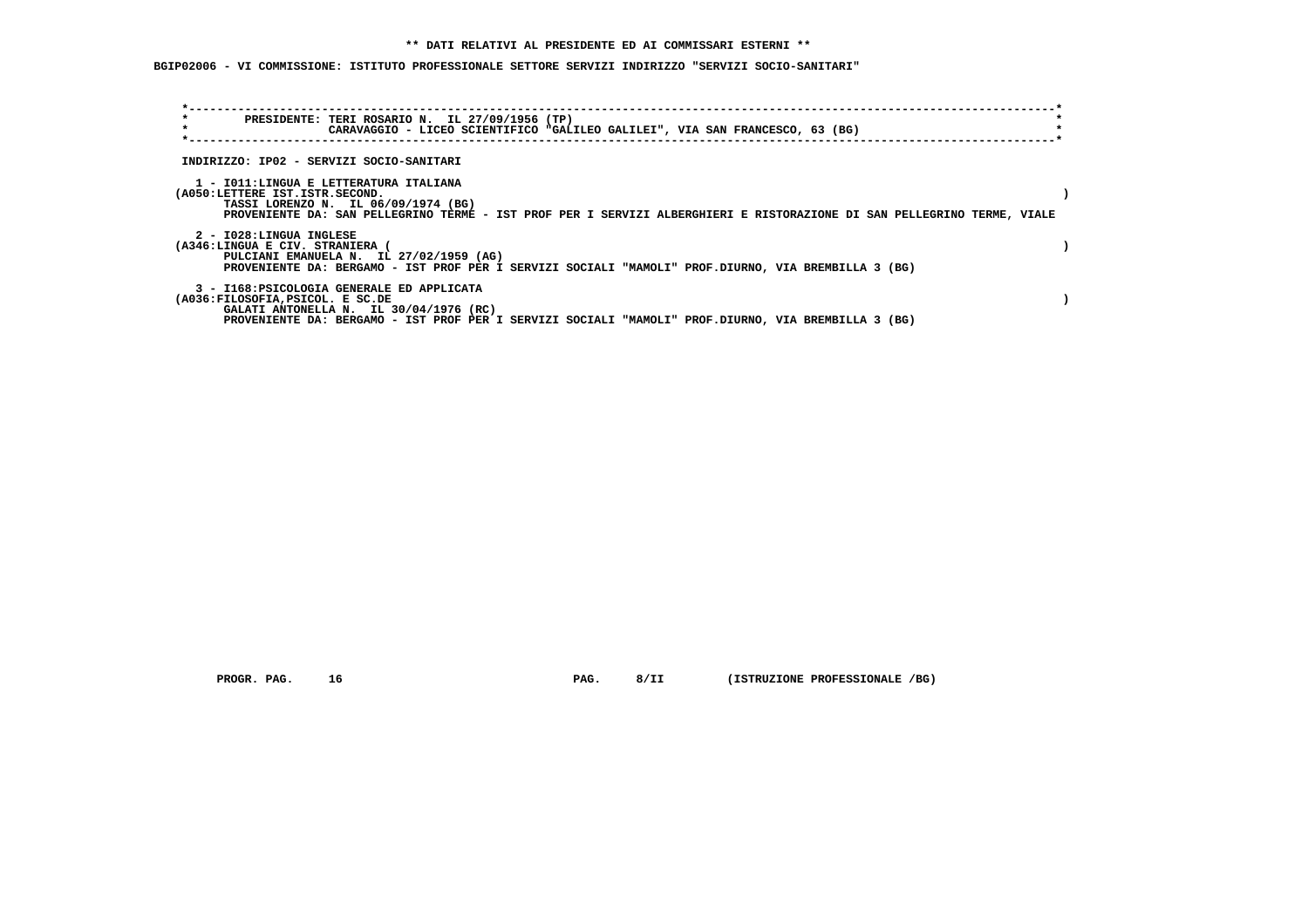**BGIP02007 - VII COMMISSIONE: ISTITUTO PROFESSIONALE SETTORE SERVIZI INDIRIZZO "SERVIZI SOCIO-SANITARI"**

#### **\*\* DATI RELATIVI ALLE CLASSI DELLA CONFIGURAZIONE \*\***

 **ISTITUTO PRIMA SEDE: LOVERE - IST PROF PER I SERVIZI SOCIALI "IVAN PIANA", VIA XX SETTEMBRE 4 (BG) \*--------\*------------\*-------------------------------------------------------\*--------------------------\*-----------------------\*** $\star$  **\* CLASSE \* ISTITUTO \* SEZIONE \* INDIRIZZO \*I.F.P.\* CANDIDATI \* L. STRANIERE \* \* \* \* \* \* \*INT.\*EST.\*SPEC\*MER.\* II PR. I COM. II COM. \* \*--------\*------------\*-------------------------------------------------------\*--------------------------\*-----------------------\* \* 1 \* BGRF00701C \* AS \* IP02 - SERVIZI SOCIO-SANITARI \* \* 15 \* 1 \* 1 \* \* \*** $\star$  **\* \*** $\bullet$  **\* 2 \* BGRF00701C \* BS \* IP02 - SERVIZI SOCIO-SANITARI \* \* 12 \* \* 2 \* \* \* \*--------\*------------\*-------------------------------------------------------\*--------------------------\*-----------------------\* TOTALI \* 27 \* 1 \* 3 \* \* \*----\*----\*----\*----\***

 **PROGR. PAG.** 17 **PROGR. 2018 PAG.** 9/I (ISTRUZIONE PROFESSIONALE /BG)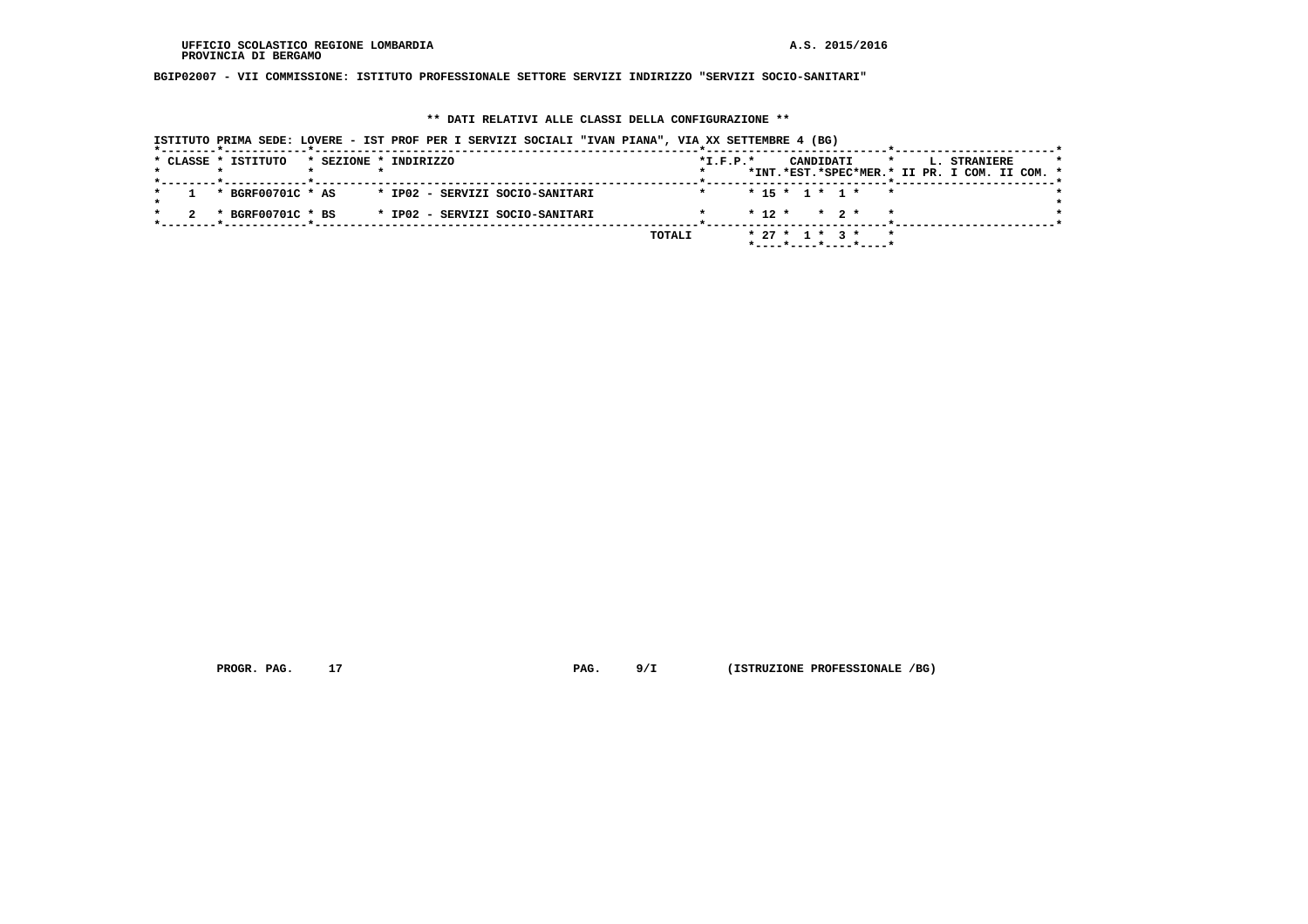# **\*\* DATI RELATIVI AL PRESIDENTE ED AI COMMISSARI ESTERNI \*\***

 **BGIP02007 - VII COMMISSIONE: ISTITUTO PROFESSIONALE SETTORE SERVIZI INDIRIZZO "SERVIZI SOCIO-SANITARI"**

| $\star$                                                    | PRESIDENTE: BALDI EUGENIO N. IL 23/04/1951 (BG)<br>BERGAMO - ISTITUTO TECNICO PER GEOMETRI "GIACOMO QUARENGHI", VIA EUROPA, 27 (BG)                                                      |  |
|------------------------------------------------------------|------------------------------------------------------------------------------------------------------------------------------------------------------------------------------------------|--|
|                                                            | INDIRIZZO: IP02 - SERVIZI SOCIO-SANITARI                                                                                                                                                 |  |
| (A050:LETTERE IST.ISTR.SECOND.                             | 1 - IO11:LINGUA E LETTERATURA ITALIANA<br>NICOSIA MANUELA N. IL 11/10/1979 (CT)<br>PROVENIENTE DA: BERGAMO - ISTITUTO TECNICO PER GEOMETRI "GIACOMO QUARENGHI", VIA EUROPA, 27 (BG)      |  |
| 2 - I028:LINGUA INGLESE<br>(A346:LINGUA E CIV. STRANIERA ( | GENTILINI ANNA N. IL 11/09/1957 (BG)<br>PROVENIENTE DA: BERGAMO - LICEO CLASSICO "PAOLO SARPI", PIAZZA ROSATE, 4 (BG)                                                                    |  |
| (A036:FILOSOFIA, PSICOL. E SC.DE                           | 3 - I168: PSICOLOGIA GENERALE ED APPLICATA<br>RADAELLI LUCA N. IL 21/08/1974 (BG)<br>PROVENIENTE DA: BERGAMO - IST PROF PER I SERVIZI SOCIALI "MAMOLI" PROF.DIURNO, VIA BREMBILLA 3 (BG) |  |

 **PROGR. PAG.** 18 **PAG. PROGR. PAG. PAG. PROGR. PROFESSIONALE** /BG)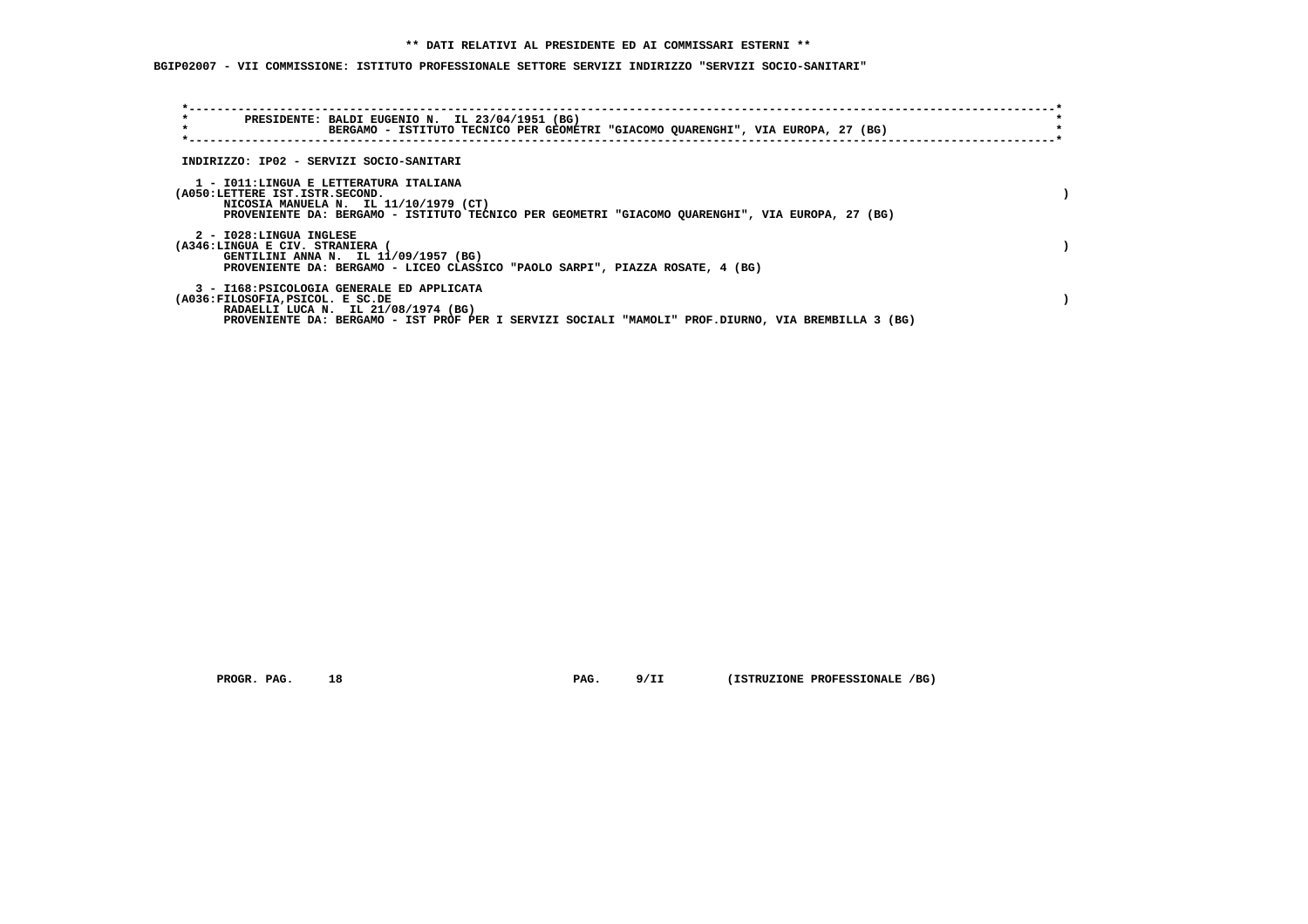**BGIP02008 - VIII COMMISSIONE: ISTITUTO PROFESSIONALE SETTORE SERVIZI INDIRIZZO "SERVIZI SOCIO-SANITARI"**

# **\*\* DATI RELATIVI ALLE CLASSI DELLA CONFIGURAZIONE \*\***

| ISTITUTO PRIMA SEDE: TRESCORE BALNEARIO - IST PROF PER I SERVIZI COMMERCIALI "LORENZO LOTTO", VIA DELL'ALBAROTTO N. 23 (BG) |                                                                                          |
|-----------------------------------------------------------------------------------------------------------------------------|------------------------------------------------------------------------------------------|
| * CLASSE * ISTITUTO<br>* SEZIONE * INDIRIZZO                                                                                | $*L.F.P.*$<br>CANDIDATI<br>L. STRANIERE<br>*INT.*EST.*SPEC*MER.* II PR. I COM. II COM. * |
| * BGRC01401T * H<br>* IP02 - SERVIZI SOCIO-SANITARI                                                                         | $*20$ *<br>* * *                                                                         |
| * BGRC01401T * I<br>* IP02 - SERVIZI SOCIO-SANITARI                                                                         | $* 21 * 2 * 3 *$                                                                         |
| TOTALI                                                                                                                      | * 41 * 2 * 3 * * *<br>*----*----*----*----*                                              |

 **PROGR. PAG.** 19 **PAG. PROGR. PAG. 10/I** (ISTRUZIONE PROFESSIONALE /BG)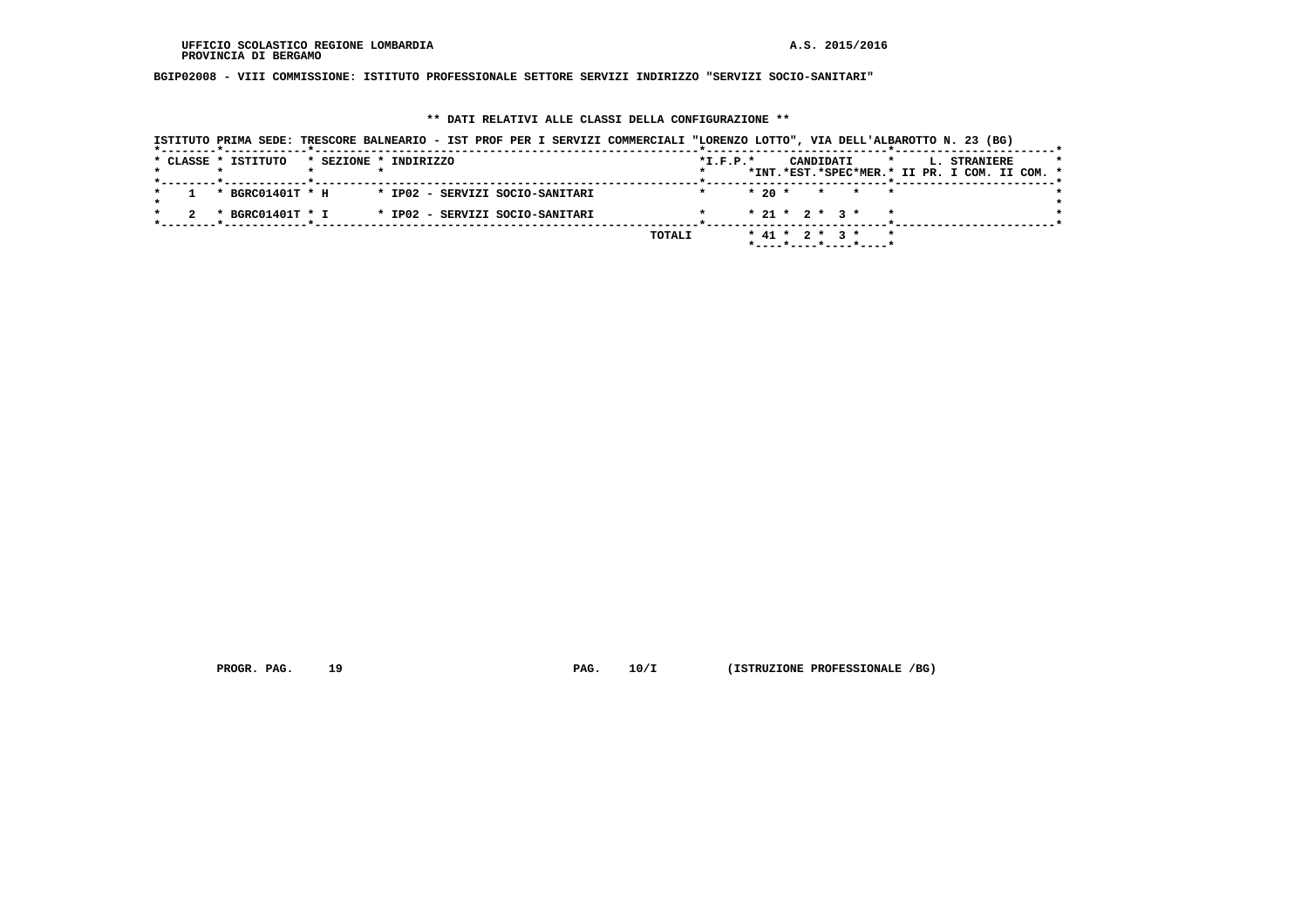# **\*\* DATI RELATIVI AL PRESIDENTE ED AI COMMISSARI ESTERNI \*\***

 **BGIP02008 - VIII COMMISSIONE: ISTITUTO PROFESSIONALE SETTORE SERVIZI INDIRIZZO "SERVIZI SOCIO-SANITARI"**

| $\star$<br>$\star$                                         | PRESIDENTE: PREDA PATRIZIA N. IL 06/04/1956 (MI)<br>CARAVAGGIO - LICEO SCIENTIFICO "GALILEO GALILEI", VIA SAN FRANCESCO, 63 (BG)                                                             |  |
|------------------------------------------------------------|----------------------------------------------------------------------------------------------------------------------------------------------------------------------------------------------|--|
|                                                            | INDIRIZZO: IP02 - SERVIZI SOCIO-SANITARI                                                                                                                                                     |  |
| (A050:LETTERE IST.ISTR.SECOND.                             | 1 - IO11:LINGUA E LETTERATURA ITALIANA<br>ROVARIS MARCO N. IL 26/08/1983 (BG)<br>PROVENIENTE DA: BERGAMO - ISTITUTO TECNICO COMMERCIALE "VITTORIO EMANUELE II" (CORSO, VIA LUSSANA, 2 (BG)   |  |
| 2 - I028:LINGUA INGLESE<br>(A346:LINGUA E CIV. STRANIERA ( | GREGIS CHETTI N. IL 06/11/1956 (BG)<br>PROVENIENTE DA: BERGAMO - LICEO SCIENTIFICO "LORENZO MASCHERONI", VIA ALBERICO DA ROSCIATE, 21A (BG)                                                  |  |
| (A036:FILOSOFIA, PSICOL. E SC.DE                           | 3 - I168: PSICOLOGIA GENERALE ED APPLICATA<br>GRANATO ALFONSINA N. IL 09/10/1963 (SA)<br>PROVENIENTE DA: BERGAMO - IST PROF PER I SERVIZI SOCIALI "MAMOLI" PROF.DIURNO, VIA BREMBILLA 3 (BG) |  |

 **PROGR. PAG.** 20 **PAG. 10/II (ISTRUZIONE PROFESSIONALE /BG)**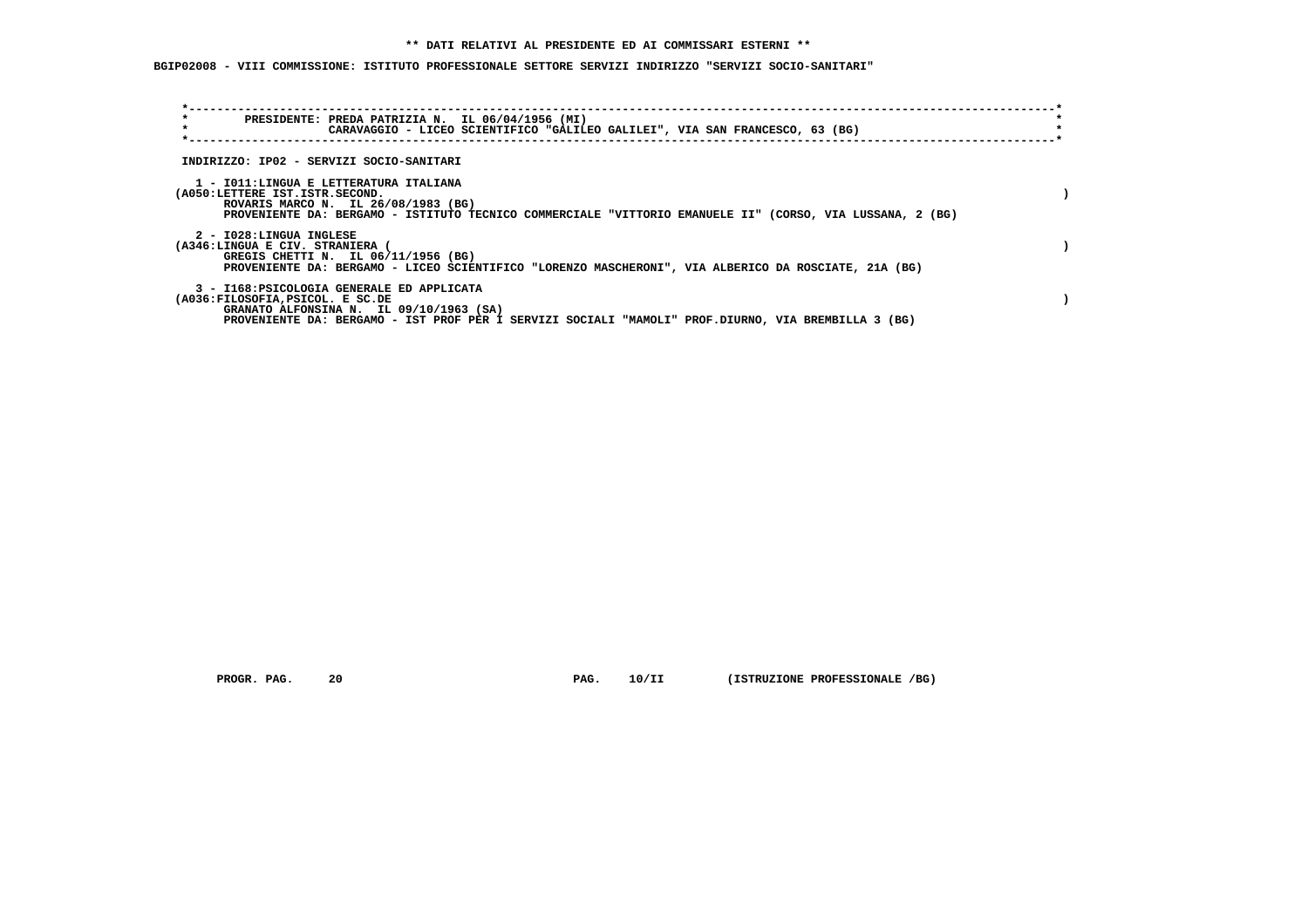# **BGIP02009 - IX COMMISSIONE: ISTITUTO PROFESSIONALE SETTORE SERVIZI INDIRIZZO "SERVIZI SOCIO-SANITARI"**

# **\*\* DATI RELATIVI ALLE CLASSI DELLA CONFIGURAZIONE \*\***

|                     | ISTITUTO PRIMA SEDE: ROMANO DI LOMBARDIA - IST PROF PER I SERVIZI SOCIALI "G.B. RUBINI", VIA BELVEDERE (BG)                    |        |                |                                              |                                                                      |
|---------------------|--------------------------------------------------------------------------------------------------------------------------------|--------|----------------|----------------------------------------------|----------------------------------------------------------------------|
| * CLASSE * ISTITUTO | * SEZIONE * INDIRIZZO                                                                                                          |        | $*$ I.F.P. $*$ | CANDIDATI *                                  | L. STRANIERE<br>*INT.*EST.*SPEC*MER.* II PR. I COM. II COM. *        |
|                     | * BGRF00601L * 5SSSS * IP02 - SERVIZI SOCIO-SANITARI                                                                           |        |                | $* 28 * 2 *$<br>$\star$                      |                                                                      |
|                     | ISTITUTO SECONDA SEDE: TREVIGLIO - L.R. PAR. IST PROF PER I SERVIZI COMMERCIALI IST.PROF.PER I SERVIZI COMMERC, VIA ZANOVELLO, |        |                |                                              |                                                                      |
| * CLASSE * ISTITUTO | * SEZIONE * INDIRIZZO                                                                                                          |        | $*$ I.F.P. $*$ | CANDIDATI<br>$\star$                         | <b>L. STRANIERE</b><br>*INT.*EST.*SPEC*MER.* II PR. I COM. II COM. * |
|                     | * BGRC005002 * 5A * IP08 - SERVIZI COMMERCIALI                                                                                 |        | $* 16 *$       | $\star$                                      |                                                                      |
|                     |                                                                                                                                | TOTALI |                | $* 44 * 2 *$<br>* *<br>*----*----*----*----* |                                                                      |

 **PROGR. PAG.** 21 **PAG.** 11/I (ISTRUZIONE PROFESSIONALE /BG)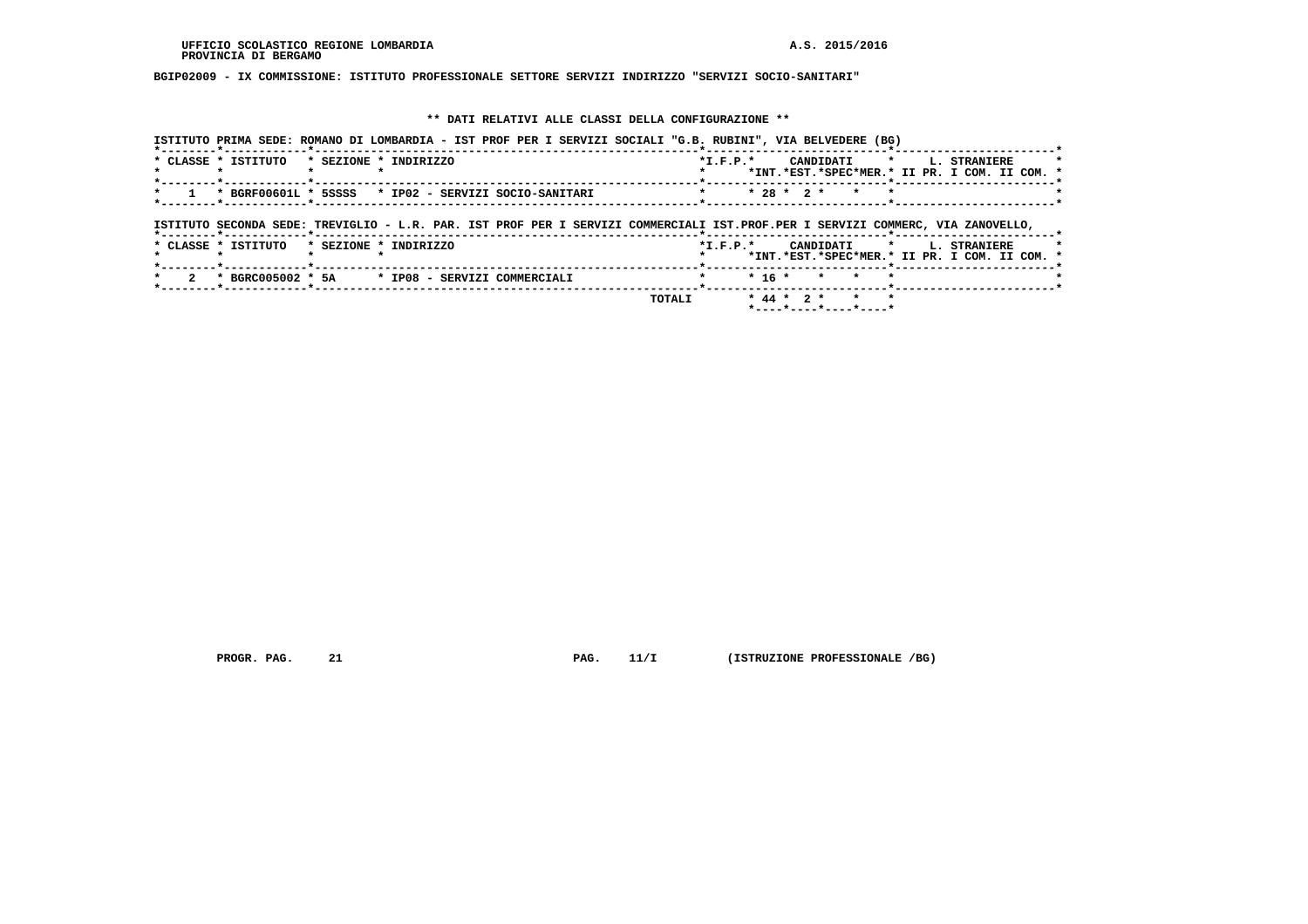# **\*\* DATI RELATIVI AL PRESIDENTE ED AI COMMISSARI ESTERNI \*\***

 **BGIP02009 - IX COMMISSIONE: ISTITUTO PROFESSIONALE SETTORE SERVIZI INDIRIZZO "SERVIZI SOCIO-SANITARI"**

| PRESIDENTE: D'ANGHEO SAVINO N. IL 19/11/1961 (PZ)<br>$\star$<br>BERGAMO - ISTITUTO TECNICO INDUSTRIALE "GIULIO NATTA", VIALE EUROPA, 15 (BG)                                                                                                |  |
|---------------------------------------------------------------------------------------------------------------------------------------------------------------------------------------------------------------------------------------------|--|
| INDIRIZZO: IP02 - SERVIZI SOCIO-SANITARI                                                                                                                                                                                                    |  |
| 1 - IO11: LINGUA E LETTERATURA ITALIANA<br>(A050:LETTERE IST.ISTR.SECOND.<br>CANGEMI GIUSI N. IL 09/01/1979 (AG)<br>PROVENIENTE DA: BERGAMO - IST PROF PER I SERVIZI COMMERCIALI "CATERINA CANIANA", VIA DEL POLARESCO, 19 (BG)             |  |
| 2 - I028: LINGUA INGLESE<br>(A346:LINGUA E CIV. STRANIERA (<br>POLIZZI CRISTINA N. IL 07/10/1981 (TP)<br>PROVENIENTE DA: BERGAMO - ISTITUTO TECNICO INDUSTRIALE "GIULIO NATTA", VIALE EUROPA, 15 (BG)                                       |  |
| 3 - I168: PSICOLOGIA GENERALE ED APPLICATA<br>(A036:FILOSOFIA, PSICOL. E SC.DE<br>VACCARO MARIATERESA N. IL 22/10/1966 (CS)<br>PROVENIENTE DA: DALMINE - IST PROF PER I SERVIZI COMMERCIALI E TURISTICI "LUIGI EINAUDI", VIA VERDI, 48 (BG) |  |
| INDIRIZZO: IP08 - SERVIZI COMMERCIALI                                                                                                                                                                                                       |  |
| 1 - IO11: LINGUA E LETTERATURA ITALIANA<br>(A050:LETTERE IST.ISTR.SECOND.<br>CANGEMI GIUSI N. IL 09/01/1979 (AG)<br>PROVENIENTE DA: BERGAMO - IST PROF PER I SERVIZI COMMERCIALI "CATERINA CANIANA", VIA DEL POLARESCO, 19 (BG)             |  |
| 2 - I028:LINGUA INGLESE<br>(A346:LINGUA E CIV. STRANIERA (<br>POLIZZI CRISTINA N. IL 07/10/1981 (TP)<br>PROVENIENTE DA: BERGAMO - ISTITUTO TECNICO INDUSTRIALE "GIULIO NATTA", VIALE EUROPA, 15 (BG)                                        |  |
| 3 - I070: DIRITTO ED ECONOMIA<br>(A019:DISCIPLINE GIURIDICHE ED<br>PIGNATARO MARIA N. IL 29/05/1956 (CS)<br>PROVENIENTE DA: BERGAMO - ISTITUTO TECNICO COMMERCIALE "GUIDO GALLI", VIA GAVAZZENI 37 (BG)                                     |  |
|                                                                                                                                                                                                                                             |  |

 **PROGR. PAG.** 22 **PROGR. 11/II** (ISTRUZIONE PROFESSIONALE /BG)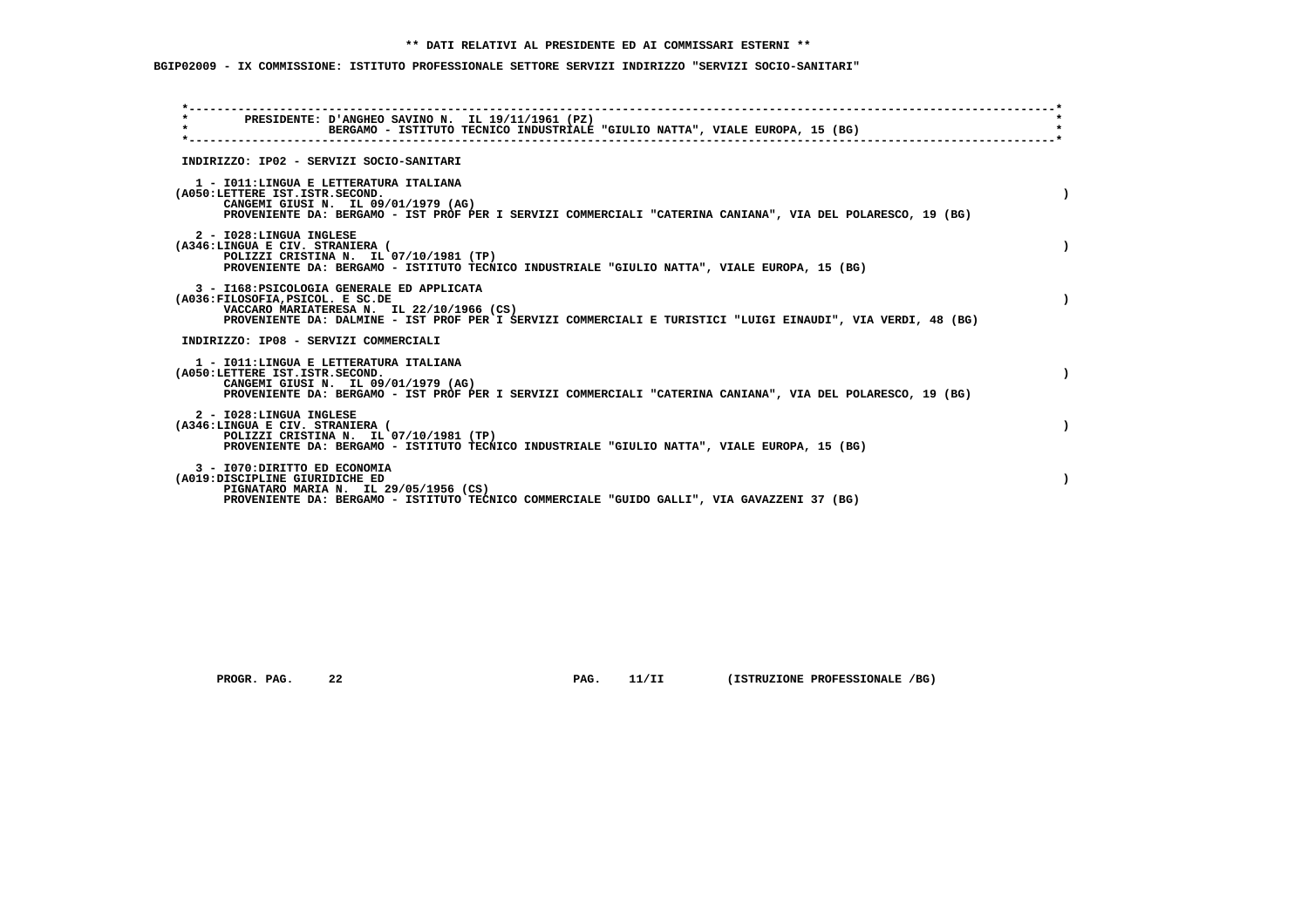**BGIP04001 - I COMMISSIONE: ISTITUTO PROFESSIONALE SETTORE SERVIZI INDIRIZZO "SERVIZI SOCIO-SANITARI" ARTICOLAZIONE "AR**

 **TI AUSILIARIE DELLE PROFESSIONI SANITARIE: OTTICO"**

# **\*\* DATI RELATIVI ALLE CLASSI DELLA CONFIGURAZIONE \*\***

|                                                    | ISTITUTO PRIMA SEDE: BERGAMO - L.R. PAR. IST PROF PER I SERVIZI SOCIALI IST PROF OTTICI E ODONTOTECNIC, VIA MORONI 255 (BG) |                                                                                                            |
|----------------------------------------------------|-----------------------------------------------------------------------------------------------------------------------------|------------------------------------------------------------------------------------------------------------|
| * CLASSE * ISTITUTO                                | * SEZIONE * INDIRIZZO                                                                                                       | $*L.F.P.*$<br>CANDIDATI<br>$\star$<br><b>L. STRANIERE</b><br>*INT.*EST.*SPEC*MER.* II PR. I COM. II COM. * |
| ------*------------*----------<br>* BGRF205004 * A | * IP04 - SERV. SOCIO-SAN. ARTIC.OTTICO                                                                                      | $* 14 * 4 * * * * * *$                                                                                     |
| * BGRF205004 * B                                   | * IP03 - SERV. SOCIO-SAN.ARTIC.ODONTOTEC.                                                                                   | $* 22 * 3 * * * * *$                                                                                       |
|                                                    | TOTALI                                                                                                                      | * 36 * 7 * * *<br>*----*----*----*----*                                                                    |

 **PROGR. PAG.** 23 **PROGR. 23 PAG. 12/I** (ISTRUZIONE PROFESSIONALE /BG)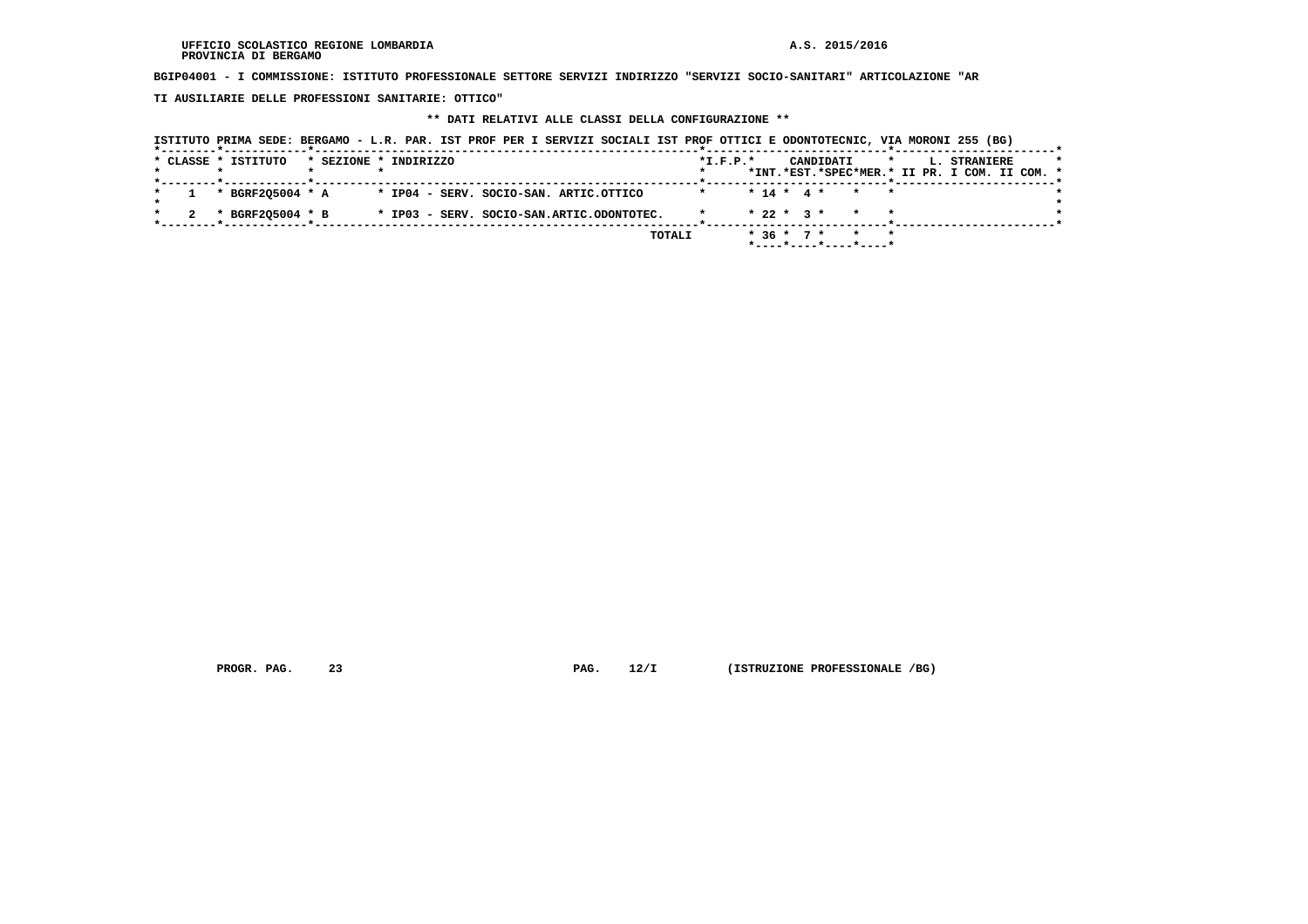**BGIP04001 - I COMMISSIONE: ISTITUTO PROFESSIONALE SETTORE SERVIZI INDIRIZZO "SERVIZI SOCIO-SANITARI" ARTICOLAZIONE "AR**

 **TI AUSILIARIE DELLE PROFESSIONI SANITARIE: OTTICO"**

| PRESIDENTE: CROCITTI MARIO LEONARDO N. IL 13/01/1960 (EN)<br>TREVIGLIO - ISTITUTO TECNICO AGRARIO "GAETANO CANTONI", VIA MERISIO, 17/C (BG)                                                                                                                      |  |
|------------------------------------------------------------------------------------------------------------------------------------------------------------------------------------------------------------------------------------------------------------------|--|
| INDIRIZZO: IP04 - SERV. SOCIO-SAN. ARTIC.OTTICO                                                                                                                                                                                                                  |  |
| 1 - IO11: LINGUA E LETTERATURA ITALIANA<br>(A050:LETTERE IST.ISTR.SECOND.<br>MARCHESI KATIUSCIA N. IL 22/08/1978 (BG)<br>PROVENIENTE DA: GAZZANIGA - LICEO SCIENTIFICO "VALLE SERIANA", VIA MARCONI, 45 (BG)                                                     |  |
| 2 - I028:LINGUA INGLESE<br>(A346:LINGUA E CIV. STRANIERA (<br>DALLORSO LAURA N. IL 22/10/1978 (CO)<br>PROVENIENTE DA: COMO - ISTITUTO TECNICO COMMERCIALE CAIO PLINIO SECONDO, VIA ITALIA LIBERA 1 (CO)                                                          |  |
| 3 - I084: OTTICA, OTTICA APPLICATA<br>(A038:FTSTCA<br>GIARDINELLI GIOVANNI SANTO N. IL 01/11/1968 (CT)<br>PROVENIENTE DA: TREVIGLIO - ISTITUTO TECNICO COMMERCIALE "ZENALE E BUTINONE", VIA GALVANI 7 (BG)                                                       |  |
| INDIRIZZO: IP03 - SERV. SOCIO-SAN.ARTIC.ODONTOTEC.                                                                                                                                                                                                               |  |
| 1 - IO11: LINGUA E LETTERATURA ITALIANA<br>(A050:LETTERE IST.ISTR.SECOND.<br>MARCHESI KATIUSCIA N. IL 22/08/1978 (BG)<br>PROVENIENTE DA: GAZZANIGA - LICEO SCIENTIFICO "VALLE SERIANA", VIA MARCONI, 45 (BG)                                                     |  |
| 2 - I028:LINGUA INGLESE<br>(A346:LINGUA E CIV. STRANIERA )<br>DALLORSO LAURA N. IL 22/10/1978 (CO)<br>PROVENIENTE DA: COMO - ISTITUTO TECNICO COMMERCIALE CAIO PLINIO SECONDO, VIA ITALIA LIBERA 1 (CO)                                                          |  |
| 3 - I110: DIRITTO PRAT. COMMERCIALE, LEGISL. SOCIO-SANITARIA<br>(A019:DISCIPLINE GIURIDICHE ED<br>ACQUISTO CALOGERO N. IL 20/03/1970 (EE)<br>PROVENIENTE DA: TREVIGLIO - IST PROF PER I SERVIZI COMMERCIALI E TURISTICI "ZENALE E BUTINONE", VIA GALVANI, 7 (BG) |  |
|                                                                                                                                                                                                                                                                  |  |

 **PROGR. PAG.** 24 **PROGR. 24 PAG. 12/II (ISTRUZIONE PROFESSIONALE /BG)**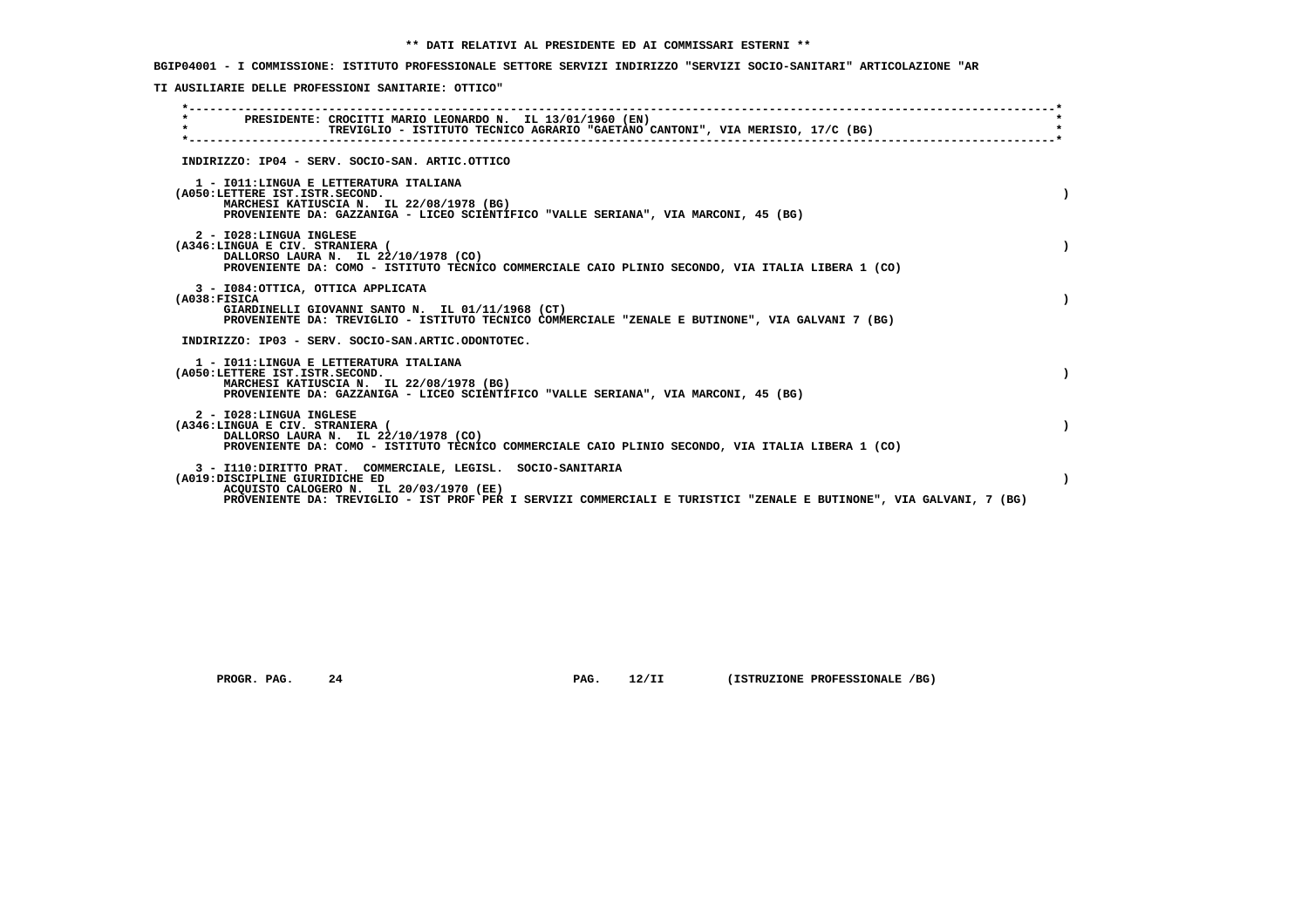**BGIP06001 - I COMMISSIONE: ISTITUTO PROFESSIONALE SETTORE SERVIZI INDIRIZZO "SERVIZI PER L'ENOGASTRONOMIA E L'OSPITALI**

 **TA' ALBERGHIERA" ARTICOLAZIONE "SERVIZI DI SALA E DI VENDITA"**

# **\*\* DATI RELATIVI ALLE CLASSI DELLA CONFIGURAZIONE \*\***

| * SEZIONE * INDIRIZZO                                         | CANDIDATI                                           | $\star$<br><b>L. STRANIERE</b>                                                                                                                                                                                                                                                                            |
|---------------------------------------------------------------|-----------------------------------------------------|-----------------------------------------------------------------------------------------------------------------------------------------------------------------------------------------------------------------------------------------------------------------------------------------------------------|
| ______ <del>*</del> ____________ <b>__</b> ________           |                                                     |                                                                                                                                                                                                                                                                                                           |
| * BGRH01000P * 5F                                             |                                                     |                                                                                                                                                                                                                                                                                                           |
| * BGRH01000P * 5G<br>* IP07 - SERV.ENO.OSP.ALB.-ACC.TURISTICA |                                                     |                                                                                                                                                                                                                                                                                                           |
|                                                               |                                                     |                                                                                                                                                                                                                                                                                                           |
|                                                               | * IP06 - SERV.ENO.OSP.ALB.-SALA E VENDITA<br>TOTALI | ISTITUTO PRIMA SEDE: SAN PELLEGRINO TERME - IST PROF PER I SERVIZI ALBERGHIERI E RISTORAZIONE DI SAN PELLEGRINO TERME, VIALE D<br>$*I.F.P.*$<br>*INT.*EST.*SPEC*MER.* II PR. I COM. II COM. *<br>$* 18 *$<br>* * *<br>$* 14 * 1 *$<br>$* 32 * 1 *$<br>$*$ - - - - $*$ - - - - $*$ - - - - $*$ - - - - $*$ |

 **PROGR. PAG.** 25 **PROGR. 25 PAG. 13/I** (ISTRUZIONE PROFESSIONALE /BG)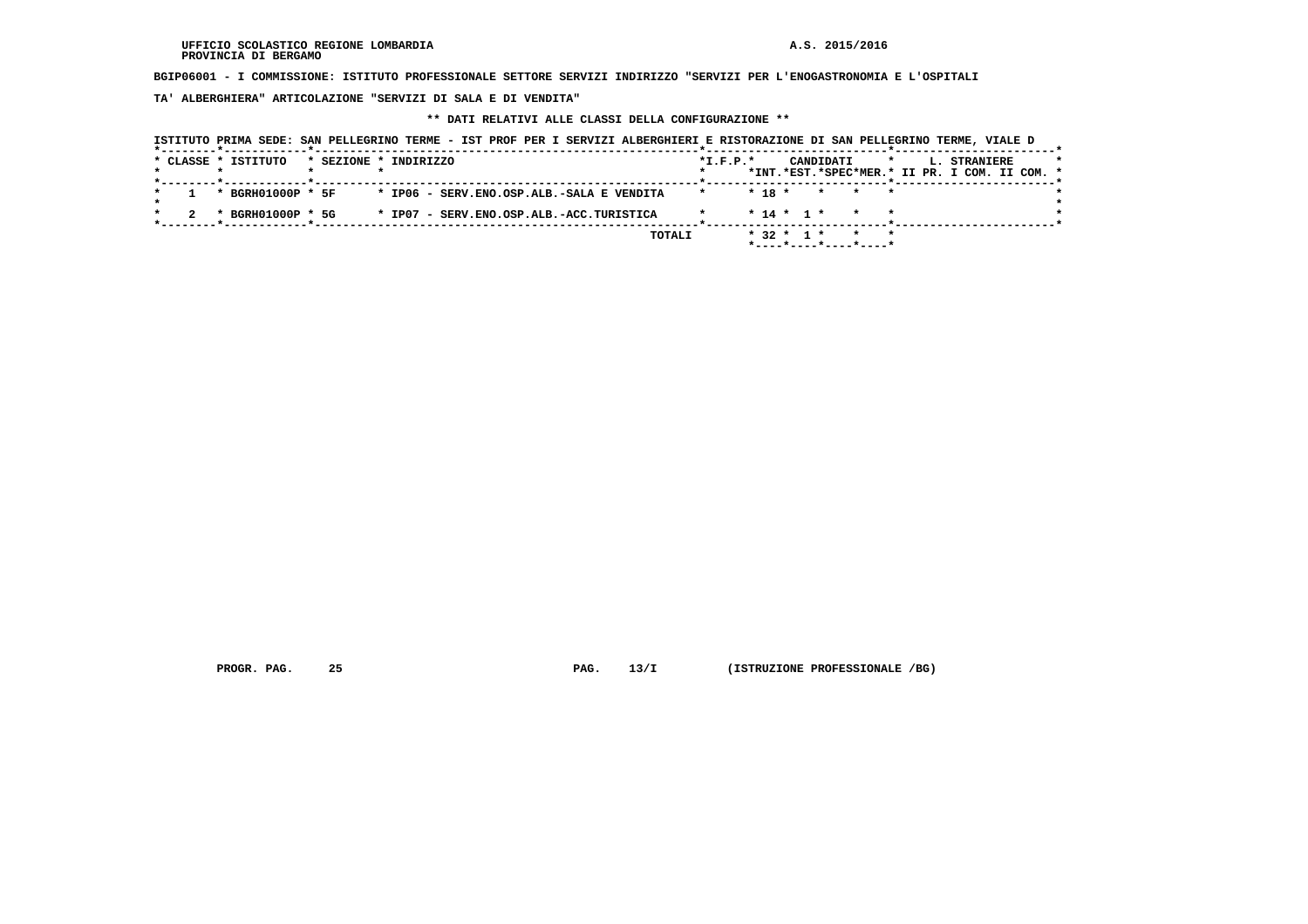**BGIP06001 - I COMMISSIONE: ISTITUTO PROFESSIONALE SETTORE SERVIZI INDIRIZZO "SERVIZI PER L'ENOGASTRONOMIA E L'OSPITALI**

 **TA' ALBERGHIERA" ARTICOLAZIONE "SERVIZI DI SALA E DI VENDITA"**

| $\star$ | PRESIDENTE: SAVOLDELLI ANTONIO N. IL 23/05/1952 (BG)<br>NEMBRO - IST PROF PER I SERVIZI ALBERGHIERI E RISTORAZIONE "ALFREDO SONZOGNI", VIA BELLINI 54 (BG)<br>------------------------------                                                    |
|---------|-------------------------------------------------------------------------------------------------------------------------------------------------------------------------------------------------------------------------------------------------|
|         | INDIRIZZO: IP06 - SERV.ENO.OSP.ALB.-SALA E VENDITA                                                                                                                                                                                              |
|         | 1 - IO11: LINGUA E LETTERATURA ITALIANA<br>(A050:LETTERE IST.ISTR.SECOND.<br>ANGELILLO CARLO N. IL 15/04/1960 (BA)<br>PROVENIENTE DA: BERGAMO - ISTITUTO TECNICO INDUSTRIALE "GIULIO NATTA", VIALE EUROPA, 15 (BG)                              |
|         | 2 - I028:LINGUA INGLESE<br>(A346:LINGUA E CIV. STRANIERA (<br>MAZZOCCHI CINZIA MARIELLA N. IL 11/09/1959 (BG)<br>PROVENIENTE DA: DALMINE - IST PROF PER I SERVIZI COMMERCIALI E TURISTICI "LUIGI EINAUDI", VIA VERDI, 48 (BG)                   |
|         | 3 - I111: DIRITTO TECN. AMMIN. VE DELLA STRUTTURA RICETTIVA<br>(A017:DISCIPLINE ECONOMICO-AZIE<br>PIAZZONI ANNA N. IL 30/09/1961 (BG)<br>PROVENIENTE DA: BERGAMO - ISTITUTO TECNICO COMMERCIALE "BORTOLO BELOTTI", VIA PER AZZANO, 5 (BG)       |
|         | INDIRIZZO: IP07 - SERV.ENO.OSP.ALB.-ACC.TURISTICA                                                                                                                                                                                               |
|         | 1 - IO11: LINGUA E LETTERATURA ITALIANA<br>(A050:LETTERE IST.ISTR.SECOND.<br>ANGELILLO CARLO N. IL 15/04/1960 (BA)<br>PROVENIENTE DA: BERGAMO - ISTITUTO TECNICO INDUSTRIALE "GIULIO NATTA", VIALE EUROPA, 15 (BG)                              |
|         | 2 - I028:LINGUA INGLESE<br>(A346:LINGUA E CIV. STRANIERA (<br>MAZZOCCHI CINZIA MARIELLA N. IL 11/09/1959 (BG)<br>PROVENIENTE DA: DALMINE - IST PROF PER I SERVIZI COMMERCIALI E TURISTICI "LUIGI EINAUDI", VIA VERDI, 48 (BG)                   |
|         | 3 - I171: SCIENZA E CULTURA DELL'ALIMENTAZIONE<br>(A057: SCIENZA DEGLI ALIMENTI<br>BONANNO ANTONINO N. IL 26/04/1978 (PA)<br>PROVENIENTE DA: NEMBRO - IST PROF PER I SERVIZI ALBERGHIERI E RISTORAZIONE "ALFREDO SONZOGNI", VIA BELLINI 54 (BG) |

 **PROGR. PAG.** 26 **PROGR. PAG. 13/II (ISTRUZIONE PROFESSIONALE /BG)**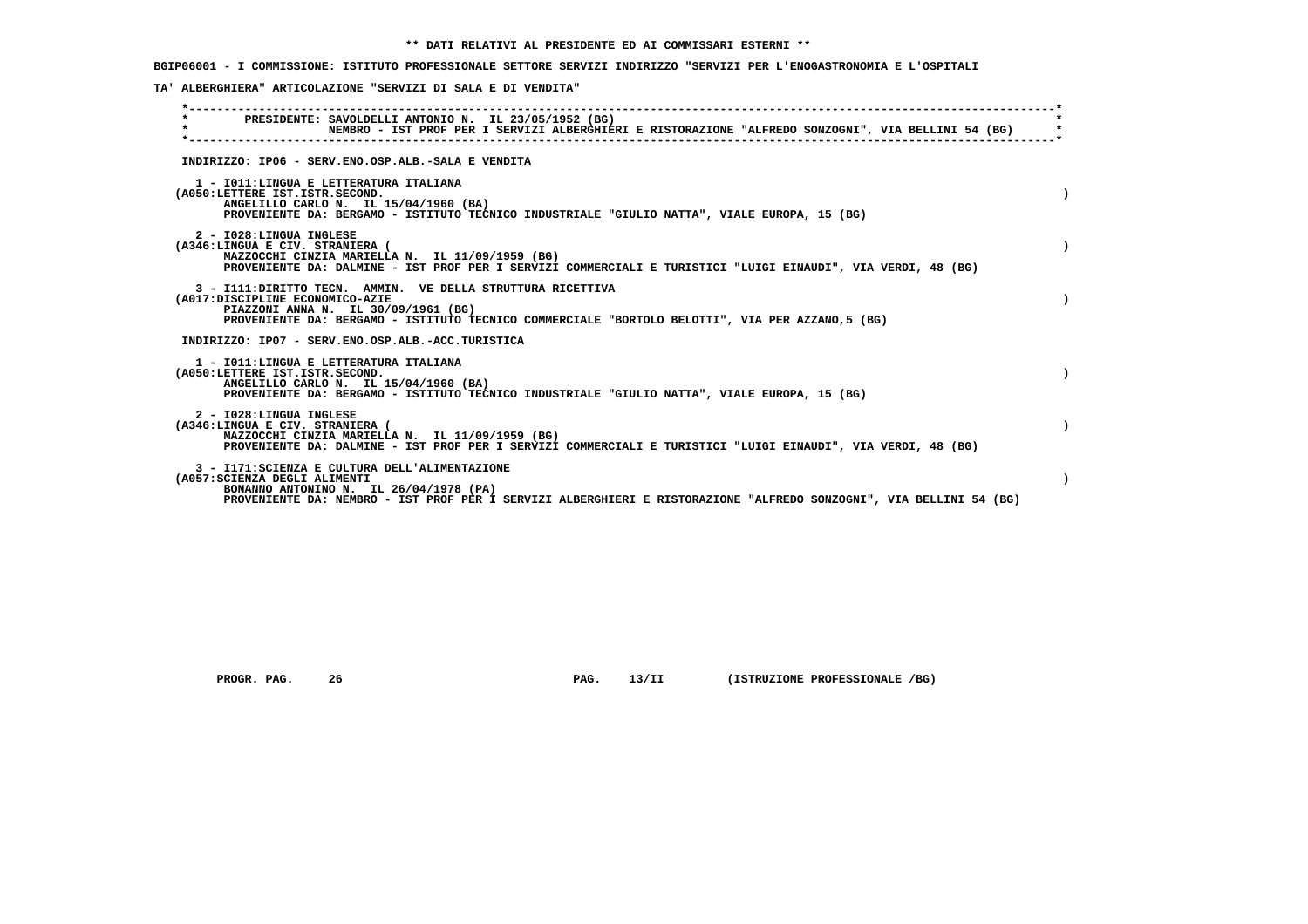**BGIP07001 - I COMMISSIONE: ISTITUTO PROFESSIONALE SETTORE SERVIZI INDIRIZZO "SERVIZI PER L'ENOGASTRONOMIA E L'OSPITALI**

 **TA' ALBERGHIERA" ARTICOLAZIONE "ACCOGLIENZA TURISTICA"**

# **\*\* DATI RELATIVI ALLE CLASSI DELLA CONFIGURAZIONE \*\***

|                                                                                                 |                       | ISTITUTO PRIMA SEDE: NEMBRO - IST PROF PER I SERVIZI ALBERGHIERI E RISTORAZIONE "ALFREDO SONZOGNI", VIA BELLINI 54 (BG) |                |                       |                                               |
|-------------------------------------------------------------------------------------------------|-----------------------|-------------------------------------------------------------------------------------------------------------------------|----------------|-----------------------|-----------------------------------------------|
| * CLASSE * ISTITUTO                                                                             | * SEZIONE * INDIRIZZO |                                                                                                                         | $*$ I.F.P. $*$ | CANDIDATI             | $\star$<br><b>L. STRANIERE</b>                |
| . _ _ _ _ _ <del>*</del> _ _ _ _ _ _ _ _ _ _ _ _ <del>*</del> _ _ _ _ _ _ _ _ _ _ _ _ _ _ _ _ _ |                       |                                                                                                                         |                |                       | *INT.*EST.*SPEC*MER.* II PR. I COM. II COM. * |
|                                                                                                 |                       | * BGRH020009 * 5D/FRA * IP07 - SERV.ENO.OSP.ALB.-ACC.TURISTICA                                                          | $* 14 *$       | * * *                 |                                               |
|                                                                                                 |                       | * BGRH020009 * 5F/SPA * IP07 - SERV.ENO.OSP.ALB.-ACC.TURISTICA                                                          | $* 16 *$       | * * *                 |                                               |
|                                                                                                 |                       | TOTALI                                                                                                                  | $* 30 *$       | $\star$ $\star$       | $\star$                                       |
|                                                                                                 |                       |                                                                                                                         |                | *----*----*----*----* |                                               |

 **PROGR. PAG.** 27 **PROGR. 27 PAG. 14/I** (ISTRUZIONE PROFESSIONALE /BG)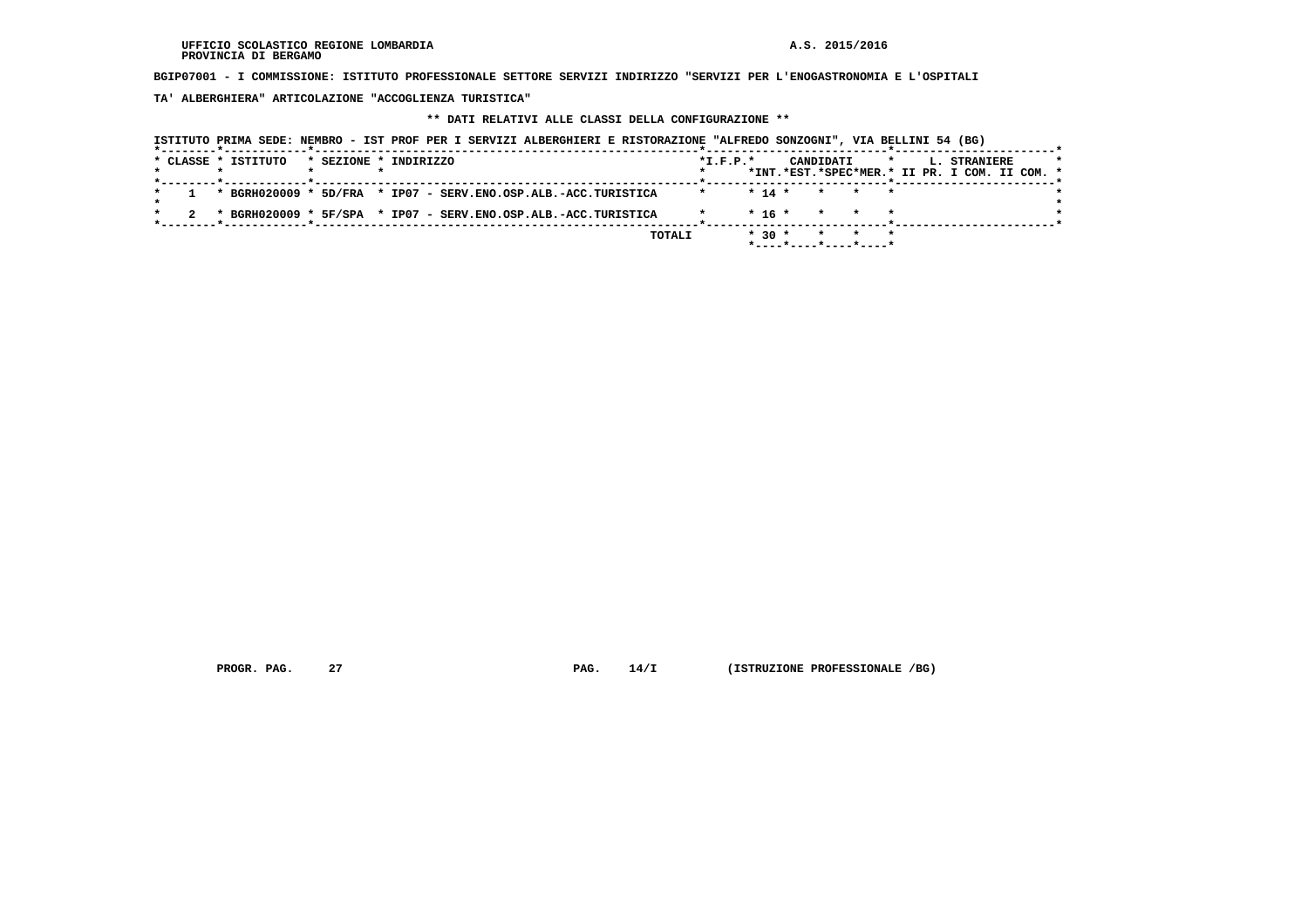**BGIP07001 - I COMMISSIONE: ISTITUTO PROFESSIONALE SETTORE SERVIZI INDIRIZZO "SERVIZI PER L'ENOGASTRONOMIA E L'OSPITALI**

 **TA' ALBERGHIERA" ARTICOLAZIONE "ACCOGLIENZA TURISTICA"**

| $\star$<br>PRESIDENTE: SPANDRE FEDERICO N. IL 10/12/1961 (BS)<br>$\star$<br>LOVERE - CONVITTO NAZIONALE C. BATTISTI, VIA CESARE BATTISTI, 1 (BG)                                                                                                   |  |
|----------------------------------------------------------------------------------------------------------------------------------------------------------------------------------------------------------------------------------------------------|--|
| INDIRIZZO: IP07 - SERV.ENO.OSP.ALB.-ACC.TURISTICA                                                                                                                                                                                                  |  |
| 1 - IO11:LINGUA E LETTERATURA ITALIANA<br>(A050:LETTERE IST.ISTR.SECOND.<br>VISCOMI ALFREDO N. IL 02/04/1978 (BG)<br>PROVENIENTE DA: TRESCORE BALNEARIO - IST PROF PER I SERVIZI COMMERCIALI "LORENZO LOTTO", VIA DELL'ALBAROTTO N. 23 (BG)        |  |
| 2 - I028:LINGUA INGLESE<br>(A346:LINGUA E CIV. STRANIERA (<br>GILBERTI GUIDI PATRIZIA N. IL 12/02/1958 (BG)<br>PROVENIENTE DA: BERGAMO - ISTITUTO TECNICO COMMERCIALE "VITTORIO EMANUELE II", VIA F. LUSSANA, 2 (BG)                               |  |
| 3 - I171:SCIENZA E CULTURA DELL'ALIMENTAZIONE<br>(A057:SCIENZA DEGLI ALIMENTI<br>CHIESA FRANCESCA N. IL 20/12/1976 (BG)<br>PROVENIENTE DA: SAN PELLEGRINO TERME - IST PROF PER I SERVIZI ALBERGHIERI E RISTORAZIONE DI SAN PELLEGRINO TERME, VIALE |  |

 **PROGR. PAG.** 28 **PROGR. 28 PAG. 14/II** (ISTRUZIONE PROFESSIONALE /BG)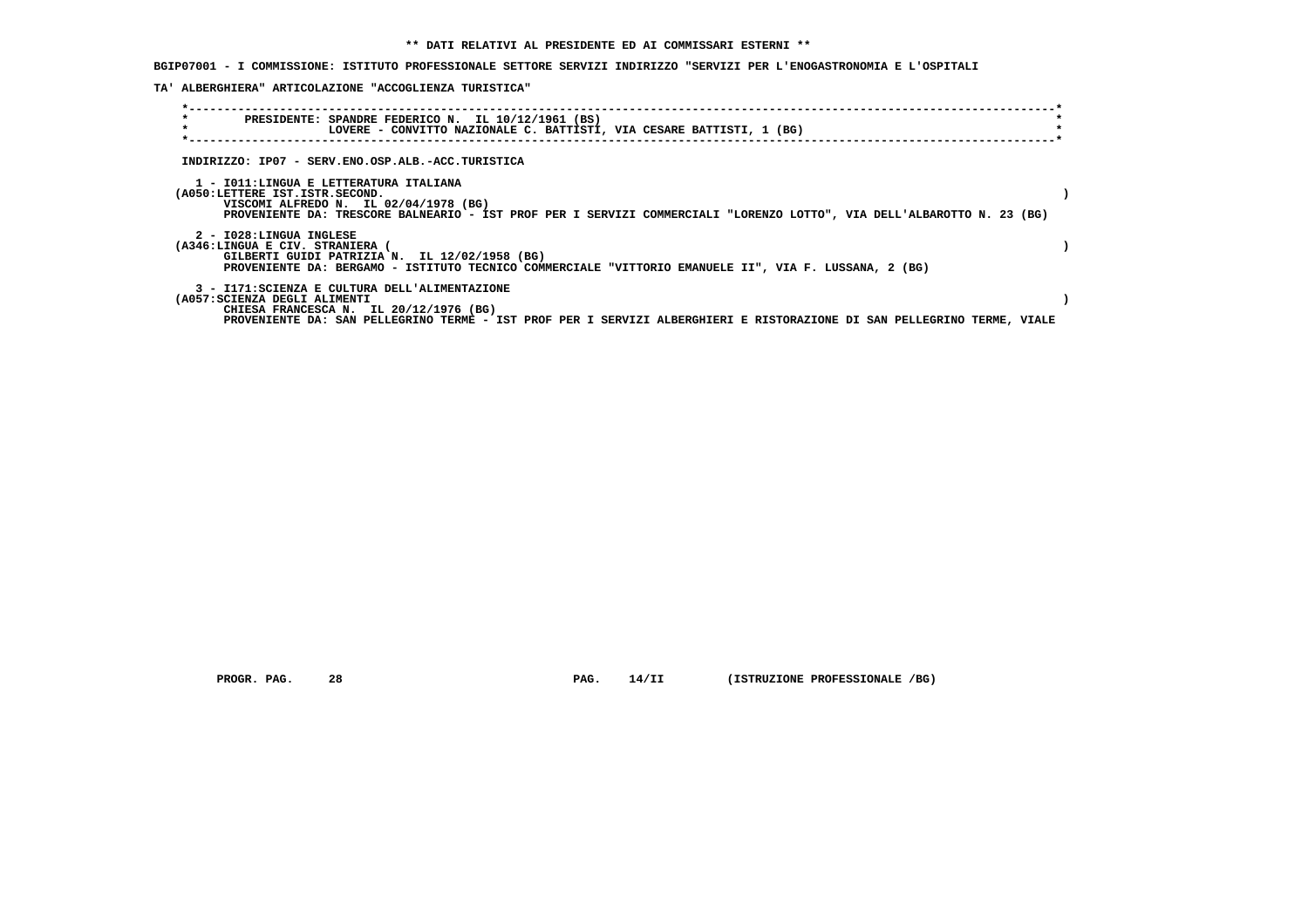**BGIP08001 - I COMMISSIONE: ISTITUTO PROFESSIONALE SETTORE SERVIZI INDIRIZZO "SERVIZI COMMERCIALI"**

# **\*\* DATI RELATIVI ALLE CLASSI DELLA CONFIGURAZIONE \*\***

 **ISTITUTO PRIMA SEDE: BERGAMO - IST PROF PER I SERVIZI COMMERCIALI "GUIDO GALLI", VIA GAVAZZENI, 37 (BG)**

|  | * CLASSE * ISTITUTO | * SEZIONE * INDIRIZZO |  |  |                              |        | $*I.F.P.*$ |                  |  | CANDIDATI                                     | $\star$ |  | L. STRANIERE |  |  |
|--|---------------------|-----------------------|--|--|------------------------------|--------|------------|------------------|--|-----------------------------------------------|---------|--|--------------|--|--|
|  |                     |                       |  |  |                              |        |            |                  |  | *INT.*EST.*SPEC*MER.* II PR. I COM. II COM. * |         |  |              |  |  |
|  |                     |                       |  |  |                              |        |            |                  |  |                                               |         |  |              |  |  |
|  | * BGRC03801A * A    |                       |  |  | * IP08 - SERVIZI COMMERCIALI |        |            | $*$ 16 $*$ 2 $*$ |  | $\mathbf{r}$                                  |         |  |              |  |  |
|  |                     | $*$ A1                |  |  | * IP08 - SERVIZI COMMERCIALI |        |            |                  |  | $\star$ 7 $\star$ $\star$ $\star$             |         |  |              |  |  |
|  |                     |                       |  |  |                              |        |            |                  |  |                                               |         |  |              |  |  |
|  | * BGRC03801A * B    |                       |  |  | * IP08 - SERVIZI COMMERCIALI |        |            | $* 18 * 3 *$     |  |                                               |         |  |              |  |  |
|  |                     | $*$ B1                |  |  | * IP08 - SERVIZI COMMERCIALI |        |            |                  |  | * 5 * * *                                     |         |  |              |  |  |
|  |                     |                       |  |  |                              |        |            |                  |  |                                               |         |  |              |  |  |
|  |                     |                       |  |  |                              | TOTALI |            | $*$ 46 $*$ 5 $*$ |  |                                               |         |  |              |  |  |
|  |                     |                       |  |  |                              |        |            |                  |  |                                               |         |  |              |  |  |

 **PROGR. PAG.** 29 **PAG. 15/I** (ISTRUZIONE PROFESSIONALE /BG)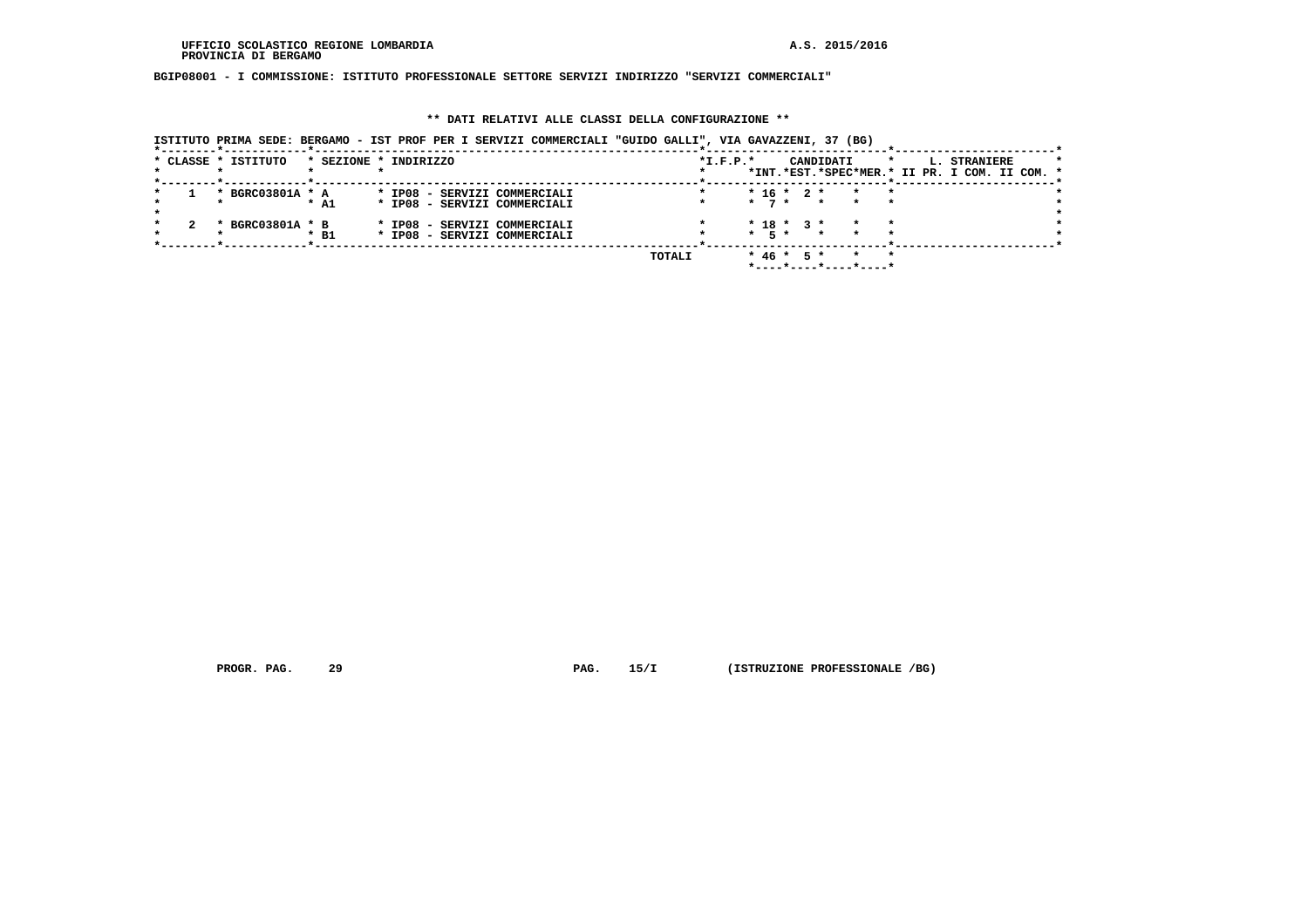**BGIP08001 - I COMMISSIONE: ISTITUTO PROFESSIONALE SETTORE SERVIZI INDIRIZZO "SERVIZI COMMERCIALI"**

| $\star$<br>$\star$ | PRESIDENTE: VILLA FEDERICO N. IL 29/12/1966 (AG)<br>PRESEZZO - IST PROF INDUSTRIA E ARTIGIANATO "BETTY AMBIVERI", VIA C. BERIZZI, 1 (BG)                                                                                   |  |
|--------------------|----------------------------------------------------------------------------------------------------------------------------------------------------------------------------------------------------------------------------|--|
|                    | INDIRIZZO: IP08 - SERVIZI COMMERCIALI                                                                                                                                                                                      |  |
|                    | 1 - IO11:LINGUA E LETTERATURA ITALIANA<br>(A050:LETTERE IST.ISTR.SECOND.<br>PALAZZO MANUELA N. IL 01/05/1967 (MI)<br>PROVENIENTE DA: TREVIGLIO - ISTITUTO TECNICO COMMERCIALE "ZENALE E BUTINONE", VIA GALVANI 7 (BG)      |  |
|                    | 2 - I028:LINGUA INGLESE<br>(A346:LINGUA E CIV. STRANIERA<br>DE PASCALE CAROLINA N. IL 01/04/1961 (SA)<br>PROVENIENTE DA: BRESCIA - ISTITUTO TECNICO PER GEOMETRI BRESCIA CASA CIRCONDARIALE, VIA SPALTO SAN MARCO, 20 (BS) |  |
|                    | 3 - I070: DIRITTO ED ECONOMIA<br>(A019:DISCIPLINE GIURIDICHE ED<br>CAMBARERI ANTONIA N. IL 02/10/1959 (RC)<br>PROVENIENTE DA: SERIATE - ISTITUTO TECNICO INDUSTRIALE "ETTORE MAJORANA", VIA PARTIGIANI, 1 (BG)             |  |

 **PROGR. PAG.** 30 **PAG. 15/II (ISTRUZIONE PROFESSIONALE /BG)**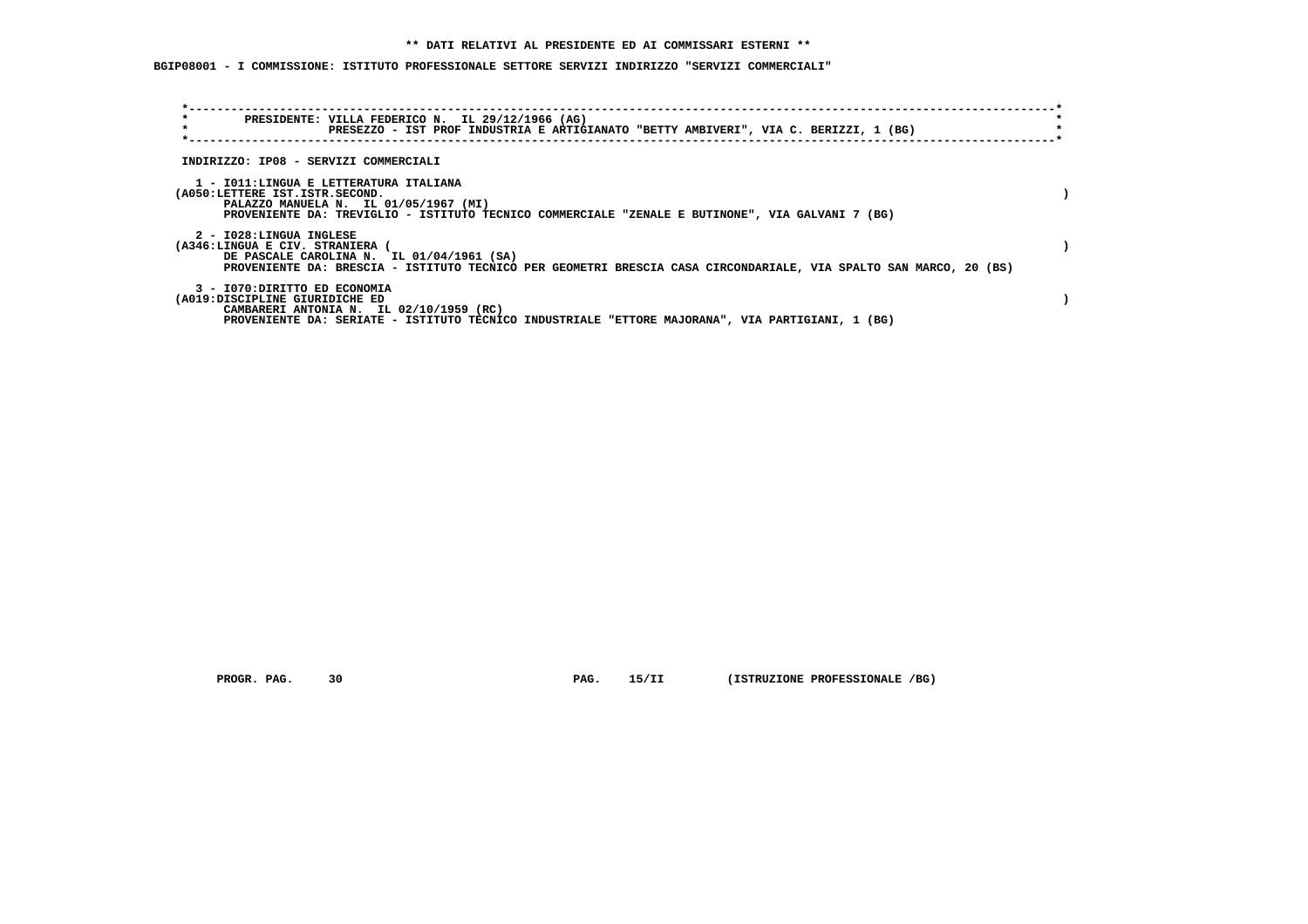**BGIP08002 - II COMMISSIONE: ISTITUTO PROFESSIONALE SETTORE SERVIZI INDIRIZZO "SERVIZI COMMERCIALI"**

# **\*\* DATI RELATIVI ALLE CLASSI DELLA CONFIGURAZIONE \*\***

 **ISTITUTO PRIMA SEDE: BERGAMO - IST PROF PER I SERVIZI COMMERCIALI "GUIDO GALLI", VIA GAVAZZENI, 37 (BG)**

|  | * CLASSE * ISTITUTO |        | * SEZIONE * INDIRIZZO                                        |        | $*L.F.P.*$ |  |              | CANDIDATI |                                                | $\star$ | L. STRANIERE<br>*INT.*EST.*SPEC*MER.* II PR. I COM. II COM. * |  |  |
|--|---------------------|--------|--------------------------------------------------------------|--------|------------|--|--------------|-----------|------------------------------------------------|---------|---------------------------------------------------------------|--|--|
|  | * BGRC03801A * C    |        | * IP08 - SERVIZI COMMERCIALI                                 |        |            |  |              |           | * x * 33 * 2 * * *                             |         |                                                               |  |  |
|  | * BGRC03801A * D    | $*$ D1 | * IP08 - SERVIZI COMMERCIALI<br>* IP08 - SERVIZI COMMERCIALI |        |            |  |              |           | $* 11 * 1 * * * * * *$<br>$* 12 * 1 * * * * *$ |         |                                                               |  |  |
|  |                     |        |                                                              | TOTALI |            |  | $* 56 * 4 *$ |           | *----*----*----*----*                          |         |                                                               |  |  |

 **PROGR. PAG.** 31 **PAG. 16/I** (ISTRUZIONE PROFESSIONALE /BG)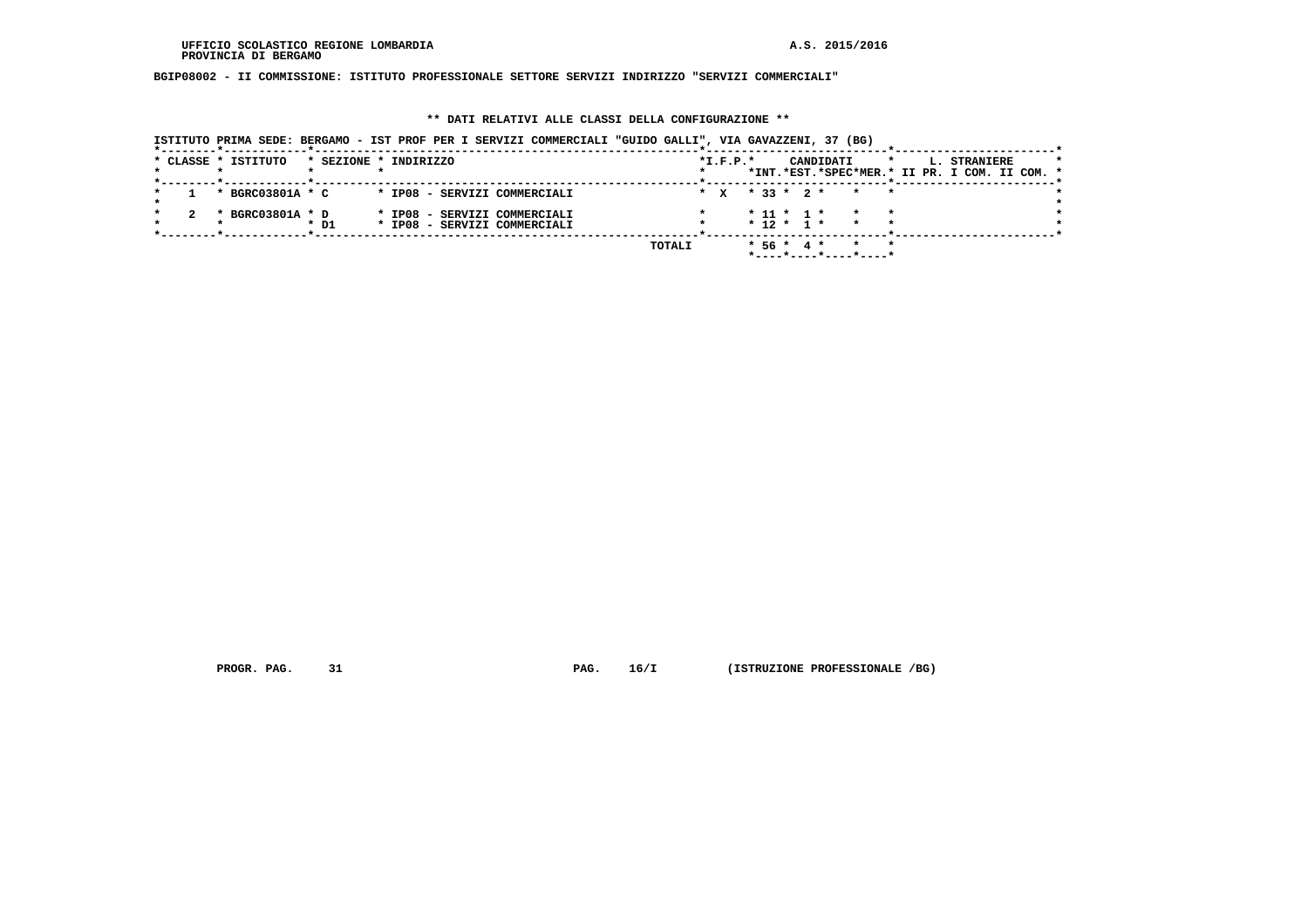# **\*\* DATI RELATIVI AL PRESIDENTE ED AI COMMISSARI ESTERNI \*\***

 **BGIP08002 - II COMMISSIONE: ISTITUTO PROFESSIONALE SETTORE SERVIZI INDIRIZZO "SERVIZI COMMERCIALI"**

| $\star$<br>$\star$                                              | PRESIDENTE: SGRO CARMELA N. IL 01/10/1968 (BG)<br>LOVERE - IST PROF PER I SERVIZI SOCIALI "IVAN PIANA", VIA XX SETTEMBRE 4 (BG)                                                     |  |
|-----------------------------------------------------------------|-------------------------------------------------------------------------------------------------------------------------------------------------------------------------------------|--|
| INDIRIZZO: IP08 - SERVIZI COMMERCIALI                           |                                                                                                                                                                                     |  |
| (A050:LETTERE IST.ISTR.SECOND.                                  | 1 - IO11:LINGUA E LETTERATURA ITALIANA<br>ARPINO FILOMENA N. IL 03/11/1970 (BR)<br>PROVENIENTE DA: SERIATE - ISTITUTO TECNICO INDUSTRIALE "ETTORE MAJORANA", VIA PARTIGIANI, 1 (BG) |  |
| 2 - I028:LINGUA INGLESE<br>(A346:LINGUA E CIV. STRANIERA (      | BIANCHI LUCIANA N. IL 07/01/1953 (CO)<br>PROVENIENTE DA: COMO - ISTITUTO TECNICO INDUSTRIALE LUIGI RIPAMONTI, VIA BELVEDERE N.18 (CO)                                               |  |
| 3 - I070: DIRITTO ED ECONOMIA<br>(A019:DISCIPLINE GIURIDICHE ED | MAZZINI MARCO N. IL 04/04/1963 (RA)<br>PROVENIENTE DA: TRESCORE BALNEARIO - ISTITUTO TECNICO COMMERCIALE "LORENZO LOTTO", VIA DELL'ALBAROTTO N. 23 (BG)                             |  |

 **PROGR. PAG.** 32 **PROGR. 16/II** (ISTRUZIONE PROFESSIONALE /BG)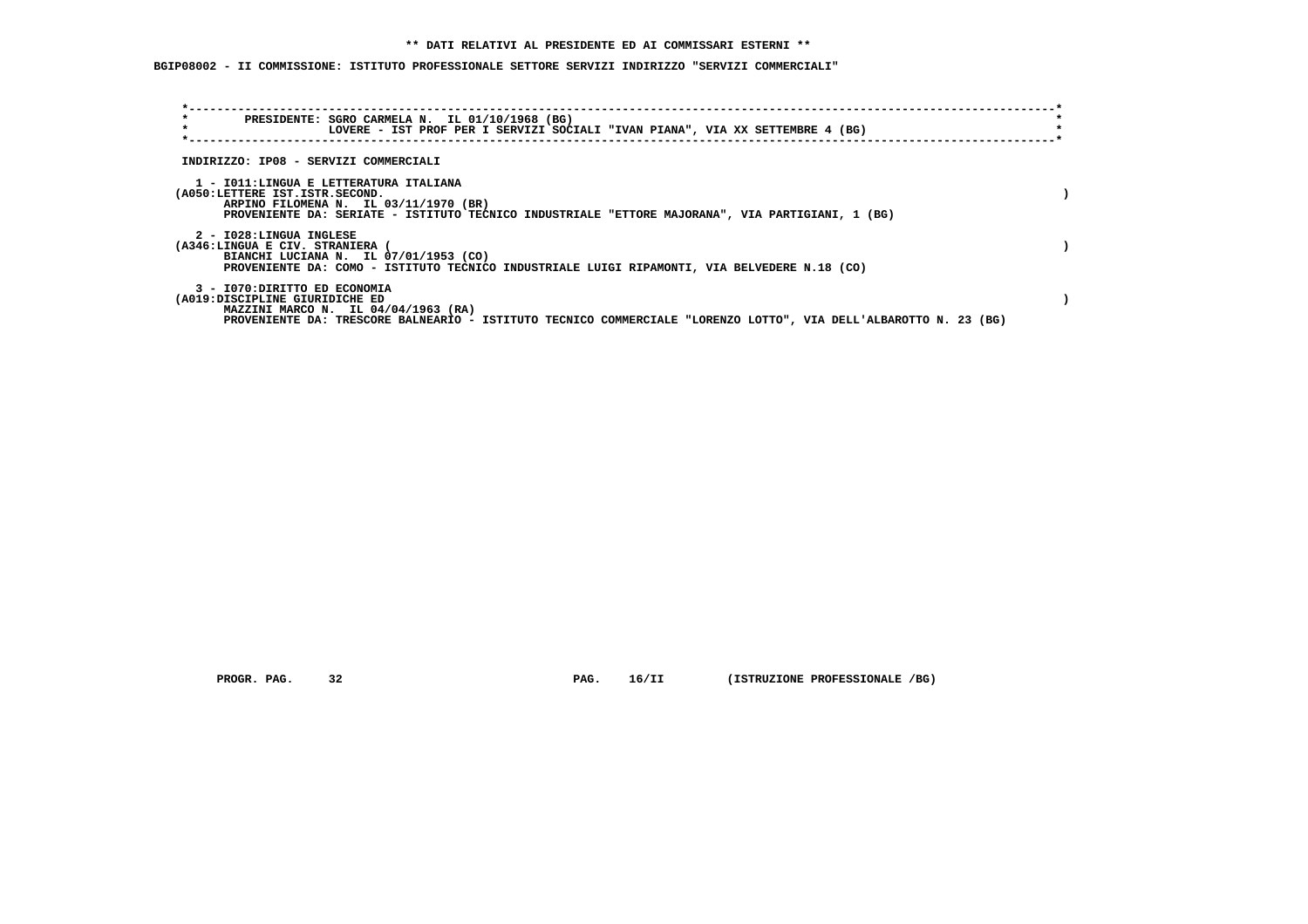**BGIP08003 - III COMMISSIONE: ISTITUTO PROFESSIONALE SETTORE SERVIZI INDIRIZZO "SERVIZI COMMERCIALI"**

# **\*\* DATI RELATIVI ALLE CLASSI DELLA CONFIGURAZIONE \*\***

|                                                    | ISTITUTO PRIMA SEDE: PRESEZZO - IST PROF PER I SERVIZI COMMERCIALI E TURISTICI "BETTY AMBIVERI", VIA C. BERIZZI,1 (BG) |                                                                                                          |
|----------------------------------------------------|------------------------------------------------------------------------------------------------------------------------|----------------------------------------------------------------------------------------------------------|
| * CLASSE * ISTITUTO<br>* SEZIONE * INDIRIZZO       |                                                                                                                        | $*L.F.P.*$<br>CANDIDATI<br>L. STRANIERE<br>$\mathbf{r}$<br>*INT.*EST.*SPEC*MER.* II PR. I COM. II COM. * |
| 1 * BGRC00301B * 5ASC * IP08 - SERVIZI COMMERCIALI |                                                                                                                        | $\star$ 21 $\star$ $\star$ $\star$ $\star$                                                               |
| 2 * BGRC00301B * 5BSC * IP08 - SERVIZI COMMERCIALI |                                                                                                                        | $* 18 * 1 * * * * *$                                                                                     |
|                                                    |                                                                                                                        |                                                                                                          |
|                                                    | TOTALI                                                                                                                 | * 39 * 1 * * *<br>$*$ - - - - $*$ - - - - $*$ - - - - $*$ - - - - $*$                                    |

 **PROGR. PAG.** 33 **PAG. 17/I** (ISTRUZIONE PROFESSIONALE /BG)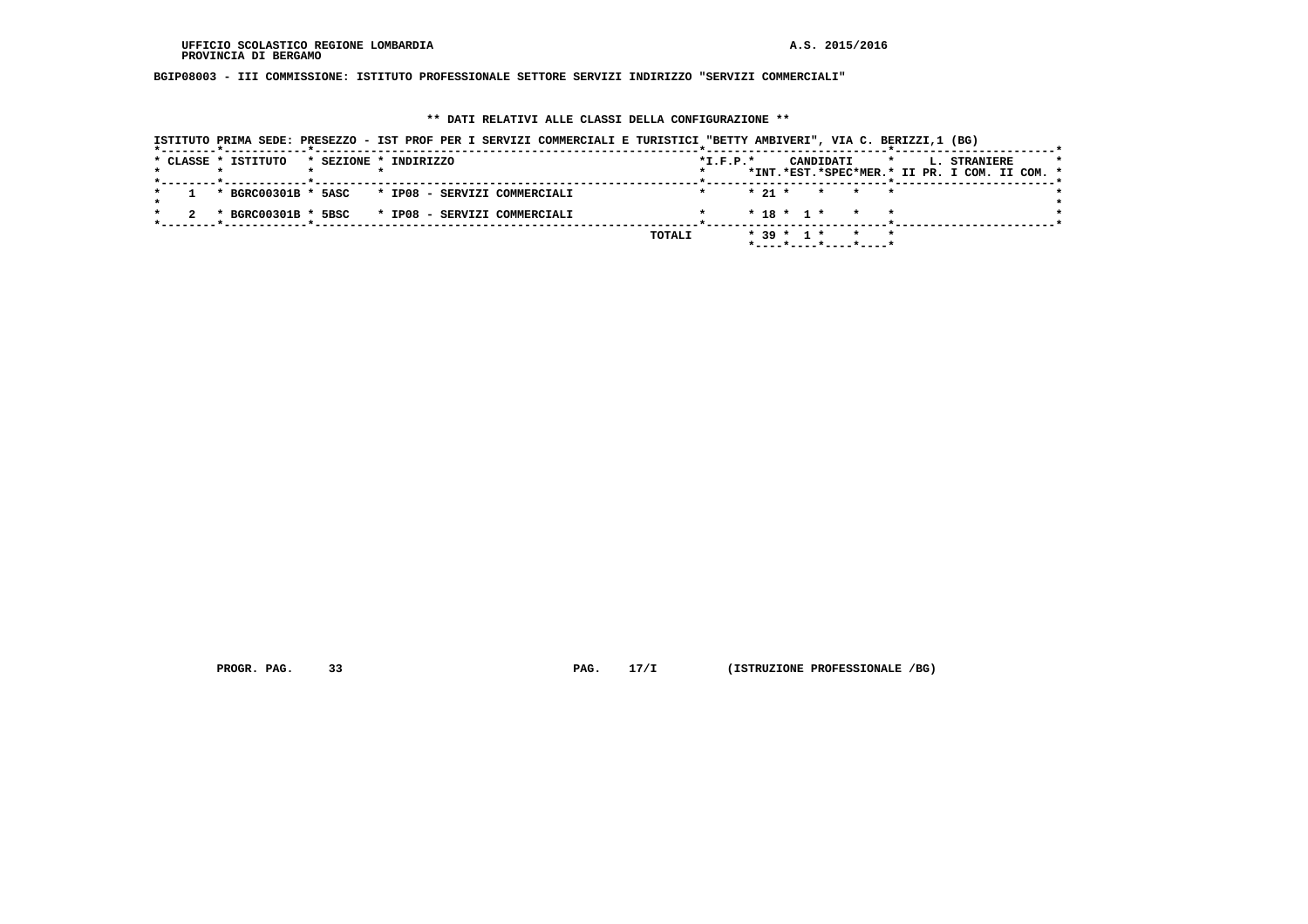# **\*\* DATI RELATIVI AL PRESIDENTE ED AI COMMISSARI ESTERNI \*\***

 **BGIP08003 - III COMMISSIONE: ISTITUTO PROFESSIONALE SETTORE SERVIZI INDIRIZZO "SERVIZI COMMERCIALI"**

| $\star$<br>$\star$                                              | PRESIDENTE: CAPALDO NUNZIO N. IL 12/06/1963 (NA)<br>BERGAMO - IST PROF PER I SERVIZI COMMERCIALI "CATERINA CANIANA", VIA DEL POLARESCO, 19 (BG)                                               |  |
|-----------------------------------------------------------------|-----------------------------------------------------------------------------------------------------------------------------------------------------------------------------------------------|--|
| INDIRIZZO: IP08 - SERVIZI COMMERCIALI                           |                                                                                                                                                                                               |  |
| (A050:LETTERE IST.ISTR.SECOND.                                  | 1 - IO11:LINGUA E LETTERATURA ITALIANA<br>DANIELE MARIA N. IL 24/02/1959 (BA)<br>PROVENIENTE DA: DALMINE - IST PROF PER I SERVIZI COMMERCIALI E TURISTICI "LUIGI EINAUDI", VIA VERDI, 48 (BG) |  |
| 2 - I028:LINGUA INGLESE<br>(A346:LINGUA E CIV. STRANIERA (      | RAMBALDI SILVIA N. IL 17/03/1959 (BG)<br>PROVENIENTE DA: BERGAMO - LICEO SCIENTIFICO "GIULIO NATTA", VIA EUROPA 15 (BG)                                                                       |  |
| 3 - I070: DIRITTO ED ECONOMIA<br>(A019:DISCIPLINE GIURIDICHE ED | ROSSI SILVIA N. IL 23/07/1957 (BG)<br>PROVENIENTE DA: BERGAMO - ISTITUTO MAGISTRALE "MAMOLI" LICEO DIURNO, VIA BREMBILLA 3 (BG)                                                               |  |

 **PROGR. PAG.** 34 **PROGR. 17/II** (ISTRUZIONE PROFESSIONALE /BG)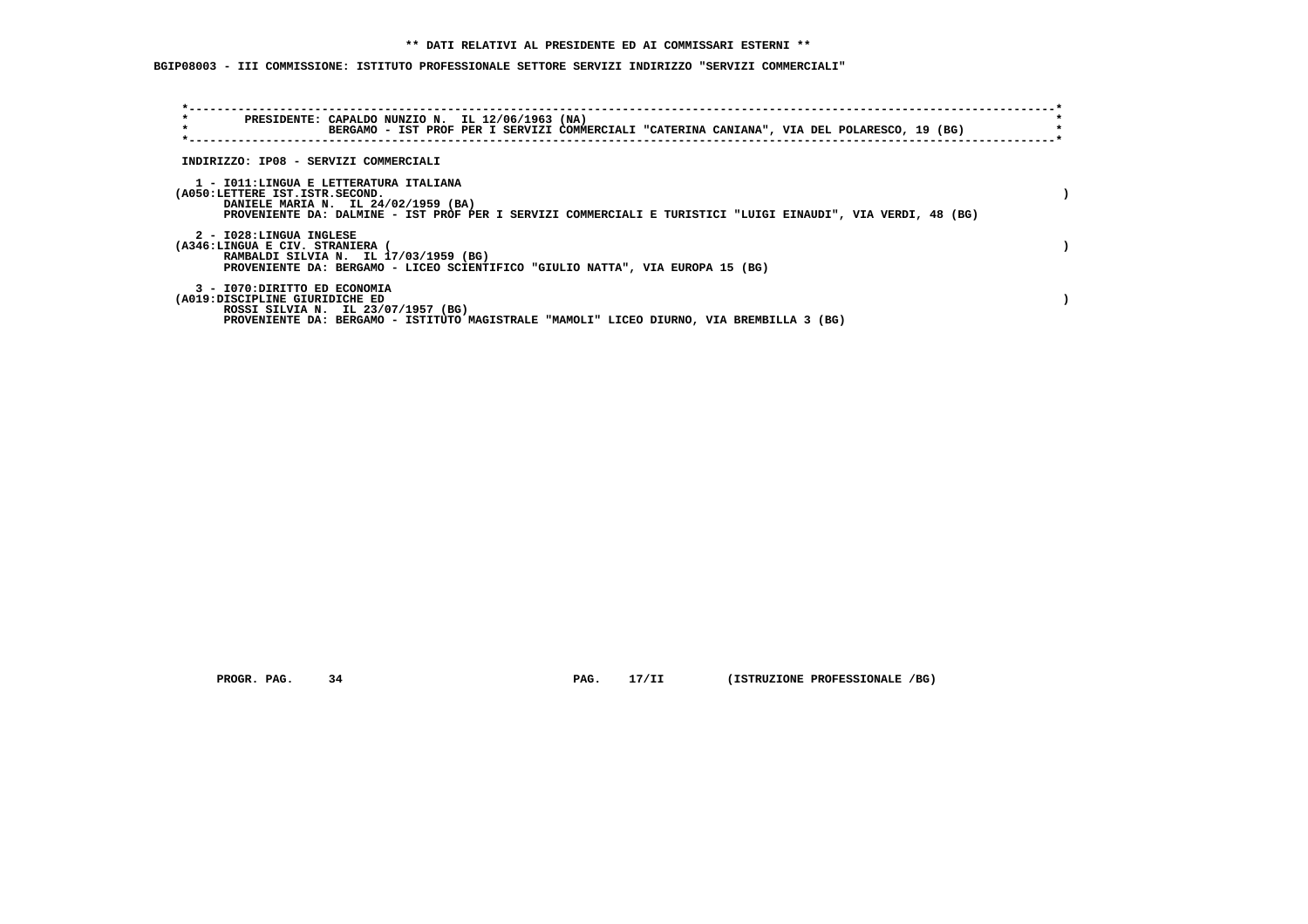**BGIP08004 - IV COMMISSIONE: ISTITUTO PROFESSIONALE SETTORE SERVIZI INDIRIZZO "SERVIZI COMMERCIALI"**

# **\*\* DATI RELATIVI ALLE CLASSI DELLA CONFIGURAZIONE \*\***

| ISTITUTO PRIMA SEDE: TRESCORE BALNEARIO - IST PROF PER I SERVIZI COMMERCIALI "LORENZO LOTTO", VIA DELL'ALBAROTTO N. 23 (BG) |            |            |                                                                |                                                                                 |
|-----------------------------------------------------------------------------------------------------------------------------|------------|------------|----------------------------------------------------------------|---------------------------------------------------------------------------------|
| * CLASSE * ISTITUTO<br>* SEZIONE * INDIRIZZO                                                                                | $*L.F.P.*$ |            | CANDIDATI                                                      | $\star$<br><b>L. STRANIERE</b><br>*INT.*EST.*SPEC*MER.* II PR. I COM. II COM. * |
| * BGRC01401T * A<br>* IP08 - SERVIZI COMMERCIALI                                                                            |            |            | $* 20 * 2 * 1 * * *$                                           |                                                                                 |
| * BGRC01401T * B<br>* IPCP - SERV.COMM.LI OPZ."PROM.COM.PUB."                                                               |            | $*$ 17 $*$ | * * *                                                          |                                                                                 |
| TOTALI                                                                                                                      |            |            | $*$ 37 $*$ 2 $*$ 1 $*$<br>$*$ ---- $*$ ---- $*$ ---- $*$ ----* |                                                                                 |

 **PROGR. PAG.** 35 **PROGR. 18/I** (ISTRUZIONE PROFESSIONALE /BG)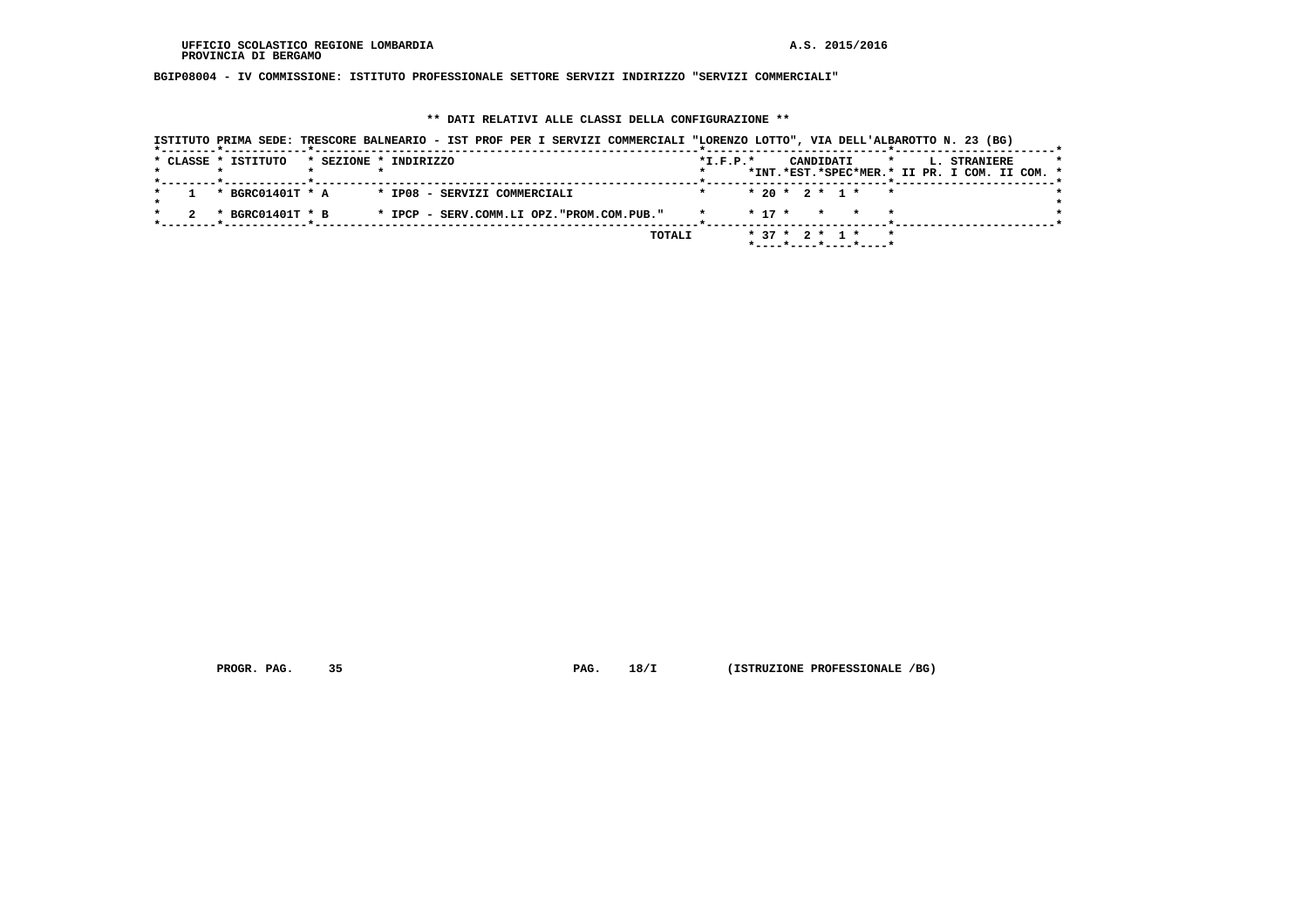## **\*\* DATI RELATIVI AL PRESIDENTE ED AI COMMISSARI ESTERNI \*\***

 **BGIP08004 - IV COMMISSIONE: ISTITUTO PROFESSIONALE SETTORE SERVIZI INDIRIZZO "SERVIZI COMMERCIALI"**

| PRESIDENTE: MORGESE JOLANDA N. IL 18/06/1962 (BA)<br>$\star$<br>BERGAMO - ISTITUTO MAGISTRALE "GIOVANNI FALCONE", VIA DUNANT, 1 (BG)                                                                                      |  |
|---------------------------------------------------------------------------------------------------------------------------------------------------------------------------------------------------------------------------|--|
| INDIRIZZO: IP08 - SERVIZI COMMERCIALI                                                                                                                                                                                     |  |
| 1 - IO11:LINGUA E LETTERATURA ITALIANA<br>(A050:LETTERE IST.ISTR.SECOND.<br>D'ANGELO RITA N. IL 20/10/1987 (RM)<br>PROVENIENTE DA: BERGAMO - IST PROF PER I SERVIZI SOCIALI "MAMOLI" (PROF SERALE), VIA BREMBILLA 3 (BG)  |  |
| 2 - I028:LINGUA INGLESE<br>(A346:LINGUA E CIV. STRANIERA (<br>COLOMBO FLAVIO N. IL 15/03/1956 (BG)<br>PROVENIENTE DA: BERGAMO - LICEO CLASSICO "PAOLO SARPI", PIAZZA ROSATE, 4 (BG)                                       |  |
| 3 - I070: DIRITTO ED ECONOMIA<br>(A019:DISCIPLINE GIURIDICHE ED<br>SUMMARIA STEFANIA N. IL $04/02/1963$ (CS)<br>PROVENIENTE DA: BERGAMO - IST PROF PER I SERVIZI COMMERCIALI "GUIDO GALLI", VIA GAVAZZENI, 37 (BG)        |  |
| INDIRIZZO: IPCP - SERV.COMM.LI OPZ."PROM.COM.PUB."                                                                                                                                                                        |  |
| 1 - IO11: LINGUA E LETTERATURA ITALIANA<br>(A050:LETTERE IST.ISTR.SECOND.<br>D'ANGELO RITA N. IL 20/10/1987 (RM)<br>PROVENIENTE DA: BERGAMO - IST PROF PER I SERVIZI SOCIALI "MAMOLI" (PROF SERALE), VIA BREMBILLA 3 (BG) |  |
| 2 - I028:LINGUA INGLESE<br>(A346:LINGUA E CIV. STRANIERA (<br>COLOMBO FLAVIO N. IL 15/03/1956 (BG)<br>PROVENIENTE DA: BERGAMO - LICEO CLASSICO "PAOLO SARPI", PIAZZA ROSATE, 4 (BG)                                       |  |
| 3 - I072: ECONOMIA AZIENDALE<br>(A017:DISCIPLINE ECONOMICO-AZIE<br>PELLICIOLI NADIA N. IL 05/09/1963 (BG)<br>PROVENIENTE DA: ALBINO - ISTITUTO TECNICO COMMERCIALE "OSCAR ARNULFO ROMERO", VIALE ALDO MORO, 51 (BG)       |  |

 **PROGR. PAG.** 36 **PROGR. 18/II** (ISTRUZIONE PROFESSIONALE /BG)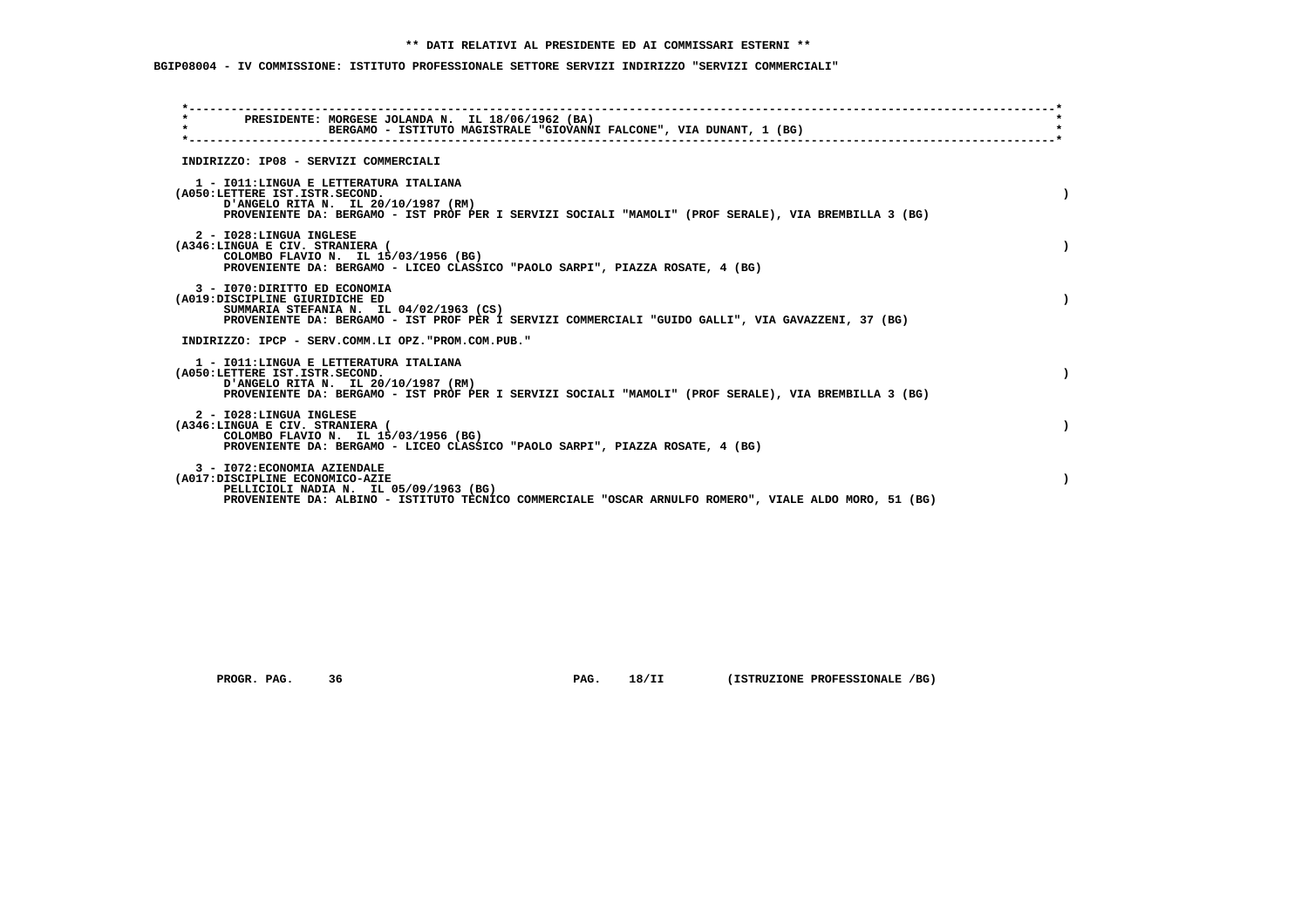# **BGIP08005 - V COMMISSIONE: ISTITUTO PROFESSIONALE SETTORE SERVIZI INDIRIZZO "SERVIZI COMMERCIALI"**

# **\*\* DATI RELATIVI ALLE CLASSI DELLA CONFIGURAZIONE \*\***

|                                                     | ISTITUTO PRIMA SEDE: DALMINE - IST PROF PER I SERVIZI COMMERCIALI E TURISTICI "LUIGI EINAUDI", VIA VERDI, 48 (BG)                                                               |                                                                                                   |
|-----------------------------------------------------|---------------------------------------------------------------------------------------------------------------------------------------------------------------------------------|---------------------------------------------------------------------------------------------------|
| * CLASSE * ISTITUTO                                 | * SEZIONE * INDIRIZZO                                                                                                                                                           | $*I.F.P.*$<br>CANDIDATI *<br><b>L. STRANIERE</b><br>*INT.*EST.*SPEC*MER.* II PR. I COM. II COM. * |
|                                                     | * BGRC01101A * A * * IP08 - SERVIZI COMMERCIALI                                                                                                                                 | $*$ 13 $*$<br>$\star$ $\sim$<br>$\star$ $\star$                                                   |
|                                                     | ISTITUTO SECONDA SEDE: BERGAMO - L.R. PAR. IST PROF PER I SERVIZI ALBERGHIERI E RIS IST. PROF.SERVIZI ALBERGHIERI, VIA GHISLAN                                                  |                                                                                                   |
| * CLASSE * ISTITUTO                                 | * SEZIONE * INDIRIZZO                                                                                                                                                           | $*$ I.F.P. $*$<br>CANDIDATI *<br>L. STRANIERE<br>*INT.*EST.*SPEC*MER.* II PR. I COM. II COM. *    |
| * BGRH005007 * 5A1<br>$*$ 5A2<br>$*$ 5A3<br>$*$ 5A4 | * IP07 - SERV.ENO.OSP.ALB.-ACC.TURISTICA<br>* IPEN - SERV.ENO.OSP.ALB.ARTIC.ENOGASTR.<br>* IPEN - SERV.ENO.OSP.ALB.ARTIC.ENOGASTR.<br>* IP06 - SERV.ENO.OSP.ALB.-SALA E VENDITA | * 5 * 2 *<br>* 5 * 1 *<br>$*$ 8 $*$ 5 $*$<br>$*$ 3 $*$ $*$                                        |
|                                                     | TOTALI                                                                                                                                                                          | $* 34 * 8 * * *$<br>*----*----*----*----*                                                         |

 **PROGR. PAG.** 37 **PAG. 19/I** (ISTRUZIONE PROFESSIONALE /BG)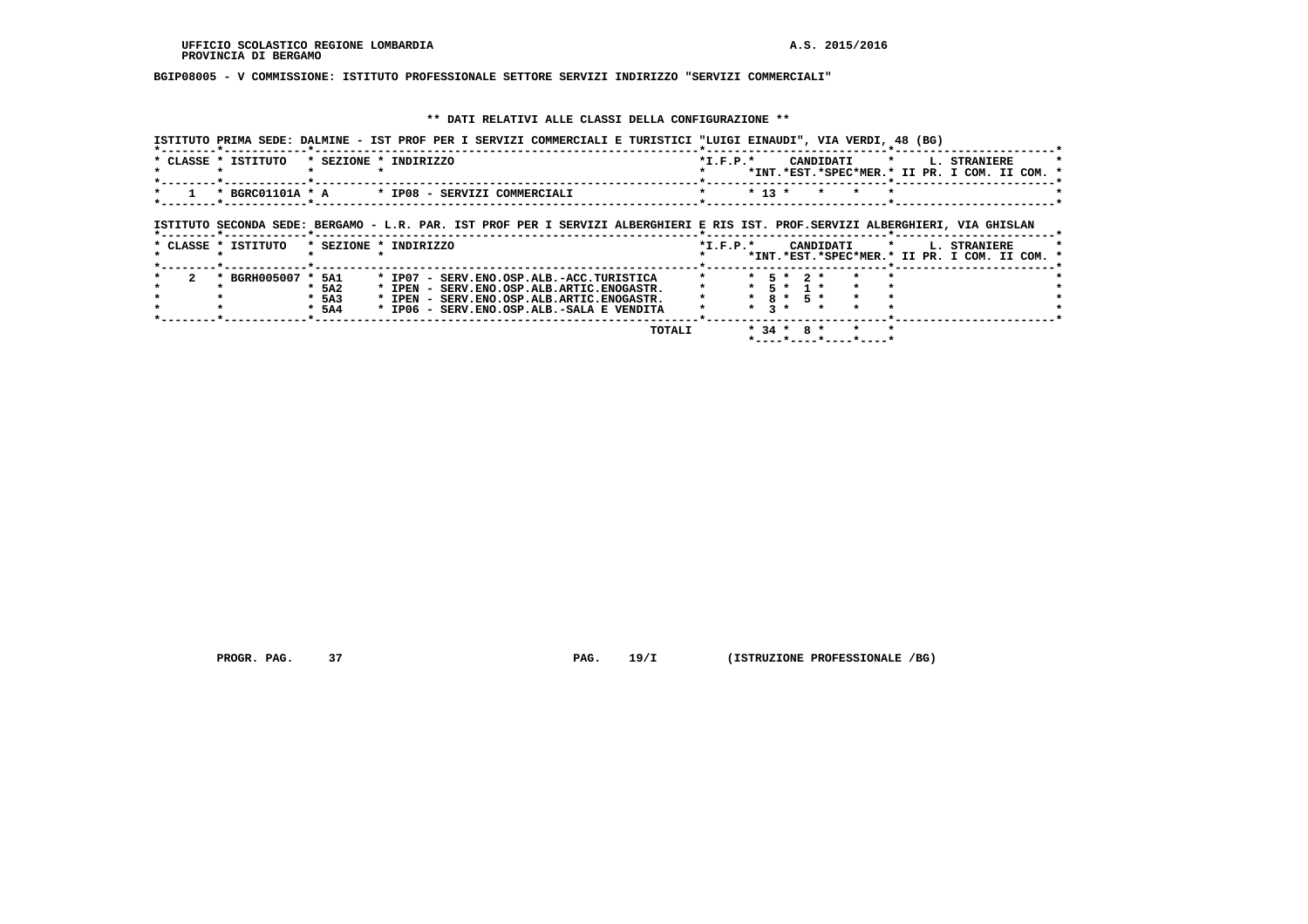## **\*\* DATI RELATIVI AL PRESIDENTE ED AI COMMISSARI ESTERNI \*\***

 **BGIP08005 - V COMMISSIONE: ISTITUTO PROFESSIONALE SETTORE SERVIZI INDIRIZZO "SERVIZI COMMERCIALI"**

| $\star$ . The set of $\star$<br>$\star$ |                                                                 | PRESIDENTE: GIACALONE MATTIA N. IL 13/07/1960 (TP)<br>CARAVAGGIO - LICEO SCIENTIFICO "GALILEO GALILEI", VIA SAN FRANCESCO, 63 (BG)                                                                                  |           |
|-----------------------------------------|-----------------------------------------------------------------|---------------------------------------------------------------------------------------------------------------------------------------------------------------------------------------------------------------------|-----------|
|                                         |                                                                 | INDIRIZZO: IP08 - SERVIZI COMMERCIALI                                                                                                                                                                               |           |
|                                         | (A050:LETTERE IST.ISTR.SECOND.                                  | 1 - IO11: LINGUA E LETTERATURA ITALIANA<br>FANTOLI MARIA GIOVANNA N. IL 08/05/1959 (NO)<br>PROVENIENTE DA: PRESEZZO - ISTITUTO TECNICO COMMERCIALE "MAIRONI DA PONTE", VIA BERIZZI,1 (BG)                           | $\lambda$ |
|                                         | 2 - I028: LINGUA INGLESE<br>(A346:LINGUA E CIV. STRANIERA (     | RESMINI LAURA FRANCESCA N. IL 15/03/1981 (BG)<br>PROVENIENTE DA: CARAVAGGIO - LICEO SCIENTIFICO "GALILEO GALILEI", VIA SAN FRANCESCO, 63 (BG)                                                                       |           |
|                                         | 3 - I070: DIRITTO ED ECONOMIA<br>(A019:DISCIPLINE GIURIDICHE ED | CAPELLI ROBERTA MARIA N. IL 19/06/1967 (BG)<br>PROVENIENTE DA: PRESEZZO - ISTITUTO MAGISTRALE "BETTY AMBIVERI", VIA C.BERIZZI, 1 (BG)                                                                               |           |
|                                         |                                                                 | INDIRIZZO: IP07 - SERV.ENO.OSP.ALB.-ACC.TURISTICA                                                                                                                                                                   |           |
|                                         | (A050:LETTERE IST.ISTR.SECOND.                                  | 1 - IO11: LINGUA E LETTERATURA ITALIANA<br>FANTOLI MARIA GIOVANNA N. IL 08/05/1959 (NO)<br>PROVENIENTE DA: PRESEZZO - ISTITUTO TECNICO COMMERCIALE "MAIRONI DA PONTE", VIA BERIZZI, 1 (BG)                          | $\lambda$ |
|                                         | 2 - I028:LINGUA INGLESE<br>(A346:LINGUA E CIV. STRANIERA (      | RESMINI LAURA FRANCESCA N. IL 15/03/1981 (BG)<br>PROVENIENTE DA: CARAVAGGIO - LICEO SCIENTIFICO "GALILEO GALILEI", VIA SAN FRANCESCO, 63 (BG)                                                                       | $\lambda$ |
|                                         | (A057: SCIENZA DEGLI ALIMENTI                                   | 3 - I171: SCIENZA E CULTURA DELL'ALIMENTAZIONE<br>LO CONTE FABIOLA N. IL 05/04/1984 (CL)<br>PROVENIENTE DA: SAN PELLEGRINO TERME - IST PROF PER I SERVIZI ALBERGHIERI E RISTORAZIONE DI SAN PELLEGRINO TERME, VIALE | $\lambda$ |
|                                         |                                                                 | INDIRIZZO: IPEN - SERV.ENO.OSP.ALB.ARTIC.ENOGASTR.                                                                                                                                                                  |           |
|                                         | (A050:LETTERE IST.ISTR.SECOND.                                  | 1 - IO11: LINGUA E LETTERATURA ITALIANA<br>FANTOLI MARIA GIOVANNA N. IL 08/05/1959 (NO)<br>PROVENIENTE DA: PRESEZZO - ISTITUTO TECNICO COMMERCIALE "MAIRONI DA PONTE", VIA BERIZZI,1 (BG)                           |           |

 **(SEGUONO DATI RELATIVI AI COMMISSARI ESTERNI)**

 **PROGR. PAG.** 38 **PROGR. PAG. 19/II** (ISTRUZIONE PROFESSIONALE /BG)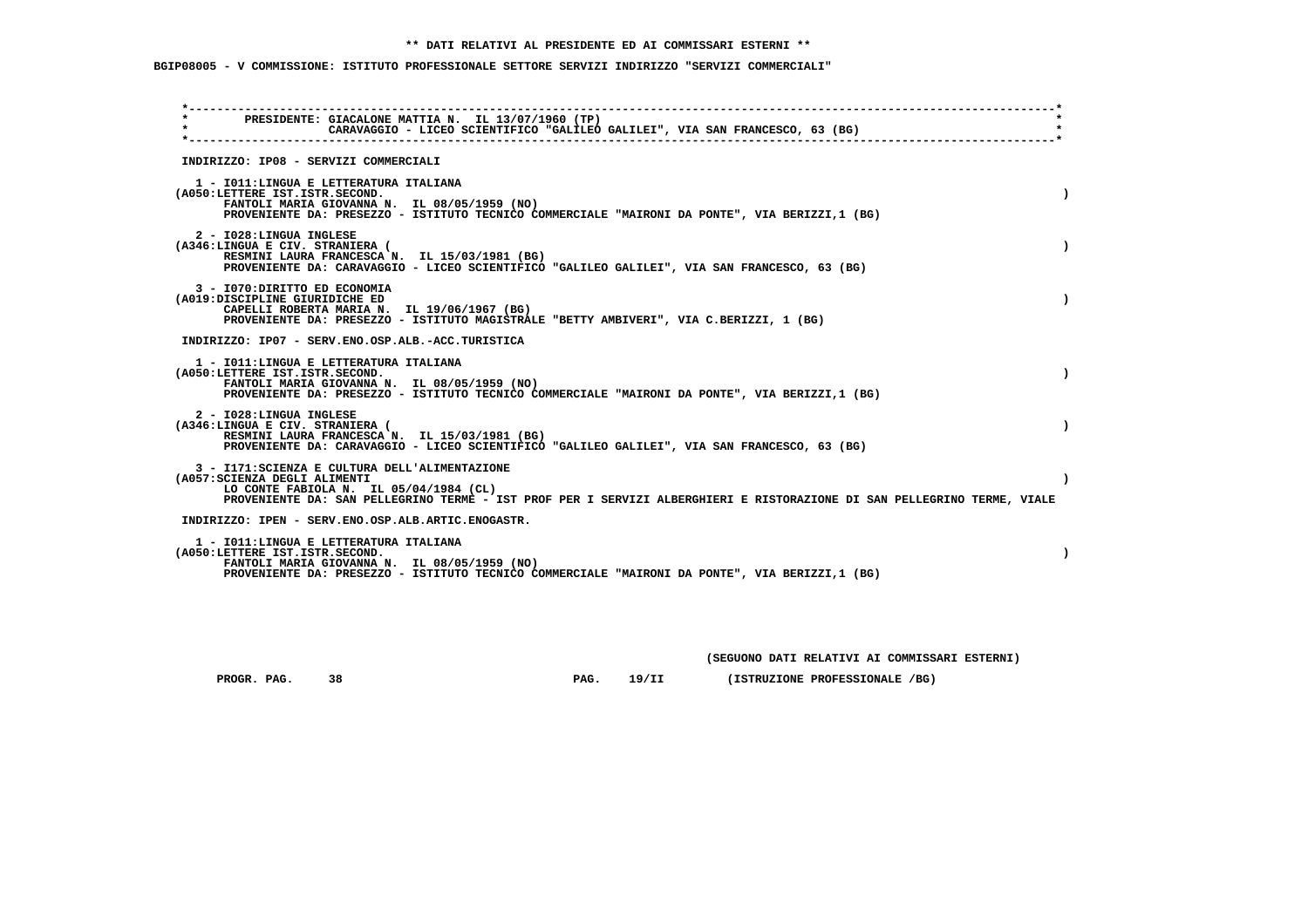| 2 - I028:LINGUA INGLESE<br>(A346:LINGUA E CIV. STRANIERA (<br>RESMINI LAURA FRANCESCA N. IL 15/03/1981 (BG)<br>PROVENIENTE DA: CARAVAGGIO - LICEO SCIENTIFICO "GALILEO GALILEI", VIA SAN FRANCESCO, 63 (BG)                                                      |  |
|------------------------------------------------------------------------------------------------------------------------------------------------------------------------------------------------------------------------------------------------------------------|--|
| 3 - I111: DIRITTO TECN. AMMIN. VE DELLA STRUTTURA RICETTIVA<br>(A017:DISCIPLINE ECONOMICO-AZIE<br>PARIMBELLI GIORGIO N. IL 09/04/1958 (BG)<br>PROVENIENTE DA: NEMBRO - IST PROF PER I SERVIZI ALBERGHIERI E RISTORAZIONE "ALFREDO SONZOGNI", VIA BELLINI 54 (BG) |  |
| INDIRIZZO: IP06 - SERV.ENO.OSP.ALB.-SALA E VENDITA                                                                                                                                                                                                               |  |
| 1 - IO11:LINGUA E LETTERATURA ITALIANA<br>(A050:LETTERE IST.ISTR.SECOND.<br>FANTOLI MARIA GIOVANNA N. IL 08/05/1959 (NO)<br>PROVENIENTE DA: PRESEZZO - ISTITUTO TECNICO COMMERCIALE "MAIRONI DA PONTE", VIA BERIZZI,1 (BG)                                       |  |
| 2 - I028:LINGUA INGLESE<br>(A346:LINGUA E CIV. STRANIERA (<br>RESMINI LAURA FRANCESCA N. IL 15/03/1981 (BG)<br>PROVENIENTE DA: CARAVAGGIO - LICEO SCIENTIFICO "GALILEO GALILEI", VIA SAN FRANCESCO, 63 (BG)                                                      |  |
| 3 - I111: DIRITTO TECN. AMMIN. VE DELLA STRUTTURA RICETTIVA<br>(A017:DISCIPLINE ECONOMICO-AZIE<br>PARIMBELLI GIORGIO N. IL 09/04/1958 (BG)<br>PROVENIENTE DA: NEMBRO - IST PROF PER I SERVIZI ALBERGHIERI E RISTORAZIONE "ALFREDO SONZOGNI", VIA BELLINI 54 (BG) |  |

 **PROGR. PAG.** 39 **PAG.** 19/III (ISTRUZIONE PROFESSIONALE /BG)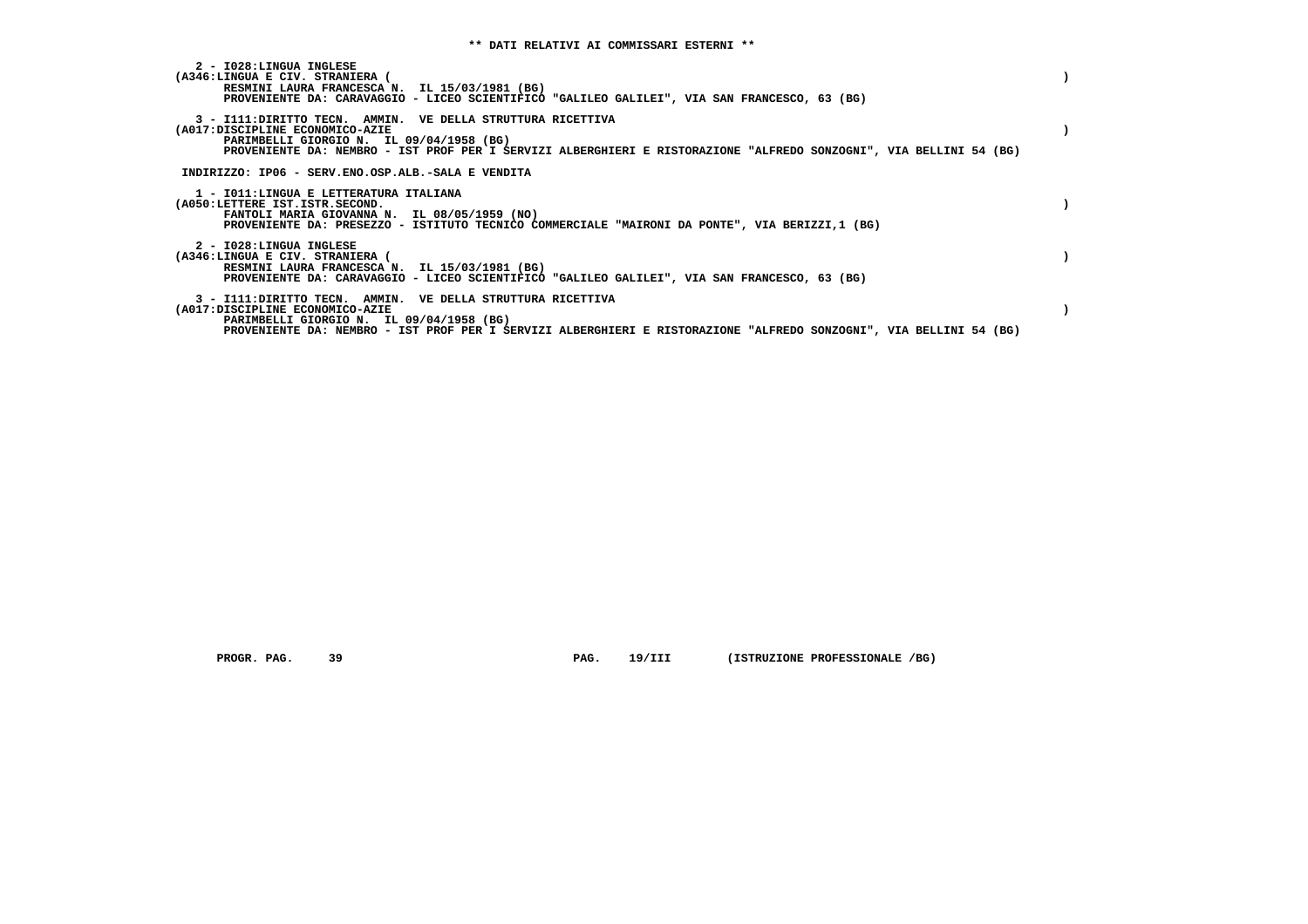#### **UFFICIO SCOLASTICO REGIONE LOMBARDIA A.S. 2015/2016 PROVINCIA DI BERGAMO**

 **BGIP09001 - I COMMISSIONE: ISTITUTO PROFESSIONALE SETTORE INDUSTRIA E ARTIGIANATO INDIRIZZO "MANUTENZIONE E ASSISTENZA**

 **TECNICA"**

## **\*\* DATI RELATIVI ALLE CLASSI DELLA CONFIGURAZIONE \*\***

| ISTITUTO PRIMA SEDE: PRESEZZO - IST PROF INDUSTRIA E ARTIGIANATO "BETTY AMBIVERI", VIA C. BERIZZI, 1 (BG)<br>------*------------*----- |                                                                                                            |
|----------------------------------------------------------------------------------------------------------------------------------------|------------------------------------------------------------------------------------------------------------|
| * CLASSE * ISTITUTO<br>* SEZIONE * INDIRIZZO                                                                                           | $*I.F.P.*$<br>$\star$<br>CANDIDATI<br><b>L. STRANIERE</b><br>*INT.*EST.*SPEC*MER.* II PR. I COM. II COM. * |
| $1$ * BGRI003014 * 5AMA * IP09 - MANU. ASSIST. TECNICA                                                                                 | $* 26 * * * * * * *$                                                                                       |
| * BGRI003014 * 5BMA * IP09 - MANU. ASSIST.TECNICA                                                                                      | $* 26 * * * * * *$                                                                                         |
|                                                                                                                                        | $* 52 * * * * * * *$<br>TOTALI<br>*----*----*----*----*                                                    |

 **PROGR. PAG.** 40 **PAG. 20/I** (ISTRUZIONE PROFESSIONALE /BG)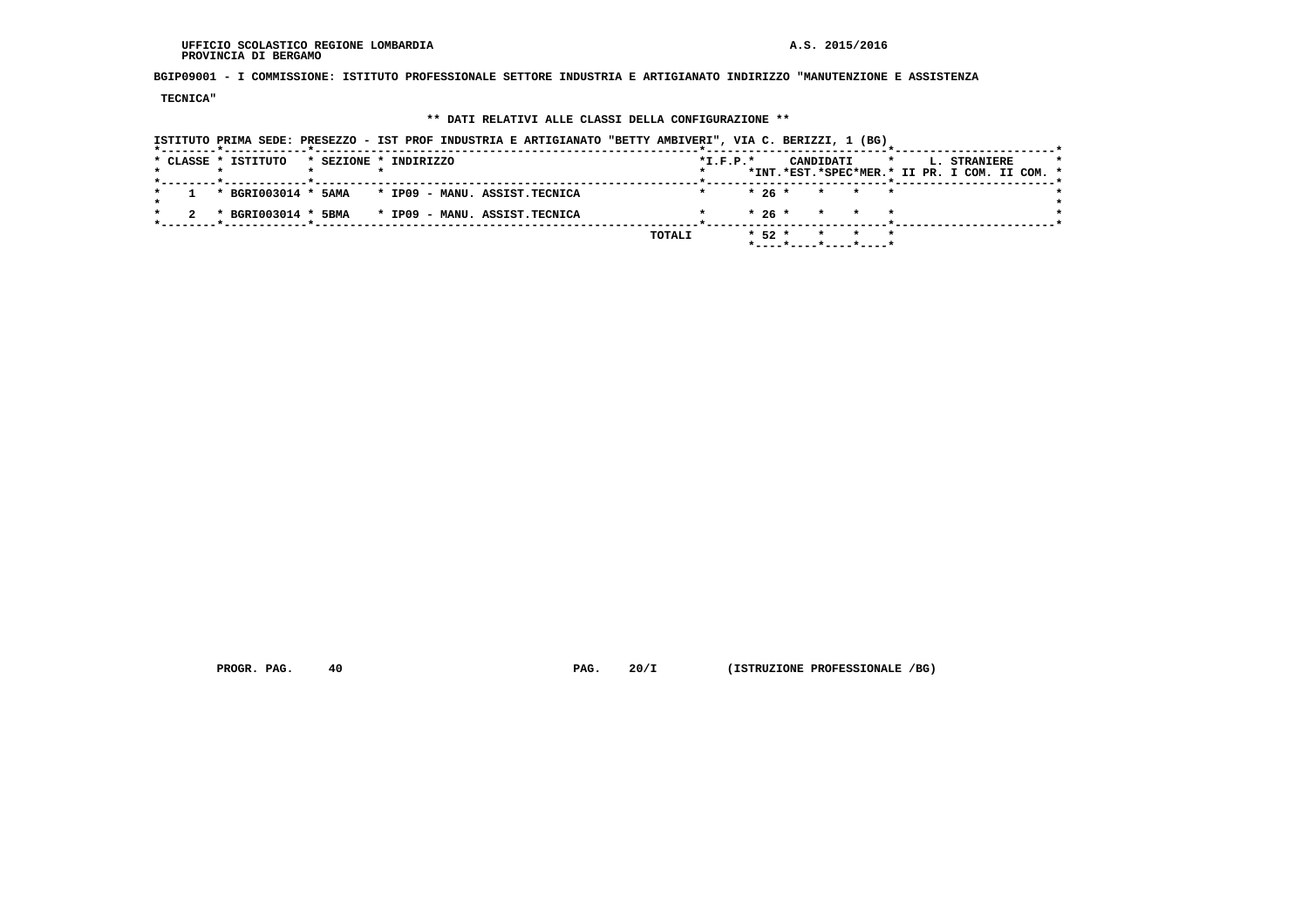**BGIP09001 - I COMMISSIONE: ISTITUTO PROFESSIONALE SETTORE INDUSTRIA E ARTIGIANATO INDIRIZZO "MANUTENZIONE E ASSISTENZA**

## **TECNICA"**

| $\star$<br>PRESIDENTE: TESTORI ANGELA N. IL 10/06/1953 (BG)<br>$\star$<br>BERGAMO - LICEO SCIENTIFICO "FILIPPO LUSSANA", VIA ANGELO MAY,1 (BG) |  |
|------------------------------------------------------------------------------------------------------------------------------------------------|--|
| INDIRIZZO: IP09 - MANU. ASSIST.TECNICA                                                                                                         |  |
|                                                                                                                                                |  |
| 1 - IO11:LINGUA E LETTERATURA ITALIANA                                                                                                         |  |
| (A050:LETTERE IST.ISTR.SECOND.<br>BONVINO FORTUNA MARIA N. IL 29/10/1963 (BA)                                                                  |  |
| PROVENIENTE DA: BERGAMO - ISTITUTO TECNICO INDUSTRIALE "GIULIO NATTA", VIALE EUROPA, 15 (BG)                                                   |  |
| 2 - I028:LINGUA INGLESE                                                                                                                        |  |
| (A346:LINGUA E CIV. STRANIERA (                                                                                                                |  |
| MORO LAURA N. IL 09/07/1960 (BG)                                                                                                               |  |
| PROVENIENTE DA: BERGAMO - LICEO SCIENTIFICO "LORENZO MASCHERONI", VIA ALBERICO DA ROSCIATE, 21A (BG)                                           |  |
| 3 - I193:TECNOLOGIE MECCANICHE E APPLICAZIONI                                                                                                  |  |
| (A020:DISCIPLINE MECCANICHE E T                                                                                                                |  |
| BARBETTA PAOLA N. IL 19/08/1974 (BG)                                                                                                           |  |
| PROVENIENTE DA: BERGAMO - IST PROF INDUSTRIA E ARTIGIANATO "CESARE PESENTI", VIA OZANAM, 27 (BG)                                               |  |

 **PROGR. PAG.** 41 **PROGR. 20/II** (ISTRUZIONE PROFESSIONALE /BG)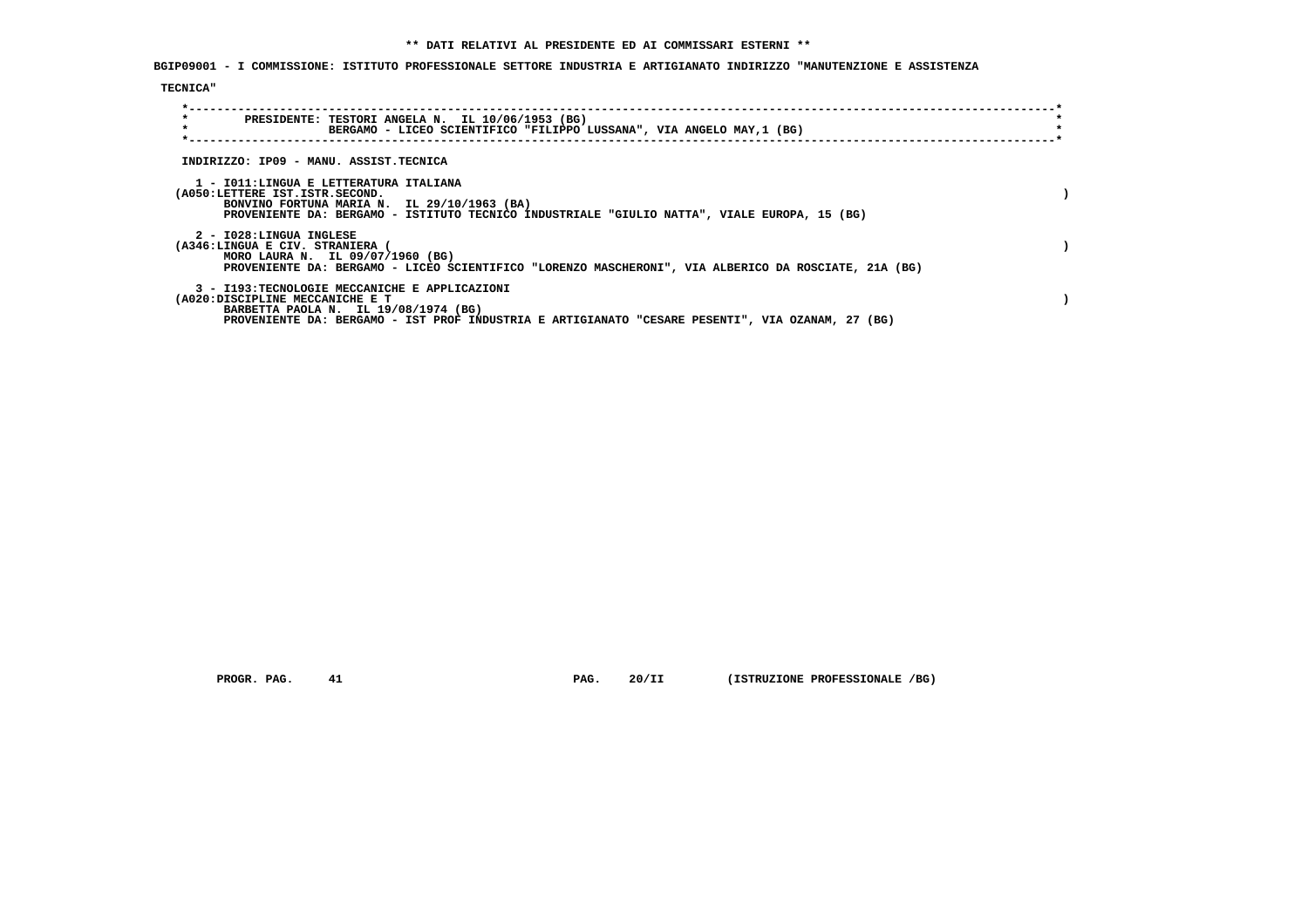$\star$ 

 $\star$ 

 $\bullet$ 

 **BGIPAI001 - I COMMISSIONE: ISTITUTO PROFESSIONALE SETTORE INDUSTRIA E ARTIGIANATO INDIRIZZO "MANUTENZIONE E ASSISTENZA**

 **TECNICA" OPZIONE "APPARATI, IMPIANTI E SERVIZI TECNICI INDUSTRIALI E CIVILI"**

#### **\*\* DATI RELATIVI ALLE CLASSI DELLA CONFIGURAZIONE \*\***

 **ISTITUTO PRIMA SEDE: BERGAMO - IST PROF INDUSTRIA E ARTIGIANATO "CESARE PESENTI", VIA OZANAM, 27 (BG) \*--------\*------------\*-------------------------------------------------------\*--------------------------\*-----------------------\* \* CLASSE \* ISTITUTO \* SEZIONE \* INDIRIZZO \*I.F.P.\* CANDIDATI \* L. STRANIERE \* \* \* \* \* \* \*INT.\*EST.\*SPEC\*MER.\* II PR. I COM. II COM. \* \*--------\*------------\*-------------------------------------------------------\*--------------------------\*-----------------------\* \* 1 \* BGRI02101N \* C \* IPAI - M.A.T.OPZ.APP.IM.SER.T.I.CIV. \* \* 23 \* 1 \* \* \* \* \* \* \* 2 \* BGRI02101N \* D \* IPAI - M.A.T.OPZ.APP.IM.SER.T.I.CIV. \* \* 27 \* \* \* \* \* \*--------\*------------\*-------------------------------------------------------\*--------------------------\*-----------------------\* TOTALI \* 50 \* 1 \* \* \* \*----\*----\*----\*----\***

**PROGR. PAG.** 42 **PROGR. 21/I (ISTRUZIONE PROFESSIONALE /BG)**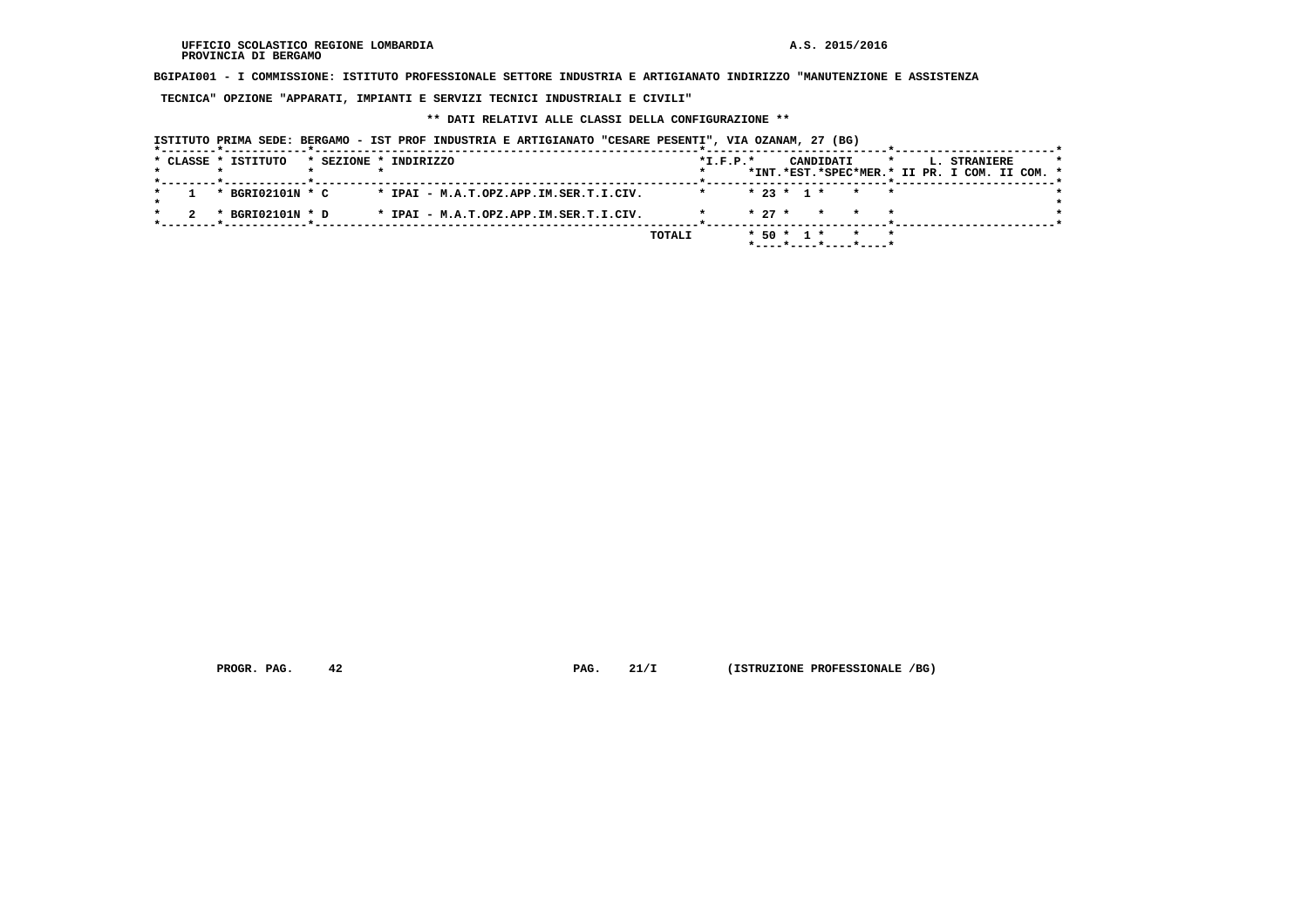# **BGIPAI001 - I COMMISSIONE: ISTITUTO PROFESSIONALE SETTORE INDUSTRIA E ARTIGIANATO INDIRIZZO "MANUTENZIONE E ASSISTENZA**

## **TECNICA" OPZIONE "APPARATI, IMPIANTI E SERVIZI TECNICI INDUSTRIALI E CIVILI"**

| $\star$<br>PRESIDENTE: CINI MARCO N. IL 09/08/1961 (MI)<br>SARNICO - ISTITUTO TECNICO INDUSTRIALE "SERAFINO RIVA", VIA CORTIVO 32 (BG)                                                                                                       |  |
|----------------------------------------------------------------------------------------------------------------------------------------------------------------------------------------------------------------------------------------------|--|
| INDIRIZZO: IPAI - M.A.T.OPZ.APP.IM.SER.T.I.CIV.                                                                                                                                                                                              |  |
| 1 - IO11:LINGUA E LETTERATURA ITALIANA<br>(A050:LETTERE IST.ISTR.SECOND.<br>FUSARO PATRIZIA GIULIA N. IL 16/09/1967 (EE)<br>PROVENIENTE DA: SARNICO - IST PROF PER I SERVIZI ALBERGHIERI E RISTORAZIONE "SERAFINO RIVA", VIA CORTIVO 30 (BG) |  |
| 2 - I028:LINGUA INGLESE<br>(A346:LINGUA E CIV. STRANIERA (<br>PRATI ANNA N. IL 03/12/1960 (BS)<br>PROVENIENTE DA: BRESCIA - LICEO CLASSICO "ARNALDO" - BRESCIA, CORSO MAGENTA 56 (BS)                                                        |  |
| 3 - I193:TECNOLOGIE MECCANICHE E APPLICAZIONI<br>(A020:DISCIPLINE MECCANICHE E T<br>RUSSO ORAZIO VALERIO N. IL 28/01/1962 (CS)<br>PROVENIENTE DA: PRESEZZO - IST PROF INDUSTRIA E ARTIGIANATO "BETTY AMBIVERI", VIA C. BERIZZI, 1 (BG)       |  |

 **PROGR. PAG.** 43 **PAG. 21/II (ISTRUZIONE PROFESSIONALE /BG)**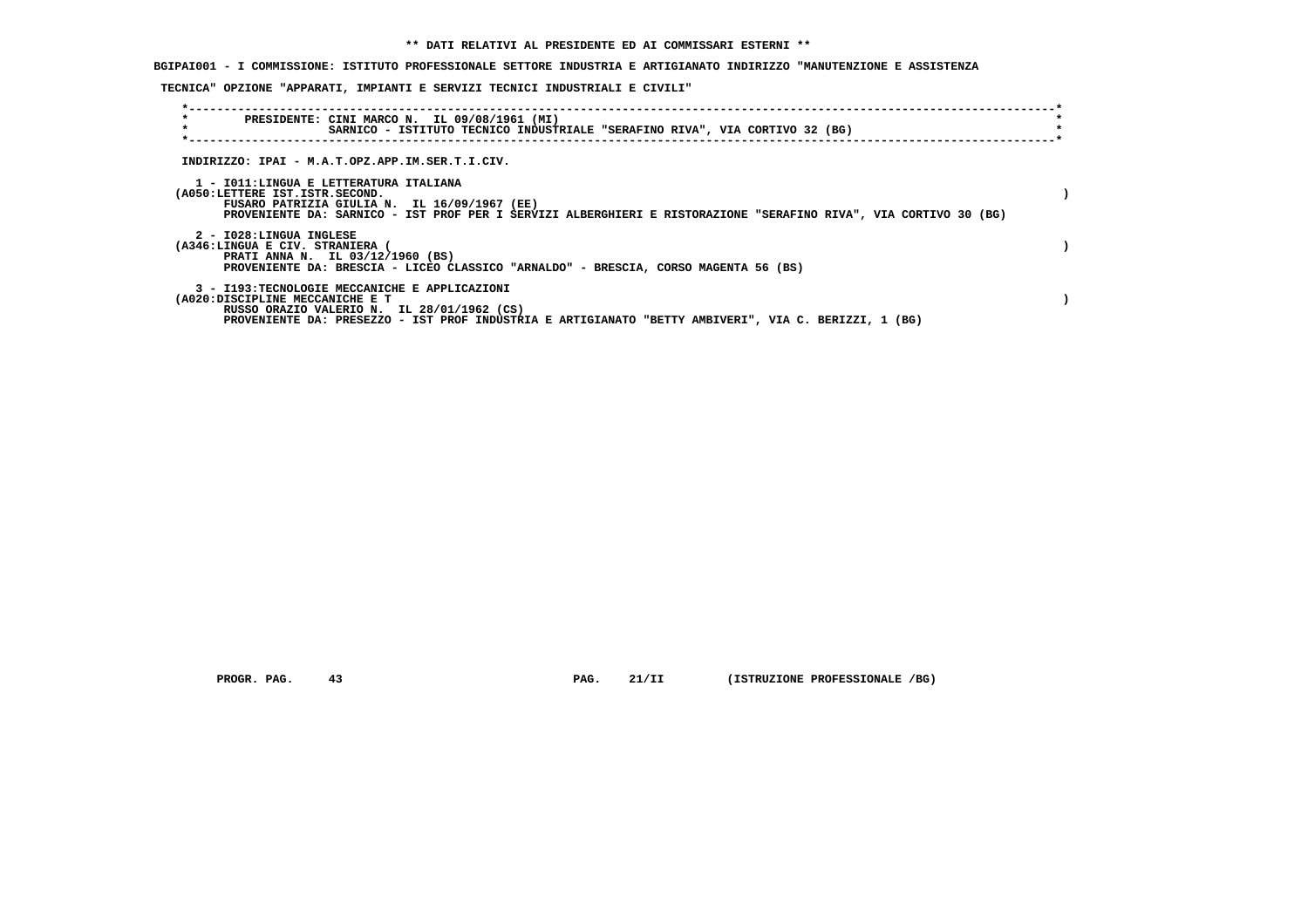**BGIPAI002 - II COMMISSIONE: ISTITUTO PROFESSIONALE SETTORE INDUSTRIA E ARTIGIANATO INDIRIZZO "MANUTENZIONE E ASSISTENZA**

 **TECNICA" OPZIONE "APPARATI, IMPIANTI E SERVIZI TECNICI INDUSTRIALI E CIVILI"**

#### **\*\* DATI RELATIVI ALLE CLASSI DELLA CONFIGURAZIONE \*\***

 **ISTITUTO PRIMA SEDE: BERGAMO - IST PROF INDUSTRIA E ARTIGIANATO "CESARE PESENTI", VIA OZANAM, 27 (BG) \*--------\*------------\*-------------------------------------------------------\*--------------------------\*-----------------------\*** $\star$  **\* CLASSE \* ISTITUTO \* SEZIONE \* INDIRIZZO \*I.F.P.\* CANDIDATI \* L. STRANIERE \* \* \* \* \* \* \*INT.\*EST.\*SPEC\*MER.\* II PR. I COM. II COM. \* \*--------\*------------\*-------------------------------------------------------\*--------------------------\*-----------------------\* \* 1 \* BGRI02101N \* A \* IPAI - M.A.T.OPZ.APP.IM.SER.T.I.CIV. \* \* 23 \* \* \* \* \*** $\star$  **\* \*** $\bullet$  **\* 2 \* BGRI02101N \* B \* IPAI - M.A.T.OPZ.APP.IM.SER.T.I.CIV. \* \* 20 \* \* \* \* \* \*--------\*------------\*-------------------------------------------------------\*--------------------------\*-----------------------\* TOTALI \* 43 \* \* \* \* \*----\*----\*----\*----\***

 **PROGR. PAG.** 44 **PROGR. 22/I (ISTRUZIONE PROFESSIONALE /BG)**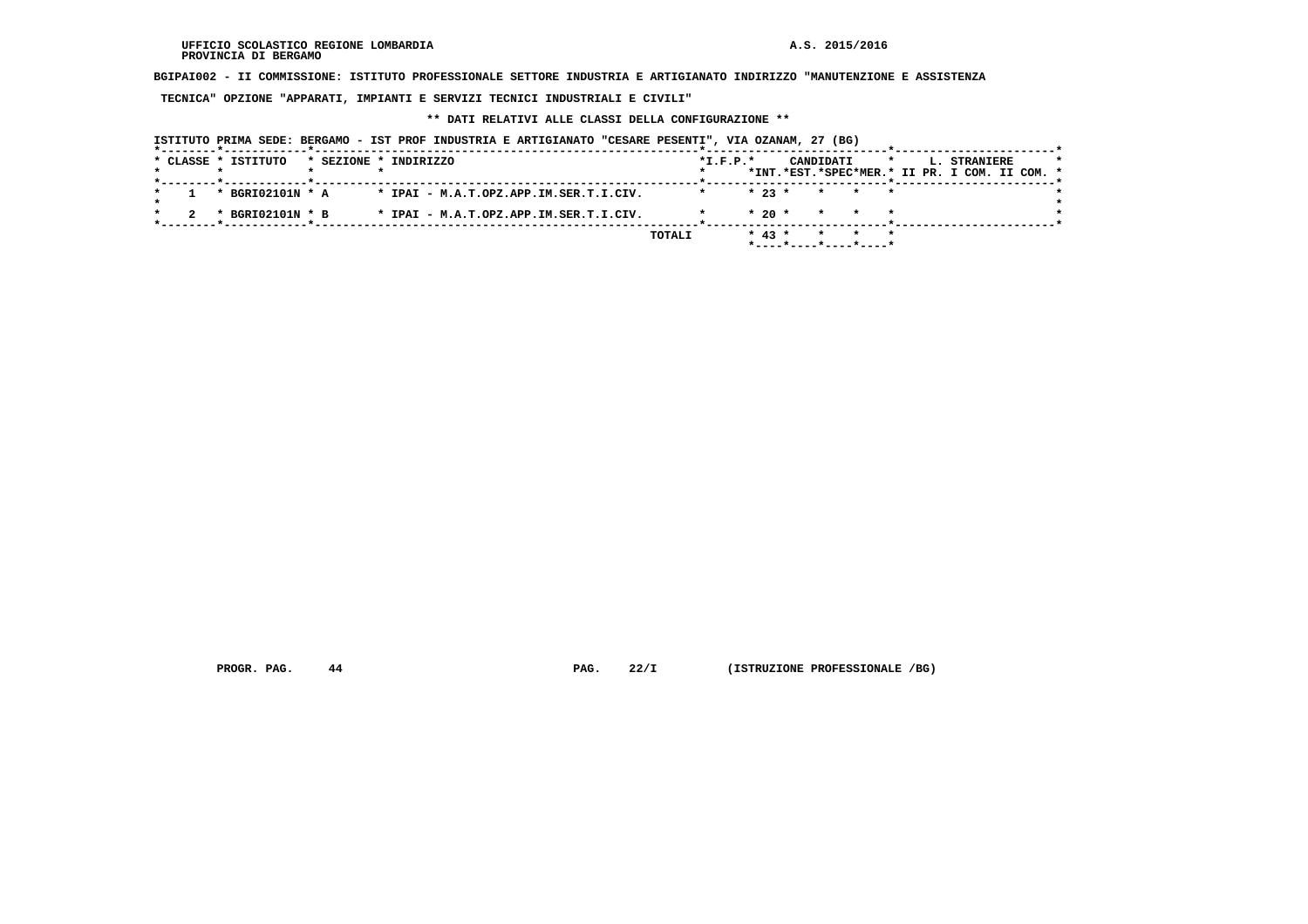**BGIPAI002 - II COMMISSIONE: ISTITUTO PROFESSIONALE SETTORE INDUSTRIA E ARTIGIANATO INDIRIZZO "MANUTENZIONE E ASSISTENZA**

## **TECNICA" OPZIONE "APPARATI, IMPIANTI E SERVIZI TECNICI INDUSTRIALI E CIVILI"**

| $\star$<br>$\star$ | PRESIDENTE: SCHENA MARLISA N. IL 03/11/1954 (SS)<br>CARAVAGGIO - LICEO SCIENTIFICO "GALILEO GALILEI", VIA SAN FRANCESCO, 63 (BG)                                                                                                                 |  |
|--------------------|--------------------------------------------------------------------------------------------------------------------------------------------------------------------------------------------------------------------------------------------------|--|
|                    | INDIRIZZO: IPAI - M.A.T.OPZ.APP.IM.SER.T.I.CIV.                                                                                                                                                                                                  |  |
|                    | 1 - IO11:LINGUA E LETTERATURA ITALIANA<br>(A050:LETTERE IST.ISTR.SECOND.<br>BELLA CONCETTA RITA N. IL 14/10/1971 (CT)<br>PROVENIENTE DA: SAN PELLEGRINO TERME - IST PROF PER I SERVIZI ALBERGHIERI E RISTORAZIONE DI SAN PELLEGRINO TERME, VIALE |  |
|                    | 2 - I028:LINGUA INGLESE<br>(A346:LINGUA E CIV. STRANIERA<br>MONTI ALESSANDRA N. IL 20/10/1955 (CO)<br>PROVENIENTE DA: COMO - LICEO CLASSICO ALESSANDRO VOLTA, VIA CESARE CANTU' 57 (CO)                                                          |  |
|                    | 3 - I193:TECNOLOGIE MECCANICHE E APPLICAZIONI<br>(A020:DISCIPLINE MECCANICHE E T<br>SALVI FLORIANO N. IL 19/01/1973 (BG)<br>PROVENIENTE DA: PRESEZZO - ISTITUTO TECNICO INDUSTRIALE "BETTY AMBIVERI" (BG)                                        |  |

 **PROGR. PAG. 45 PAG. 22/II (ISTRUZIONE PROFESSIONALE /BG)**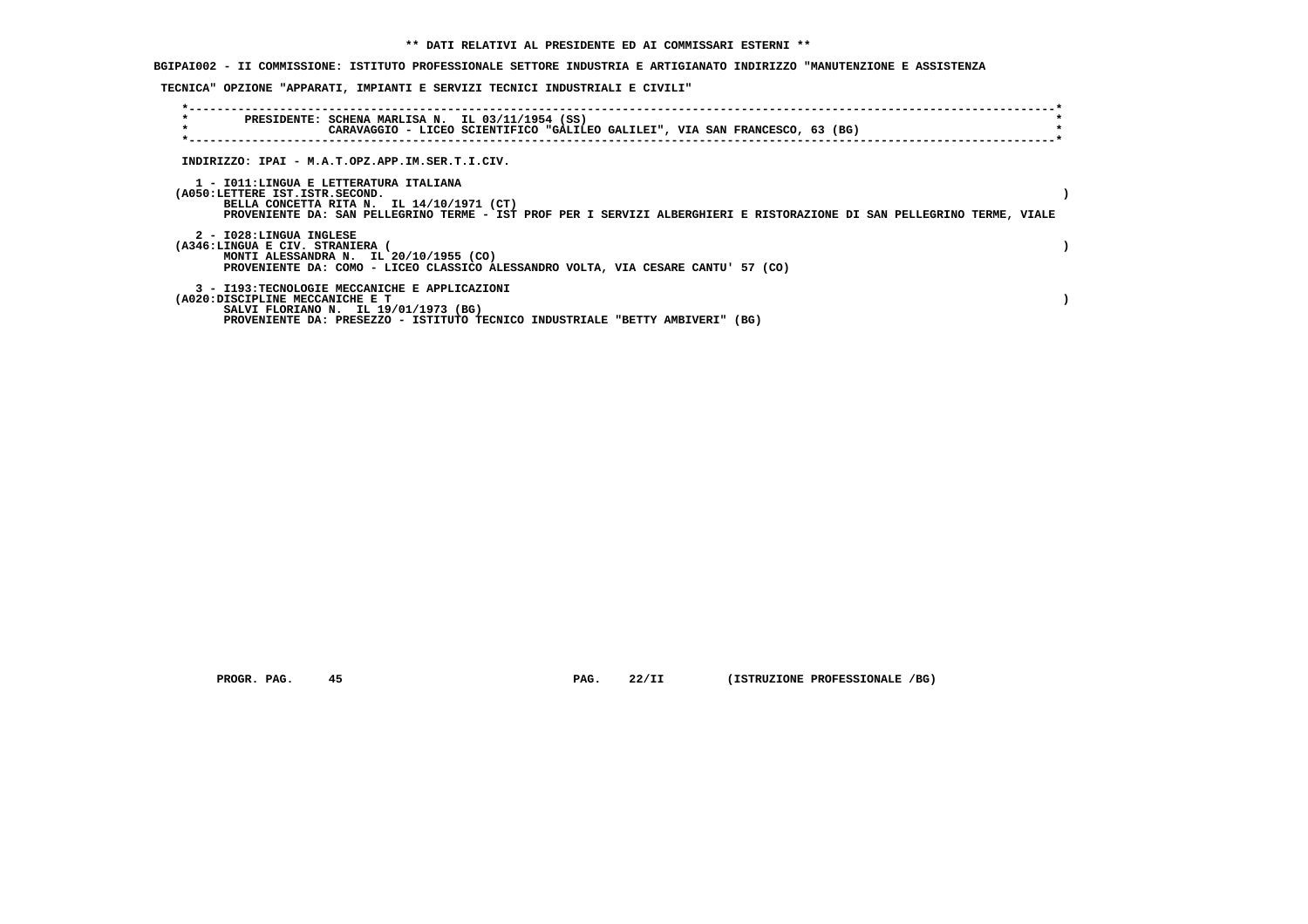**BGIPAI003 - III COMMISSIONE: ISTITUTO PROFESSIONALE SETTORE INDUSTRIA E ARTIGIANATO INDIRIZZO "MANUTENZIONE E ASSISTENZA**

 **TECNICA" OPZIONE "APPARATI, IMPIANTI E SERVIZI TECNICI INDUSTRIALI E CIVILI"**

# **\*\* DATI RELATIVI ALLE CLASSI DELLA CONFIGURAZIONE \*\***

|                                |                       | ISTITUTO PRIMA SEDE: BERGAMO - IST PROF INDUSTRIA E ARTIGIANATO "CESARE PESENTI" (CORSO SERALE, VIA OZANAM, 27 (BG)             |                |            |                                          |                    |                                                                                    |  |
|--------------------------------|-----------------------|---------------------------------------------------------------------------------------------------------------------------------|----------------|------------|------------------------------------------|--------------------|------------------------------------------------------------------------------------|--|
| * CLASSE * ISTITUTO            | * SEZIONE * INDIRIZZO |                                                                                                                                 |                | $*L.F.P.*$ |                                          |                    | CANDIDATI * L. STRANIERE<br>*INT.*EST.*SPEC*MER.* II PR. I COM. II COM. *          |  |
|                                |                       | * BGRI021513 * A * IPAI - M.A.T.OPZ.APP.IM.SER.T.I.CIV.                                                                         | $*$ $*$ 28 $*$ |            | * * *                                    | $\star$            | - <del>*</del> - - - - - - - - - - - - - - - - - -                                 |  |
| *--------*------------*------- |                       | ISTITUTO SECONDA SEDE: ALBINO - IST PROF PER I SERVIZI COMMERCIALI E TURISTICI "OSCAR ARNULFO ROMERO", VIALE ALDO MORO, 51 (BG) |                |            |                                          |                    |                                                                                    |  |
| * CLASSE * ISTITUTO            | * SEZIONE * INDIRIZZO |                                                                                                                                 |                |            |                                          |                    | *I.F.P.* CANDIDATI * L. STRANIERE<br>*INT.*EST.*SPEC*MER.* II PR. I COM. II COM. * |  |
| * BGRC00902B * 5P              |                       | * IP08 - SERVIZI COMMERCIALI                                                                                                    |                | $* 21 *$   | $\star$                                  | $\star$<br>$\star$ |                                                                                    |  |
|                                |                       | TOTALI                                                                                                                          |                | $* 49 *$   | $\star$ $\star$<br>*----*----*----*----* | $\mathbf{r}$       |                                                                                    |  |

 **PROGR. PAG.** 46 **PROGR. PAG. 23/I** (ISTRUZIONE PROFESSIONALE /BG)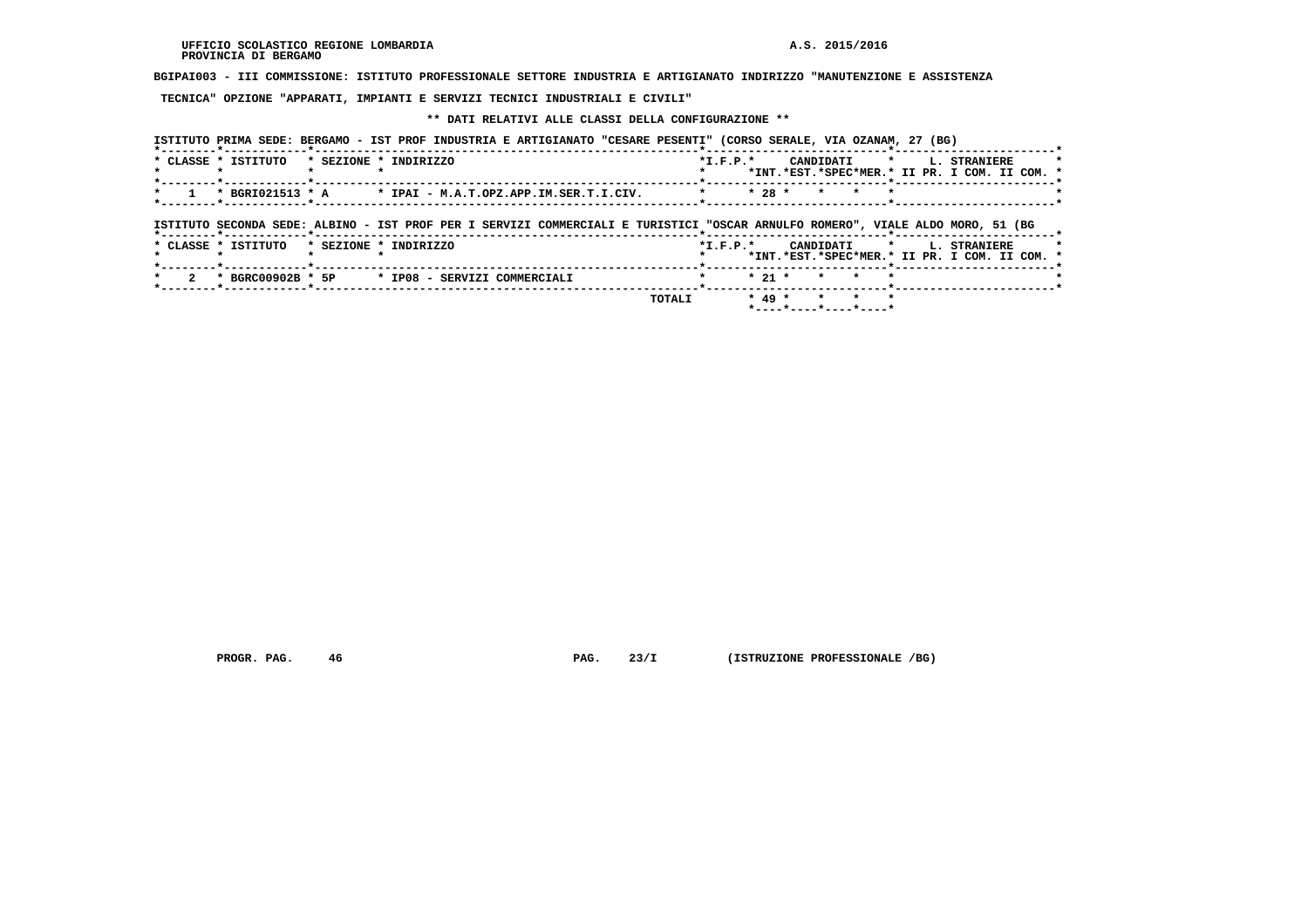**BGIPAI003 - III COMMISSIONE: ISTITUTO PROFESSIONALE SETTORE INDUSTRIA E ARTIGIANATO INDIRIZZO "MANUTENZIONE E ASSISTENZA**

## **TECNICA" OPZIONE "APPARATI, IMPIANTI E SERVIZI TECNICI INDUSTRIALI E CIVILI"**

| $\star$                               | PRESIDENTE: SCACCABAROZZI GIUSEPPE N. IL 30/01/1969 (MI)<br>ROMANO DI LOMBARDIA - LICEO SCIENTIFICO "DON LORENZO MILANI", VIA BELVEDERE (BG) |           |
|---------------------------------------|----------------------------------------------------------------------------------------------------------------------------------------------|-----------|
|                                       |                                                                                                                                              |           |
|                                       | INDIRIZZO: IPAI - M.A.T.OPZ.APP.IM.SER.T.I.CIV.                                                                                              |           |
|                                       | 1 - IO11: LINGUA E LETTERATURA ITALIANA                                                                                                      |           |
| (A050:LETTERE IST.ISTR.SECOND.        | IPPOLITO GIUSEPPE N. IL 10/09/1978 (AG)                                                                                                      |           |
|                                       | PROVENIENTE DA: SAN PELLEGRINO TERME - IST PROF PER I SERVIZI ALBERGHIERI E RISTORAZIONE DI SAN PELLEGRINO TERME, VIALE                      |           |
| 2 - I028:LINGUA INGLESE               |                                                                                                                                              |           |
| (A346:LINGUA E CIV. STRANIERA (       | VIZZARI AMALIA N. IL 16/07/1959 (RC)                                                                                                         |           |
|                                       | PROVENIENTE DA: COMO - ISTITUTO TECNICO INDUSTRIALE ITIS "PAOLO CARCANO", VIA CASTELNUOVO, 5 (CO)                                            |           |
|                                       | 3 - I193: TECNOLOGIE MECCANICHE E APPLICAZIONI                                                                                               |           |
| (A020:DISCIPLINE MECCANICHE E T       | FRATUS GIANMARIO N. IL 23/04/1957 (BG)                                                                                                       |           |
|                                       | PROVENIENTE DA: LOVERE - ISTITUTO TECNICO INDUSTRIALE "GALILEO GALILEI", VIA XX SETTEMBRE, 4 (BG)                                            |           |
| INDIRIZZO: IP08 - SERVIZI COMMERCIALI |                                                                                                                                              |           |
|                                       | 1 - IO11: LINGUA E LETTERATURA ITALIANA                                                                                                      |           |
| (A050:LETTERE IST.ISTR.SECOND.        | IPPOLITO GIUSEPPE N. IL 10/09/1978 (AG)                                                                                                      | $\lambda$ |
|                                       | PROVENIENTE DA: SAN PELLEGRINO TERME - IST PROF PER I SERVIZI ALBERGHIERI E RISTORAZIONE DI SAN PELLEGRINO TERME, VIALE                      |           |
| 2 - I028:LINGUA INGLESE               |                                                                                                                                              |           |
| (A346:LINGUA E CIV. STRANIERA (       | VIZZARI AMALIA N. IL 16/07/1959 (RC)                                                                                                         |           |
|                                       | PROVENIENTE DA: COMO - ISTITUTO TECNICO INDUSTRIALE ITIS "PAOLO CARCANO", VIA CASTELNUOVO, 5 (CO)                                            |           |
| 3 - I070: DIRITTO ED ECONOMIA         |                                                                                                                                              |           |
| (A019:DISCIPLINE GIURIDICHE ED        | MARANTO VINCENZO N. IL 28/02/1967 (ME)                                                                                                       |           |
|                                       | PROVENIENTE DA: ZOGNO - LICEO SCIENTIFICO "DAVID MARIA TUROLDO", VIA RONCO, 11 (BG)                                                          |           |
|                                       |                                                                                                                                              |           |

 **PROGR. PAG.** 47 **PROGR. PAG. 23/II (ISTRUZIONE PROFESSIONALE /BG)**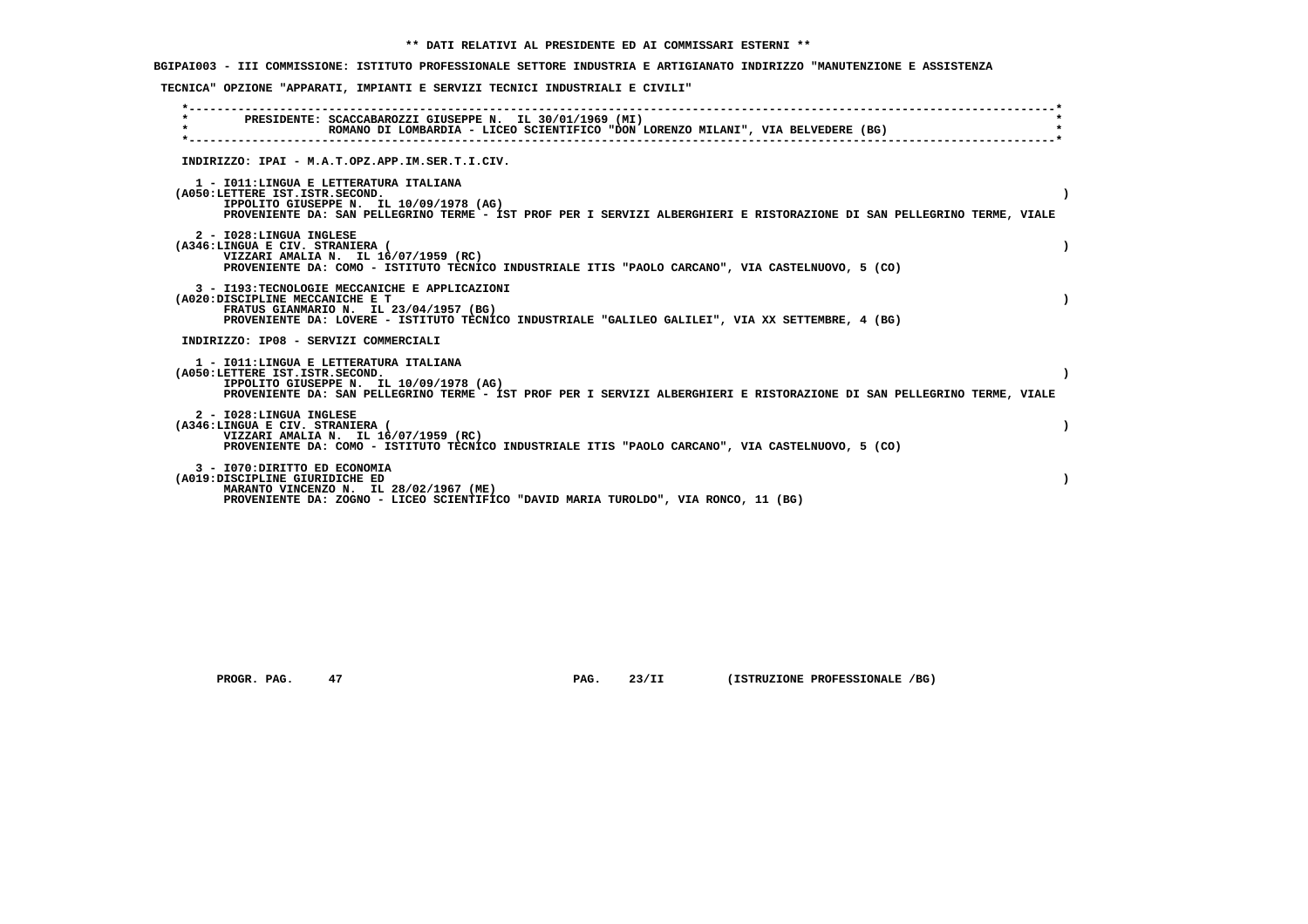#### **UFFICIO SCOLASTICO REGIONE LOMBARDIA A.S. 2015/2016 PROVINCIA DI BERGAMO**

 **BGIPCP001 - I COMMISSIONE: ISTITUTO PROFESSIONALE SETTORE SERVIZI INDIRIZZO "SERVIZI COMMERCIALI" OPZIONE "PROMOZIONE**

 **COMMERCIALE E PUBBLICITARIA"**

## **\*\* DATI RELATIVI ALLE CLASSI DELLA CONFIGURAZIONE \*\***

|                                                             |                       | ISTITUTO PRIMA SEDE: BERGAMO - IST PROF PER I SERVIZI COMMERCIALI "CATERINA CANIANA", VIA DEL POLARESCO, 19 (BG) |            |                  |                              |                                                                          |  |
|-------------------------------------------------------------|-----------------------|------------------------------------------------------------------------------------------------------------------|------------|------------------|------------------------------|--------------------------------------------------------------------------|--|
| * CLASSE * ISTITUTO<br>______*____________*________________ | * SEZIONE * INDIRIZZO |                                                                                                                  | $*L.F.P.*$ |                  | CANDIDATI                    | $\star$<br>L. STRANIERE<br>*INT.*EST.*SPEC*MER.* II PR. I COM. II COM. * |  |
| * BGRC02901G * 5XS                                          |                       | * IPCP - SERV.COMM.LI OPZ."PROM.COM.PUB."                                                                        |            |                  | $* 28 * 2 * * * * *$         |                                                                          |  |
|                                                             |                       | * BGRC02901G * 5YS * IPCP - SERV.COMM.LI OPZ."PROM.COM.PUB."                                                     |            | $* 29 *$         | * * *                        |                                                                          |  |
|                                                             |                       | TOTALI                                                                                                           |            | $*$ 57 $*$ 2 $*$ | * *<br>*----*----*----*----* |                                                                          |  |

 **PROGR. PAG.** 48 **PROGR. 24/I** (ISTRUZIONE PROFESSIONALE /BG)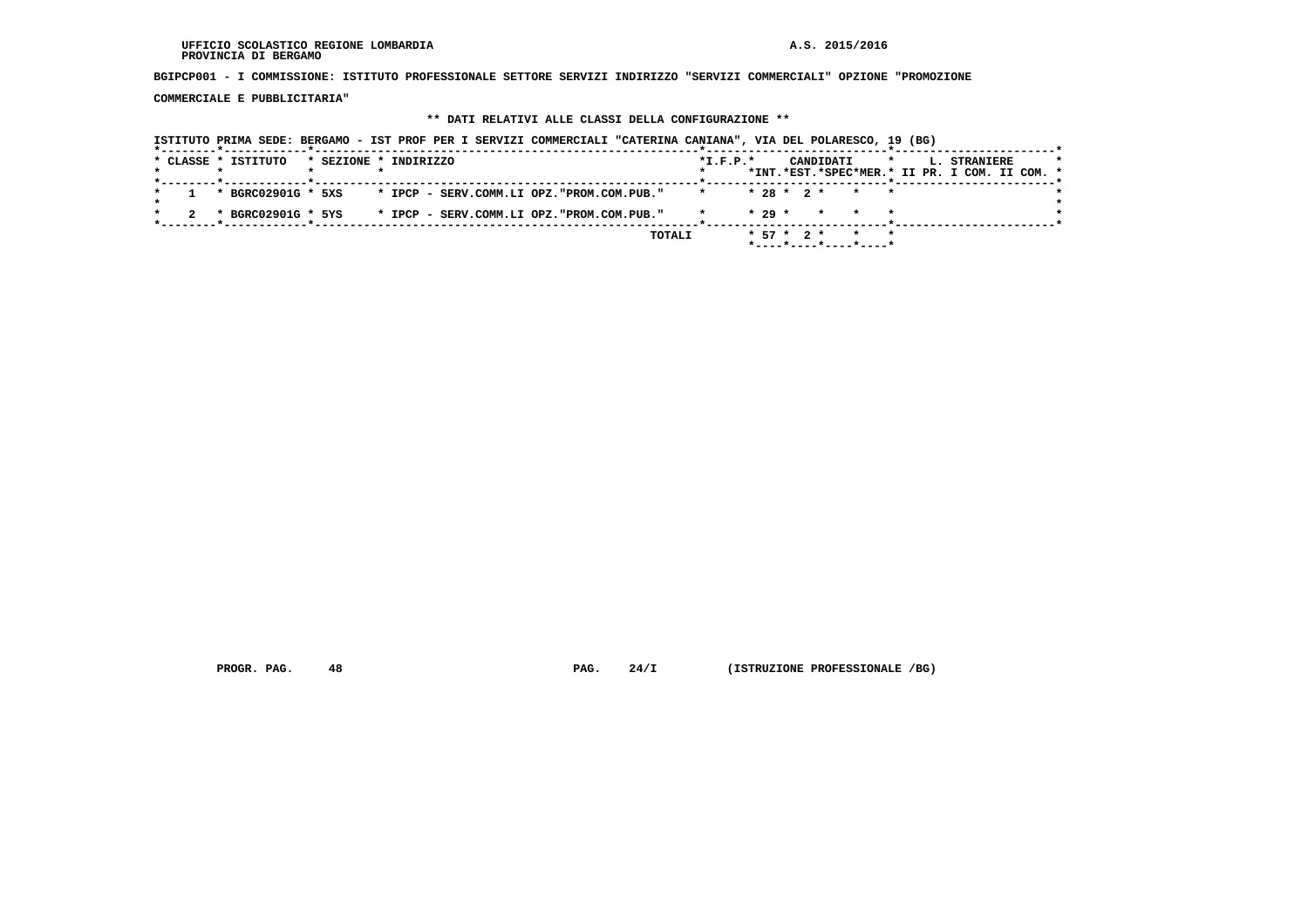**BGIPCP001 - I COMMISSIONE: ISTITUTO PROFESSIONALE SETTORE SERVIZI INDIRIZZO "SERVIZI COMMERCIALI" OPZIONE "PROMOZIONE**

 **COMMERCIALE E PUBBLICITARIA"**

| $\star$<br>PRESIDENTE: DI PIERRO ANNA MARIA N. IL 22/09/1954 (BA)<br>$\star$<br>TREVIGLIO - ISTITUTO TECNICO COMMERCIALE "ZENALE E BUTINONE", VIA GALVANI 7 (BG)                                                                |  |
|---------------------------------------------------------------------------------------------------------------------------------------------------------------------------------------------------------------------------------|--|
| INDIRIZZO: IPCP - SERV.COMM.LI OPZ."PROM.COM.PUB."                                                                                                                                                                              |  |
| 1 - IO11:LINGUA E LETTERATURA ITALIANA<br>(A050:LETTERE IST.ISTR.SECOND.<br>GELMI ORNELLA N. IL 08/06/1964 (BG)<br>PROVENIENTE DA: GAZZANIGA - LICEO SCIENTIFICO "VALLE SERIANA", VIA MARCONI, 45 (BG)                          |  |
| 2 - I028:LINGUA INGLESE<br>(A346:LINGUA E CIV. STRANIERA<br>GIORDANO MARIANNA N. IL 07/02/1983 (CE)<br>PROVENIENTE DA: TREVIGLIO - ISTITUTO TECNICO COMMERCIALE "GUGLIELMO OBERDAN", VIALE MERISIO, 14 (BG)                     |  |
| 3 - I072: ECONOMIA AZIENDALE<br>(A017:DISCIPLINE ECONOMICO-AZIE<br>CONTE MAURO N. IL 04/12/1962 (IS)<br>PROVENIENTE DA: SAN PELLEGRINO TERME - IST PROF PER I SERVIZI ALBERGHIERI E RISTORAZIONE DI SAN PELLEGRINO TERME, VIALE |  |

 **PROGR. PAG.** 49 **PAG. 24/II** (ISTRUZIONE PROFESSIONALE /BG)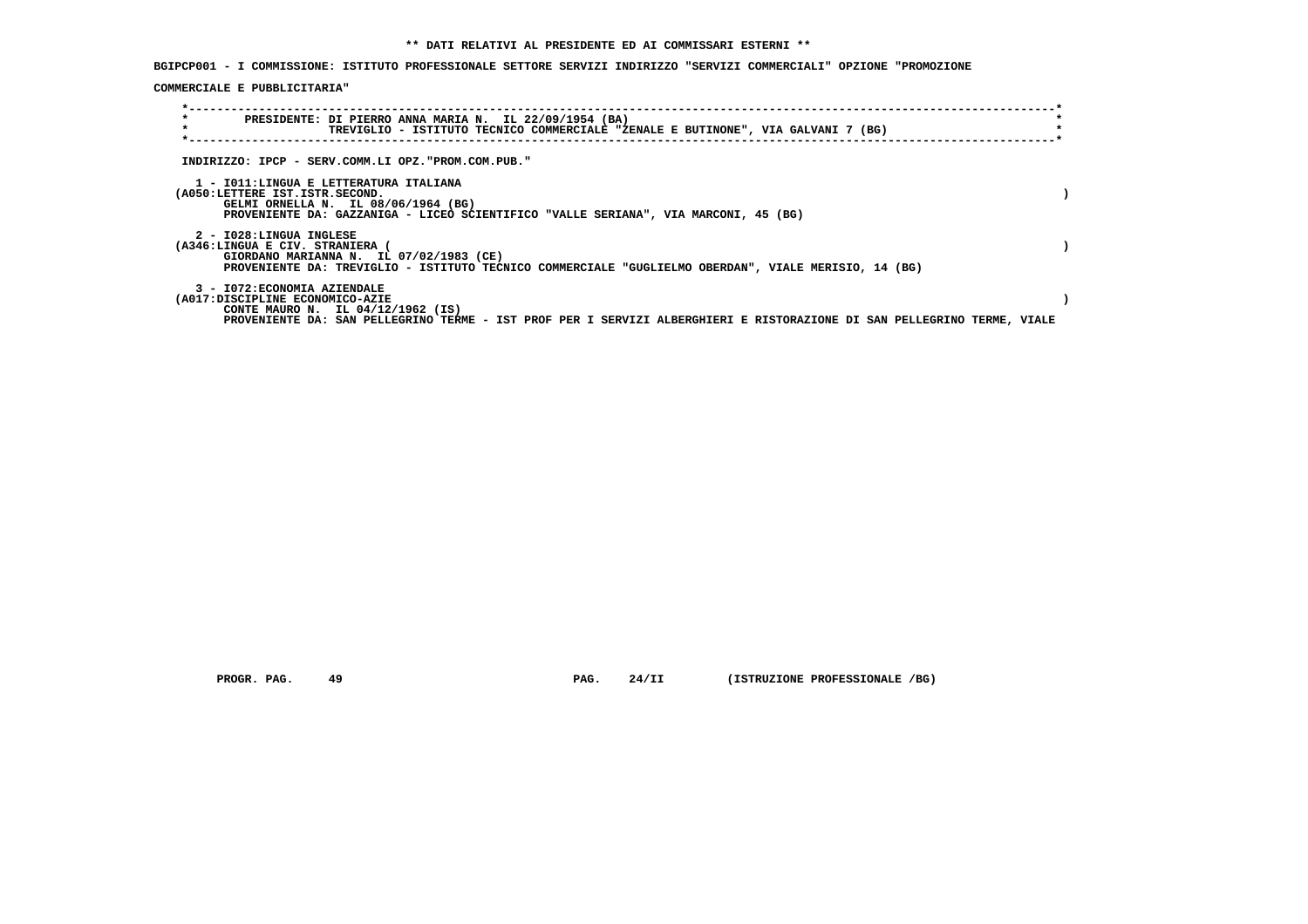#### **UFFICIO SCOLASTICO REGIONE LOMBARDIA A.S. 2015/2016 PROVINCIA DI BERGAMO**

 **BGIPE9001 - I COMMISSIONE: ISTITUTO PROFESSIONALE SETTORE INDUSTRIA E ARTIGIANATO INDIRIZZO "MANUTENZIONE E ASSISTENZA**

 **TECNICA"**

## **\*\* DATI RELATIVI ALLE CLASSI DELLA CONFIGURAZIONE \*\***

| ISTITUTO PRIMA SEDE: SERIATE - IST PROF INDUSTRIA E ARTIGIANATO "ETTORE MAJORANA", VIA PARTIGIANI 1 (BG) |                                                                                                     |
|----------------------------------------------------------------------------------------------------------|-----------------------------------------------------------------------------------------------------|
| * CLASSE * ISTITUTO<br>* SEZIONE * INDIRIZZO                                                             | $*L.F.P.*$<br>CANDIDATI<br>$\star$<br>L. STRANIERE<br>*INT.*EST.*SPEC*MER.* II PR. I COM. II COM. * |
| * IPE9 - MAN.ASS.TEC.CURV.ELT/ELETTRONICO<br>* BGRI017023 * A                                            | $* 30 *$<br>* * *                                                                                   |
| * IPE9 - MAN.ASS.TEC.CURV.ELT/ELETTRONICO<br>* BGRI017023 * B                                            | $* 28 * 4 *$<br>$\star$                                                                             |
|                                                                                                          | TOTALI<br>$*$ 58 $*$ 4 $*$<br>$\star$<br>*----*----*----*----*                                      |

 **PROGR. PAG.** 50 **PAG. 25/I** (ISTRUZIONE PROFESSIONALE /BG)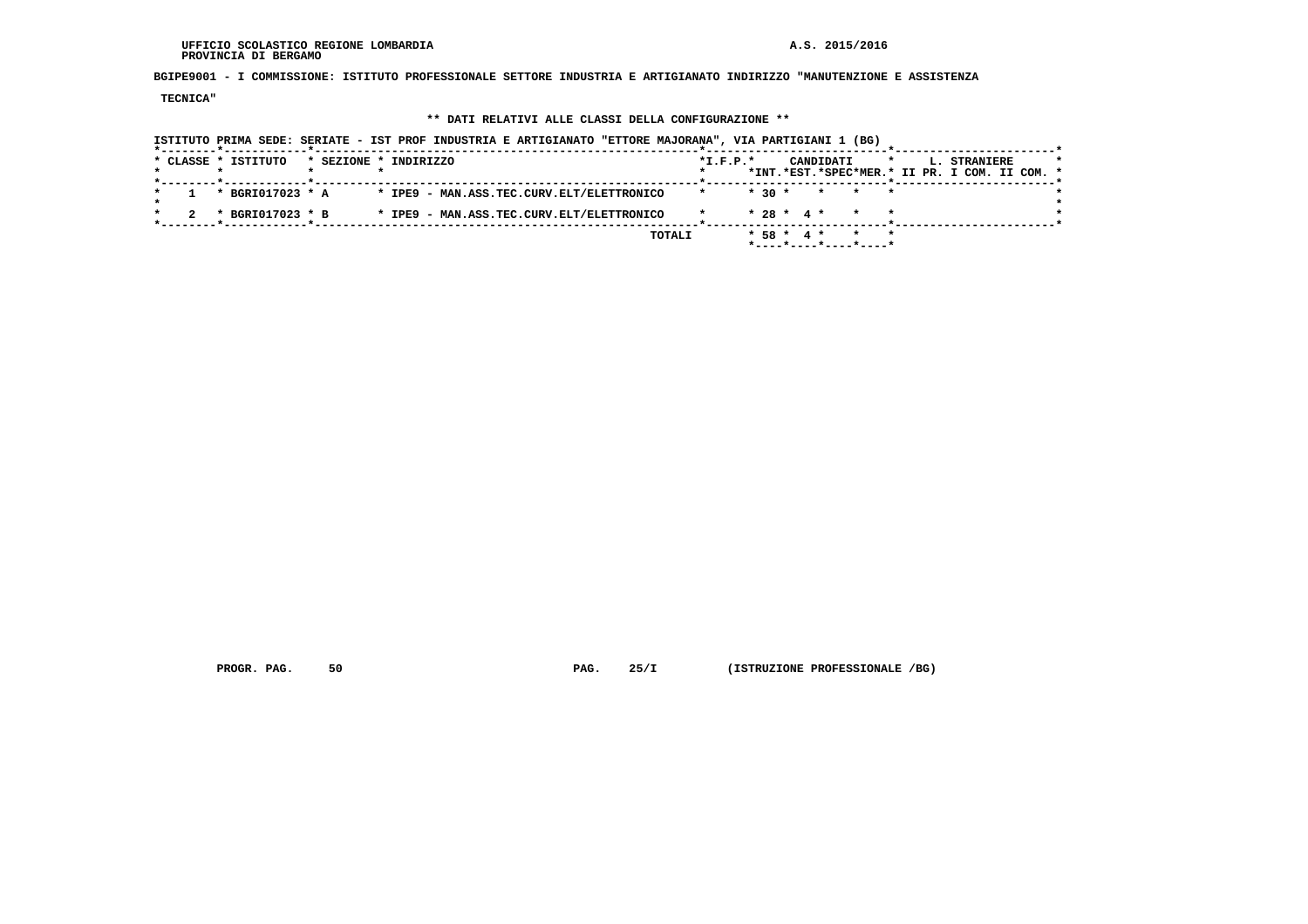**BGIPE9001 - I COMMISSIONE: ISTITUTO PROFESSIONALE SETTORE INDUSTRIA E ARTIGIANATO INDIRIZZO "MANUTENZIONE E ASSISTENZA**

## **TECNICA"**

| $\star$<br>$\star$ | PRESIDENTE: BOTTI CESARE EMER N. IL 23/06/1965 (BG)<br>BERGAMO - ISTITUTO TECNICO PER GEOMETRI "GIACOMO QUARENGHI", VIA EUROPA, 27 (BG)                                                                                |  |
|--------------------|------------------------------------------------------------------------------------------------------------------------------------------------------------------------------------------------------------------------|--|
|                    | INDIRIZZO: IPE9 - MAN.ASS.TEC.CURV.ELT/ELETTRONICO                                                                                                                                                                     |  |
|                    | 1 - IO11:LINGUA E LETTERATURA ITALIANA<br>(A050:LETTERE IST.ISTR.SECOND.<br>MANNI VALERIA N. IL 17/07/1975 (LE)<br>PROVENIENTE DA: BERGAMO - ISTITUTO TECNICO INDUSTRIALE "PIETRO PALEOCAPA", VIA M. GAVAZZENI 29 (BG) |  |
|                    | 2 - I028:LINGUA INGLESE<br>(A346:LINGUA E CIV. STRANIERA (<br>BERTI MONICA N. IL 26/11/1964 (GE)<br>PROVENIENTE DA: BERGAMO - ISTITUTO TECNICO PER GEOMETRI "GIACOMO QUARENGHI", VIA EUROPA, 27 (BG)                   |  |
|                    | 3 - I191:TECNOLOGIE ELETTRICO-ELETTRONICHE E APPLICAZIONI<br>PIRRAGLIA GIOVANNI N. IL 22/01/1967 (IS)<br>PROVENIENTE DA: DALMINE - ISTITUTO TECNICO INDUSTRIALE "GUGLIELMO MARCONI", VIA VERDI, 60 (BG)                |  |

 **PROGR. PAG.** 51 **PAG. 25/II (ISTRUZIONE PROFESSIONALE /BG)**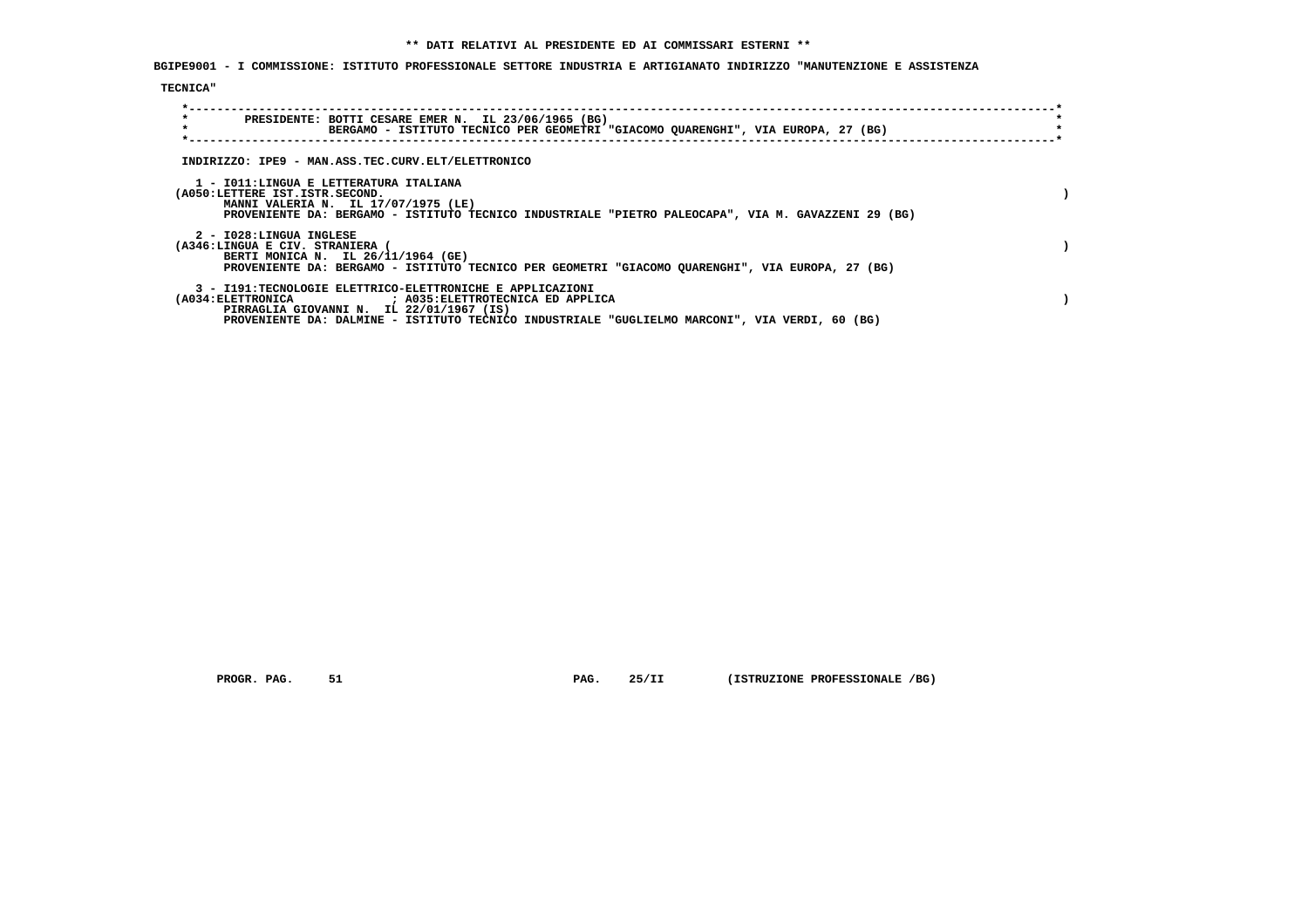**BGIPEN001 - I COMMISSIONE: ISTITUTO PROFESSIONALE SETTORE SERVIZI INDIRIZZO "SERVIZI PER L'ENOGASTRONOMIA E L'OSPITALI**

 **TA' ALBERGHIERA" ARTICOLAZIONE "ENOGASTRONOMIA"**

## **\*\* DATI RELATIVI ALLE CLASSI DELLA CONFIGURAZIONE \*\***

|                     | ISTITUTO PRIMA SEDE: NEMBRO - IST PROF PER I SERVIZI ALBERGHIERI E RISTORAZIONE "ALFREDO SONZOGNI", VIA BELLINI 54 (BG) |            |                                           |                                                                          |
|---------------------|-------------------------------------------------------------------------------------------------------------------------|------------|-------------------------------------------|--------------------------------------------------------------------------|
| * CLASSE * ISTITUTO | * SEZIONE * INDIRIZZO                                                                                                   | $*I.F.P.*$ | CANDIDATI                                 | $\star$<br>L. STRANIERE<br>*INT.*EST.*SPEC*MER.* II PR. I COM. II COM. * |
|                     | * BGRH020009 * 5A/FRA * IPEN - SERV.ENO.OSP.ALB.ARTIC.ENOGASTR.                                                         |            | $* 20 * 1 *$                              | * * *                                                                    |
|                     | * BGRH020009 * 5C/SPA * IPEN - SERV.ENO.OSP.ALB.ARTIC.ENOGASTR.                                                         |            | $* 11 * 1 *$                              | $\star$                                                                  |
|                     |                                                                                                                         | TOTALI     | $*$ 31 $*$ 2 $*$<br>*----*----*----*----* | $\star$                                                                  |

 **PROGR. PAG.** 52 **PROGR. 26/I** (ISTRUZIONE PROFESSIONALE /BG)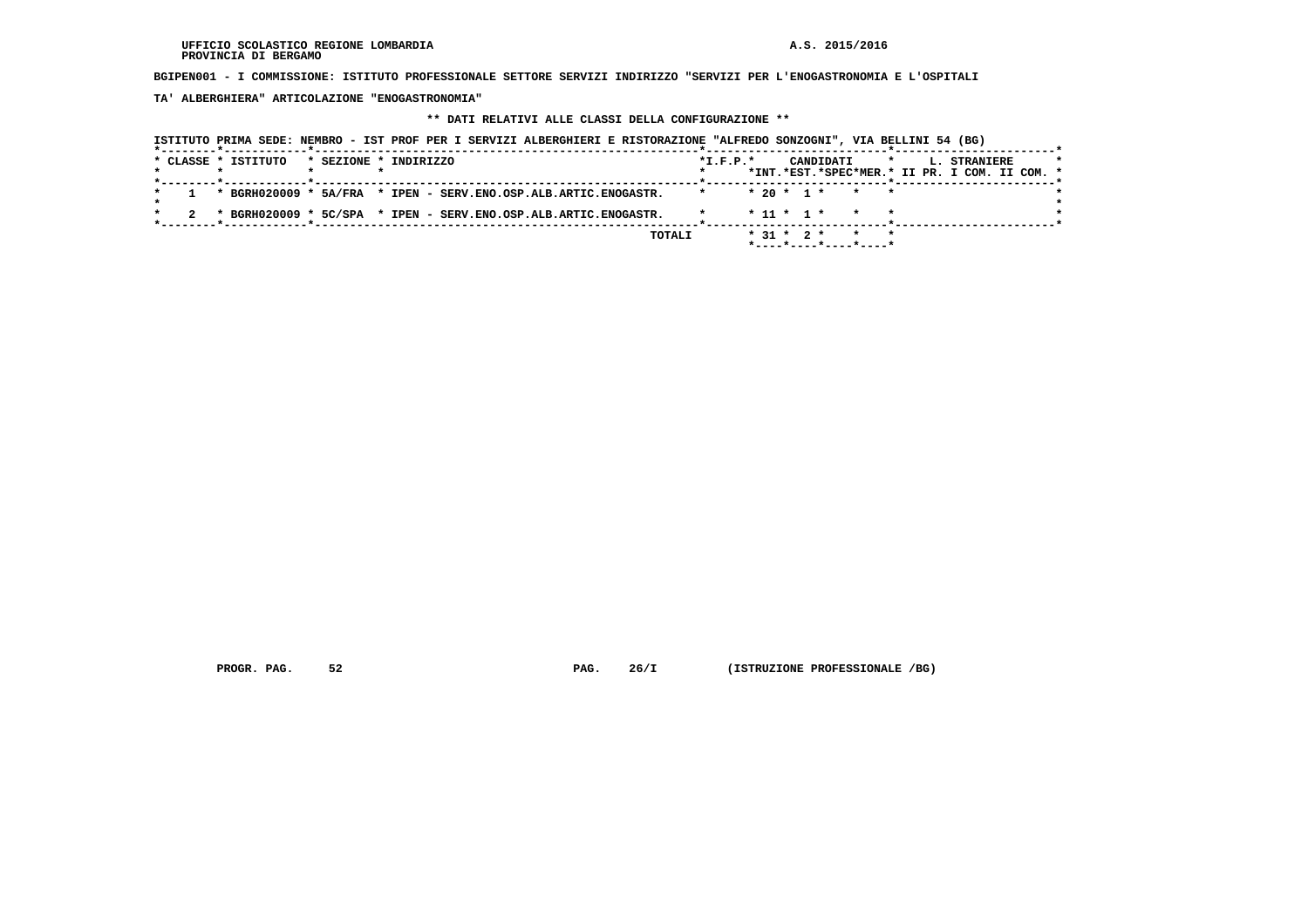**BGIPEN001 - I COMMISSIONE: ISTITUTO PROFESSIONALE SETTORE SERVIZI INDIRIZZO "SERVIZI PER L'ENOGASTRONOMIA E L'OSPITALI**

 **TA' ALBERGHIERA" ARTICOLAZIONE "ENOGASTRONOMIA"**

| $\star$<br>$\star$                                                                                                    | PRESIDENTE: MONACO ALDO MICHELE N. IL 14/07/1964 (FG)<br>BERGAMO - ISTITUTO TECNICO COMMERCIALE "VITTORIO EMANUELE II", VIA F. LUSSANA, 2 (BG)                                        |  |
|-----------------------------------------------------------------------------------------------------------------------|---------------------------------------------------------------------------------------------------------------------------------------------------------------------------------------|--|
| INDIRIZZO: IPEN - SERV.ENO.OSP.ALB.ARTIC.ENOGASTR.                                                                    |                                                                                                                                                                                       |  |
| 1 - IO11:LINGUA E LETTERATURA ITALIANA<br>(A050:LETTERE IST.ISTR.SECOND.<br>BARONCHELLI LILIANA N. IL 13/10/1959 (BS) | PROVENIENTE DA: TREVIGLIO - ISTITUTO TECNICO COMMERCIALE "ZENALE E BUTINONE", VIA GALVANI 7 (BG)                                                                                      |  |
| 2 - I028:LINGUA INGLESE<br>(A346:LINGUA E CIV. STRANIERA (<br>CAIONE CHIARA N. IL 03/09/1968 (NA)                     | PROVENIENTE DA: DALMINE - IST PROF PER I SERVIZI COMMERCIALI E TURISTICI "LUIGI EINAUDI", VIA VERDI, 48 (BG)                                                                          |  |
| (A017:DISCIPLINE ECONOMICO-AZIE<br>BIROLINI GRAZIELLA N. IL 03/07/1956 (EE)                                           | 3 - I111: DIRITTO TECN. AMMIN. VE DELLA STRUTTURA RICETTIVA<br>PROVENIENTE DA: TRESCORE BALNEARIO - IST PROF PER I SERVIZI COMMERCIALI "LORENZO LOTTO", VIA DELL'ALBAROTTO N. 23 (BG) |  |

 **PROGR. PAG.** 53 **PAG. 26/II (ISTRUZIONE PROFESSIONALE /BG)**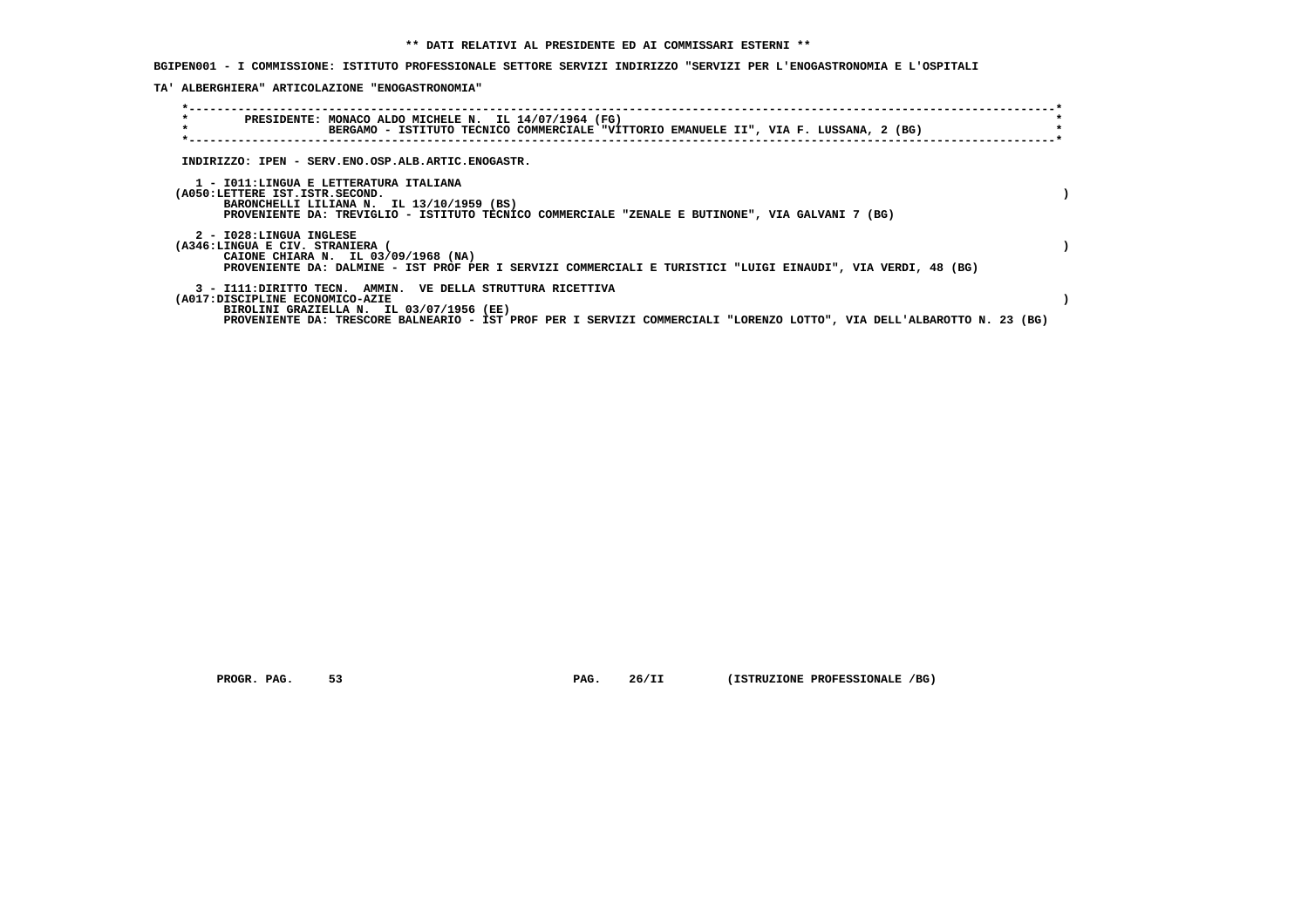**BGIPEN002 - II COMMISSIONE: ISTITUTO PROFESSIONALE SETTORE SERVIZI INDIRIZZO "SERVIZI PER L'ENOGASTRONOMIA E L'OSPITALI**

 **TA' ALBERGHIERA" ARTICOLAZIONE "ENOGASTRONOMIA"**

## **\*\* DATI RELATIVI ALLE CLASSI DELLA CONFIGURAZIONE \*\***

| * CLASSE * ISTITUTO   |            | * SEZIONE * INDIRIZZO |                                                                 |  | $*I.F.P.*$ |            | CANDIDATI      |                   | $\star$ | L. STRANIERE                                  |  |
|-----------------------|------------|-----------------------|-----------------------------------------------------------------|--|------------|------------|----------------|-------------------|---------|-----------------------------------------------|--|
|                       |            |                       |                                                                 |  |            |            |                |                   |         | *INT.*EST.*SPEC*MER.* II PR. I COM. II COM. * |  |
| * BGRH020009 * 5B/FRA |            |                       | * IPEN - SERV.ENO.OSP.ALB.ARTIC.ENOGASTR.                       |  |            | $*$ 8 $*$  | $\star$        |                   |         |                                               |  |
|                       | $*$ 5B/SPA |                       | * IPEN - SERV. ENO. OSP. ALB. ARTIC. ENOGASTR.                  |  |            |            | $* 16 * * * *$ |                   |         |                                               |  |
|                       |            |                       | * BGRH020009 * 5H/SPA * IPEN - SERV.ENO.OSP.ALB.ARTIC.ENOGASTR. |  |            | $*$ 12 $*$ |                | $\star$ 2 $\star$ | $\star$ |                                               |  |

 **PROGR. PAG.** 54 **PROGR. 27/I** (ISTRUZIONE PROFESSIONALE /BG)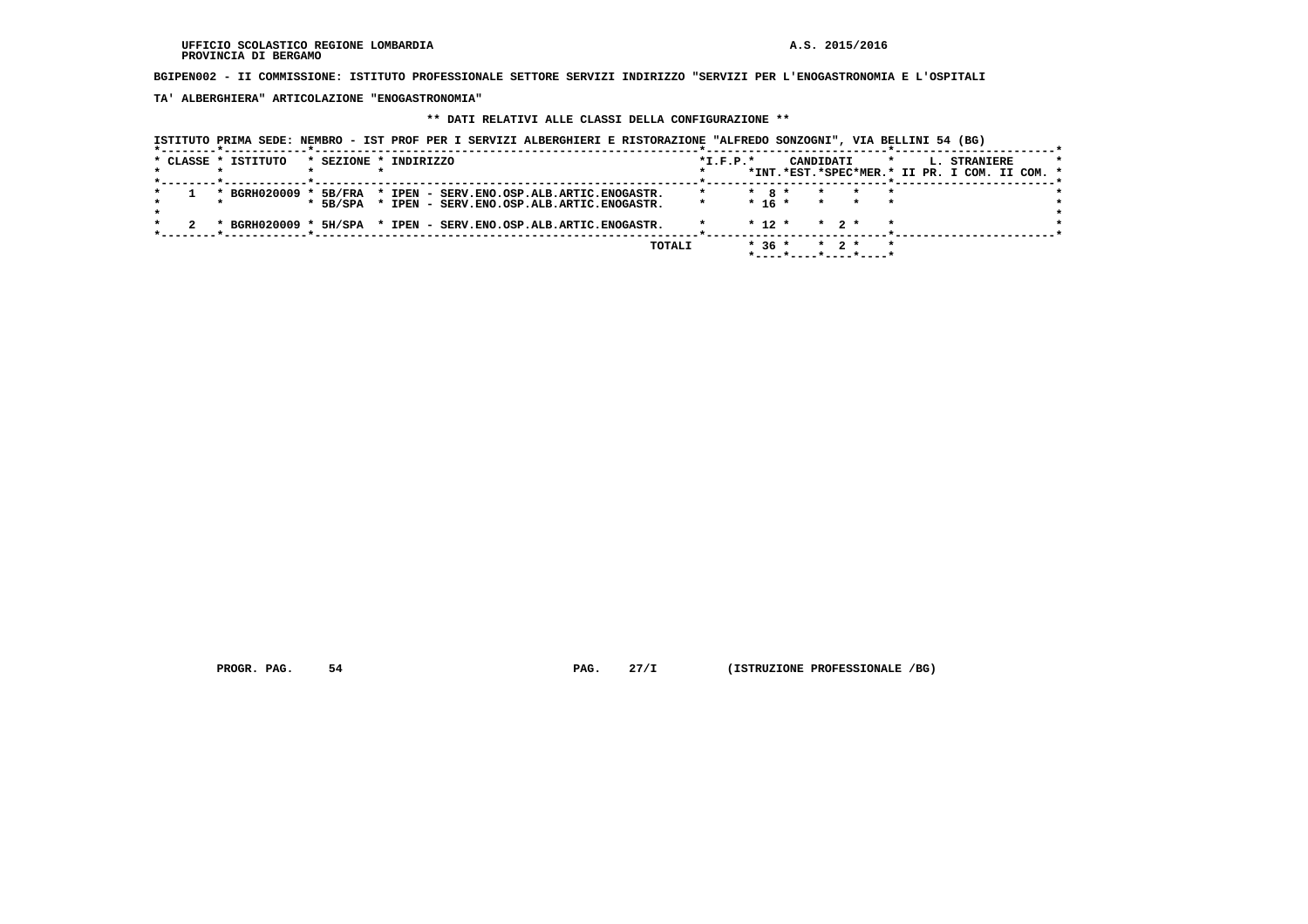**BGIPEN002 - II COMMISSIONE: ISTITUTO PROFESSIONALE SETTORE SERVIZI INDIRIZZO "SERVIZI PER L'ENOGASTRONOMIA E L'OSPITALI**

 **TA' ALBERGHIERA" ARTICOLAZIONE "ENOGASTRONOMIA"**

| $\star$<br>PRESIDENTE: SCIARROTTA MARIA VENERE N. IL 31/12/1954 (AG)<br>$\star$<br>BERGAMO - LICEO CLASSICO "PAOLO SARPI", PIAZZA ROSATE, 4 (BG)                                                                                              |  |
|-----------------------------------------------------------------------------------------------------------------------------------------------------------------------------------------------------------------------------------------------|--|
| INDIRIZZO: IPEN - SERV.ENO.OSP.ALB.ARTIC.ENOGASTR.                                                                                                                                                                                            |  |
| 1 - IO11:LINGUA E LETTERATURA ITALIANA<br>(A050:LETTERE IST.ISTR.SECOND.<br>TANZI ROSSANA N. IL 29/11/1965 (MI)<br>PROVENIENTE DA: DALMINE - ISTITUTO TECNICO INDUSTRIALE "GUGLIELMO MARCONI", VIA VERDI, 60 (BG)                             |  |
| 2 - I028:LINGUA INGLESE<br>(A346:LINGUA E CIV. STRANIERA (<br>PEROTTO SERENA MARIA N. IL 26/05/1962 (MI)<br>PROVENIENTE DA: BERGAMO - ISTITUTO TECNICO INDUSTRIALE "PIETRO PALEOCAPA" (CORSO SERA, VIA GAVAZZENI, 29 (BG)                     |  |
| 3 - I111: DIRITTO TECN. AMMIN. VE DELLA STRUTTURA RICETTIVA<br>(A017:DISCIPLINE ECONOMICO-AZIE<br>SALVI LUISA N. IL 26/01/1968 (EE)<br>PROVENIENTE DA: MONZA - IST PROF PER I SERVIZI COMMERCIALI E TURISTICI A. OLIVETTI, VIA LECCO, 12 (MI) |  |

 **PROGR. PAG. 55 PAG. 27/II (ISTRUZIONE PROFESSIONALE /BG)**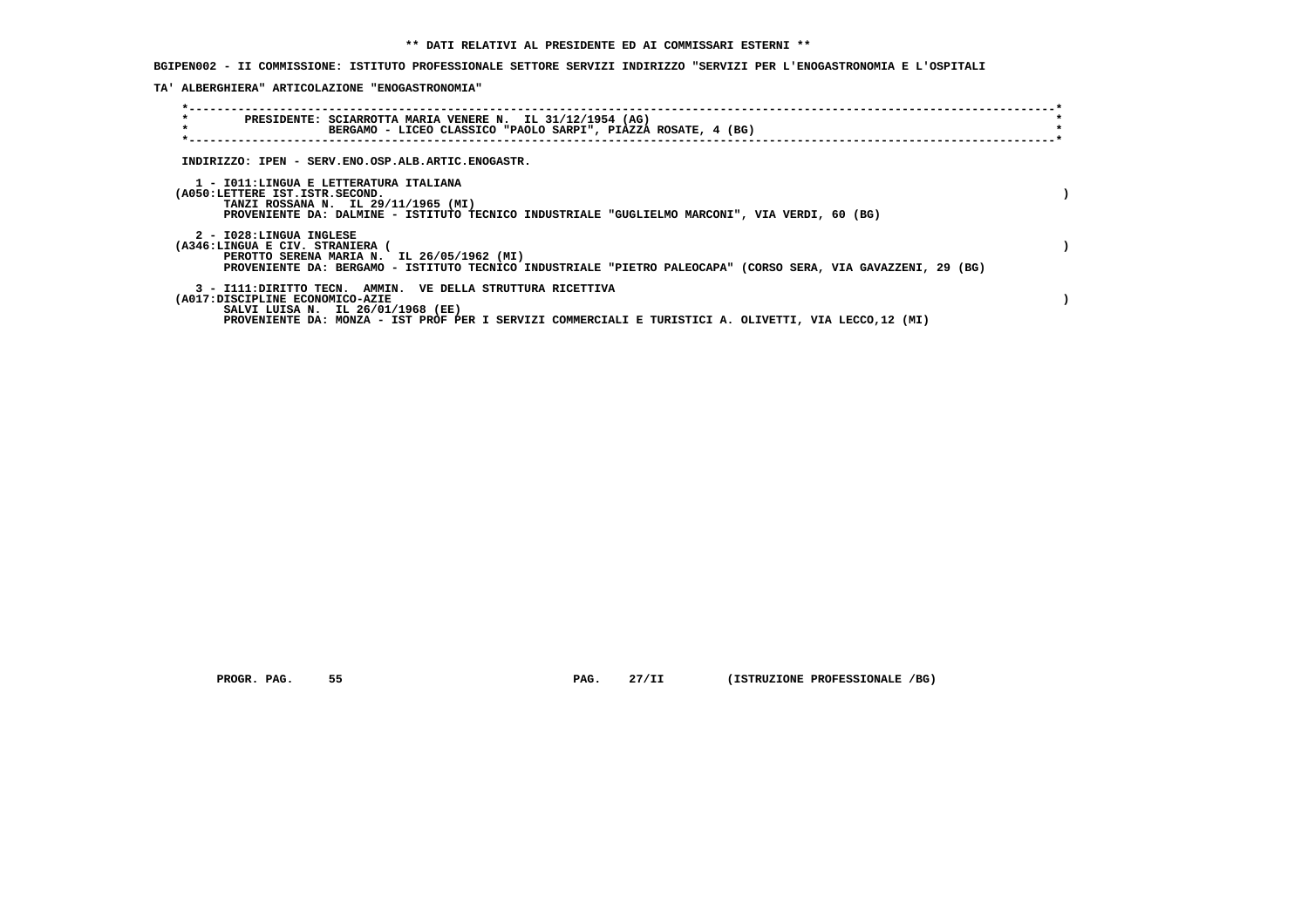**BGIPEN003 - III COMMISSIONE: ISTITUTO PROFESSIONALE SETTORE SERVIZI INDIRIZZO "SERVIZI PER L'ENOGASTRONOMIA E L'OSPITALI**

 **TA' ALBERGHIERA" ARTICOLAZIONE "ENOGASTRONOMIA"**

#### **\*\* DATI RELATIVI ALLE CLASSI DELLA CONFIGURAZIONE \*\***

 **ISTITUTO PRIMA SEDE: SAN PELLEGRINO TERME - IST PROF PER I SERVIZI ALBERGHIERI E RISTORAZIONE DI SAN PELLEGRINO TERME, VIALE D \*--------\*------------\*-------------------------------------------------------\*--------------------------\*-----------------------\*** $\star$  **\* CLASSE \* ISTITUTO \* SEZIONE \* INDIRIZZO \*I.F.P.\* CANDIDATI \* L. STRANIERE \* \* \* \* \* \* \*INT.\*EST.\*SPEC\*MER.\* II PR. I COM. II COM. \* \*--------\*------------\*-------------------------------------------------------\*--------------------------\*-----------------------\* \* 1 \* BGRH01000P \* 5A \* IPEN - SERV.ENO.OSP.ALB.ARTIC.ENOGASTR. \* \* 25 \* \* \* \* \* \* \* \* 2 \* BGRH01000P \* 5HSPA \* IPPD - S.E.O.A.ARTIC.ENO.OPZ.P.DOLC.A.I \* \* 8 \* \* \* \* \* \* \* \* 5HFRA \* IPPD - S.E.O.A.ARTIC.ENO.OPZ.P.DOLC.A.I \* \* 13 \* \* \* \* \* \* \* \* 5HTED \* IPPD - S.E.O.A.ARTIC.ENO.OPZ.P.DOLC.A.I \* \* 3 \* \* \* \* \*** $\bullet$  $\star$  $\star$   **\*--------\*------------\*-------------------------------------------------------\*--------------------------\*-----------------------\* TOTALI \* 49 \* \* \* \* \*----\*----\*----\*----\***

 **PROGR. PAG. 56 PAG. 28/I (ISTRUZIONE PROFESSIONALE /BG)**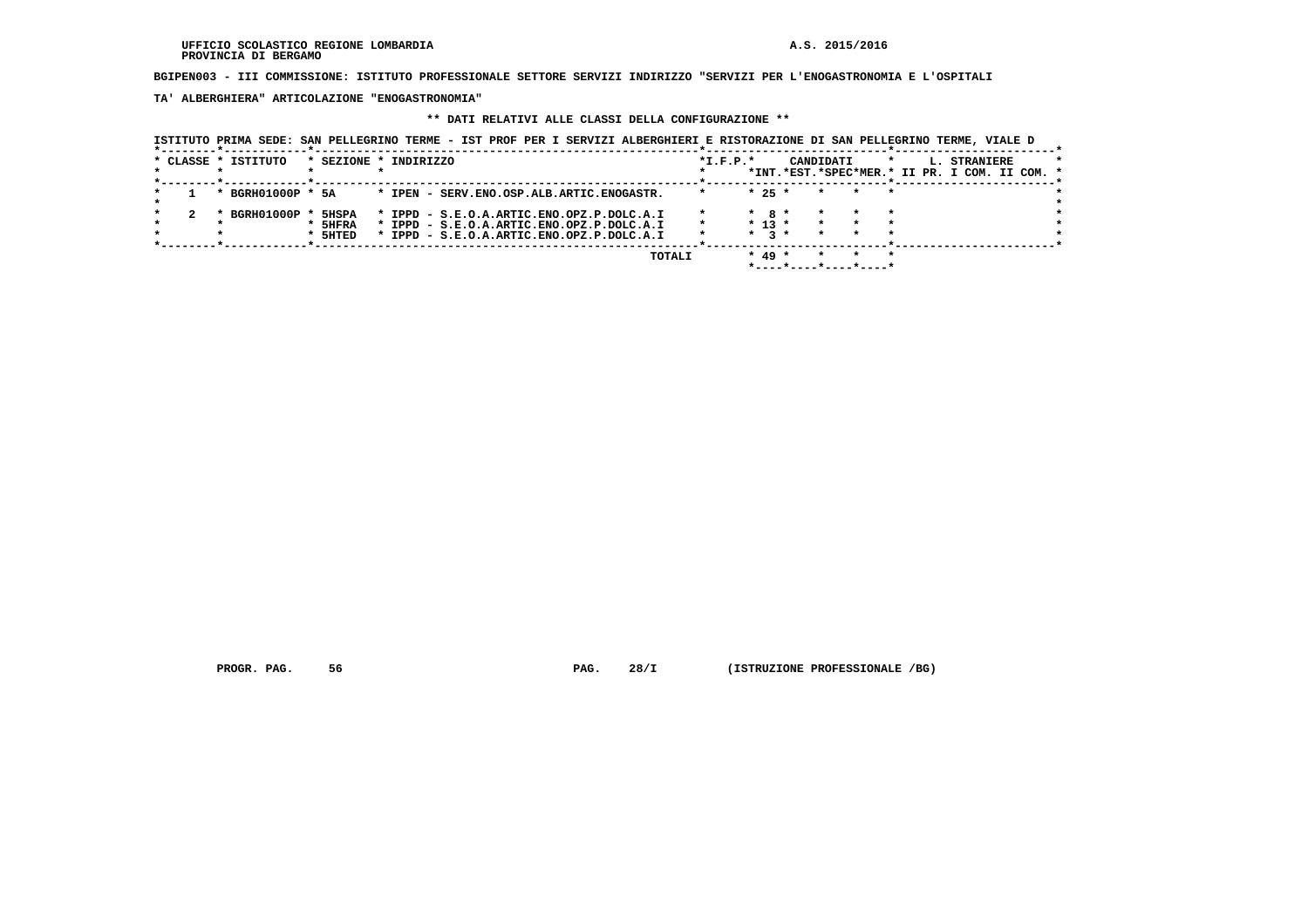**BGIPEN003 - III COMMISSIONE: ISTITUTO PROFESSIONALE SETTORE SERVIZI INDIRIZZO "SERVIZI PER L'ENOGASTRONOMIA E L'OSPITALI**

 **TA' ALBERGHIERA" ARTICOLAZIONE "ENOGASTRONOMIA"**

| PRESIDENTE: ZANDONAI CELESTINA N. IL 09/08/1972 (BG)<br>$\star$<br>LOVERE - ISTITUTO SUPERIORE "IVAN PIANA", VIA XX SETTEMBRE, 4 (BG)                                                                                                                                        |  |
|------------------------------------------------------------------------------------------------------------------------------------------------------------------------------------------------------------------------------------------------------------------------------|--|
| INDIRIZZO: IPEN - SERV.ENO.OSP.ALB.ARTIC.ENOGASTR.                                                                                                                                                                                                                           |  |
| 1 - IO11: LINGUA E LETTERATURA ITALIANA<br>(A050:LETTERE IST.ISTR.SECOND.<br>TORRI LUCILLA N. IL 01/02/1964 (BG)<br>PROVENIENTE DA: BERGAMO - IST PROF INDUSTRIA E ARTIGIANATO "CESARE PESENTI", VIA OZANAM, 27 (BG)                                                         |  |
| 2 - I028:LINGUA INGLESE<br>(A346:LINGUA E CIV. STRANIERA (<br>DONEDA BARBARA N. IL 24/07/1969 (BG)<br>PROVENIENTE DA: NEMBRO - IST PROF PER I SERVIZI ALBERGHIERI E RISTORAZIONE "ALFREDO SONZOGNI", VIA BELLINI 54 (BG)                                                     |  |
| 3 - I111: DIRITTO TECN. AMMIN. VE DELLA STRUTTURA RICETTIVA<br>(A017:DISCIPLINE ECONOMICO-AZIE<br>QUARTO CATERINA N. IL 14/01/1978 (KR)<br>PROVENIENTE DA: NEMBRO - IST PROF PER I SERVIZI ALBERGHIERI E RISTORAZIONE "ALFREDO SONZOGNI", VIA BELLINI 54 (BG)                |  |
| INDIRIZZO: IPPD - S.E.O.A.ARTIC.ENO.OPZ.P.DOLC.A.I                                                                                                                                                                                                                           |  |
| 1 - IO11: LINGUA E LETTERATURA ITALIANA<br>(A050:LETTERE IST.ISTR.SECOND.<br>TORRI LUCILLA N. IL 01/02/1964 (BG)<br>PROVENIENTE DA: BERGAMO - IST PROF INDUSTRIA E ARTIGIANATO "CESARE PESENTI", VIA OZANAM, 27 (BG)                                                         |  |
| 2 - I028:LINGUA INGLESE<br>(A346:LINGUA E CIV. STRANIERA (<br>DONEDA BARBARA N. IL 24/07/1969 (BG)<br>PROVENIENTE DA: NEMBRO - IST PROF PER I SERVIZI ALBERGHIERI E RISTORAZIONE "ALFREDO SONZOGNI", VIA BELLINI 54 (BG)                                                     |  |
| 3 - I210: DIRITTO E TECNICHE AMMINISTRATIVE<br>(A017:DISCIPLINE ECONOMICO-AZIE; A019:DISCIPLINE GIURIDICHE ED<br>OUARTO CATERINA N. IL 14/01/1978 (KR)<br>PROVENIENTE DA: NEMBRO - IST PROF PER I SERVIZI ALBERGHIERI E RISTORAZIONE "ALFREDO SONZOGNI", VIA BELLINI 54 (BG) |  |
|                                                                                                                                                                                                                                                                              |  |

 **PROGR. PAG.** 57 **PROGR. 28/II** (ISTRUZIONE PROFESSIONALE /BG)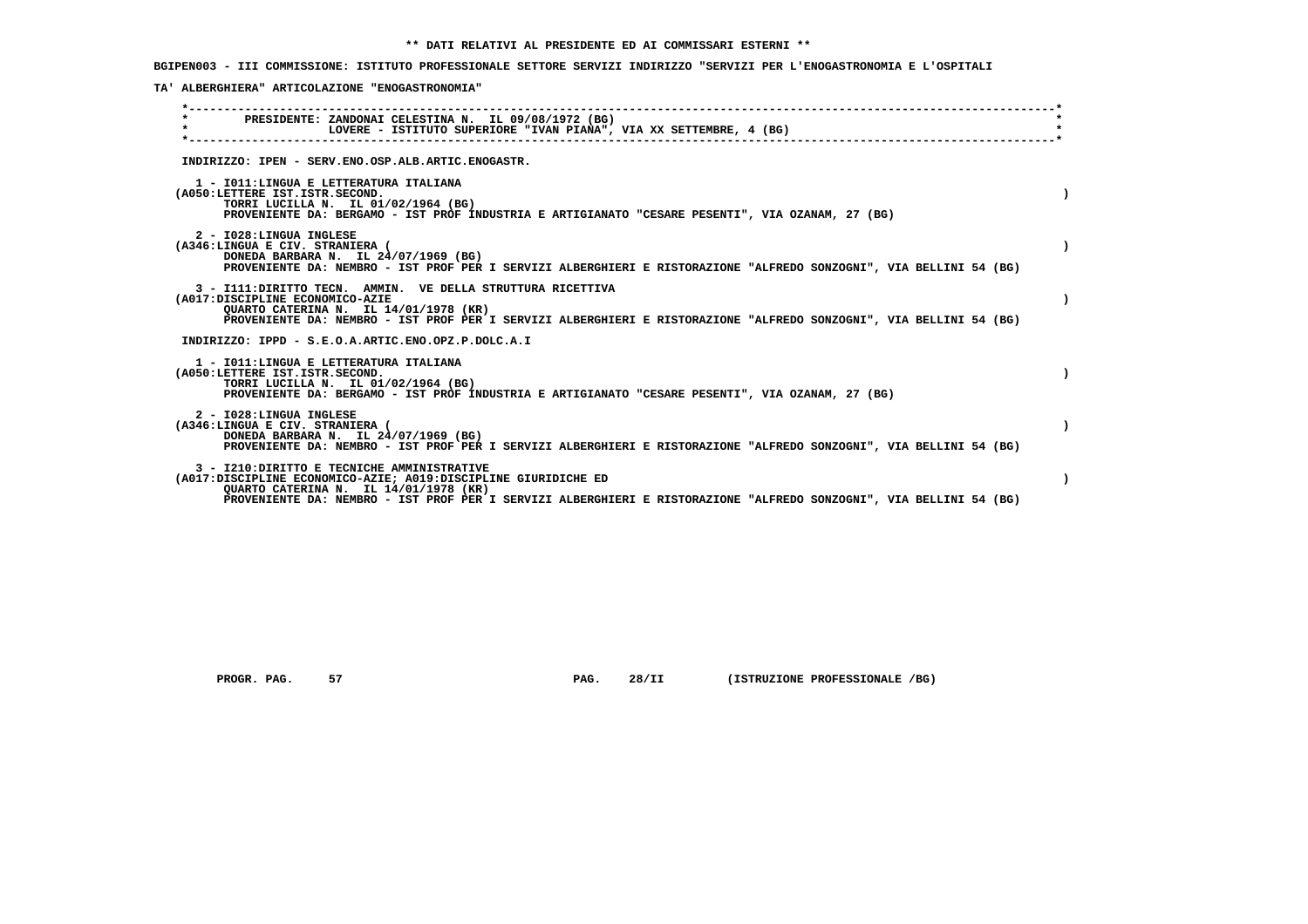**BGIPEN004 - IV COMMISSIONE: ISTITUTO PROFESSIONALE SETTORE SERVIZI INDIRIZZO "SERVIZI PER L'ENOGASTRONOMIA E L'OSPITALI**

 **TA' ALBERGHIERA" ARTICOLAZIONE "ENOGASTRONOMIA"**

## **\*\* DATI RELATIVI ALLE CLASSI DELLA CONFIGURAZIONE \*\***

|                     | ISTITUTO PRIMA SEDE: SAN PELLEGRINO TERME - IST PROF PER I SERVIZI ALBERGHIERI E RISTORAZIONE DI SAN PELLEGRINO TERME, VIALE D |                |                                       |                                               |
|---------------------|--------------------------------------------------------------------------------------------------------------------------------|----------------|---------------------------------------|-----------------------------------------------|
| * CLASSE * ISTITUTO | * SEZIONE * INDIRIZZO                                                                                                          | $*$ I.F.P. $*$ | CANDIDATI                             | L. STRANIERE<br>$\star$                       |
|                     |                                                                                                                                |                |                                       | *INT.*EST.*SPEC*MER.* II PR. I COM. II COM. * |
| * BGRH01000P * 5B   | * IPEN - SERV.ENO.OSP.ALB.ARTIC.ENOGASTR.                                                                                      |                | $*26*$<br>* * *                       |                                               |
| * BGRH01000P * 5C   | * IPEN - SERV. ENO. OSP. ALB. ARTIC. ENOGASTR.                                                                                 |                | $* 18 * 2 *$                          |                                               |
|                     |                                                                                                                                | TOTALI         | $* 44 * 2 *$<br>*----*----*----*----* |                                               |

 **PROGR. PAG.** 58 **PROGR. 29/I** (ISTRUZIONE PROFESSIONALE /BG)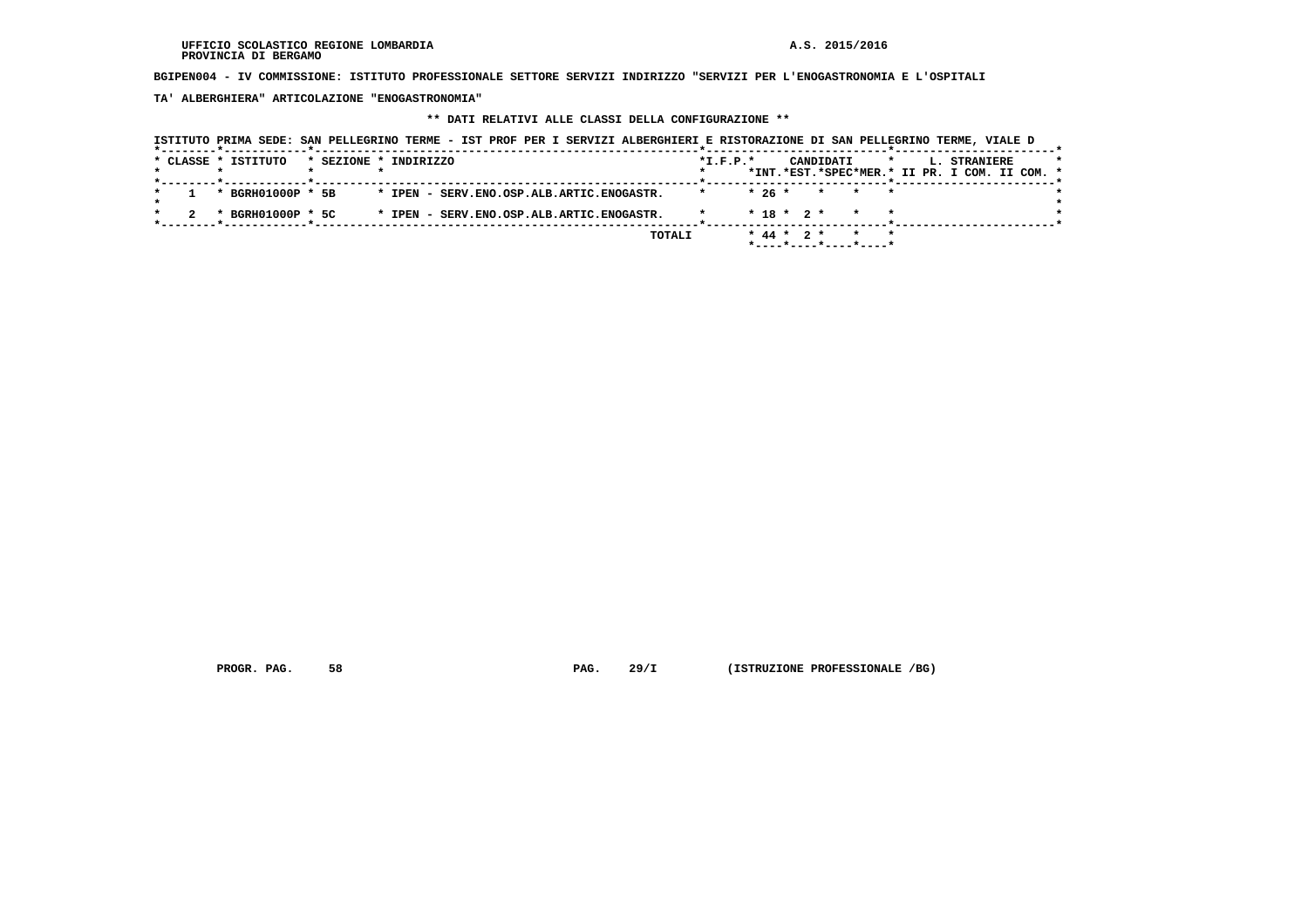**BGIPEN004 - IV COMMISSIONE: ISTITUTO PROFESSIONALE SETTORE SERVIZI INDIRIZZO "SERVIZI PER L'ENOGASTRONOMIA E L'OSPITALI**

 **TA' ALBERGHIERA" ARTICOLAZIONE "ENOGASTRONOMIA"**

| $\star$<br>$\star$                                                       | PRESIDENTE: VICINI ROBERTO N. IL 16/07/1954 (CR)<br>CLUSONE - ISTITUTO SUPERIORE "ANDREA FANTONI", VIA BARBARIGO, 27 (BG)                                                                                                       |  |
|--------------------------------------------------------------------------|---------------------------------------------------------------------------------------------------------------------------------------------------------------------------------------------------------------------------------|--|
|                                                                          | INDIRIZZO: IPEN - SERV.ENO.OSP.ALB.ARTIC.ENOGASTR.                                                                                                                                                                              |  |
| 1 - IO11:LINGUA E LETTERATURA ITALIANA<br>(A050:LETTERE IST.ISTR.SECOND. | SORCINELLI ANTONELLA N. IL 28/06/1963 (MI)<br>PROVENIENTE DA: BERGAMO - ISTITUTO TECNICO INDUSTRIALE "GIULIO NATTA", VIALE EUROPA, 15 (BG)                                                                                      |  |
| 2 - I028:LINGUA INGLESE<br>(A346:LINGUA E CIV. STRANIERA                 | VENEZIANI CRISTINA N. IL 13/03/1957 (BG)<br>PROVENIENTE DA: DALMINE - ISTITUTO TECNICO INDUSTRIALE "GUGLIELMO MARCONI", VIA VERDI, 60 (BG)                                                                                      |  |
| (A017:DISCIPLINE ECONOMICO-AZIE                                          | 3 - I111: DIRITTO TECN. AMMIN. VE DELLA STRUTTURA RICETTIVA<br>MOLINARI TIZIANA N. IL 15/02/1973 (BG)<br>PROVENIENTE DA: TRESCORE BALNEARIO - IST PROF PER I SERVIZI COMMERCIALI "LORENZO LOTTO", VIA DELL'ALBAROTTO N. 23 (BG) |  |

 **PROGR. PAG.** 59 **PAG. 29/II** (ISTRUZIONE PROFESSIONALE /BG)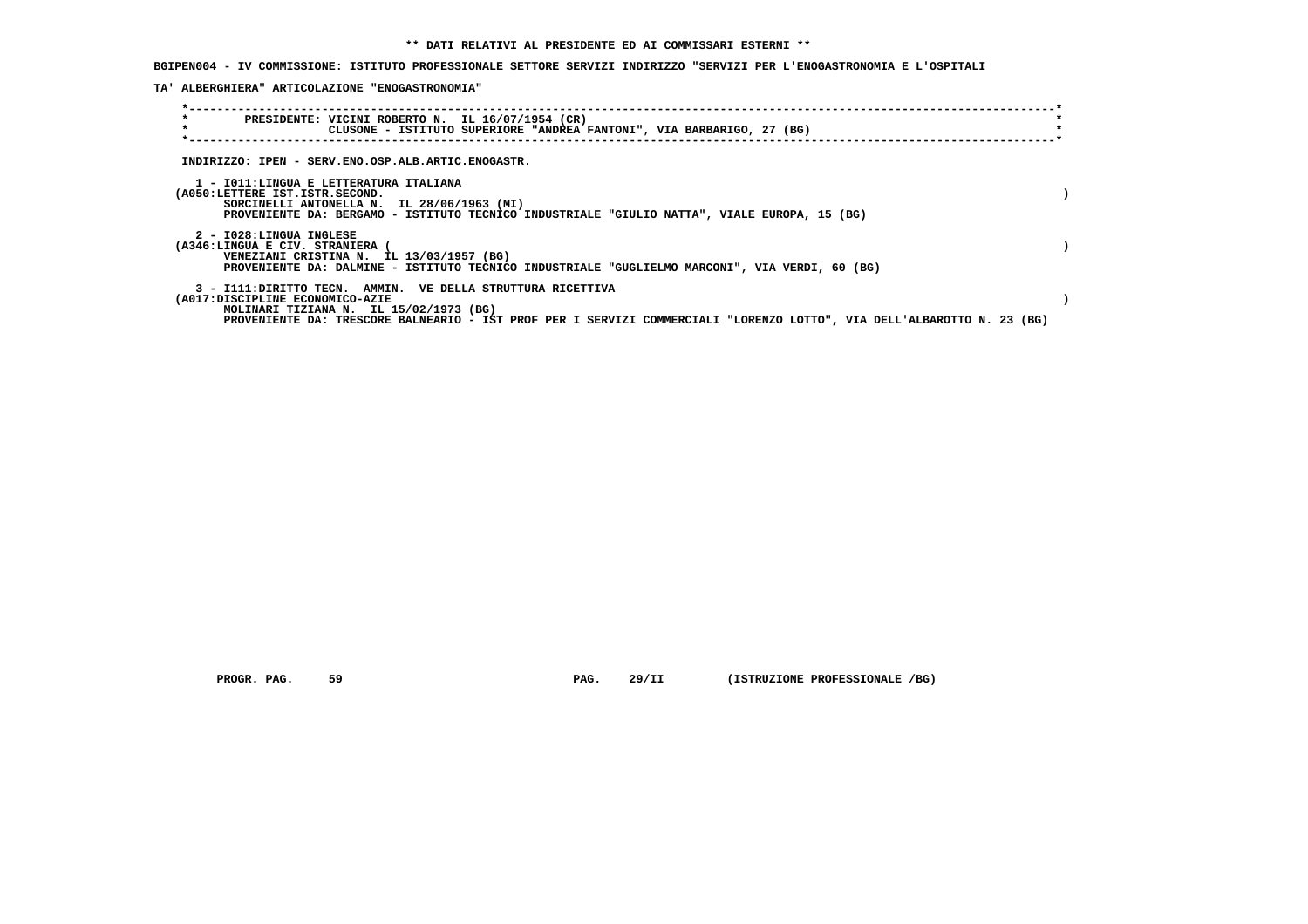**BGIPEN005 - V COMMISSIONE: ISTITUTO PROFESSIONALE SETTORE SERVIZI INDIRIZZO "SERVIZI PER L'ENOGASTRONOMIA E L'OSPITALI**

 **TA' ALBERGHIERA" ARTICOLAZIONE "ENOGASTRONOMIA"**

## **\*\* DATI RELATIVI ALLE CLASSI DELLA CONFIGURAZIONE \*\***

| ISTITUTO PRIMA SEDE: SAN PELLEGRINO TERME - IST PROF PER I SERVIZI ALBERGHIERI E RISTORAZIONE DI SAN PELLEGRINO TERME, VIALE D |                                           |                                               |              |
|--------------------------------------------------------------------------------------------------------------------------------|-------------------------------------------|-----------------------------------------------|--------------|
| * CLASSE * ISTITUTO<br>* SEZIONE * INDIRIZZO                                                                                   | $*I.F.P.*$                                | CANDIDATI<br>$\star$                          | L. STRANIERE |
|                                                                                                                                |                                           | *INT.*EST.*SPEC*MER.* II PR. I COM. II COM. * |              |
| * BGRH01000P * 5D                                                                                                              | * IPEN - SERV.ENO.OSP.ALB.ARTIC.ENOGASTR. | $* 18 * 1 *$<br>* *                           |              |
| * BGRH01000P * 5E                                                                                                              | * IPEN - SERV.ENO.OSP.ALB.ARTIC.ENOGASTR. | $*26*$<br>$\star$<br>$\star$<br>$\star$       |              |
|                                                                                                                                | TOTALI                                    | $*$ 44 $*$ 1 $*$<br>$\star$                   |              |

 **PROGR. PAG.** 60 **PAG. 30/I** (ISTRUZIONE PROFESSIONALE /BG)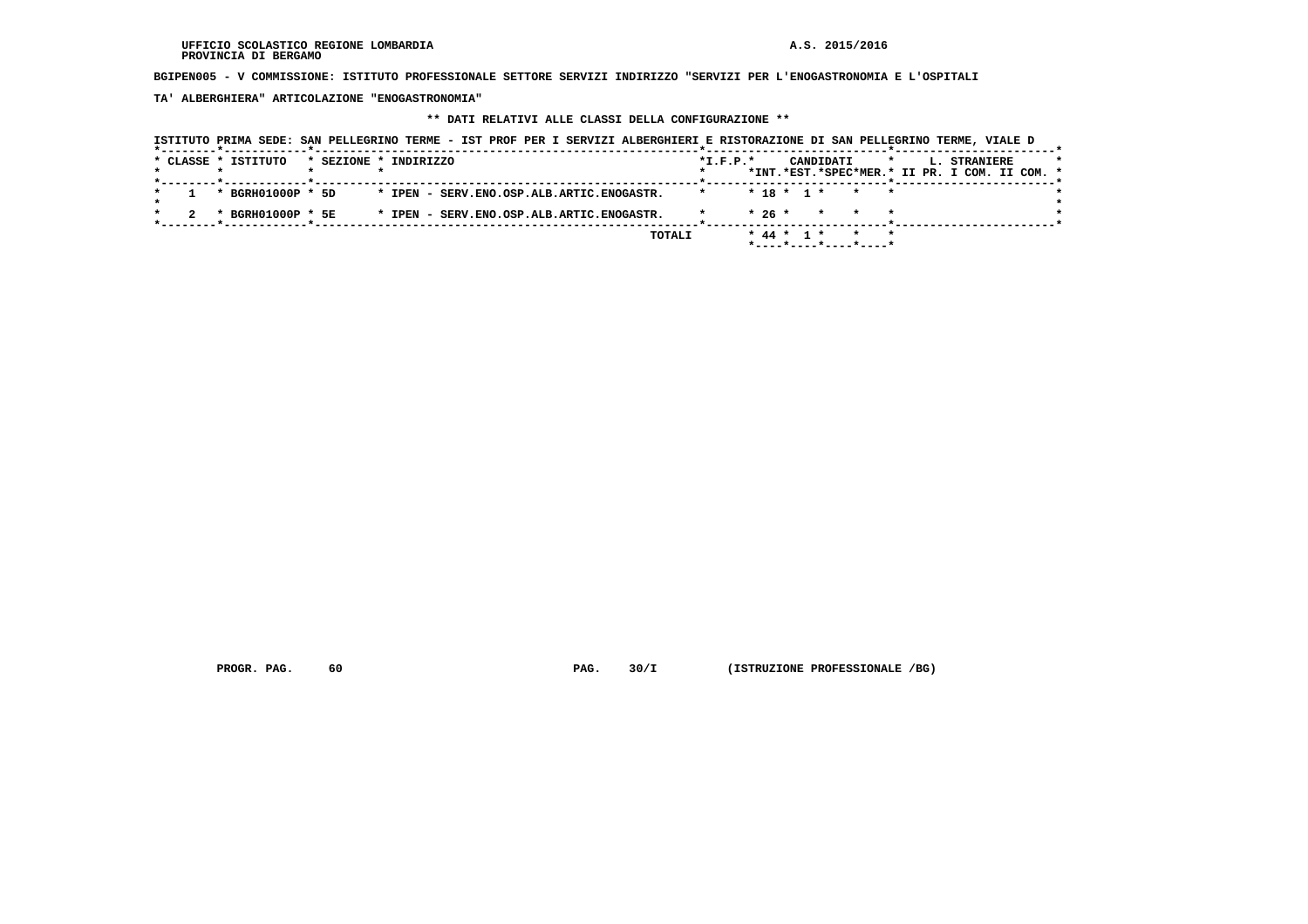**BGIPEN005 - V COMMISSIONE: ISTITUTO PROFESSIONALE SETTORE SERVIZI INDIRIZZO "SERVIZI PER L'ENOGASTRONOMIA E L'OSPITALI**

 **TA' ALBERGHIERA" ARTICOLAZIONE "ENOGASTRONOMIA"**

| $\star$<br>PRESIDENTE: CEPPARRONE LUIGI N. IL 18/08/1957 (CS)<br>$\star$<br>BERGAMO - LICEO SCIENTIFICO "GIULIO NATTA", VIA EUROPA 15 (BG)                                                                                                       |  |
|--------------------------------------------------------------------------------------------------------------------------------------------------------------------------------------------------------------------------------------------------|--|
| INDIRIZZO: IPEN - SERV.ENO.OSP.ALB.ARTIC.ENOGASTR.                                                                                                                                                                                               |  |
| 1 - IO11:LINGUA E LETTERATURA ITALIANA<br>(A050:LETTERE IST.ISTR.SECOND.<br>D'ADAMO EMANUELE N. IL 15/03/1982 (MI)<br>PROVENIENTE DA: LOVERE - ISTITUTO TECNICO INDUSTRIALE "GALILEO GALILEI", VIA XX SETTEMBRE, 4 (BG)                          |  |
| 2 - I028:LINGUA INGLESE<br>(A346:LINGUA E CIV. STRANIERA (<br>ARNESI MARIA N. IL 15/03/1959 (NA)<br>PROVENIENTE DA: DALMINE - ISTITUTO TECNICO INDUSTRIALE "GUGLIELMO MARCONI", VIA VERDI, 60 (BG)                                               |  |
| 3 - I111: DIRITTO TECN. AMMIN. VE DELLA STRUTTURA RICETTIVA<br>(A017:DISCIPLINE ECONOMICO-AZIE<br>TUPPUTI STERPETA N. IL 18/11/1964 (MI)<br>PROVENIENTE DA: TREVIGLIO - ISTITUTO TECNICO COMMERCIALE "GUGLIELMO OBERDAN", VIALE MERISIO, 14 (BG) |  |

 **PROGR. PAG.** 61 **PAG. 30/II (ISTRUZIONE PROFESSIONALE /BG)**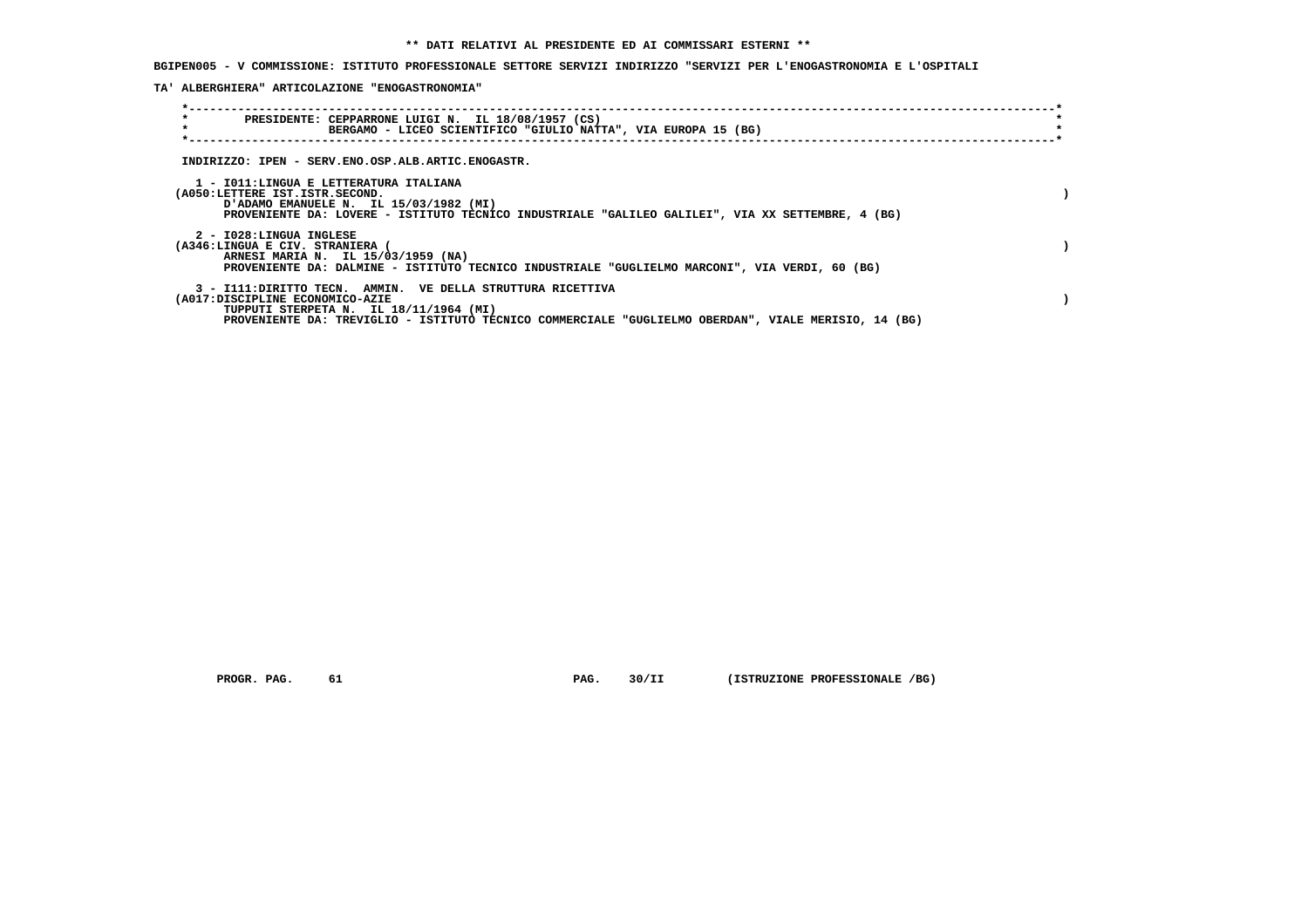**BGIPPD001 - I COMMISSIONE: ISTITUTO PROFESSIONALE SETTORE SERVIZI INDIRIZZO "SERVIZI PER L'ENOGASTRONOMIA E L'OSPITALI**

 **TA' ALBERGHIERA" ARTICOLAZIONE "ENOGASTRONOMIA" OPZIONE "PRODOTTI DOLCIARI ARTIGIANALI E INDUSTRIALI"**

#### **\*\* DATI RELATIVI ALLE CLASSI DELLA CONFIGURAZIONE \*\***

| ISTITUTO PRIMA SEDE: NEMBRO - IST PROF PER I SERVIZI ALBERGHIERI E RISTORAZIONE "ALFREDO SONZOGNI", VIA BELLINI 54 (BG) |  |  |  |
|-------------------------------------------------------------------------------------------------------------------------|--|--|--|
|-------------------------------------------------------------------------------------------------------------------------|--|--|--|

| * CLASSE * ISTITUTO |                          | * SEZIONE * INDIRIZZO                     | $*I.F.P.*$ | CANDIDATI             | $\star$<br>L. STRANIERE<br>*INT.*EST.*SPEC*MER.* II PR. I COM. II COM. * |
|---------------------|--------------------------|-------------------------------------------|------------|-----------------------|--------------------------------------------------------------------------|
|                     |                          |                                           |            |                       |                                                                          |
|                     | * BGRH020009 * 5G/FRA    | * IPPD - S.E.O.A.ARTIC.ENO.OPZ.P.DOLC.A.I |            | $*$ 10 $*$            |                                                                          |
|                     | * 5G/SPA                 | * IPPD - S.E.O.A.ARTIC.ENO.OPZ.P.DOLC.A.I |            | $*$ 8 $*$<br>$\star$  |                                                                          |
|                     |                          |                                           |            |                       |                                                                          |
|                     | * BGRH020009 *<br>5E/FRA | * IP06 - SERV.ENO.OSP.ALB.-SALA E VENDITA |            | $*$ 8 $*$             | $\star$                                                                  |
|                     | $*$ 5E/SPA               | * IP06 - SERV.ENO.OSP.ALB.-SALA E VENDITA |            | $* 18 *$<br>$*$ 2 $*$ | $\star$                                                                  |
|                     |                          |                                           |            |                       |                                                                          |
|                     |                          | TOTALI                                    |            | $* 44 *$<br>$*$ 2 $*$ | $\star$                                                                  |
|                     |                          |                                           |            |                       |                                                                          |

 **PROGR. PAG.** 62 **PROGR. PAG. 31/I** (ISTRUZIONE PROFESSIONALE /BG)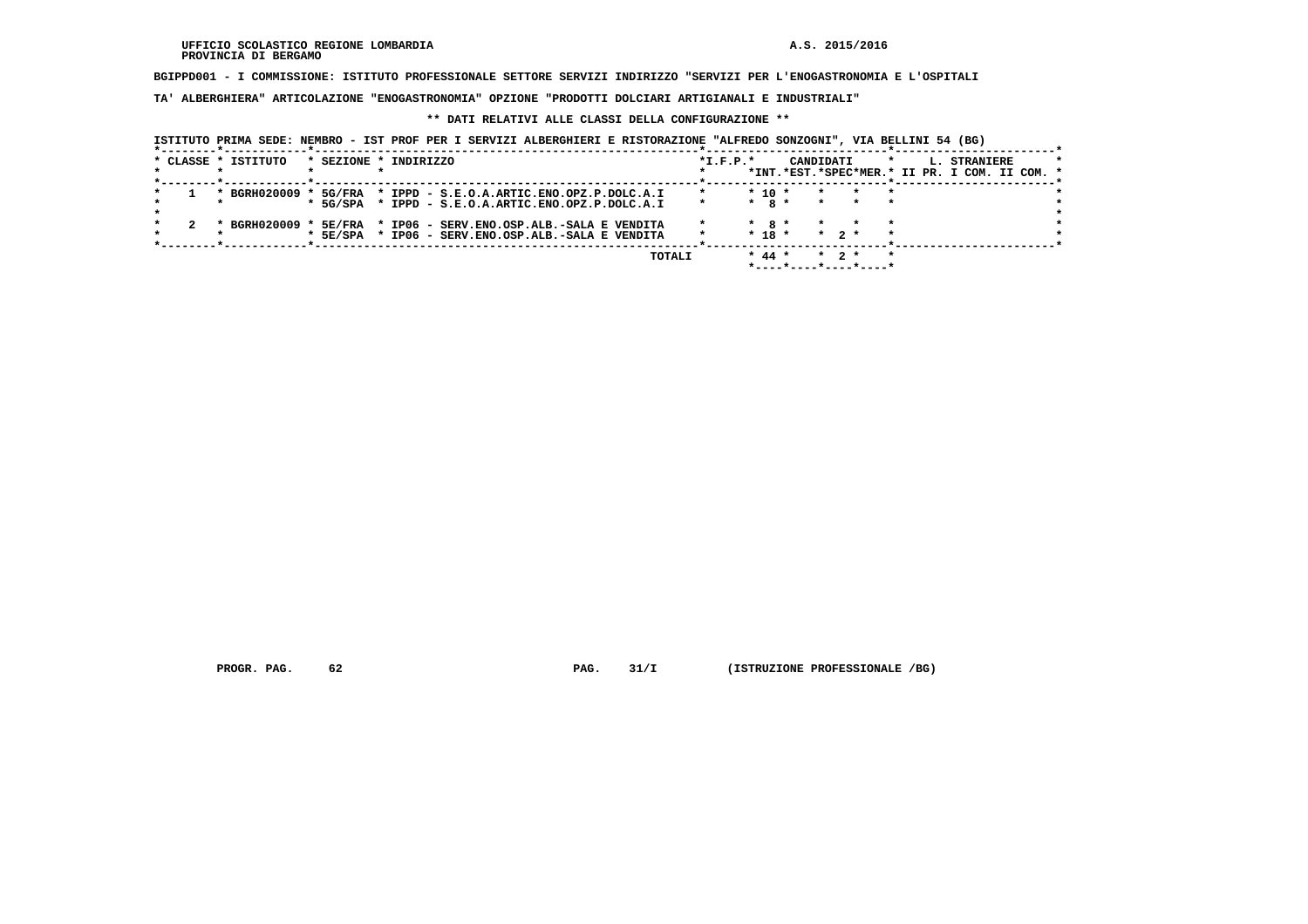## **\*\* DATI RELATIVI AL PRESIDENTE ED AI COMMISSARI ESTERNI \*\***

# **BGIPPD001 - I COMMISSIONE: ISTITUTO PROFESSIONALE SETTORE SERVIZI INDIRIZZO "SERVIZI PER L'ENOGASTRONOMIA E L'OSPITALI**

## **TA' ALBERGHIERA" ARTICOLAZIONE "ENOGASTRONOMIA" OPZIONE "PRODOTTI DOLCIARI ARTIGIANALI E INDUSTRIALI"**

| PRESIDENTE: GARLASCHELLI GABRIELLA N. IL 15/11/1957 (PV)<br>BERGAMO - LICEO SCIENTIFICO "GIULIO NATTA", VIA EUROPA 15 (BG)<br>INDIRIZZO: IPPD - S.E.O.A.ARTIC.ENO.OPZ.P.DOLC.A.I<br>1 - IO11: LINGUA E LETTERATURA ITALIANA<br>(A050:LETTERE IST.ISTR.SECOND.<br>COSENTINO OMBRETTA N. IL 17/02/1974 (NA)<br>PROVENIENTE DA: BERGAMO - IST PROF PER L'AGRICOLTURA E L'AMBIENTE "MARIO RIGONI STERN", VIA BORGO PALAZZO 128 (BG)<br>2 - I028: LINGUA INGLESE<br>(A346:LINGUA E CIV. STRANIERA (<br>CUSANNO FRANCESCA N. IL 29/04/1988 (BA)<br>PROVENIENTE DA: BERGAMO - IST PROF PER I SERVIZI SOCIALI "MAMOLI" (PROF SERALE), VIA BREMBILLA 3 (BG)<br>3 - I210: DIRITTO E TECNICHE AMMINISTRATIVE<br>(A017:DISCIPLINE ECONOMICO-AZIE: A019:DISCIPLINE GIURIDICHE ED<br>GERARDI ANDREA N. IL 13/06/1974 (KR)<br>PROVENIENTE DA: BERGAMO - ISTITUTO TECNICO COMMERCIALE "VITTORIO EMANUELE II", VIA F. LUSSANA, 2 (BG)<br>INDIRIZZO: IP06 - SERV.ENO.OSP.ALB.-SALA E VENDITA<br>1 - IO11: LINGUA E LETTERATURA ITALIANA<br>(A050:LETTERE IST.ISTR.SECOND.<br>COSENTINO OMBRETTA N. IL 17/02/1974 (NA)<br>PROVENIENTE DA: BERGAMO - IST PROF PER L'AGRICOLTURA E L'AMBIENTE "MARIO RIGONI STERN", VIA BORGO PALAZZO 128 (BG)<br>2 - I028:LINGUA INGLESE<br>(A346:LINGUA E CIV. STRANIERA (<br>CUSANNO FRANCESCA N. IL 29/04/1988 (BA)<br>PROVENIENTE DA: BERGAMO - IST PROF PER I SERVIZI SOCIALI "MAMOLI" (PROF SERALE), VIA BREMBILLA 3 (BG)<br>3 - I111: DIRITTO TECN. AMMIN. VE DELLA STRUTTURA RICETTIVA<br>(A017:DISCIPLINE ECONOMICO-AZIE<br>GERARDI ANDREA N. IL 13/06/1974 (KR)<br>PROVENIENTE DA: BERGAMO - ISTITUTO TECNICO COMMERCIALE "VITTORIO EMANUELE II", VIA F. LUSSANA, 2 (BG) |           |
|------------------------------------------------------------------------------------------------------------------------------------------------------------------------------------------------------------------------------------------------------------------------------------------------------------------------------------------------------------------------------------------------------------------------------------------------------------------------------------------------------------------------------------------------------------------------------------------------------------------------------------------------------------------------------------------------------------------------------------------------------------------------------------------------------------------------------------------------------------------------------------------------------------------------------------------------------------------------------------------------------------------------------------------------------------------------------------------------------------------------------------------------------------------------------------------------------------------------------------------------------------------------------------------------------------------------------------------------------------------------------------------------------------------------------------------------------------------------------------------------------------------------------------------------------------------------------------------------------------------------------------------------------------------------------------------------|-----------|
|                                                                                                                                                                                                                                                                                                                                                                                                                                                                                                                                                                                                                                                                                                                                                                                                                                                                                                                                                                                                                                                                                                                                                                                                                                                                                                                                                                                                                                                                                                                                                                                                                                                                                                |           |
|                                                                                                                                                                                                                                                                                                                                                                                                                                                                                                                                                                                                                                                                                                                                                                                                                                                                                                                                                                                                                                                                                                                                                                                                                                                                                                                                                                                                                                                                                                                                                                                                                                                                                                |           |
|                                                                                                                                                                                                                                                                                                                                                                                                                                                                                                                                                                                                                                                                                                                                                                                                                                                                                                                                                                                                                                                                                                                                                                                                                                                                                                                                                                                                                                                                                                                                                                                                                                                                                                |           |
|                                                                                                                                                                                                                                                                                                                                                                                                                                                                                                                                                                                                                                                                                                                                                                                                                                                                                                                                                                                                                                                                                                                                                                                                                                                                                                                                                                                                                                                                                                                                                                                                                                                                                                |           |
|                                                                                                                                                                                                                                                                                                                                                                                                                                                                                                                                                                                                                                                                                                                                                                                                                                                                                                                                                                                                                                                                                                                                                                                                                                                                                                                                                                                                                                                                                                                                                                                                                                                                                                |           |
|                                                                                                                                                                                                                                                                                                                                                                                                                                                                                                                                                                                                                                                                                                                                                                                                                                                                                                                                                                                                                                                                                                                                                                                                                                                                                                                                                                                                                                                                                                                                                                                                                                                                                                |           |
|                                                                                                                                                                                                                                                                                                                                                                                                                                                                                                                                                                                                                                                                                                                                                                                                                                                                                                                                                                                                                                                                                                                                                                                                                                                                                                                                                                                                                                                                                                                                                                                                                                                                                                | $\lambda$ |
|                                                                                                                                                                                                                                                                                                                                                                                                                                                                                                                                                                                                                                                                                                                                                                                                                                                                                                                                                                                                                                                                                                                                                                                                                                                                                                                                                                                                                                                                                                                                                                                                                                                                                                |           |
|                                                                                                                                                                                                                                                                                                                                                                                                                                                                                                                                                                                                                                                                                                                                                                                                                                                                                                                                                                                                                                                                                                                                                                                                                                                                                                                                                                                                                                                                                                                                                                                                                                                                                                |           |

 **PROGR. PAG.** 63 **PAG. 31/II** (ISTRUZIONE PROFESSIONALE /BG)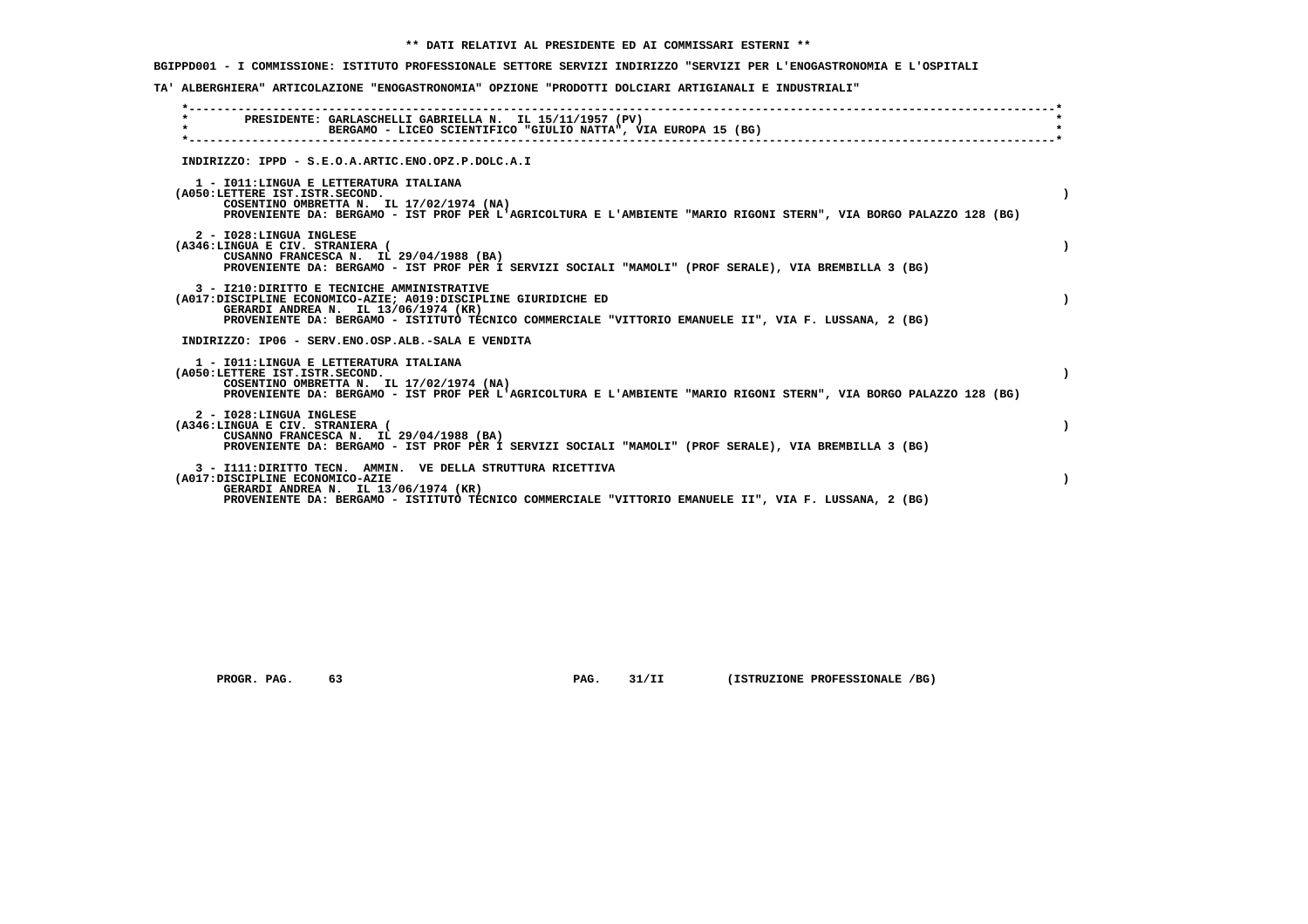**BGIPTS001 - I COMMISSIONE: ISTITUTO PROFESSIONALE SETTORE INDUSTRIA E ARTIGIANATO INDIRIZZO "PRODUZIONI INDUSTRIALI E**

 **ARTIGIANALI" ARTICOLAZIONE "ARTIGIANATO" OPZIONE "PRODUZIONI TESSILI E SARTORIALI"**

# **\*\* DATI RELATIVI ALLE CLASSI DELLA CONFIGURAZIONE \*\***

|                     | ISTITUTO PRIMA SEDE: BERGAMO - IST PROF PER I SERVIZI COMMERCIALI "CATERINA CANIANA", VIA DEL POLARESCO, 19 (BG) |                |                                       |                                                                          |
|---------------------|------------------------------------------------------------------------------------------------------------------|----------------|---------------------------------------|--------------------------------------------------------------------------|
| * CLASSE * ISTITUTO | * SEZIONE * INDIRIZZO                                                                                            | $*$ I.F.P. $*$ | CANDIDATI                             | L. STRANIERE<br>$\star$<br>*INT.*EST.*SPEC*MER.* II PR. I COM. II COM. * |
| * BGRC02901G * 5AP  | * IPTS - P.I.A.ARTIC.A.OPZ.PROD.TES.SART.                                                                        | $*20$ *        | * * *                                 |                                                                          |
| * BGRC02901G * 5XP  | * IPTS - P.I.A.ARTIC.A.OPZ.PROD.TES.SART.                                                                        |                | $* 18 * 2 * * * * *$                  |                                                                          |
|                     | TOTALI                                                                                                           |                | $* 38 * 2 *$<br>*----*----*----*----* |                                                                          |

 **PROGR. PAG.** 64 **PROGR. PAG. 32/I** (ISTRUZIONE PROFESSIONALE /BG)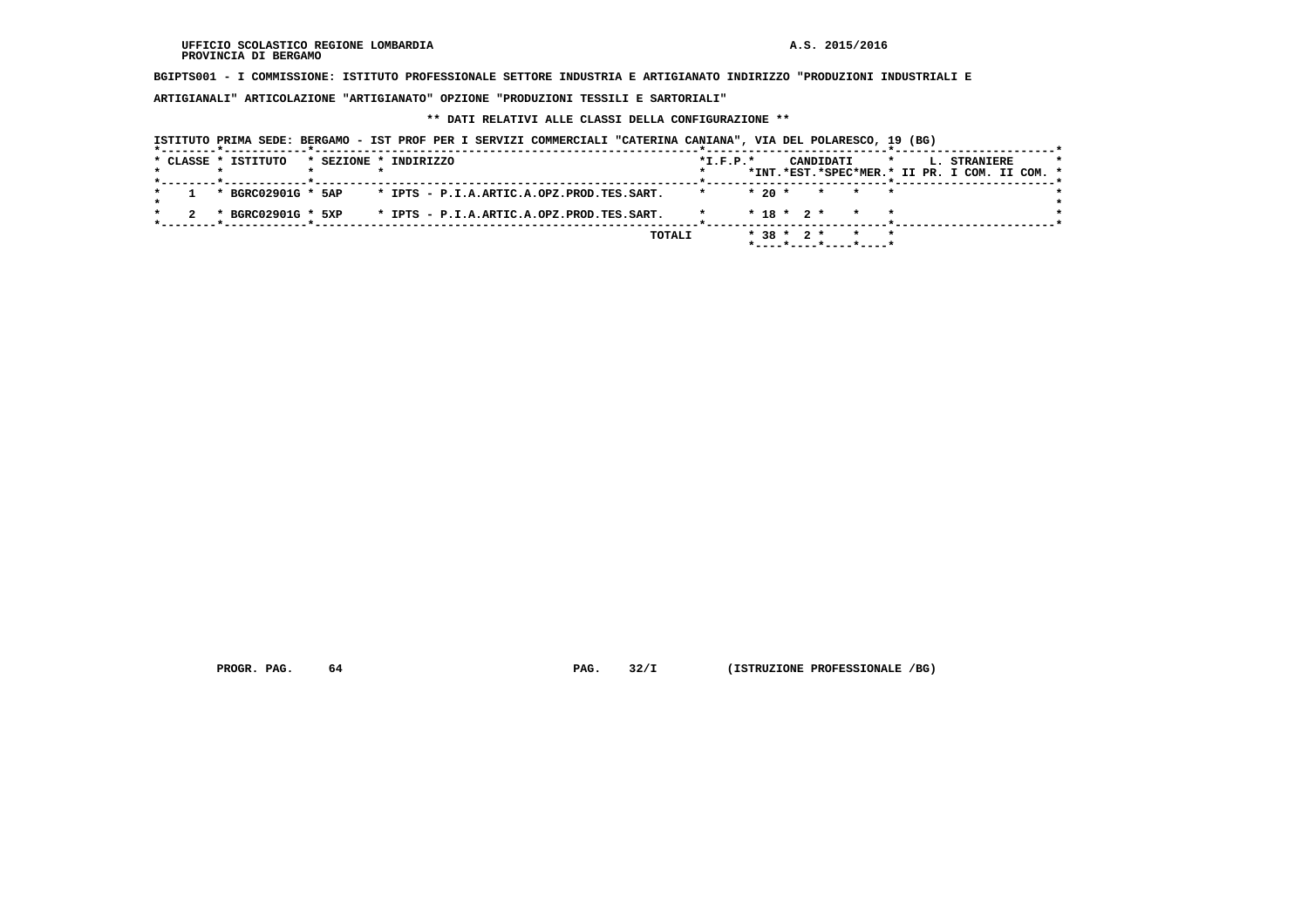## **BGIPTS001 - I COMMISSIONE: ISTITUTO PROFESSIONALE SETTORE INDUSTRIA E ARTIGIANATO INDIRIZZO "PRODUZIONI INDUSTRIALI E**

## **ARTIGIANALI" ARTICOLAZIONE "ARTIGIANATO" OPZIONE "PRODUZIONI TESSILI E SARTORIALI"**

| $\star$<br>$\star$ | PRESIDENTE: ZECCA LUCA NICOLA N. IL 15/11/1963 (LE)<br>TREVIGLIO - ISTITUTO TECNICO COMMERCIALE "GUGLIELMO OBERDAN", VIALE MERISIO, 14 (BG)                                                                                                                            |  |
|--------------------|------------------------------------------------------------------------------------------------------------------------------------------------------------------------------------------------------------------------------------------------------------------------|--|
|                    | INDIRIZZO: IPTS - P.I.A.ARTIC.A.OPZ.PROD.TES.SART.                                                                                                                                                                                                                     |  |
|                    | 1 - IO11:LINGUA E LETTERATURA ITALIANA<br>(A050:LETTERE IST.ISTR.SECOND.<br>COVIELLO EVELYN N. IL 04/05/1974 (BN)<br>PROVENIENTE DA: TREVIGLIO - ISTITUTO TECNICO AGRARIO "GAETANO CANTONI", VIA MERISIO, 17/C (BG)                                                    |  |
|                    | 2 - I028:LINGUA INGLESE<br>(A346:LINGUA E CIV. STRANIERA<br>PISTORI MANUELA N. IL 12/01/1955 (CO)<br>PROVENIENTE DA: APPIANO GENTILE - IST PROF PER I SERVIZI COMMERCIALI E TURISTICI I.P.S. COMM. E TURIS. "G.PESSI, VIA FER                                          |  |
|                    | 3 - I226:TECNOL. APPLICATE MATERIALI PROCESSI ABBIGLIAMENTO<br>(A068:TECNOLOGIE DELL'ABBIGLIAM; A070:TECNOLOGIE TESSILI<br>GRECO GIANCARLO N. IL 11/12/1964 (BG)<br>PROVENIENTE DA: BRESCIA - IST PROF INDUSTRIA E ARTIGIANATO "FORTUNY" - BRESCIA, VIA BERCHET 5 (BS) |  |

 **PROGR. PAG.** 65 **PROGR. 22/II** (ISTRUZIONE PROFESSIONALE /BG)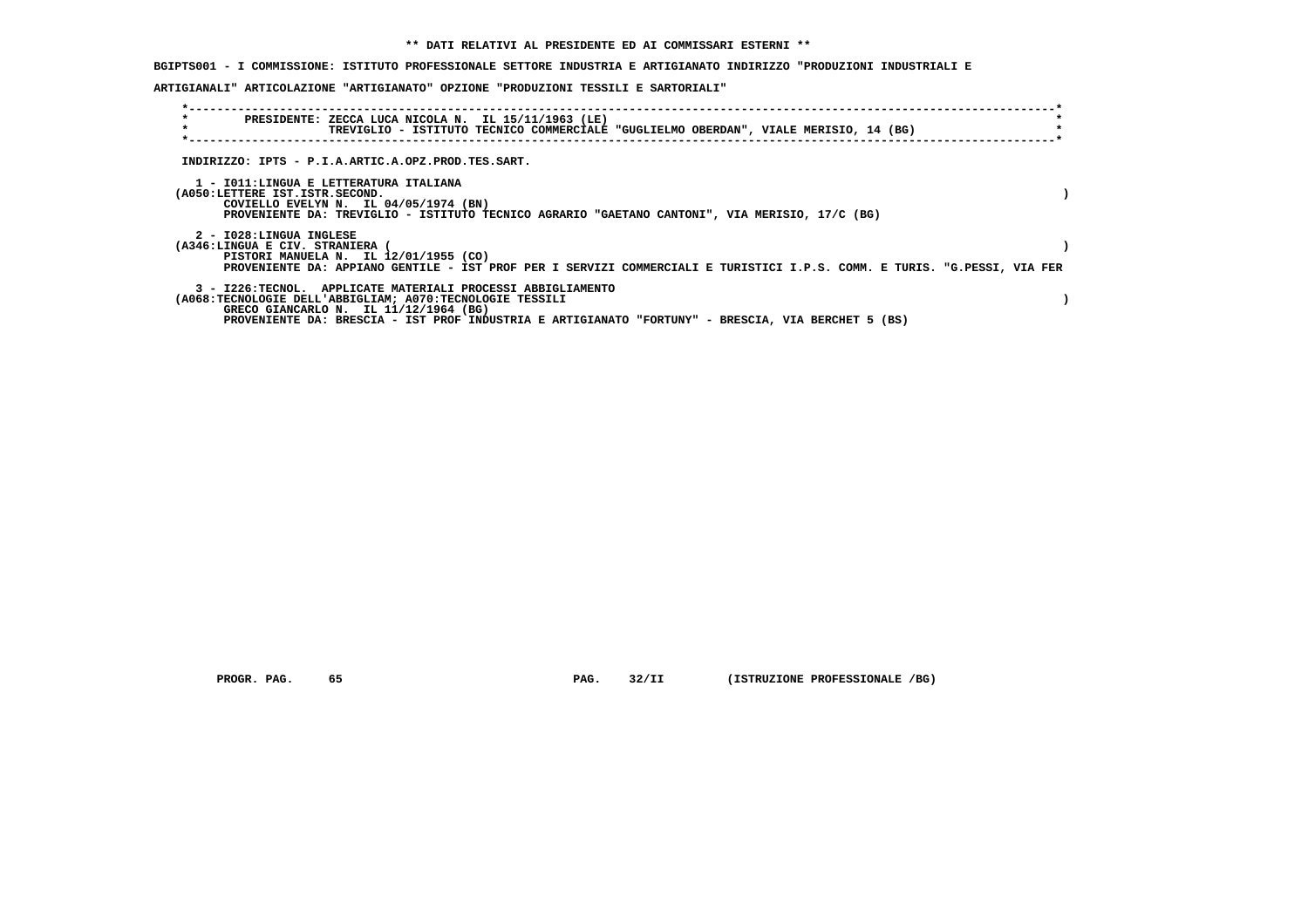**BGIT04001 - I COMMISSIONE: ISTITUTO TECNICO SETTORE ECONOMICO INDIRIZZO "TURISMO"**

## **\*\* DATI RELATIVI ALLE CLASSI DELLA CONFIGURAZIONE \*\***

|  |                     |                       |  |                                      | ISTITUTO PRIMA SEDE: BERGAMO - ISTITUTO TECNICO COMMERCIALE "VITTORIO EMANUELE II", VIA F. LUSSANA, 2 (BG) |        |            |                     |                  |                         |                |                       |         |                                                               |  |  |
|--|---------------------|-----------------------|--|--------------------------------------|------------------------------------------------------------------------------------------------------------|--------|------------|---------------------|------------------|-------------------------|----------------|-----------------------|---------|---------------------------------------------------------------|--|--|
|  | * CLASSE * ISTITUTO | * SEZIONE * INDIRIZZO |  |                                      |                                                                                                            |        | $*I.F.P.*$ |                     |                  |                         | CANDIDATI      |                       | $\star$ | L. STRANIERE<br>*INT.*EST.*SPEC*MER.* II PR. I COM. II COM. * |  |  |
|  | * BGTD030002 * A1   | $*$ A2                |  | * IT04 - TURISMO<br>* IT04 - TURISMO |                                                                                                            |        |            | $* 24 *$<br>$*$ $*$ |                  |                         | $\star$ $\sim$ |                       |         |                                                               |  |  |
|  | * BGTD030002 * B1   | $*$ B <sub>2</sub>    |  | * IT04 - TURISMO<br>* IT04 - TURISMO |                                                                                                            |        |            | $\star$ 4 $\star$   |                  | $* 20 * 1 *$<br>$\star$ |                |                       |         |                                                               |  |  |
|  |                     |                       |  |                                      |                                                                                                            | TOTALI |            |                     | $*$ 51 $*$ 1 $*$ |                         |                | *----*----*----*----* |         |                                                               |  |  |

 **PROGR. PAG.** 66 **PAG.** 33/I (ISTRUZIONE TECNICA /BG)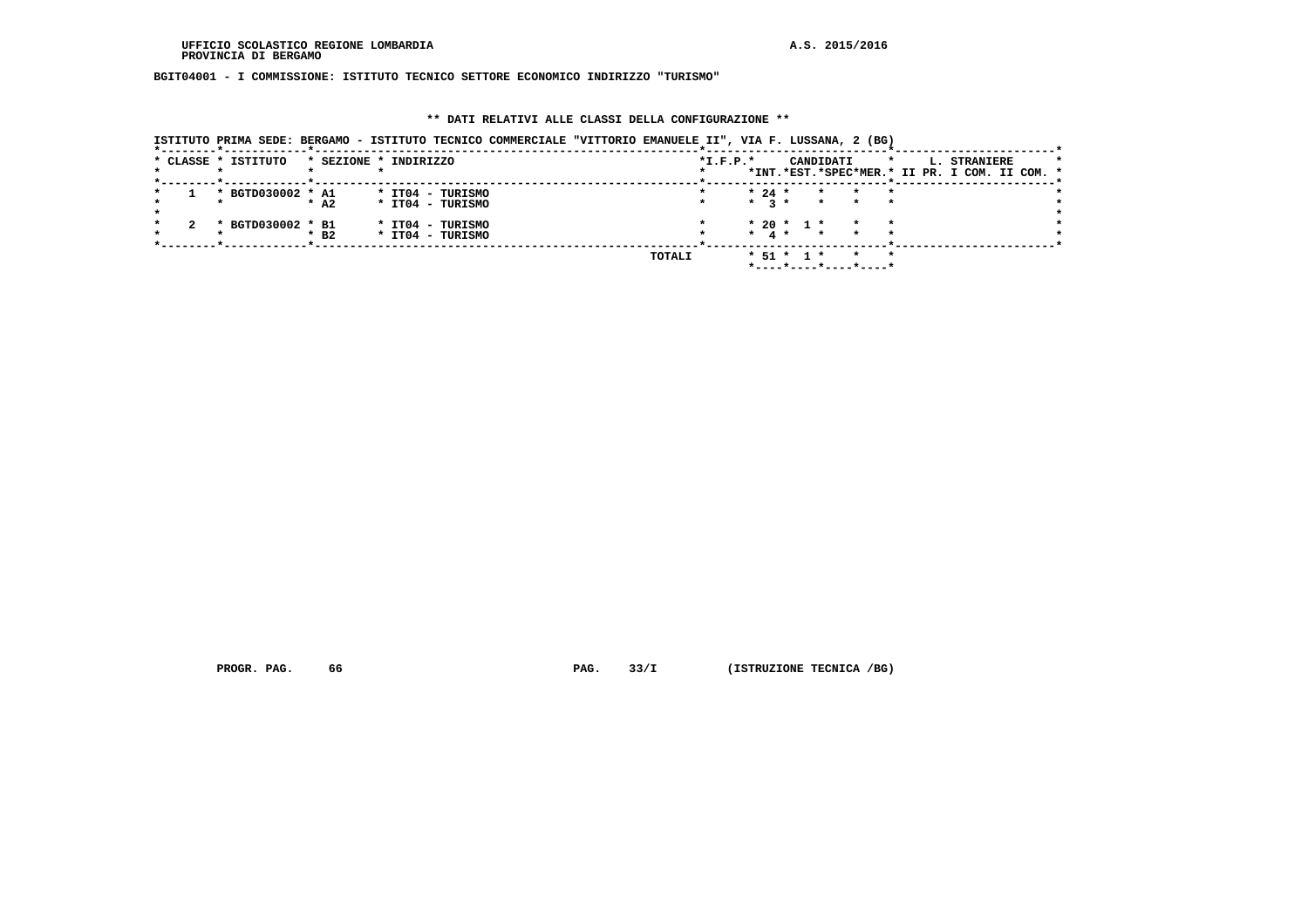# **BGIT04001 - I COMMISSIONE: ISTITUTO TECNICO SETTORE ECONOMICO INDIRIZZO "TURISMO"**

| $\star$<br>PRESIDENTE: DENARO VINCENZA N. IL 14/05/1961 (TP)<br>$\star$<br>PRESEZZO - LICEO SCIENTIFICO "MAIRONI DA PONTE", VIA BERIZZI, 1 (BG)                                                         |                                                                                                                        |
|---------------------------------------------------------------------------------------------------------------------------------------------------------------------------------------------------------|------------------------------------------------------------------------------------------------------------------------|
|                                                                                                                                                                                                         |                                                                                                                        |
| INDIRIZZO: IT04 - TURISMO                                                                                                                                                                               |                                                                                                                        |
| 1 - IO11:LINGUA E LETTERATURA ITALIANA<br>(A050:LETTERE IST.ISTR.SECOND.<br>CARDINALE ANTONIA N. IL 07/02/1963 (TA)                                                                                     | PROVENIENTE DA: TRESCORE BALNEARIO - IST PROF PER I SERVIZI COMMERCIALI "LORENZO LOTTO", VIA DELL'ALBAROTTO N. 23 (BG) |
| 2 - I028:LINGUA INGLESE<br>(A346:LINGUA E CIV. STRANIERA (<br>CAPUTO AGOSTINA N. IL 18/08/1977 (BA)<br>PROVENIENTE DA: GAZZANIGA - IST PROF PER I SERVIZI SOCIALI "VALLE SERIANA", VIA MARCONI, 45 (BG) |                                                                                                                        |
| 3 - I109:DIRITTO E LEGISLAZIONE TURISTICA<br>(A019:DISCIPLINE GIURIDICHE ED<br>SERGI FLAVIA ERMINIA N. IL 06/04/1965 (PZ)                                                                               | PROVENIENTE DA: PRESEZZO - IST PROF PER I SERVIZI COMMERCIALI E TURISTICI "BETTY AMBIVERI", VIA C. BERIZZI,1 (BG)      |

 **PROGR. PAG. 67 PAG. 33/II (ISTRUZIONE TECNICA /BG)**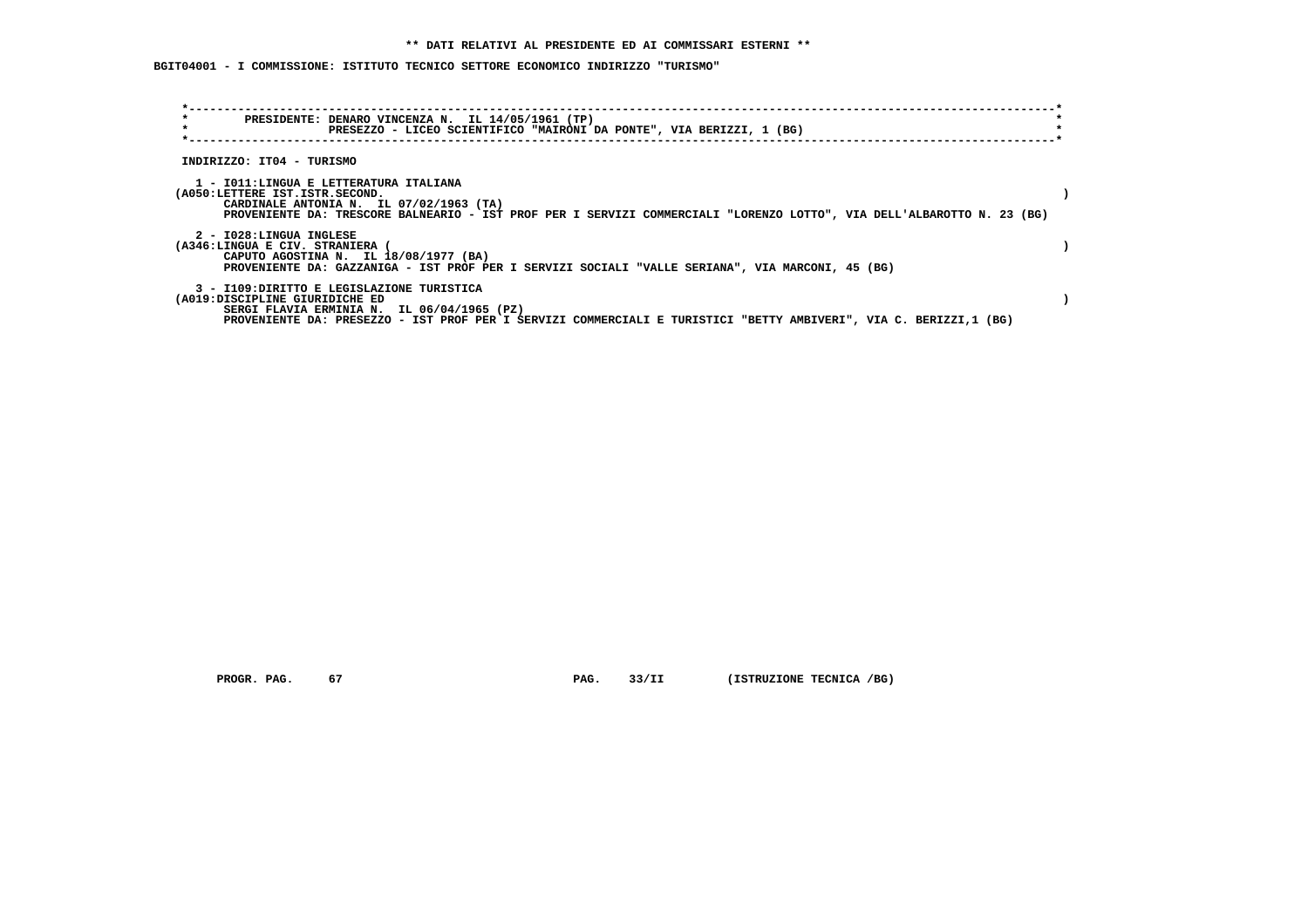**BGIT04002 - II COMMISSIONE: ISTITUTO TECNICO SETTORE ECONOMICO INDIRIZZO "TURISMO"**

## **\*\* DATI RELATIVI ALLE CLASSI DELLA CONFIGURAZIONE \*\***

|  |                     |                       | ISTITUTO PRIMA SEDE: BERGAMO - ISTITUTO TECNICO COMMERCIALE "VITTORIO EMANUELE II", VIA F. LUSSANA, 2 (BG) |  |        |            |                                      |  |         |                                               |  |
|--|---------------------|-----------------------|------------------------------------------------------------------------------------------------------------|--|--------|------------|--------------------------------------|--|---------|-----------------------------------------------|--|
|  | * CLASSE * ISTITUTO | * SEZIONE * INDIRIZZO |                                                                                                            |  |        | $*L.F.P.*$ | CANDIDATI                            |  | $\star$ | L. STRANIERE                                  |  |
|  |                     |                       |                                                                                                            |  |        |            |                                      |  |         | *INT.*EST.*SPEC*MER.* II PR. I COM. II COM. * |  |
|  | * BGTD030002 * H    | * ITO4 - TURISMO      |                                                                                                            |  |        |            | $* 23 * * 1 * * *$                   |  |         |                                               |  |
|  | * BGTD030002 * V    |                       | * ITAF - AMMINISTR. FINANZA MARKETING                                                                      |  |        |            | $* 26 * * * * * * *$                 |  |         |                                               |  |
|  |                     |                       |                                                                                                            |  | TOTALI |            | $* 49 * * 1 * * *$                   |  |         |                                               |  |
|  |                     |                       |                                                                                                            |  |        |            | $*$ ---- $*$ ---- $*$ ---- $*$ ----* |  |         |                                               |  |

 **PROGR. PAG.** 68 **PAG.** 34/I (ISTRUZIONE TECNICA /BG)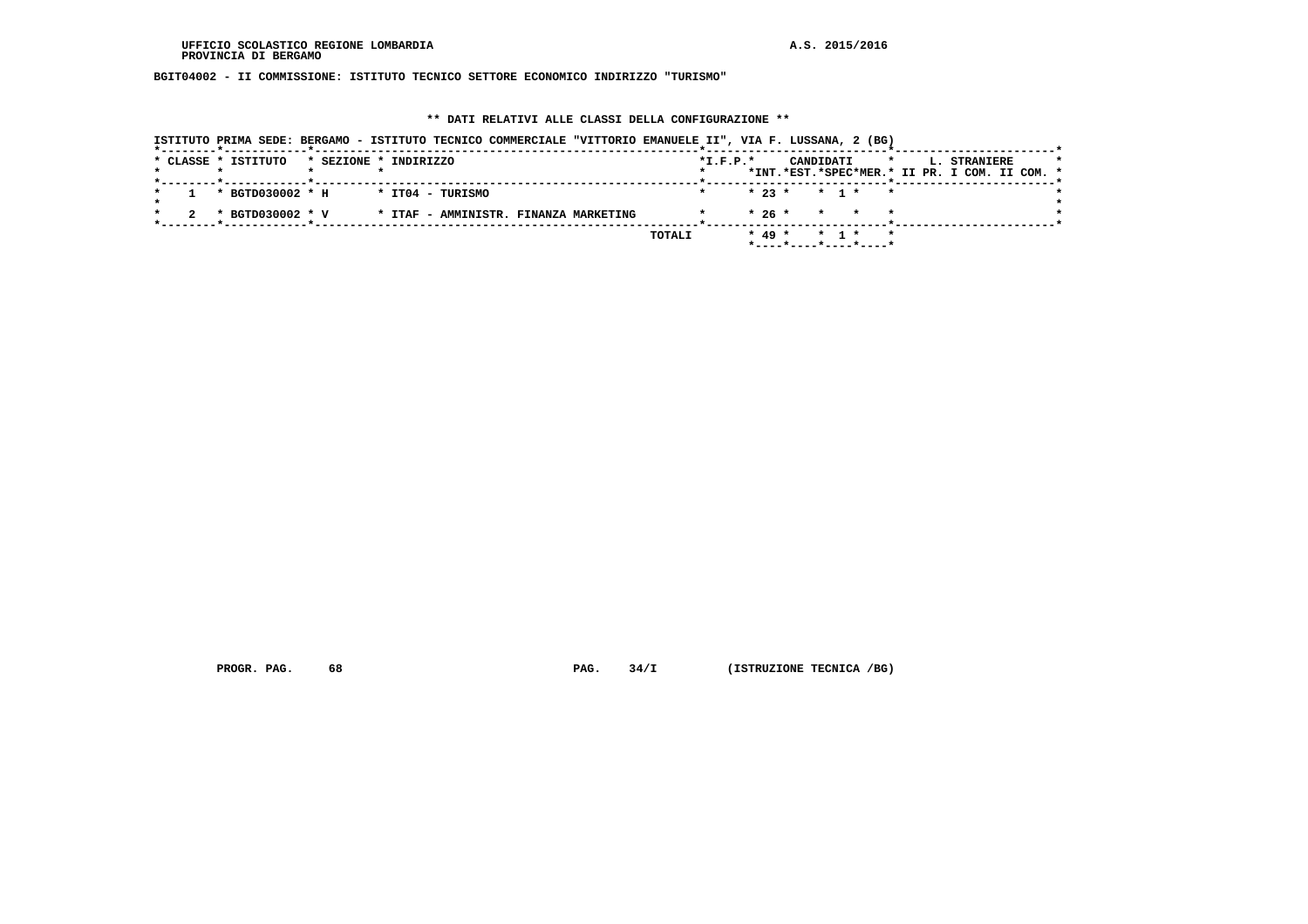**BGIT04002 - II COMMISSIONE: ISTITUTO TECNICO SETTORE ECONOMICO INDIRIZZO "TURISMO"**

|                                                               | PRESIDENTE: FOTI CUZZOLA MARIO N. IL 16/10/1963 (ME)<br>LOVERE - ISTITUTO TECNICO INDUSTRIALE "GALILEO GALILEI", VIA XX SETTEMBRE, 4 (BG)                                                                |  |
|---------------------------------------------------------------|----------------------------------------------------------------------------------------------------------------------------------------------------------------------------------------------------------|--|
| INDIRIZZO: IT04 - TURISMO                                     |                                                                                                                                                                                                          |  |
| (A050:LETTERE IST.ISTR.SECOND.                                | 1 - IO11: LINGUA E LETTERATURA ITALIANA<br>DRAGO PAOLA N. IL 03/09/1955 (CT)<br>PROVENIENTE DA: TREVIGLIO - ISTITUTO TECNICO AGRARIO "GAETANO CANTONI", VIA MERISIO, 17/C (BG)                           |  |
| 2 - I028:LINGUA INGLESE<br>(A346:LINGUA E CIV. STRANIERA (    | BELLANI SUSANNA N. IL 08/08/1977 (BS)<br>PROVENIENTE DA: SARNICO - IST PROF PER I SERVIZI ALBERGHIERI E RISTORAZIONE "SERAFINO RIVA", VIA CORTIVO 30 (BG)                                                |  |
| (A019:DISCIPLINE GIURIDICHE ED                                | 3 - I109: DIRITTO E LEGISLAZIONE TURISTICA<br>CHIAVETTA LUCA N. IL 10/07/1967 (RM)<br>PROVENIENTE DA: NEMBRO - IST PROF PER I SERVIZI ALBERGHIERI E RISTORAZIONE "ALFREDO SONZOGNI", VIA BELLINI 54 (BG) |  |
|                                                               | INDIRIZZO: ITAF - AMMINISTR. FINANZA MARKETING                                                                                                                                                           |  |
| (A050:LETTERE IST.ISTR.SECOND.                                | 1 - IO11: LINGUA E LETTERATURA ITALIANA<br>DRAGO PAOLA N. IL 03/09/1955 (CT)<br>PROVENIENTE DA: TREVIGLIO - ISTITUTO TECNICO AGRARIO "GAETANO CANTONI", VIA MERISIO, 17/C (BG)                           |  |
| 2 - I028:LINGUA INGLESE<br>(A346:LINGUA E CIV. STRANIERA (    | BELLANI SUSANNA N. IL 08/08/1977 (BS)<br>PROVENIENTE DA: SARNICO - IST PROF PER I SERVIZI ALBERGHIERI E RISTORAZIONE "SERAFINO RIVA", VIA CORTIVO 30 (BG)                                                |  |
| 3 - I125: ECONOMIA POLITICA<br>(A019:DISCIPLINE GIURIDICHE ED | CHIAVETTA LUCA N. IL 10/07/1967 (RM)<br>PROVENIENTE DA: NEMBRO - IST PROF PER I SERVIZI ALBERGHIERI E RISTORAZIONE "ALFREDO SONZOGNI", VIA BELLINI 54 (BG)                                               |  |

 **PROGR. PAG.** 69 **PAG. PAG.** 34/II (ISTRUZIONE TECNICA /BG)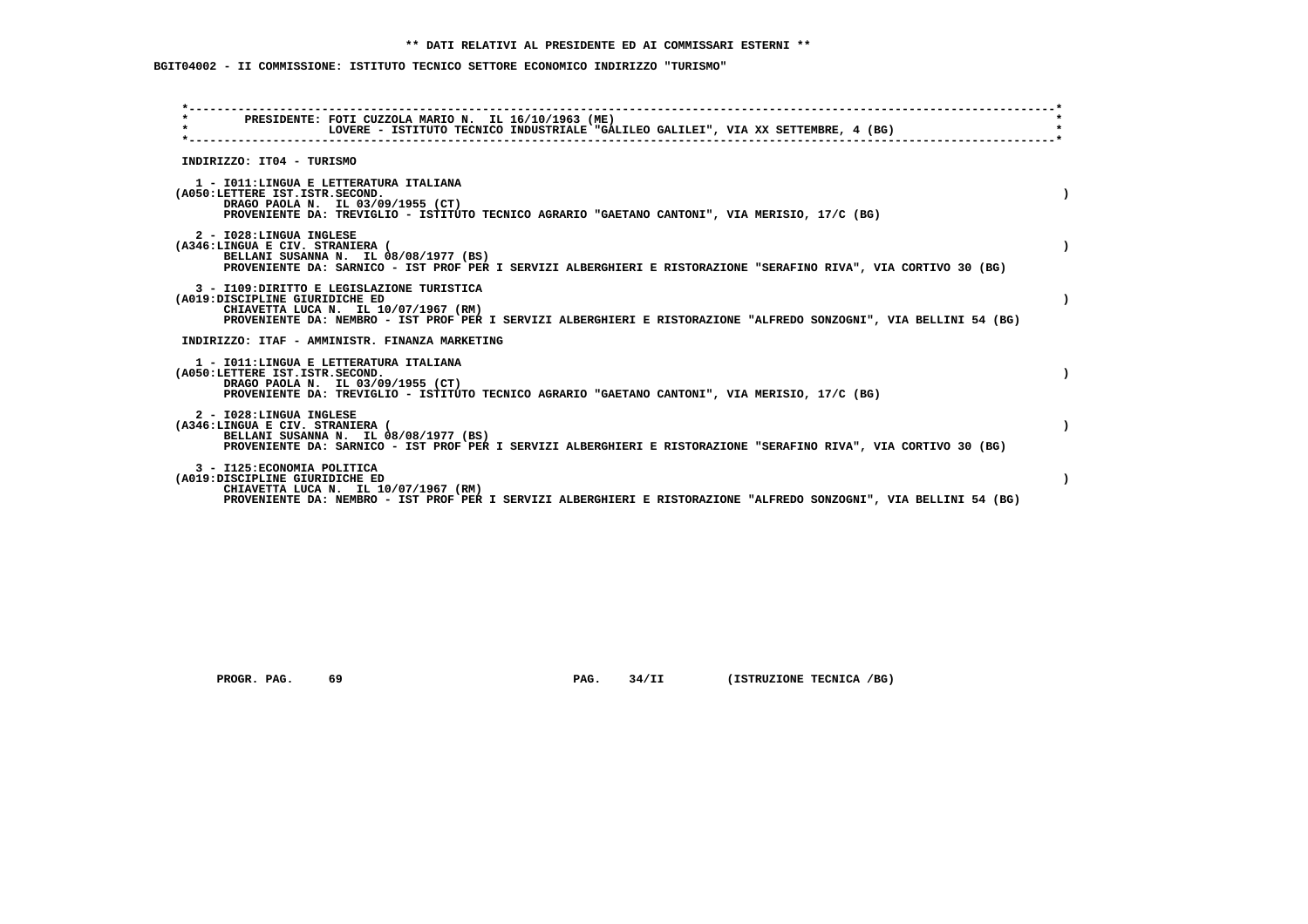**BGIT04003 - III COMMISSIONE: ISTITUTO TECNICO SETTORE ECONOMICO INDIRIZZO "TURISMO"**

## **\*\* DATI RELATIVI ALLE CLASSI DELLA CONFIGURAZIONE \*\***

|                     |                                              | ISTITUTO PRIMA SEDE: BERGAMO - ISTITUTO TECNICO COMMERCIALE "VITTORIO EMANUELE II", VIA F. LUSSANA, 2 (BG) |                |                          |         |                                               |
|---------------------|----------------------------------------------|------------------------------------------------------------------------------------------------------------|----------------|--------------------------|---------|-----------------------------------------------|
| * CLASSE * ISTITUTO |                                              | * SEZIONE * INDIRIZZO                                                                                      | $*$ I.F.P. $*$ | CANDIDATI                | $\star$ | L. STRANIERE                                  |
|                     | _____ <b>*</b> ____________ <b>_</b> _______ |                                                                                                            |                |                          |         | *INT.*EST.*SPEC*MER.* II PR. I COM. II COM. * |
| $\mathbf{1}$        | * BGTD030002 * E                             | * IT04 - TURISMO                                                                                           |                | $* 18 * * * * * *$       |         |                                               |
| 2                   | * BGTD030002 * F                             | * IT04 - TURISMO                                                                                           |                | $* 18 * * * * * *$       |         |                                               |
|                     |                                              |                                                                                                            | TOTALI         | $* 36 * * * * * * *$     |         |                                               |
|                     |                                              |                                                                                                            |                | $*$ ----*----*----*----* |         |                                               |

 **PROGR. PAG.** 70 **PAG.** 35/I (ISTRUZIONE TECNICA /BG)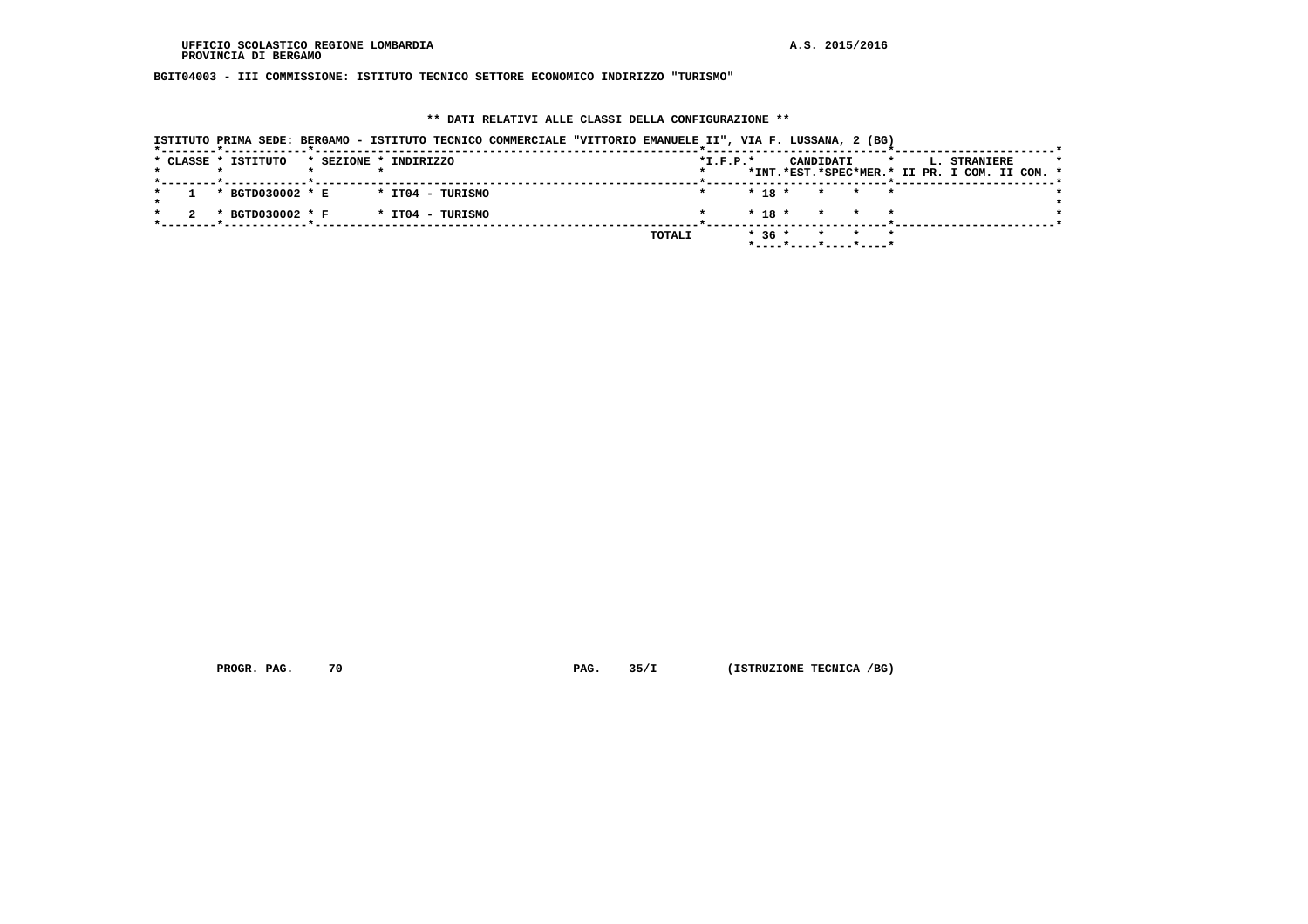**BGIT04003 - III COMMISSIONE: ISTITUTO TECNICO SETTORE ECONOMICO INDIRIZZO "TURISMO"**

| PRESIDENTE: MOROTTI GIOVANNI N. IL 14/05/1959 (BG)<br>$\star$<br>SARNICO - IST PROF INDUSTRIA E ARTIGIANATO "SERAFINO RIVA", VIA CORTIVO, 32 (BG)                                                                              |  |
|--------------------------------------------------------------------------------------------------------------------------------------------------------------------------------------------------------------------------------|--|
| INDIRIZZO: IT04 - TURISMO                                                                                                                                                                                                      |  |
| 1 - IO11:LINGUA E LETTERATURA ITALIANA<br>(A050:LETTERE IST.ISTR.SECOND.<br>PONTIERO STEFANIA N. IL 18/01/1955 (RM)<br>PROVENIENTE DA: SARNICO - ISTITUTO TECNICO COMMERCIALE "SERAFINO RIVA", VIA CORTIVO 32 (BG)             |  |
| 2 - I028:LINGUA INGLESE<br>(A346:LINGUA E CIV. STRANIERA (<br>ROSA FABIO N. IL 24/06/1962 (MI)<br>PROVENIENTE DA: ALZANO LOMBARDO - LICEO SCIENTIFICO "EDOARDO AMALDI", VIA LOCATELLI, 16 (BG)                                 |  |
| 3 - I109:DIRITTO E LEGISLAZIONE TURISTICA<br>(A019:DISCIPLINE GIURIDICHE ED<br>DONATO PASQUALE N. IL 09/09/1972 (VV)<br>PROVENIENTE DA: ALBINO - ISTITUTO TECNICO COMMERCIALE "OSCAR ARNULFO ROMERO", VIALE ALDO MORO, 51 (BG) |  |

 **PROGR. PAG.** 71 **PAG. PAG.** 35/II (ISTRUZIONE TECNICA /BG)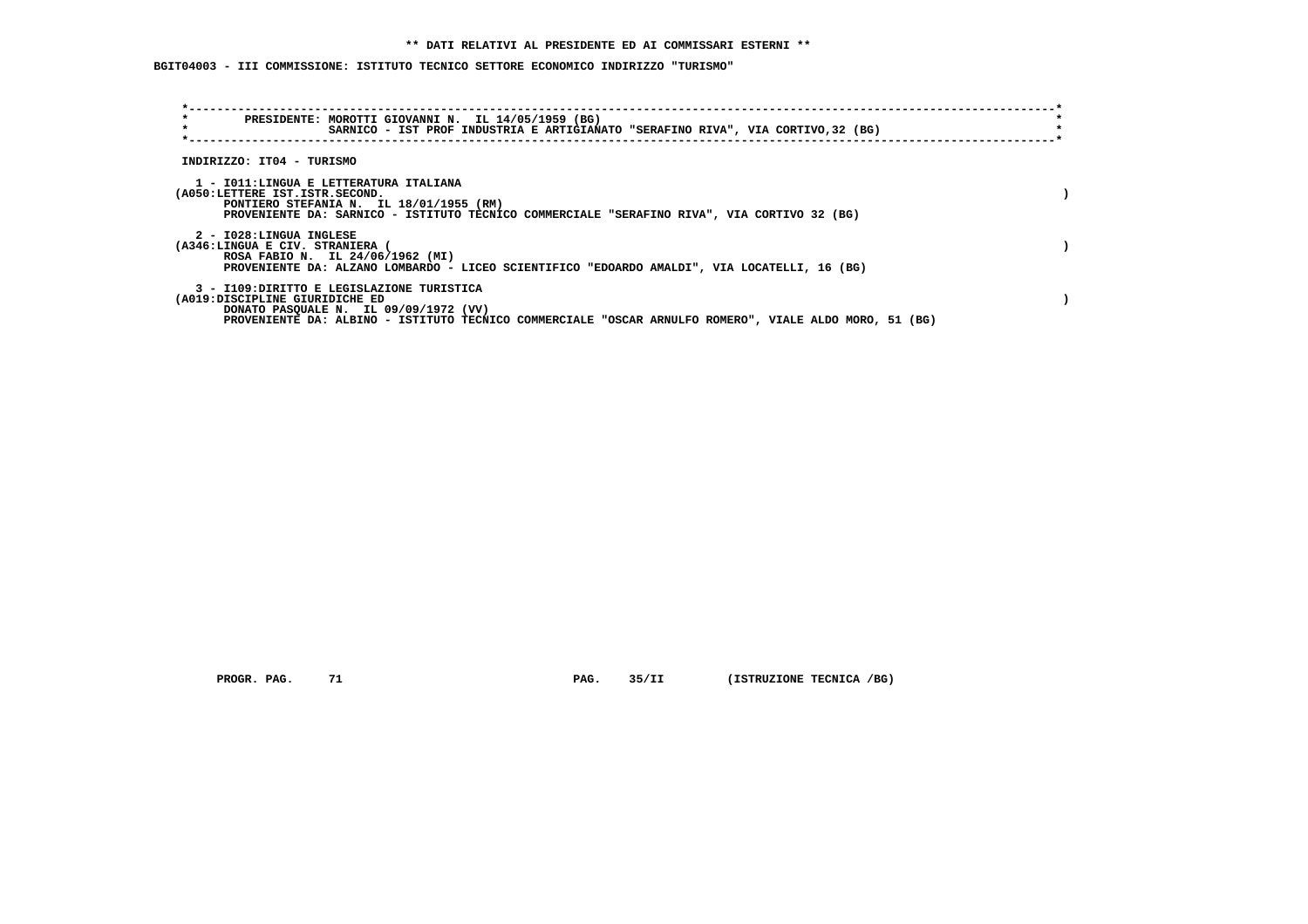**BGIT04004 - IV COMMISSIONE: ISTITUTO TECNICO SETTORE ECONOMICO INDIRIZZO "TURISMO"**

### **\*\* DATI RELATIVI ALLE CLASSI DELLA CONFIGURAZIONE \*\***

|                     | ISTITUTO PRIMA SEDE: CLUSONE - IST TEC COMMERCIALE E PER GEOMETRI "ANDREA FANTONI", VIA BARBARIGO, 27 (BG) |        |            |                                                     |         |                                               |  |
|---------------------|------------------------------------------------------------------------------------------------------------|--------|------------|-----------------------------------------------------|---------|-----------------------------------------------|--|
| * CLASSE * ISTITUTO | * SEZIONE * INDIRIZZO                                                                                      |        | $*L.F.P.*$ | CANDIDATI                                           | $\star$ | L. STRANIERE                                  |  |
|                     |                                                                                                            |        |            |                                                     |         | *INT.*EST.*SPEC*MER.* II PR. I COM. II COM. * |  |
|                     |                                                                                                            |        |            |                                                     |         |                                               |  |
| * BGTD01201D * A1   | * ITO4 - TURISMO                                                                                           |        | $*21$ *    |                                                     | * * *   |                                               |  |
| * BGTD01201D * B1   | * IT04 - TURISMO                                                                                           |        |            | $* 17 * 3 * * * * *$                                |         |                                               |  |
|                     |                                                                                                            | TOTALI |            | $* 38 * 3 * * * * * *$                              |         |                                               |  |
|                     |                                                                                                            |        |            | $*$ - - - - $*$ - - - - $*$ - - - - $*$ - - - - $*$ |         |                                               |  |

 **PROGR. PAG.** 72 **PAG.** 36/I (ISTRUZIONE TECNICA /BG)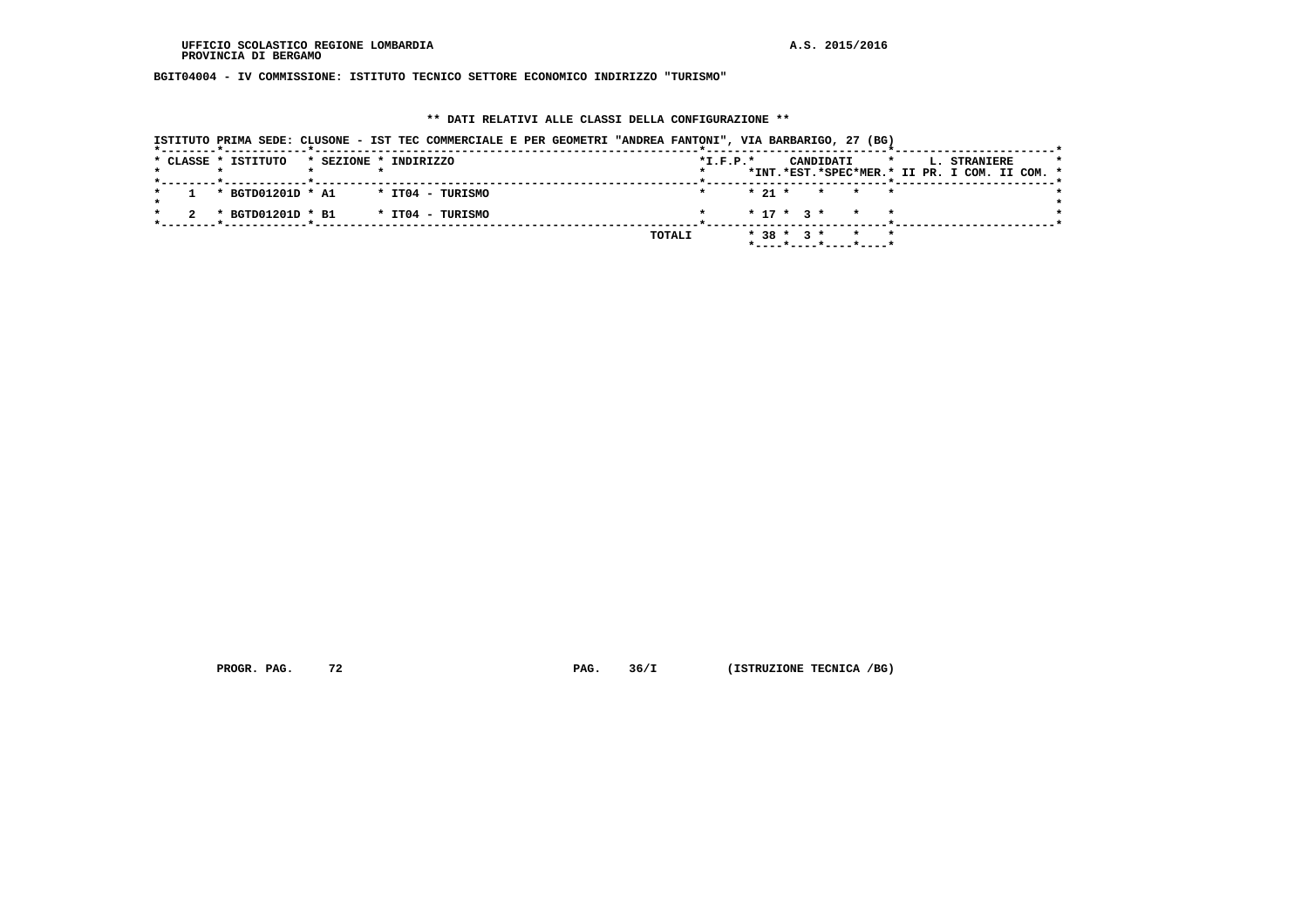**BGIT04004 - IV COMMISSIONE: ISTITUTO TECNICO SETTORE ECONOMICO INDIRIZZO "TURISMO"**

| $\star$<br>$\star$                                                                                                         | PRESIDENTE: REGAZZONI FRANCA N. IL 28/09/1956 (BG)<br>BERGAMO - LICEO SCIENTIFICO "FILIPPO LUSSANA", VIA ANGELO MAY, 1 (BG)                     |  |
|----------------------------------------------------------------------------------------------------------------------------|-------------------------------------------------------------------------------------------------------------------------------------------------|--|
| INDIRIZZO: IT04 - TURISMO                                                                                                  |                                                                                                                                                 |  |
| 1 - IO11:LINGUA E LETTERATURA ITALIANA<br>(A050:LETTERE IST.ISTR.SECOND.<br>LEOTTA ANGELA MARIA N. IL 04/02/1963 (CT)      | PROVENIENTE DA: GAZZANIGA - ISTITUTO TECNICO INDUSTRIALE "VALLE SERIANA", VIA MARCONI, 45 (BG)                                                  |  |
| 2 - I028:LINGUA INGLESE<br>(A346:LINGUA E CIV. STRANIERA (                                                                 | ARROSTUTO ROSARIA MARIA N. IL 07/03/1964 (AG)<br>PROVENIENTE DA: GAZZANIGA - ISTITUTO TECNICO INDUSTRIALE "VALLE SERIANA", VIA MARCONI, 45 (BG) |  |
| 3 - I109: DIRITTO E LEGISLAZIONE TURISTICA<br>(A019:DISCIPLINE GIURIDICHE ED<br>GABANELLI CLEMENTINA N. IL 03/05/1959 (BG) | PROVENIENTE DA: BERGAMO - ISTITUTO TECNICO AGRARIO "MARIO RIGONI STERN", VIA BORGO PALAZZO, 128 (BG)                                            |  |

 **PROGR. PAG. 73 PAG. 36/II (ISTRUZIONE TECNICA /BG)**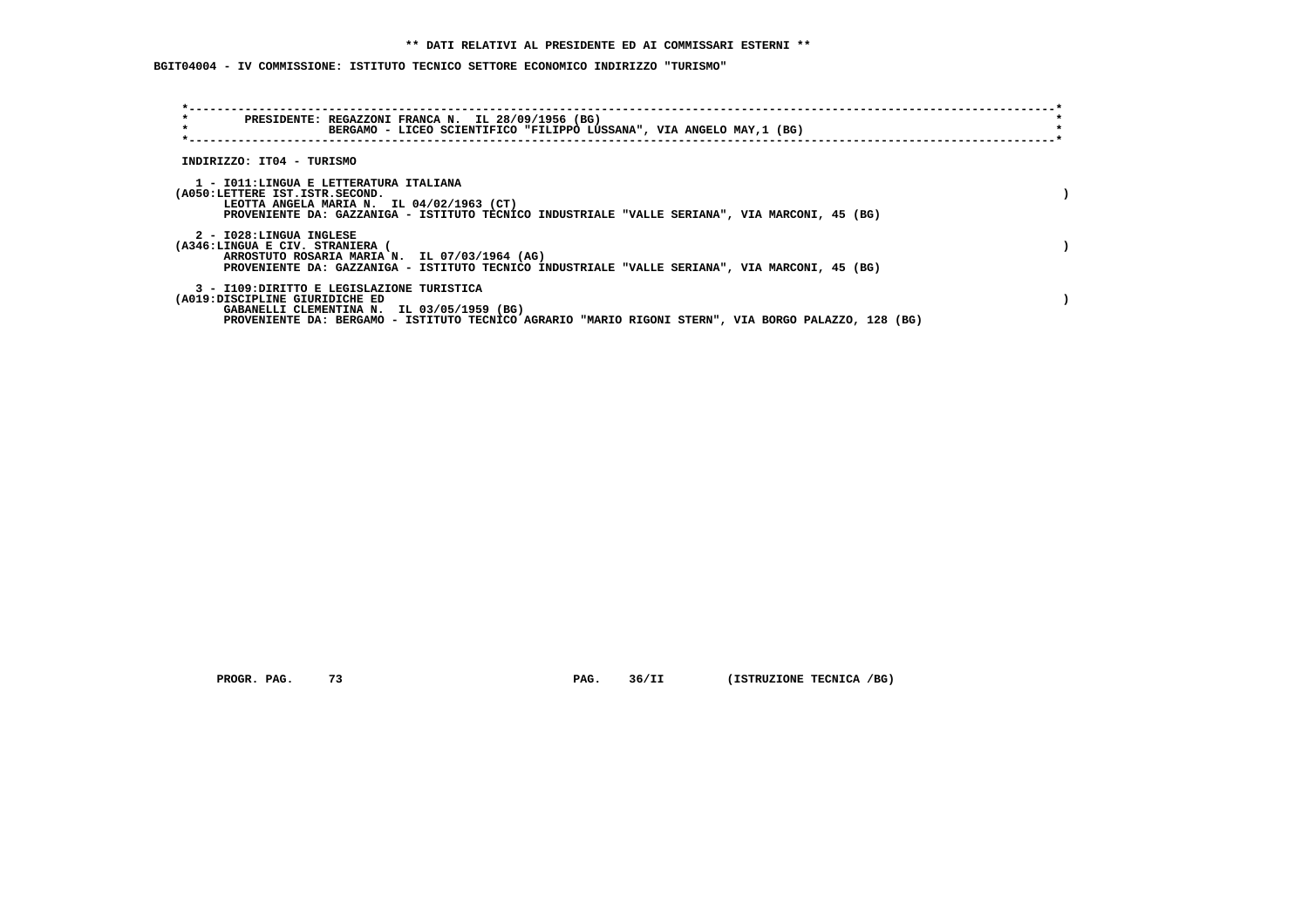**BGIT04005 - V COMMISSIONE: ISTITUTO TECNICO SETTORE ECONOMICO INDIRIZZO "TURISMO"**

#### **\*\* DATI RELATIVI ALLE CLASSI DELLA CONFIGURAZIONE \*\***

 **ISTITUTO PRIMA SEDE: TREVIGLIO - ISTITUTO TECNICO COMMERCIALE "ZENALE E BUTINONE", VIA GALVANI 7 (BG)**

|  | * CLASSE * ISTITUTO |           | * SEZIONE * INDIRIZZO                |        | $*I.F.P.*$ |              | CANDIDATI                                 |       | $\star$ | L. STRANIERE                                  |  |
|--|---------------------|-----------|--------------------------------------|--------|------------|--------------|-------------------------------------------|-------|---------|-----------------------------------------------|--|
|  |                     |           |                                      |        |            |              |                                           |       |         | *INT.*EST.*SPEC*MER.* II PR. I COM. II COM. * |  |
|  |                     |           |                                      |        |            |              |                                           |       |         |                                               |  |
|  |                     |           | * BGTD03301E * 5ATT * IT04 - TURISMO |        |            |              | $* 24 * 4 * * * * *$                      |       |         |                                               |  |
|  |                     |           |                                      |        |            |              |                                           |       |         |                                               |  |
|  | * BGTD03301E * 5BTT |           | * IT04 - TURISMO                     |        |            |              | $* 13 * 4 * * * * *$                      |       |         |                                               |  |
|  |                     | $*$ 5BTT1 | * IT04 - TURISMO                     |        |            |              | $\star$ 5 $\star$ $\star$ $\star$ $\star$ |       |         |                                               |  |
|  |                     |           |                                      |        |            |              |                                           |       |         |                                               |  |
|  |                     |           |                                      |        |            |              |                                           |       |         |                                               |  |
|  |                     |           |                                      | TOTALI |            | $* 42 * 8 *$ |                                           | * * * |         |                                               |  |
|  |                     |           |                                      |        |            |              | *----*----*----*----*                     |       |         |                                               |  |
|  |                     |           |                                      |        |            |              |                                           |       |         |                                               |  |

 **PROGR. PAG.** 74 **PAG.** 37/I (ISTRUZIONE TECNICA /BG)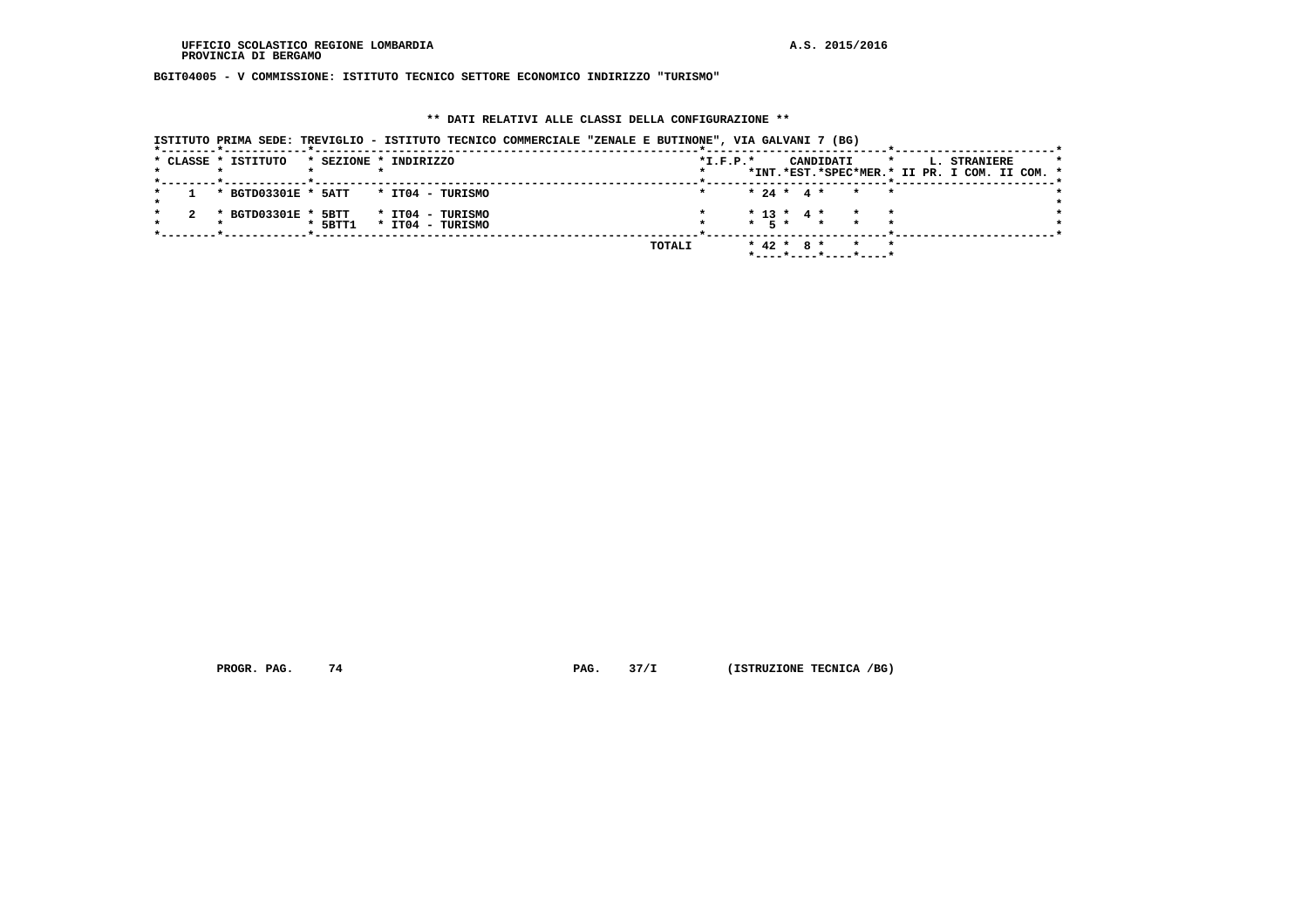**BGIT04005 - V COMMISSIONE: ISTITUTO TECNICO SETTORE ECONOMICO INDIRIZZO "TURISMO"**

| $\star$<br>$\star$                                         | PRESIDENTE: NERI ROBERTO N. IL 22/12/1959 (SA)<br>DALMINE - IST PROF PER I SERVIZI COMMERCIALI E TURISTICI "LUIGI EINAUDI", VIA VERDI, 48 (BG)                                               |  |
|------------------------------------------------------------|----------------------------------------------------------------------------------------------------------------------------------------------------------------------------------------------|--|
| INDIRIZZO: IT04 - TURISMO                                  |                                                                                                                                                                                              |  |
| (A050:LETTERE IST.ISTR.SECOND.                             | 1 - IO11:LINGUA E LETTERATURA ITALIANA<br>PESTELLI BRUNA MARIA N. IL 30/08/1958 (PS)<br>PROVENIENTE DA: DALMINE - IST TEC COMMERCIALE E PER GEOMETRI "LUIGI EINAUDI", VIA VERDI, 48 (BG)     |  |
| 2 - I028:LINGUA INGLESE<br>(A346:LINGUA E CIV. STRANIERA ( | DI GIUSEPPE MARIA GIUSEPPINA N. IL 26/09/1953 (AQ)<br>PROVENIENTE DA: BERGAMO - ISTITUTO TECNICO INDUSTRIALE "PIETRO PALEOCAPA", VIA M. GAVAZZENI 29 (BG)                                    |  |
| (A019:DISCIPLINE GIURIDICHE ED                             | 3 - I109: DIRITTO E LEGISLAZIONE TURISTICA<br>TRUSCELLO MARIA ROSA N. IL 27/01/1963 (ME)<br>PROVENIENTE DA: BERGAMO - IST PROF INDUSTRIA E ARTIGIANATO "CESARE PESENTI", VIA OZANAM, 27 (BG) |  |

 **PROGR. PAG. 75 PAG. 37/II (ISTRUZIONE TECNICA /BG)**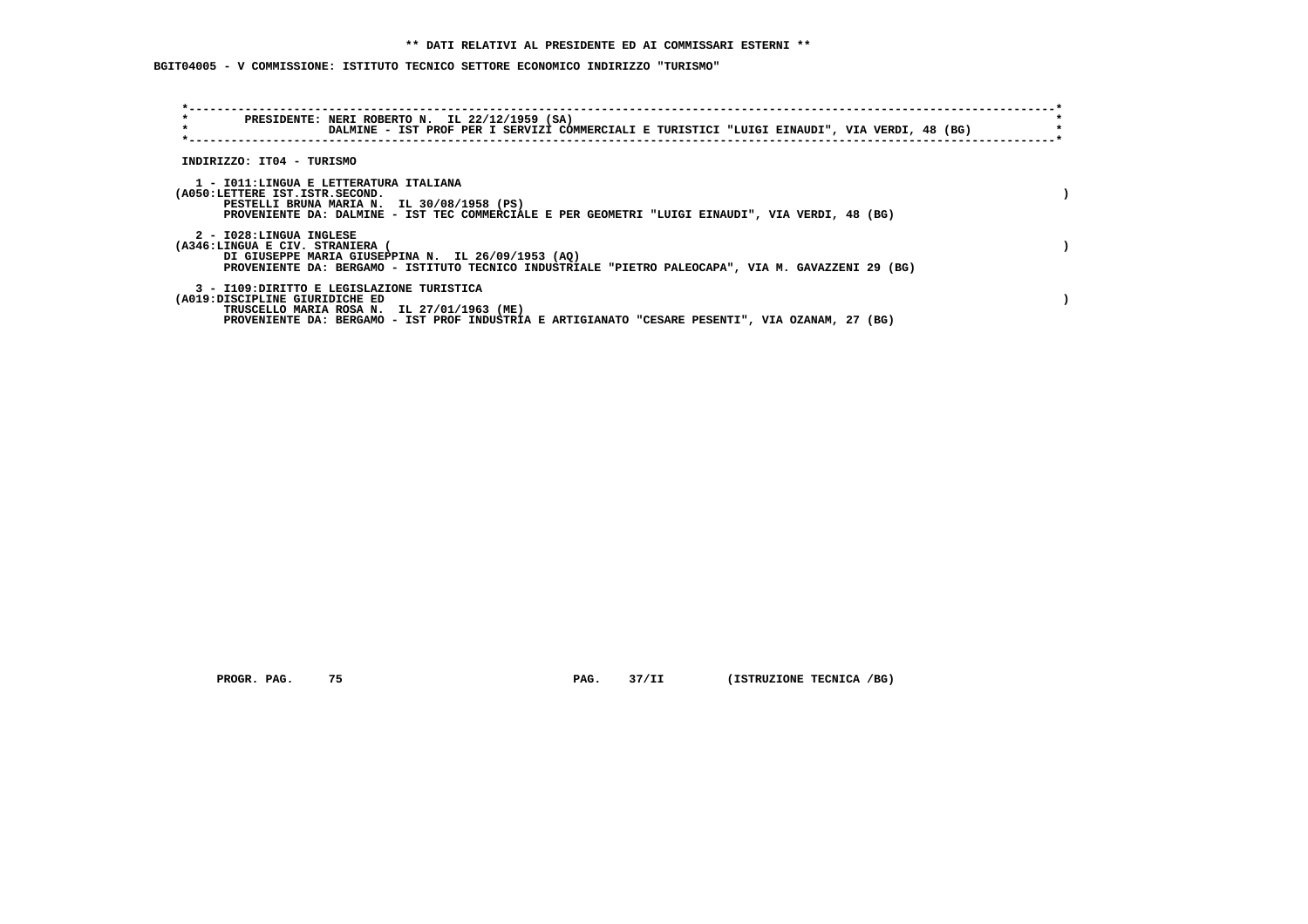# **BGIT15001 - I COMMISSIONE: ISTITUTO TECNICO SETTORE TECNOLOGICO INDIRIZZO "GRAFICA E COMUNICAZIONE"**

### **\*\* DATI RELATIVI ALLE CLASSI DELLA CONFIGURAZIONE \*\***

| ISTITUTO PRIMA SEDE: BERGAMO - ISTITUTO TECNICO INDUSTRIALE "CATERINA CANIANA", VIA POLARESCO 15 (BG) |        |                |                           |                                                               |  |
|-------------------------------------------------------------------------------------------------------|--------|----------------|---------------------------|---------------------------------------------------------------|--|
| * CLASSE * ISTITUTO<br>* SEZIONE * INDIRIZZO                                                          |        | $*$ I.F.P. $*$ | CANDIDATI<br>$\mathbf{r}$ | L. STRANIERE<br>*INT.*EST.*SPEC*MER.* II PR. I COM. II COM. * |  |
| * BGTF029015 * 5AT * IT15 - GRAFICA E COMUNICAZIONE                                                   |        |                | $* 20 * 1 * * * * *$      |                                                               |  |
| * IT15 - GRAFICA E COMUNICAZIONE<br>* BGTF029015 * 5BT                                                |        |                | $* 22 * * * * * * *$      |                                                               |  |
|                                                                                                       | TOTALI |                | $* 42 * 1 * * * * * *$    |                                                               |  |

 **PROGR. PAG.** 76 **PAG.** 38/I (ISTRUZIONE TECNICA /BG)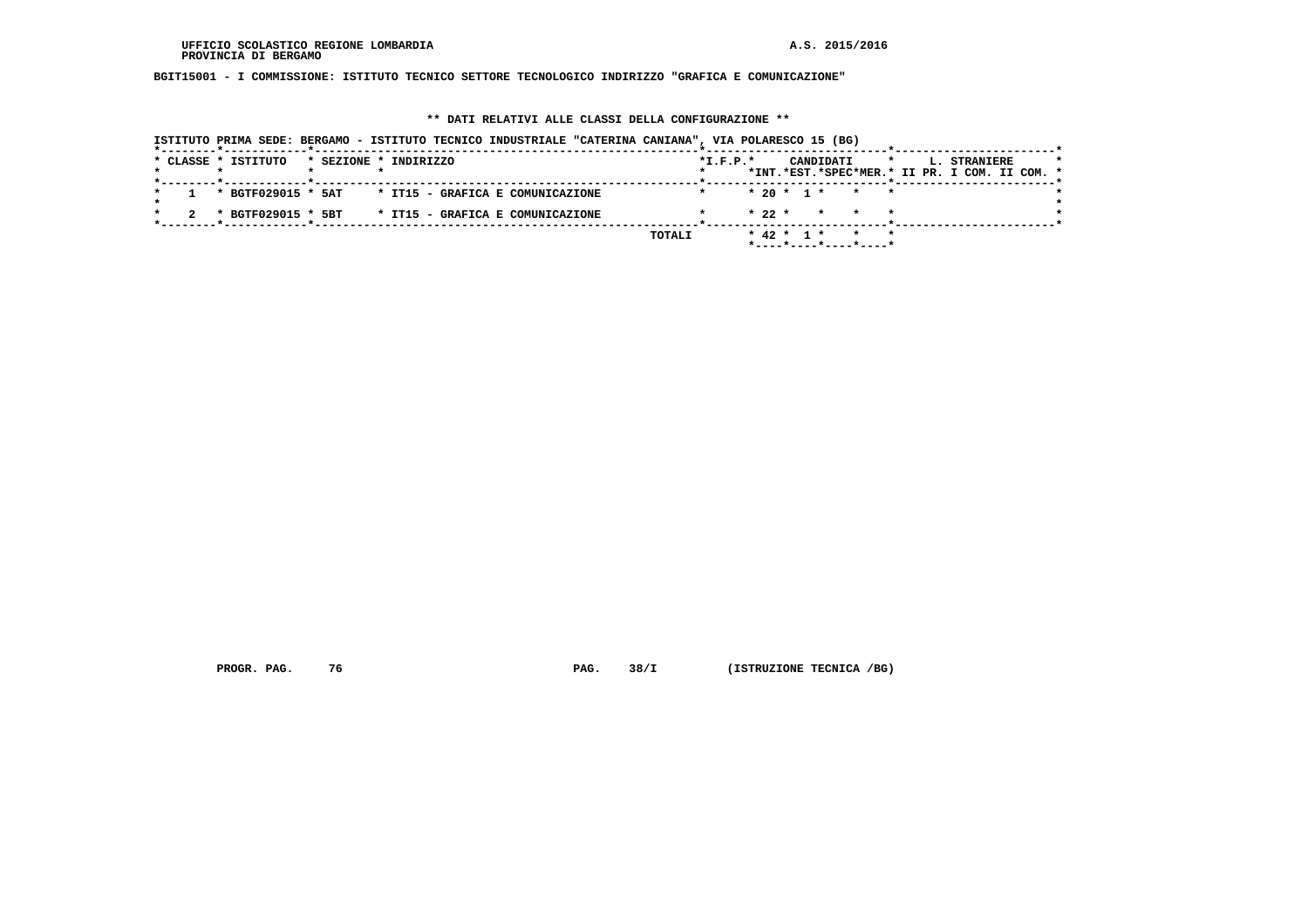**BGIT15001 - I COMMISSIONE: ISTITUTO TECNICO SETTORE TECNOLOGICO INDIRIZZO "GRAFICA E COMUNICAZIONE"**

| $\star$<br>$\star$ |                                                                                                              | PRESIDENTE: BRITTI RENATO N. IL 30/09/1968 (CZ)<br>SERIATE - ISTITUTO TECNICO INDUSTRIALE "ETTORE MAJORANA", VIA PARTIGIANI, 1 (BG)                                                                          |  |  |                                                                                                                             |  |
|--------------------|--------------------------------------------------------------------------------------------------------------|--------------------------------------------------------------------------------------------------------------------------------------------------------------------------------------------------------------|--|--|-----------------------------------------------------------------------------------------------------------------------------|--|
|                    | INDIRIZZO: IT15 - GRAFICA E COMUNICAZIONE                                                                    |                                                                                                                                                                                                              |  |  |                                                                                                                             |  |
|                    | 1 - IO11:LINGUA E LETTERATURA ITALIANA<br>(A050:LETTERE IST.ISTR.SECOND.<br>ANCONA LEA N. IL 07/01/1984 (PA) | PROVENIENTE DA: SERIATE - ISTITUTO TECNICO INDUSTRIALE "ETTORE MAJORANA", VIA PARTIGIANI, 1 (BG)                                                                                                             |  |  |                                                                                                                             |  |
|                    | 2 - I028:LINGUA INGLESE<br>(A346:LINGUA E CIV. STRANIERA (<br>MALCISI SONIA N. IL 15/06/1955 (MN)            | PROVENIENTE DA: TRESCORE BALNEARIO - LICEO SCIENTIFICO "LORENZO FEDERICI", VIA DELL'ALBAROTTO (BG)                                                                                                           |  |  |                                                                                                                             |  |
|                    |                                                                                                              | 3 - I231:ORGANIZZAZIONE E GESTIONE DEI PROCESSI PRODUTTIVI<br>DA DALT GIAN MARIO N. IL 31/03/1957 (TV)<br>PROVENIENTE DA: CLUSONE - IST PROF INDUSTRIA E ARTIGIANATO "ANDREA FANTONI", VIA BARBARIGO 27 (BG) |  |  | (A064:TECNICA E ORGAN.PROD.CINE; A065:TECNICA FOTOGRAFICA ; A067:TEC.FOTOGRAFICA,CINEMATOG; A069:TECNOL.GRAFICHE ED IMPIAN) |  |

 **PROGR. PAG.** 77 **PAG. PAG.** 38/II (ISTRUZIONE TECNICA /BG)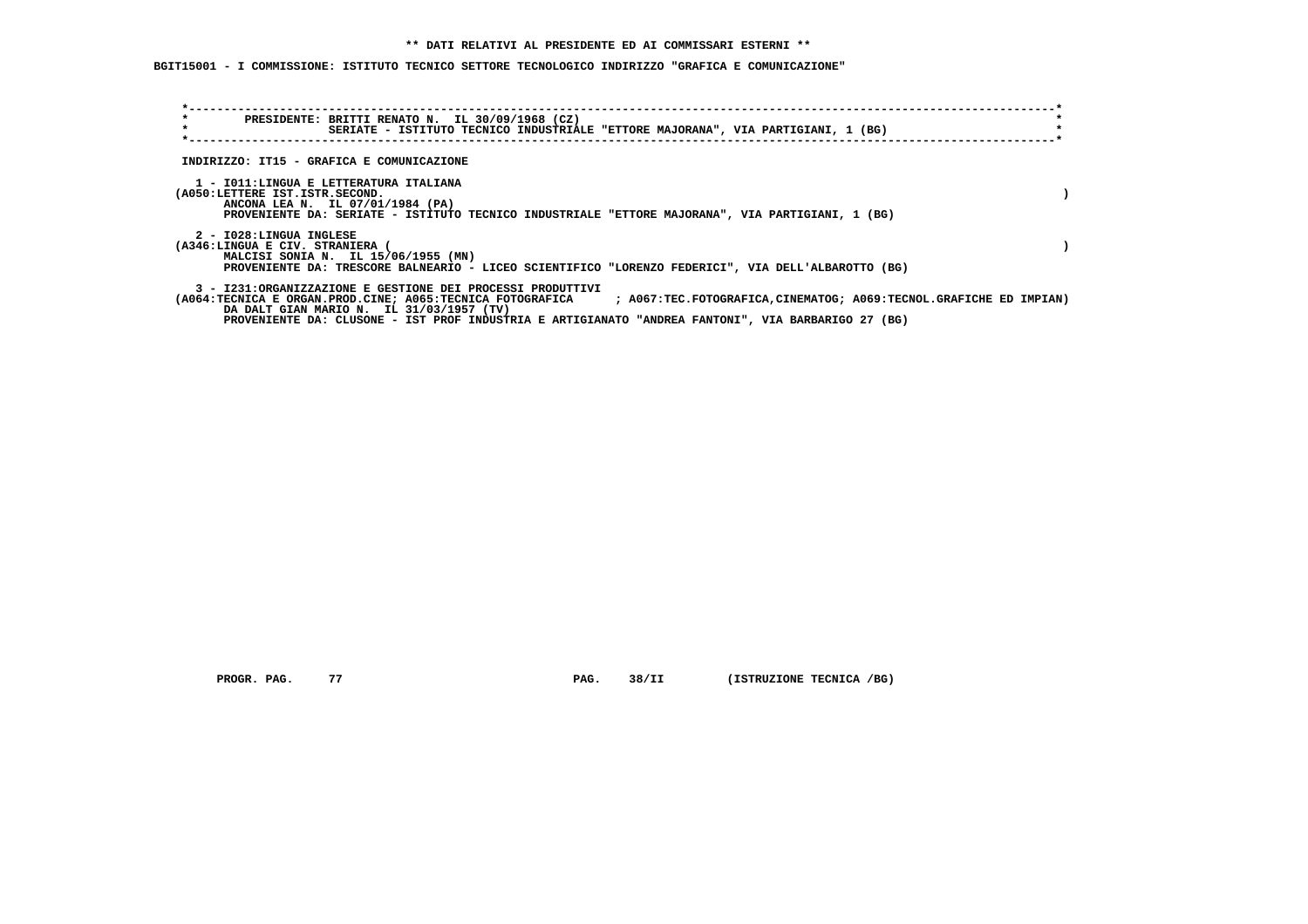**BGIT15002 - II COMMISSIONE: ISTITUTO TECNICO SETTORE TECNOLOGICO INDIRIZZO "GRAFICA E COMUNICAZIONE"**

#### **\*\* DATI RELATIVI ALLE CLASSI DELLA CONFIGURAZIONE \*\***

| ISTITUTO PRIMA SEDE: TREVIGLIO - ISTITUTO TECNICO COMMERCIALE "ZENALE E BUTINONE", VIA GALVANI 7 (BG) |                                                                                                                |
|-------------------------------------------------------------------------------------------------------|----------------------------------------------------------------------------------------------------------------|
| * CLASSE * ISTITUTO<br>* SEZIONE * INDIRIZZO                                                          | $*L.F.P.*$<br>CANDIDATI<br>$\star$<br>L. STRANIERE<br>$\star$<br>*INT.*EST.*SPEC*MER.* II PR. I COM. II COM. * |
| * BGTD03301E * 5ATG * IT15 - GRAFICA E COMUNICAZIONE                                                  | $* 15 * 1 * * * * *$<br>$\star$                                                                                |
| * BGTD03301E * 5CTG<br>* IT15 - GRAFICA E COMUNICAZIONE                                               | $* 19 *$<br>$\star$                                                                                            |
|                                                                                                       | $*$ 34 $*$ 1 $*$<br>TOTALI<br>$*$ - - - - $*$ - - - - $*$ - - - - $*$ - - - - $*$                              |

 **PROGR. PAG. 78 PAG. 39/I (ISTRUZIONE TECNICA /BG)**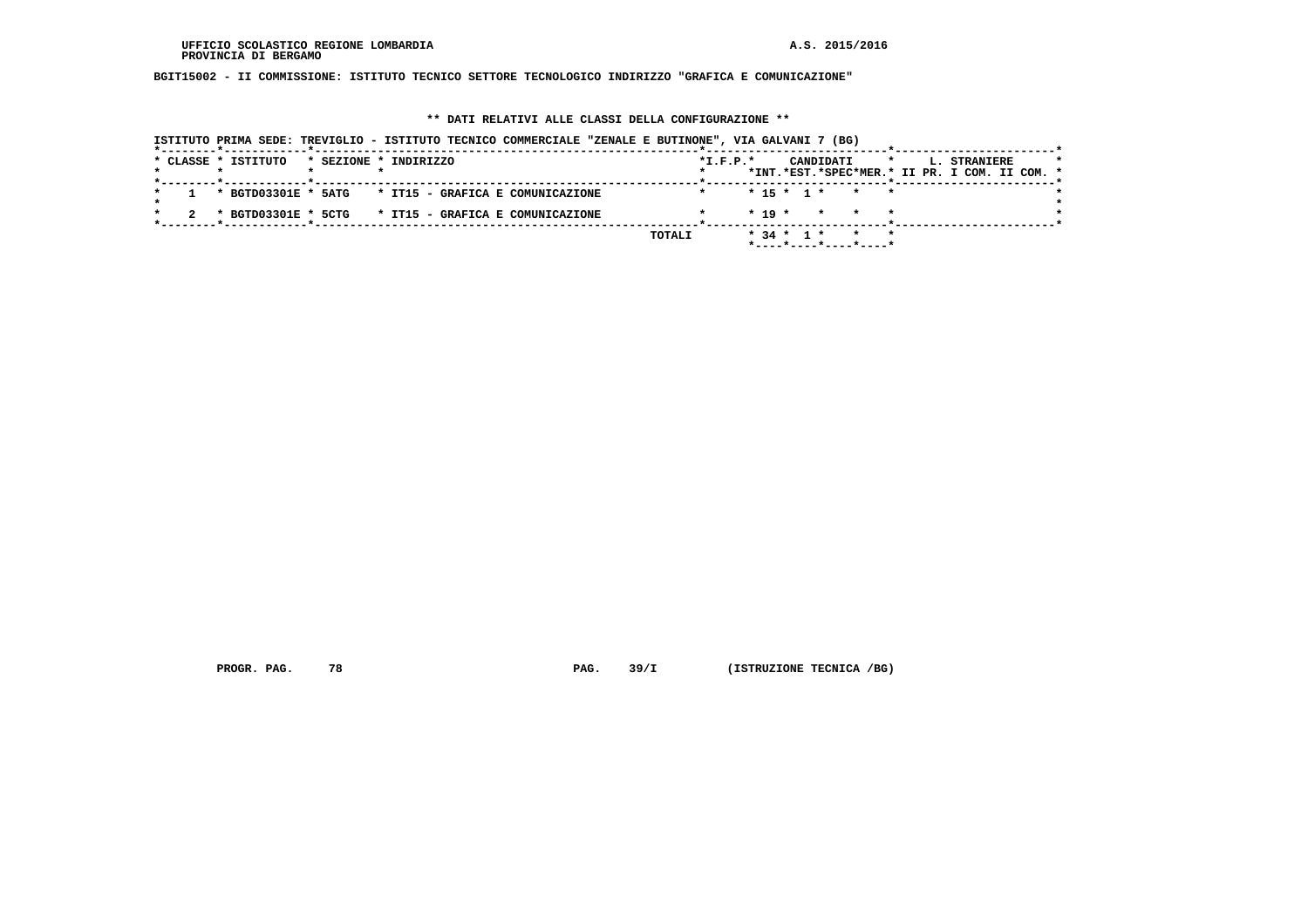**BGIT15002 - II COMMISSIONE: ISTITUTO TECNICO SETTORE TECNOLOGICO INDIRIZZO "GRAFICA E COMUNICAZIONE"**

| $\star$<br>$\star$                                       | PRESIDENTE: MESSI MAURO N. IL 16/07/1974 (BG)<br>BERGAMO - LICEO CLASSICO "PAOLO SARPI", PIAZZA ROSATE, 4 (BG)                                                                                                                                                                                                                      |  |
|----------------------------------------------------------|-------------------------------------------------------------------------------------------------------------------------------------------------------------------------------------------------------------------------------------------------------------------------------------------------------------------------------------|--|
|                                                          | INDIRIZZO: IT15 - GRAFICA E COMUNICAZIONE                                                                                                                                                                                                                                                                                           |  |
| (A050:LETTERE IST.ISTR.SECOND.                           | 1 - IO11: LINGUA E LETTERATURA ITALIANA<br>LANZILLOTTI LUIGI N. IL 10/06/1956 (CS)<br>PROVENIENTE DA: TREZZO SULL'ADDA - IST PROF PER I SERVIZI COMMERCIALI TREZZO, VIA P.NENNI (MI)                                                                                                                                                |  |
| 2 - I028:LINGUA INGLESE<br>(A346:LINGUA E CIV. STRANIERA | MANCINI FRANCESCO N. IL 03/01/1952 (AO)<br>PROVENIENTE DA: BERGAMO - ISTITUTO MAGISTRALE "P. SECCO SUARDO", VIA ANGELO MAJ, 8 (BG)                                                                                                                                                                                                  |  |
|                                                          | 3 - I231:ORGANIZZAZIONE E GESTIONE DEI PROCESSI PRODUTTIVI<br>(A064:TECNICA E ORGAN.PROD.CINE; A065:TECNICA FOTOGRAFICA<br>; A067:TEC.FOTOGRAFICA, CINEMATOG; A069:TECNOL.GRAFICHE ED IMPIAN)<br>AFFETTUOSO GABRIELE N. IL 24/11/1988 (CT)<br>PROVENIENTE DA: INVERUNO - ISTITUTO TECNICO COMMERCIALE MARCORA, VIA MARCORA 109 (MI) |  |

 **PROGR. PAG. 79 PAG. 39/II (ISTRUZIONE TECNICA /BG)**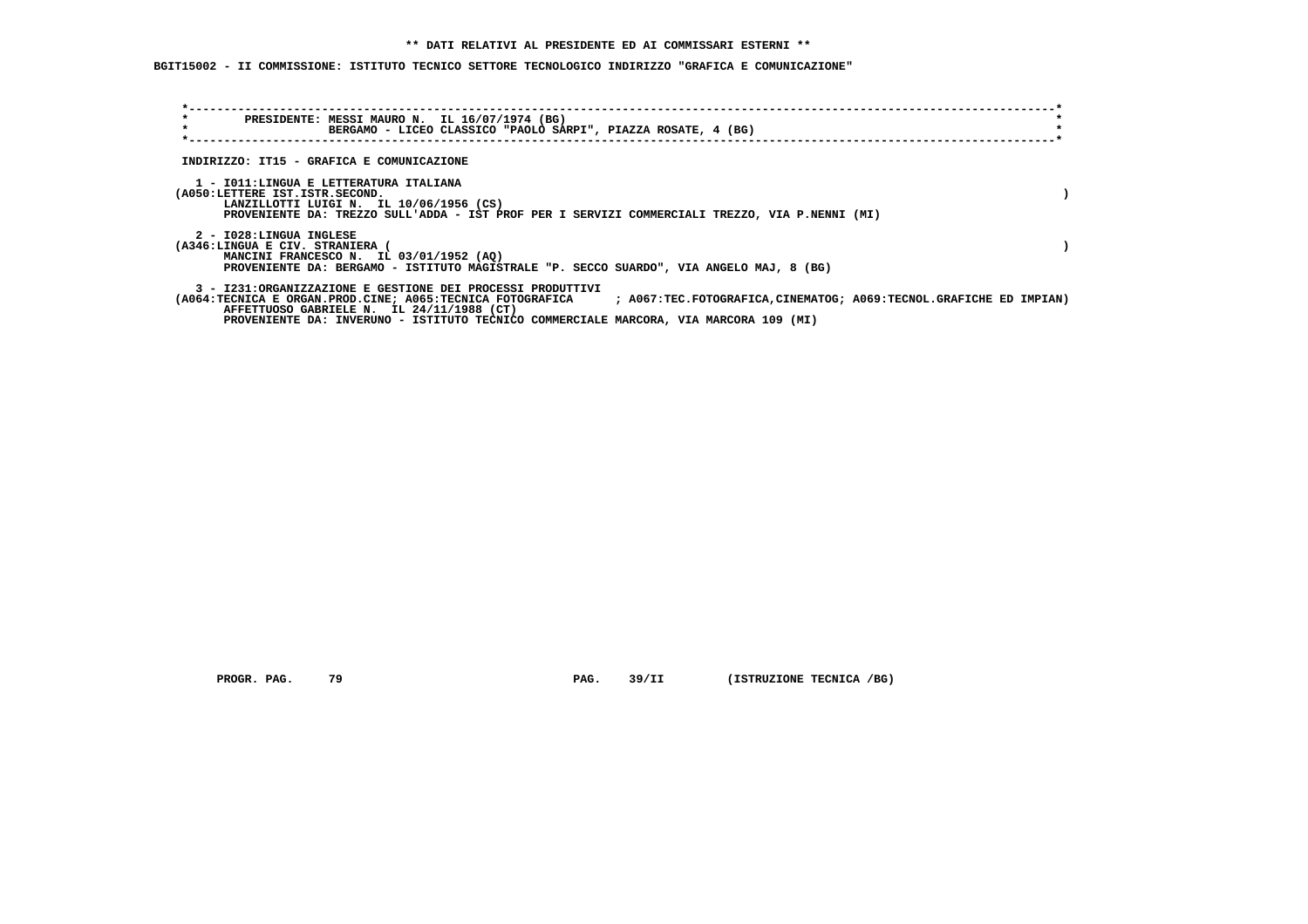**BGITAF001 - I COMMISSIONE: ISTITUTO TECNICO SETTORE ECONOMICO INDIRIZZO "AMMINISTRAZIONE, FINANZA E MARKETING"**

# **\*\* DATI RELATIVI ALLE CLASSI DELLA CONFIGURAZIONE \*\***

|                                              | ISTITUTO PRIMA SEDE: TREVIGLIO - ISTITUTO TECNICO COMMERCIALE "GUGLIELMO OBERDAN", VIALE MERISIO, 14 (BG) |                                               |
|----------------------------------------------|-----------------------------------------------------------------------------------------------------------|-----------------------------------------------|
| * CLASSE * ISTITUTO<br>* SEZIONE * INDIRIZZO | $*$ I.F.P. $*$                                                                                            | CANDIDATI<br>L. STRANIERE<br>$\star$ $\star$  |
|                                              |                                                                                                           | *INT.*EST.*SPEC*MER.* II PR. I COM. II COM. * |
| * BGTD03701T * A                             | * ITAF - AMMINISTR. FINANZA MARKETING                                                                     | $\star$ 24 $\star$ $\star$ $\star$ $\star$    |
| * BGTD03701T * E                             | * ITAF - AMMINISTR. FINANZA MARKETING                                                                     | $* 18 * * * * * *$                            |
|                                              | TOTALI                                                                                                    | * 42 * * * *<br>*----*----*----*----*         |

 **PROGR. PAG.** 80 **PAG. 40/I** (ISTRUZIONE TECNICA /BG)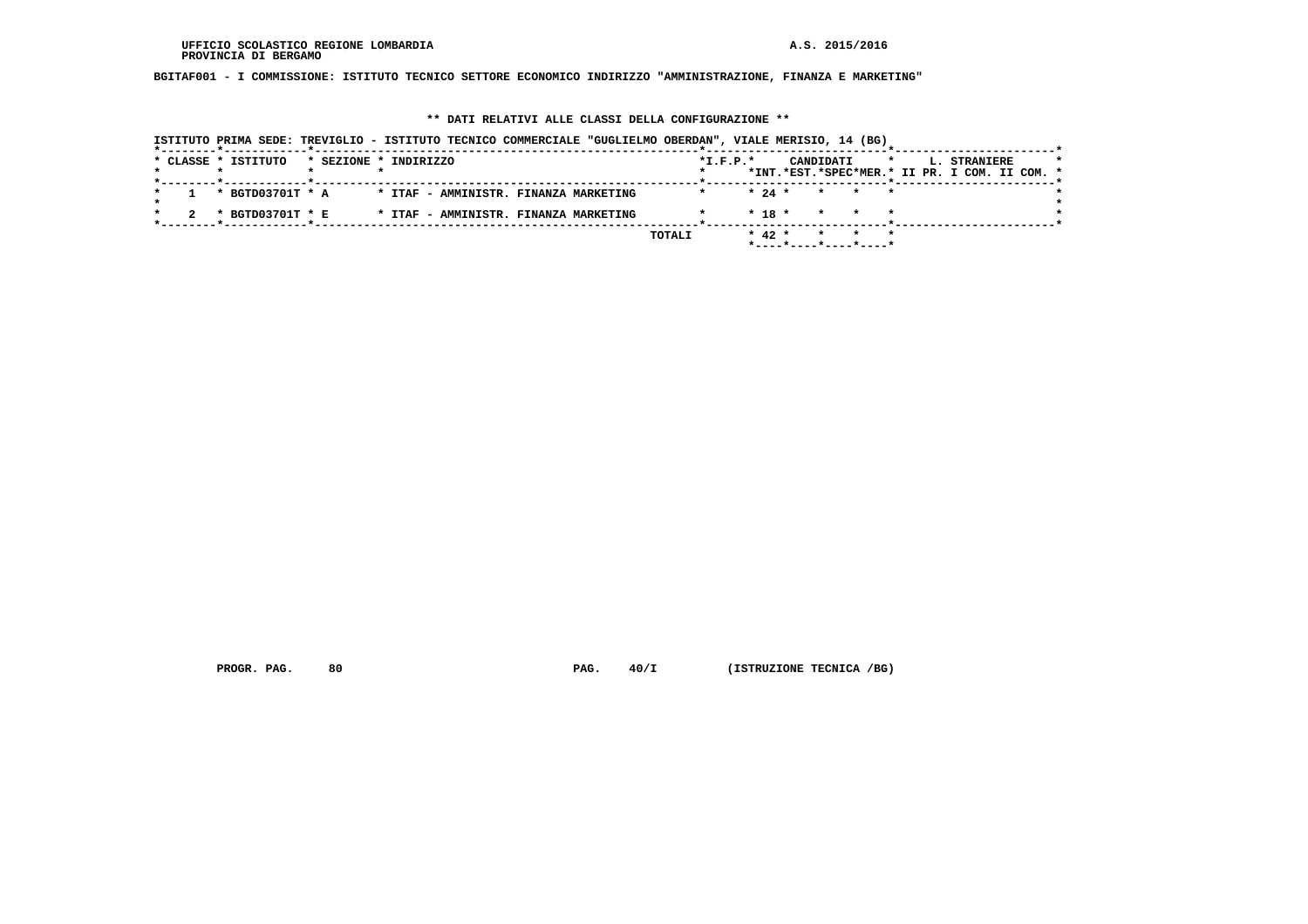**BGITAF001 - I COMMISSIONE: ISTITUTO TECNICO SETTORE ECONOMICO INDIRIZZO "AMMINISTRAZIONE, FINANZA E MARKETING"**

| $\star$<br>$\star$                                            | PRESIDENTE: MENGA CARLO N. IL 10/07/1965 (RC)<br>BERGAMO - ISTITUTO TECNICO COMMERCIALE "BORTOLO BELOTTI", VIA PER AZZANO,5 (BG)                                                                 |  |
|---------------------------------------------------------------|--------------------------------------------------------------------------------------------------------------------------------------------------------------------------------------------------|--|
|                                                               | INDIRIZZO: ITAF - AMMINISTR. FINANZA MARKETING                                                                                                                                                   |  |
| (A050:LETTERE IST.ISTR.SECOND.                                | 1 - IO11:LINGUA E LETTERATURA ITALIANA<br>PEZZOLI ALESSANDRO N. IL 19/05/1959 (BG)<br>PROVENIENTE DA: ROMANO DI LOMBARDIA - IST TEC COMMERCIALE E PER GEOMETRI "G.B. RUBINI", VIA BELVEDERE (BG) |  |
| 2 - I028:LINGUA INGLESE<br>(A346:LINGUA E CIV. STRANIERA      | BOTRUGNO MARIA RITA N. IL 23/04/1956 (LE)<br>PROVENIENTE DA: BERGAMO - IST PROF PER I SERVIZI COMMERCIALI "GUIDO GALLI", VIA GAVAZZENI, 37 (BG)                                                  |  |
| 3 - I125: ECONOMIA POLITICA<br>(A019:DISCIPLINE GIURIDICHE ED | VIRGILIO MILENA GIUSEPPA N. IL 17/02/1961 (LE)<br>PROVENIENTE DA: SAN PELLEGRINO TERME - IST PROF PER I SERVIZI ALBERGHIERI E RISTORAZIONE DI SAN PELLEGRINO TERME, VIALE                        |  |

 **PROGR. PAG.** 81 **PAG. 40/II (ISTRUZIONE TECNICA /BG)**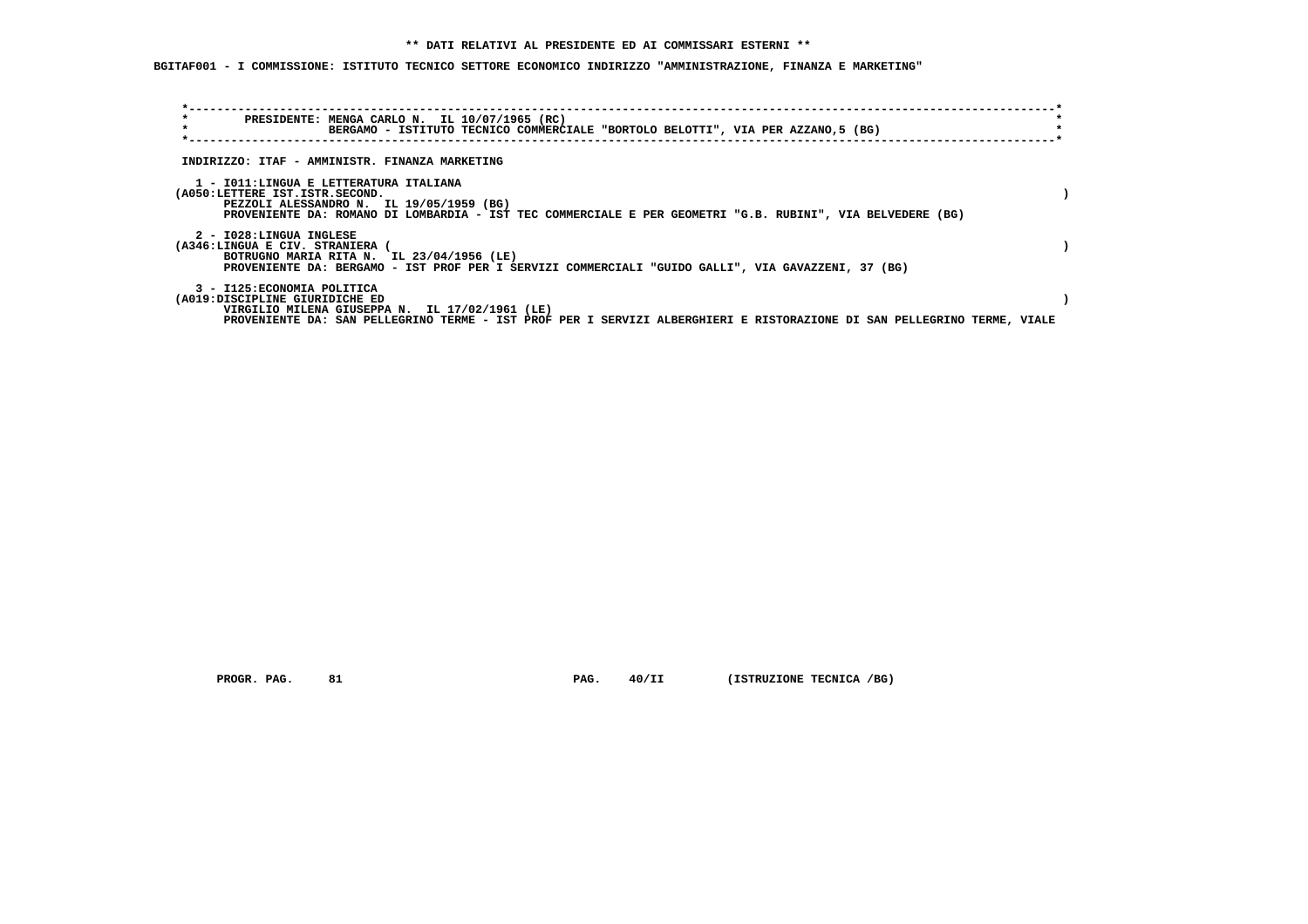**BGITAF002 - II COMMISSIONE: ISTITUTO TECNICO SETTORE ECONOMICO INDIRIZZO "AMMINISTRAZIONE, FINANZA E MARKETING"**

### **\*\* DATI RELATIVI ALLE CLASSI DELLA CONFIGURAZIONE \*\***

|  |  | ISTITUTO PRIMA SEDE: BERGAMO - ISTITUTO TECNICO COMMERCIALE "VITTORIO EMANUELE II", VIA F. LUSSANA, 2 (BG) |                       |  |  |  |                                       |        |                |            |  |                                                          |         |  |                                               |  |  |
|--|--|------------------------------------------------------------------------------------------------------------|-----------------------|--|--|--|---------------------------------------|--------|----------------|------------|--|----------------------------------------------------------|---------|--|-----------------------------------------------|--|--|
|  |  | * CLASSE * ISTITUTO                                                                                        | * SEZIONE * INDIRIZZO |  |  |  |                                       |        | $*$ I.F.P. $*$ |            |  | CANDIDATI                                                | $\star$ |  | L. STRANIERE                                  |  |  |
|  |  |                                                                                                            |                       |  |  |  |                                       |        |                |            |  |                                                          |         |  | *INT.*EST.*SPEC*MER.* II PR. I COM. II COM. * |  |  |
|  |  | * BGTD030002 * R                                                                                           |                       |  |  |  | * ITAF - AMMINISTR. FINANZA MARKETING |        |                |            |  | $* 26 * 1 * * * * *$                                     |         |  |                                               |  |  |
|  |  | * BGTD030002 * T                                                                                           |                       |  |  |  | * ITAF - AMMINISTR. FINANZA MARKETING |        |                | $*$ 18 $*$ |  | * * *                                                    |         |  |                                               |  |  |
|  |  |                                                                                                            |                       |  |  |  |                                       |        |                |            |  |                                                          |         |  |                                               |  |  |
|  |  |                                                                                                            |                       |  |  |  |                                       | TOTALI |                |            |  | * 44 * 1 * * * *<br>$*$ ---- $*$ ---- $*$ ---- $*$ ----* |         |  |                                               |  |  |

 **PROGR. PAG.** 82 **PAG.** 41/I (ISTRUZIONE TECNICA /BG)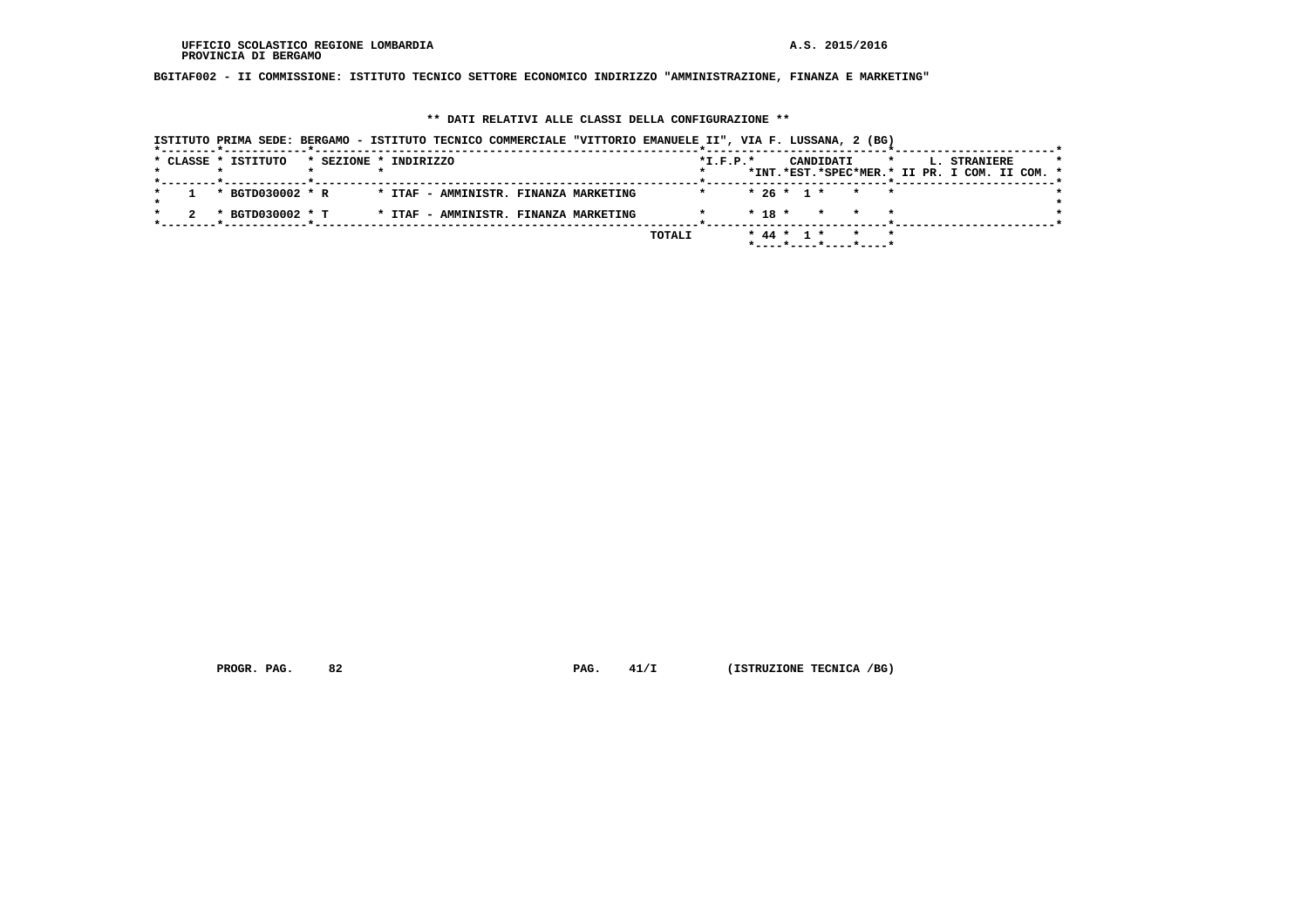**BGITAF002 - II COMMISSIONE: ISTITUTO TECNICO SETTORE ECONOMICO INDIRIZZO "AMMINISTRAZIONE, FINANZA E MARKETING"**

| $\star$<br>$\star$              | PRESIDENTE: MULTARI ERNESTO N. IL 20/07/1956 (RC)<br>SAN PELLEGRINO TERME - IST PROF PER I SERVIZI ALBERGHIERI E RISTORAZIONE DI SAN PELLEGRINO TERME, VIALE * |  |  |  |  |
|---------------------------------|----------------------------------------------------------------------------------------------------------------------------------------------------------------|--|--|--|--|
|                                 |                                                                                                                                                                |  |  |  |  |
|                                 | INDIRIZZO: ITAF - AMMINISTR. FINANZA MARKETING                                                                                                                 |  |  |  |  |
|                                 |                                                                                                                                                                |  |  |  |  |
|                                 | 1 - IO11:LINGUA E LETTERATURA ITALIANA                                                                                                                         |  |  |  |  |
| (A050:LETTERE IST.ISTR.SECOND.  | COLTURANI RAFFAELLA N. IL 24/02/1960 (BG)                                                                                                                      |  |  |  |  |
|                                 | PROVENIENTE DA: TREVIGLIO - ISTITUTO TECNICO AGRARIO "GAETANO CANTONI", VIA MERISIO, 17/C (BG)                                                                 |  |  |  |  |
| 2 - I028:LINGUA INGLESE         |                                                                                                                                                                |  |  |  |  |
| (A346:LINGUA E CIV. STRANIERA ( |                                                                                                                                                                |  |  |  |  |
|                                 | RAMAGLIA VALENTINA N. IL 10/05/1983 (CS)                                                                                                                       |  |  |  |  |
|                                 | PROVENIENTE DA: NEMBRO - IST PROF PER I SERVIZI ALBERGHIERI E RISTORAZIONE "ALFREDO SONZOGNI", VIA BELLINI 54 (BG)                                             |  |  |  |  |
| 3 - I125: ECONOMIA POLITICA     |                                                                                                                                                                |  |  |  |  |
| (A019:DISCIPLINE GIURIDICHE ED  |                                                                                                                                                                |  |  |  |  |
|                                 | DIMASI ANNA MARIA N. IL 30/05/1969 (PZ)                                                                                                                        |  |  |  |  |
|                                 | PROVENIENTE DA: TREVIGLIO - IST PROF PER L'AGRICOLTURA E L'AMBIENTE "GAETANO CANTONI", VIALE MERISIO 17/C (BG)                                                 |  |  |  |  |

 **PROGR. PAG.** 83 **PAG. 41/II (ISTRUZIONE TECNICA /BG)**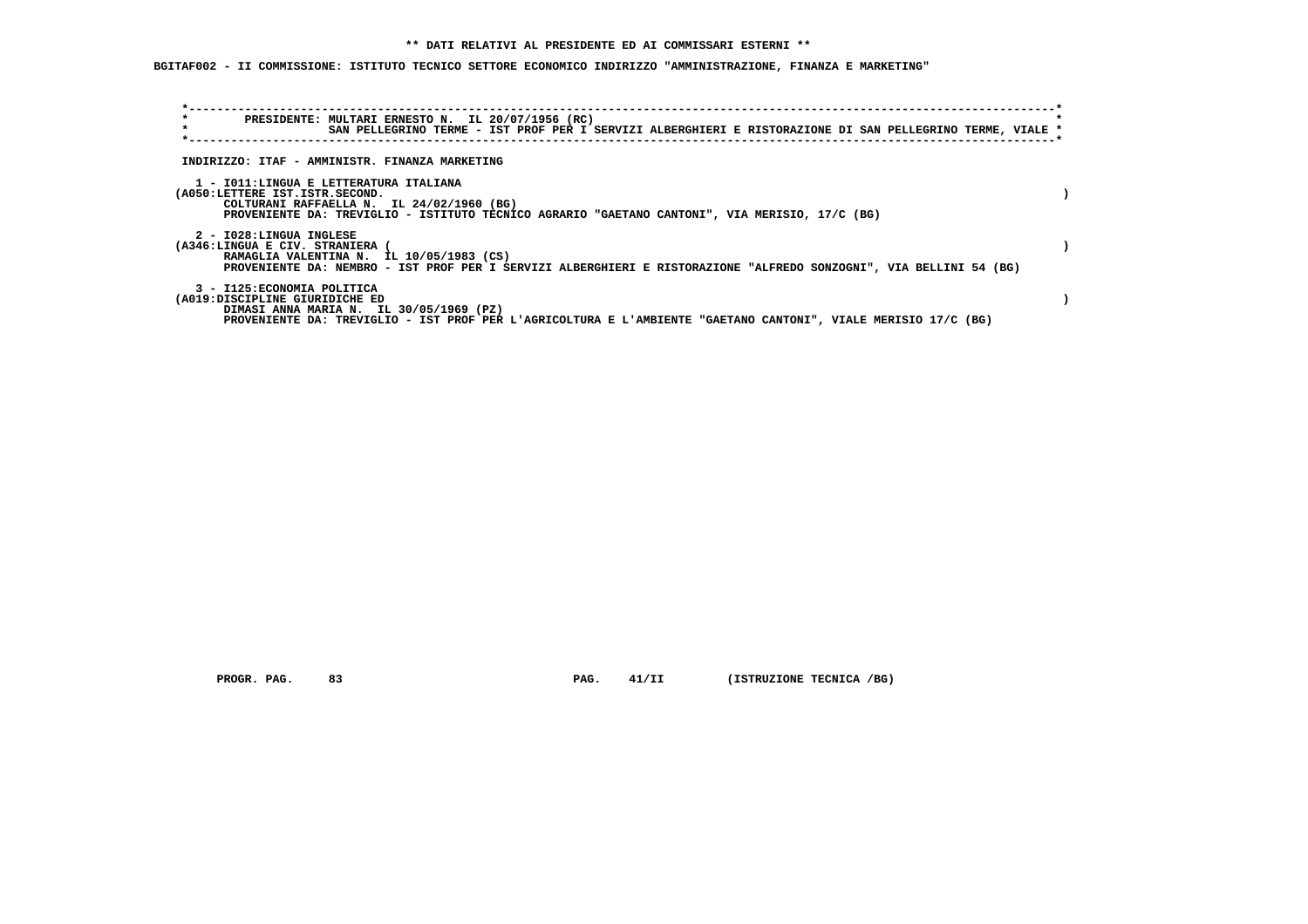**BGITAF003 - III COMMISSIONE: ISTITUTO TECNICO SETTORE ECONOMICO INDIRIZZO "AMMINISTRAZIONE, FINANZA E MARKETING"**

#### **\*\* DATI RELATIVI ALLE CLASSI DELLA CONFIGURAZIONE \*\***

| ISTITUTO PRIMA SEDE: BERGAMO - ISTITUTO TECNICO COMMERCIALE "VITTORIO EMANUELE II", VIA F. LUSSANA, 2 (BG) |                                                                                                     |
|------------------------------------------------------------------------------------------------------------|-----------------------------------------------------------------------------------------------------|
| * CLASSE * ISTITUTO<br>* SEZIONE * INDIRIZZO                                                               | $*L.F.P.*$<br>CANDIDATI<br>L. STRANIERE<br>$\star$<br>*INT.*EST.*SPEC*MER.* II PR. I COM. II COM. * |
| * BGTD030002 * O<br>* ITAF - AMMINISTR. FINANZA MARKETING                                                  | $* 17 * 2 * * * * *$                                                                                |
| * BGTD030002 * S<br>* ITAF - AMMINISTR. FINANZA MARKETING                                                  | $* 19 * 1 * 1 *$                                                                                    |
|                                                                                                            | TOTALI<br>$*36 * 3 * 1 *$<br>$*$ ---- $*$ ---- $*$ ---- $*$ ----*                                   |

 **PROGR. PAG.** 84 **PAG.** 42/I (ISTRUZIONE TECNICA /BG)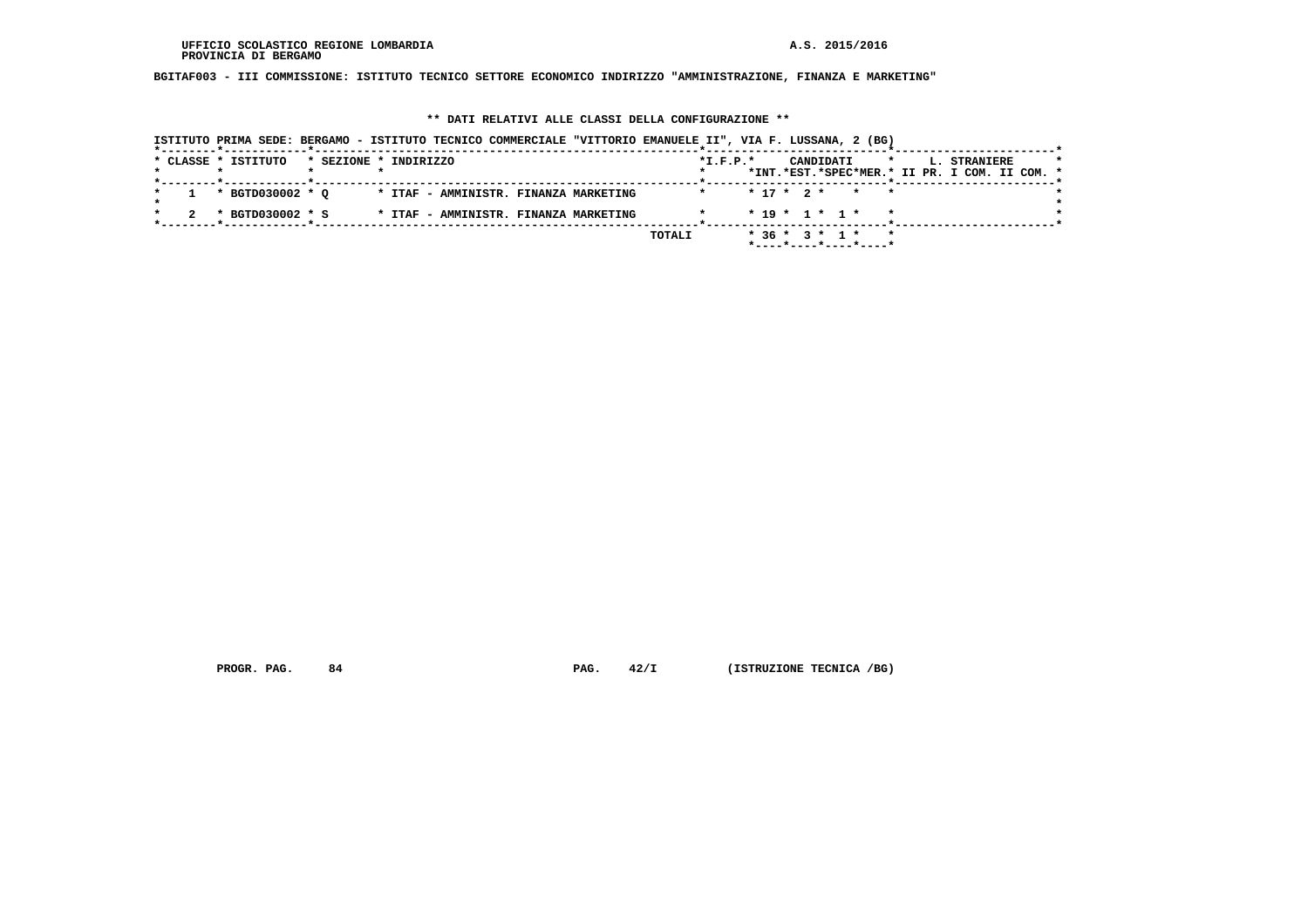**BGITAF003 - III COMMISSIONE: ISTITUTO TECNICO SETTORE ECONOMICO INDIRIZZO "AMMINISTRAZIONE, FINANZA E MARKETING"**

| $\star$<br>$\star$              | PRESIDENTE: PERANI FELICE N. IL 20/01/1963 (BG)<br>GAZZANIGA - ISTITUTO TECNICO INDUSTRIALE "VALLE SERIANA", VIA MARCONI, 45 (BG)             |  |  |
|---------------------------------|-----------------------------------------------------------------------------------------------------------------------------------------------|--|--|
|                                 | INDIRIZZO: ITAF - AMMINISTR. FINANZA MARKETING                                                                                                |  |  |
|                                 |                                                                                                                                               |  |  |
| (A050:LETTERE IST.ISTR.SECOND.  | 1 - IO11:LINGUA E LETTERATURA ITALIANA                                                                                                        |  |  |
|                                 | FRANCI ANDREA N. IL $04/02/1964$ (FI)<br>PROVENIENTE DA: GAZZANIGA - ISTITUTO TECNICO INDUSTRIALE "VALLE SERIANA", VIA MARCONI, 45 (BG)       |  |  |
| 2 - I028:LINGUA INGLESE         |                                                                                                                                               |  |  |
| (A346:LINGUA E CIV. STRANIERA ( |                                                                                                                                               |  |  |
|                                 | SANTANIELLO DANIELA N. IL 21/08/1975 (SA)<br>PROVENIENTE DA: SERIATE - ISTITUTO TECNICO INDUSTRIALE "ETTORE MAJORANA", VIA PARTIGIANI, 1 (BG) |  |  |
| 3 - I125: ECONOMIA POLITICA     |                                                                                                                                               |  |  |
| (A019:DISCIPLINE GIURIDICHE ED  | INFANTINO ANTONIO N. IL 17/04/1956 (BN)                                                                                                       |  |  |
|                                 | PROVENIENTE DA: SERIATE - ISTITUTO TECNICO INDUSTRIALE "ETTORE MAJORANA", VIA PARTIGIANI, 1 (BG)                                              |  |  |

 **PROGR. PAG.** 85 **PAG. 42/II (ISTRUZIONE TECNICA /BG)**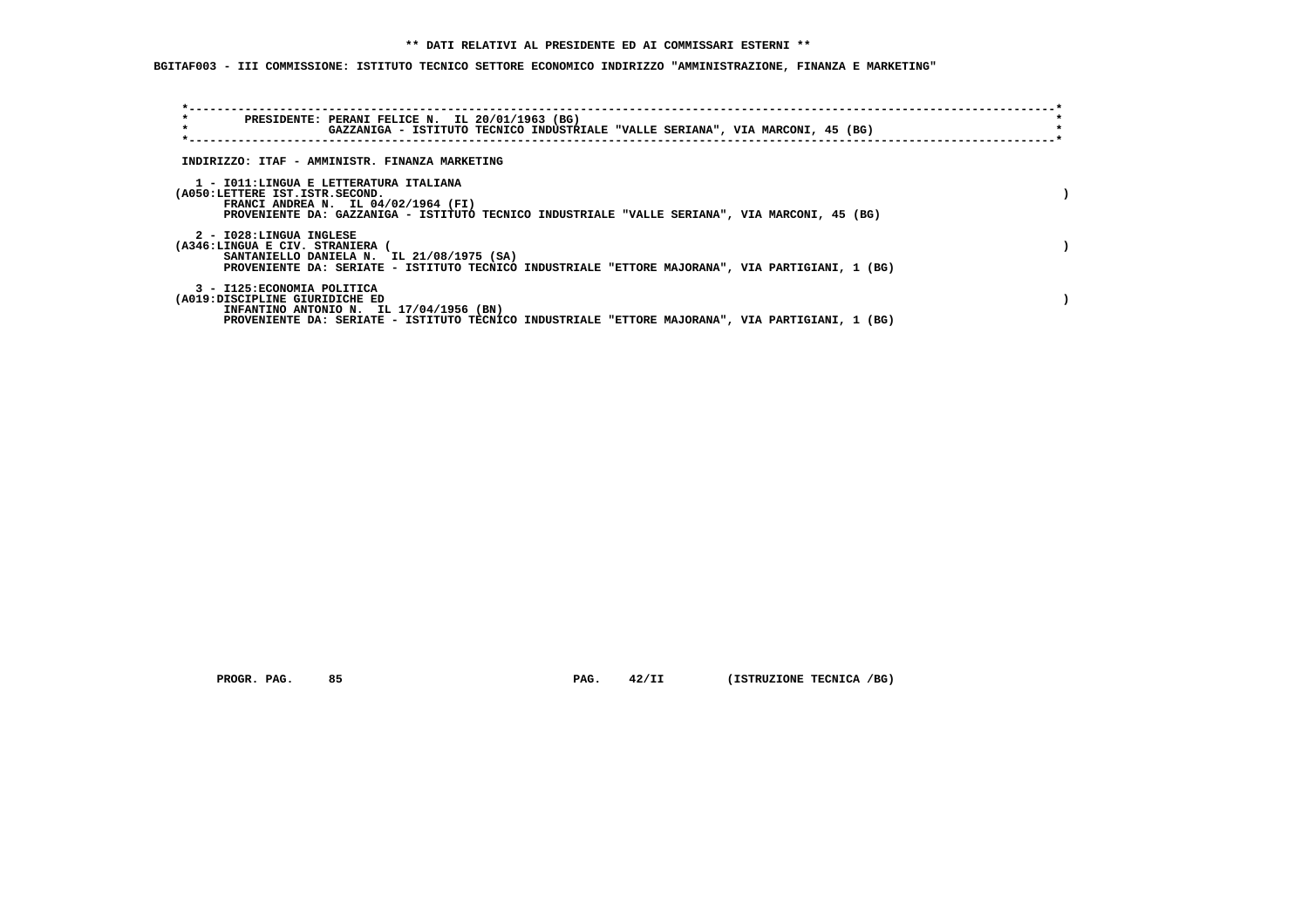#### **BGITAF004 - IV COMMISSIONE: ISTITUTO TECNICO SETTORE ECONOMICO INDIRIZZO "AMMINISTRAZIONE, FINANZA E MARKETING"**

#### **\*\* DATI RELATIVI ALLE CLASSI DELLA CONFIGURAZIONE \*\***

 **ISTITUTO PRIMA SEDE: BERGAMO - ISTITUTO TECNICO COMMERCIALE "BORTOLO BELOTTI", VIA PER AZZANO,5 (BG) \*--------\*------------\*-------------------------------------------------------\*--------------------------\*-----------------------\* \* CLASSE \* ISTITUTO \* SEZIONE \* INDIRIZZO \*I.F.P.\* CANDIDATI \* L. STRANIERE \* \* \* \* \* \* \*INT.\*EST.\*SPEC\*MER.\* II PR. I COM. II COM. \* \*--------\*------------\*-------------------------------------------------------\*--------------------------\*-----------------------\* \* 1 \* BGTD06000T \* 5A-SPA \* ITAF - AMMINISTR. FINANZA MARKETING \* \* 11 \* 2 \* \* \* \* \* \* \* 5A-FRA \* ITAF - AMMINISTR. FINANZA MARKETING \* \* 4 \* \* \* \* \* \* \* \* 5A-TED \* ITAF - AMMINISTR. FINANZA MARKETING \* \* 2 \* \* \* \* \*** $\star$  $\rightarrow$  $- - - - - -$ \*  **\*--------\*------------\*-------------------------------------------------------\*--------------------------\*-----------------------\* ISTITUTO SECONDA SEDE: BERGAMO - ISTITUTO TECNICO COMMERCIALE "VITTORIO EMANUELE II" (CORSO, VIA LUSSANA, 2 (BG) \*--------\*------------\*-------------------------------------------------------\*--------------------------\*-----------------------\* \* CLASSE \* ISTITUTO \* SEZIONE \* INDIRIZZO \*I.F.P.\* CANDIDATI \* L. STRANIERE \* \* \* \* \* \* \*INT.\*EST.\*SPEC\*MER.\* II PR. I COM. II COM. \* \*--------\*------------\*-------------------------------------------------------\*--------------------------\*-----------------------\* \* 2 \* BGTD03050B \* 5AS \* ITAF - AMMINISTR. FINANZA MARKETING \* \* 2 \* \* \* \* \* \*--------\*------------\*-------------------------------------------------------\*--------------------------\*-----------------------\* TOTALI \* 19 \* 2 \* \* \* \*----\*----\*----\*----\***

 **PROGR. PAG.** 86 **PAG. 43/I** (ISTRUZIONE TECNICA /BG)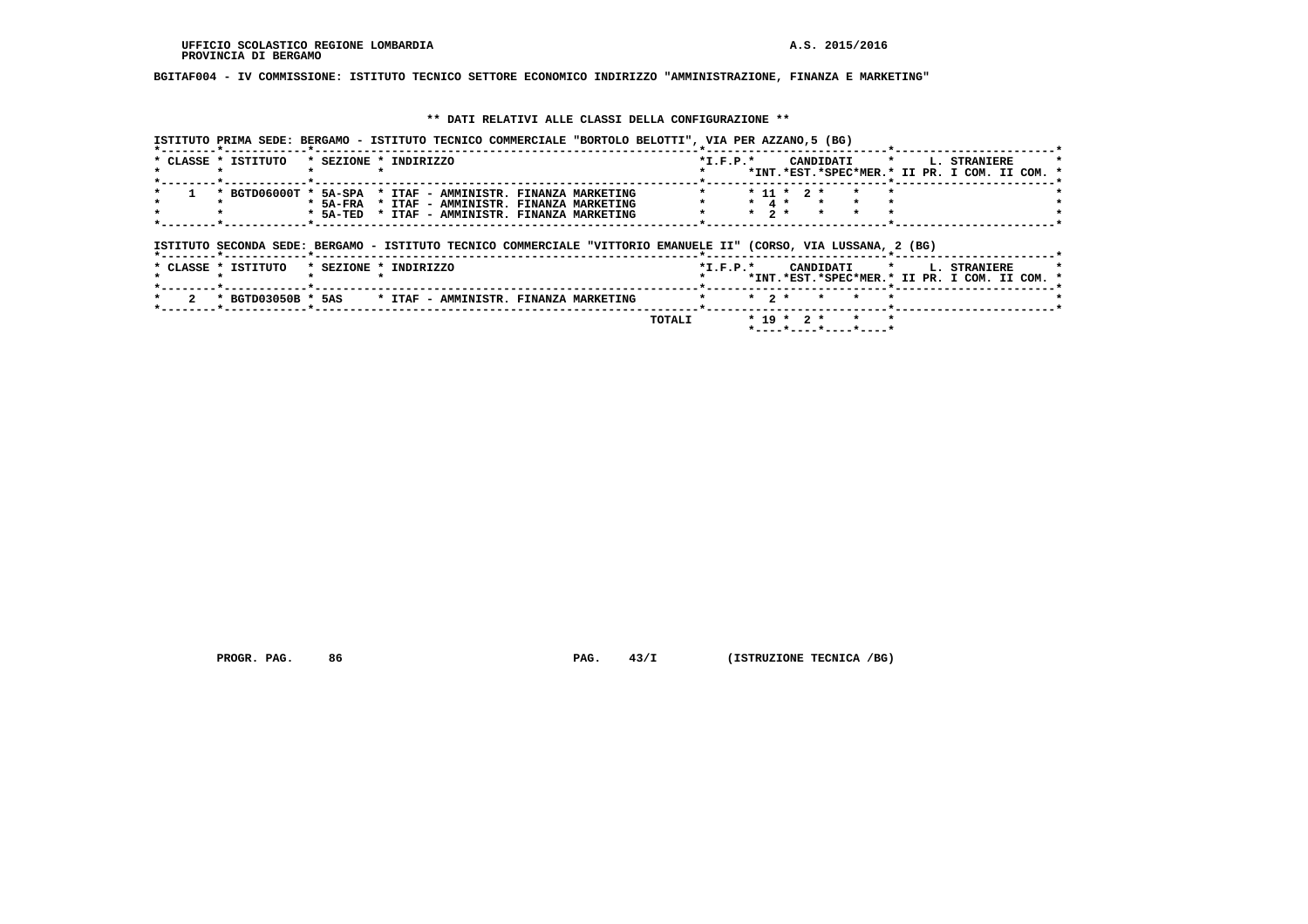**BGITAF004 - IV COMMISSIONE: ISTITUTO TECNICO SETTORE ECONOMICO INDIRIZZO "AMMINISTRAZIONE, FINANZA E MARKETING"**

| $\star$<br>$\star$ | PRESIDENTE: CAMOZZINI MARCO N. IL 20/05/1955 (BG)                                                                                                                                                                      |  |  |                                                                                  |  |                                                                                                                        |  |
|--------------------|------------------------------------------------------------------------------------------------------------------------------------------------------------------------------------------------------------------------|--|--|----------------------------------------------------------------------------------|--|------------------------------------------------------------------------------------------------------------------------|--|
|                    |                                                                                                                                                                                                                        |  |  | SERIATE - ISTITUTO TECNICO INDUSTRIALE "ETTORE MAJORANA", VIA PARTIGIANI, 1 (BG) |  |                                                                                                                        |  |
|                    | INDIRIZZO: ITAF - AMMINISTR. FINANZA MARKETING                                                                                                                                                                         |  |  |                                                                                  |  |                                                                                                                        |  |
|                    | 1 - IO11:LINGUA E LETTERATURA ITALIANA<br>(A050:LETTERE IST.ISTR.SECOND.<br>DELL'AGLIO DANILA N. IL 01/03/1976 (LE)                                                                                                    |  |  |                                                                                  |  | PROVENIENTE DA: TRESCORE BALNEARIO - IST PROF PER I SERVIZI COMMERCIALI "LORENZO LOTTO", VIA DELL'ALBAROTTO N. 23 (BG) |  |
|                    | 2 - I028:LINGUA INGLESE<br>(A346:LINGUA E CIV. STRANIERA (<br>MOIOLI SARA N. IL 26/03/1966 (BG)<br>PROVENIENTE DA: ALBINO - ISTITUTO MAGISTRALE "OSCAR ARNULFO ROMERO", VIALE ALDO MORO, 51 (BG)                       |  |  |                                                                                  |  |                                                                                                                        |  |
|                    | 3 - I125: ECONOMIA POLITICA<br>(A019:DISCIPLINE GIURIDICHE ED<br>PIETROPINTO CARMELINA N. IL 11/11/1961 (EE)<br>PROVENIENTE DA: ALBINO - ISTITUTO TECNICO COMMERCIALE "OSCAR ARNULFO ROMERO", VIALE ALDO MORO, 51 (BG) |  |  |                                                                                  |  |                                                                                                                        |  |

 **PROGR. PAG.** 87 **PAG.** 43/II (ISTRUZIONE TECNICA /BG)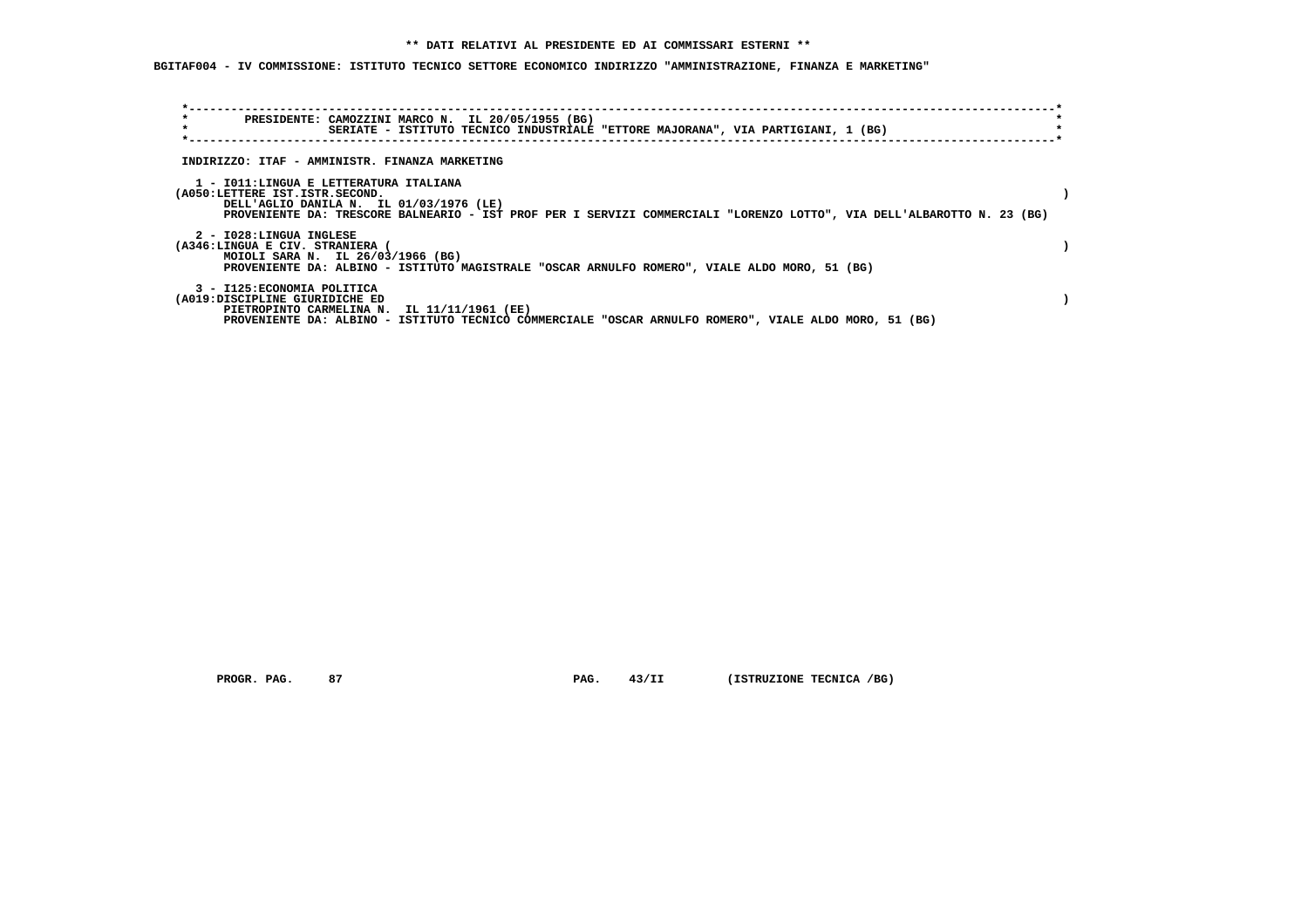**BGITAF005 - V COMMISSIONE: ISTITUTO TECNICO SETTORE ECONOMICO INDIRIZZO "AMMINISTRAZIONE, FINANZA E MARKETING"**

# **\*\* DATI RELATIVI ALLE CLASSI DELLA CONFIGURAZIONE \*\***

|  |                     |                       |  |  |                                       | ISTITUTO PRIMA SEDE: TREVIGLIO - ISTITUTO TECNICO COMMERCIALE "GUGLIELMO OBERDAN", VIALE MERISIO, 14 (BG) |        |                |          |  |           |                                                        |         |  |                                               |  |  |
|--|---------------------|-----------------------|--|--|---------------------------------------|-----------------------------------------------------------------------------------------------------------|--------|----------------|----------|--|-----------|--------------------------------------------------------|---------|--|-----------------------------------------------|--|--|
|  | * CLASSE * ISTITUTO | * SEZIONE * INDIRIZZO |  |  |                                       |                                                                                                           |        | $*$ I.F.P. $*$ |          |  | CANDIDATI |                                                        | $\star$ |  | L. STRANIERE                                  |  |  |
|  |                     |                       |  |  |                                       |                                                                                                           |        |                |          |  |           |                                                        |         |  | *INT.*EST.*SPEC*MER.* II PR. I COM. II COM. * |  |  |
|  | * BGTD03701T * D    |                       |  |  | * ITAF - AMMINISTR. FINANZA MARKETING |                                                                                                           |        |                |          |  |           | $* 19 * 2 * * * * *$                                   |         |  |                                               |  |  |
|  | * BGTD03701T * F    |                       |  |  | * ITAF - AMMINISTR. FINANZA MARKETING |                                                                                                           |        |                | $* 14 *$ |  |           | * * *                                                  |         |  |                                               |  |  |
|  |                     |                       |  |  |                                       |                                                                                                           | TOTALI |                |          |  |           | * 33 * 2 * * *<br>$*$ ---- $*$ ---- $*$ ---- $*$ ----* |         |  |                                               |  |  |

 **PROGR. PAG.** 88 **PAG.** 44/I (ISTRUZIONE TECNICA /BG)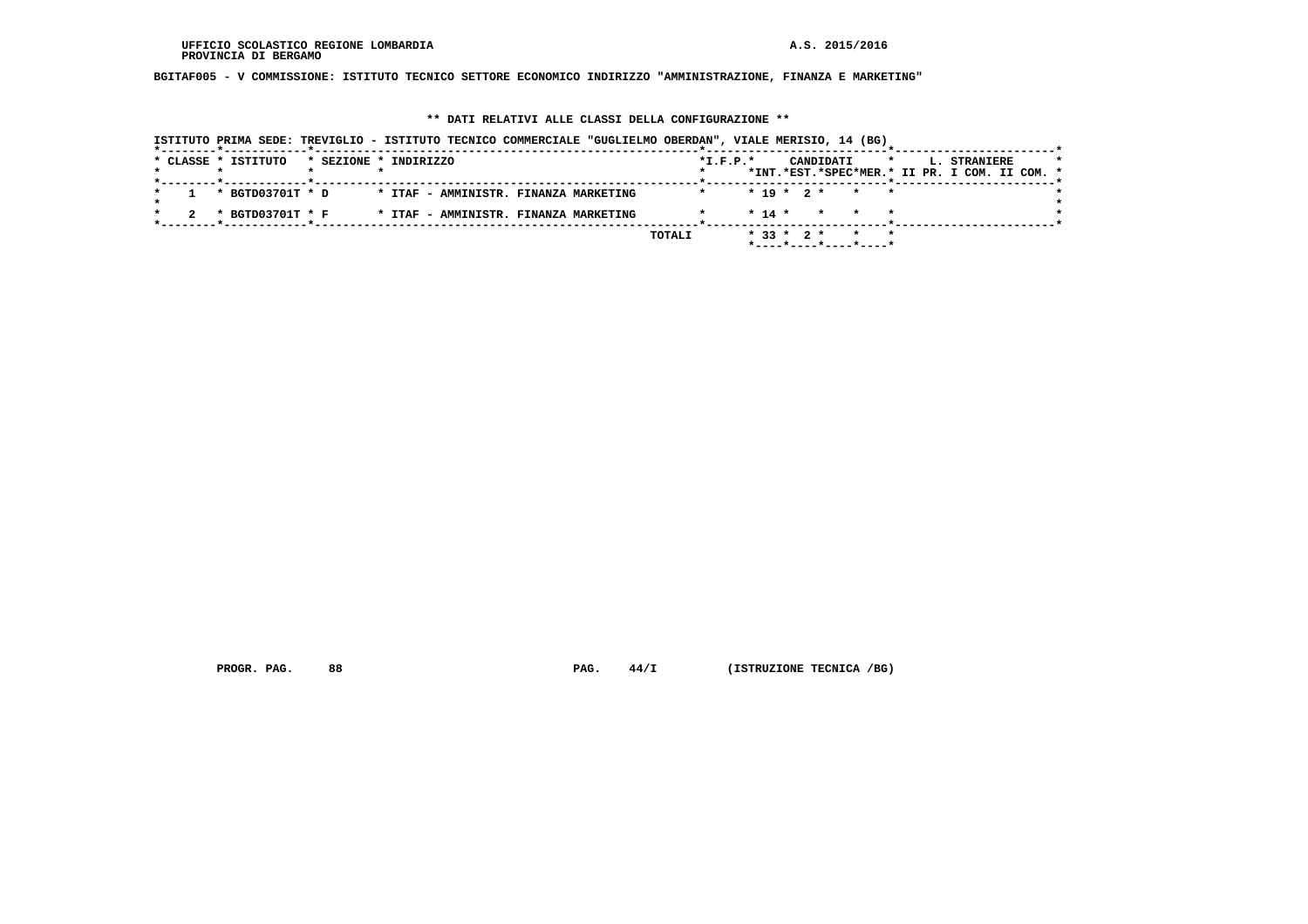**BGITAF005 - V COMMISSIONE: ISTITUTO TECNICO SETTORE ECONOMICO INDIRIZZO "AMMINISTRAZIONE, FINANZA E MARKETING"**

| $\star$<br>$\star$                                            | PRESIDENTE: PRINCI PIETRO N. IL 01/01/1966 (RC)<br>BERGAMO - ISTITUTO TECNICO INDUSTRIALE "PIETRO PALEOCAPA", VIA M. GAVAZZENI 29 (BG)                                                   |  |
|---------------------------------------------------------------|------------------------------------------------------------------------------------------------------------------------------------------------------------------------------------------|--|
|                                                               | INDIRIZZO: ITAF - AMMINISTR. FINANZA MARKETING                                                                                                                                           |  |
| (A050:LETTERE IST.ISTR.SECOND.                                | 1 - IO11:LINGUA E LETTERATURA ITALIANA<br>BELLUOMO MARIA GAETANA N. IL 18/10/1954 (ME)<br>PROVENIENTE DA: DALMINE - ISTITUTO TECNICO INDUSTRIALE "GUGLIELMO MARCONI", VIA VERDI, 60 (BG) |  |
| 2 - I028:LINGUA INGLESE<br>(A346:LINGUA E CIV. STRANIERA (    | GUSMINI STEFANIA ANNA N. IL 14/02/1968 (BG)<br>PROVENIENTE DA: BERGAMO - ISTITUTO TECNICO COMMERCIALE "VITTORIO EMANUELE II", VIA F. LUSSANA, 2 (BG)                                     |  |
| 3 - I125: ECONOMIA POLITICA<br>(A019:DISCIPLINE GIURIDICHE ED | ZUCCARO ANNA N. IL 30/01/1966 (CT)<br>PROVENIENTE DA: DALMINE - ISTITUTO TECNICO INDUSTRIALE "GUGLIELMO MARCONI", VIA VERDI, 60 (BG)                                                     |  |

 **PROGR. PAG.** 89 **PAG. 44/II (ISTRUZIONE TECNICA /BG)**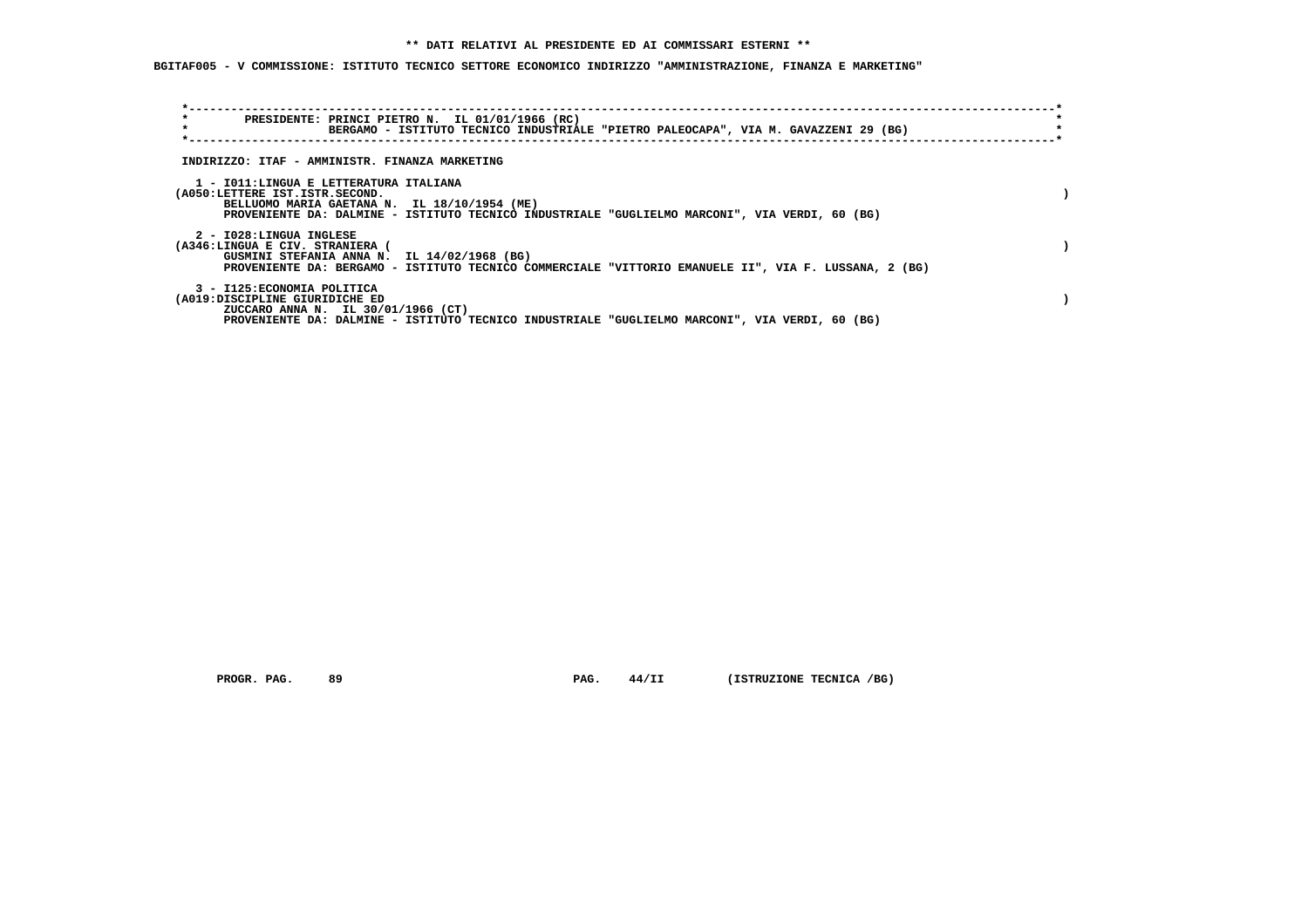**BGITAF006 - VI COMMISSIONE: ISTITUTO TECNICO SETTORE ECONOMICO INDIRIZZO "AMMINISTRAZIONE, FINANZA E MARKETING"**

## **\*\* DATI RELATIVI ALLE CLASSI DELLA CONFIGURAZIONE \*\***

|                     |                       | ISTITUTO PRIMA SEDE: TREVIGLIO - ISTITUTO TECNICO COMMERCIALE "GUGLIELMO OBERDAN " (CORSO SE, VIALE MERISIO, 14 (BG)        |                                             |              |                                               |                                                                           |
|---------------------|-----------------------|-----------------------------------------------------------------------------------------------------------------------------|---------------------------------------------|--------------|-----------------------------------------------|---------------------------------------------------------------------------|
| * CLASSE * ISTITUTO | * SEZIONE * INDIRIZZO |                                                                                                                             | $*$ I.F.P. $*$                              |              |                                               | CANDIDATI * L. STRANIERE<br>*INT.*EST.*SPEC*MER.* II PR. I COM. II COM. * |
|                     |                       | * BGTD037517 * AS * ITAF - AMMINISTR. FINANZA MARKETING                                                                     | <b>Example 19 Service State State State</b> | $* 35 *$     | $\star$<br>$\star$                            |                                                                           |
|                     |                       | ISTITUTO SECONDA SEDE: TREVIGLIO - L.R. PAR. ISTITUTO TECNICO PER GEOMETRI I.T.C.A.T. "DON BOSCO", VIA ZANOVELLO, N. 1 (BG) |                                             |              |                                               |                                                                           |
| * CLASSE * ISTITUTO | * SEZIONE * INDIRIZZO |                                                                                                                             | $*$ I.F.P. $*$                              |              |                                               | CANDIDATI * L. STRANIERE<br>*INT.*EST.*SPEC*MER.* II PR. I COM. II COM. * |
|                     |                       | * BGTL06500B * 5A * ITCA - COSTRUZIONI AMBIENTE TERRITORIO                                                                  | $\star$                                     | $* 21 * 9 *$ | $\star$                                       |                                                                           |
|                     |                       |                                                                                                                             | TOTALI                                      |              | $* 56 * 9 * * * * *$<br>*----*----*----*----* |                                                                           |

 **PROGR. PAG.** 90 **PAG.** 45/I (ISTRUZIONE TECNICA /BG)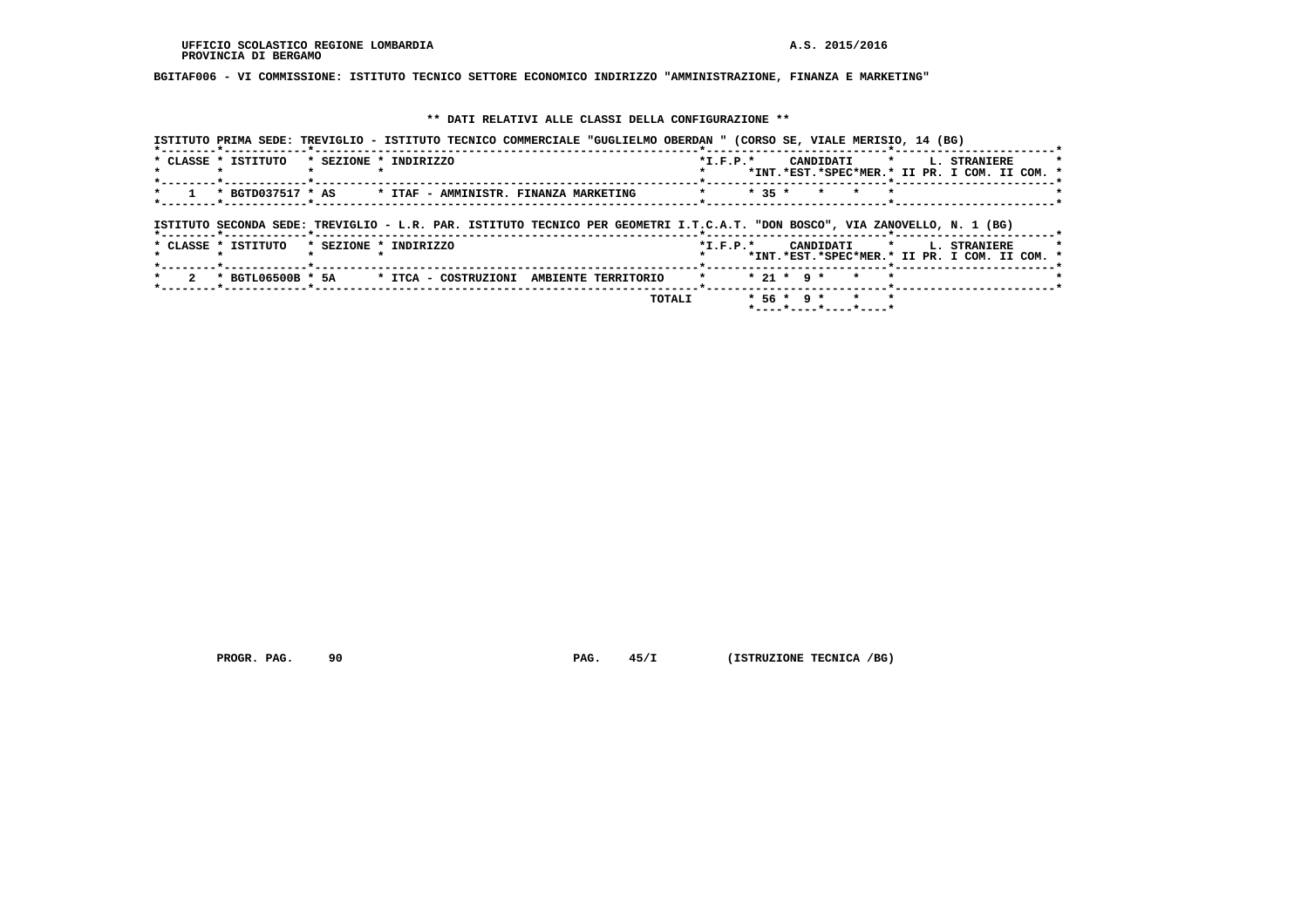# **BGITAF006 - VI COMMISSIONE: ISTITUTO TECNICO SETTORE ECONOMICO INDIRIZZO "AMMINISTRAZIONE, FINANZA E MARKETING"**

| PRESIDENTE: DI QUATTRO FRANCESCO N. IL 16/06/1970 (CT)<br>DALMINE - IST PROF INDUSTRIA E ARTIGIANATO "GUGLIELMO MARCONI", VIA G. VERDI,60 (BG)                                                                                               |  |
|----------------------------------------------------------------------------------------------------------------------------------------------------------------------------------------------------------------------------------------------|--|
| INDIRIZZO: ITAF - AMMINISTR. FINANZA MARKETING                                                                                                                                                                                               |  |
| 1 - IO11: LINGUA E LETTERATURA ITALIANA<br>(A050:LETTERE IST.ISTR.SECOND.<br>BARZAGHI ELENA SILVANA N. IL 04/09/1962 (MI)<br>PROVENIENTE DA: TREZZO SULL'ADDA - IST TEC COMMERCIALE E PER GEOMETRI JACOPO NIZZOLA, VIA PIETRO NENNI, 10 (MI) |  |
| 2 - I028:LINGUA INGLESE<br>(A346:LINGUA E CIV. STRANIERA (<br>MORETTI CARLA N. IL 07/05/1954 (NO)<br>PROVENIENTE DA: BERGAMO - ISTITUTO TECNICO COMMERCIALE "VITTORIO EMANUELE II", VIA F. LUSSANA, 2 (BG)                                   |  |
| 3 - I125: ECONOMIA POLITICA<br>(A019:DISCIPLINE GIURIDICHE ED<br>BUTTINONI CLAUDIO LUIGI N. IL 23/01/1971 (BG)<br>PROVENIENTE DA: ROMANO DI LOMBARDIA - IST TEC COMMERCIALE E PER GEOMETRI "G.B. RUBINI", VIA BELVEDERE (BG)                 |  |
| INDIRIZZO: ITCA - COSTRUZIONI AMBIENTE TERRITORIO                                                                                                                                                                                            |  |
| 1 - IO11: LINGUA E LETTERATURA ITALIANA<br>(A050:LETTERE IST.ISTR.SECOND.<br>BARZAGHI ELENA SILVANA N. IL 04/09/1962 (MI)<br>PROVENIENTE DA: TREZZO SULL'ADDA - IST TEC COMMERCIALE E PER GEOMETRI JACOPO NIZZOLA, VIA PIETRO NENNI, 10 (MI) |  |
| 2 - I028:LINGUA INGLESE<br>(A346:LINGUA E CIV. STRANIERA (<br>MORETTI CARLA N. IL 07/05/1954 (NO)<br>PROVENIENTE DA: BERGAMO - ISTITUTO TECNICO COMMERCIALE "VITTORIO EMANUELE II", VIA F. LUSSANA, 2 (BG)                                   |  |
| 3 - I198: TOPOGRAFIA<br>(A072:TOPOG. GEN., COSTR.RUR. E<br>SILVA ANGELO N. IL 13/07/1958 (BG)<br>PROVENIENTE DA: ROMANO DI LOMBARDIA - IST TEC COMMERCIALE E PER GEOMETRI "G.B. RUBINI", VIA BELVEDERE (BG)                                  |  |

 **PROGR. PAG.** 91 **PAG.** 45/II (ISTRUZIONE TECNICA /BG)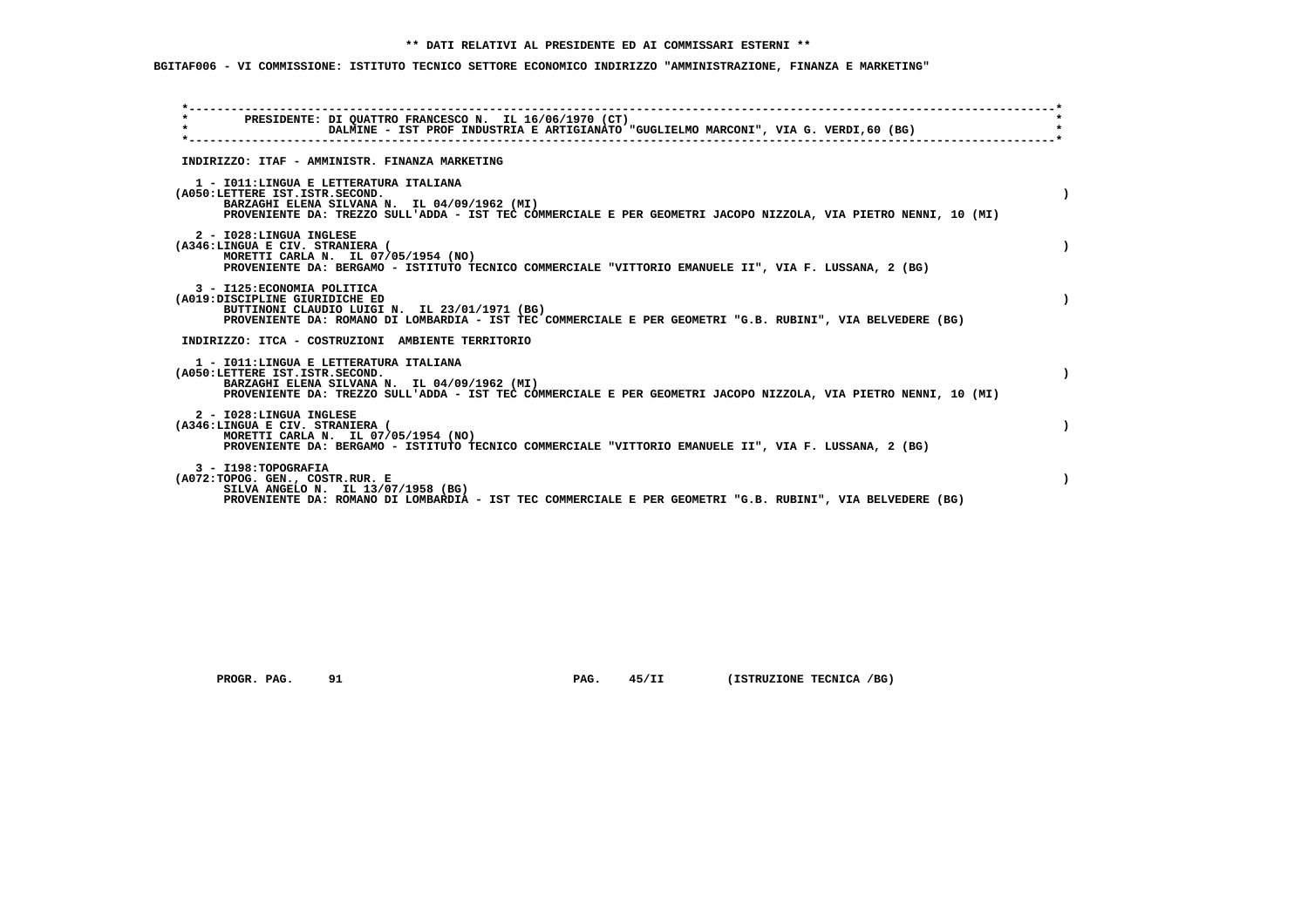**BGITAF007 - VII COMMISSIONE: ISTITUTO TECNICO SETTORE ECONOMICO INDIRIZZO "AMMINISTRAZIONE, FINANZA E MARKETING"**

#### **\*\* DATI RELATIVI ALLE CLASSI DELLA CONFIGURAZIONE \*\***

| ISTITUTO PRIMA SEDE: ALBINO - ISTITUTO TECNICO COMMERCIALE "OSCAR ARNULFO ROMERO", VIALE ALDO MORO, 51 (BG) |                     |                       |  |                                       |  |        |            |          |  |           |                       |  |                                               |  |  |
|-------------------------------------------------------------------------------------------------------------|---------------------|-----------------------|--|---------------------------------------|--|--------|------------|----------|--|-----------|-----------------------|--|-----------------------------------------------|--|--|
|                                                                                                             | * CLASSE * ISTITUTO | * SEZIONE * INDIRIZZO |  |                                       |  |        | $*I.F.P.*$ |          |  | CANDIDATI |                       |  | L. STRANIERE                                  |  |  |
|                                                                                                             |                     |                       |  |                                       |  |        |            |          |  |           |                       |  | *INT.*EST.*SPEC*MER.* II PR. I COM. II COM. * |  |  |
|                                                                                                             |                     |                       |  |                                       |  |        |            |          |  |           |                       |  |                                               |  |  |
|                                                                                                             | * BGTD00901N * 5A   |                       |  | * ITAF - AMMINISTR. FINANZA MARKETING |  |        |            | $* 19 *$ |  | $\star$   |                       |  |                                               |  |  |
|                                                                                                             | * BGTD00901N * 5B   |                       |  | * ITAF - AMMINISTR. FINANZA MARKETING |  |        |            | $* 15 *$ |  |           |                       |  |                                               |  |  |
|                                                                                                             |                     | $*$ 5BF               |  | * ITAF - AMMINISTR. FINANZA MARKETING |  |        |            | $* 12 *$ |  | $\star$   |                       |  |                                               |  |  |
|                                                                                                             |                     |                       |  |                                       |  |        |            |          |  |           |                       |  |                                               |  |  |
|                                                                                                             |                     |                       |  |                                       |  | TOTALI |            | $* 46 *$ |  |           |                       |  |                                               |  |  |
|                                                                                                             |                     |                       |  |                                       |  |        |            |          |  |           | *----*----*----*----* |  |                                               |  |  |

 **PROGR. PAG.** 92 **PAG.** 46/I (ISTRUZIONE TECNICA /BG)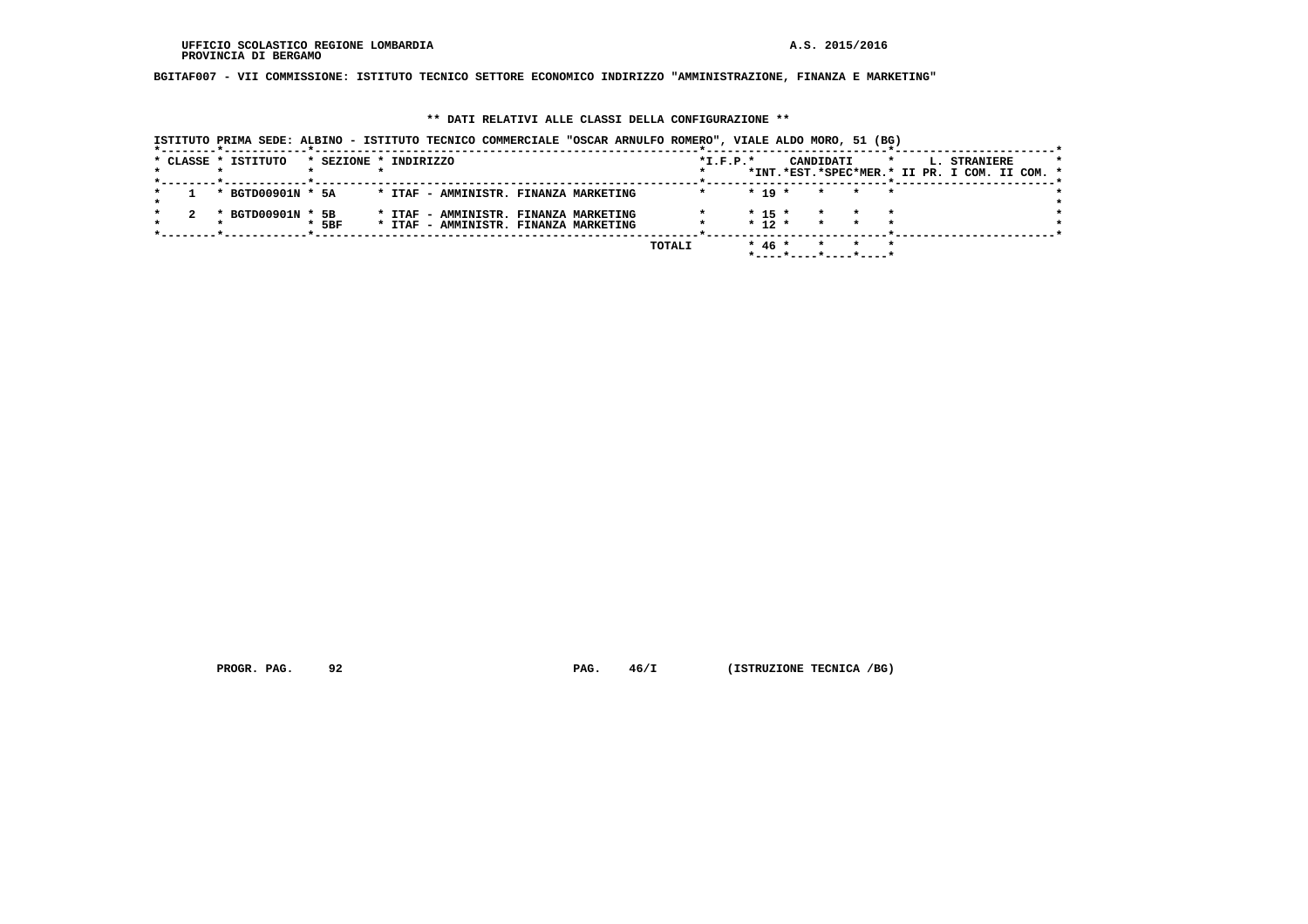**BGITAF007 - VII COMMISSIONE: ISTITUTO TECNICO SETTORE ECONOMICO INDIRIZZO "AMMINISTRAZIONE, FINANZA E MARKETING"**

| $\star$                                                       | PRESIDENTE: PIANTONI ALDO N. IL 17/12/1959 (BG)<br>CLUSONE - IST TEC COMMERCIALE E PER GEOMETRI "ANDREA FANTONI", VIA BARBARIGO, 27 (BG)                                                |  |
|---------------------------------------------------------------|-----------------------------------------------------------------------------------------------------------------------------------------------------------------------------------------|--|
|                                                               | INDIRIZZO: ITAF - AMMINISTR. FINANZA MARKETING                                                                                                                                          |  |
| (A050:LETTERE IST.ISTR.SECOND.                                | 1 - IO11:LINGUA E LETTERATURA ITALIANA<br>DE FRANCESCO ORSOLA N. IL 15/11/1960 (SA)<br>PROVENIENTE DA: BERGAMO - IST PROF INDUSTRIA E ARTIGIANATO "CESARE PESENTI", VIA OZANAM, 27 (BG) |  |
| 2 - I028:LINGUA INGLESE<br>(A346:LINGUA E CIV. STRANIERA (    | CORTINOVIS SERENA N. IL 20/11/1969 (BG)<br>PROVENIENTE DA: BERGAMO - ISTITUTO TECNICO INDUSTRIALE "GIULIO NATTA", VIALE EUROPA, 15 (BG)                                                 |  |
| 3 - I125: ECONOMIA POLITICA<br>(A019:DISCIPLINE GIURIDICHE ED | BERGAMINI LINO N. IL 14/01/1951 (BG)<br>PROVENIENTE DA: CLUSONE - IST TEC COMMERCIALE E PER GEOMETRI "ANDREA FANTONI", VIA BARBARIGO, 27 (BG)                                           |  |

 **PROGR. PAG.** 93 **PAG.** 46/II (ISTRUZIONE TECNICA /BG)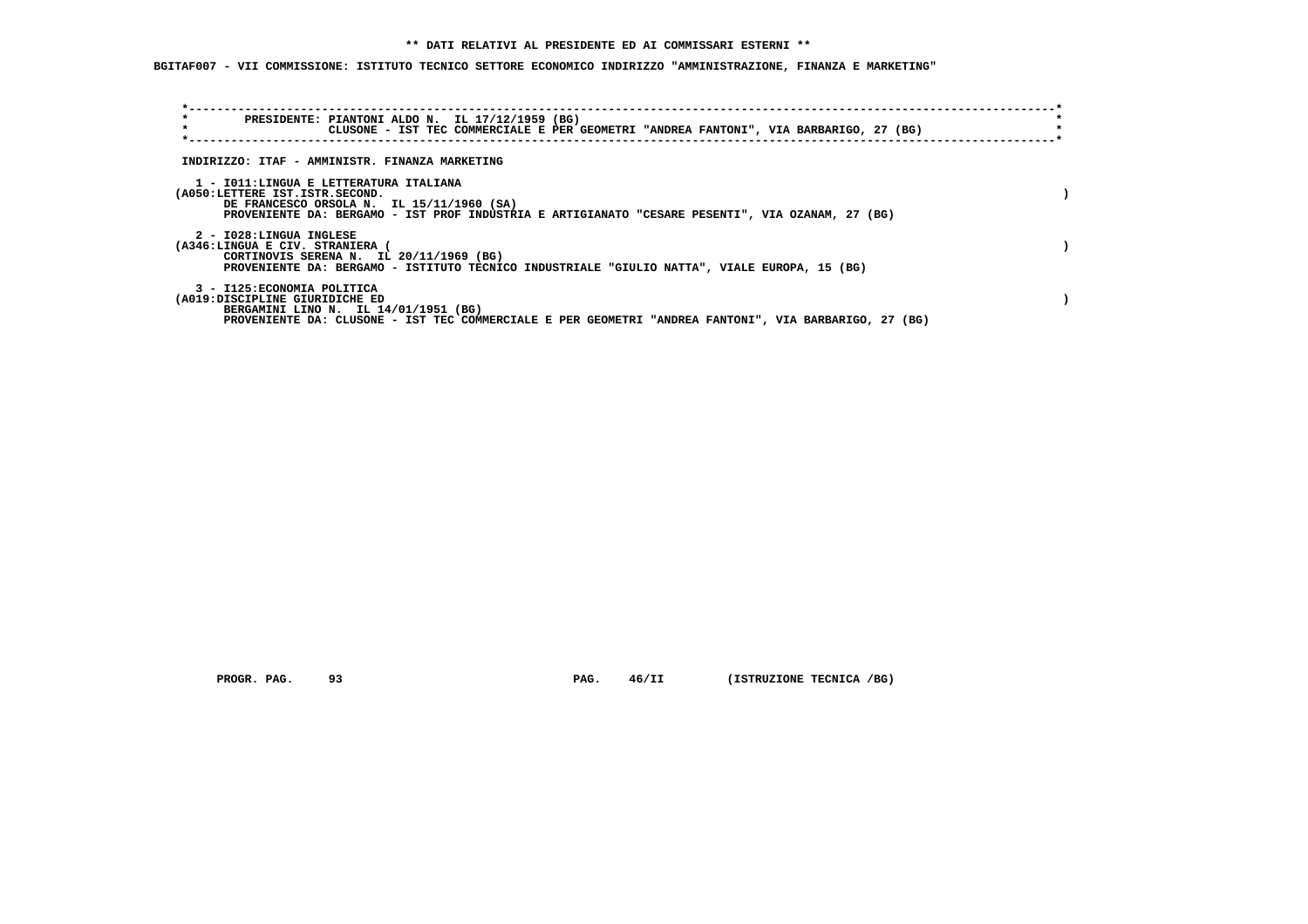**BGITAF008 - VIII COMMISSIONE: ISTITUTO TECNICO SETTORE ECONOMICO INDIRIZZO "AMMINISTRAZIONE, FINANZA E MARKETING"**

#### **\*\* DATI RELATIVI ALLE CLASSI DELLA CONFIGURAZIONE \*\***

|                     |                       | ISTITUTO PRIMA SEDE: DALMINE - IST TEC COMMERCIALE E PER GEOMETRI "LUIGI EINAUDI", VIA VERDI, 48 (BG) |                |                      |         |                                               |  |
|---------------------|-----------------------|-------------------------------------------------------------------------------------------------------|----------------|----------------------|---------|-----------------------------------------------|--|
| * CLASSE * ISTITUTO | * SEZIONE * INDIRIZZO |                                                                                                       | $*$ I.F.P. $*$ | CANDIDATI            | $\star$ | L. STRANIERE                                  |  |
|                     |                       |                                                                                                       |                |                      |         | *INT.*EST.*SPEC*MER.* II PR. I COM. II COM. * |  |
| * BGTD01101N * A    |                       | * ITAF - AMMINISTR. FINANZA MARKETING                                                                 |                | $* 20 * 3 * * * * *$ |         |                                               |  |
| * BGTD01101N * B    |                       | * ITAF - AMMINISTR. FINANZA MARKETING                                                                 |                | $* 24 * 1 * * * * *$ |         |                                               |  |
|                     |                       |                                                                                                       | TOTALI         | * 44 * 4 * * * *     |         |                                               |  |
|                     |                       |                                                                                                       |                |                      |         |                                               |  |

 **PROGR. PAG.** 94 **PAG.** 47/I (ISTRUZIONE TECNICA /BG)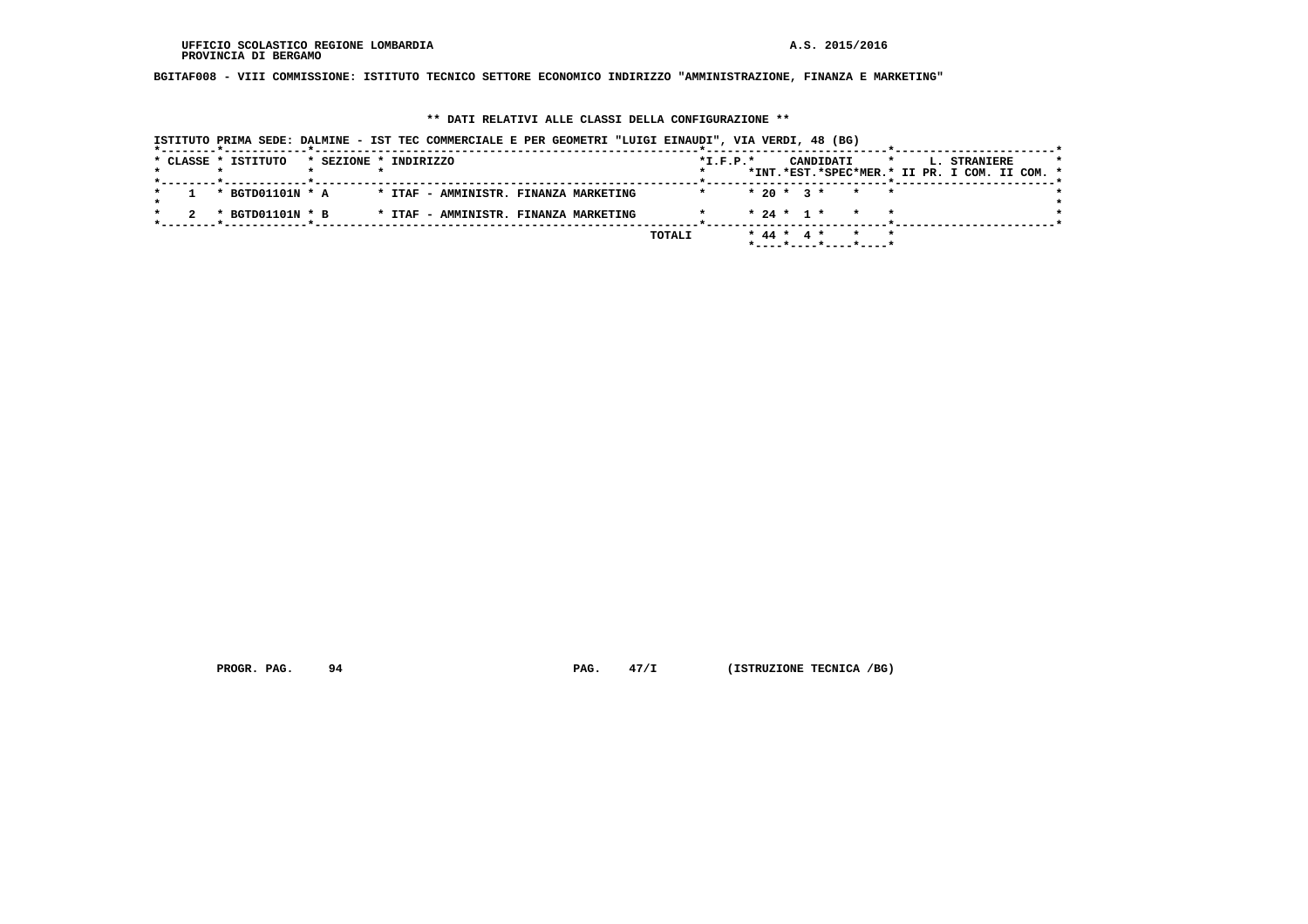**BGITAF008 - VIII COMMISSIONE: ISTITUTO TECNICO SETTORE ECONOMICO INDIRIZZO "AMMINISTRAZIONE, FINANZA E MARKETING"**

| $\star$<br>$\star$                                                       | PRESIDENTE: BONFICHI CARLA N. IL 03/07/1953 (BG)<br>TREVIGLIO - ISTITUTO TECNICO COMMERCIALE "ZENALE E BUTINONE", VIA GALVANI 7 (BG)                             |  |
|--------------------------------------------------------------------------|------------------------------------------------------------------------------------------------------------------------------------------------------------------|--|
|                                                                          | INDIRIZZO: ITAF - AMMINISTR. FINANZA MARKETING                                                                                                                   |  |
| 1 - IO11:LINGUA E LETTERATURA ITALIANA<br>(A050:LETTERE IST.ISTR.SECOND. | BARZAGHI MARIA FIORELLA N. IL 30/11/1953 (MI)<br>PROVENIENTE DA: TREZZO SULL'ADDA - IST TEC COMMERCIALE E PER GEOMETRI JACOPO NIZZOLA, VIA PIETRO NENNI, 10 (MI) |  |
| 2 - I028:LINGUA INGLESE<br>(A346:LINGUA E CIV. STRANIERA                 | FINAZZI LORENZA N. IL 09/08/1960 (BG)<br>PROVENIENTE DA: PRESEZZO - LICEO SCIENTIFICO "MAIRONI DA PONTE", VIA BERIZZI, 1 (BG)                                    |  |
| 3 - I125: ECONOMIA POLITICA<br>(A019:DISCIPLINE GIURIDICHE ED            | TORRE CATERINA N. IL 29/04/1965 (ME)<br>PROVENIENTE DA: TREVIGLIO - ISTITUTO TECNICO COMMERCIALE "ZENALE E BUTINONE", VIA GALVANI 7 (BG)                         |  |

 **PROGR. PAG.** 95 **PAG. 47/II (ISTRUZIONE TECNICA /BG)**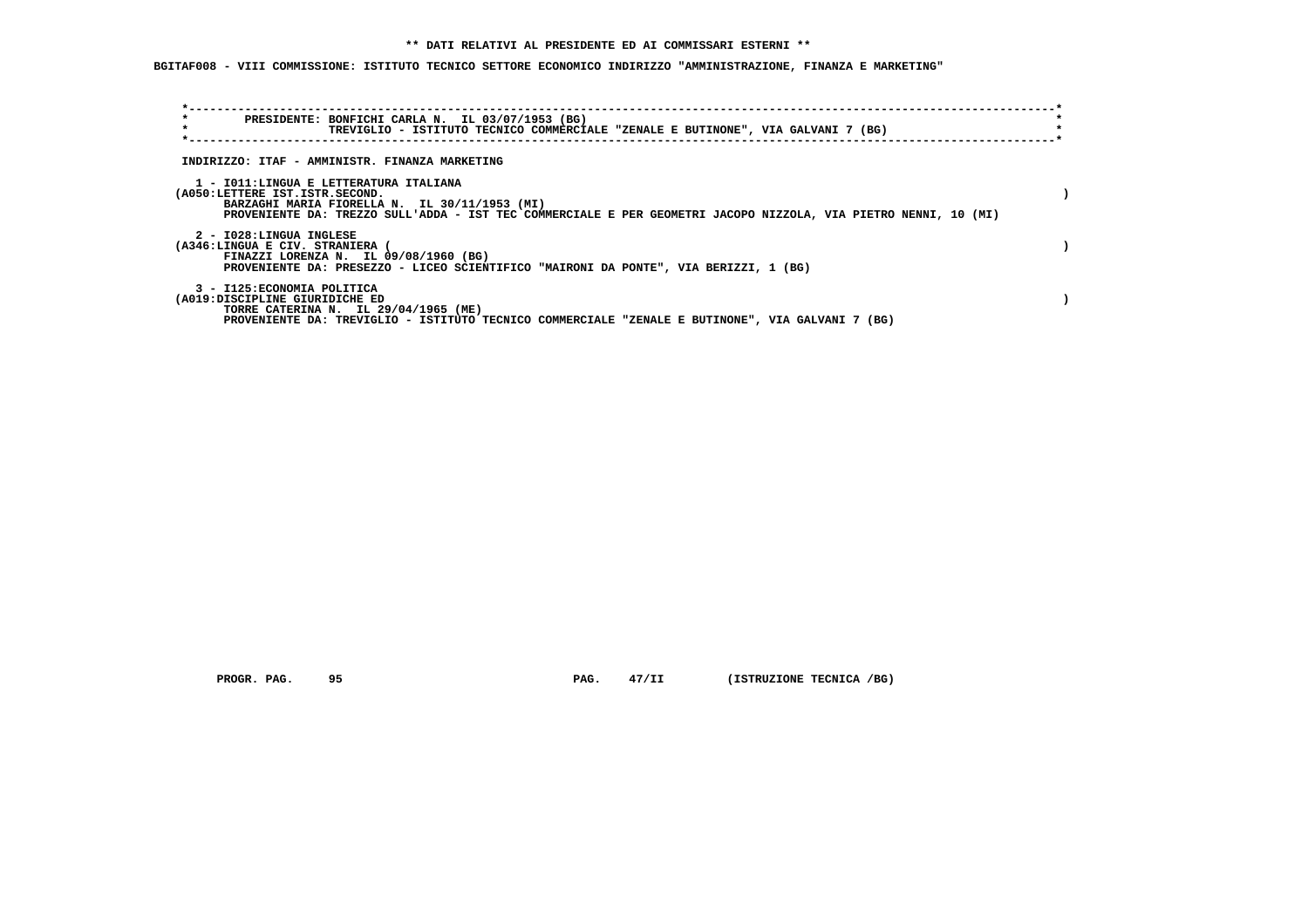**BGITAF009 - IX COMMISSIONE: ISTITUTO TECNICO SETTORE ECONOMICO INDIRIZZO "AMMINISTRAZIONE, FINANZA E MARKETING"**

#### **\*\* DATI RELATIVI ALLE CLASSI DELLA CONFIGURAZIONE \*\***

 **ISTITUTO PRIMA SEDE: PRESEZZO - ISTITUTO TECNICO COMMERCIALE "MAIRONI DA PONTE", VIA BERIZZI,1 (BG) \*--------\*------------\*-------------------------------------------------------\*--------------------------\*-----------------------\*** $\star$  **\* CLASSE \* ISTITUTO \* SEZIONE \* INDIRIZZO \*I.F.P.\* CANDIDATI \* L. STRANIERE \* \* \* \* \* \* \*INT.\*EST.\*SPEC\*MER.\* II PR. I COM. II COM. \* \*--------\*------------\*-------------------------------------------------------\*--------------------------\*-----------------------\* \* 1 \* BGTD00801T \* 5AA \* ITAF - AMMINISTR. FINANZA MARKETING \* \* 22 \* \* \* \* \*** $\star$  **\* \*** $\bullet$  **\* 2 \* BGTD00801T \* 5CA \* ITAF - AMMINISTR. FINANZA MARKETING \* \* 17 \* \* \* \* \* \*--------\*------------\*-------------------------------------------------------\*--------------------------\*-----------------------\* TOTALI \* 39 \* \* \* \* \*----\*----\*----\*----\***

 **PROGR. PAG.** 96 **PROGR. PAG. 48/I** (ISTRUZIONE TECNICA / BG)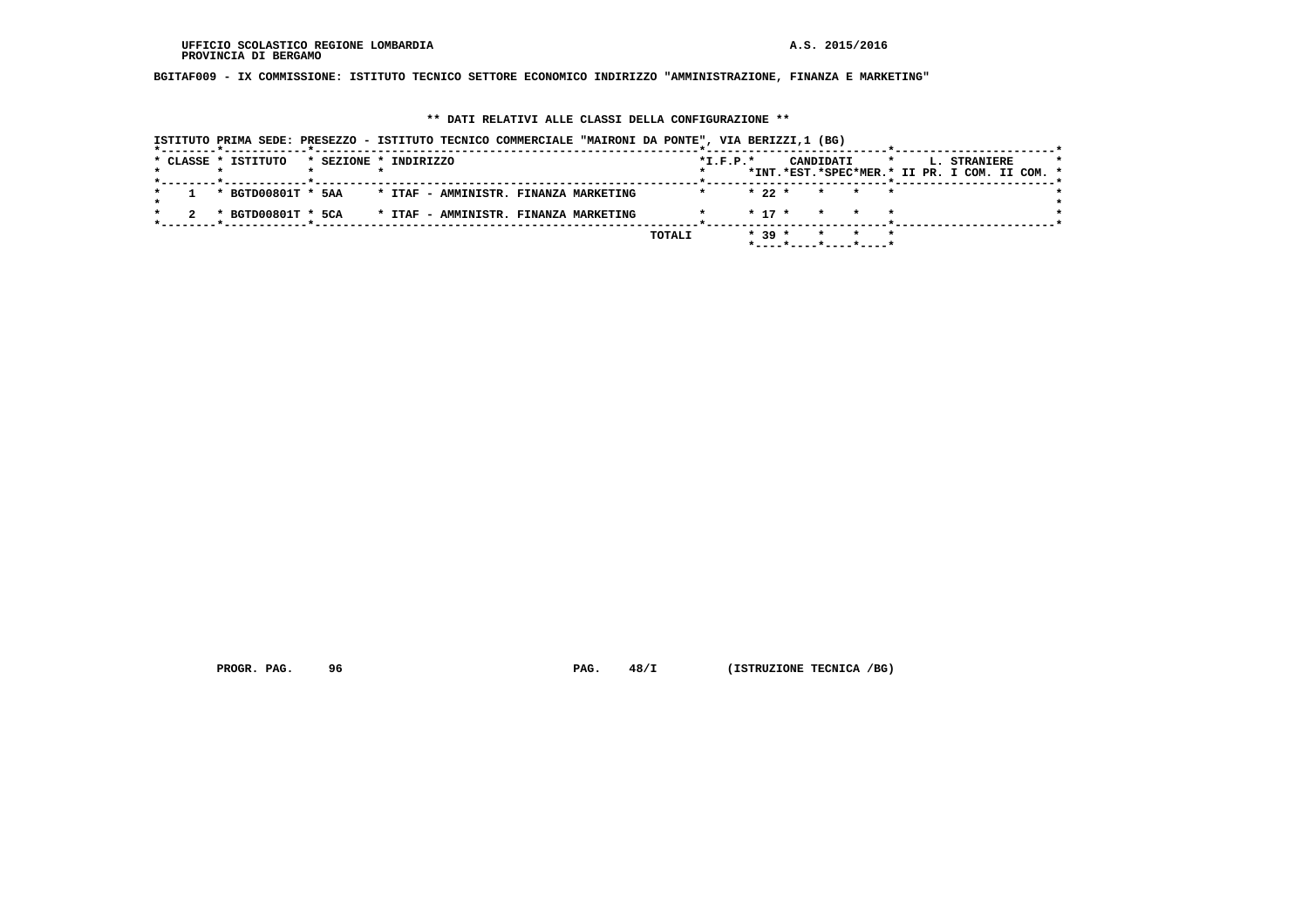**BGITAF009 - IX COMMISSIONE: ISTITUTO TECNICO SETTORE ECONOMICO INDIRIZZO "AMMINISTRAZIONE, FINANZA E MARKETING"**

| $\star$<br>PRESIDENTE: CHIAPPA MAURIZIO ADAMO N. IL 16/11/1968 (BG)<br>$\star$                                                                                                                                       | DALMINE - ISTITUTO SUPERIORE "GUGLIELMO MARCONI", VIA VERDI, 60 (BG) |  |  |
|----------------------------------------------------------------------------------------------------------------------------------------------------------------------------------------------------------------------|----------------------------------------------------------------------|--|--|
| INDIRIZZO: ITAF - AMMINISTR. FINANZA MARKETING                                                                                                                                                                       |                                                                      |  |  |
| 1 - IO11:LINGUA E LETTERATURA ITALIANA<br>(A050:LETTERE IST.ISTR.SECOND.<br>GUCCIO FILIPPA N. IL 23/12/1952 (EN)<br>PROVENIENTE DA: BERGAMO - ISTITUTO TECNICO COMMERCIALE "BORTOLO BELOTTI", VIA PER AZZANO, 5 (BG) |                                                                      |  |  |
| 2 - I028:LINGUA INGLESE<br>(A346:LINGUA E CIV. STRANIERA<br>CASTELLI CATERINA N. IL 26/06/1954 (BG)<br>PROVENIENTE DA: BERGAMO - LICEO SCIENTIFICO "FILIPPO LUSSANA", VIA ANGELO MAY, 1 (BG)                         |                                                                      |  |  |
| 3 - I125: ECONOMIA POLITICA<br>(A019:DISCIPLINE GIURIDICHE ED<br>TASSETTI DAVIDE N. IL 01/08/1953 (BG)<br>PROVENIENTE DA: BERGAMO - ISTITUTO TECNICO COMMERCIALE "VITTORIO EMANUELE II", VIA F. LUSSANA, 2 (BG)      |                                                                      |  |  |

 **PROGR. PAG.** 97 **PAG.** 48/II (ISTRUZIONE TECNICA /BG)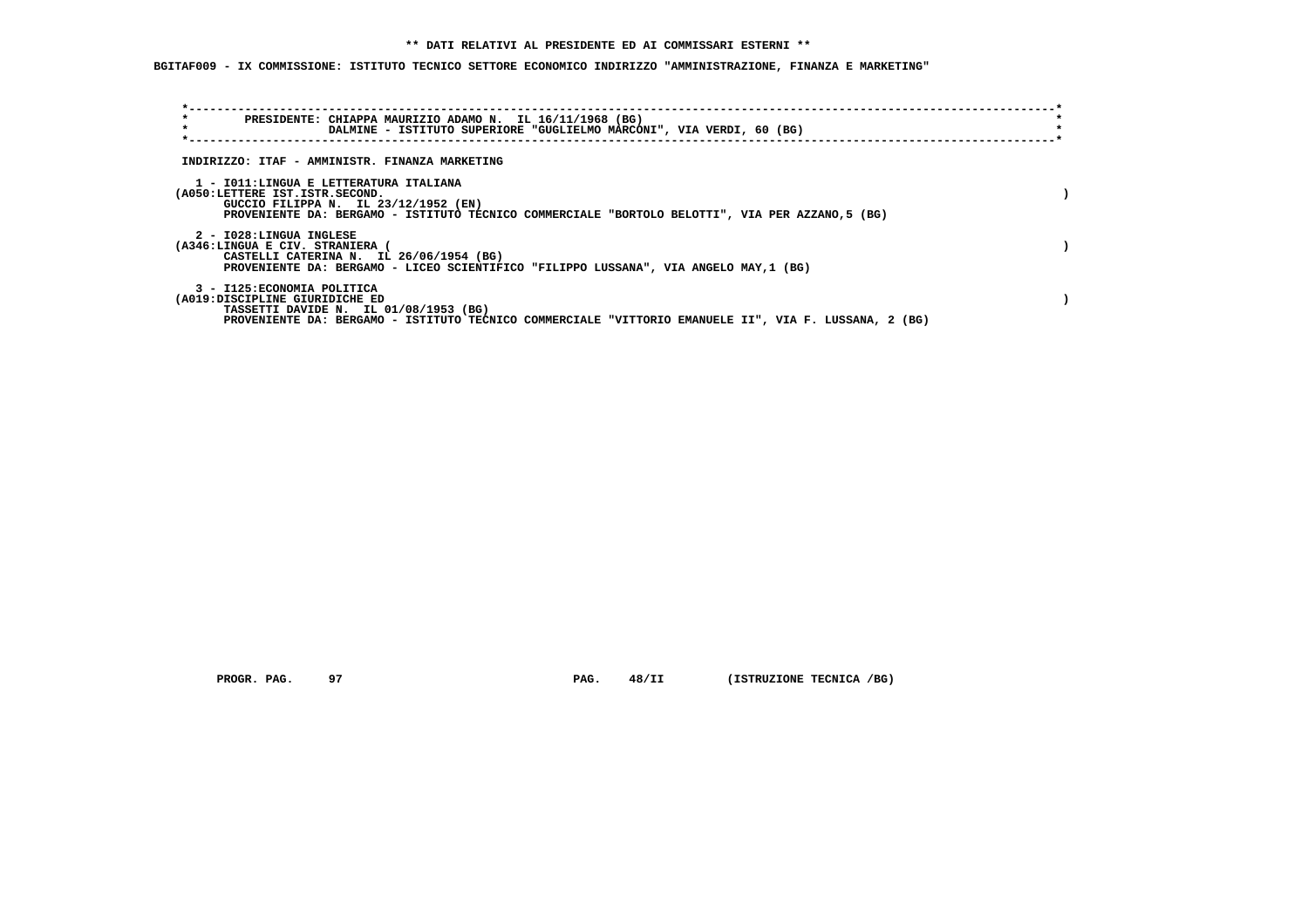**BGITAF010 - X COMMISSIONE: ISTITUTO TECNICO SETTORE ECONOMICO INDIRIZZO "AMMINISTRAZIONE, FINANZA E MARKETING"**

## **\*\* DATI RELATIVI ALLE CLASSI DELLA CONFIGURAZIONE \*\***

|  |  |                     |                       |  | ISTITUTO PRIMA SEDE: SARNICO - ISTITUTO TECNICO COMMERCIALE "SERAFINO RIVA", VIA CORTIVO 32 (BG) |  |        |            |          |           |         |                          |         |  |                                                               |  |  |
|--|--|---------------------|-----------------------|--|--------------------------------------------------------------------------------------------------|--|--------|------------|----------|-----------|---------|--------------------------|---------|--|---------------------------------------------------------------|--|--|
|  |  | * CLASSE * ISTITUTO | * SEZIONE * INDIRIZZO |  |                                                                                                  |  |        | $*L.F.P.*$ |          | CANDIDATI |         |                          | $\star$ |  | L. STRANIERE<br>*INT.*EST.*SPEC*MER.* II PR. I COM. II COM. * |  |  |
|  |  | * BGTD02301X * 5AM  |                       |  | * ITAF - AMMINISTR. FINANZA MARKETING                                                            |  |        |            | $* 24 *$ |           |         | $\star$ $\star$ $\star$  |         |  |                                                               |  |  |
|  |  | * BGTD02301X * 5AT  |                       |  | * IT04 - TURISMO                                                                                 |  |        |            | $* 14 *$ |           |         | * * *                    |         |  |                                                               |  |  |
|  |  |                     |                       |  |                                                                                                  |  | TOTALI |            | $* 38 *$ |           | $\star$ | $*$ ----*----*----*----* | $\star$ |  |                                                               |  |  |

 **PROGR. PAG.** 98 **PAG. 49/I** (ISTRUZIONE TECNICA /BG)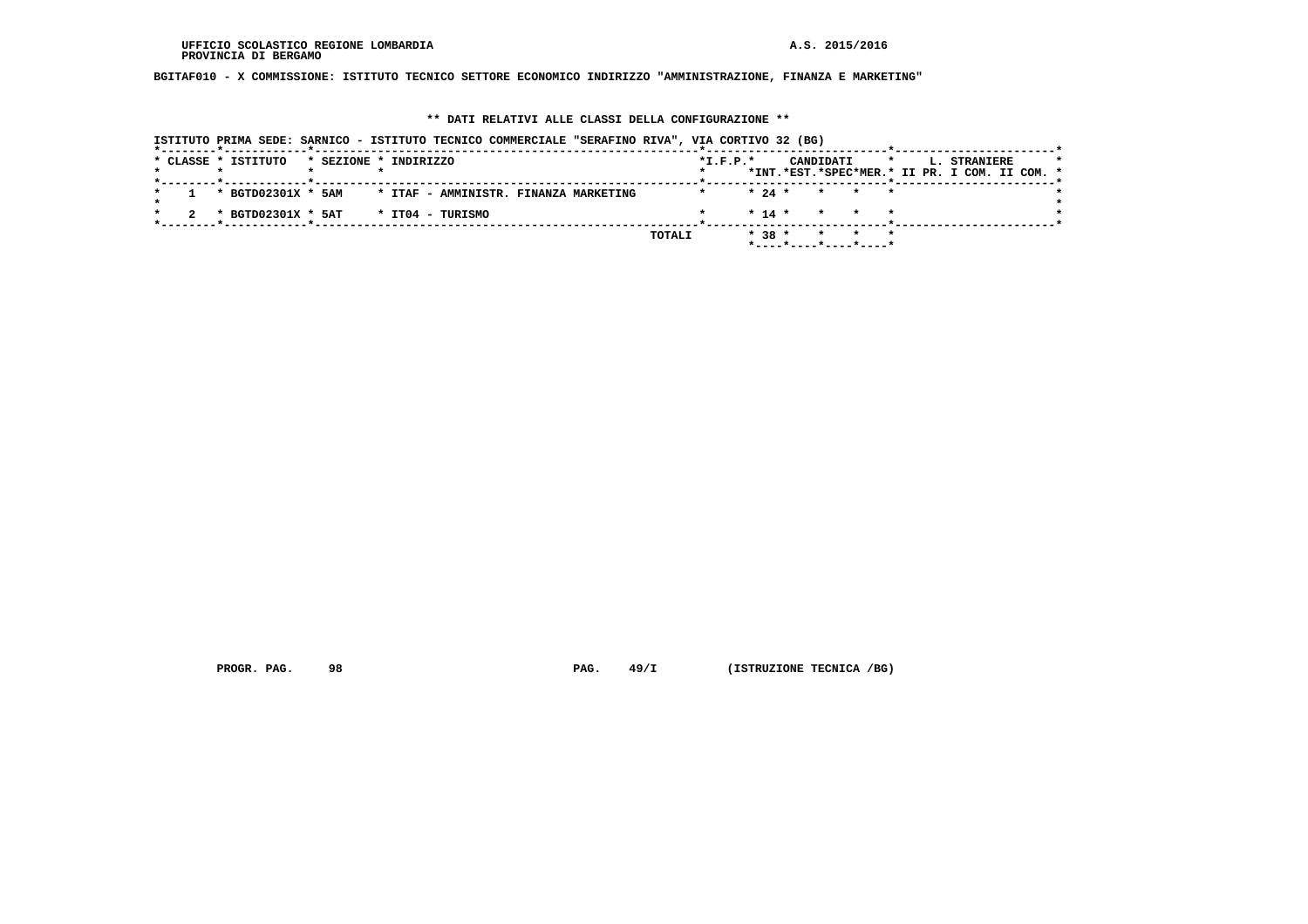# **BGITAF010 - X COMMISSIONE: ISTITUTO TECNICO SETTORE ECONOMICO INDIRIZZO "AMMINISTRAZIONE, FINANZA E MARKETING"**

| PRESIDENTE: IAVARONE NICOLA N. IL 26/03/1960 (SA)<br>$\star$<br>TREVIGLIO - ISTITUTO SUPERIORE "SIMONE WEIL", VIA L. GALVANI, 7 (BG)                                                                                                       |  |
|--------------------------------------------------------------------------------------------------------------------------------------------------------------------------------------------------------------------------------------------|--|
| INDIRIZZO: ITAF - AMMINISTR. FINANZA MARKETING                                                                                                                                                                                             |  |
| 1 - IO11: LINGUA E LETTERATURA ITALIANA<br>(A050:LETTERE IST.ISTR.SECOND.<br>BESENZONI ANNAMARIA N. IL 30/04/1960 (BG)<br>PROVENIENTE DA: TRESCORE BALNEARIO - ISTITUTO TECNICO COMMERCIALE "LORENZO LOTTO", VIA DELL'ALBAROTTO N. 23 (BG) |  |
| 2 - I028: LINGUA INGLESE<br>(A346:LINGUA E CIV. STRANIERA (<br>BRIOLA MARIALAURA N. IL 20/06/1962 (BG)<br>PROVENIENTE DA: TRESCORE BALNEARIO - IST PROF PER I SERVIZI COMMERCIALI "LORENZO LOTTO", VIA DELL'ALBAROTTO N. 23 (BG)           |  |
| 3 - I125: ECONOMIA POLITICA<br>(A019:DISCIPLINE GIURIDICHE ED<br>VITALI SERGIO N. IL 01/06/1959 (BG)<br>PROVENIENTE DA: BERGAMO - ISTITUTO TECNICO COMMERCIALE "VITTORIO EMANUELE II", VIA F. LUSSANA, 2 (BG)                              |  |
| INDIRIZZO: IT04 - TURISMO                                                                                                                                                                                                                  |  |
| 1 - IO11: LINGUA E LETTERATURA ITALIANA<br>(A050:LETTERE IST.ISTR.SECOND.<br>BESENZONI ANNAMARIA N. IL 30/04/1960 (BG)<br>PROVENIENTE DA: TRESCORE BALNEARIO - ISTITUTO TECNICO COMMERCIALE "LORENZO LOTTO", VIA DELL'ALBAROTTO N. 23 (BG) |  |
| 2 - I028:LINGUA INGLESE<br>(A346:LINGUA E CIV. STRANIERA (<br>BRIOLA MARIALAURA N. IL 20/06/1962 (BG)<br>PROVENIENTE DA: TRESCORE BALNEARIO - IST PROF PER I SERVIZI COMMERCIALI "LORENZO LOTTO", VIA DELL'ALBAROTTO N. 23 (BG)            |  |
| 3 - I109: DIRITTO E LEGISLAZIONE TURISTICA<br>(A019:DISCIPLINE GIURIDICHE ED<br>VITALI SERGIO N. IL 01/06/1959 (BG)<br>PROVENIENTE DA: BERGAMO - ISTITUTO TECNICO COMMERCIALE "VITTORIO EMANUELE II", VIA F. LUSSANA, 2 (BG)               |  |

 **PROGR. PAG.** 99 **PAG.** 49/II (ISTRUZIONE TECNICA /BG)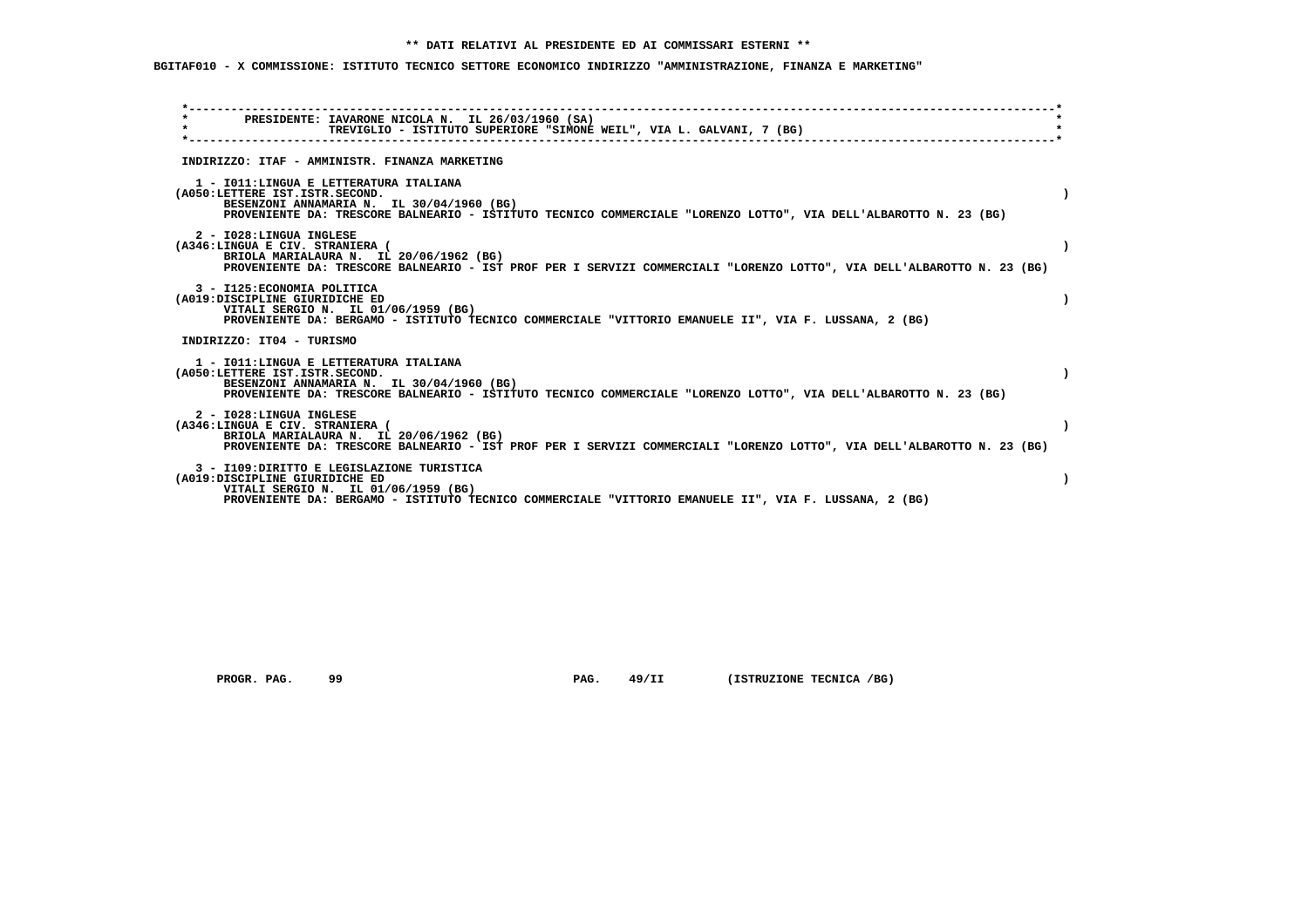**BGITAF011 - XI COMMISSIONE: ISTITUTO TECNICO SETTORE ECONOMICO INDIRIZZO "AMMINISTRAZIONE, FINANZA E MARKETING"**

## **\*\* DATI RELATIVI ALLE CLASSI DELLA CONFIGURAZIONE \*\***

|  | * CLASSE * ISTITUTO | * SEZIONE * INDIRIZZO |  |  |                                       |        | $*I.F.P.*$ |  |                  | CANDIDATI             | $\star$ |  | L. STRANIERE                                  |  |
|--|---------------------|-----------------------|--|--|---------------------------------------|--------|------------|--|------------------|-----------------------|---------|--|-----------------------------------------------|--|
|  |                     |                       |  |  |                                       |        |            |  |                  |                       |         |  | *INT.*EST.*SPEC*MER.* II PR. I COM. II COM. * |  |
|  | * BGTD014015 * CT   |                       |  |  | * ITAF - AMMINISTR. FINANZA MARKETING |        |            |  | * 5 * 1 *        |                       |         |  |                                               |  |
|  |                     | $*$ CF                |  |  | * ITAF - AMMINISTR. FINANZA MARKETING |        |            |  |                  | $* 15 * * * * * *$    |         |  |                                               |  |
|  | * BGTD014015 * DS   |                       |  |  | * ITAF - AMMINISTR. FINANZA MARKETING |        |            |  | $* 21 * 1 *$     |                       |         |  |                                               |  |
|  |                     |                       |  |  |                                       | TOTALI |            |  | $*$ 41 $*$ 2 $*$ |                       |         |  |                                               |  |
|  |                     |                       |  |  |                                       |        |            |  |                  | *----*----*----*----* |         |  |                                               |  |

 **PROGR. PAG.** 100 **PAG.** 50/I (ISTRUZIONE TECNICA /BG)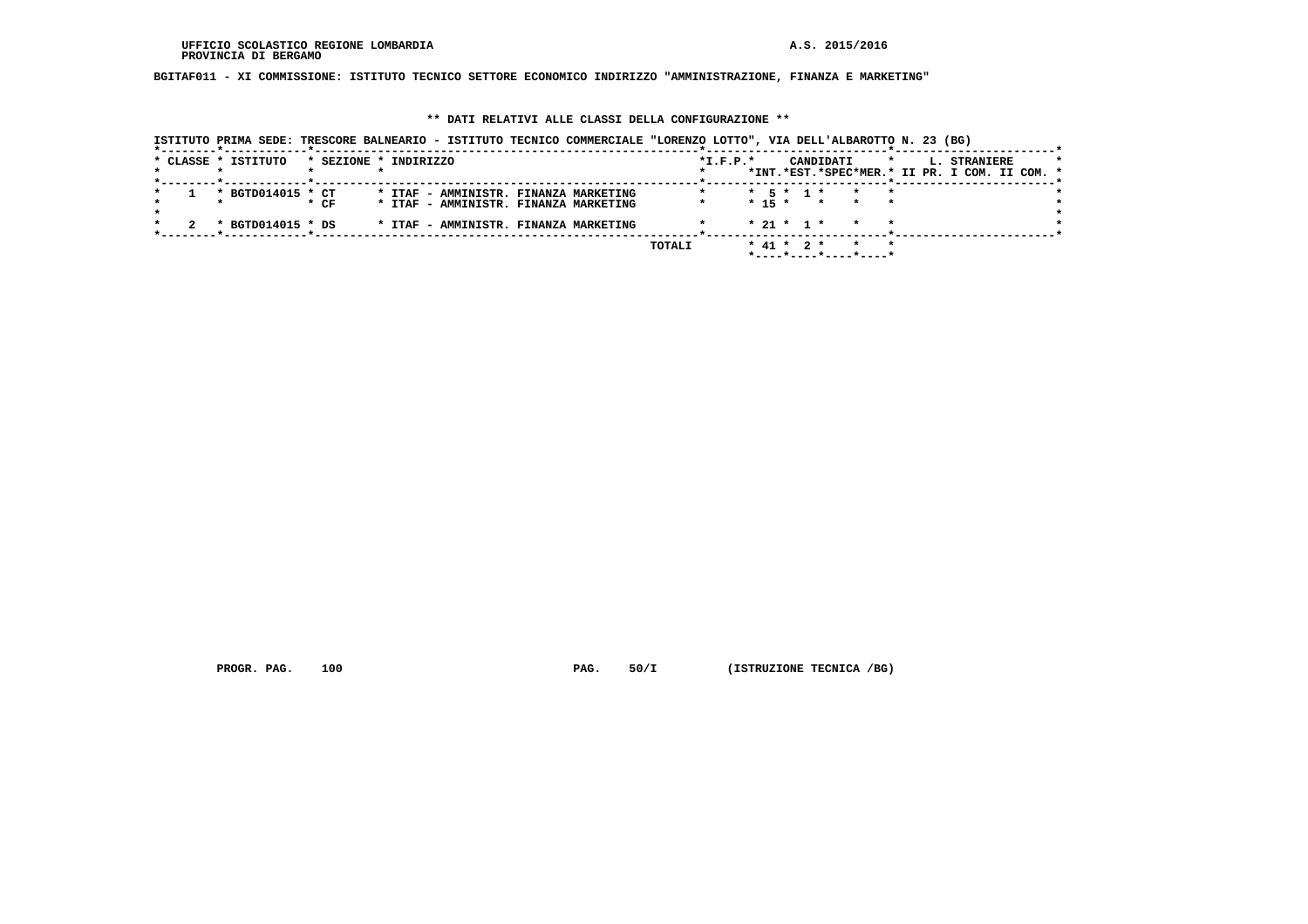**BGITAF011 - XI COMMISSIONE: ISTITUTO TECNICO SETTORE ECONOMICO INDIRIZZO "AMMINISTRAZIONE, FINANZA E MARKETING"**

| $\star$<br>$\star$      | PRESIDENTE: SARLO ANNUNZIATA ROSSANAN. IL 07/05/1953 (ME)<br>BERGAMO - IST PROF INDUSTRIA E ARTIGIANATO "CESARE PESENTI", VIA OZANAM, 27 (BG)                                                                    |  |
|-------------------------|------------------------------------------------------------------------------------------------------------------------------------------------------------------------------------------------------------------|--|
|                         | INDIRIZZO: ITAF - AMMINISTR. FINANZA MARKETING                                                                                                                                                                   |  |
|                         | 1 - IO11:LINGUA E LETTERATURA ITALIANA<br>(A050:LETTERE IST.ISTR.SECOND.<br>PAMICO PAOLO N. IL 15/10/1960 (BG)<br>PROVENIENTE DA: LOVERE - ISTITUTO TECNICO COMMERCIALE "IVAN PIANA", VIA XX SETTEMBRE, 4 (BG)   |  |
| 2 - I028:LINGUA INGLESE | (A346:LINGUA E CIV. STRANIERA (<br>CORDIANO NADIA N. IL 15/10/1973 (VE)<br>PROVENIENTE DA: BERGAMO - ISTITUTO TECNICO COMMERCIALE "BORTOLO BELOTTI", VIA PER AZZANO, 5 (BG)                                      |  |
|                         | 3 - I125: ECONOMIA POLITICA<br>(A019:DISCIPLINE GIURIDICHE ED<br>DI FEDERICO LINA N. IL 04/07/1954 (CE)<br>PROVENIENTE DA: BERGAMO - ISTITUTO TECNICO COMMERCIALE "VITTORIO EMANUELE II", VIA F. LUSSANA, 2 (BG) |  |

 **PROGR. PAG.** 101 **PAG.** 50/II (ISTRUZIONE TECNICA /BG)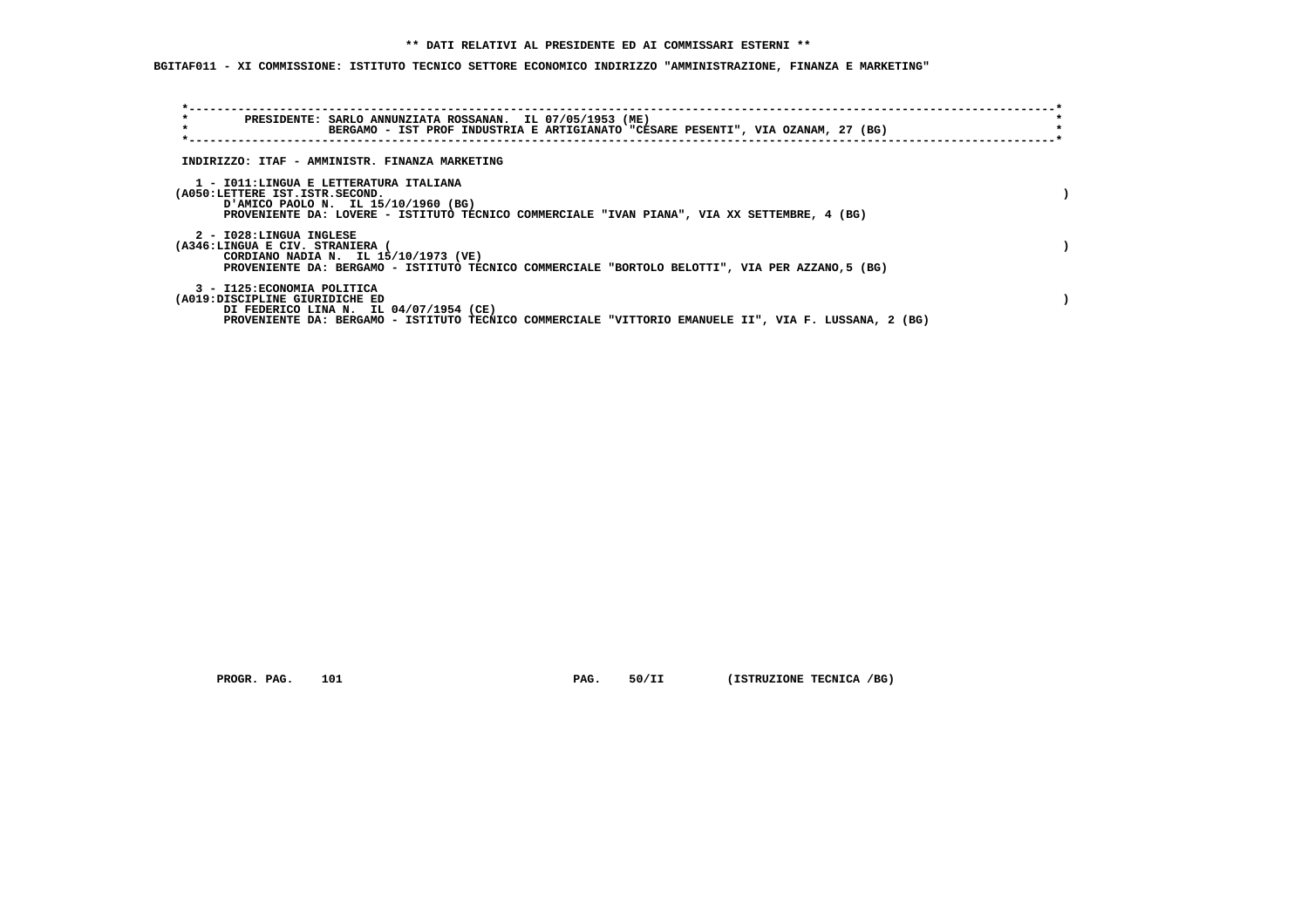**BGITAF012 - XII COMMISSIONE: ISTITUTO TECNICO SETTORE ECONOMICO INDIRIZZO "AMMINISTRAZIONE, FINANZA E MARKETING"**

## **\*\* DATI RELATIVI ALLE CLASSI DELLA CONFIGURAZIONE \*\***

| ISTITUTO PRIMA SEDE: BERGAMO - L.R. PAR. ISTITUTO TECNICO COMMERCIALE I.T.C. "LEONARDO DA VINCI", VIA MORONI, N. 255 (BG) |                    |                                       |                                                                                |  |        |            |                   |                       |         |                                                                      |  |
|---------------------------------------------------------------------------------------------------------------------------|--------------------|---------------------------------------|--------------------------------------------------------------------------------|--|--------|------------|-------------------|-----------------------|---------|----------------------------------------------------------------------|--|
| * CLASSE * ISTITUTO                                                                                                       |                    | * SEZIONE * INDIRIZZO                 |                                                                                |  |        | $*L.F.P.*$ |                   | CANDIDATI             | $\star$ | <b>L. STRANIERE</b><br>*INT.*EST.*SPEC*MER.* II PR. I COM. II COM. * |  |
|                                                                                                                           |                    |                                       |                                                                                |  |        |            |                   |                       |         |                                                                      |  |
| * BGTD085006 * A                                                                                                          |                    | * ITAF - AMMINISTR. FINANZA MARKETING |                                                                                |  |        |            |                   | $* 21 * 11 * * * * *$ |         |                                                                      |  |
| * BGTD085006 * B1                                                                                                         | $*$ B <sub>2</sub> |                                       | * ITAF - AMMINISTR. FINANZA MARKETING<br>* ITAF - AMMINISTR. FINANZA MARKETING |  |        |            | $* 26 * 4 *$      | $*$ 3 $*$ 1 $*$ $*$   |         |                                                                      |  |
|                                                                                                                           |                    |                                       |                                                                                |  | TOTALI |            | $*$ 50 $*$ 16 $*$ | *----*----*----*----* |         |                                                                      |  |

 **PROGR. PAG.** 102 **PAG.** 51/I (ISTRUZIONE TECNICA /BG)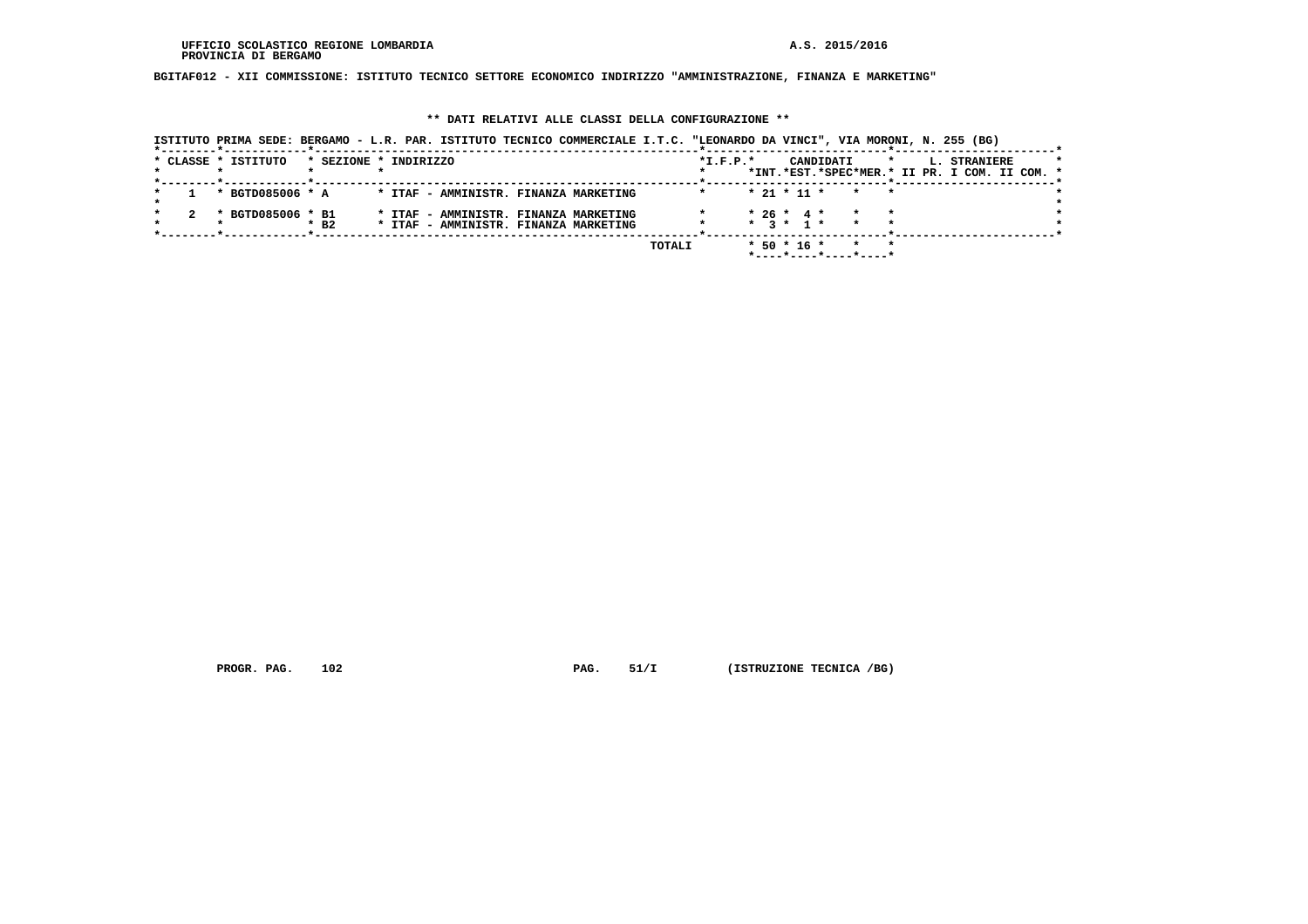**BGITAF012 - XII COMMISSIONE: ISTITUTO TECNICO SETTORE ECONOMICO INDIRIZZO "AMMINISTRAZIONE, FINANZA E MARKETING"**

| $\star$<br>PRESIDENTE: CHERICI GIULIO N. IL 17/07/1953 (NA)<br>$\star$                                                                                                                                                       | SARNICO - ISTITUTO TECNICO INDUSTRIALE "SERAFINO RIVA", VIA CORTIVO 32 (BG) |  |  |
|------------------------------------------------------------------------------------------------------------------------------------------------------------------------------------------------------------------------------|-----------------------------------------------------------------------------|--|--|
| INDIRIZZO: ITAF - AMMINISTR. FINANZA MARKETING                                                                                                                                                                               |                                                                             |  |  |
| 1 - IO11:LINGUA E LETTERATURA ITALIANA<br>(A050:LETTERE IST.ISTR.SECOND.<br>CAVAGNA LAURA N. IL 25/05/1965 (BG)<br>PROVENIENTE DA: PRESEZZO - IST PROF INDUSTRIA E ARTIGIANATO "BETTY AMBIVERI", VIA C. BERIZZI, 1 (BG)      |                                                                             |  |  |
| 2 - I028:LINGUA INGLESE<br>(A346:LINGUA E CIV. STRANIERA (<br>SILVESTRI MARIANGELA N. IL 06/07/1973 (TA)<br>PROVENIENTE DA: TRESCORE BALNEARIO - ISTITUTO TECNICO COMMERCIALE "LORENZO LOTTO", VIA DELL'ALBAROTTO N. 23 (BG) |                                                                             |  |  |
| 3 - I125: ECONOMIA POLITICA<br>(A019:DISCIPLINE GIURIDICHE ED<br>CAMERA ROSANNA N. IL 30/11/1957 (SA)<br>PROVENIENTE DA: SERIATE - ISTITUTO TECNICO INDUSTRIALE "ETTORE MAJORANA", VIA PARTIGIANI, 1 (BG)                    |                                                                             |  |  |

 **PROGR. PAG.** 103 **PAG. 51/II (ISTRUZIONE TECNICA /BG)**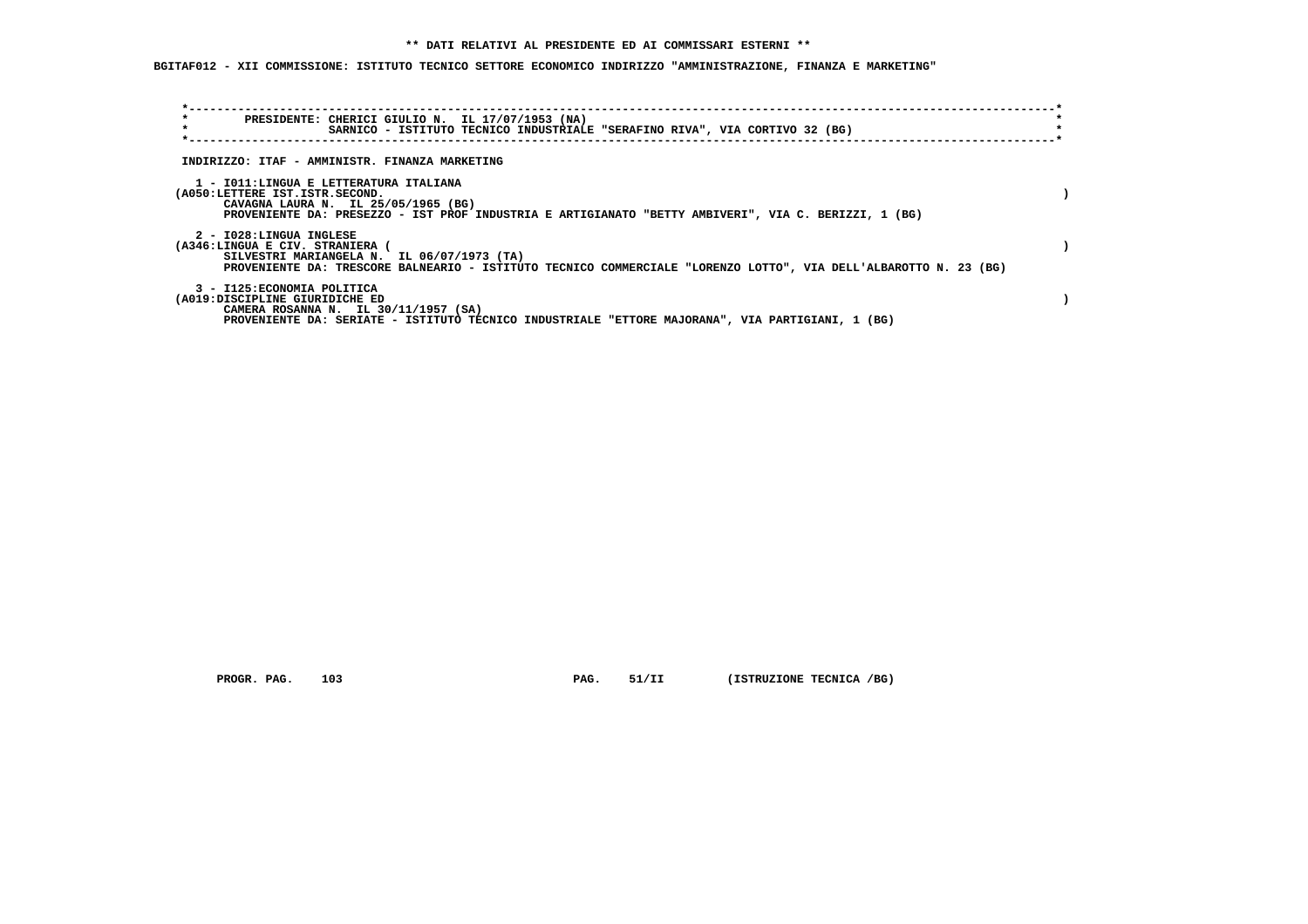# **BGITAF013 - XIII COMMISSIONE: ISTITUTO TECNICO SETTORE ECONOMICO INDIRIZZO "AMMINISTRAZIONE, FINANZA E MARKETING"**

#### **\*\* DATI RELATIVI ALLE CLASSI DELLA CONFIGURAZIONE \*\***

|                                              | ISTITUTO PRIMA SEDE: CLUSONE - IST TEC COMMERCIALE E PER GEOMETRI "ANDREA FANTONI", VIA BARBARIGO, 27 (BG) |                                                                                                                     |
|----------------------------------------------|------------------------------------------------------------------------------------------------------------|---------------------------------------------------------------------------------------------------------------------|
| * CLASSE * ISTITUTO<br>* SEZIONE * INDIRIZZO |                                                                                                            | CANDIDATI *<br><b>L. STRANIERE</b><br>$*$ I.F.P. $*$<br>*INT.*EST.*SPEC*MER.* II PR. I COM. II COM. *               |
|                                              |                                                                                                            | $* 27 *$<br>$\star$<br>$\star$                                                                                      |
|                                              | ISTITUTO SECONDA SEDE: LOVERE - ISTITUTO TECNICO COMMERCIALE "IVAN PIANA", VIA XX SETTEMBRE, 4 (BG)        |                                                                                                                     |
| * SEZIONE * INDIRIZZO<br>* CLASSE * ISTITUTO |                                                                                                            | $*$ I.F.P. $*$<br>CANDIDATI<br>$\mathbf{r}$<br><b>L. STRANIERE</b><br>*INT.*EST.*SPEC*MER.* II PR. I COM. II COM. * |
|                                              | * BGTD007012 * AE * ITAF - AMMINISTR. FINANZA MARKETING                                                    | $*20*$<br>$\star$<br>$\star$                                                                                        |
|                                              | TOTALI                                                                                                     | $* 47 *$<br>$\star$ $\star$<br>$\mathbf{r}$<br>*----*----*----*----*                                                |

 **PROGR. PAG.** 104 **PAG.** 52/I (ISTRUZIONE TECNICA /BG)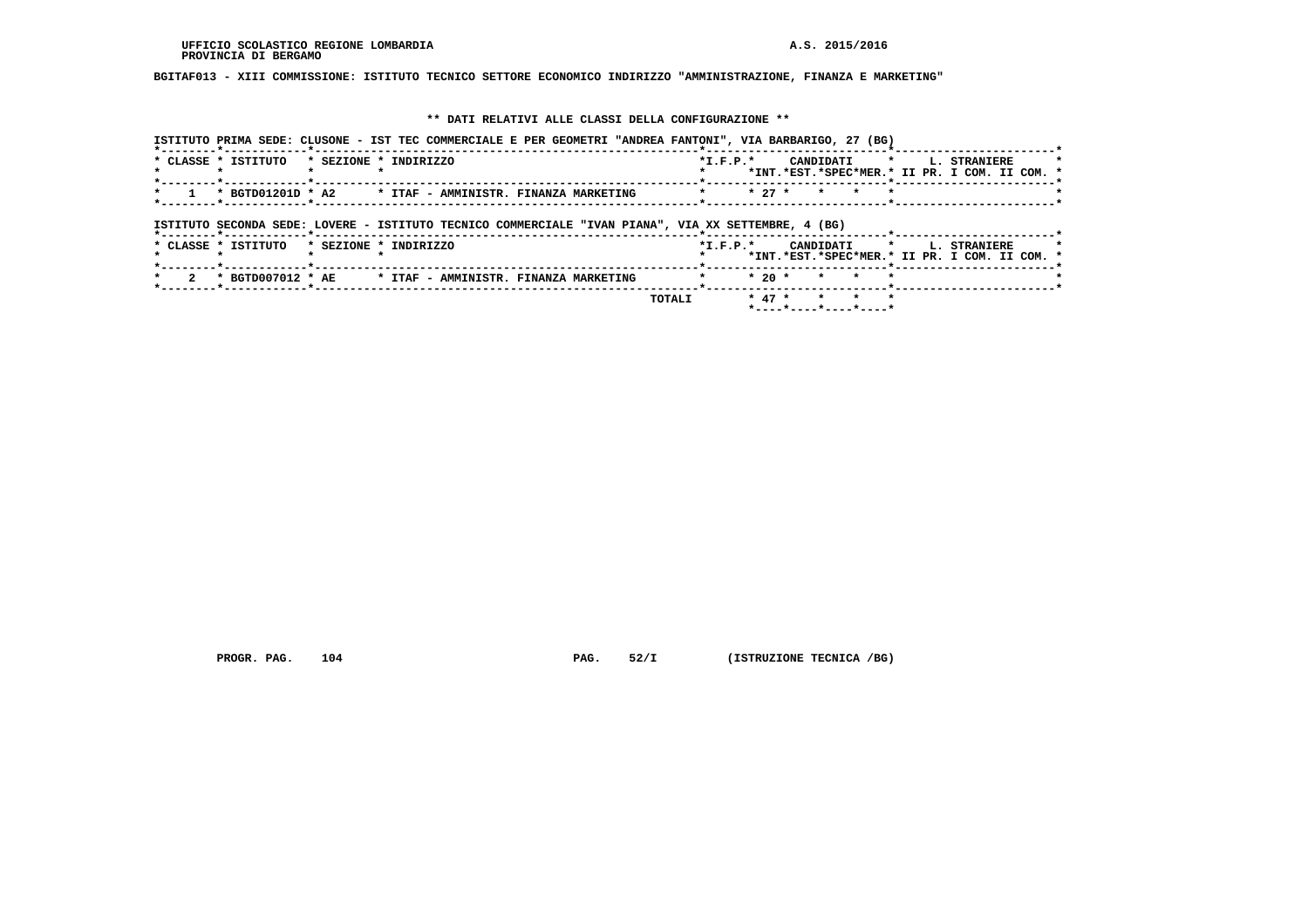**BGITAF013 - XIII COMMISSIONE: ISTITUTO TECNICO SETTORE ECONOMICO INDIRIZZO "AMMINISTRAZIONE, FINANZA E MARKETING"**

| *<br>$\star$                    | PRESIDENTE: RUSSO LEONARDO N. IL 20/03/1953 (CS)                                                                                                  |  |  |  |
|---------------------------------|---------------------------------------------------------------------------------------------------------------------------------------------------|--|--|--|
|                                 | SAN PELLEGRINO TERME - IST PROF PER I SERVIZI ALBERGHIERI E RISTORAZIONE DI SAN PELLEGRINO TERME, VIALE *                                         |  |  |  |
|                                 |                                                                                                                                                   |  |  |  |
|                                 | INDIRIZZO: ITAF - AMMINISTR. FINANZA MARKETING                                                                                                    |  |  |  |
|                                 |                                                                                                                                                   |  |  |  |
| (A050:LETTERE IST.ISTR.SECOND.  | 1 - IO11:LINGUA E LETTERATURA ITALIANA                                                                                                            |  |  |  |
|                                 | CAVATORTA ROBERTO N. IL 05/07/1958 (BG)                                                                                                           |  |  |  |
|                                 | PROVENIENTE DA: BERGAMO - ISTITUTO TECNICO COMMERCIALE "BORTOLO BELOTTI", VIA PER AZZANO, 5 (BG)                                                  |  |  |  |
|                                 |                                                                                                                                                   |  |  |  |
| 2 - I028:LINGUA INGLESE         |                                                                                                                                                   |  |  |  |
| (A346:LINGUA E CIV. STRANIERA ( |                                                                                                                                                   |  |  |  |
|                                 | ENGLEITNER ISABELLA N. IL 16/04/1960 (EE)<br>PROVENIENTE DA: ZOGNO - IST TEC COMMERCIALE E PER GEOMETRI "DAVID MARIA TUROLDO", VIA RONCO, 11 (BG) |  |  |  |
|                                 |                                                                                                                                                   |  |  |  |
| 3 - I125: ECONOMIA POLITICA     |                                                                                                                                                   |  |  |  |
| (A019:DISCIPLINE GIURIDICHE ED  |                                                                                                                                                   |  |  |  |
|                                 | SERRANO' ANTONIA N. IL 28/04/1963 (ME)                                                                                                            |  |  |  |
|                                 | PROVENIENTE DA: TREVIGLIO - ISTITUTO TECNICO COMMERCIALE "GUGLIELMO OBERDAN", VIALE MERISIO, 14 (BG)                                              |  |  |  |

 **PROGR. PAG.** 105 **PAG.** 52/II (ISTRUZIONE TECNICA /BG)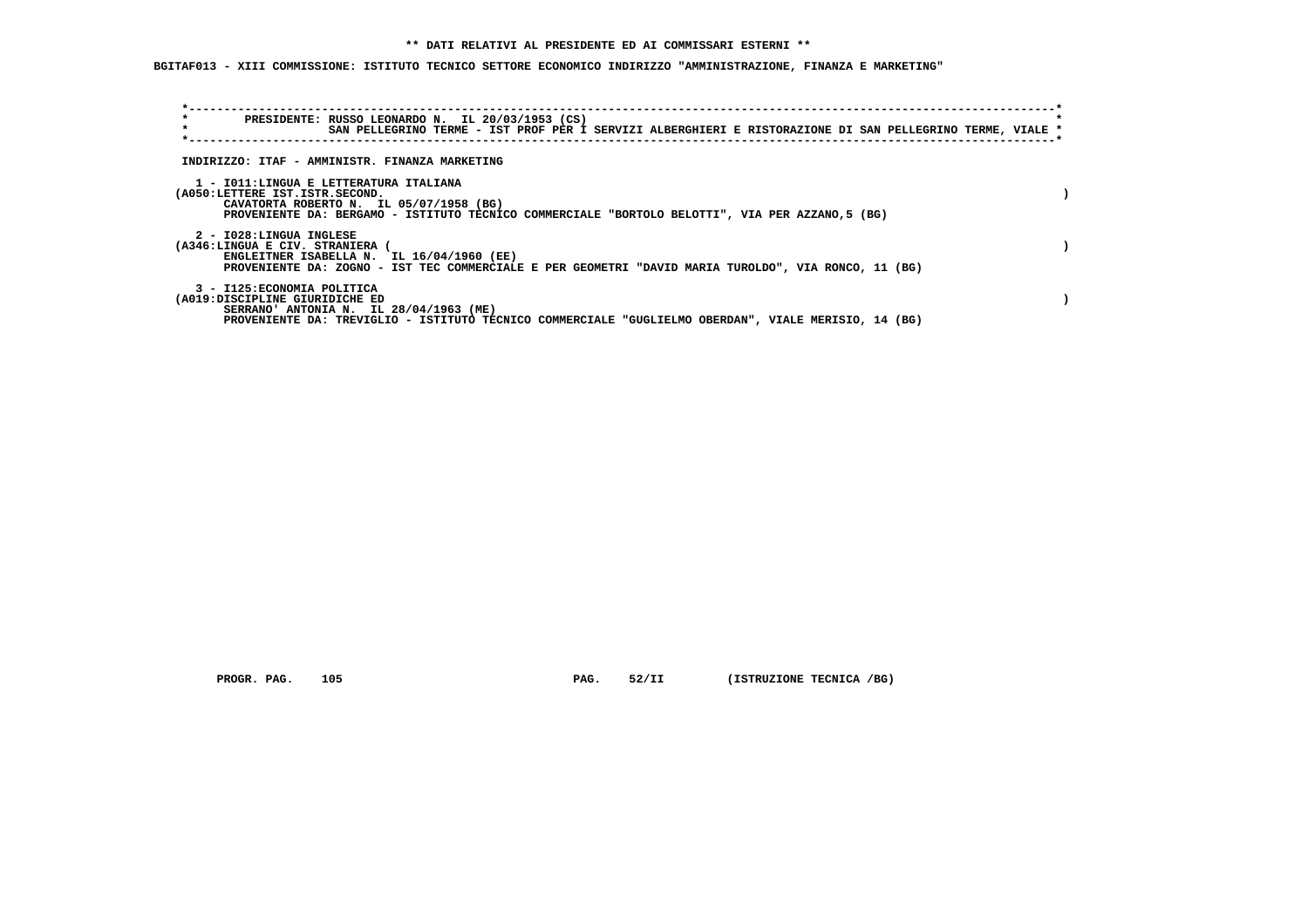**BGITAF014 - XIV COMMISSIONE: ISTITUTO TECNICO SETTORE ECONOMICO INDIRIZZO "AMMINISTRAZIONE, FINANZA E MARKETING"**

### **\*\* DATI RELATIVI ALLE CLASSI DELLA CONFIGURAZIONE \*\***

|                                           |  | ISTITUTO PRIMA SEDE: ZOGNO - IST TEC COMMERCIALE E PER GEOMETRI "DAVID MARIA TUROLDO", VIA RONCO, 11 (BG) |         |          |                  |  |                                                                                    |  |
|-------------------------------------------|--|-----------------------------------------------------------------------------------------------------------|---------|----------|------------------|--|------------------------------------------------------------------------------------|--|
| * CLASSE * ISTITUTO * SEZIONE * INDIRIZZO |  |                                                                                                           |         |          |                  |  | *I.F.P.* CANDIDATI * L. STRANIERE<br>*INT.*EST.*SPEC*MER.* II PR. I COM. II COM. * |  |
|                                           |  | * BGTD013019 * 5AA     * ITAF - AMMINISTR. FINANZA MARKETING                                              | $\star$ |          | $* 27 * * * * *$ |  |                                                                                    |  |
| *--------*------------*----------         |  | ISTITUTO SECONDA SEDE: PRESEZZO - ISTITUTO TECNICO COMMERCIALE "MAIRONI DA PONTE", VIA BERIZZI,1 (BG)     |         |          |                  |  |                                                                                    |  |
| * CLASSE * ISTITUTO * SEZIONE * INDIRIZZO |  |                                                                                                           |         |          |                  |  | *I.F.P.* CANDIDATI * L. STRANIERE                                                  |  |
|                                           |  |                                                                                                           |         |          |                  |  | *INT.*EST.*SPEC*MER.* II PR. I COM. II COM. *                                      |  |
|                                           |  | * BGTD00801T * 5BA * ITAF - AMMINISTR. FINANZA MARKETING                                                  | $\star$ | $* 19 *$ | * * *            |  |                                                                                    |  |

 **PROGR. PAG.** 106 **PAG.** 53/I (ISTRUZIONE TECNICA /BG)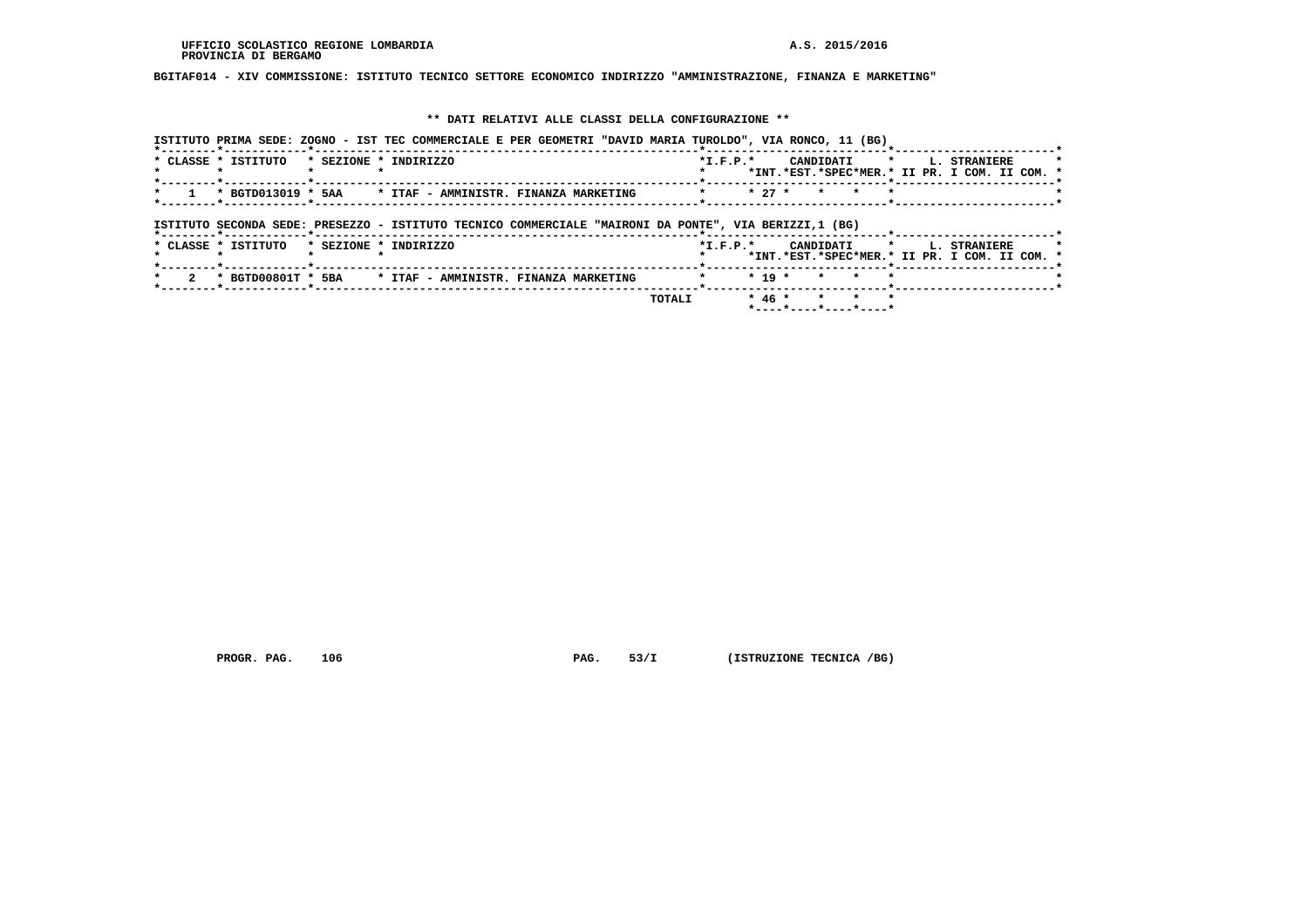**BGITAF014 - XIV COMMISSIONE: ISTITUTO TECNICO SETTORE ECONOMICO INDIRIZZO "AMMINISTRAZIONE, FINANZA E MARKETING"**

| *<br>$\star$                                                             | PRESIDENTE: MAIMONE SEBASTIANO N. IL 22/07/1954 (ME)<br>TREVIGLIO - ISTITUTO TECNICO COMMERCIALE "ZENALE E BUTINONE", VIA GALVANI 7 (BG)       |  |
|--------------------------------------------------------------------------|------------------------------------------------------------------------------------------------------------------------------------------------|--|
|                                                                          | INDIRIZZO: ITAF - AMMINISTR. FINANZA MARKETING                                                                                                 |  |
| 1 - IO11:LINGUA E LETTERATURA ITALIANA<br>(A050:LETTERE IST.ISTR.SECOND. | BURINI ROBERTO N. IL 02/02/1959 (BG)<br>PROVENIENTE DA: BERGAMO - ISTITUTO TECNICO INDUSTRIALE "GIULIO NATTA", VIALE EUROPA, 15 (BG)           |  |
| 2 - I028:LINGUA INGLESE<br>(A346:LINGUA E CIV. STRANIERA (               | DALLA BETTA ALESSANDRA N. IL 18/03/1969 (TV)<br>PROVENIENTE DA: GAZZANIGA - ISTITUTO TECNICO INDUSTRIALE "VALLE SERIANA", VIA MARCONI, 45 (BG) |  |
| 3 - I125: ECONOMIA POLITICA<br>(A019:DISCIPLINE GIURIDICHE ED            | DE BIASE VITO N. IL 18/01/1952 (PZ)<br>PROVENIENTE DA: DALMINE - IST TEC COMMERCIALE E PER GEOMETRI "LUIGI EINAUDI", VIA VERDI, 48 (BG)        |  |

 **PROGR. PAG.** 107 **PAG.** 53/II (ISTRUZIONE TECNICA /BG)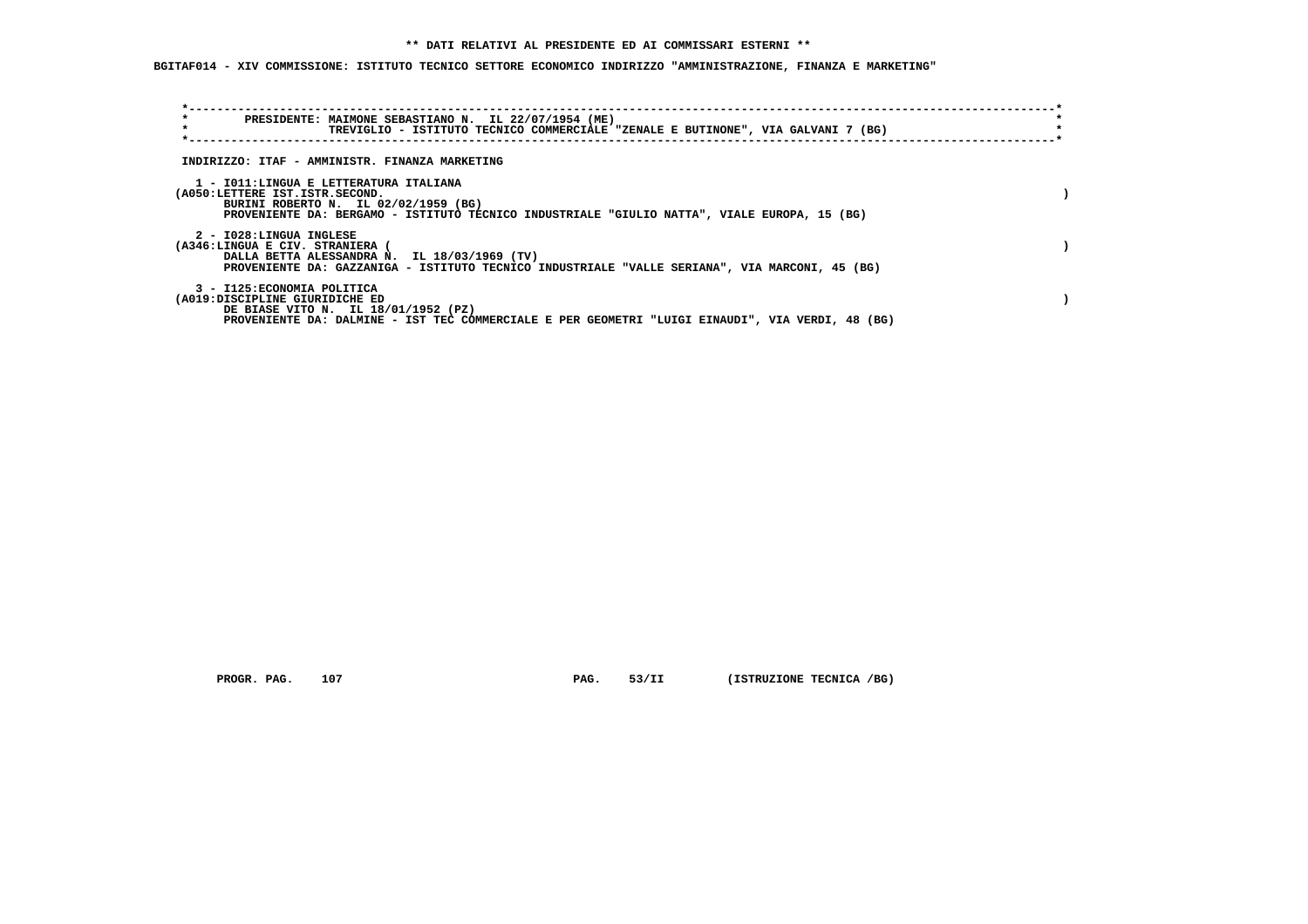## **BGITAF015 - XV COMMISSIONE: ISTITUTO TECNICO SETTORE ECONOMICO INDIRIZZO "AMMINISTRAZIONE, FINANZA E MARKETING"**

## **\*\* DATI RELATIVI ALLE CLASSI DELLA CONFIGURAZIONE \*\***

|                     |                   |                       | ISTITUTO PRIMA SEDE: BERGAMO - L.R. PAR. ISTITUTO TECNICO COMMERCIALE IST.TEC. sett. ECONOMICO "MAR, VIA S.LUCIA, N. 14 (BG)   |  |                        |                   |                                 |           |         |                                                               |  |
|---------------------|-------------------|-----------------------|--------------------------------------------------------------------------------------------------------------------------------|--|------------------------|-------------------|---------------------------------|-----------|---------|---------------------------------------------------------------|--|
| * CLASSE * ISTITUTO |                   | * SEZIONE * INDIRIZZO |                                                                                                                                |  | $*I.F.P.*$             |                   |                                 | CANDIDATI | $\star$ | L. STRANIERE<br>*INT.*EST.*SPEC*MER.* II PR. I COM. II COM. * |  |
|                     | * BGTD01500X * A  |                       | * ITAF - AMMINISTR. FINANZA MARKETING                                                                                          |  |                        |                   | $* 21 * 4 *$                    |           |         |                                                               |  |
|                     |                   |                       | ISTITUTO SECONDA SEDE: SAN PAOLO D'ARGON - L.R. PAR. ISTITUTO TECNICO COMMERCIALE I.T.C. "SAN PAOLO", VIA DEL CONVENTO, 1 (BG) |  |                        |                   |                                 |           |         |                                                               |  |
|                     |                   |                       |                                                                                                                                |  |                        |                   |                                 |           |         |                                                               |  |
| * CLASSE * ISTITUTO |                   | * SEZIONE * INDIRIZZO |                                                                                                                                |  | $*_{\texttt{I.F.P.}}*$ |                   |                                 | CANDIDATI | $\star$ | L. STRANIERE<br>*INT.*EST.*SPEC*MER.* II PR. I COM. II COM. * |  |
|                     | * BGTD105006 * A1 | $*$ A2<br>$*$ A3      | * ITAF - AMMINISTR. FINANZA MARKETING<br>* ITAF - AMMINISTR. FINANZA MARKETING<br>* ITAF - AMMINISTR. FINANZA MARKETING        |  |                        | $\star$ 5 $\star$ | $* 12 * 3 *$<br>$*$ 1 $*$ 1 $*$ | 5 *       |         |                                                               |  |

 **PROGR. PAG.** 108 **PAG.** 54/I (ISTRUZIONE TECNICA /BG)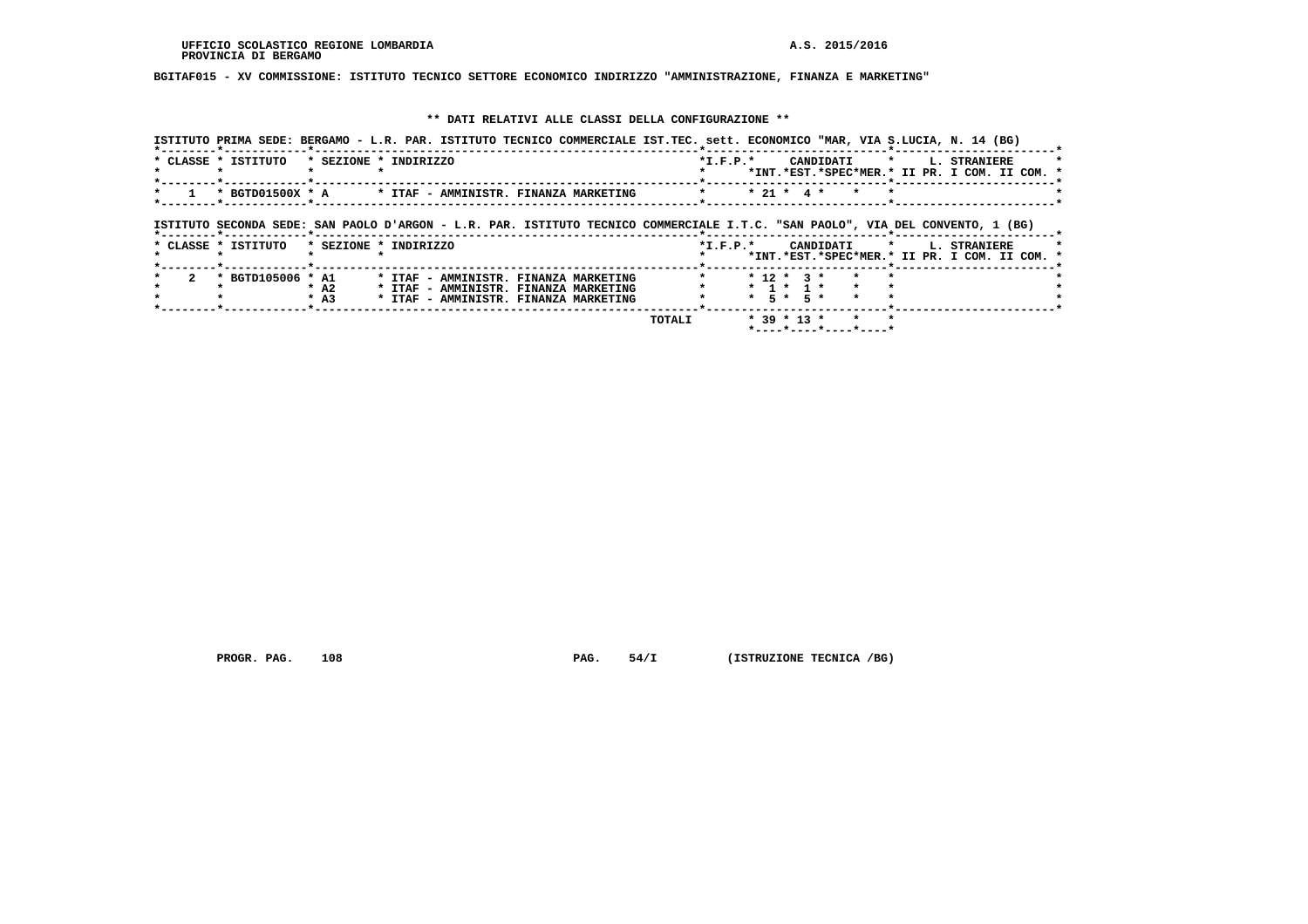## **\*\* DATI RELATIVI AL PRESIDENTE ED AI COMMISSARI ESTERNI \*\***

 **BGITAF015 - XV COMMISSIONE: ISTITUTO TECNICO SETTORE ECONOMICO INDIRIZZO "AMMINISTRAZIONE, FINANZA E MARKETING"**

| $\star$<br>PRESIDENTE: GRENA MARCO N. IL 10/04/1981 (BG)<br>$\star$<br>SARNICO - ISTITUTO TECNICO INDUSTRIALE "SERAFINO RIVA", VIA CORTIVO 32 (BG)                                                                                             |  |
|------------------------------------------------------------------------------------------------------------------------------------------------------------------------------------------------------------------------------------------------|--|
| INDIRIZZO: ITAF - AMMINISTR. FINANZA MARKETING                                                                                                                                                                                                 |  |
| 1 - IO11:LINGUA E LETTERATURA ITALIANA<br>(A050:LETTERE IST.ISTR.SECOND.<br>LAMACCHIA MARIAROSARIA N. IL 26/03/1974 (MT)<br>PROVENIENTE DA: NEMBRO - IST PROF PER I SERVIZI ALBERGHIERI E RISTORAZIONE "ALFREDO SONZOGNI", VIA BELLINI 54 (BG) |  |
| 2 - I028:LINGUA INGLESE<br>(A346:LINGUA E CIV. STRANIERA (<br>DI MARCO VALENTINA N. IL 10/06/1986 (ME)<br>PROVENIENTE DA: PRESEZZO - IST PROF INDUSTRIA E ARTIGIANATO "BETTY AMBIVERI", VIA C. BERIZZI, 1 (BG)                                 |  |
| 3 - I125: ECONOMIA POLITICA<br>(A019:DISCIPLINE GIURIDICHE ED<br>DI GREGORIO PAULA N. IL 26/12/1960 (BG)<br>PROVENIENTE DA: ALBINO - ISTITUTO TECNICO COMMERCIALE "OSCAR ARNULFO ROMERO", VIALE ALDO MORO, 51 (BG)                             |  |

 **PROGR. PAG.** 109 **PAG.** 54/II (ISTRUZIONE TECNICA /BG)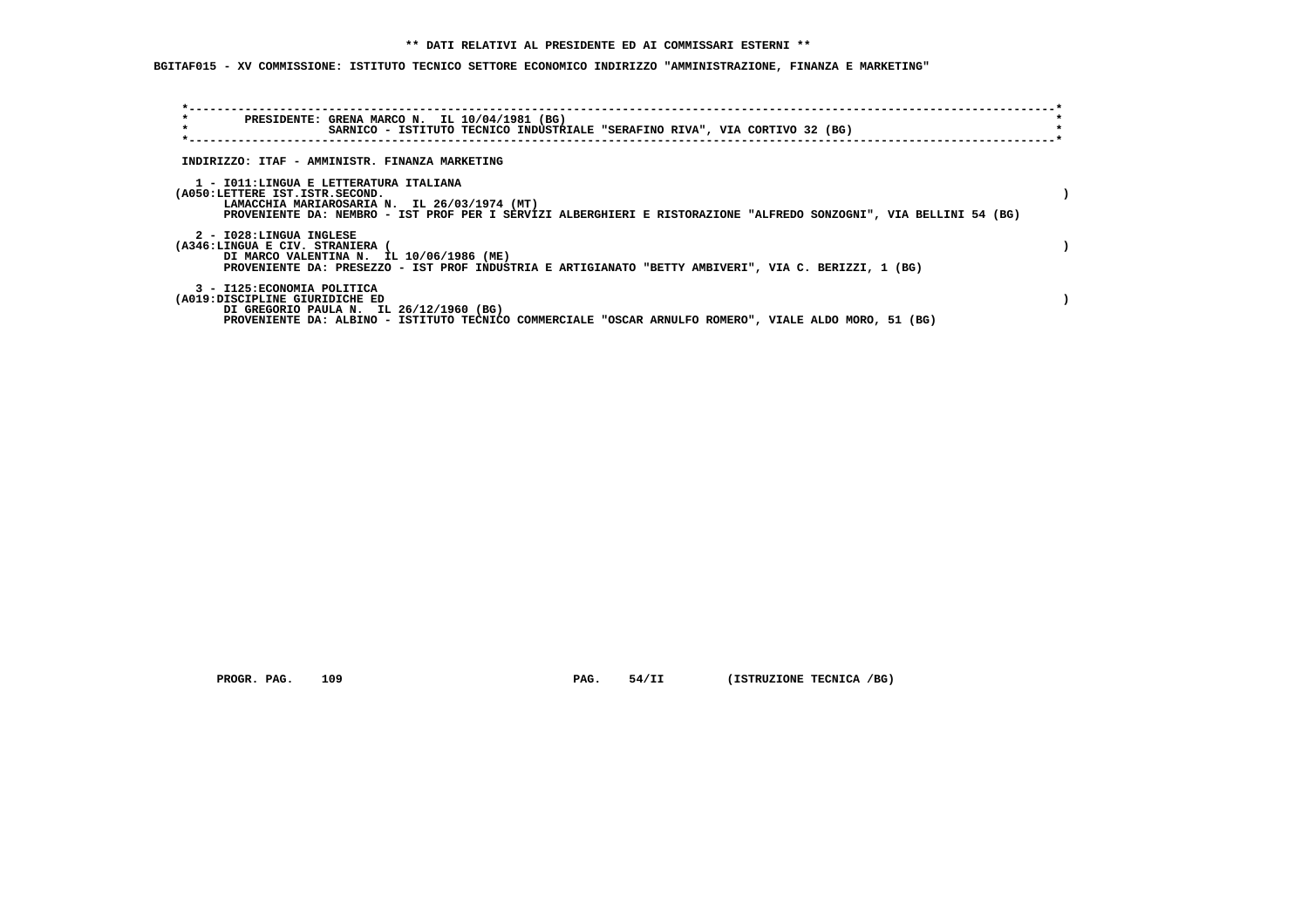#### **UFFICIO SCOLASTICO REGIONE LOMBARDIA A.S. 2015/2016 PROVINCIA DI BERGAMO**

 **BGITAT001 - I COMMISSIONE: ISTITUTO TECNICO SETTORE TECNOLOGICO INDIRIZZO "ELETTRONICA ED ELETTROTECNICA" ARTICOLAZIO**

 **NE "AUTOMAZIONE"**

## **\*\* DATI RELATIVI ALLE CLASSI DELLA CONFIGURAZIONE \*\***

 **ISTITUTO PRIMA SEDE: TREVIGLIO - ISTITUTO TECNICO INDUSTRIALE "ARCHIMEDE", VIA CARAVAGGIO, 50/52 (BG)**

|  | * CLASSE * ISTITUTO |         |          | * SEZIONE * INDIRIZZO |                                           |  |        | $*L.F.P.*$ |            |  | CANDIDATI |                       | *                                             | L. STRANIERE |  |  |
|--|---------------------|---------|----------|-----------------------|-------------------------------------------|--|--------|------------|------------|--|-----------|-----------------------|-----------------------------------------------|--------------|--|--|
|  |                     |         |          |                       |                                           |  |        |            |            |  |           |                       | *INT.*EST.*SPEC*MER.* II PR. I COM. II COM. * |              |  |  |
|  |                     |         |          |                       |                                           |  |        |            |            |  |           |                       |                                               |              |  |  |
|  | * BGTF00401R * 5ATA |         |          |                       | * ITAT - ELE. ELETTROTECNICA ARTIC.AUTOM. |  |        |            | $* 17 *$   |  |           |                       |                                               |              |  |  |
|  |                     |         | $*$ 5CTC |                       | * ITCM - CH.MAT.BIOTEC.ART.CHIMICA MATER. |  |        |            | $*$ 8 $*$  |  | $\star$   |                       | $\star$                                       |              |  |  |
|  |                     |         |          |                       |                                           |  |        |            |            |  |           |                       |                                               |              |  |  |
|  | * BGTF00401R *      |         | 5BTI     |                       | * ITIA - INFORM.TELECOM.ARTIC.INFORMATICA |  |        |            | $* 15 *$   |  |           |                       | $\star$                                       |              |  |  |
|  |                     | $\cdot$ | 5DTM     |                       | * ITMM - M.MECCATR.EN.ART.MECC.MECCATRON. |  |        |            | $*$ 11 $*$ |  |           |                       | $\star$                                       |              |  |  |
|  |                     |         |          |                       |                                           |  |        |            |            |  |           |                       |                                               |              |  |  |
|  |                     |         |          |                       |                                           |  | TOTALI |            | $*$ 51 $*$ |  |           |                       | $\star$                                       |              |  |  |
|  |                     |         |          |                       |                                           |  |        |            |            |  |           | *----*----*----*----* |                                               |              |  |  |

 **PROGR. PAG.** 110 **PAG.** 55/I (ISTRUZIONE TECNICA /BG)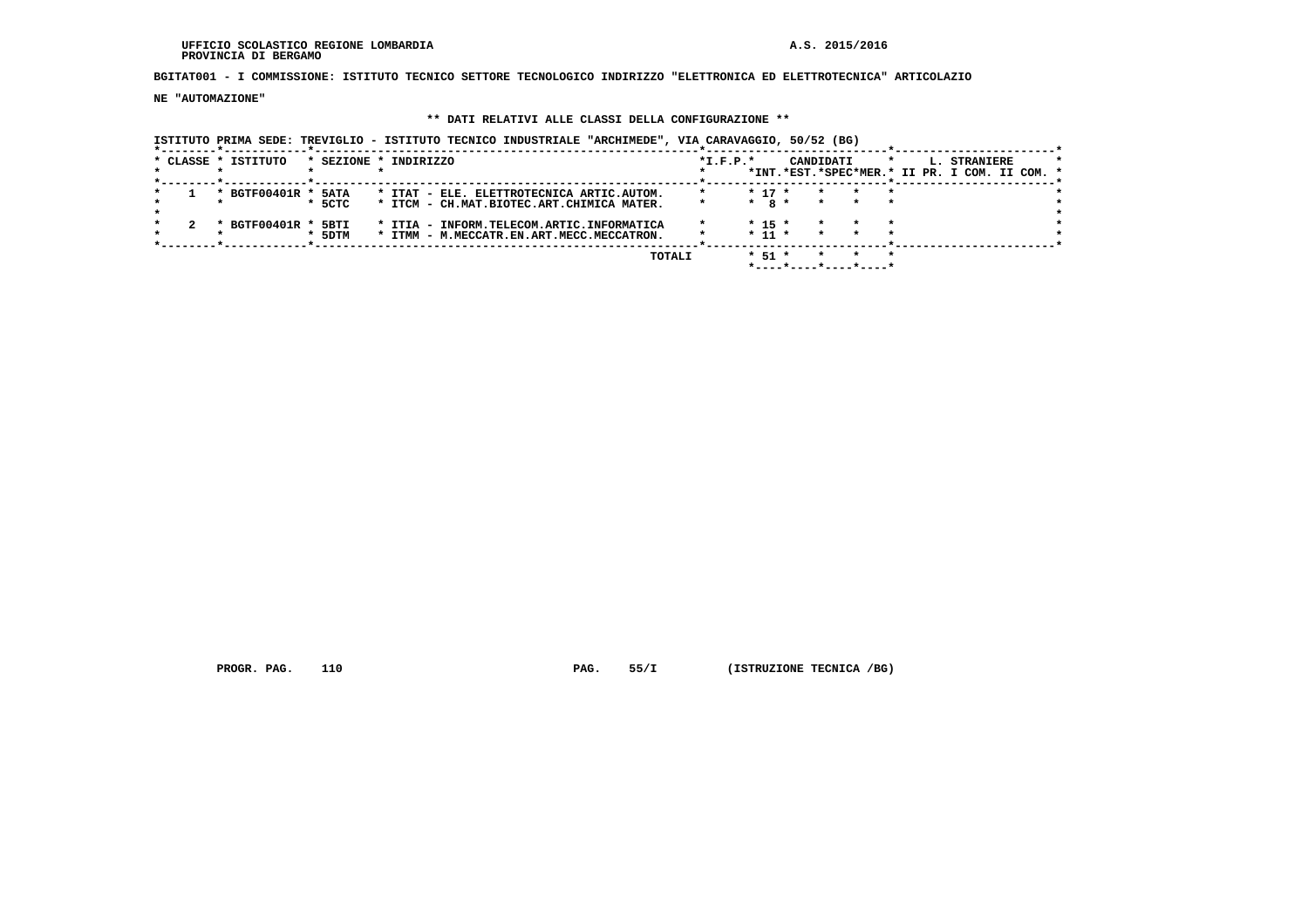**BGITAT001 - I COMMISSIONE: ISTITUTO TECNICO SETTORE TECNOLOGICO INDIRIZZO "ELETTRONICA ED ELETTROTECNICA" ARTICOLAZIO**

## **NE "AUTOMAZIONE"**

| $\star$ | PRESIDENTE: GENOVESE SEBASTIAN N. IL 20/09/1974 (ME)<br>LOVERE - ISTITUTO TECNICO INDUSTRIALE "GALILEO GALILEI", VIA XX SETTEMBRE, 4 (BG)                                                                                                         |  |
|---------|---------------------------------------------------------------------------------------------------------------------------------------------------------------------------------------------------------------------------------------------------|--|
|         | INDIRIZZO: ITAT - ELE. ELETTROTECNICA ARTIC.AUTOM.                                                                                                                                                                                                |  |
|         | 1 - IO11: LINGUA E LETTERATURA ITALIANA<br>(A050:LETTERE IST.ISTR.SECOND.<br>TORRI CHIARA N. IL 27/08/1964 (BG)<br>PROVENIENTE DA: DALMINE - ISTITUTO TECNICO INDUSTRIALE "GUGLIELMO MARCONI", VIA VERDI, 60 (BG)                                 |  |
|         | 2 - I028:LINGUA INGLESE<br>(A346:LINGUA E CIV. STRANIERA (<br>BARBARO PAOLA N. IL 13/03/1955 (RE)<br>PROVENIENTE DA: BERGAMO - LICEO SCIENTIFICO "FILIPPO LUSSANA", VIA ANGELO MAY, 1 (BG)                                                        |  |
|         | 3 - I127: ELETTROTECNICA ED ELETTRONICA<br>(A034: ELETTRONICA ) A035: ELETTROTECNICA ED APPLICA<br>DRAGO PLACIDINO N. IL 25/05/1954 (CT)<br>PROVENIENTE DA: BERGAMO - IST PROF INDUSTRIA E ARTIGIANATO "CESARE PESENTI", VIA OZANAM, 27 (BG)      |  |
|         | INDIRIZZO: ITCM - CH.MAT.BIOTEC.ART.CHIMICA MATER.                                                                                                                                                                                                |  |
|         | 1 - IO11: LINGUA E LETTERATURA ITALIANA<br>(A050:LETTERE IST.ISTR.SECOND.<br>TORRI CHIARA N. IL 27/08/1964 (BG)<br>PROVENIENTE DA: DALMINE - ISTITUTO TECNICO INDUSTRIALE "GUGLIELMO MARCONI", VIA VERDI, 60 (BG)                                 |  |
|         | 2 - I028:LINGUA INGLESE<br>(A346:LINGUA E CIV. STRANIERA (<br>BARBARO PAOLA N. IL 13/03/1955 (RE)<br>PROVENIENTE DA: BERGAMO - LICEO SCIENTIFICO "FILIPPO LUSSANA", VIA ANGELO MAY, 1 (BG)                                                        |  |
|         | 3 - I102: CHIMICA ANALITICA E STRUMENTALE<br>(A012: CHIMICA AGRARIA ) ; A013: CHIMICA E TECNOLOGIE CHIM<br>PAGNONCELLI IGOR N. IL 15/12/1988 (BG)<br>PROVENIENTE DA: BERGAMO - ISTITUTO TECNICO INDUSTRIALE "GIULIO NATTA", VIALE EUROPA, 15 (BG) |  |
|         | INDIRIZZO: ITIA - INFORM.TELECOM.ARTIC.INFORMATICA                                                                                                                                                                                                |  |
|         | 1 - IO11:LINGUA E LETTERATURA ITALIANA<br>(A050:LETTERE IST.ISTR.SECOND.<br>TORRI CHIARA N. IL 27/08/1964 (BG)<br>PROVENIENTE DA: DALMINE - ISTITUTO TECNICO INDUSTRIALE "GUGLIELMO MARCONI", VIA VERDI, 60 (BG)                                  |  |

 **(SEGUONO DATI RELATIVI AI COMMISSARI ESTERNI)**

 **PROGR. PAG.** 111 **PAG. 55/II (ISTRUZIONE TECNICA /BG)**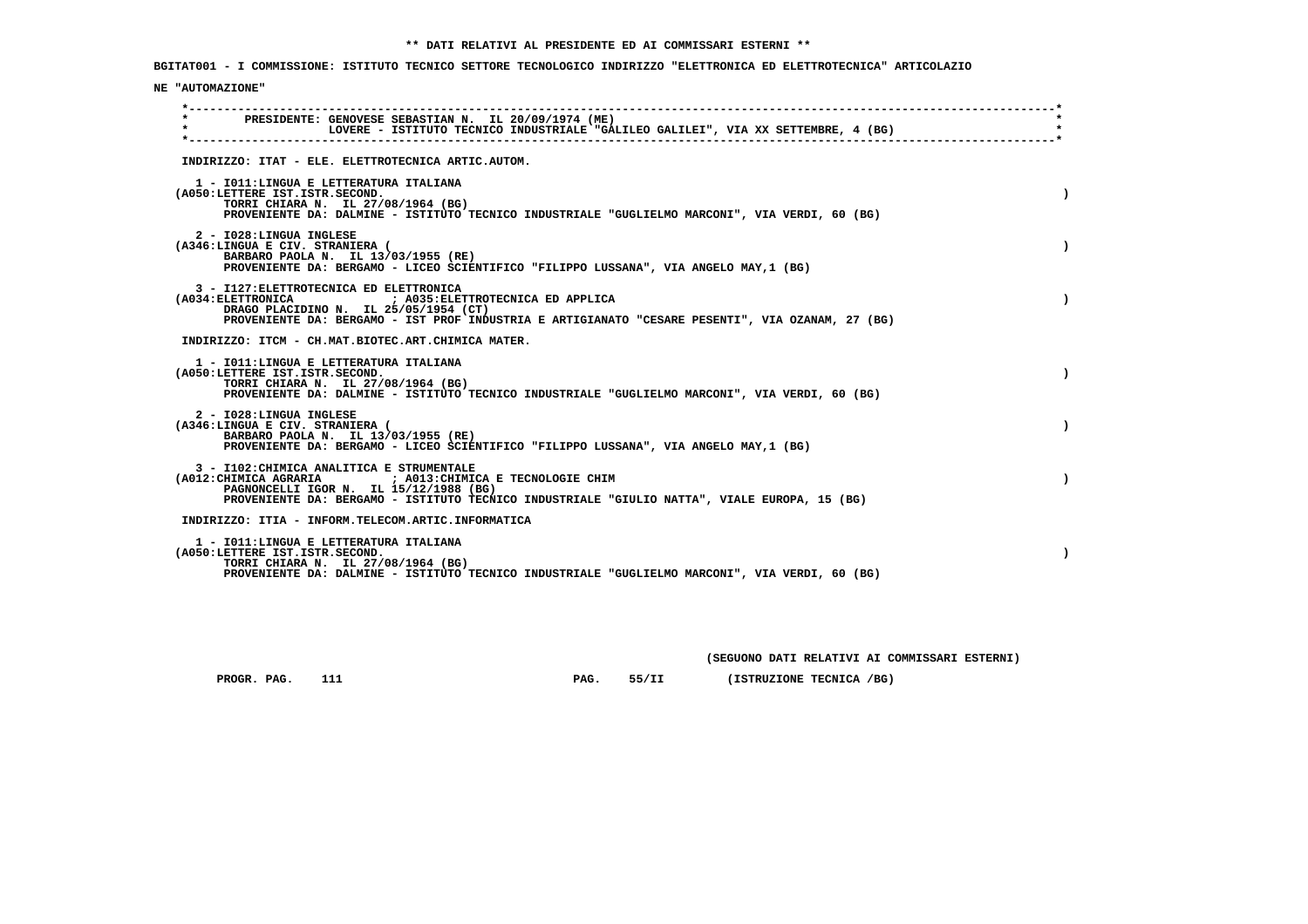| 2 - I028:LINGUA INGLESE<br>(A346:LINGUA E CIV. STRANIERA (<br>BARBARO PAOLA N. IL 13/03/1955 (RE)<br>PROVENIENTE DA: BERGAMO - LICEO SCIENTIFICO "FILIPPO LUSSANA", VIA ANGELO MAY, 1 (BG)                       |  |
|------------------------------------------------------------------------------------------------------------------------------------------------------------------------------------------------------------------|--|
| 3 - I044: INFORMATICA<br>(A042: INFORMATICA<br>NAPOLI GIULIO N. IL 18/02/1957 (CS)<br>PROVENIENTE DA: BERGAMO - ISTITUTO TECNICO COMMERCIALE "VITTORIO EMANUELE II", VIA F. LUSSANA, 2 (BG)                      |  |
| INDIRIZZO: ITMM - M.MECCATR.EN.ART.MECC.MECCATRON.                                                                                                                                                               |  |
| 1 - IO11:LINGUA E LETTERATURA ITALIANA<br>(A050:LETTERE IST.ISTR.SECOND.<br>TORRI CHIARA N. IL 27/08/1964 (BG)<br>PROVENIENTE DA: DALMINE - ISTITUTO TECNICO INDUSTRIALE "GUGLIELMO MARCONI", VIA VERDI, 60 (BG) |  |
| 2 - I028:LINGUA INGLESE<br>(A346:LINGUA E CIV. STRANIERA (<br>BARBARO PAOLA N. IL 13/03/1955 (RE)<br>PROVENIENTE DA: BERGAMO - LICEO SCIENTIFICO "FILIPPO LUSSANA", VIA ANGELO MAY, 1 (BG)                       |  |
| 3 - I176: SISTEMI E AUTOMAZIONE<br>(A020:DISCIPLINE MECCANICHE E T<br>SCIARRA VINCENZO N. IL 11/08/1974 (CS)<br>PROVENIENTE DA: BERGAMO - IST PROF INDUSTRIA E ARTIGIANATO "CESARE PESENTI", VIA OZANAM, 27 (BG) |  |

 **PROGR. PAG.** 112 **PAG.** 55/III (ISTRUZIONE TECNICA /BG)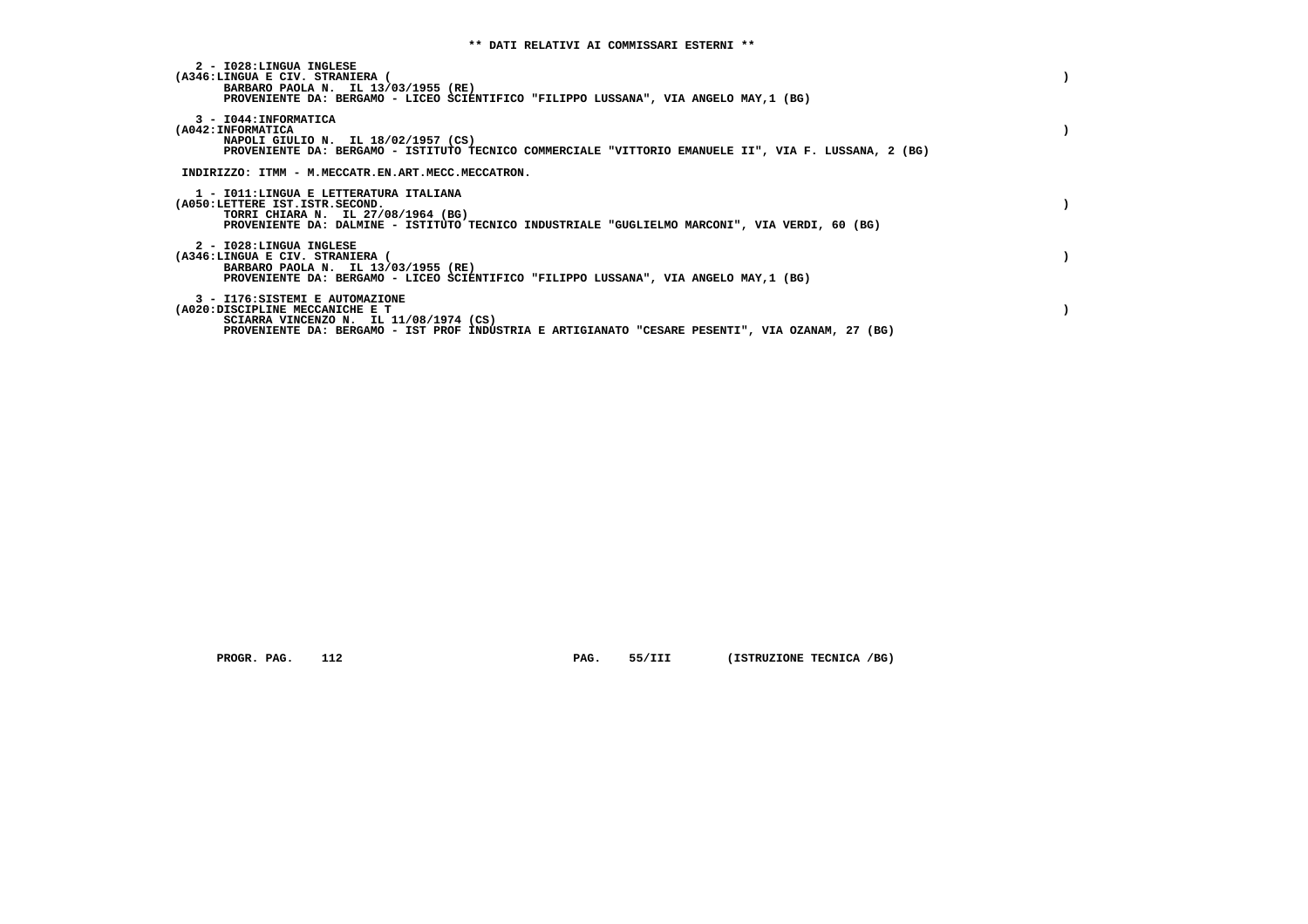**BGITBA001 - I COMMISSIONE: ISTITUTO TECNICO SETTORE TECNOLOGICO INDIRIZZO "CHIMICA, MATERIALI E BIOTECNOLOGIE" ARTICO**

 **LAZIONE "BIOTECNOLOGIE AMBIENTALI"**

## **\*\* DATI RELATIVI ALLE CLASSI DELLA CONFIGURAZIONE \*\***

| ISTITUTO PRIMA SEDE: BERGAMO - ISTITUTO TECNICO INDUSTRIALE "GIULIO NATTA", VIALE EUROPA, 15 (BG) |                                                        |
|---------------------------------------------------------------------------------------------------|--------------------------------------------------------|
| * CLASSE * ISTITUTO<br>* SEZIONE * INDIRIZZO                                                      | $*$ I.F.P. $*$<br>CANDIDATI<br>$\star$<br>L. STRANIERE |
|                                                                                                   | *INT.*EST.*SPEC*MER.* II PR. I COM. II COM. *          |
| * BGTF032011 * 5ABA<br>* ITBA - CHIM.MAT.BIO. ARTIC.BIOTEC.AMB.                                   | $* 17 *$<br>* * *                                      |
| * BGTF032011 * 5BBA<br>* ITBA - CHIM.MAT.BIO. ARTIC.BIOTEC.AMB.                                   | $*22*$<br>* * *                                        |
|                                                                                                   | $* 39 *$<br>TOTALI<br>* * *                            |
|                                                                                                   |                                                        |

 **PROGR. PAG.** 113 **PAG.** 56/I (ISTRUZIONE TECNICA /BG)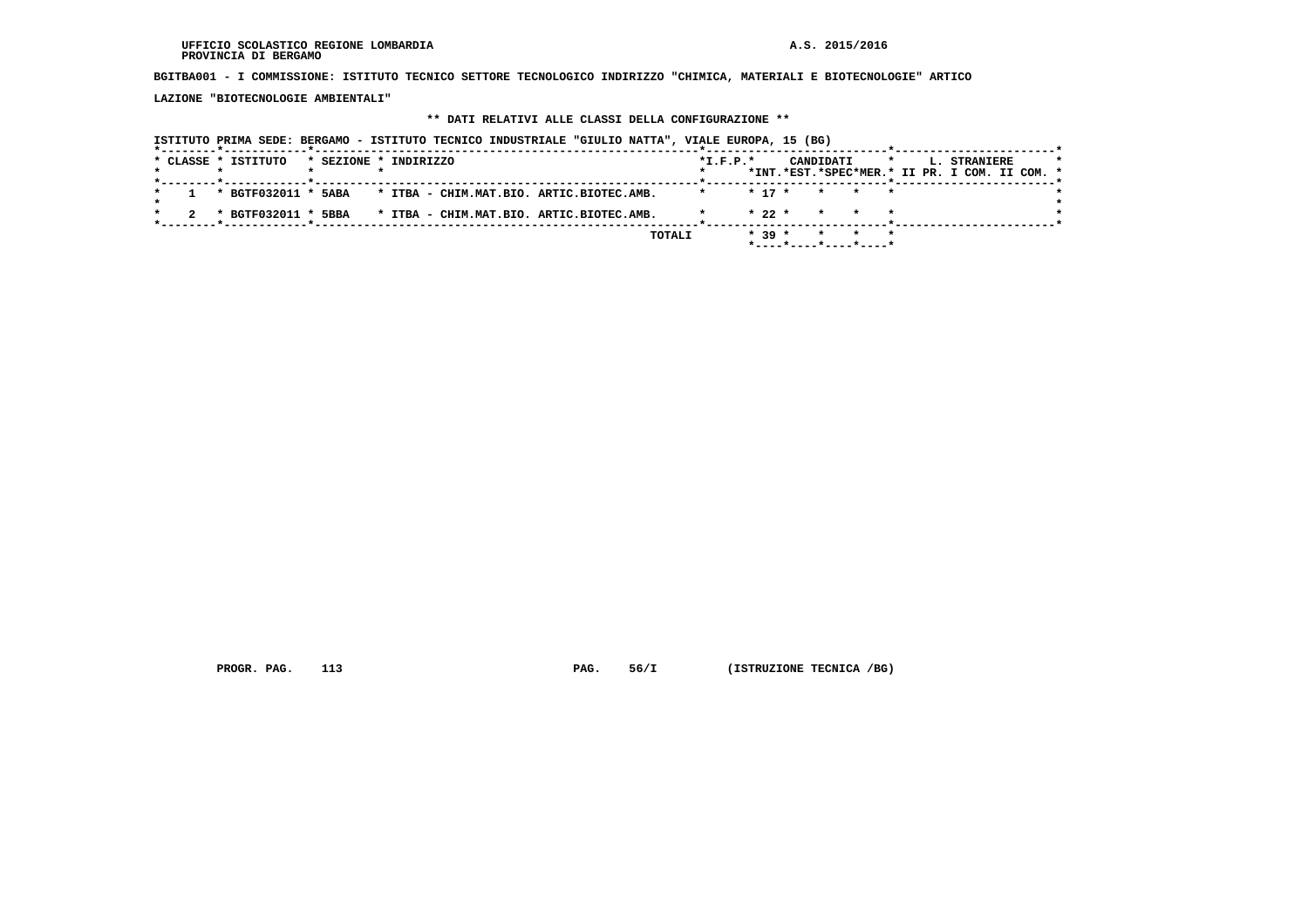**BGITBA001 - I COMMISSIONE: ISTITUTO TECNICO SETTORE TECNOLOGICO INDIRIZZO "CHIMICA, MATERIALI E BIOTECNOLOGIE" ARTICO**

 **LAZIONE "BIOTECNOLOGIE AMBIENTALI"**

| $\star$<br>$\star$ | PRESIDENTE: GRAZIOLI UMBERTO N. IL 25/04/1959 (BG)                                                                                                                                                                   |  | SERIATE - ISTITUTO TECNICO INDUSTRIALE "ETTORE MAJORANA", VIA PARTIGIANI, 1 (BG) |  |  |                                                                                                                |  |
|--------------------|----------------------------------------------------------------------------------------------------------------------------------------------------------------------------------------------------------------------|--|----------------------------------------------------------------------------------|--|--|----------------------------------------------------------------------------------------------------------------|--|
|                    | INDIRIZZO: ITBA - CHIM.MAT.BIO. ARTIC.BIOTEC.AMB.                                                                                                                                                                    |  |                                                                                  |  |  |                                                                                                                |  |
|                    | 1 - IO11:LINGUA E LETTERATURA ITALIANA<br>(A050:LETTERE IST.ISTR.SECOND.<br>MARCIANO' ANNA N. IL 18/11/1961 (SI)<br>PROVENIENTE DA: SERIATE - ISTITUTO TECNICO INDUSTRIALE "ETTORE MAJORANA", VIA PARTIGIANI, 1 (BG) |  |                                                                                  |  |  |                                                                                                                |  |
|                    | 2 - I028:LINGUA INGLESE<br>(A346:LINGUA E CIV. STRANIERA (<br>MAZZA PATRIZIA N. IL 01/05/1965 (BG)<br>PROVENIENTE DA: TRESCORE BALNEARIO - LICEO SCIENTIFICO "LORENZO FEDERICI", VIA DELL'ALBAROTTO (BG)             |  |                                                                                  |  |  |                                                                                                                |  |
|                    | 3 - I102: CHIMICA ANALITICA E STRUMENTALE<br>(A012: CHIMICA AGRARIA ) : A013: CHIMICA E TECNOLOGIE CHIM<br>GUZZI ROSSANA N. IL 04/04/1982 (CZ)                                                                       |  |                                                                                  |  |  | PROVENIENTE DA: TREVIGLIO - IST PROF PER L'AGRICOLTURA E L'AMBIENTE "GAETANO CANTONI", VIALE MERISIO 17/C (BG) |  |

 **PROGR. PAG.** 114 **PAG.** 56/II (ISTRUZIONE TECNICA /BG)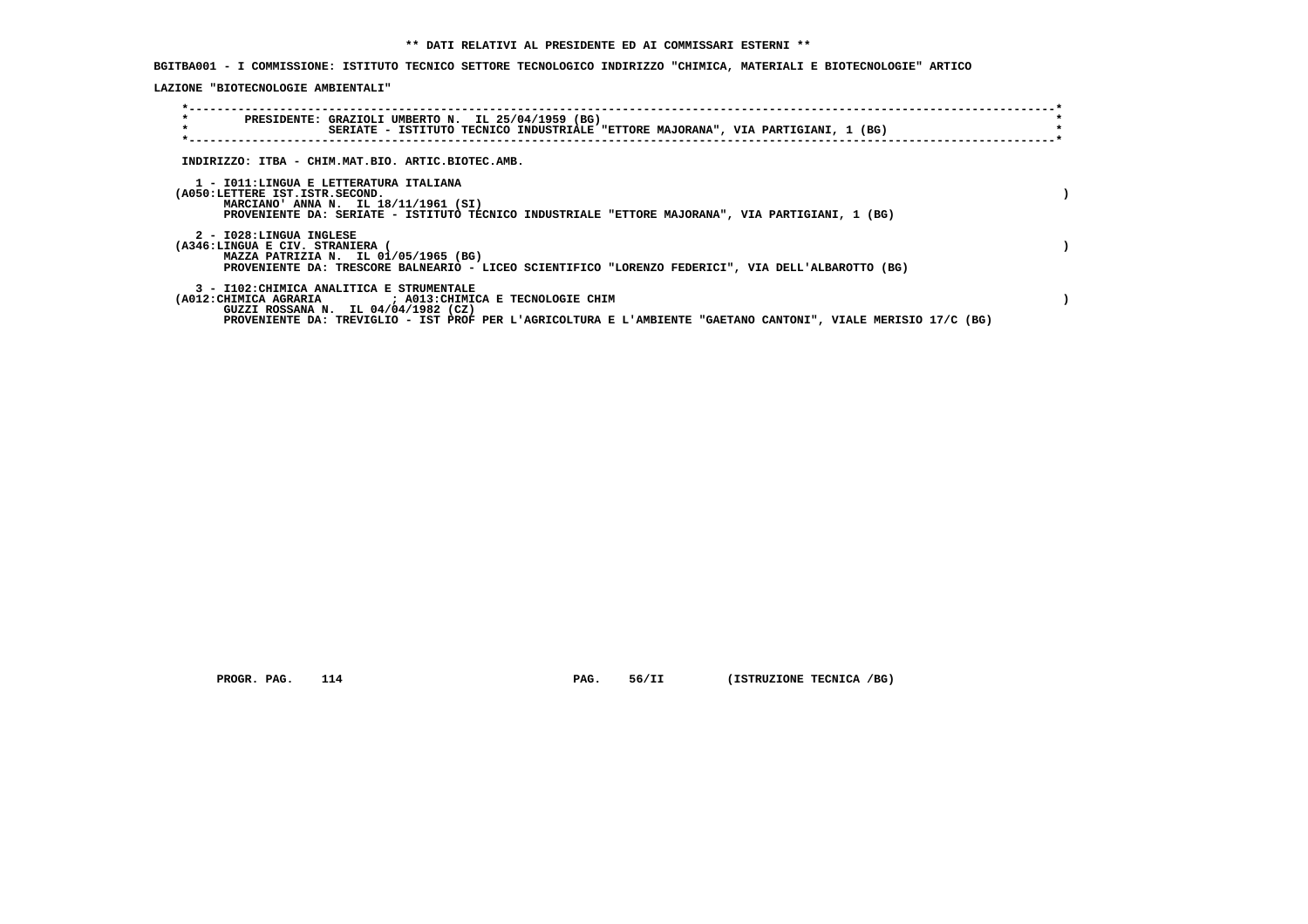**BGITBS001 - I COMMISSIONE: ISTITUTO TECNICO SETTORE TECNOLOGICO INDIRIZZO "CHIMICA, MATERIALI E BIOTECNOLOGIE" ARTICO**

 **LAZIONE "BIOTECNOLOGIE SANITARIE"**

## **\*\* DATI RELATIVI ALLE CLASSI DELLA CONFIGURAZIONE \*\***

|                     | ISTITUTO PRIMA SEDE: BERGAMO - ISTITUTO TECNICO INDUSTRIALE "GIULIO NATTA", VIALE EUROPA, 15 (BG) |                                                        |
|---------------------|---------------------------------------------------------------------------------------------------|--------------------------------------------------------|
| * CLASSE * ISTITUTO | * SEZIONE * INDIRIZZO                                                                             | CANDIDATI<br>$*$ I.F.P. $*$<br>L. STRANIERE<br>$\star$ |
|                     |                                                                                                   | *INT.*EST.*SPEC*MER.* II PR. I COM. II COM. *          |
| * BGTF032011 * 5ABS | * ITBS - CHIM.MAT.BIO. ARTIC.BIOTEC.SAN.                                                          | $* 23 * 1 * * * * *$                                   |
| * BGTF032011 * 5BBS | * ITBS - CHIM.MAT.BIO. ARTIC.BIOTEC.SAN.                                                          | $* 20 * * 1 *$                                         |
|                     | TOTALI                                                                                            | $*$ 43 $*$ 1 $*$ 1 $*$                                 |
|                     |                                                                                                   |                                                        |

 **PROGR. PAG.** 115 **PAG.** 57/I (ISTRUZIONE TECNICA /BG)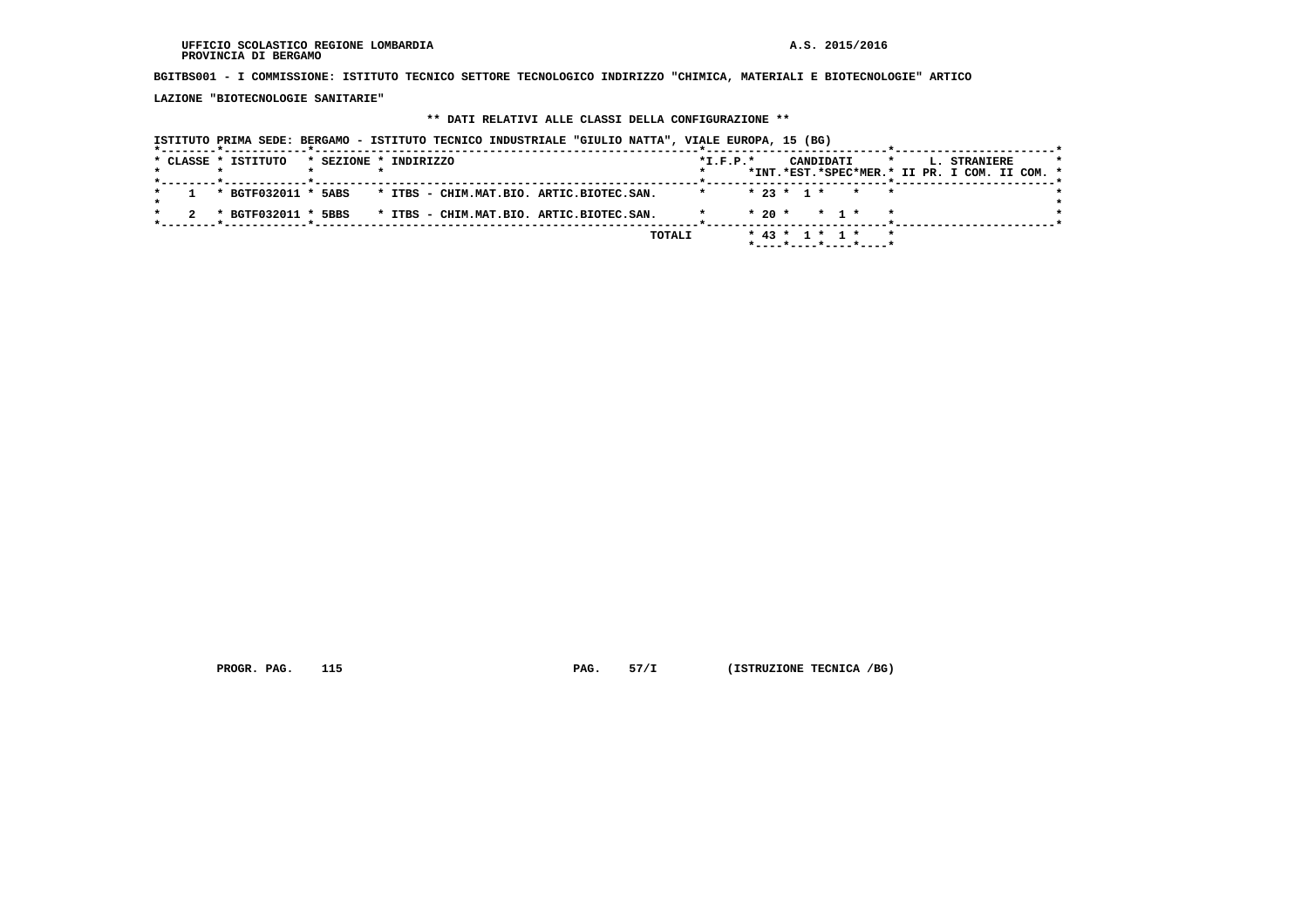**BGITBS001 - I COMMISSIONE: ISTITUTO TECNICO SETTORE TECNOLOGICO INDIRIZZO "CHIMICA, MATERIALI E BIOTECNOLOGIE" ARTICO**

 **LAZIONE "BIOTECNOLOGIE SANITARIE"**

| $\star$<br>PRESIDENTE: GOISIS CLAUDIO N. IL 27/09/1957 (BG)<br>$\star$<br>SERIATE - ISTITUTO TECNICO INDUSTRIALE "ETTORE MAJORANA", VIA PARTIGIANI, 1 (BG)                                                                                                                                                  |  |
|-------------------------------------------------------------------------------------------------------------------------------------------------------------------------------------------------------------------------------------------------------------------------------------------------------------|--|
| INDIRIZZO: ITBS - CHIM.MAT.BIO. ARTIC.BIOTEC.SAN.                                                                                                                                                                                                                                                           |  |
| 1 - IO11:LINGUA E LETTERATURA ITALIANA<br>(A050:LETTERE IST.ISTR.SECOND.<br>DEGERI LUIGIA N. IL 23/08/1957 (BG)<br>PROVENIENTE DA: TREVIGLIO - ISTITUTO TECNICO AGRARIO "GAETANO CANTONI", VIA MERISIO, 17/C (BG)                                                                                           |  |
| 2 - I028:LINGUA INGLESE<br>(A346:LINGUA E CIV. STRANIERA<br>SUAGHER NATALIA N. IL 27/08/1962 (BG)<br>PROVENIENTE DA: GAZZANIGA - LICEO SCIENTIFICO "VALLE SERIANA", VIA MARCONI, 45 (BG)                                                                                                                    |  |
| 3 - I143:IGIENE, ANATOMIA, FISIOLOGIA, PATOLOGIA<br>(A040:IGIENE,ANAT.,FIS.,PAT.GEN; A057:SCIENZA DEGLI ALIMENTI ; A060:SC.NA.,CH.,GEOG.,MIC.<br>DE MARCO ESTER N. IL 04/05/1982 (VV)<br>PROVENIENTE DA: NEMBRO - IST PROF PER I SERVIZI ALBERGHIERI E RISTORAZIONE "ALFREDO SONZOGNI", VIA BELLINI 54 (BG) |  |

 **PROGR. PAG.** 116 **PAG.** 57/II (ISTRUZIONE TECNICA /BG)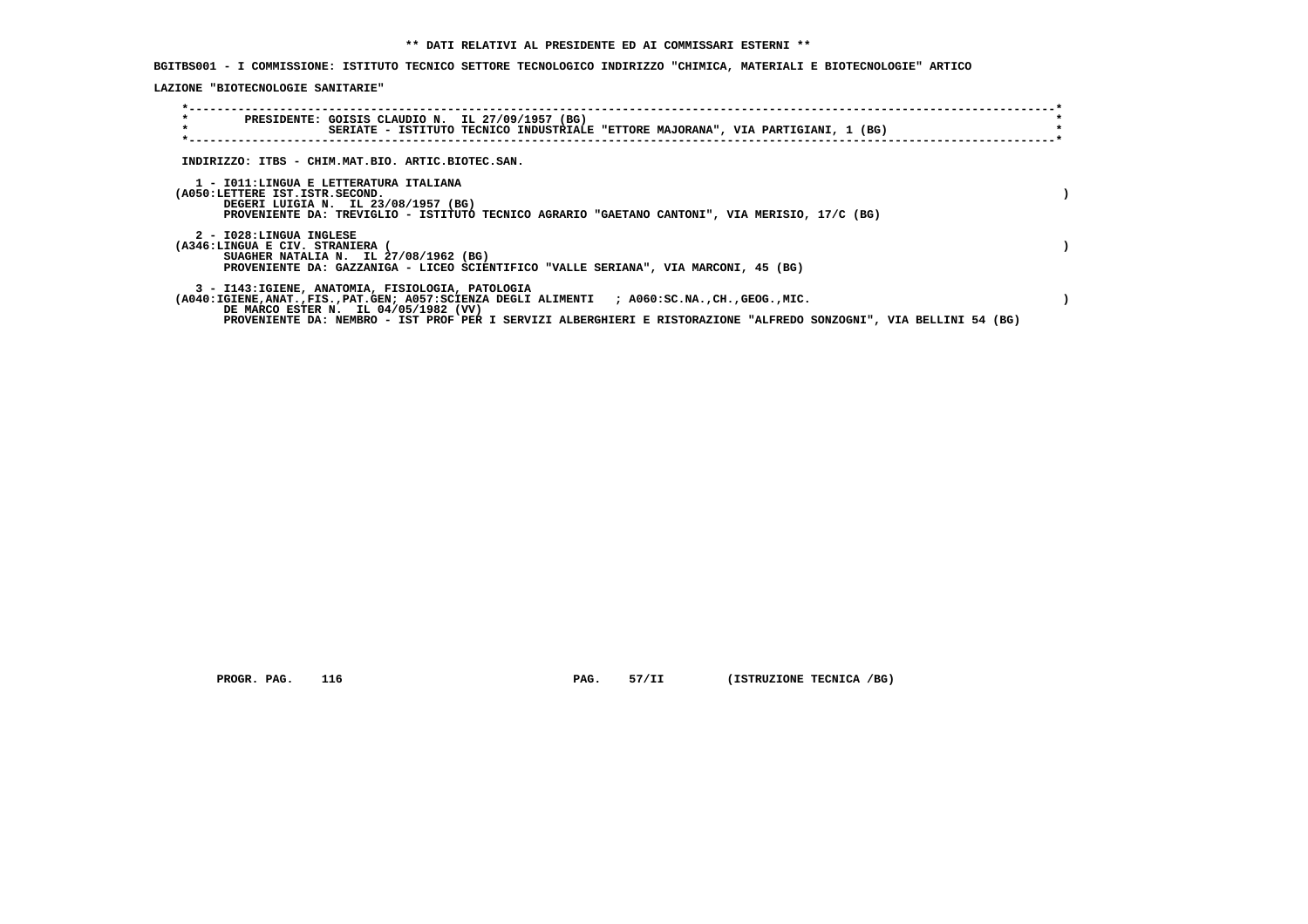**BGITCA001 - I COMMISSIONE: ISTITUTO TECNICO SETTORE TECNOLOGICO INDIRIZZO "COSTRUZIONI,AMBIENTE E TERRITORIO"**

## **\*\* DATI RELATIVI ALLE CLASSI DELLA CONFIGURAZIONE \*\***

|                     | ISTITUTO PRIMA SEDE: BERGAMO - ISTITUTO TECNICO PER GEOMETRI "GIACOMO QUARENGHI", VIA EUROPA, 27 (BG) |                                          |            |                                                     |                                                                          |
|---------------------|-------------------------------------------------------------------------------------------------------|------------------------------------------|------------|-----------------------------------------------------|--------------------------------------------------------------------------|
| * CLASSE * ISTITUTO | * SEZIONE * INDIRIZZO                                                                                 |                                          | $*L.F.P.*$ | CANDIDATI                                           | L. STRANIERE<br>$\star$<br>*INT.*EST.*SPEC*MER.* II PR. I COM. II COM. * |
|                     |                                                                                                       |                                          |            |                                                     |                                                                          |
|                     | * BGTL02000T * 5D                                                                                     | * ITCA - COSTRUZIONI AMBIENTE TERRITORIO |            | $* 22 * 2 * * * * *$                                |                                                                          |
|                     | * BGTL02000T * 5E                                                                                     | * ITCA - COSTRUZIONI AMBIENTE TERRITORIO |            | $* 23 * 2 * * * * * *$                              |                                                                          |
|                     |                                                                                                       |                                          | TOTALI     | * 45 * 4 * * * *                                    |                                                                          |
|                     |                                                                                                       |                                          |            | $*$ - - - - $*$ - - - - $*$ - - - - $*$ - - - - $*$ |                                                                          |

 **PROGR. PAG.** 117 **PAG.** 58/I (ISTRUZIONE TECNICA /BG)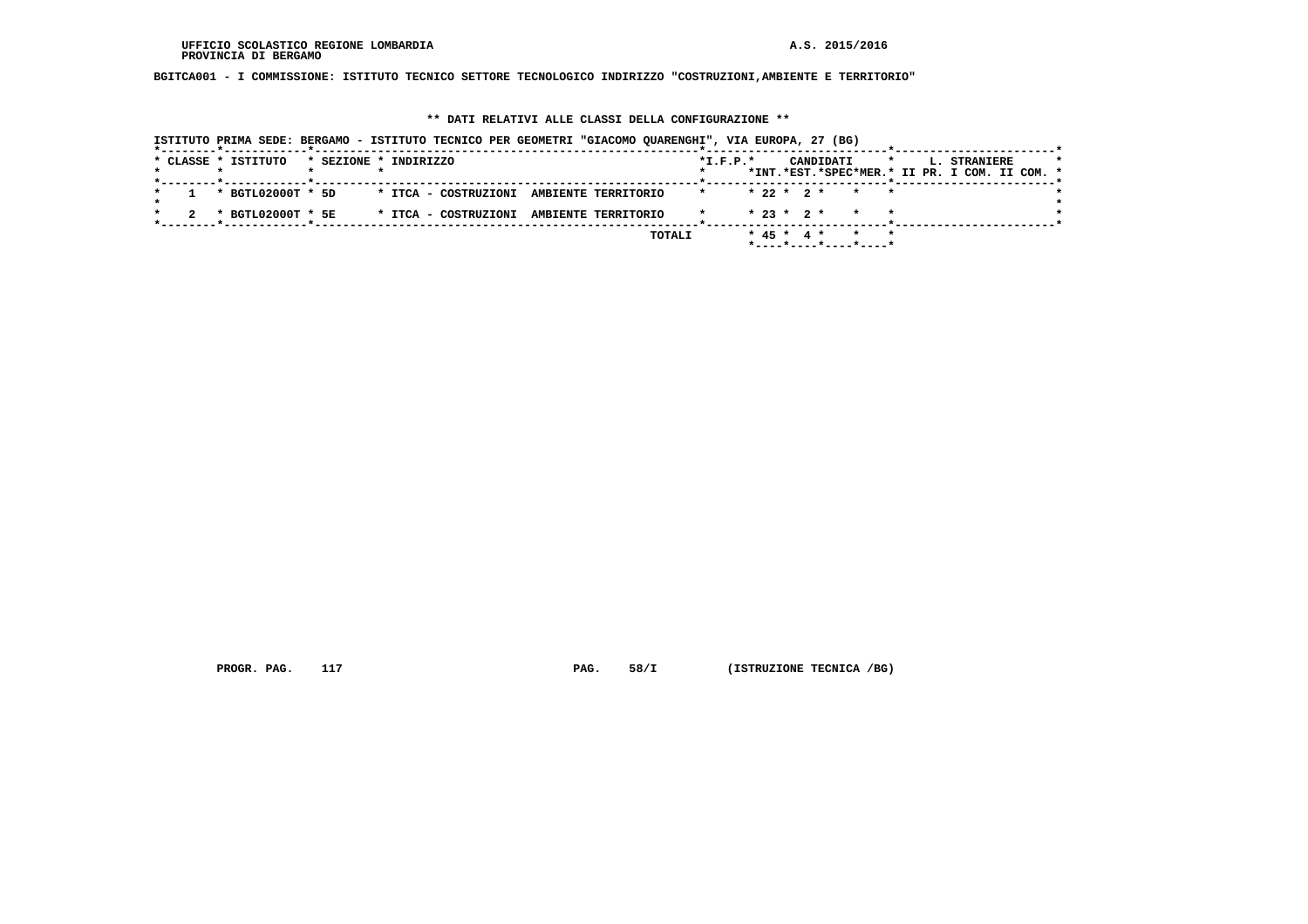## **\*\* DATI RELATIVI AL PRESIDENTE ED AI COMMISSARI ESTERNI \*\***

 **BGITCA001 - I COMMISSIONE: ISTITUTO TECNICO SETTORE TECNOLOGICO INDIRIZZO "COSTRUZIONI,AMBIENTE E TERRITORIO"**

| $\star$<br>PRESIDENTE: NICASTRI MICHELE N. IL 16/11/1947 (BA)                                                    |  |
|------------------------------------------------------------------------------------------------------------------|--|
| $\star$<br>DIR. SCOL. ISTR. II GR/CONV/EDUC A RIPOSO                                                             |  |
|                                                                                                                  |  |
| INDIRIZZO: ITCA - COSTRUZIONI AMBIENTE TERRITORIO                                                                |  |
| 1 - IO11: LINGUA E LETTERATURA ITALIANA                                                                          |  |
| (A050:LETTERE IST.ISTR.SECOND.                                                                                   |  |
| PIAZZALUNGA CRISTINA N. IL 11/12/1965 (BG)                                                                       |  |
| PROVENIENTE DA: TRESCORE BALNEARIO - ISTITUTO TECNICO COMMERCIALE "LORENZO LOTTO", VIA DELL'ALBAROTTO N. 23 (BG) |  |
| 2 - I028:LINGUA INGLESE                                                                                          |  |
| (A346:LINGUA E CIV. STRANIERA (                                                                                  |  |
| QUARELLI VALENTINA ANGELA N. IL 01/08/1987 (BG)                                                                  |  |
| PROVENIENTE DA: ALBINO - ISTITUTO TECNICO COMMERCIALE "OSCAR ARNULFO ROMERO", VIALE ALDO MORO, 51 (BG)           |  |
| 3 - I198: TOPOGRAFIA                                                                                             |  |
| (A072:TOPOG. GEN., COSTR.RUR. E                                                                                  |  |
| NORBIS FRANCESCO N. IL 18/02/1956 (BG)                                                                           |  |
| PROVENIENTE DA: ZOGNO - IST TEC COMMERCIALE E PER GEOMETRI "DAVID MARIA TUROLDO", VIA RONCO, 11 (BG)             |  |
|                                                                                                                  |  |

 **PROGR. PAG.** 118 **PAG.** 58/II (ISTRUZIONE TECNICA /BG)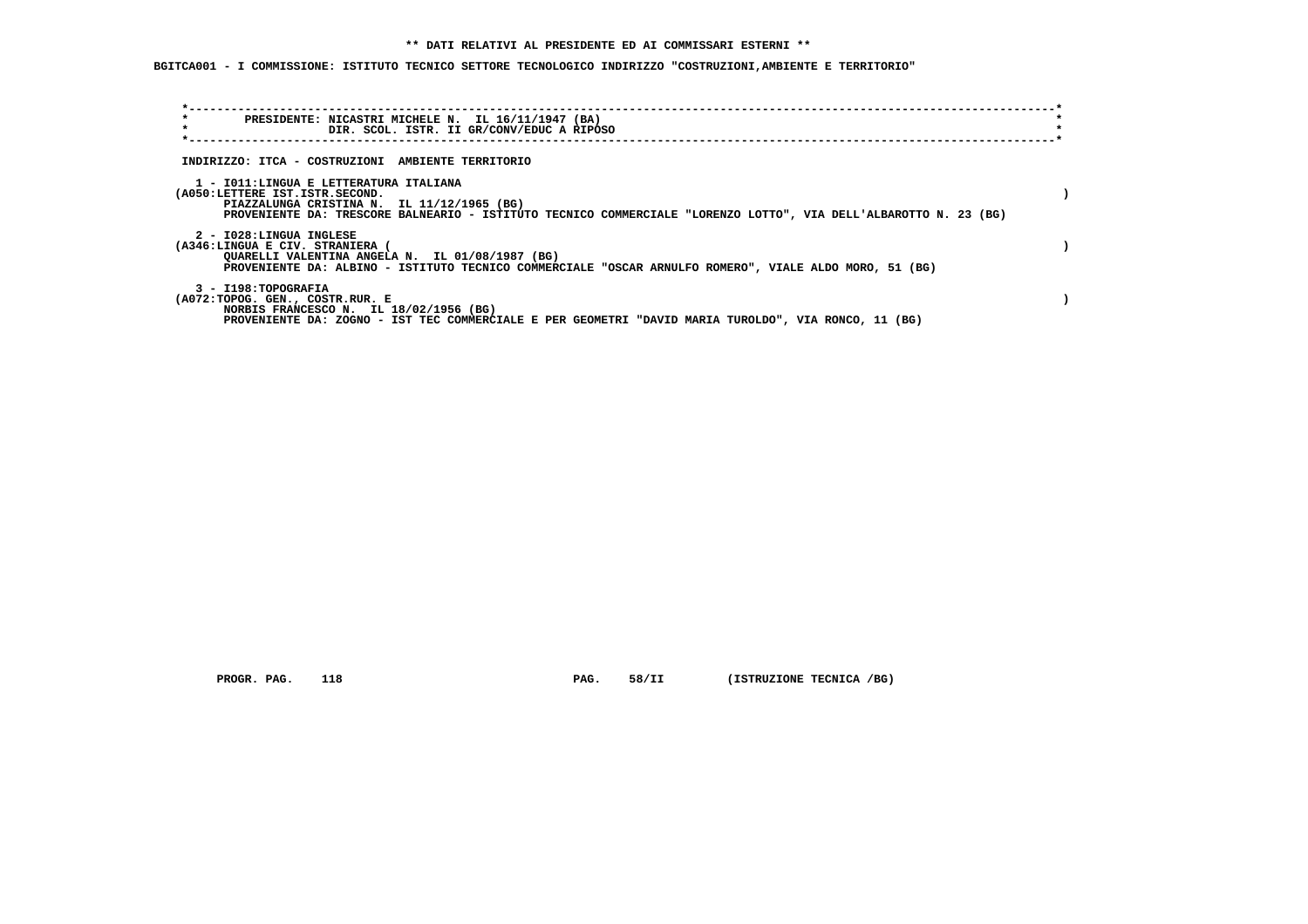**BGITCA002 - II COMMISSIONE: ISTITUTO TECNICO SETTORE TECNOLOGICO INDIRIZZO "COSTRUZIONI,AMBIENTE E TERRITORIO"**

## **\*\* DATI RELATIVI ALLE CLASSI DELLA CONFIGURAZIONE \*\***

|                             | ISTITUTO PRIMA SEDE: CLUSONE - IST TEC COMMERCIALE E PER GEOMETRI "ANDREA FANTONI", VIA BARBARIGO, 27 (BG) |            |                                               |
|-----------------------------|------------------------------------------------------------------------------------------------------------|------------|-----------------------------------------------|
| *--------*-----------*----- |                                                                                                            |            |                                               |
| * CLASSE * ISTITUTO         | * SEZIONE * INDIRIZZO                                                                                      | $*L.F.P.*$ | CANDIDATI<br>$\star$<br>L. STRANIERE          |
|                             |                                                                                                            |            | *INT.*EST.*SPEC*MER.* II PR. I COM. II COM. * |
|                             |                                                                                                            |            |                                               |
| * BGTD01201D * A            | * ITCA - COSTRUZIONI AMBIENTE TERRITORIO                                                                   |            | $*20$ $*$<br>* * *                            |
|                             |                                                                                                            |            |                                               |
| * BGTD01201D * B            | * ITCA - COSTRUZIONI AMBIENTE TERRITORIO                                                                   |            | $* 17 *$<br>* * *                             |
|                             |                                                                                                            |            |                                               |
|                             |                                                                                                            | TOTALI     | $* 37 *$<br>* * *                             |
|                             |                                                                                                            |            | $*$ ----*----*----*----*                      |

 **PROGR. PAG.** 119 **PAG.** 59/I (ISTRUZIONE TECNICA /BG)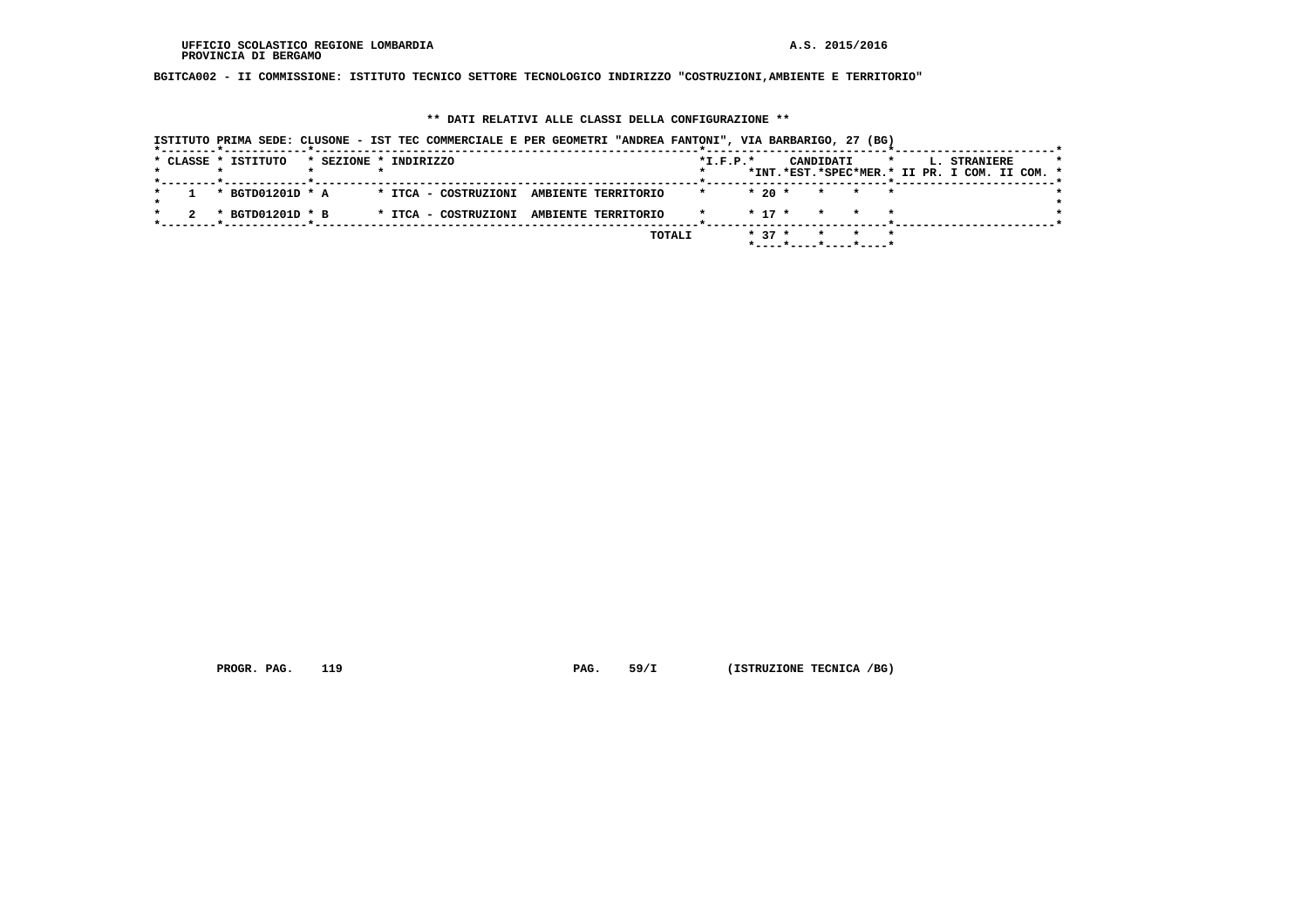**BGITCA002 - II COMMISSIONE: ISTITUTO TECNICO SETTORE TECNOLOGICO INDIRIZZO "COSTRUZIONI,AMBIENTE E TERRITORIO"**

| $\star$<br>$\star$                                                                                                   | PRESIDENTE: GENOVESE SAVERIO N. IL 16/04/1963 (CS)<br>ZOGNO - IST PROF INDUSTRIA E ARTIGIANATO "DAVID MARIA TUROLDO", VIA RONCO, 11 (BG) |  |
|----------------------------------------------------------------------------------------------------------------------|------------------------------------------------------------------------------------------------------------------------------------------|--|
| INDIRIZZO: ITCA - COSTRUZIONI AMBIENTE TERRITORIO                                                                    |                                                                                                                                          |  |
| 1 - IO11:LINGUA E LETTERATURA ITALIANA<br>(A050:LETTERE IST.ISTR.SECOND.<br>LOIACONO MARIA PIA N. IL 02/05/1953 (BA) | PROVENIENTE DA: LOVERE - ISTITUTO TECNICO INDUSTRIALE "GALILEO GALILEI", VIA XX SETTEMBRE, 4 (BG)                                        |  |
| 2 - I028:LINGUA INGLESE<br>(A346:LINGUA E CIV. STRANIERA<br>FANTONI MIRIAM N. IL 29/05/1961 (BG)                     | PROVENIENTE DA: NEMBRO - IST PROF PER I SERVIZI ALBERGHIERI E RISTORAZIONE "ALFREDO SONZOGNI", VIA BELLINI 54 (BG)                       |  |
| 3 - I198: TOPOGRAFIA<br>(A072:TOPOG. GEN., COSTR.RUR. E<br>VIOLA VITTORIO FRANCESCON. IL 11/09/1964 (CS)             | PROVENIENTE DA: BERGAMO - ISTITUTO TECNICO PER GEOMETRI "GIACOMO QUARENGHI" (CORSO SE, VIA EUROPA, 27 (BG)                               |  |

 **PROGR. PAG.** 120 **PAG.** 59/II (ISTRUZIONE TECNICA /BG)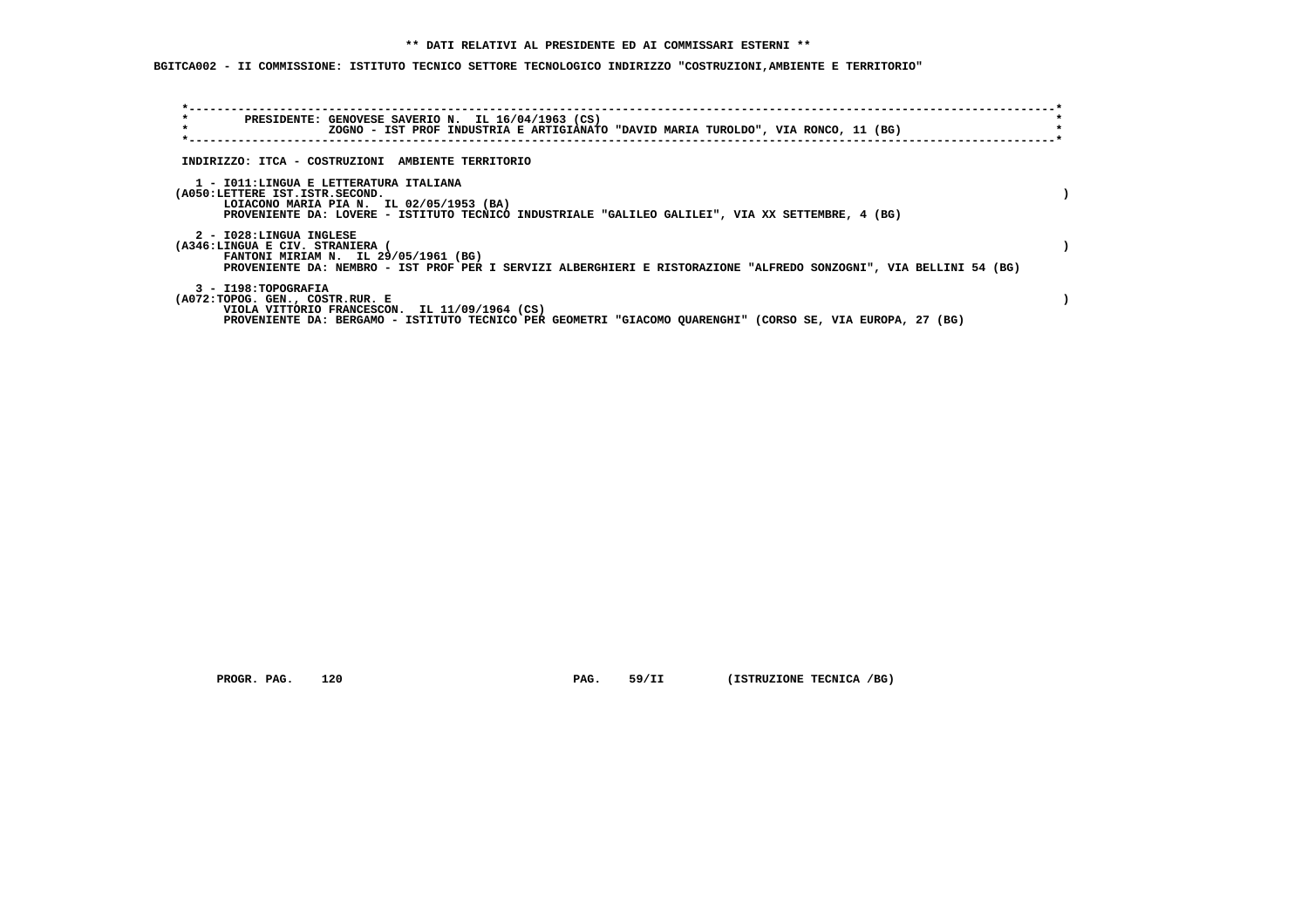**BGITCA003 - III COMMISSIONE: ISTITUTO TECNICO SETTORE TECNOLOGICO INDIRIZZO "COSTRUZIONI,AMBIENTE E TERRITORIO"**

## **\*\* DATI RELATIVI ALLE CLASSI DELLA CONFIGURAZIONE \*\***

|  | ISTITUTO PRIMA SEDE: TRESCORE BALNEARIO - ISTITUTO TECNICO COMMERCIALE "LORENZO LOTTO", VIA DELL'ALBAROTTO N. 23 (BG) |                       |                                          |  |        |                |                    |           |                                      |              |  |                                               |  |  |
|--|-----------------------------------------------------------------------------------------------------------------------|-----------------------|------------------------------------------|--|--------|----------------|--------------------|-----------|--------------------------------------|--------------|--|-----------------------------------------------|--|--|
|  | * CLASSE * ISTITUTO                                                                                                   | * SEZIONE * INDIRIZZO |                                          |  |        | $*$ I.F.P. $*$ |                    | CANDIDATI |                                      | $\mathbf{r}$ |  | L. STRANIERE                                  |  |  |
|  |                                                                                                                       |                       |                                          |  |        |                |                    |           |                                      |              |  | *INT.*EST.*SPEC*MER.* II PR. I COM. II COM. * |  |  |
|  | * BGTD014015 * X                                                                                                      |                       | * ITCA - COSTRUZIONI AMBIENTE TERRITORIO |  |        | $\star$        | $* 16 * 1 * * * *$ |           |                                      |              |  |                                               |  |  |
|  | * BGTD014015 * Y                                                                                                      |                       | * ITCA - COSTRUZIONI AMBIENTE TERRITORIO |  |        |                | $* 21 * * 1 *$     |           |                                      |              |  |                                               |  |  |
|  |                                                                                                                       |                       |                                          |  | TOTALI |                | * 37 * 1 * 1 *     |           | $*$ ---- $*$ ---- $*$ ---- $*$ ----* |              |  |                                               |  |  |

 **PROGR. PAG.** 121 **PAG.** 60/I (ISTRUZIONE TECNICA /BG)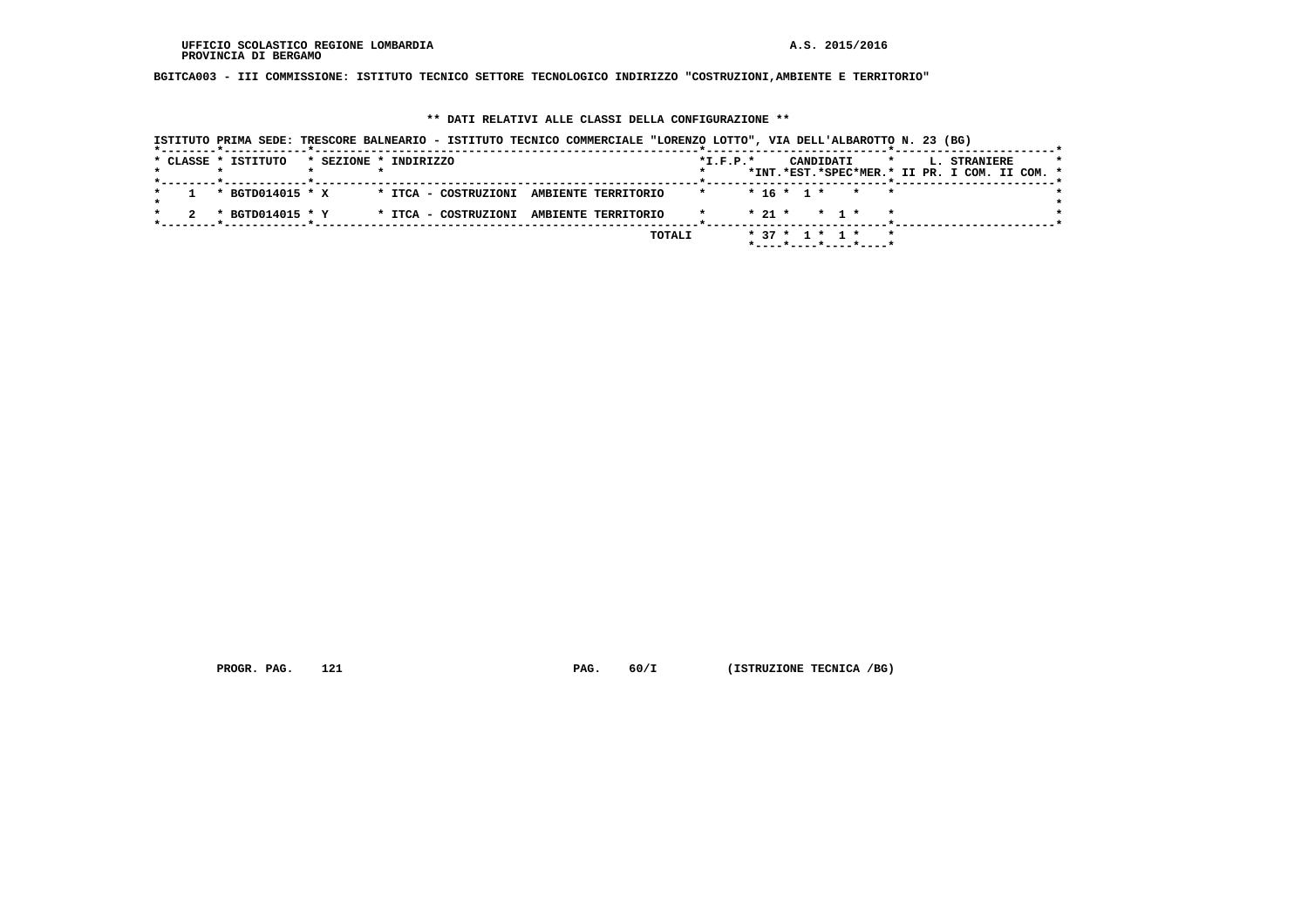## **\*\* DATI RELATIVI AL PRESIDENTE ED AI COMMISSARI ESTERNI \*\***

 **BGITCA003 - III COMMISSIONE: ISTITUTO TECNICO SETTORE TECNOLOGICO INDIRIZZO "COSTRUZIONI,AMBIENTE E TERRITORIO"**

| PRESIDENTE: QUATRALE ANTONIO SAVERIO N. IL 03/07/1955 (AV)<br>$\star$<br>BERGAMO - ISTITUTO TECNICO COMMERCIALE "VITTORIO EMANUELE II", VIA F. LUSSANA, 2 (BG)                                                         |  |
|------------------------------------------------------------------------------------------------------------------------------------------------------------------------------------------------------------------------|--|
| INDIRIZZO: ITCA - COSTRUZIONI AMBIENTE TERRITORIO                                                                                                                                                                      |  |
| 1 - IO11: LINGUA E LETTERATURA ITALIANA<br>(A050:LETTERE IST.ISTR.SECOND.<br>DESIDERIO ITALO N. IL 11/06/1963 (CH)<br>PROVENIENTE DA: BERGAMO - ISTITUTO TECNICO COMMERCIALE "BORTOLO BELOTTI", VIA PER AZZANO, 5 (BG) |  |
| 2 - I028:LINGUA INGLESE<br>(A346:LINGUA E CIV. STRANIERA (<br>MONTEMURRO CLAUDIA N. IL 29/10/1972 (MT)<br>PROVENIENTE DA: BERGAMO - ISTITUTO TECNICO INDUSTRIALE "GIULIO NATTA", VIALE EUROPA, 15 (BG)                 |  |
| 3 - I198: TOPOGRAFIA<br>(A072:TOPOG. GEN., COSTR.RUR. E<br>VALOTI MAURO N. IL 12/03/1962 (BG)<br>PROVENIENTE DA: BERGAMO - ISTITUTO TECNICO PER GEOMETRI "GIACOMO OUARENGHI", VIA EUROPA, 27 (BG)                      |  |

 **PROGR. PAG.** 122 **PAG.** 60/II (ISTRUZIONE TECNICA /BG)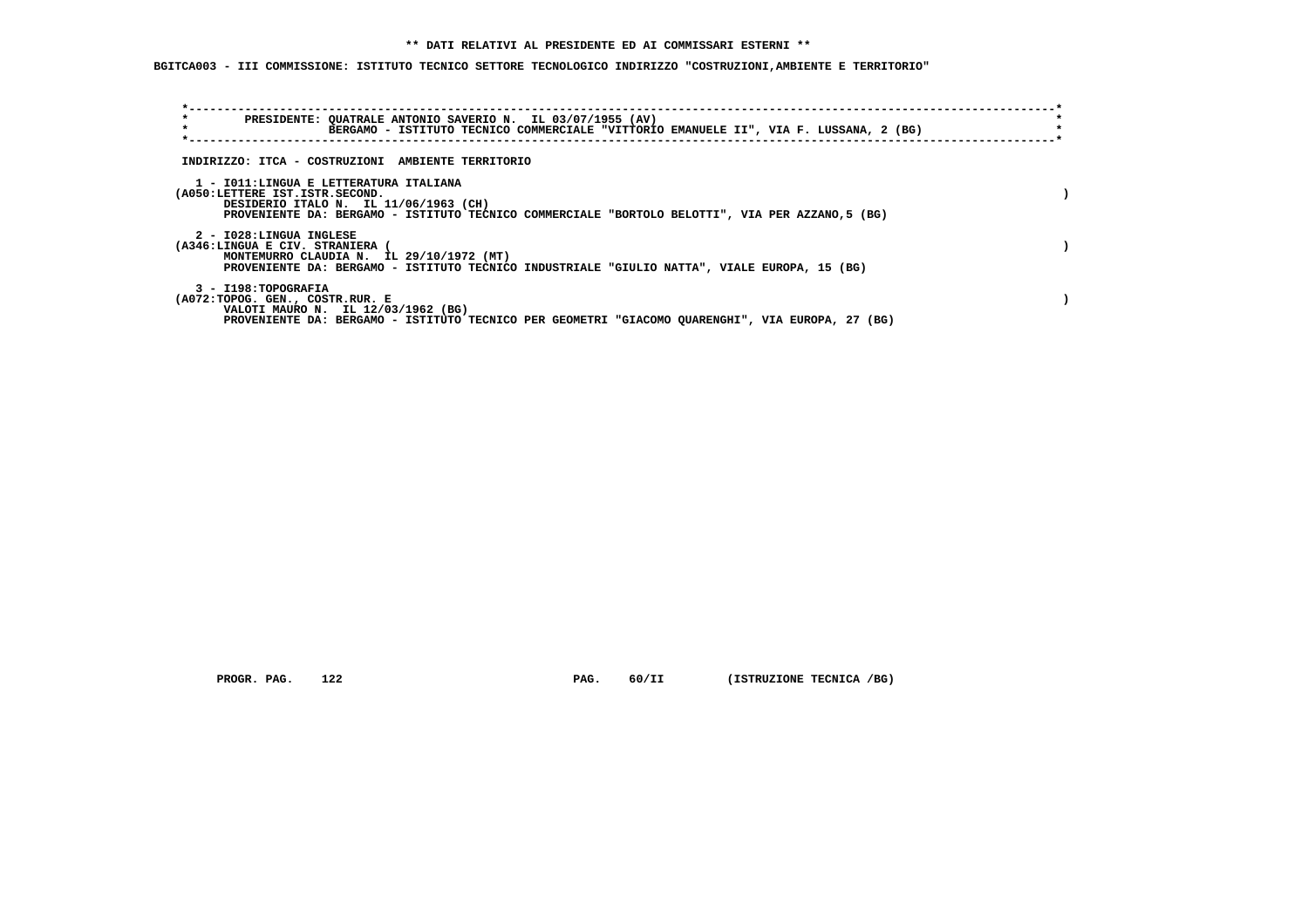**BGITCA004 - IV COMMISSIONE: ISTITUTO TECNICO SETTORE TECNOLOGICO INDIRIZZO "COSTRUZIONI,AMBIENTE E TERRITORIO"**

## **\*\* DATI RELATIVI ALLE CLASSI DELLA CONFIGURAZIONE \*\***

| ISTITUTO PRIMA SEDE: BERGAMO - ISTITUTO TECNICO PER GEOMETRI "GIACOMO QUARENGHI" (CORSO SE, VIA EUROPA, 27 (BG) |                                                                                                |
|-----------------------------------------------------------------------------------------------------------------|------------------------------------------------------------------------------------------------|
| * CLASSE * ISTITUTO<br>* SEZIONE * INDIRIZZO                                                                    | CANDIDATI *<br>$*$ I.F.P. $*$<br>L. STRANIERE<br>*INT.*EST.*SPEC*MER.* II PR. I COM. II COM. * |
| * BGTL020507 * 5AS<br>* ITCA - COSTRUZIONI AMBIENTE TERRITORIO                                                  | $* 16 *$<br>$\star$                                                                            |
| ISTITUTO SECONDA SEDE: ZOGNO - IST TEC COMMERCIALE E PER GEOMETRI "DAVID MARIA TUROLDO", VIA RONCO, 11 (BG)     |                                                                                                |
| * SEZIONE * INDIRIZZO<br>* CLASSE * ISTITUTO                                                                    | $*$ I.F.P. $*$<br>CANDIDATI *<br>L. STRANIERE<br>*INT.*EST.*SPEC*MER.* II PR. I COM. II COM. * |
|                                                                                                                 |                                                                                                |
| * BGTD013019 * 5AC * ITCL - C.A.TERRIT.OPZ.TECN.LEGNO COSTR.                                                    | $* 24 *$<br>$\star$<br>$\star$                                                                 |

 **PROGR. PAG.** 123 **PAG.** 61/I (ISTRUZIONE TECNICA /BG)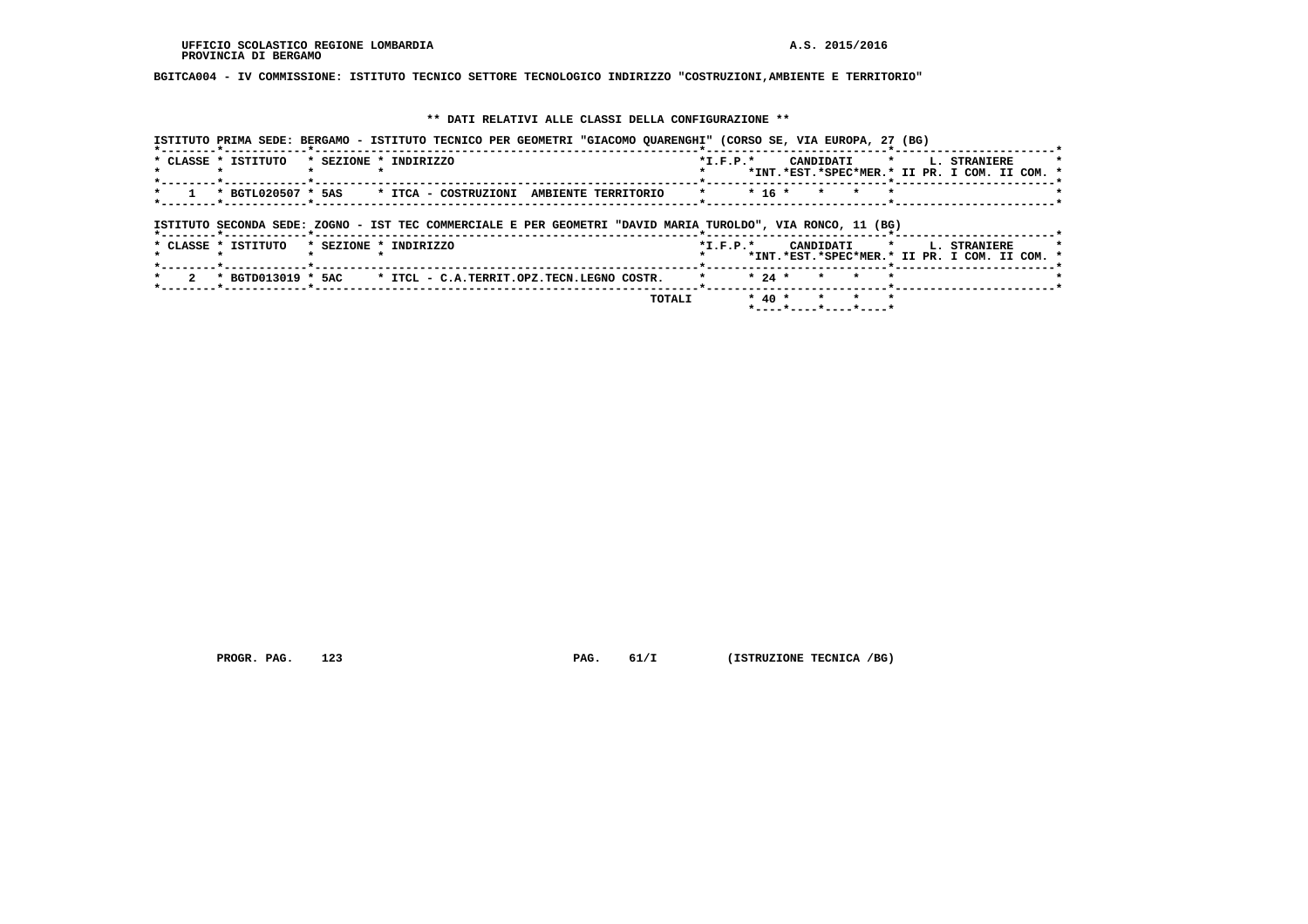# **BGITCA004 - IV COMMISSIONE: ISTITUTO TECNICO SETTORE TECNOLOGICO INDIRIZZO "COSTRUZIONI,AMBIENTE E TERRITORIO"**

| $\star$ | PRESIDENTE: PAGANI ANGELO N. IL 10/07/1950 (BG)                                                                                                                                                                                         |           |
|---------|-----------------------------------------------------------------------------------------------------------------------------------------------------------------------------------------------------------------------------------------|-----------|
|         | DOCENTE DI RUOLO A RIPOSO - MAX 3 ANNI                                                                                                                                                                                                  |           |
|         | INDIRIZZO: ITCA - COSTRUZIONI AMBIENTE TERRITORIO                                                                                                                                                                                       |           |
|         | 1 - IO11: LINGUA E LETTERATURA ITALIANA<br>(A050:LETTERE IST.ISTR.SECOND.<br>PIZZALEO KATIA N. IL 07/03/1982 (BR)<br>PROVENIENTE DA: NEMBRO - IST PROF PER I SERVIZI ALBERGHIERI E RISTORAZIONE "ALFREDO SONZOGNI", VIA BELLINI 54 (BG) |           |
|         | 2 - I028:LINGUA INGLESE<br>(A346:LINGUA E CIV. STRANIERA (<br>ZANGA ORIETTA MIRIAM N. IL 14/01/1972 (EE)<br>PROVENIENTE DA: ALBINO - IST PROF PER I SERVIZI COMMERCIALI E TURISTICI "OSCAR ARNULFO ROMERO", VIALE ALDO MORO, 51 (BG)    |           |
|         | 3 - I198: TOPOGRAFIA<br>(A072:TOPOG. GEN., COSTR.RUR. E<br>D'AMICO MARIA LUISA N. IL 10/11/1967 (CT)<br>PROVENIENTE DA: BRESCIA - ISTITUTO TECNICO AGRARIO "PASTORI" - BRESCIA, VIALE BORNATA 110 (BS)                                  |           |
|         | INDIRIZZO: ITCL - C.A.TERRIT.OPZ.TECN.LEGNO COSTR.                                                                                                                                                                                      |           |
|         | 1 - IO11: LINGUA E LETTERATURA ITALIANA<br>(A050:LETTERE IST.ISTR.SECOND.<br>PIZZALEO KATIA N. IL 07/03/1982 (BR)<br>PROVENIENTE DA: NEMBRO - IST PROF PER I SERVIZI ALBERGHIERI E RISTORAZIONE "ALFREDO SONZOGNI", VIA BELLINI 54 (BG) | $\lambda$ |
|         | 2 - I028:LINGUA INGLESE<br>(A346:LINGUA E CIV. STRANIERA (<br>ZANGA ORIETTA MIRIAM N. IL 14/01/1972 (EE)<br>PROVENIENTE DA: ALBINO - IST PROF PER I SERVIZI COMMERCIALI E TURISTICI "OSCAR ARNULFO ROMERO", VIALE ALDO MORO, 51 (BG)    |           |
|         | 3 - I198: TOPOGRAFIA<br>(A072:TOPOG. GEN., COSTR.RUR. E<br>D'AMICO MARIA LUISA N. IL 10/11/1967 (CT)<br>PROVENIENTE DA: BRESCIA - ISTITUTO TECNICO AGRARIO "PASTORI" - BRESCIA, VIALE BORNATA 110 (BS)                                  |           |

 **PROGR. PAG.** 124 **PAG.** 61/II (ISTRUZIONE TECNICA /BG)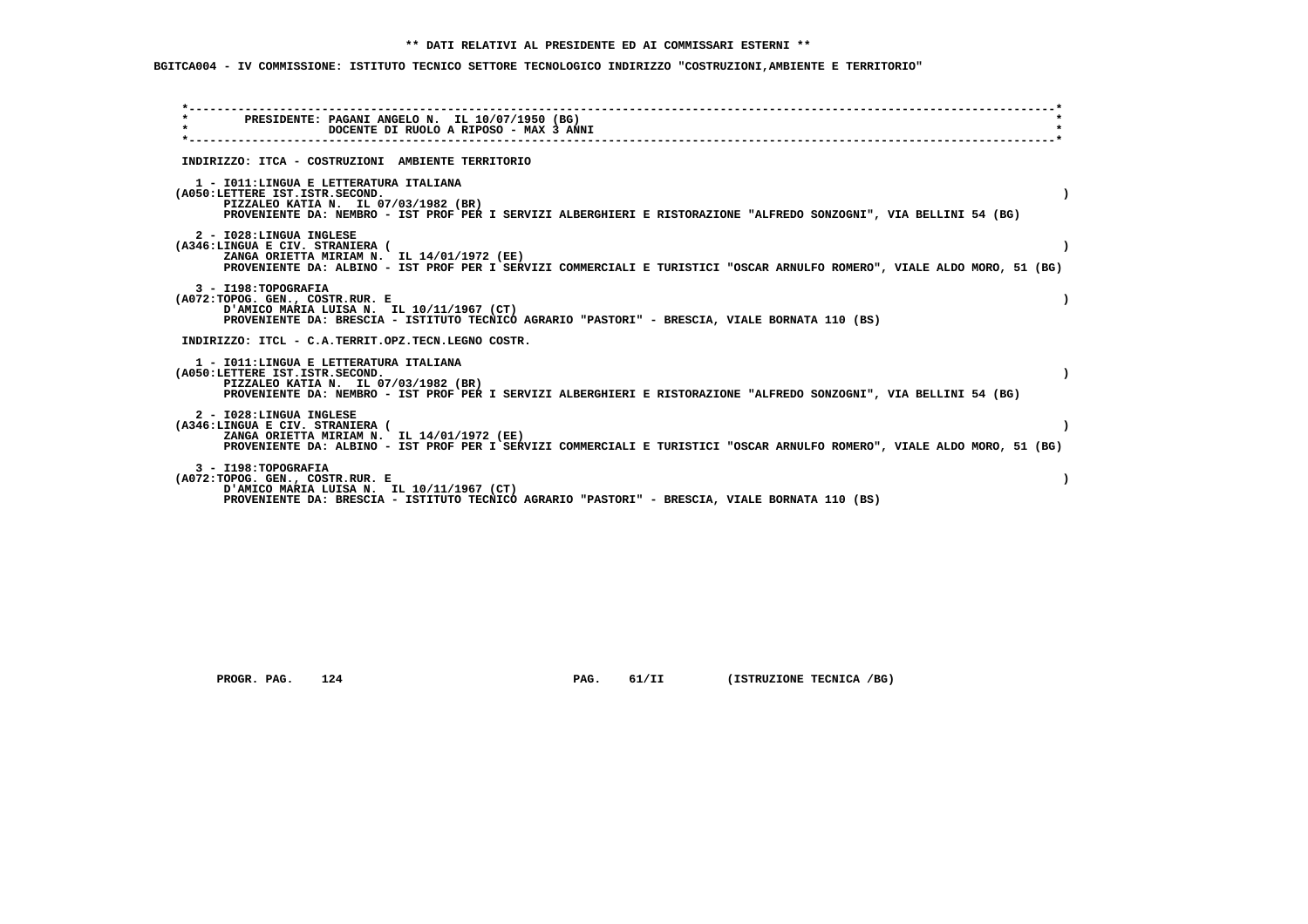**BGITCA005 - V COMMISSIONE: ISTITUTO TECNICO SETTORE TECNOLOGICO INDIRIZZO "COSTRUZIONI,AMBIENTE E TERRITORIO"**

## **\*\* DATI RELATIVI ALLE CLASSI DELLA CONFIGURAZIONE \*\***

| ISTITUTO PRIMA SEDE: ROMANO DI LOMBARDIA - IST TEC COMMERCIALE E PER GEOMETRI "G.B. RUBINI", VIA BELVEDERE (BG) |                                                                                                                     |
|-----------------------------------------------------------------------------------------------------------------|---------------------------------------------------------------------------------------------------------------------|
| * CLASSE * ISTITUTO<br>* SEZIONE * INDIRIZZO                                                                    | CANDIDATI *<br><b>L. STRANIERE</b><br>$*$ I.F.P. $*$<br>*INT.*EST.*SPEC*MER.* II PR. I COM. II COM. *               |
| * BGTD006016 * 5ACAT * ITCA - COSTRUZIONI AMBIENTE TERRITORIO                                                   | * * 23 * 1 * * * *                                                                                                  |
| ISTITUTO SECONDA SEDE: TREVIGLIO - ISTITUTO TECNICO COMMERCIALE "ZENALE E BUTINONE", VIA GALVANI 7 (BG)         |                                                                                                                     |
| * SEZIONE * INDIRIZZO<br>* CLASSE * ISTITUTO                                                                    | *I.F.P.* CANDIDATI *<br><b>L. STRANIERE</b><br>*INT.*EST.*SPEC*MER.* II PR. I COM. II COM. *<br>----*-------------- |
| * BGTD03301E * 5BTG<br>* IT15 - GRAFICA E COMUNICAZIONE                                                         | $* 21 * * * * * *$<br>$\star$                                                                                       |
|                                                                                                                 | * 44 * 1 * * * *<br>TOTALI                                                                                          |

 **PROGR. PAG.** 125 **PAG.** 62/I (ISTRUZIONE TECNICA /BG)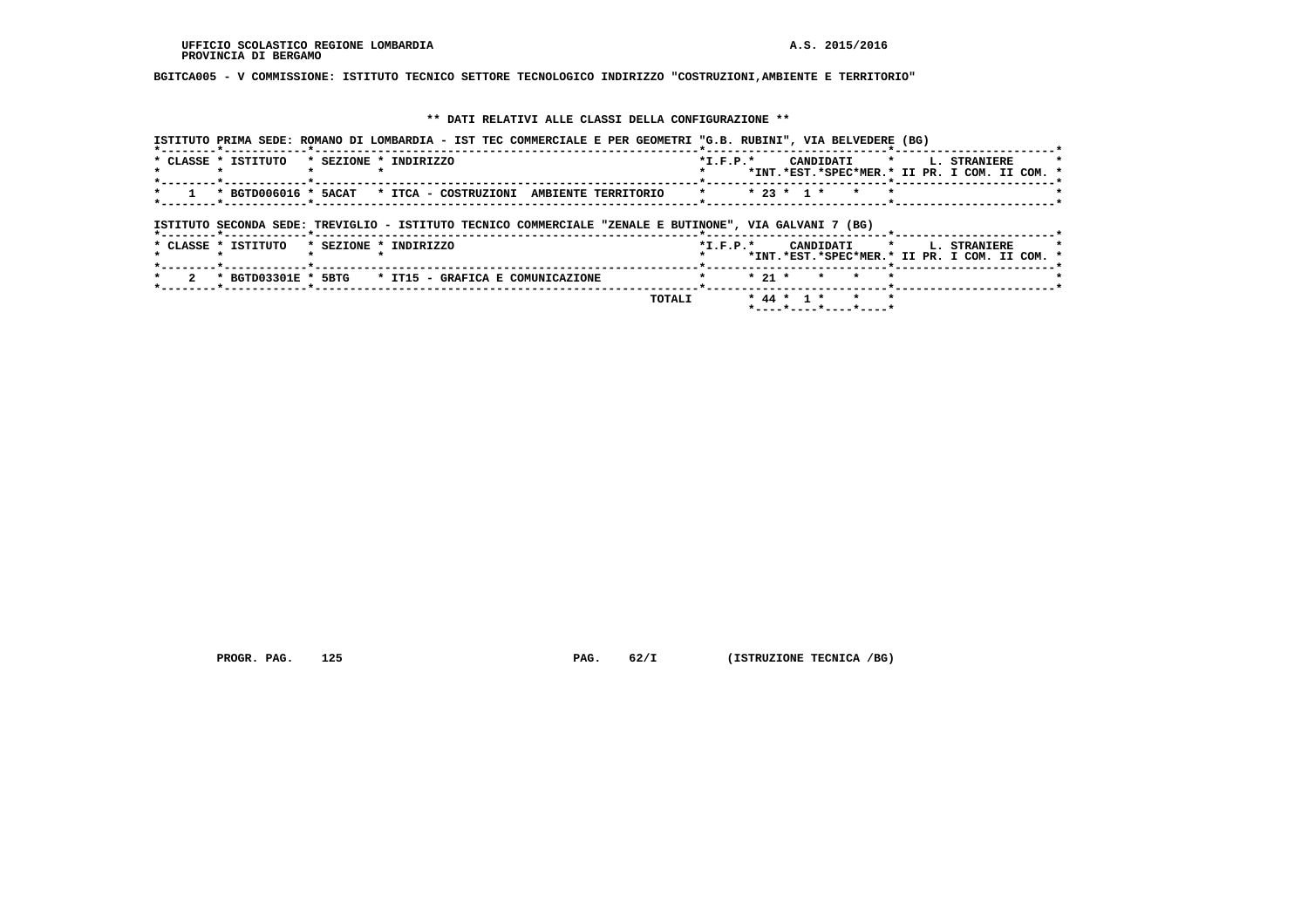# **BGITCA005 - V COMMISSIONE: ISTITUTO TECNICO SETTORE TECNOLOGICO INDIRIZZO "COSTRUZIONI,AMBIENTE E TERRITORIO"**

| PRESIDENTE: NAPOLITANO PASQUALE N. IL 20/02/1960 (NA)<br>$\star$<br>BERGAMO - ISTITUTO TECNICO INDUSTRIALE "PIETRO PALEOCAPA", VIA M. GAVAZZENI 29 (BG)                                                                                      |  |
|----------------------------------------------------------------------------------------------------------------------------------------------------------------------------------------------------------------------------------------------|--|
| INDIRIZZO: ITCA - COSTRUZIONI AMBIENTE TERRITORIO                                                                                                                                                                                            |  |
| 1 - IO11: LINGUA E LETTERATURA ITALIANA<br>(A050:LETTERE IST.ISTR.SECOND.<br>PASANISI ANTONIO GIUSEPPE N. IL 23/12/1980 (TA)<br>PROVENIENTE DA: DALMINE - IST PROF PER I SERVIZI COMMERCIALI E TURISTICI "LUIGI EINAUDI", VIA VERDI, 48 (BG) |  |
| 2 - I028:LINGUA INGLESE<br>(A346:LINGUA E CIV. STRANIERA (<br>CERUTI SONIA N. IL 17/01/1975 (BG)<br>PROVENIENTE DA: BERGAMO - ISTITUTO MAGISTRALE "GIOVANNI FALCONE", VIA DUNANT, 1 (BG)                                                     |  |
| 3 - I198: TOPOGRAFIA<br>(A072:TOPOG. GEN., COSTR.RUR. E<br>BASILE VITTORIO N. IL 31/10/1961 (BG)<br>PROVENIENTE DA: TRESCORE BALNEARIO - ISTITUTO TECNICO COMMERCIALE "LORENZO LOTTO", VIA DELL'ALBAROTTO N. 23 (BG)                         |  |
| INDIRIZZO: IT15 - GRAFICA E COMUNICAZIONE                                                                                                                                                                                                    |  |
| 1 - IO11: LINGUA E LETTERATURA ITALIANA<br>(A050:LETTERE IST.ISTR.SECOND.<br>PASANISI ANTONIO GIUSEPPE N. IL 23/12/1980 (TA)<br>PROVENIENTE DA: DALMINE - IST PROF PER I SERVIZI COMMERCIALI E TURISTICI "LUIGI EINAUDI", VIA VERDI, 48 (BG) |  |
| 2 - I028:LINGUA INGLESE<br>(A346:LINGUA E CIV. STRANIERA (<br>CERUTI SONIA N. IL 17/01/1975 (BG)<br>PROVENIENTE DA: BERGAMO - ISTITUTO MAGISTRALE "GIOVANNI FALCONE", VIA DUNANT, 1 (BG)                                                     |  |
| 3 - I231:ORGANIZZAZIONE E GESTIONE DEI PROCESSI PRODUTTIVI<br>(A064:TECNICA E ORGAN.PROD.CINE; A065:TECNICA FOTOGRAFICA ; A067:TEC.FOTOGRAFICA,CINEMATOG; A069:TECNOL.GRAFICHE ED IMPIAN)                                                    |  |

 **PROGR. PAG.** 126 **PAG.** 62/II (ISTRUZIONE TECNICA /BG)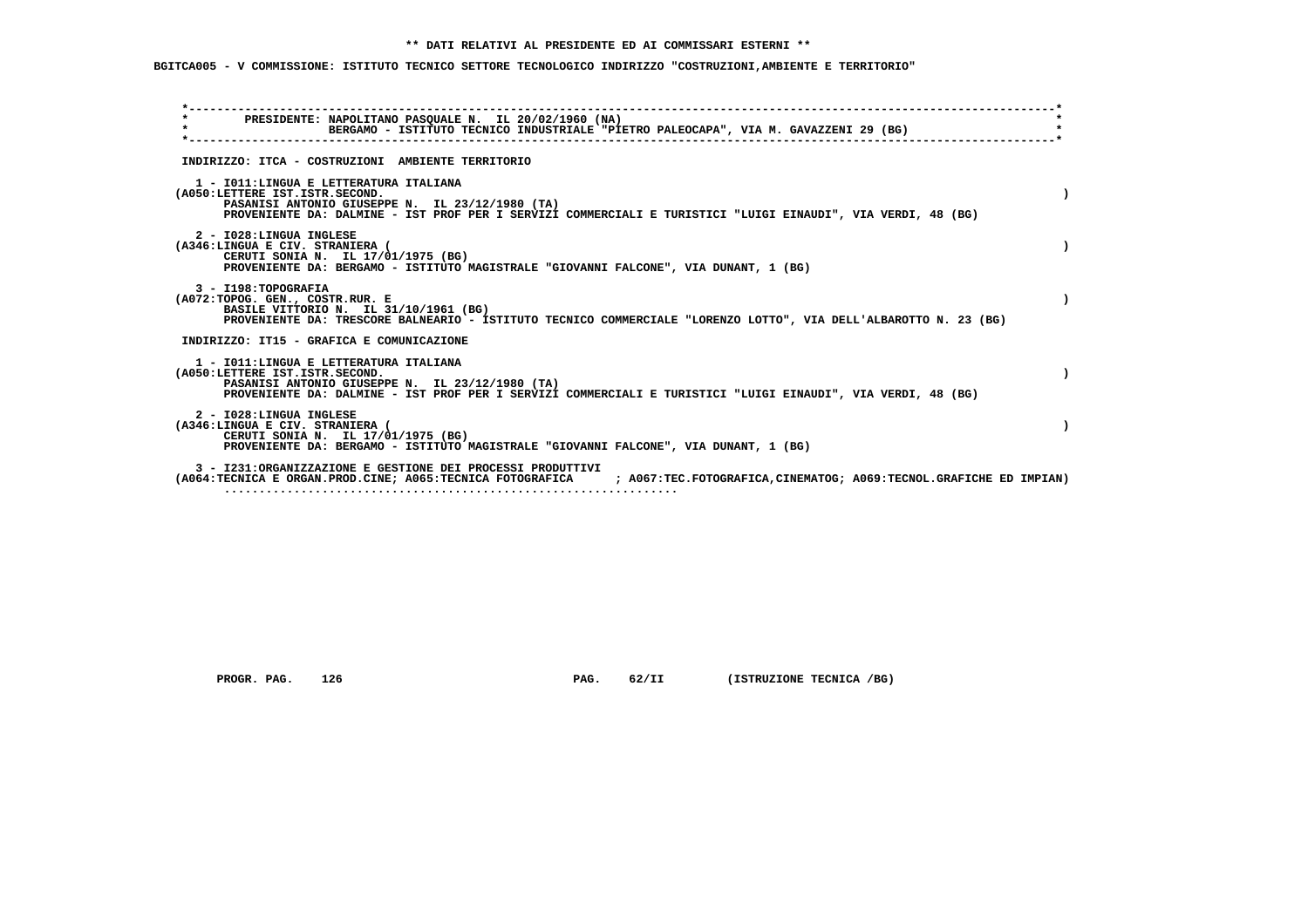**BGITCA006 - VI COMMISSIONE: ISTITUTO TECNICO SETTORE TECNOLOGICO INDIRIZZO "COSTRUZIONI,AMBIENTE E TERRITORIO"**

## **\*\* DATI RELATIVI ALLE CLASSI DELLA CONFIGURAZIONE \*\***

| ISTITUTO PRIMA SEDE: BERGAMO - L.R. PAR. ISTITUTO TECNICO PER GEOMETRI I.T.G. "LEONARDO DA VINCI", VIA MORONI, N. 255 (BG)                                      |                                                           |        |                    |                                                |                                                                                    |
|-----------------------------------------------------------------------------------------------------------------------------------------------------------------|-----------------------------------------------------------|--------|--------------------|------------------------------------------------|------------------------------------------------------------------------------------|
| * CLASSE * ISTITUTO                                                                                                                                             | * SEZIONE * INDIRIZZO                                     |        |                    |                                                | *I.F.P.* CANDIDATI * L. STRANIERE<br>*INT.*EST.*SPEC*MER.* II PR. I COM. II COM. * |
|                                                                                                                                                                 | * BGTL025001 * A * ITCA - COSTRUZIONI AMBIENTE TERRITORIO |        | $\mathbf{r}$       | $* 20 * 10 *$                                  |                                                                                    |
| ISTITUTO SECONDA SEDE: SAN PAOLO D'ARGON - L.R. PAR. ISTITUTO TECNICO PER GEOMETRI I.T.G. "SAN PAOLO", VIA DEL CONVENTO, 1 (BG<br>*--------*------------*------ |                                                           |        | -*---------------- |                                                |                                                                                    |
| * CLASSE * ISTITUTO * SEZIONE * INDIRIZZO                                                                                                                       |                                                           |        |                    |                                                | *I.F.P.* CANDIDATI * L. STRANIERE<br>*INT.*EST.*SPEC*MER.* II PR. I COM. II COM. * |
|                                                                                                                                                                 | * BGTL075002 * A * ITCA - COSTRUZIONI AMBIENTE TERRITORIO |        | $\star$            | $*$ 5 $*$ 2 $*$<br>$\mathbf{r}$                |                                                                                    |
|                                                                                                                                                                 |                                                           | TOTALI |                    | $* 25 * 12 * * * * *$<br>*----*----*----*----* |                                                                                    |

 **PROGR. PAG.** 127 **PAG.** 63/I (ISTRUZIONE TECNICA /BG)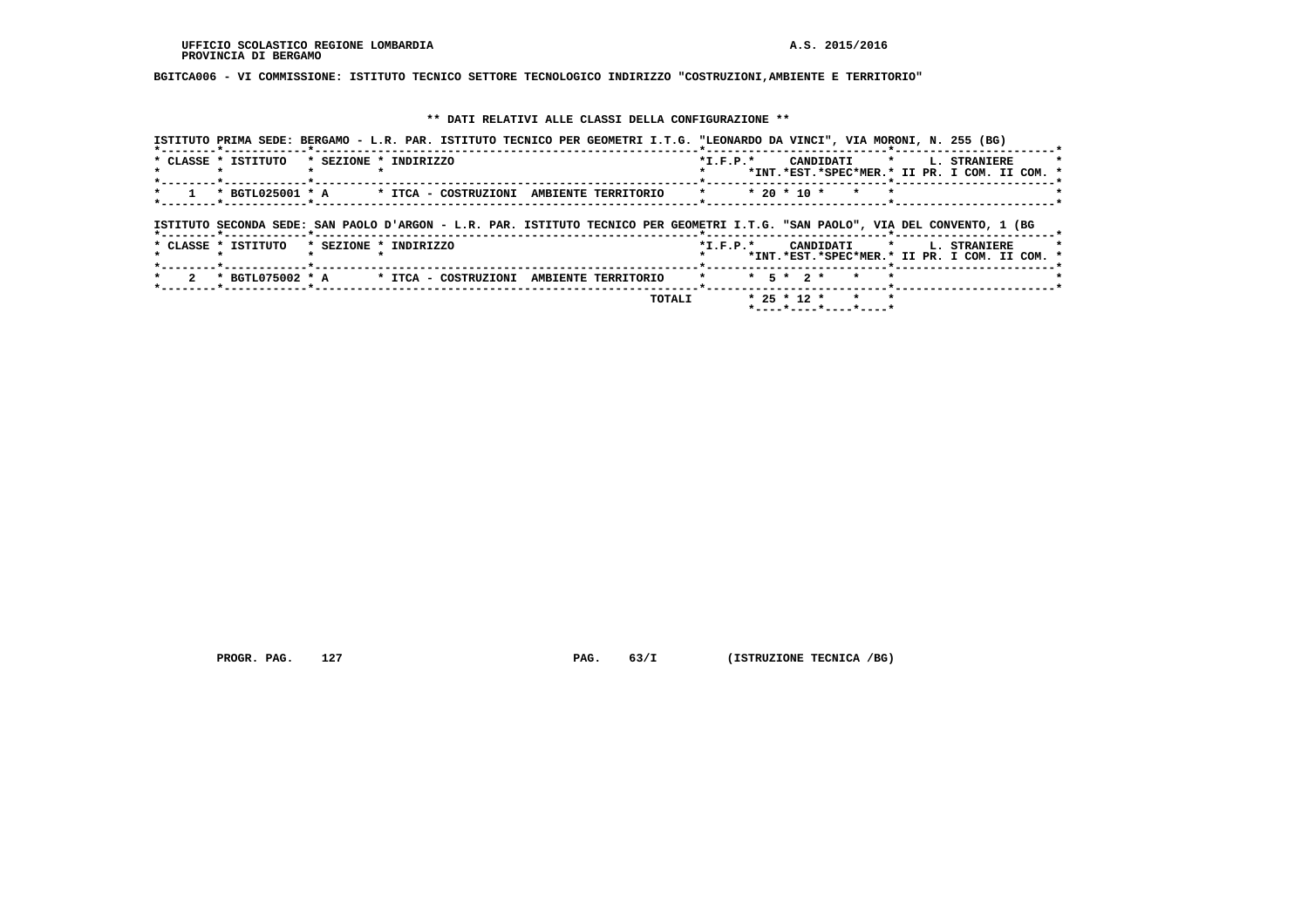**BGITCA006 - VI COMMISSIONE: ISTITUTO TECNICO SETTORE TECNOLOGICO INDIRIZZO "COSTRUZIONI,AMBIENTE E TERRITORIO"**

| *<br>PRESIDENTE: LANZENI LUCIANO N. IL 08/08/1961 (BG)<br>$\star$                                                                                        |  |
|----------------------------------------------------------------------------------------------------------------------------------------------------------|--|
| ROMANO DI LOMBARDIA - IST PROF INDUSTRIA E ARTIGIANATO "G.B. RUBINI", VIA BELVEDERE (BG)                                                                 |  |
|                                                                                                                                                          |  |
| INDIRIZZO: ITCA - COSTRUZIONI AMBIENTE TERRITORIO                                                                                                        |  |
|                                                                                                                                                          |  |
| 1 - IO11:LINGUA E LETTERATURA ITALIANA<br>(A050:LETTERE IST.ISTR.SECOND.                                                                                 |  |
| DI MASSIMO GIULIANA N. IL 18/04/1953 (BG)                                                                                                                |  |
| PROVENIENTE DA: PRESEZZO - ISTITUTO TECNICO COMMERCIALE "MAIRONI DA PONTE", VIA BERIZZI,1 (BG)                                                           |  |
|                                                                                                                                                          |  |
| 2 - I028:LINGUA INGLESE                                                                                                                                  |  |
| (A346:LINGUA E CIV. STRANIERA (                                                                                                                          |  |
| BRENA MONICA N. IL 19/10/1965 (BG)<br>PROVENIENTE DA: NEMBRO - IST PROF PER I SERVIZI ALBERGHIERI E RISTORAZIONE "ALFREDO SONZOGNI", VIA BELLINI 54 (BG) |  |
|                                                                                                                                                          |  |
| 3 - I198: TOPOGRAFIA                                                                                                                                     |  |
| (A072:TOPOG. GEN., COSTR.RUR. E                                                                                                                          |  |
| DANCELLI ALESSANDRO N. IL 02/06/1967 (BS)                                                                                                                |  |
| PROVENIENTE DA: BRESCIA - ISTITUTO TECNICO AGRARIO "PASTORI" - BRESCIA, VIALE BORNATA 110 (BS)                                                           |  |

 **PROGR. PAG.** 128 **PAG.** 63/II (ISTRUZIONE TECNICA /BG)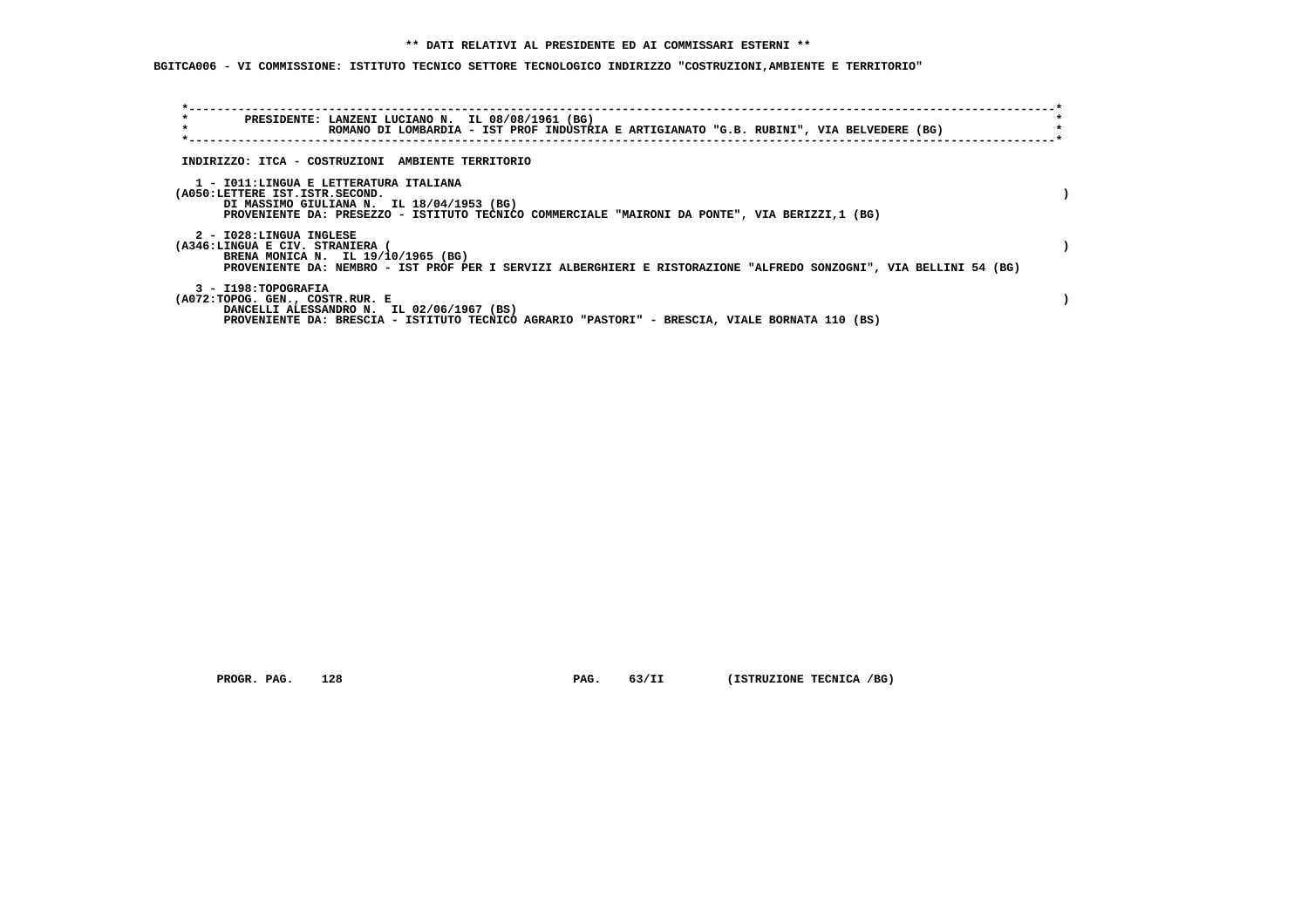**BGITCL001 - I COMMISSIONE: ISTITUTO TECNICO SETTORE TECNOLOGICO INDIRIZZO "COSTRUZIONI,AMBIENTE E TERRITORIO" OPZIONE**

 **"TECNOLOGIE DEL LEGNO NELLE COSTRUZIONI"**

## **\*\* DATI RELATIVI ALLE CLASSI DELLA CONFIGURAZIONE \*\***

|  |  |                     |                       |  |  |                                           | ISTITUTO PRIMA SEDE: BERGAMO - ISTITUTO TECNICO PER GEOMETRI "GIACOMO QUARENGHI", VIA EUROPA, 27 (BG) |            |          |  |                 |                          |              |                                                               |  |  |
|--|--|---------------------|-----------------------|--|--|-------------------------------------------|-------------------------------------------------------------------------------------------------------|------------|----------|--|-----------------|--------------------------|--------------|---------------------------------------------------------------|--|--|
|  |  | * CLASSE * ISTITUTO | * SEZIONE * INDIRIZZO |  |  |                                           |                                                                                                       | $*L.F.P.*$ |          |  | CANDIDATI       |                          | $\mathbf{r}$ | L. STRANIERE<br>*INT.*EST.*SPEC*MER.* II PR. I COM. II COM. * |  |  |
|  |  | * BGTL02000T * 5M   |                       |  |  | * ITCL - C.A.TERRIT.OPZ.TECN.LEGNO COSTR. |                                                                                                       |            | $* 22 *$ |  |                 | * * *                    |              |                                                               |  |  |
|  |  | * BGTL02000T * 5L   |                       |  |  | * ITCL - C.A.TERRIT.OPZ.TECN.LEGNO COSTR. |                                                                                                       |            | $*26*$   |  | $\star$ $\star$ |                          |              |                                                               |  |  |
|  |  |                     |                       |  |  |                                           | TOTALI                                                                                                |            | $* 48 *$ |  |                 | $*$ ----*----*----*----* |              |                                                               |  |  |

 **PROGR. PAG. 129 PAG. 64/I (ISTRUZIONE TECNICA /BG)**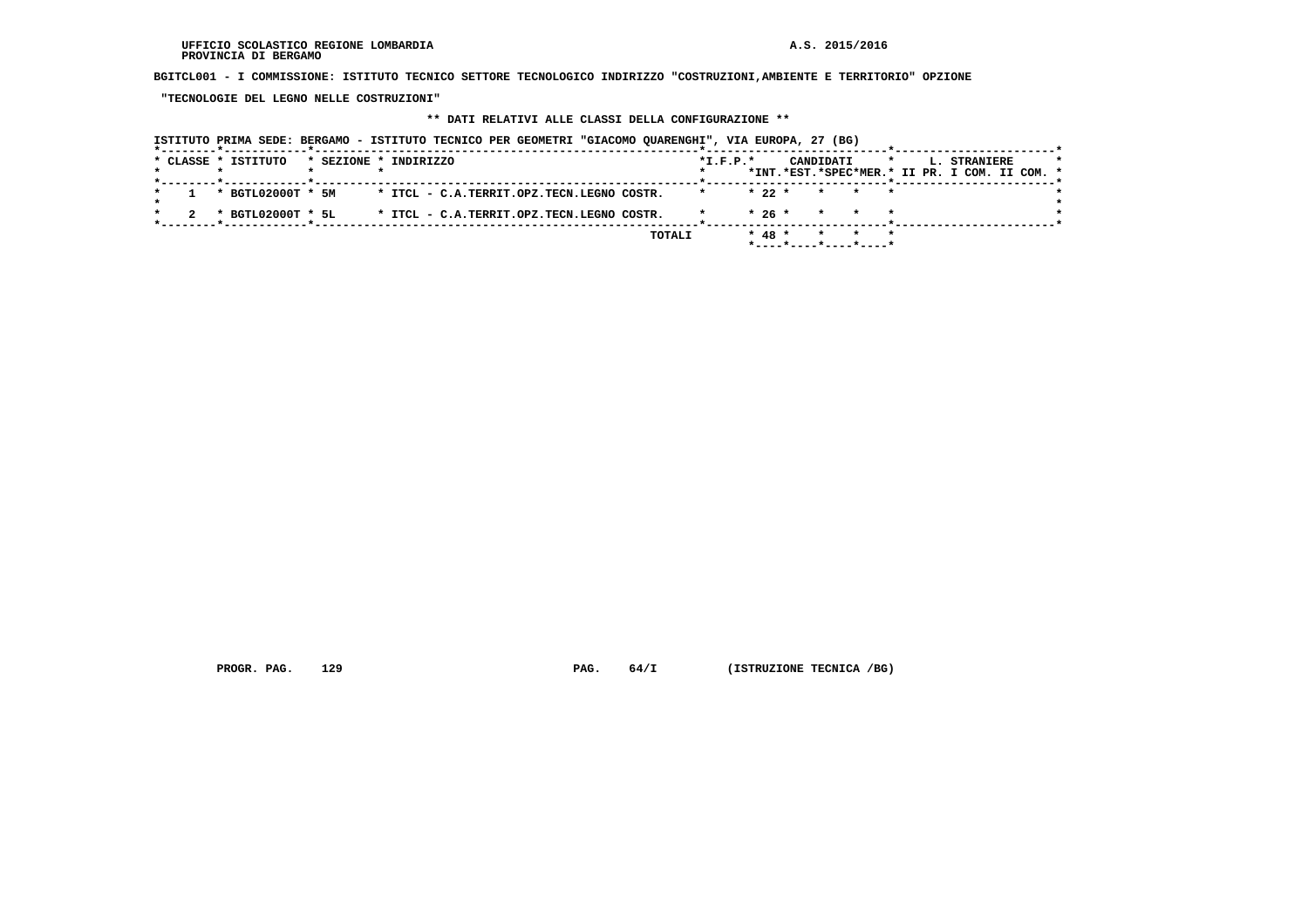## **BGITCL001 - I COMMISSIONE: ISTITUTO TECNICO SETTORE TECNOLOGICO INDIRIZZO "COSTRUZIONI,AMBIENTE E TERRITORIO" OPZIONE**

 **"TECNOLOGIE DEL LEGNO NELLE COSTRUZIONI"**

| $\star$<br>PRESIDENTE: TRIZIO ANNA N. IL 19/02/1952 (TA)                                                         |  |
|------------------------------------------------------------------------------------------------------------------|--|
| $\star$<br>DOCENTE DI RUOLO A RIPOSO - MAX 3 ANNI                                                                |  |
|                                                                                                                  |  |
|                                                                                                                  |  |
| INDIRIZZO: ITCL - C.A.TERRIT.OPZ.TECN.LEGNO COSTR.                                                               |  |
| 1 - IO11:LINGUA E LETTERATURA ITALIANA                                                                           |  |
| (A050:LETTERE IST.ISTR.SECOND.                                                                                   |  |
| FORCELLA ZELINDA N. IL $23/09/1968$ (BG)                                                                         |  |
| PROVENIENTE DA: TRESCORE BALNEARIO - ISTITUTO TECNICO COMMERCIALE "LORENZO LOTTO", VIA DELL'ALBAROTTO N. 23 (BG) |  |
|                                                                                                                  |  |
| 2 - I028:LINGUA INGLESE<br>(A346:LINGUA E CIV. STRANIERA (                                                       |  |
| FROST WALLIS N. IL 31/01/1953 (EE)                                                                               |  |
| PROVENIENTE DA: TREVIGLIO - ISTITUTO TECNICO COMMERCIALE "ZENALE E BUTINONE", VIA GALVANI 7 (BG)                 |  |
|                                                                                                                  |  |
| 3 - I198: TOPOGRAFIA                                                                                             |  |
| (A072:TOPOG. GEN., COSTR.RUR. E                                                                                  |  |
| ZUIN ENOS N. IL 15/12/1956 (VR)                                                                                  |  |
| PROVENIENTE DA: MANTOVA - ISTITUTO TECNICO PER GEOMETRI ISTITUTO TECNICO TECNOLOGICO ", VIA TASSO 1 (MN)         |  |

 **PROGR. PAG.** 130 **PAG.** 64/II (ISTRUZIONE TECNICA /BG)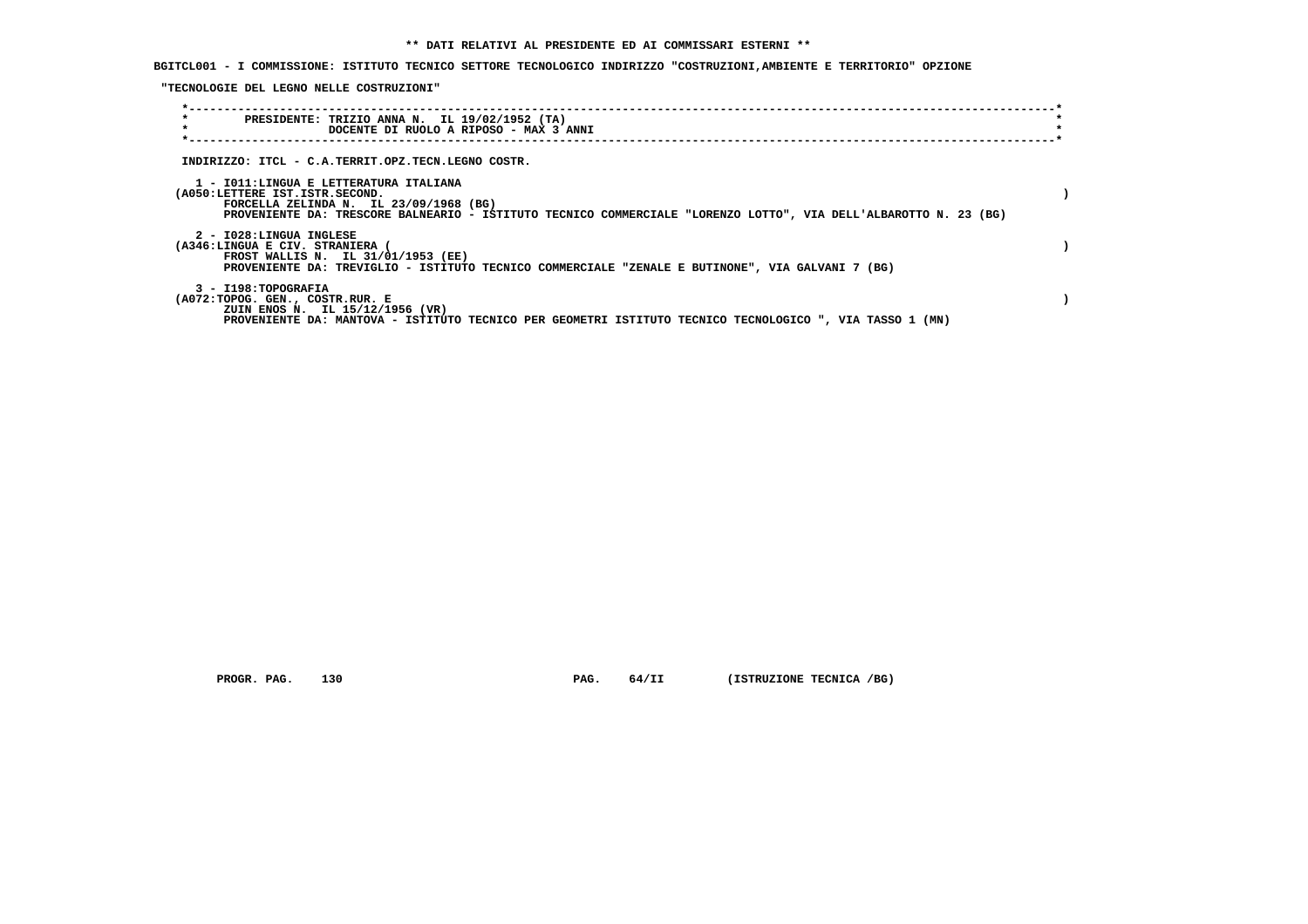#### **UFFICIO SCOLASTICO REGIONE LOMBARDIA A.S. 2015/2016 PROVINCIA DI BERGAMO**

 **BGITCM001 - I COMMISSIONE: ISTITUTO TECNICO SETTORE TECNOLOGICO INDIRIZZO "CHIMICA, MATERIALI E BIOTECNOLOGIE" ARTICO**

 **LAZIONE "CHIMICA E MATERIALI"**

## **\*\* DATI RELATIVI ALLE CLASSI DELLA CONFIGURAZIONE \*\***

|  | ISTITUTO PRIMA SEDE: BERGAMO - ISTITUTO TECNICO INDUSTRIALE "GIULIO NATTA", VIALE EUROPA, 15 (BG) |                       |  |  |                                           |        |                |            |  |           |       |         |  |                                               |  |  |
|--|---------------------------------------------------------------------------------------------------|-----------------------|--|--|-------------------------------------------|--------|----------------|------------|--|-----------|-------|---------|--|-----------------------------------------------|--|--|
|  | * CLASSE * ISTITUTO                                                                               | * SEZIONE * INDIRIZZO |  |  |                                           |        | $*$ I.F.P. $*$ |            |  | CANDIDATI |       | $\star$ |  | L. STRANIERE                                  |  |  |
|  |                                                                                                   |                       |  |  |                                           |        |                |            |  |           |       |         |  | *INT.*EST.*SPEC*MER.* II PR. I COM. II COM. * |  |  |
|  | * BGTF032011 * 5ACM * ITCM - CH.MAT.BIOTEC.ART.CHIMICA MATER.                                     |                       |  |  |                                           |        |                | $*$ 18 $*$ |  |           | * * * |         |  |                                               |  |  |
|  | * BGTF032011 * 5BCM                                                                               |                       |  |  | * ITCM - CH.MAT.BIOTEC.ART.CHIMICA MATER. |        |                | $* 25 *$   |  |           | * * * |         |  |                                               |  |  |
|  |                                                                                                   |                       |  |  |                                           |        |                |            |  |           |       |         |  |                                               |  |  |
|  |                                                                                                   |                       |  |  |                                           | TOTALI |                | $* 43 *$   |  |           | * * * |         |  |                                               |  |  |

 **PROGR. PAG.** 131 **PAG.** 65/I (ISTRUZIONE TECNICA /BG)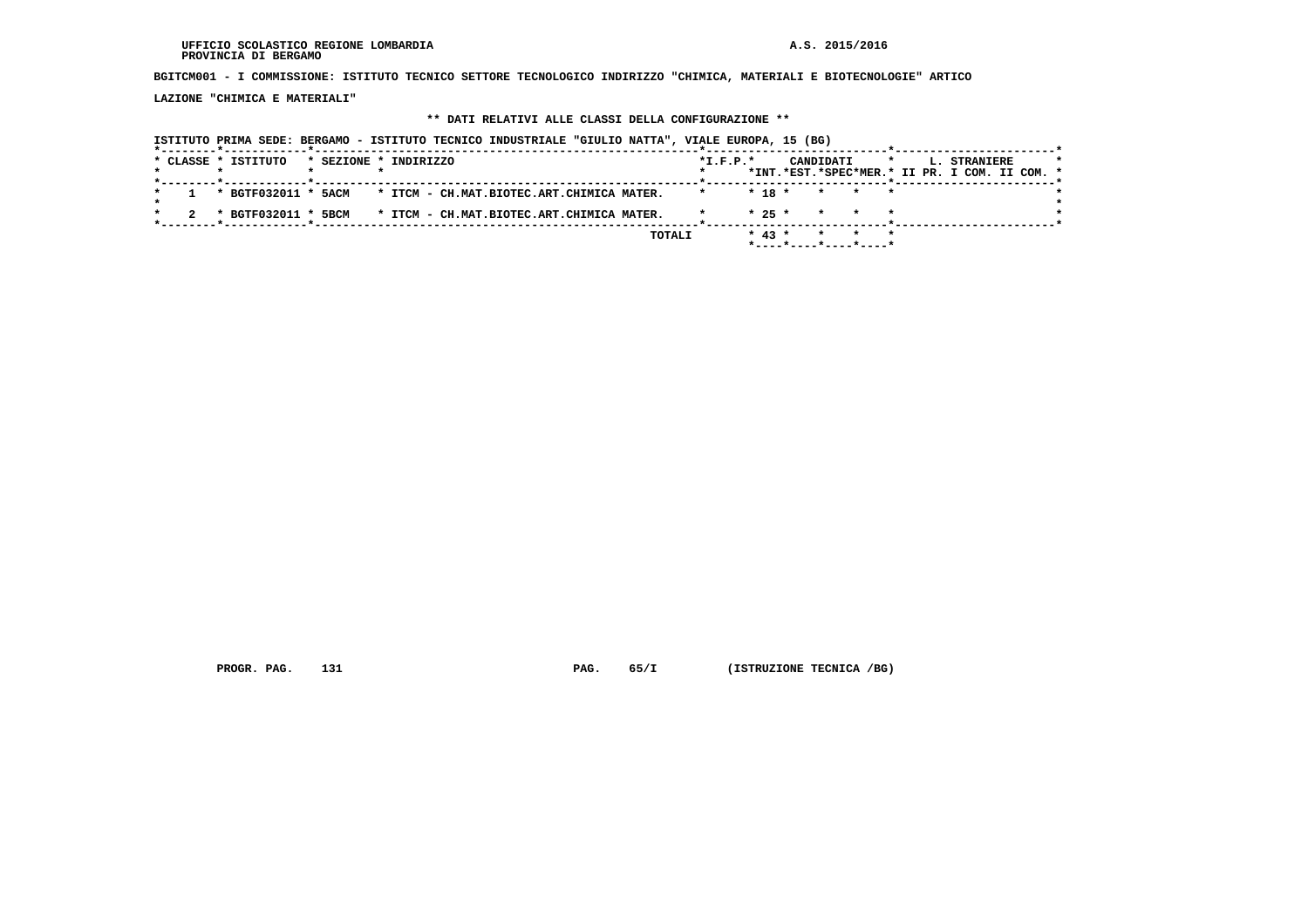**BGITCM001 - I COMMISSIONE: ISTITUTO TECNICO SETTORE TECNOLOGICO INDIRIZZO "CHIMICA, MATERIALI E BIOTECNOLOGIE" ARTICO**

 **LAZIONE "CHIMICA E MATERIALI"**

| $\star$<br>$\star$                                         | PRESIDENTE: PELLEGRINI FRANCESCO N. IL 05/06/1952 (BA)<br>TRESCORE BALNEARIO - LICEO SCIENTIFICO "LORENZO FEDERICI", VIA DELL'ALBAROTTO (BG)                                                                                                               |  |
|------------------------------------------------------------|------------------------------------------------------------------------------------------------------------------------------------------------------------------------------------------------------------------------------------------------------------|--|
|                                                            | INDIRIZZO: ITCM - CH.MAT.BIOTEC.ART.CHIMICA MATER.                                                                                                                                                                                                         |  |
| (A050:LETTERE IST.ISTR.SECOND.                             | 1 - IO11:LINGUA E LETTERATURA ITALIANA<br>MALIZIA VITTORIA N. IL 11/01/1970 (CS)<br>PROVENIENTE DA: TREVIGLIO - ISTITUTO TECNICO COMMERCIALE "GUGLIELMO OBERDAN " (CORSO SE, VIALE MERISIO, 14 (BG)                                                        |  |
| 2 - I028:LINGUA INGLESE<br>(A346:LINGUA E CIV. STRANIERA ( | BASILI MARIA GRAZIA N. IL 06/01/1967 (BS)<br>PROVENIENTE DA: LOVERE - LICEO CLASSICO "DECIO CELERI", VIA NAZARIO SAURO, 2 (BG)                                                                                                                             |  |
|                                                            | 3 - I102: CHIMICA ANALITICA E STRUMENTALE<br>(A012: CHIMICA AGRARIA ) ; A013: CHIMICA E TECNOLOGIE CHIM<br>CINQUEGRANI GABRIELLA N. IL 08/02/1967 (BN)<br>PROVENIENTE DA: TREVIGLIO - ISTITUTO TECNICO INDUSTRIALE "ARCHIMEDE", VIA CARAVAGGIO, 50/52 (BG) |  |

 **PROGR. PAG.** 132 **PAG.** 65/II (ISTRUZIONE TECNICA /BG)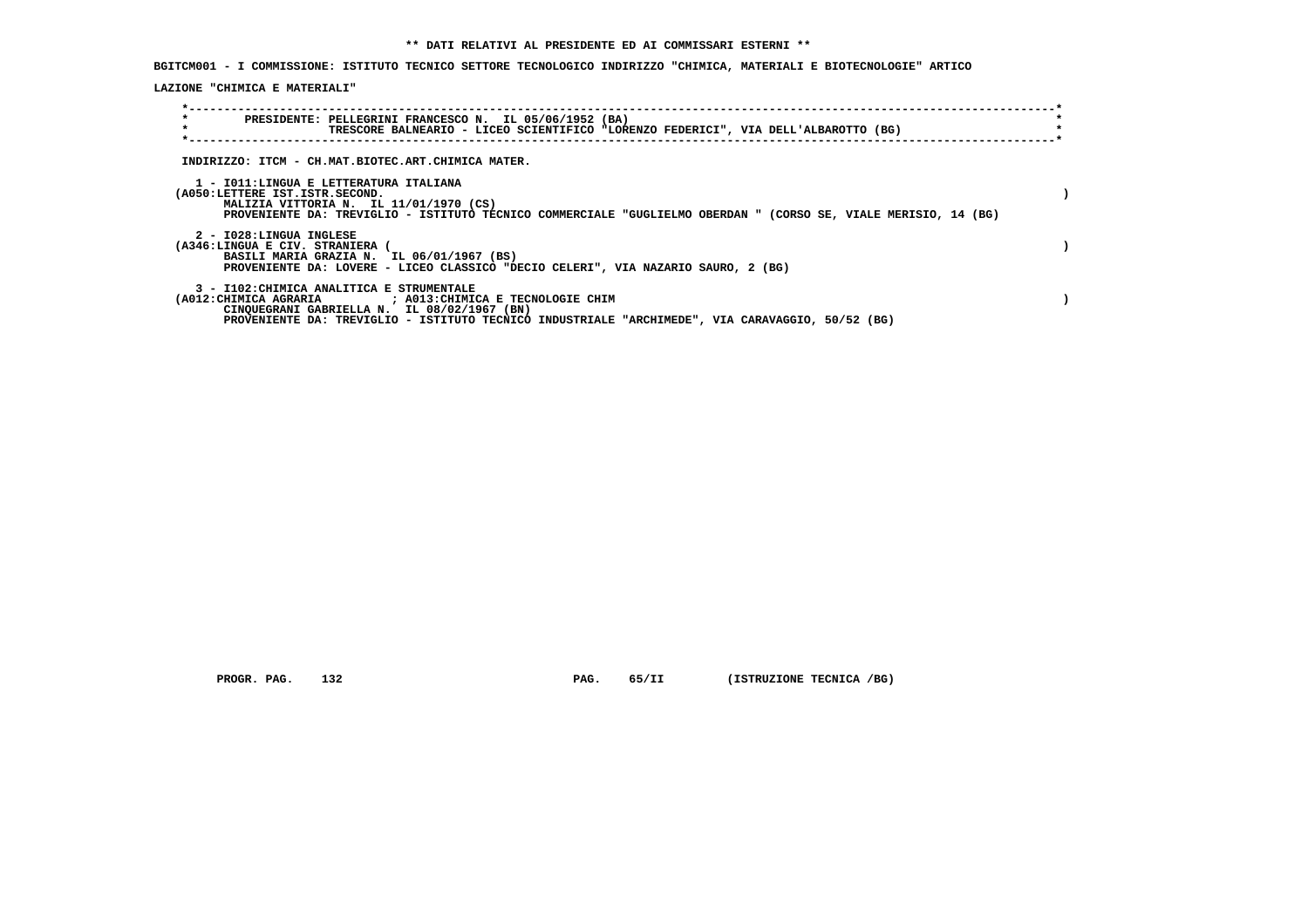**BGITCR001 - I COMMISSIONE: ISTITUTO TECNICO SETTORE TECNOLOGICO INDIRIZZO "TRASPORTI E LOGISTICA" ARTICOLAZIONE "COND**

 **UZIONE DEL MEZZO" OPZIONE "CONDUZIONE DEL MEZZO AEREO"**

## **\*\* DATI RELATIVI ALLE CLASSI DELLA CONFIGURAZIONE \*\***

|                     | ISTITUTO PRIMA SEDE: BERGAMO - L.R. PAR. ISTITUTO TECNICO AERONAUTICO IST.TEC. AERONAUTICO "ANTONIO, VIA, N. MANTEGNA 8 (BG) |            |                     |                                               |
|---------------------|------------------------------------------------------------------------------------------------------------------------------|------------|---------------------|-----------------------------------------------|
| * CLASSE * ISTITUTO | * SEZIONE * INDIRIZZO                                                                                                        | $*I.F.P.*$ | CANDIDATI           | $\star$<br>L. STRANIERE                       |
|                     |                                                                                                                              |            |                     | *INT.*EST.*SPEC*MER.* II PR. I COM. II COM. * |
| * BGTB015001 * A    | * ITCR - TRASP.LOG.ARTIC.C.M.OPZ.C.M.AER.                                                                                    |            | $* 19 *$<br>* * *   |                                               |
| * BGTB015001 * D    | * ITCR - TRASP.LOG.ARTIC.C.M.OPZ.C.M.AER.                                                                                    |            | $*23*$<br>$\star$   |                                               |
|                     |                                                                                                                              | TOTALI     | $* 42 *$<br>$\star$ |                                               |
|                     |                                                                                                                              |            |                     |                                               |

 **PROGR. PAG.** 133 **PAG.** 66/I (ISTRUZIONE TECNICA /BG)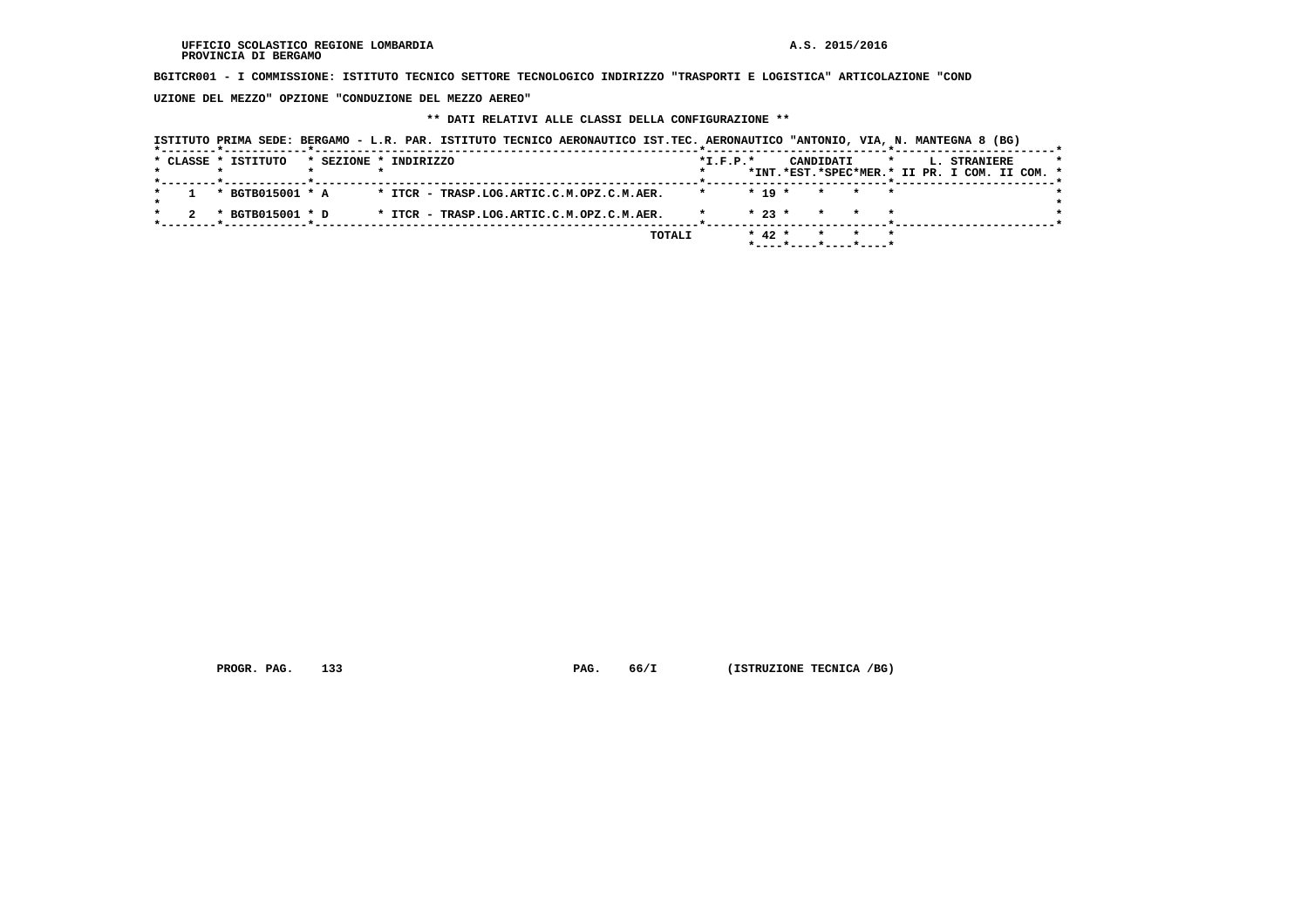**BGITCR001 - I COMMISSIONE: ISTITUTO TECNICO SETTORE TECNOLOGICO INDIRIZZO "TRASPORTI E LOGISTICA" ARTICOLAZIONE "COND**

 **UZIONE DEL MEZZO" OPZIONE "CONDUZIONE DEL MEZZO AEREO"**

| $\star$<br>PRESIDENTE: RUFFINI SARA GRACE N. IL 03/10/1965 (EE)<br>$\star$<br>LOVERE - LICEO ARTISTICO "DECIO CELERI", VIA NAZARIO SAURO, 2 (BG)                                                                                                |  |
|-------------------------------------------------------------------------------------------------------------------------------------------------------------------------------------------------------------------------------------------------|--|
| INDIRIZZO: ITCR - TRASP.LOG.ARTIC.C.M.OPZ.C.M.AER.                                                                                                                                                                                              |  |
| 1 - IO11:LINGUA E LETTERATURA ITALIANA<br>(A050:LETTERE IST.ISTR.SECOND.<br>CICETTI LARA N. IL 12/11/1967 (PS)<br>PROVENIENTE DA: ALBINO - ISTITUTO TECNICO COMMERCIALE "OSCAR ARNULFO ROMERO", VIALE ALDO MORO, 51 (BG)                        |  |
| 2 - I028:LINGUA INGLESE<br>(A346:LINGUA E CIV. STRANIERA (<br>CONSOLI MONICA CATERINA N. IL 18/02/1966 (BG)<br>PROVENIENTE DA: TRESCORE BALNEARIO - ISTITUTO MAGISTRALE "LORENZO FEDERICI", VIA DELL'ALBAROTTO (BG)                             |  |
| 3 - I159:MECCANICA E MACCHINE<br>(A001:AEROTECNICA E COSTRUZ. AE; A020:DISCIPLINE MECCANICHE E T<br>RIGOTTI GIOVANNI N. IL 01/04/1955 (BG)<br>PROVENIENTE DA: LOVERE - ISTITUTO TECNICO INDUSTRIALE "GALILEO GALILEI", VIA XX SETTEMBRE, 4 (BG) |  |

 **PROGR. PAG.** 134 **PAG.** 66/II (ISTRUZIONE TECNICA /BG)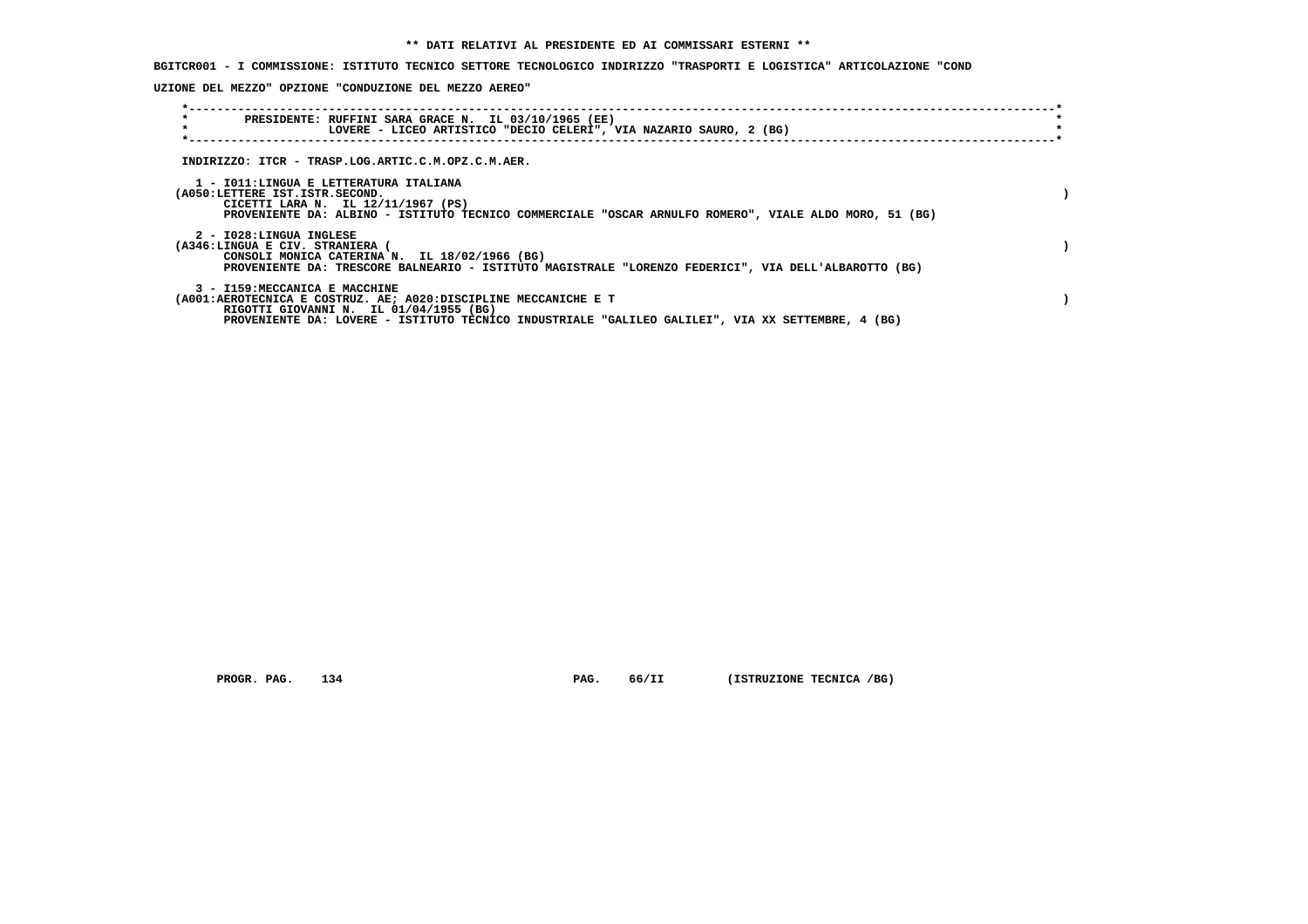**BGITCR002 - II COMMISSIONE: ISTITUTO TECNICO SETTORE TECNOLOGICO INDIRIZZO "TRASPORTI E LOGISTICA" ARTICOLAZIONE "COND**

 **UZIONE DEL MEZZO" OPZIONE "CONDUZIONE DEL MEZZO AEREO"**

## **\*\* DATI RELATIVI ALLE CLASSI DELLA CONFIGURAZIONE \*\***

|                     |                  |                       | ISTITUTO PRIMA SEDE: BERGAMO - L.R. PAR. ISTITUTO TECNICO AERONAUTICO IST.TEC. AERONAUTICO "ANTONIO, VIA, N. MANTEGNA 8 (BG) |        |                |          |           |         |                                               |  |
|---------------------|------------------|-----------------------|------------------------------------------------------------------------------------------------------------------------------|--------|----------------|----------|-----------|---------|-----------------------------------------------|--|
| * CLASSE * ISTITUTO |                  | * SEZIONE * INDIRIZZO |                                                                                                                              |        | $*$ I.F.P. $*$ |          | CANDIDATI | $\star$ | L. STRANIERE                                  |  |
|                     |                  |                       |                                                                                                                              |        |                |          |           |         | *INT.*EST.*SPEC*MER.* II PR. I COM. II COM. * |  |
|                     | * BGTB015001 * B |                       | * ITCR - TRASP.LOG.ARTIC.C.M.OPZ.C.M.AER.                                                                                    |        |                | $* 19 *$ | * * *     |         |                                               |  |
|                     | * BGTB015001 * C |                       | * ITCR - TRASP.LOG.ARTIC.C.M.OPZ.C.M.AER.                                                                                    |        |                | $* 25 *$ | $\star$   |         |                                               |  |
|                     |                  |                       |                                                                                                                              |        |                |          |           |         |                                               |  |
|                     |                  |                       |                                                                                                                              | TOTALI |                | $* 44 *$ | $\star$   |         |                                               |  |

 **PROGR. PAG.** 135 **PAG.** 67/I (ISTRUZIONE TECNICA /BG)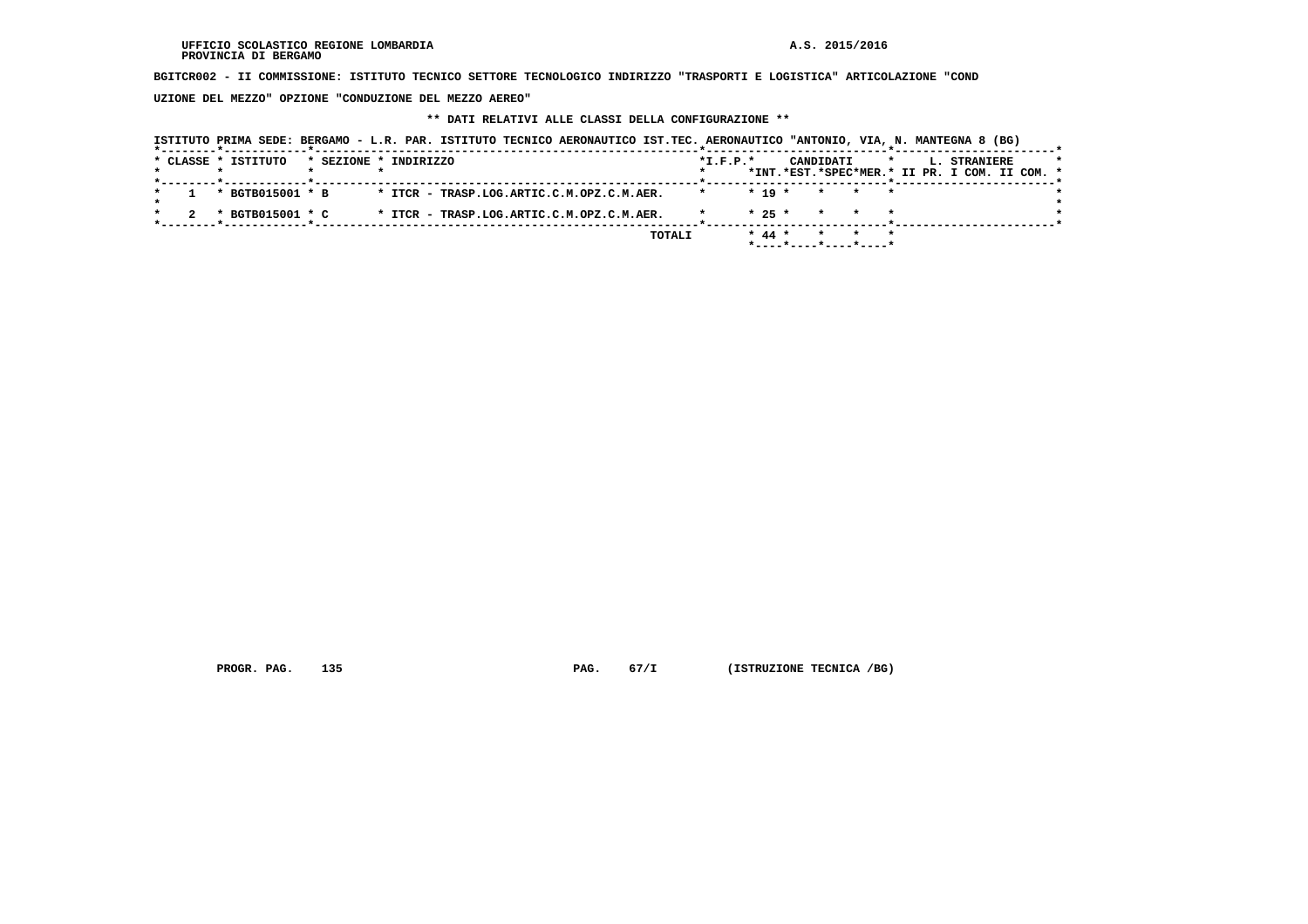**BGITCR002 - II COMMISSIONE: ISTITUTO TECNICO SETTORE TECNOLOGICO INDIRIZZO "TRASPORTI E LOGISTICA" ARTICOLAZIONE "COND**

 **UZIONE DEL MEZZO" OPZIONE "CONDUZIONE DEL MEZZO AEREO"**

| $\star$<br>$\star$      | PRESIDENTE: DE ROSA VITTORIO N. IL 01/03/1966 (NA)<br>ROMANO DI LOMBARDIA - LICEO SCIENTIFICO "DON LORENZO MILANI", VIA BELVEDERE (BG)                                                                                                    |  |
|-------------------------|-------------------------------------------------------------------------------------------------------------------------------------------------------------------------------------------------------------------------------------------|--|
|                         | INDIRIZZO: ITCR - TRASP.LOG.ARTIC.C.M.OPZ.C.M.AER.                                                                                                                                                                                        |  |
|                         | 1 - IO11:LINGUA E LETTERATURA ITALIANA<br>(A050:LETTERE IST.ISTR.SECOND.<br>MARGIOTTA MARIA LUISA N. IL 31/01/1974 (LE)<br>PROVENIENTE DA: GAZZANIGA - IST PROF PER I SERVIZI SOCIALI "VALLE SERIANA", VIA MARCONI, 45 (BG)               |  |
| 2 - I028:LINGUA INGLESE | (A346:LINGUA E CIV. STRANIERA (<br>BETTA ELEONORA N. IL 20/03/1981 (BG)<br>PROVENIENTE DA: TREVIGLIO - ISTITUTO MAGISTRALE "GUGLIELMO OBERDAN", VIALE MERISIO 14 (BG)                                                                     |  |
|                         | 3 - I159:MECCANICA E MACCHINE<br>(A001:AEROTECNICA E COSTRUZ. AE; A020:DISCIPLINE MECCANICHE E T<br>RIZZA SERGIO N. IL 01/09/1971 (SR)<br>PROVENIENTE DA: SARNICO - IST PROF INDUSTRIA E ARTIGIANATO "SERAFINO RIVA", VIA CORTIVO,32 (BG) |  |

 **PROGR. PAG.** 136 **PAG.** 67/II (ISTRUZIONE TECNICA /BG)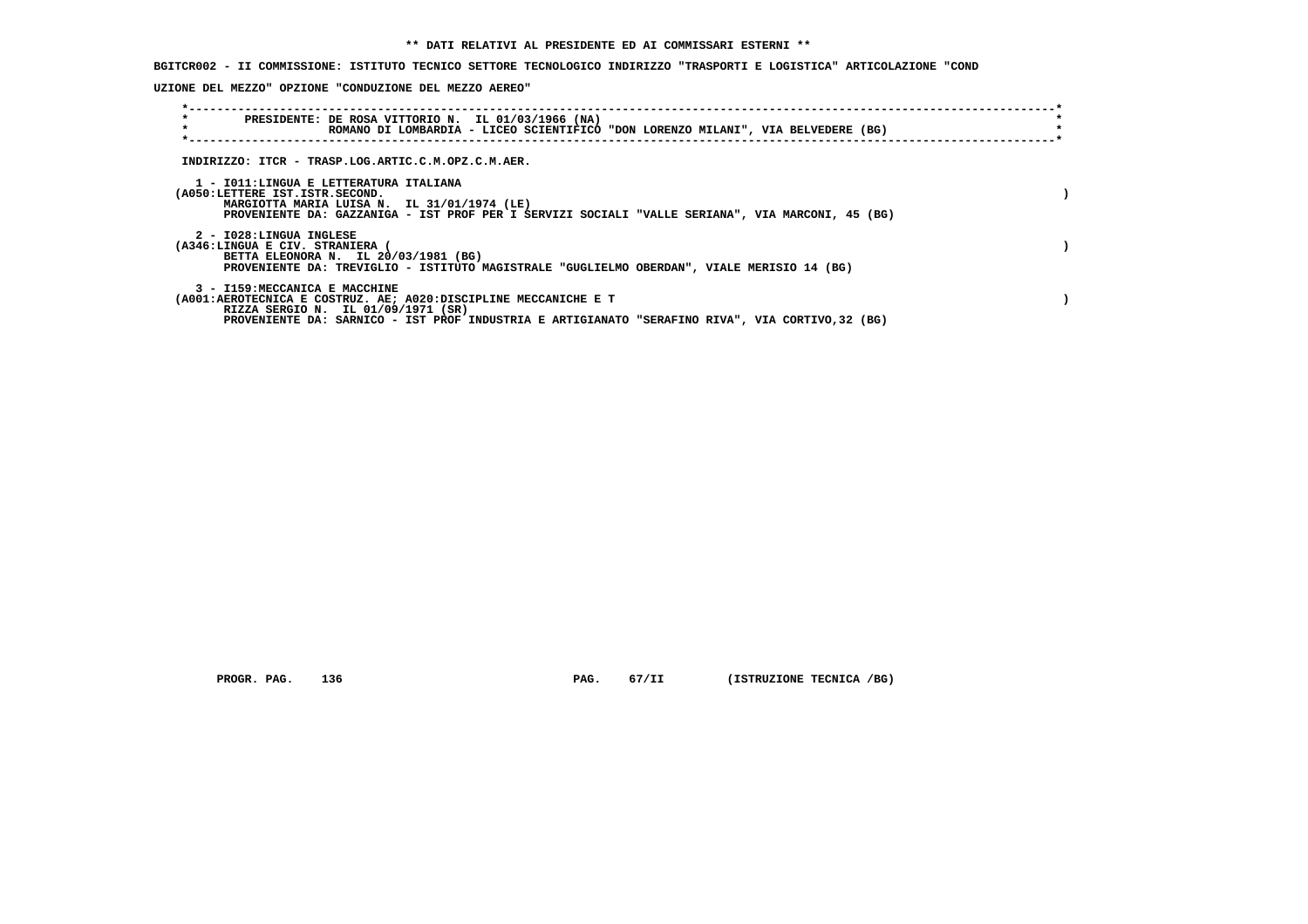**BGITEC001 - I COMMISSIONE: ISTITUTO TECNICO SETTORE TECNOLOGICO INDIRIZZO "ELETTRONICA ED ELETTROTECNICA" ARTICOLAZIO**

 **NE "ELETTRONICA"**

# **\*\* DATI RELATIVI ALLE CLASSI DELLA CONFIGURAZIONE \*\***

|                                              | ISTITUTO PRIMA SEDE: BERGAMO - ISTITUTO TECNICO INDUSTRIALE "PIETRO PALEOCAPA", VIA M. GAVAZZENI 29 (BG) |
|----------------------------------------------|----------------------------------------------------------------------------------------------------------|
| * CLASSE * ISTITUTO<br>* SEZIONE * INDIRIZZO | $*T.F.P.*$<br>CANDIDATI * I. STRANIERE                                                                   |
|                                              | *INT.*EST.*SPEC*MER.* II PR. I COM. II COM. *                                                            |
|                                              |                                                                                                          |
| * BGTF010003 * 5ECN                          | * ITEC - ELN.ELETTROTEC.ARTIC.ELETTRONICA<br>$* 12 * 1 * * * * *$                                        |
| $*$ 5TA                                      | $* 12 * * * * * *$<br>* ITAM - SIST. MODA ARTIC. TESS. ABB. MODA                                         |
|                                              |                                                                                                          |

| ISTITUTO SECONDA SEDE: BERGAMO - ISTITUTO TECNICO INDUSTRIALE "PIETRO PALEOCAPA" (CORSO SERA, VIA GAVAZZENI, 29 (BG) |                                                                                         |
|----------------------------------------------------------------------------------------------------------------------|-----------------------------------------------------------------------------------------|
| * CLASSE * ISTITUTO<br>* SEZIONE * INDIRIZZO                                                                         | $*T.F.P.*$<br>CANDIDATI * L. STRANIERE<br>*INT.*EST.*SPEC*MER.* II PR. I COM. II COM. * |
| * ITET - ELETTROTEC.ELN.ARTIC.ELETTROTEC.<br>* BGTF01050C * 5EAS                                                     | * 11 * * * *                                                                            |
| TOTALI                                                                                                               | $* 35 * 1 * * * * *$                                                                    |

 **PROGR. PAG.** 137 **PAG.** 68/I (ISTRUZIONE TECNICA /BG)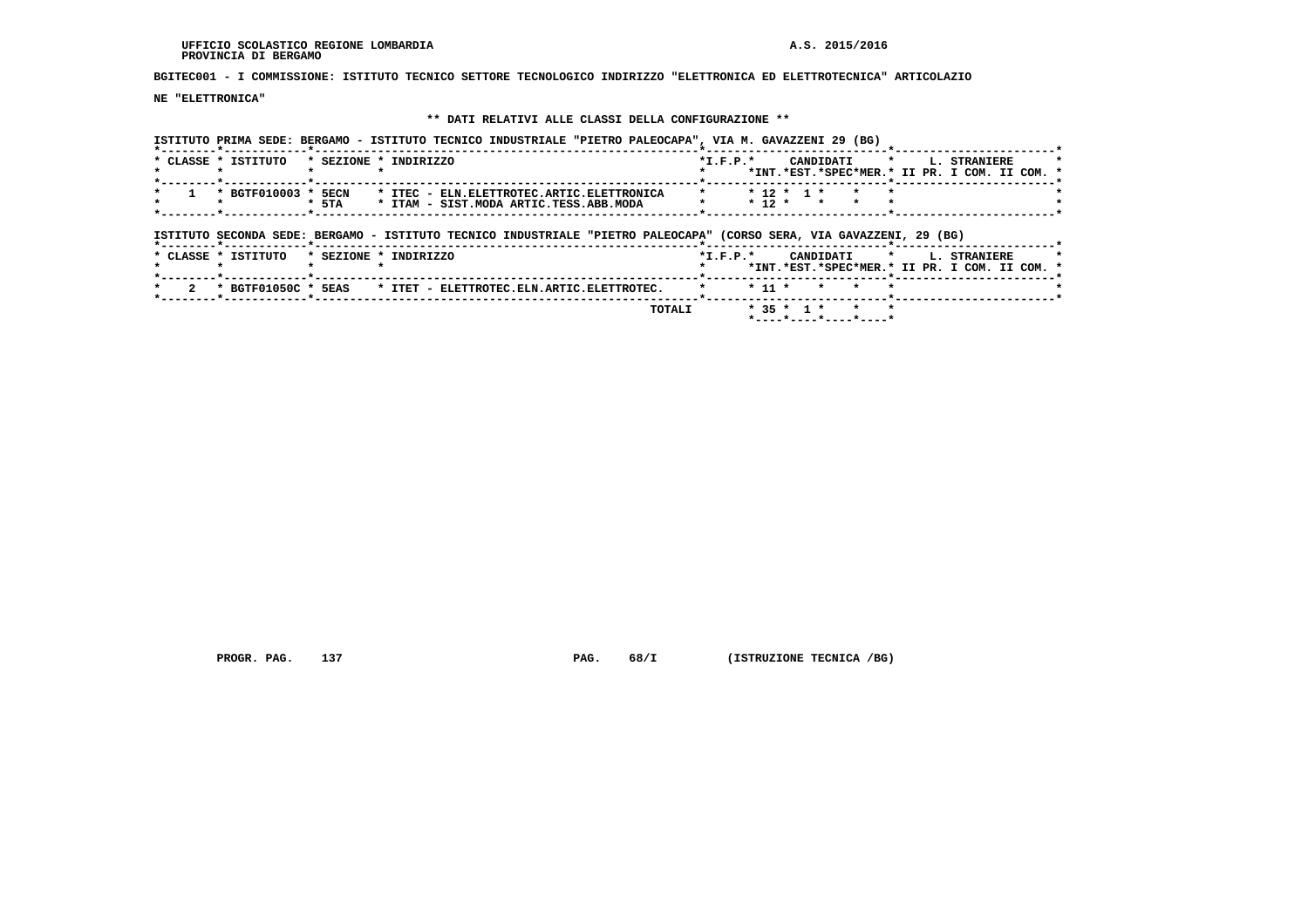**BGITEC001 - I COMMISSIONE: ISTITUTO TECNICO SETTORE TECNOLOGICO INDIRIZZO "ELETTRONICA ED ELETTROTECNICA" ARTICOLAZIO**

## **NE "ELETTRONICA"**

| $\star$ | PRESIDENTE: BAIGUINI DANIELE N. IL 21/09/1950 (BG)                                                                                                                                                                                               |  | CLUSONE - IST TEC COMMERCIALE E PER GEOMETRI "ANDREA FANTONI", VIA BARBARIGO, 27 (BG) |  |  |  |  |  |  |
|---------|--------------------------------------------------------------------------------------------------------------------------------------------------------------------------------------------------------------------------------------------------|--|---------------------------------------------------------------------------------------|--|--|--|--|--|--|
|         | INDIRIZZO: ITEC - ELN.ELETTROTEC.ARTIC.ELETTRONICA                                                                                                                                                                                               |  |                                                                                       |  |  |  |  |  |  |
|         | 1 - IO11: LINGUA E LETTERATURA ITALIANA<br>(A050:LETTERE IST.ISTR.SECOND.<br>RUBINI DONATELLA N. IL 21/12/1952 (BG)<br>PROVENIENTE DA: ROMANO DI LOMBARDIA - IST TEC COMMERCIALE E PER GEOMETRI "G.B. RUBINI", VIA BELVEDERE (BG)                |  |                                                                                       |  |  |  |  |  |  |
|         | 2 - I028:LINGUA INGLESE<br>(A346:LINGUA E CIV. STRANIERA (<br>ABUSSI MARIA PAOLA RITA N. IL 21/05/1964 (MI)<br>PROVENIENTE DA: TRESCORE BALNEARIO - ISTITUTO MAGISTRALE "LORENZO FEDERICI", VIA DELL'ALBAROTTO (BG)                              |  |                                                                                       |  |  |  |  |  |  |
|         | 3 - I175: SISTEMI AUTOMATICI<br>(A034: ELETTRONICA<br>AIELLI GIANCARLO N. IL 23/05/1971 (TE)<br>PROVENIENTE DA: MILANO - ISTITUTO TECNICO INDUSTRIALE ITI MOLINARI, VIA CRESCENZAGO 110 (MI)                                                     |  |                                                                                       |  |  |  |  |  |  |
|         | INDIRIZZO: ITAM - SIST.MODA ARTIC.TESS.ABB.MODA                                                                                                                                                                                                  |  |                                                                                       |  |  |  |  |  |  |
|         | 1 - IO11: LINGUA E LETTERATURA ITALIANA<br>(A050:LETTERE IST.ISTR.SECOND.<br>RUBINI DONATELLA N. IL 21/12/1952 (BG)<br>PROVENIENTE DA: ROMANO DI LOMBARDIA - IST TEC COMMERCIALE E PER GEOMETRI "G.B. RUBINI", VIA BELVEDERE (BG)                |  |                                                                                       |  |  |  |  |  |  |
|         | 2 - I028:LINGUA INGLESE<br>(A346:LINGUA E CIV. STRANIERA (<br>ABUSSI MARIA PAOLA RITA N. IL 21/05/1964 (MI)<br>PROVENIENTE DA: TRESCORE BALNEARIO - ISTITUTO MAGISTRALE "LORENZO FEDERICI", VIA DELL'ALBAROTTO (BG)                              |  |                                                                                       |  |  |  |  |  |  |
|         | 3 - I103: CHIM. APPLIC. TA E NOBILITAZIO. MATER. LI PROD. MODA<br>(A013: CHIMICA E TECNOLOGIE CHIM<br>BONTEMPELLI SERGIO N. IL 19/04/1958 (BG)<br>PROVENIENTE DA: GAZZANIGA - ISTITUTO TECNICO INDUSTRIALE "VALLE SERIANA", VIA MARCONI, 45 (BG) |  |                                                                                       |  |  |  |  |  |  |
|         | INDIRIZZO: ITET - ELETTROTEC.ELN.ARTIC.ELETTROTEC.                                                                                                                                                                                               |  |                                                                                       |  |  |  |  |  |  |
|         | 1 - IO11: LINGUA E LETTERATURA ITALIANA<br>(A050:LETTERE IST.ISTR.SECOND.<br>RUBINI DONATELLA N. IL 21/12/1952 (BG)<br>PROVENIENTE DA: ROMANO DI LOMBARDIA - IST TEC COMMERCIALE E PER GEOMETRI "G.B. RUBINI", VIA BELVEDERE (BG)                |  |                                                                                       |  |  |  |  |  |  |

 **(SEGUONO DATI RELATIVI AI COMMISSARI ESTERNI)**

 **PROGR. PAG. 138 PAG. 68/II (ISTRUZIONE TECNICA /BG)**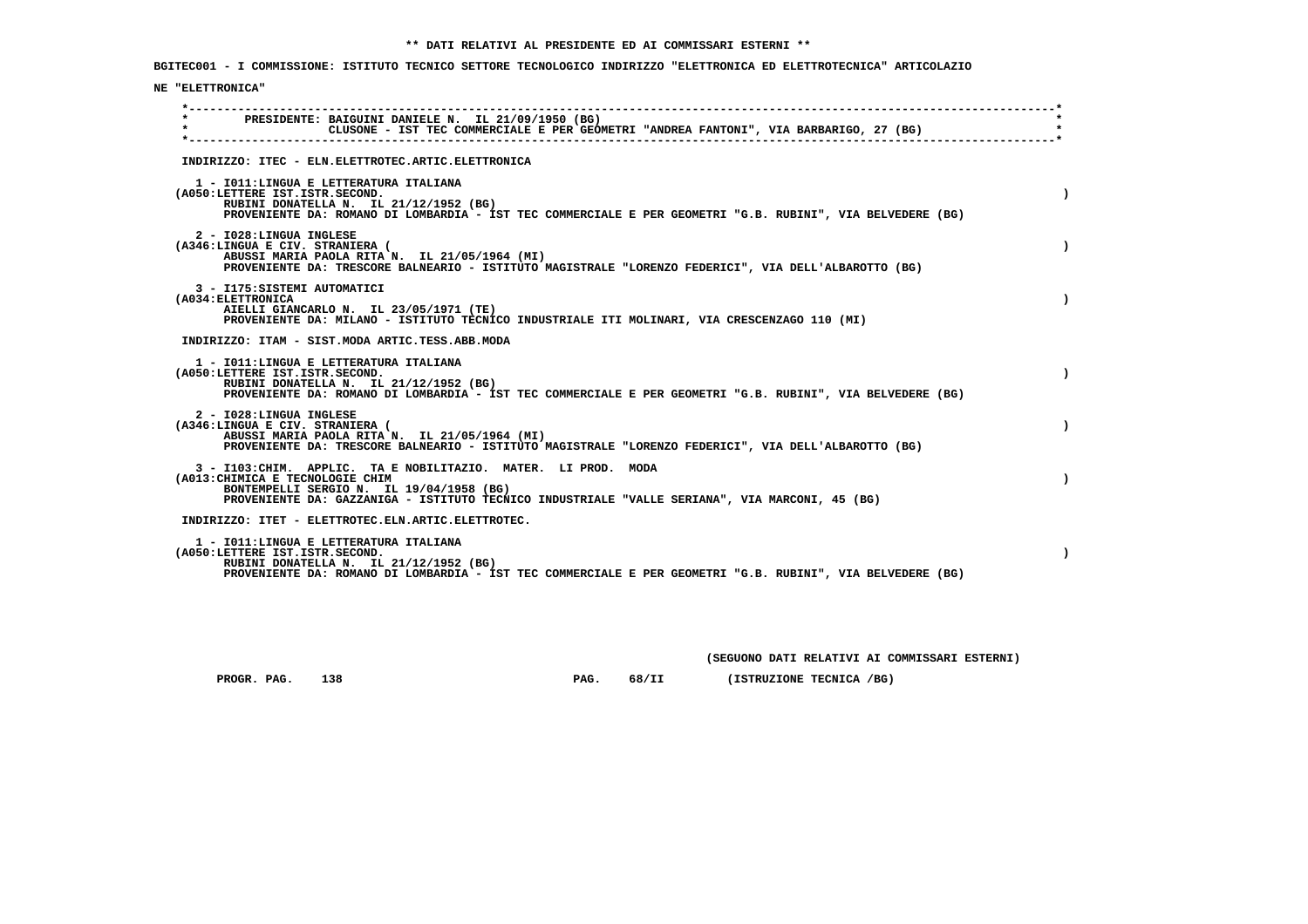**2 - I028:LINGUA INGLESE**(A346:LINGUA E CIV. STRANIERA (<br>ABUSSI MARIA PAOLA RITA N. IL 21/05/1964 (MI)<br>PROVENIENTE DA: TRESCORE BALNEARIO - ISTITUTO MAGISTRALE "LORENZO FEDERICI", VIA DELL'ALBAROTTO (BG)  **3 - I175:SISTEMI AUTOMATICI (A034:ELETTRONICA ; A035:ELETTROTECNICA ED APPLICA ) AIELLI GIANCARLO N. IL 23/05/1971 (TE)**

 **PROVENIENTE DA: MILANO - ISTITUTO TECNICO INDUSTRIALE ITI MOLINARI, VIA CRESCENZAGO 110 (MI)**

 **PROGR. PAG.** 139 **PROGR. PAG.** 68/III (ISTRUZIONE TECNICA /BG)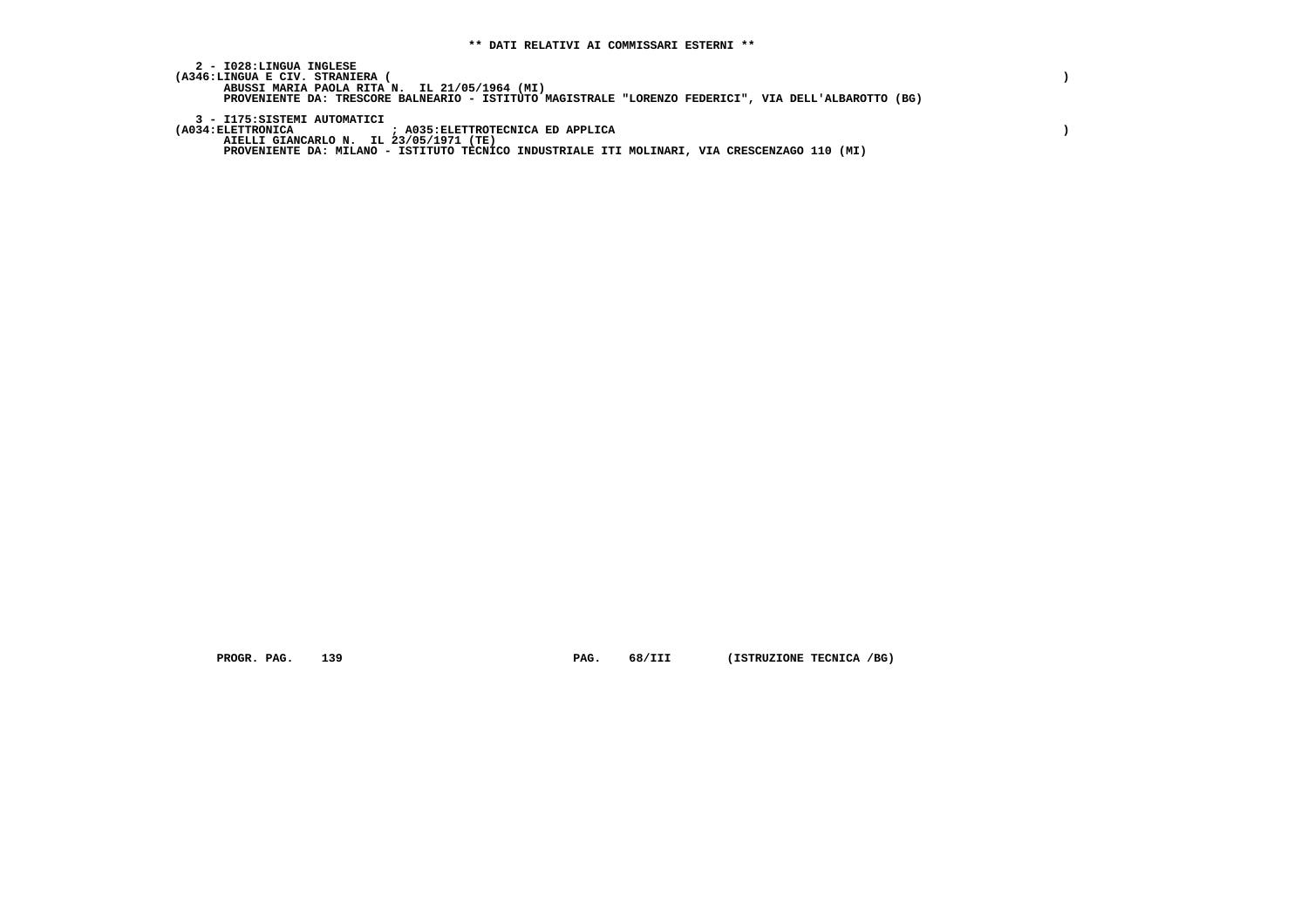#### **UFFICIO SCOLASTICO REGIONE LOMBARDIA A.S. 2015/2016 PROVINCIA DI BERGAMO**

 **BGITEC002 - II COMMISSIONE: ISTITUTO TECNICO SETTORE TECNOLOGICO INDIRIZZO "ELETTRONICA ED ELETTROTECNICA" ARTICOLAZIO**

 **NE "ELETTRONICA"**

## **\*\* DATI RELATIVI ALLE CLASSI DELLA CONFIGURAZIONE \*\***

 **ISTITUTO PRIMA SEDE: DALMINE - ISTITUTO TECNICO INDUSTRIALE "GUGLIELMO MARCONI", VIA VERDI, 60 (BG)**

|  | * CLASSE * ISTITUTO | * SEZIONE * INDIRIZZO |  |                                              |  |        | $*I.F.P.*$ |            |              | CANDIDATI |                                   | $\star$ | L. STRANIERE                                  |  |  |
|--|---------------------|-----------------------|--|----------------------------------------------|--|--------|------------|------------|--------------|-----------|-----------------------------------|---------|-----------------------------------------------|--|--|
|  |                     |                       |  |                                              |  |        |            |            |              |           |                                   |         | *INT.*EST.*SPEC*MER.* II PR. I COM. II COM. * |  |  |
|  |                     |                       |  |                                              |  |        |            |            |              |           |                                   |         |                                               |  |  |
|  | * BGTF036018 * AN   |                       |  | * ITEC - ELN. ELETTROTEC. ARTIC. ELETTRONICA |  |        |            |            | $* 17 * 2 *$ |           |                                   | $\star$ |                                               |  |  |
|  |                     | $*$ BA                |  | * ITAT - ELE. ELETTROTECNICA ARTIC.AUTOM.    |  |        |            |            |              |           | $\star$ 7 $\star$ $\star$ $\star$ |         |                                               |  |  |
|  |                     |                       |  |                                              |  |        |            |            |              |           |                                   |         |                                               |  |  |
|  | * BGTF036018 * AA   |                       |  | * ITAT - ELE. ELETTROTECNICA ARTIC.AUTOM.    |  |        |            | $*$ 21 $*$ |              | $\star$   |                                   |         |                                               |  |  |
|  |                     |                       |  |                                              |  |        |            |            |              |           |                                   |         |                                               |  |  |
|  |                     |                       |  |                                              |  | TOTALI |            |            | $* 45 * 2 *$ |           |                                   | $\star$ |                                               |  |  |
|  |                     |                       |  |                                              |  |        |            |            |              |           |                                   |         |                                               |  |  |
|  |                     |                       |  |                                              |  |        |            |            |              |           |                                   |         |                                               |  |  |

 **PROGR. PAG.** 140 **PAG. PAG.** 69/I (ISTRUZIONE TECNICA /BG)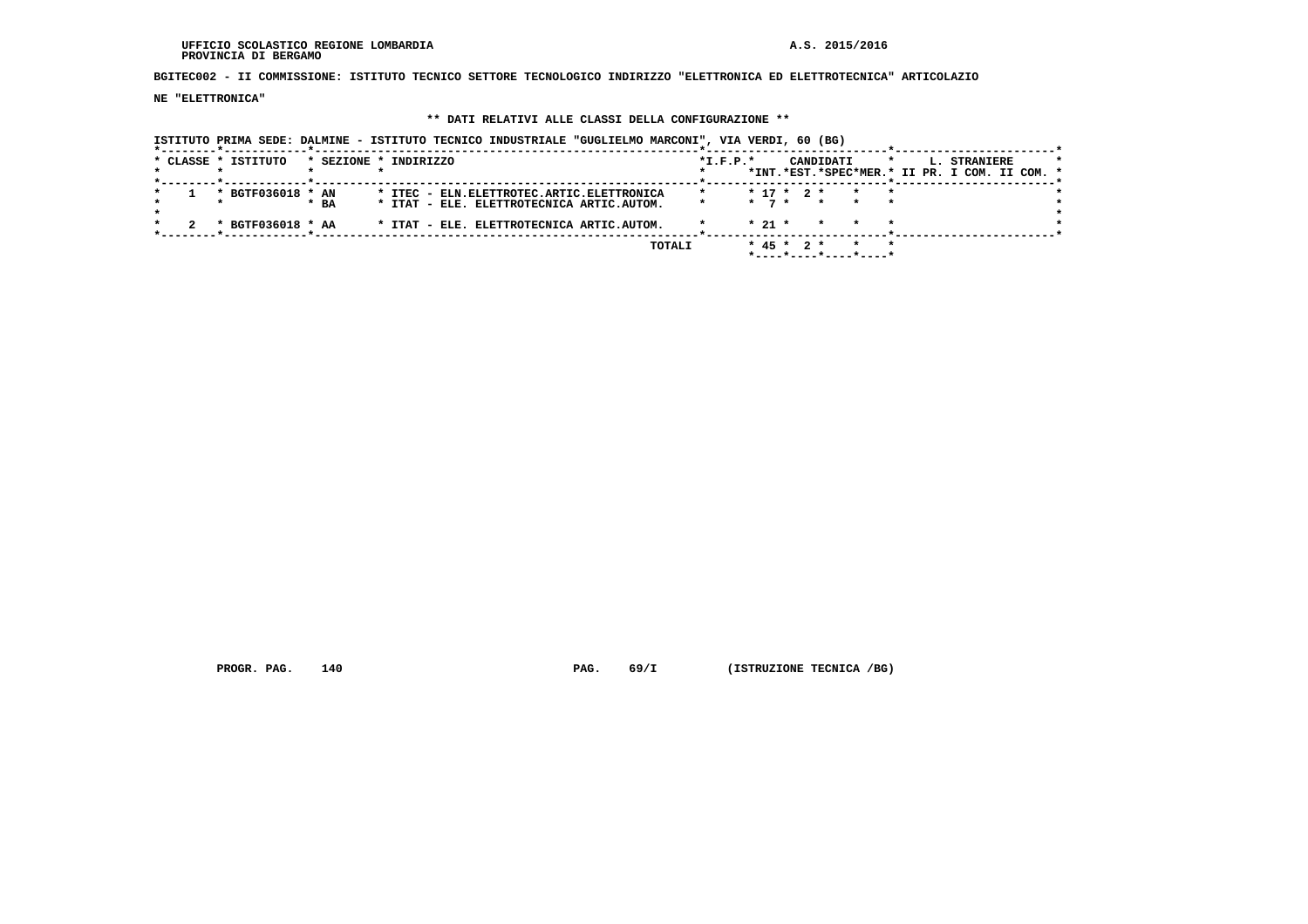**BGITEC002 - II COMMISSIONE: ISTITUTO TECNICO SETTORE TECNOLOGICO INDIRIZZO "ELETTRONICA ED ELETTROTECNICA" ARTICOLAZIO**

## **NE "ELETTRONICA"**

| PRESIDENTE: MARINONI TERESINA N. IL 24/07/1958 (BG)<br>GAZZANIGA - LICEO SCIENTIFICO "VALLE SERIANA", VIA MARCONI, 45 (BG)                                                                                                                             |  |
|--------------------------------------------------------------------------------------------------------------------------------------------------------------------------------------------------------------------------------------------------------|--|
| INDIRIZZO: ITEC - ELN.ELETTROTEC.ARTIC.ELETTRONICA                                                                                                                                                                                                     |  |
| 1 - IO11: LINGUA E LETTERATURA ITALIANA<br>(A050:LETTERE IST.ISTR.SECOND.<br>PINTO GIUSEPPE CONO N. IL 01/01/1953 (SA)<br>PROVENIENTE DA: TREVIGLIO - ISTITUTO TECNICO COMMERCIALE "ZENALE E BUTINONE", VIA GALVANI 7 (BG)                             |  |
| 2 - I028: LINGUA INGLESE<br>(A346:LINGUA E CIV. STRANIERA (<br>D'ANTONIO MARIA N. IL 24/08/1963 (IS)<br>PROVENIENTE DA: TREVIGLIO - IST PROF PER L'AGRICOLTURA E L'AMBIENTE "GAETANO CANTONI", VIALE MERISIO 17/C (BG)                                 |  |
| 3 - I175: SISTEMI AUTOMATICI<br>(A034: ELETTRONICA<br>MUDANO' FABRIZIO N. IL 12/09/1977 (SR)<br>PROVENIENTE DA: MELZO - IST PROF INDUSTRIA E ARTIGIANATO MELZO-SEDE COORDINATA, V.LE GERMANIA, 34 (MI)                                                 |  |
| INDIRIZZO: ITAT - ELE. ELETTROTECNICA ARTIC.AUTOM.                                                                                                                                                                                                     |  |
| 1 - IO11: LINGUA E LETTERATURA ITALIANA<br>(A050:LETTERE IST.ISTR.SECOND.<br>PINTO GIUSEPPE CONO N. IL 01/01/1953 (SA)<br>PROVENIENTE DA: TREVIGLIO - ISTITUTO TECNICO COMMERCIALE "ZENALE E BUTINONE", VIA GALVANI 7 (BG)                             |  |
| 2 - I028:LINGUA INGLESE<br>(A346:LINGUA E CIV. STRANIERA (<br>D'ANTONIO MARIA N. IL 24/08/1963 (IS)<br>PROVENIENTE DA: TREVIGLIO - IST PROF PER L'AGRICOLTURA E L'AMBIENTE "GAETANO CANTONI", VIALE MERISIO 17/C (BG)                                  |  |
| 3 - I127: ELETTROTECNICA ED ELETTRONICA<br>(A034: ELETTRONICA<br>; A035: ELETTROTECNICA ED APPLICA<br>MUDANO' FABRIZIO N. IL 12/09/1977 (SR)<br>PROVENIENTE DA: MELZO - IST PROF INDUSTRIA E ARTIGIANATO MELZO-SEDE COORDINATA, V.LE GERMANIA, 34 (MI) |  |

 **PROGR. PAG.** 141 **PAG. PAG.** 69/II (ISTRUZIONE TECNICA /BG)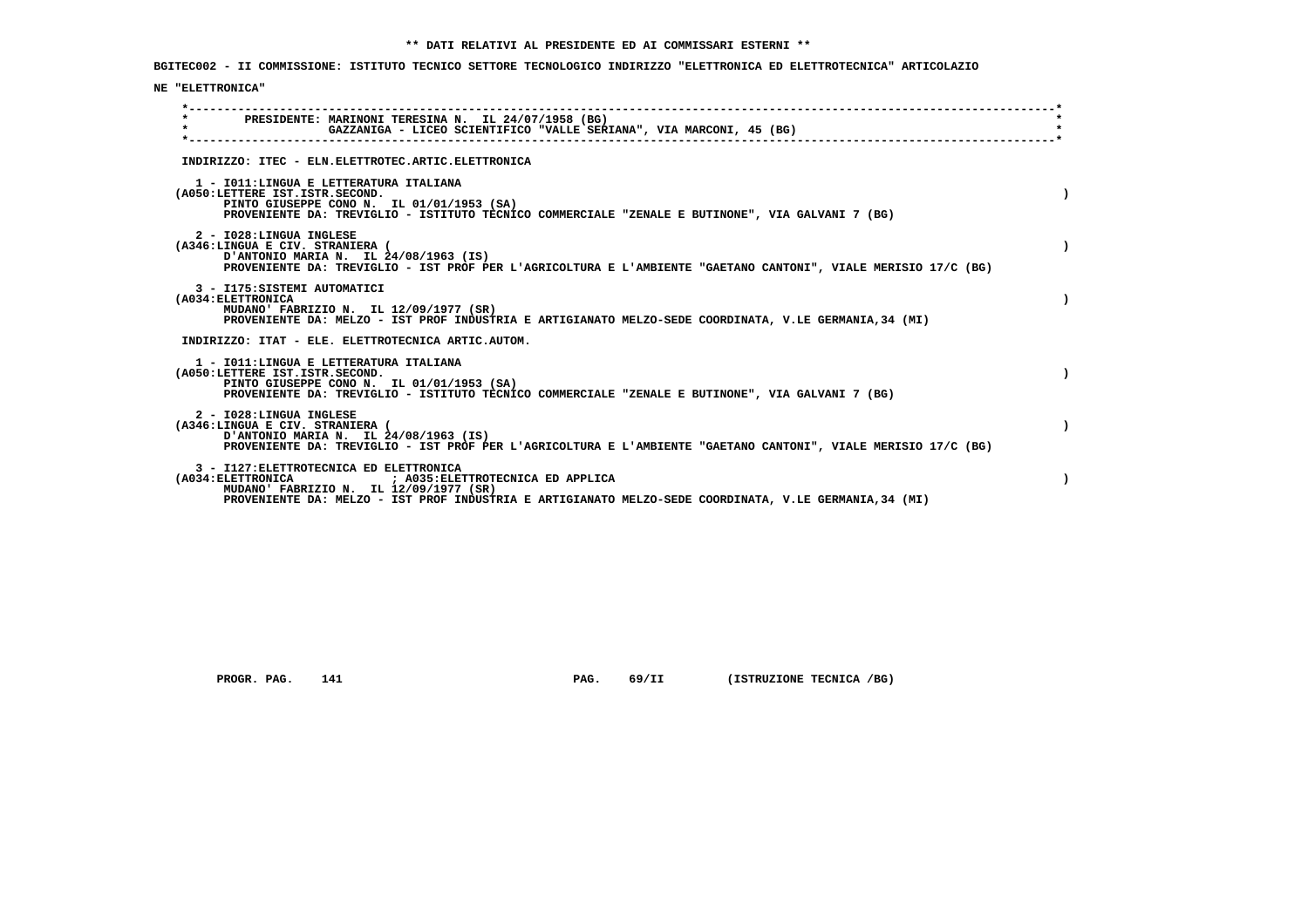**UFFICIO SCOLASTICO REGIONE LOMBARDIA A.S. 2015/2016 PROVINCIA DI BERGAMO**

 **BGITEC003 - III COMMISSIONE: ISTITUTO TECNICO SETTORE TECNOLOGICO INDIRIZZO "ELETTRONICA ED ELETTROTECNICA" ARTICOLAZIO**

 **NE "ELETTRONICA"**

## **\*\* DATI RELATIVI ALLE CLASSI DELLA CONFIGURAZIONE \*\***

 **ISTITUTO PRIMA SEDE: GAZZANIGA - ISTITUTO TECNICO INDUSTRIALE "VALLE SERIANA", VIA MARCONI, 45 (BG)**

|  | * CLASSE * ISTITUTO                             |  | * SEZIONE * INDIRIZZO                                                 |               | $*I.F.P.*$ |  |  | CANDIDATI *                                         |  | L. STRANIERE<br>*INT.*EST.*SPEC*MER.* II PR. I COM. II COM. * |  |  |
|--|-------------------------------------------------|--|-----------------------------------------------------------------------|---------------|------------|--|--|-----------------------------------------------------|--|---------------------------------------------------------------|--|--|
|  | _____ <b>*</b> ____________ <b>__*</b> ________ |  |                                                                       |               |            |  |  |                                                     |  |                                                               |  |  |
|  | * BGTF016013 * ENA                              |  | * ITEC - ELN.ELETTROTEC.ARTIC.ELETTRONICA                             |               |            |  |  | $* 20 * 5 * * * * *$                                |  |                                                               |  |  |
|  |                                                 |  |                                                                       |               |            |  |  |                                                     |  |                                                               |  |  |
|  |                                                 |  | $*$ BGTF016013 $*$ ETA $*$ ITET - ELETTROTEC. ELN. ARTIC. ELETTROTEC. |               |            |  |  | $\star$ 22 $\star$ $\star$ $\star$ $\star$          |  |                                                               |  |  |
|  |                                                 |  |                                                                       |               |            |  |  |                                                     |  |                                                               |  |  |
|  |                                                 |  |                                                                       | <b>TOTALI</b> |            |  |  | $* 42 * 5 * * * * *$                                |  |                                                               |  |  |
|  |                                                 |  |                                                                       |               |            |  |  | $*$ - - - - $*$ - - - - $*$ - - - - $*$ - - - - $*$ |  |                                                               |  |  |
|  |                                                 |  |                                                                       |               |            |  |  |                                                     |  |                                                               |  |  |

 **PROGR. PAG.** 142 **PAG.** 70/I (ISTRUZIONE TECNICA /BG)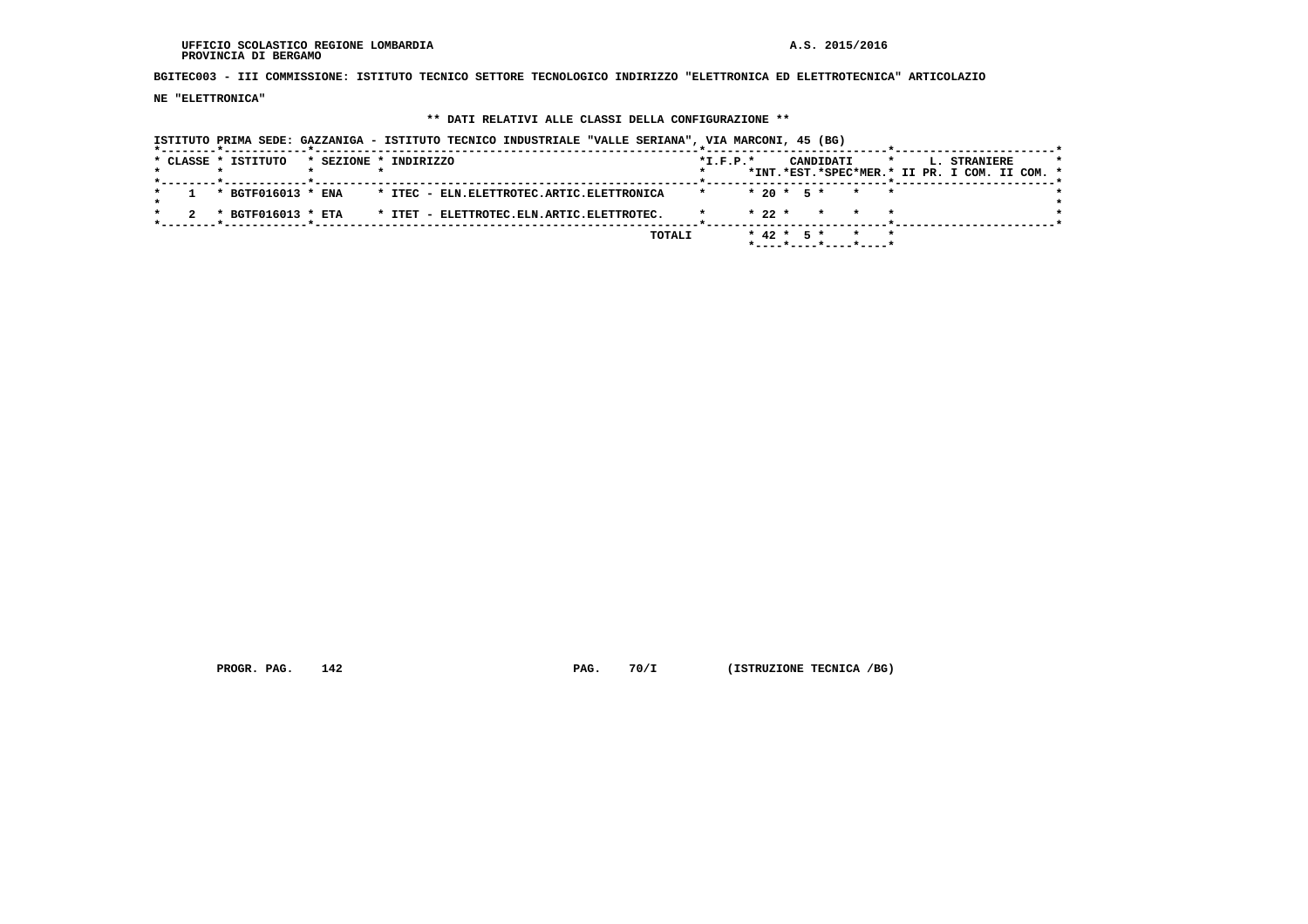**BGITEC003 - III COMMISSIONE: ISTITUTO TECNICO SETTORE TECNOLOGICO INDIRIZZO "ELETTRONICA ED ELETTROTECNICA" ARTICOLAZIO**

## **NE "ELETTRONICA"**

| $\star$                         | PRESIDENTE: BRIGNOLI MARIA N. IL 01/05/1956 (BG)<br>BERGAMO - LICEO ARTISTICO " GIACOMO E PIO MANZU' ", VIA TORQUATO TASSO, 18 (BG)                          |  |
|---------------------------------|--------------------------------------------------------------------------------------------------------------------------------------------------------------|--|
|                                 |                                                                                                                                                              |  |
|                                 | INDIRIZZO: ITEC - ELN.ELETTROTEC.ARTIC.ELETTRONICA                                                                                                           |  |
|                                 | 1 - IO11: LINGUA E LETTERATURA ITALIANA                                                                                                                      |  |
| (A050:LETTERE IST.ISTR.SECOND.  | RIZZO MARIO N. IL 22/10/1957 (LE)                                                                                                                            |  |
|                                 | PROVENIENTE DA: DALMINE - IST TEC COMMERCIALE E PER GEOMETRI "LUIGI EINAUDI", VIA VERDI, 48 (BG)                                                             |  |
| 2 - I028:LINGUA INGLESE         |                                                                                                                                                              |  |
| (A346:LINGUA E CIV. STRANIERA ( | BENAROIO RENATA N. IL 08/05/1954 (MI)                                                                                                                        |  |
|                                 | PROVENIENTE DA: BERGAMO - LICEO SCIENTIFICO "LORENZO MASCHERONI", VIA ALBERICO DA ROSCIATE, 21A (BG)                                                         |  |
| 3 - I175: SISTEMI AUTOMATICI    |                                                                                                                                                              |  |
| (A034: ELETTRONICA              | VACCARELLA ALESSANDRO N. IL 17/09/1950 (BN)                                                                                                                  |  |
|                                 | PROVENIENTE DA: BERGAMO - ISTITUTO TECNICO INDUSTRIALE "PIETRO PALEOCAPA" (CORSO SERA, VIA GAVAZZENI, 29 (BG)                                                |  |
|                                 | INDIRIZZO: ITET - ELETTROTEC.ELN.ARTIC.ELETTROTEC.                                                                                                           |  |
|                                 | 1 - IO11: LINGUA E LETTERATURA ITALIANA                                                                                                                      |  |
| (A050:LETTERE IST.ISTR.SECOND.  | RIZZO MARIO N. IL 22/10/1957 (LE)                                                                                                                            |  |
|                                 | PROVENIENTE DA: DALMINE - IST TEC COMMERCIALE E PER GEOMETRI "LUIGI EINAUDI", VIA VERDI, 48 (BG)                                                             |  |
| 2 - I028:LINGUA INGLESE         |                                                                                                                                                              |  |
| (A346:LINGUA E CIV. STRANIERA ( | BENAROIO RENATA N. IL 08/05/1954 (MI)                                                                                                                        |  |
|                                 | PROVENIENTE DA: BERGAMO - LICEO SCIENTIFICO "LORENZO MASCHERONI", VIA ALBERICO DA ROSCIATE, 21A (BG)                                                         |  |
| 3 - I175: SISTEMI AUTOMATICI    |                                                                                                                                                              |  |
| (A034:ELETTRONICA               | ; A035: ELETTROTECNICA ED APPLICA                                                                                                                            |  |
|                                 | VACCARELLA ALESSANDRO N. IL 17/09/1950 (BN)<br>PROVENIENTE DA: BERGAMO - ISTITUTO TECNICO INDUSTRIALE "PIETRO PALEOCAPA" (CORSO SERA, VIA GAVAZZENI, 29 (BG) |  |
|                                 |                                                                                                                                                              |  |

 **PROGR. PAG.** 143 **PAG.** 70/II (ISTRUZIONE TECNICA /BG)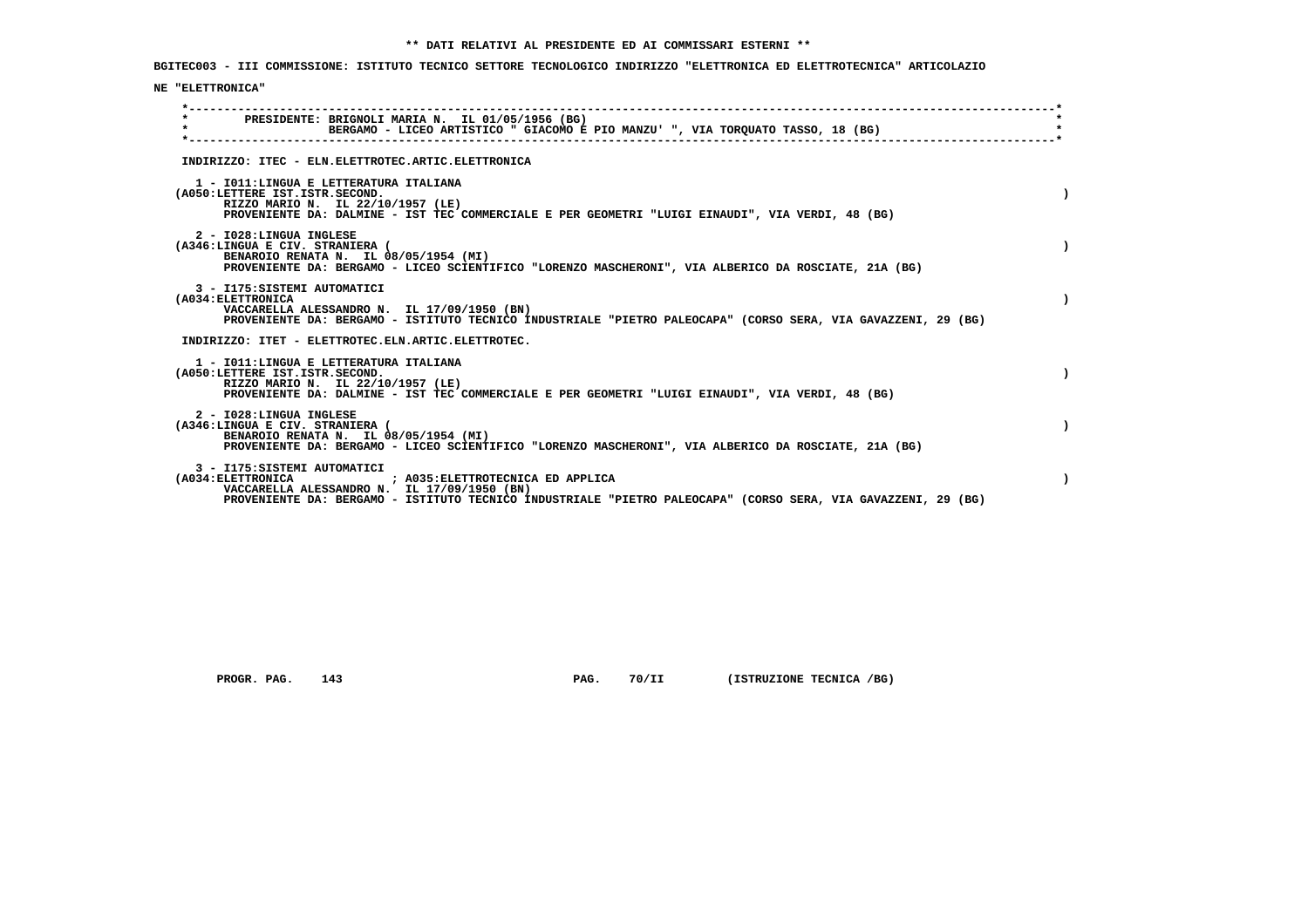**BGITEC004 - IV COMMISSIONE: ISTITUTO TECNICO SETTORE TECNOLOGICO INDIRIZZO "ELETTRONICA ED ELETTROTECNICA" ARTICOLAZIO**

 **NE "ELETTRONICA"**

# **\*\* DATI RELATIVI ALLE CLASSI DELLA CONFIGURAZIONE \*\***

|                     | ISTITUTO PRIMA SEDE: BERGAMO - L.R. PAR. ISTITUTO TECNICO INDUSTRIALE ELETTRONICA ED ELETTROTECNICA, VIA MORONI N. 255 (BG)    |            |                         |              |                                                                      |
|---------------------|--------------------------------------------------------------------------------------------------------------------------------|------------|-------------------------|--------------|----------------------------------------------------------------------|
| * CLASSE * ISTITUTO | * SEZIONE * INDIRIZZO                                                                                                          | $*I.F.P.*$ | CANDIDATI               | $\star$ .    | <b>L. STRANIERE</b><br>*INT.*EST.*SPEC*MER.* II PR. I COM. II COM. * |
| * BGTFUM500Z * A    | * ITEC - ELN.ELETTROTEC.ARTIC.ELETTRONICA                                                                                      | $\star$    | $* 17 * R *$<br>$\star$ | $\star$      |                                                                      |
|                     | ISTITUTO SECONDA SEDE: BERGAMO - L.R. PAR. ISTITUTO TECNICO INDUSTRIALE INFORMATICA E TELECOMUNICAZION, VIA MORONI, N. 255 (BG |            |                         |              |                                                                      |
| * CLASSE * ISTITUTO | * SEZIONE * INDIRIZZO                                                                                                          | $*L.F.P.*$ | CANDIDATI               | $\mathbf{r}$ | <b>L. STRANIERE</b><br>*INT.*EST.*SPEC*MER.* II PR. I COM. II COM. * |
| * BGTF015006 * B    | * ITIA - INFORM.TELECOM.ARTIC.INFORMATICA                                                                                      |            | $* 16 * 7 *$<br>$\star$ |              |                                                                      |
|                     |                                                                                                                                |            |                         |              |                                                                      |

 **PROGR. PAG.** 144 **PAG.** 71/I (ISTRUZIONE TECNICA /BG)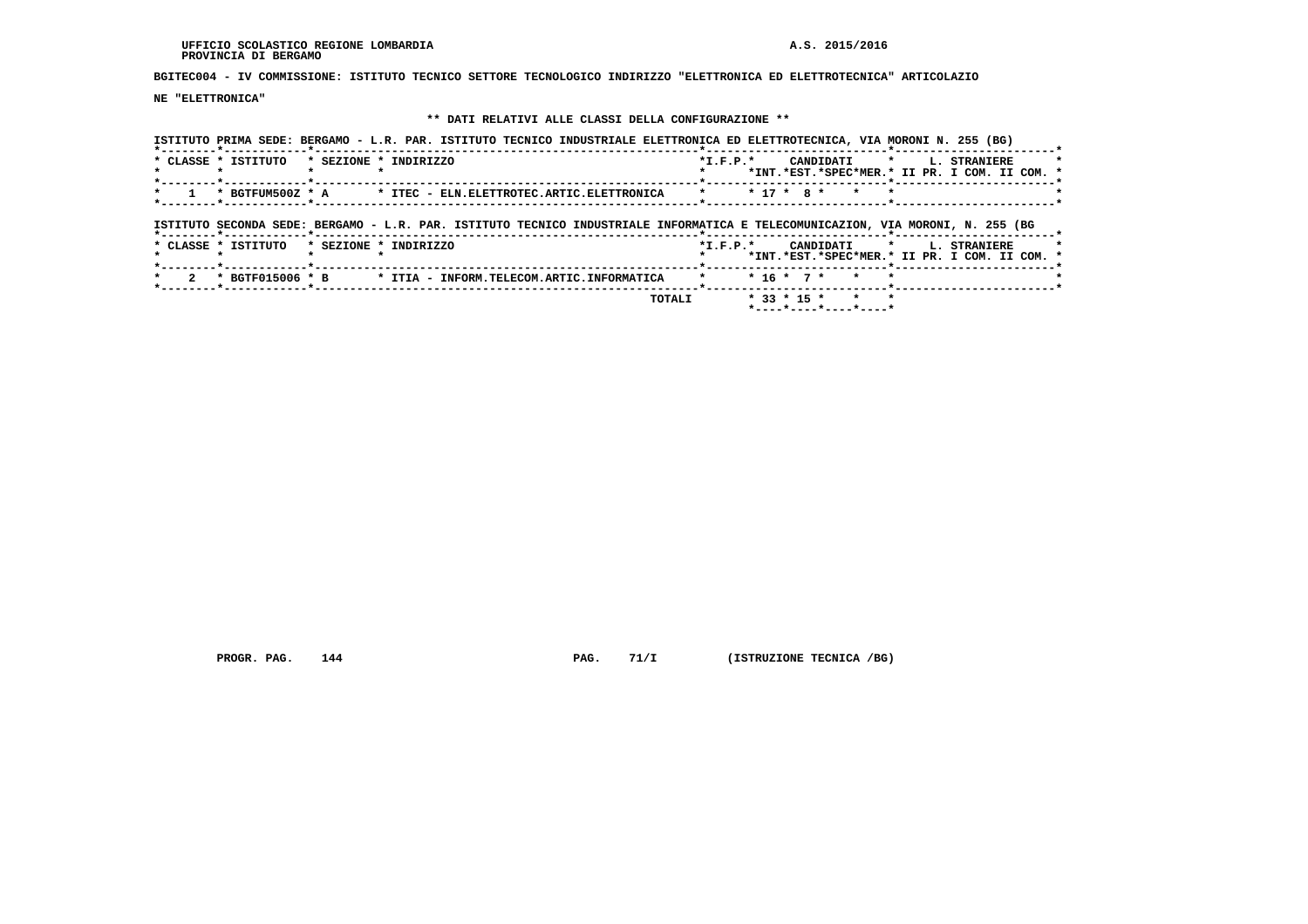**BGITEC004 - IV COMMISSIONE: ISTITUTO TECNICO SETTORE TECNOLOGICO INDIRIZZO "ELETTRONICA ED ELETTROTECNICA" ARTICOLAZIO**

## **NE "ELETTRONICA"**

| $\star$ | PRESIDENTE: FERRARIS DELIA N. IL 05/11/1962 (BG)<br>ALBINO - ISTITUTO TECNICO COMMERCIALE "OSCAR ARNULFO ROMERO", VIALE ALDO MORO, 51 (BG)                                                                                         |  |
|---------|------------------------------------------------------------------------------------------------------------------------------------------------------------------------------------------------------------------------------------|--|
|         | INDIRIZZO: ITEC - ELN.ELETTROTEC.ARTIC.ELETTRONICA                                                                                                                                                                                 |  |
|         | 1 - IO11: LINGUA E LETTERATURA ITALIANA<br>(A050:LETTERE IST.ISTR.SECOND.<br>DE MATTEIS LUCIA ANTONIA N. IL 05/09/1964 (LE)<br>PROVENIENTE DA: SERIATE - IST PROF INDUSTRIA E ARTIGIANATO "ETTORE MAJORANA", VIA PARTIGIANI 1 (BG) |  |
|         | 2 - I028: LINGUA INGLESE<br>(A346:LINGUA E CIV. STRANIERA (<br>UGGETTI ANTONELLA N. IL 14/09/1960 (FR)<br>PROVENIENTE DA: LOVERE - ISTITUTO TECNICO INDUSTRIALE "GALILEO GALILEI", VIA XX SETTEMBRE, 4 (BG)                        |  |
|         | 3 - I175: SISTEMI AUTOMATICI<br>(A034: ELETTRONICA<br>ROTUNNO ANNA N. IL 22/11/1971 (BA)<br>PROVENIENTE DA: MERATE - ISTITUTO TECNICO INDUSTRIALE I.T.I.S. DI MERATE, VIA DEI LODOVICHI, 2 (LC)                                    |  |
|         | INDIRIZZO: ITIA - INFORM.TELECOM.ARTIC.INFORMATICA                                                                                                                                                                                 |  |
|         | 1 - IO11: LINGUA E LETTERATURA ITALIANA<br>(A050:LETTERE IST.ISTR.SECOND.<br>DE MATTEIS LUCIA ANTONIA N. IL 05/09/1964 (LE)<br>PROVENIENTE DA: SERIATE - IST PROF INDUSTRIA E ARTIGIANATO "ETTORE MAJORANA", VIA PARTIGIANI 1 (BG) |  |
|         | 2 - I028:LINGUA INGLESE<br>(A346:LINGUA E CIV. STRANIERA (<br>UGGETTI ANTONELLA N. IL 14/09/1960 (FR)<br>PROVENIENTE DA: LOVERE - ISTITUTO TECNICO INDUSTRIALE "GALILEO GALILEI", VIA XX SETTEMBRE, 4 (BG)                         |  |
|         | 3 - I044: INFORMATICA<br>(A042: INFORMATICA<br>SUPPA LAURA N. IL 16/03/1958 (MI)<br>PROVENIENTE DA: MILANO - ISTITUTO TECNICO INDUSTRIALE MARIE CURIE, VIA F.LLI ZOIA, 130 (MI)                                                    |  |

 **PROGR. PAG.** 145 **PAG.** 71/II (ISTRUZIONE TECNICA /BG)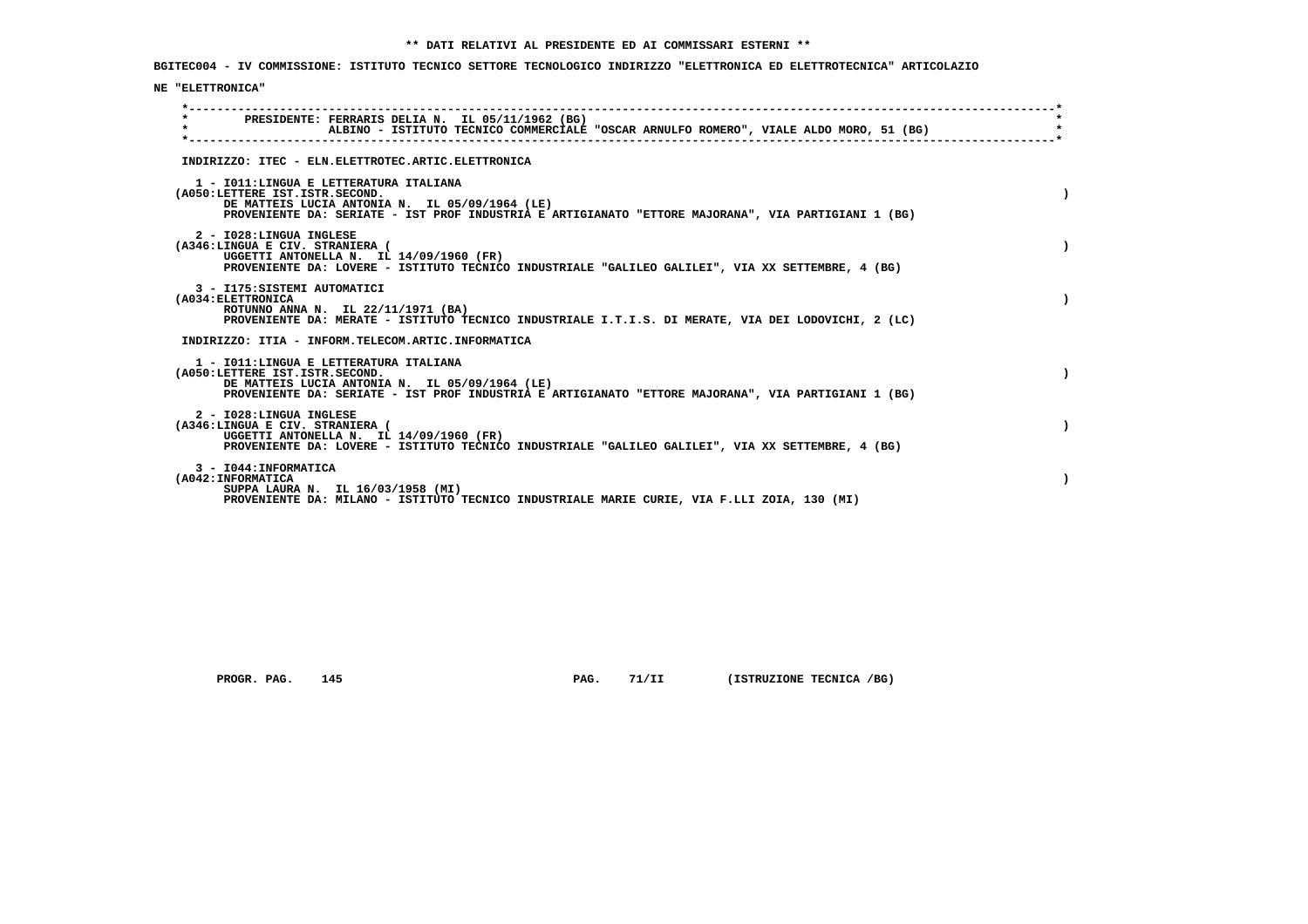**BGITET001 - I COMMISSIONE: ISTITUTO TECNICO SETTORE TECNOLOGICO INDIRIZZO "ELETTRONICA ED ELETTROTECNICA" ARTICOLAZIO**

 **NE "ELETTROTECNICA"**

# **\*\* DATI RELATIVI ALLE CLASSI DELLA CONFIGURAZIONE \*\***

|  | * CLASSE * ISTITUTO | * SEZIONE * INDIRIZZO |  |                                           |  |        | $*I.F.P.*$ |              |  | CANDIDATI | $\star$ |  | L. STRANIERE                                  |  |  |
|--|---------------------|-----------------------|--|-------------------------------------------|--|--------|------------|--------------|--|-----------|---------|--|-----------------------------------------------|--|--|
|  |                     |                       |  |                                           |  |        |            |              |  |           |         |  | *INT.*EST.*SPEC*MER.* II PR. I COM. II COM. * |  |  |
|  | * BGTF010003 * 5EA  |                       |  | * ITET - ELETTROTEC.ELN.ARTIC.ELETTROTEC. |  |        |            | $* 19 * 2 *$ |  |           | * * *   |  |                                               |  |  |
|  | * BGTF010003 * 5EB  |                       |  | * ITET - ELETTROTEC.ELN.ARTIC.ELETTROTEC. |  |        |            | $*20$ *      |  |           | * * *   |  |                                               |  |  |
|  |                     |                       |  |                                           |  | TOTALI |            | $* 39 * 2 *$ |  |           | $\star$ |  |                                               |  |  |

 **PROGR. PAG.** 146 **PAG.** 72/I (ISTRUZIONE TECNICA /BG)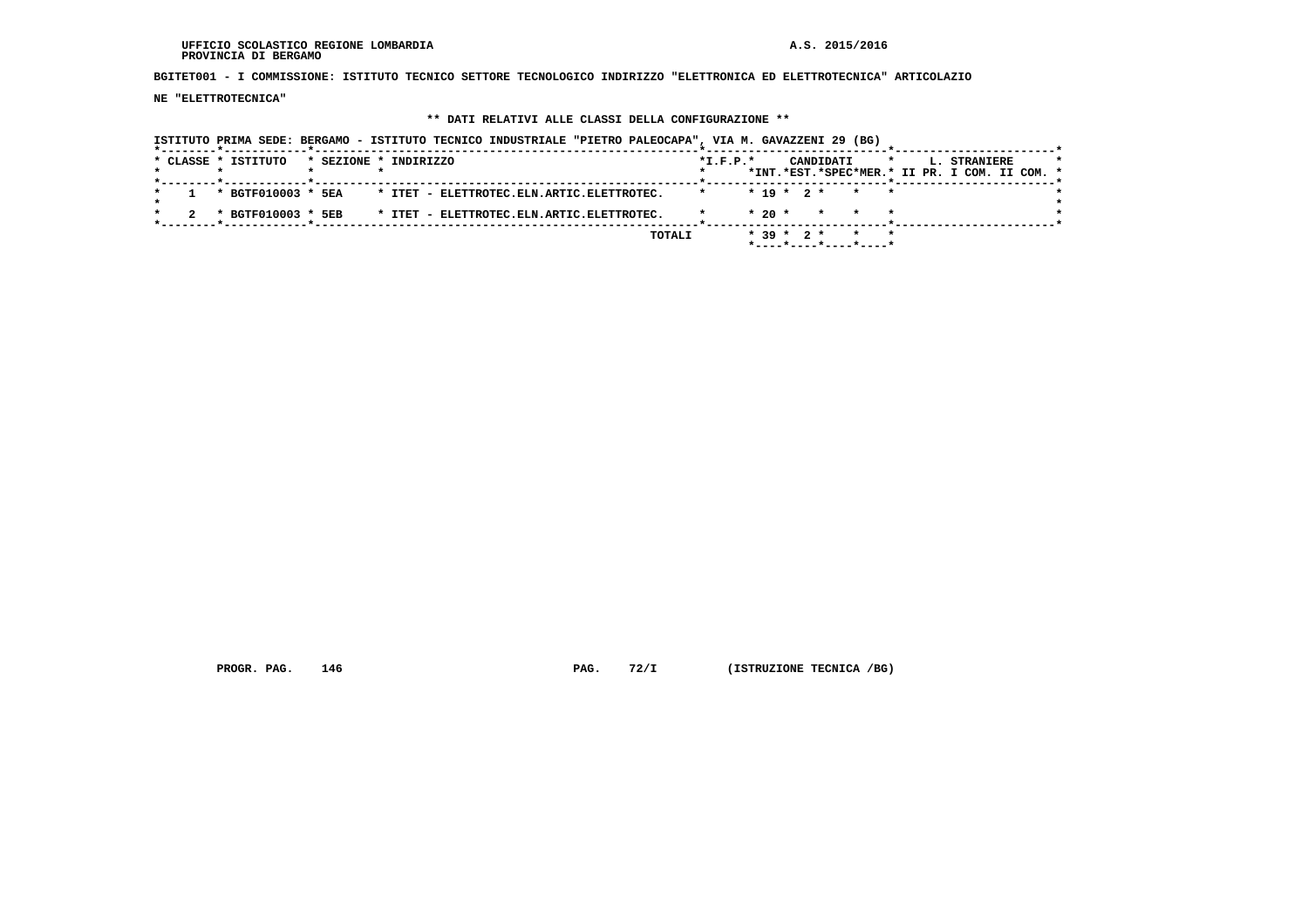**BGITET001 - I COMMISSIONE: ISTITUTO TECNICO SETTORE TECNOLOGICO INDIRIZZO "ELETTRONICA ED ELETTROTECNICA" ARTICOLAZIO**

## **NE "ELETTROTECNICA"**

| $\star$<br>PRESIDENTE: SONZOGNI IVANO N. IL 07/12/1957 (BG)<br>$\star$<br>ZOGNO - LICEO SCIENTIFICO "DAVID MARIA TUROLDO", VIA RONCO, 11 (BG)                                                                                              |  |
|--------------------------------------------------------------------------------------------------------------------------------------------------------------------------------------------------------------------------------------------|--|
| INDIRIZZO: ITET - ELETTROTEC.ELN.ARTIC.ELETTROTEC.                                                                                                                                                                                         |  |
|                                                                                                                                                                                                                                            |  |
| 1 - IO11:LINGUA E LETTERATURA ITALIANA<br>(A050:LETTERE IST.ISTR.SECOND.<br>CILIA MARILENA N. IL 03/08/1975 (RG)<br>PROVENIENTE DA: TRESCORE BALNEARIO - IST PROF PER I SERVIZI COMMERCIALI "LORENZO LOTTO", VIA DELL'ALBAROTTO N. 23 (BG) |  |
| 2 - I028:LINGUA INGLESE                                                                                                                                                                                                                    |  |
| (A346:LINGUA E CIV. STRANIERA (<br>TONI TIZIANA N. IL 05/06/1959 (BG)                                                                                                                                                                      |  |
| PROVENIENTE DA: ROMANO DI LOMBARDIA - ISTITUTO MAGISTRALE "DON LORENZO MILANI", VIA BELVEDERE (BG)                                                                                                                                         |  |
| 3 - I175: SISTEMI AUTOMATICI                                                                                                                                                                                                               |  |
| (A034: ELETTRONICA                             ; A035: ELETTROTECNICA ED APPLICA                                                                                                                                                           |  |
| MANGIA GIUSEPPE N. IL 21/11/1953 (MI)                                                                                                                                                                                                      |  |
| PROVENIENTE DA: SARNICO - ISTITUTO TECNICO INDUSTRIALE "SERAFINO RIVA", VIA CORTIVO 32 (BG)                                                                                                                                                |  |

 **PROGR. PAG. 147 PAG. 72/II (ISTRUZIONE TECNICA /BG)**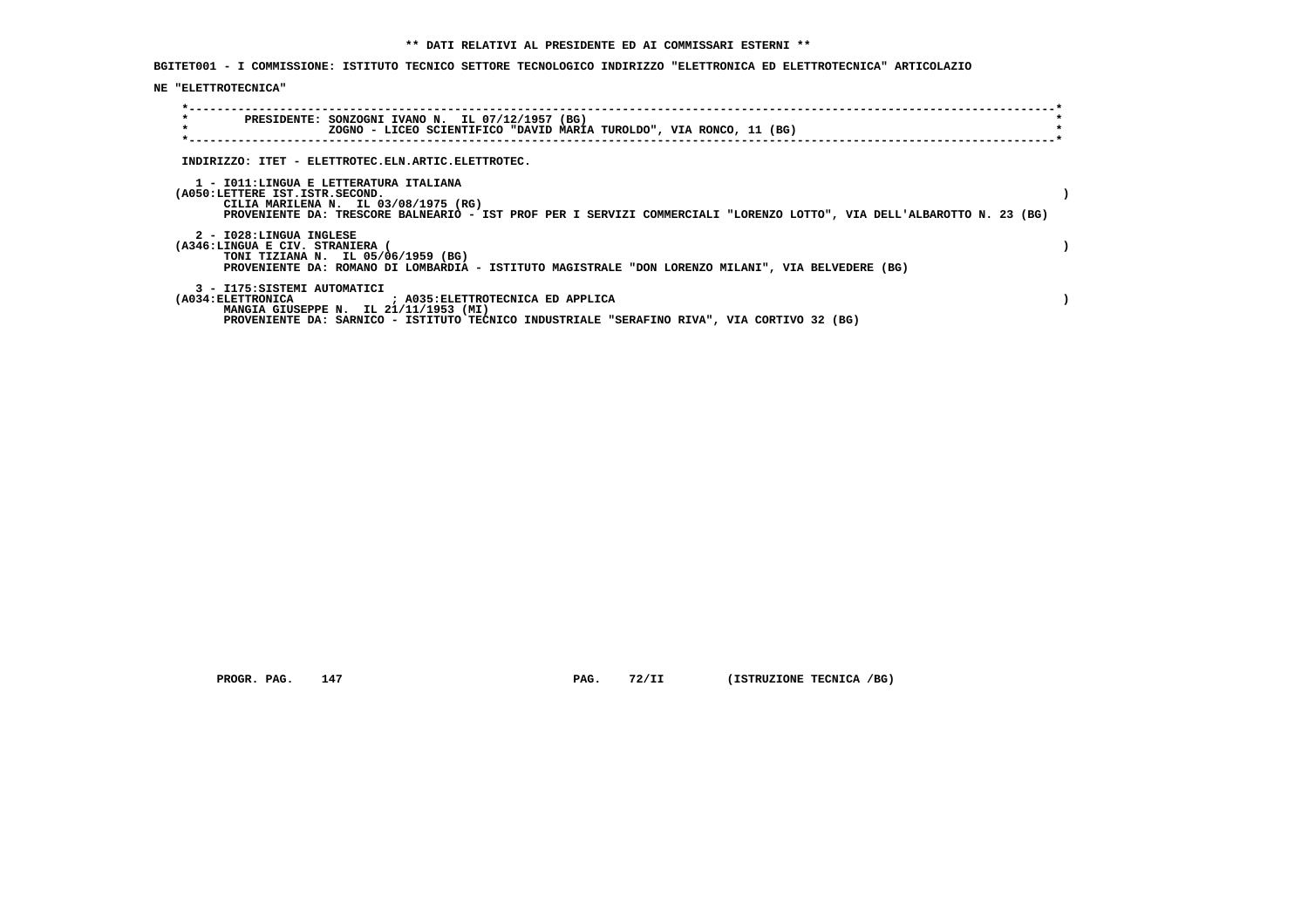**BGITET002 - II COMMISSIONE: ISTITUTO TECNICO SETTORE TECNOLOGICO INDIRIZZO "ELETTRONICA ED ELETTROTECNICA" ARTICOLAZIO**

 **NE "ELETTROTECNICA"**

### **\*\* DATI RELATIVI ALLE CLASSI DELLA CONFIGURAZIONE \*\***

 **ISTITUTO PRIMA SEDE: DALMINE - ISTITUTO TECNICO INDUSTRIALE "GUGLIELMO MARCONI", VIA VERDI, 60 (BG) \*--------\*------------\*-------------------------------------------------------\*--------------------------\*-----------------------\*** $\star$  **\* CLASSE \* ISTITUTO \* SEZIONE \* INDIRIZZO \*I.F.P.\* CANDIDATI \* L. STRANIERE \* \* \* \* \* \* \*INT.\*EST.\*SPEC\*MER.\* II PR. I COM. II COM. \* \*--------\*------------\*-------------------------------------------------------\*--------------------------\*-----------------------\* \* 1 \* BGTF036018 \* AT \* ITET - ELETTROTEC.ELN.ARTIC.ELETTROTEC. \* \* 25 \* \* \* \* \*** $\star$  **\* \*** $\bullet$  **\* 2 \* BGTF036018 \* AE \* ITEN - MECC.MECCATR.ENERG.ARTIC.ENERGIA \* \* 27 \* \* \* \* \* \*--------\*------------\*-------------------------------------------------------\*--------------------------\*-----------------------\* TOTALI \* 52 \* \* \* \* \*----\*----\*----\*----\***

 **PROGR. PAG. 148 PAG. 73/I (ISTRUZIONE TECNICA /BG)**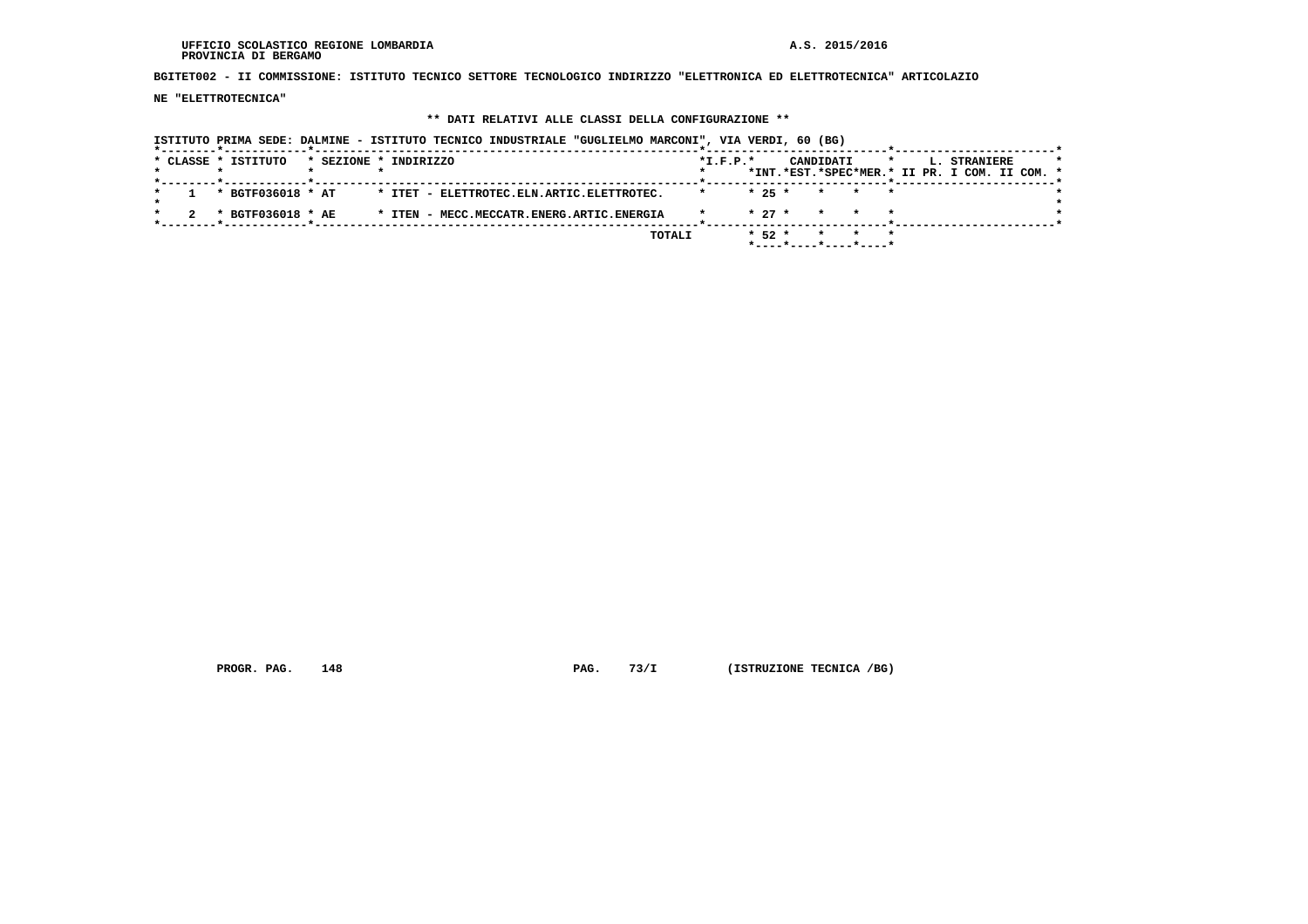**BGITET002 - II COMMISSIONE: ISTITUTO TECNICO SETTORE TECNOLOGICO INDIRIZZO "ELETTRONICA ED ELETTROTECNICA" ARTICOLAZIO**

## **NE "ELETTROTECNICA"**

| $\star$ | PRESIDENTE: COLOMBI ROBERTA N. IL 19/05/1965 (BG)<br>PRESEZZO - ISTITUTO TECNICO COMMERCIALE "MAIRONI DA PONTE", VIA BERIZZI,1 (BG)                                                                                                     |
|---------|-----------------------------------------------------------------------------------------------------------------------------------------------------------------------------------------------------------------------------------------|
|         | INDIRIZZO: ITET - ELETTROTEC.ELN.ARTIC.ELETTROTEC.                                                                                                                                                                                      |
|         | 1 - IO11: LINGUA E LETTERATURA ITALIANA<br>(A050:LETTERE IST.ISTR.SECOND.<br>STRANIERI CONCETTA N. IL 30/09/1971 (CZ)<br>PROVENIENTE DA: TREVIGLIO - IST PROF PER L'AGRICOLTURA E L'AMBIENTE "GAETANO CANTONI", VIALE MERISIO 17/C (BG) |
|         | 2 - I028:LINGUA INGLESE<br>(A346:LINGUA E CIV. STRANIERA (<br>REDUZZI MARIANGELA N. IL 01/12/1968 (BG)<br>PROVENIENTE DA: TREVIGLIO - ISTITUTO TECNICO AGRARIO "GAETANO CANTONI", VIA MERISIO, 17/C (BG)                                |
|         | 3 - I175: SISTEMI AUTOMATICI<br>LA RICCIA MICHELE N. IL 22/02/1968 (FG)<br>PROVENIENTE DA: TREVIGLIO - ISTITUTO TECNICO INDUSTRIALE "ARCHIMEDE", VIA CARAVAGGIO, 50/52 (BG)                                                             |
|         | INDIRIZZO: ITEN - MECC.MECCATR.ENERG.ARTIC.ENERGIA                                                                                                                                                                                      |
|         | 1 - IO11: LINGUA E LETTERATURA ITALIANA<br>(A050:LETTERE IST.ISTR.SECOND.<br>STRANIERI CONCETTA N. IL 30/09/1971 (CZ)<br>PROVENIENTE DA: TREVIGLIO - IST PROF PER L'AGRICOLTURA E L'AMBIENTE "GAETANO CANTONI", VIALE MERISIO 17/C (BG) |
|         | 2 - I028: LINGUA INGLESE<br>(A346:LINGUA E CIV. STRANIERA (<br>REDUZZI MARIANGELA N. IL 01/12/1968 (BG)<br>PROVENIENTE DA: TREVIGLIO - ISTITUTO TECNICO AGRARIO "GAETANO CANTONI", VIA MERISIO, 17/C (BG)                               |
|         | 3 - I161: MECCANICA, MACCHINE ED ENERGIA<br>(A020:DISCIPLINE MECCANICHE E T<br>VENEZIANO SIMONE N. IL 01/05/1972 (MT)<br>PROVENIENTE DA: TREVIGLIO - IST PROF INDUSTRIA E ARTIGIANATO "ARCHIMEDE", VIA CARAVAGGIO, 50/52 (BG)           |

 **PROGR. PAG.** 149 **PAG.** 73/II (ISTRUZIONE TECNICA /BG)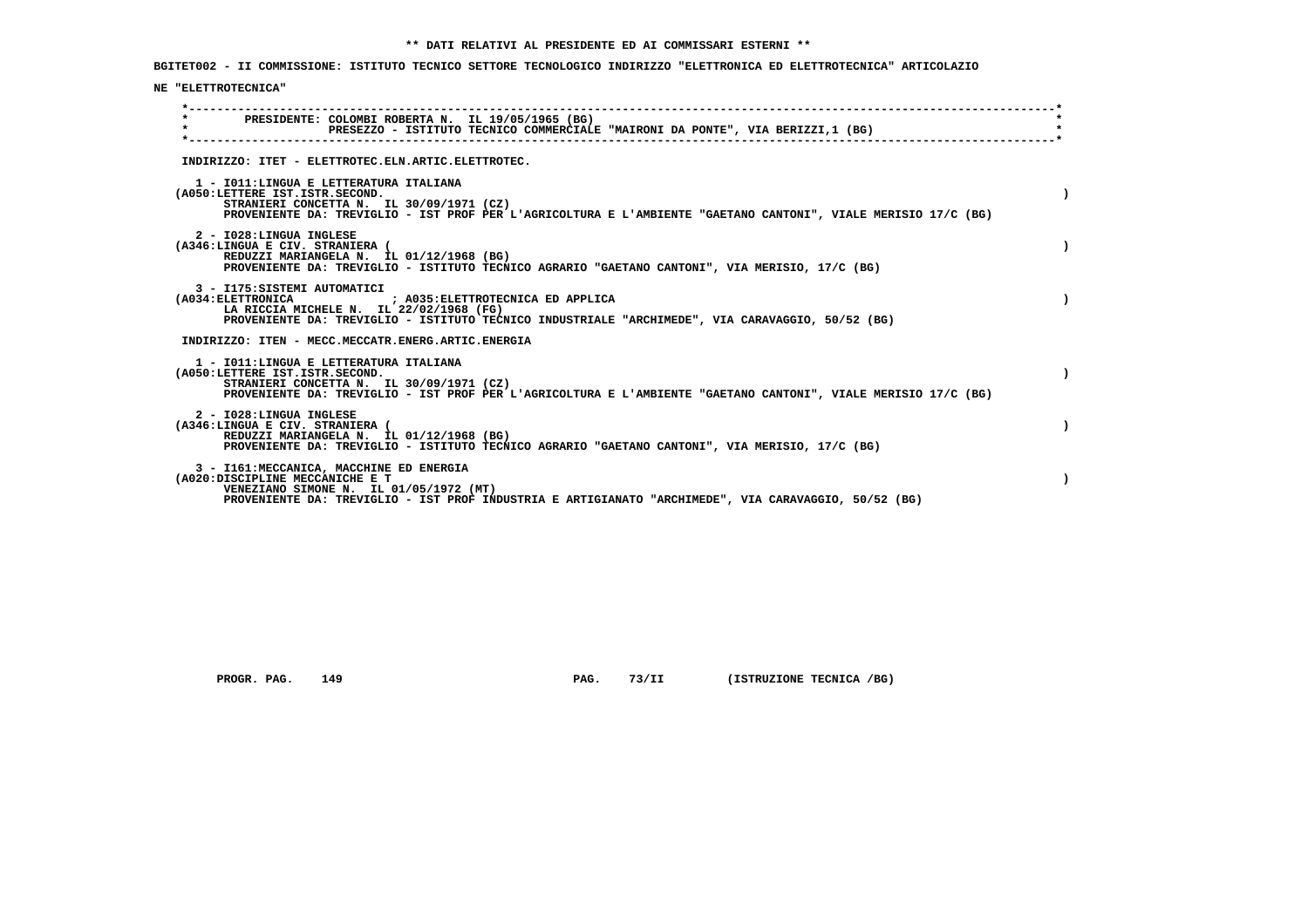**BGITET003 - III COMMISSIONE: ISTITUTO TECNICO SETTORE TECNOLOGICO INDIRIZZO "ELETTRONICA ED ELETTROTECNICA" ARTICOLAZIO**

 **NE "ELETTROTECNICA"**

### **\*\* DATI RELATIVI ALLE CLASSI DELLA CONFIGURAZIONE \*\***

 **ISTITUTO PRIMA SEDE: LOVERE - ISTITUTO TECNICO INDUSTRIALE "GALILEO GALILEI", VIA XX SETTEMBRE, 4 (BG) \*--------\*------------\*-------------------------------------------------------\*--------------------------\*-----------------------\*** $\star$  **\* CLASSE \* ISTITUTO \* SEZIONE \* INDIRIZZO \*I.F.P.\* CANDIDATI \* L. STRANIERE \* \* \* \* \* \* \*INT.\*EST.\*SPEC\*MER.\* II PR. I COM. II COM. \* \*--------\*------------\*-------------------------------------------------------\*--------------------------\*-----------------------\* \* 1 \* BGTF007018 \* CT \* ITET - ELETTROTEC.ELN.ARTIC.ELETTROTEC. \* \* 20 \* \* \* \* \*** $\star$  **\* \*** $\cdot$  **\* 2 \* BGTF007018 \* DT \* ITET - ELETTROTEC.ELN.ARTIC.ELETTROTEC. \* \* 20 \* \* \* \* \***-------\*-----------------------\*  **\*--------\*------------\*-------------------------------------------------------\*--------------------------\*-----------------------\* TOTALI \* 40 \* \* \* \* \*----\*----\*----\*----\***

 **PROGR. PAG. 150 PAG. 74/I (ISTRUZIONE TECNICA /BG)**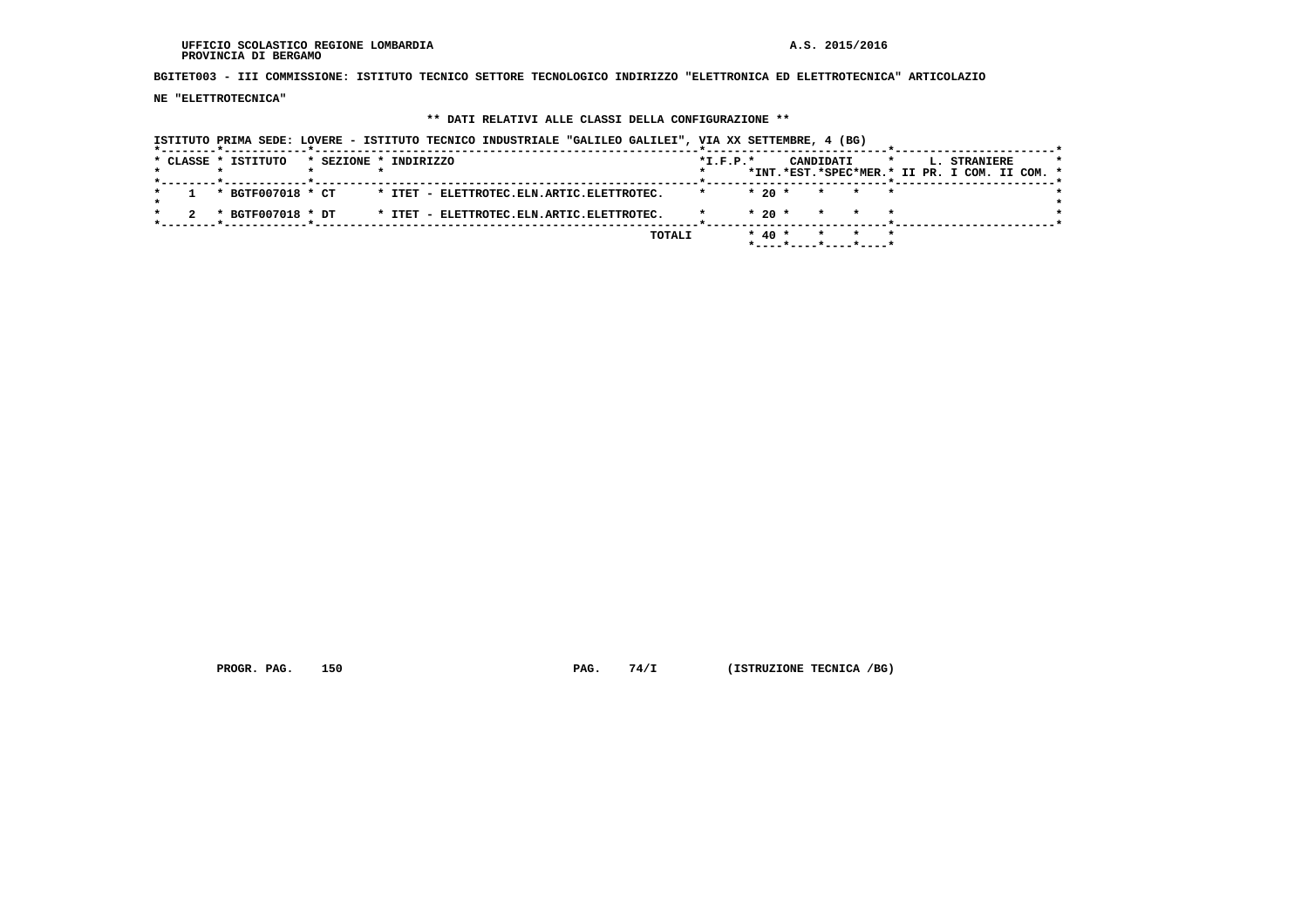**BGITET003 - III COMMISSIONE: ISTITUTO TECNICO SETTORE TECNOLOGICO INDIRIZZO "ELETTRONICA ED ELETTROTECNICA" ARTICOLAZIO**

## **NE "ELETTROTECNICA"**

| $\star$<br>PRESIDENTE: GHILARDI CLAUDIO N. IL 06/12/1967 (BG)<br>$\star$<br>ZOGNO - ISTITUTO SUPERIORE "DAVID MARIA TUROLDO", VIA RONCO, 11 (BG)                                                                                      |  |
|---------------------------------------------------------------------------------------------------------------------------------------------------------------------------------------------------------------------------------------|--|
| INDIRIZZO: ITET - ELETTROTEC.ELN.ARTIC.ELETTROTEC.                                                                                                                                                                                    |  |
| 1 - IO11:LINGUA E LETTERATURA ITALIANA<br>(A050:LETTERE IST.ISTR.SECOND.<br>ANTONICELLI FRANCESCA N. IL 28/02/1964 (BA)<br>PROVENIENTE DA: BERGAMO - ISTITUTO TECNICO COMMERCIALE "BORTOLO BELOTTI", VIA PER AZZANO,5 (BG)            |  |
| 2 - I028:LINGUA INGLESE<br>(A346:LINGUA E CIV. STRANIERA (<br>RHO EDOARDO N. IL 24/10/1954 (BG)<br>PROVENIENTE DA: BERGAMO - LICEO SCIENTIFICO "FILIPPO LUSSANA", VIA ANGELO MAY, 1 (BG)                                              |  |
| 3 - I175: SISTEMI AUTOMATICI<br>(A034: ELETTRONICA ) (A035: ELETTROTECNICA ED APPLICA<br>DI MICHELE PIERPAOLO N. IL 28/06/1962 (PE)<br>PROVENIENTE DA: GAZZANIGA - ISTITUTO TECNICO INDUSTRIALE "VALLE SERIANA", VIA MARCONI, 45 (BG) |  |

 **PROGR. PAG.** 151 **PAG. 74/II (ISTRUZIONE TECNICA /BG)**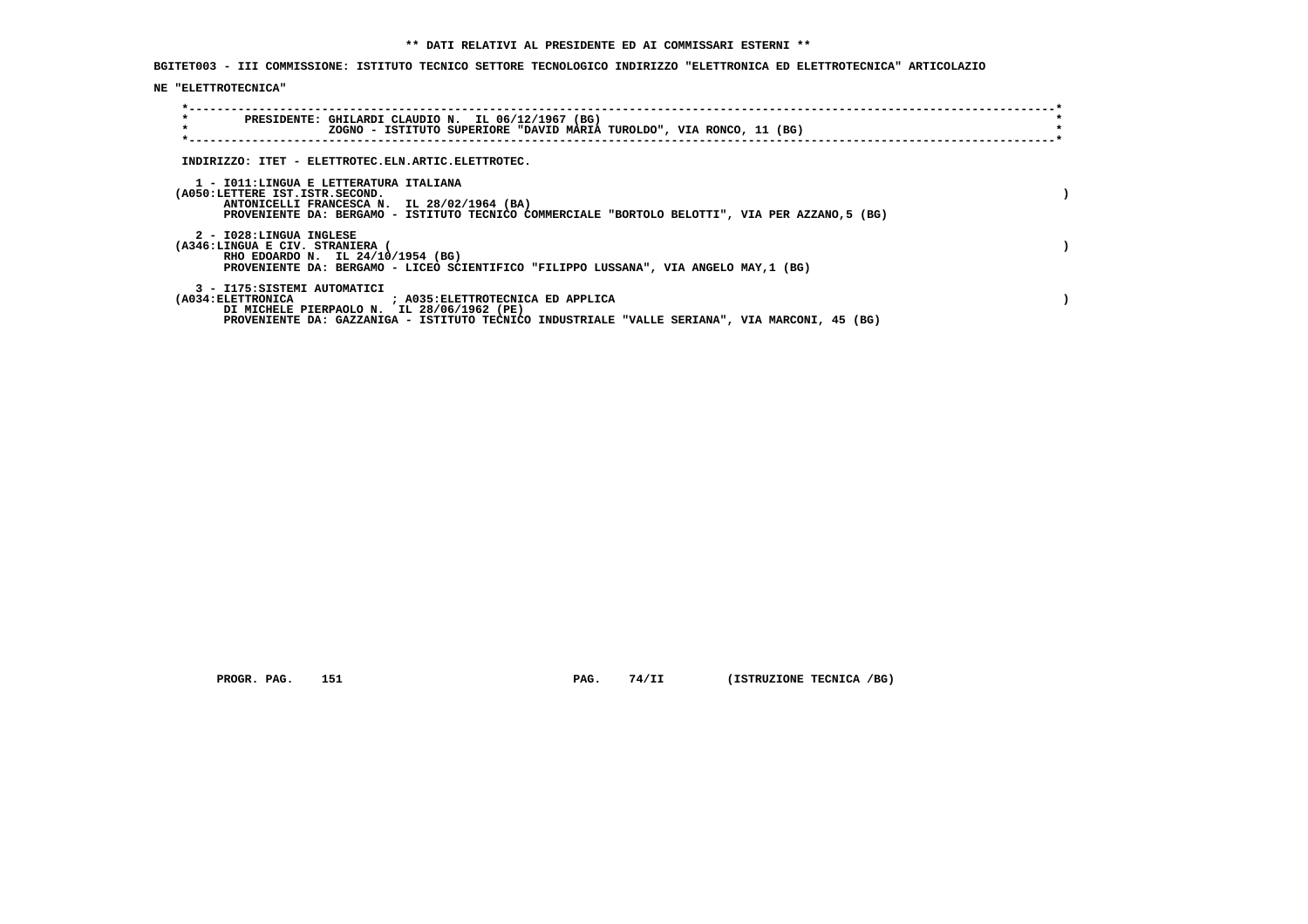$\star$ 

 $\star$ 

 $\cdot$ 

 **BGITET004 - IV COMMISSIONE: ISTITUTO TECNICO SETTORE TECNOLOGICO INDIRIZZO "ELETTRONICA ED ELETTROTECNICA" ARTICOLAZIO**

 **NE "ELETTROTECNICA"**

### **\*\* DATI RELATIVI ALLE CLASSI DELLA CONFIGURAZIONE \*\***

 **ISTITUTO PRIMA SEDE: SERIATE - ISTITUTO TECNICO INDUSTRIALE "ETTORE MAJORANA", VIA PARTIGIANI, 1 (BG) \*--------\*------------\*-------------------------------------------------------\*--------------------------\*-----------------------\* \* CLASSE \* ISTITUTO \* SEZIONE \* INDIRIZZO \*I.F.P.\* CANDIDATI \* L. STRANIERE \* \* \* \* \* \* \*INT.\*EST.\*SPEC\*MER.\* II PR. I COM. II COM. \* \*--------\*------------\*-------------------------------------------------------\*--------------------------\*-----------------------\* \* 1 \* BGTF01701V \* AT \* ITET - ELETTROTEC.ELN.ARTIC.ELETTROTEC. \* \* 19 \* \* \* \* \* \* \* \* 2 \* BGTF01701V \* AE \* ITEC - ELN.ELETTROTEC.ARTIC.ELETTRONICA \* \* 14 \* 1 \* \* \* \***-------------\*------------------------\*  **\*--------\*------------\*-------------------------------------------------------\*--------------------------\*-----------------------\* TOTALI \* 33 \* 1 \* \* \* \*----\*----\*----\*----\***

 **PROGR. PAG. 152 PAG. 75/I (ISTRUZIONE TECNICA /BG)**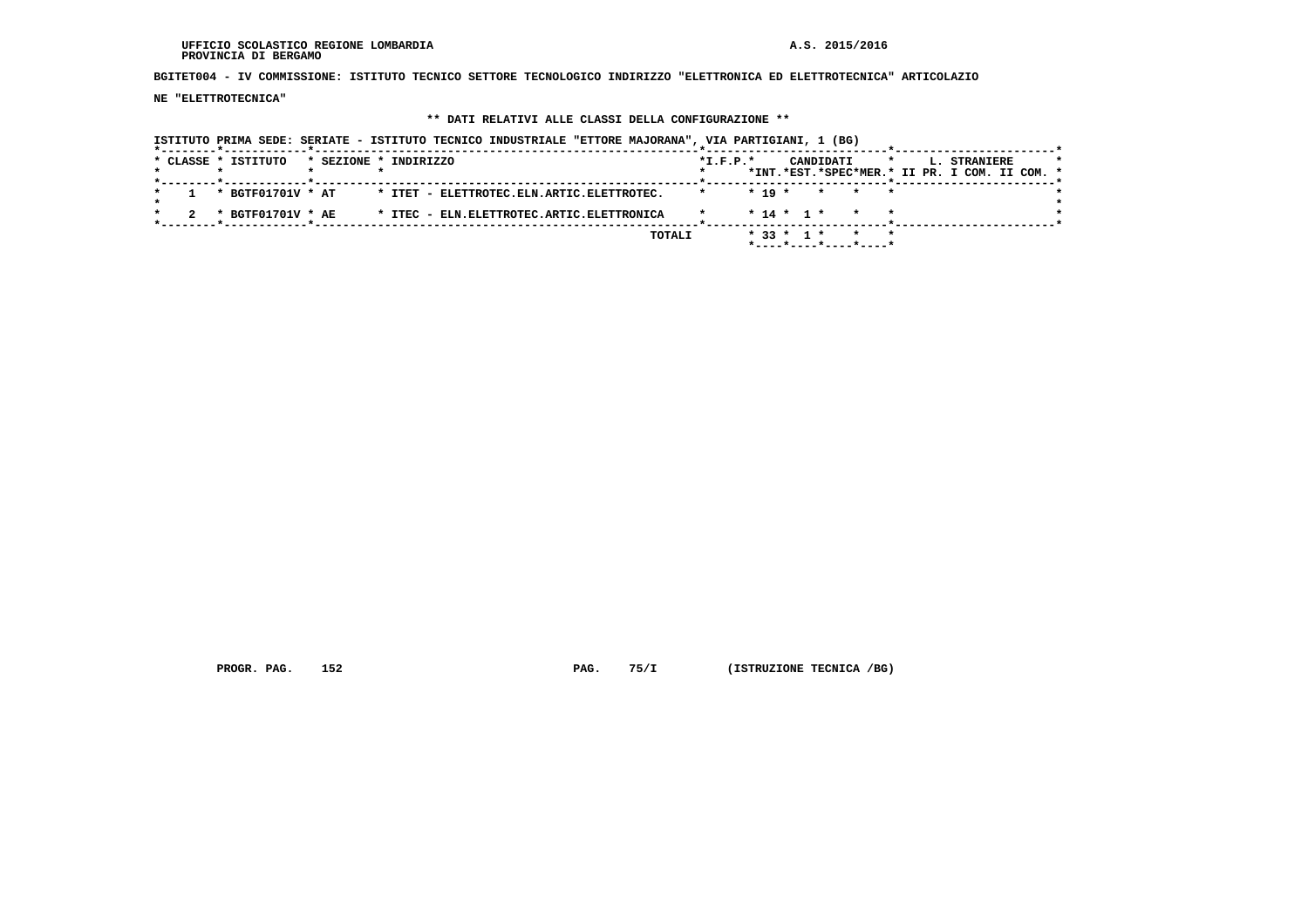**BGITET004 - IV COMMISSIONE: ISTITUTO TECNICO SETTORE TECNOLOGICO INDIRIZZO "ELETTRONICA ED ELETTROTECNICA" ARTICOLAZIO**

## **NE "ELETTROTECNICA"**

| $\star$ |                                                                                                                   | PRESIDENTE: PUNZI UGO N. IL 23/01/1957 (EN)<br>BERGAMO - LICEO SCIENTIFICO "LORENZO MASCHERONI", VIA ALBERICO DA ROSCIATE, 21A (BG)                |  |  |  |  |
|---------|-------------------------------------------------------------------------------------------------------------------|----------------------------------------------------------------------------------------------------------------------------------------------------|--|--|--|--|
|         |                                                                                                                   | INDIRIZZO: ITET - ELETTROTEC.ELN.ARTIC.ELETTROTEC.                                                                                                 |  |  |  |  |
|         | 1 - IO11: LINGUA E LETTERATURA ITALIANA<br>(A050:LETTERE IST.ISTR.SECOND.<br>CAPOFERRI OMAR N. IL 07/09/1970 (BG) | PROVENIENTE DA: BERGAMO - ISTITUTO TECNICO COMMERCIALE "VITTORIO EMANUELE II", VIA F. LUSSANA, 2 (BG)                                              |  |  |  |  |
|         | 2 - I028:LINGUA INGLESE<br>(A346:LINGUA E CIV. STRANIERA (                                                        | COSENTINO INNOCENZA ANGELA N. IL 10/10/1964 (KR)<br>PROVENIENTE DA: DALMINE - ISTITUTO TECNICO INDUSTRIALE "GUGLIELMO MARCONI", VIA VERDI, 60 (BG) |  |  |  |  |
|         | 3 - I175: SISTEMI AUTOMATICI                                                                                      | COLOMBO UMBERTA MARIA N. IL 21/08/1967 (MI)<br>PROVENIENTE DA: DALMINE - ISTITUTO TECNICO INDUSTRIALE "GUGLIELMO MARCONI", VIA VERDI, 60 (BG)      |  |  |  |  |
|         |                                                                                                                   | INDIRIZZO: ITEC - ELN.ELETTROTEC.ARTIC.ELETTRONICA                                                                                                 |  |  |  |  |
|         | 1 - IO11: LINGUA E LETTERATURA ITALIANA<br>(A050:LETTERE IST.ISTR.SECOND.<br>CAPOFERRI OMAR N. IL 07/09/1970 (BG) | PROVENIENTE DA: BERGAMO - ISTITUTO TECNICO COMMERCIALE "VITTORIO EMANUELE II", VIA F. LUSSANA, 2 (BG)                                              |  |  |  |  |
|         | 2 - I028:LINGUA INGLESE<br>(A346:LINGUA E CIV. STRANIERA (                                                        | COSENTINO INNOCENZA ANGELA N. IL 10/10/1964 (KR)<br>PROVENIENTE DA: DALMINE - ISTITUTO TECNICO INDUSTRIALE "GUGLIELMO MARCONI", VIA VERDI, 60 (BG) |  |  |  |  |
|         | 3 - I175: SISTEMI AUTOMATICI<br>(A034: ELETTRONICA                                                                | COLOMBO UMBERTA MARIA N. IL 21/08/1967 (MI)<br>PROVENIENTE DA: DALMINE - ISTITUTO TECNICO INDUSTRIALE "GUGLIELMO MARCONI", VIA VERDI, 60 (BG)      |  |  |  |  |

 **PROGR. PAG.** 153 **PAG. 75/II (ISTRUZIONE TECNICA /BG)**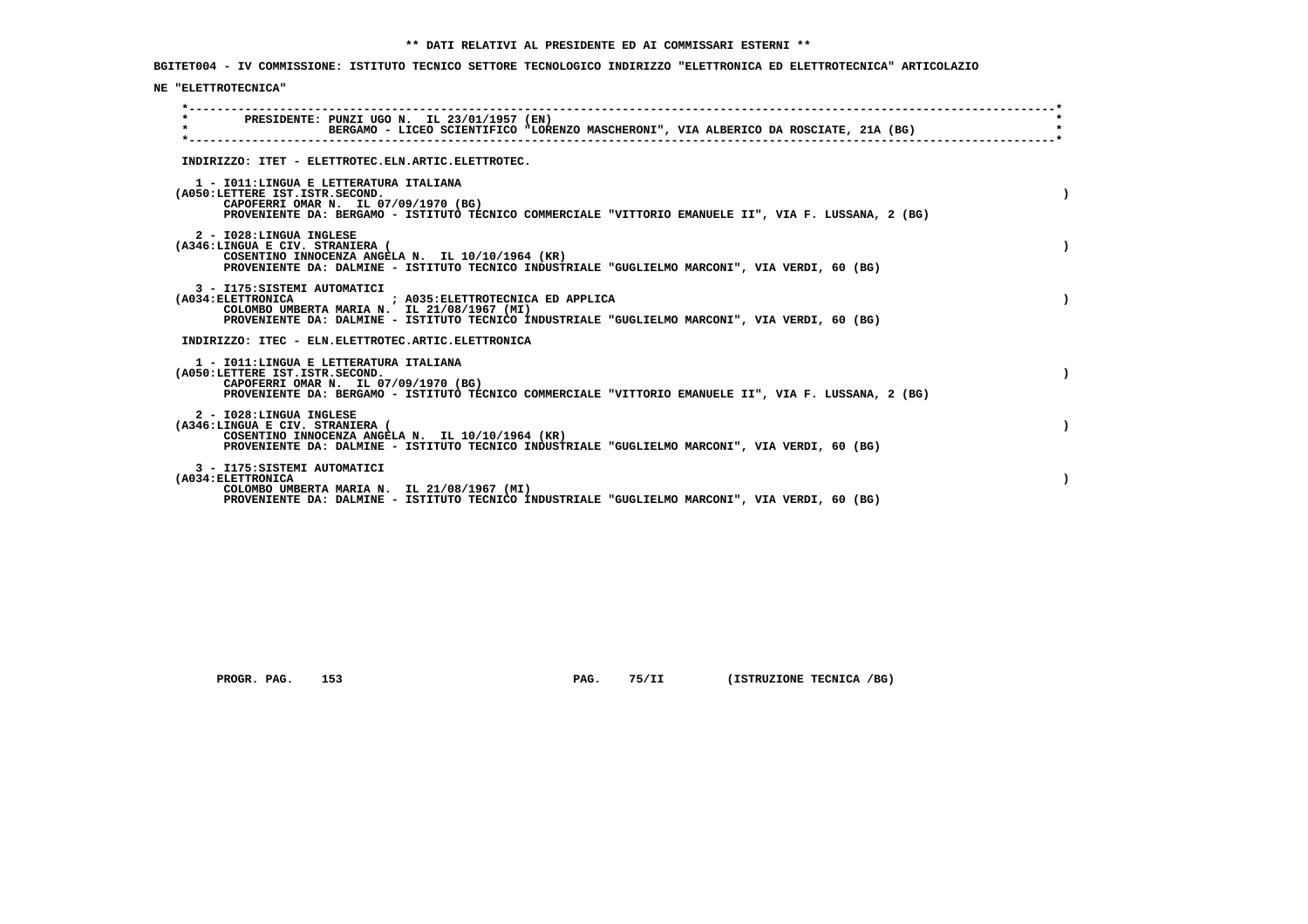**BGITGA001 - I COMMISSIONE: ISTITUTO TECNICO SETTORE TECNOLOGICO INDIRIZZO "AGRARIA,AGROALIMENTARE E AGROINDUSTRIA" AR**

 **TICOLAZIONE "GESTIONE DELL'AMBIENTE E DEL TERRITORIO"**

## **\*\* DATI RELATIVI ALLE CLASSI DELLA CONFIGURAZIONE \*\***

| ISTITUTO PRIMA SEDE: BERGAMO - ISTITUTO TECNICO AGRARIO "MARIO RIGONI STERN", VIA BORGO PALAZZO, 128 (BG) |                       |                                           |  |        |            |                  |           |                                      |  |                                                                      |  |
|-----------------------------------------------------------------------------------------------------------|-----------------------|-------------------------------------------|--|--------|------------|------------------|-----------|--------------------------------------|--|----------------------------------------------------------------------|--|
| * CLASSE * ISTITUTO                                                                                       | * SEZIONE * INDIRIZZO |                                           |  |        | $*L.F.P.*$ |                  | CANDIDATI | $\mathbf{r}$                         |  | <b>L. STRANIERE</b><br>*INT.*EST.*SPEC*MER.* II PR. I COM. II COM. * |  |
| * BGTA03101C * A                                                                                          |                       | * ITGA - AGR.AGROAL.AGROIN.ART.GES.AM.TER |  |        | $\star$    |                  |           | $* 25 * * 2 * * *$                   |  |                                                                      |  |
| * BGTA03101C * B                                                                                          |                       | * ITGA - AGR.AGROAL.AGROIN.ART.GES.AM.TER |  |        |            |                  |           | $* 24 * 2 * * * * *$                 |  |                                                                      |  |
|                                                                                                           |                       |                                           |  | TOTALI |            | $* 49 * 2 * 2 *$ |           | $*$ ---- $*$ ---- $*$ ---- $*$ ----* |  |                                                                      |  |

 **PROGR. PAG.** 154 **PAG.** 76/I (ISTRUZIONE TECNICA /BG)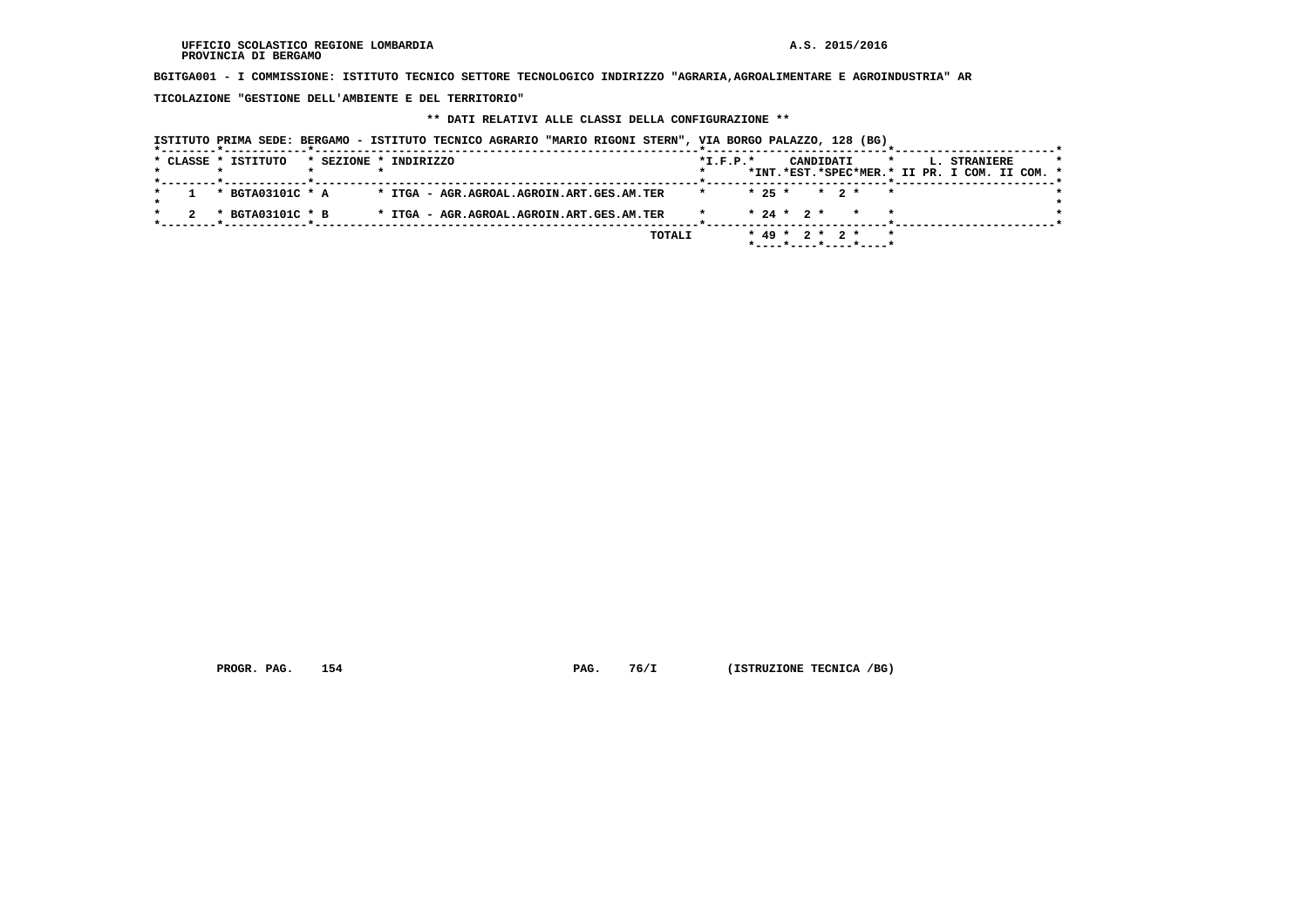**BGITGA001 - I COMMISSIONE: ISTITUTO TECNICO SETTORE TECNOLOGICO INDIRIZZO "AGRARIA,AGROALIMENTARE E AGROINDUSTRIA" AR**

 **TICOLAZIONE "GESTIONE DELL'AMBIENTE E DEL TERRITORIO"**

| $\star$<br>$\star$                                                       | PRESIDENTE: CAPOBIANCO NICOLO' N. IL 14/05/1961 (ME)<br>SERIATE - ISTITUTO TECNICO INDUSTRIALE "ETTORE MAJORANA", VIA PARTIGIANI, 1 (BG)                |  |
|--------------------------------------------------------------------------|---------------------------------------------------------------------------------------------------------------------------------------------------------|--|
|                                                                          | INDIRIZZO: ITGA - AGR.AGROAL.AGROIN.ART.GES.AM.TER                                                                                                      |  |
| 1 - IO11:LINGUA E LETTERATURA ITALIANA<br>(A050:LETTERE IST.ISTR.SECOND. | PALMIERI PIERRE NELLO N. IL 30/01/1956 (EE)<br>PROVENIENTE DA: PRESEZZO - ISTITUTO TECNICO COMMERCIALE "MAIRONI DA PONTE", VIA BERIZZI,1 (BG)           |  |
| 2 - I028:LINGUA INGLESE<br>(A346:LINGUA E CIV. STRANIERA (               | RAGAZZI LUCIA N. IL 24/02/1961 (BG)<br>PROVENIENTE DA: SARNICO - IST PROF PER I SERVIZI ALBERGHIERI E RISTORAZIONE "SERAFINO RIVA", VIA CORTIVO 30 (BG) |  |
| 3 - I164: PRODUZIONI VEGETALI<br>(A058:SC.E MEC.AGR.E T.GEST.AZ.         | COMOLLI ALESSANDRO N. IL 06/04/1953 (MI)<br>PROVENIENTE DA: TREVIGLIO - ISTITUTO TECNICO AGRARIO "GAETANO CANTONI", VIA MERISIO, 17/C (BG)              |  |

 **PROGR. PAG.** 155 **PAG. 76/II** (ISTRUZIONE TECNICA /BG)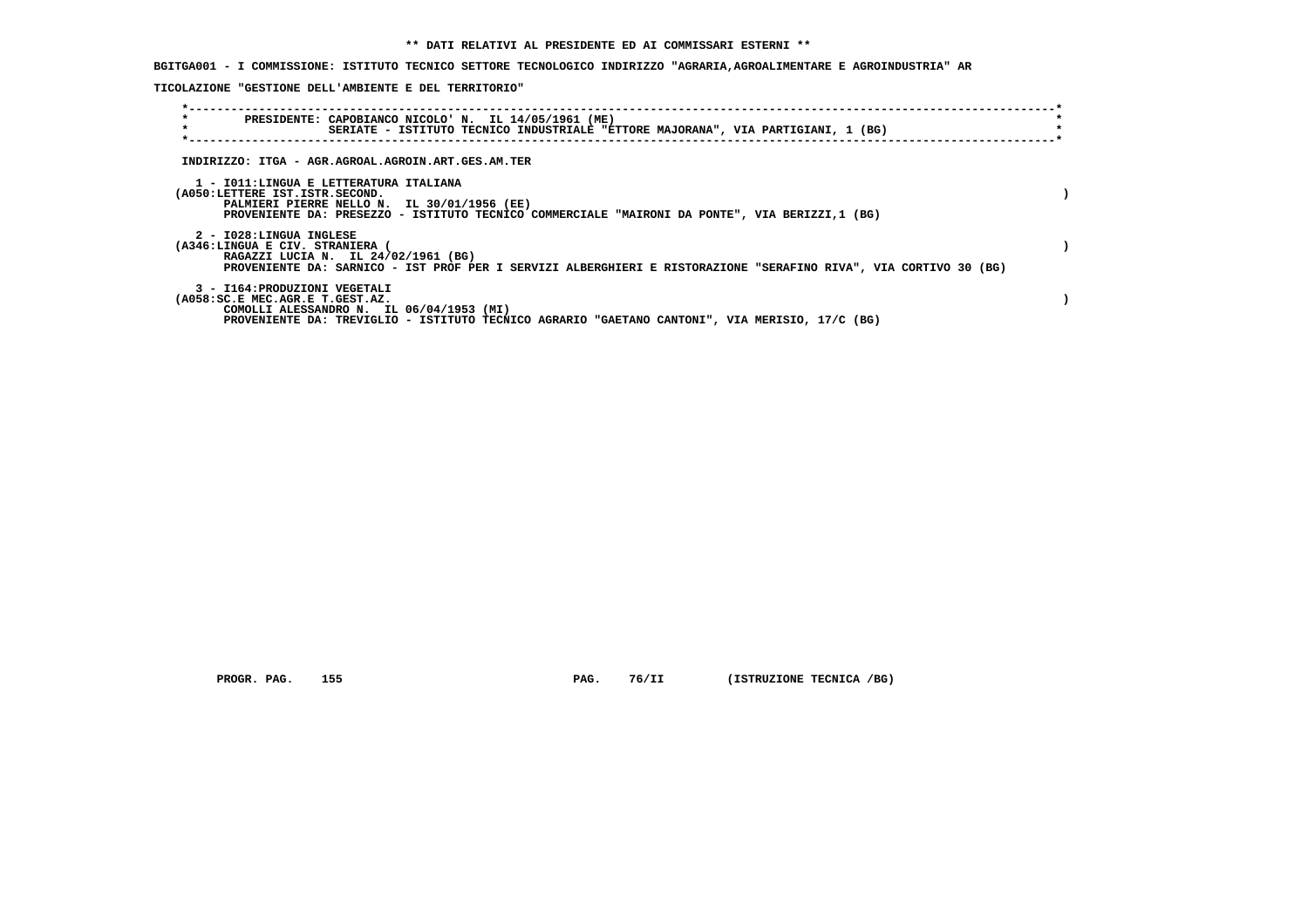**BGITGA002 - II COMMISSIONE: ISTITUTO TECNICO SETTORE TECNOLOGICO INDIRIZZO "AGRARIA,AGROALIMENTARE E AGROINDUSTRIA" AR**

 **TICOLAZIONE "GESTIONE DELL'AMBIENTE E DEL TERRITORIO"**

## **\*\* DATI RELATIVI ALLE CLASSI DELLA CONFIGURAZIONE \*\***

 **ISTITUTO PRIMA SEDE: TREVIGLIO - ISTITUTO TECNICO AGRARIO "GAETANO CANTONI", VIA MERISIO, 17/C (BG)**

| * CLASSE * ISTITUTO |                     | * SEZIONE * INDIRIZZO                                                         | $*$ I.F.P. $*$                       |           |              | CANDIDATI * |         | <b>L. STRANIERE</b><br>*INT.*EST.*SPEC*MER.* II PR. I COM. II COM. * |  |
|---------------------|---------------------|-------------------------------------------------------------------------------|--------------------------------------|-----------|--------------|-------------|---------|----------------------------------------------------------------------|--|
|                     | * BGTA02701R * C    | * ITGA - AGR.AGROAL.AGROIN.ART.GES.AM.TER                                     | $\star$                              |           | $* 27 * 1 *$ | $\star$     | $\star$ |                                                                      |  |
|                     |                     | ISTITUTO SECONDA SEDE: TREVIGLIO - ISTITUTO TECNICO INDUSTRIALE "ARCHIMEDE" ( | CORSO SERALE), VIA CARAVAGGI 52 (BG) |           |              |             |         |                                                                      |  |
| * CLASSE * ISTITUTO |                     | * SEZIONE * INDIRIZZO                                                         | $*$ I.F.P. $*$<br>------*------      |           |              | CANDIDATI * |         | <b>L. STRANIERE</b><br>*INT.*EST.*SPEC*MER.* II PR. I COM. II COM. * |  |
|                     | * BGTF004505 * 5AMS | * ITMM - M.MECCATR.EN.ART.MECC.MECCATRON.                                     |                                      | $*$ 9 $*$ | $\star$      | $\star$     | $\star$ |                                                                      |  |
|                     |                     | TOTALI                                                                        |                                      |           | $* 36 * 1 *$ | $\star$     | $\star$ |                                                                      |  |

 **PROGR. PAG.** 156 **PAG. PAG.** 77/I (ISTRUZIONE TECNICA /BG)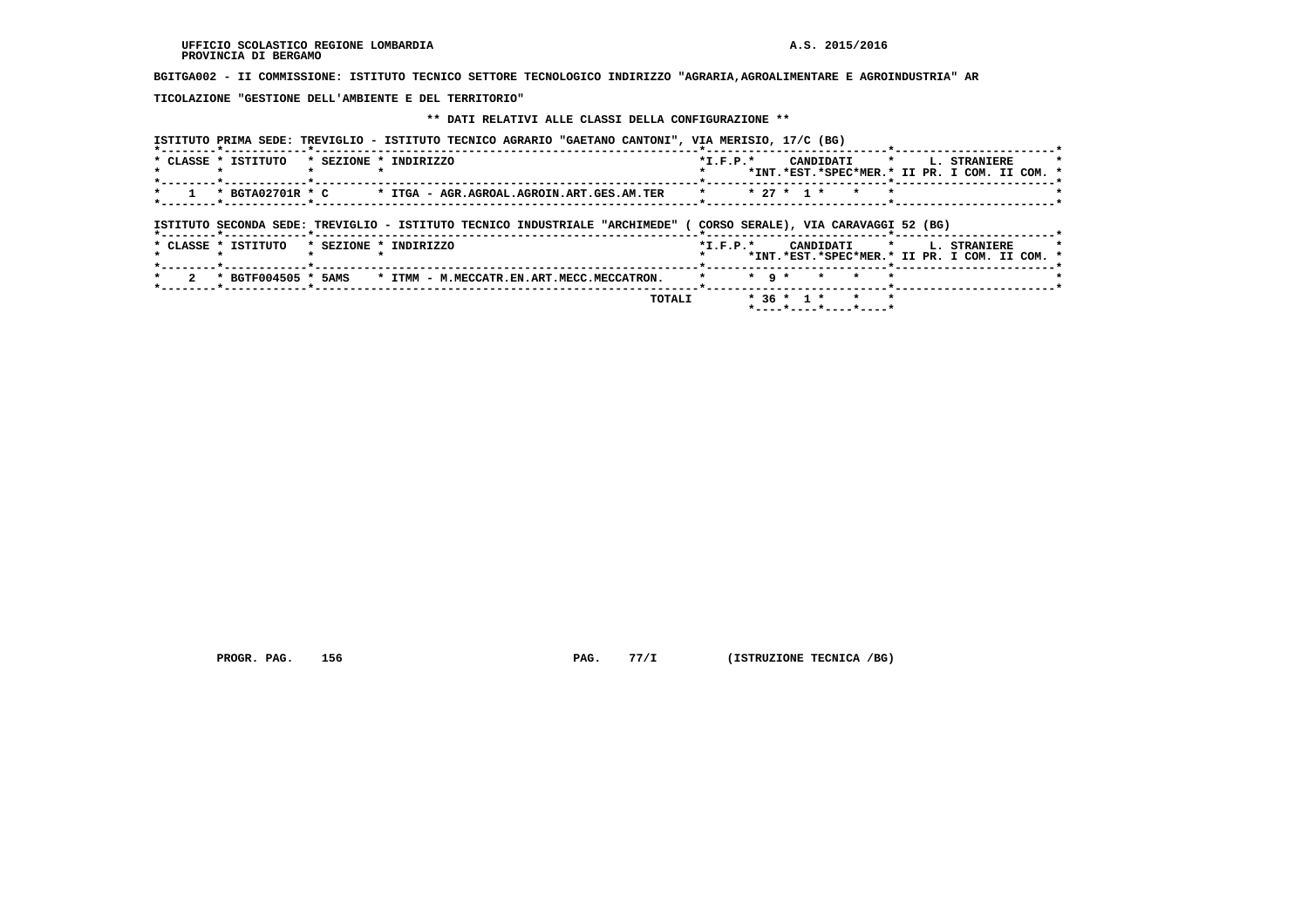**BGITGA002 - II COMMISSIONE: ISTITUTO TECNICO SETTORE TECNOLOGICO INDIRIZZO "AGRARIA,AGROALIMENTARE E AGROINDUSTRIA" AR**

 **TICOLAZIONE "GESTIONE DELL'AMBIENTE E DEL TERRITORIO"**

| PRESIDENTE: MATTIOLI LAURA N. IL 13/03/1958 (BG)<br>$\star$<br>BERGAMO - LICEO SCIENTIFICO "LORENZO MASCHERONI", VIA ALBERICO DA ROSCIATE, 21A (BG)                                                                           |  |
|-------------------------------------------------------------------------------------------------------------------------------------------------------------------------------------------------------------------------------|--|
| INDIRIZZO: ITGA - AGR.AGROAL.AGROIN.ART.GES.AM.TER                                                                                                                                                                            |  |
| 1 - IO11: LINGUA E LETTERATURA ITALIANA<br>(A050:LETTERE IST.ISTR.SECOND.<br>VALENTI IVANA MARIA N. IL 06/11/1956 (RC)<br>PROVENIENTE DA: DALMINE - IST TEC COMMERCIALE E PER GEOMETRI "LUIGI EINAUDI", VIA VERDI, 48 (BG)    |  |
| 2 - I028:LINGUA INGLESE<br>(A346:LINGUA E CIV. STRANIERA (<br>TREGLIA PAOLO N. IL 26/06/1979 (NA)<br>PROVENIENTE DA: ZOGNO - ISTITUTO TECNICO INDUSTRIALE "DAVID MARIA TUROLDO", VIA RONCO 11 (BG)                            |  |
| 3 - I164: PRODUZIONI VEGETALI<br>(A058:SC.E MEC.AGR.E T.GEST.AZ.<br>FAZIO ROBERTO N. IL 25/12/1957 (BG)<br>PROVENIENTE DA: BERGAMO - ISTITUTO TECNICO AGRARIO "MARIO RIGONI STERN", VIA BORGO PALAZZO, 128 (BG)               |  |
| INDIRIZZO: ITMM - M.MECCATR.EN.ART.MECC.MECCATRON.                                                                                                                                                                            |  |
| 1 - IO11: LINGUA E LETTERATURA ITALIANA<br>(A050:LETTERE IST.ISTR.SECOND.<br>VALENTI IVANA MARIA N. IL 06/11/1956 (RC)<br>PROVENIENTE DA: DALMINE - IST TEC COMMERCIALE E PER GEOMETRI "LUIGI EINAUDI", VIA VERDI, 48 (BG)    |  |
| 2 - I028:LINGUA INGLESE<br>(A346:LINGUA E CIV. STRANIERA (<br>TREGLIA PAOLO N. IL 26/06/1979 (NA)<br>PROVENIENTE DA: ZOGNO - ISTITUTO TECNICO INDUSTRIALE "DAVID MARIA TUROLDO", VIA RONCO 11 (BG)                            |  |
| 3 - I176: SISTEMI E AUTOMAZIONE<br>(A020:DISCIPLINE MECCANICHE E T<br>PRUNERI ADRIANO N. IL 01/04/1961 (BG)<br>PROVENIENTE DA: BERGAMO - IST PROF INDUSTRIA E ARTIGIANATO "CESARE PESENTI" (CORSO SERALE, VIA OZANAM, 27 (BG) |  |
|                                                                                                                                                                                                                               |  |

 **PROGR. PAG.** 157 **PAG.** 77/II (ISTRUZIONE TECNICA /BG)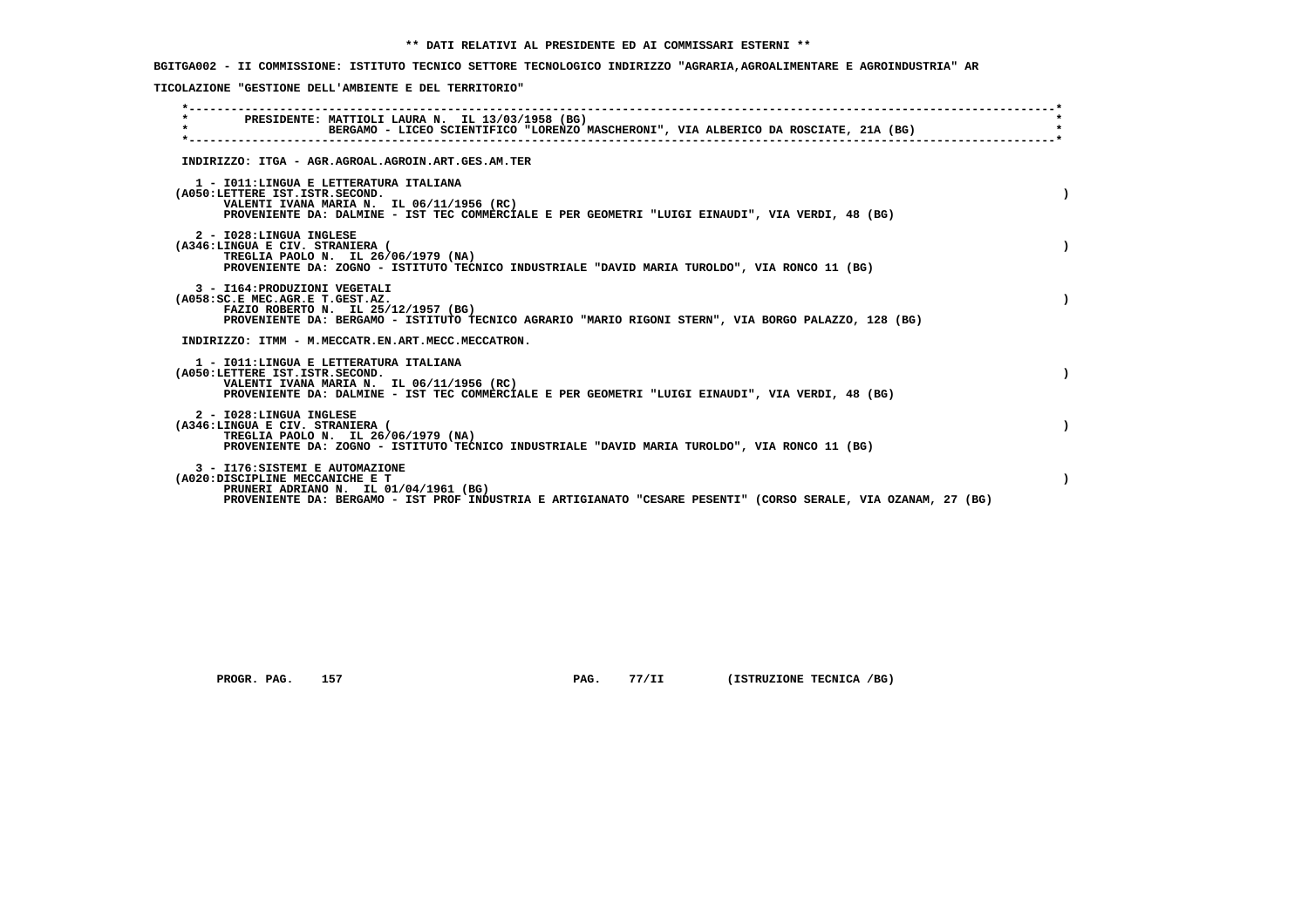**BGITGT001 - I COMMISSIONE: ISTITUTO TECNICO SETTORE TECNOLOGICO INDIRIZZO "COSTRUZIONI,AMBIENTE E TERRITORIO" ARTICOL**

 **AZIONE "GEOTECNICO"**

### **\*\* DATI RELATIVI ALLE CLASSI DELLA CONFIGURAZIONE \*\***

 **ISTITUTO PRIMA SEDE: BERGAMO - ISTITUTO TECNICO PER GEOMETRI "GIACOMO QUARENGHI", VIA EUROPA, 27 (BG) \*--------\*------------\*-------------------------------------------------------\*--------------------------\*-----------------------\*** $\star$  **\* CLASSE \* ISTITUTO \* SEZIONE \* INDIRIZZO \*I.F.P.\* CANDIDATI \* L. STRANIERE \* \* \* \* \* \* \*INT.\*EST.\*SPEC\*MER.\* II PR. I COM. II COM. \* \*--------\*------------\*-------------------------------------------------------\*--------------------------\*-----------------------\* \* 1 \* BGTL02000T \* 5G \* ITGT - COSTR.AMB.TERR.ARTIC.GEOTECNICO \* \* 20 \* \* \* \* \*** $\star$  **\* \*** $\cdot$  **\* 2 \* BGTL02000T \* 5A \* ITCA - COSTRUZIONI AMBIENTE TERRITORIO \* \* 30 \* \* \* \* \* \*--------\*------------\*-------------------------------------------------------\*--------------------------\*-----------------------\* TOTALI \* 50 \* \* \* \* \*----\*----\*----\*----\***

 **PROGR. PAG. 158 PAG. 78/I (ISTRUZIONE TECNICA /BG)**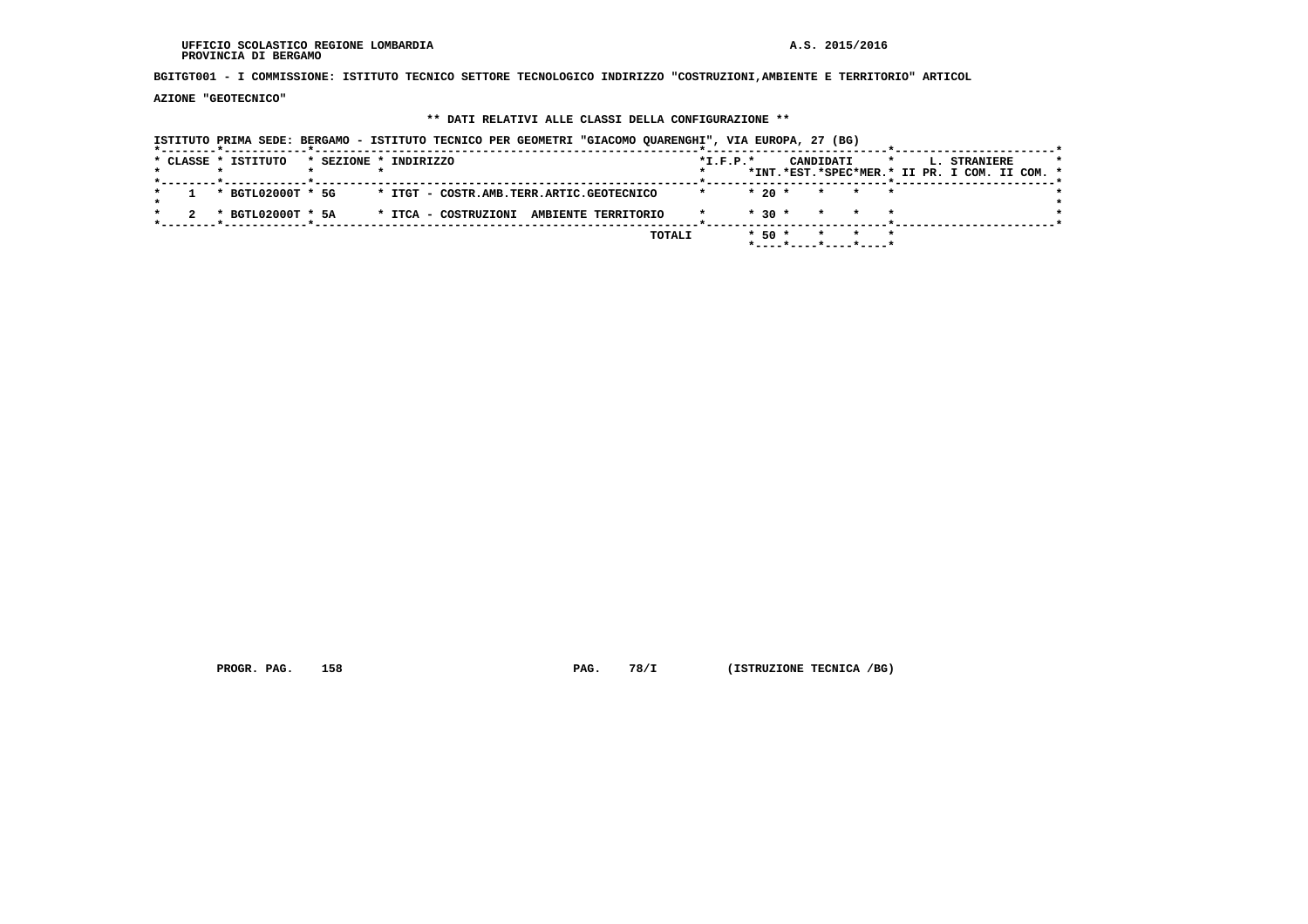**BGITGT001 - I COMMISSIONE: ISTITUTO TECNICO SETTORE TECNOLOGICO INDIRIZZO "COSTRUZIONI,AMBIENTE E TERRITORIO" ARTICOL**

## **AZIONE "GEOTECNICO"**

|         | PRESIDENTE: MANTEGARI STEFANIA N. IL 10/10/1953 (PR)                                                                                                       |           |
|---------|------------------------------------------------------------------------------------------------------------------------------------------------------------|-----------|
| $\star$ | DOCENTE DI RUOLO A RIPOSO - MAX 3 ANNI                                                                                                                     |           |
|         |                                                                                                                                                            |           |
|         | INDIRIZZO: ITGT - COSTR.AMB.TERR.ARTIC.GEOTECNICO                                                                                                          |           |
|         | 1 - IO11: LINGUA E LETTERATURA ITALIANA                                                                                                                    |           |
|         | (A050:LETTERE IST.ISTR.SECOND.                                                                                                                             | $\lambda$ |
|         | VALSECCHI MARTA N. IL 31/03/1982 (BG)<br>PROVENIENTE DA: PRESEZZO - IST PROF PER I SERVIZI COMMERCIALI E TURISTICI "BETTY AMBIVERI", VIA C. BERIZZI,1 (BG) |           |
|         | 2 - I028: LINGUA INGLESE                                                                                                                                   |           |
|         | (A346:LINGUA E CIV. STRANIERA (<br>TIBERI ANTONELLA N. IL 27/05/1959 (VA)                                                                                  |           |
|         | PROVENIENTE DA: SAN PELLEGRINO TERME - IST PROF PER I SERVIZI ALBERGHIERI E RISTORAZIONE DI SAN PELLEGRINO TERME, VIALE                                    |           |
|         | 3 - I194:TECNOLOGIE GESTIONE DEL TERRITORIO E AMBIENTE                                                                                                     |           |
|         | GANGEMI NICOLA PIO N. IL 11/08/1956 (RC)                                                                                                                   |           |
|         | PROVENIENTE DA: BRESCIA - ISTITUTO TECNICO PER GEOMETRI I.T.S. PER GEOMETRI "NICOLO' T, VIA G. OBERDAN 12/E (BS)                                           |           |
|         | INDIRIZZO: ITCA - COSTRUZIONI AMBIENTE TERRITORIO                                                                                                          |           |
|         | 1 - IO11: LINGUA E LETTERATURA ITALIANA                                                                                                                    |           |
|         | (A050:LETTERE IST.ISTR.SECOND.<br>VALSECCHI MARTA N. IL 31/03/1982 (BG)                                                                                    |           |
|         | PROVENIENTE DA: PRESEZZO - IST PROF PER I SERVIZI COMMERCIALI E TURISTICI "BETTY AMBIVERI", VIA C. BERIZZI,1 (BG)                                          |           |
|         | 2 - I028: LINGUA INGLESE                                                                                                                                   |           |
|         | (A346:LINGUA E CIV. STRANIERA (<br>TIBERI ANTONELLA N. IL 27/05/1959 (VA)                                                                                  |           |
|         | PROVENIENTE DA: SAN PELLEGRINO TERME - IST PROF PER I SERVIZI ALBERGHIERI E RISTORAZIONE DI SAN PELLEGRINO TERME, VIALE                                    |           |
|         | 3 - I198: TOPOGRAFIA                                                                                                                                       |           |
|         | (A072:TOPOG. GEN., COSTR.RUR. E<br>BALESTRERI ARTURO N. IL 06/05/1974 (CR)                                                                                 |           |
|         | PROVENIENTE DA: CREMONA - ISTITUTO TECNICO AGRARIO ISTITUTO TECNICO AGRARIO STANG, VIA MILANO, 24 (CR)                                                     |           |

 **PROGR. PAG.** 159 **PAG.** 78/II (ISTRUZIONE TECNICA /BG)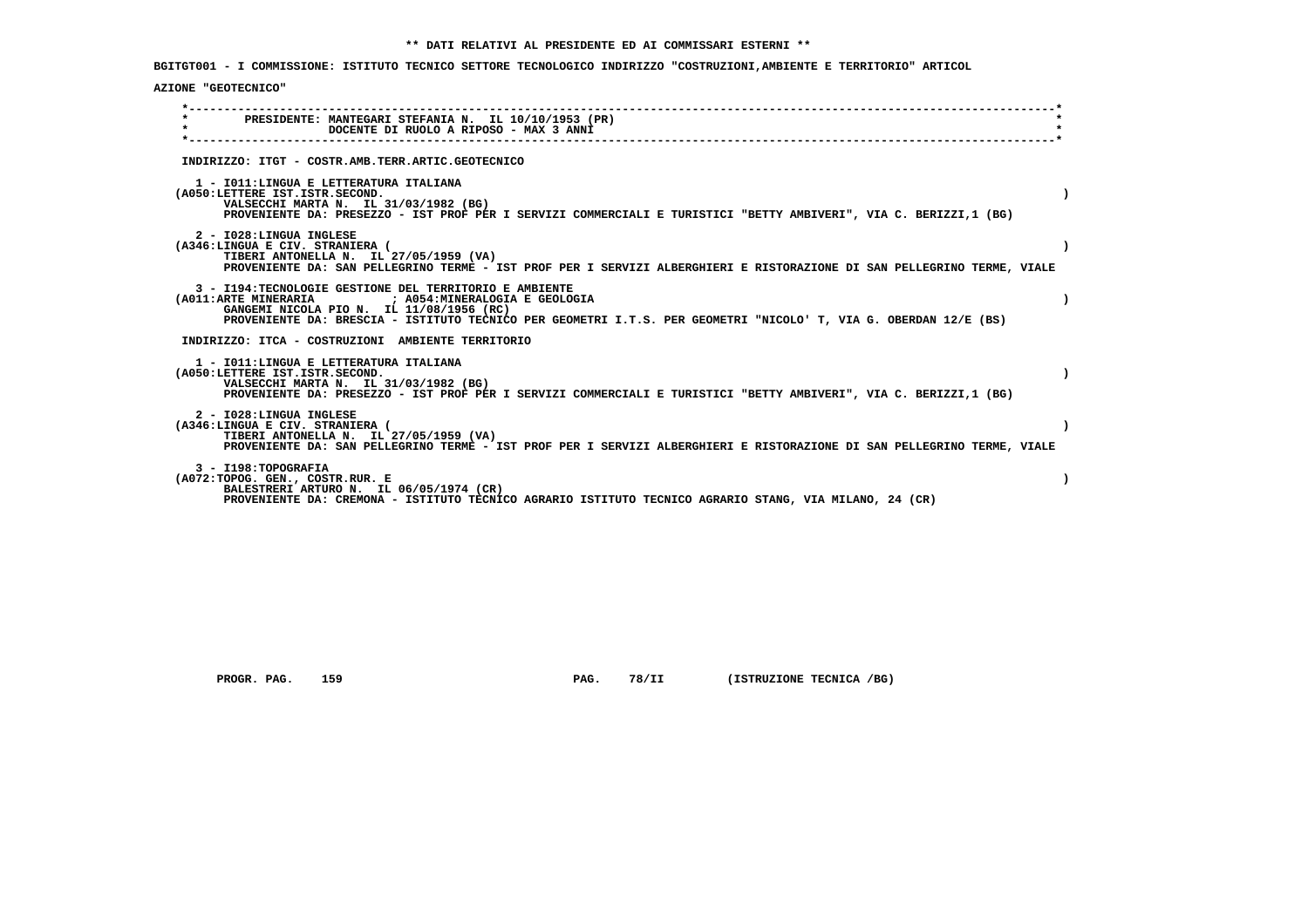**BGITIA001 - I COMMISSIONE: ISTITUTO TECNICO SETTORE TECNOLOGICO INDIRIZZO "INFORMATICA E TELECOMUNICAZIONI" ARTICOLAZ**

 **IONE "INFORMATICA"**

## **\*\* DATI RELATIVI ALLE CLASSI DELLA CONFIGURAZIONE \*\***

| ISTITUTO PRIMA SEDE: BERGAMO - ISTITUTO TECNICO INDUSTRIALE "PIETRO PALEOCAPA", VIA M. GAVAZZENI 29 (BG) |                                                                                                     |  |
|----------------------------------------------------------------------------------------------------------|-----------------------------------------------------------------------------------------------------|--|
| * CLASSE * ISTITUTO<br>* SEZIONE * INDIRIZZO                                                             | $*I.F.P.*$<br>CANDIDATI<br>$\star$<br>L. STRANIERE<br>*INT.*EST.*SPEC*MER.* II PR. I COM. II COM. * |  |
| * BGTF010003 * 5IA<br>* ITIA - INFORM.TELECOM.ARTIC.INFORMATICA                                          | $* 23 *$<br>* * *                                                                                   |  |
| * BGTF010003 * 5IB<br>* ITIA - INFORM.TELECOM.ARTIC.INFORMATICA                                          | $* 19 * 1 *$<br>$\star$                                                                             |  |
| TOTALI                                                                                                   | $* 42 * 1 *$<br>* * *<br>*----*----*----*----*                                                      |  |

 **PROGR. PAG.** 160 **PAG. 79/I** (ISTRUZIONE TECNICA /BG)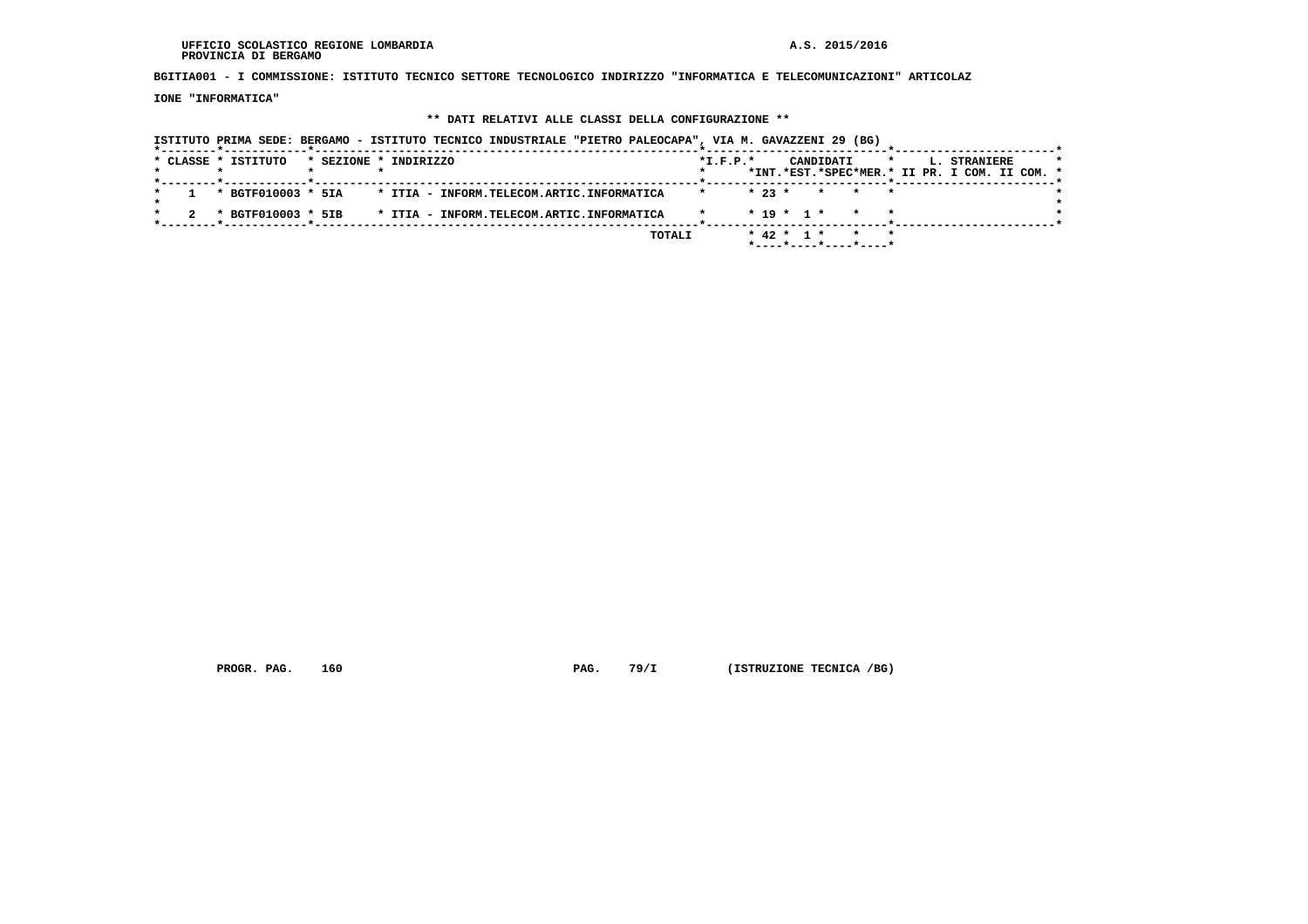**BGITIA001 - I COMMISSIONE: ISTITUTO TECNICO SETTORE TECNOLOGICO INDIRIZZO "INFORMATICA E TELECOMUNICAZIONI" ARTICOLAZ**

 **IONE "INFORMATICA"**

|                    | PRESIDENTE: MARINONI RAFFAELLA N. IL 24/07/1958 (BG)<br>ALZANO LOMBARDO - LICEO SCIENTIFICO "EDOARDO AMALDI", VIA LOCATELLI, 16 (BG)                                                                                                    |  |
|--------------------|-----------------------------------------------------------------------------------------------------------------------------------------------------------------------------------------------------------------------------------------|--|
|                    | INDIRIZZO: ITIA - INFORM.TELECOM.ARTIC.INFORMATICA                                                                                                                                                                                      |  |
|                    | 1 - IO11: LINGUA E LETTERATURA ITALIANA<br>(A050:LETTERE IST.ISTR.SECOND.<br>ZANGHI' CONCETTA N. IL 15/09/1953 (ME)<br>PROVENIENTE DA: TRESCORE BALNEARIO - ISTITUTO TECNICO COMMERCIALE "LORENZO LOTTO", VIA DELL'ALBAROTTO N. 23 (BG) |  |
|                    | 2 - I028:LINGUA INGLESE<br>(A346:LINGUA E CIV. STRANIERA<br>FACHERIS ERMANNO N. IL 27/03/1962 (BG)<br>PROVENIENTE DA: TREVIGLIO - ISTITUTO TECNICO COMMERCIALE "GUGLIELMO OBERDAN", VIALE MERISIO, 14 (BG)                              |  |
| (A042: INFORMATICA | 3 - I044: INFORMATICA<br>PELIZZARI PATRIZIA N. IL 04/06/1959 (BG)<br>PROVENIENTE DA: GAZZANIGA - ISTITUTO TECNICO INDUSTRIALE "VALLE SERIANA", VIA MARCONI, 45 (BG)                                                                     |  |

 **PROGR. PAG. 161 PAG. 79/II (ISTRUZIONE TECNICA /BG)**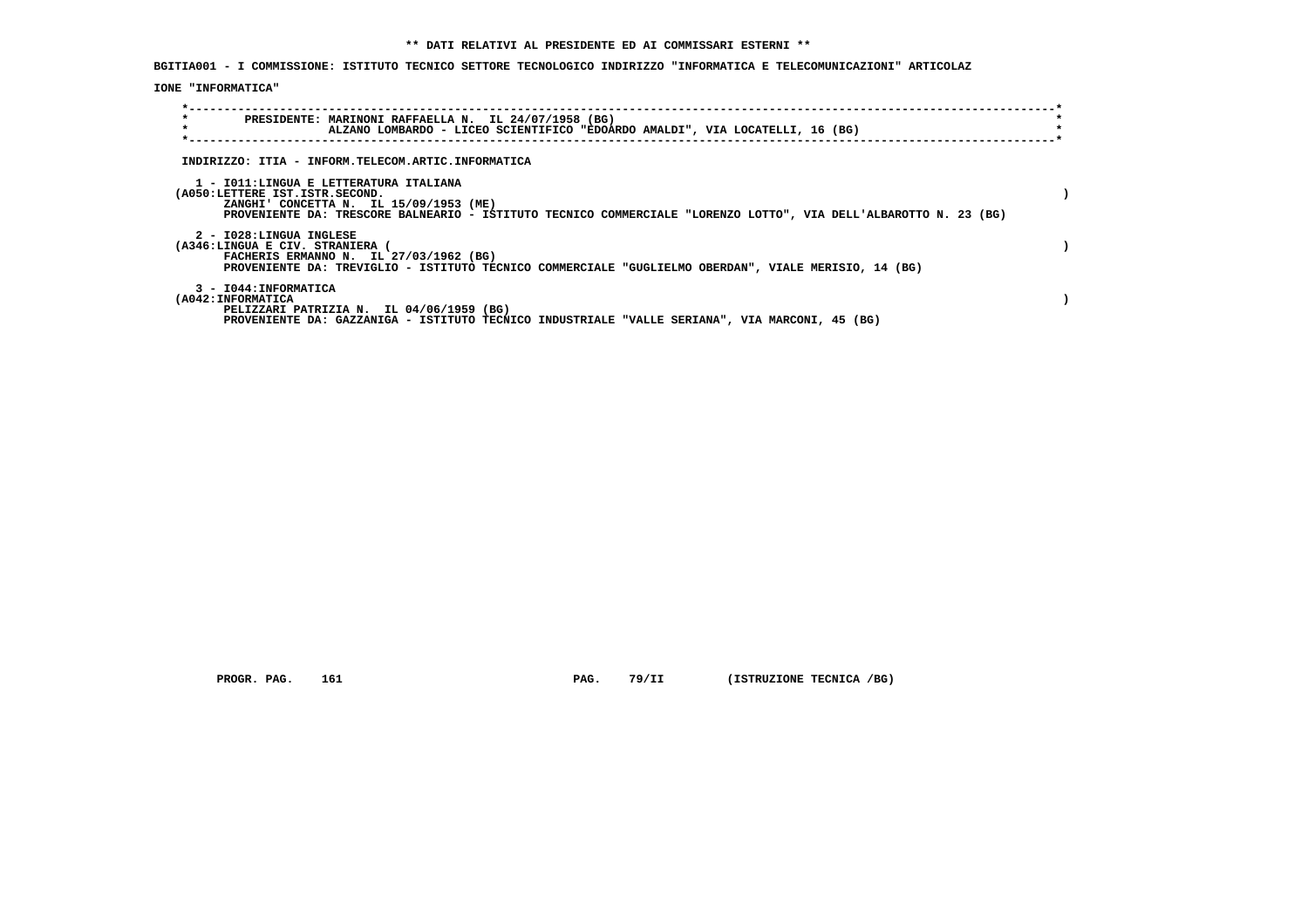**BGITIA002 - II COMMISSIONE: ISTITUTO TECNICO SETTORE TECNOLOGICO INDIRIZZO "INFORMATICA E TELECOMUNICAZIONI" ARTICOLAZ**

 **IONE "INFORMATICA"**

### **\*\* DATI RELATIVI ALLE CLASSI DELLA CONFIGURAZIONE \*\***

 **ISTITUTO PRIMA SEDE: DALMINE - ISTITUTO TECNICO INDUSTRIALE "GUGLIELMO MARCONI", VIA VERDI, 60 (BG) \*--------\*------------\*-------------------------------------------------------\*--------------------------\*-----------------------\*** $\star$  **\* CLASSE \* ISTITUTO \* SEZIONE \* INDIRIZZO \*I.F.P.\* CANDIDATI \* L. STRANIERE \* \* \* \* \* \* \*INT.\*EST.\*SPEC\*MER.\* II PR. I COM. II COM. \* \*--------\*------------\*-------------------------------------------------------\*--------------------------\*-----------------------\* \* 1 \* BGTF036018 \* AI \* ITIA - INFORM.TELECOM.ARTIC.INFORMATICA \* \* 28 \* \* \* \* \*** $\star$  **\* \*** $\cdot$  **\* 2 \* BGTF036018 \* BI \* ITIA - INFORM.TELECOM.ARTIC.INFORMATICA \* \* 28 \* \* \* \* \* \*--------\*------------\*-------------------------------------------------------\*--------------------------\*-----------------------\* TOTALI \* 56 \* \* \* \* \*----\*----\*----\*----\***

 **PROGR. PAG. 162 PAG. 80/I (ISTRUZIONE TECNICA /BG)**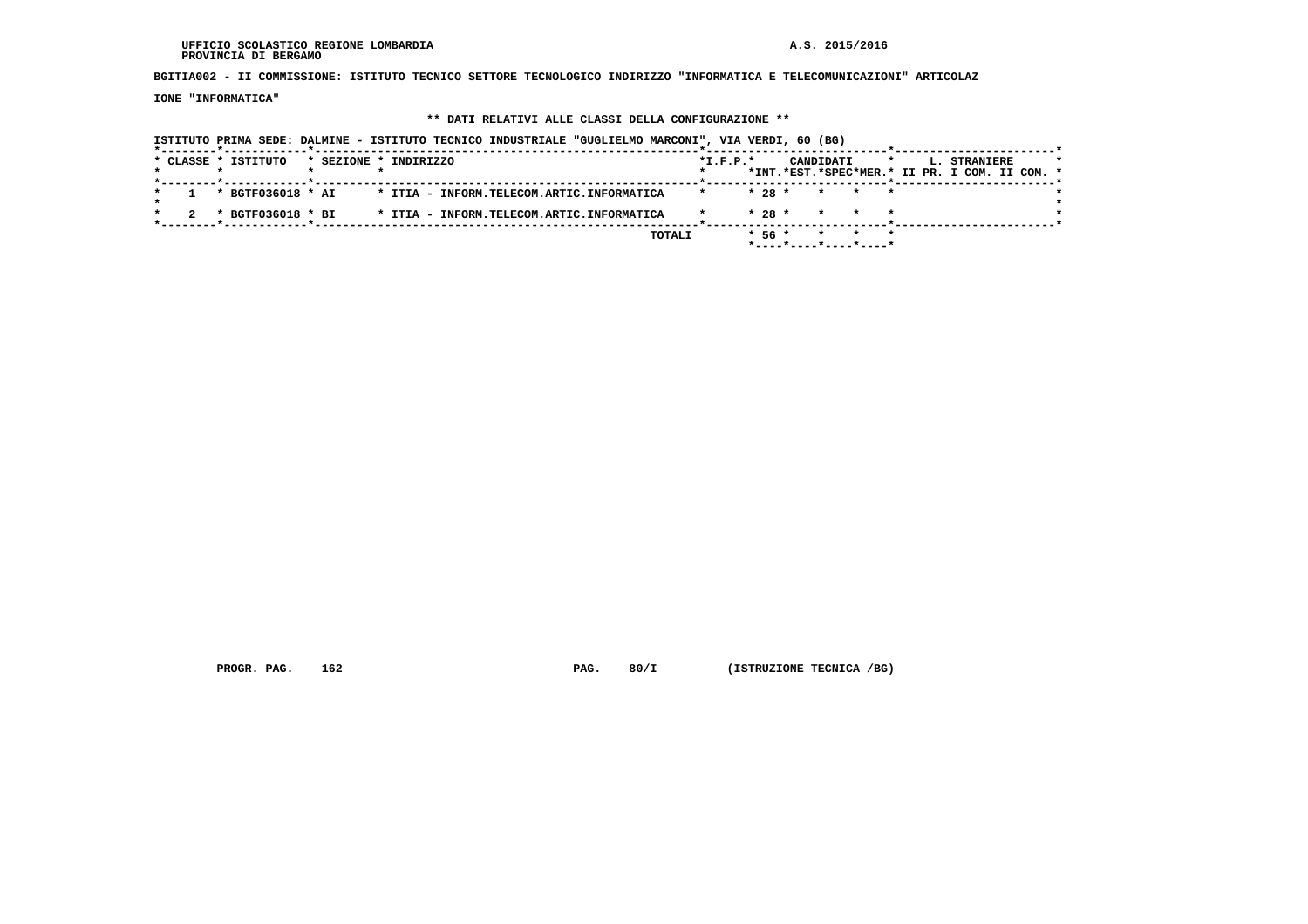**BGITIA002 - II COMMISSIONE: ISTITUTO TECNICO SETTORE TECNOLOGICO INDIRIZZO "INFORMATICA E TELECOMUNICAZIONI" ARTICOLAZ**

 **IONE "INFORMATICA"**

| PRESIDENTE: MASCI PROVVIDENZA N. IL 28/06/1958 (PA)                                                              |  |
|------------------------------------------------------------------------------------------------------------------|--|
| SARNICO - ISTITUTO TECNICO INDUSTRIALE "SERAFINO RIVA", VIA CORTIVO 32 (BG)                                      |  |
|                                                                                                                  |  |
| INDIRIZZO: ITIA - INFORM.TELECOM.ARTIC.INFORMATICA                                                               |  |
| 1 - IO11:LINGUA E LETTERATURA ITALIANA                                                                           |  |
| (A050:LETTERE IST.ISTR.SECOND.                                                                                   |  |
| ANTONELLI GABRIELLA N. IL 04/11/1978 (SR)                                                                        |  |
| PROVENIENTE DA: TRESCORE BALNEARIO - ISTITUTO TECNICO COMMERCIALE "LORENZO LOTTO", VIA DELL'ALBAROTTO N. 23 (BG) |  |
| 2 - I028:LINGUA INGLESE                                                                                          |  |
| (A346:LINGUA E CIV. STRANIERA                                                                                    |  |
| DELLO BUONO GIULIO N. IL 08/01/1966 (AV)                                                                         |  |
| PROVENIENTE DA: ROMANO DI LOMBARDIA - IST PROF PER I SERVIZI SOCIALI "G.B. RUBINI", VIA BELVEDERE (BG)           |  |
| 3 - I044: INFORMATICA                                                                                            |  |
| (A042: INFORMATICA                                                                                               |  |
| GRASSO DANIEL N. IL 23/12/1985 (BS)                                                                              |  |
| PROVENIENTE DA: ROMANO DI LOMBARDIA - LICEO SCIENTIFICO "DON LORENZO MILANI", VIA BELVEDERE (BG)                 |  |

 **PROGR. PAG. 163 PAG. 80/II (ISTRUZIONE TECNICA /BG)**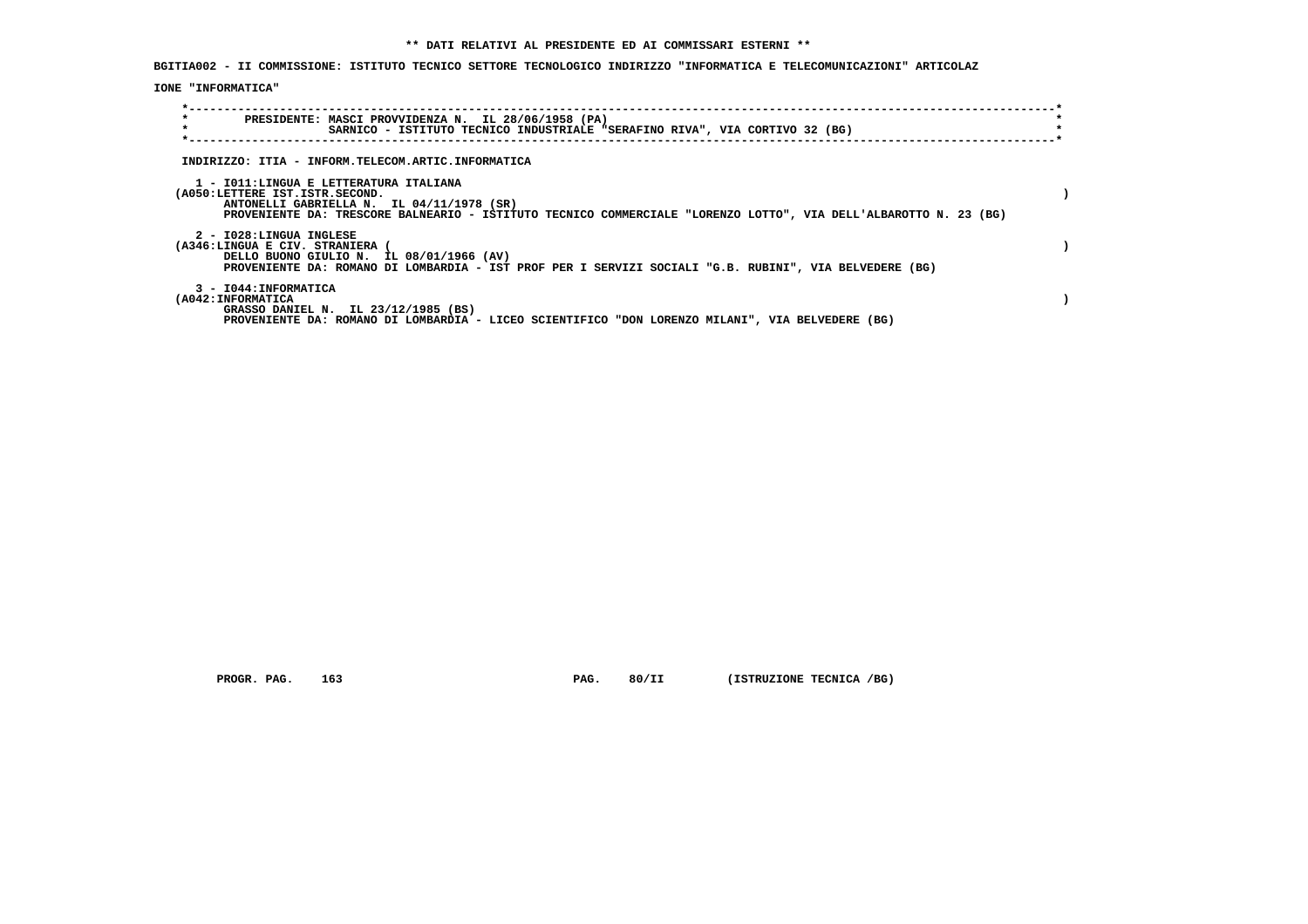**BGITIA003 - III COMMISSIONE: ISTITUTO TECNICO SETTORE TECNOLOGICO INDIRIZZO "INFORMATICA E TELECOMUNICAZIONI" ARTICOLAZ**

 **IONE "INFORMATICA"**

### **\*\* DATI RELATIVI ALLE CLASSI DELLA CONFIGURAZIONE \*\***

 **ISTITUTO PRIMA SEDE: SARNICO - ISTITUTO TECNICO INDUSTRIALE "SERAFINO RIVA", VIA CORTIVO 32 (BG) \*--------\*------------\*-------------------------------------------------------\*--------------------------\*-----------------------\*** $\star$  **\* CLASSE \* ISTITUTO \* SEZIONE \* INDIRIZZO \*I.F.P.\* CANDIDATI \* L. STRANIERE \* \* \* \* \* \* \*INT.\*EST.\*SPEC\*MER.\* II PR. I COM. II COM. \* \*--------\*------------\*-------------------------------------------------------\*--------------------------\*-----------------------\* \* 1 \* BGTF023016 \* 5AI \* ITIA - INFORM.TELECOM.ARTIC.INFORMATICA \* \* 17 \* \* \* \* \*** $\star$  **\* \*** $\cdot$  **\* 2 \* BGTF023016 \* 5BI \* ITMM - M.MECCATR.EN.ART.MECC.MECCATRON. \* \* 16 \* \* \* \* \* \*--------\*------------\*-------------------------------------------------------\*--------------------------\*-----------------------\* TOTALI \* 33 \* \* \* \* \*----\*----\*----\*----\***

 **PROGR. PAG.** 164 **PROGR. PAG. 81/I (ISTRUZIONE TECNICA /BG)**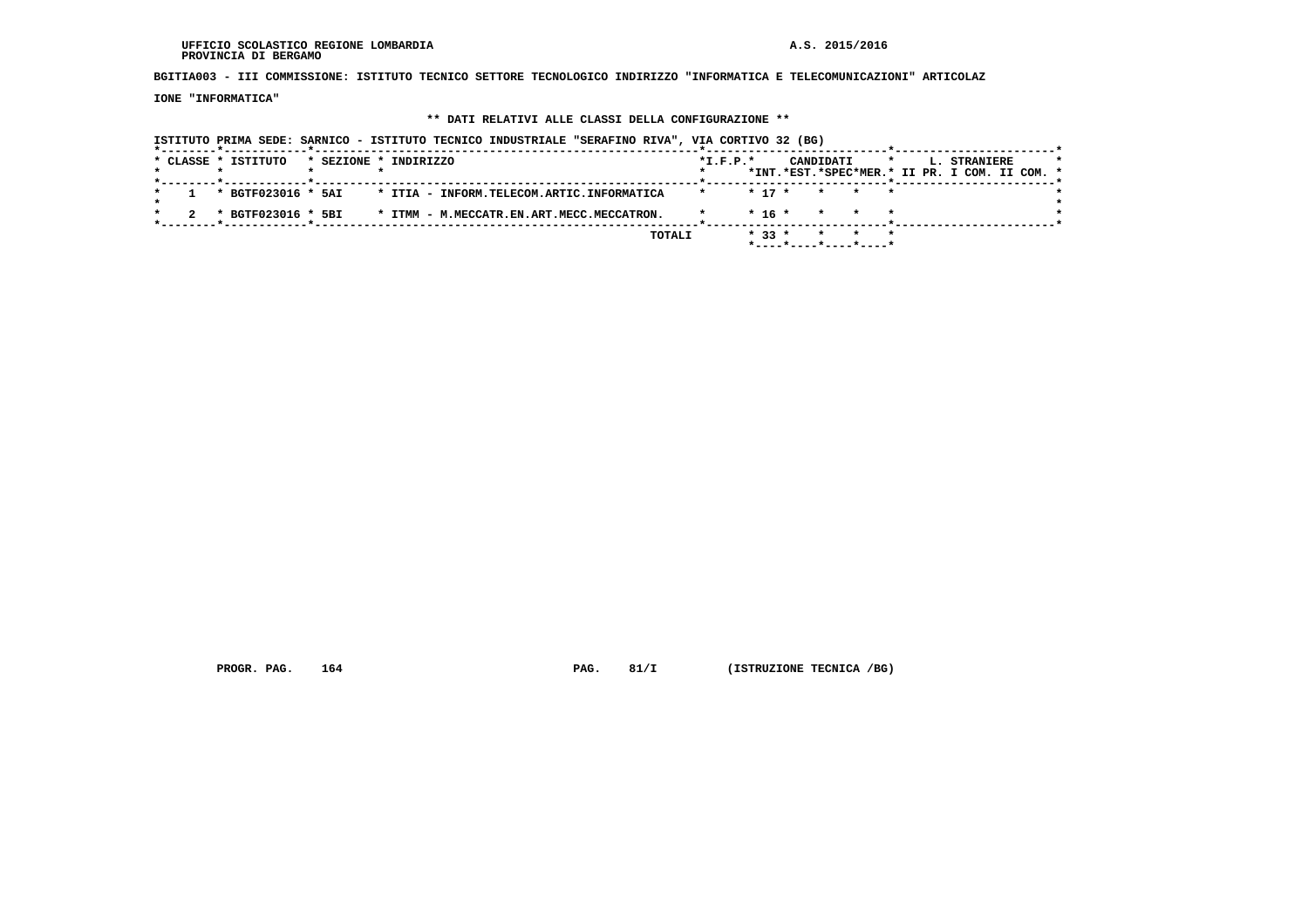**BGITIA003 - III COMMISSIONE: ISTITUTO TECNICO SETTORE TECNOLOGICO INDIRIZZO "INFORMATICA E TELECOMUNICAZIONI" ARTICOLAZ**

## **IONE "INFORMATICA"**

| $\star$ | PRESIDENTE: BOARATO ENRICA N. IL 24/03/1970 (BG)<br>GAZZANIGA - IST PROF PER I SERVIZI SOCIALI "VALLE SERIANA", VIA MARCONI, 45 (BG)                                                                                                 |  |
|---------|--------------------------------------------------------------------------------------------------------------------------------------------------------------------------------------------------------------------------------------|--|
|         | INDIRIZZO: ITIA - INFORM.TELECOM.ARTIC.INFORMATICA                                                                                                                                                                                   |  |
|         | 1 - IO11:LINGUA E LETTERATURA ITALIANA<br>(A050:LETTERE IST.ISTR.SECOND.<br>BONACINA LORELLA N. IL 17/11/1960 (BG)<br>PROVENIENTE DA: BERGAMO - ISTITUTO TECNICO AGRARIO "MARIO RIGONI STERN", VIA BORGO PALAZZO, 128 (BG)           |  |
|         | 2 - I028:LINGUA INGLESE<br>(A346:LINGUA E CIV. STRANIERA (<br>MILCERI BAUSOTO FRANCESCO N. IL 23/04/1976 (RG)<br>PROVENIENTE DA: BERGAMO - IST PROF PER L'AGRICOLTURA E L'AMBIENTE "MARIO RIGONI STERN", VIA BORGO PALAZZO 128 (BG)  |  |
|         | 3 - I044: INFORMATICA<br>(A042: INFORMATICA<br>ANTONICELLI VITA ANNA ROSA N. IL 06/11/1969 (BA)<br>PROVENIENTE DA: BERGAMO - ISTITUTO TECNICO INDUSTRIALE "PIETRO PALEOCAPA", VIA M. GAVAZZENI 29 (BG)                               |  |
|         | INDIRIZZO: ITMM - M.MECCATR.EN.ART.MECC.MECCATRON.                                                                                                                                                                                   |  |
|         | 1 - IO11: LINGUA E LETTERATURA ITALIANA<br>(A050:LETTERE IST.ISTR.SECOND.<br>BONACINA LORELLA N. IL 17/11/1960 (BG)<br>PROVENIENTE DA: BERGAMO - ISTITUTO TECNICO AGRARIO "MARIO RIGONI STERN", VIA BORGO PALAZZO, 128 (BG)          |  |
|         | 2 - I028: LINGUA INGLESE<br>(A346:LINGUA E CIV. STRANIERA (<br>MILCERI BAUSOTO FRANCESCO N. IL 23/04/1976 (RG)<br>PROVENIENTE DA: BERGAMO - IST PROF PER L'AGRICOLTURA E L'AMBIENTE "MARIO RIGONI STERN", VIA BORGO PALAZZO 128 (BG) |  |
|         | 3 - I176: SISTEMI E AUTOMAZIONE<br>(A020:DISCIPLINE MECCANICHE E T<br>PENNISI EDOARDO N. IL 25/05/1974 (CT)<br>PROVENIENTE DA: BERGAMO - ISTITUTO TECNICO INDUSTRIALE "PIETRO PALEOCAPA", VIA M. GAVAZZENI 29 (BG)                   |  |

 **PROGR. PAG. 165 PAG. 81/II (ISTRUZIONE TECNICA /BG)**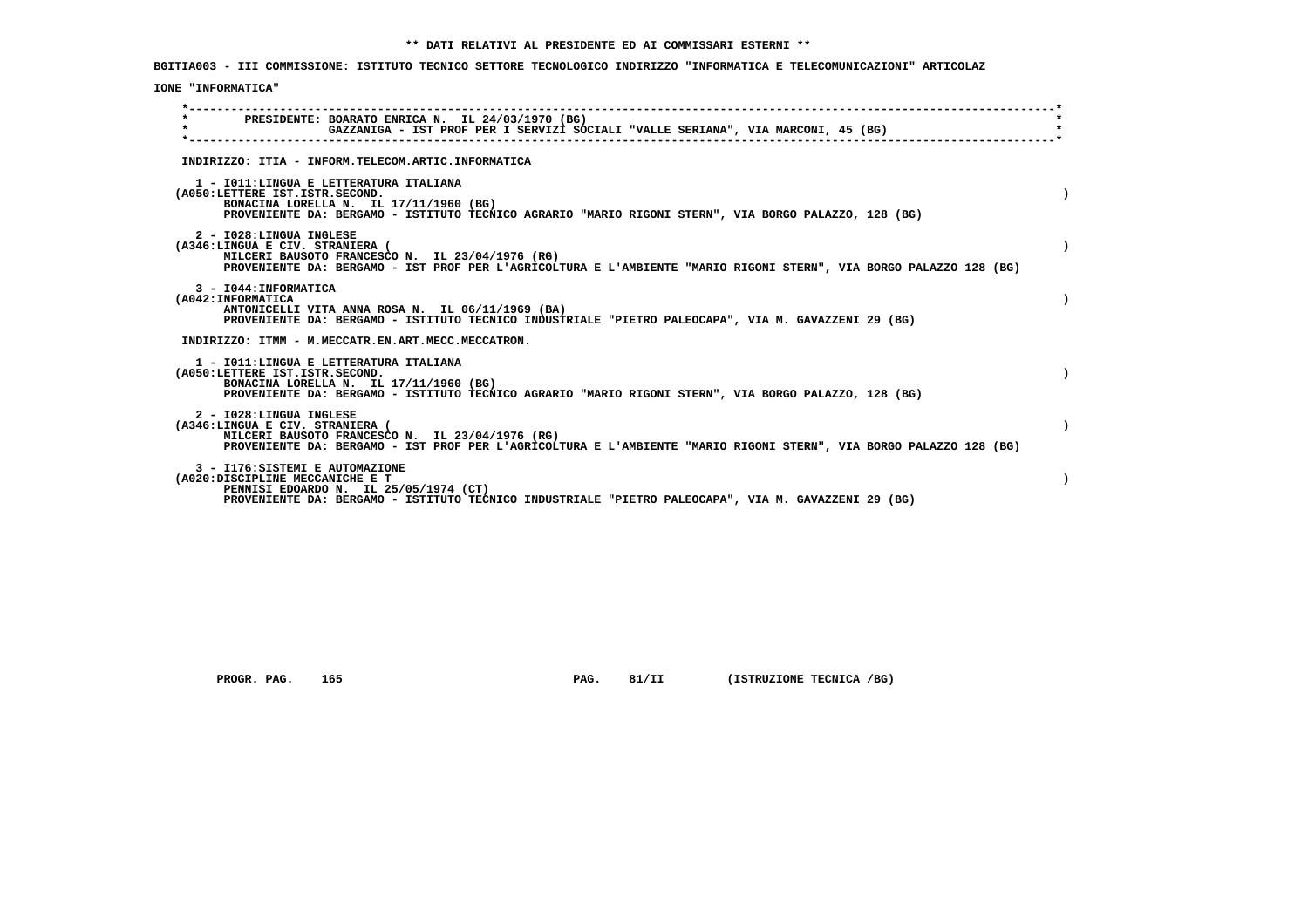**BGITIA004 - IV COMMISSIONE: ISTITUTO TECNICO SETTORE TECNOLOGICO INDIRIZZO "INFORMATICA E TELECOMUNICAZIONI" ARTICOLAZ**

 **IONE "INFORMATICA"**

### **\*\* DATI RELATIVI ALLE CLASSI DELLA CONFIGURAZIONE \*\***

 **ISTITUTO PRIMA SEDE: SERIATE - ISTITUTO TECNICO INDUSTRIALE "ETTORE MAJORANA", VIA PARTIGIANI, 1 (BG) \*--------\*------------\*-------------------------------------------------------\*--------------------------\*-----------------------\*** $\star$  **\* CLASSE \* ISTITUTO \* SEZIONE \* INDIRIZZO \*I.F.P.\* CANDIDATI \* L. STRANIERE \* \* \* \* \* \* \*INT.\*EST.\*SPEC\*MER.\* II PR. I COM. II COM. \* \*--------\*------------\*-------------------------------------------------------\*--------------------------\*-----------------------\* \* 1 \* BGTF01701V \* AI \* ITIA - INFORM.TELECOM.ARTIC.INFORMATICA \* \* 19 \* \* \* \* \*** $\star$  **\* \*** $\cdot$  **\* 2 \* BGTF01701V \* BI \* ITIA - INFORM.TELECOM.ARTIC.INFORMATICA \* \* 18 \* 3 \* \* \* \***-------------\*------------------------\*  **\*--------\*------------\*-------------------------------------------------------\*--------------------------\*-----------------------\* TOTALI \* 37 \* 3 \* \* \* \*----\*----\*----\*----\***

 **PROGR. PAG.** 166 **PROGR. PAG. 82/I (ISTRUZIONE TECNICA /BG)**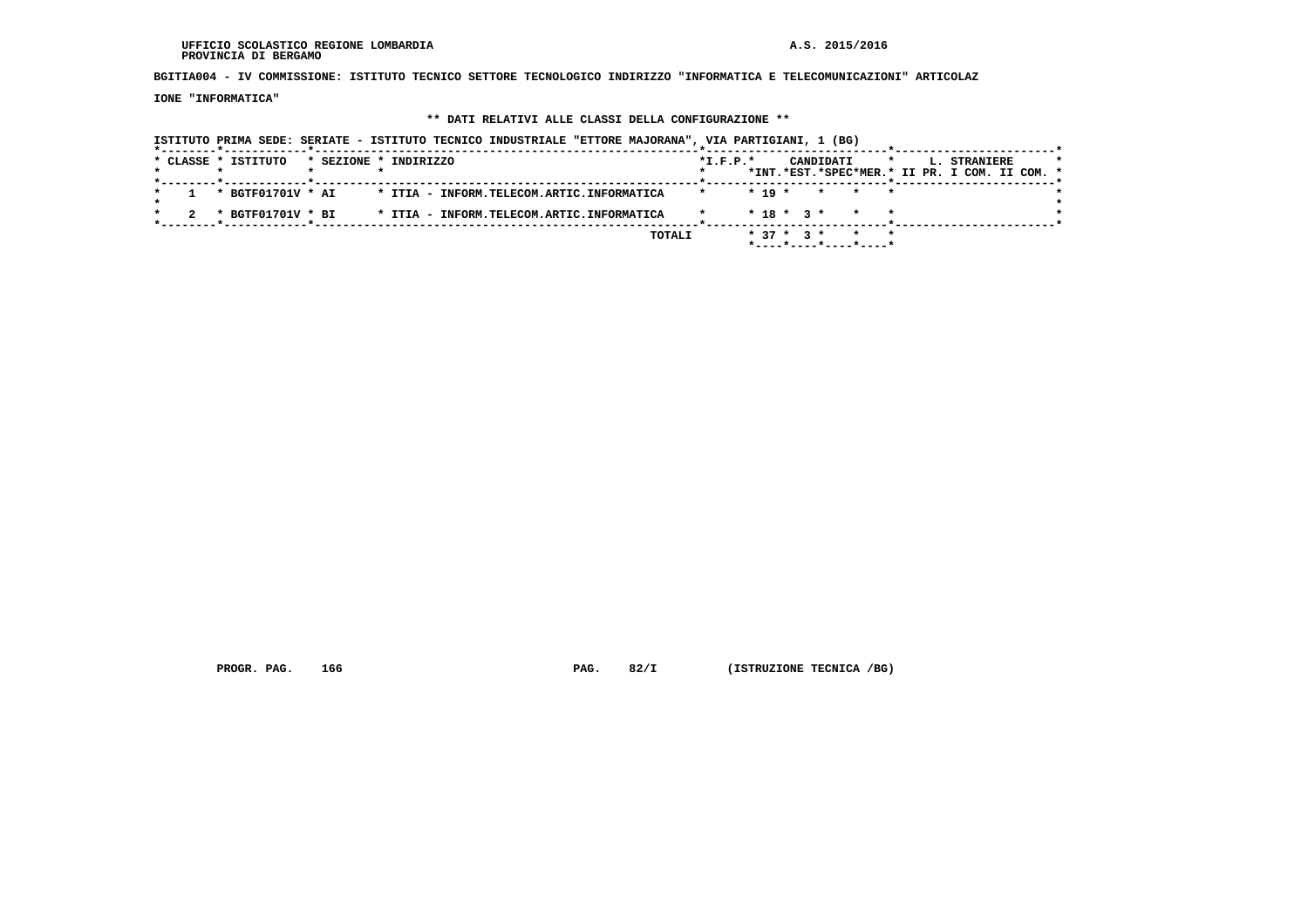**BGITIA004 - IV COMMISSIONE: ISTITUTO TECNICO SETTORE TECNOLOGICO INDIRIZZO "INFORMATICA E TELECOMUNICAZIONI" ARTICOLAZ**

 **IONE "INFORMATICA"**

| PRESIDENTE: DE GREGORIO CALOGERO N. IL 25/04/1960 (PA)<br>BERGAMO - LICEO ARTISTICO " GIACOMO E PIO MANZU' ", VIA TORQUATO TASSO, 18 (BG)                                                                            |  |
|----------------------------------------------------------------------------------------------------------------------------------------------------------------------------------------------------------------------|--|
| INDIRIZZO: ITIA - INFORM.TELECOM.ARTIC.INFORMATICA                                                                                                                                                                   |  |
| 1 - IO11:LINGUA E LETTERATURA ITALIANA<br>(A050:LETTERE IST.ISTR.SECOND.<br>GAGLIONE PASQUALINA N. IL 17/05/1960 (CE)<br>PROVENIENTE DA: BERGAMO - ISTITUTO TECNICO COMMERCIALE "GUIDO GALLI", VIA GAVAZZENI 37 (BG) |  |
| 2 - I028:LINGUA INGLESE<br>(A346:LINGUA E CIV. STRANIERA (<br>BONETALI MIRELLA VIRGINIA N. IL 30/10/1955 (BG)<br>PROVENIENTE DA: BERGAMO - ISTITUTO TECNICO COMMERCIALE "BORTOLO BELOTTI", VIA PER AZZANO,5 (BG)     |  |
| 3 - I044: INFORMATICA<br>(A042:INFORMATICA<br>PUDDU STEFANO N. IL 25/02/1966 (SO)<br>PROVENIENTE DA: DALMINE - ISTITUTO TECNICO INDUSTRIALE "GUGLIELMO MARCONI", VIA VERDI, 60 (BG)                                  |  |

 **PROGR. PAG. 167 PAG. 82/II (ISTRUZIONE TECNICA /BG)**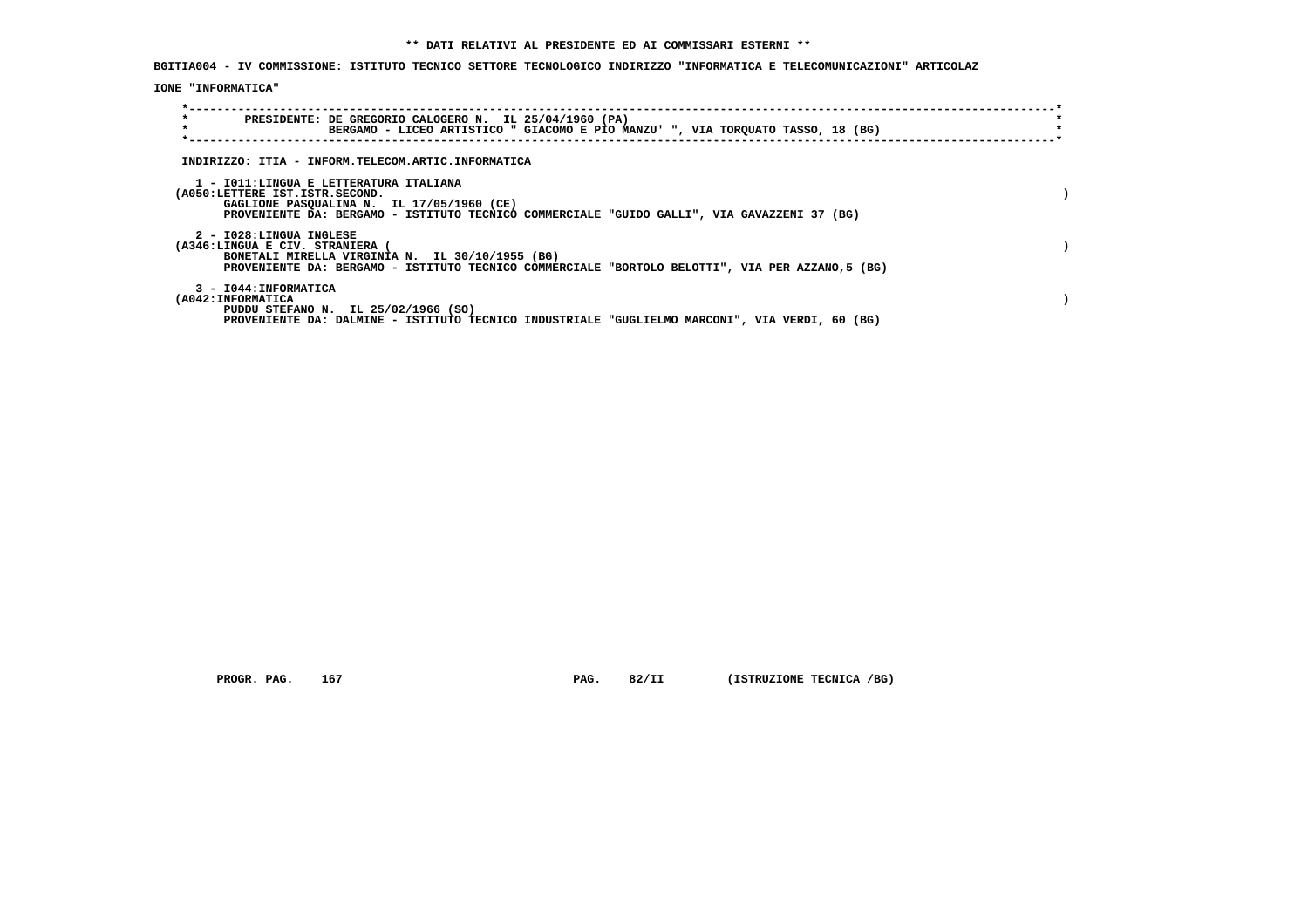**BGITIA005 - V COMMISSIONE: ISTITUTO TECNICO SETTORE TECNOLOGICO INDIRIZZO "INFORMATICA E TELECOMUNICAZIONI" ARTICOLAZ**

 **IONE "INFORMATICA"**

# **\*\* DATI RELATIVI ALLE CLASSI DELLA CONFIGURAZIONE \*\***

| ISTITUTO PRIMA SEDE: BERGAMO - ISTITUTO TECNICO INDUSTRIALE "PIETRO PALEOCAPA" (CORSO SERA, VIA GAVAZZENI, 29 (BG) |                                                                                                               |
|--------------------------------------------------------------------------------------------------------------------|---------------------------------------------------------------------------------------------------------------|
| * CLASSE * ISTITUTO<br>* SEZIONE * INDIRIZZO                                                                       | $\star$<br>CANDIDATI<br>L. STRANIERE<br>$*_{\texttt{I.F.P.}}*$<br>*INT.*EST.*SPEC*MER.* II PR. I COM. II COM. |
| * BGTF01050C * 5IAS<br>* ITIA - INFORM.TELECOM.ARTIC.INFORMATICA                                                   | $* 16 *$<br>$\star$<br>$\star$                                                                                |
| ISTITUTO SECONDA SEDE: LOVERE - ISTITUTO TECNICO INDUSTRIALE "GALILEO GALILEI", VIA XX SETTEMBRE, 4 (BG)           |                                                                                                               |
| * CLASSE * ISTITUTO<br>* SEZIONE * INDIRIZZO                                                                       | $*L.F.P.*$<br>CANDIDATI<br>$\star$<br>L. STRANIERE<br>*INT.*EST.*SPEC*MER.* II PR. I COM. II COM.             |
| * BGTF007018 * 5AT<br>* ITMM - M.MECCATR.EN.ART.MECC.MECCATRON.                                                    | $* 28 *$                                                                                                      |
| TOTALI                                                                                                             | $* 44 *$<br>$\star$<br>$\mathbf{r}$<br>$\rightarrow$<br>*----*----*----*----*                                 |

 **PROGR. PAG.** 168 **PAG. 83/I** (ISTRUZIONE TECNICA /BG)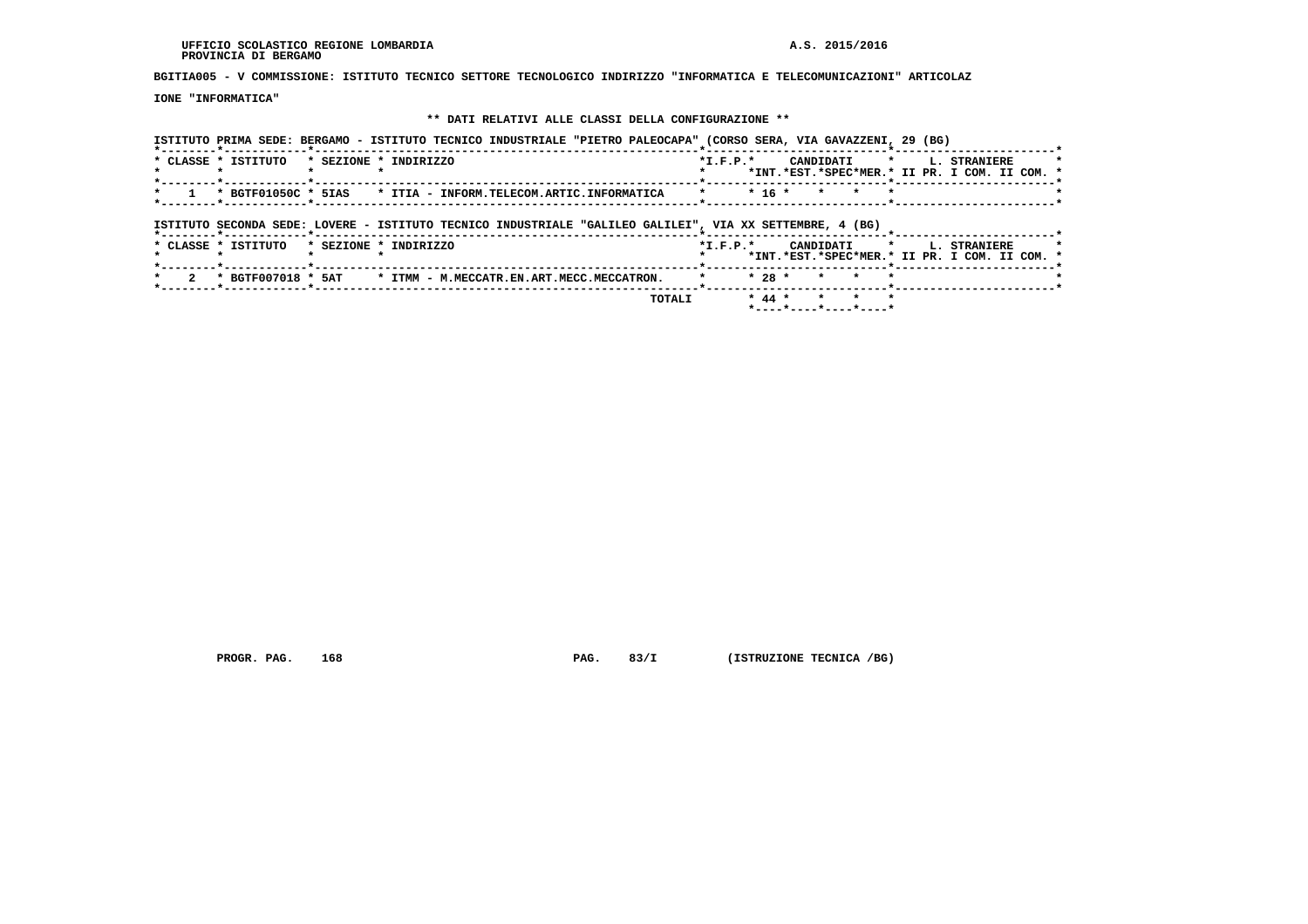**BGITIA005 - V COMMISSIONE: ISTITUTO TECNICO SETTORE TECNOLOGICO INDIRIZZO "INFORMATICA E TELECOMUNICAZIONI" ARTICOLAZ**

## **IONE "INFORMATICA"**

| $\star$ | PRESIDENTE: FACCHINETTI CARLA N. IL 22/09/1965 (BG)<br>CARAVAGGIO - LICEO SCIENTIFICO "GALILEO GALILEI", VIA SAN FRANCESCO, 63 (BG)                                                                                         |  |
|---------|-----------------------------------------------------------------------------------------------------------------------------------------------------------------------------------------------------------------------------|--|
|         | INDIRIZZO: ITIA - INFORM.TELECOM.ARTIC.INFORMATICA                                                                                                                                                                          |  |
|         | 1 - IO11: LINGUA E LETTERATURA ITALIANA<br>(A050:LETTERE IST.ISTR.SECOND.<br>MELIS CRISTIANA N. IL 06/10/1957 (MI)<br>PROVENIENTE DA: CLUSONE - IST TEC COMMERCIALE E PER GEOMETRI "ANDREA FANTONI", VIA BARBARIGO, 27 (BG) |  |
|         | 2 - I028:LINGUA INGLESE<br>(A346:LINGUA E CIV. STRANIERA (<br>DE PINTO ROSALBA N. IL 30/06/1972 (BA)<br>PROVENIENTE DA: SERIATE - ISTITUTO TECNICO INDUSTRIALE "ETTORE MAJORANA", VIA PARTIGIANI, 1 (BG)                    |  |
|         | 3 - I044: INFORMATICA<br>(A042: INFORMATICA<br>ZANGA DIEGO N. IL 14/06/1961 (BG)<br>PROVENIENTE DA: SERIATE - ISTITUTO TECNICO INDUSTRIALE "ETTORE MAJORANA", VIA PARTIGIANI, 1 (BG)                                        |  |
|         | INDIRIZZO: ITMM - M.MECCATR.EN.ART.MECC.MECCATRON.                                                                                                                                                                          |  |
|         | 1 - IO11: LINGUA E LETTERATURA ITALIANA<br>(A050:LETTERE IST.ISTR.SECOND.<br>MELIS CRISTIANA N. IL 06/10/1957 (MI)<br>PROVENIENTE DA: CLUSONE - IST TEC COMMERCIALE E PER GEOMETRI "ANDREA FANTONI", VIA BARBARIGO, 27 (BG) |  |
|         | 2 - I028:LINGUA INGLESE<br>(A346:LINGUA E CIV. STRANIERA (<br>DE PINTO ROSALBA N. IL 30/06/1972 (BA)<br>PROVENIENTE DA: SERIATE - ISTITUTO TECNICO INDUSTRIALE "ETTORE MAJORANA", VIA PARTIGIANI, 1 (BG)                    |  |
|         | 3 - I176: SISTEMI E AUTOMAZIONE<br>(A020:DISCIPLINE MECCANICHE E T<br>SULLI DIANA N. IL 11/05/1957 (AQ)<br>PROVENIENTE DA: TREVIGLIO - IST PROF INDUSTRIA E ARTIGIANATO "ARCHIMEDE", VIA CARAVAGGIO, 50/52 (BG)             |  |

 **PROGR. PAG.** 169 **PAG. 83/II (ISTRUZIONE TECNICA /BG)**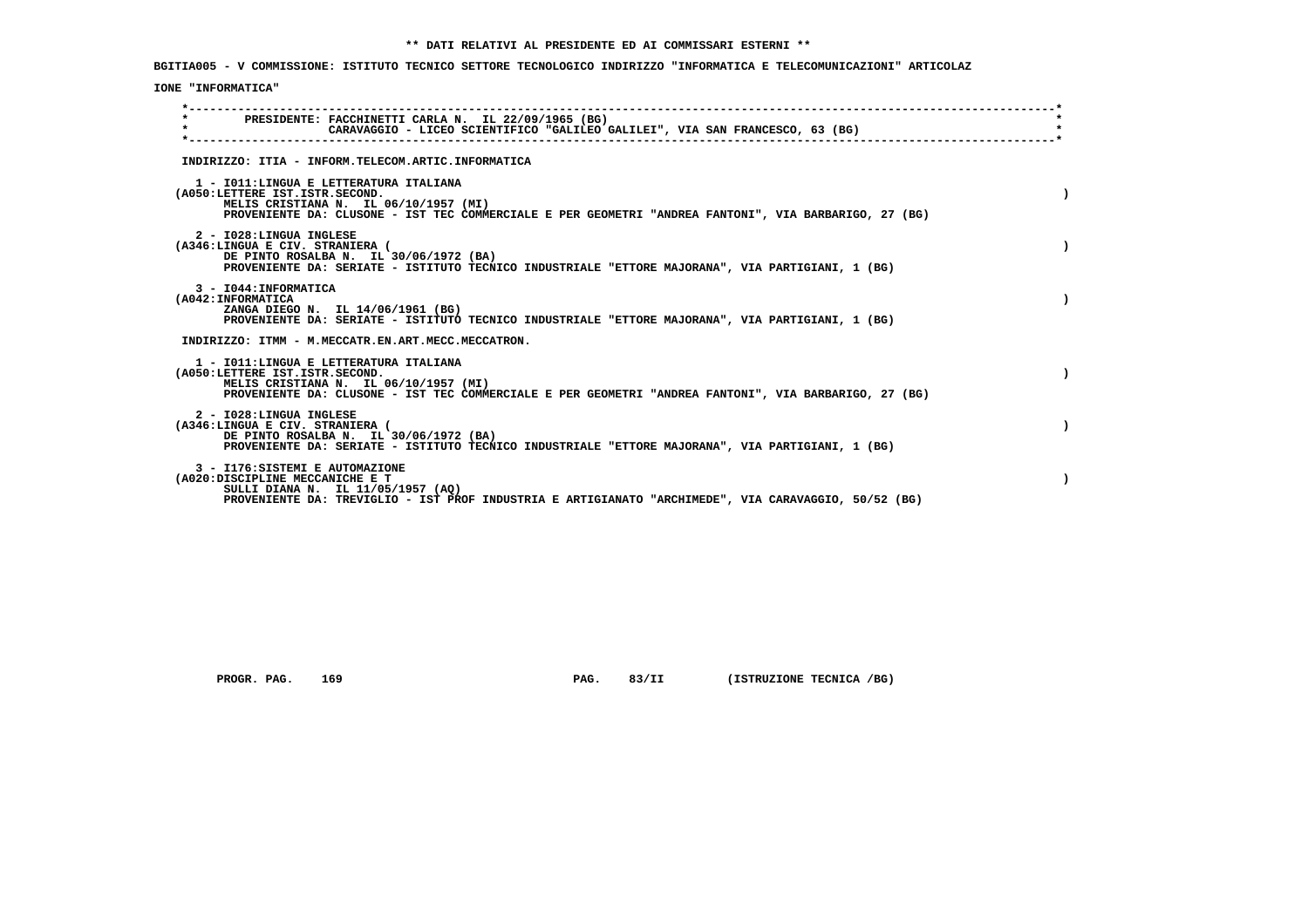**BGITIA006 - VI COMMISSIONE: ISTITUTO TECNICO SETTORE TECNOLOGICO INDIRIZZO "INFORMATICA E TELECOMUNICAZIONI" ARTICOLAZ**

 **IONE "INFORMATICA"**

## **\*\* DATI RELATIVI ALLE CLASSI DELLA CONFIGURAZIONE \*\***

 **ISTITUTO PRIMA SEDE: GAZZANIGA - ISTITUTO TECNICO INDUSTRIALE "VALLE SERIANA", VIA MARCONI, 45 (BG)**

| * CLASSE * ISTITUTO                                      | * SEZIONE * INDIRIZZO                                                                                 | $*$ I.F.P. $*$                    |          |              | CANDIDATI |         | $\star$ . | L. STRANIERE<br>*INT.*EST.*SPEC*MER.* II PR. I COM. II COM. * |  |
|----------------------------------------------------------|-------------------------------------------------------------------------------------------------------|-----------------------------------|----------|--------------|-----------|---------|-----------|---------------------------------------------------------------|--|
|                                                          | * BGTF016013 * INFA * ITIA - INFORM.TELECOM.ARTIC.INFORMATICA                                         | -------*--------------<br>$\star$ |          | $* 21 * 1 *$ | $\star$   | $\star$ |           |                                                               |  |
|                                                          | ISTITUTO SECONDA SEDE: CLUSONE - ISTITUTO TECNICO INDUSTRIALE "ANDREA FANTONI", VIA BARBARIGO 27 (BG) |                                   |          |              |           |         |           |                                                               |  |
|                                                          |                                                                                                       |                                   |          |              |           |         |           |                                                               |  |
| *--------*------------*----------<br>* CLASSE * ISTITUTO | * SEZIONE * INDIRIZZO                                                                                 | $*$ I.F.P. $*$                    |          |              | CANDIDATI | $\star$ |           | L. STRANIERE<br>*INT.*EST.*SPEC*MER.* II PR. I COM. II COM. * |  |
| *--------*------------*--------                          | . _ _ _ _ _ _ _ _ * _ _ _ _ _ _ _<br>* BGTF012010 * A * ITIA - INFORM.TELECOM.ARTIC.INFORMATICA       | $\star$                           | $* 19 *$ |              | * *       | $\star$ |           |                                                               |  |

 **PROGR. PAG. 170 PAG. 84/I (ISTRUZIONE TECNICA /BG)**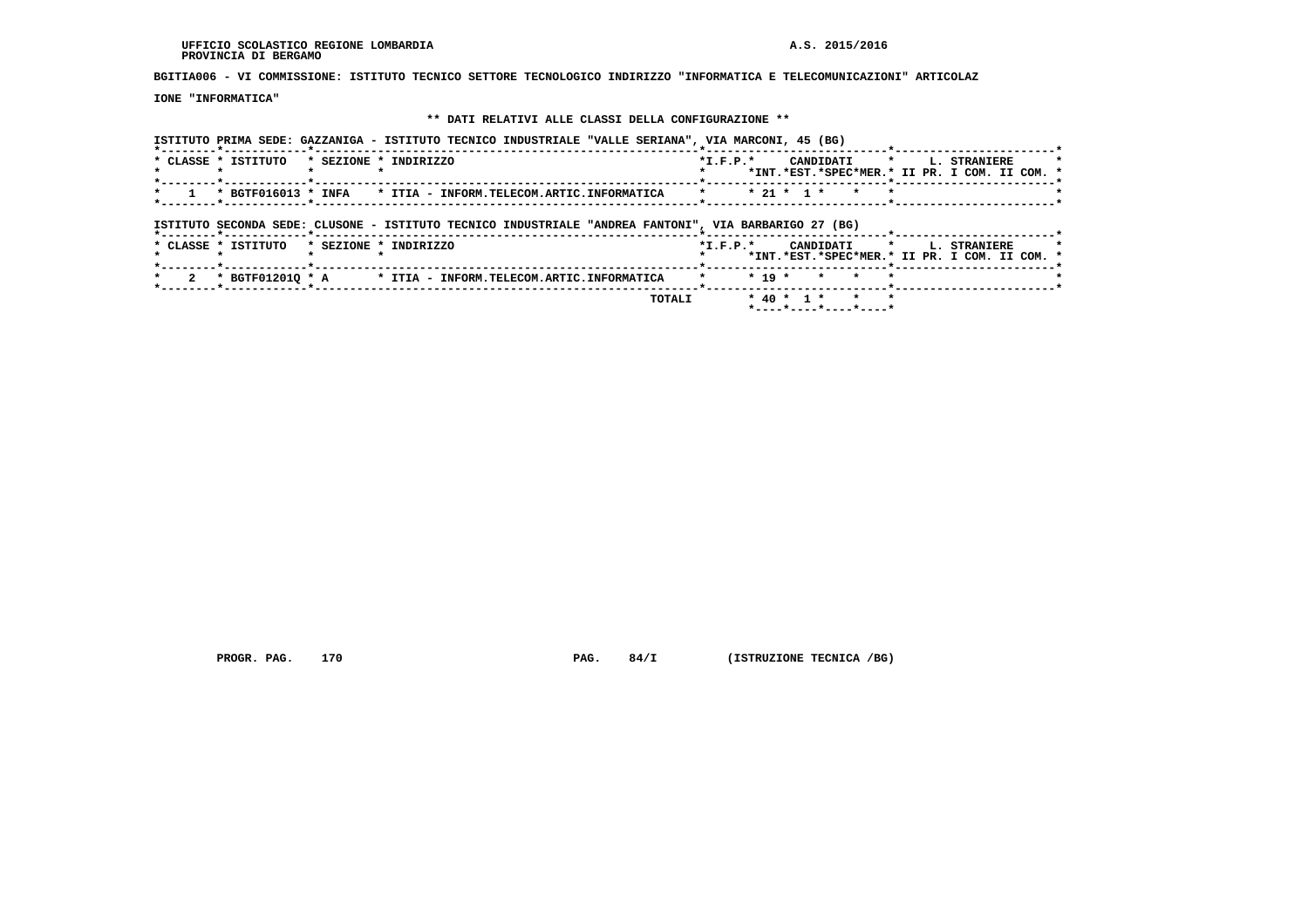**BGITIA006 - VI COMMISSIONE: ISTITUTO TECNICO SETTORE TECNOLOGICO INDIRIZZO "INFORMATICA E TELECOMUNICAZIONI" ARTICOLAZ**

 **IONE "INFORMATICA"**

| $\star$<br>$\star$                                                        | PRESIDENTE: PICHIRALLO POTITO N. IL 12/12/1949 (BA)<br>BERGAMO - LICEO ARTISTICO " GIACOMO E PIO MANZU' ", VIA TORQUATO TASSO, 18 (BG)                    |  |
|---------------------------------------------------------------------------|-----------------------------------------------------------------------------------------------------------------------------------------------------------|--|
|                                                                           | INDIRIZZO: ITIA - INFORM.TELECOM.ARTIC.INFORMATICA                                                                                                        |  |
| 1 - IO11: LINGUA E LETTERATURA ITALIANA<br>(A050:LETTERE IST.ISTR.SECOND. | BRUNO MICHELE AURELIO N. IL 06/02/1971 (BA)<br>PROVENIENTE DA: ROMANO DI LOMBARDIA - IST TEC COMMERCIALE E PER GEOMETRI "G.B. RUBINI", VIA BELVEDERE (BG) |  |
| 2 - I028:LINGUA INGLESE<br>(A346:LINGUA E CIV. STRANIERA                  | PORTA ANNAMARIA N. IL 08/05/1955 (BG)<br>PROVENIENTE DA: BERGAMO - LICEO ARTISTICO " GIACOMO E PIO MANZU' ", VIA TORQUATO TASSO, 18 (BG)                  |  |
| 3 - I044: INFORMATICA<br>(A042: INFORMATICA                               | GUALTERONI ANTONELLA N. IL 25/02/1963 (BG)<br>PROVENIENTE DA: BERGAMO - ISTITUTO TECNICO INDUSTRIALE "PIETRO PALEOCAPA", VIA M. GAVAZZENI 29 (BG)         |  |

 **PROGR. PAG.** 171 **PAG. 84/II (ISTRUZIONE TECNICA /BG)**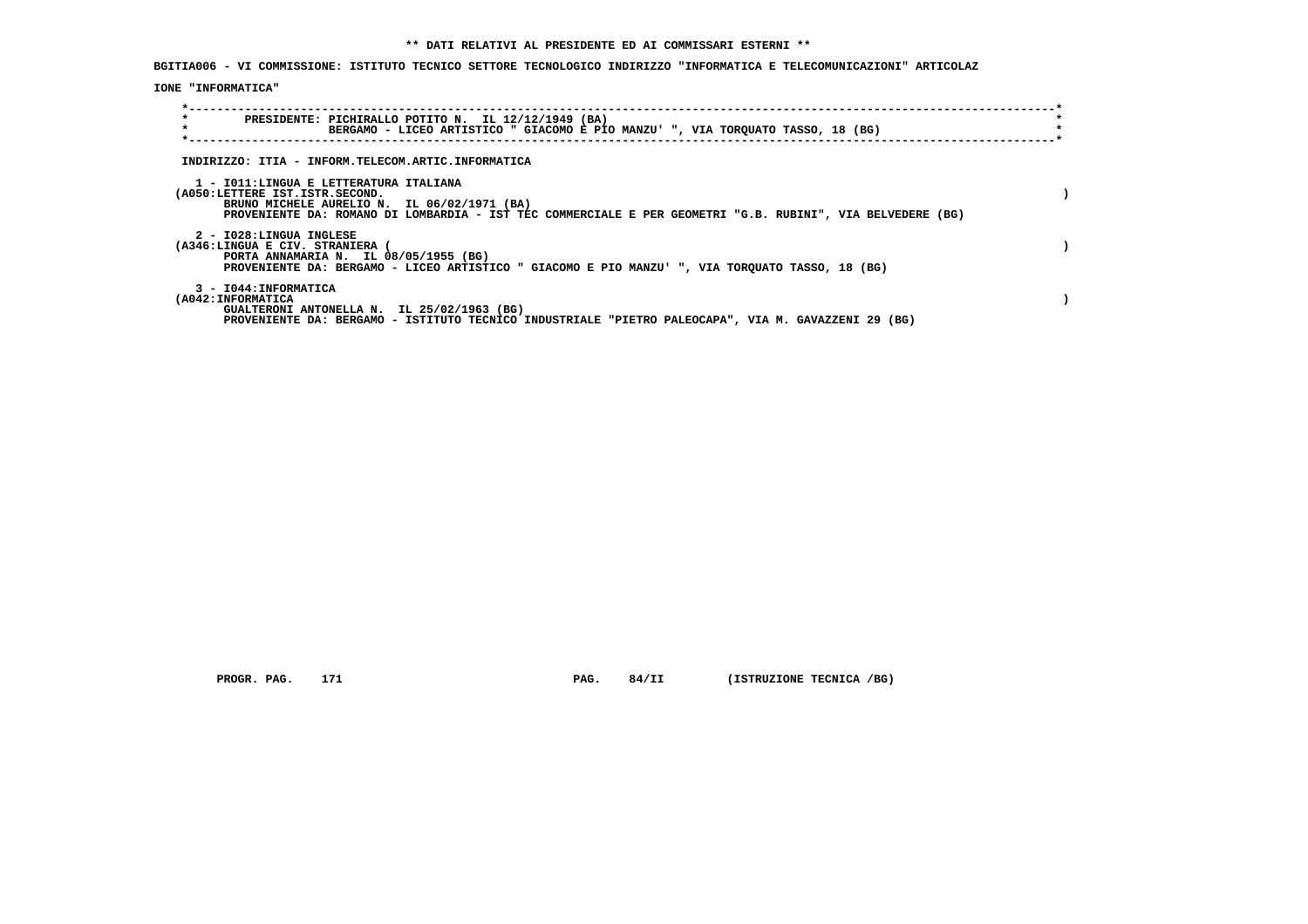**BGITMM001 - I COMMISSIONE: ISTITUTO TECNICO SETTORE TECNOLOGICO INDIRIZZO "MECCANICA, MECCATRONICA ED ENERGIA" ARTICO**

 **LAZIONE "MECCANICA E MECCATRONICA"**

## **\*\* DATI RELATIVI ALLE CLASSI DELLA CONFIGURAZIONE \*\***

|                     | ISTITUTO PRIMA SEDE: BERGAMO - ISTITUTO TECNICO INDUSTRIALE "PIETRO PALEOCAPA", VIA M. GAVAZZENI 29 (BG) |            |                                                  |                                               |
|---------------------|----------------------------------------------------------------------------------------------------------|------------|--------------------------------------------------|-----------------------------------------------|
| * CLASSE * ISTITUTO | * SEZIONE * INDIRIZZO                                                                                    | $*I.F.P.*$ | CANDIDATI<br>$\star$                             | L. STRANIERE                                  |
|                     |                                                                                                          |            |                                                  | *INT.*EST.*SPEC*MER.* II PR. I COM. II COM. * |
| * BGTF010003 * 5MA  | * ITMM - M.MECCATR.EN.ART.MECC.MECCATRON.                                                                |            | $* 16 *$<br>* * *                                |                                               |
| * BGTF010003 * 5MB  | * ITMM - M.MECCATR.EN.ART.MECC.MECCATRON.                                                                |            | $*$ 18 $*$<br>$\star$<br>$\mathbf{r}$<br>$\star$ |                                               |
|                     |                                                                                                          | TOTALI     | $* 34 *$<br>$\star$<br>$\star$                   |                                               |
|                     |                                                                                                          |            |                                                  |                                               |

 **PROGR. PAG.** 172 **PAG. 85/I** (ISTRUZIONE TECNICA /BG)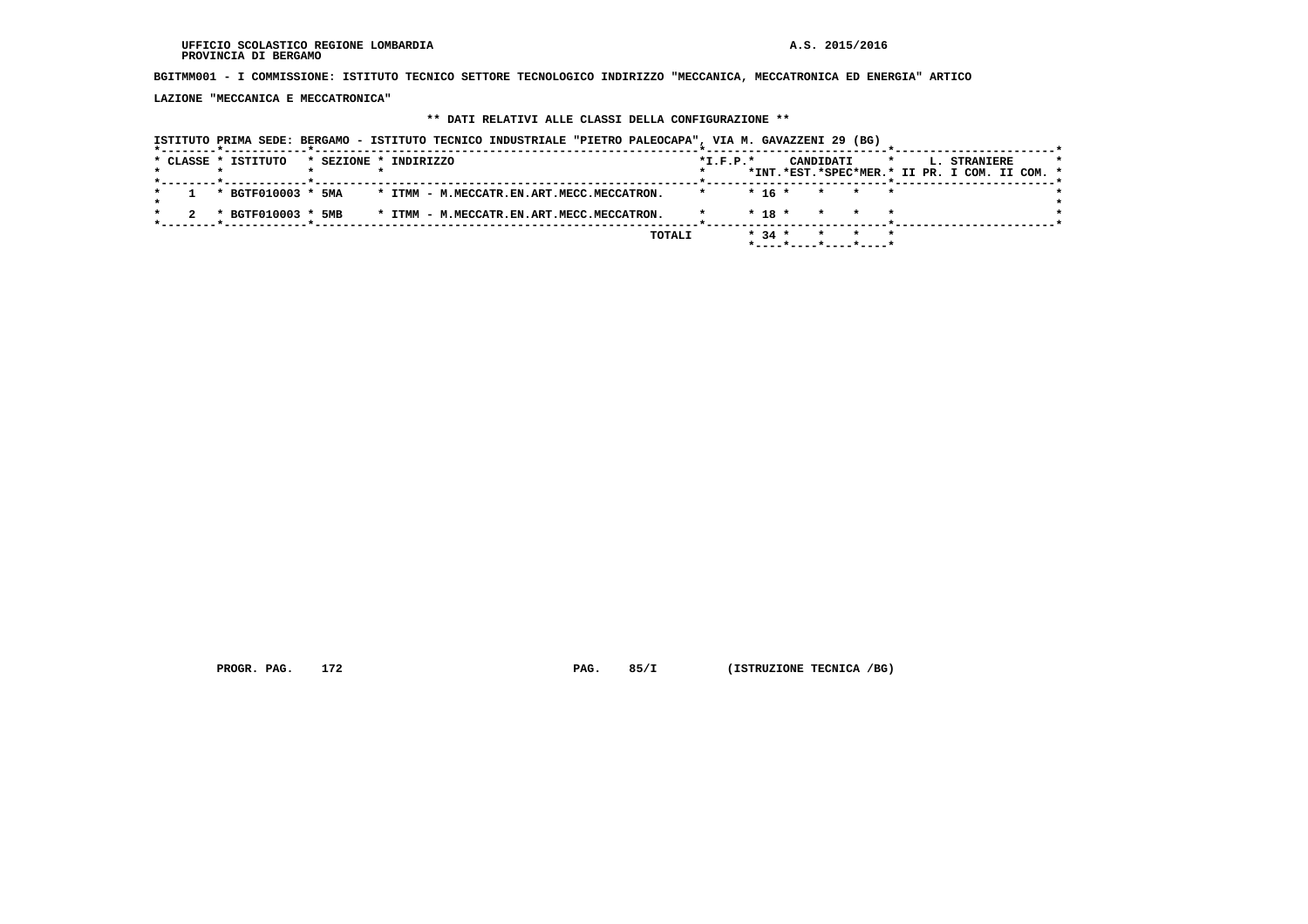**BGITMM001 - I COMMISSIONE: ISTITUTO TECNICO SETTORE TECNOLOGICO INDIRIZZO "MECCANICA, MECCATRONICA ED ENERGIA" ARTICO**

 **LAZIONE "MECCANICA E MECCATRONICA"**

| $\star$<br>$\star$                                       | PRESIDENTE: COLETTA ROSARIA N. IL 14/05/1960 (CB)<br>TREVIGLIO - ISTITUTO TECNICO INDUSTRIALE "ARCHIMEDE", VIA CARAVAGGIO, 50/52 (BG)                                  |  |  |  |  |
|----------------------------------------------------------|------------------------------------------------------------------------------------------------------------------------------------------------------------------------|--|--|--|--|
|                                                          | INDIRIZZO: ITMM - M.MECCATR.EN.ART.MECC.MECCATRON.                                                                                                                     |  |  |  |  |
| (A050:LETTERE IST.ISTR.SECOND.                           | 1 - IO11:LINGUA E LETTERATURA ITALIANA<br>TREVISI ORONZO N. IL 01/05/1951 (LE)<br>PROVENIENTE DA: TREVIGLIO - LICEO ARTISTICO "SIMONE WEIL", VIA GALVANI, 7 (BG)       |  |  |  |  |
| 2 - I028:LINGUA INGLESE<br>(A346:LINGUA E CIV. STRANIERA | NOSSA LORIANA N. IL 02/10/1954 (BG)<br>PROVENIENTE DA: TREVIGLIO - ISTITUTO TECNICO COMMERCIALE "GUGLIELMO OBERDAN", VIALE MERISIO, 14 (BG)                            |  |  |  |  |
| (A020:DISCIPLINE MECCANICHE E T                          | 3 - I176: SISTEMI E AUTOMAZIONE<br>GIOCO ALFIO N. IL 28/10/1960 (CT)<br>PROVENIENTE DA: GAZZANIGA - ISTITUTO TECNICO INDUSTRIALE "VALLE SERIANA", VIA MARCONI, 45 (BG) |  |  |  |  |

 **PROGR. PAG.** 173 **PAG. 85/II (ISTRUZIONE TECNICA /BG)**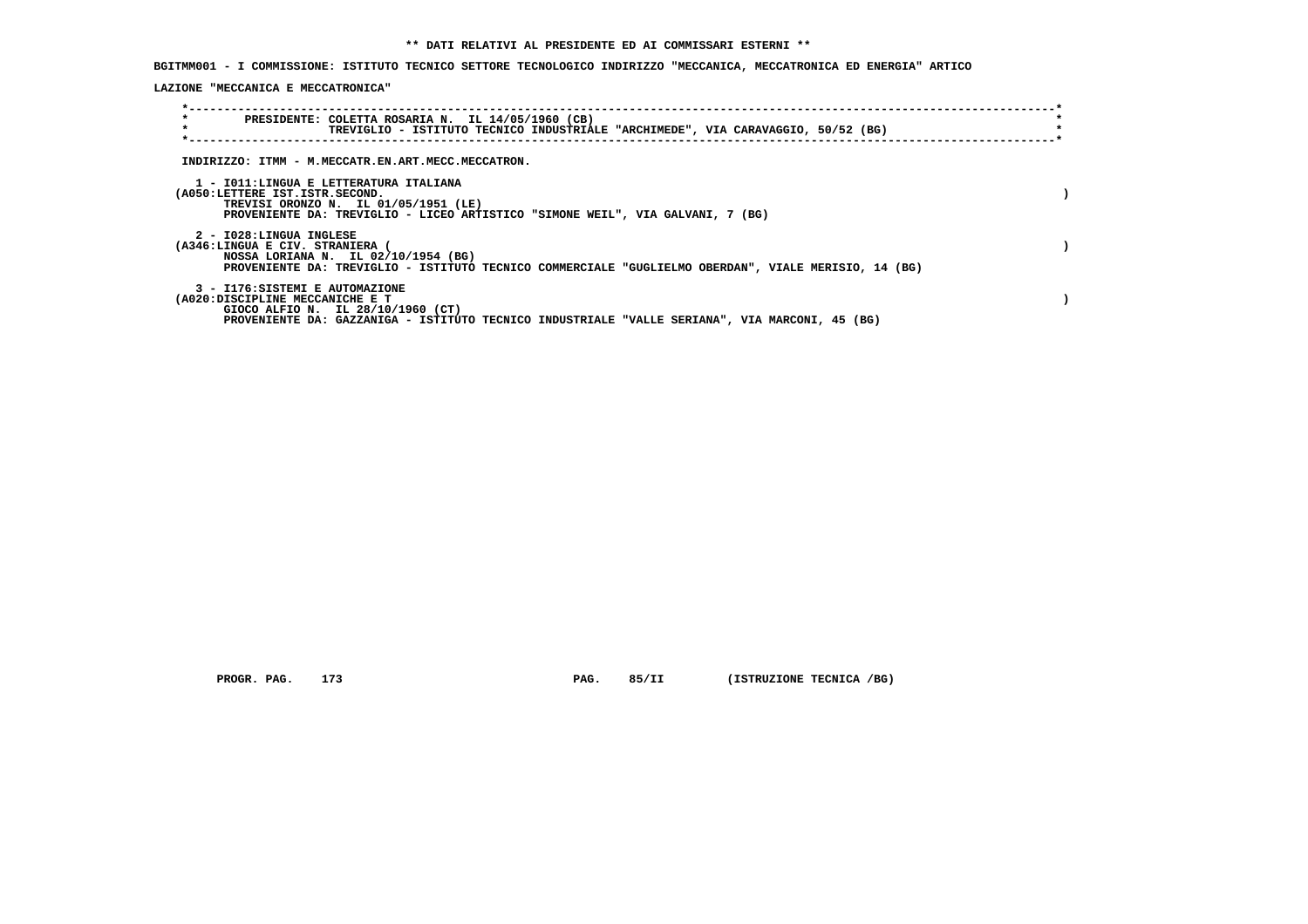**BGITMM002 - II COMMISSIONE: ISTITUTO TECNICO SETTORE TECNOLOGICO INDIRIZZO "MECCANICA, MECCATRONICA ED ENERGIA" ARTICO**

 **LAZIONE "MECCANICA E MECCATRONICA"**

# **\*\* DATI RELATIVI ALLE CLASSI DELLA CONFIGURAZIONE \*\***

| ISTITUTO PRIMA SEDE: BERGAMO - ISTITUTO TECNICO INDUSTRIALE "PIETRO PALEOCAPA", VIA M. GAVAZZENI 29 (BG)                                              |                                                                                                                |
|-------------------------------------------------------------------------------------------------------------------------------------------------------|----------------------------------------------------------------------------------------------------------------|
| * SEZIONE * INDIRIZZO<br>* CLASSE * ISTITUTO                                                                                                          | $\star$<br>CANDIDATI<br>$*$ I.F.P. $*$<br><b>L. STRANIERE</b><br>*INT.*EST.*SPEC*MER.* II PR. I COM. II COM. * |
| * BGTF010003 * 5MC<br>* ITMM - M.MECCATR.EN.ART.MECC.MECCATRON.                                                                                       | $* 17 *$<br>$\star$<br>$\star$<br>$\star$<br>$\star$                                                           |
| ISTITUTO SECONDA SEDE: BERGAMO - ISTITUTO TECNICO INDUSTRIALE "PIETRO PALEOCAPA" (CORSO SERA, VIA GAVAZZENI, 29 (BG)<br>*--------*------------*------ |                                                                                                                |
| * CLASSE * ISTITUTO<br>* SEZIONE * INDIRIZZO                                                                                                          | $\star$ .<br>$*L.F.P.*$<br>CANDIDATI<br>L. STRANIERE<br>*INT.*EST.*SPEC*MER.* II PR. I COM. II COM. *          |
| * BGTF01050C * 5MAS<br>* ITMM - M.MECCATR.EN.ART.MECC.MECCATRON.                                                                                      | $* 18 *$<br>$\star$                                                                                            |
| TOTALI                                                                                                                                                | $* 35 *$<br>$\star$<br>$\mathbf{r}$<br>$\star$<br>*----*----*----*----*                                        |

 **PROGR. PAG.** 174 **PAG. 86/I** (ISTRUZIONE TECNICA /BG)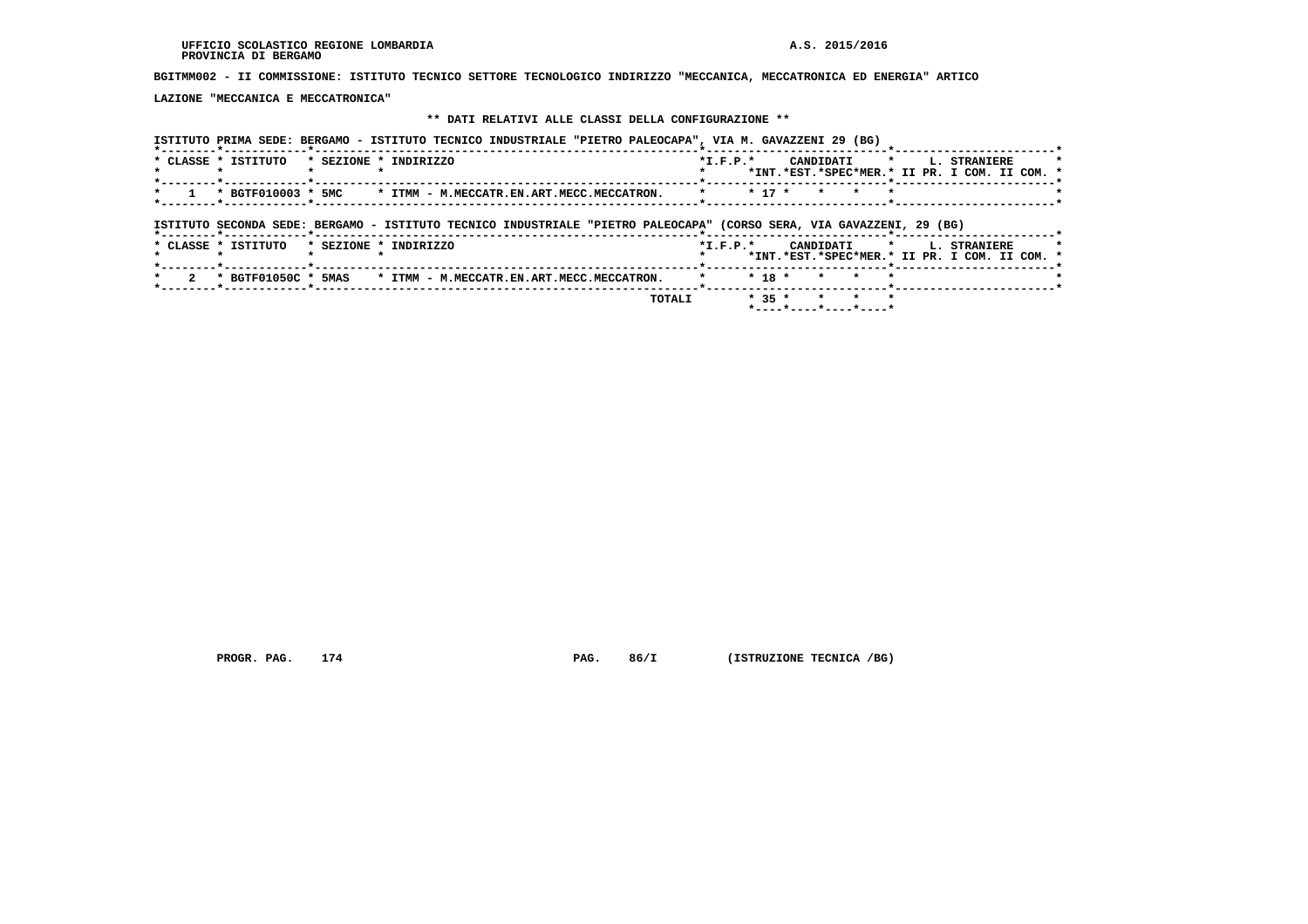**BGITMM002 - II COMMISSIONE: ISTITUTO TECNICO SETTORE TECNOLOGICO INDIRIZZO "MECCANICA, MECCATRONICA ED ENERGIA" ARTICO**

 **LAZIONE "MECCANICA E MECCATRONICA"**

| $\star$<br>$\star$ | PRESIDENTE: MILANESI PASQUALE ANGELO N. IL 21/12/1960 (BG)<br>TREVIGLIO - ISTITUTO TECNICO AGRARIO "GAETANO CANTONI", VIA MERISIO, 17/C (BG)                                                                                      |  |
|--------------------|-----------------------------------------------------------------------------------------------------------------------------------------------------------------------------------------------------------------------------------|--|
|                    | INDIRIZZO: ITMM - M.MECCATR.EN.ART.MECC.MECCATRON.                                                                                                                                                                                |  |
|                    | 1 - IO11:LINGUA E LETTERATURA ITALIANA<br>(A050:LETTERE IST.ISTR.SECOND.<br>TIRABOSCHI MARIA TERESA N. IL 09/08/1959 (BG)<br>PROVENIENTE DA: ZOGNO - IST TEC COMMERCIALE E PER GEOMETRI "DAVID MARIA TUROLDO", VIA RONCO, 11 (BG) |  |
|                    | 2 - I028:LINGUA INGLESE<br>(A346:LINGUA E CIV. STRANIERA (<br>LAZZARINI CLAUDIA N. IL 07/02/1972 (BG)<br>PROVENIENTE DA: ROMANO DI LOMBARDIA - LICEO SCIENTIFICO "DON LORENZO MILANI", VIA BELVEDERE (BG)                         |  |
|                    | 3 - I176: SISTEMI E AUTOMAZIONE<br>(A020:DISCIPLINE MECCANICHE E T<br>MARTINO LUIGI N. IL 31/03/1973 (FG)<br>PROVENIENTE DA: ZOGNO - ISTITUTO TECNICO INDUSTRIALE "DAVID MARIA TUROLDO", VIA RONCO 11 (BG)                        |  |

 **PROGR. PAG.** 175 **PAG. 86/II (ISTRUZIONE TECNICA /BG)**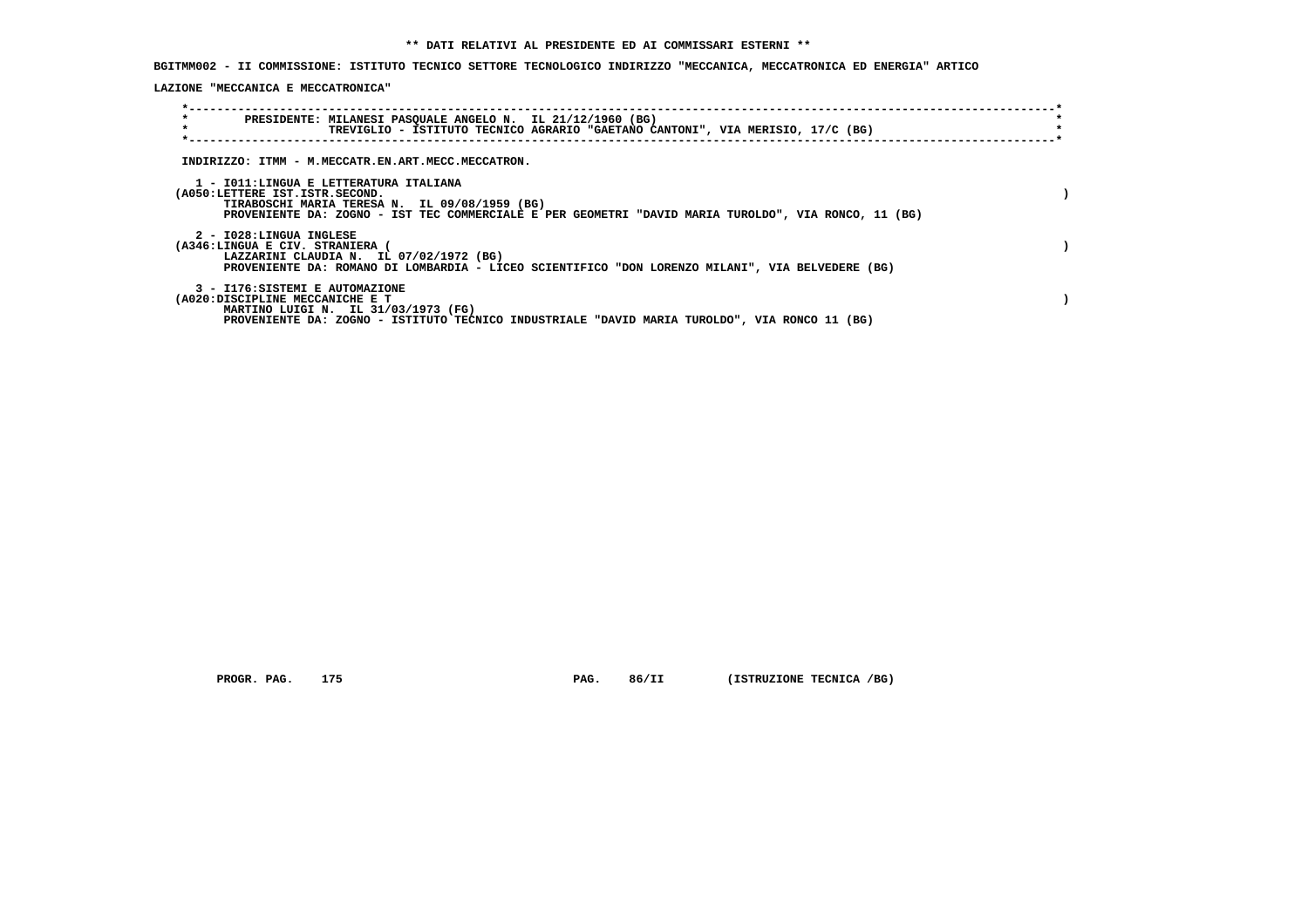**BGITMM003 - III COMMISSIONE: ISTITUTO TECNICO SETTORE TECNOLOGICO INDIRIZZO "MECCANICA, MECCATRONICA ED ENERGIA" ARTICO**

 **LAZIONE "MECCANICA E MECCATRONICA"**

## **\*\* DATI RELATIVI ALLE CLASSI DELLA CONFIGURAZIONE \*\***

 **ISTITUTO PRIMA SEDE: GAZZANIGA - ISTITUTO TECNICO INDUSTRIALE "VALLE SERIANA", VIA MARCONI, 45 (BG)**

|  |  |                     |                                        | TOTALI |                                                                                                                 |  |            |                        |  |                              |                                                                             |  |              |                                               |
|--|--|---------------------|----------------------------------------|--------|-----------------------------------------------------------------------------------------------------------------|--|------------|------------------------|--|------------------------------|-----------------------------------------------------------------------------|--|--------------|-----------------------------------------------|
|  |  |                     |                                        |        |                                                                                                                 |  |            |                        |  |                              |                                                                             |  |              |                                               |
|  |  | * CLASSE * ISTITUTO | * BGTF016013 * MA<br>* BGTF016013 * MB |        | * SEZIONE * INDIRIZZO<br>* ITMM - M.MECCATR.EN.ART.MECC.MECCATRON.<br>* ITMM - M.MECCATR.EN.ART.MECC.MECCATRON. |  | $*I.F.P.*$ | $*$ 17 $*$<br>$* 31 *$ |  | CANDIDATI<br>$\star$ $\star$ | $\star$<br>$* 14 * * 2 * * *$<br>$\star$ 2 $\star$<br>*----*----*----*----* |  | L. STRANIERE | *INT.*EST.*SPEC*MER.* II PR. I COM. II COM. * |

 **PROGR. PAG.** 176 **PAG. 87/I (ISTRUZIONE TECNICA /BG)**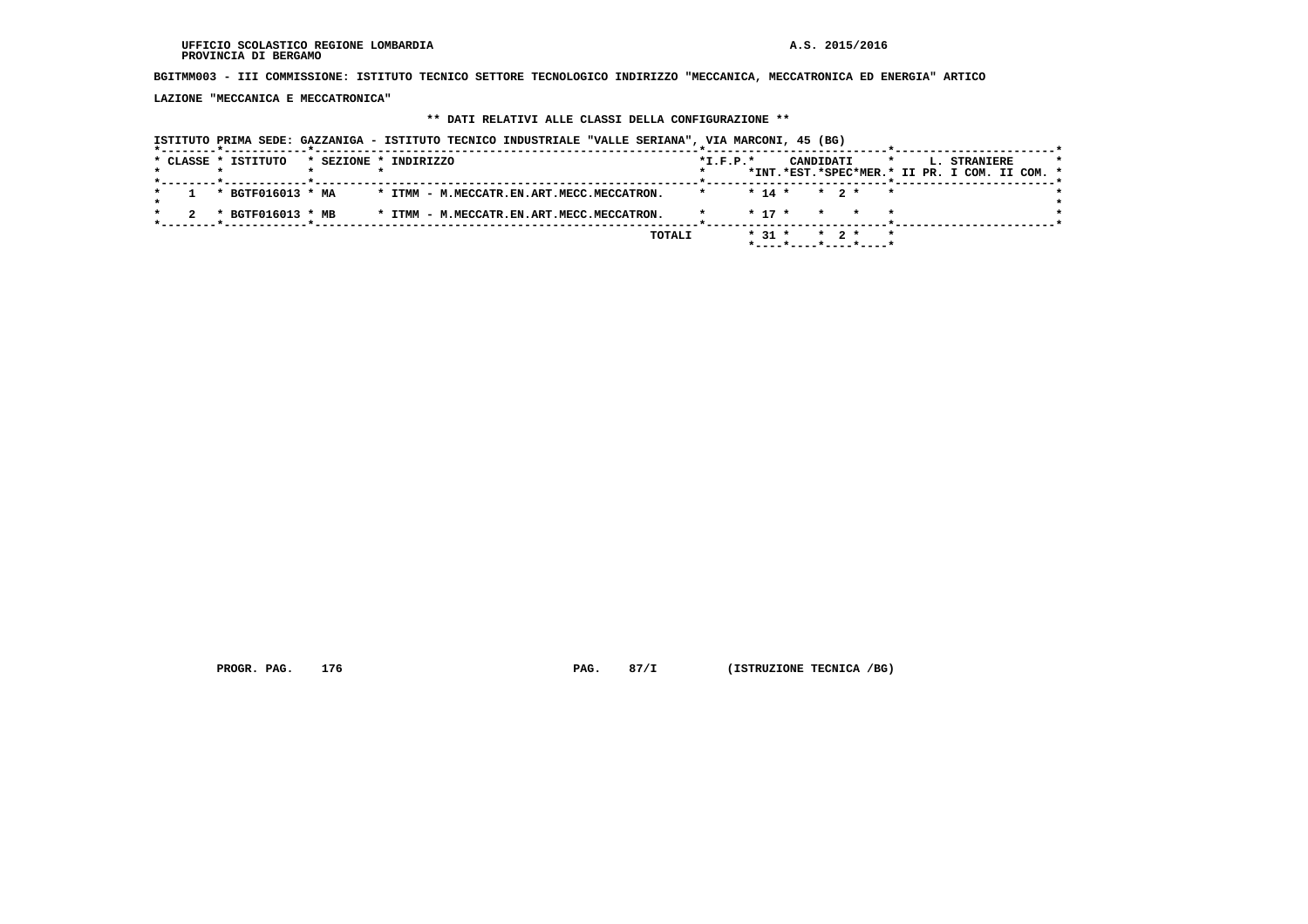**BGITMM003 - III COMMISSIONE: ISTITUTO TECNICO SETTORE TECNOLOGICO INDIRIZZO "MECCANICA, MECCATRONICA ED ENERGIA" ARTICO**

 **LAZIONE "MECCANICA E MECCATRONICA"**

| $\star$<br>$\star$                                                 | PRESIDENTE: SIGNORELLI SERGIO N. IL 30/09/1952 (BG)<br>BERGAMO - ISTITUTO TECNICO COMMERCIALE "VITTORIO EMANUELE II", VIA F. LUSSANA, 2 (BG)                                                         |  |
|--------------------------------------------------------------------|------------------------------------------------------------------------------------------------------------------------------------------------------------------------------------------------------|--|
|                                                                    | INDIRIZZO: ITMM - M.MECCATR.EN.ART.MECC.MECCATRON.                                                                                                                                                   |  |
| (A050:LETTERE IST.ISTR.SECOND.                                     | 1 - IO11:LINGUA E LETTERATURA ITALIANA<br>BARONCHELLI MARIA ANTONELLA N. IL 26/02/1970 (BG)<br>PROVENIENTE DA: CLUSONE - IST TEC COMMERCIALE E PER GEOMETRI "ANDREA FANTONI", VIA BARBARIGO, 27 (BG) |  |
| 2 - I028:LINGUA INGLESE<br>(A346:LINGUA E CIV. STRANIERA (         | D'ANGELO GASPARE N. IL 09/02/1959 (AG)<br>PROVENIENTE DA: BERGAMO - ISTITUTO TECNICO INDUSTRIALE "PIETRO PALEOCAPA", VIA M. GAVAZZENI 29 (BG)                                                        |  |
| 3 - I176: SISTEMI E AUTOMAZIONE<br>(A020:DISCIPLINE MECCANICHE E T | DOLCI CESARE N. IL 22/06/1953 (BG)<br>PROVENIENTE DA: BERGAMO - ISTITUTO TECNICO INDUSTRIALE "PIETRO PALEOCAPA", VIA M. GAVAZZENI 29 (BG)                                                            |  |

 **PROGR. PAG.** 177 **PAG. 87/II (ISTRUZIONE TECNICA /BG)**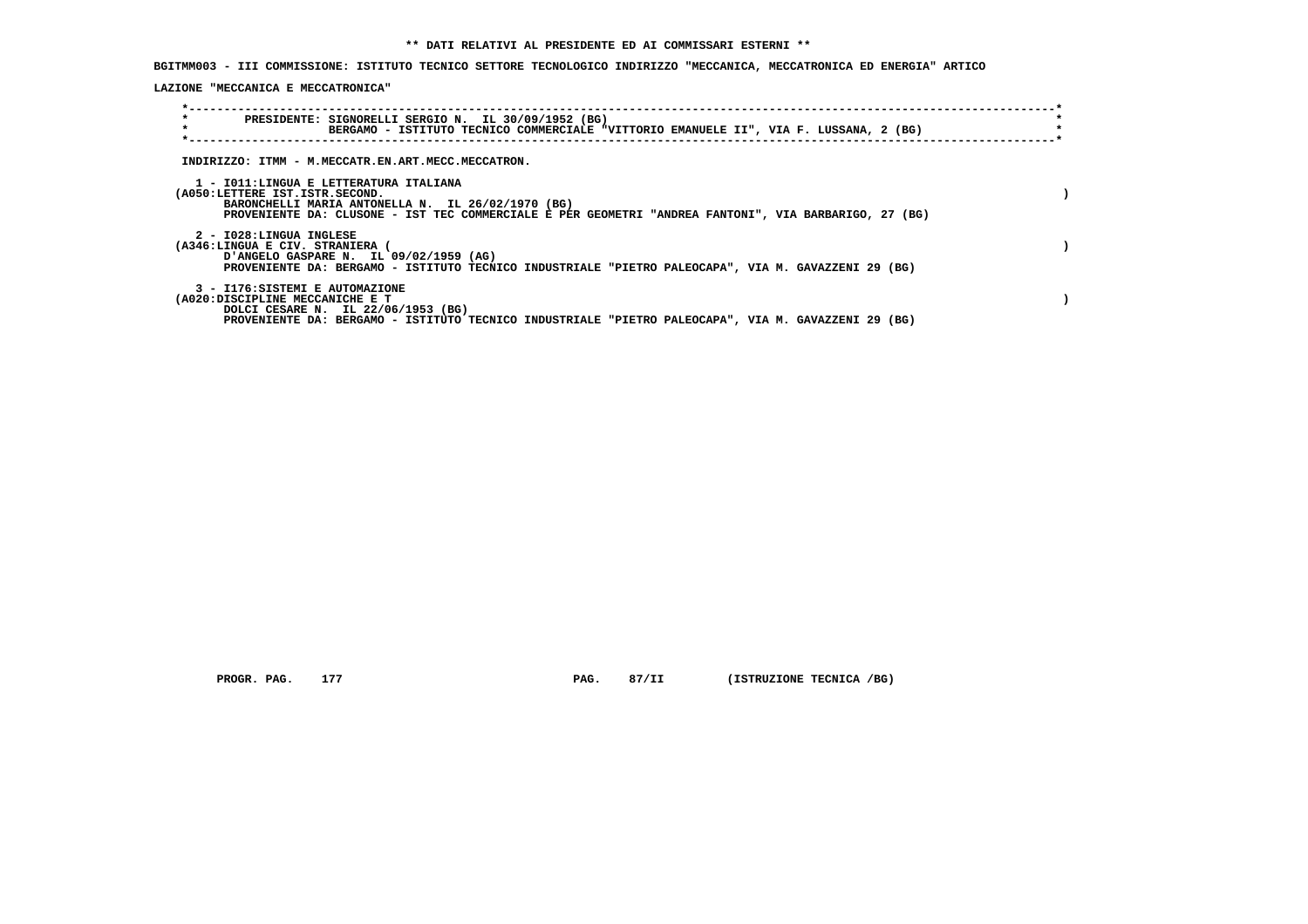**BGITMM004 - IV COMMISSIONE: ISTITUTO TECNICO SETTORE TECNOLOGICO INDIRIZZO "MECCANICA, MECCATRONICA ED ENERGIA" ARTICO**

 **LAZIONE "MECCANICA E MECCATRONICA"**

## **\*\* DATI RELATIVI ALLE CLASSI DELLA CONFIGURAZIONE \*\***

|                     |                    |                       | ISTITUTO PRIMA SEDE: ZOGNO - ISTITUTO TECNICO INDUSTRIALE "DAVID MARIA TUROLDO", VIA RONCO 11 (BG) |        |                |            |                       |  |                                                               |  |
|---------------------|--------------------|-----------------------|----------------------------------------------------------------------------------------------------|--------|----------------|------------|-----------------------|--|---------------------------------------------------------------|--|
| * CLASSE * ISTITUTO |                    | * SEZIONE * INDIRIZZO |                                                                                                    |        | $*$ I.F.P. $*$ |            | CANDIDATI             |  | L. STRANIERE<br>*INT.*EST.*SPEC*MER.* II PR. I COM. II COM. * |  |
| * BGTF01301G * 5AM  |                    |                       | * ITMM - M.MECCATR.EN.ART.MECC.MECCATRON.                                                          |        |                | $* 22 *$   | * * *                 |  |                                                               |  |
|                     | * BGTF01301G * 5BM |                       | * ITMM - M.MECCATR.EN.ART.MECC.MECCATRON.                                                          |        |                | $*$ 13 $*$ |                       |  |                                                               |  |
|                     |                    |                       |                                                                                                    | TOTALI |                | $* 35 *$   | *----*----*----*----* |  |                                                               |  |

 **PROGR. PAG. 178 PAG. 88/I (ISTRUZIONE TECNICA /BG)**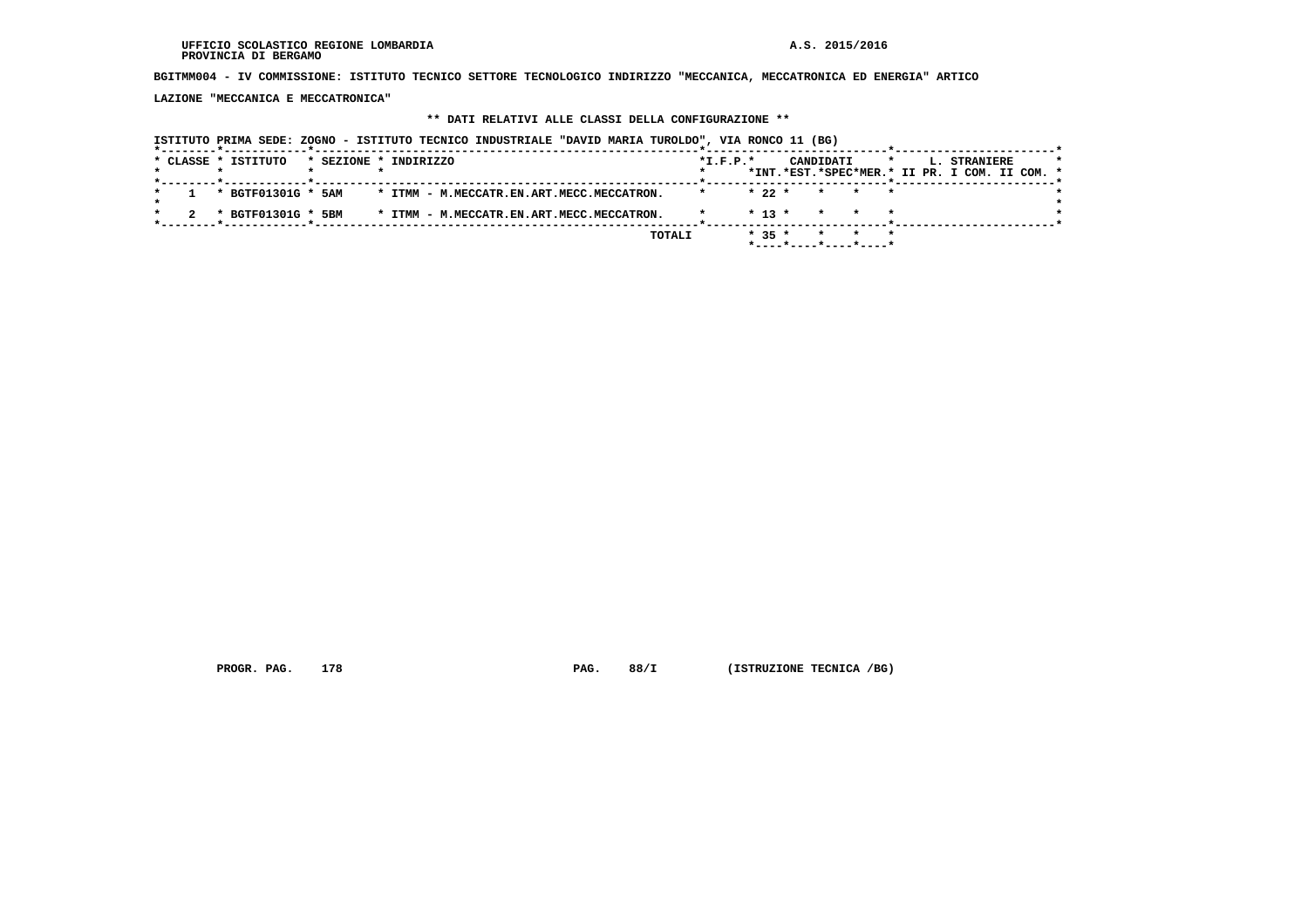**BGITMM004 - IV COMMISSIONE: ISTITUTO TECNICO SETTORE TECNOLOGICO INDIRIZZO "MECCANICA, MECCATRONICA ED ENERGIA" ARTICO**

 **LAZIONE "MECCANICA E MECCATRONICA"**

| $\star$<br>$\star$                                                 | PRESIDENTE: SARLO DONATELLA N. IL 19/05/1958 (ME)<br>BERGAMO - IST PROF PER I SERVIZI COMMERCIALI "GUIDO GALLI", VIA GAVAZZENI, 37 (BG)                                                                 |  |
|--------------------------------------------------------------------|---------------------------------------------------------------------------------------------------------------------------------------------------------------------------------------------------------|--|
|                                                                    | INDIRIZZO: ITMM - M.MECCATR.EN.ART.MECC.MECCATRON.                                                                                                                                                      |  |
| (A050:LETTERE IST.ISTR.SECOND.                                     | 1 - IO11:LINGUA E LETTERATURA ITALIANA<br>PAGNONCELLI ANTONELLA N. IL 18/03/1958 (BG)<br>PROVENIENTE DA: BERGAMO - IST PROF INDUSTRIA E ARTIGIANATO "CESARE PESENTI" (CORSO SERALE, VIA OZANAM, 27 (BG) |  |
| 2 - I028:LINGUA INGLESE<br>(A346:LINGUA E CIV. STRANIERA           | PEDRETTI MONICA N. IL 08/06/1972 (BG)<br>PROVENIENTE DA: ALZANO LOMBARDO - LICEO SCIENTIFICO "EDOARDO AMALDI", VIA LOCATELLI, 16 (BG)                                                                   |  |
| 3 - I176: SISTEMI E AUTOMAZIONE<br>(A020:DISCIPLINE MECCANICHE E T | VENTURA TONINO ROSARIO N. IL 12/10/1959 (CS)<br>PROVENIENTE DA: BERGAMO - IST PROF INDUSTRIA E ARTIGIANATO "CESARE PESENTI", VIA OZANAM, 27 (BG)                                                        |  |

 **PROGR. PAG. 179 PAG. 88/II (ISTRUZIONE TECNICA /BG)**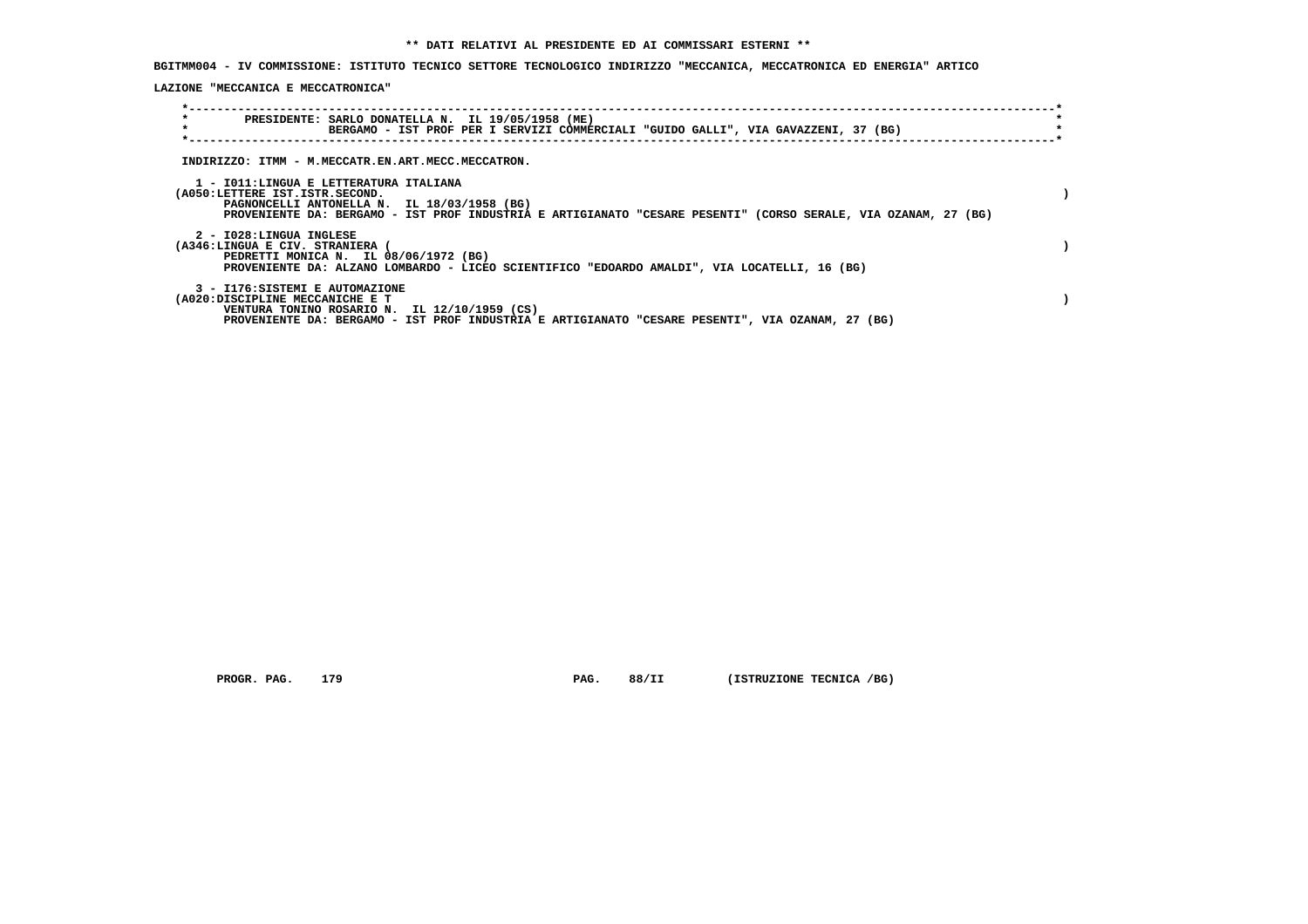**BGITPT001 - I COMMISSIONE: ISTITUTO TECNICO SETTORE TECNOLOGICO INDIRIZZO "AGRARIA,AGROALIMENTARE E AGROINDUSTRIA" AR**

 **TICOLAZIONE "PRODUZIONI E TRASFORMAZIONI"**

## **\*\* DATI RELATIVI ALLE CLASSI DELLA CONFIGURAZIONE \*\***

|                     | ISTITUTO PRIMA SEDE: BERGAMO - ISTITUTO TECNICO AGRARIO "MARIO RIGONI STERN", VIA BORGO PALAZZO, 128 (BG) |                       |                                           |  |        |                |          |           |                          |         |                                                               |  |
|---------------------|-----------------------------------------------------------------------------------------------------------|-----------------------|-------------------------------------------|--|--------|----------------|----------|-----------|--------------------------|---------|---------------------------------------------------------------|--|
| * CLASSE * ISTITUTO |                                                                                                           | * SEZIONE * INDIRIZZO |                                           |  |        | $*$ I.F.P. $*$ |          | CANDIDATI |                          | $\star$ | L. STRANIERE<br>*INT.*EST.*SPEC*MER.* II PR. I COM. II COM. * |  |
|                     | * BGTA03101C * C                                                                                          |                       | * ITPT - AGR.AGROAL.AGROIN.ART.PROD.TRASF |  |        |                | $* 16 *$ |           | * * *                    |         |                                                               |  |
|                     | * BGTA03101C * D                                                                                          |                       | * ITPT - AGR.AGROAL.AGROIN.ART.PROD.TRASF |  |        |                | $* 22 *$ | $\star$   |                          |         |                                                               |  |
|                     |                                                                                                           |                       |                                           |  | TOTALI |                | $* 38 *$ |           | $*$ ----*----*----*----* |         |                                                               |  |

 **PROGR. PAG.** 180 **PAG. 89/I** (ISTRUZIONE TECNICA /BG)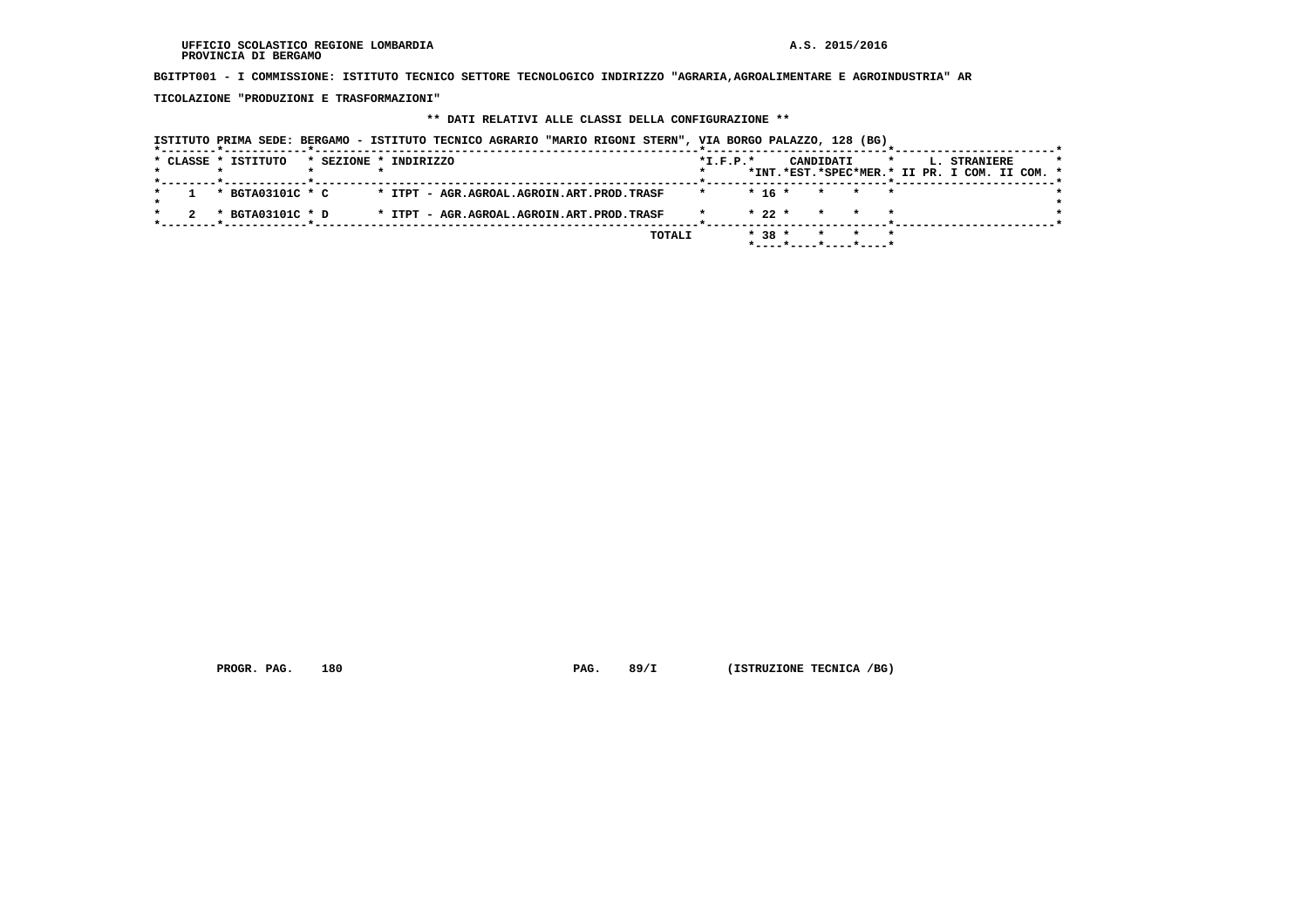**BGITPT001 - I COMMISSIONE: ISTITUTO TECNICO SETTORE TECNOLOGICO INDIRIZZO "AGRARIA,AGROALIMENTARE E AGROINDUSTRIA" AR**

 **TICOLAZIONE "PRODUZIONI E TRASFORMAZIONI"**

| $\star$<br>$\star$                                               | PRESIDENTE: MARINELLI GIOVANNI N. IL 13/03/1964 (MI)<br>ALZANO LOMBARDO - LICEO SCIENTIFICO "EDOARDO AMALDI", VIA LOCATELLI, 16 (BG)                                                                         |  |
|------------------------------------------------------------------|--------------------------------------------------------------------------------------------------------------------------------------------------------------------------------------------------------------|--|
|                                                                  | INDIRIZZO: ITPT - AGR.AGROAL.AGROIN.ART.PROD.TRASF                                                                                                                                                           |  |
| (A050:LETTERE IST.ISTR.SECOND.                                   | 1 - IO11:LINGUA E LETTERATURA ITALIANA<br>SIMONELLI ORNELLA N. IL 21/10/1963 (CR)<br>PROVENIENTE DA: SAN PELLEGRINO TERME - IST PROF PER I SERVIZI ALBERGHIERI E RISTORAZIONE DI SAN PELLEGRINO TERME, VIALE |  |
| 2 - I028:LINGUA INGLESE<br>(A346:LINGUA E CIV. STRANIERA (       | GALBIATI LUISA CLARA N. IL 19/02/1960 (BG)<br>PROVENIENTE DA: VIMERCATE - ISTITUTO TECNICO INDUSTRIALE ALBERT EINSTEIN, VIA ADDA, 6 (MI)                                                                     |  |
| 3 - I164: PRODUZIONI VEGETALI<br>(A058:SC.E MEC.AGR.E T.GEST.AZ. | CARBONELLO FRANCESCO N. IL 30/09/1964 (TP)<br>PROVENIENTE DA: TREVIGLIO - IST PROF PER L'AGRICOLTURA E L'AMBIENTE "GAETANO CANTONI", VIALE MERISIO 17/C (BG)                                                 |  |

 **PROGR. PAG.** 181 **PAG.** 89/II (ISTRUZIONE TECNICA /BG)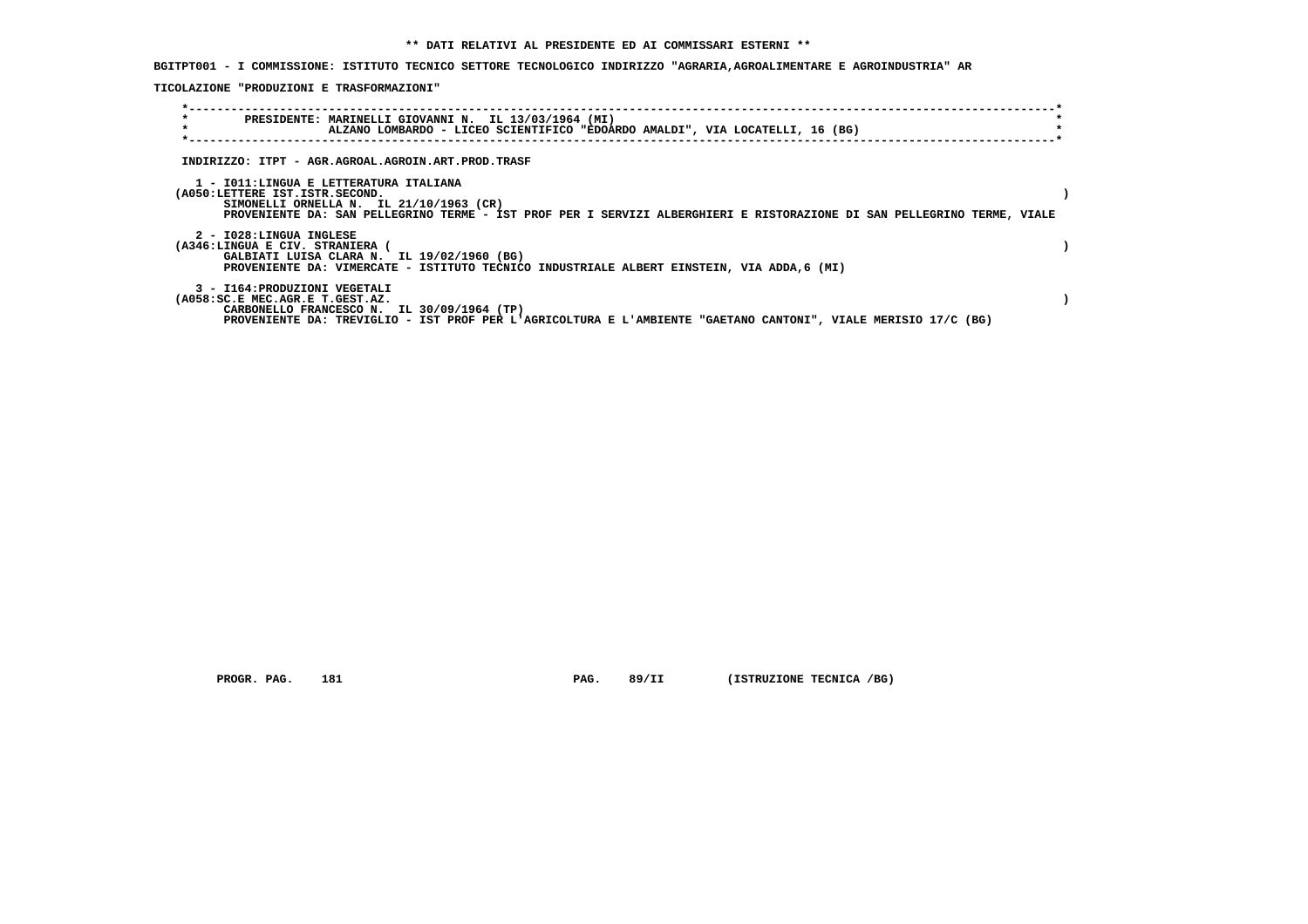**BGITPT002 - II COMMISSIONE: ISTITUTO TECNICO SETTORE TECNOLOGICO INDIRIZZO "AGRARIA,AGROALIMENTARE E AGROINDUSTRIA" AR**

 **TICOLAZIONE "PRODUZIONI E TRASFORMAZIONI"**

#### **\*\* DATI RELATIVI ALLE CLASSI DELLA CONFIGURAZIONE \*\***

 **ISTITUTO PRIMA SEDE: TREVIGLIO - ISTITUTO TECNICO AGRARIO "GAETANO CANTONI", VIA MERISIO, 17/C (BG) \*--------\*------------\*-------------------------------------------------------\*--------------------------\*-----------------------\*** $\star$  **\* CLASSE \* ISTITUTO \* SEZIONE \* INDIRIZZO \*I.F.P.\* CANDIDATI \* L. STRANIERE \* \* \* \* \* \* \*INT.\*EST.\*SPEC\*MER.\* II PR. I COM. II COM. \* \*--------\*------------\*-------------------------------------------------------\*--------------------------\*-----------------------\* \* 1 \* BGTA02701R \* A \* ITPT - AGR.AGROAL.AGROIN.ART.PROD.TRASF \* \* 16 \* 1 \* \* \* \*** $\star$  **\* \*** $\bullet$  **\* 2 \* BGTA02701R \* B \* ITPT - AGR.AGROAL.AGROIN.ART.PROD.TRASF \* \* 20 \* \* \* \* \* \*--------\*------------\*-------------------------------------------------------\*--------------------------\*-----------------------\* TOTALI \* 36 \* 1 \* \* \* \*----\*----\*----\*----\***

 **PROGR. PAG. 182 PAG. 90/I (ISTRUZIONE TECNICA /BG)**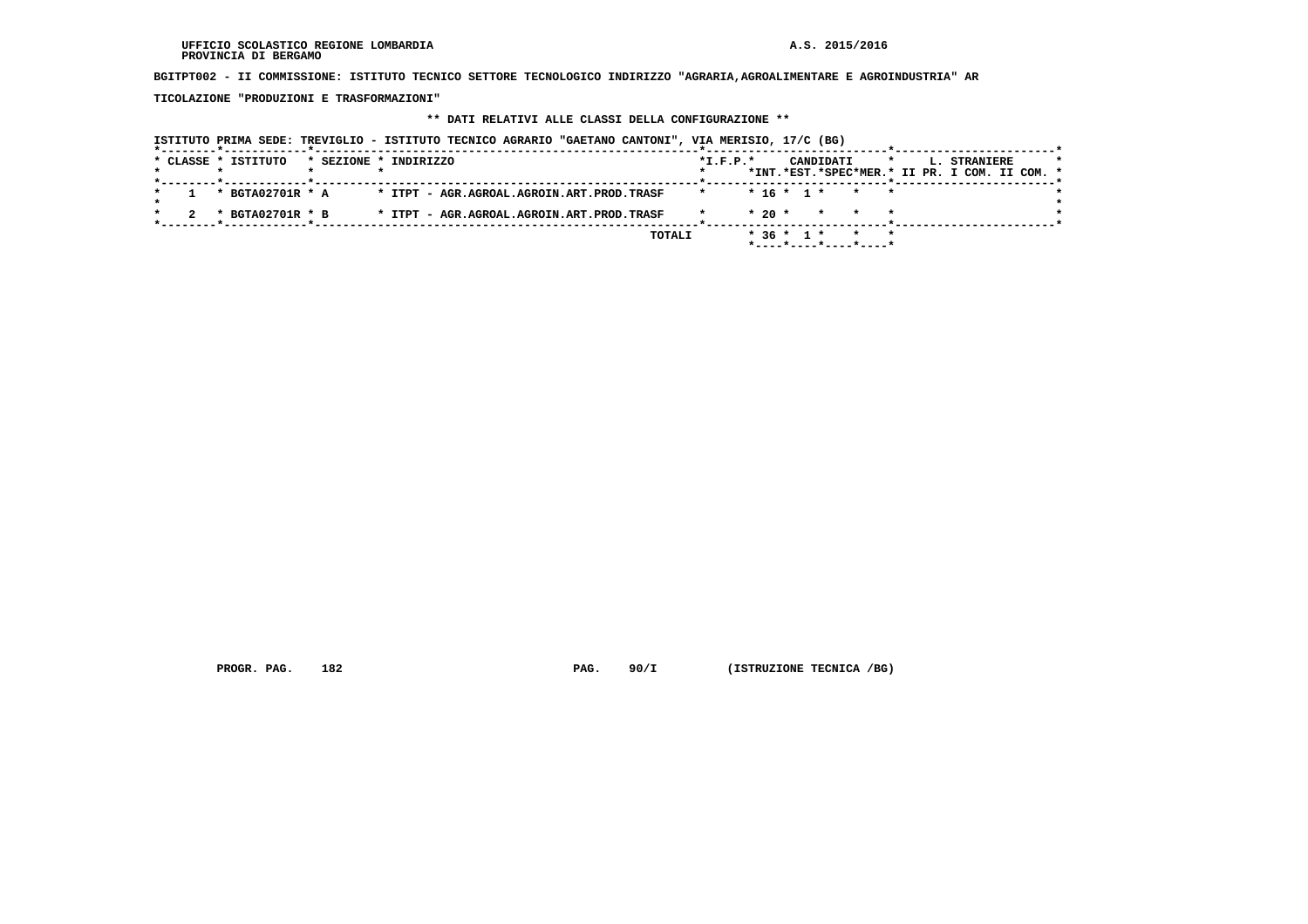**BGITPT002 - II COMMISSIONE: ISTITUTO TECNICO SETTORE TECNOLOGICO INDIRIZZO "AGRARIA,AGROALIMENTARE E AGROINDUSTRIA" AR**

 **TICOLAZIONE "PRODUZIONI E TRASFORMAZIONI"**

| $\star$<br>$\star$                                                                                                    | PRESIDENTE: LA MATTINA GIOVANNA N. IL 19/09/1957 (AG)<br>BERGAMO - ISTITUTO MAGISTRALE "P. SECCO SUARDO", VIA ANGELO MAJ, 8 (BG) |  |
|-----------------------------------------------------------------------------------------------------------------------|----------------------------------------------------------------------------------------------------------------------------------|--|
| INDIRIZZO: ITPT - AGR.AGROAL.AGROIN.ART.PROD.TRASF                                                                    |                                                                                                                                  |  |
| 1 - IO11:LINGUA E LETTERATURA ITALIANA<br>(A050:LETTERE IST.ISTR.SECOND.<br>RAVASI MARIA ANGELA N. IL 03/09/1968 (BG) | PROVENIENTE DA: ROMANO DI LOMBARDIA - IST TEC COMMERCIALE E PER GEOMETRI "G.B. RUBINI", VIA BELVEDERE (BG)                       |  |
| 2 - I028:LINGUA INGLESE<br>(A346:LINGUA E CIV. STRANIERA<br>ILLIANO DORIANA N. IL 14/10/1965 (SP)                     | PROVENIENTE DA: ROMANO DI LOMBARDIA - IST PROF INDUSTRIA E ARTIGIANATO "G.B. RUBINI", VIA BELVEDERE (BG)                         |  |
| 3 - I164: PRODUZIONI VEGETALI<br>(A058:SC.E MEC.AGR.E T.GEST.AZ.<br>VILLA MARIA RITA N. IL 12/10/1957 (MI)            | PROVENIENTE DA: BERGAMO - ISTITUTO TECNICO AGRARIO "MARIO RIGONI STERN", VIA BORGO PALAZZO, 128 (BG)                             |  |

 **PROGR. PAG.** 183 **PAG.** 90/II (ISTRUZIONE TECNICA /BG)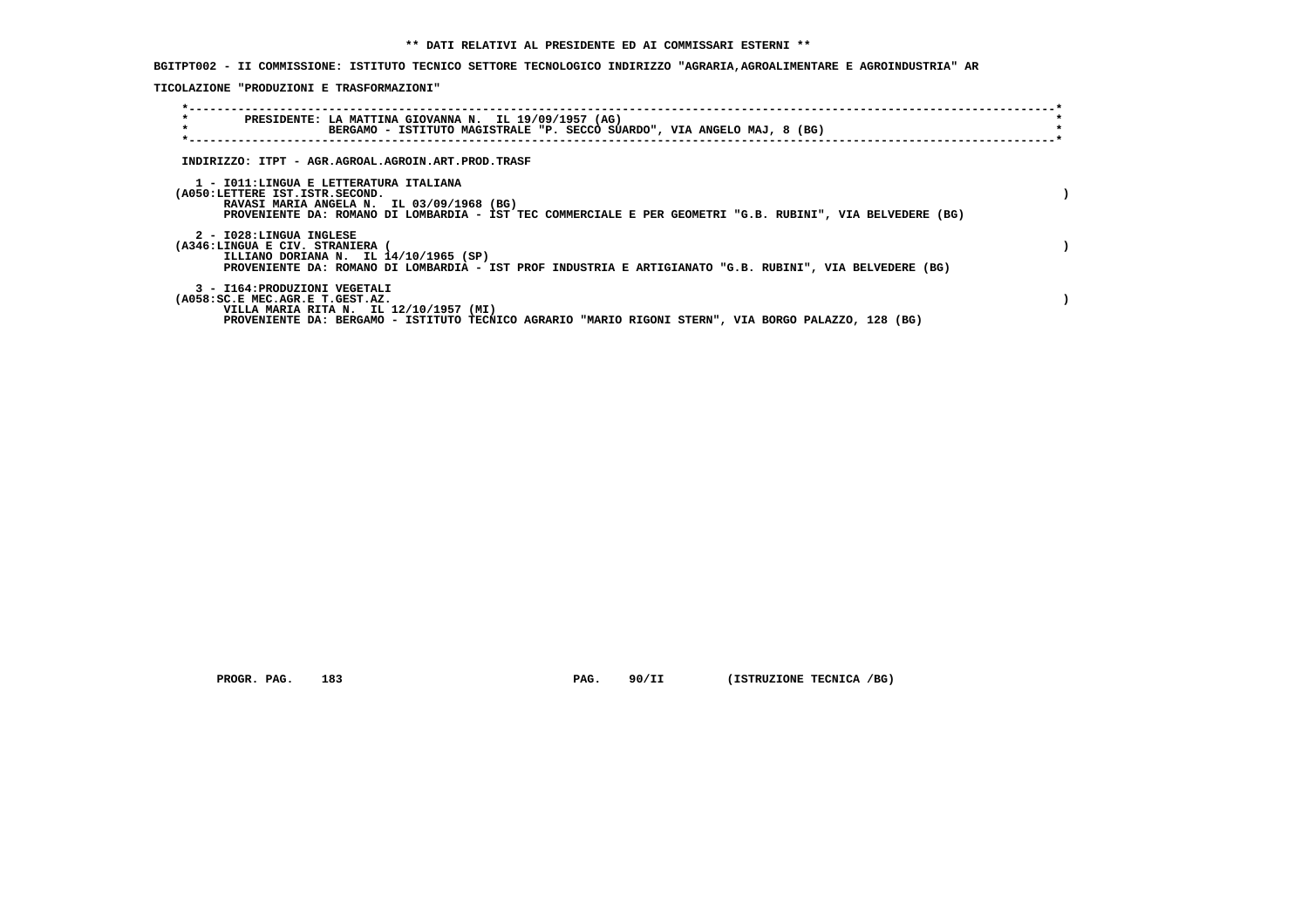**BGITRI001 - I COMMISSIONE: ISTITUTO TECNICO SETTORE ECONOMICO INDIRIZZO "AMMINISTRAZIONE, FINANZA E MARKETING" ARTICOL**

 **AZIONE "RELAZIONI INTERNAZIONALI PER IL MARKETING"**

## **\*\* DATI RELATIVI ALLE CLASSI DELLA CONFIGURAZIONE \*\***

|                     |                       |  | ISTITUTO PRIMA SEDE: TREVIGLIO - ISTITUTO TECNICO COMMERCIALE "GUGLIELMO OBERDAN", VIALE MERISIO, 14 (BG) |        |                |          |  |           |                                                       |         |                                                               |  |
|---------------------|-----------------------|--|-----------------------------------------------------------------------------------------------------------|--------|----------------|----------|--|-----------|-------------------------------------------------------|---------|---------------------------------------------------------------|--|
| * CLASSE * ISTITUTO | * SEZIONE * INDIRIZZO |  |                                                                                                           |        | $*$ I.F.P. $*$ |          |  | CANDIDATI |                                                       | $\star$ | L. STRANIERE<br>*INT.*EST.*SPEC*MER.* II PR. I COM. II COM. * |  |
| * BGTD03701T * B    |                       |  | * ITRI - AMM.FIN.MARK.ART.REL.INTERN.MARK                                                                 |        |                | $* 25 *$ |  | $\star$   |                                                       |         |                                                               |  |
| * BGTD03701T * H    |                       |  | * ITRI - AMM.FIN.MARK.ART.REL.INTERN.MARK                                                                 |        |                | $* 22 *$ |  | $\star$   |                                                       |         |                                                               |  |
|                     |                       |  |                                                                                                           | TOTALI |                | $* 47 *$ |  |           | $*$ - - - - $*$ - - - - $*$ - - - - $*$ - - - - - $*$ |         |                                                               |  |

 **PROGR. PAG.** 184 **PAG. 91/I** (ISTRUZIONE TECNICA /BG)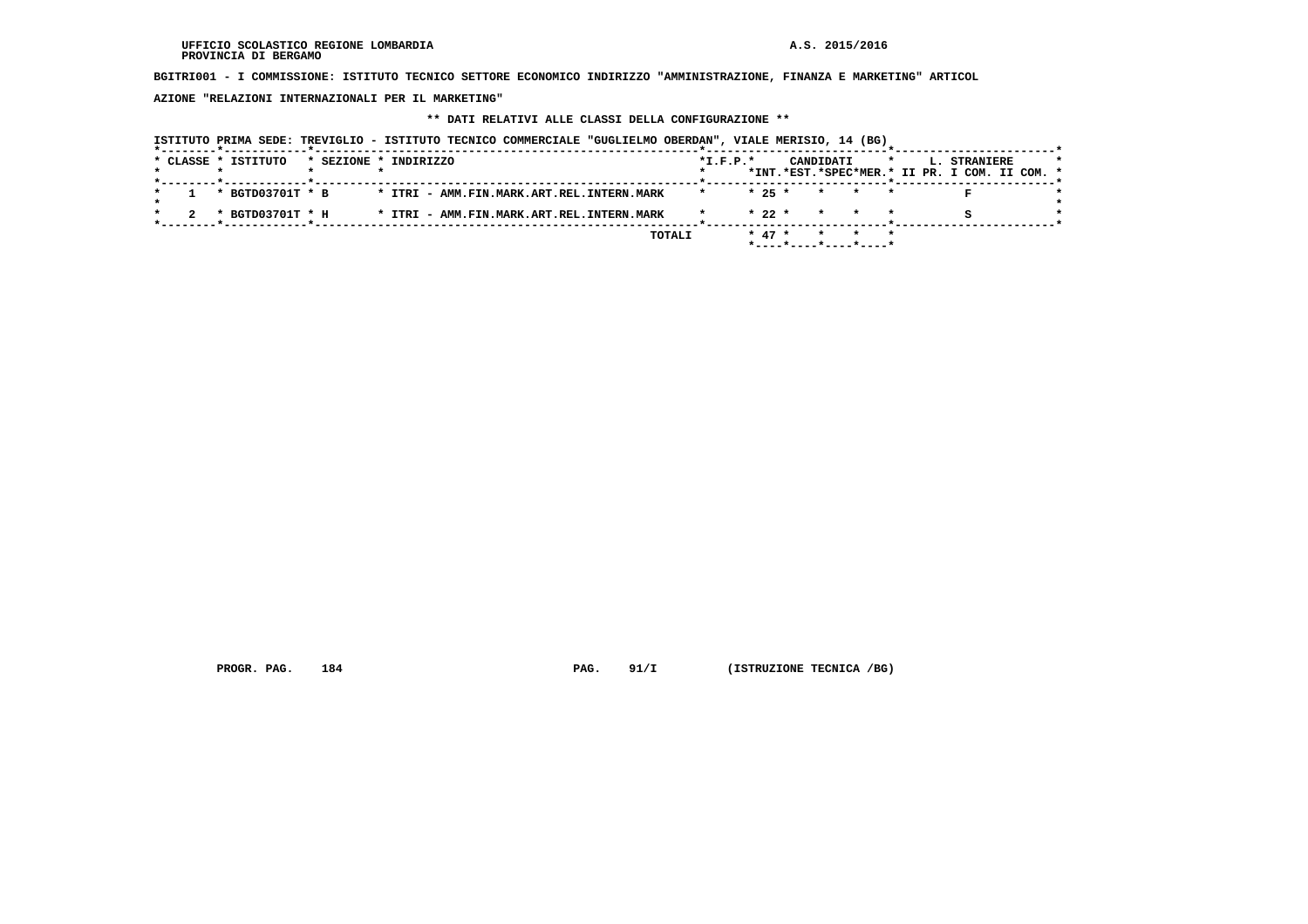**BGITRI001 - I COMMISSIONE: ISTITUTO TECNICO SETTORE ECONOMICO INDIRIZZO "AMMINISTRAZIONE, FINANZA E MARKETING" ARTICOL**

 **AZIONE "RELAZIONI INTERNAZIONALI PER IL MARKETING"**

| $\star$<br>PRESIDENTE: LAURORA GIORGIO N. IL 19/02/1970 (MI)<br>$\star$<br>PRESEZZO - ISTITUTO MAGISTRALE "BETTY AMBIVERI", VIA C.BERIZZI, 1 (BG)                                                                                                                                                                                                                 |  |
|-------------------------------------------------------------------------------------------------------------------------------------------------------------------------------------------------------------------------------------------------------------------------------------------------------------------------------------------------------------------|--|
| INDIRIZZO: ITRI - AMM.FIN.MARK.ART.REL.INTERN.MARK                                                                                                                                                                                                                                                                                                                |  |
| 1 - IO11:LINGUA E LETTERATURA ITALIANA<br>(A050:LETTERE IST.ISTR.SECOND.<br>BUCCI MARIA GRAZIA N. IL 25/04/1979 (BA)<br>PROVENIENTE DA: BERGAMO - ISTITUTO TECNICO INDUSTRIALE "PIETRO PALEOCAPA" (CORSO SERA, VIA GAVAZZENI, 29 (BG)                                                                                                                             |  |
| 2 - N390:LINGUA E CULTURA STRANIERA (FRANCESE)<br>(A246:LINGUA E CIV. STRANIERA (<br>PANZERI GIOSUE' N. IL 11/04/1965 (BG)<br>PROVENIENTE DA: CREMA - LICEO CLASSICO "A. RACCHETTI", VIA U.PALMIERI 4 (CR)<br>GUSMANO MASSIMILIANO N. IL 17/04/1980 (LC)<br>PROVENIENTE DA: BERGAMO - ISTITUTO TECNICO COMMERCIALE "VITTORIO EMANUELE II", VIA F. LUSSANA, 2 (BG) |  |
| 3 - I123: ECONOMIA AZIENDALE E GEO-POLITICA<br>(A017:DISCIPLINE ECONOMICO-AZIE<br>BATTENTI ANNA PAOLA N. IL 27/08/1966 (BG)<br>PROVENIENTE DA: ROMANO DI LOMBARDIA - IST PROF INDUSTRIA E ARTIGIANATO "G.B. RUBINI", VIA BELVEDERE (BG)                                                                                                                           |  |

 **PROGR. PAG.** 185 **PAG. 91/II (ISTRUZIONE TECNICA /BG)**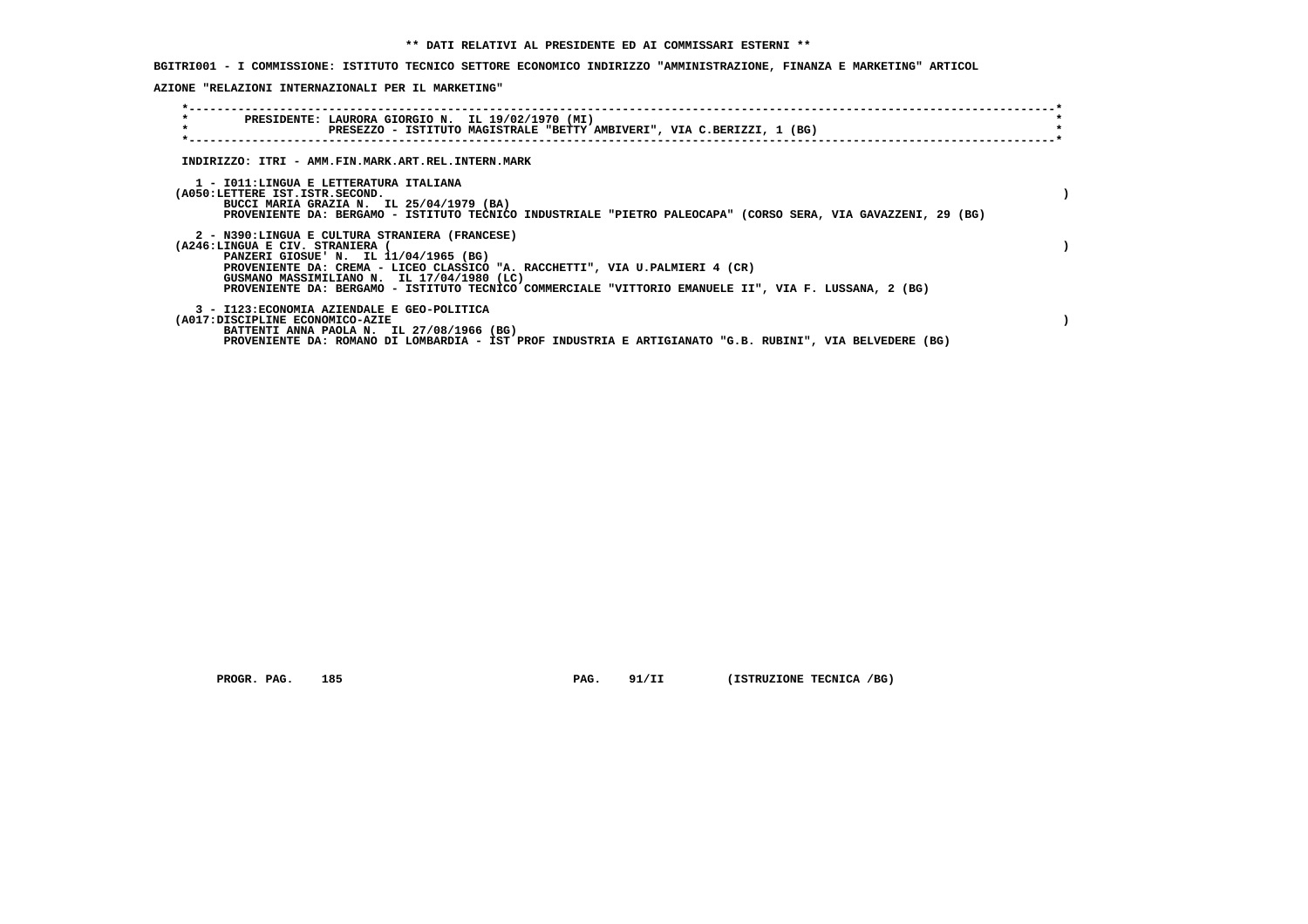**BGITRI002 - II COMMISSIONE: ISTITUTO TECNICO SETTORE ECONOMICO INDIRIZZO "AMMINISTRAZIONE, FINANZA E MARKETING" ARTICOL**

 **AZIONE "RELAZIONI INTERNAZIONALI PER IL MARKETING"**

## **\*\* DATI RELATIVI ALLE CLASSI DELLA CONFIGURAZIONE \*\***

|  | * CLASSE * ISTITUTO | * SEZIONE * INDIRIZZO |  |  |  |                                           |        | $*I.F.P.*$ |          | CANDIDATI       |                       | $\star$ | L. STRANIERE<br>*INT.*EST.*SPEC*MER.* II PR. I COM. II COM. * |  |  |
|--|---------------------|-----------------------|--|--|--|-------------------------------------------|--------|------------|----------|-----------------|-----------------------|---------|---------------------------------------------------------------|--|--|
|  |                     |                       |  |  |  |                                           |        |            |          |                 |                       |         |                                                               |  |  |
|  | * BGTD03701T * G    |                       |  |  |  | * ITRI - AMM.FIN.MARK.ART.REL.INTERN.MARK |        |            | $* 19 *$ | $\star$ $\star$ |                       | $\star$ |                                                               |  |  |
|  | * BGTD03701T * C    |                       |  |  |  | * ITSI - AMM.FIN.MARK.ART.SIST.INF.AZ.LI  |        |            | * 16 *   | $\star$ $\star$ |                       |         |                                                               |  |  |
|  |                     |                       |  |  |  |                                           | TOTALI |            | $* 35 *$ |                 | *----*----*----*----* | $\star$ |                                                               |  |  |

 **PROGR. PAG.** 186 **PAG. 92/I** (ISTRUZIONE TECNICA /BG)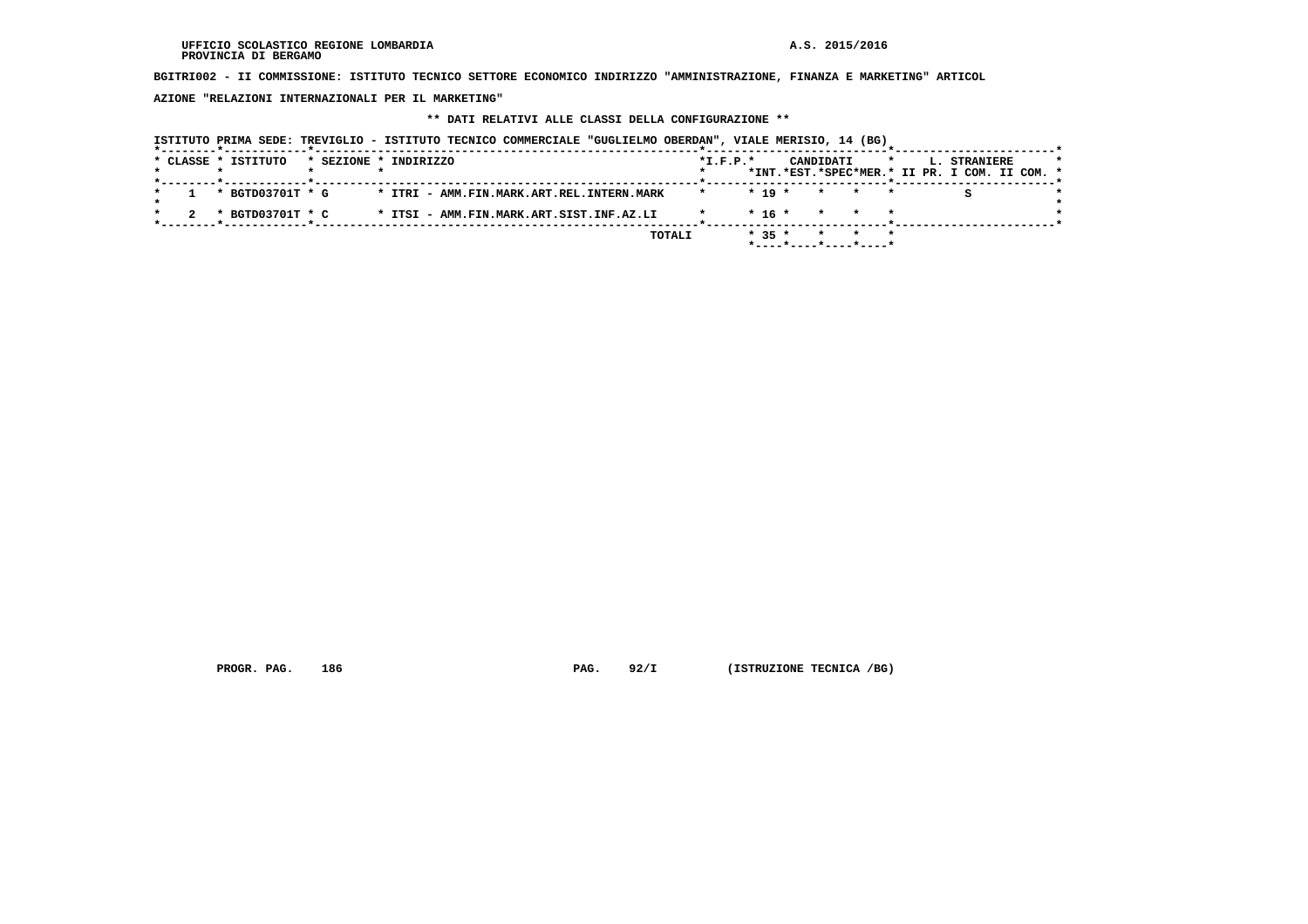## **BGITRI002 - II COMMISSIONE: ISTITUTO TECNICO SETTORE ECONOMICO INDIRIZZO "AMMINISTRAZIONE, FINANZA E MARKETING" ARTICOL**

 **AZIONE "RELAZIONI INTERNAZIONALI PER IL MARKETING"**

| $\star$ | PRESIDENTE: NAPPO GIOVANNA N. IL 29/09/1961 (NA)<br>BERGAMO - LICEO SCIENTIFICO "GIULIO NATTA", VIA EUROPA 15 (BG)                                                                                                                    |  |
|---------|---------------------------------------------------------------------------------------------------------------------------------------------------------------------------------------------------------------------------------------|--|
|         | INDIRIZZO: ITRI - AMM.FIN.MARK.ART.REL.INTERN.MARK                                                                                                                                                                                    |  |
|         | 1 - IO11: LINGUA E LETTERATURA ITALIANA<br>(A050:LETTERE IST.ISTR.SECOND.<br>DI STEFANO DARIO N. IL 27/05/1983 (CT)<br>PROVENIENTE DA: BERGAMO - IST PROF PER I SERVIZI SOCIALI "MAMOLI" PROF.DIURNO, VIA BREMBILLA 3 (BG)            |  |
|         | 2 - N790:LINGUA E CULTURA STRANIERA (SPAGNOLO)<br>(A446:LINGUA E CIV. STRANIERA (<br>D'ADAMO SANDRINE N. IL 15/09/1971 (EE)<br>PROVENIENTE DA: BERGAMO - ISTITUTO MAGISTRALE "MAMOLI" LICEO DIURNO, VIA BREMBILLA 3 (BG)              |  |
|         | 3 - I123: ECONOMIA AZIENDALE E GEO-POLITICA<br>(A017:DISCIPLINE ECONOMICO-AZIE<br>VAILATI MONICA N. IL 19/09/1980 (BG)<br>PROVENIENTE DA: BERGAMO - IST PROF PER I SERVIZI COMMERCIALI "CATERINA CANIANA", VIA DEL POLARESCO, 19 (BG) |  |
|         | INDIRIZZO: ITSI - AMM.FIN.MARK.ART.SIST.INF.AZ.LI                                                                                                                                                                                     |  |
|         | 1 - IO11: LINGUA E LETTERATURA ITALIANA<br>(A050:LETTERE IST.ISTR.SECOND.<br>DI STEFANO DARIO N. IL 27/05/1983 (CT)<br>PROVENIENTE DA: BERGAMO - IST PROF PER I SERVIZI SOCIALI "MAMOLI" PROF.DIURNO, VIA BREMBILLA 3 (BG)            |  |
|         | 2 - I028: LINGUA INGLESE<br>(A346:LINGUA E CIV. STRANIERA (<br>BOVATI LAURA MARIA N. IL 31/05/1952 (LC)<br>PROVENIENTE DA: BERGAMO - LICEO SCIENTIFICO "FILIPPO LUSSANA", VIA ANGELO MAY, 1 (BG)                                      |  |
|         | 3 - I072: ECONOMIA AZIENDALE<br>(A017:DISCIPLINE ECONOMICO-AZIE<br>VAILATI MONICA N. IL 19/09/1980 (BG)<br>PROVENIENTE DA: BERGAMO - IST PROF PER I SERVIZI COMMERCIALI "CATERINA CANIANA", VIA DEL POLARESCO, 19 (BG)                |  |

 **PROGR. PAG.** 187 **PAG.** 92/II (ISTRUZIONE TECNICA /BG)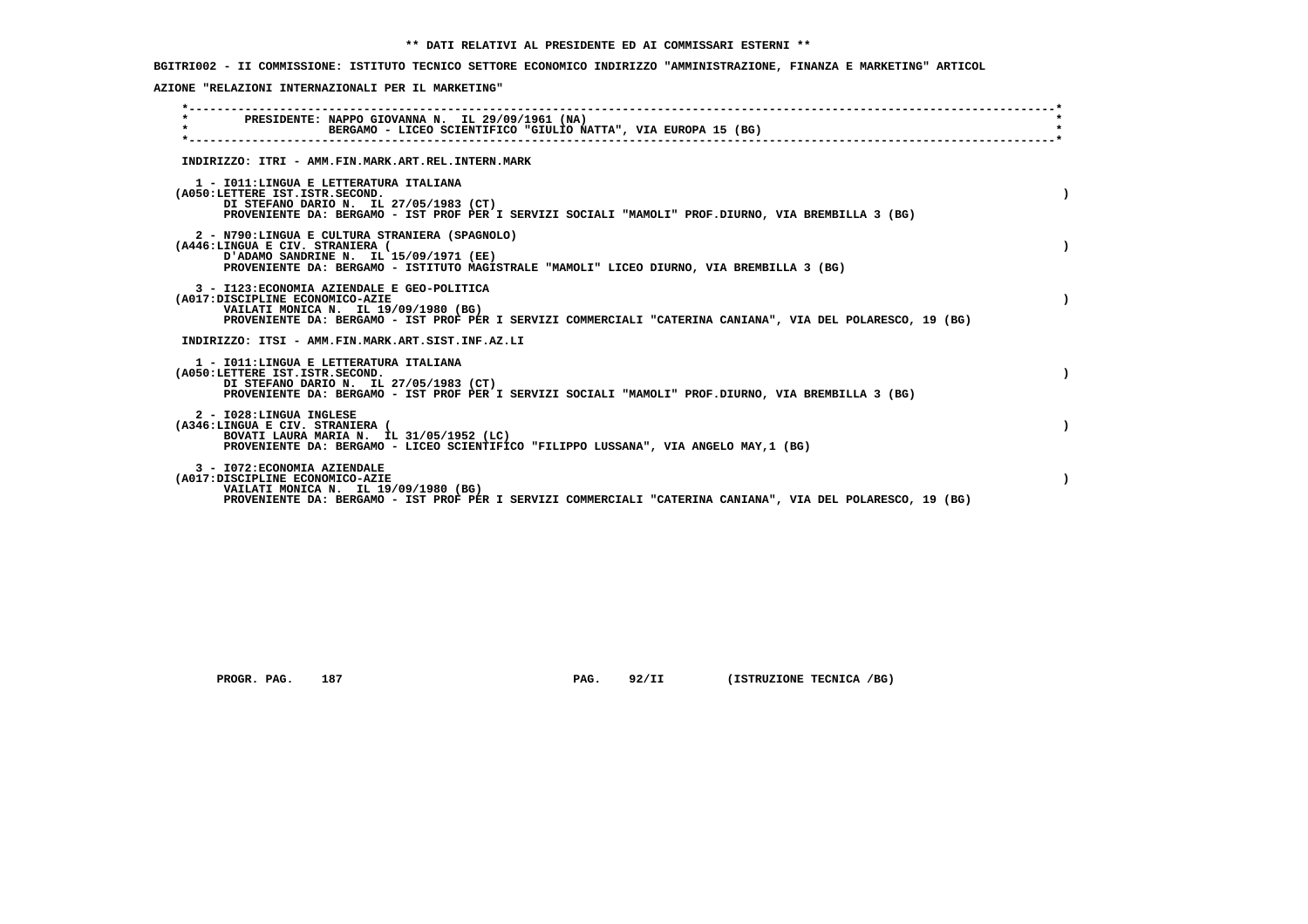**BGITRI003 - III COMMISSIONE: ISTITUTO TECNICO SETTORE ECONOMICO INDIRIZZO "AMMINISTRAZIONE, FINANZA E MARKETING" ARTICOL**

 **AZIONE "RELAZIONI INTERNAZIONALI PER IL MARKETING"**

## **\*\* DATI RELATIVI ALLE CLASSI DELLA CONFIGURAZIONE \*\***

 **ISTITUTO PRIMA SEDE: BERGAMO - ISTITUTO TECNICO COMMERCIALE "BORTOLO BELOTTI", VIA PER AZZANO,5 (BG)**

|  | * CLASSE * ISTITUTO  |           | * SEZIONE * INDIRIZZO                     | $*L.F.P.*$ |           | CANDIDATI             |         | $\star$ | L. STRANIERE                                  |  |
|--|----------------------|-----------|-------------------------------------------|------------|-----------|-----------------------|---------|---------|-----------------------------------------------|--|
|  |                      |           |                                           |            |           |                       |         |         | *INT.*EST.*SPEC*MER.* II PR. I COM. II COM. * |  |
|  |                      |           |                                           |            |           |                       |         |         |                                               |  |
|  | * BGTD06000T * 5G-SF |           | * ITRI - AMM.FIN.MARK.ART.REL.INTERN.MARK |            | $* 19 *$  | $\star$               |         |         |                                               |  |
|  |                      | $*$ 5G-ST | * ITRI - AMM.FIN.MARK.ART.REL.INTERN.MARK |            | $*$ 2 $*$ | $\star$               |         |         |                                               |  |
|  |                      |           |                                           |            |           |                       |         |         |                                               |  |
|  | * BGTD06000T * 5H    |           | * ITRI - AMM.FIN.MARK.ART.REL.INTERN.MARK |            | $*26*$    | $\star$ $\star$       | $\star$ |         |                                               |  |
|  |                      |           |                                           |            |           |                       |         |         |                                               |  |
|  |                      |           |                                           |            |           |                       |         | $\star$ |                                               |  |
|  |                      |           | TOTALI                                    |            | $* 47 *$  |                       |         |         |                                               |  |
|  |                      |           |                                           |            |           | *----*----*----*----* |         |         |                                               |  |

 **PROGR. PAG.** 188 **PAG. 93/I (ISTRUZIONE TECNICA /BG)**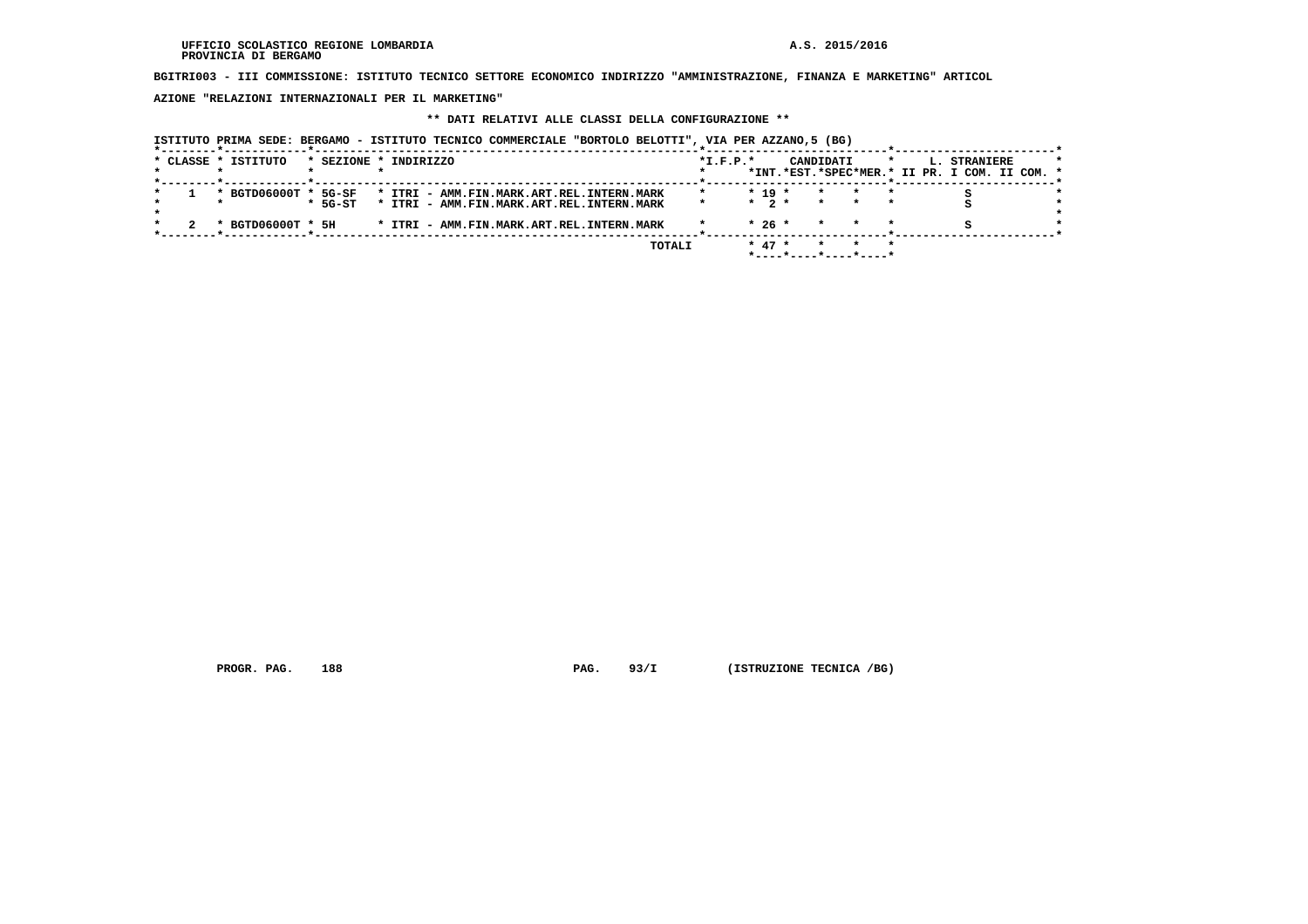**BGITRI003 - III COMMISSIONE: ISTITUTO TECNICO SETTORE ECONOMICO INDIRIZZO "AMMINISTRAZIONE, FINANZA E MARKETING" ARTICOL**

 **AZIONE "RELAZIONI INTERNAZIONALI PER IL MARKETING"**

| $\star$<br>$\star$                                                                                                       | PRESIDENTE: MITOLO GIUSEPPE N. IL 19/05/1966 (BA)<br>SERIATE - ISTITUTO TECNICO INDUSTRIALE "ETTORE MAJORANA", VIA PARTIGIANI, 1 (BG) |  |
|--------------------------------------------------------------------------------------------------------------------------|---------------------------------------------------------------------------------------------------------------------------------------|--|
| INDIRIZZO: ITRI - AMM.FIN.MARK.ART.REL.INTERN.MARK                                                                       |                                                                                                                                       |  |
| 1 - IO11:LINGUA E LETTERATURA ITALIANA<br>(A050:LETTERE IST.ISTR.SECOND.<br>CARDIA MARIA RITA N. IL 21/03/1969 (ME)      | PROVENIENTE DA: NEMBRO - IST PROF PER I SERVIZI ALBERGHIERI E RISTORAZIONE "ALFREDO SONZOGNI", VIA BELLINI 54 (BG)                    |  |
| 2 - N790:LINGUA E CULTURA STRANIERA (SPAGNOLO)<br>(A446:LINGUA E CIV. STRANIERA (<br>BRUNI ROSSANA N. IL 03/11/1959 (EE) | PROVENIENTE DA: ZOGNO - LICEO SCIENTIFICO "DAVID MARIA TUROLDO", VIA RONCO, 11 (BG)                                                   |  |
| 3 - I123: ECONOMIA AZIENDALE E GEO-POLITICA<br>(A017:DISCIPLINE ECONOMICO-AZIE<br>LANZI GIORGIO N. IL 19/08/1963 (BG)    | PROVENIENTE DA: TRESCORE BALNEARIO - ISTITUTO TECNICO COMMERCIALE "LORENZO LOTTO", VIA DELL'ALBAROTTO N. 23 (BG)                      |  |

 **PROGR. PAG.** 189 **PAG.** 93/II (ISTRUZIONE TECNICA /BG)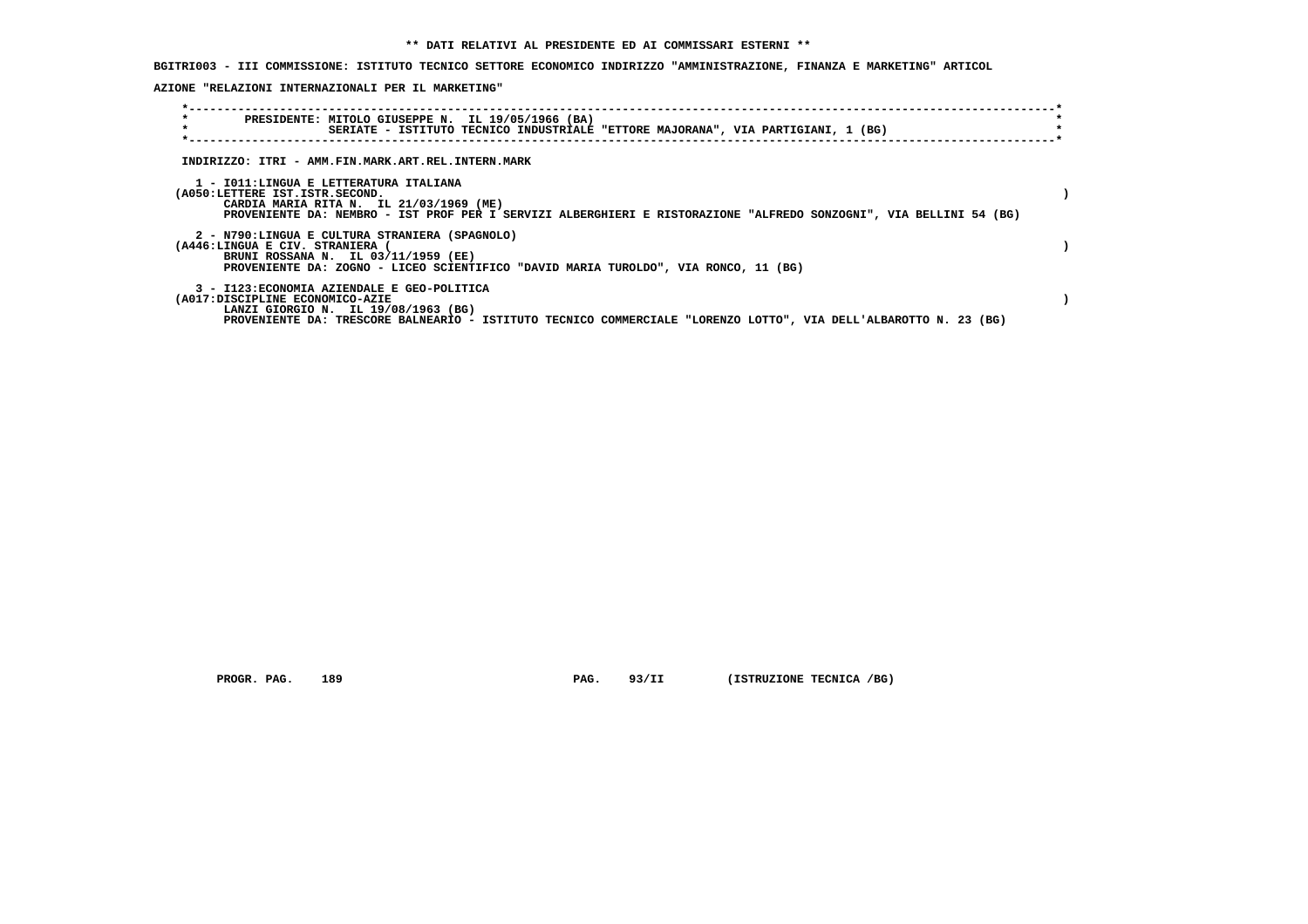**BGITRI004 - IV COMMISSIONE: ISTITUTO TECNICO SETTORE ECONOMICO INDIRIZZO "AMMINISTRAZIONE, FINANZA E MARKETING" ARTICOL**

 **AZIONE "RELAZIONI INTERNAZIONALI PER IL MARKETING"**

## **\*\* DATI RELATIVI ALLE CLASSI DELLA CONFIGURAZIONE \*\***

|  |  | ISTITUTO PRIMA SEDE: BERGAMO - ISTITUTO TECNICO COMMERCIALE "BORTOLO BELOTTI", VIA PER AZZANO,5 (BG)<br>* CLASSE * ISTITUTO |                       |  |  |  |  |                                           |        |            |            |                       |           |  |  |                                                               |  |  |
|--|--|-----------------------------------------------------------------------------------------------------------------------------|-----------------------|--|--|--|--|-------------------------------------------|--------|------------|------------|-----------------------|-----------|--|--|---------------------------------------------------------------|--|--|
|  |  |                                                                                                                             | * SEZIONE * INDIRIZZO |  |  |  |  |                                           |        | $*I.F.P.*$ |            |                       | CANDIDATI |  |  | L. STRANIERE<br>*INT.*EST.*SPEC*MER.* II PR. I COM. II COM. * |  |  |
|  |  | * BGTD06000T * 5E                                                                                                           |                       |  |  |  |  | * ITRI - AMM.FIN.MARK.ART.REL.INTERN.MARK |        | $\star$    | $*$ 16 $*$ |                       | $\star$   |  |  |                                                               |  |  |
|  |  | * BGTD06000T * 5F                                                                                                           |                       |  |  |  |  | * ITRI - AMM.FIN.MARK.ART.REL.INTERN.MARK |        |            | $*$ 18 $*$ |                       |           |  |  |                                                               |  |  |
|  |  |                                                                                                                             |                       |  |  |  |  |                                           | TOTALI |            | $* 34 *$   | *----*----*----*----* |           |  |  |                                                               |  |  |

 **PROGR. PAG.** 190 **PAG. 94/I** (ISTRUZIONE TECNICA /BG)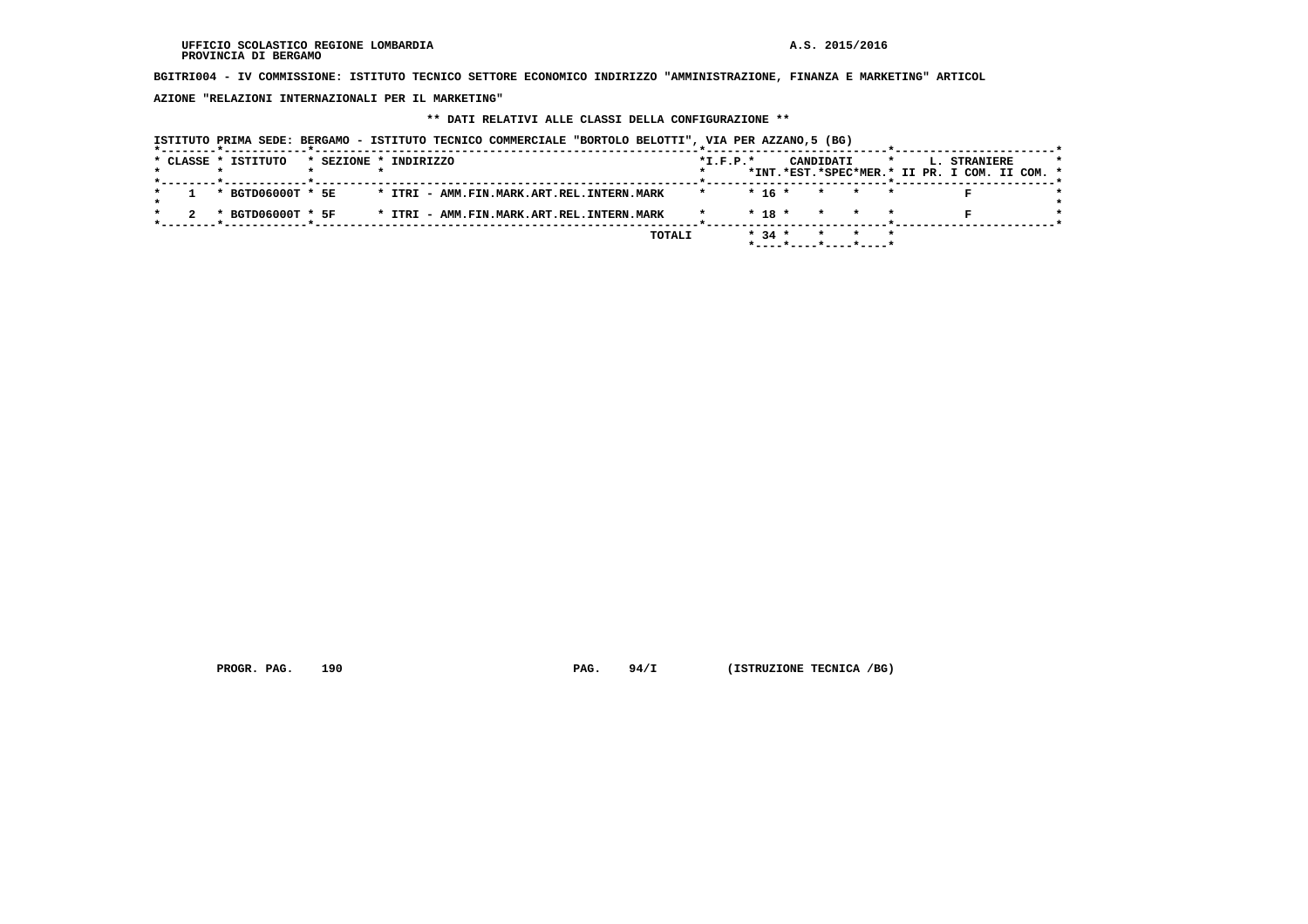**BGITRI004 - IV COMMISSIONE: ISTITUTO TECNICO SETTORE ECONOMICO INDIRIZZO "AMMINISTRAZIONE, FINANZA E MARKETING" ARTICOL**

 **AZIONE "RELAZIONI INTERNAZIONALI PER IL MARKETING"**

| $\star$<br>PRESIDENTE: BIGONI GIOVANNA N. IL 16/08/1966 (BG)<br>$\star$<br>CLUSONE - LICEO SCIENTIFICO "ANDREA FANTONI", VIA BARBARIGO, 27 (BG)                                                                                              |  |
|----------------------------------------------------------------------------------------------------------------------------------------------------------------------------------------------------------------------------------------------|--|
| INDIRIZZO: ITRI - AMM.FIN.MARK.ART.REL.INTERN.MARK                                                                                                                                                                                           |  |
| 1 - IO11:LINGUA E LETTERATURA ITALIANA<br>(A050:LETTERE IST.ISTR.SECOND.<br>VIOLANTE VALENTINA N. IL 01/10/1979 (CT)<br>PROVENIENTE DA: PRESEZZO - IST PROF PER I SERVIZI COMMERCIALI E TURISTICI "BETTY AMBIVERI", VIA C. BERIZZI,1 (BG)    |  |
| 2 - N390:LINGUA E CULTURA STRANIERA (FRANCESE)<br>(A246:LINGUA E CIV. STRANIERA (<br>SANTALUCIA PROVVIDENZA N. IL 29/09/1955 (ME)<br>PROVENIENTE DA: MENAGGIO - ISTITUTO TECNICO COMMERCIALE MENAGGIO, VIA MALAGRIDA P.GABRIELE 3 (CO)       |  |
| 3 - I123: ECONOMIA AZIENDALE E GEO-POLITICA<br>(A017:DISCIPLINE ECONOMICO-AZIE<br>GERACI BARBARA N. IL 17/09/1972 (BG)<br>PROVENIENTE DA: NEMBRO - IST PROF PER I SERVIZI ALBERGHIERI E RISTORAZIONE "ALFREDO SONZOGNI", VIA BELLINI 54 (BG) |  |

 **PROGR. PAG.** 191 **PAG.** 94/II (ISTRUZIONE TECNICA /BG)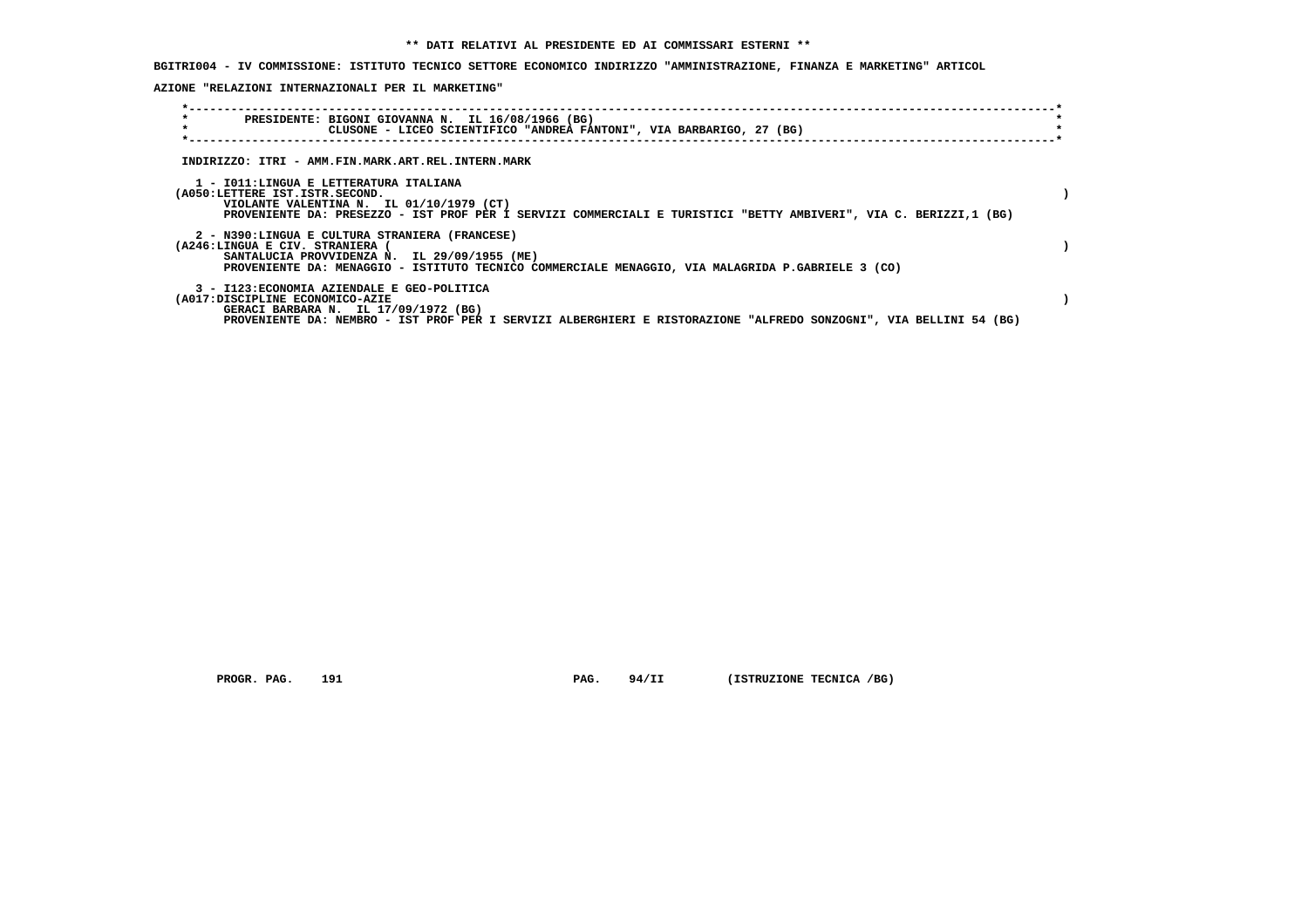**BGITRI005 - V COMMISSIONE: ISTITUTO TECNICO SETTORE ECONOMICO INDIRIZZO "AMMINISTRAZIONE, FINANZA E MARKETING" ARTICOL**

 **AZIONE "RELAZIONI INTERNAZIONALI PER IL MARKETING"**

## **\*\* DATI RELATIVI ALLE CLASSI DELLA CONFIGURAZIONE \*\***

| * CLASSE * ISTITUTO | * SEZIONE * INDIRIZZO                     |        | $*$ I.F.P. $*$ |            |         | CANDIDATI                      | $\star$ | L. STRANIERE<br>*INT.*EST.*SPEC*MER.* II PR. I COM. II COM. * |  |
|---------------------|-------------------------------------------|--------|----------------|------------|---------|--------------------------------|---------|---------------------------------------------------------------|--|
|                     |                                           |        |                |            |         |                                |         |                                                               |  |
| * BGTD01101N * C    | * ITRI - AMM.FIN.MARK.ART.REL.INTERN.MARK |        |                | $*20$ *    |         | * 1 *                          |         |                                                               |  |
| * BGTD01101N * D    | * ITRI - AMM.FIN.MARK.ART.REL.INTERN.MARK |        |                | $*$ 15 $*$ | $\star$ |                                |         |                                                               |  |
|                     |                                           | TOTALI |                | $* 35 *$   |         | * 1 *<br>*----*----*----*----* |         |                                                               |  |

 **PROGR. PAG.** 192 **PAG. 95/I** (ISTRUZIONE TECNICA /BG)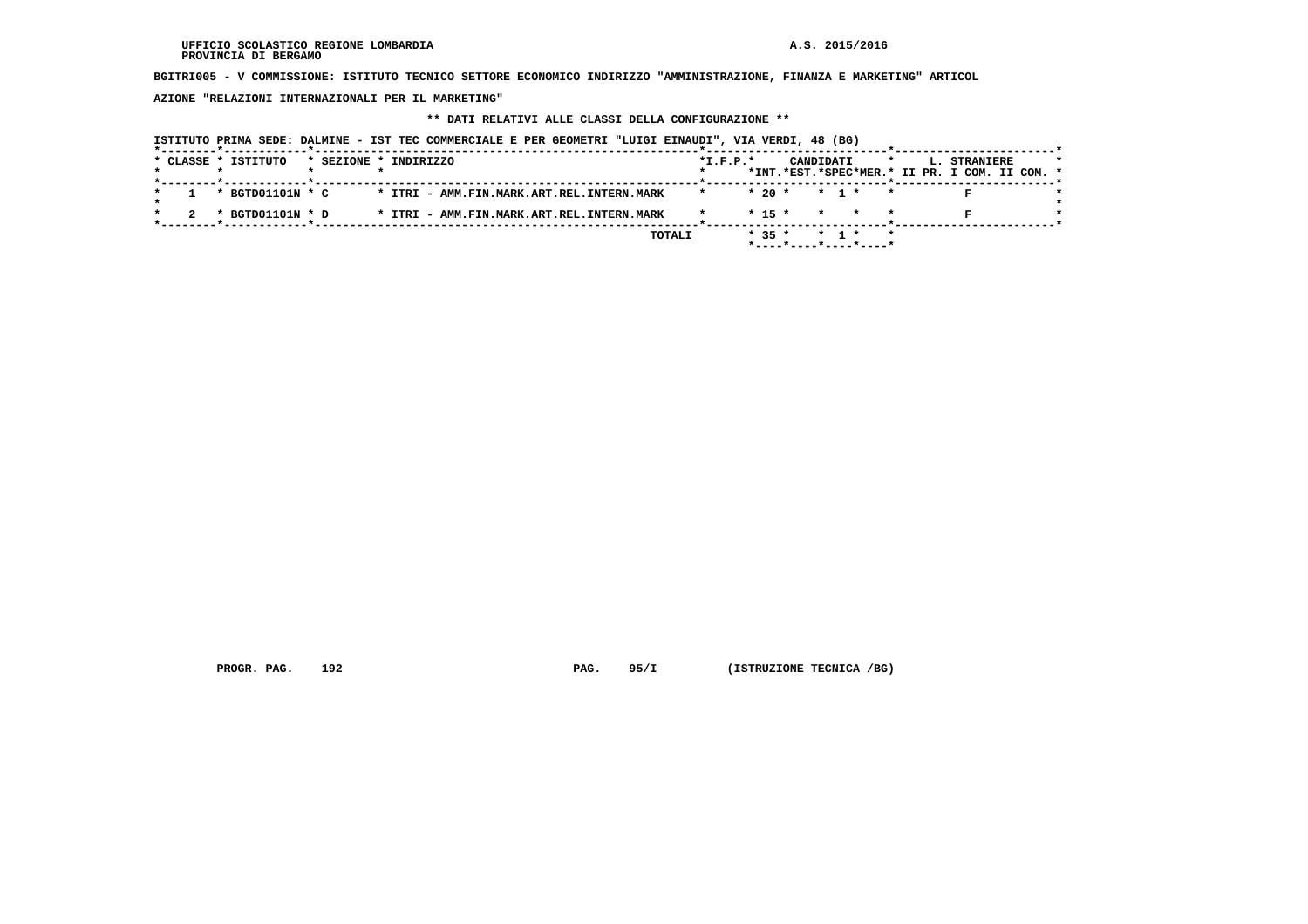**BGITRI005 - V COMMISSIONE: ISTITUTO TECNICO SETTORE ECONOMICO INDIRIZZO "AMMINISTRAZIONE, FINANZA E MARKETING" ARTICOL**

 **AZIONE "RELAZIONI INTERNAZIONALI PER IL MARKETING"**

| $\star$<br>PRESIDENTE: MARCHI CORRADO N. IL 09/09/1954 (MI)<br>$\star$<br>PRESEZZO - LICEO SCIENTIFICO "MAIRONI DA PONTE", VIA BERIZZI, 1 (BG)                                                                                                   |  |
|--------------------------------------------------------------------------------------------------------------------------------------------------------------------------------------------------------------------------------------------------|--|
| INDIRIZZO: ITRI - AMM.FIN.MARK.ART.REL.INTERN.MARK                                                                                                                                                                                               |  |
| 1 - IO11:LINGUA E LETTERATURA ITALIANA<br>(A050:LETTERE IST.ISTR.SECOND.<br>COLOMBO ZEFINETTI CHIARA N. IL 22/02/1954 (BG)<br>PROVENIENTE DA: PRESEZZO - IST PROF PER I SERVIZI COMMERCIALI E TURISTICI "BETTY AMBIVERI", VIA C. BERIZZI,1 (BG)  |  |
| 2 - N390:LINGUA E CULTURA STRANIERA (FRANCESE)<br>(A246:LINGUA E CIV. STRANIERA (<br>ZAPPA ANTONELLA N. IL 15/04/1963 (BG)<br>PROVENIENTE DA: NEMBRO - IST PROF PER I SERVIZI ALBERGHIERI E RISTORAZIONE "ALFREDO SONZOGNI", VIA BELLINI 54 (BG) |  |
| 3 - I123: ECONOMIA AZIENDALE E GEO-POLITICA<br>(A017:DISCIPLINE ECONOMICO-AZIE<br>AZZONI ELENA N. IL 30/08/1964 (BS)<br>PROVENIENTE DA: TREVIGLIO - ISTITUTO TECNICO COMMERCIALE "GUGLIELMO OBERDAN", VIALE MERISIO, 14 (BG)                     |  |

 **PROGR. PAG.** 193 **PAG.** 95/II (ISTRUZIONE TECNICA /BG)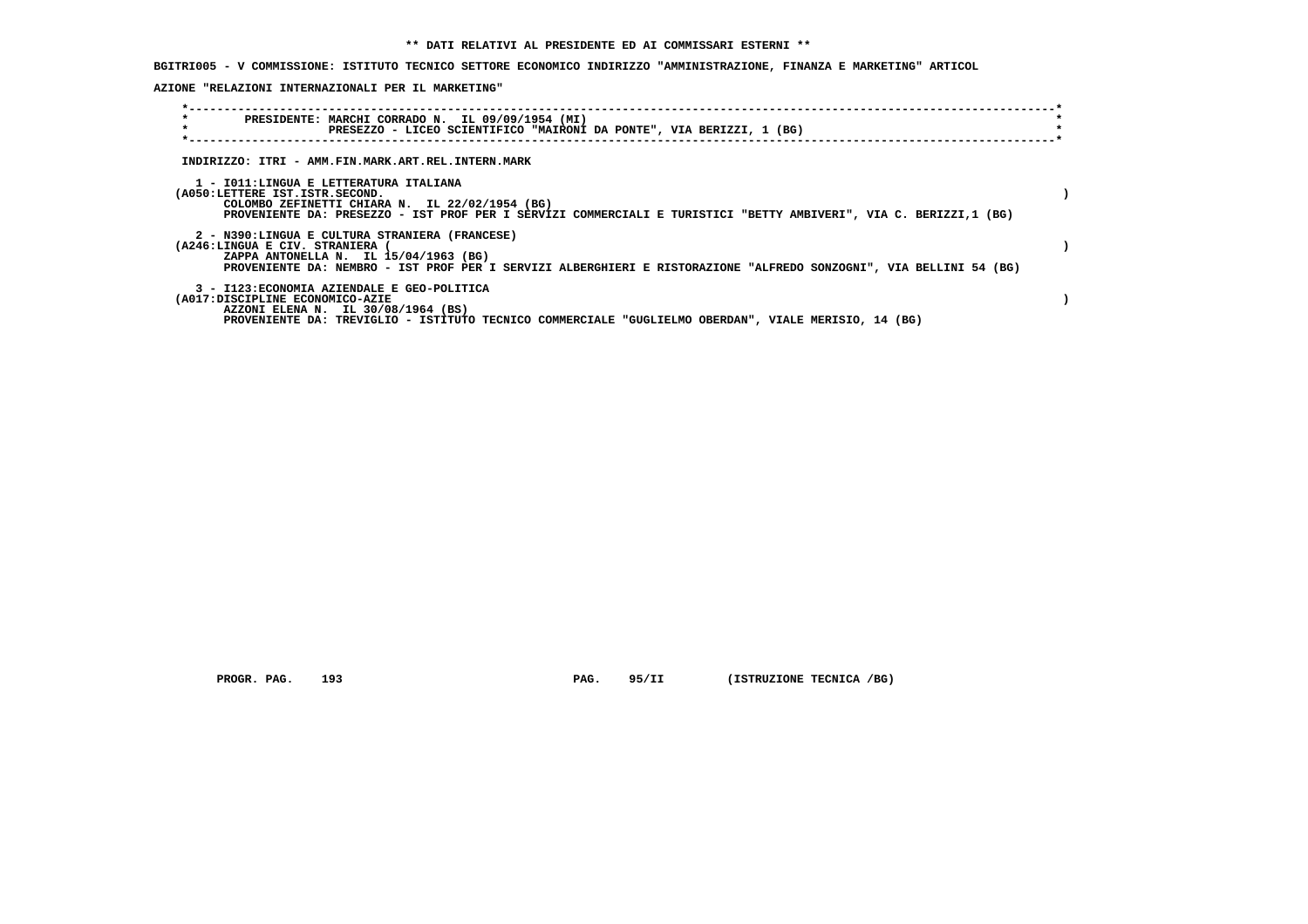**BGITRI006 - VI COMMISSIONE: ISTITUTO TECNICO SETTORE ECONOMICO INDIRIZZO "AMMINISTRAZIONE, FINANZA E MARKETING" ARTICOL**

 **AZIONE "RELAZIONI INTERNAZIONALI PER IL MARKETING"**

# **\*\* DATI RELATIVI ALLE CLASSI DELLA CONFIGURAZIONE \*\***

 **ISTITUTO PRIMA SEDE: PRESEZZO - ISTITUTO TECNICO COMMERCIALE "MAIRONI DA PONTE", VIA BERIZZI,1 (BG)**

|  | * CLASSE * ISTITUTO |  | * SEZIONE * INDIRIZZO                     | $*$ I.F.P. $*$ |            | CANDIDATI |                               | $\star$ | L. STRANIERE<br>*INT.*EST.*SPEC*MER.* II PR. I COM. II COM. * |  |
|--|---------------------|--|-------------------------------------------|----------------|------------|-----------|-------------------------------|---------|---------------------------------------------------------------|--|
|  | * BGTD00801T * 5AR  |  | * ITRI - AMM.FIN.MARK.ART.REL.INTERN.MARK |                | $*$ 17 $*$ |           | * * *                         |         |                                                               |  |
|  | * BGTD00801T * 5BR  |  | * ITRI - AMM.FIN.MARK.ART.REL.INTERN.MARK |                | $*$ 18 $*$ |           | * * *                         |         |                                                               |  |
|  |                     |  | <b>TOTALI</b>                             |                | $* 35 *$   |           | * * *<br>*----*----*----*---- |         |                                                               |  |

 **PROGR. PAG.** 194 **PAG. PAG.** 96/I (ISTRUZIONE TECNICA /BG)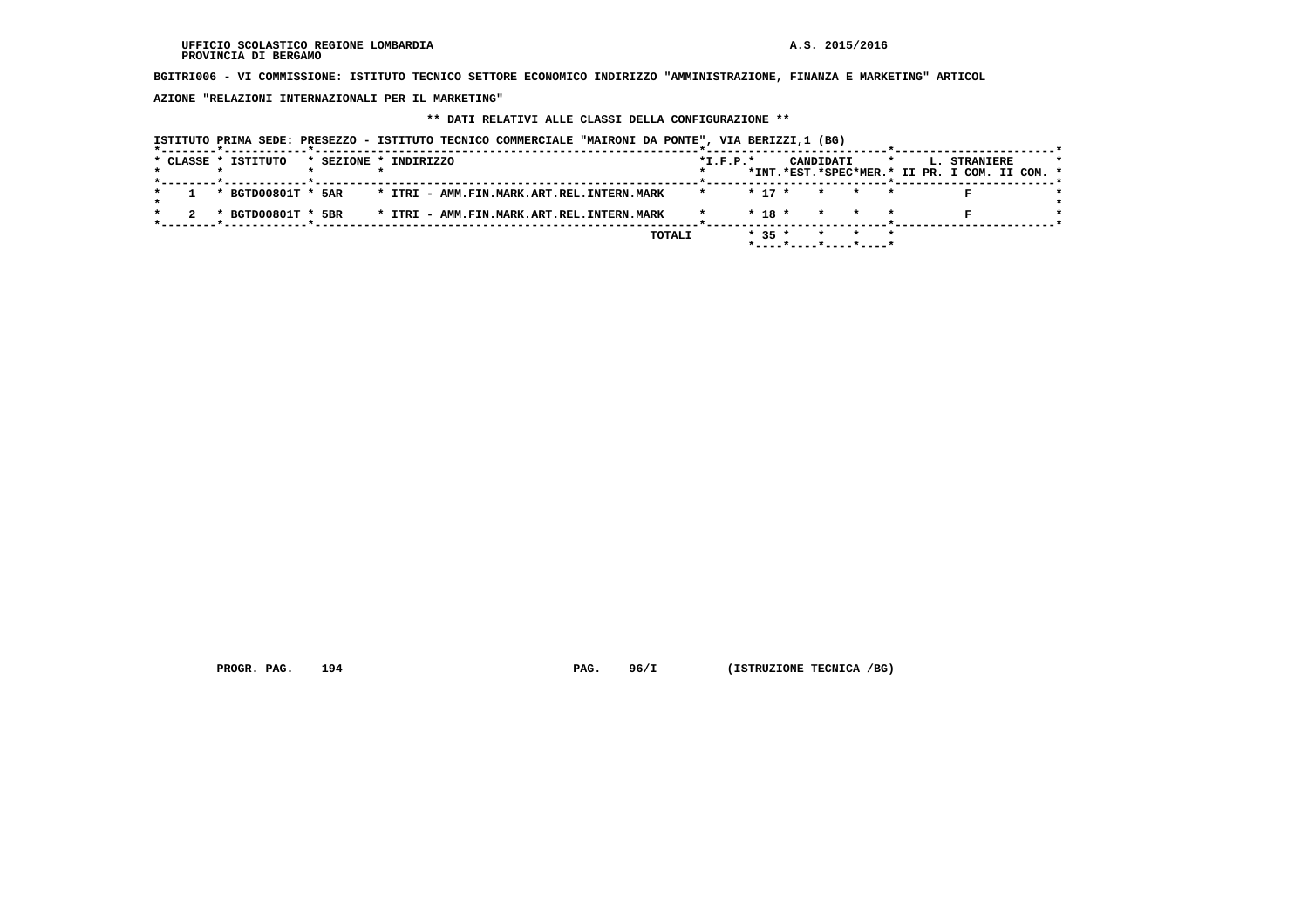**BGITRI006 - VI COMMISSIONE: ISTITUTO TECNICO SETTORE ECONOMICO INDIRIZZO "AMMINISTRAZIONE, FINANZA E MARKETING" ARTICOL**

 **AZIONE "RELAZIONI INTERNAZIONALI PER IL MARKETING"**

| $\star$<br>$\star$              | PRESIDENTE: NESSI SERGIO N. IL 30/06/1956 (BG)<br>BERGAMO - IST PROF PER I SERVIZI COMMERCIALI "GUIDO GALLI", VIA GAVAZZENI, 37 (BG)                                                               |  |
|---------------------------------|----------------------------------------------------------------------------------------------------------------------------------------------------------------------------------------------------|--|
|                                 | INDIRIZZO: ITRI - AMM.FIN.MARK.ART.REL.INTERN.MARK                                                                                                                                                 |  |
| (A050:LETTERE IST.ISTR.SECOND.  | 1 - IO11:LINGUA E LETTERATURA ITALIANA<br>VITALI GABRIO N. IL 17/09/1952 (BG)<br>PROVENIENTE DA: BERGAMO - IST PROF PER I SERVIZI COMMERCIALI "CATERINA CANIANA", VIA DEL POLARESCO, 19 (BG)       |  |
| (A246:LINGUA E CIV. STRANIERA)  | 2 - N390:LINGUA E CULTURA STRANIERA (FRANCESE)<br>GUIDUCCI FIORELLA N. IL 07/05/1961 (LE)<br>PROVENIENTE DA: BERGAMO - ISTITUTO TECNICO COMMERCIALE "VITTORIO EMANUELE II", VIA F. LUSSANA, 2 (BG) |  |
| (A017:DISCIPLINE ECONOMICO-AZIE | 3 - I123: ECONOMIA AZIENDALE E GEO-POLITICA<br>MUNNA ALFONSA N. IL 07/06/1973 (AG)<br>PROVENIENTE DA: LOVERE - IST PROF PER I SERVIZI SOCIALI "IVAN PIANA", VIA XX SETTEMBRE 4 (BG)                |  |

 **PROGR. PAG.** 195 **PAG.** 96/II (ISTRUZIONE TECNICA /BG)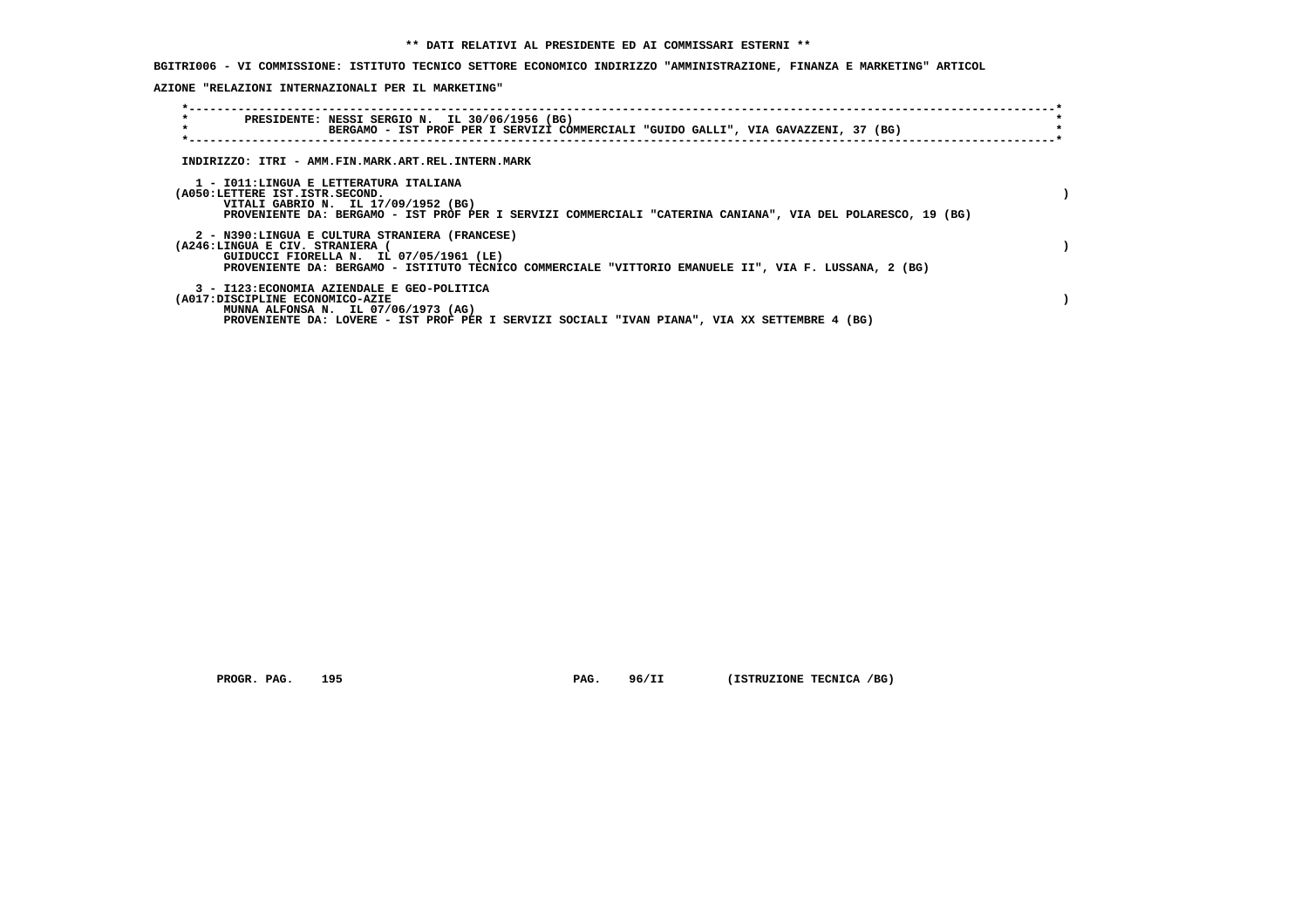**BGITRI007 - VII COMMISSIONE: ISTITUTO TECNICO SETTORE ECONOMICO INDIRIZZO "AMMINISTRAZIONE, FINANZA E MARKETING" ARTICOL**

 **AZIONE "RELAZIONI INTERNAZIONALI PER IL MARKETING"**

## **\*\* DATI RELATIVI ALLE CLASSI DELLA CONFIGURAZIONE \*\***

| ISTITUTO PRIMA SEDE: ROMANO DI LOMBARDIA - IST TEC COMMERCIALE E PER GEOMETRI "G.B. RUBINI", VIA BELVEDERE (BG) |                                                                                                     |
|-----------------------------------------------------------------------------------------------------------------|-----------------------------------------------------------------------------------------------------|
| * CLASSE * ISTITUTO<br>* SEZIONE * INDIRIZZO                                                                    | $*I.F.P.*$<br>CANDIDATI<br>L. STRANIERE<br>$\star$<br>*INT.*EST.*SPEC*MER.* II PR. I COM. II COM. * |
| * BGTD006016 * 5ARIM * ITRI - AMM.FIN.MARK.ART.REL.INTERN.MARK                                                  | <u> -----*-----</u><br>$* 27 * 1 *$<br>* *                                                          |
| * BGTD006016 * 5BSIA<br>* ITSI - AMM.FIN.MARK.ART.SIST.INF.AZ.LI                                                | $* 22 *$<br>* * *                                                                                   |
| TOTALI                                                                                                          | $* 49 * 1 *$<br>$\star$<br>*----*----*----*----                                                     |

 **PROGR. PAG.** 196 **PAG.** 97/I (ISTRUZIONE TECNICA /BG)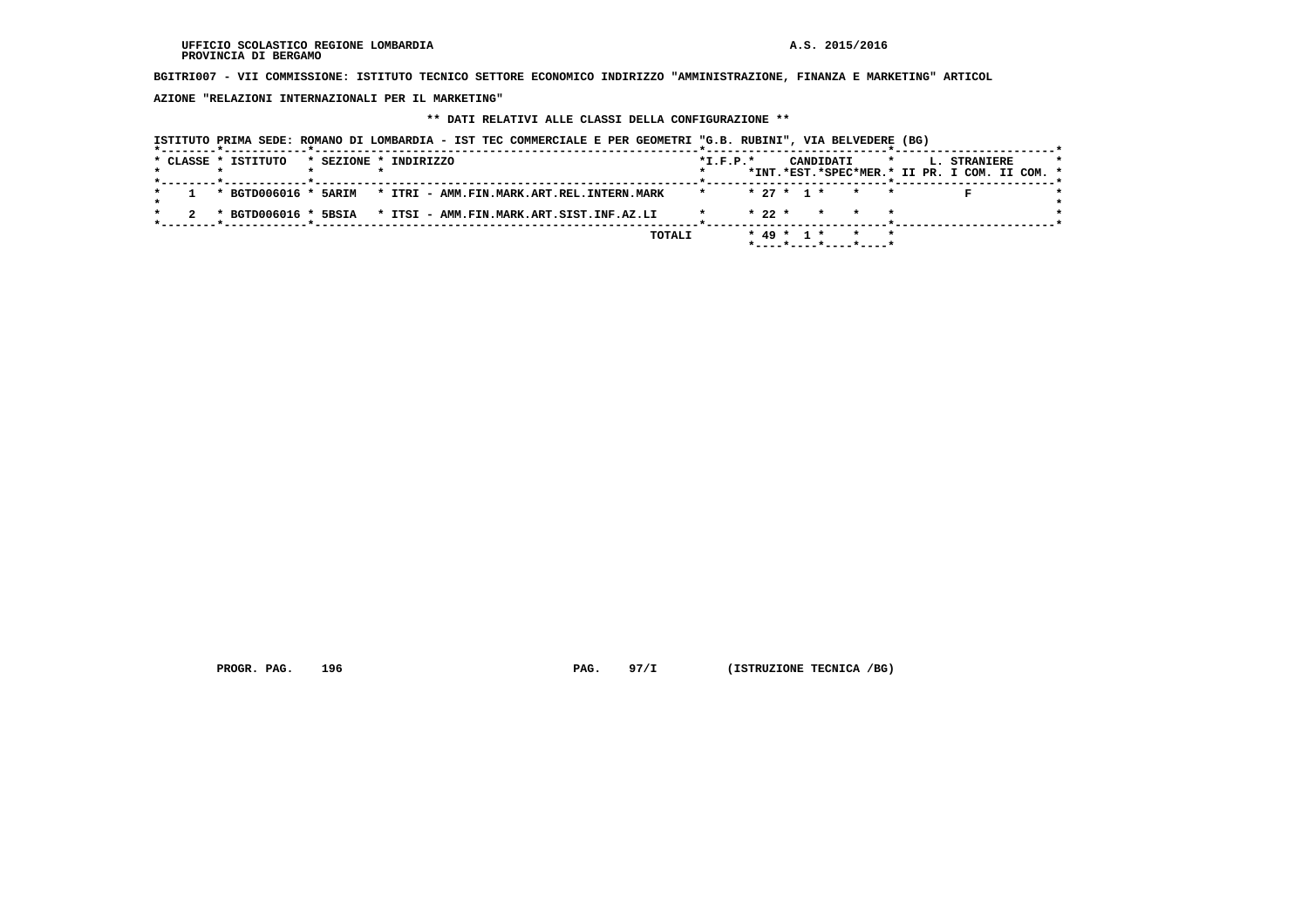**BGITRI007 - VII COMMISSIONE: ISTITUTO TECNICO SETTORE ECONOMICO INDIRIZZO "AMMINISTRAZIONE, FINANZA E MARKETING" ARTICOL**

 **AZIONE "RELAZIONI INTERNAZIONALI PER IL MARKETING"**

| $\star$ |                                                                 | PRESIDENTE: GRIECO ROSALINDA N. IL 30/10/1954 (SA)<br>SAN PELLEGRINO TERME - IST PROF PER I SERVIZI ALBERGHIERI E RISTORAZIONE DI SAN PELLEGRINO TERME, VIALE *                                |  |
|---------|-----------------------------------------------------------------|------------------------------------------------------------------------------------------------------------------------------------------------------------------------------------------------|--|
|         |                                                                 | INDIRIZZO: ITRI - AMM.FIN.MARK.ART.REL.INTERN.MARK                                                                                                                                             |  |
|         | (A050:LETTERE IST.ISTR.SECOND.                                  | 1 - IO11: LINGUA E LETTERATURA ITALIANA<br>ROSSI MELANIA N. IL 16/10/1979 (RI)<br>PROVENIENTE DA: TREVIGLIO - ISTITUTO TECNICO INDUSTRIALE "ARCHIMEDE", VIA CARAVAGGIO, 50/52 (BG)             |  |
|         | (A246:LINGUA E CIV. STRANIERA (                                 | 2 - N390:LINGUA E CULTURA STRANIERA (FRANCESE)<br>VOLTA LIVIA N. IL 18/06/1968 (BG)<br>PROVENIENTE DA: BERGAMO - ISTITUTO MAGISTRALE "GIOVANNI FALCONE", VIA DUNANT, 1 (BG)                    |  |
|         | (A017:DISCIPLINE ECONOMICO-AZIE                                 | 3 - I123: ECONOMIA AZIENDALE E GEO-POLITICA<br>CHILLE' FRANCESCO N. IL 22/11/1952 (ME)<br>PROVENIENTE DA: TREVIGLIO - ISTITUTO TECNICO COMMERCIALE "GUGLIELMO OBERDAN", VIALE MERISIO, 14 (BG) |  |
|         |                                                                 | INDIRIZZO: ITSI - AMM.FIN.MARK.ART.SIST.INF.AZ.LI                                                                                                                                              |  |
|         | (A050:LETTERE IST.ISTR.SECOND.                                  | 1 - IO11: LINGUA E LETTERATURA ITALIANA<br>ROSSI MELANIA N. IL 16/10/1979 (RI)<br>PROVENIENTE DA: TREVIGLIO - ISTITUTO TECNICO INDUSTRIALE "ARCHIMEDE", VIA CARAVAGGIO, 50/52 (BG)             |  |
|         | 2 - I028: LINGUA INGLESE<br>(A346:LINGUA E CIV. STRANIERA (     | LANDOLINA CALOGERA RITA N. IL 26/06/1962 (AG)<br>PROVENIENTE DA: BERGAMO - ISTITUTO TECNICO COMMERCIALE "VITTORIO EMANUELE II", VIA F. LUSSANA, 2 (BG)                                         |  |
|         | 3 - I072: ECONOMIA AZIENDALE<br>(A017:DISCIPLINE ECONOMICO-AZIE | CHILLE' FRANCESCO N. IL 22/11/1952 (ME)<br>PROVENIENTE DA: TREVIGLIO - ISTITUTO TECNICO COMMERCIALE "GUGLIELMO OBERDAN", VIALE MERISIO, 14 (BG)                                                |  |

 **PROGR. PAG.** 197 **PAG.** 97/II (ISTRUZIONE TECNICA /BG)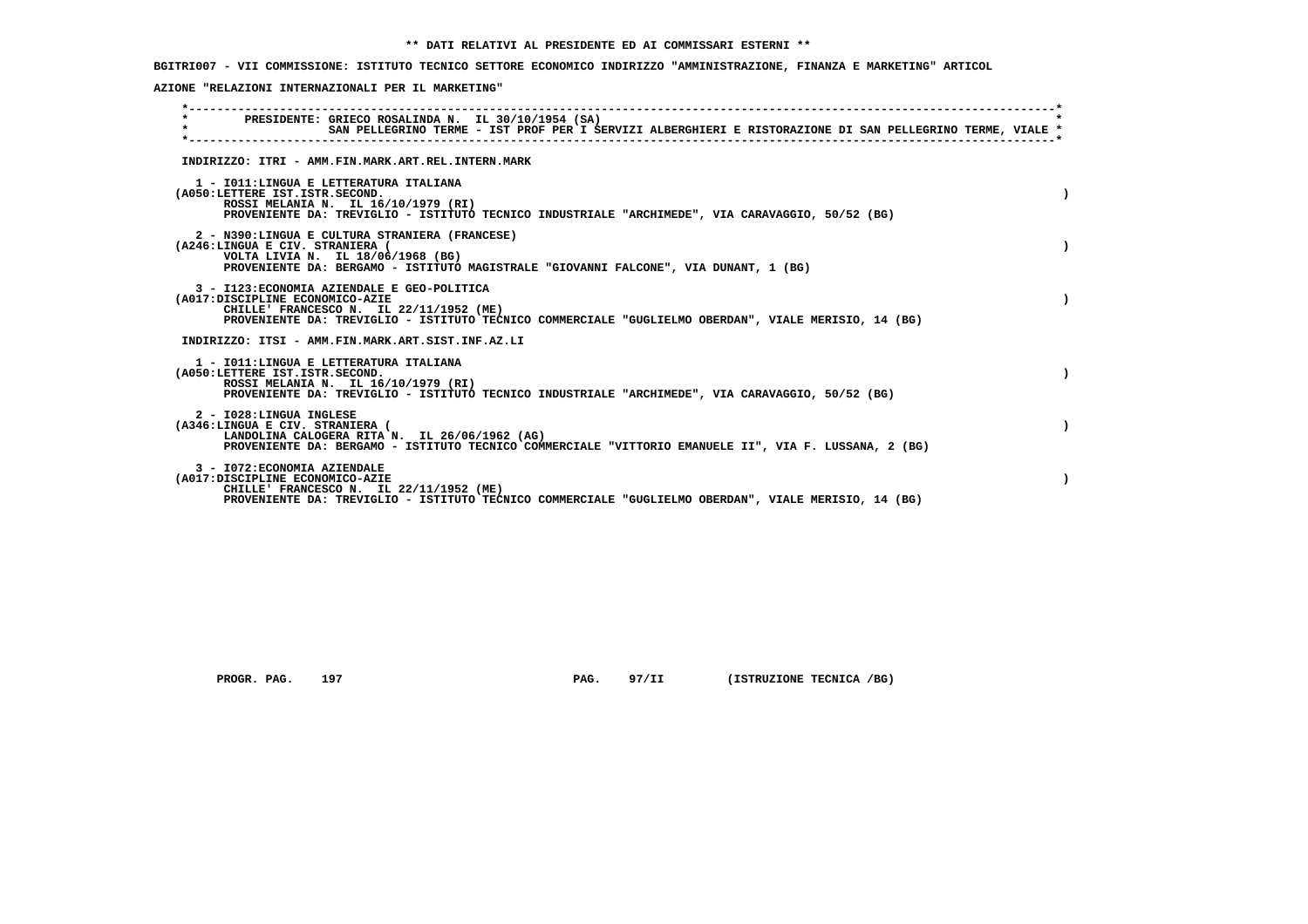**BGITRI008 - VIII COMMISSIONE: ISTITUTO TECNICO SETTORE ECONOMICO INDIRIZZO "AMMINISTRAZIONE, FINANZA E MARKETING" ARTICOL**

 **AZIONE "RELAZIONI INTERNAZIONALI PER IL MARKETING"**

## **\*\* DATI RELATIVI ALLE CLASSI DELLA CONFIGURAZIONE \*\***

|  | * CLASSE * ISTITUTO | * SEZIONE * INDIRIZZO |  |  |  |                                           |        | $*I.F.P.*$ |            |              | CANDIDATI | $\star$ | L. STRANIERE<br>*INT.*EST.*SPEC*MER.* II PR. I COM. II COM. * |  |
|--|---------------------|-----------------------|--|--|--|-------------------------------------------|--------|------------|------------|--------------|-----------|---------|---------------------------------------------------------------|--|
|  | * BGTD014015 * HFS  |                       |  |  |  | * ITRI - AMM.FIN.MARK.ART.REL.INTERN.MARK |        |            | $* 14 *$   |              | $\star$   |         |                                                               |  |
|  |                     | $*$ HFT               |  |  |  | * ITRI - AMM.FIN.MARK.ART.REL.INTERN.MARK |        |            | $*$ 5 $*$  |              | $\star$   |         |                                                               |  |
|  | * BGTD014015 * IST  |                       |  |  |  | * ITRI - AMM.FIN.MARK.ART.REL.INTERN.MARK |        |            | $*$ 11 $*$ |              | $\star$   |         |                                                               |  |
|  |                     | $*$ ITS               |  |  |  | * ITRI - AMM.FIN.MARK.ART.REL.INTERN.MARK |        |            |            | $* 11 * 1 *$ |           |         |                                                               |  |
|  |                     |                       |  |  |  |                                           | TOTALI |            |            | * 41 * 1 *   |           |         |                                                               |  |

 **PROGR. PAG.** 198 **PAG.** 98/I (ISTRUZIONE TECNICA /BG)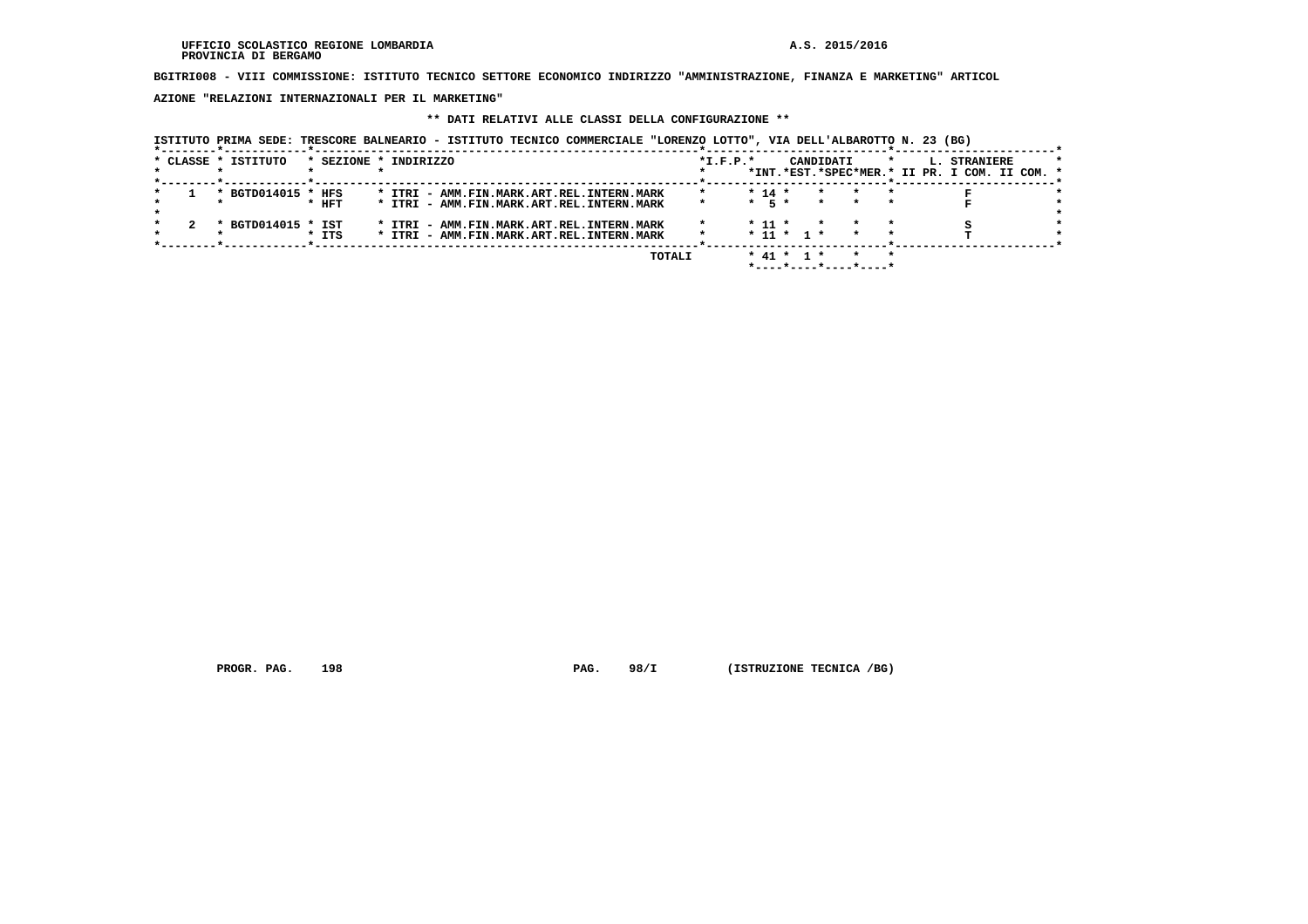**BGITRI008 - VIII COMMISSIONE: ISTITUTO TECNICO SETTORE ECONOMICO INDIRIZZO "AMMINISTRAZIONE, FINANZA E MARKETING" ARTICOL**

 **AZIONE "RELAZIONI INTERNAZIONALI PER IL MARKETING"**

| PRESIDENTE: COLOMBO ETTORE N. IL 02/09/1954 (MI)                                                                                         |  |
|------------------------------------------------------------------------------------------------------------------------------------------|--|
| DALMINE - ISTITUTO TECNICO INDUSTRIALE "GUGLIELMO MARCONI", VIA VERDI, 60 (BG)                                                           |  |
|                                                                                                                                          |  |
|                                                                                                                                          |  |
| INDIRIZZO: ITRI - AMM.FIN.MARK.ART.REL.INTERN.MARK                                                                                       |  |
| 1 - IO11: LINGUA E LETTERATURA ITALIANA                                                                                                  |  |
| (A050:LETTERE IST.ISTR.SECOND.                                                                                                           |  |
| DASDIA MADDALENA N. IL 13/10/1979 (PA)                                                                                                   |  |
| PROVENIENTE DA: BERGAMO - IST PROF PER I SERVIZI COMMERCIALI "GUIDO GALLI", VIA GAVAZZENI, 37 (BG)                                       |  |
|                                                                                                                                          |  |
| 2 - N390:LINGUA E CULTURA STRANIERA (FRANCESE)                                                                                           |  |
| (A246:LINGUA E CIV. STRANIERA (                                                                                                          |  |
| RADICE LAURA N. IL 24/04/1986 (MI)                                                                                                       |  |
| PROVENIENTE DA: LOVERE - IST PROF PER I SERVIZI SOCIALI "IVAN PIANA", VIA XX SETTEMBRE 4 (BG)                                            |  |
| CRIPPA VIVIANA N. IL 22/05/1965 (BG)<br>PROVENIENTE DA: BERGAMO - ISTITUTO TECNICO COMMERCIALE "BORTOLO BELOTTI", VIA PER AZZANO, 5 (BG) |  |
| CARPANI FEDERICA N. IL 13/09/1956 (EE)                                                                                                   |  |
| PROVENIENTE DA: PRESEZZO - ISTITUTO TECNICO COMMERCIALE "MAIRONI DA PONTE", VIA BERIZZI,1 (BG)                                           |  |
|                                                                                                                                          |  |
| 3 - I123: ECONOMIA AZIENDALE E GEO-POLITICA                                                                                              |  |
| (A017:DISCIPLINE ECONOMICO-AZIE                                                                                                          |  |
| D'ERRICO ANTONIO PIETRO N. IL 29/06/1960 (TA)                                                                                            |  |
| PROVENIENTE DA: DALMINE - IST PROF PER I SERVIZI COMMERCIALI E TURISTICI "LUIGI EINAUDI", VIA VERDI, 48 (BG)                             |  |

 **PROGR. PAG.** 199 **PAG.** 98/II (ISTRUZIONE TECNICA /BG)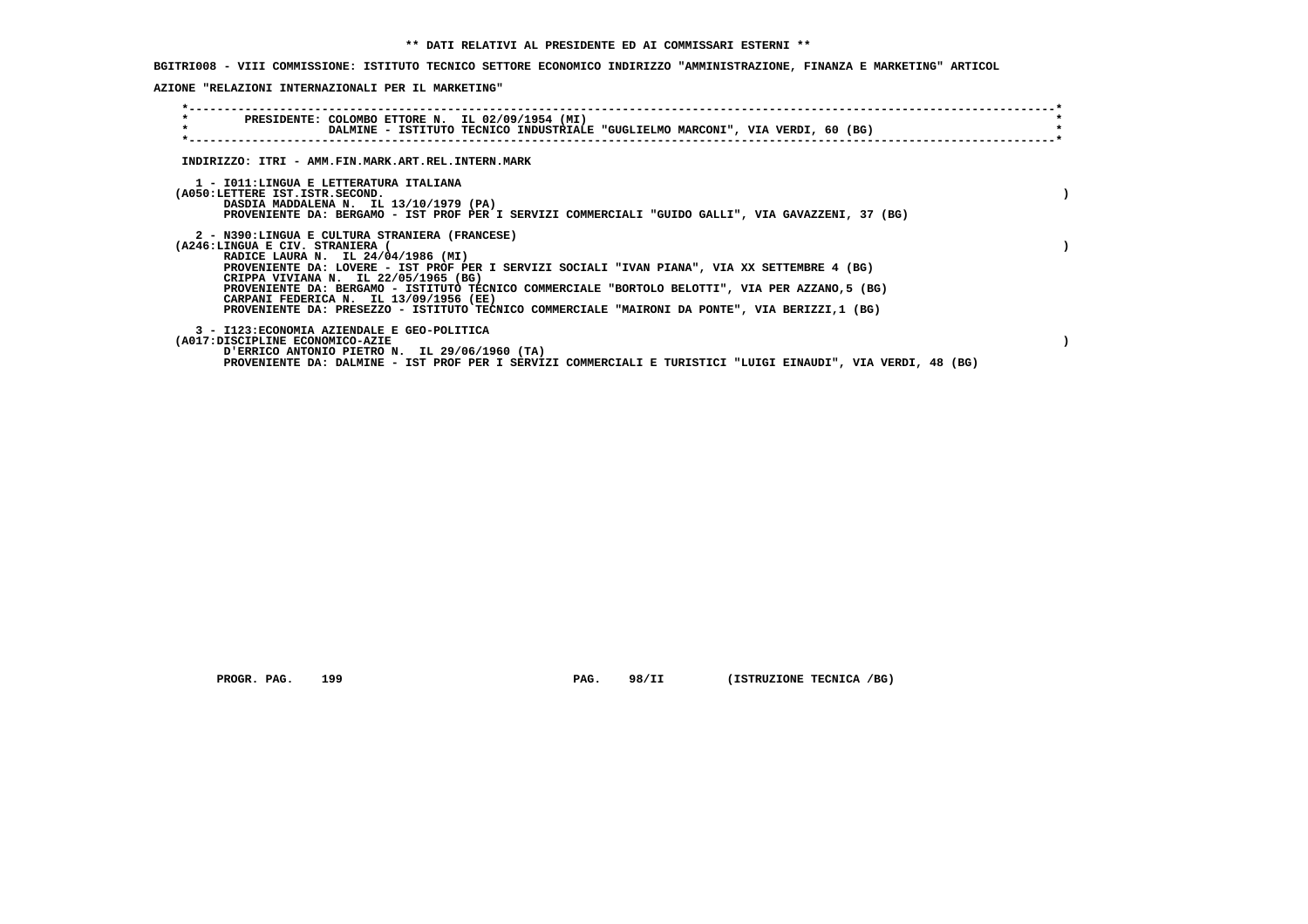#### **UFFICIO SCOLASTICO REGIONE LOMBARDIA A.S. 2015/2016 PROVINCIA DI BERGAMO**

 **BGITSI001 - I COMMISSIONE: ISTITUTO TECNICO SETTORE ECONOMICO INDIRIZZO "AMMINISTRAZIONE, FINANZA E MARKETING" ARTICOL**

 **AZIONE "SISTEMI INFORMATIVI AZIENDALI"**

## **\*\* DATI RELATIVI ALLE CLASSI DELLA CONFIGURAZIONE \*\***

 **ISTITUTO PRIMA SEDE: BERGAMO - ISTITUTO TECNICO COMMERCIALE "BORTOLO BELOTTI", VIA PER AZZANO,5 (BG)**

|  | * CLASSE * ISTITUTO   | * SEZIONE * INDIRIZZO |  |                                          |  |        | $*$ I.F.P. $*$ |            |  | CANDIDATI |                              | $\star$ | L. STRANIERE                                  |  |  |
|--|-----------------------|-----------------------|--|------------------------------------------|--|--------|----------------|------------|--|-----------|------------------------------|---------|-----------------------------------------------|--|--|
|  |                       |                       |  |                                          |  |        |                |            |  |           |                              |         | *INT.*EST.*SPEC*MER.* II PR. I COM. II COM. * |  |  |
|  |                       |                       |  |                                          |  |        |                |            |  |           |                              |         |                                               |  |  |
|  | * BGTD06000T * 5B-TED |                       |  | * ITSI - AMM.FIN.MARK.ART.SIST.INF.AZ.LI |  |        |                | $*$ 6 $*$  |  |           |                              | $\star$ |                                               |  |  |
|  |                       | $*$ 5B-FRA            |  | * ITSI - AMM.FIN.MARK.ART.SIST.INF.AZ.LI |  |        |                | $* 15 *$   |  | $\star$   | $\star$ . The set of $\star$ | $\star$ |                                               |  |  |
|  |                       |                       |  |                                          |  |        |                |            |  |           |                              |         |                                               |  |  |
|  | * BGTD06000T * 5D     |                       |  | * ITSI - AMM.FIN.MARK.ART.SIST.INF.AZ.LI |  |        |                | $*$ 17 $*$ |  |           |                              |         |                                               |  |  |
|  |                       |                       |  |                                          |  |        |                |            |  |           |                              |         |                                               |  |  |
|  |                       |                       |  |                                          |  | TOTALI |                | $* 38 *$   |  |           |                              | $\star$ |                                               |  |  |
|  |                       |                       |  |                                          |  |        |                |            |  |           |                              |         |                                               |  |  |
|  |                       |                       |  |                                          |  |        |                |            |  |           | *----*----*----*----*        |         |                                               |  |  |

 **PROGR. PAG.** 200 **PAG.** 99/I (ISTRUZIONE TECNICA /BG)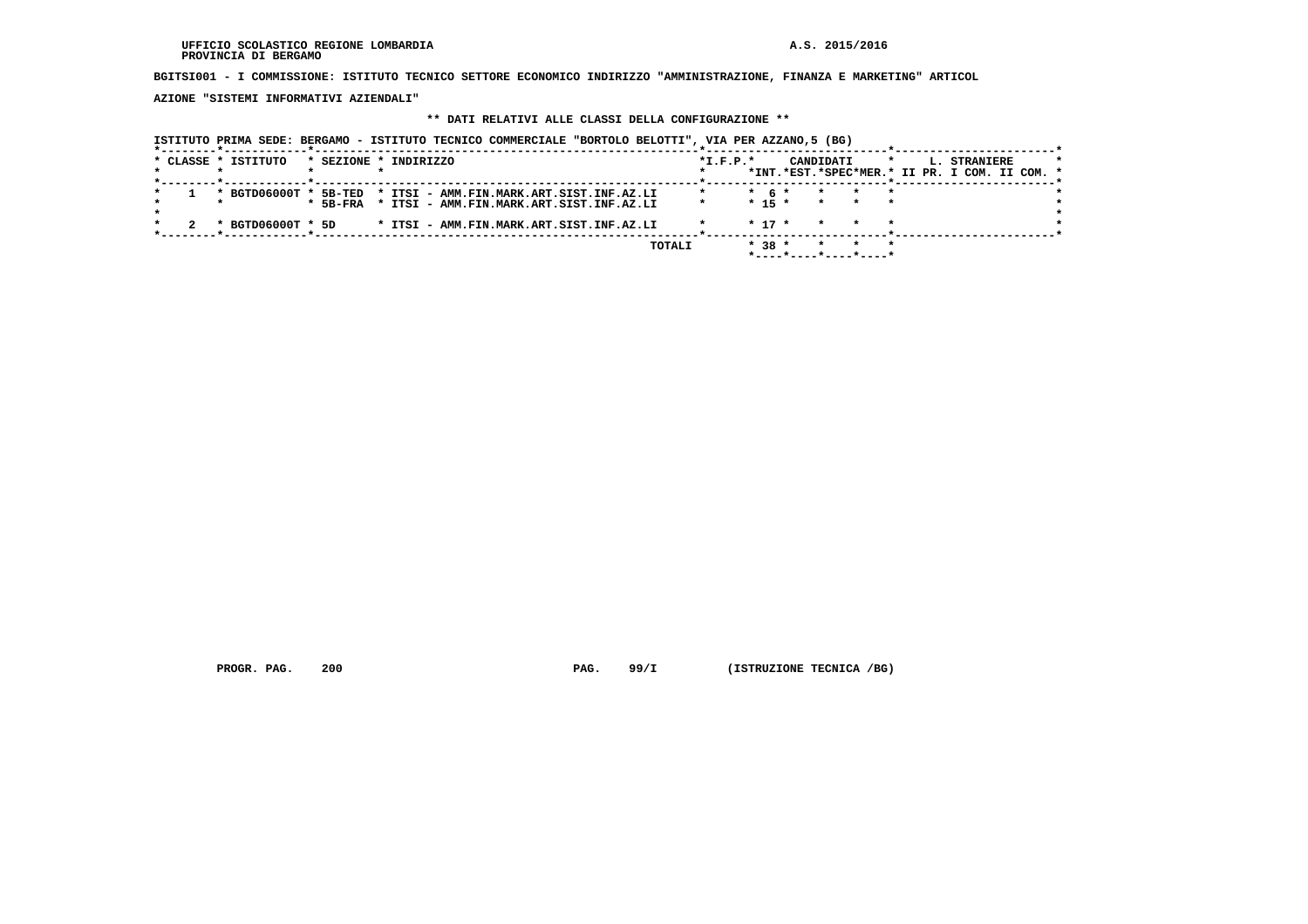**BGITSI001 - I COMMISSIONE: ISTITUTO TECNICO SETTORE ECONOMICO INDIRIZZO "AMMINISTRAZIONE, FINANZA E MARKETING" ARTICOL**

 **AZIONE "SISTEMI INFORMATIVI AZIENDALI"**

| $\star$<br>$\star$ | PRESIDENTE: DOMENICI ORNELLA N. IL 03/07/1963 (RM)<br>TREVIGLIO - LICEO ARTISTICO "SIMONE WEIL", VIA GALVANI, 7 (BG)                                                                                                                 |  |
|--------------------|--------------------------------------------------------------------------------------------------------------------------------------------------------------------------------------------------------------------------------------|--|
|                    |                                                                                                                                                                                                                                      |  |
|                    | INDIRIZZO: ITSI - AMM.FIN.MARK.ART.SIST.INF.AZ.LI                                                                                                                                                                                    |  |
|                    | 1 - IO11:LINGUA E LETTERATURA ITALIANA<br>(A050:LETTERE IST.ISTR.SECOND.<br>LA POLLA DOMENICO N. IL 15/05/1980 (CS)<br>PROVENIENTE DA: GAZZANIGA - IST PROF PER I SERVIZI SOCIALI "VALLE SERIANA", VIA MARCONI, 45 (BG)              |  |
|                    | 2 - I028:LINGUA INGLESE<br>(A346:LINGUA E CIV. STRANIERA (<br>TADOLTI MONICA GIUSEPPINA N. IL 14/06/1962 (BG)<br>PROVENIENTE DA: TREVIGLIO - IST PROF PER I SERVIZI COMMERCIALI E TURISTICI "ZENALE E BUTINONE", VIA GALVANI, 7 (BG) |  |
|                    | 3 - I072: ECONOMIA AZIENDALE<br>(A017:DISCIPLINE ECONOMICO-AZIE<br>DE CARO CRISTIANA N. IL 16/06/1966 (PZ)<br>PROVENIENTE DA: SERIATE - LICEO SCIENTIFICO "ETTORE MAJORANA", VIA PARTIGIANI, 1 (BG)                                  |  |

 **PROGR. PAG.** 201 **PAG. 99/II (ISTRUZIONE TECNICA /BG)**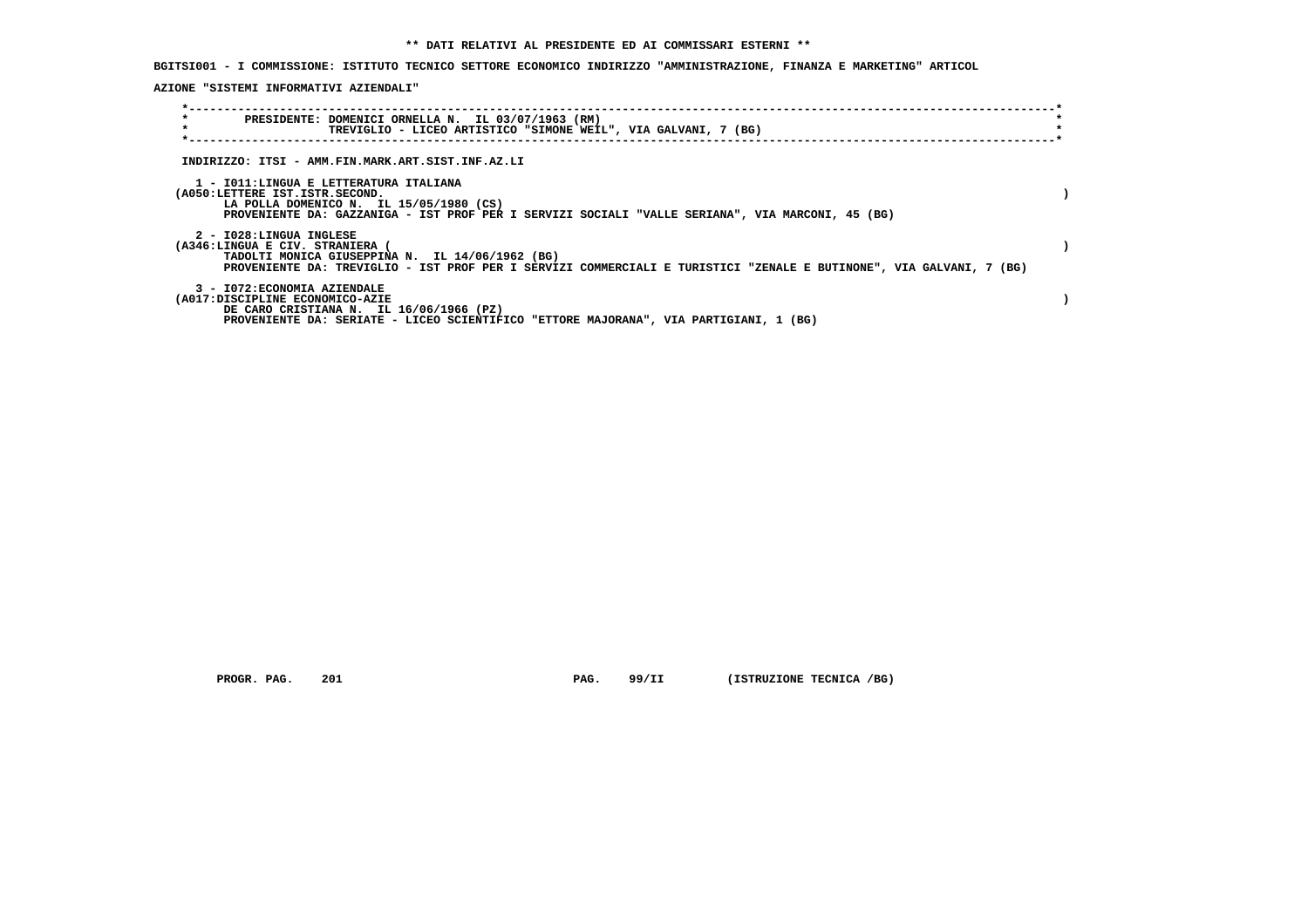#### **UFFICIO SCOLASTICO REGIONE LOMBARDIA A.S. 2015/2016 PROVINCIA DI BERGAMO**

 **BGITSI002 - II COMMISSIONE: ISTITUTO TECNICO SETTORE ECONOMICO INDIRIZZO "AMMINISTRAZIONE, FINANZA E MARKETING" ARTICOL**

 **AZIONE "SISTEMI INFORMATIVI AZIENDALI"**

## **\*\* DATI RELATIVI ALLE CLASSI DELLA CONFIGURAZIONE \*\***

 **ISTITUTO PRIMA SEDE: BERGAMO - ISTITUTO TECNICO COMMERCIALE "BORTOLO BELOTTI", VIA PER AZZANO,5 (BG)**

| * CLASSE * ISTITUTO |         | * SEZIONE * INDIRIZZO                                          | $*L.F.P.*$ |                   | CANDIDATI               | $\star$<br>L. STRANIERE<br>*INT.*EST.*SPEC*MER.* II PR. I COM. II COM. * |  |
|---------------------|---------|----------------------------------------------------------------|------------|-------------------|-------------------------|--------------------------------------------------------------------------|--|
| * BGTD06000T * 5C   |         | * ITSI - AMM.FIN.MARK.ART.SIST.INF.AZ.LI                       |            | $*20$ *           | $\star$ $\star$         |                                                                          |  |
|                     |         |                                                                |            |                   |                         |                                                                          |  |
|                     |         | * BGTD06000T * 5L-TF * ITRI - AMM.FIN.MARK.ART.REL.INTERN.MARK |            | $\star$ 2 $\star$ | $\star$<br>$\star$      |                                                                          |  |
|                     | * 5L-TS | * ITRI - AMM.FIN.MARK.ART.REL.INTERN.MARK                      |            | $* 13 *$          | $\star$<br>$\mathbf{r}$ |                                                                          |  |
|                     |         |                                                                |            |                   |                         |                                                                          |  |
|                     |         | TOTALI                                                         |            | $* 35 *$          | $\star$                 |                                                                          |  |
|                     |         |                                                                |            |                   |                         |                                                                          |  |

 **PROGR. PAG.** 202 **PAG.** 100/I (ISTRUZIONE TECNICA /BG)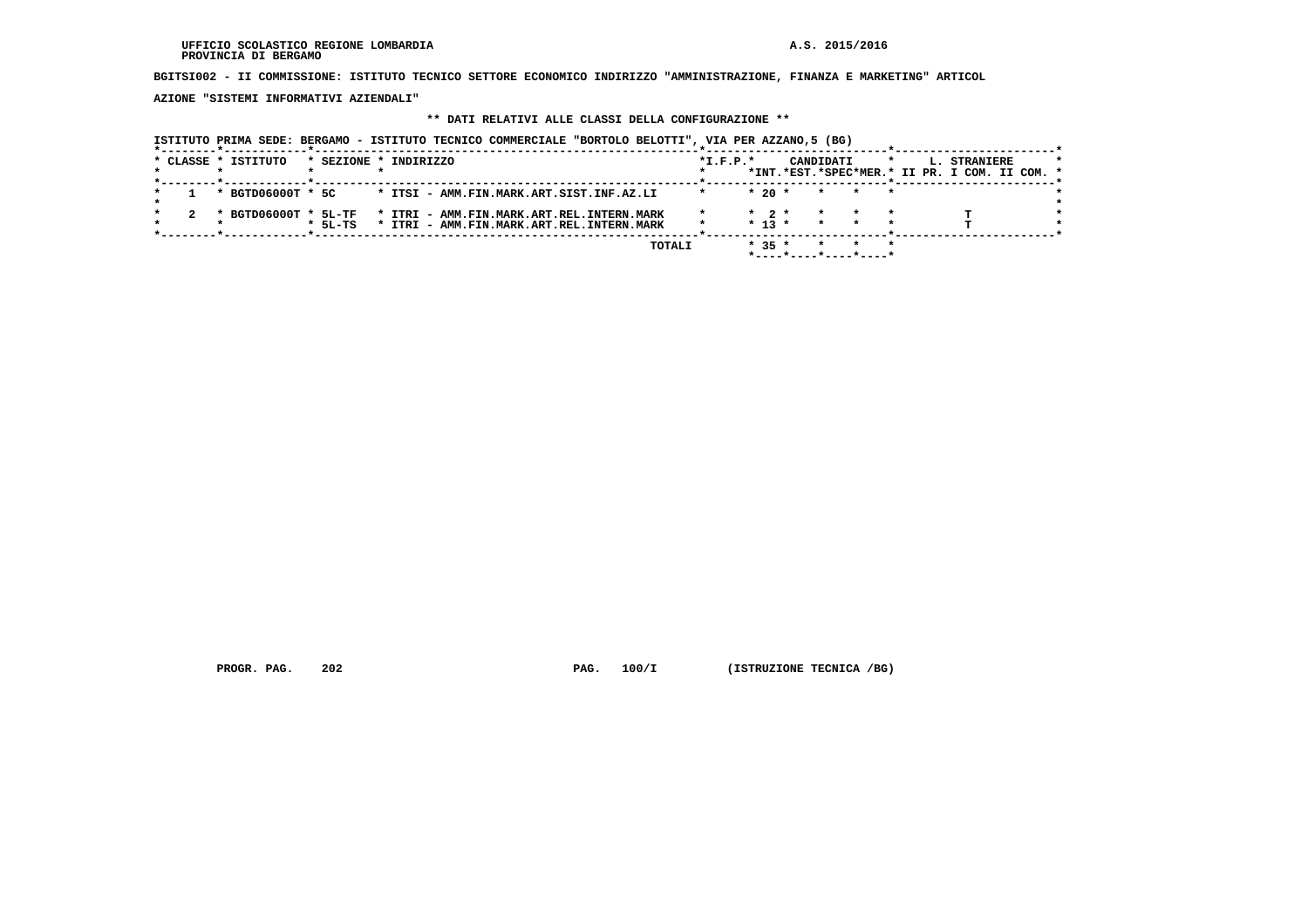**BGITSI002 - II COMMISSIONE: ISTITUTO TECNICO SETTORE ECONOMICO INDIRIZZO "AMMINISTRAZIONE, FINANZA E MARKETING" ARTICOL**

 **AZIONE "SISTEMI INFORMATIVI AZIENDALI"**

|         | PRESIDENTE: LACATENA GIOVANNA N. IL 10/02/1974 (BA)                                                                                                                 |  |
|---------|---------------------------------------------------------------------------------------------------------------------------------------------------------------------|--|
| $\star$ | TREVIGLIO - ISTITUTO MAGISTRALE "GUGLIELMO OBERDAN", VIALE MERISIO 14 (BG)                                                                                          |  |
|         |                                                                                                                                                                     |  |
|         | INDIRIZZO: ITSI - AMM.FIN.MARK.ART.SIST.INF.AZ.LI                                                                                                                   |  |
|         | 1 - IO11: LINGUA E LETTERATURA ITALIANA                                                                                                                             |  |
|         | (A050:LETTERE IST.ISTR.SECOND.<br>CROTTI LORETTA N. IL 13/01/1965 (BG)                                                                                              |  |
|         | PROVENIENTE DA: PRESEZZO - ISTITUTO TECNICO COMMERCIALE "MAIRONI DA PONTE", VIA BERIZZI,1 (BG)                                                                      |  |
|         | 2 - I028:LINGUA INGLESE                                                                                                                                             |  |
|         | (A346:LINGUA E CIV. STRANIERA (                                                                                                                                     |  |
|         | RAVASIO ELENA N. IL 14/12/1970 (BG)<br>PROVENIENTE DA: ZOGNO - IST PROF INDUSTRIA E ARTIGIANATO "DAVID MARIA TUROLDO", VIA RONCO, 11 (BG)                           |  |
|         | 3 - I072: ECONOMIA AZIENDALE                                                                                                                                        |  |
|         | (A017:DISCIPLINE ECONOMICO-AZIE                                                                                                                                     |  |
|         | CASTRONUOVO SONIA ELEONORA N. IL 02/10/1974 (PZ)<br>PROVENIENTE DA: TREZZO SULL'ADDA - IST TEC COMMERCIALE E PER GEOMETRI JACOPO NIZZOLA, VIA PIETRO NENNI, 10 (MI) |  |
|         |                                                                                                                                                                     |  |
|         | INDIRIZZO: ITRI - AMM.FIN.MARK.ART.REL.INTERN.MARK                                                                                                                  |  |
|         | 1 - IO11: LINGUA E LETTERATURA ITALIANA                                                                                                                             |  |
|         | (A050:LETTERE IST.ISTR.SECOND.<br>CROTTI LORETTA N. IL 13/01/1965 (BG)                                                                                              |  |
|         | PROVENIENTE DA: PRESEZZO - ISTITUTO TECNICO COMMERCIALE "MAIRONI DA PONTE", VIA BERIZZI,1 (BG)                                                                      |  |
|         | 2 - N940:LINGUA E CULTURA STRANIERA (TEDESCO)                                                                                                                       |  |
|         | (A546:LINGUA E CIV. STRANIERA (<br>CAPPA ANNA MARIA N. IL 26/03/1973 (BG)                                                                                           |  |
|         | PROVENIENTE DA: TREVIGLIO - LICEO CLASSICO "SIMONE WEIL", VIA BOTTICELLI, 6 (BG)                                                                                    |  |
|         | 3 - I123: ECONOMIA AZIENDALE E GEO-POLITICA                                                                                                                         |  |
|         | (A017:DISCIPLINE ECONOMICO-AZIE                                                                                                                                     |  |
|         | CASTRONUOVO SONIA ELEONORA N. IL 02/10/1974 (PZ)<br>PROVENIENTE DA: TREZZO SULL'ADDA - IST TEC COMMERCIALE E PER GEOMETRI JACOPO NIZZOLA, VIA PIETRO NENNI, 10 (MI) |  |
|         |                                                                                                                                                                     |  |

 **PROGR. PAG.** 203 **PAG. 100/II (ISTRUZIONE TECNICA /BG)**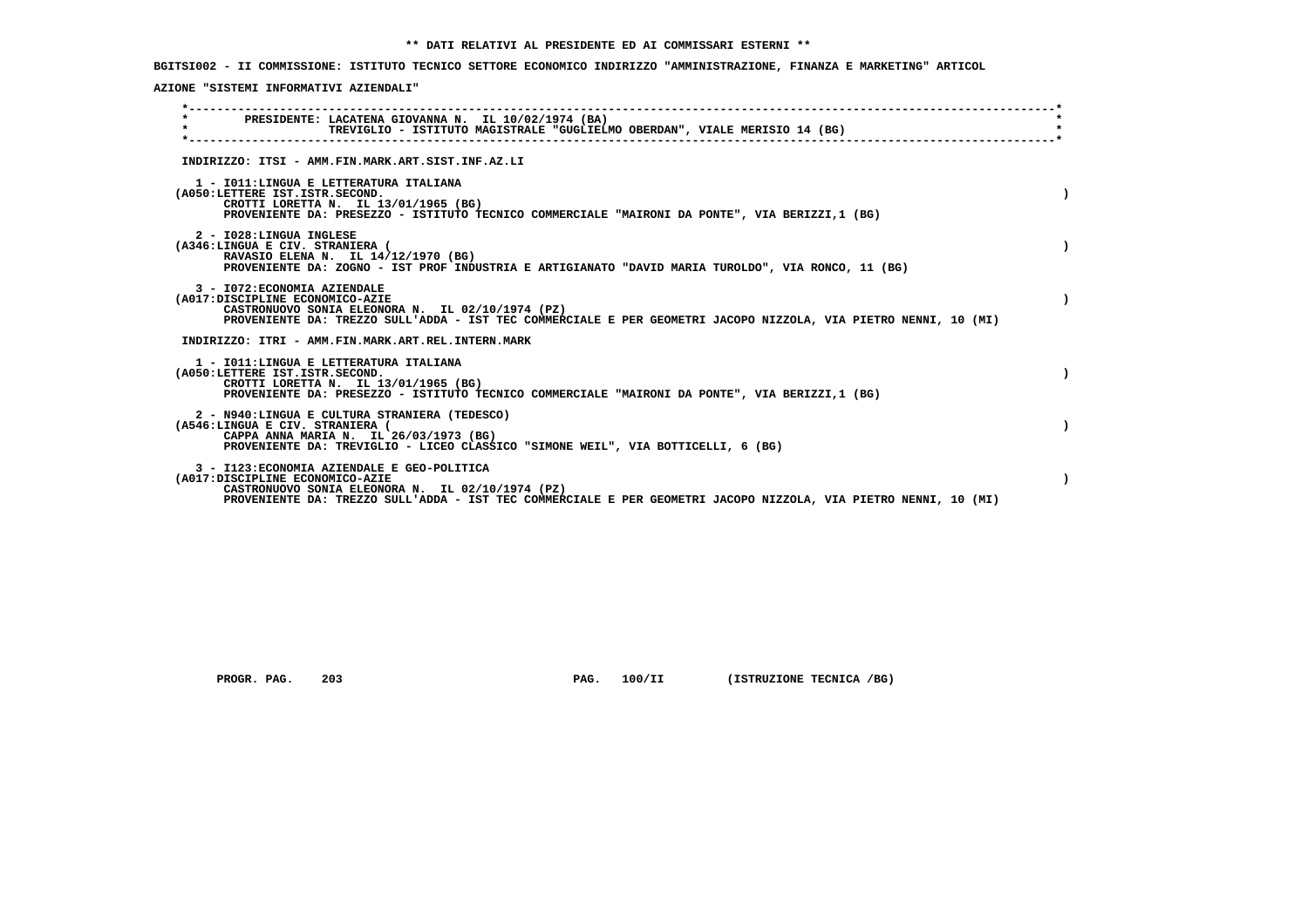**BGITSI003 - III COMMISSIONE: ISTITUTO TECNICO SETTORE ECONOMICO INDIRIZZO "AMMINISTRAZIONE, FINANZA E MARKETING" ARTICOL**

 **AZIONE "SISTEMI INFORMATIVI AZIENDALI"**

#### **\*\* DATI RELATIVI ALLE CLASSI DELLA CONFIGURAZIONE \*\***

 **ISTITUTO PRIMA SEDE: LOVERE - ISTITUTO TECNICO COMMERCIALE "IVAN PIANA", VIA XX SETTEMBRE, 4 (BG) \*--------\*------------\*-------------------------------------------------------\*--------------------------\*-----------------------\*** $\star$  **\* CLASSE \* ISTITUTO \* SEZIONE \* INDIRIZZO \*I.F.P.\* CANDIDATI \* L. STRANIERE \* \* \* \* \* \* \*INT.\*EST.\*SPEC\*MER.\* II PR. I COM. II COM. \* \*--------\*------------\*-------------------------------------------------------\*--------------------------\*-----------------------\* \* 1 \* BGTD007012 \* PE \* ITSI - AMM.FIN.MARK.ART.SIST.INF.AZ.LI \* \* 23 \* \* \* \* \* \* \*** $\overline{\phantom{a}}$  **\* 2 \* BGTD007012 \* EE \* ITRI - AMM.FIN.MARK.ART.REL.INTERN.MARK \* \* 26 \* \* \* \* F \* \*--------\*------------\*-------------------------------------------------------\*--------------------------\*-----------------------\* TOTALI \* 49 \* \* \* \* \*----\*----\*----\*----\***

 **PROGR. PAG.** 204 **PROGR. PAG. 101/I** (ISTRUZIONE TECNICA /BG)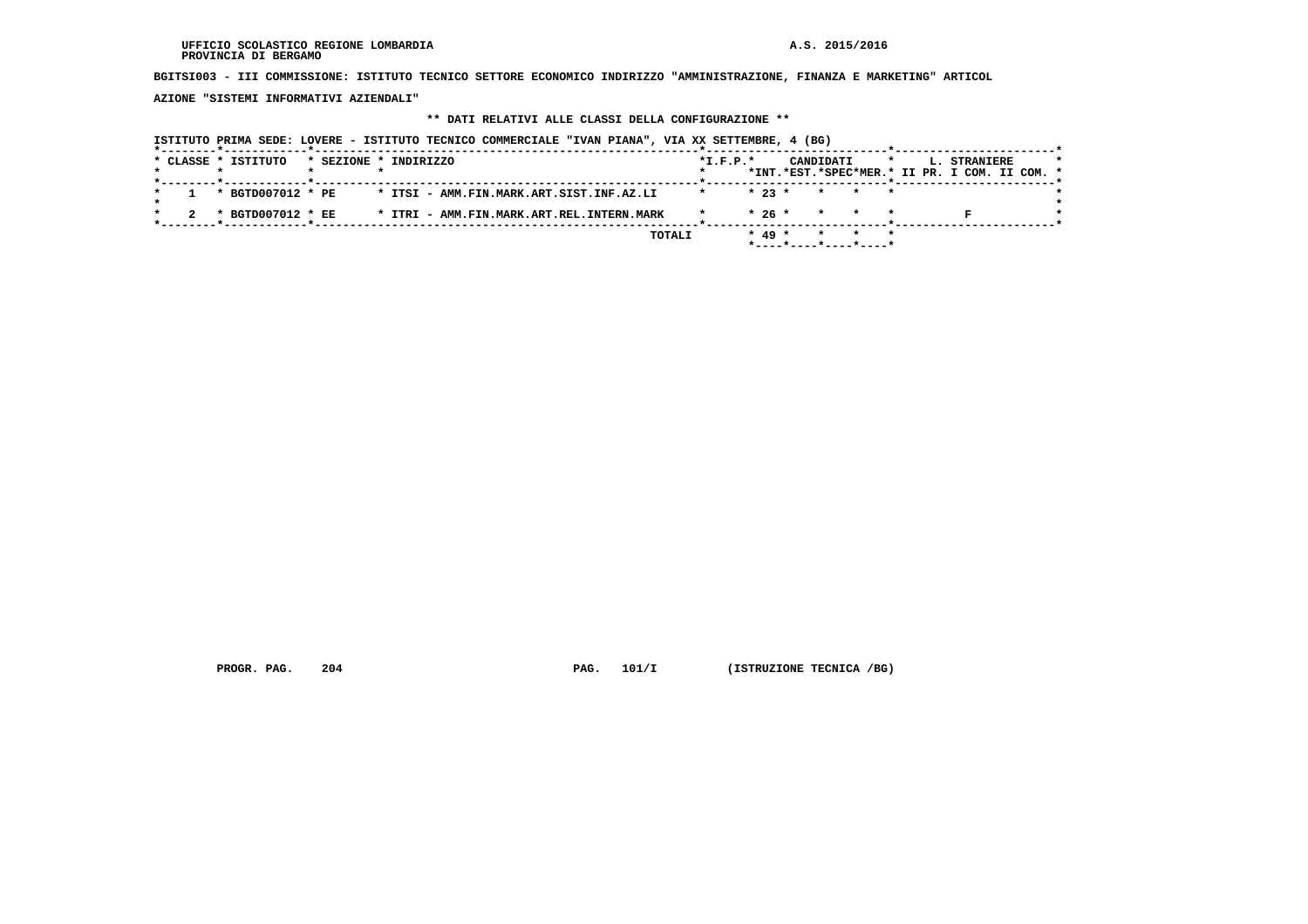**BGITSI003 - III COMMISSIONE: ISTITUTO TECNICO SETTORE ECONOMICO INDIRIZZO "AMMINISTRAZIONE, FINANZA E MARKETING" ARTICOL**

 **AZIONE "SISTEMI INFORMATIVI AZIENDALI"**

| PRESIDENTE: PEZZONI GIUSEPPE N. IL 25/02/1951 (BG)<br>$\star$<br>BERGAMO - ISTITUTO MAGISTRALE "P. SECCO SUARDO", VIA ANGELO MAJ, 8 (BG)                                                                                                                |  |
|---------------------------------------------------------------------------------------------------------------------------------------------------------------------------------------------------------------------------------------------------------|--|
| INDIRIZZO: ITSI - AMM.FIN.MARK.ART.SIST.INF.AZ.LI                                                                                                                                                                                                       |  |
| 1 - IO11: LINGUA E LETTERATURA ITALIANA<br>(A050:LETTERE IST.ISTR.SECOND.<br>ZONI AMEDEO N. IL 21/11/1964 (PS)<br>PROVENIENTE DA: CLUSONE - ISTITUTO TECNICO INDUSTRIALE "ANDREA FANTONI", VIA BARBARIGO 27 (BG)                                        |  |
| 2 - I028: LINGUA INGLESE<br>(A346:LINGUA E CIV. STRANIERA (<br>BENTI STEFANO N. IL 30/01/1973 (BG)<br>PROVENIENTE DA: TRESCORE BALNEARIO - ISTITUTO TECNICO COMMERCIALE "LORENZO LOTTO", VIA DELL'ALBAROTTO N. 23 (BG)                                  |  |
| 3 - I072: ECONOMIA AZIENDALE<br>(A017:DISCIPLINE ECONOMICO-AZIE<br>SARTORI FABIANA N. IL 11/11/1973 (EE)<br>PROVENIENTE DA: ROMANO DI LOMBARDIA - IST PROF INDUSTRIA E ARTIGIANATO "G.B. RUBINI", VIA BELVEDERE (BG)                                    |  |
| INDIRIZZO: ITRI - AMM.FIN.MARK.ART.REL.INTERN.MARK                                                                                                                                                                                                      |  |
| 1 - IO11: LINGUA E LETTERATURA ITALIANA<br>(A050:LETTERE IST.ISTR.SECOND.<br>ZONI AMEDEO N. IL 21/11/1964 (PS)<br>PROVENIENTE DA: CLUSONE - ISTITUTO TECNICO INDUSTRIALE "ANDREA FANTONI", VIA BARBARIGO 27 (BG)                                        |  |
| 2 - N390:LINGUA E CULTURA STRANIERA (FRANCESE)<br>(A246:LINGUA E CIV. STRANIERA (<br>POPOLO MARIA LUCIA N. IL 03/12/1958 (FG)<br>PROVENIENTE DA: TRESCORE BALNEARIO - IST PROF PER I SERVIZI COMMERCIALI "LORENZO LOTTO", VIA DELL'ALBAROTTO N. 23 (BG) |  |
| 3 - I123: ECONOMIA AZIENDALE E GEO-POLITICA<br>(A017:DISCIPLINE ECONOMICO-AZIE<br>SARTORI FABIANA N. IL 11/11/1973 (EE)<br>PROVENIENTE DA: ROMANO DI LOMBARDIA - IST PROF INDUSTRIA E ARTIGIANATO "G.B. RUBINI", VIA BELVEDERE (BG)                     |  |

 **PROGR. PAG.** 205 **PAG. 101/II (ISTRUZIONE TECNICA /BG)**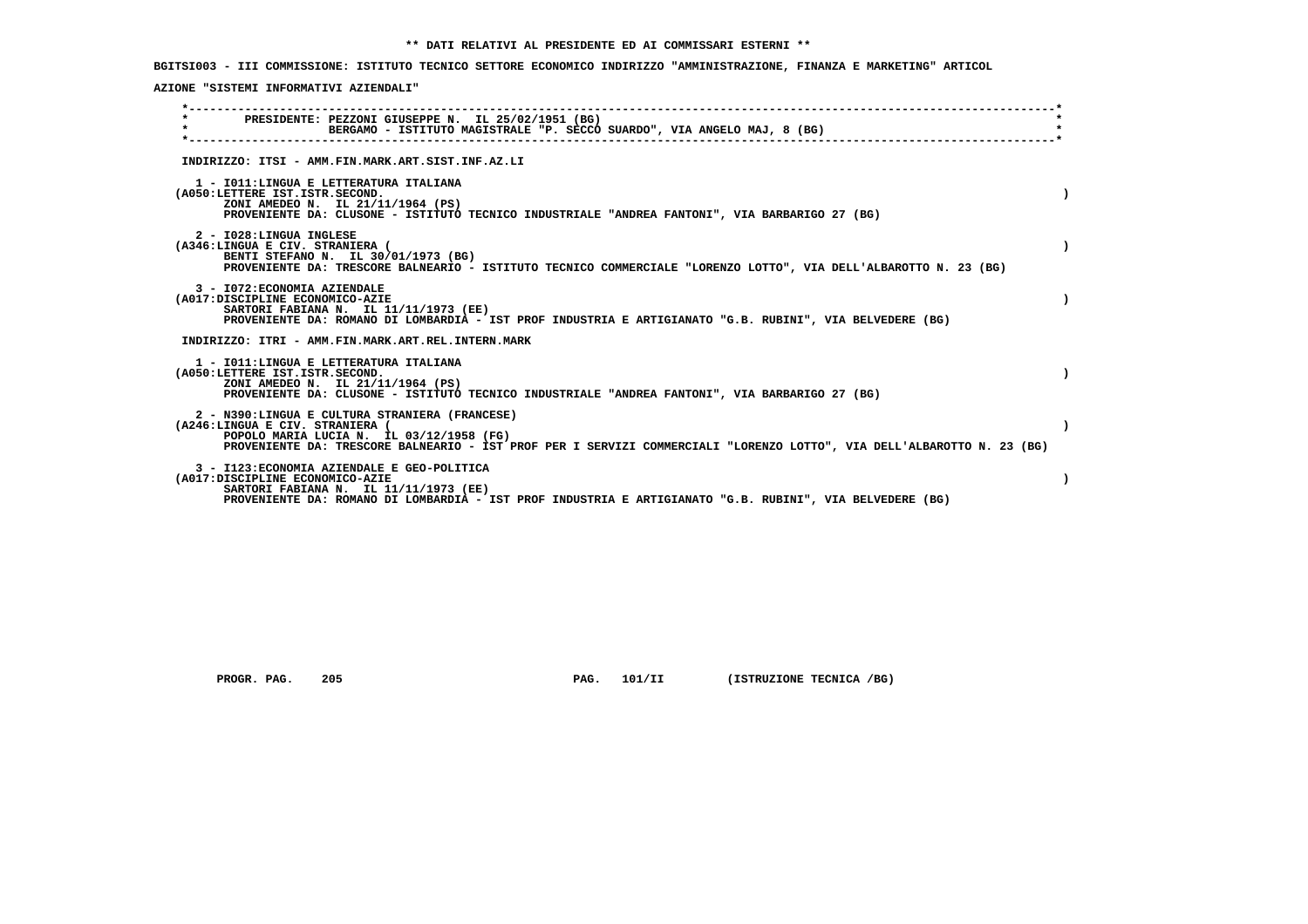# **BGITSI004 - IV COMMISSIONE: ISTITUTO TECNICO SETTORE ECONOMICO INDIRIZZO "AMMINISTRAZIONE, FINANZA E MARKETING" ARTICOL**

 **AZIONE "SISTEMI INFORMATIVI AZIENDALI"**

## **\*\* DATI RELATIVI ALLE CLASSI DELLA CONFIGURAZIONE \*\***

| * BGTD014015 * AT<br>* ITSI - AMM.FIN.MARK.ART.SIST.INF.AZ.LI<br>$*$ AF<br>* ITSI - AMM.FIN.MARK.ART.SIST.INF.AZ.LI<br>$*$ AS<br>* ITSI - AMM.FIN.MARK.ART.SIST.INF.AZ.LI<br>ISTITUTO SECONDA SEDE: ALBINO - ISTITUTO TECNICO COMMERCIALE "OSCAR ARNULFO ROMERO", VIALE ALDO MORO, 51 (BG) |                        | $*$ 1 $*$<br>$*$ 7 $*$ $*$ |         | $* 20 * 1 * 1 *$ |         |                                                             |  |
|--------------------------------------------------------------------------------------------------------------------------------------------------------------------------------------------------------------------------------------------------------------------------------------------|------------------------|----------------------------|---------|------------------|---------|-------------------------------------------------------------|--|
|                                                                                                                                                                                                                                                                                            |                        |                            |         |                  |         |                                                             |  |
|                                                                                                                                                                                                                                                                                            |                        |                            |         |                  |         |                                                             |  |
| * CLASSE * ISTITUTO<br>* SEZIONE * INDIRIZZO                                                                                                                                                                                                                                               | $*_{\texttt{I.F.P.}}*$ |                            |         | CANDIDATI        | $\star$ | L. STRANIERE<br>*INT.*EST.*SPEC*MER.* II PR. I COM. II COM. |  |
| * BGTD00901N * 5E<br>* ITRI - AMM.FIN.MARK.ART.REL.INTERN.MARK                                                                                                                                                                                                                             |                        | $* 19 *$                   | $\star$ |                  |         |                                                             |  |

 **PROGR. PAG.** 206 **PAG. 102/I** (ISTRUZIONE TECNICA /BG)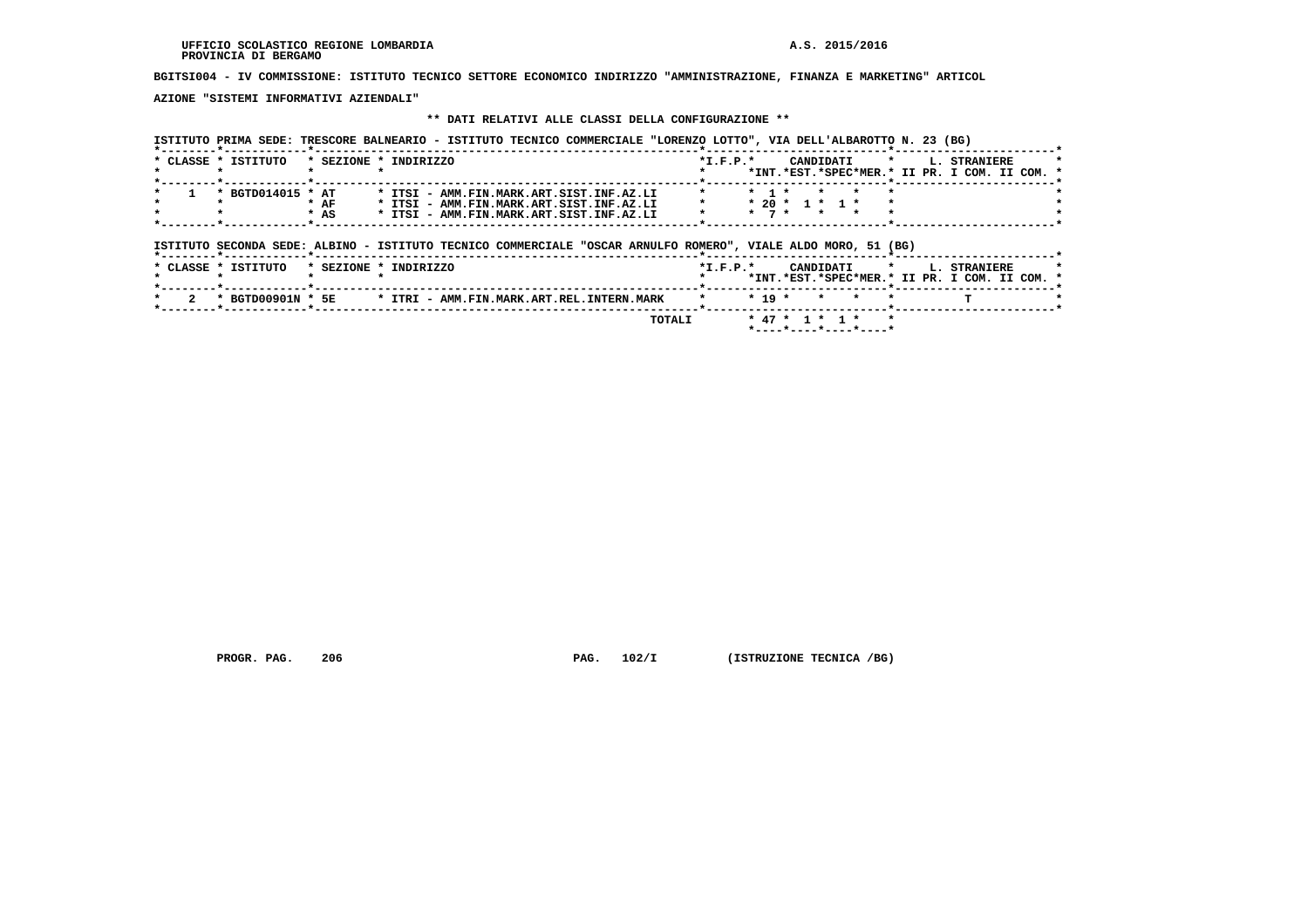**BGITSI004 - IV COMMISSIONE: ISTITUTO TECNICO SETTORE ECONOMICO INDIRIZZO "AMMINISTRAZIONE, FINANZA E MARKETING" ARTICOL**

 **AZIONE "SISTEMI INFORMATIVI AZIENDALI"**

| PRESIDENTE: KERMA GIAN ENRICO N. IL 24/01/1956 (MI)<br>$\star$<br>CARAVAGGIO - LICEO SCIENTIFICO "GALILEO GALILEI", VIA SAN FRANCESCO, 63 (BG)                                                                                               |  |
|----------------------------------------------------------------------------------------------------------------------------------------------------------------------------------------------------------------------------------------------|--|
| INDIRIZZO: ITSI - AMM.FIN.MARK.ART.SIST.INF.AZ.LI                                                                                                                                                                                            |  |
| 1 - IO11: LINGUA E LETTERATURA ITALIANA<br>(A050:LETTERE IST.ISTR.SECOND.<br>PELICIOLI MAURO N. IL 23/02/1989 (BG)<br>PROVENIENTE DA: BERGAMO - IST PROF PER I SERVIZI SOCIALI "MAMOLI" PROF.DIURNO, VIA BREMBILLA 3 (BG)                    |  |
| 2 - I028:LINGUA INGLESE<br>(A346:LINGUA E CIV. STRANIERA (<br>CAPONIGRO GIUSEPPINA N. IL 01/12/1966 (AV)<br>PROVENIENTE DA: BERGAMO - ISTITUTO TECNICO COMMERCIALE "VITTORIO EMANUELE II", VIA F. LUSSANA, 2 (BG)                            |  |
| 3 - I072: ECONOMIA AZIENDALE<br>(A017:DISCIPLINE ECONOMICO-AZIE<br>VITALI ORIETTA ANTONIA N. IL 26/09/1962 (BG)<br>PROVENIENTE DA: ROMANO DI LOMBARDIA - IST TEC COMMERCIALE E PER GEOMETRI "G.B. RUBINI", VIA BELVEDERE (BG)                |  |
| INDIRIZZO: ITRI - AMM.FIN.MARK.ART.REL.INTERN.MARK                                                                                                                                                                                           |  |
| 1 - IO11: LINGUA E LETTERATURA ITALIANA<br>(A050:LETTERE IST.ISTR.SECOND.<br>PELICIOLI MAURO N. IL 23/02/1989 (BG)<br>PROVENIENTE DA: BERGAMO - IST PROF PER I SERVIZI SOCIALI "MAMOLI" PROF.DIURNO, VIA BREMBILLA 3 (BG)                    |  |
| 2 - N940:LINGUA E CULTURA STRANIERA (TEDESCO)<br>(A546:LINGUA E CIV. STRANIERA (<br>SALA ANTONIA N. IL 13/03/1962 (BG)<br>PROVENIENTE DA: BERGAMO - ISTITUTO MAGISTRALE "GIOVANNI FALCONE", VIA DUNANT, 1 (BG)                               |  |
| 3 - I123: ECONOMIA AZIENDALE E GEO-POLITICA<br>(A017:DISCIPLINE ECONOMICO-AZIE<br>VITALI ORIETTA ANTONIA N. IL 26/09/1962 (BG)<br>PROVENIENTE DA: ROMANO DI LOMBARDIA - IST TEC COMMERCIALE E PER GEOMETRI "G.B. RUBINI", VIA BELVEDERE (BG) |  |
|                                                                                                                                                                                                                                              |  |

 **PROGR. PAG.** 207 **PAG. 102/II (ISTRUZIONE TECNICA /BG)**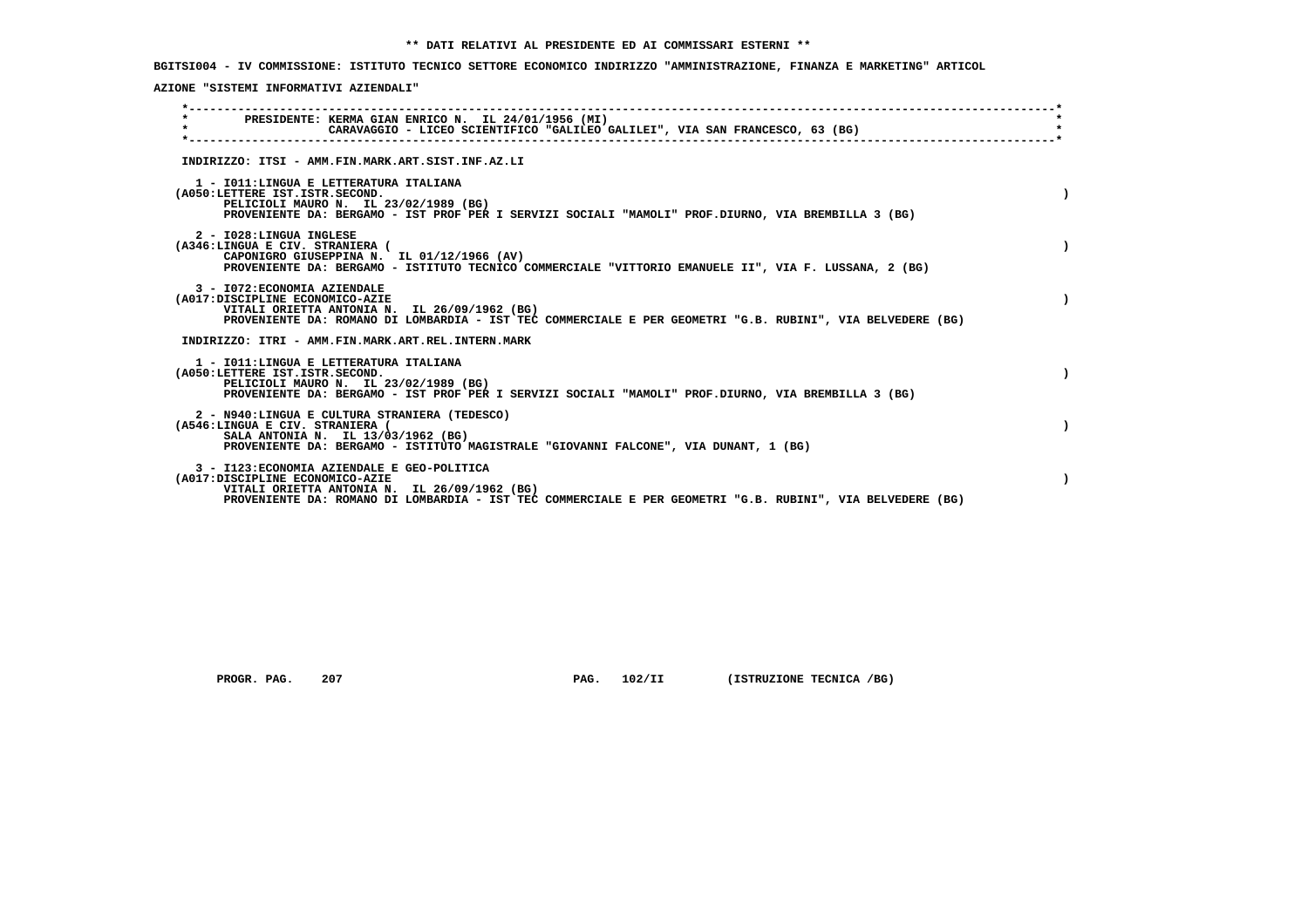**BGLI01001 - I COMMISSIONE: LICEO CLASSICO**

## **\*\* DATI RELATIVI ALLE CLASSI DELLA CONFIGURAZIONE \*\***

| ISTITUTO PRIMA SEDE: BERGAMO - LICEO CLASSICO "PAOLO SARPI", PIAZZA ROSATE, 4 (BG) |                                                                                                     |  |
|------------------------------------------------------------------------------------|-----------------------------------------------------------------------------------------------------|--|
| * CLASSE * ISTITUTO<br>* SEZIONE * INDIRIZZO                                       | $*I.F.P.*$<br>CANDIDATI<br>$\star$<br>L. STRANIERE<br>*INT.*EST.*SPEC*MER.* II PR. I COM. II COM. * |  |
| * BGPC02000C * A<br>* LIO1 - CLASSICO                                              | $* 26 * * * * * *$                                                                                  |  |
| * BGPC02000C * C<br>* LIO1 - CLASSICO                                              | $\star$ 24 $\star$ $\star$ $\star$ $\star$                                                          |  |
| TOTALI                                                                             | $*$ 50 $*$ $*$ $*$ $*$<br>*----*----*----*----*                                                     |  |

 **PROGR. PAG. 208 PAG. 103/I (ISTR. CLASSICA E ISP. ARTIS. /BG)**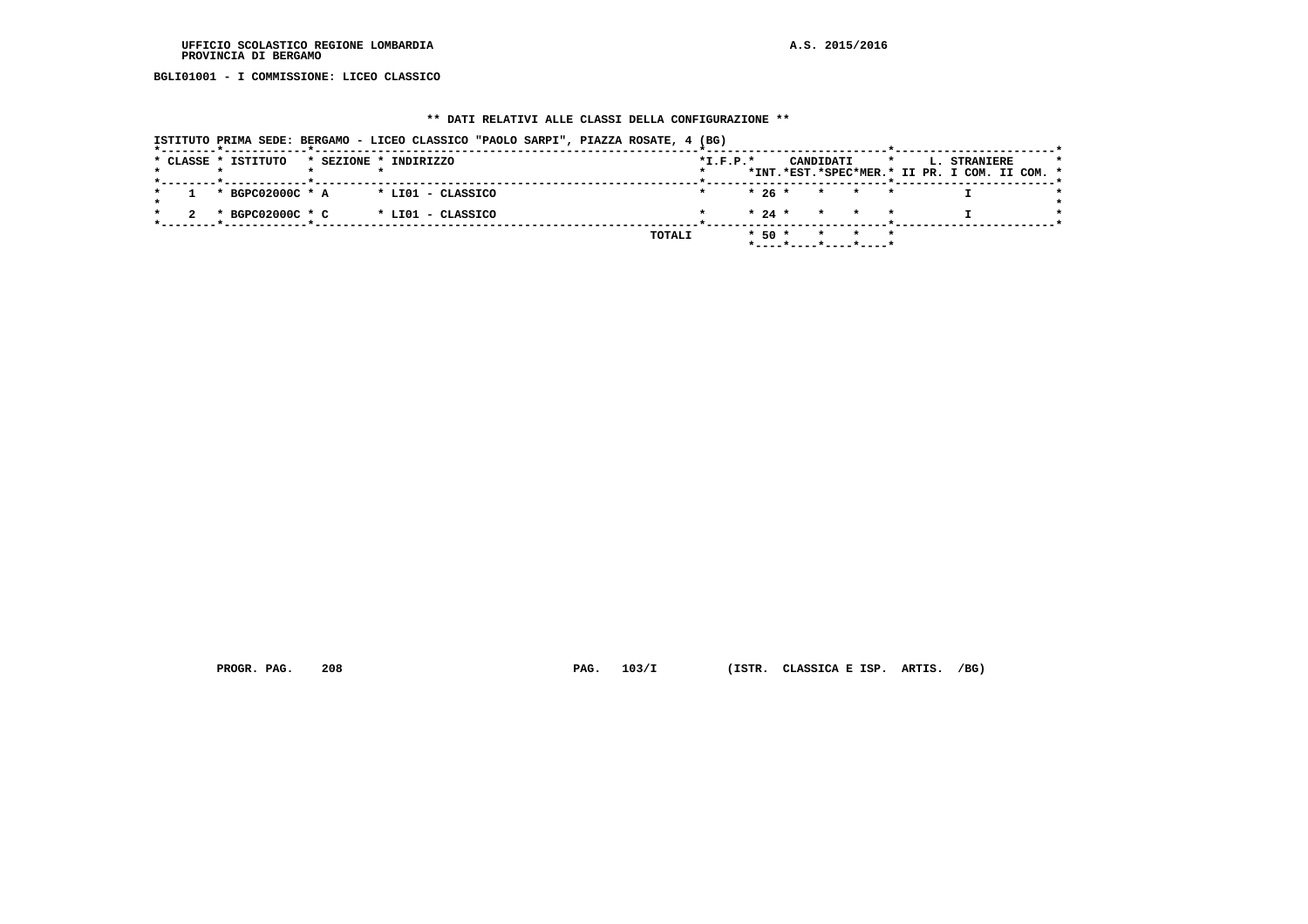**BGLI01001 - I COMMISSIONE: LICEO CLASSICO**

| $\star$<br>PRESIDENTE: NIELFI CARLA N. IL 21/01/1956 (AL)<br>$\star$<br>PRESEZZO - ISTITUTO SUPERIORE "MAIRONI DA PONTE", VIA C. BERIZZI, 1 (BG)                                                                                                      |  |
|-------------------------------------------------------------------------------------------------------------------------------------------------------------------------------------------------------------------------------------------------------|--|
| INDIRIZZO: LI01 - CLASSICO                                                                                                                                                                                                                            |  |
| 1 - IO11:LINGUA E LETTERATURA ITALIANA<br>(A051:LETTERE,LATINO NEI LICEI ; A052:LETTERE,LATINO,GRECO LICE<br>BARONE MARIANNINA N. IL 17/12/1950 (LE)<br>PROVENIENTE DA: ALBINO - ISTITUTO MAGISTRALE "OSCAR ARNULFO ROMERO", VIALE ALDO MORO, 51 (BG) |  |
| 2 - N460:LINGUA E CULTURA INGLESE<br>(A346:LINGUA E CIV. STRANIERA<br>GERVASONI LUISA N. IL 18/10/1959 (BG)<br>PROVENIENTE DA: SAN PELLEGRINO TERME - IST PROF PER I SERVIZI ALBERGHIERI E RISTORAZIONE DI SAN PELLEGRINO TERME, VIALE                |  |
| 3 - I048: SCIENZE NATURALI (BIO. CHIM. SC. DELLA TERRA)<br>$(A060:SC.NA.$ , $CH.$ , $GEOG.$ , $MIC.$<br>TETAMO GIUSEPPINA N. IL 15/03/1967 (NA)<br>PROVENIENTE DA: GAZZANIGA - ISTITUTO TECNICO INDUSTRIALE "VALLE SERIANA", VIA MARCONI, 45 (BG)     |  |

PROGR. PAG. 209 **PAG. 103/II** (ISTR. CLASSICA E ISP. ARTIS. /BG)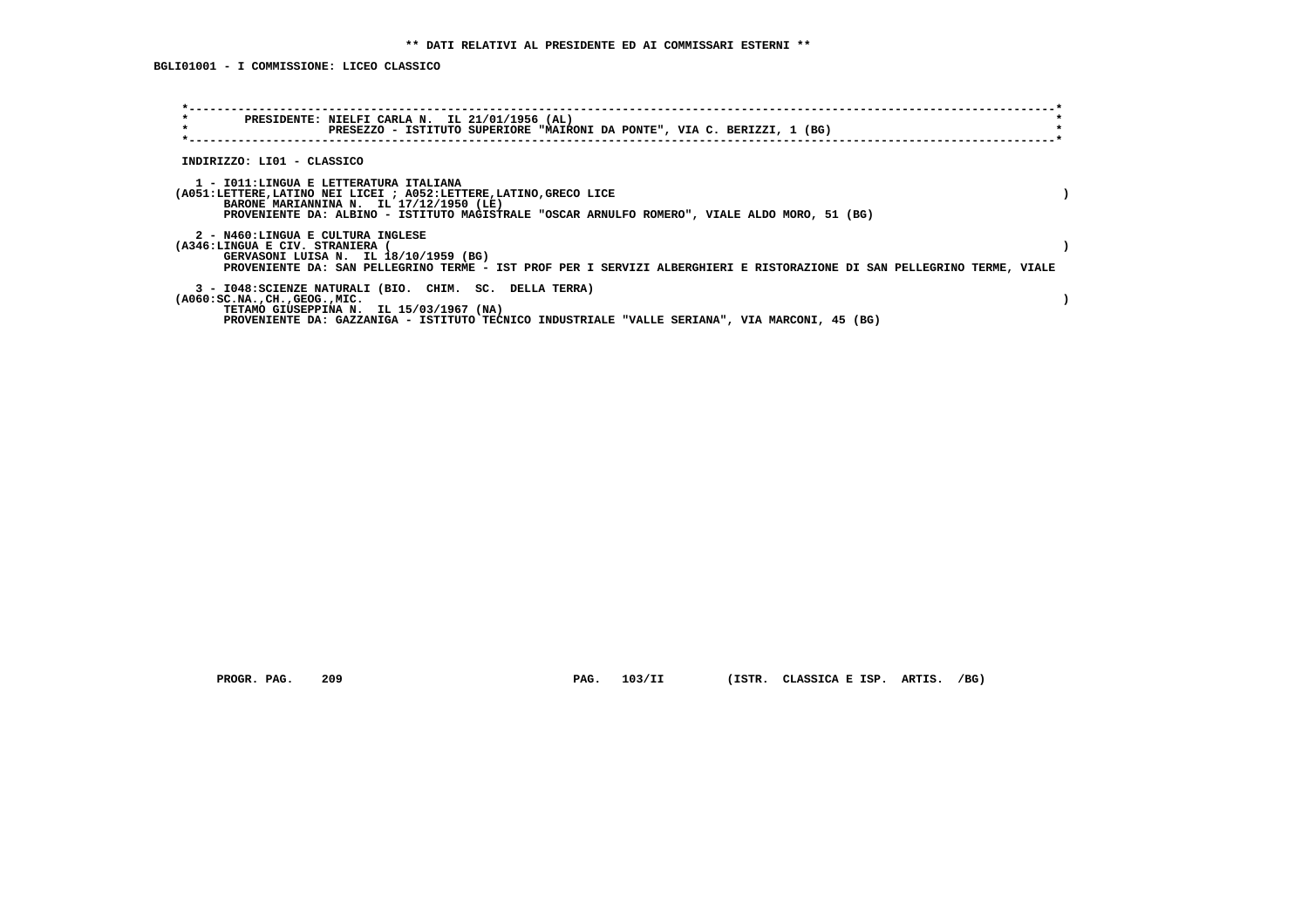**BGLI01002 - II COMMISSIONE: LICEO CLASSICO**

## **\*\* DATI RELATIVI ALLE CLASSI DELLA CONFIGURAZIONE \*\***

|  |                     |  | ISTITUTO PRIMA SEDE: BERGAMO - LICEO CLASSICO "PAOLO SARPI", PIAZZA ROSATE, 4 (BG) |  |        |            |                                            |           |                       |         |                                                               |  |  |
|--|---------------------|--|------------------------------------------------------------------------------------|--|--------|------------|--------------------------------------------|-----------|-----------------------|---------|---------------------------------------------------------------|--|--|
|  | * CLASSE * ISTITUTO |  | * SEZIONE * INDIRIZZO                                                              |  |        | $*I.F.P.*$ |                                            | CANDIDATI |                       | $\star$ | L. STRANIERE<br>*INT.*EST.*SPEC*MER.* II PR. I COM. II COM. * |  |  |
|  | * BGPC02000C * B    |  | * LIO1 - CLASSICO                                                                  |  |        |            | $\star$ 23 $\star$ $\star$ $\star$ $\star$ |           |                       |         |                                                               |  |  |
|  | * BGPC02000C * D    |  | * LIO1 - CLASSICO                                                                  |  |        |            | $\star$ 27 $\star$ $\star$ $\star$ $\star$ |           |                       |         |                                                               |  |  |
|  |                     |  |                                                                                    |  | TOTALI |            | $*$ 50 $*$ $*$ $*$ $*$                     |           | *----*----*----*----* |         |                                                               |  |  |

 **PROGR. PAG. 210 PAG. 104/I (ISTR. CLASSICA E ISP. ARTIS. /BG)**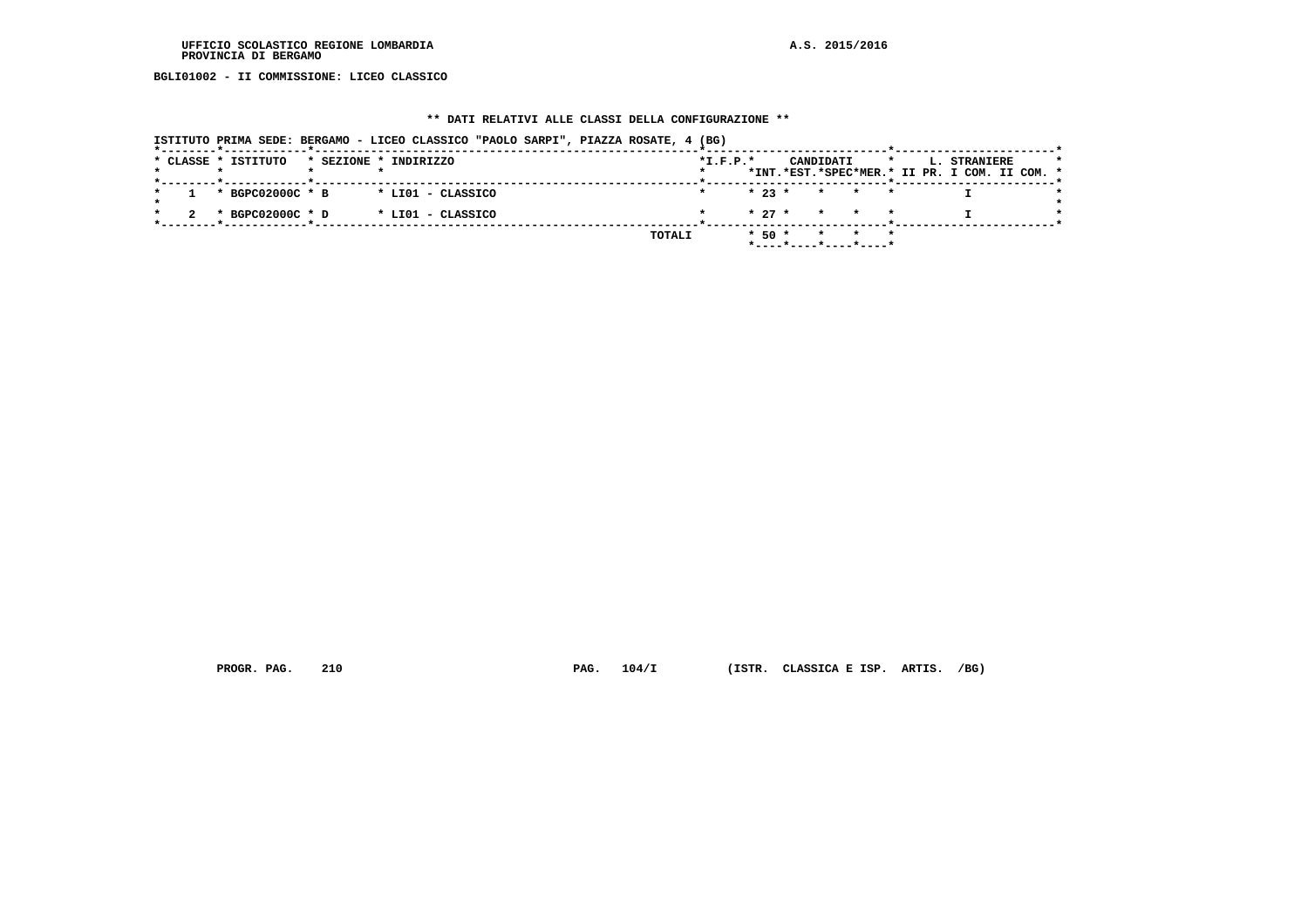**BGLI01002 - II COMMISSIONE: LICEO CLASSICO**

| $\star$<br>PRESIDENTE: FERRETTI LAURA N. IL 09/10/1964 (BG)<br>$\star$<br>TRESCORE BALNEARIO - ISTITUTO SUPERIORE "LORENZO LOTTO", VIA DELL'ALBAROTTO N. 23 (BG)                                                                                          |  |
|-----------------------------------------------------------------------------------------------------------------------------------------------------------------------------------------------------------------------------------------------------------|--|
| INDIRIZZO: LI01 - CLASSICO                                                                                                                                                                                                                                |  |
| 1 - IO11:LINGUA E LETTERATURA ITALIANA<br>(A051:LETTERE, LATINO NEI LICEI ; A052:LETTERE, LATINO, GRECO LICE<br>VOLPE EUGENIA N. IL 25/05/1959 (BA)<br>PROVENIENTE DA: TRESCORE BALNEARIO - LICEO SCIENTIFICO "LORENZO FEDERICI", VIA DELL'ALBAROTTO (BG) |  |
| 2 - N460:LINGUA E CULTURA INGLESE<br>(A346:LINGUA E CIV. STRANIERA (<br>MALATINI BARBARA N. IL 03/05/1973 (BG)<br>PROVENIENTE DA: TREVIGLIO - ISTITUTO TECNICO INDUSTRIALE "ARCHIMEDE", VIA CARAVAGGIO, 50/52 (BG)                                        |  |
| 3 - I048: SCIENZE NATURALI (BIO. CHIM. SC. DELLA TERRA)<br>$( A060 : SC.NA. , CH. , GEOG. , MIC. )$<br>MESSINA MICHELE N. IL 13/08/1957 (ME)<br>PROVENIENTE DA: ALBINO - ISTITUTO MAGISTRALE "OSCAR ARNULFO ROMERO", VIALE ALDO MORO, 51 (BG)             |  |

 **PROGR. PAG. 211 PAG. 104/II (ISTR. CLASSICA E ISP. ARTIS. /BG)**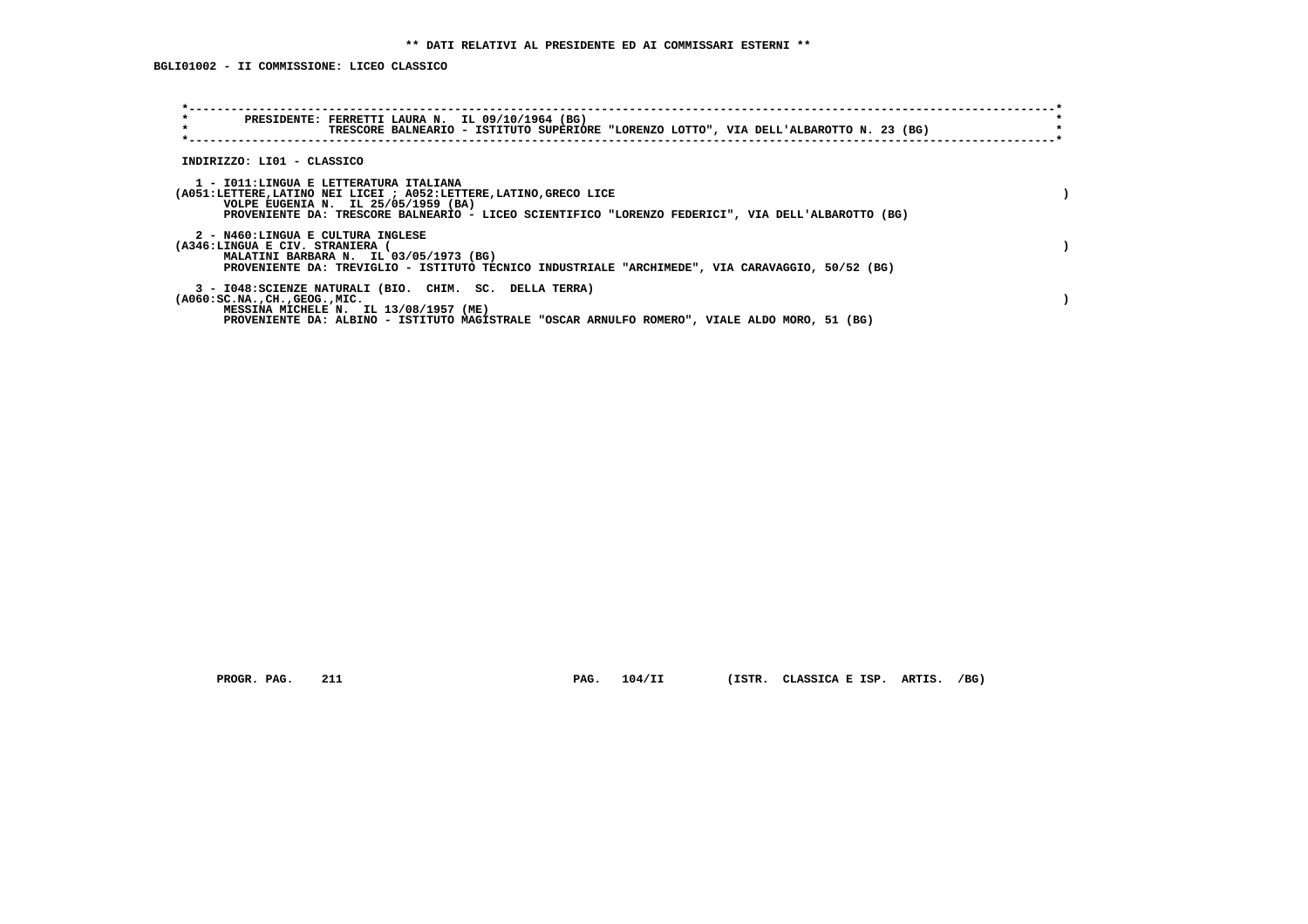**BGLI01003 - III COMMISSIONE: LICEO CLASSICO**

## **\*\* DATI RELATIVI ALLE CLASSI DELLA CONFIGURAZIONE \*\***

|                     | ISTITUTO PRIMA SEDE: BERGAMO - LICEO CLASSICO "PAOLO SARPI", PIAZZA ROSATE, 4 (BG)             |                |          |              |         |             |         |                     |                                               |
|---------------------|------------------------------------------------------------------------------------------------|----------------|----------|--------------|---------|-------------|---------|---------------------|-----------------------------------------------|
| * CLASSE * ISTITUTO | * SEZIONE * INDIRIZZO                                                                          | $*L.F.P.*$     |          |              |         | CANDIDATI * |         | L. STRANIERE        | *INT.*EST.*SPEC*MER.* II PR. I COM. II COM. * |
| * BGPC02000C * 3E   | * LIO1 - CLASSICO                                                                              |                |          | $* 25 * 1 *$ |         | $\star$     |         |                     |                                               |
|                     | ISTITUTO SECONDA SEDE: BERGAMO - ISTITUTO MAGISTRALE "P. SECCO SUARDO", VIA ANGELO MAJ, 8 (BG) |                |          |              |         |             |         |                     |                                               |
| * CLASSE * ISTITUTO | * SEZIONE * INDIRIZZO                                                                          | $*$ I.F.P. $*$ |          | CANDIDATI    |         |             | $\star$ | <b>L. STRANIERE</b> | *INT.*EST.*SPEC*MER.* II PR. I COM. II COM. * |
| * BGPM010002 * 5G   | * LI11 - SCIENZE UMANE                                                                         |                | $* 18 *$ |              | $\star$ | $\star$     |         |                     |                                               |
|                     |                                                                                                |                |          |              |         |             |         |                     |                                               |

 **PROGR. PAG. 212 PAG. 105/I (ISTR. CLASSICA E ISP. ARTIS. /BG)**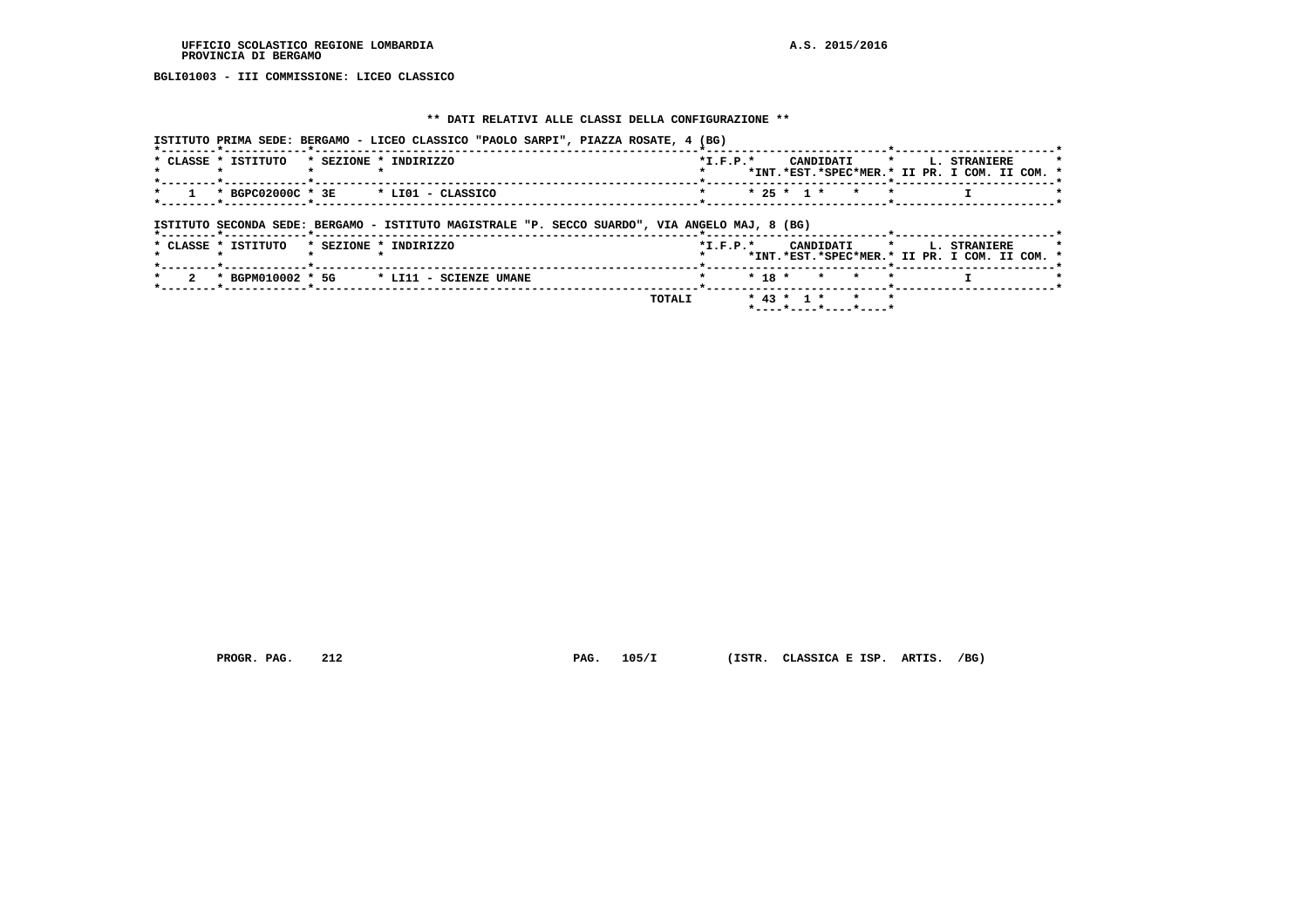| PRESIDENTE: PERGAMI FRANCESCA N. IL 14/10/1962 (BG)<br>$\star$<br>ALZANO LOMBARDO - LICEO SCIENTIFICO "EDOARDO AMALDI", VIA LOCATELLI, 16 (BG)                                                                                                     |           |
|----------------------------------------------------------------------------------------------------------------------------------------------------------------------------------------------------------------------------------------------------|-----------|
| INDIRIZZO: LI01 - CLASSICO                                                                                                                                                                                                                         |           |
| 1 - IO11: LINGUA E LETTERATURA ITALIANA<br>(A051:LETTERE, LATINO NEI LICEI ; A052:LETTERE, LATINO, GRECO LICE<br>FUMAGALLI STEFANIA N. IL 06/03/1965 (BG)<br>PROVENIENTE DA: ZOGNO - ISTITUTO MAGISTRALE "DAVID MARIA TUROLDO", VIA RONCO, 11 (BG) |           |
| 2 - N460:LINGUA E CULTURA INGLESE<br>(A346:LINGUA E CIV. STRANIERA (<br>FICCADENTI MICHELA N. IL 05/09/1980 (AO)<br>PROVENIENTE DA: CLUSONE - IST TEC COMMERCIALE E PER GEOMETRI "ANDREA FANTONI", VIA BARBARIGO, 27 (BG)                          |           |
| 3 - I048: SCIENZE NATURALI (BIO. CHIM. SC. DELLA TERRA)<br>$(A060:SC.NA.$ , $CH.$ , $GEOG.$ , $MIC.$<br>LIMOLI ANNA N. IL 12/02/1968 (BG)<br>PROVENIENTE DA: TREVIGLIO - ISTITUTO TECNICO COMMERCIALE "GUGLIELMO OBERDAN", VIALE MERISIO, 14 (BG)  |           |
| INDIRIZZO: LI11 - SCIENZE UMANE                                                                                                                                                                                                                    |           |
| 1 - IO11: LINGUA E LETTERATURA ITALIANA<br>(A050:LETTERE IST.ISTR.SECOND. ; A051:LETTERE, LATINO NEI LICEI<br>FUMAGALLI STEFANIA N. IL 06/03/1965 (BG)<br>PROVENIENTE DA: ZOGNO - ISTITUTO MAGISTRALE "DAVID MARIA TUROLDO", VIA RONCO, 11 (BG)    | $\lambda$ |
| 2 - N460:LINGUA E CULTURA INGLESE<br>(A346:LINGUA E CIV. STRANIERA (<br>FICCADENTI MICHELA N. IL 05/09/1980 (AO)<br>PROVENIENTE DA: CLUSONE - IST TEC COMMERCIALE E PER GEOMETRI "ANDREA FANTONI", VIA BARBARIGO, 27 (BG)                          | $\lambda$ |
| 3 - I048: SCIENZE NATURALI (BIO. CHIM. SC. DELLA TERRA)<br>( A060:SC.NA. ,CH. ,GEOG. ,MIC.<br>LIMOLI ANNA N. IL 12/02/1968 (BG)<br>PROVENIENTE DA: TREVIGLIO - ISTITUTO TECNICO COMMERCIALE "GUGLIELMO OBERDAN", VIALE MERISIO, 14 (BG)            |           |
|                                                                                                                                                                                                                                                    |           |

 **PROGR. PAG. 213 PAG. 105/II (ISTR. CLASSICA E ISP. ARTIS. /BG)**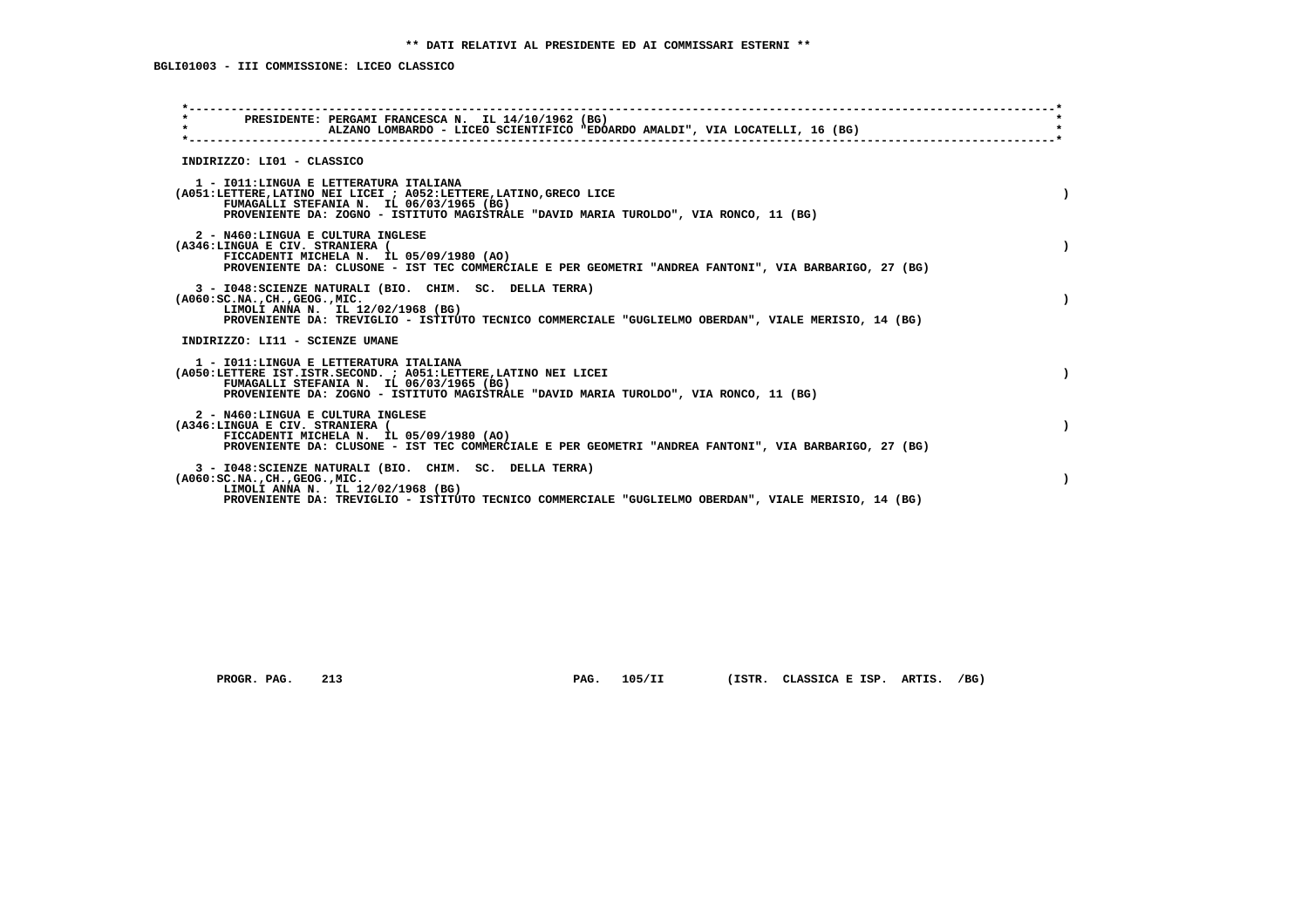**BGLI01004 - IV COMMISSIONE: LICEO CLASSICO**

## **\*\* DATI RELATIVI ALLE CLASSI DELLA CONFIGURAZIONE \*\***

| ISTITUTO PRIMA SEDE: TREVIGLIO - LICEO CLASSICO "SIMONE WEIL", VIA BOTTICELLI, 6 (BG) |        |            |                                          |                                                                                 |  |
|---------------------------------------------------------------------------------------|--------|------------|------------------------------------------|---------------------------------------------------------------------------------|--|
| * CLASSE * ISTITUTO<br>* SEZIONE * INDIRIZZO                                          |        | $*L.F.P.*$ | CANDIDATI                                | <b>L. STRANIERE</b><br>$\star$<br>*INT.*EST.*SPEC*MER.* II PR. I COM. II COM. * |  |
| * BGPC00201X * 5A<br>* LIO1 - CLASSICO                                                |        |            | $* 18 * * * * * *$                       |                                                                                 |  |
| * BGPC00201X * 5B<br>* LIO1 - CLASSICO                                                |        |            | $* 22 * * * * * *$                       |                                                                                 |  |
|                                                                                       | TOTALI |            | * 40 * * * *<br>$*$ ----*----*----*----* |                                                                                 |  |

 **PROGR. PAG. 214 PAG. 106/I (ISTR. CLASSICA E ISP. ARTIS. /BG)**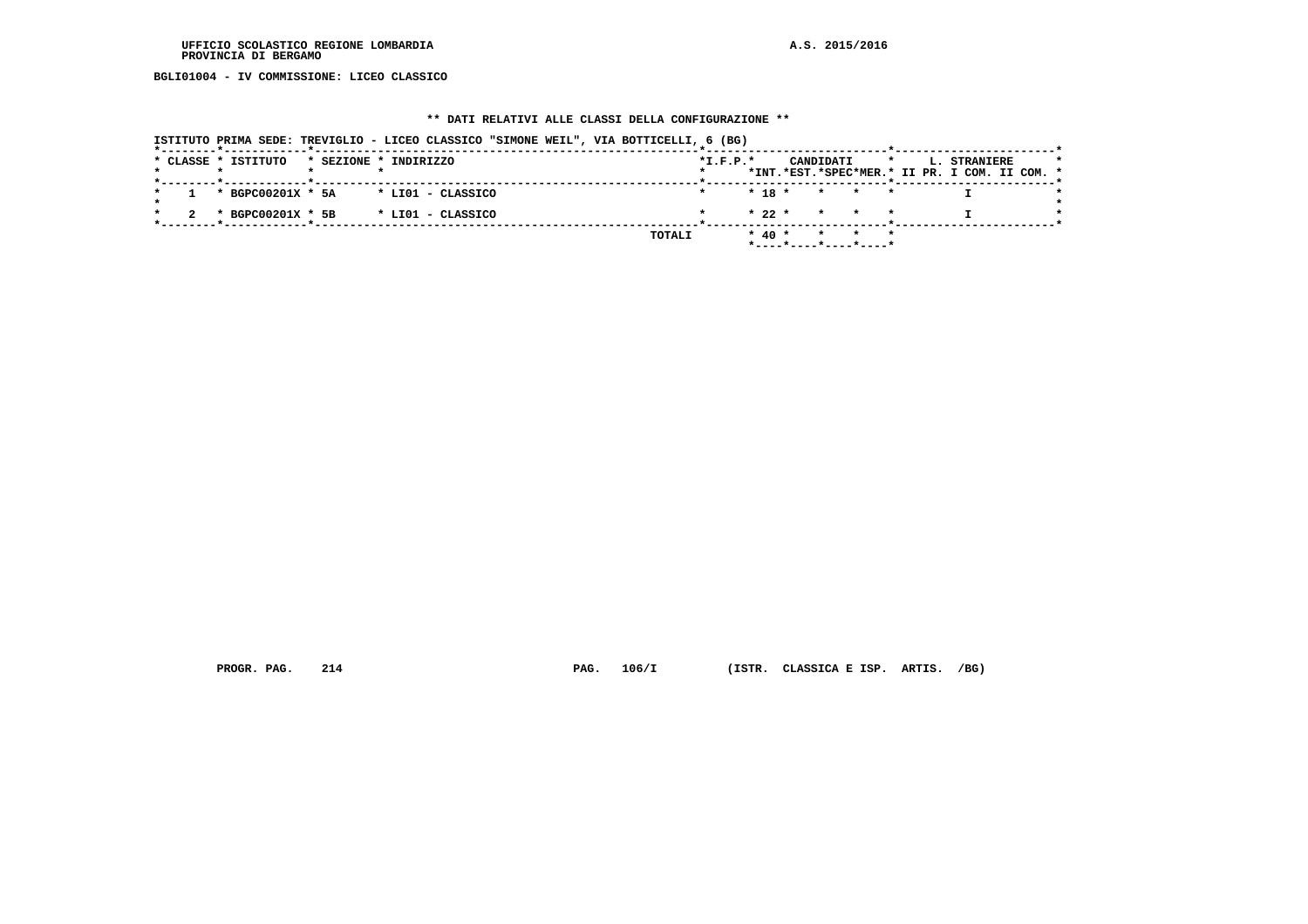| $\star$<br>$\star$                                                   | PRESIDENTE: IANNACCIO GIOVANNI N. IL 16/05/1964 (CB)<br>ROMANO DI LOMBARDIA - ISTITUTO MAGISTRALE "DON LORENZO MILANI", VIA BELVEDERE (BG)                                                                                               |  |
|----------------------------------------------------------------------|------------------------------------------------------------------------------------------------------------------------------------------------------------------------------------------------------------------------------------------|--|
| INDIRIZZO: LI01 - CLASSICO                                           |                                                                                                                                                                                                                                          |  |
|                                                                      | 1 - IO11:LINGUA E LETTERATURA ITALIANA<br>(A051:LETTERE, LATINO NEI LICEI ; A052:LETTERE, LATINO, GRECO LICE<br>BERTAZZOLI MONICA N. IL 23/10/1974 (LO)<br>PROVENIENTE DA: BERGAMO - LICEO CLASSICO "PAOLO SARPI", PIAZZA ROSATE, 4 (BG) |  |
| 2 - N460:LINGUA E CULTURA INGLESE<br>(A346:LINGUA E CIV. STRANIERA ( | CORDELLA PATRIZIA N. IL 31/10/1962 (TE)<br>PROVENIENTE DA: ROMANO DI LOMBARDIA - IST TEC COMMERCIALE E PER GEOMETRI "G.B. RUBINI", VIA BELVEDERE (BG)                                                                                    |  |
| $(A060:SC.NA.$ , $CH.$ , $GEOG.$ , $MIC.$                            | 3 - I048: SCIENZE NATURALI (BIO. CHIM. SC. DELLA TERRA)<br>CALLIONI MANUELA N. IL 29/04/1956 (BG)<br>PROVENIENTE DA: BERGAMO - LICEO SCIENTIFICO "FILIPPO LUSSANA", VIA ANGELO MAY,1 (BG)                                                |  |

 **PROGR. PAG. 215 PAG. 106/II (ISTR. CLASSICA E ISP. ARTIS. /BG)**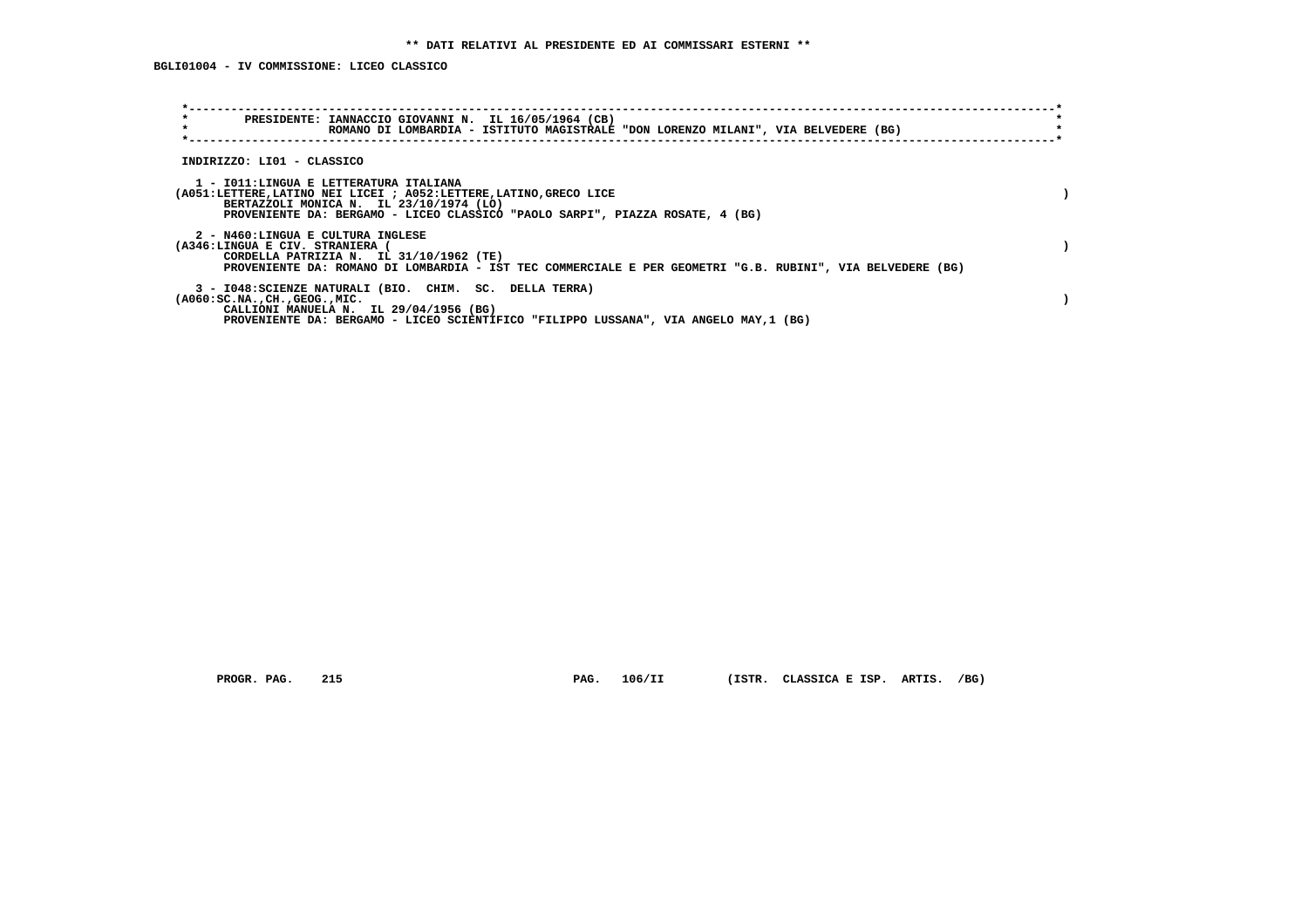**BGLI01005 - V COMMISSIONE: LICEO CLASSICO**

## **\*\* DATI RELATIVI ALLE CLASSI DELLA CONFIGURAZIONE \*\***

| ISTITUTO PRIMA SEDE: LOVERE - LICEO CLASSICO "DECIO CELERI", VIA NAZARIO SAURO, 2 (BG)                     |        |                                  |          |                                                          |           |                                                                           |  |
|------------------------------------------------------------------------------------------------------------|--------|----------------------------------|----------|----------------------------------------------------------|-----------|---------------------------------------------------------------------------|--|
| * CLASSE * ISTITUTO<br>* SEZIONE * INDIRIZZO                                                               |        | $*$ I.F.P. $*$                   |          |                                                          |           | CANDIDATI * L. STRANIERE<br>*INT.*EST.*SPEC*MER.* II PR. I COM. II COM. * |  |
| * BGPC001014 * 5AC<br>* LIO1 - CLASSICO                                                                    |        |                                  | $* 19 *$ | $\star$                                                  |           |                                                                           |  |
| ISTITUTO SECONDA SEDE: LOVERE - LICEO CLASSICO LICEO LINGUISTICO "CESARE BATT, VIA CESARE BATTISTI, 1 (BG) |        |                                  |          |                                                          |           |                                                                           |  |
| * SEZIONE * INDIRIZZO<br>* CLASSE * ISTITUTO                                                               |        | $*$ I.F.P. $*$<br>-*------------ |          | CANDIDATI *                                              |           | <b>L. STRANIERE</b><br>*INT.*EST.*SPEC*MER.* II PR. I COM. II COM. *      |  |
| $*$ BGPC07000D $*$ 5 $*$ LI04 - LINGUISTICO                                                                |        |                                  | $*20$ *  | $\star$<br>$\star$                                       | $\star$ T |                                                                           |  |
|                                                                                                            | TOTALI |                                  | $* 39 *$ | $\star$ $\star$<br>$\mathbf{r}$<br>*----*----*----*----* |           |                                                                           |  |

 **PROGR. PAG. 216 PAG. 107/I (ISTR. CLASSICA E ISP. ARTIS. /BG)**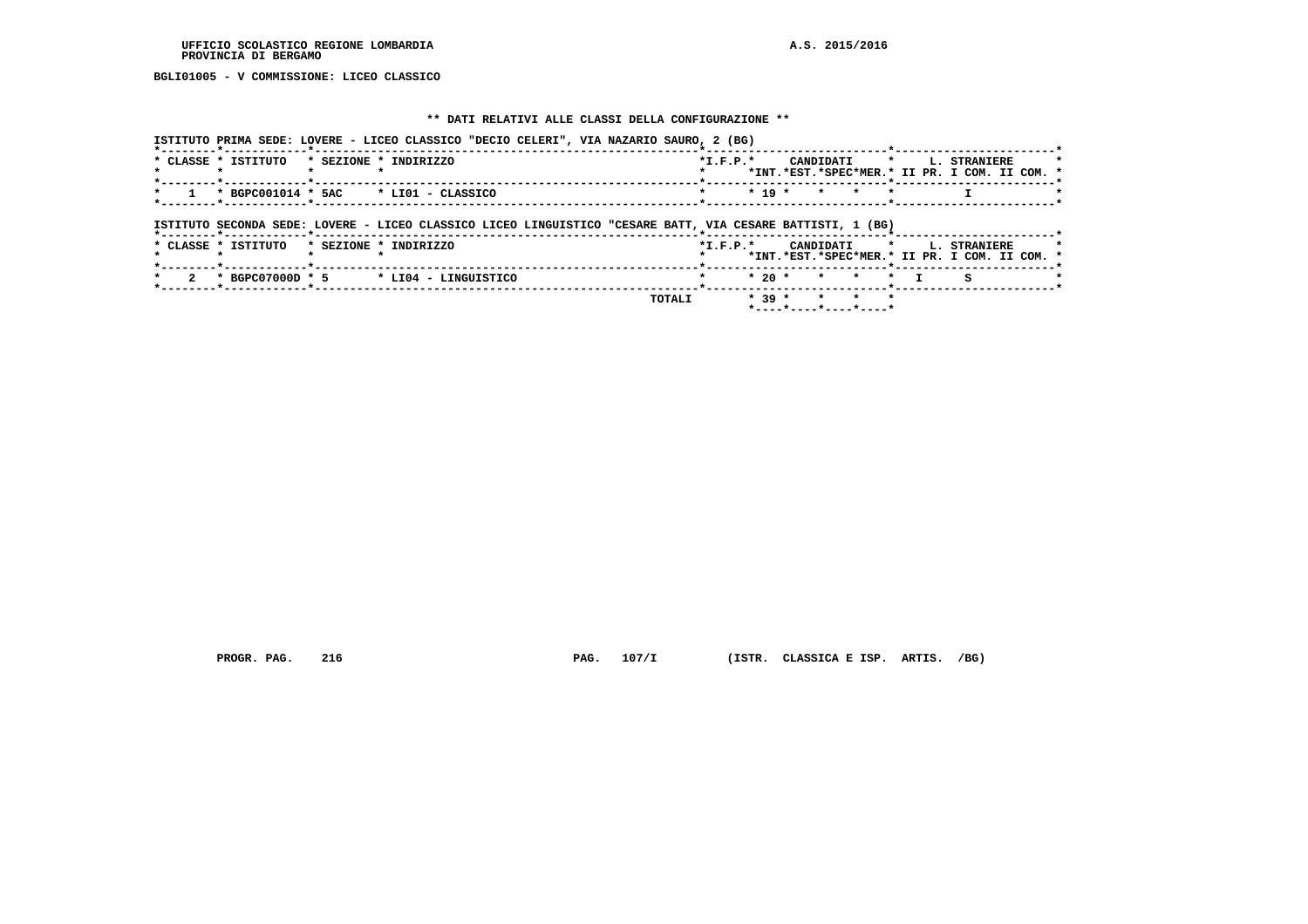| PRESIDENTE: MASSERINI ALESSIO N. IL 27/09/1958 (BG)<br>$\star$<br>GAZZANIGA - ISTITUTO SUPERIORE "VALLE SERIANA", VIA MARCONI, 45 (BG)                                                                                                    |           |
|-------------------------------------------------------------------------------------------------------------------------------------------------------------------------------------------------------------------------------------------|-----------|
|                                                                                                                                                                                                                                           |           |
| INDIRIZZO: LI01 - CLASSICO                                                                                                                                                                                                                |           |
| 1 - IO11: LINGUA E LETTERATURA ITALIANA<br>(A051:LETTERE, LATINO NEI LICEI ; A052:LETTERE, LATINO, GRECO LICE<br>BONAZZI IVANA N. IL 29/08/1955 (BG)<br>PROVENIENTE DA: BERGAMO - LICEO CLASSICO "PAOLO SARPI", PIAZZA ROSATE, 4 (BG)     |           |
| 2 - N460:LINGUA E CULTURA INGLESE<br>(A346:LINGUA E CIV. STRANIERA (<br>PELLEGRINELLI FIORENZA N. IL 17/02/1963 (BG)<br>PROVENIENTE DA: DALMINE - IST TEC COMMERCIALE E PER GEOMETRI "LUIGI EINAUDI", VIA VERDI, 48 (BG)                  |           |
| 3 - I048: SCIENZE NATURALI (BIO. CHIM. SC. DELLA TERRA)<br>$(A060:SC.NA.$ , $CH.$ , $GEOG.$ , $MIC.$<br>MAZZOTTA MASSIMO N. IL 02/01/1957 (LE)<br>PROVENIENTE DA: BERGAMO - ISTITUTO MAGISTRALE "P. SECCO SUARDO", VIA ANGELO MAJ, 8 (BG) |           |
| INDIRIZZO: LI04 - LINGUISTICO                                                                                                                                                                                                             |           |
| 1 - IO11: LINGUA E LETTERATURA ITALIANA<br>(A050:LETTERE IST.ISTR.SECOND. ; A051:LETTERE, LATINO NEI LICEI<br>BONAZZI IVANA N. IL 29/08/1955 (BG)<br>PROVENIENTE DA: BERGAMO - LICEO CLASSICO "PAOLO SARPI", PIAZZA ROSATE, 4 (BG)        | $\lambda$ |
| 2 - N790:LINGUA E CULTURA STRANIERA (SPAGNOLO)<br>(A446:LINGUA E CIV. STRANIERA (<br>SARTORI EMANUELA N. IL 30/06/1962 (RM)<br>PROVENIENTE DA: BRESCIA - ISTITUTO TECNICO COMMERCIALE "LUNARDI" - BRESCIA, VIA RICCOBELLI, 47 (BS)        | $\lambda$ |
| 3 - I048: SCIENZE NATURALI (BIO. CHIM. SC. DELLA TERRA)<br>$(A060:SC.NA.$ , $CH.$ , $GEOG.$ , $MIC.$<br>MAZZOTTA MASSIMO N. IL 02/01/1957 (LE)<br>PROVENIENTE DA: BERGAMO - ISTITUTO MAGISTRALE "P. SECCO SUARDO", VIA ANGELO MAJ, 8 (BG) |           |
|                                                                                                                                                                                                                                           |           |

 **PROGR. PAG. 217 PAG. 107/II (ISTR. CLASSICA E ISP. ARTIS. /BG)**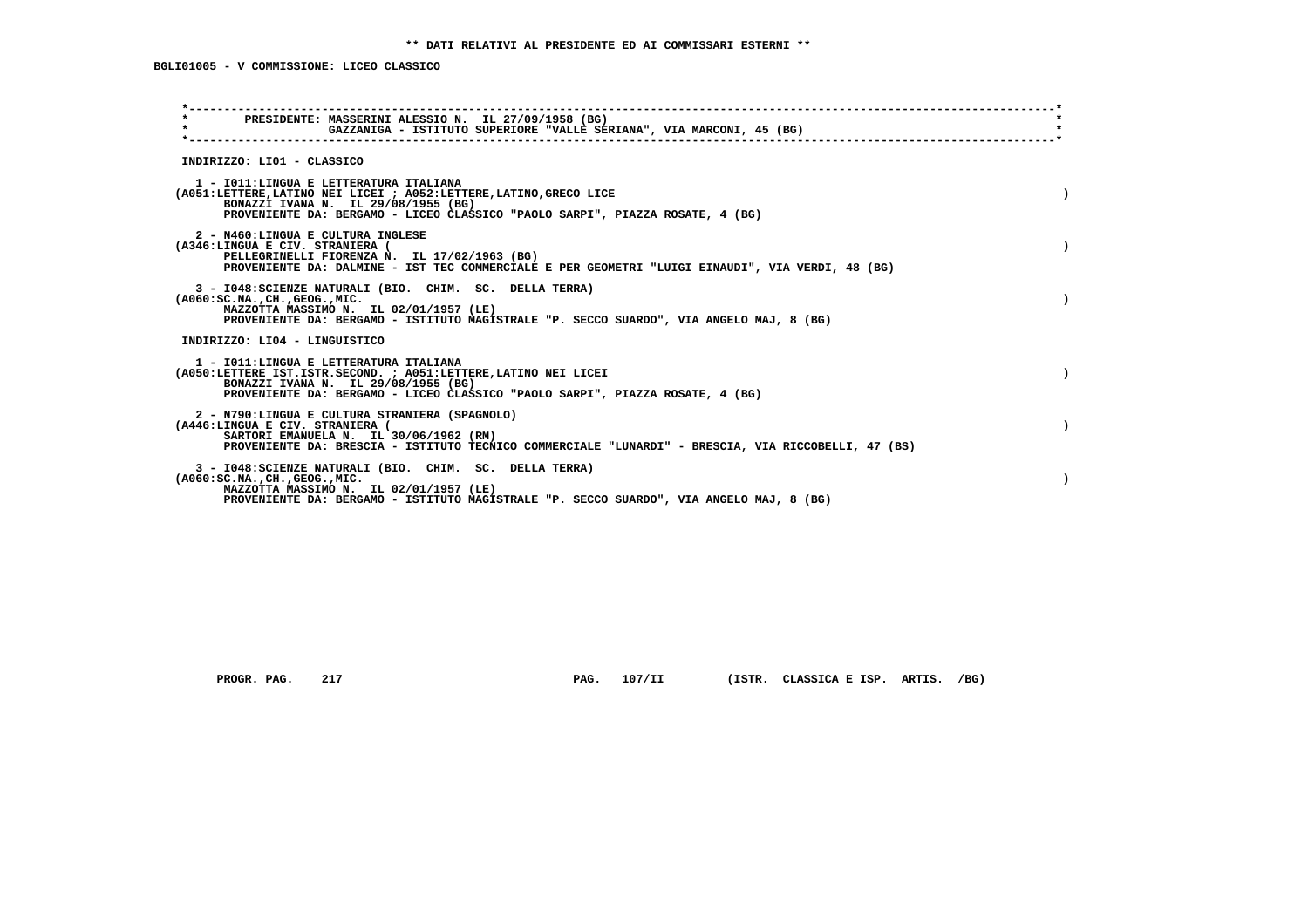#### **UFFICIO SCOLASTICO REGIONE LOMBARDIA A.S. 2015/2016 PROVINCIA DI BERGAMO**

 **BGLI01006 - VI COMMISSIONE: LICEO CLASSICO**

## **\*\* DATI RELATIVI ALLE CLASSI DELLA CONFIGURAZIONE \*\***

|                                | ISTITUTO PRIMA SEDE: BERGAMO - L.R. PAR. LICEO CLASSICO LICEO CLASSICO "S. ALESSANDRO", VIA GARIBALDI, N. 3 (BG) |        |            |           |                                          |         |                                   |                                               |
|--------------------------------|------------------------------------------------------------------------------------------------------------------|--------|------------|-----------|------------------------------------------|---------|-----------------------------------|-----------------------------------------------|
| * CLASSE * ISTITUTO            | * SEZIONE * INDIRIZZO                                                                                            |        | $*L.F.P.*$ |           |                                          |         | CANDIDATI * L. STRANIERE          | *INT.*EST.*SPEC*MER.* II PR. I COM. II COM. * |
| * BGPC02500G * A               | * LIO1 - CLASSICO                                                                                                |        |            | $* 12 *$  | $\star$<br>$\star$                       | $\star$ |                                   |                                               |
| *--------*------------*------- | ISTITUTO SECONDA SEDE: BERGAMO - L.R. PAR. LICEO CLASSICO LICEO CLASSICO "GIOVANNI XXIII, VIA ARENA, N. 11 (BG)  |        |            |           |                                          |         |                                   |                                               |
| * CLASSE * ISTITUTO            | * SEZIONE * INDIRIZZO                                                                                            |        |            |           |                                          |         | *I.F.P.* CANDIDATI * L. STRANIERE | *INT.*EST.*SPEC*MER.* II PR. I COM. II COM. * |
|                                | $\star$ BGPC015001 $\star$ A $\star$ LI01 - CLASSICO                                                             |        |            | $*$ 3 $*$ | $\star$ $\star$                          | $\star$ |                                   |                                               |
|                                |                                                                                                                  | TOTALI |            | $* 15 *$  | $\star$ $\star$<br>*----*----*----*----* | $\star$ |                                   |                                               |

 **PROGR. PAG. 218 PAG. 108/I (ISTR. CLASSICA E ISP. ARTIS. /BG)**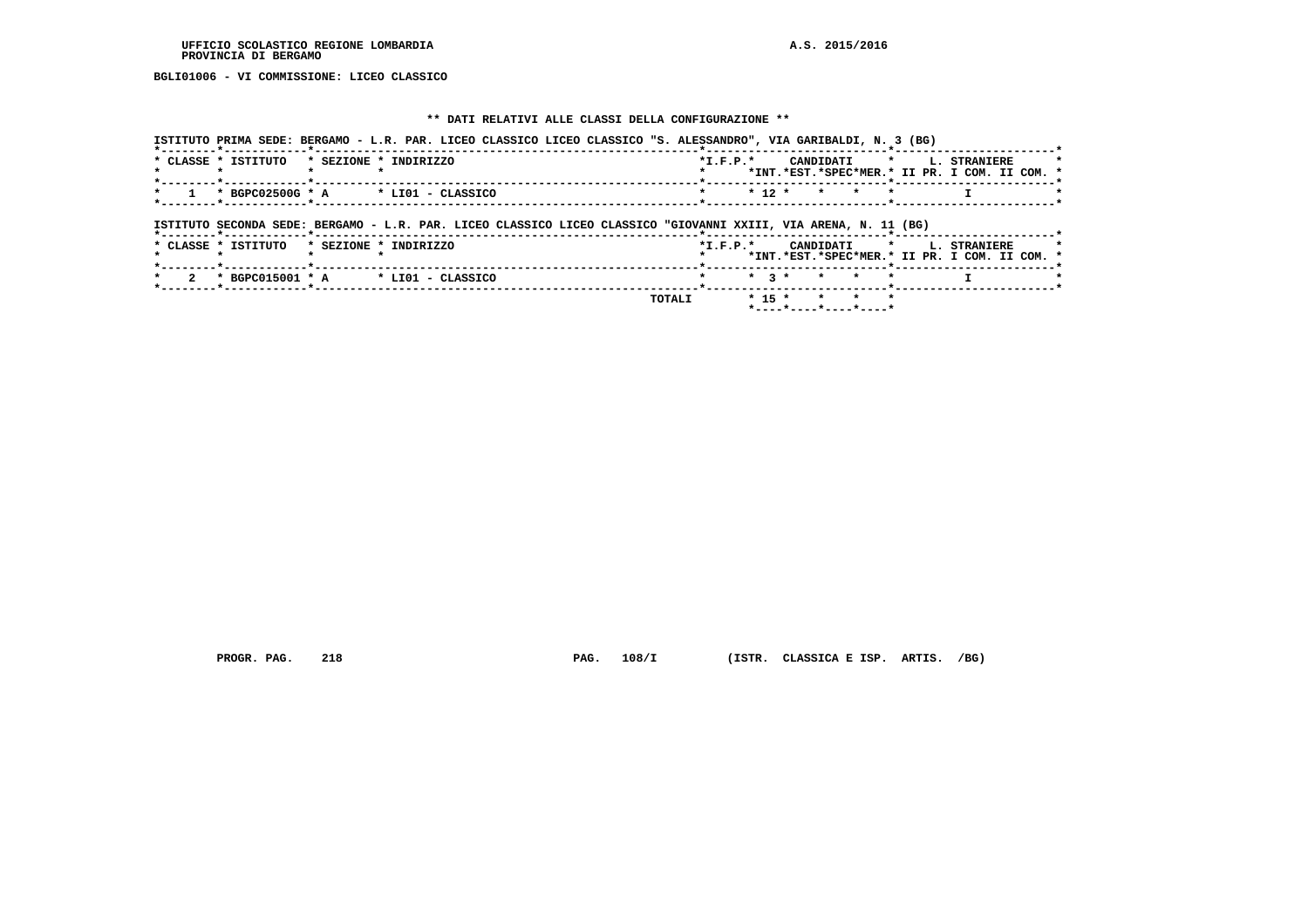| $\star$<br>$\star$                           | PRESIDENTE: CAMPANELLI BRIZIO LUIGI N. IL 06/12/1965 (EE)<br>SAN PELLEGRINO TERME - IST PROF PER I SERVIZI ALBERGHIERI E RISTORAZIONE DI SAN PELLEGRINO TERME, VIALE *                                                                                       |  |
|----------------------------------------------|--------------------------------------------------------------------------------------------------------------------------------------------------------------------------------------------------------------------------------------------------------------|--|
| INDIRIZZO: LI01 - CLASSICO                   |                                                                                                                                                                                                                                                              |  |
|                                              | 1 - IO11: LINGUA E LETTERATURA ITALIANA<br>(A051:LETTERE, LATINO NEI LICEI ; A052:LETTERE, LATINO, GRECO LICE<br>VUOCOLO GERARDO N. IL 04/09/1976 (SA)<br>PROVENIENTE DA: ROMANO DI LOMBARDIA - ISTITUTO MAGISTRALE "DON LORENZO MILANI", VIA BELVEDERE (BG) |  |
| (A346:LINGUA E CIV. STRANIERA (              | 2 - N460:LINGUA E CULTURA INGLESE<br>MAFFEIS SIMONA N. IL 03/09/1970 (BG)<br>PROVENIENTE DA: TRESCORE BALNEARIO - ISTITUTO MAGISTRALE "LORENZO FEDERICI", VIA DELL'ALBAROTTO (BG)                                                                            |  |
| $( A060 : SC.NA.$ , $CH.$ , $GEOG.$ , $MIC.$ | 3 - I048: SCIENZE NATURALI (BIO. CHIM. SC. DELLA TERRA)<br>PICCIOLO FABIO N. IL 08/05/1979 (BG)<br>PROVENIENTE DA: TRESCORE BALNEARIO - LICEO SCIENTIFICO "LORENZO FEDERICI", VIA DELL'ALBAROTTO (BG)                                                        |  |

 **PROGR. PAG. 219 PAG. 108/II (ISTR. CLASSICA E ISP. ARTIS. /BG)**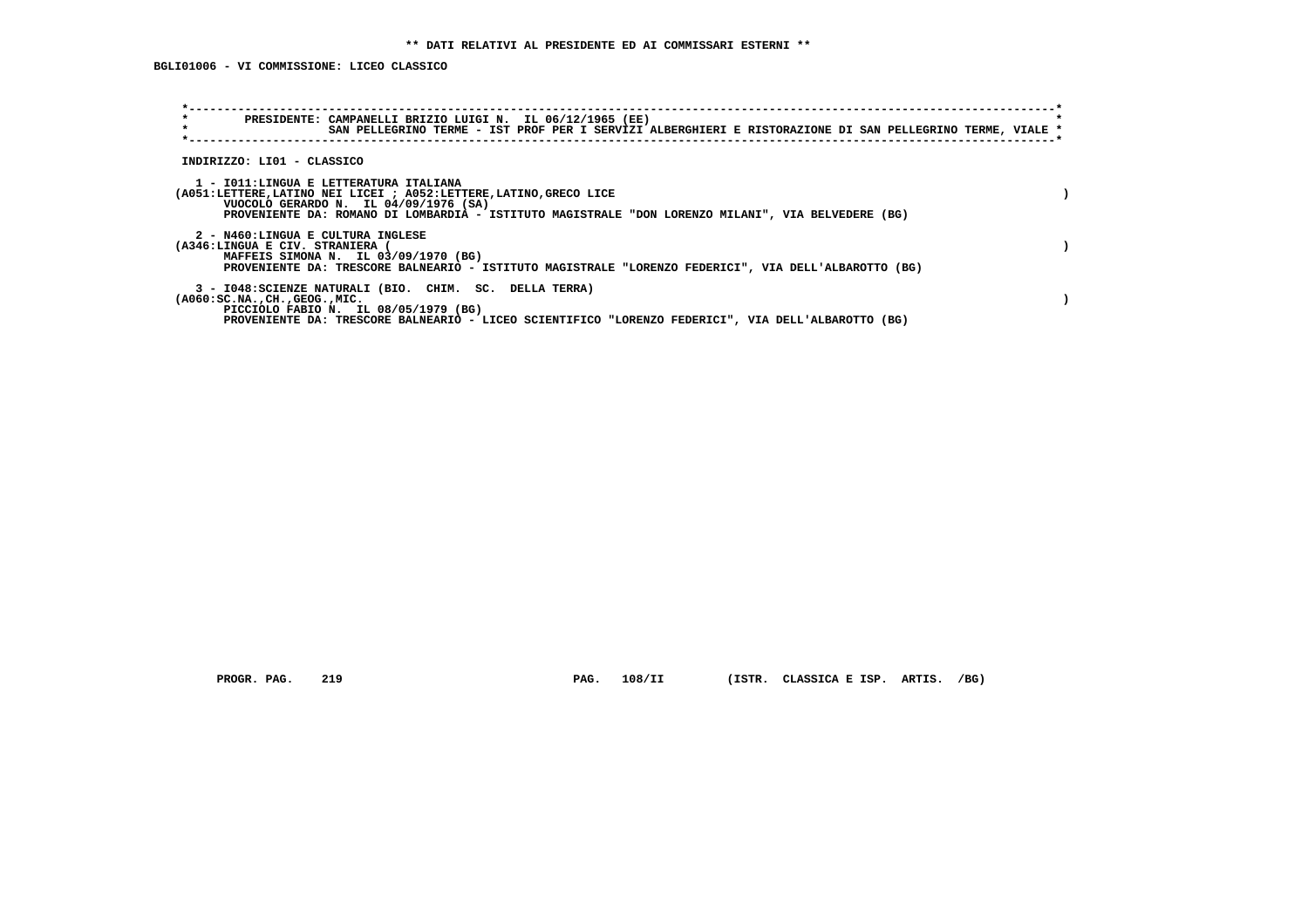#### **UFFICIO SCOLASTICO REGIONE LOMBARDIA A.S. 2015/2016 PROVINCIA DI BERGAMO**

 **BGLI01007 - VII COMMISSIONE: LICEO CLASSICO**

## **\*\* DATI RELATIVI ALLE CLASSI DELLA CONFIGURAZIONE \*\***

|                                | ISTITUTO PRIMA SEDE: TREVIGLIO - L.R. PAR. LICEO CLASSICO LICEO CLASSICO "DON BOSCO", VIA ZANOVELLO, N. 1 (BG)        |            |                    |                                                                                    |
|--------------------------------|-----------------------------------------------------------------------------------------------------------------------|------------|--------------------|------------------------------------------------------------------------------------|
| * CLASSE * ISTITUTO            | * SEZIONE * INDIRIZZO                                                                                                 | $*L.F.P.*$ |                    | CANDIDATI * L. STRANIERE<br>*INT.*EST.*SPEC*MER.* II PR. I COM. II COM. *          |
|                                |                                                                                                                       | $* 22 *$   | $\star$<br>$\star$ |                                                                                    |
| *--------*------------*------- | ISTITUTO SECONDA SEDE: TREVIGLIO - L.R. PAR. LICEO SCIENTIFICO LICEO SCIENTIFICO "DON BOSCO", VIA ZANOVELLO N. 1 (BG) |            |                    |                                                                                    |
| * CLASSE * ISTITUTO            | * SEZIONE * INDIRIZZO                                                                                                 |            |                    | *I.F.P.* CANDIDATI * L. STRANIERE<br>*INT.*EST.*SPEC*MER.* II PR. I COM. II COM. * |
| * BGPS505007 * 5C              | * LIO2 - SCIENTIFICO                                                                                                  | $* 23 *$   | $\star$<br>$\star$ |                                                                                    |
|                                |                                                                                                                       |            |                    |                                                                                    |

 **PROGR. PAG. 220 PAG. 109/I (ISTR. CLASSICA E ISP. ARTIS. /BG)**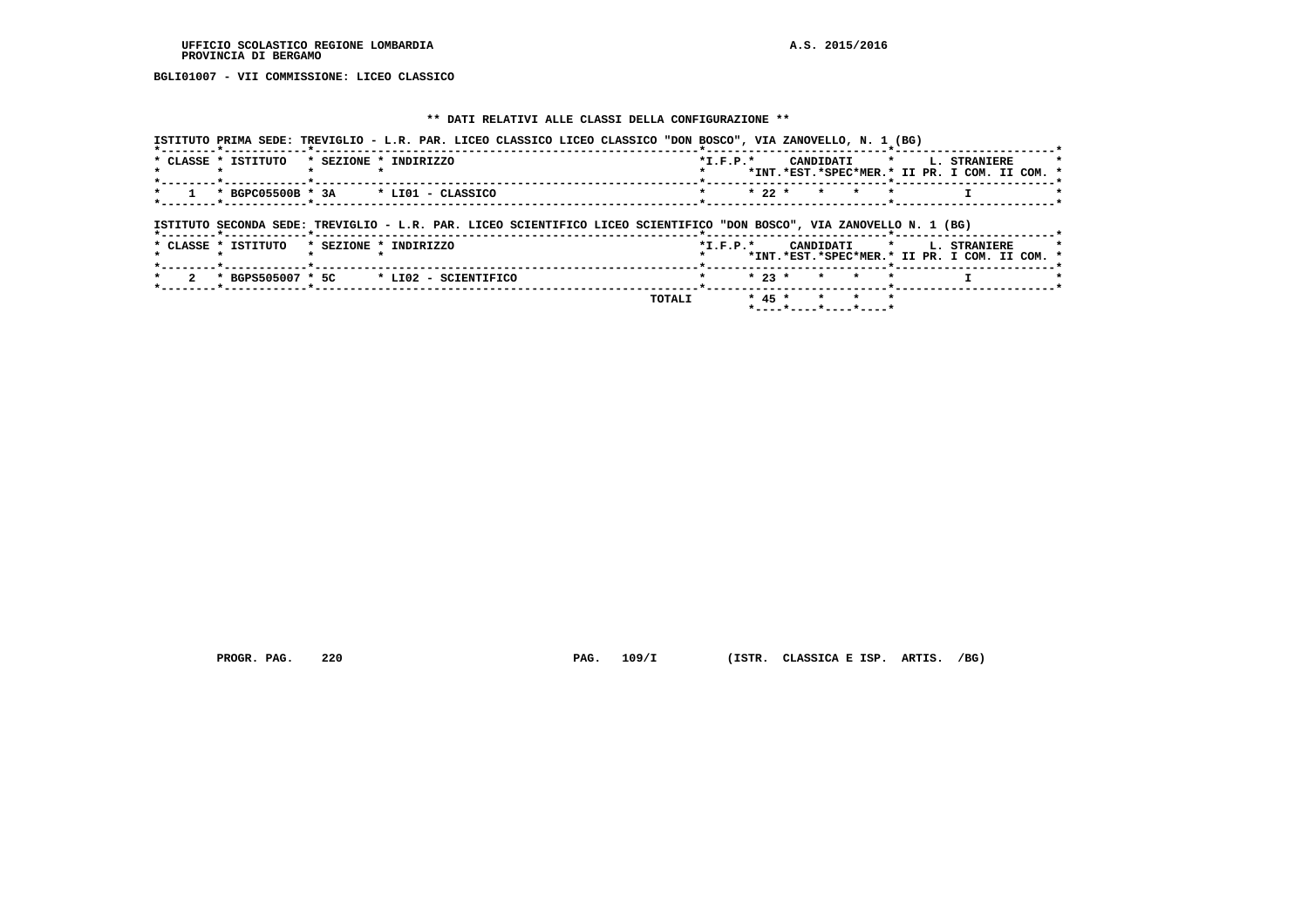| PRESIDENTE: SCARAMUZZI ANNA N. IL 01/10/1960 (BA)<br>$\star$<br>BERGAMO - LICEO ARTISTICO " GIACOMO E PIO MANZU' ", VIA TORQUATO TASSO, 18 (BG)                                                                                                               |           |
|---------------------------------------------------------------------------------------------------------------------------------------------------------------------------------------------------------------------------------------------------------------|-----------|
| INDIRIZZO: LI01 - CLASSICO                                                                                                                                                                                                                                    |           |
| 1 - IO11: LINGUA E LETTERATURA ITALIANA<br>(A051:LETTERE, LATINO NEI LICEI ; A052:LETTERE, LATINO, GRECO LICE<br>MONDINI MARCELLINA N. IL 03/07/1959 (BG)<br>PROVENIENTE DA: ROMANO DI LOMBARDIA - LICEO SCIENTIFICO "DON LORENZO MILANI", VIA BELVEDERE (BG) |           |
| 2 - N460:LINGUA E CULTURA INGLESE<br>(A346:LINGUA E CIV. STRANIERA (<br>ROZZONI STEFANO N. IL 03/08/1989 (BG)<br>PROVENIENTE DA: BERGAMO - ISTITUTO TECNICO INDUSTRIALE "GIULIO NATTA", VIALE EUROPA, 15 (BG)                                                 |           |
| 3 - I048: SCIENZE NATURALI (BIO. CHIM. SC. DELLA TERRA)<br>$(A060:SC.NA.$ , $CH.$ , $GEOG.$ , $MIC.$<br>POLISENO MARIA N. IL 04/11/1961 (BA)<br>PROVENIENTE DA: ROMANO DI LOMBARDIA - LICEO SCIENTIFICO "DON LORENZO MILANI", VIA BELVEDERE (BG)              |           |
| INDIRIZZO: LI02 - SCIENTIFICO                                                                                                                                                                                                                                 |           |
| 1 - IO11: LINGUA E LETTERATURA ITALIANA<br>(A050:LETTERE IST.ISTR.SECOND. ; A051:LETTERE, LATINO NEI LICEI<br>MONDINI MARCELLINA N. IL 03/07/1959 (BG)<br>PROVENIENTE DA: ROMANO DI LOMBARDIA - LICEO SCIENTIFICO "DON LORENZO MILANI", VIA BELVEDERE (BG)    | $\lambda$ |
| 2 - N460:LINGUA E CULTURA INGLESE<br>(A346:LINGUA E CIV. STRANIERA (<br>ROZZONI STEFANO N. IL 03/08/1989 (BG)<br>PROVENIENTE DA: BERGAMO - ISTITUTO TECNICO INDUSTRIALE "GIULIO NATTA", VIALE EUROPA, 15 (BG)                                                 |           |
| 3 - I048: SCIENZE NATURALI (BIO. CHIM. SC. DELLA TERRA)<br>$(A060:SC.NA.$ , $CH.$ , $GEOG.$ , $MIC.$<br>POLISENO MARIA N. IL 04/11/1961 (BA)<br>PROVENIENTE DA: ROMANO DI LOMBARDIA - LICEO SCIENTIFICO "DON LORENZO MILANI", VIA BELVEDERE (BG)              |           |
|                                                                                                                                                                                                                                                               |           |

 **PROGR. PAG. 221 PAG. 109/II (ISTR. CLASSICA E ISP. ARTIS. /BG)**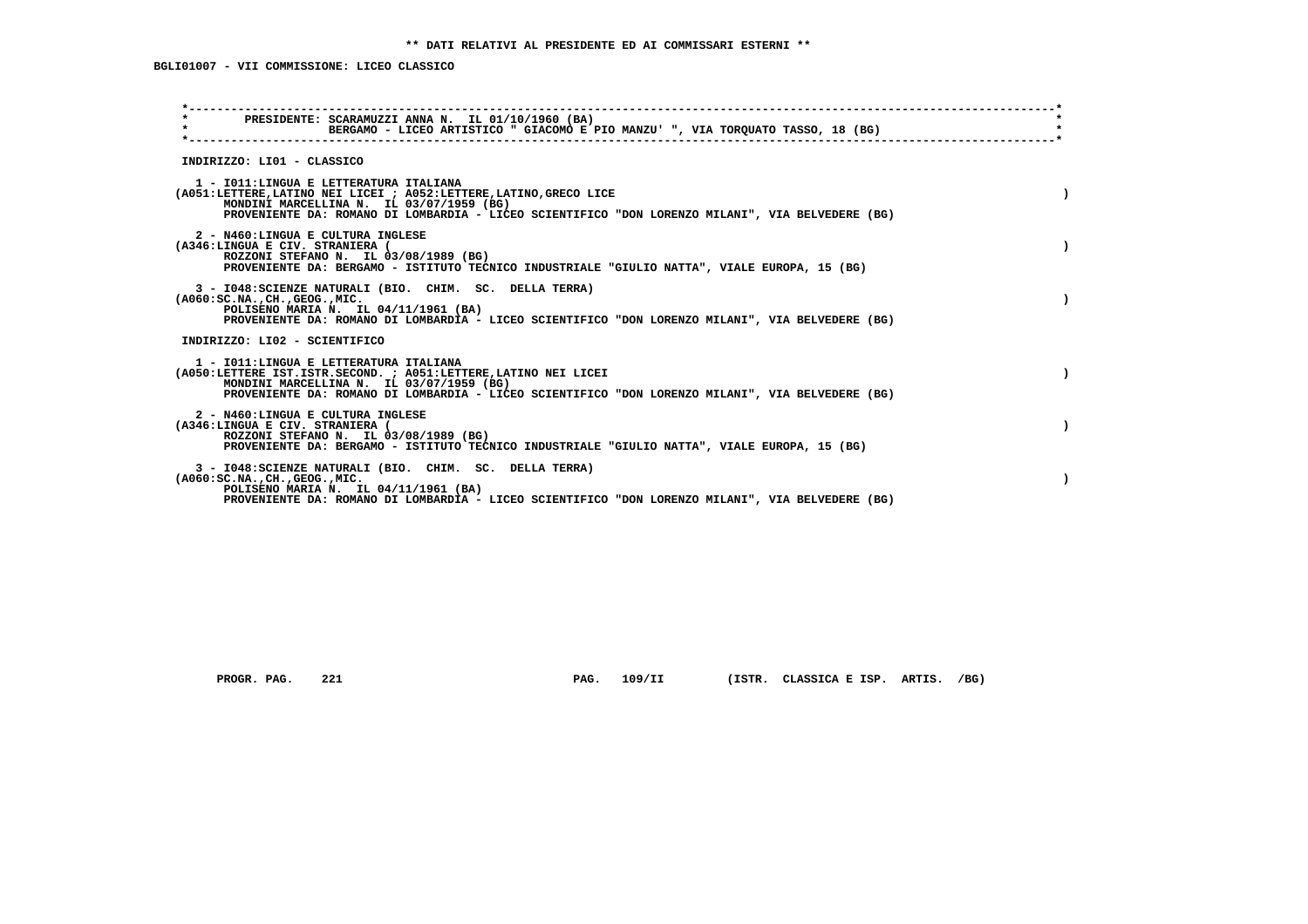#### **UFFICIO SCOLASTICO REGIONE LOMBARDIA A.S. 2015/2016 PROVINCIA DI BERGAMO**

 **BGLI02001 - I COMMISSIONE: LICEO SCIENTIFICO**

# **\*\* DATI RELATIVI ALLE CLASSI DELLA CONFIGURAZIONE \*\***

| ISTITUTO PRIMA SEDE: BERGAMO - LICEO SCIENTIFICO "LORENZO MASCHERONI", VIA ALBERICO DA ROSCIATE, 21A (BG) |                                                                                                     |
|-----------------------------------------------------------------------------------------------------------|-----------------------------------------------------------------------------------------------------|
| * CLASSE * ISTITUTO<br>* SEZIONE * INDIRIZZO                                                              | $*L.F.P.*$<br>CANDIDATI<br>$\star$<br>L. STRANIERE<br>*INT.*EST.*SPEC*MER.* II PR. I COM. II COM. * |
| * BGPS05000B * F<br>* LIO2 - SCIENTIFICO                                                                  | $* 24 *$<br>* * *                                                                                   |
| * BGPS05000B * D<br>* LI02 - SCIENTIFICO                                                                  | $*20$ *<br>* * *                                                                                    |
| TOTALI                                                                                                    | $* 44 *$<br>* * *<br>*----*----*----*----*                                                          |

 **PROGR. PAG. 222 PAG. 110/I (ISTR. CLASSICA E ISP. ARTIS. /BG)**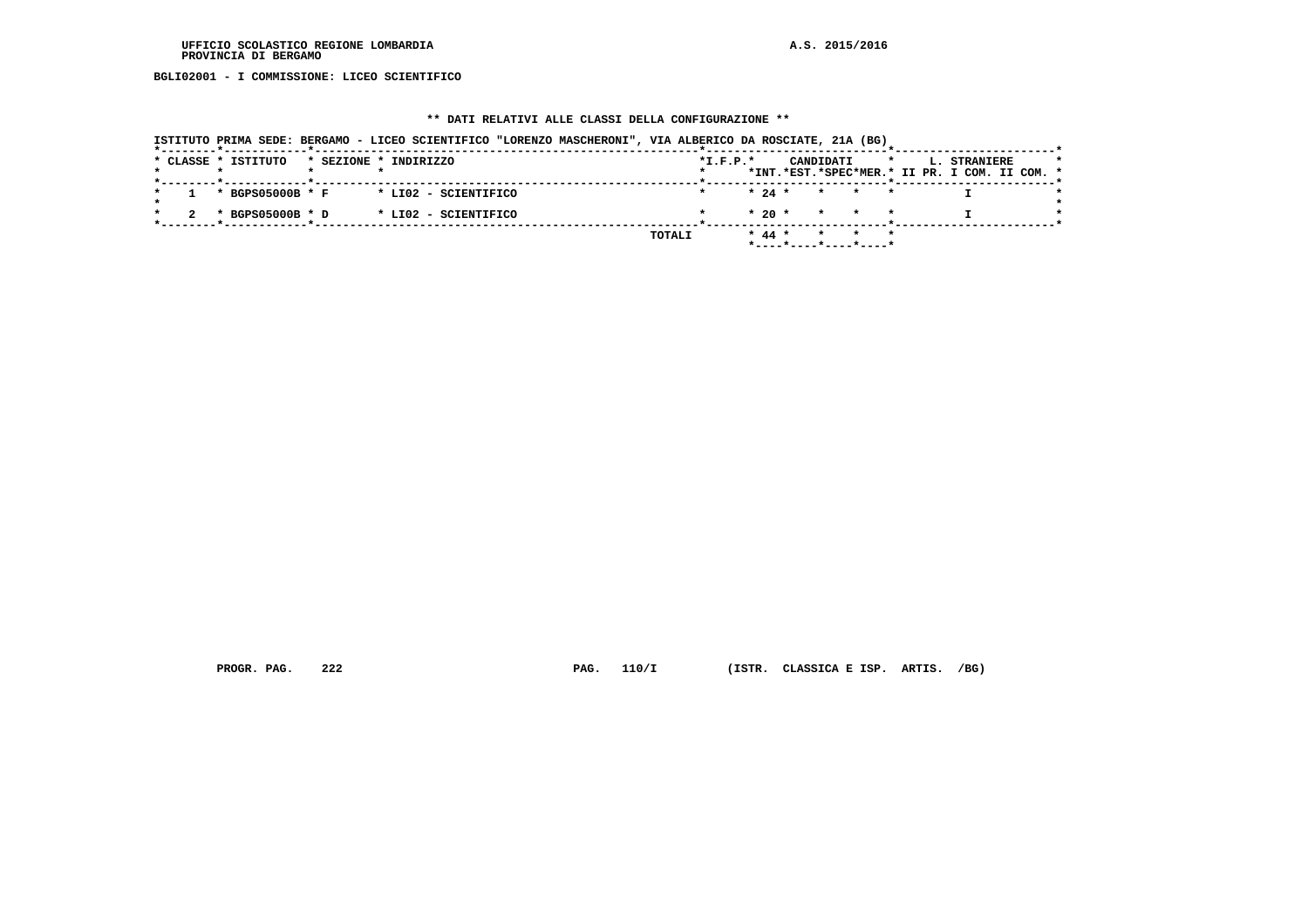**BGLI02001 - I COMMISSIONE: LICEO SCIENTIFICO**

| PRESIDENTE: GALLIZIOLI FERNANDA N. IL 07/05/1962 (BG)<br>$\star$<br>PRESEZZO - LICEO SCIENTIFICO "MAIRONI DA PONTE", VIA BERIZZI, 1 (BG)                                                                                                                 |  |
|----------------------------------------------------------------------------------------------------------------------------------------------------------------------------------------------------------------------------------------------------------|--|
| INDIRIZZO: LI02 - SCIENTIFICO                                                                                                                                                                                                                            |  |
| 1 - IO11:LINGUA E LETTERATURA ITALIANA<br>(A050:LETTERE IST.ISTR.SECOND. ; A051:LETTERE, LATINO NEI LICEI<br>CITTERIO ATTILIA N. IL 11/11/1955 (BG)<br>PROVENIENTE DA: ALZANO LOMBARDO - LICEO SCIENTIFICO "EDOARDO AMALDI", VIA LOCATELLI, 16 (BG)      |  |
| 2 - N460:LINGUA E CULTURA INGLESE<br>(A346:LINGUA E CIV. STRANIERA<br>MORRONE IMMACOLATA N. IL 08/12/1967 (CS)<br>PROVENIENTE DA: TREVIGLIO - ISTITUTO TECNICO COMMERCIALE "ZENALE E BUTINONE", VIA GALVANI 7 (BG)                                       |  |
| 3 - I048: SCIENZE NATURALI (BIO. CHIM. SC. DELLA TERRA)<br>$(A060:SC.NA.$ , $CH.$ , $GEOG.$ , $MIC.$<br>MARCHESI EUGENIO N. IL 14/05/1952 (BG)<br>PROVENIENTE DA: ALBINO - ISTITUTO TECNICO COMMERCIALE "OSCAR ARNULFO ROMERO", VIALE ALDO MORO, 51 (BG) |  |

 **PROGR. PAG. 223 PAG. 110/II (ISTR. CLASSICA E ISP. ARTIS. /BG)**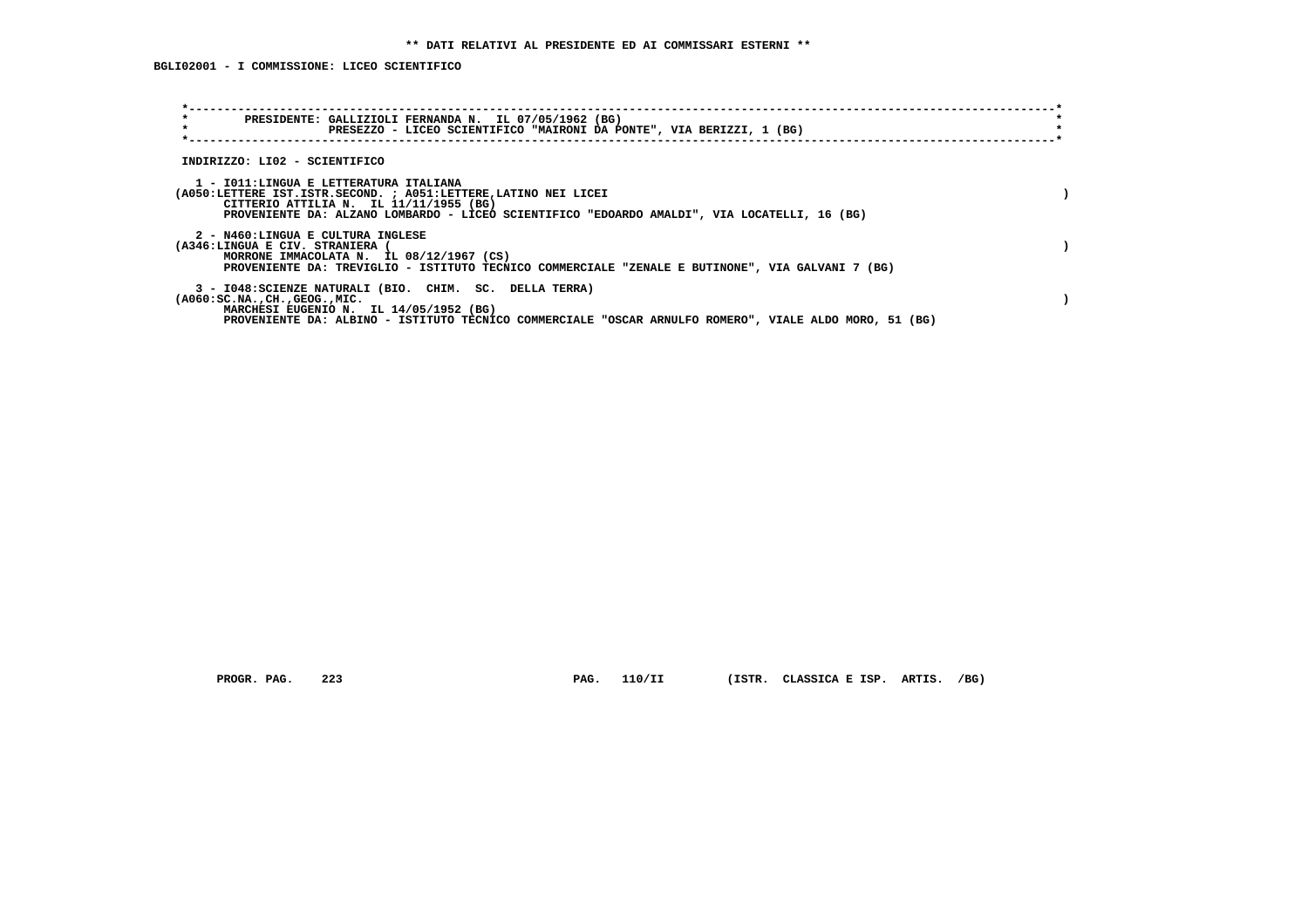#### **UFFICIO SCOLASTICO REGIONE LOMBARDIA A.S. 2015/2016 PROVINCIA DI BERGAMO**

 **BGLI02002 - II COMMISSIONE: LICEO SCIENTIFICO**

## **\*\* DATI RELATIVI ALLE CLASSI DELLA CONFIGURAZIONE \*\***

| ISTITUTO PRIMA SEDE: BERGAMO - LICEO SCIENTIFICO "LORENZO MASCHERONI", VIA ALBERICO DA ROSCIATE, 21A (BG) |                                                                                                     |
|-----------------------------------------------------------------------------------------------------------|-----------------------------------------------------------------------------------------------------|
| * CLASSE * ISTITUTO<br>* SEZIONE * INDIRIZZO                                                              | $*L.F.P.*$<br>$\star$<br>CANDIDATI<br>L. STRANIERE<br>*INT.*EST.*SPEC*MER.* II PR. I COM. II COM. * |
|                                                                                                           |                                                                                                     |
| * BGPS05000B * E<br>* LIO2 - SCIENTIFICO                                                                  | $* 18 * * * * * *$                                                                                  |
| $*$ BGPS05000B $*$ B<br>* LI02 - SCIENTIFICO                                                              | $\star$ 21 $\star$ $\star$ $\star$ $\star$                                                          |
|                                                                                                           | $* 39 *$<br>TOTALI<br>* * *<br>*----*----*----*----*                                                |

 **PROGR. PAG. 224 PAG. 111/I (ISTR. CLASSICA E ISP. ARTIS. /BG)**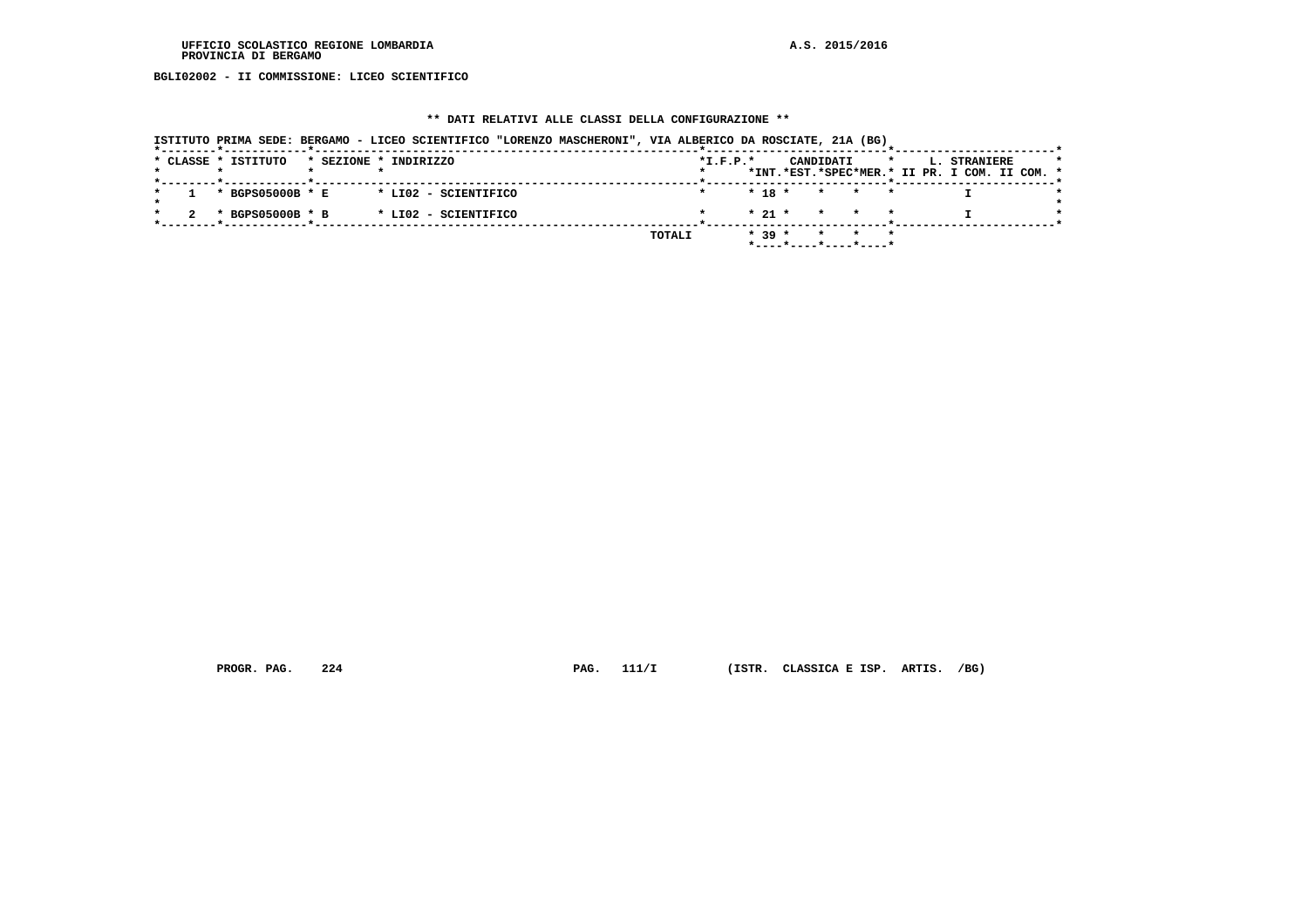| PRESIDENTE: FABRELLO LORENZA N. IL 30/08/1958 (VI)<br>$\star$<br>ZOGNO - LICEO SCIENTIFICO "DAVID MARIA TUROLDO", VIA RONCO, 11 (BG)                                                                                                                    |  |
|---------------------------------------------------------------------------------------------------------------------------------------------------------------------------------------------------------------------------------------------------------|--|
| INDIRIZZO: LI02 - SCIENTIFICO                                                                                                                                                                                                                           |  |
| 1 - IO11: LINGUA E LETTERATURA ITALIANA<br>(A050:LETTERE IST.ISTR.SECOND. ; A051:LETTERE, LATINO NEI LICEI<br>CORTINOVIS BARBARA N. IL 31/01/1964 (BG)<br>PROVENIENTE DA: GAZZANIGA - LICEO SCIENTIFICO "VALLE SERIANA", VIA MARCONI, 45 (BG)           |  |
| 2 - N460:LINGUA E CULTURA INGLESE<br>(A346:LINGUA E CIV. STRANIERA (<br>BIANCHI RAFFAELLA N. IL 01/02/1960 (BG)<br>PROVENIENTE DA: ALZANO LOMBARDO - LICEO SCIENTIFICO "EDOARDO AMALDI", VIA LOCATELLI, 16 (BG)                                         |  |
| 3 - I048: SCIENZE NATURALI (BIO. CHIM. SC. DELLA TERRA)<br>$(A060:SC.NA.$ , $CH.$ , $GEOG.$ , $MIC.$<br>TERUZZI GIOVANNI N. IL 08/07/1954 (BG)<br>PROVENIENTE DA: CLUSONE - IST TEC COMMERCIALE E PER GEOMETRI "ANDREA FANTONI", VIA BARBARIGO, 27 (BG) |  |

 **PROGR. PAG. 225 PAG. 111/II (ISTR. CLASSICA E ISP. ARTIS. /BG)**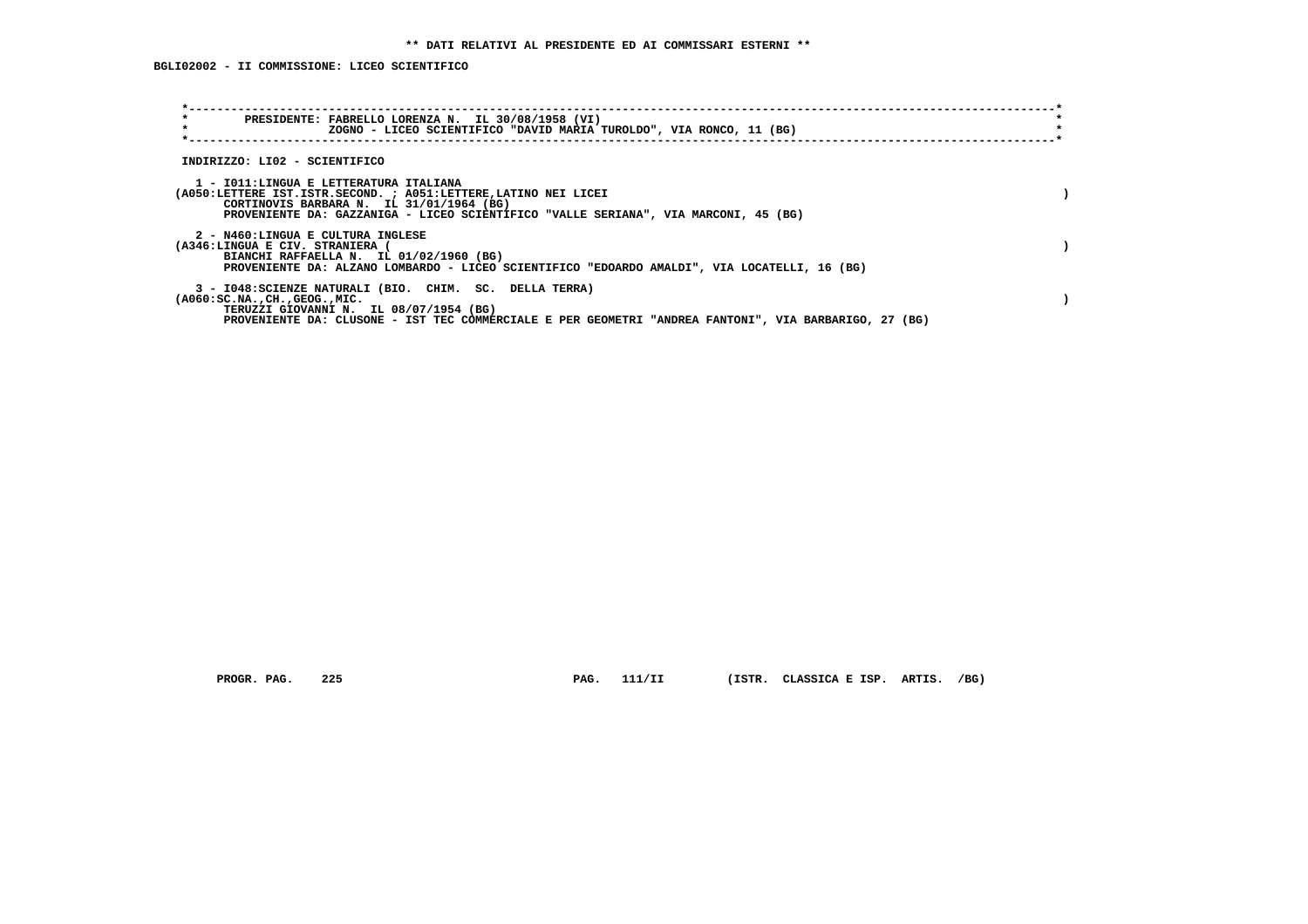**BGLI02003 - III COMMISSIONE: LICEO SCIENTIFICO**

# **\*\* DATI RELATIVI ALLE CLASSI DELLA CONFIGURAZIONE \*\***

| ISTITUTO PRIMA SEDE: BERGAMO - LICEO SCIENTIFICO "LORENZO MASCHERONI", VIA ALBERICO DA ROSCIATE, 21A (BG) |                                                                                                     |
|-----------------------------------------------------------------------------------------------------------|-----------------------------------------------------------------------------------------------------|
| * CLASSE * ISTITUTO<br>* SEZIONE * INDIRIZZO                                                              | $*L.F.P.*$<br>CANDIDATI<br>L. STRANIERE<br>$\star$<br>*INT.*EST.*SPEC*MER.* II PR. I COM. II COM. * |
| * BGPS05000B * A<br>* LI02 - SCIENTIFICO                                                                  | $* 21 *$<br>* * *                                                                                   |
| * BGPS05000B * C<br>* LI02 - SCIENTIFICO                                                                  | $* 19 *$<br>* * *                                                                                   |
|                                                                                                           | TOTALI<br>$*$ 40 $*$<br>$\star$<br>$\star$<br>*----*----*----*----*                                 |

 **PROGR. PAG. 226 PAG. 112/I (ISTR. CLASSICA E ISP. ARTIS. /BG)**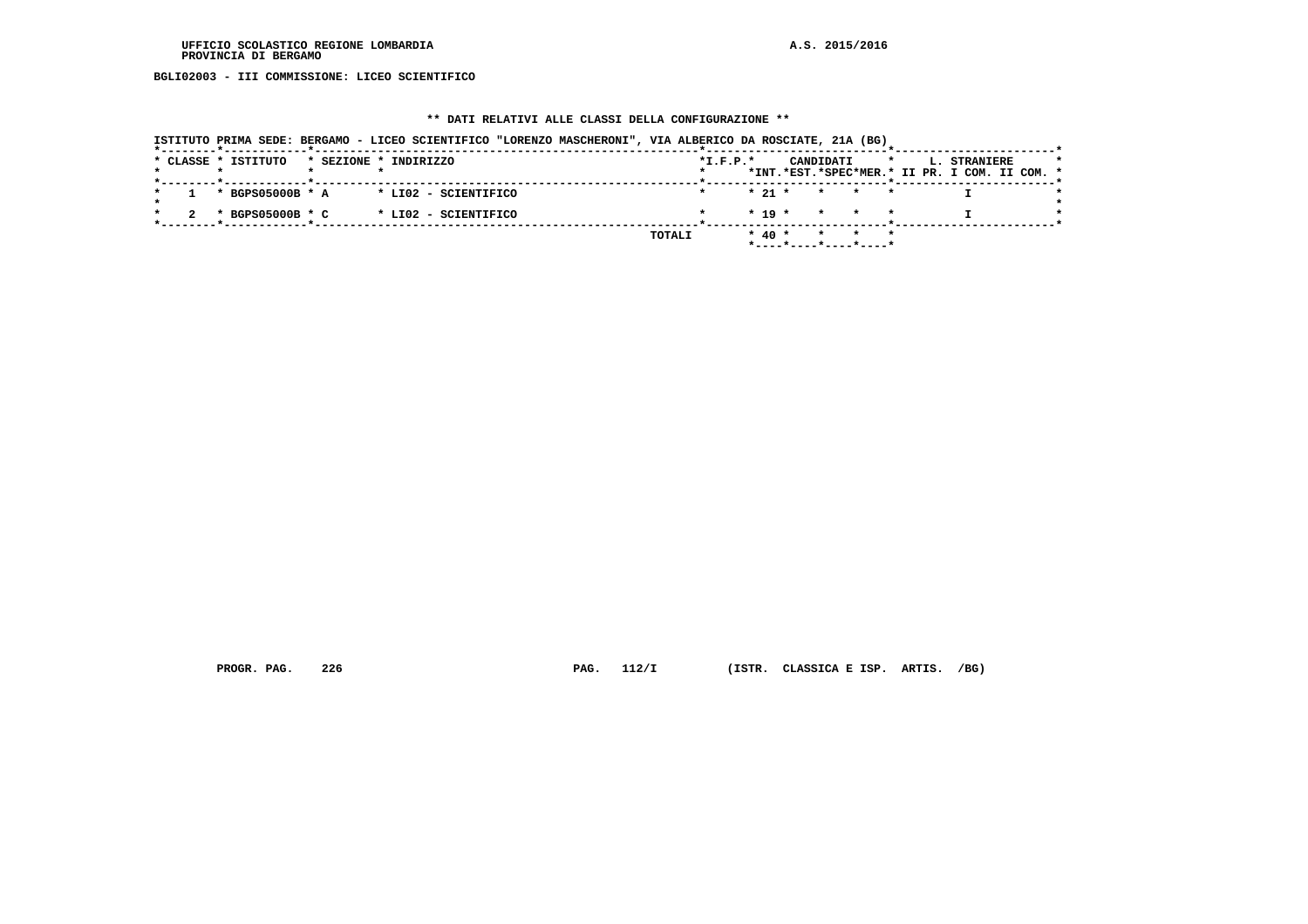**BGLI02003 - III COMMISSIONE: LICEO SCIENTIFICO**

| $\star$<br>PRESIDENTE: MININNI ANTONELLA N. IL 18/09/1966 (UD)<br>$\star$<br>TREVIGLIO - ISTITUTO MAGISTRALE "GUGLIELMO OBERDAN", VIALE MERISIO 14 (BG)                                                                                             |  |
|-----------------------------------------------------------------------------------------------------------------------------------------------------------------------------------------------------------------------------------------------------|--|
| INDIRIZZO: LI02 - SCIENTIFICO                                                                                                                                                                                                                       |  |
| 1 - IO11:LINGUA E LETTERATURA ITALIANA<br>(A050:LETTERE IST.ISTR.SECOND. ; A051:LETTERE, LATINO NEI LICEI<br>SPATARI VINCENZA N. IL 21/10/1961 (RC)<br>PROVENIENTE DA: CARAVAGGIO - LICEO SCIENTIFICO "GALILEO GALILEI", VIA SAN FRANCESCO, 63 (BG) |  |
| 2 - N460:LINGUA E CULTURA INGLESE<br>(A346:LINGUA E CIV. STRANIERA (<br>NORMANNO MARCELLA N. IL 04/01/1964 (MI)<br>PROVENIENTE DA: TRESCORE BALNEARIO - LICEO SCIENTIFICO "LORENZO FEDERICI", VIA DELL'ALBAROTTO (BG)                               |  |
| 3 - I048: SCIENZE NATURALI (BIO. CHIM. SC. DELLA TERRA)<br>$(A060:SC.NA.$ , $CH.$ , $GEOG.$ , $MIC.$<br>IPPOLITO ALBA N. IL 22/10/1957 (MI)<br>PROVENIENTE DA: TREVIGLIO - ISTITUTO MAGISTRALE "GUGLIELMO OBERDAN", VIALE MERISIO 14 (BG)           |  |

PROGR. PAG. 227 **PAG. 112/II** (ISTR. CLASSICA E ISP. ARTIS. /BG)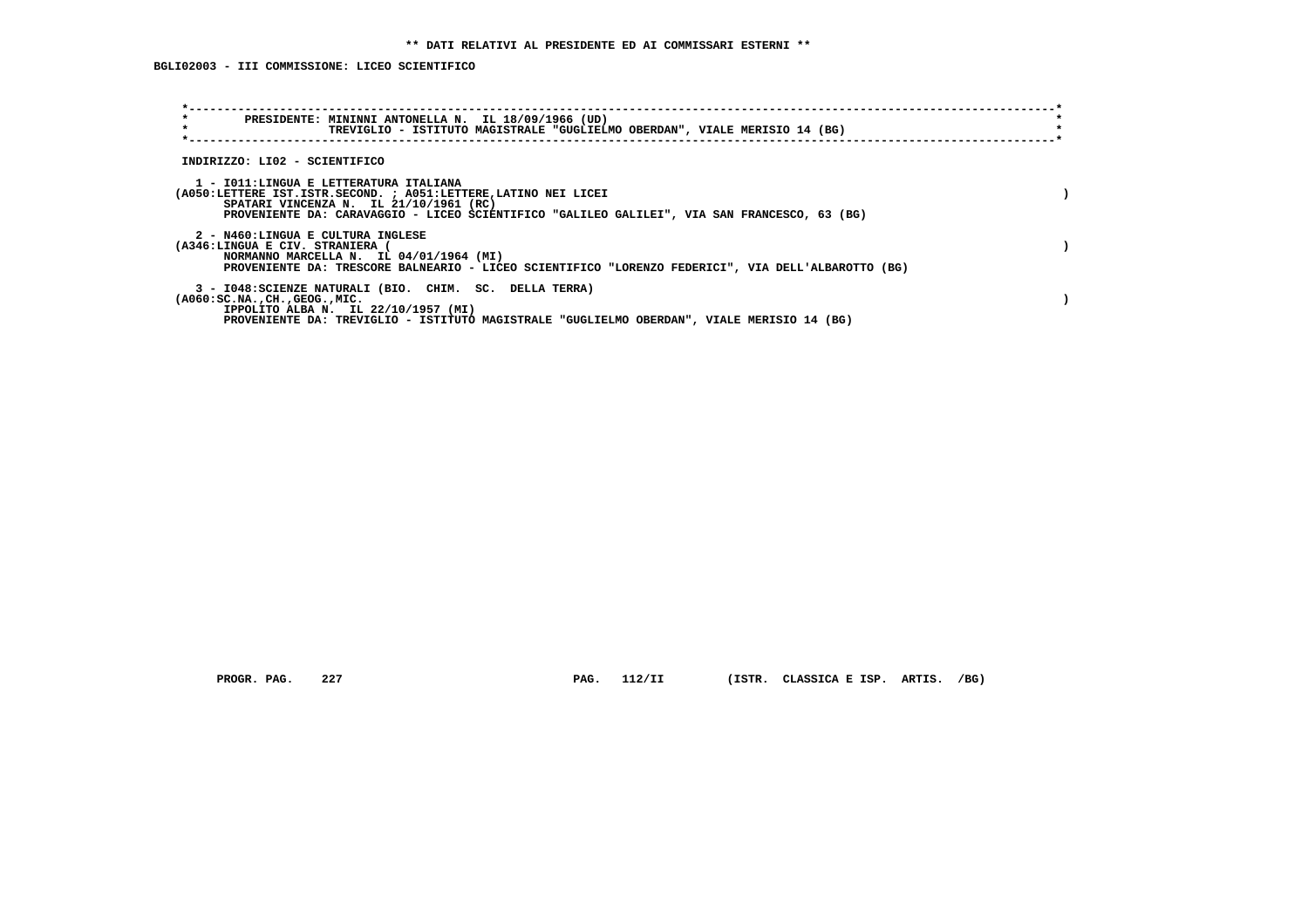**BGLI02004 - IV COMMISSIONE: LICEO SCIENTIFICO**

## **\*\* DATI RELATIVI ALLE CLASSI DELLA CONFIGURAZIONE \*\***

|                                             | ISTITUTO PRIMA SEDE: PRESEZZO - LICEO SCIENTIFICO "MAIRONI DA PONTE", VIA BERIZZI, 1 (BG) |                                                                                             |
|---------------------------------------------|-------------------------------------------------------------------------------------------|---------------------------------------------------------------------------------------------|
| * CLASSE * ISTITUTO                         | * SEZIONE * INDIRIZZO                                                                     | CANDIDATI * L. STRANIERE<br>$*$ I.F.P. $*$<br>*INT.*EST.*SPEC*MER.* II PR. I COM. II COM. * |
|                                             | * BGPS008012 * 5AL * LI02 - SCIENTIFICO                                                   | $* 19 *$<br>$\star$ $\star$<br>$\star$                                                      |
| *--------*------------*------------         | ISTITUTO SECONDA SEDE: DALMINE - LICEO SCIENTIFICO "LUIGI EINAUDI", VIA VERDI, 48 (BG)    |                                                                                             |
| * CLASSE * ISTITUTO                         | * SEZIONE * INDIRIZZO                                                                     | *I.F.P.* CANDIDATI * L. STRANIERE<br>*INT.*EST.*SPEC*MER.* II PR. I COM. II COM. *          |
| $\mathbf{r}$<br>*--------*------------*---- | * BGPS01101T * 5A * LI02 - SCIENTIFICO                                                    | $* 24 *$<br>$\star$ $\star$                                                                 |
|                                             |                                                                                           | $* 43 *$<br>* * *<br>TOTALI<br>*----*----*----*----*                                        |

 **PROGR. PAG. 228 PAG. 113/I (ISTR. CLASSICA E ISP. ARTIS. /BG)**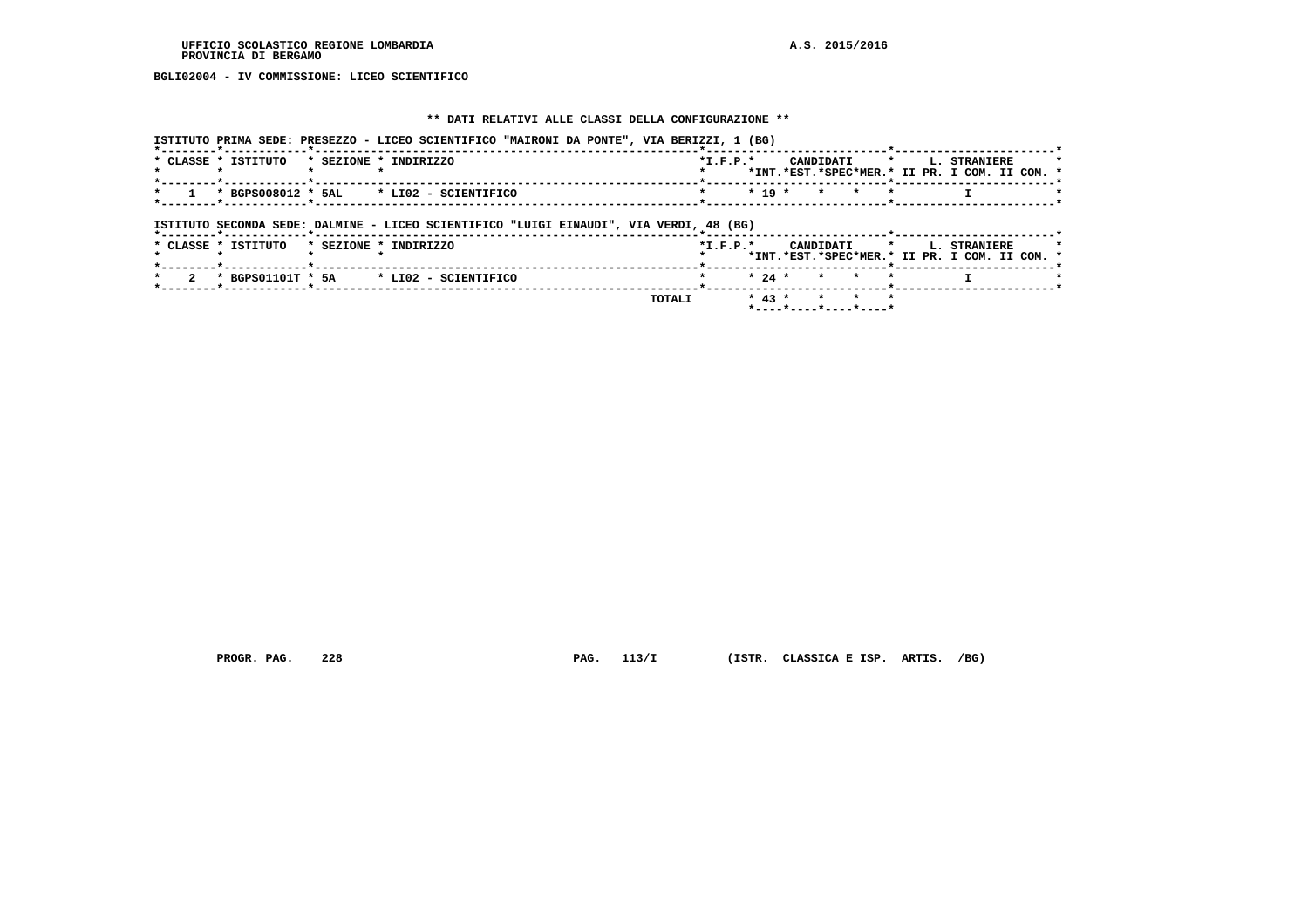| $\star$<br>PRESIDENTE: PARATICO ELISABETTA N. IL 06/11/1954 (EE)<br>$\star$<br>TREVIGLIO - ISTITUTO MAGISTRALE "GUGLIELMO OBERDAN", VIALE MERISIO 14 (BG)                                                                                            |  |
|------------------------------------------------------------------------------------------------------------------------------------------------------------------------------------------------------------------------------------------------------|--|
| INDIRIZZO: LI02 - SCIENTIFICO                                                                                                                                                                                                                        |  |
| 1 - IO11:LINGUA E LETTERATURA ITALIANA<br>(A050:LETTERE IST.ISTR.SECOND. ; A051:LETTERE, LATINO NEI LICEI<br>CASTELLI ANNA N. IL 23/05/1976 (BG)<br>PROVENIENTE DA: ZOGNO - ISTITUTO MAGISTRALE "DAVID MARIA TUROLDO", VIA RONCO, 11 (BG)            |  |
| 2 - N460:LINGUA E CULTURA INGLESE<br>(A346:LINGUA E CIV. STRANIERA (<br>ASTORI SABRINA N. IL 21/07/1964 (BG)<br>PROVENIENTE DA: ZOGNO - ISTITUTO MAGISTRALE "DAVID MARIA TUROLDO", VIA RONCO, 11 (BG)                                                |  |
| 3 - I048: SCIENZE NATURALI (BIO. CHIM. SC. DELLA TERRA)<br>$(A060:SC.NA.$ , $CH.$ , $GEOG.$ , $MIC.$<br>CAPRIOLI JESSICA N. IL 11/07/1970 (VA)<br>PROVENIENTE DA: TRESCORE BALNEARIO - LICEO SCIENTIFICO "LORENZO FEDERICI", VIA DELL'ALBAROTTO (BG) |  |

PROGR. PAG. 229 **PAG. 113/II** (ISTR. CLASSICA E ISP. ARTIS. /BG)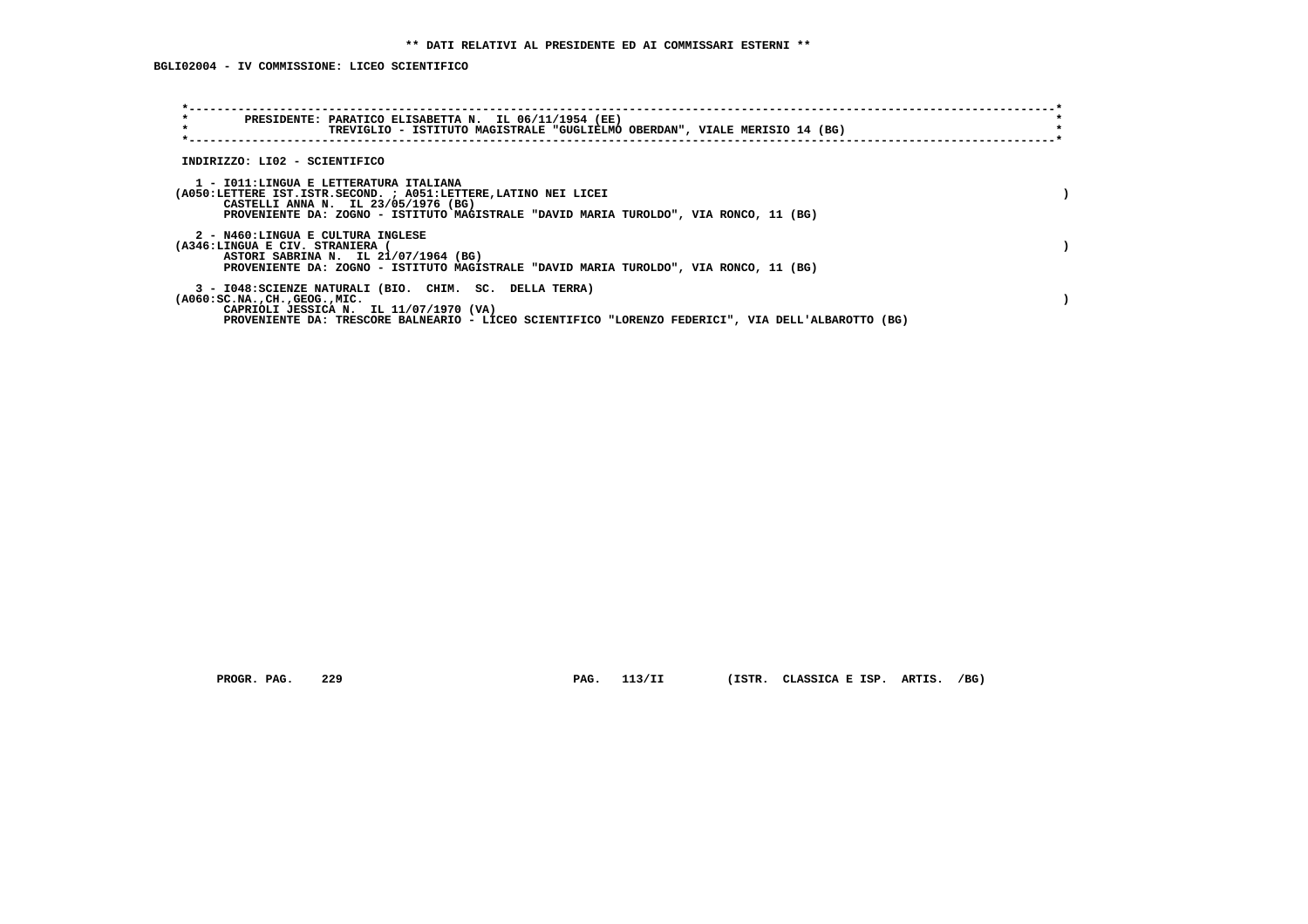**BGLI02005 - V COMMISSIONE: LICEO SCIENTIFICO**

## **\*\* DATI RELATIVI ALLE CLASSI DELLA CONFIGURAZIONE \*\***

|                     |                  |      | ISTITUTO PRIMA SEDE: BERGAMO - LICEO SCIENTIFICO "FILIPPO LUSSANA", VIA ANGELO MAY,1 (BG) |  |        |            |                               |                       |         |         |                                                               |  |
|---------------------|------------------|------|-------------------------------------------------------------------------------------------|--|--------|------------|-------------------------------|-----------------------|---------|---------|---------------------------------------------------------------|--|
| * CLASSE * ISTITUTO |                  |      | * SEZIONE * INDIRIZZO                                                                     |  |        | $*I.F.P.*$ |                               | CANDIDATI             |         | $\star$ | L. STRANIERE<br>*INT.*EST.*SPEC*MER.* II PR. I COM. II COM. * |  |
|                     | * BGPS02000G * B |      | * LIO2 - SCIENTIFICO                                                                      |  |        |            | $*$ 20 $*$                    | $\star$               |         |         |                                                               |  |
|                     | * BGPS02000G * A | * A1 | * LI02 - SCIENTIFICO<br>* LI02 - SCIENTIFICO                                              |  |        |            | $* 23 *$<br>$\star$ 7 $\star$ | $\star$ $\sim$        | $\star$ |         |                                                               |  |
|                     |                  |      |                                                                                           |  | TOTALI |            | $*$ 50 $*$                    | *----*----*----*----* |         |         |                                                               |  |

 **PROGR. PAG. 230 PAG. 114/I (ISTR. CLASSICA E ISP. ARTIS. /BG)**

 $\mathbb{Z}^{\bullet}$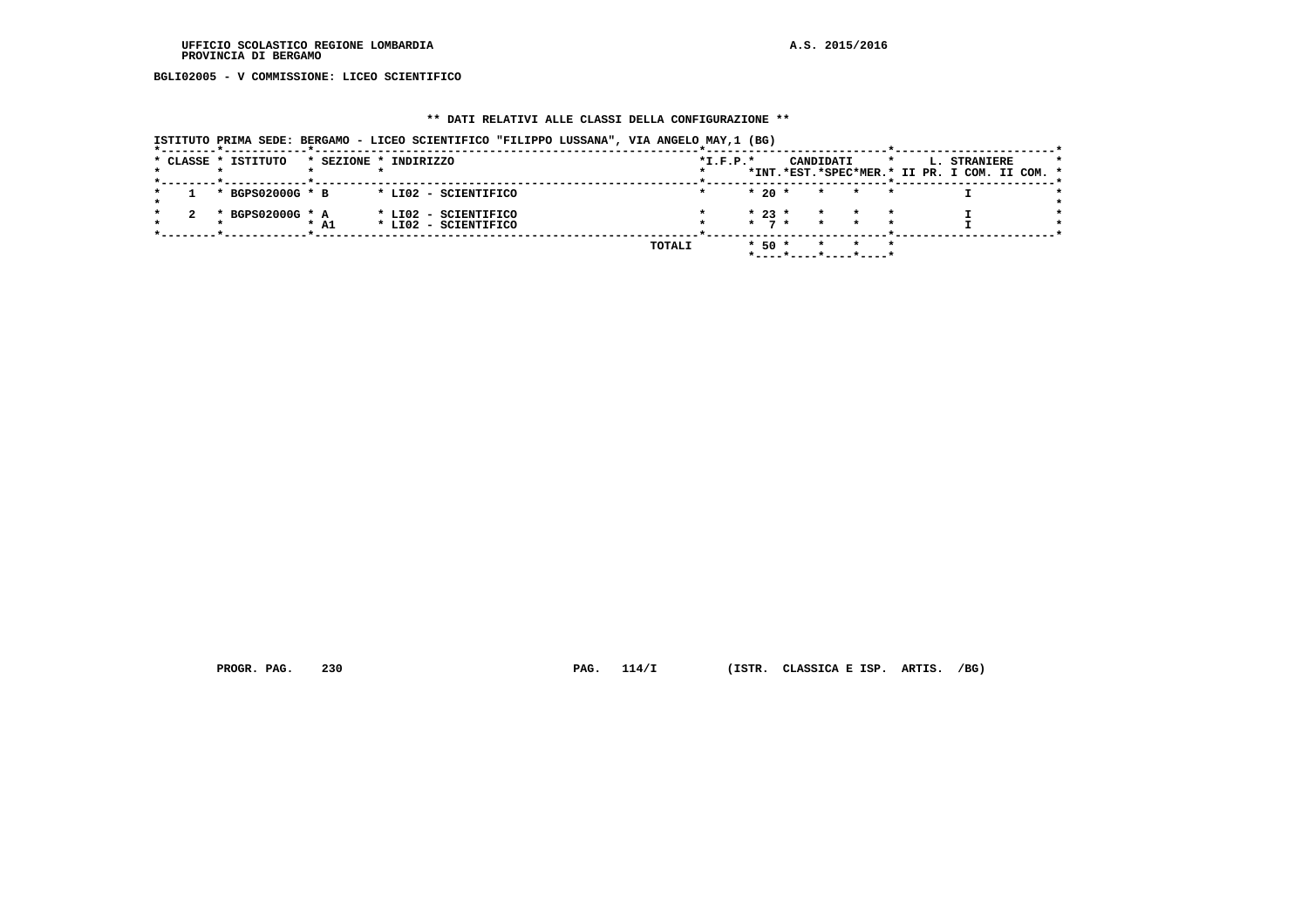| $\star$<br>PRESIDENTE: LAVELLI MARIA CRISTINA N. IL 18/09/1963 (BG)<br>$\star$<br>PRESEZZO - ISTITUTO MAGISTRALE "BETTY AMBIVERI", VIA C.BERIZZI, 1 (BG)                                                                                                                       |  |
|--------------------------------------------------------------------------------------------------------------------------------------------------------------------------------------------------------------------------------------------------------------------------------|--|
| INDIRIZZO: LI02 - SCIENTIFICO                                                                                                                                                                                                                                                  |  |
| 1 - IO11:LINGUA E LETTERATURA ITALIANA<br>(A050:LETTERE IST.ISTR.SECOND. ; A051:LETTERE, LATINO NEI LICEI<br>BENATTI LORENZA N. IL 23/07/1961 (RE)<br>PROVENIENTE DA: ALBINO - IST PROF PER I SERVIZI COMMERCIALI E TURISTICI "OSCAR ARNULFO ROMERO", VIALE ALDO MORO, 51 (BG) |  |
| 2 - N460:LINGUA E CULTURA INGLESE<br>(A346:LINGUA E CIV. STRANIERA<br>LI VIGNI ROSALBA N. IL 02/06/1955 (TP)<br>PROVENIENTE DA: NEMBRO - IST PROF PER I SERVIZI ALBERGHIERI E RISTORAZIONE "ALFREDO SONZOGNI", VIA BELLINI 54 (BG)                                             |  |
| 3 - I048: SCIENZE NATURALI (BIO. CHIM. SC. DELLA TERRA)<br>$(A060:SC.NA.$ , $CH.$ , $GEOG.$ , $MIC.$<br>MERLITTI NATASCIA N. IL 25/10/1979 (TE)<br>PROVENIENTE DA: TREVIGLIO - LICEO ARTISTICO "SIMONE WEIL", VIA GALVANI, 7 (BG)                                              |  |

 **PROGR. PAG. 231 PAG. 114/II (ISTR. CLASSICA E ISP. ARTIS. /BG)**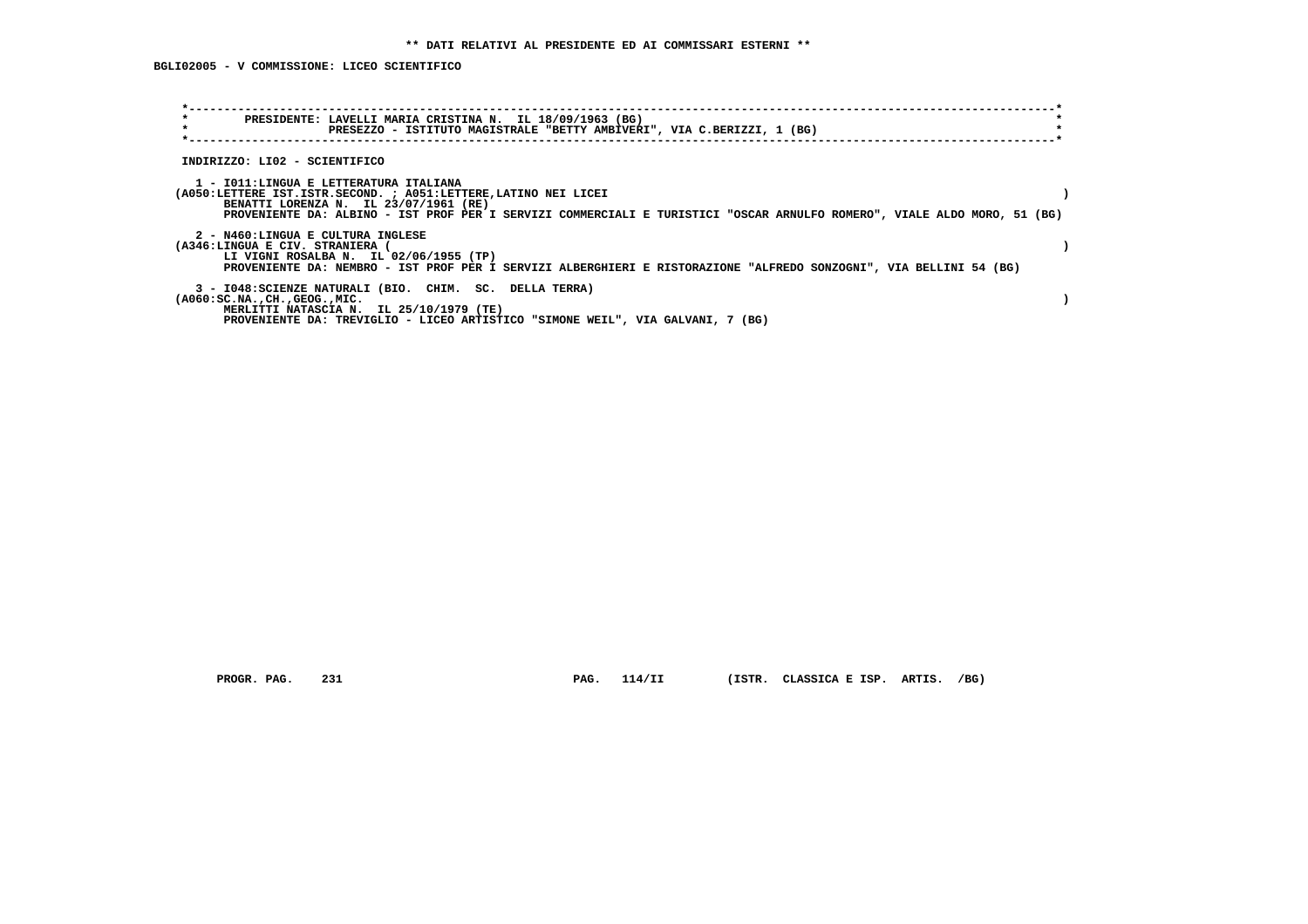**BGLI02006 - VI COMMISSIONE: LICEO SCIENTIFICO**

## **\*\* DATI RELATIVI ALLE CLASSI DELLA CONFIGURAZIONE \*\***

| * CLASSE * ISTITUTO<br>* SEZIONE * INDIRIZZO |                                           | $*I.F.P.*$ |          | CANDIDATI                             | $\star$ | <b>L. STRANIERE</b>                           |  |
|----------------------------------------------|-------------------------------------------|------------|----------|---------------------------------------|---------|-----------------------------------------------|--|
|                                              |                                           |            |          |                                       |         | *INT.*EST.*SPEC*MER.* II PR. I COM. II COM. * |  |
| * BGPS02000G * H                             | * LIO2 - SCIENTIFICO                      |            |          | $* 22 * 1 * * * * *$                  |         |                                               |  |
| * BGPS02000G * N                             | * LI03 - SCIENTIFICO - OPZ. SC. APPLICATE |            | $* 24 *$ |                                       | * * *   |                                               |  |
|                                              | TOTALI                                    |            |          | $* 46 * 1 *$<br>*----*----*----*----* |         |                                               |  |

 **PROGR. PAG. 232 PAG. 115/I (ISTR. CLASSICA E ISP. ARTIS. /BG)**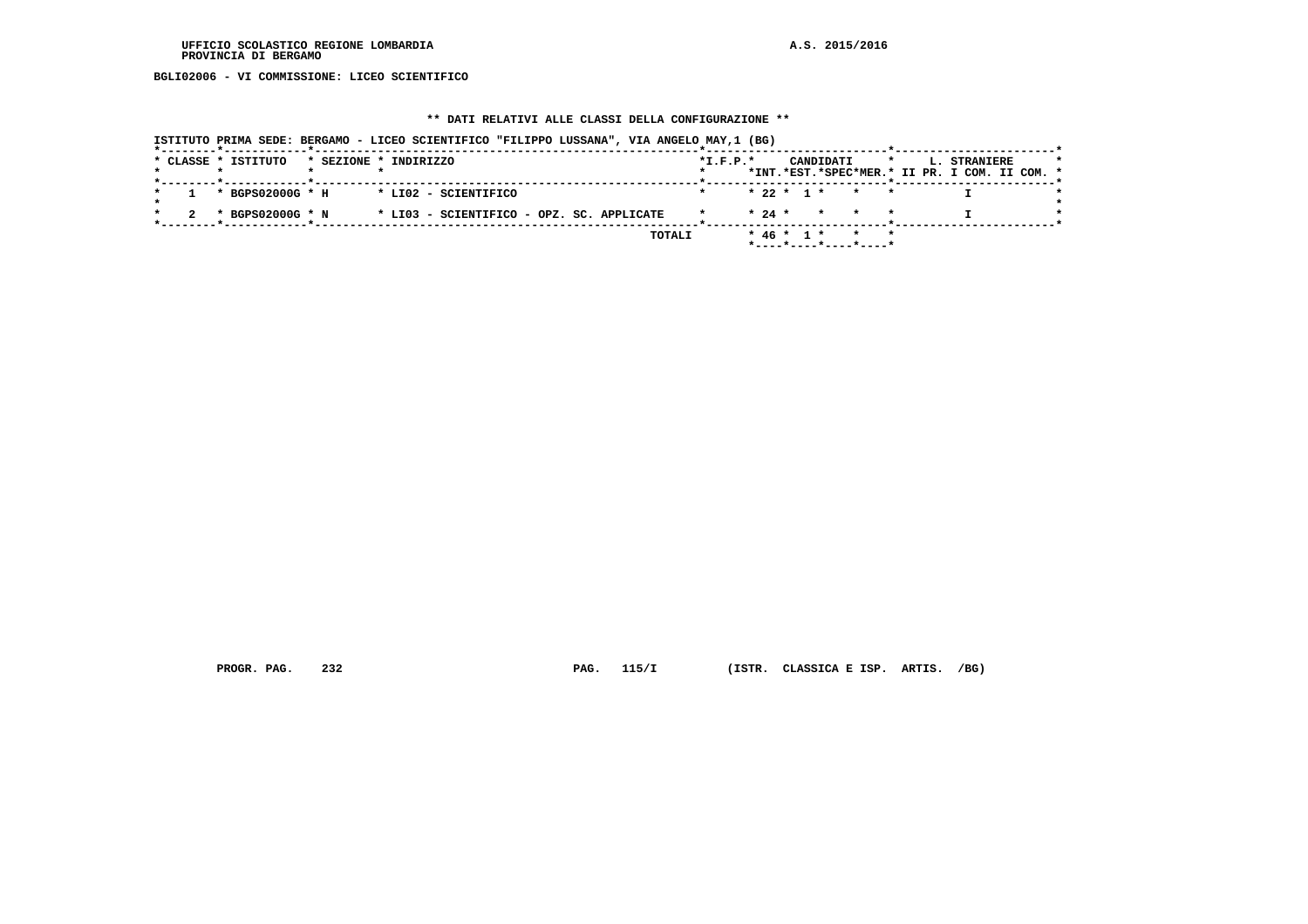# **BGLI02006 - VI COMMISSIONE: LICEO SCIENTIFICO**

| PRESIDENTE: RUSSO GIUSEPPINA N. IL 13/12/1955 (GE)<br>$\star$<br>ROMANO DI LOMBARDIA - ISTITUTO MAGISTRALE "DON LORENZO MILANI", VIA BELVEDERE (BG)                                                                                                                 |           |
|---------------------------------------------------------------------------------------------------------------------------------------------------------------------------------------------------------------------------------------------------------------------|-----------|
| INDIRIZZO: LI02 - SCIENTIFICO                                                                                                                                                                                                                                       |           |
| 1 - IO11: LINGUA E LETTERATURA ITALIANA<br>(A050:LETTERE IST.ISTR.SECOND. ; A051:LETTERE, LATINO NEI LICEI<br>NASELLI AROLDO N. IL 09/08/1971 (SR)<br>PROVENIENTE DA: TRESCORE BALNEARIO - ISTITUTO MAGISTRALE "LORENZO FEDERICI", VIA DELL'ALBAROTTO (BG)          | $\lambda$ |
| 2 - N460:LINGUA E CULTURA INGLESE<br>(A346:LINGUA E CIV. STRANIERA (<br>GHILARDI DANILO N. IL 20/05/1951 (BG)<br>PROVENIENTE DA: TREVIGLIO - IST PROF INDUSTRIA E ARTIGIANATO "ARCHIMEDE", VIA CARAVAGGIO, 50/52 (BG)                                               |           |
| 3 - I048: SCIENZE NATURALI (BIO. CHIM. SC. DELLA TERRA)<br>$(A060:SC.NA.$ , $CH.$ , $GEOG.$ , $MIC.$<br>ARRIGONI CARLA N. IL 11/04/1953 (BG)<br>PROVENIENTE DA: ALZANO LOMBARDO - LICEO SCIENTIFICO "EDOARDO AMALDI", VIA LOCATELLI, 16 (BG)                        |           |
| INDIRIZZO: LI03 - SCIENTIFICO - OPZ. SC. APPLICATE                                                                                                                                                                                                                  |           |
| 1 - IO11: LINGUA E LETTERATURA ITALIANA<br>(A050:LETTERE IST.ISTR.SECOND. ; A051:LETTERE, LATINO NEI LICEI<br>NASELLI AROLDO N. IL 09/08/1971 (SR)<br>PROVENIENTE DA: TRESCORE BALNEARIO - ISTITUTO MAGISTRALE "LORENZO FEDERICI", VIA DELL'ALBAROTTO (BG)          | $\lambda$ |
| 2 - N460:LINGUA E CULTURA INGLESE<br>(A346:LINGUA E CIV. STRANIERA (<br>GHILARDI DANILO N. IL 20/05/1951 (BG)<br>PROVENIENTE DA: TREVIGLIO - IST PROF INDUSTRIA E ARTIGIANATO "ARCHIMEDE", VIA CARAVAGGIO, 50/52 (BG)                                               |           |
| 3 - I048: SCIENZE NATURALI (BIO. CHIM. SC. DELLA TERRA)<br>(A013: CHIMICA E TECNOLOGIE CHIM; A060: SC.NA., CH., GEOG., MIC.<br>ARRIGONI CARLA N. IL 11/04/1953 (BG)<br>PROVENIENTE DA: ALZANO LOMBARDO - LICEO SCIENTIFICO "EDOARDO AMALDI", VIA LOCATELLI, 16 (BG) |           |
|                                                                                                                                                                                                                                                                     |           |

 **PROGR. PAG. 233 PAG. 115/II (ISTR. CLASSICA E ISP. ARTIS. /BG)**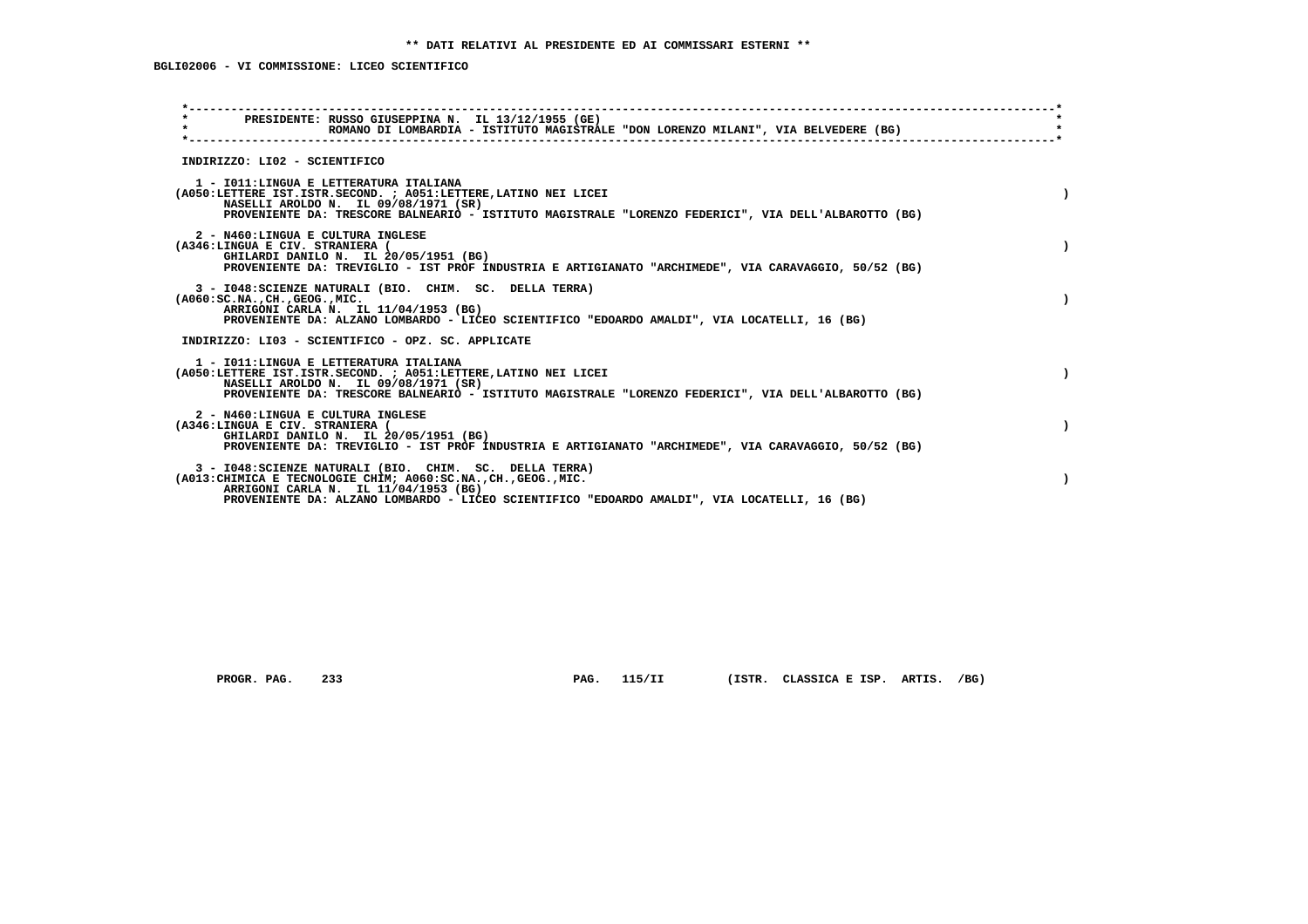**BGLI02007 - VII COMMISSIONE: LICEO SCIENTIFICO**

## **\*\* DATI RELATIVI ALLE CLASSI DELLA CONFIGURAZIONE \*\***

| ISTITUTO PRIMA SEDE: BERGAMO - LICEO SCIENTIFICO "FILIPPO LUSSANA", VIA ANGELO MAY,1 (BG) |        |            |                                |         |                                                               |  |
|-------------------------------------------------------------------------------------------|--------|------------|--------------------------------|---------|---------------------------------------------------------------|--|
| * CLASSE * ISTITUTO<br>* SEZIONE * INDIRIZZO                                              |        | $*I.F.P.*$ | CANDIDATI                      | $\star$ | L. STRANIERE<br>*INT.*EST.*SPEC*MER.* II PR. I COM. II COM. * |  |
| * BGPS02000G * I<br>* LI02 - SCIENTIFICO                                                  |        | $* 25 *$   | * * *                          |         |                                                               |  |
| * BGPS02000G * F<br>* LI02 - SCIENTIFICO                                                  |        | $* 31 *$   | * * *                          |         |                                                               |  |
|                                                                                           | TOTALI | $*56*$     | * * *<br>*----*----*----*----* |         |                                                               |  |

 **PROGR. PAG. 234 PAG. 116/I (ISTR. CLASSICA E ISP. ARTIS. /BG)**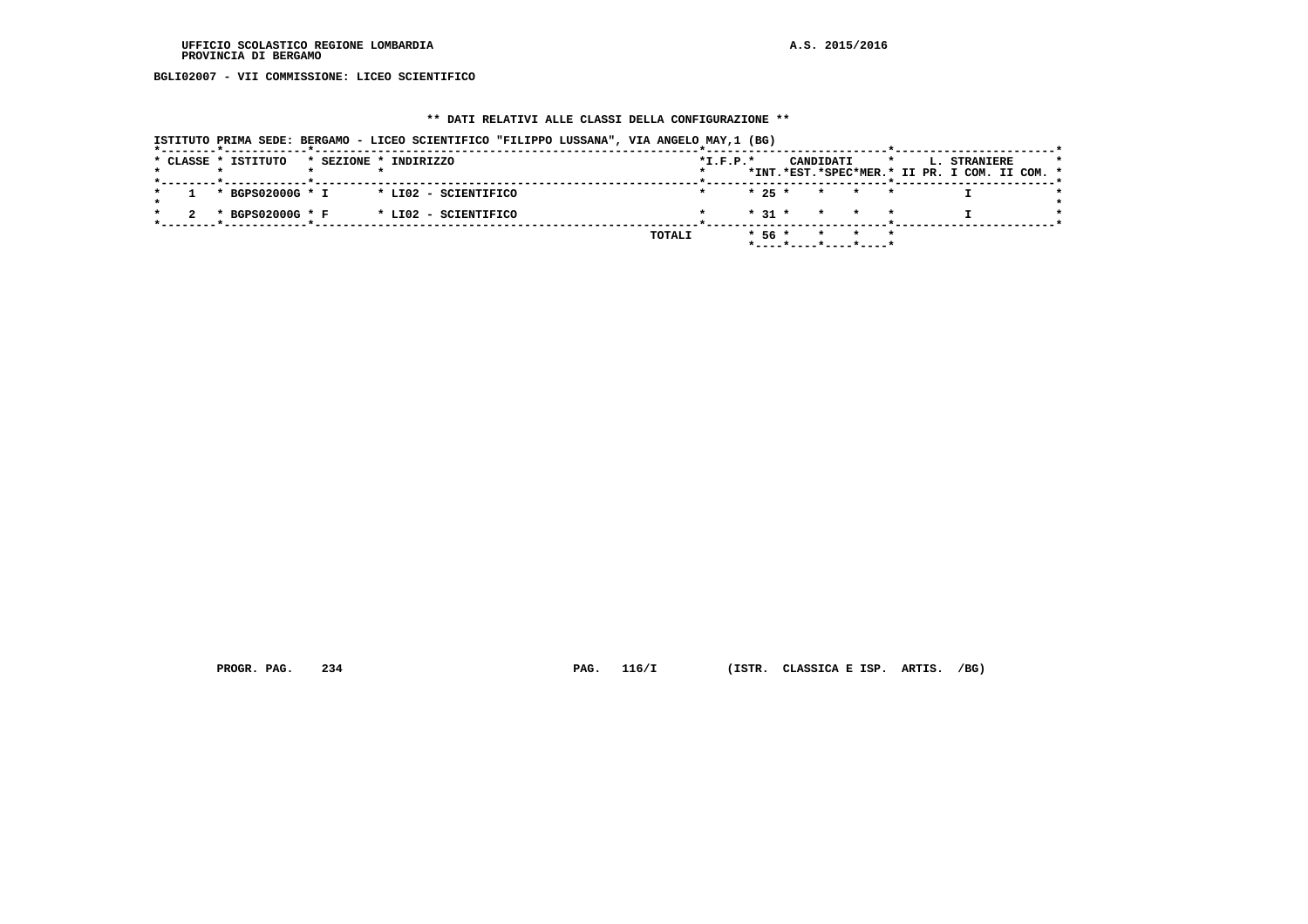**BGLI02007 - VII COMMISSIONE: LICEO SCIENTIFICO**

| $\star$<br>PRESIDENTE: SPURIO GIANCARLA N. IL 29/09/1958 (MC)<br>$\star$<br>ZOGNO - LICEO SCIENTIFICO "DAVID MARIA TUROLDO", VIA RONCO, 11 (BG)                                                                                       |  |
|---------------------------------------------------------------------------------------------------------------------------------------------------------------------------------------------------------------------------------------|--|
| INDIRIZZO: LI02 - SCIENTIFICO                                                                                                                                                                                                         |  |
| 1 - IO11:LINGUA E LETTERATURA ITALIANA<br>(A050:LETTERE IST.ISTR.SECOND. ; A051:LETTERE,LATINO NEI LICEI<br>ANTOZZI EMANUELA N. IL 05/06/1968 (LO)<br>PROVENIENTE DA: MONZA - LICEO CLASSICO B. ZUCCHI, PIAZZA TRENTO TRIESTE, 6 (MI) |  |
| 2 - N460:LINGUA E CULTURA INGLESE<br>(A346:LINGUA E CIV. STRANIERA<br>GALANTE ENZA N. IL 16/02/1978 (TP)<br>PROVENIENTE DA: ZOGNO - LICEO SCIENTIFICO "DAVID MARIA TUROLDO", VIA RONCO, 11 (BG)                                       |  |
| 3 - I048: SCIENZE NATURALI (BIO. CHIM. SC. DELLA TERRA)<br>(A060:SC.NA. .CH. .GEOG. .MIC.<br>RUSCICA MARIA CONCETTA N. IL 05/02/1959 (SR)<br>PROVENIENTE DA: VIMERCATE - LICEO SCIENTIFICO VANONI, VIA ADDA, 6 (MI)                   |  |

 **PROGR. PAG. 235 PAG. 116/II (ISTR. CLASSICA E ISP. ARTIS. /BG)**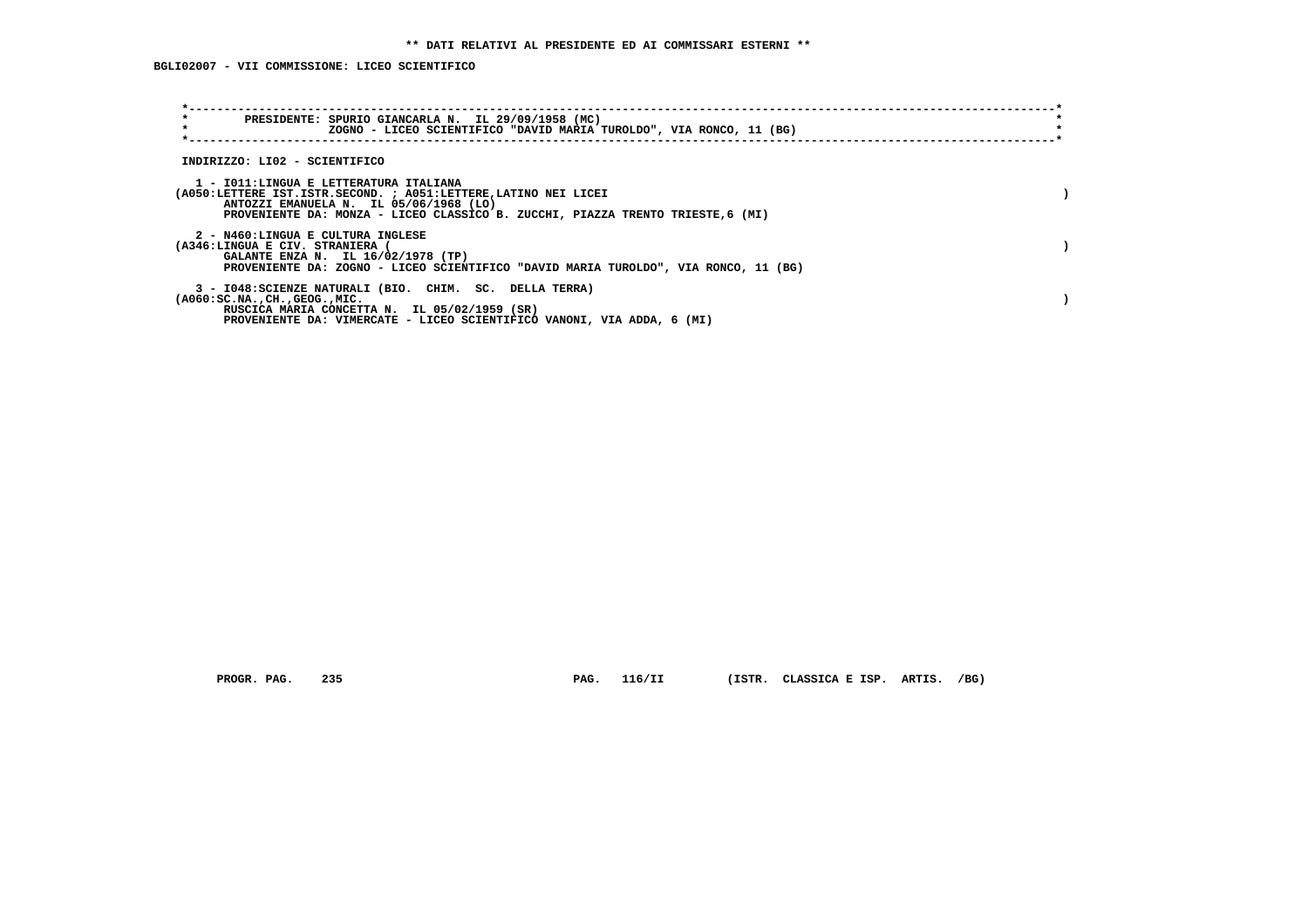**BGLI02008 - VIII COMMISSIONE: LICEO SCIENTIFICO**

## **\*\* DATI RELATIVI ALLE CLASSI DELLA CONFIGURAZIONE \*\***

|  |                     |  | ISTITUTO PRIMA SEDE: BERGAMO - LICEO SCIENTIFICO "FILIPPO LUSSANA", VIA ANGELO MAY,1 (BG) |  |        |            |          |           |                                |         |                                                                      |  |
|--|---------------------|--|-------------------------------------------------------------------------------------------|--|--------|------------|----------|-----------|--------------------------------|---------|----------------------------------------------------------------------|--|
|  | * CLASSE * ISTITUTO |  | * SEZIONE * INDIRIZZO                                                                     |  |        | $*L.F.P.*$ |          | CANDIDATI |                                | $\star$ | <b>L. STRANIERE</b><br>*INT.*EST.*SPEC*MER.* II PR. I COM. II COM. * |  |
|  | * BGPS02000G * E    |  | * LI02 - SCIENTIFICO                                                                      |  |        |            |          |           | $* 20 * * * * * * *$           |         |                                                                      |  |
|  | * BGPS02000G * G    |  | * LI02 - SCIENTIFICO                                                                      |  |        |            |          |           | $* 19 * * * * * *$             |         |                                                                      |  |
|  |                     |  |                                                                                           |  | TOTALI |            | $* 39 *$ |           | * * *<br>*----*----*----*----* |         |                                                                      |  |

 **PROGR. PAG. 236 PAG. 117/I (ISTR. CLASSICA E ISP. ARTIS. /BG)**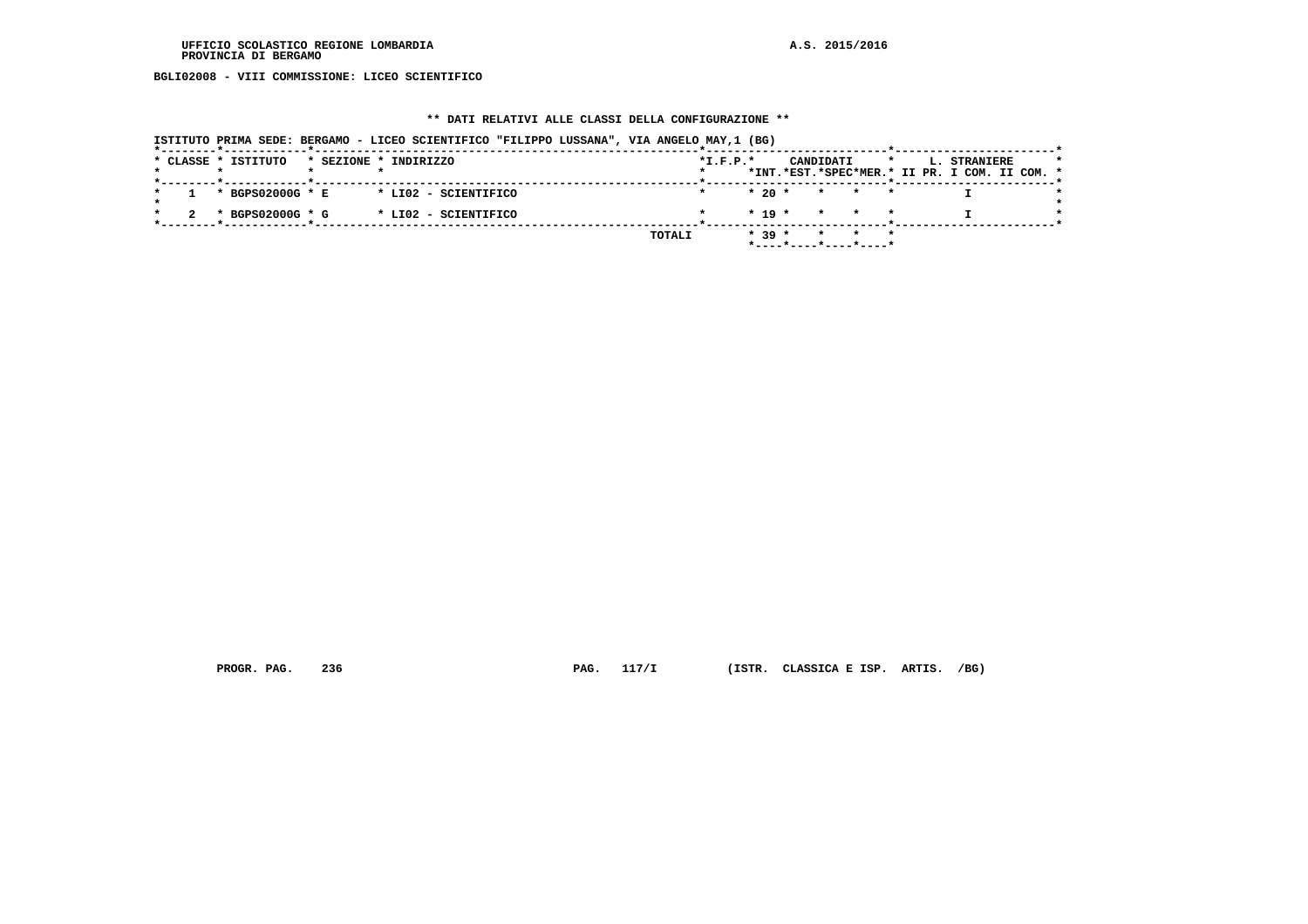**BGLI02008 - VIII COMMISSIONE: LICEO SCIENTIFICO**

| $\star$<br>PRESIDENTE: FACHERIS EMANUELA N. IL 17/11/1960 (BG)<br>$\star$<br>PRESEZZO - ISTITUTO MAGISTRALE "BETTY AMBIVERI", VIA C.BERIZZI, 1 (BG)                                                                                                         |  |
|-------------------------------------------------------------------------------------------------------------------------------------------------------------------------------------------------------------------------------------------------------------|--|
| INDIRIZZO: LI02 - SCIENTIFICO                                                                                                                                                                                                                               |  |
| 1 - IO11:LINGUA E LETTERATURA ITALIANA<br>(A050:LETTERE IST.ISTR.SECOND. ; A051:LETTERE,LATINO NEI LICEI<br>MACCELLI PATRIZIA N. IL 31/05/1973 (PO)<br>PROVENIENTE DA: TRESCORE BALNEARIO - ISTITUTO MAGISTRALE "LORENZO FEDERICI", VIA DELL'ALBAROTTO (BG) |  |
| 2 - N460:LINGUA E CULTURA INGLESE<br>(A346:LINGUA E CIV. STRANIERA<br>MARCONI BRUNO VITTORIO N. IL 17/12/1953 (BG)<br>PROVENIENTE DA: SAN PELLEGRINO TERME - IST PROF PER I SERVIZI ALBERGHIERI E RISTORAZIONE DI SAN PELLEGRINO TERME, VIALE               |  |
| 3 - I048: SCIENZE NATURALI (BIO. CHIM. SC. DELLA TERRA)<br>$(A060:SC.NA.$ , $CH.$ , $GEOG.$ , $MIC.$<br>FRUGUGLIETTI SALVATORE N. IL 26/10/1960 (PZ)<br>PROVENIENTE DA: ZOGNO - ISTITUTO MAGISTRALE "DAVID MARIA TUROLDO", VIA RONCO, 11 (BG)               |  |

 **PROGR. PAG. 237 PAG. 117/II (ISTR. CLASSICA E ISP. ARTIS. /BG)**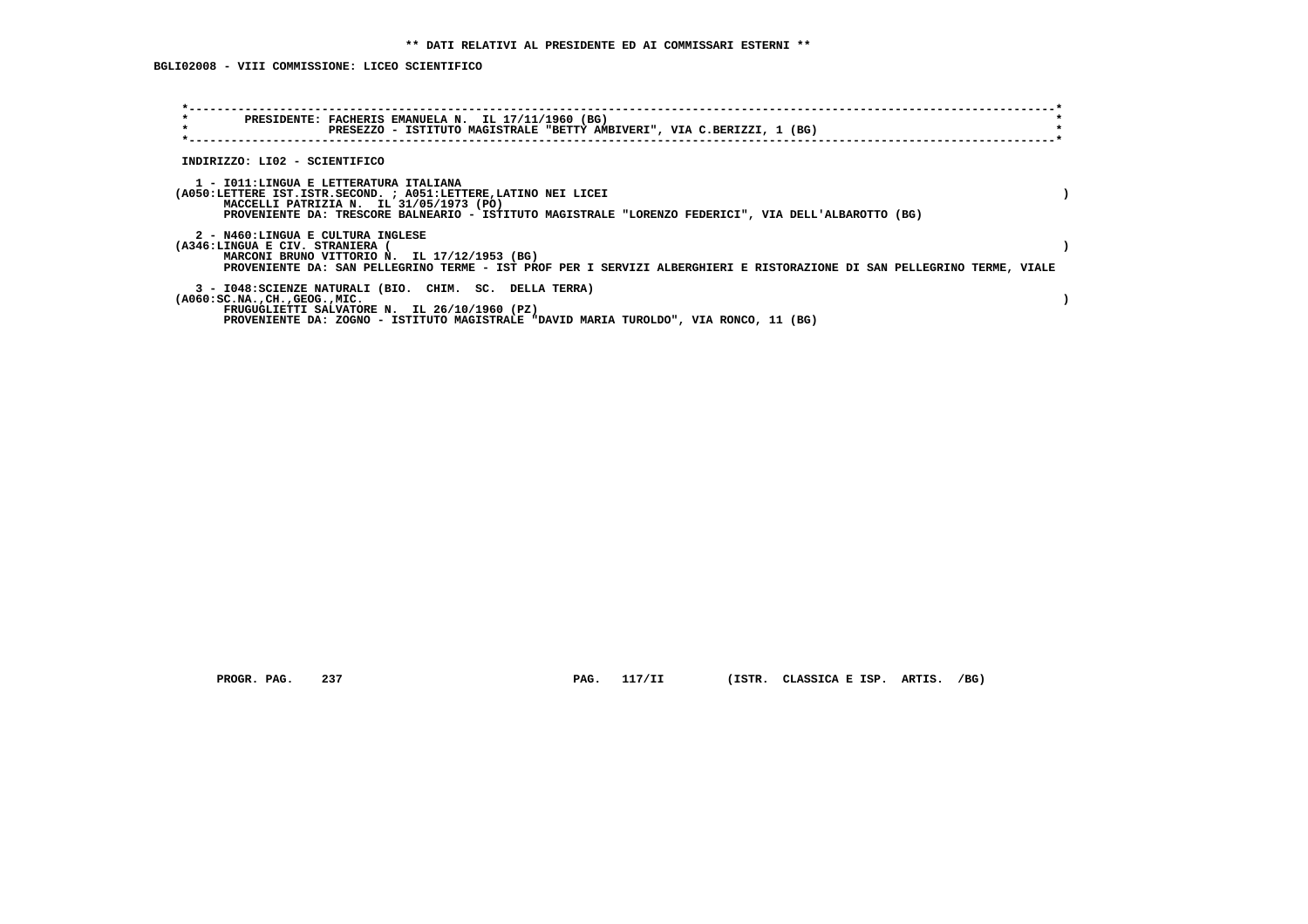**BGLI02009 - IX COMMISSIONE: LICEO SCIENTIFICO**

## **\*\* DATI RELATIVI ALLE CLASSI DELLA CONFIGURAZIONE \*\***

| ISTITUTO PRIMA SEDE: ALZANO LOMBARDO - LICEO SCIENTIFICO "EDOARDO AMALDI", VIA LOCATELLI, 16 (BG) |                                                                                                            |
|---------------------------------------------------------------------------------------------------|------------------------------------------------------------------------------------------------------------|
| * CLASSE * ISTITUTO<br>* SEZIONE * INDIRIZZO                                                      | $*I.F.P.*$<br>CANDIDATI<br>$\star$<br><b>L. STRANIERE</b><br>*INT.*EST.*SPEC*MER.* II PR. I COM. II COM. * |
| $*$ BGPS17000D $*$ 5^A $*$ LI02 - SCIENTIFICO                                                     | $* 22 *$<br>* * *                                                                                          |
| * BGPS17000D * 5^B<br>* LIO2 - SCIENTIFICO                                                        | $* 22 * * * * * * *$                                                                                       |
|                                                                                                   | TOTALI<br>$* 44 *$<br>* * *<br>*----*----*----*----*                                                       |

 **PROGR. PAG. 238 PAG. 118/I (ISTR. CLASSICA E ISP. ARTIS. /BG)**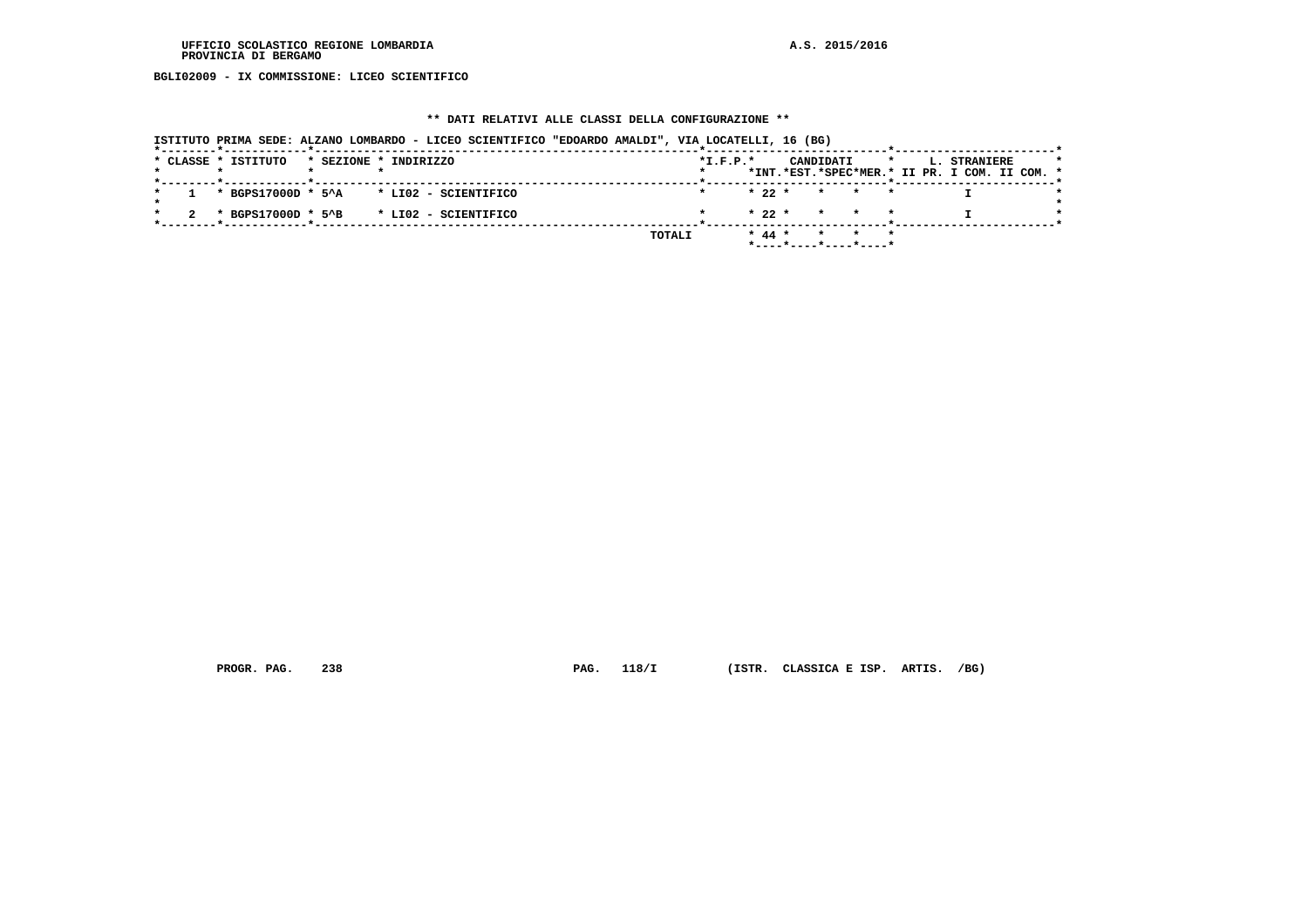| $\star$<br>PRESIDENTE: CROTTI ANNA MARIA N. IL 04/10/1961 (BG)<br>$\star$<br>SERIATE - ISTITUTO SUPERIORE "ETTORE MAJORANA", VIA PARTIGIANI, 1 (BG)                                                                                                             |  |
|-----------------------------------------------------------------------------------------------------------------------------------------------------------------------------------------------------------------------------------------------------------------|--|
| INDIRIZZO: LI02 - SCIENTIFICO                                                                                                                                                                                                                                   |  |
| 1 - IO11:LINGUA E LETTERATURA ITALIANA<br>(A050:LETTERE IST.ISTR.SECOND. ; A051:LETTERE, LATINO NEI LICEI<br>FERRARO CHIARA LUISA N. IL 20/01/1989 (MI)<br>PROVENIENTE DA: TRESCORE BALNEARIO - ISTITUTO MAGISTRALE "LORENZO FEDERICI", VIA DELL'ALBAROTTO (BG) |  |
| 2 - N460:LINGUA E CULTURA INGLESE<br>(A346:LINGUA E CIV. STRANIERA (<br>CIANCA SILVANA N. IL 30/10/1958 (AN)<br>PROVENIENTE DA: TREVIGLIO - ISTITUTO TECNICO AGRARIO "GAETANO CANTONI", VIA MERISIO, 17/C (BG)                                                  |  |
| 3 - I048: SCIENZE NATURALI (BIO. CHIM. SC. DELLA TERRA)<br>$(A060:SC.NA.$ , $CH.$ , $GEOG.$ , $MIC.$<br>ROSSI ANNA MARIA N. IL 09/01/1959 (BG)<br>PROVENIENTE DA: BERGAMO - LICEO SCIENTIFICO "LORENZO MASCHERONI", VIA ALBERICO DA ROSCIATE, 21A (BG)          |  |

PROGR. PAG. 239 **PAG. 118/II** (ISTR. CLASSICA E ISP. ARTIS. /BG)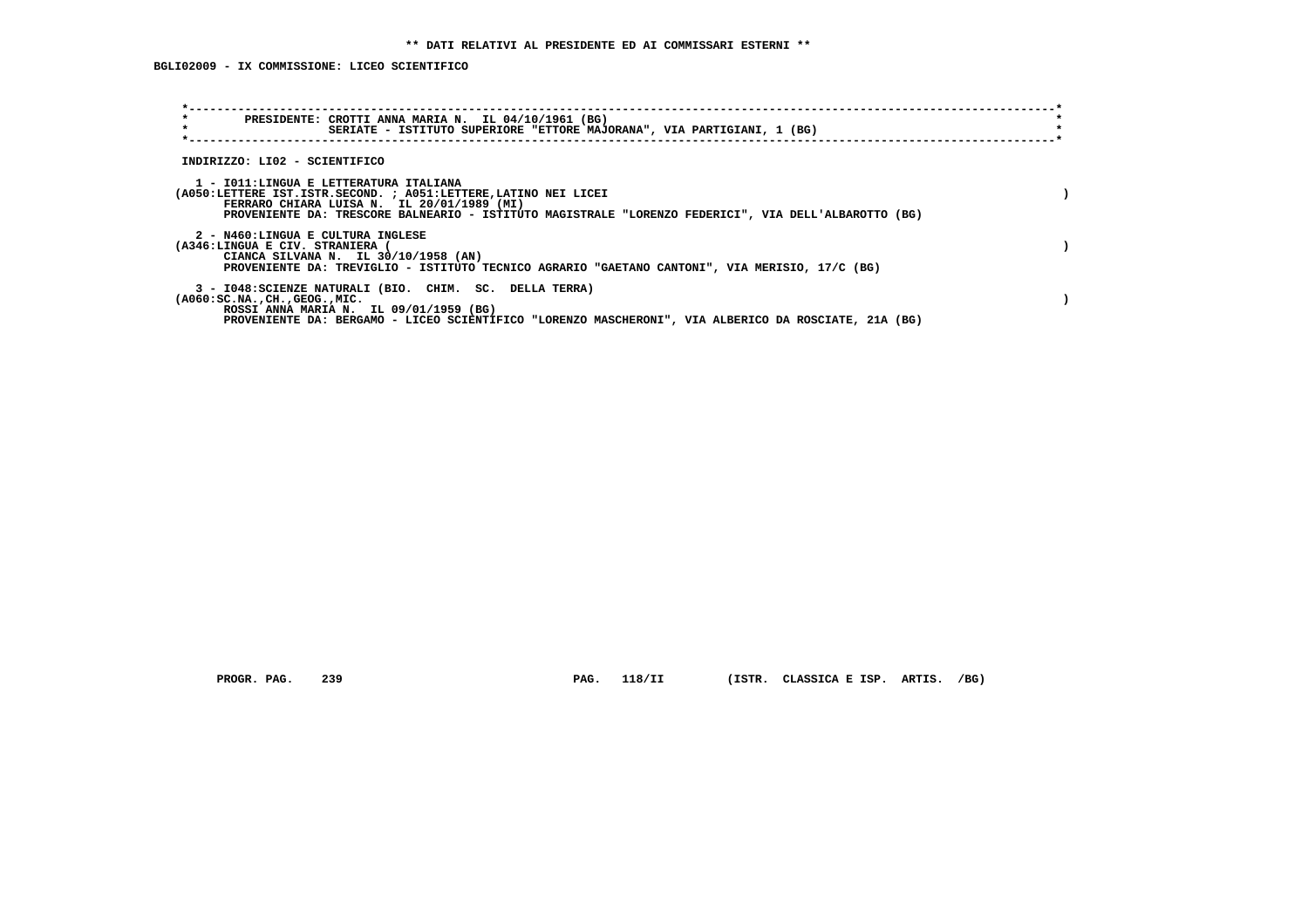**BGLI02010 - X COMMISSIONE: LICEO SCIENTIFICO**

## **\*\* DATI RELATIVI ALLE CLASSI DELLA CONFIGURAZIONE \*\***

| ISTITUTO PRIMA SEDE: ALZANO LOMBARDO - LICEO SCIENTIFICO "EDOARDO AMALDI", VIA LOCATELLI, 16 (BG) |        |            |                                                  |                                                               |
|---------------------------------------------------------------------------------------------------|--------|------------|--------------------------------------------------|---------------------------------------------------------------|
| * CLASSE * ISTITUTO<br>* SEZIONE * INDIRIZZO                                                      |        | $*I.F.P.*$ | CANDIDATI<br>$\star$                             | L. STRANIERE<br>*INT.*EST.*SPEC*MER.* II PR. I COM. II COM. * |
| $\star$ BGPS17000D $\star$ 5^D $\star$ LI02 - SCIENTIFICO                                         |        |            | $\star$ 25 $\star$ $\star$ $\star$ $\star$       |                                                               |
| * BGPS17000D * 5^E * LI02 - SCIENTIFICO                                                           |        |            | $* 26 * * * * * *$                               |                                                               |
|                                                                                                   | TOTALI |            | $* 51 * * * * * * *$<br>$*$ ----*----*----*----* |                                                               |

 **PROGR. PAG. 240 PAG. 119/I (ISTR. CLASSICA E ISP. ARTIS. /BG)**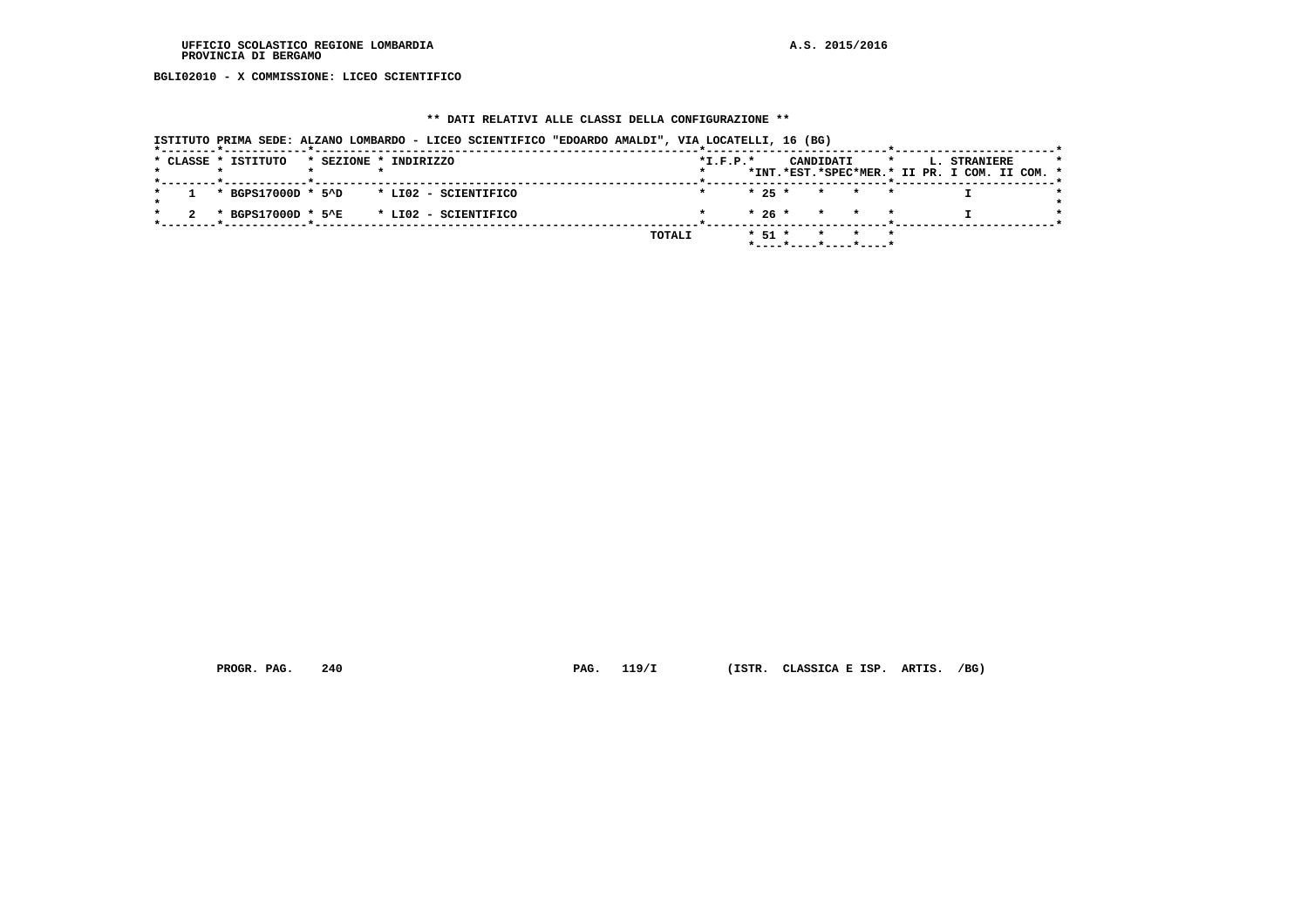| $\star$<br>PRESIDENTE: BEOLCHI GUALTIERO N. IL 25/01/1951 (BG)<br>$\star$<br>BERGAMO - LICEO SCIENTIFICO "FILIPPO LUSSANA", VIA ANGELO MAY, 1 (BG)                                                                                                             |  |
|----------------------------------------------------------------------------------------------------------------------------------------------------------------------------------------------------------------------------------------------------------------|--|
| INDIRIZZO: LI02 - SCIENTIFICO                                                                                                                                                                                                                                  |  |
| 1 - IO11:LINGUA E LETTERATURA ITALIANA<br>(A050:LETTERE IST.ISTR.SECOND. ; A051:LETTERE, LATINO NEI LICEI<br>CORTINOVIS CRISTINA N. IL 16/04/1969 (BG)<br>PROVENIENTE DA: TRESCORE BALNEARIO - ISTITUTO MAGISTRALE "LORENZO FEDERICI", VIA DELL'ALBAROTTO (BG) |  |
| 2 - N460:LINGUA E CULTURA INGLESE<br>(A346:LINGUA E CIV. STRANIERA (<br>PLEBANI ANNA N. IL 22/08/1964 (BG)<br>PROVENIENTE DA: BERGAMO - IST PROF PER I SERVIZI COMMERCIALI "GUIDO GALLI", VIA GAVAZZENI, 37 (BG)                                               |  |
| 3 - I048: SCIENZE NATURALI (BIO. CHIM. SC. DELLA TERRA)<br>$(A060:SC.NA.$ , $CH.$ , $GEOG.$ , $MIC.$<br>GRAZIANO LUISA N. IL 29/05/1957 (ME)<br>PROVENIENTE DA: BERGAMO - LICEO SCIENTIFICO "LORENZO MASCHERONI", VIA ALBERICO DA ROSCIATE, 21A (BG)           |  |

 **PROGR. PAG. 241 PAG. 119/II (ISTR. CLASSICA E ISP. ARTIS. /BG)**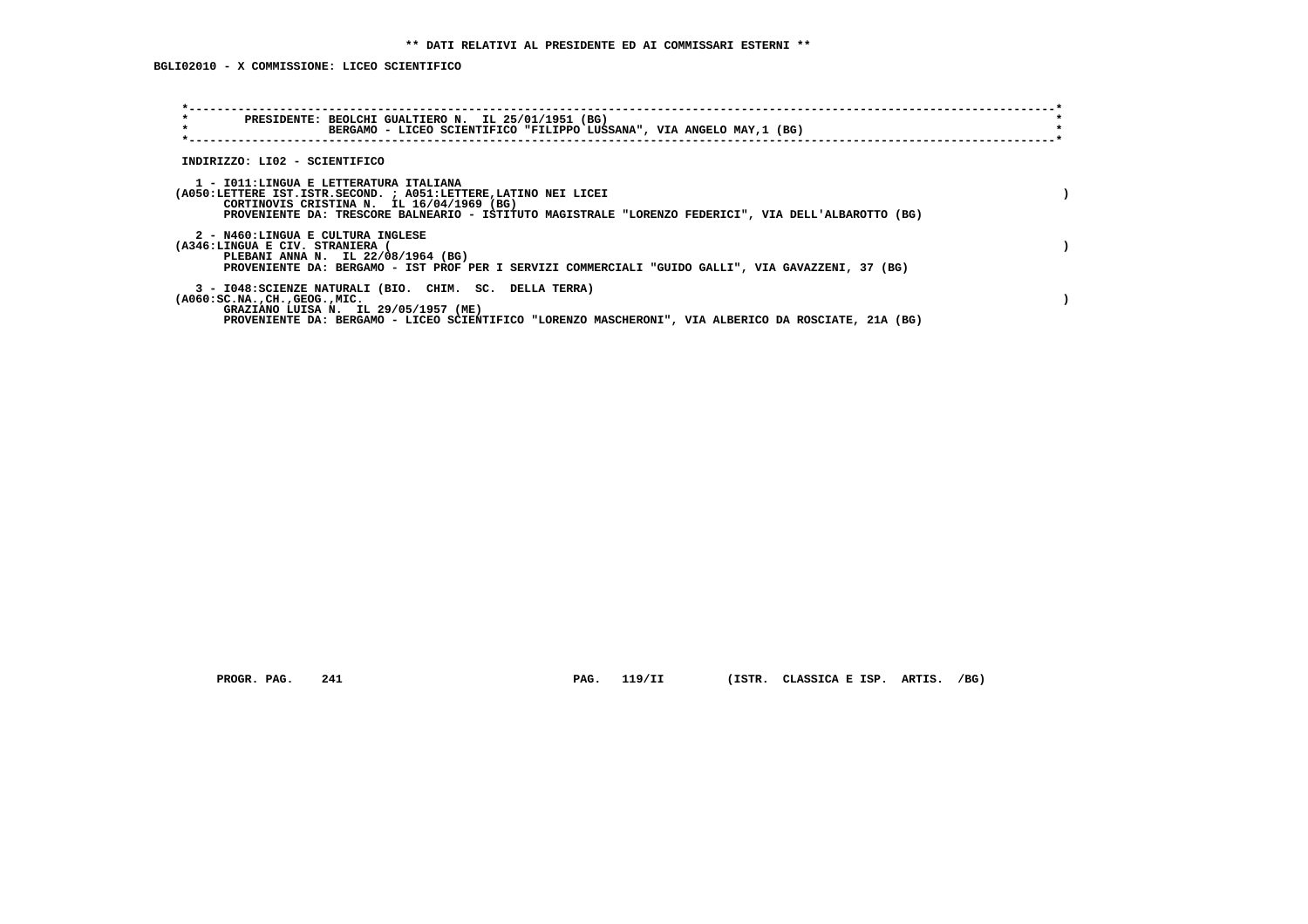**BGLI02011 - XI COMMISSIONE: LICEO SCIENTIFICO**

## **\*\* DATI RELATIVI ALLE CLASSI DELLA CONFIGURAZIONE \*\***

| ISTITUTO PRIMA SEDE: CARAVAGGIO - LICEO SCIENTIFICO "GALILEO GALILEI", VIA SAN FRANCESCO, 63 (BG) |        |            |                                            |                                                                          |  |
|---------------------------------------------------------------------------------------------------|--------|------------|--------------------------------------------|--------------------------------------------------------------------------|--|
| * CLASSE * ISTITUTO<br>* SEZIONE * INDIRIZZO                                                      |        | $*L.F.P.*$ | CANDIDATI                                  | L. STRANIERE<br>$\star$<br>*INT.*EST.*SPEC*MER.* II PR. I COM. II COM. * |  |
| * BGPS04000R * 5A<br>* LI02 - SCIENTIFICO                                                         |        |            | $* 23 * 1 * * * * *$                       |                                                                          |  |
| * BGPS04000R * 5H<br>* LI02 - SCIENTIFICO                                                         |        |            | $\star$ 21 $\star$ $\star$ $\star$ $\star$ |                                                                          |  |
|                                                                                                   | TOTALI |            | * 44 * 1 * * *<br>*----*----*----*----*    |                                                                          |  |

 **PROGR. PAG. 242 PAG. 120/I (ISTR. CLASSICA E ISP. ARTIS. /BG)**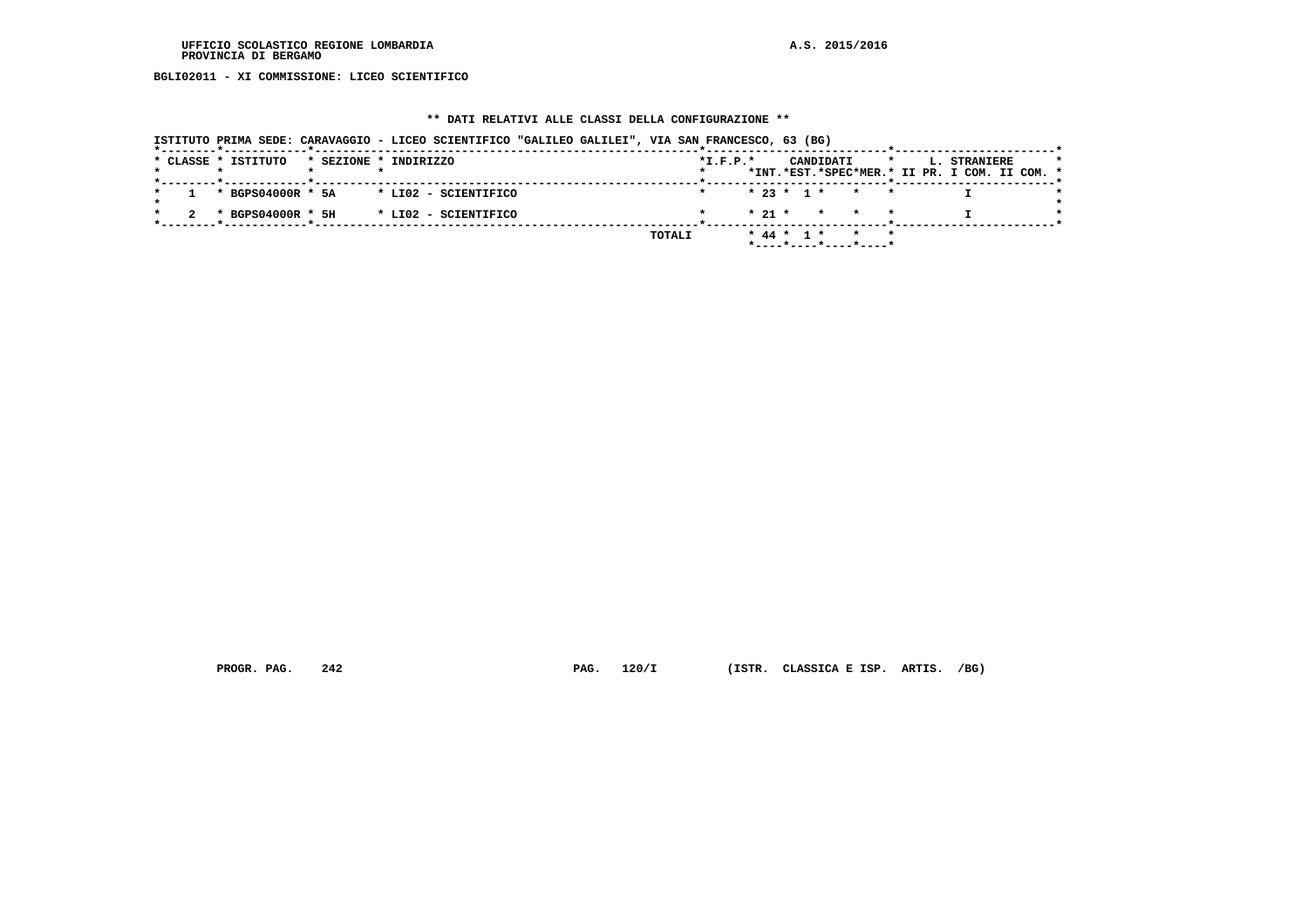| $\star$<br>PRESIDENTE: AMODEO MARIA N. IL 03/12/1958 (RC)<br>$\star$<br>BERGAMO - ISTITUTO SUPERIORE "GIULIO NATTA", VIALE EUROPA, 15 (BG)                                                                                                                |  |
|-----------------------------------------------------------------------------------------------------------------------------------------------------------------------------------------------------------------------------------------------------------|--|
| INDIRIZZO: LI02 - SCIENTIFICO                                                                                                                                                                                                                             |  |
| 1 - IO11:LINGUA E LETTERATURA ITALIANA<br>(A050:LETTERE IST.ISTR.SECOND. ; A051:LETTERE, LATINO NEI LICEI<br>GIUDICI ROSSELLA N. IL 27/06/1975 (BG)<br>PROVENIENTE DA: ROMANO DI LOMBARDIA - ISTITUTO MAGISTRALE "DON LORENZO MILANI", VIA BELVEDERE (BG) |  |
| 2 - N460:LINGUA E CULTURA INGLESE<br>(A346:LINGUA E CIV. STRANIERA (<br>DEL CAMPO RENATA MARA N. IL 01/05/1952 (AL)<br>PROVENIENTE DA: BERGAMO - LICEO ARTISTICO " GIACOMO E PIO MANZU' ", VIA TORQUATO TASSO, 18 (BG)                                    |  |
| 3 - I048: SCIENZE NATURALI (BIO. CHIM. SC. DELLA TERRA)<br>$(A060:SC.NA.$ , $CH.$ , $GEOG.$ , $MIC.$<br>GANDOLFI GIGLIOLA N. IL 27/11/1953 (MI)<br>PROVENIENTE DA: BERGAMO - LICEO SCIENTIFICO "LORENZO MASCHERONI", VIA ALBERICO DA ROSCIATE, 21A (BG)   |  |

 **PROGR. PAG. 243 PAG. 120/II (ISTR. CLASSICA E ISP. ARTIS. /BG)**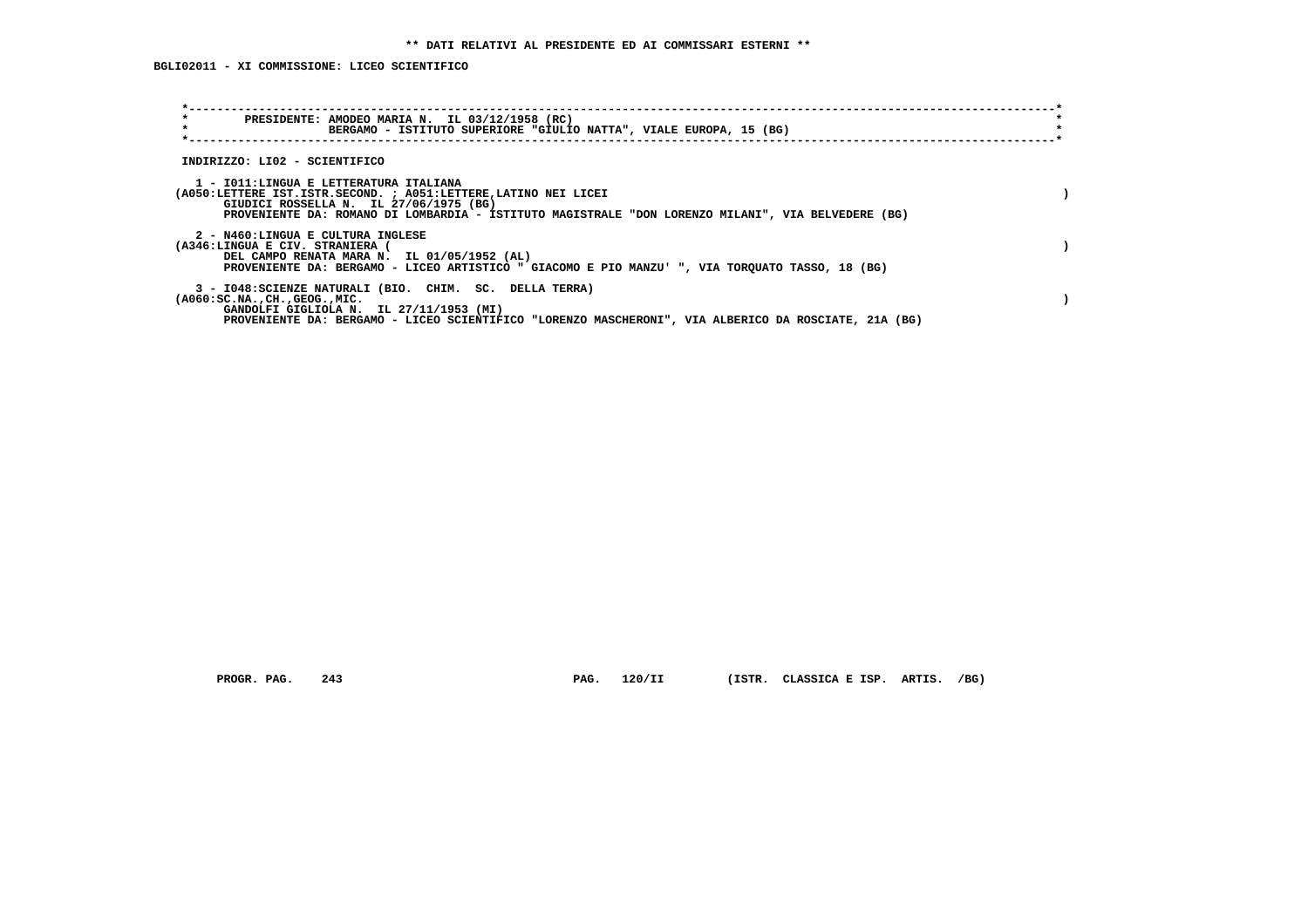**BGLI02012 - XII COMMISSIONE: LICEO SCIENTIFICO**

## **\*\* DATI RELATIVI ALLE CLASSI DELLA CONFIGURAZIONE \*\***

|                                              | ISTITUTO PRIMA SEDE: CARAVAGGIO - LICEO SCIENTIFICO "GALILEO GALILEI", VIA SAN FRANCESCO, 63 (BG) |                                                                                                     |
|----------------------------------------------|---------------------------------------------------------------------------------------------------|-----------------------------------------------------------------------------------------------------|
| * CLASSE * ISTITUTO<br>* SEZIONE * INDIRIZZO |                                                                                                   | $*I.F.P.*$<br>CANDIDATI<br>$\star$<br>L. STRANIERE<br>*INT.*EST.*SPEC*MER.* II PR. I COM. II COM. * |
| * BGPS04000R * 5B                            | * LIO2 - SCIENTIFICO                                                                              | $* 21 *$<br>* * *                                                                                   |
| * BGPS04000R * 5C                            | * LI02 - SCIENTIFICO                                                                              | $\star$ 21 $\star$ $\star$ $\star$ $\star$                                                          |
|                                              | TOTALI                                                                                            | $*$ 42 $*$<br>$\star$<br>$\star$ $\star$                                                            |

 **PROGR. PAG. 244 PAG. 121/I (ISTR. CLASSICA E ISP. ARTIS. /BG)**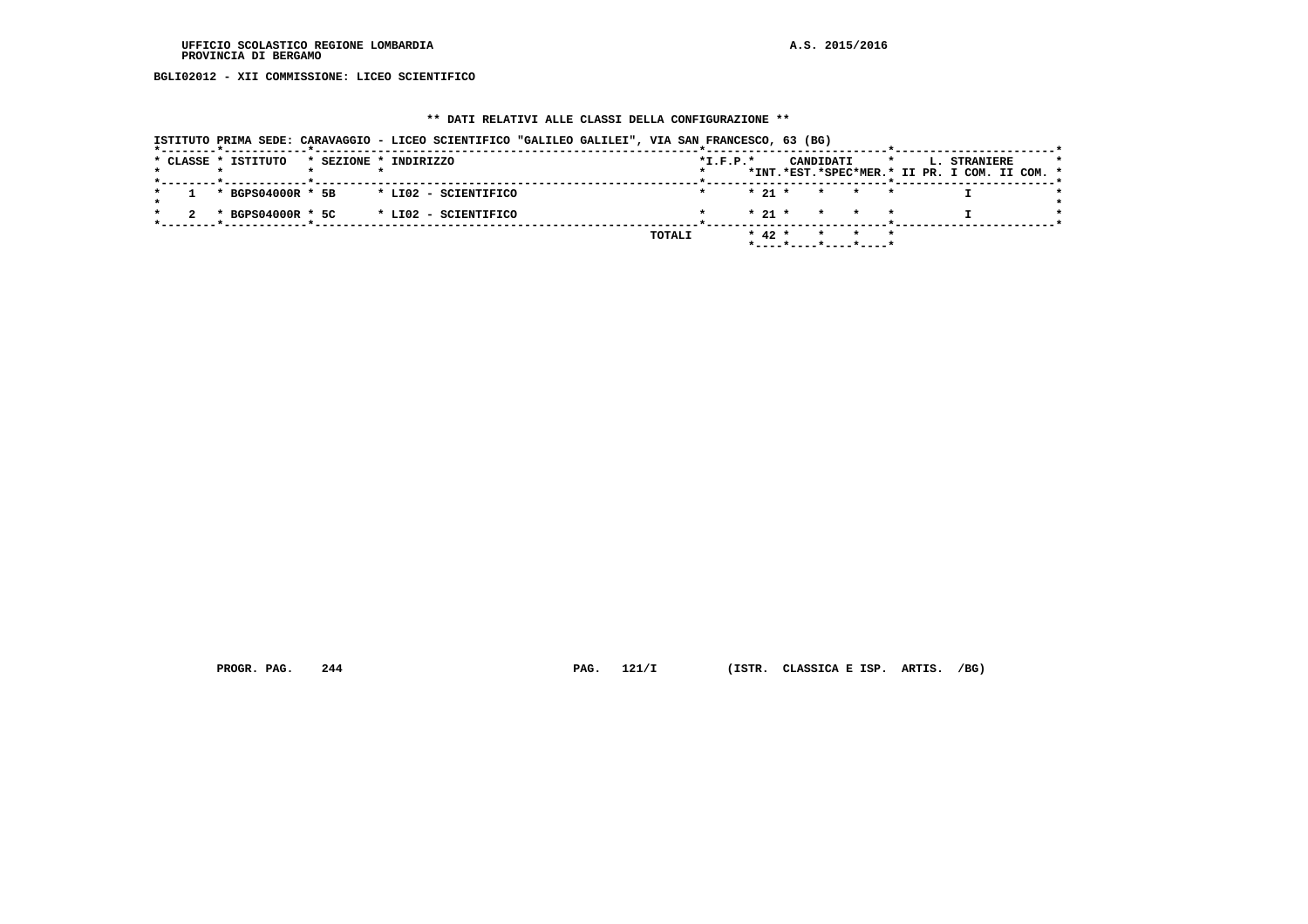**BGLI02012 - XII COMMISSIONE: LICEO SCIENTIFICO**

| $\star$<br>$\star$                                                   | PRESIDENTE: VILLA GABRIELLA N. IL 30/03/1959 (BG)<br>ROMANO DI LOMBARDIA - ISTITUTO SUPERIORE "G.B. RUBINI", VIA BELVEDERE (BG)                                                                                                          |  |
|----------------------------------------------------------------------|------------------------------------------------------------------------------------------------------------------------------------------------------------------------------------------------------------------------------------------|--|
| INDIRIZZO: LI02 - SCIENTIFICO                                        |                                                                                                                                                                                                                                          |  |
|                                                                      | 1 - IO11:LINGUA E LETTERATURA ITALIANA<br>(A050:LETTERE IST.ISTR.SECOND. ; A051:LETTERE, LATINO NEI LICEI<br>ZAMBRINI FRANCESCA N. IL 04/10/1968 (RM)<br>PROVENIENTE DA: DALMINE - LICEO SCIENTIFICO "LUIGI EINAUDI", VIA VERDI, 48 (BG) |  |
| 2 - N460:LINGUA E CULTURA INGLESE<br>(A346:LINGUA E CIV. STRANIERA ( | DONZELLI ROBERTA N. IL 21/08/1965 (BG)<br>PROVENIENTE DA: DALMINE - LICEO SCIENTIFICO "LUIGI EINAUDI", VIA VERDI, 48 (BG)                                                                                                                |  |
| $(A060:SC.NA.$ , $CH.$ , $GEOG.$ , $MIC.$                            | 3 - I048: SCIENZE NATURALI (BIO. CHIM. SC. DELLA TERRA)<br>GARATTINI GIANBEPPE N. IL 17/03/1956 (BG)<br>PROVENIENTE DA: BERGAMO - LICEO SCIENTIFICO "LORENZO MASCHERONI", VIA ALBERICO DA ROSCIATE, 21A (BG)                             |  |

 **PROGR. PAG. 245 PAG. 121/II (ISTR. CLASSICA E ISP. ARTIS. /BG)**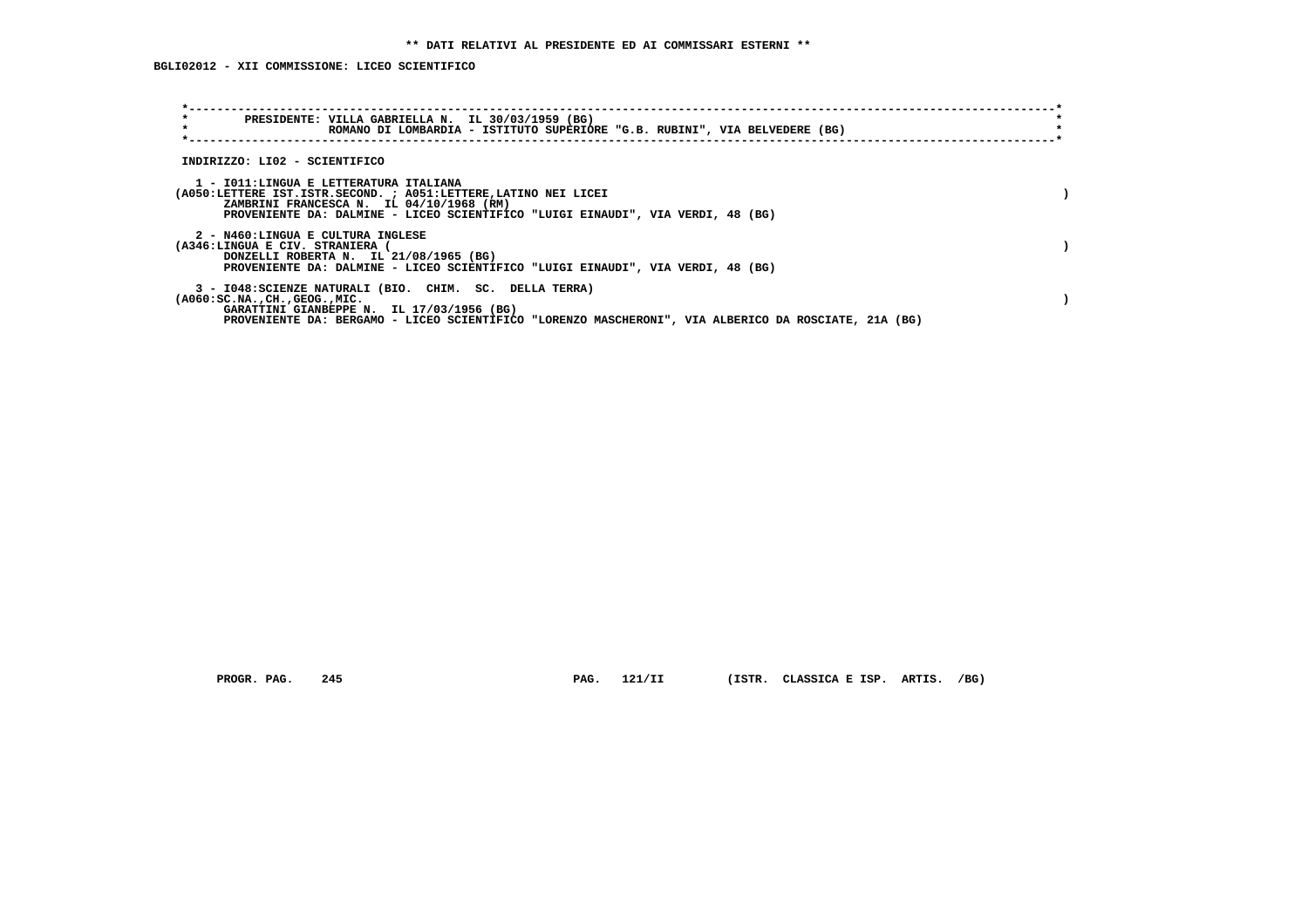**BGLI02013 - XIII COMMISSIONE: LICEO SCIENTIFICO**

## **\*\* DATI RELATIVI ALLE CLASSI DELLA CONFIGURAZIONE \*\***

| ISTITUTO PRIMA SEDE: LOVERE - LICEO SCIENTIFICO "DECIO CELERI", VIA NAZARIO SAURO, 2 (BG) |                                                                                                            |
|-------------------------------------------------------------------------------------------|------------------------------------------------------------------------------------------------------------|
| * CLASSE * ISTITUTO<br>* SEZIONE * INDIRIZZO                                              | CANDIDATI<br>$*I.F.P.*$<br><b>L. STRANIERE</b><br>$\star$<br>*INT.*EST.*SPEC*MER.* II PR. I COM. II COM. * |
| * BGPS001017 * 5AS<br>* LI02 - SCIENTIFICO                                                | $*$ 30 $*$<br>* * *                                                                                        |
| * BGPS001017 * 5BS<br>* LI02 - SCIENTIFICO                                                | $*$ 31 $*$ $*$ $*$ $*$                                                                                     |
| TOTALI                                                                                    | $*$ 61 $*$<br>* * *<br>$*$ - - - - $*$ - - - - $*$ - - - - $*$ - - - - - $*$                               |

 **PROGR. PAG. 246 PAG. 122/I (ISTR. CLASSICA E ISP. ARTIS. /BG)**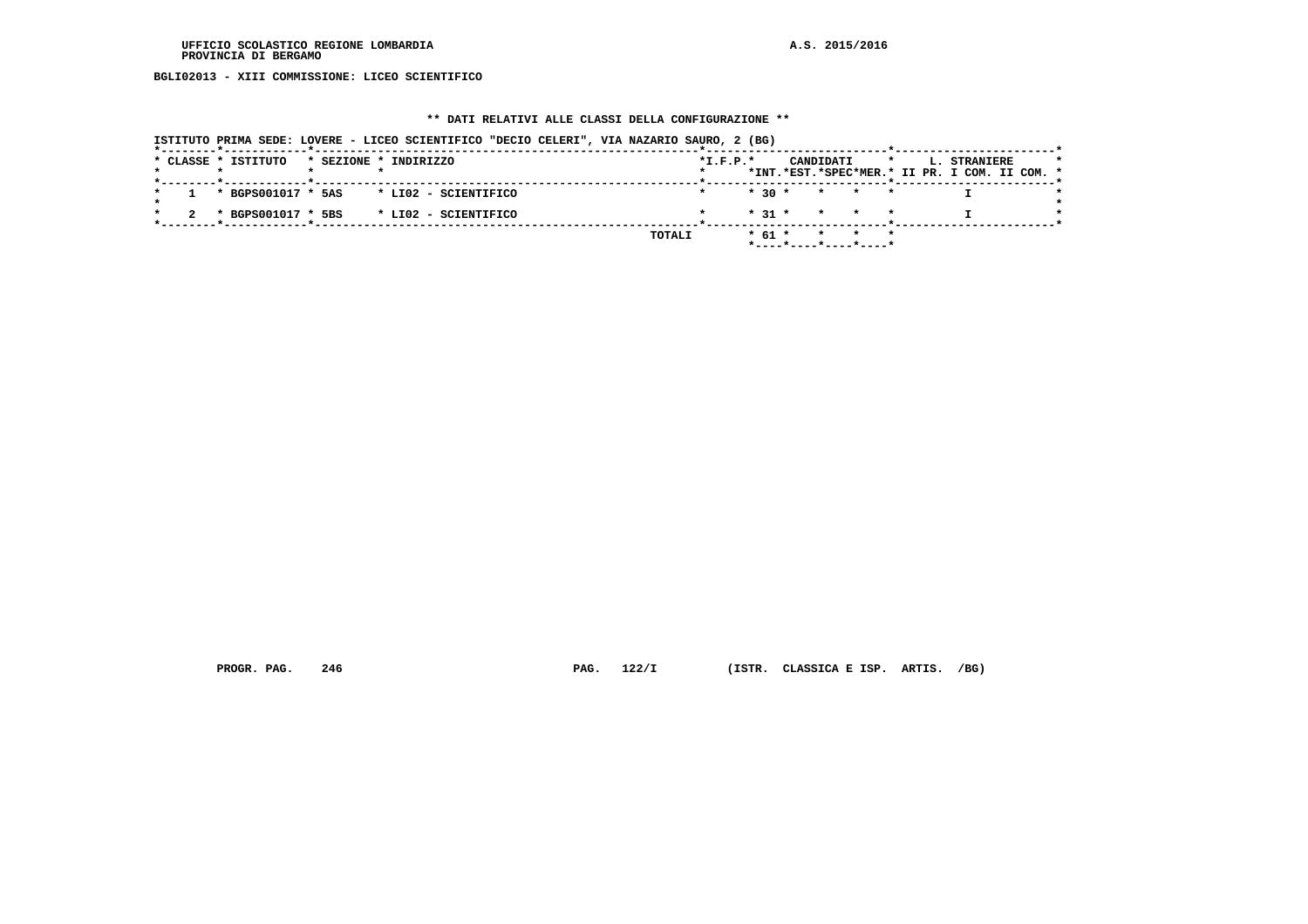| $\star$<br>PRESIDENTE: VEZZOLI GIOVANNI CARLO N. IL 17/05/1966 (BG)<br>$\star$<br>BERGAMO - ISTITUTO TECNICO COMMERCIALE "BORTOLO BELOTTI", VIA PER AZZANO,5 (BG)                                                                                      |  |
|--------------------------------------------------------------------------------------------------------------------------------------------------------------------------------------------------------------------------------------------------------|--|
| INDIRIZZO: LI02 - SCIENTIFICO                                                                                                                                                                                                                          |  |
| 1 - IO11:LINGUA E LETTERATURA ITALIANA<br>(A050:LETTERE IST.ISTR.SECOND. ; A051:LETTERE, LATINO NEI LICEI<br>MOSSALI FABIO N. IL 22/11/1972 (BG)<br>PROVENIENTE DA: ROMANO DI LOMBARDIA - ISTITUTO MAGISTRALE "DON LORENZO MILANI", VIA BELVEDERE (BG) |  |
| 2 - N460:LINGUA E CULTURA INGLESE<br>(A346:LINGUA E CIV. STRANIERA (<br>ZENTI ELENA N. IL 18/01/1969 (BG)<br>PROVENIENTE DA: CLUSONE - IST TEC COMMERCIALE E PER GEOMETRI "ANDREA FANTONI", VIA BARBARIGO, 27 (BG)                                     |  |
| 3 - I048: SCIENZE NATURALI (BIO. CHIM. SC. DELLA TERRA)<br>$(A060:SC.NA.$ , $CH.$ , $GEOG.$ , $MIC.$<br>MANARA GIULIANA MARIA N. IL 14/05/1961 (BG)<br>PROVENIENTE DA: ALBINO - ISTITUTO MAGISTRALE "OSCAR ARNULFO ROMERO", VIALE ALDO MORO, 51 (BG)   |  |

 **PROGR. PAG. 247 PAG. 122/II (ISTR. CLASSICA E ISP. ARTIS. /BG)**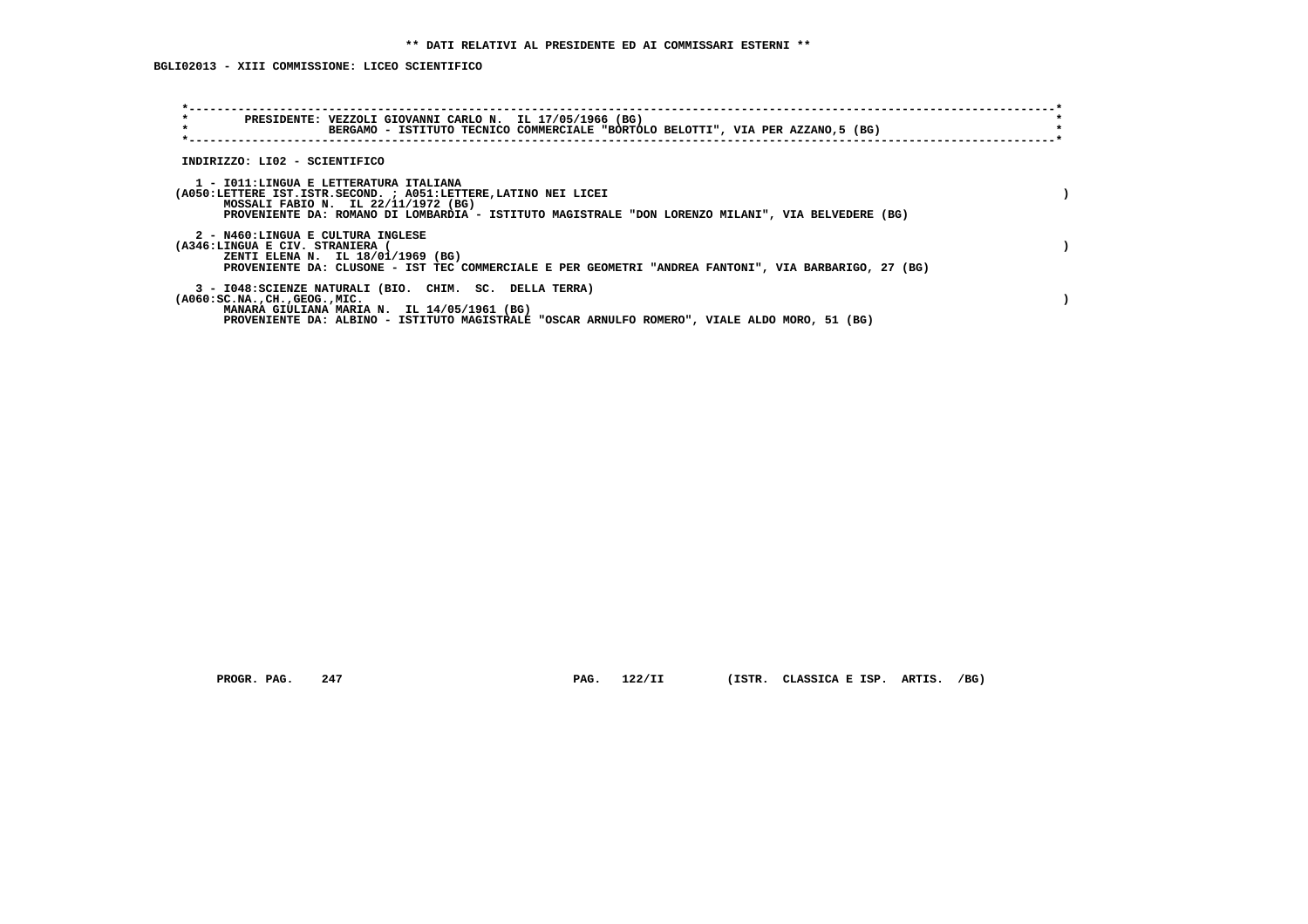**BGLI02014 - XIV COMMISSIONE: LICEO SCIENTIFICO**

## **\*\* DATI RELATIVI ALLE CLASSI DELLA CONFIGURAZIONE \*\***

| *--------*------------*---- | ISTITUTO PRIMA SEDE: PRESEZZO - LICEO SCIENTIFICO "MAIRONI DA PONTE", VIA BERIZZI, 1 (BG) |            |                                                    |                                               |
|-----------------------------|-------------------------------------------------------------------------------------------|------------|----------------------------------------------------|-----------------------------------------------|
| * CLASSE * ISTITUTO         | * SEZIONE * INDIRIZZO                                                                     | $*L.F.P.*$ | CANDIDATI                                          | $\star$ and $\star$<br>L. STRANIERE           |
| -------*------------*------ |                                                                                           |            |                                                    | *INT.*EST.*SPEC*MER.* II PR. I COM. II COM. * |
|                             | $1$ * BGPS008012 * 5BL * LI02 - SCIENTIFICO                                               |            | $* 20 * * * * * * *$                               |                                               |
|                             | * BGPS008012 * 5CL * LI02 - SCIENTIFICO                                                   |            | $* 23 * * * * * * *$                               |                                               |
|                             |                                                                                           | TOTALI     | $* 43 * * * * * * * *$<br>$*$ ----*----*----*----* |                                               |

 **PROGR. PAG. 248 PAG. 123/I (ISTR. CLASSICA E ISP. ARTIS. /BG)**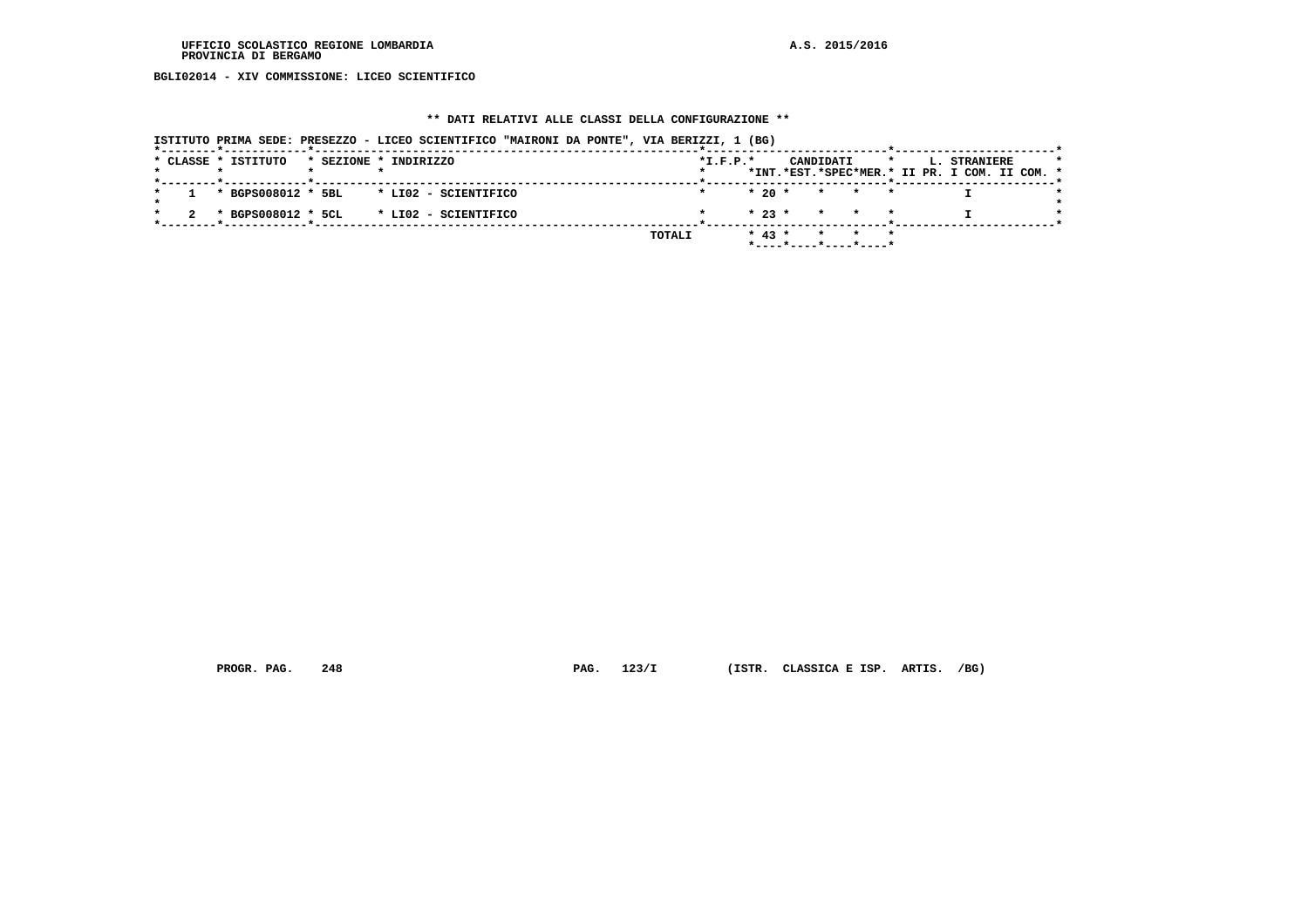| $\star$<br>$\star$                                                   | PRESIDENTE: PECCOLO LORENA N. IL 10/02/1954 (TV)<br>BERGAMO - ISTITUTO TECNICO COMMERCIALE "VITTORIO EMANUELE II", VIA F. LUSSANA, 2 (BG)                                                       |  |
|----------------------------------------------------------------------|-------------------------------------------------------------------------------------------------------------------------------------------------------------------------------------------------|--|
| INDIRIZZO: LI02 - SCIENTIFICO                                        |                                                                                                                                                                                                 |  |
| 1 - IO11:LINGUA E LETTERATURA ITALIANA                               | (A050:LETTERE IST.ISTR.SECOND. ; A051:LETTERE, LATINO NEI LICEI<br>GIUSTINI PAOLA N. IL 11/12/1961 (BG)<br>PROVENIENTE DA: BERGAMO - ISTITUTO MAGISTRALE "GIOVANNI FALCONE", VIA DUNANT, 1 (BG) |  |
| 2 - N460:LINGUA E CULTURA INGLESE<br>(A346:LINGUA E CIV. STRANIERA ( | CALASCIBETTA MARIA RITA N. IL 12/03/1958 (BG)<br>PROVENIENTE DA: BERGAMO - LICEO ARTISTICO " GIACOMO E PIO MANZU' ", VIA TORQUATO TASSO, 18 (BG)                                                |  |
| $(A060:SC.NA.$ , $CH.$ , $GEOG.$ , $MIC.$                            | 3 - I048: SCIENZE NATURALI (BIO. CHIM. SC. DELLA TERRA)<br>TORINO MICHELINA N. IL 01/07/1962 (SA)<br>PROVENIENTE DA: BERGAMO - ISTITUTO MAGISTRALE "P. SECCO SUARDO", VIA ANGELO MAJ, 8 (BG)    |  |

PROGR. PAG. 249 **PAG. 123/II** (ISTR. CLASSICA E ISP. ARTIS. /BG)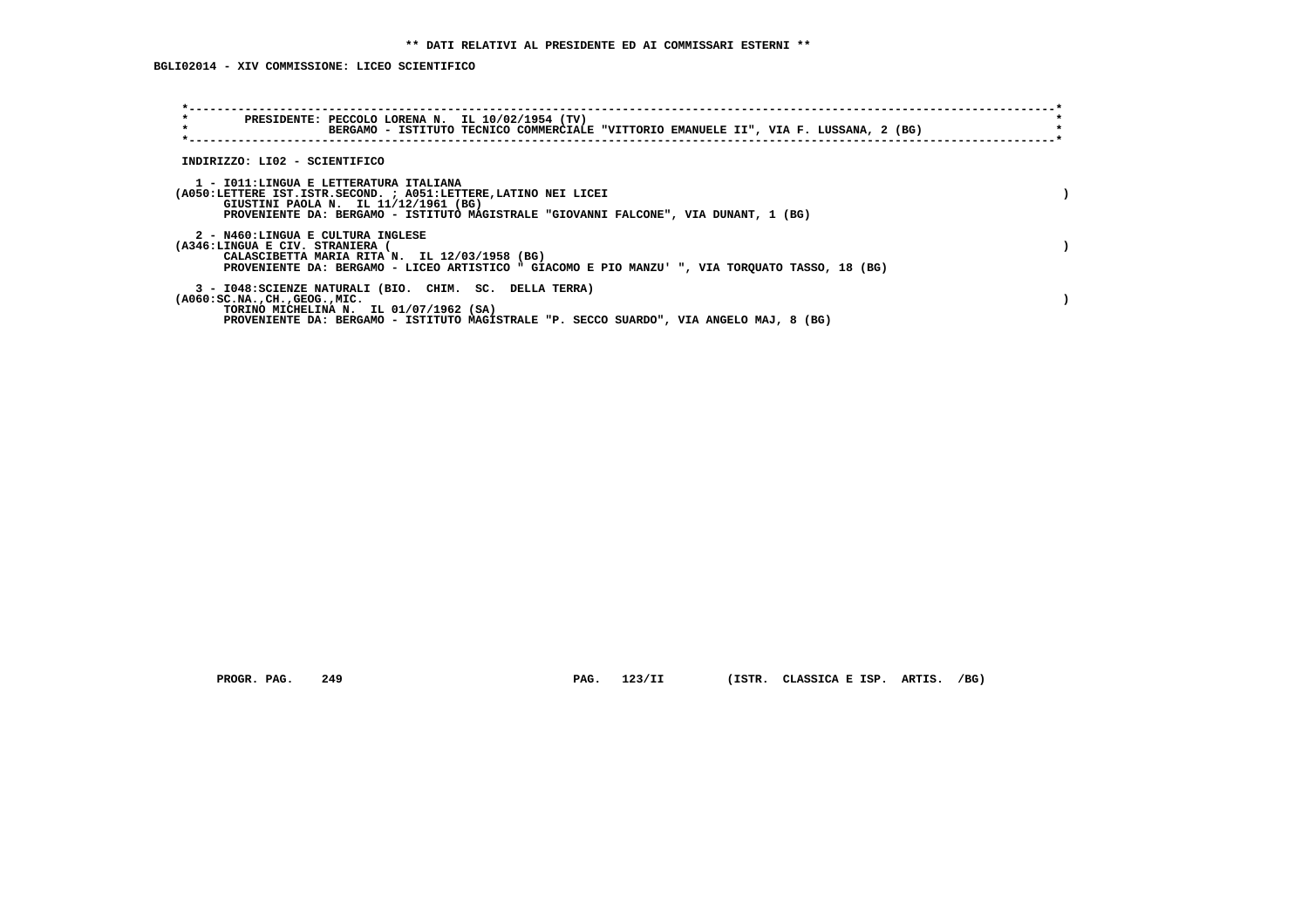**BGLI02015 - XV COMMISSIONE: LICEO SCIENTIFICO**

## **\*\* DATI RELATIVI ALLE CLASSI DELLA CONFIGURAZIONE \*\***

| ISTITUTO PRIMA SEDE: ROMANO DI LOMBARDIA - LICEO SCIENTIFICO "DON LORENZO MILANI", VIA BELVEDERE (BG) |                                                                                                     |
|-------------------------------------------------------------------------------------------------------|-----------------------------------------------------------------------------------------------------|
| * CLASSE * ISTITUTO<br>* SEZIONE * INDIRIZZO                                                          | $*I.F.P.*$<br>CANDIDATI<br>L. STRANIERE<br>$\star$<br>*INT.*EST.*SPEC*MER.* II PR. I COM. II COM. * |
| * BGPS03401E * BS<br>* LI02 - SCIENTIFICO                                                             | $\star$ 24 $\star$ $\star$ $\star$ $\star$                                                          |
| * BGPS03401E * DS<br>* LI02 - SCIENTIFICO                                                             | $* 18 * * * * * *$                                                                                  |
|                                                                                                       | * 42 * * * *<br>TOTALI<br>*----*----*----*----*                                                     |

 **PROGR. PAG. 250 PAG. 124/I (ISTR. CLASSICA E ISP. ARTIS. /BG)**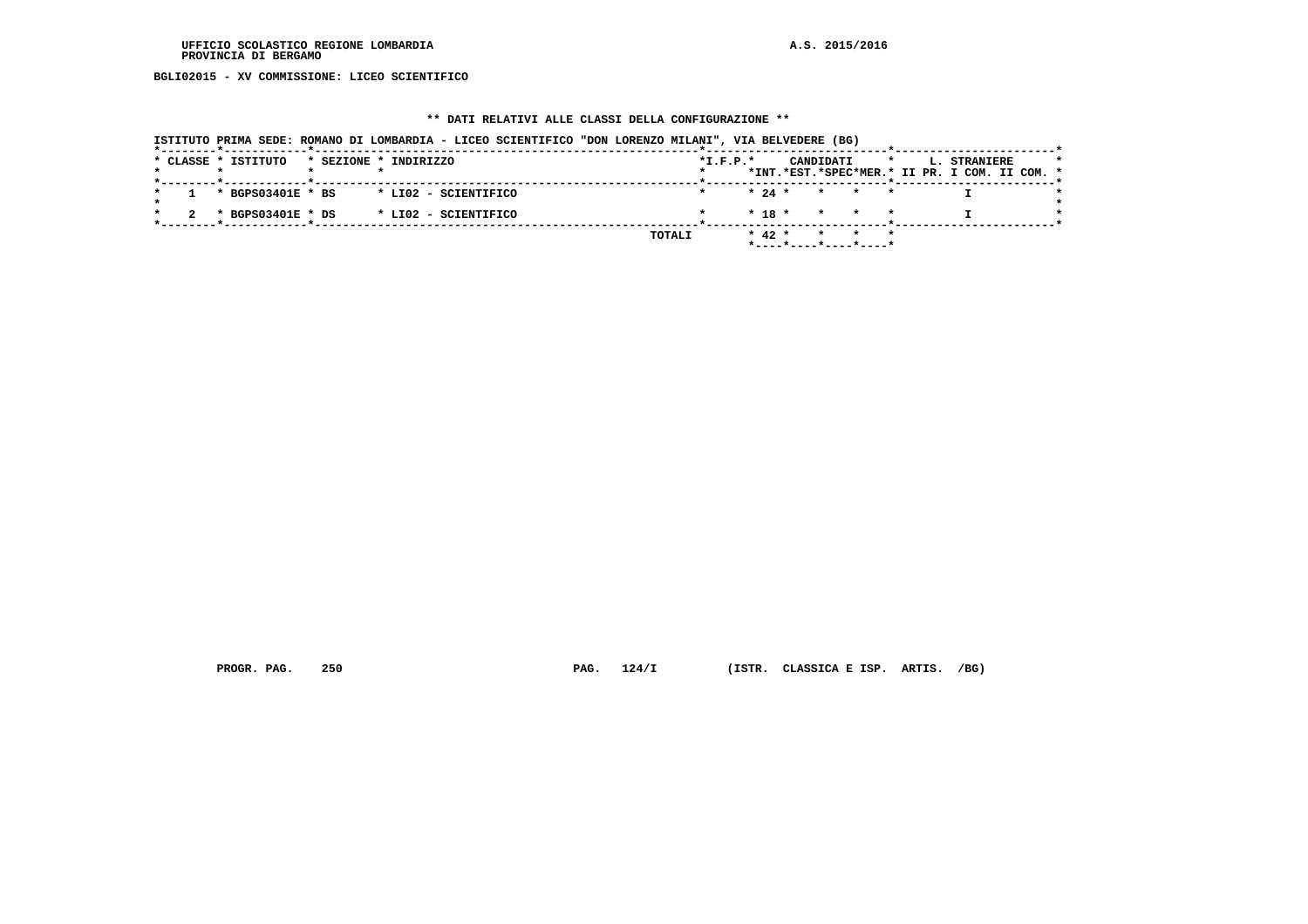| $\star$<br>PRESIDENTE: AMBONI ILARIO N. IL 12/01/1957 (BG)<br>$\star$<br>BERGAMO - ISTITUTO TECNICO INDUSTRIALE "GIULIO NATTA", VIALE EUROPA, 15 (BG)                                                                                                       |  |
|-------------------------------------------------------------------------------------------------------------------------------------------------------------------------------------------------------------------------------------------------------------|--|
| INDIRIZZO: LI02 - SCIENTIFICO                                                                                                                                                                                                                               |  |
| 1 - IO11:LINGUA E LETTERATURA ITALIANA<br>(A050:LETTERE IST.ISTR.SECOND. ; A051:LETTERE, LATINO NEI LICEI<br>SAGLIMBENI ALDA MARIA N. IL 23/07/1959 (EE)<br>PROVENIENTE DA: BERGAMO - ISTITUTO TECNICO COMMERCIALE "BORTOLO BELOTTI", VIA PER AZZANO,5 (BG) |  |
| 2 - N460:LINGUA E CULTURA INGLESE<br>(A346:LINGUA E CIV. STRANIERA (<br>BORELLINI FRANCA N. IL 02/11/1965 (MO)<br>PROVENIENTE DA: BERGAMO - LICEO ARTISTICO " GIACOMO E PIO MANZU' ", VIA TORQUATO TASSO, 18 (BG)                                           |  |
| 3 - I048: SCIENZE NATURALI (BIO. CHIM. SC. DELLA TERRA)<br>$(A060:SC.NA.$ , $CH.$ , $GEOG.$ , $MIC.$<br>FACCHETTI VIVIANA N. IL 13/03/1973 (MI)<br>PROVENIENTE DA: CARAVAGGIO - LICEO SCIENTIFICO "GALILEO GALILEI", VIA SAN FRANCESCO, 63 (BG)             |  |

 **PROGR. PAG. 251 PAG. 124/II (ISTR. CLASSICA E ISP. ARTIS. /BG)**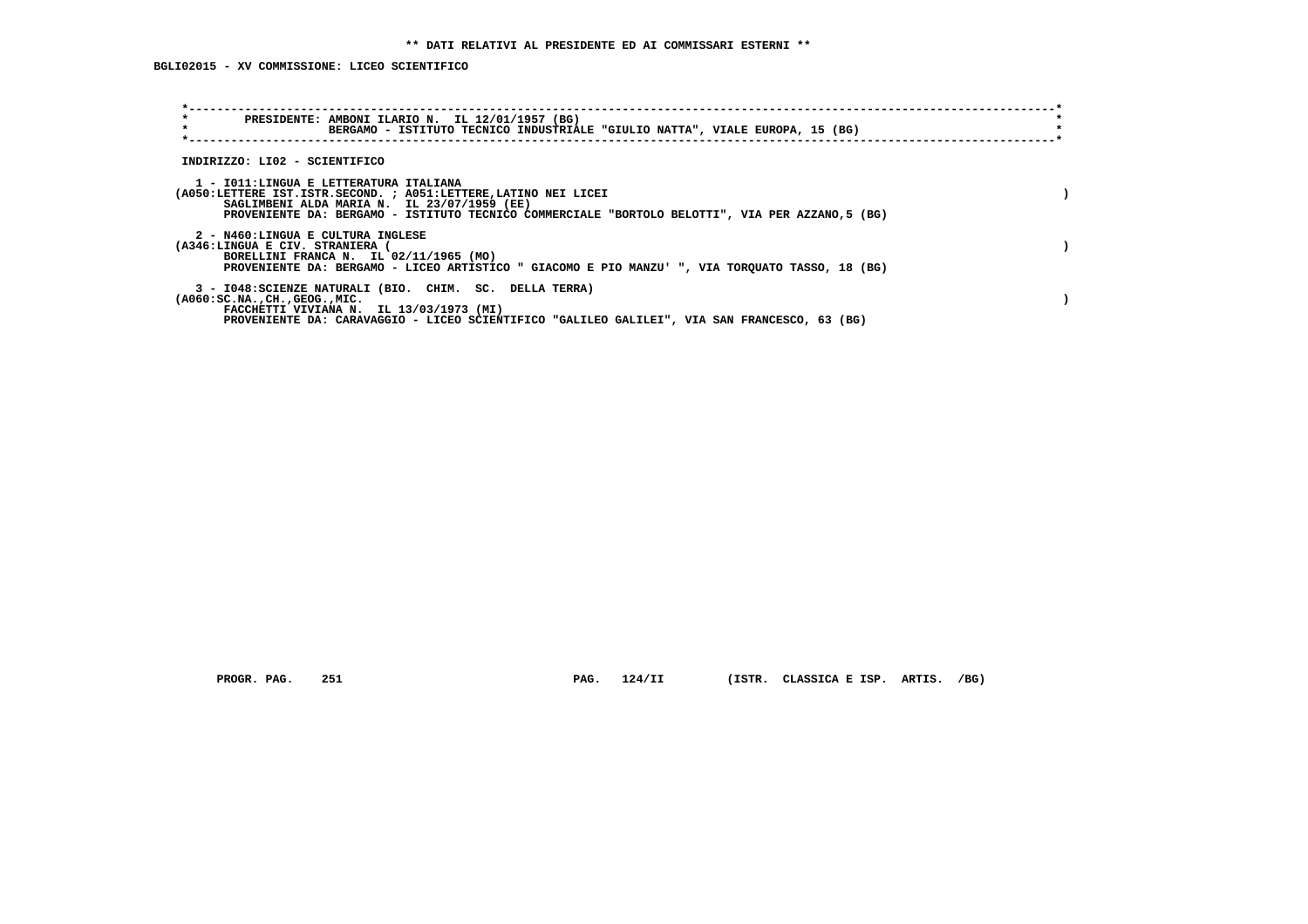**BGLI02016 - XVI COMMISSIONE: LICEO SCIENTIFICO**

#### **\*\* DATI RELATIVI ALLE CLASSI DELLA CONFIGURAZIONE \*\***

 **ISTITUTO PRIMA SEDE: ROMANO DI LOMBARDIA - LICEO SCIENTIFICO "DON LORENZO MILANI", VIA BELVEDERE (BG) \*--------\*------------\*-------------------------------------------------------\*--------------------------\*-----------------------\*** $\rightarrow$  **\* CLASSE \* ISTITUTO \* SEZIONE \* INDIRIZZO \*I.F.P.\* CANDIDATI \* L. STRANIERE \* \* \* \* \* \* \*INT.\*EST.\*SPEC\*MER.\* II PR. I COM. II COM. \* \*--------\*------------\*-------------------------------------------------------\*--------------------------\*-----------------------\*** $\rightarrow$  **\* 1 \* BGPS03401E \* AS \* LI02 - SCIENTIFICO \* \* 16 \* 1 \* \* \* I \*** $\star$  **\* \*** $\star$  **\* 2 \* BGPS03401E \* CS \* LI02 - SCIENTIFICO \* \* 21 \* \* \* \* I \* \*--------\*------------\*-------------------------------------------------------\*--------------------------\*-----------------------\* TOTALI \* 37 \* 1 \* \* \* \*----\*----\*----\*----\***

 **PROGR. PAG. 252 PAG. 125/I (ISTR. CLASSICA E ISP. ARTIS. /BG)**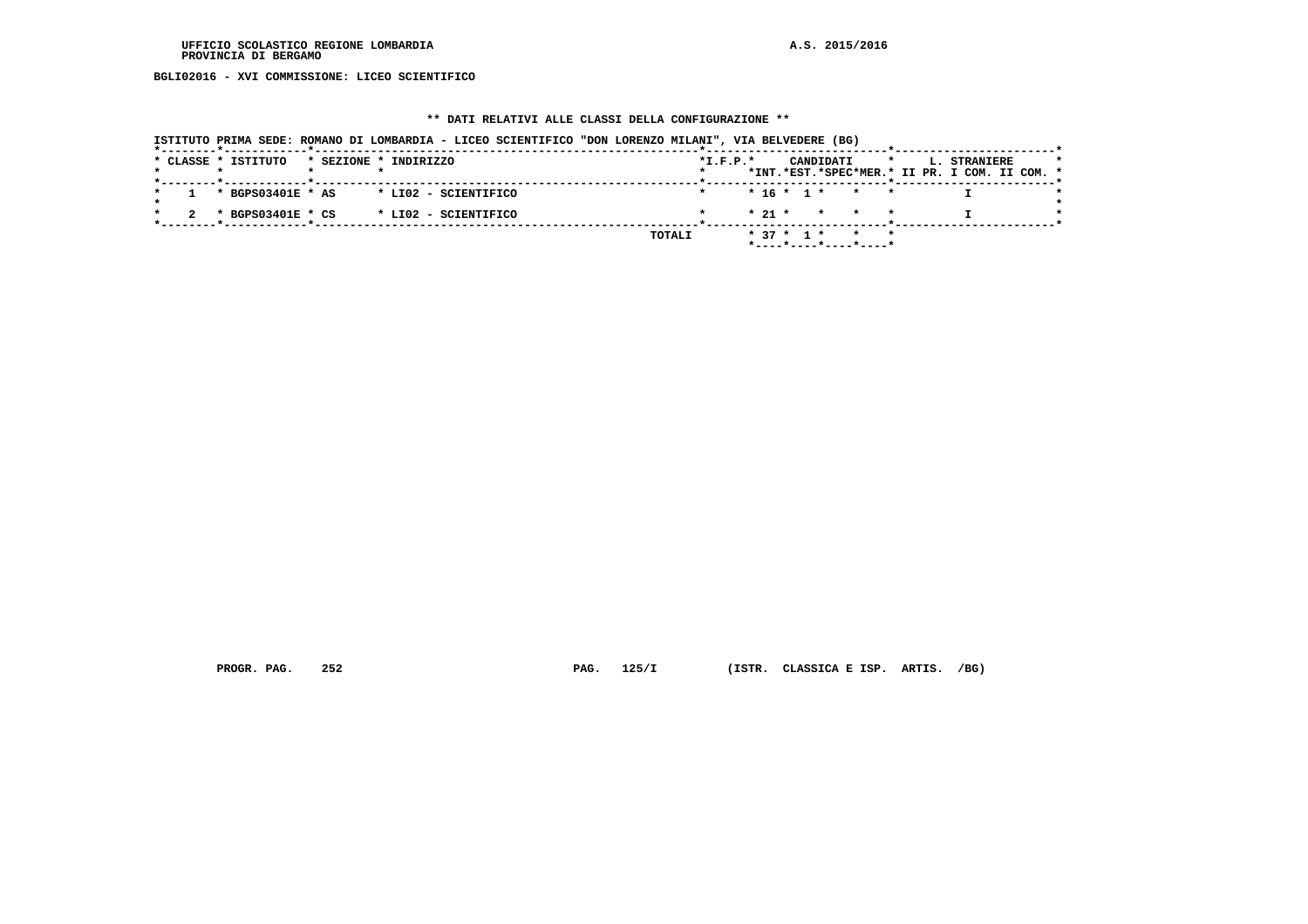**BGLI02016 - XVI COMMISSIONE: LICEO SCIENTIFICO**

| $\star$<br>PRESIDENTE: FRECENTESE ROBERTO N. IL 07/06/1954 (AR)<br>$\star$<br>BERGAMO - ISTITUTO MAGISTRALE "P. SECCO SUARDO", VIA ANGELO MAJ, 8 (BG)                                                                                                              |  |
|--------------------------------------------------------------------------------------------------------------------------------------------------------------------------------------------------------------------------------------------------------------------|--|
| INDIRIZZO: LI02 - SCIENTIFICO                                                                                                                                                                                                                                      |  |
| 1 - IO11:LINGUA E LETTERATURA ITALIANA<br>(A050:LETTERE IST.ISTR.SECOND. ; A051:LETTERE, LATINO NEI LICEI<br>RESMINI ERNESTO N. IL 11/02/1957 (BG)<br>PROVENIENTE DA: TREVIGLIO - ISTITUTO TECNICO COMMERCIALE "GUGLIELMO OBERDAN", VIALE MERISIO, 14 (BG)         |  |
| 2 - N460:LINGUA E CULTURA INGLESE<br>(A346:LINGUA E CIV. STRANIERA (<br>MAMELI GIANCARLO N. IL 08/12/1955 (CA)<br>PROVENIENTE DA: BERGAMO - ISTITUTO MAGISTRALE "P. SECCO SUARDO", VIA ANGELO MAJ, 8 (BG)                                                          |  |
| 3 - I048: SCIENZE NATURALI (BIO. CHIM. SC. DELLA TERRA)<br>$(A060:SC.NA.$ , $CH.$ , $GEOG.$ , $MIC.$<br>REVERA GABRIELE N. IL 11/12/1953 (BS)<br>PROVENIENTE DA: PRESEZZO - IST PROF PER I SERVIZI COMMERCIALI E TURISTICI "BETTY AMBIVERI", VIA C. BERIZZI,1 (BG) |  |

 **PROGR. PAG. 253 PAG. 125/II (ISTR. CLASSICA E ISP. ARTIS. /BG)**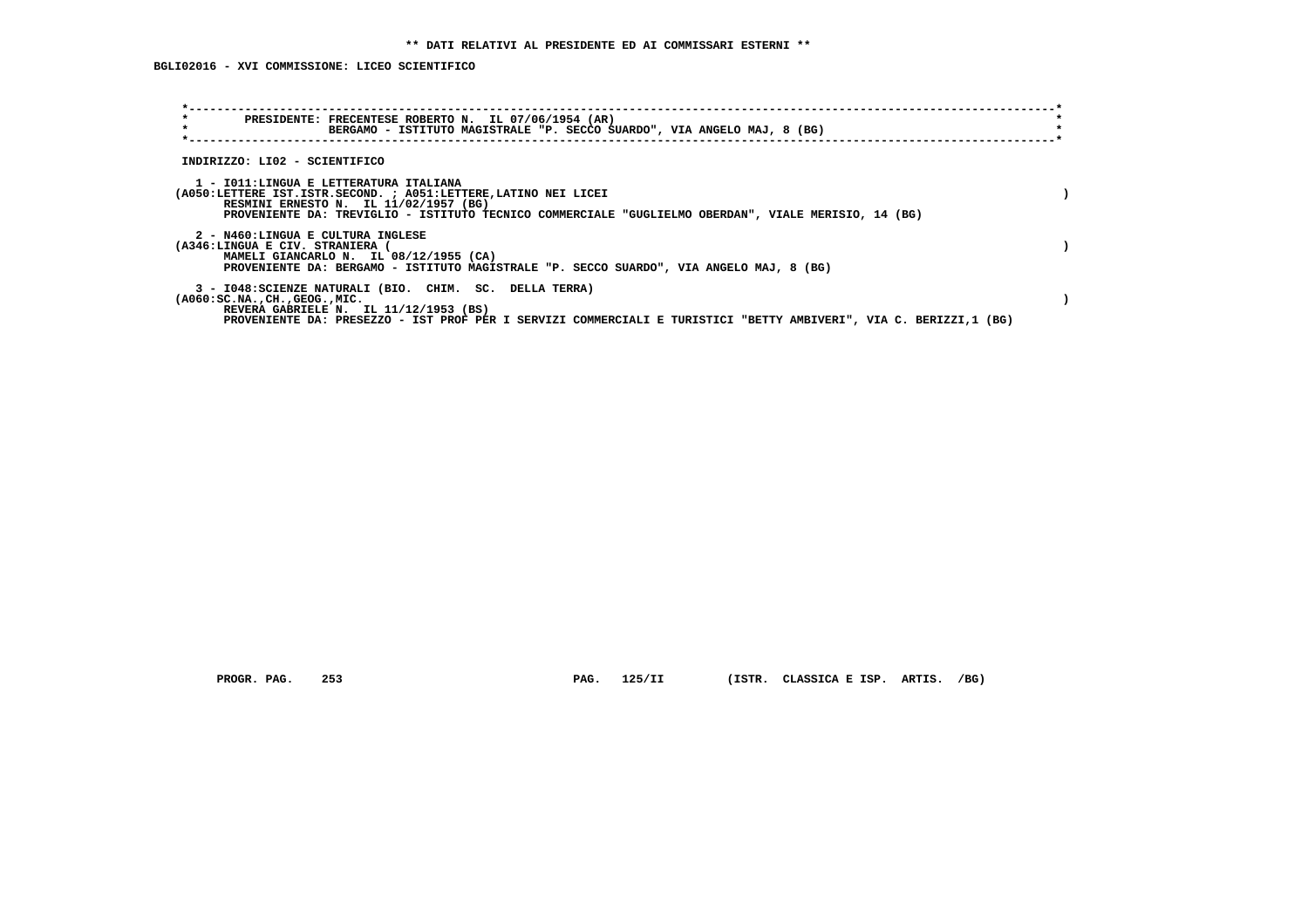**BGLI02017 - XVII COMMISSIONE: LICEO SCIENTIFICO**

# **\*\* DATI RELATIVI ALLE CLASSI DELLA CONFIGURAZIONE \*\***

|                     |                       | ISTITUTO PRIMA SEDE: TRESCORE BALNEARIO - LICEO SCIENTIFICO "LORENZO FEDERICI", VIA DELL'ALBAROTTO (BG) |        |                |                                            |         |                                                               |  |
|---------------------|-----------------------|---------------------------------------------------------------------------------------------------------|--------|----------------|--------------------------------------------|---------|---------------------------------------------------------------|--|
| * CLASSE * ISTITUTO | * SEZIONE * INDIRIZZO |                                                                                                         |        | $*$ I.F.P. $*$ | CANDIDATI                                  | $\star$ | L. STRANIERE<br>*INT.*EST.*SPEC*MER.* II PR. I COM. II COM. * |  |
|                     |                       |                                                                                                         |        |                |                                            |         |                                                               |  |
|                     | * BGPS02401X * CS     | * LI02 - SCIENTIFICO                                                                                    |        |                | $\star$ 23 $\star$ $\star$ $\star$ $\star$ |         |                                                               |  |
|                     | * BGPS02401X * BS     | * LI02 - SCIENTIFICO                                                                                    |        |                | $* 22 * * * * * * *$                       |         |                                                               |  |
|                     |                       |                                                                                                         | TOTALI |                | $* 45 * * * * * * *$                       |         |                                                               |  |
|                     |                       |                                                                                                         |        |                | *----*----*----*----*                      |         |                                                               |  |

 **PROGR. PAG. 254 PAG. 126/I (ISTR. CLASSICA E ISP. ARTIS. /BG)**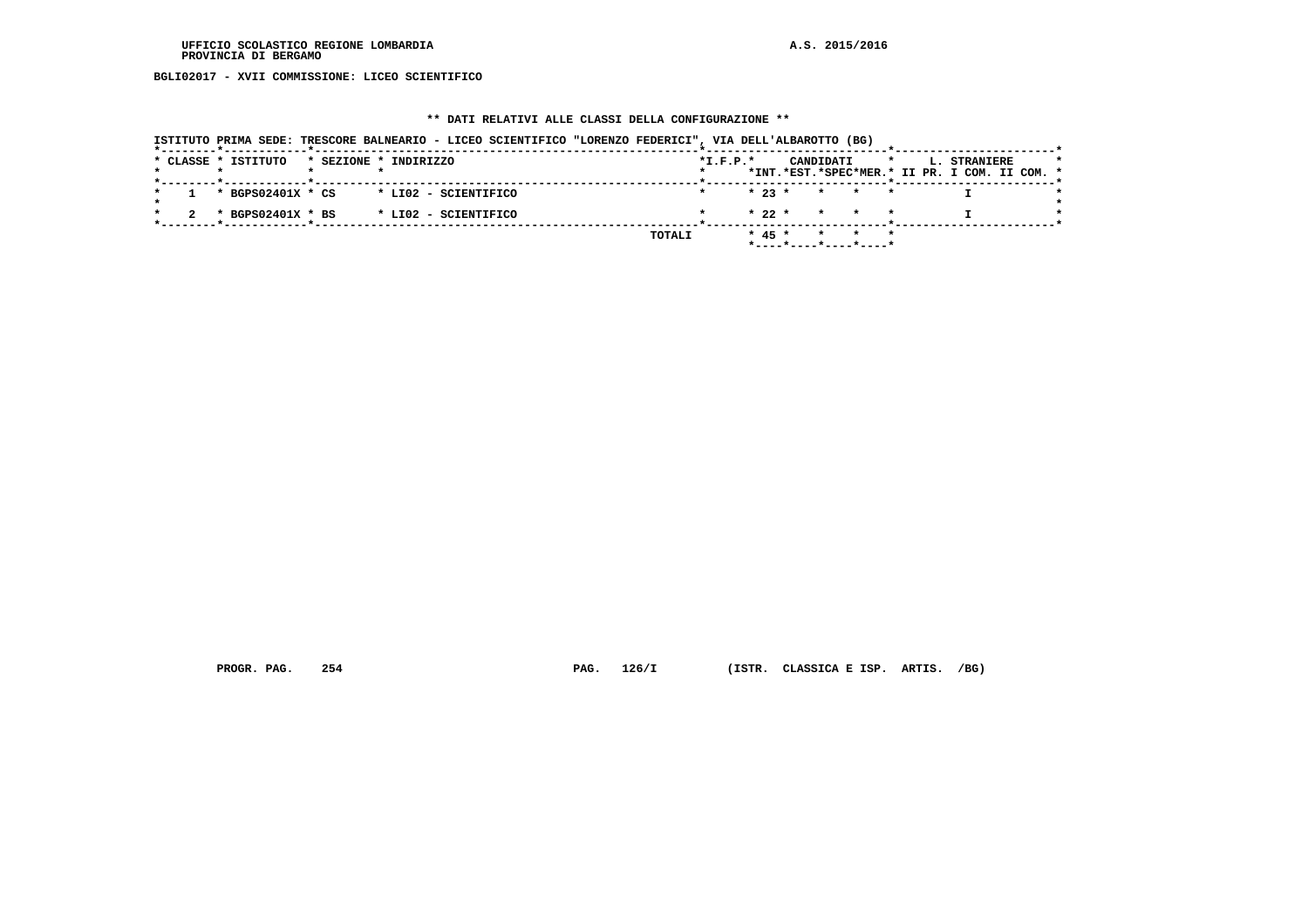| $\star$<br>$\star$                                                                                                                                  | PRESIDENTE: MASSERINI MARIO GIUSEPPE N. IL 02/11/1967 (BG)<br>BERGAMO - ISTITUTO TECNICO INDUSTRIALE "PIETRO PALEOCAPA", VIA M. GAVAZZENI 29 (BG) |
|-----------------------------------------------------------------------------------------------------------------------------------------------------|---------------------------------------------------------------------------------------------------------------------------------------------------|
| INDIRIZZO: LI02 - SCIENTIFICO                                                                                                                       |                                                                                                                                                   |
| 1 - IO11:LINGUA E LETTERATURA ITALIANA<br>(A050:LETTERE IST.ISTR.SECOND. ; A051:LETTERE, LATINO NEI LICEI<br>VITTORI DIONISIA N. IL 27/10/1972 (BS) | PROVENIENTE DA: LOVERE - LICEO SCIENTIFICO "DECIO CELERI", VIA NAZARIO SAURO, 2 (BG)                                                              |
| 2 - N460:LINGUA E CULTURA INGLESE<br>(A346:LINGUA E CIV. STRANIERA (<br>CADEI ERNESTI N. IL 08/11/1954 (BG)                                         | PROVENIENTE DA: SARNICO - ISTITUTO TECNICO COMMERCIALE "SERAFINO RIVA", VIA CORTIVO 32 (BG)                                                       |
| 3 - I048:SCIENZE NATURALI (BIO. CHIM. SC. DELLA TERRA)<br>$(A060:SC.NA.$ , $CH.$ , $GEOG.$ , $MIC.$<br>DONINI GIOVANNA N. IL 25/01/1965 (BG)        | PROVENIENTE DA: SARNICO - IST PROF PER I SERVIZI ALBERGHIERI E RISTORAZIONE "SERAFINO RIVA", VIA CORTIVO 30 (BG)                                  |

 **PROGR. PAG. 255 PAG. 126/II (ISTR. CLASSICA E ISP. ARTIS. /BG)**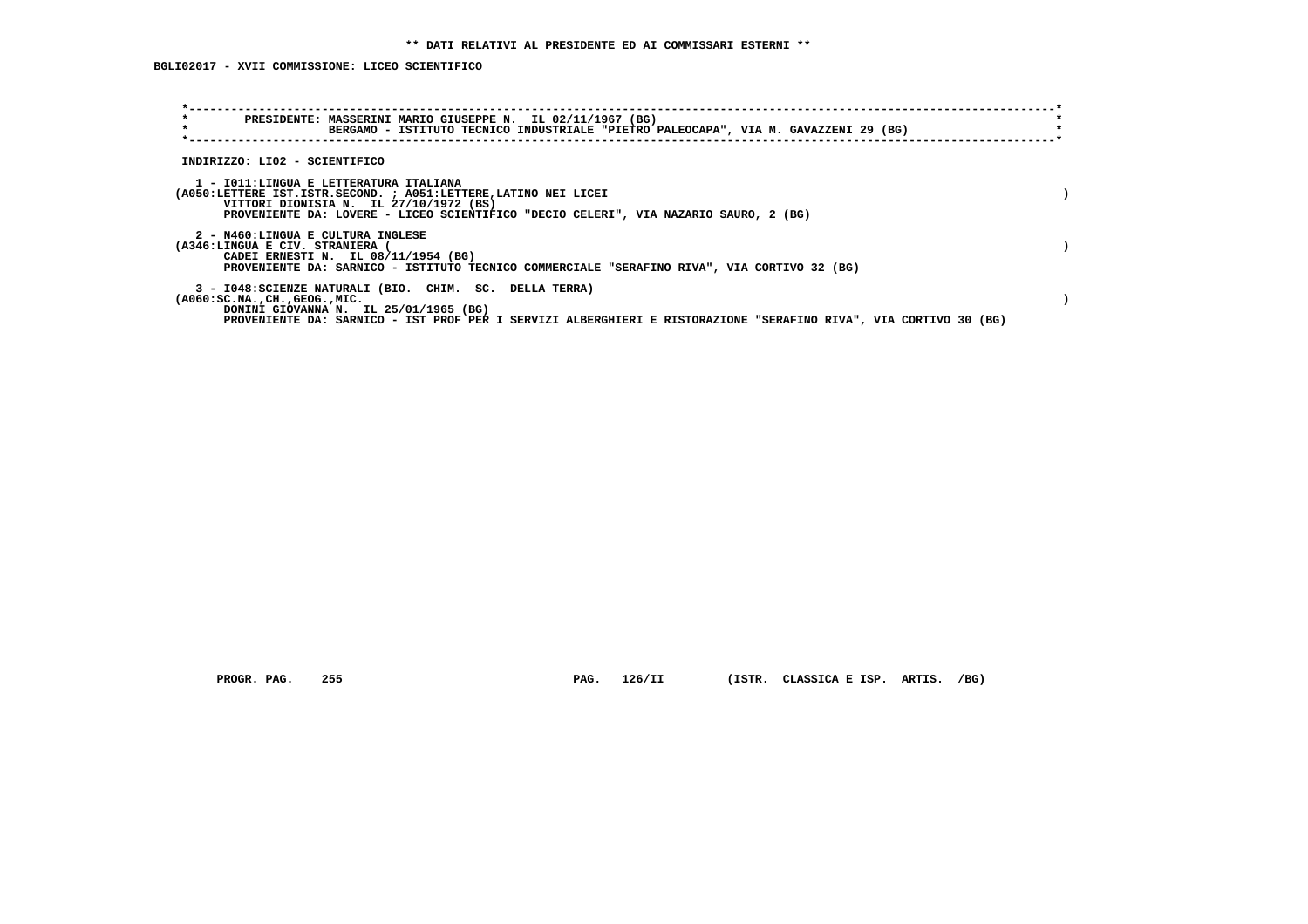**BGLI02018 - XVIII COMMISSIONE: LICEO SCIENTIFICO**

# **\*\* DATI RELATIVI ALLE CLASSI DELLA CONFIGURAZIONE \*\***

|  | * CLASSE * ISTITUTO |  | * SEZIONE * INDIRIZZO |        | $*I.F.P.*$ |            | CANDIDATI |                                            | $\star$ | L. STRANIERE                                  |  |
|--|---------------------|--|-----------------------|--------|------------|------------|-----------|--------------------------------------------|---------|-----------------------------------------------|--|
|  |                     |  |                       |        |            |            |           |                                            |         | *INT.*EST.*SPEC*MER.* II PR. I COM. II COM. * |  |
|  | * BGPS01301D * 5AS  |  | * LI02 - SCIENTIFICO  |        |            |            |           | $* 26 * * * * * *$                         |         |                                               |  |
|  | * BGPS01301D * 5BS  |  | * LI02 - SCIENTIFICO  |        |            |            |           | $\star$ 24 $\star$ $\star$ $\star$ $\star$ |         |                                               |  |
|  |                     |  |                       | TOTALI |            | $*$ 50 $*$ |           | * * *<br>*----*----*----*----*             |         |                                               |  |

 **PROGR. PAG. 256 PAG. 127/I (ISTR. CLASSICA E ISP. ARTIS. /BG)**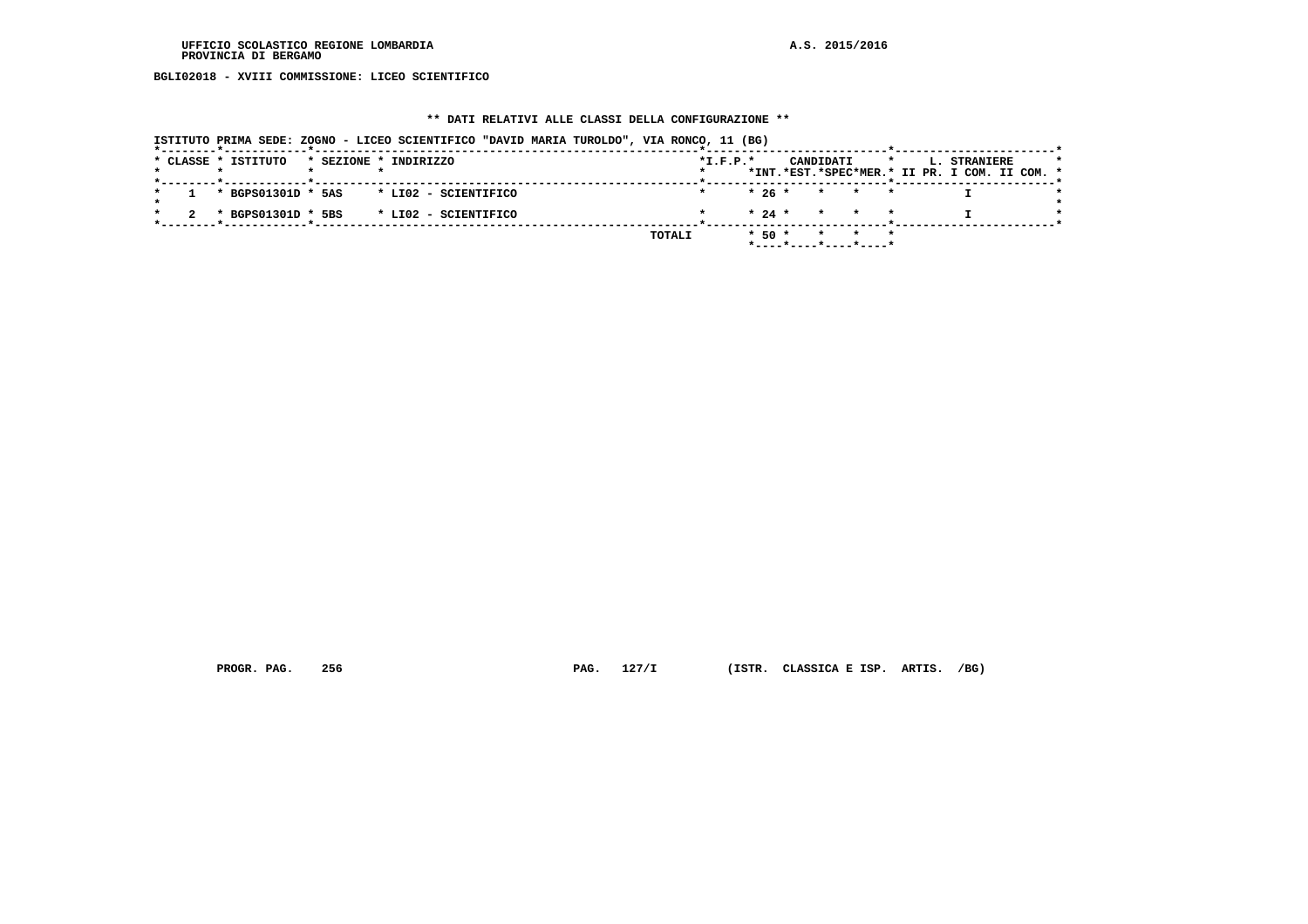| $\star$<br>PRESIDENTE: BERTA CLAUDIO N. IL 21/09/1954 (BG)<br>$\star$<br>BERGAMO - ISTITUTO SUPERIORE "CATERINA CANIANA", VIA DEL POLARESCO, 19 (BG)                                                                                             |  |
|--------------------------------------------------------------------------------------------------------------------------------------------------------------------------------------------------------------------------------------------------|--|
| INDIRIZZO: LI02 - SCIENTIFICO                                                                                                                                                                                                                    |  |
| 1 - IO11:LINGUA E LETTERATURA ITALIANA<br>(A050:LETTERE IST.ISTR.SECOND. ; A051:LETTERE, LATINO NEI LICEI<br>FABBRICIANI GIOVANNA N. IL 11/04/1960 (MS)<br>PROVENIENTE DA: BERGAMO - LICEO SCIENTIFICO "FILIPPO LUSSANA", VIA ANGELO MAY, 1 (BG) |  |
| 2 - N460:LINGUA E CULTURA INGLESE<br>(A346:LINGUA E CIV. STRANIERA (<br>ARAGONA MARIA DONATA N. IL 29/04/1969 (ME)<br>PROVENIENTE DA: PRESEZZO - IST PROF PER I SERVIZI COMMERCIALI E TURISTICI "BETTY AMBIVERI", VIA C. BERIZZI,1 (BG)          |  |
| 3 - I048: SCIENZE NATURALI (BIO. CHIM. SC. DELLA TERRA)<br>$(A060:SC.NA.$ , $CH.$ , $GEOG.$ , $MIC.$<br>COLOMBO GIAMPAOLO N. IL 09/07/1959 (BG)<br>PROVENIENTE DA: BERGAMO - LICEO SCIENTIFICO "FILIPPO LUSSANA", VIA ANGELO MAY, 1 (BG)         |  |

 **PROGR. PAG. 257 PAG. 127/II (ISTR. CLASSICA E ISP. ARTIS. /BG)**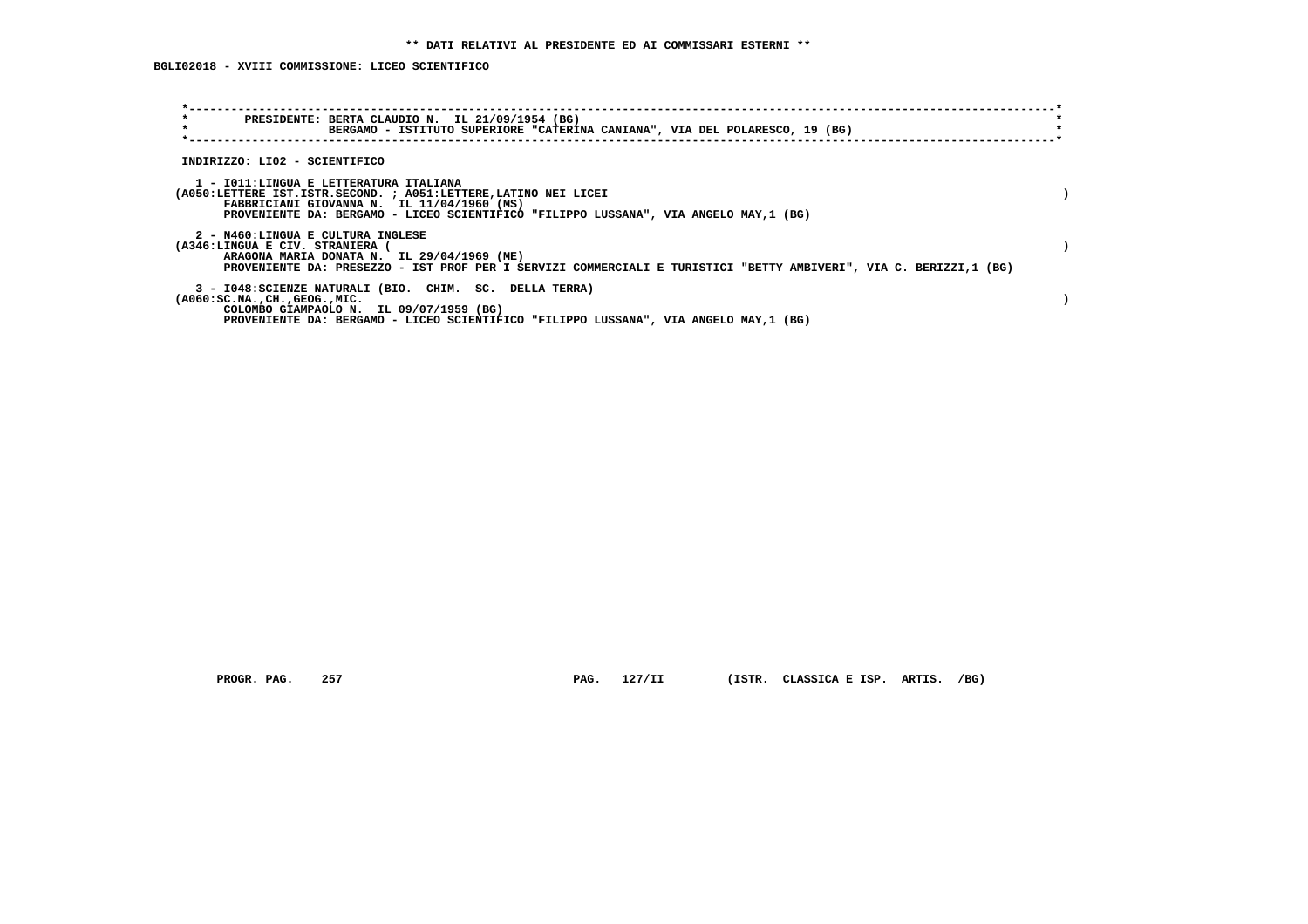**BGLI02019 - XIX COMMISSIONE: LICEO SCIENTIFICO**

# **\*\* DATI RELATIVI ALLE CLASSI DELLA CONFIGURAZIONE \*\***

|                     | ISTITUTO PRIMA SEDE: BERGAMO - L.R. PAR. LICEO SCIENTIFICO LICEO SCIENTIFICO "LEONARDO DA, VIA MORONI, N. 255 (BG) |            |                                                    |                                                                                 |
|---------------------|--------------------------------------------------------------------------------------------------------------------|------------|----------------------------------------------------|---------------------------------------------------------------------------------|
| * CLASSE * ISTITUTO | * SEZIONE * INDIRIZZO                                                                                              | $*I.F.P.*$ | CANDIDATI                                          | $\star$<br><b>L. STRANIERE</b><br>*INT.*EST.*SPEC*MER.* II PR. I COM. II COM. * |
| * BGPS095001 * A    | * LIO2 - SCIENTIFICO                                                                                               |            | $* 23 * 11 * * * * *$                              |                                                                                 |
| * BGPS095001 * B    | * LI02 - SCIENTIFICO                                                                                               |            | $* 24 * 10 * * * * *$                              |                                                                                 |
|                     |                                                                                                                    | TOTALI     | $*$ 47 $*$ 21 $*$ $*$ $*$<br>*----*----*----*----* |                                                                                 |

 **PROGR. PAG. 258 PAG. 128/I (ISTR. CLASSICA E ISP. ARTIS. /BG)**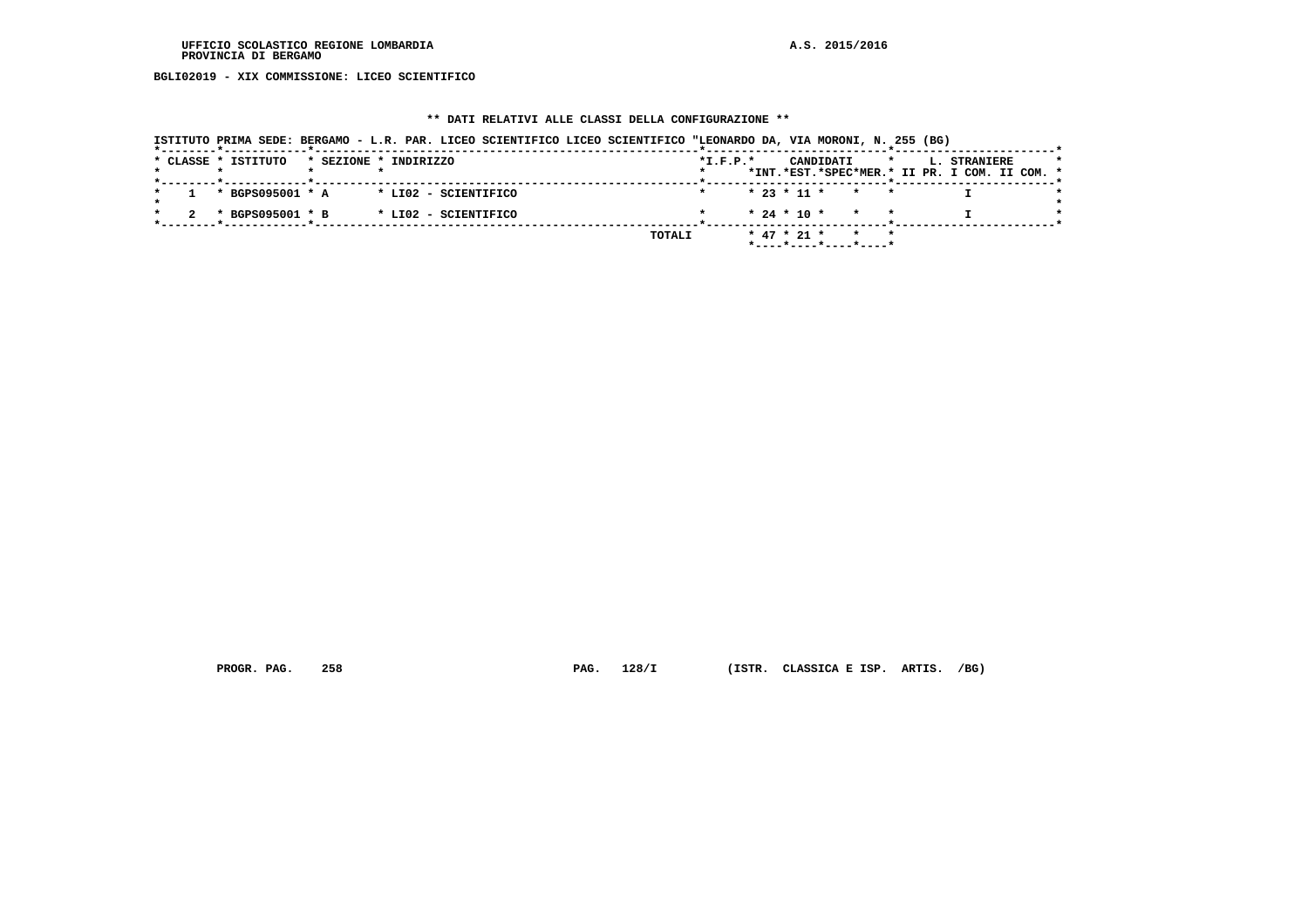**BGLI02019 - XIX COMMISSIONE: LICEO SCIENTIFICO**

| $\star$<br>PRESIDENTE: TUCCI ANNARITA N. IL 09/11/1963 (RC)<br>$\star$<br>CLUSONE - IST TEC COMMERCIALE E PER GEOMETRI "ANDREA FANTONI", VIA BARBARIGO, 27 (BG)                                                                                  |  |
|--------------------------------------------------------------------------------------------------------------------------------------------------------------------------------------------------------------------------------------------------|--|
| INDIRIZZO: LI02 - SCIENTIFICO                                                                                                                                                                                                                    |  |
| 1 - IO11:LINGUA E LETTERATURA ITALIANA<br>(A050:LETTERE IST.ISTR.SECOND. ; A051:LETTERE, LATINO NEI LICEI<br>GRITTI NIVES N. IL 08/03/1968 (BG)<br>PROVENIENTE DA: ALBINO - ISTITUTO MAGISTRALE "OSCAR ARNULFO ROMERO", VIALE ALDO MORO, 51 (BG) |  |
| 2 - N460:LINGUA E CULTURA INGLESE<br>(A346:LINGUA E CIV. STRANIERA (<br>SACCOMANDI RITA MARIAPIA N. IL 04/10/1960 (BG)<br>PROVENIENTE DA: GAZZANIGA - ISTITUTO TECNICO INDUSTRIALE "VALLE SERIANA", VIA MARCONI, 45 (BG)                         |  |
| 3 - I048: SCIENZE NATURALI (BIO. CHIM. SC. DELLA TERRA)<br>$(A060:SC.NA.$ , $CH.$ , $GEOG.$ , $MIC.$<br>PEREGO MELANIA N. IL 04/02/1957 (MI)<br>PROVENIENTE DA: GAZZANIGA - LICEO SCIENTIFICO "VALLE SERIANA", VIA MARCONI, 45 (BG)              |  |

PROGR. PAG. 259 **PAG. 128/II** (ISTR. CLASSICA E ISP. ARTIS. /BG)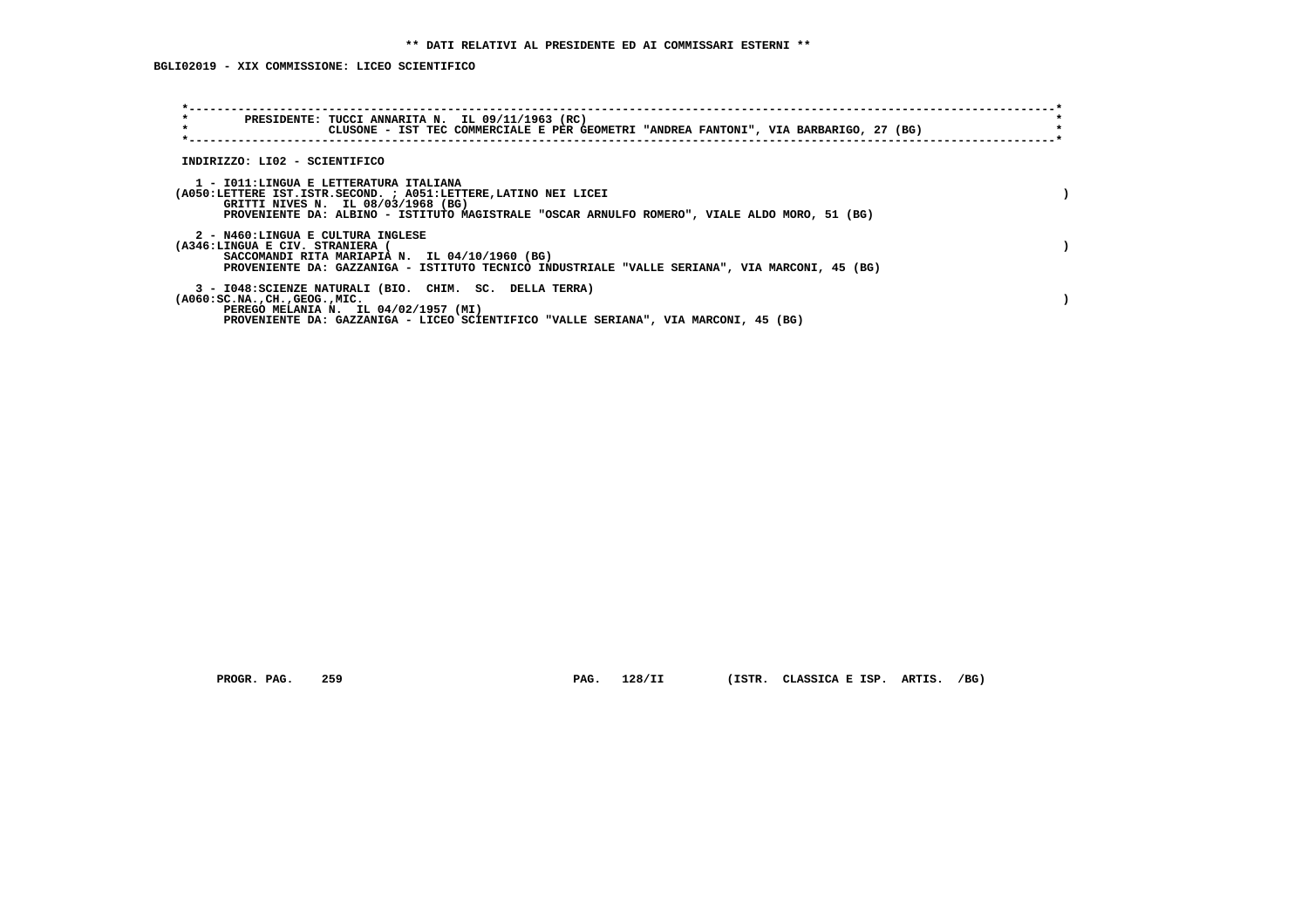**BGLI02020 - XX COMMISSIONE: LICEO SCIENTIFICO**

# **\*\* DATI RELATIVI ALLE CLASSI DELLA CONFIGURAZIONE \*\***

| ISTITUTO PRIMA SEDE: BERGAMO - L.R. PAR. LICEO SCIENTIFICO LICEO SCIENTIFICO "S. ALESSAND, VIA GARIBALDI, N. 3 (BG) |                                                                                                     |
|---------------------------------------------------------------------------------------------------------------------|-----------------------------------------------------------------------------------------------------|
| * CLASSE * ISTITUTO<br>* SEZIONE * INDIRIZZO                                                                        | $*I.F.P.*$<br>CANDIDATI<br>L. STRANIERE<br>$\star$<br>*INT.*EST.*SPEC*MER.* II PR. I COM. II COM. * |
| * BGPS02500P * A<br>* LI02 - SCIENTIFICO                                                                            | $* 12 *$<br>* * *                                                                                   |
| * BGPS02500P * B<br>* LI02 - SCIENTIFICO                                                                            | $* 21 * 1 * * * * *$                                                                                |
|                                                                                                                     | $*$ 33 $*$ 1 $*$<br>TOTALI<br>$\star$ $\star$<br>*----*----*----*----*                              |

 **PROGR. PAG. 260 PAG. 129/I (ISTR. CLASSICA E ISP. ARTIS. /BG)**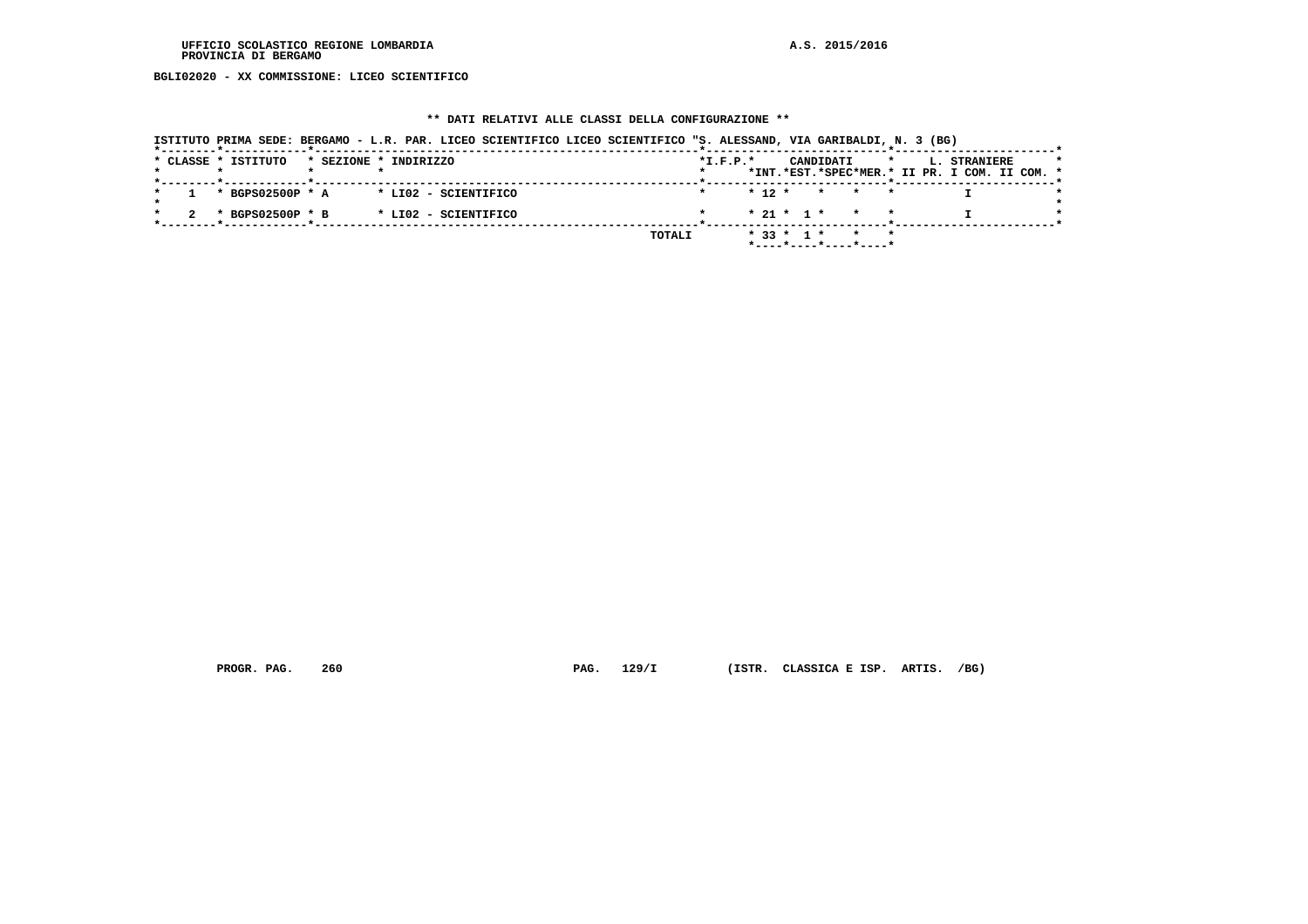| $\star$<br>PRESIDENTE: LATASSA ILARIO N. IL 19/11/1976 (CZ)<br>$\star$<br>ZOGNO - IST TEC COMMERCIALE E PER GEOMETRI "DAVID MARIA TUROLDO", VIA RONCO, 11 (BG)                                                                                     |  |
|----------------------------------------------------------------------------------------------------------------------------------------------------------------------------------------------------------------------------------------------------|--|
| INDIRIZZO: LI02 - SCIENTIFICO                                                                                                                                                                                                                      |  |
| 1 - IO11:LINGUA E LETTERATURA ITALIANA<br>(A050:LETTERE IST.ISTR.SECOND. ; A051:LETTERE, LATINO NEI LICEI<br>TOMARCHIO GRAZIA N. IL 10/10/1967 (CT)<br>PROVENIENTE DA: PRESEZZO - LICEO SCIENTIFICO "MAIRONI DA PONTE", VIA BERIZZI, 1 (BG)        |  |
| 2 - N460:LINGUA E CULTURA INGLESE<br>(A346:LINGUA E CIV. STRANIERA<br>CASILLO ANTONIO N. IL 15/09/1972 (NA)<br>PROVENIENTE DA: ROMANO DI LOMBARDIA - LICEO SCIENTIFICO "DON LORENZO MILANI", VIA BELVEDERE (BG)                                    |  |
| 3 - I048: SCIENZE NATURALI (BIO. CHIM. SC. DELLA TERRA)<br>$(A060:SC.NA.$ , $CH.$ , $GEOG.$ , $MIC.$<br>BERTUCCI FRANCESCO N. IL 03/02/1959 (SP)<br>PROVENIENTE DA: GAZZANIGA - ISTITUTO TECNICO INDUSTRIALE "VALLE SERIANA", VIA MARCONI, 45 (BG) |  |

 **PROGR. PAG. 261 PAG. 129/II (ISTR. CLASSICA E ISP. ARTIS. /BG)**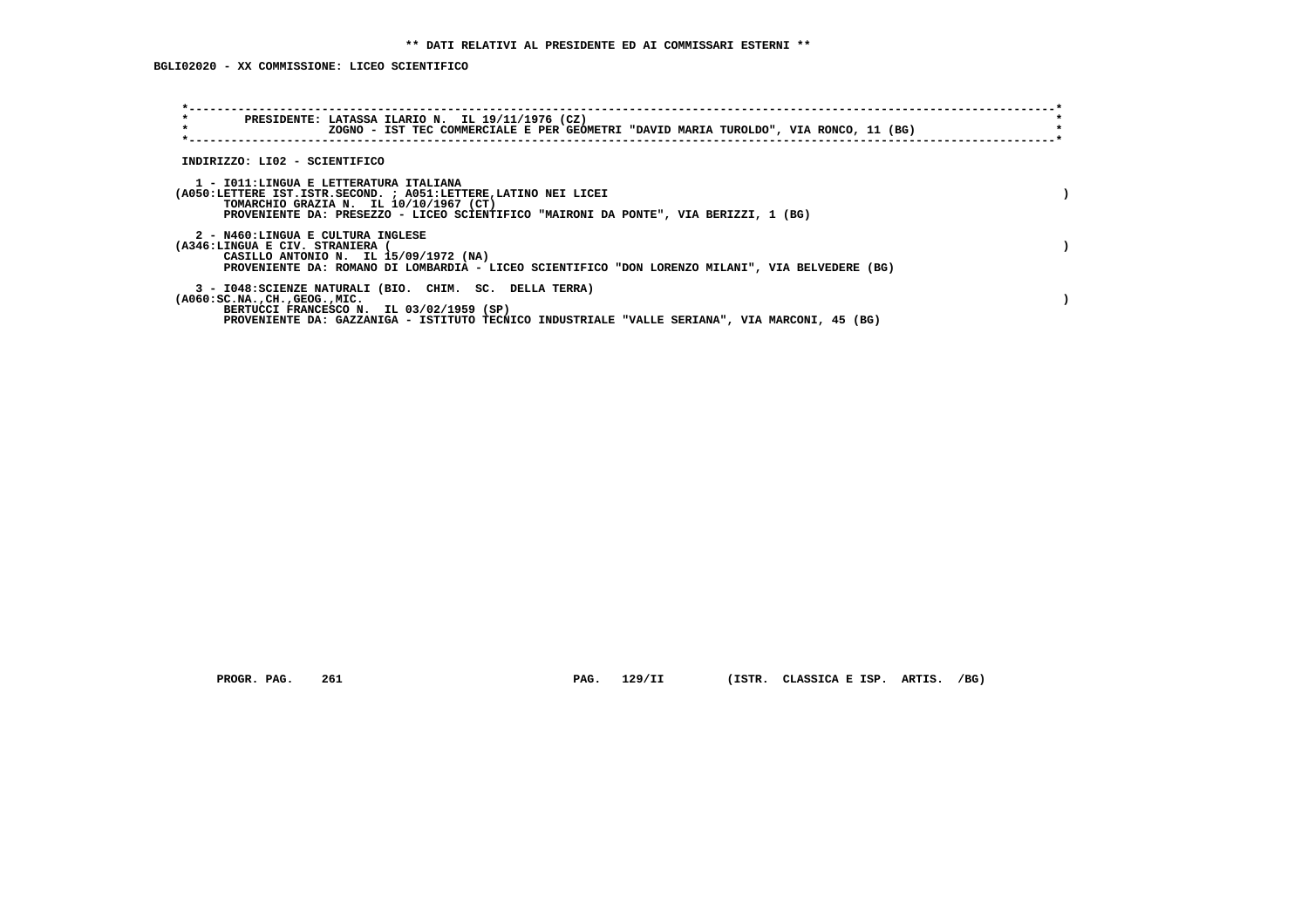**BGLI02021 - XXI COMMISSIONE: LICEO SCIENTIFICO**

# **\*\* DATI RELATIVI ALLE CLASSI DELLA CONFIGURAZIONE \*\***

| ISTITUTO PRIMA SEDE: BERGAMO - L.R. PAR. LICEO SCIENTIFICO LICEO SCIENTIFICO "ANTONIO LOC, VIA MANTEGNA, N. 8 (BG) |                                                                                                     |
|--------------------------------------------------------------------------------------------------------------------|-----------------------------------------------------------------------------------------------------|
| * CLASSE * ISTITUTO<br>* SEZIONE * INDIRIZZO                                                                       | CANDIDATI<br>$*I.F.P.*$<br>$\star$<br>L. STRANIERE<br>*INT.*EST.*SPEC*MER.* II PR. I COM. II COM. * |
| * BGPS12500G * A<br>* LI02 - SCIENTIFICO                                                                           | $* 14 * 1 * * * * *$                                                                                |
| * BGPS12500G * B<br>* LI02 - SCIENTIFICO                                                                           | $* 18 * * * * * *$                                                                                  |
|                                                                                                                    | * 32 * 1 * * *<br>TOTALI<br>*----*----*----*----*                                                   |

 **PROGR. PAG. 262 PAG. 130/I (ISTR. CLASSICA E ISP. ARTIS. /BG)**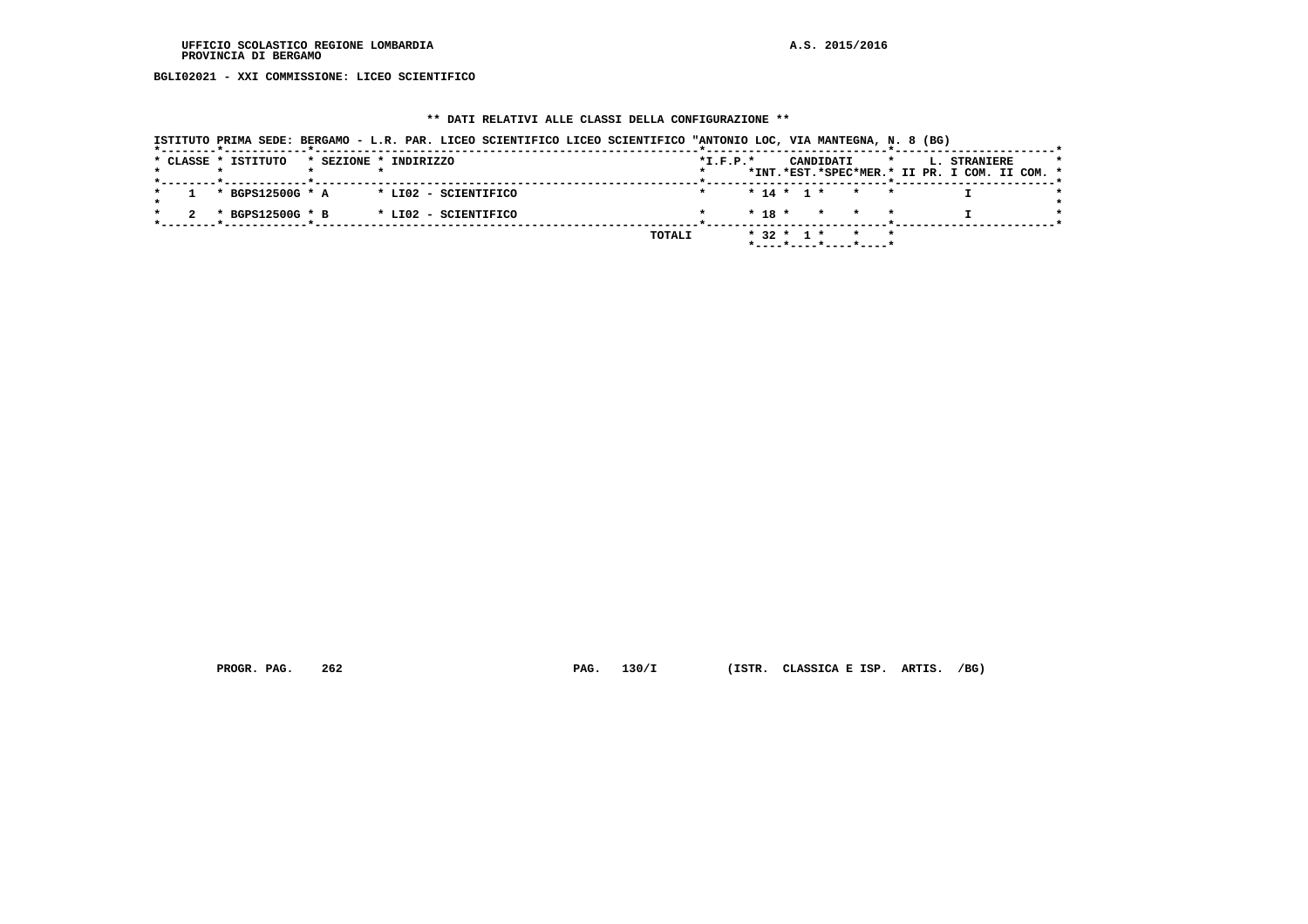**BGLI02021 - XXI COMMISSIONE: LICEO SCIENTIFICO**

| $\star$<br>PRESIDENTE: RUBINO LUIGI N. IL 26/06/1963 (CL)<br>$\star$<br>SERIATE - IST PROF INDUSTRIA E ARTIGIANATO "ETTORE MAJORANA", VIA PARTIGIANI 1 (BG)                                                                                               |  |
|-----------------------------------------------------------------------------------------------------------------------------------------------------------------------------------------------------------------------------------------------------------|--|
| INDIRIZZO: LI02 - SCIENTIFICO                                                                                                                                                                                                                             |  |
| 1 - IO11:LINGUA E LETTERATURA ITALIANA<br>(A050:LETTERE IST.ISTR.SECOND. ; A051:LETTERE, LATINO NEI LICEI<br>CARMINATI DIEGO FELICE N. IL 03/09/1967 (BG)<br>PROVENIENTE DA: CARAVAGGIO - LICEO SCIENTIFICO "GALILEO GALILEI", VIA SAN FRANCESCO, 63 (BG) |  |
| 2 - N460:LINGUA E CULTURA INGLESE<br>(A346:LINGUA E CIV. STRANIERA (<br>SOTTOCORNOLA NORINA N. IL 30/06/1970 (BG)<br>PROVENIENTE DA: SERIATE - ISTITUTO TECNICO INDUSTRIALE "ETTORE MAJORANA", VIA PARTIGIANI, 1 (BG)                                     |  |
| 3 - I048: SCIENZE NATURALI (BIO. CHIM. SC. DELLA TERRA)<br>$( A060 : SC.NA.$ , $CH.$ , $GEOG.$ , $MIC.$<br>GIANVITO MICHELE N. IL 11/02/1956 (GE)<br>PROVENIENTE DA: LOVERE - ISTITUTO TECNICO COMMERCIALE "IVAN PIANA", VIA XX SETTEMBRE, 4 (BG)         |  |

 **PROGR. PAG. 263 PAG. 130/II (ISTR. CLASSICA E ISP. ARTIS. /BG)**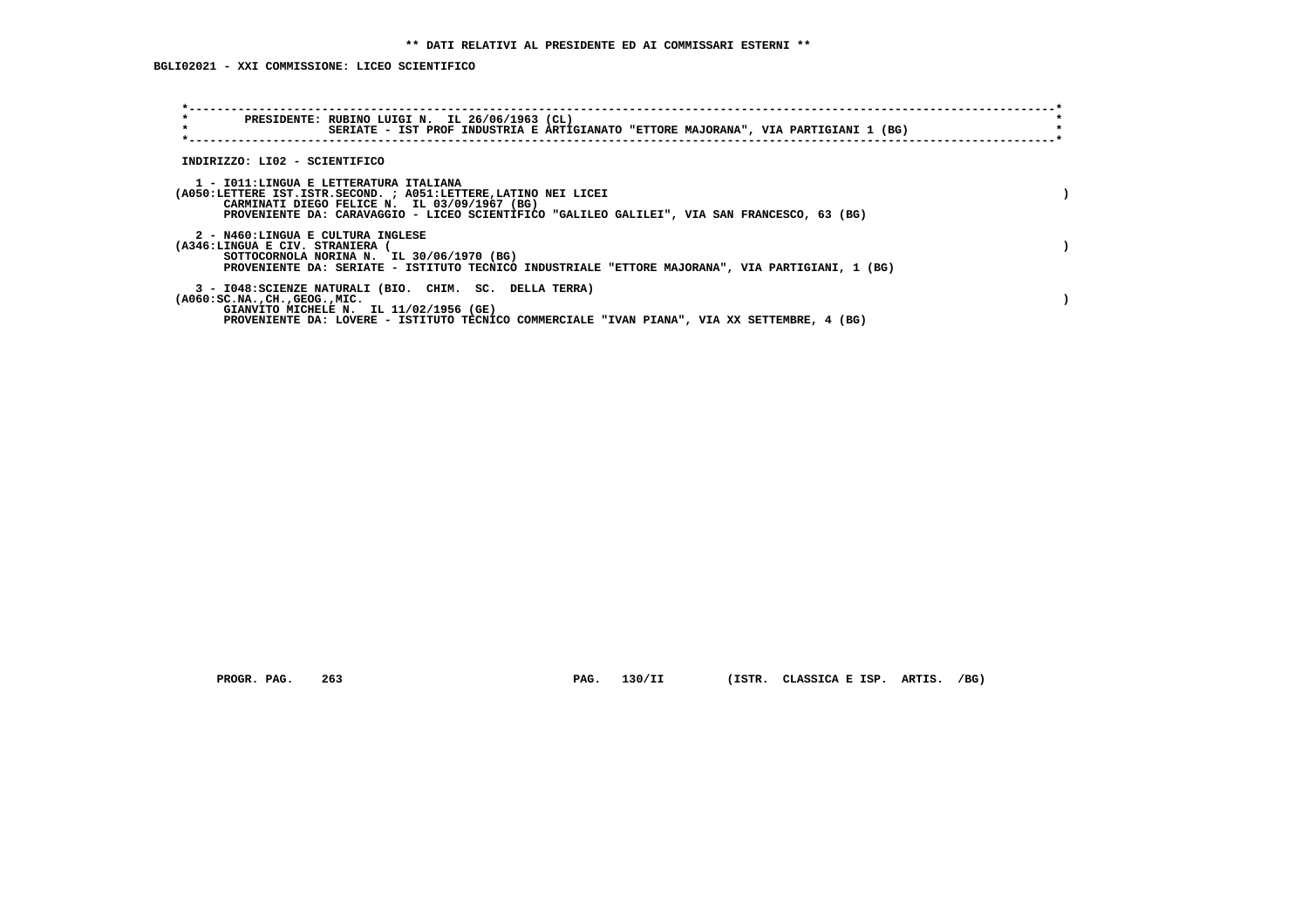**BGLI02022 - XXII COMMISSIONE: LICEO SCIENTIFICO**

# **\*\* DATI RELATIVI ALLE CLASSI DELLA CONFIGURAZIONE \*\***

|                                           |         | ISTITUTO PRIMA SEDE: TREVIGLIO - L.R. PAR. LICEO SCIENTIFICO LICEO SCIENTIFICO "FACCHETTI", VIA SANGALLI, N. 4 (BG)   |         |                 |                                   |                |                                                                                    |  |
|-------------------------------------------|---------|-----------------------------------------------------------------------------------------------------------------------|---------|-----------------|-----------------------------------|----------------|------------------------------------------------------------------------------------|--|
| * CLASSE * ISTITUTO                       |         | * SEZIONE * INDIRIZZO                                                                                                 |         |                 |                                   |                | *I.F.P.* CANDIDATI * L. STRANIERE<br>*INT.*EST.*SPEC*MER.* II PR. I COM. II COM. * |  |
|                                           |         | $1$ * BGPS065005 * UNICA * LI02 - SCIENTIFICO                                                                         | $\star$ |                 | * 11 * 4 * *                      |                |                                                                                    |  |
|                                           |         | ISTITUTO SECONDA SEDE: TREVIGLIO - L.R. PAR. LICEO LINGUISTICO LICEO LINGUISTICO "FACCHETTI", VIA SANGALLI, N. 4 (BG) |         |                 |                                   |                |                                                                                    |  |
|                                           |         |                                                                                                                       |         |                 |                                   |                |                                                                                    |  |
| * CLASSE * ISTITUTO * SEZIONE * INDIRIZZO |         |                                                                                                                       |         |                 |                                   |                | *I.F.P.* CANDIDATI * L. STRANIERE<br>*INT.*EST.*SPEC*MER.* II PR. I COM. II COM. * |  |
| * BGPL06500X * ISF                        | $*$ IST | * LI04 - LINGUISTICO<br>* LI04 - LINGUISTICO                                                                          |         | $*$ 9 $*$ 2 $*$ | $\star$ 1 $\star$ $\star$ $\star$ | $\star$ $\tau$ |                                                                                    |  |

 **PROGR. PAG. 264 PAG. 131/I (ISTR. CLASSICA E ISP. ARTIS. /BG)**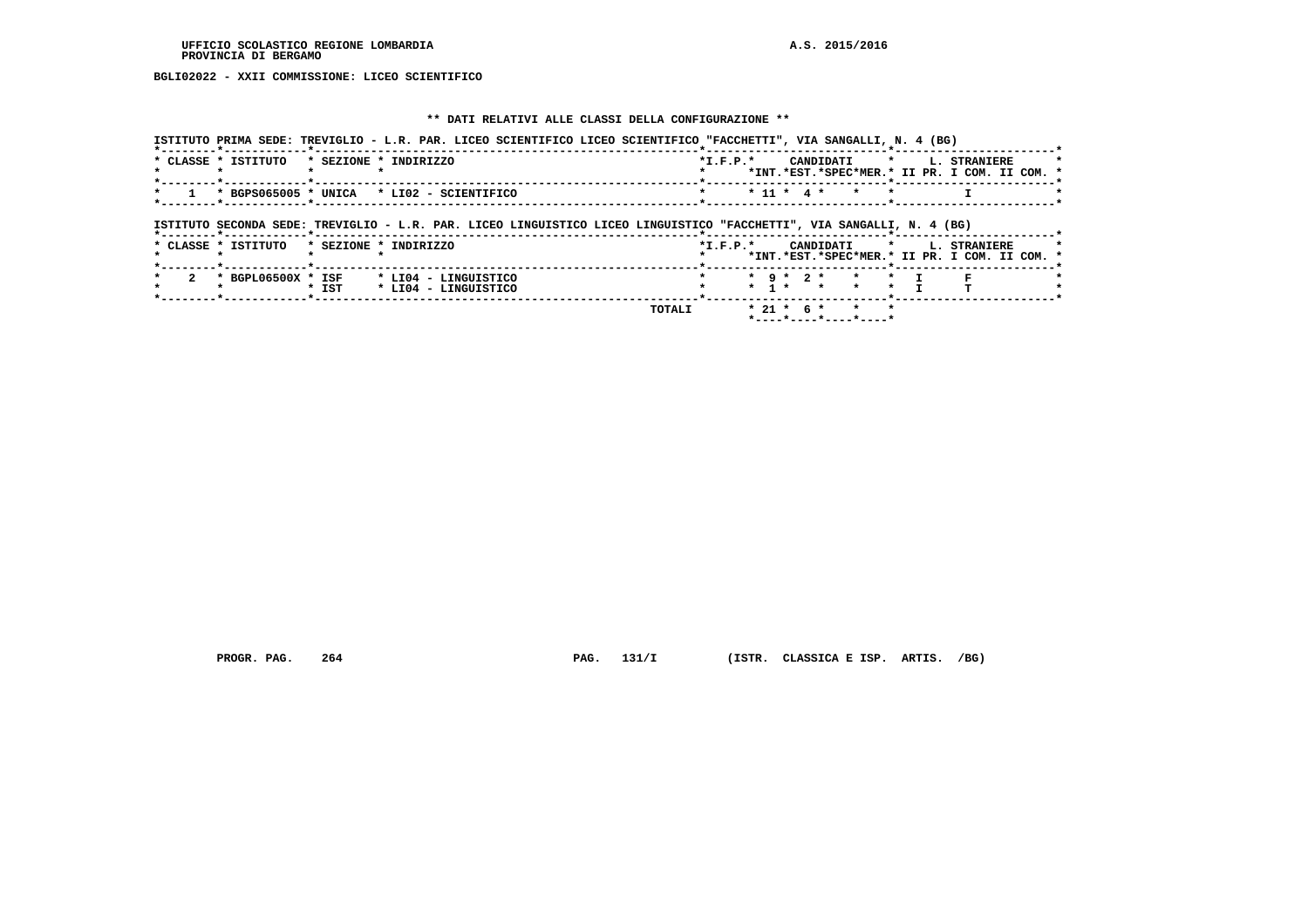# **BGLI02022 - XXII COMMISSIONE: LICEO SCIENTIFICO**

| $\star$<br>PRESIDENTE: SALOMONE ANTONINA N. IL 05/10/1958 (ME)<br>$\star$                                                                                             | BERGAMO - IST PROF PER I SERVIZI SOCIALI "MAMOLI" PROF.DIURNO, VIA BREMBILLA 3 (BG)                                                                                                                                |
|-----------------------------------------------------------------------------------------------------------------------------------------------------------------------|--------------------------------------------------------------------------------------------------------------------------------------------------------------------------------------------------------------------|
| INDIRIZZO: LI02 - SCIENTIFICO                                                                                                                                         |                                                                                                                                                                                                                    |
| 1 - IO11: LINGUA E LETTERATURA ITALIANA<br>(A050:LETTERE IST.ISTR.SECOND. ; A051:LETTERE, LATINO NEI LICEI<br>GISSI CARMELA N. IL 19/08/1953 (BG)                     | $\lambda$<br>PROVENIENTE DA: DALMINE - IST TEC COMMERCIALE E PER GEOMETRI "LUIGI EINAUDI", VIA VERDI, 48 (BG)                                                                                                      |
| 2 - N460:LINGUA E CULTURA INGLESE<br>(A346:LINGUA E CIV. STRANIERA (<br>DATI ANITA N. IL 19/01/1964 (BG)                                                              | $\lambda$<br>PROVENIENTE DA: BERGAMO - LICEO SCIENTIFICO "LORENZO MASCHERONI", VIA ALBERICO DA ROSCIATE, 21A (BG)                                                                                                  |
| 3 - I048: SCIENZE NATURALI (BIO. CHIM. SC. DELLA TERRA)<br>( A060 : SC.NA. , CH. , GEOG. , MIC.<br>TIRABOSCHI DANIELE N. IL 15/10/1977 (BG)                           | PROVENIENTE DA: BERGAMO - ISTITUTO TECNICO INDUSTRIALE "GIULIO NATTA", VIALE EUROPA, 15 (BG)                                                                                                                       |
| INDIRIZZO: LI04 - LINGUISTICO                                                                                                                                         |                                                                                                                                                                                                                    |
| 1 - IO11:LINGUA E LETTERATURA ITALIANA<br>(A050:LETTERE IST.ISTR.SECOND. ; A051:LETTERE, LATINO NEI LICEI<br>GISSI CARMELA N. IL 19/08/1953 (BG)                      | $\lambda$<br>PROVENIENTE DA: DALMINE - IST TEC COMMERCIALE E PER GEOMETRI "LUIGI EINAUDI", VIA VERDI, 48 (BG)                                                                                                      |
| 2 - N390:LINGUA E CULTURA STRANIERA (FRANCESE)<br>(A246:LINGUA E CIV. STRANIERA (<br>NORIS MARIA GRAZIA N. IL 07/12/1957 (BG)<br>ZANETTI SILVIA N. IL 10/08/1970 (BG) | PROVENIENTE DA: DALMINE - IST PROF PER I SERVIZI COMMERCIALI E TURISTICI "LUIGI EINAUDI", VIA VERDI, 48 (BG)<br>PROVENIENTE DA: BERGAMO - IST PROF PER I SERVIZI COMMERCIALI "GUIDO GALLI", VIA GAVAZZENI, 37 (BG) |
| 3 - I048: SCIENZE NATURALI (BIO. CHIM. SC. DELLA TERRA)<br>( A060 : SC.NA. , CH. , GEOG. , MIC.<br>TIRABOSCHI DANIELE N. IL 15/10/1977 (BG)                           | PROVENIENTE DA: BERGAMO - ISTITUTO TECNICO INDUSTRIALE "GIULIO NATTA", VIALE EUROPA, 15 (BG)                                                                                                                       |

 **PROGR. PAG. 265 PAG. 131/II (ISTR. CLASSICA E ISP. ARTIS. /BG)**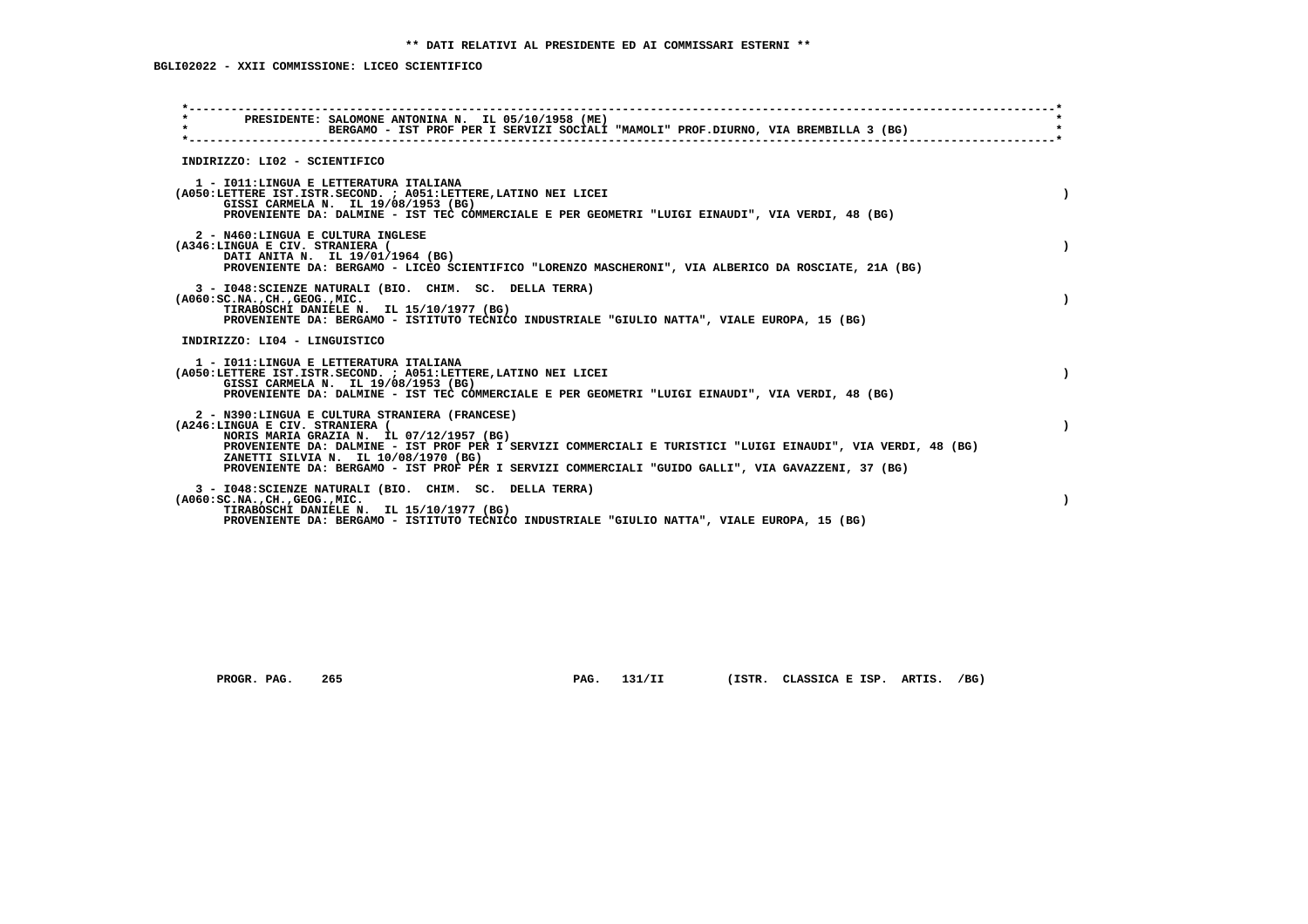**BGLI02023 - XXIII COMMISSIONE: LICEO SCIENTIFICO**

# **\*\* DATI RELATIVI ALLE CLASSI DELLA CONFIGURAZIONE \*\***

|                     | ISTITUTO PRIMA SEDE: TREVIGLIO - L.R. PAR. LICEO SCIENTIFICO LICEO SCIENTIFICO "DON BOSCO", VIA ZANOVELLO N. 1 (BG) |            |                                            |                                                               |
|---------------------|---------------------------------------------------------------------------------------------------------------------|------------|--------------------------------------------|---------------------------------------------------------------|
| * CLASSE * ISTITUTO | * SEZIONE * INDIRIZZO                                                                                               | $*I.F.P.*$ | CANDIDATI<br>$\star$                       | L. STRANIERE<br>*INT.*EST.*SPEC*MER.* II PR. I COM. II COM. * |
| * BGPS505007 * 5A   | * LIO2 - SCIENTIFICO                                                                                                |            | $* 24 *$<br>* * *                          |                                                               |
| * BGPS505007 * 5B   | * LI02 - SCIENTIFICO                                                                                                |            | $* 20 * * * * * *$                         |                                                               |
|                     |                                                                                                                     | TOTALI     | $* 44 *$<br>* * *<br>*----*----*----*----* |                                                               |

 **PROGR. PAG. 266 PAG. 132/I (ISTR. CLASSICA E ISP. ARTIS. /BG)**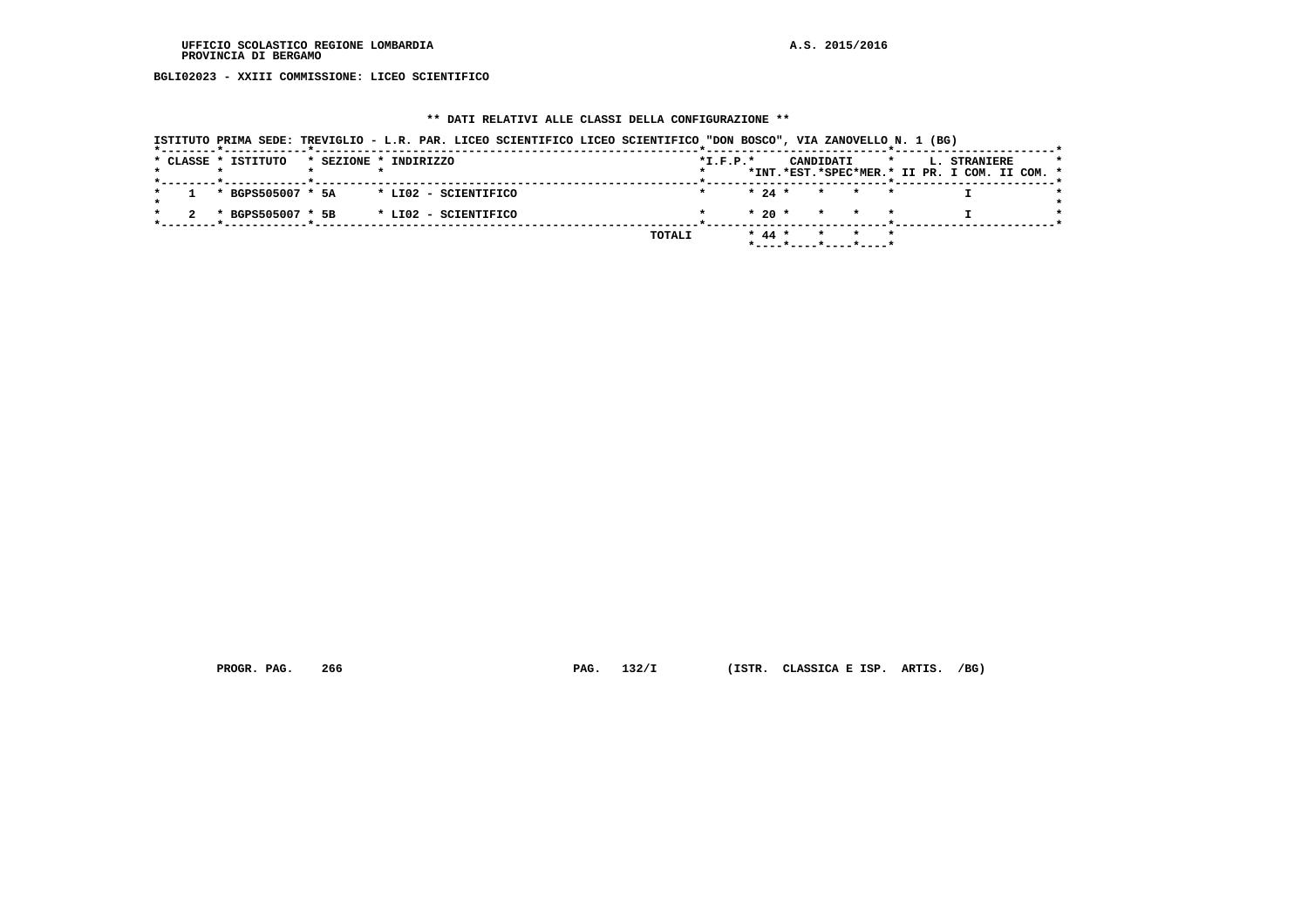**BGLI02023 - XXIII COMMISSIONE: LICEO SCIENTIFICO**

| PRESIDENTE: FUMAGALLI FRANCESCO N. IL 13/03/1966 (BG)<br>$\star$<br>PRESEZZO - ISTITUTO MAGISTRALE "BETTY AMBIVERI", VIA C.BERIZZI, 1 (BG)                                                                                                          |  |
|-----------------------------------------------------------------------------------------------------------------------------------------------------------------------------------------------------------------------------------------------------|--|
| INDIRIZZO: LI02 - SCIENTIFICO                                                                                                                                                                                                                       |  |
| 1 - IO11:LINGUA E LETTERATURA ITALIANA<br>(A050:LETTERE IST.ISTR.SECOND. ; A051:LETTERE, LATINO NEI LICEI<br>TEDESCHI LUCIA N. IL 26/09/1965 (VR)<br>PROVENIENTE DA: DALMINE - ISTITUTO TECNICO INDUSTRIALE "GUGLIELMO MARCONI", VIA VERDI, 60 (BG) |  |
| 2 - N460:LINGUA E CULTURA INGLESE<br>(A346:LINGUA E CIV. STRANIERA (<br>MALVASI LEONARDO GIONATA N. IL 06/07/1976 (TA)<br>PROVENIENTE DA: BERGAMO - ISTITUTO TECNICO COMMERCIALE "VITTORIO EMANUELE II", VIA F. LUSSANA, 2 (BG)                     |  |
| 3 - I048: SCIENZE NATURALI (BIO. CHIM. SC. DELLA TERRA)<br>$(A060:SC.NA.$ , $CH.$ , $GEOG.$ , $MIC.$<br>DI VITA ANGELO N. IL 15/07/1974 (EN)<br>PROVENIENTE DA: DALMINE - LICEO SCIENTIFICO "LUIGI EINAUDI", VIA VERDI, 48 (BG)                     |  |

 **PROGR. PAG. 267 PAG. 132/II (ISTR. CLASSICA E ISP. ARTIS. /BG)**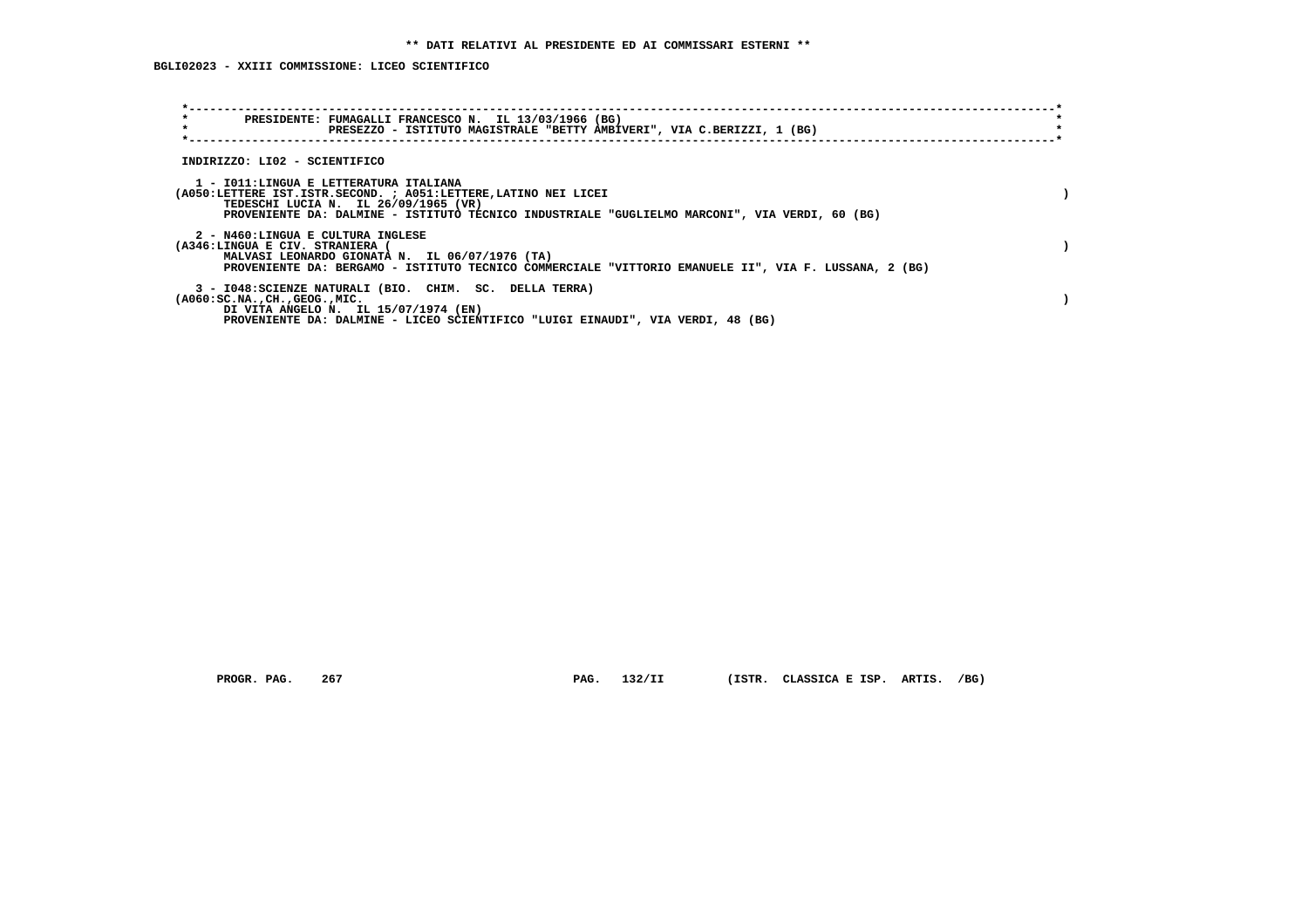**BGLI02024 - XXIV COMMISSIONE: LICEO SCIENTIFICO**

# **\*\* DATI RELATIVI ALLE CLASSI DELLA CONFIGURAZIONE \*\***

|  | * CLASSE * ISTITUTO | * SEZIONE * INDIRIZZO                     |        | $*L.F.P.*$ |          | CANDIDATI |                              | $\star$ | L. STRANIERE                                  |  |
|--|---------------------|-------------------------------------------|--------|------------|----------|-----------|------------------------------|---------|-----------------------------------------------|--|
|  |                     |                                           |        |            |          |           |                              |         | *INT.*EST.*SPEC*MER.* II PR. I COM. II COM. * |  |
|  | * BGPS02401X * AS   | * LI02 - SCIENTIFICO                      |        |            | $* 23 *$ |           | * * *                        |         |                                               |  |
|  | * BGPS02401X * H    | * LI03 - SCIENTIFICO - OPZ. SC. APPLICATE |        |            | $* 22 *$ |           | * * *                        |         |                                               |  |
|  |                     |                                           | TOTALI |            | $* 45 *$ | $\star$   | * *<br>*----*----*----*----* |         |                                               |  |

 **PROGR. PAG. 268 PAG. 133/I (ISTR. CLASSICA E ISP. ARTIS. /BG)**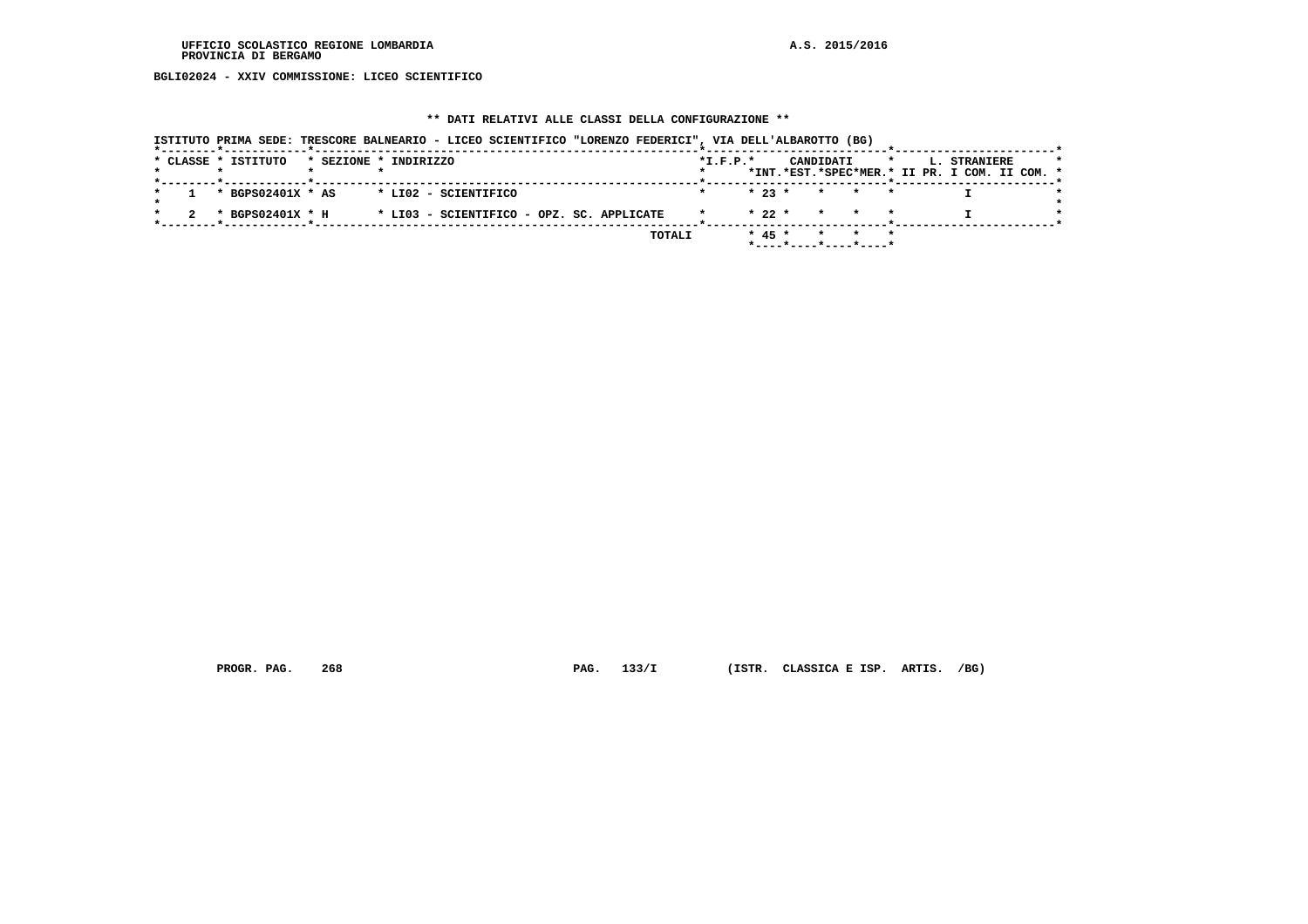| INDIRIZZO: LI02 - SCIENTIFICO<br>1 - IO11: LINGUA E LETTERATURA ITALIANA<br>(A050:LETTERE IST.ISTR.SECOND. ; A051:LETTERE, LATINO NEI LICEI<br>TORNETTA MARIANGELA N. IL 03/04/1982 (PA)<br>PROVENIENTE DA: BERGAMO - ISTITUTO MAGISTRALE "MAMOLI" LICEO DIURNO, VIA BREMBILLA 3 (BG)<br>2 - N460:LINGUA E CULTURA INGLESE<br>(A346:LINGUA E CIV. STRANIERA (<br>MARTINELLI VALENTINA N. IL 18/12/1963 (MI)<br>PROVENIENTE DA: ALBINO - ISTITUTO TECNICO COMMERCIALE "OSCAR ARNULFO ROMERO", VIALE ALDO MORO, 51 (BG)<br>3 - I048: SCIENZE NATURALI (BIO. CHIM. SC. DELLA TERRA)<br>$(A060:SC.NA.$ , $CH.$ , $GEOG.$ , $MIC.$<br>MORETTI ROBERTA N. IL 08/07/1966 (BG)<br>PROVENIENTE DA: LOVERE - LICEO CLASSICO LICEO LINGUISTICO "CESARE BATT, VIA CESARE BATTISTI, 1 (BG)<br>INDIRIZZO: LI03 - SCIENTIFICO - OPZ. SC. APPLICATE<br>1 - IO11: LINGUA E LETTERATURA ITALIANA<br>(A050:LETTERE IST.ISTR.SECOND. ; A051:LETTERE, LATINO NEI LICEI<br>TORNETTA MARIANGELA N. IL 03/04/1982 (PA)<br>PROVENIENTE DA: BERGAMO - ISTITUTO MAGISTRALE "MAMOLI" LICEO DIURNO, VIA BREMBILLA 3 (BG)<br>2 - N460:LINGUA E CULTURA INGLESE<br>(A346:LINGUA E CIV. STRANIERA (<br>MARTINELLI VALENTINA N. IL 18/12/1963 (MI)<br>PROVENIENTE DA: ALBINO - ISTITUTO TECNICO COMMERCIALE "OSCAR ARNULFO ROMERO", VIALE ALDO MORO, 51 (BG)<br>3 - I048: SCIENZE NATURALI (BIO. CHIM. SC. DELLA TERRA)<br>(A013: CHIMICA E TECNOLOGIE CHIM; A060: SC.NA., CH., GEOG., MIC. | PRESIDENTE: CUBELLI VINCENZO N. IL 11/12/1962 (MI)<br>BERGAMO - LICEO CLASSICO "PAOLO SARPI", PIAZZA ROSATE, 4 (BG) |  |  |
|------------------------------------------------------------------------------------------------------------------------------------------------------------------------------------------------------------------------------------------------------------------------------------------------------------------------------------------------------------------------------------------------------------------------------------------------------------------------------------------------------------------------------------------------------------------------------------------------------------------------------------------------------------------------------------------------------------------------------------------------------------------------------------------------------------------------------------------------------------------------------------------------------------------------------------------------------------------------------------------------------------------------------------------------------------------------------------------------------------------------------------------------------------------------------------------------------------------------------------------------------------------------------------------------------------------------------------------------------------------------------------------------------------------------------------------------------------|---------------------------------------------------------------------------------------------------------------------|--|--|
|                                                                                                                                                                                                                                                                                                                                                                                                                                                                                                                                                                                                                                                                                                                                                                                                                                                                                                                                                                                                                                                                                                                                                                                                                                                                                                                                                                                                                                                            |                                                                                                                     |  |  |
|                                                                                                                                                                                                                                                                                                                                                                                                                                                                                                                                                                                                                                                                                                                                                                                                                                                                                                                                                                                                                                                                                                                                                                                                                                                                                                                                                                                                                                                            |                                                                                                                     |  |  |
|                                                                                                                                                                                                                                                                                                                                                                                                                                                                                                                                                                                                                                                                                                                                                                                                                                                                                                                                                                                                                                                                                                                                                                                                                                                                                                                                                                                                                                                            |                                                                                                                     |  |  |
|                                                                                                                                                                                                                                                                                                                                                                                                                                                                                                                                                                                                                                                                                                                                                                                                                                                                                                                                                                                                                                                                                                                                                                                                                                                                                                                                                                                                                                                            |                                                                                                                     |  |  |
|                                                                                                                                                                                                                                                                                                                                                                                                                                                                                                                                                                                                                                                                                                                                                                                                                                                                                                                                                                                                                                                                                                                                                                                                                                                                                                                                                                                                                                                            |                                                                                                                     |  |  |
|                                                                                                                                                                                                                                                                                                                                                                                                                                                                                                                                                                                                                                                                                                                                                                                                                                                                                                                                                                                                                                                                                                                                                                                                                                                                                                                                                                                                                                                            |                                                                                                                     |  |  |
|                                                                                                                                                                                                                                                                                                                                                                                                                                                                                                                                                                                                                                                                                                                                                                                                                                                                                                                                                                                                                                                                                                                                                                                                                                                                                                                                                                                                                                                            |                                                                                                                     |  |  |
| MORETTI ROBERTA N. IL 08/07/1966 (BG)<br>PROVENIENTE DA: LOVERE - LICEO CLASSICO LICEO LINGUISTICO "CESARE BATT, VIA CESARE BATTISTI, 1 (BG)                                                                                                                                                                                                                                                                                                                                                                                                                                                                                                                                                                                                                                                                                                                                                                                                                                                                                                                                                                                                                                                                                                                                                                                                                                                                                                               |                                                                                                                     |  |  |

PROGR. PAG. 269 **PAG. 133/II** (ISTR. CLASSICA E ISP. ARTIS. /BG)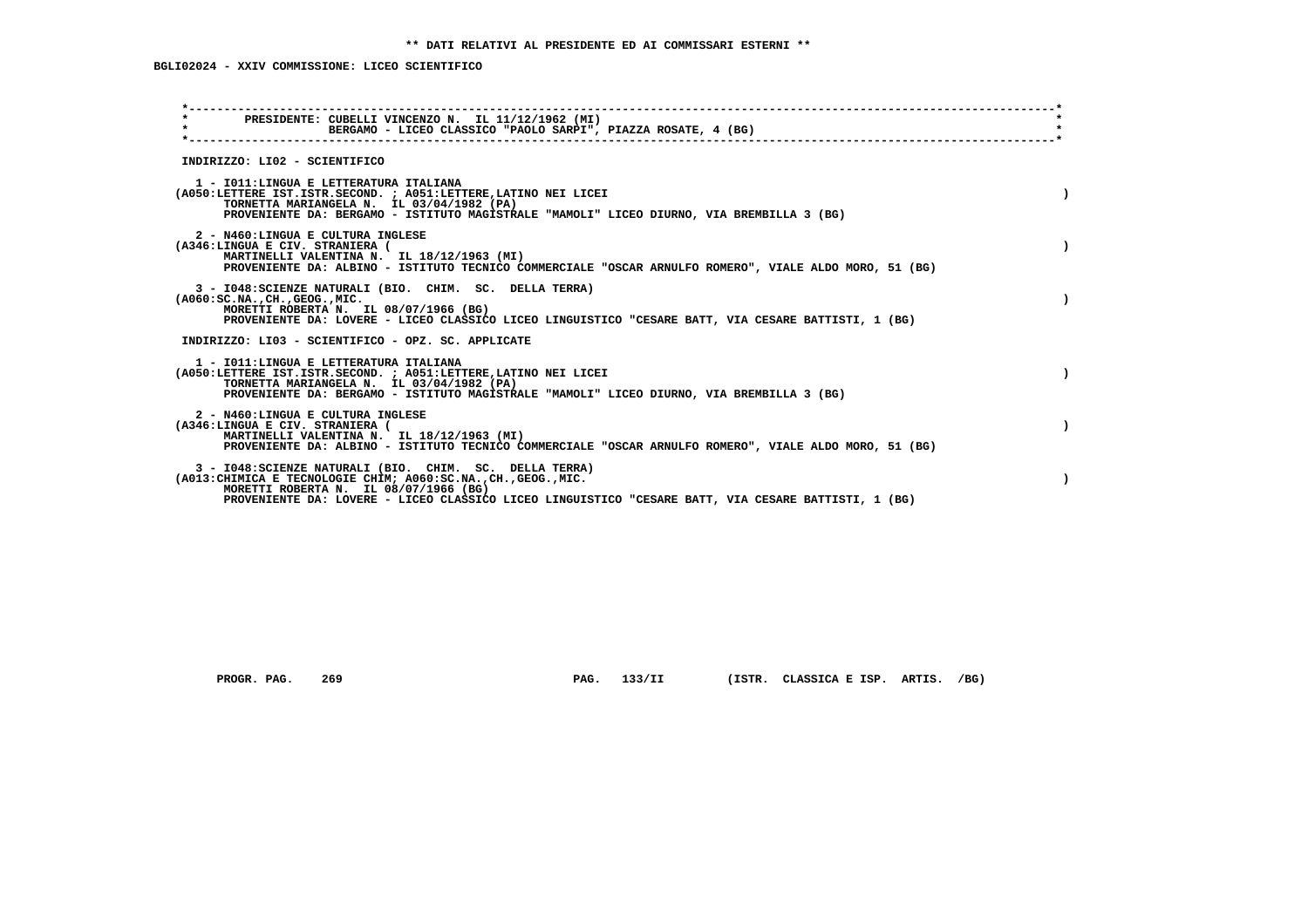**BGLI02025 - XXV COMMISSIONE: LICEO SCIENTIFICO**

# **\*\* DATI RELATIVI ALLE CLASSI DELLA CONFIGURAZIONE \*\***

|                                     | ISTITUTO PRIMA SEDE: ALZANO LOMBARDO - LICEO SCIENTIFICO "EDOARDO AMALDI", VIA LOCATELLI, 16 (BG)           |                |                      |                                                               |
|-------------------------------------|-------------------------------------------------------------------------------------------------------------|----------------|----------------------|---------------------------------------------------------------|
| * CLASSE * ISTITUTO                 | * SEZIONE * INDIRIZZO                                                                                       | $*$ I.F.P. $*$ | CANDIDATI<br>$\star$ | L. STRANIERE<br>*INT.*EST.*SPEC*MER.* II PR. I COM. II COM. * |
| *--------*------------*------------ | $*$ BGPS17000D $*$ 5^C $*$ LI02 - SCIENTIFICO                                                               |                | $* 28 * * 1 *$       |                                                               |
|                                     | ISTITUTO SECONDA SEDE: BERGAMO - LICEO SCIENTIFICO "LORENZO MASCHERONI", VIA ALBERICO DA ROSCIATE, 21A (BG) |                |                      |                                                               |
|                                     |                                                                                                             |                |                      |                                                               |
| * CLASSE * ISTITUTO                 | * SEZIONE * INDIRIZZO                                                                                       | $*$ I.F.P. $*$ |                      | CANDIDATI * L. STRANIERE                                      |
| * BGPS05000B * 5G                   | * LI02 - SCIENTIFICO                                                                                        | $* 25 *$       | $\star$              | *INT.*EST.*SPEC*MER.* II PR. I COM. II COM. *                 |

 **TOTALI \* 53 \* \* 1 \* \* \*----\*----\*----\*----\***

 **PROGR. PAG. 270 PAG. 134/I (ISTR. CLASSICA E ISP. ARTIS. /BG)**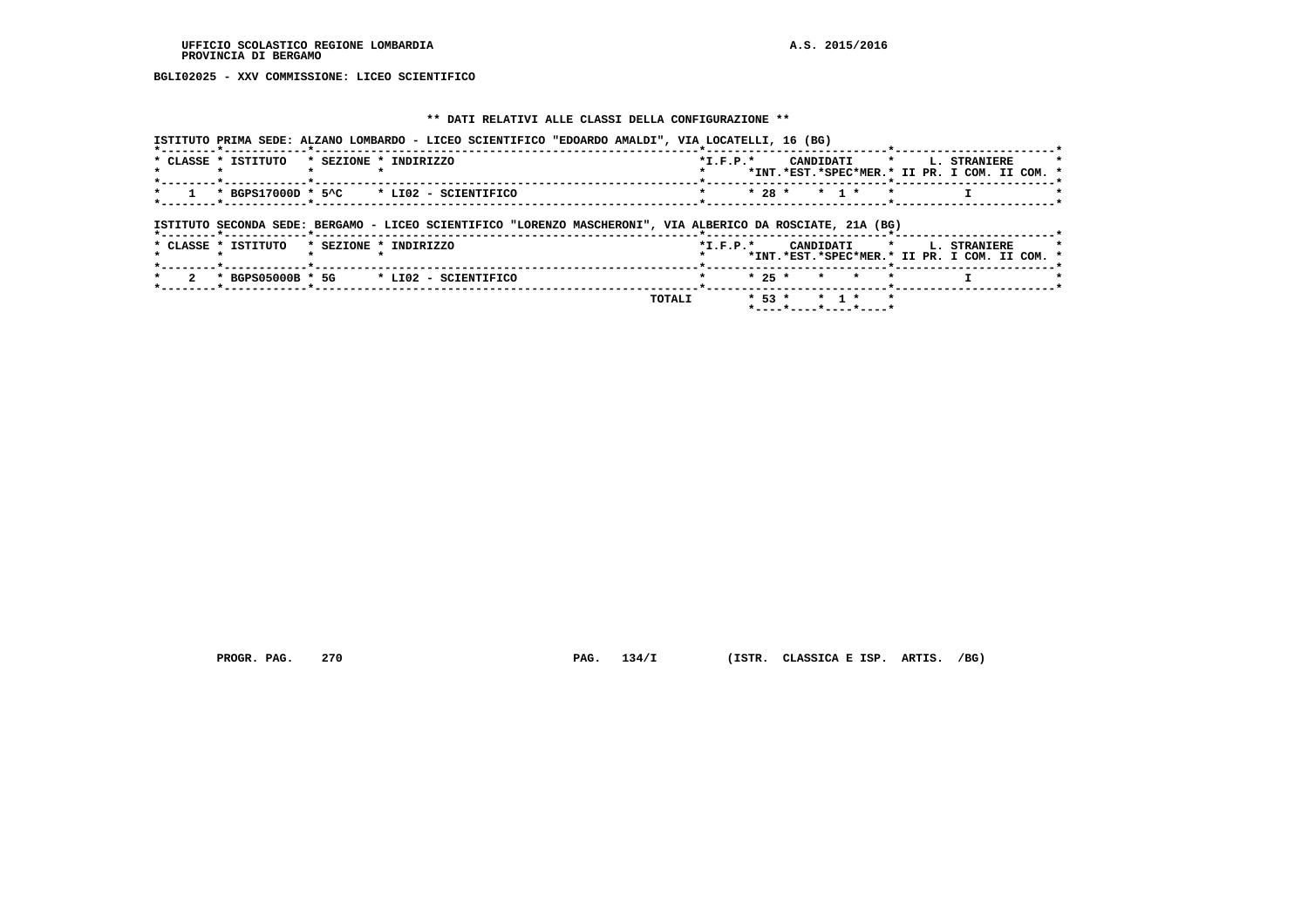**BGLI02025 - XXV COMMISSIONE: LICEO SCIENTIFICO**

| $\star$<br>PRESIDENTE: MANZONI ELIO N. IL 13/08/1953 (BG)<br>$\star$<br>TRESCORE BALNEARIO - ISTITUTO SUPERIORE "LORENZO FEDERICI", VIA DELL'ALBAROTTO (BG)                                                                                                               |  |
|---------------------------------------------------------------------------------------------------------------------------------------------------------------------------------------------------------------------------------------------------------------------------|--|
| INDIRIZZO: LI02 - SCIENTIFICO                                                                                                                                                                                                                                             |  |
| 1 - IO11: LINGUA E LETTERATURA ITALIANA<br>(A050:LETTERE IST.ISTR.SECOND. ; A051:LETTERE, LATINO NEI LICEI<br>BETTINETTI SIMONA N. IL 06/04/1963 (MI)<br>PROVENIENTE DA: TRESCORE BALNEARIO - ISTITUTO TECNICO COMMERCIALE "LORENZO LOTTO", VIA DELL'ALBAROTTO N. 23 (BG) |  |
| 2 - N460:LINGUA E CULTURA INGLESE<br>(A346:LINGUA E CIV. STRANIERA<br>GHILARDI MONICA N. IL 17/10/1966 (BG)<br>PROVENIENTE DA: SAN PELLEGRINO TERME - IST PROF PER I SERVIZI ALBERGHIERI E RISTORAZIONE DI SAN PELLEGRINO TERME, VIALE                                    |  |
| 3 - I048: SCIENZE NATURALI (BIO. CHIM. SC. DELLA TERRA)<br>$(A060:SC.NA.$ , $CH.$ , $GEOG.$ , $MIC.$<br>CEREDI DOLORES N. IL $04/10/1955$ (FO)<br>PROVENIENTE DA: TREVIGLIO - LICEO CLASSICO "SIMONE WEIL", VIA BOTTICELLI, 6 (BG)                                        |  |

 **PROGR. PAG. 271 PAG. 134/II (ISTR. CLASSICA E ISP. ARTIS. /BG)**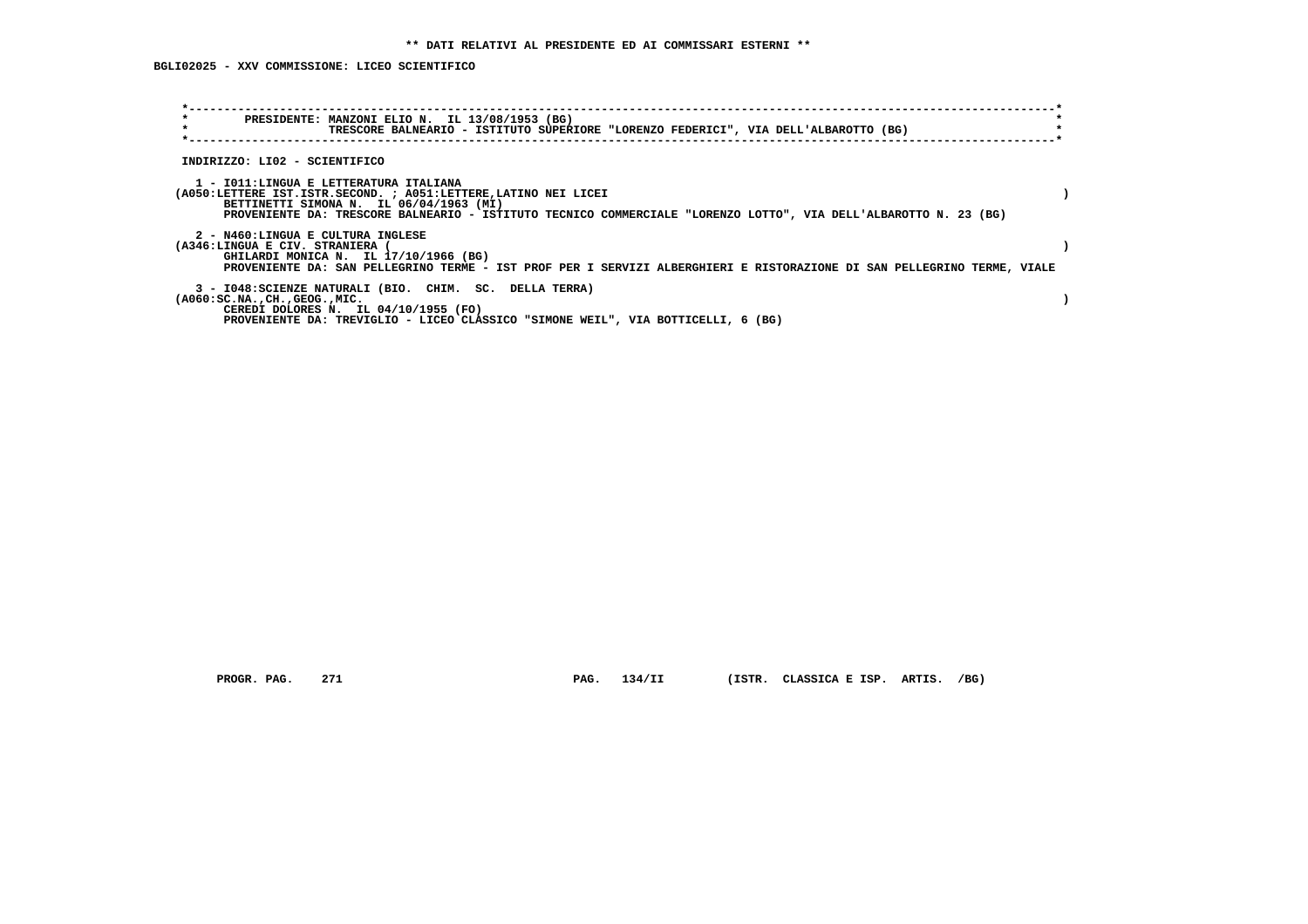**BGLI02026 - XXVI COMMISSIONE: LICEO SCIENTIFICO**

# **\*\* DATI RELATIVI ALLE CLASSI DELLA CONFIGURAZIONE \*\***

|                     | ISTITUTO PRIMA SEDE: BERGAMO - L.R. PAR. LICEO SCIENTIFICO LICEO SCIENTIFICO "MARIA IMMAC, VIA S. LUCIA N. 14 (BG)  |                |          |              |         |           |         |                                                               |  |
|---------------------|---------------------------------------------------------------------------------------------------------------------|----------------|----------|--------------|---------|-----------|---------|---------------------------------------------------------------|--|
| * CLASSE * ISTITUTO | * SEZIONE * INDIRIZZO                                                                                               | $*$ I.F.P. $*$ |          |              |         | CANDIDATI | $\star$ | L. STRANIERE<br>*INT.*EST.*SPEC*MER.* II PR. I COM. II COM. * |  |
| * BGPS135006 * A    | * LI02 - SCIENTIFICO                                                                                                |                |          | $* 18 * 1 *$ |         | $\star$   | $\star$ |                                                               |  |
|                     | ISTITUTO SECONDA SEDE: BERGAMO - L.R. PAR. LICEO SCIENTIFICO LICEO SCIENTIFICO "iSchool", VIA GHISLANDI, N. 57 (BG) |                |          |              |         |           |         |                                                               |  |
| * CLASSE * ISTITUTO | * SEZIONE * INDIRIZZO                                                                                               | $*$ I.F.P. $*$ |          |              |         | CANDIDATI | $\star$ | L. STRANIERE<br>*INT.*EST.*SPEC*MER.* II PR. I COM. II COM. * |  |
|                     | $*$ BGPS015004 $*$ 5A $*$ LI02 - SCIENTIFICO                                                                        |                | $* 23 *$ |              | $\star$ | $\star$   |         |                                                               |  |
|                     |                                                                                                                     |                |          |              |         |           |         |                                                               |  |

 **PROGR. PAG. 272 PAG. 135/I (ISTR. CLASSICA E ISP. ARTIS. /BG)**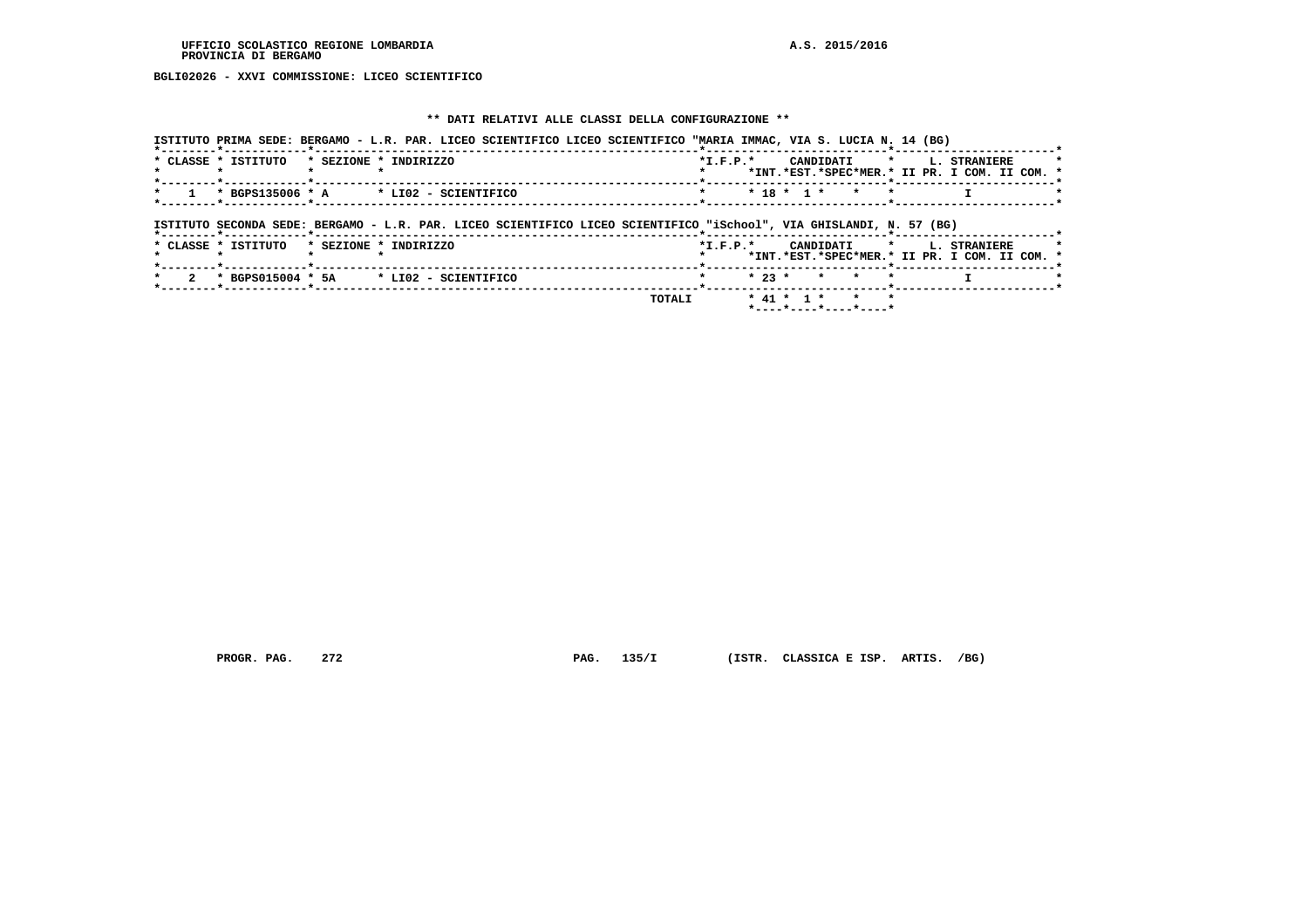**BGLI02026 - XXVI COMMISSIONE: LICEO SCIENTIFICO**

| $\star$<br>$\star$                                                                                             | PRESIDENTE: SANTARCANGELO ANTONIETTA N. IL 11/07/1974 (MT)<br>LOVERE - IST PROF PER I SERVIZI SOCIALI "IVAN PIANA", VIA XX SETTEMBRE 4 (BG)                                 |  |
|----------------------------------------------------------------------------------------------------------------|-----------------------------------------------------------------------------------------------------------------------------------------------------------------------------|--|
| INDIRIZZO: LI02 - SCIENTIFICO                                                                                  |                                                                                                                                                                             |  |
| 1 - IO11:LINGUA E LETTERATURA ITALIANA<br>PINTO LUIGIA N. IL 07/12/1971 (ME)                                   | (A050:LETTERE IST.ISTR.SECOND. ; A051:LETTERE, LATINO NEI LICEI<br>PROVENIENTE DA: ZOGNO - ISTITUTO MAGISTRALE "DAVID MARIA TUROLDO", VIA RONCO, 11 (BG)                    |  |
| 2 - N460:LINGUA E CULTURA INGLESE<br>(A346:LINGUA E CIV. STRANIERA<br>LONGARETTI BARBARA N. IL 03/09/1971 (BG) | PROVENIENTE DA: TREVIGLIO - LICEO CLASSICO "SIMONE WEIL", VIA BOTTICELLI, 6 (BG)                                                                                            |  |
| $(A060:SC.NA.$ , $CH.$ , $GEOG.$ , $MIC.$<br>ROSA FRANCO N. IL 26/02/1958 (BG)                                 | 3 - I048: SCIENZE NATURALI (BIO. CHIM. SC. DELLA TERRA)<br>PROVENIENTE DA: TRESCORE BALNEARIO - ISTITUTO TECNICO COMMERCIALE "LORENZO LOTTO", VIA DELL'ALBAROTTO N. 23 (BG) |  |

 **PROGR. PAG. 273 PAG. 135/II (ISTR. CLASSICA E ISP. ARTIS. /BG)**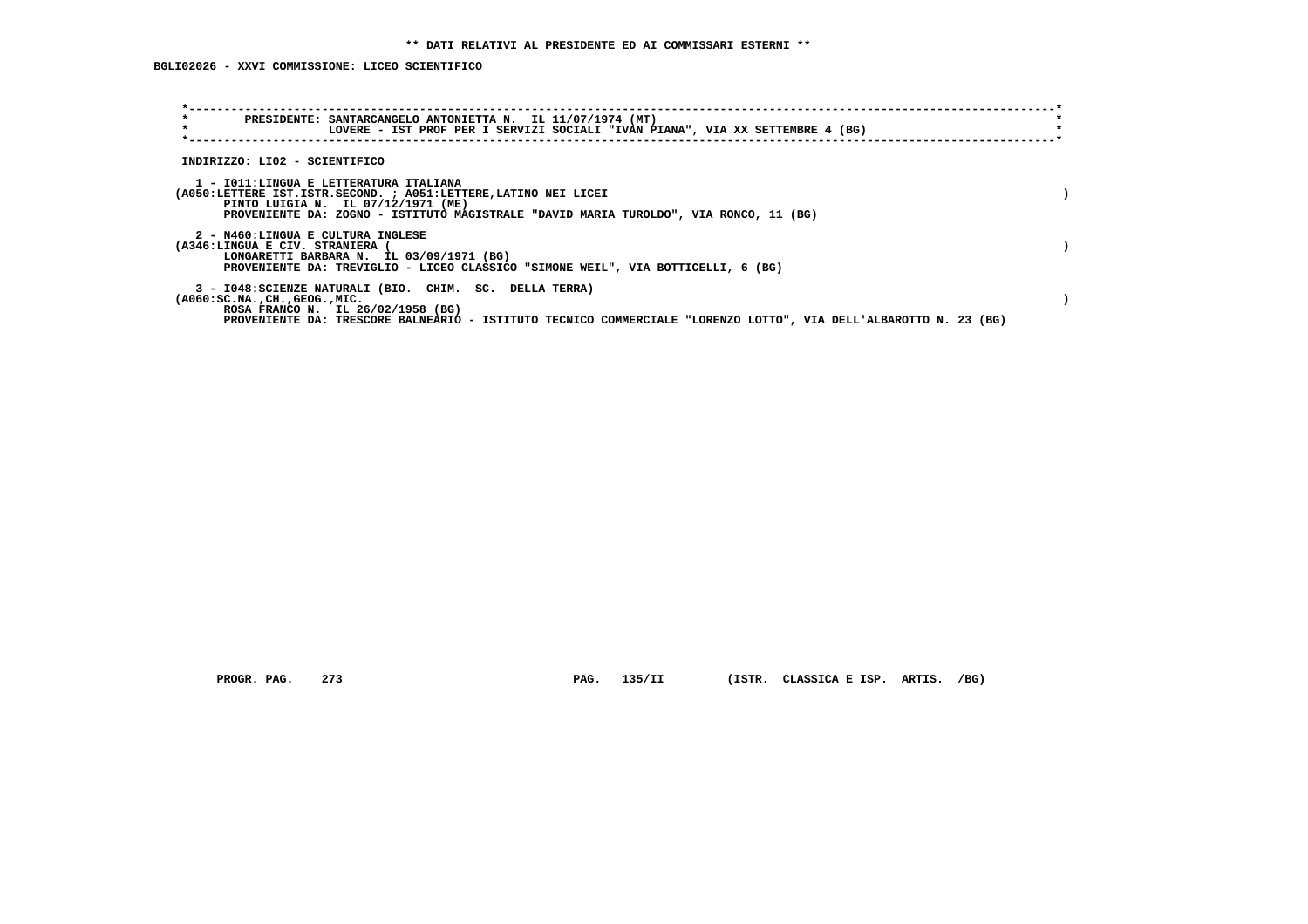**BGLI02027 - XXVII COMMISSIONE: LICEO SCIENTIFICO**

# **\*\* DATI RELATIVI ALLE CLASSI DELLA CONFIGURAZIONE \*\***

|                     |                       | ISTITUTO PRIMA SEDE: CALCINATE - L.R. PAR. LICEO SCIENTIFICO LICEO SCIENTIFICO "LA TRACCIA", VIA S. PAOLO DELLA CROCE, N. 2 (B |                |            |                                                             |                                                                                    |  |
|---------------------|-----------------------|--------------------------------------------------------------------------------------------------------------------------------|----------------|------------|-------------------------------------------------------------|------------------------------------------------------------------------------------|--|
| * CLASSE * ISTITUTO | * SEZIONE * INDIRIZZO |                                                                                                                                | $*$ I.F.P. $*$ |            |                                                             | CANDIDATI * L. STRANIERE<br>*INT.*EST.*SPEC*MER.* II PR. I COM. II COM. *          |  |
|                     |                       | * BGPS00500D * 5A * LI02 - SCIENTIFICO                                                                                         |                | $* 22 *$   | $\star$<br>$\star$                                          |                                                                                    |  |
|                     |                       | ISTITUTO SECONDA SEDE: CALCINATE - L.R. PAR. LICEO LINGUISTICO LICEO LINGUISTICO "LA TRACCIA", VIA S. PAOLO DELLA CROCE, N. 2  |                |            |                                                             |                                                                                    |  |
| * CLASSE * ISTITUTO | * SEZIONE * INDIRIZZO |                                                                                                                                |                |            |                                                             | *I.F.P.* CANDIDATI * L. STRANIERE<br>*INT.*EST.*SPEC*MER.* II PR. I COM. II COM. * |  |
|                     |                       | * BGPL005008 * 5A1 * LI04 - LINGUISTICO                                                                                        |                | $* 18 *$   | $\star$<br>$\star$                                          | $\star$<br>s                                                                       |  |
|                     |                       |                                                                                                                                | TOTALI         | $*$ 40 $*$ | $\star$<br>$\mathbf{r}$<br>$\star$<br>*----*----*----*----* |                                                                                    |  |

 **PROGR. PAG. 274 PAG. 136/I (ISTR. CLASSICA E ISP. ARTIS. /BG)**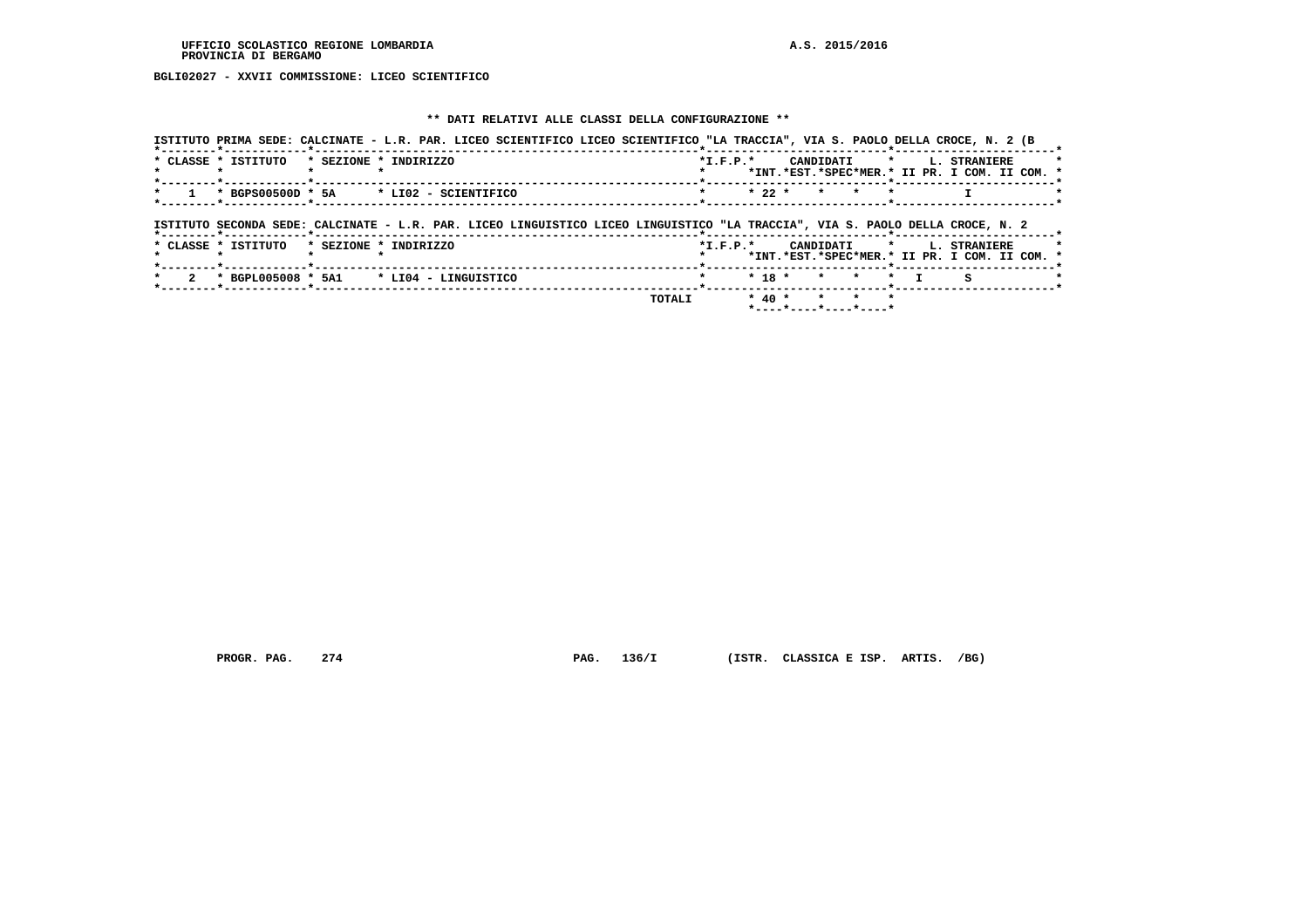**BGLI02027 - XXVII COMMISSIONE: LICEO SCIENTIFICO**

| PRESIDENTE: FARISE' GLORIA N. IL 11/10/1962 (BS)<br>$\star$<br>BERGAMO - ISTITUTO MAGISTRALE "GIOVANNI FALCONE", VIA DUNANT, 1 (BG)<br>INDIRIZZO: LI02 - SCIENTIFICO<br>1 - IO11: LINGUA E LETTERATURA ITALIANA<br>(A050:LETTERE IST.ISTR.SECOND. ; A051:LETTERE, LATINO NEI LICEI<br>FINAZZI ELIANA N. IL 05/03/1970 (BG)<br>PROVENIENTE DA: ROMANO DI LOMBARDIA - ISTITUTO MAGISTRALE "DON LORENZO MILANI", VIA BELVEDERE (BG)<br>2 - N460:LINGUA E CULTURA INGLESE<br>(A346:LINGUA E CIV. STRANIERA (<br>BIFFI CLAUDIA N. IL 23/03/1964 (BG)<br>PROVENIENTE DA: BERGAMO - LICEO SCIENTIFICO "FILIPPO LUSSANA", VIA ANGELO MAY, 1 (BG)<br>3 - I048: SCIENZE NATURALI (BIO. CHIM. SC. DELLA TERRA)<br>$(A060:SC.NA.$ , $CH.$ , $GEOG.$ , $MIC.$<br>DI RAIMONDO ADRIANA N. IL 01/08/1951 (RG)<br>PROVENIENTE DA: ROMANO DI LOMBARDIA - ISTITUTO MAGISTRALE "DON LORENZO MILANI", VIA BELVEDERE (BG)<br>INDIRIZZO: LI04 - LINGUISTICO<br>1 - IO11: LINGUA E LETTERATURA ITALIANA<br>(A050:LETTERE IST.ISTR.SECOND. ; A051:LETTERE, LATINO NEI LICEI<br>FINAZZI ELIANA N. IL 05/03/1970 (BG)<br>PROVENIENTE DA: ROMANO DI LOMBARDIA - ISTITUTO MAGISTRALE "DON LORENZO MILANI", VIA BELVEDERE (BG)<br>2 - N790:LINGUA E CULTURA STRANIERA (SPAGNOLO)<br>(A446:LINGUA E CIV. STRANIERA (<br>LORETO LAURA N. IL 21/04/1959 (BG)<br>PROVENIENTE DA: NEMBRO - IST PROF PER I SERVIZI ALBERGHIERI E RISTORAZIONE "ALFREDO SONZOGNI", VIA BELLINI 54 (BG)<br>3 - I048: SCIENZE NATURALI (BIO. CHIM. SC. DELLA TERRA)<br>( A060:SC.NA. ,CH. ,GEOG. ,MIC.<br>DI RAIMONDO ADRIANA N. IL 01/08/1951 (RG)<br>PROVENIENTE DA: ROMANO DI LOMBARDIA - ISTITUTO MAGISTRALE "DON LORENZO MILANI", VIA BELVEDERE (BG) |  |
|----------------------------------------------------------------------------------------------------------------------------------------------------------------------------------------------------------------------------------------------------------------------------------------------------------------------------------------------------------------------------------------------------------------------------------------------------------------------------------------------------------------------------------------------------------------------------------------------------------------------------------------------------------------------------------------------------------------------------------------------------------------------------------------------------------------------------------------------------------------------------------------------------------------------------------------------------------------------------------------------------------------------------------------------------------------------------------------------------------------------------------------------------------------------------------------------------------------------------------------------------------------------------------------------------------------------------------------------------------------------------------------------------------------------------------------------------------------------------------------------------------------------------------------------------------------------------------------------------------------------------------------------------------------------------------------------------|--|
|                                                                                                                                                                                                                                                                                                                                                                                                                                                                                                                                                                                                                                                                                                                                                                                                                                                                                                                                                                                                                                                                                                                                                                                                                                                                                                                                                                                                                                                                                                                                                                                                                                                                                                    |  |
|                                                                                                                                                                                                                                                                                                                                                                                                                                                                                                                                                                                                                                                                                                                                                                                                                                                                                                                                                                                                                                                                                                                                                                                                                                                                                                                                                                                                                                                                                                                                                                                                                                                                                                    |  |
|                                                                                                                                                                                                                                                                                                                                                                                                                                                                                                                                                                                                                                                                                                                                                                                                                                                                                                                                                                                                                                                                                                                                                                                                                                                                                                                                                                                                                                                                                                                                                                                                                                                                                                    |  |
| $\lambda$                                                                                                                                                                                                                                                                                                                                                                                                                                                                                                                                                                                                                                                                                                                                                                                                                                                                                                                                                                                                                                                                                                                                                                                                                                                                                                                                                                                                                                                                                                                                                                                                                                                                                          |  |
|                                                                                                                                                                                                                                                                                                                                                                                                                                                                                                                                                                                                                                                                                                                                                                                                                                                                                                                                                                                                                                                                                                                                                                                                                                                                                                                                                                                                                                                                                                                                                                                                                                                                                                    |  |
|                                                                                                                                                                                                                                                                                                                                                                                                                                                                                                                                                                                                                                                                                                                                                                                                                                                                                                                                                                                                                                                                                                                                                                                                                                                                                                                                                                                                                                                                                                                                                                                                                                                                                                    |  |
|                                                                                                                                                                                                                                                                                                                                                                                                                                                                                                                                                                                                                                                                                                                                                                                                                                                                                                                                                                                                                                                                                                                                                                                                                                                                                                                                                                                                                                                                                                                                                                                                                                                                                                    |  |
|                                                                                                                                                                                                                                                                                                                                                                                                                                                                                                                                                                                                                                                                                                                                                                                                                                                                                                                                                                                                                                                                                                                                                                                                                                                                                                                                                                                                                                                                                                                                                                                                                                                                                                    |  |
|                                                                                                                                                                                                                                                                                                                                                                                                                                                                                                                                                                                                                                                                                                                                                                                                                                                                                                                                                                                                                                                                                                                                                                                                                                                                                                                                                                                                                                                                                                                                                                                                                                                                                                    |  |

 **PROGR. PAG. 275 PAG. 136/II (ISTR. CLASSICA E ISP. ARTIS. /BG)**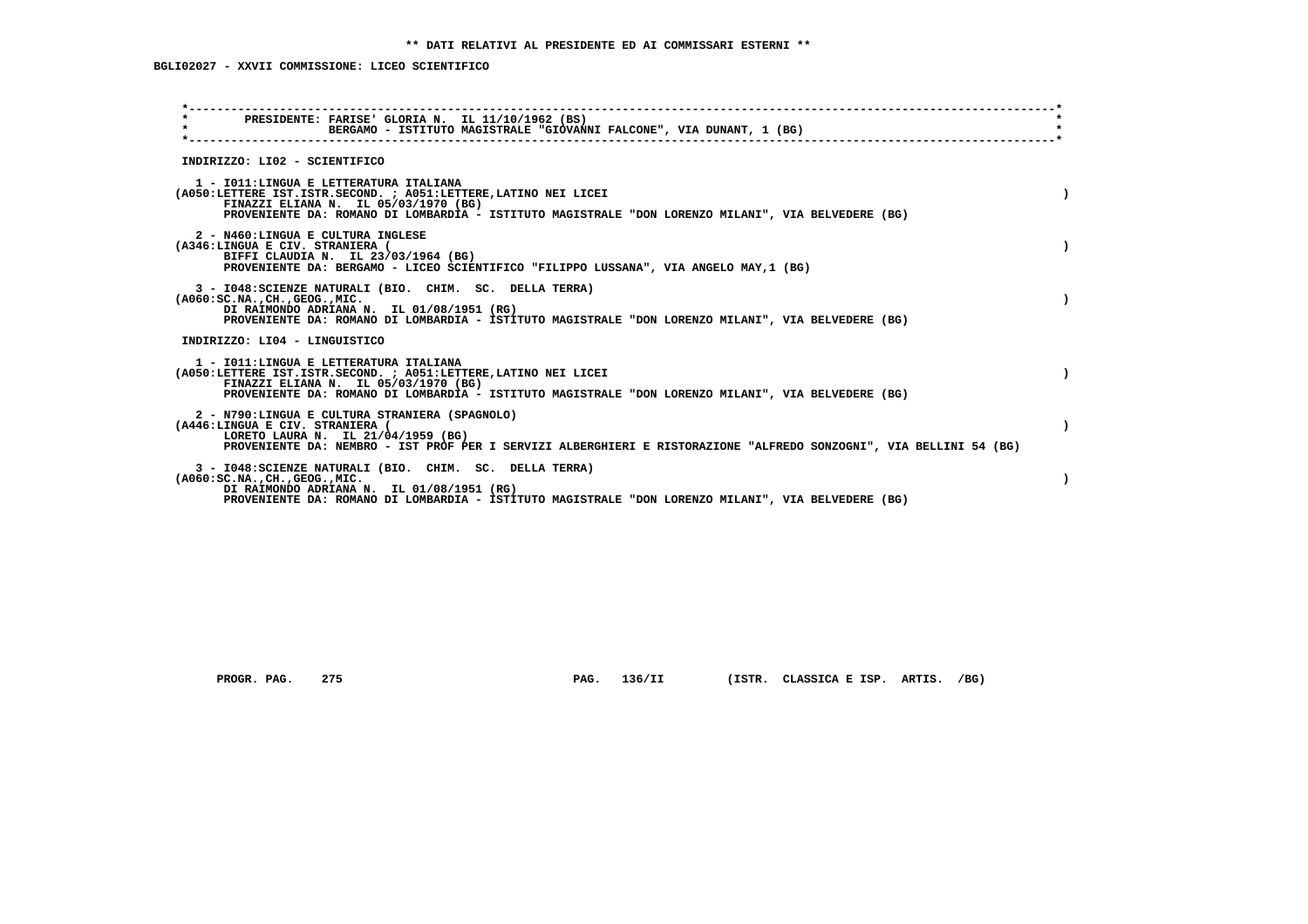**BGLI03001 - I COMMISSIONE: LICEO SCIENTIFICO OPZIONE SCIENZE APPLICATE**

# **\*\* DATI RELATIVI ALLE CLASSI DELLA CONFIGURAZIONE \*\***

| ISTITUTO PRIMA SEDE: BERGAMO - LICEO SCIENTIFICO "LORENZO MASCHERONI", VIA ALBERICO DA ROSCIATE, 21A (BG) |                                                                                                                |
|-----------------------------------------------------------------------------------------------------------|----------------------------------------------------------------------------------------------------------------|
| * CLASSE * ISTITUTO<br>* SEZIONE * INDIRIZZO<br>------*------------*------------                          | $*$ I.F.P. $*$<br>CANDIDATI<br>$\star$<br><b>L. STRANIERE</b><br>*INT.*EST.*SPEC*MER.* II PR. I COM. II COM. * |
| $*$ BGPS05000B $*$ AS<br>* LI03 - SCIENTIFICO - OPZ. SC. APPLICATE                                        | $* 23 *$<br>* * *                                                                                              |
| * LI03 - SCIENTIFICO - OPZ. SC. APPLICATE<br>* BGPS05000B * BS                                            | $\star$ 27 $\star$ $\star$ $\star$ $\star$                                                                     |
| TOTALI                                                                                                    | $*$ 50 $*$<br>* * *<br>*----*----*----*----*                                                                   |

 **PROGR. PAG. 276 PAG. 137/I (ISTR. CLASSICA E ISP. ARTIS. /BG)**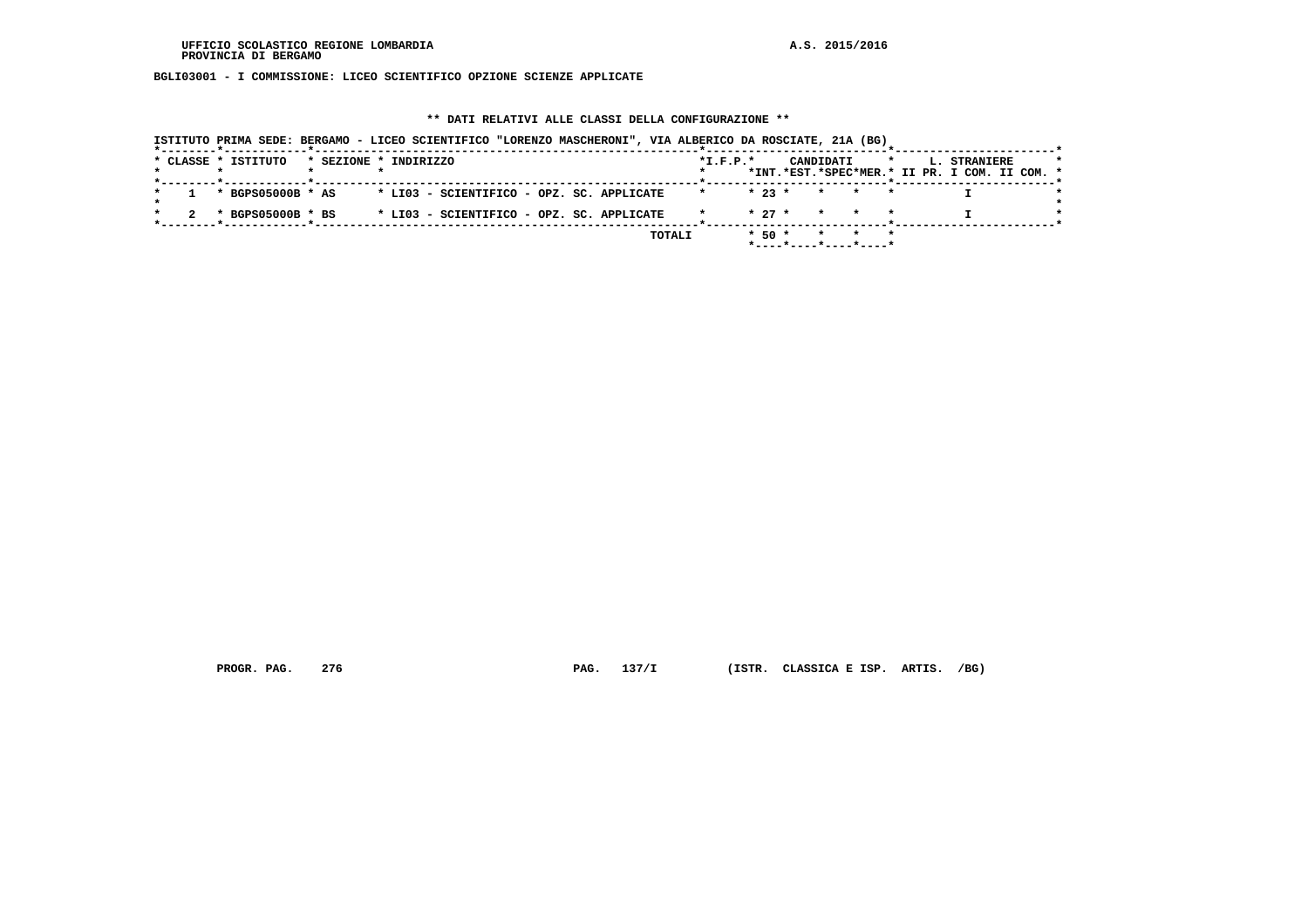# **BGLI03001 - I COMMISSIONE: LICEO SCIENTIFICO OPZIONE SCIENZE APPLICATE**

| $\star$<br>PRESIDENTE: LUSSO MATTEO N. IL 08/05/1962 (MI)<br>$\star$<br>PRESEZZO - ISTITUTO MAGISTRALE "BETTY AMBIVERI", VIA C.BERIZZI, 1 (BG)                                                                                                                                            |  |
|-------------------------------------------------------------------------------------------------------------------------------------------------------------------------------------------------------------------------------------------------------------------------------------------|--|
| INDIRIZZO: LI03 - SCIENTIFICO - OPZ. SC. APPLICATE                                                                                                                                                                                                                                        |  |
| 1 - IO11:LINGUA E LETTERATURA ITALIANA<br>(A050:LETTERE IST.ISTR.SECOND. ; A051:LETTERE, LATINO NEI LICEI<br>FASSINI LUCIA GIULIA N. IL 21/03/1968 (BG)<br>PROVENIENTE DA: ROMANO DI LOMBARDIA - ISTITUTO MAGISTRALE "DON LORENZO MILANI", VIA BELVEDERE (BG)                             |  |
| 2 - N460:LINGUA E CULTURA INGLESE<br>(A346:LINGUA E CIV. STRANIERA (<br>RAVERA GIANLUIGI N. IL 30/06/1961 (BG)<br>PROVENIENTE DA: CARAVAGGIO - LICEO SCIENTIFICO "GALILEO GALILEI", VIA SAN FRANCESCO, 63 (BG)                                                                            |  |
| 3 - I048: SCIENZE NATURALI (BIO. CHIM. SC. DELLA TERRA)<br>(A013: CHIMICA E TECNOLOGIE CHIM; A060: SC.NA., CH., GEOG., MIC.<br>MINUTOLI MARCO N. IL 06/11/1979 (CT)<br>PROVENIENTE DA: NEMBRO - IST PROF PER I SERVIZI ALBERGHIERI E RISTORAZIONE "ALFREDO SONZOGNI", VIA BELLINI 54 (BG) |  |

PROGR. PAG. 277 **PAG. 137/II** (ISTR. CLASSICA E ISP. ARTIS. /BG)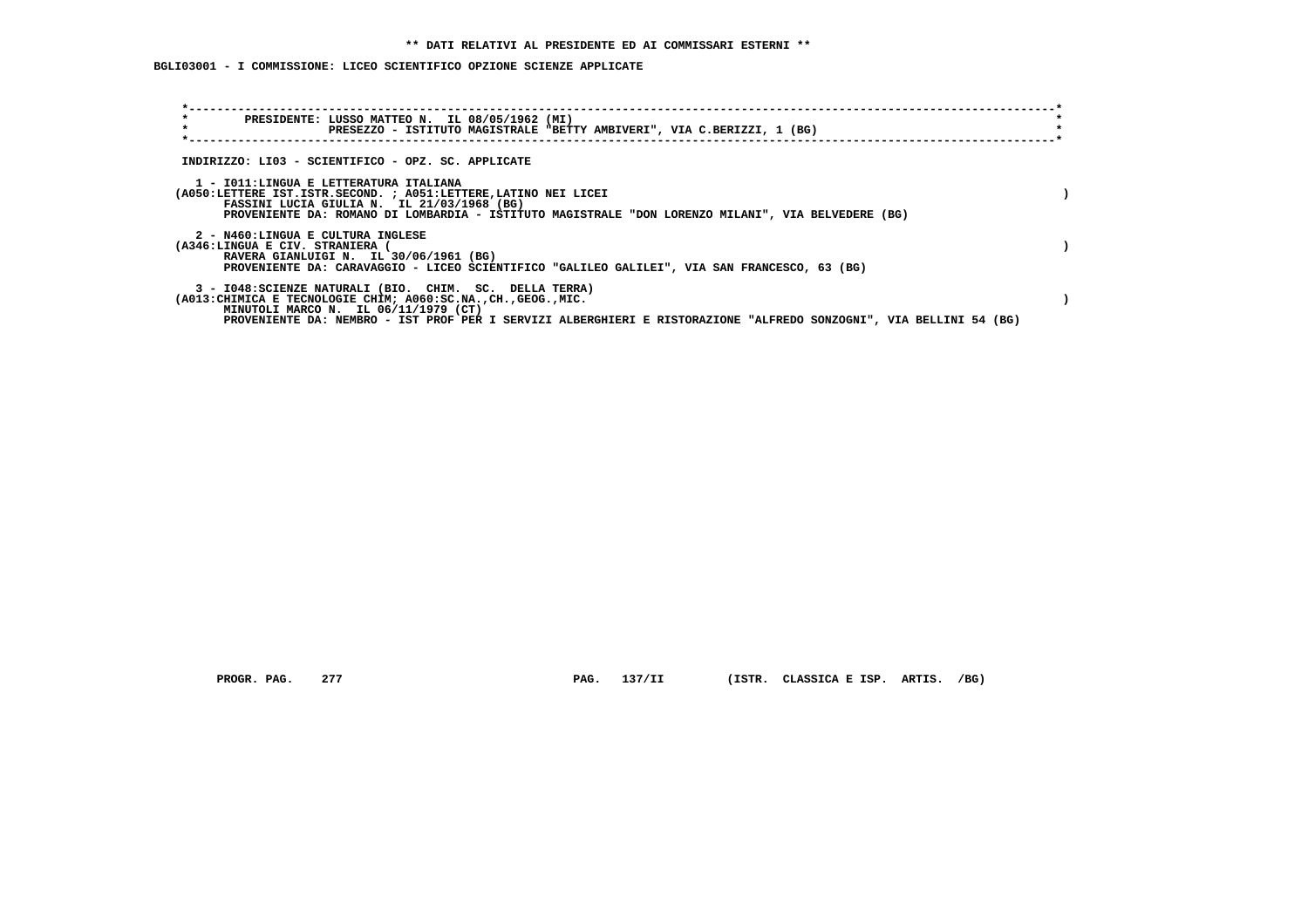**BGLI03002 - II COMMISSIONE: LICEO SCIENTIFICO OPZIONE SCIENZE APPLICATE**

# **\*\* DATI RELATIVI ALLE CLASSI DELLA CONFIGURAZIONE \*\***

 **ISTITUTO PRIMA SEDE: BERGAMO - LICEO SCIENTIFICO "FILIPPO LUSSANA", VIA ANGELO MAY,1 (BG)**

|  | * CLASSE * ISTITUTO | * SEZIONE * INDIRIZZO |                                           |  |        | $*I.F.P.*$ |                   | CANDIDATI |                       | $\star$ | L. STRANIERE<br>*INT.*EST.*SPEC*MER.* II PR. I COM. II COM. * |  |  |
|--|---------------------|-----------------------|-------------------------------------------|--|--------|------------|-------------------|-----------|-----------------------|---------|---------------------------------------------------------------|--|--|
|  |                     |                       |                                           |  |        |            |                   |           |                       |         |                                                               |  |  |
|  | * BGPS02000G * U    |                       | * LI03 - SCIENTIFICO - OPZ. SC. APPLICATE |  |        |            | $*$ 21 $*$        | $\star$   | <b>Example 19</b>     |         |                                                               |  |  |
|  | * BGPS02000G * C    |                       | * LI02 - SCIENTIFICO                      |  |        |            | $* 17 *$          | $\star$   |                       |         |                                                               |  |  |
|  |                     | * C1                  | * LI02 - SCIENTIFICO                      |  |        |            | $\star$ a $\star$ |           |                       |         |                                                               |  |  |
|  |                     |                       |                                           |  | TOTALI |            | $* 47 *$          |           |                       |         |                                                               |  |  |
|  |                     |                       |                                           |  |        |            |                   |           | *----*----*----*----* |         |                                                               |  |  |

 **PROGR. PAG. 278 PAG. 138/I (ISTR. CLASSICA E ISP. ARTIS. /BG)**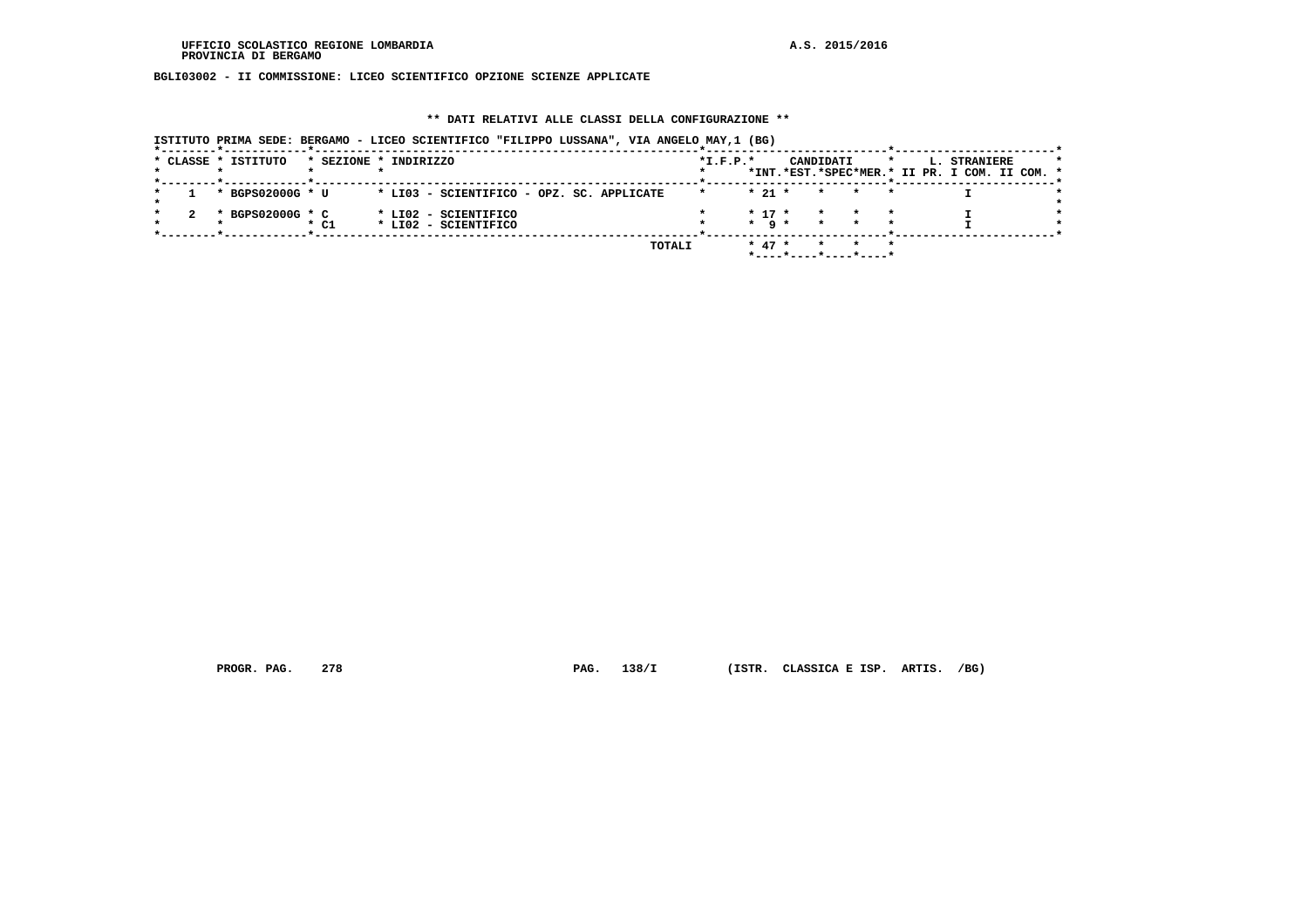# **BGLI03002 - II COMMISSIONE: LICEO SCIENTIFICO OPZIONE SCIENZE APPLICATE**

| $\star$<br>PRESIDENTE: TRAINA SALVATORE N. IL 01/02/1961 (AG)<br>$\star$<br>SERIATE - ISTITUTO TECNICO INDUSTRIALE "ETTORE MAJORANA", VIA PARTIGIANI, 1 (BG)                                                                                                             |           |
|--------------------------------------------------------------------------------------------------------------------------------------------------------------------------------------------------------------------------------------------------------------------------|-----------|
| INDIRIZZO: LI03 - SCIENTIFICO - OPZ. SC. APPLICATE                                                                                                                                                                                                                       |           |
| 1 - IO11: LINGUA E LETTERATURA ITALIANA<br>(A050:LETTERE IST.ISTR.SECOND. ; A051:LETTERE, LATINO NEI LICEI<br>SCHIAVO ANGELA N. IL 21/11/1976 (SA)<br>PROVENIENTE DA: NEMBRO - IST PROF PER I SERVIZI ALBERGHIERI E RISTORAZIONE "ALFREDO SONZOGNI", VIA BELLINI 54 (BG) | $\lambda$ |
| 2 - N460:LINGUA E CULTURA INGLESE<br>(A346:LINGUA E CIV. STRANIERA (<br>PEZZOTTA FRANCO N. IL 03/11/1949 (BG)<br>PROVENIENTE DA: TRESCORE BALNEARIO - IST PROF PER I SERVIZI COMMERCIALI "LORENZO LOTTO", VIA DELL'ALBAROTTO N. 23 (BG)                                  |           |
| 3 - I048: SCIENZE NATURALI (BIO. CHIM. SC. DELLA TERRA)<br>(A013: CHIMICA E TECNOLOGIE CHIM; A060: SC.NA., CH., GEOG., MIC.<br>MARINONI SILVIA MARIA N. IL 17/03/1961 (BG)<br>PROVENIENTE DA: GAZZANIGA - LICEO SCIENTIFICO "VALLE SERIANA", VIA MARCONI, 45 (BG)        |           |
| INDIRIZZO: LI02 - SCIENTIFICO                                                                                                                                                                                                                                            |           |
| 1 - IO11: LINGUA E LETTERATURA ITALIANA<br>(A050:LETTERE IST.ISTR.SECOND. ; A051:LETTERE, LATINO NEI LICEI<br>SCHIAVO ANGELA N. IL 21/11/1976 (SA)<br>PROVENIENTE DA: NEMBRO - IST PROF PER I SERVIZI ALBERGHIERI E RISTORAZIONE "ALFREDO SONZOGNI", VIA BELLINI 54 (BG) | $\lambda$ |
| 2 - N460:LINGUA E CULTURA INGLESE<br>(A346:LINGUA E CIV. STRANIERA (<br>PEZZOTTA FRANCO N. IL 03/11/1949 (BG)<br>PROVENIENTE DA: TRESCORE BALNEARIO - IST PROF PER I SERVIZI COMMERCIALI "LORENZO LOTTO", VIA DELL'ALBAROTTO N. 23 (BG)                                  |           |
| 3 - I048: SCIENZE NATURALI (BIO. CHIM. SC. DELLA TERRA)<br>$(A060:SC.NA.$ , $CH.$ , $GEOG.$ , $MIC.$<br>MARINONI SILVIA MARIA N. IL 17/03/1961 (BG)<br>PROVENIENTE DA: GAZZANIGA - LICEO SCIENTIFICO "VALLE SERIANA", VIA MARCONI, 45 (BG)                               |           |

PROGR. PAG. 279 **PAG. 138/II** (ISTR. CLASSICA E ISP. ARTIS. /BG)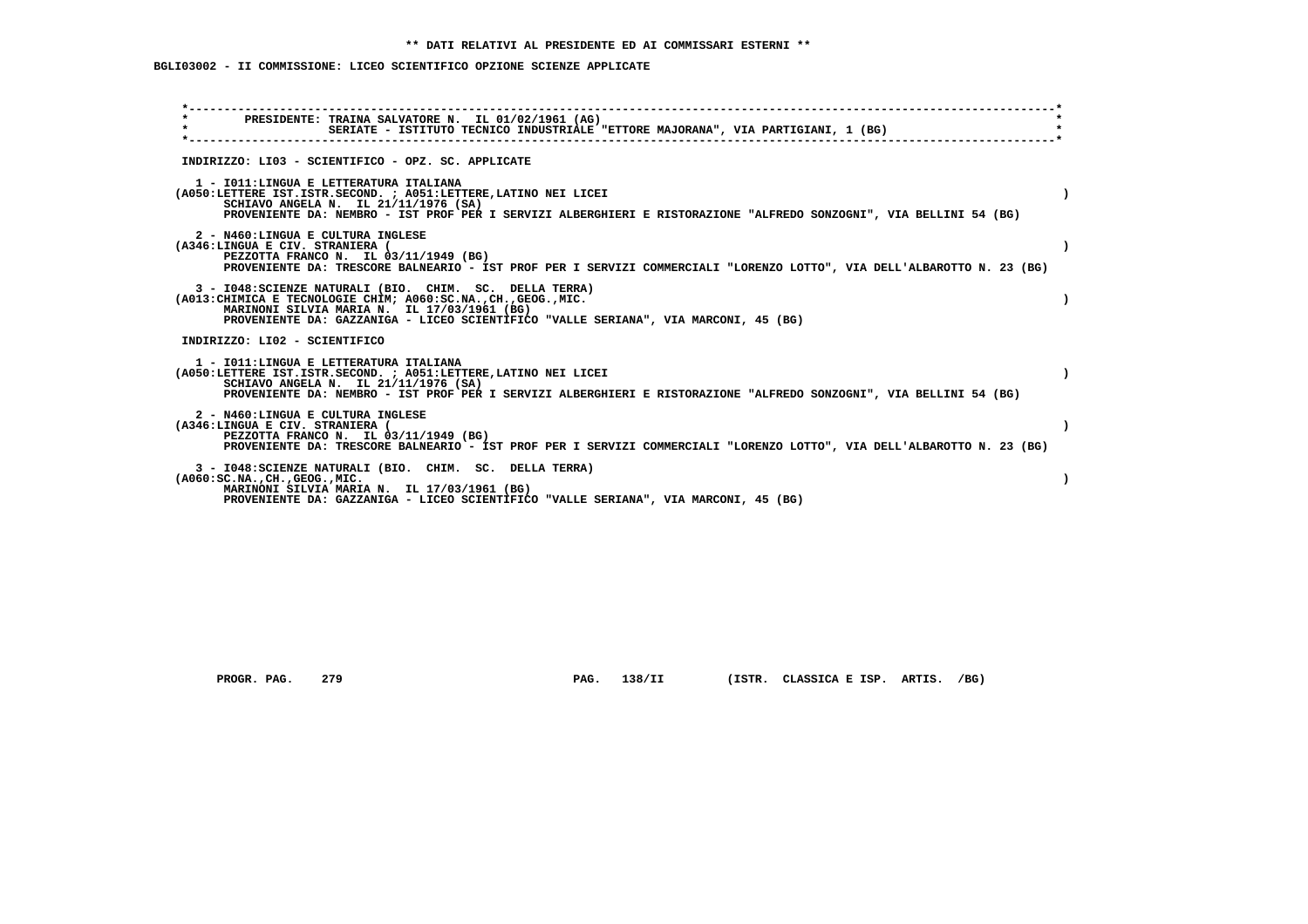**BGLI03003 - III COMMISSIONE: LICEO SCIENTIFICO OPZIONE SCIENZE APPLICATE**

# **\*\* DATI RELATIVI ALLE CLASSI DELLA CONFIGURAZIONE \*\***

| ISTITUTO PRIMA SEDE: BERGAMO - LICEO SCIENTIFICO "FILIPPO LUSSANA", VIA ANGELO MAY,1 (BG) |                                                                                                     |
|-------------------------------------------------------------------------------------------|-----------------------------------------------------------------------------------------------------|
| * CLASSE * ISTITUTO<br>* SEZIONE * INDIRIZZO                                              | $*L.F.P.*$<br>CANDIDATI<br>$\star$<br>L. STRANIERE<br>*INT.*EST.*SPEC*MER.* II PR. I COM. II COM. * |
| * BGPS02000G * O<br>* LI03 - SCIENTIFICO - OPZ. SC. APPLICATE                             | $*23$ $*$<br>* * *                                                                                  |
| * LI03 - SCIENTIFICO - OPZ. SC. APPLICATE<br>* BGPS02000G * P                             | $* 26 * * * * * * *$                                                                                |
| TOTALI                                                                                    | $* 49 *$<br>* * *<br>*----*----*----*----*                                                          |

 **PROGR. PAG. 280 PAG. 139/I (ISTR. CLASSICA E ISP. ARTIS. /BG)**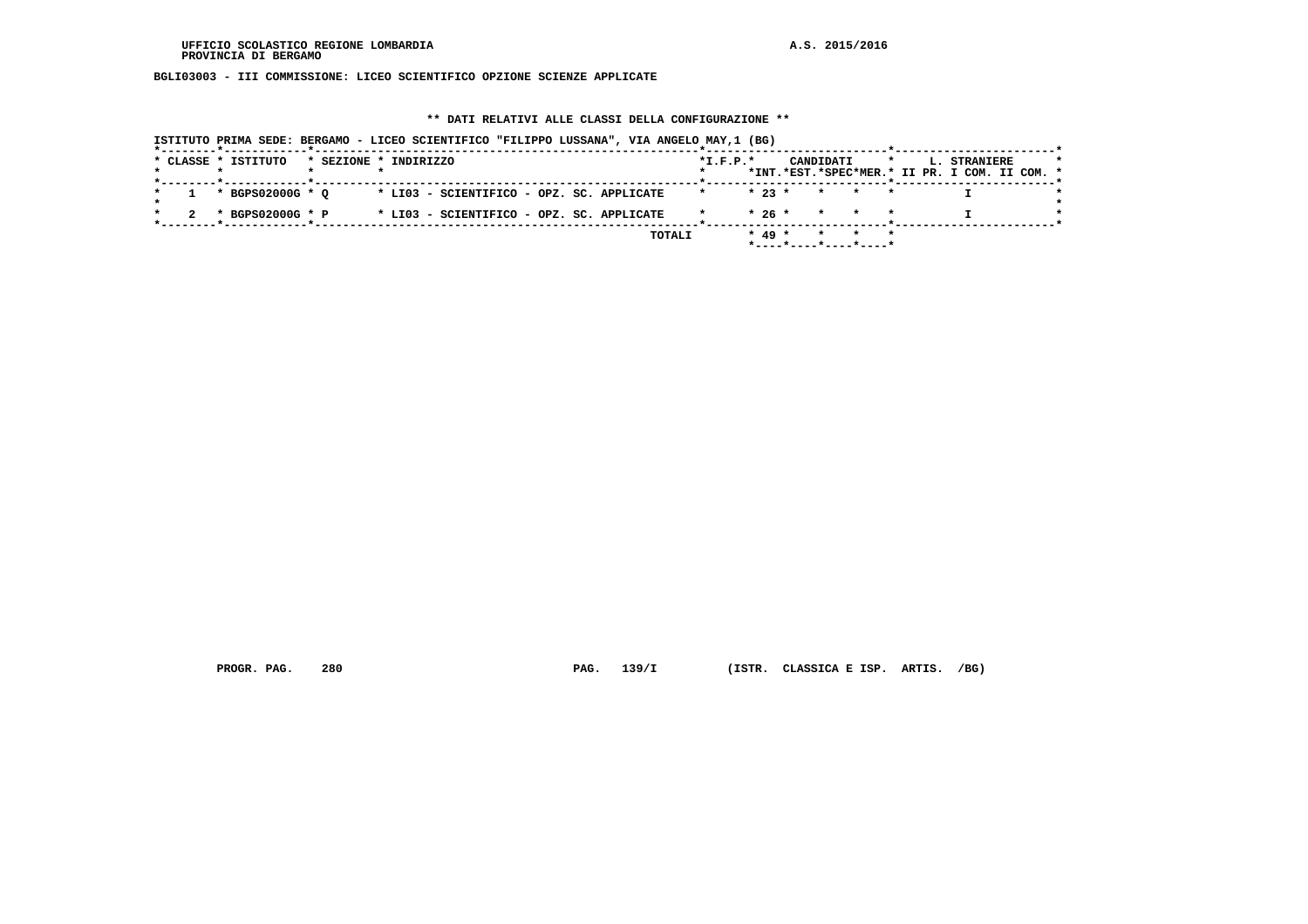# **BGLI03003 - III COMMISSIONE: LICEO SCIENTIFICO OPZIONE SCIENZE APPLICATE**

| $\star$<br>PRESIDENTE: SPATARI ROBERTO N. IL 05/06/1964 (BG)<br>$\star$<br>TREVIGLIO - LICEO ARTISTICO "SIMONE WEIL", VIA GALVANI, 7 (BG)                              |  |
|------------------------------------------------------------------------------------------------------------------------------------------------------------------------|--|
|                                                                                                                                                                        |  |
| INDIRIZZO: LI03 - SCIENTIFICO - OPZ. SC. APPLICATE                                                                                                                     |  |
| 1 - IO11:LINGUA E LETTERATURA ITALIANA                                                                                                                                 |  |
| (A050:LETTERE IST.ISTR.SECOND. ; A051:LETTERE, LATINO NEI LICEI                                                                                                        |  |
| VALENTINUZZI GIANLUCA N. IL 10/10/1977 (BG)<br>PROVENIENTE DA: SERIATE - ISTITUTO TECNICO INDUSTRIALE "ETTORE MAJORANA", VIA PARTIGIANI, 1 (BG)                        |  |
|                                                                                                                                                                        |  |
| 2 - N460:LINGUA E CULTURA INGLESE<br>(A346:LINGUA E CIV. STRANIERA (                                                                                                   |  |
| MANZI ANNALISA N. IL 01/02/1963 (BG)                                                                                                                                   |  |
| PROVENIENTE DA: PRESEZZO - IST PROF PER I SERVIZI COMMERCIALI E TURISTICI "BETTY AMBIVERI", VIA C. BERIZZI,1 (BG)                                                      |  |
| 3 - I048: SCIENZE NATURALI (BIO. CHIM. SC. DELLA TERRA)                                                                                                                |  |
| (A013: CHIMICA E TECNOLOGIE CHIM; A060: SC.NA., CH., GEOG., MIC.                                                                                                       |  |
| PIRONTI CARMINE MARINO N. IL 14/01/1977 (SA)<br>PROVENIENTE DA: TRESCORE BALNEARIO - IST PROF PER I SERVIZI COMMERCIALI "LORENZO LOTTO", VIA DELL'ALBAROTTO N. 23 (BG) |  |
|                                                                                                                                                                        |  |

 **PROGR. PAG. 281 PAG. 139/II (ISTR. CLASSICA E ISP. ARTIS. /BG)**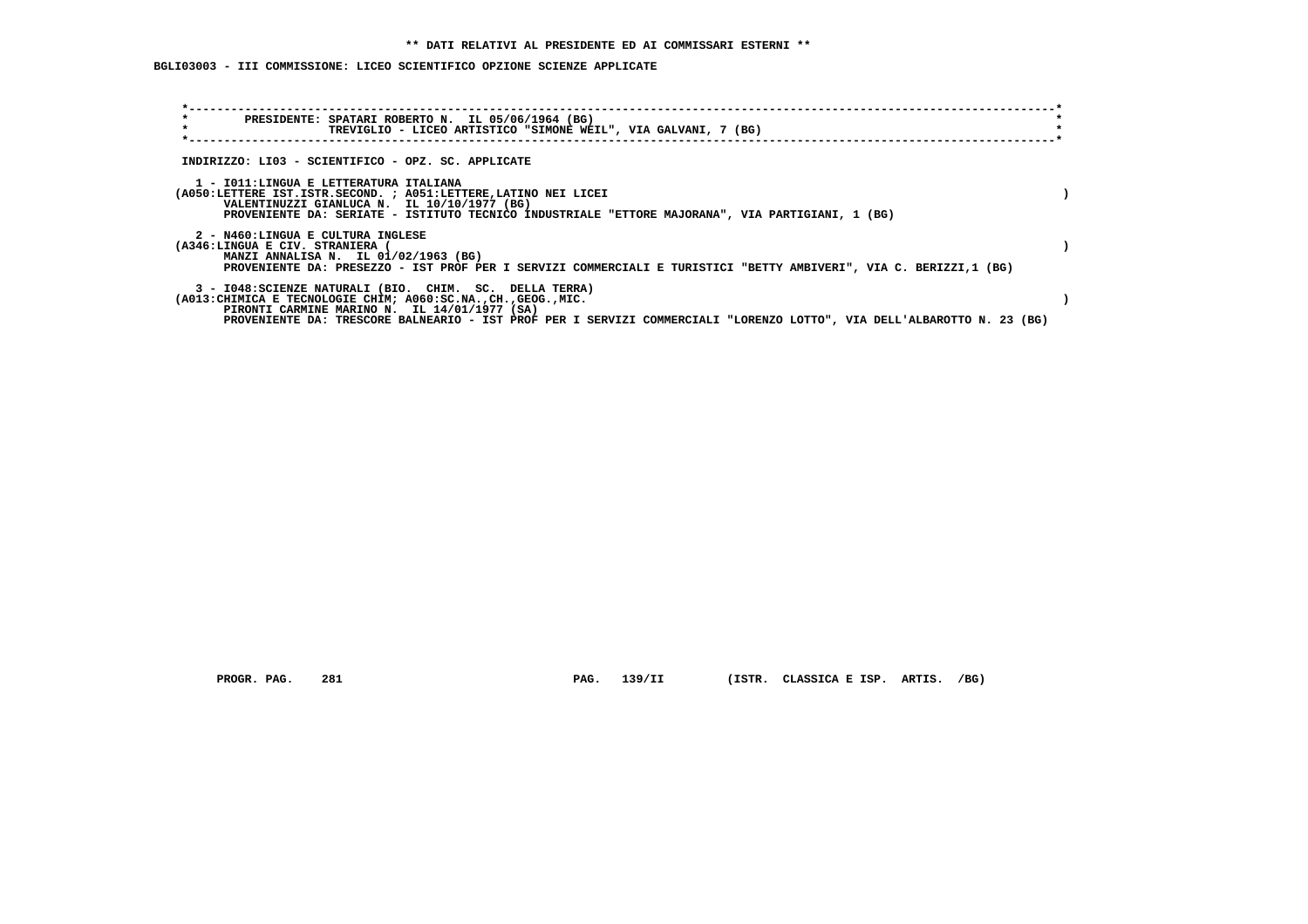**BGLI03004 - IV COMMISSIONE: LICEO SCIENTIFICO OPZIONE SCIENZE APPLICATE**

# **\*\* DATI RELATIVI ALLE CLASSI DELLA CONFIGURAZIONE \*\***

| * CLASSE * ISTITUTO  | * SEZIONE * INDIRIZZO                     | $*L.F.P.*$ |          | CANDIDATI                                  |       | $\star$<br>L. STRANIERE<br>*INT.*EST.*SPEC*MER.* II PR. I COM. II COM. * |  |
|----------------------|-------------------------------------------|------------|----------|--------------------------------------------|-------|--------------------------------------------------------------------------|--|
|                      |                                           |            |          |                                            |       |                                                                          |  |
| $1 * BGPS02000G * O$ | * LI03 - SCIENTIFICO - OPZ. SC. APPLICATE |            |          | $\star$ 24 $\star$ $\star$ $\star$ $\star$ |       |                                                                          |  |
| * BGPS02000G * T     | * LI03 - SCIENTIFICO - OPZ. SC. APPLICATE |            |          | $* 22 * * * * * * *$                       |       |                                                                          |  |
|                      | TOTALI                                    |            | $* 46 *$ |                                            | * * * |                                                                          |  |

 **PROGR. PAG. 282 PAG. 140/I (ISTR. CLASSICA E ISP. ARTIS. /BG)**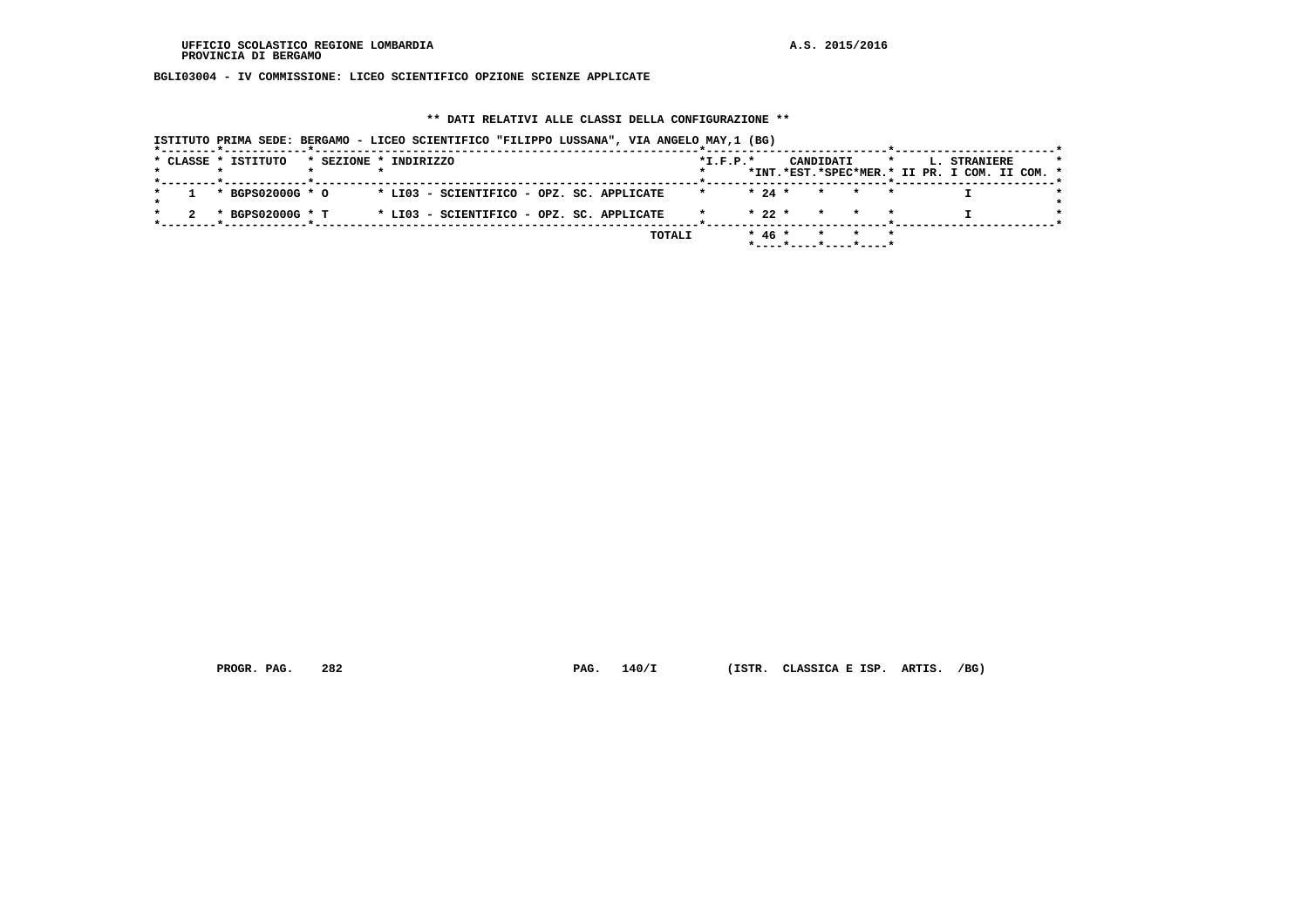# **BGLI03004 - IV COMMISSIONE: LICEO SCIENTIFICO OPZIONE SCIENZE APPLICATE**

| $\star$<br>PRESIDENTE: MOIOLI LIDIA N. IL 27/11/1965 (BG)<br>$\star$<br>CLUSONE - LICEO SCIENTIFICO "ANDREA FANTONI", VIA BARBARIGO, 27 (BG)                                                                                                                 |  |
|--------------------------------------------------------------------------------------------------------------------------------------------------------------------------------------------------------------------------------------------------------------|--|
| INDIRIZZO: LI03 - SCIENTIFICO - OPZ. SC. APPLICATE                                                                                                                                                                                                           |  |
| 1 - IO11: LINGUA E LETTERATURA ITALIANA<br>(A050:LETTERE IST.ISTR.SECOND. ; A051:LETTERE, LATINO NEI LICEI<br>DE MARIANO FILIPPO N. IL 25/03/1975 (ME)<br>PROVENIENTE DA: CARAVAGGIO - LICEO SCIENTIFICO "GALILEO GALILEI", VIA SAN FRANCESCO, 63 (BG)       |  |
| 2 - N460:LINGUA E CULTURA INGLESE<br>(A346:LINGUA E CIV. STRANIERA<br>NOBILE LOREDANA N. IL 28/05/1957 (NA)<br>PROVENIENTE DA: ALBINO - ISTITUTO TECNICO COMMERCIALE "OSCAR ARNULFO ROMERO", VIALE ALDO MORO, 51 (BG)                                        |  |
| 3 - I048: SCIENZE NATURALI (BIO. CHIM. SC. DELLA TERRA)<br>(A013: CHIMICA E TECNOLOGIE CHIM; A060: SC.NA., CH., GEOG., MIC.<br>FLORIO MANUELA N. IL 03/01/1989 (CT)<br>PROVENIENTE DA: SERIATE - LICEO SCIENTIFICO "ETTORE MAJORANA", VIA PARTIGIANI, 1 (BG) |  |

 **PROGR. PAG. 283 PAG. 140/II (ISTR. CLASSICA E ISP. ARTIS. /BG)**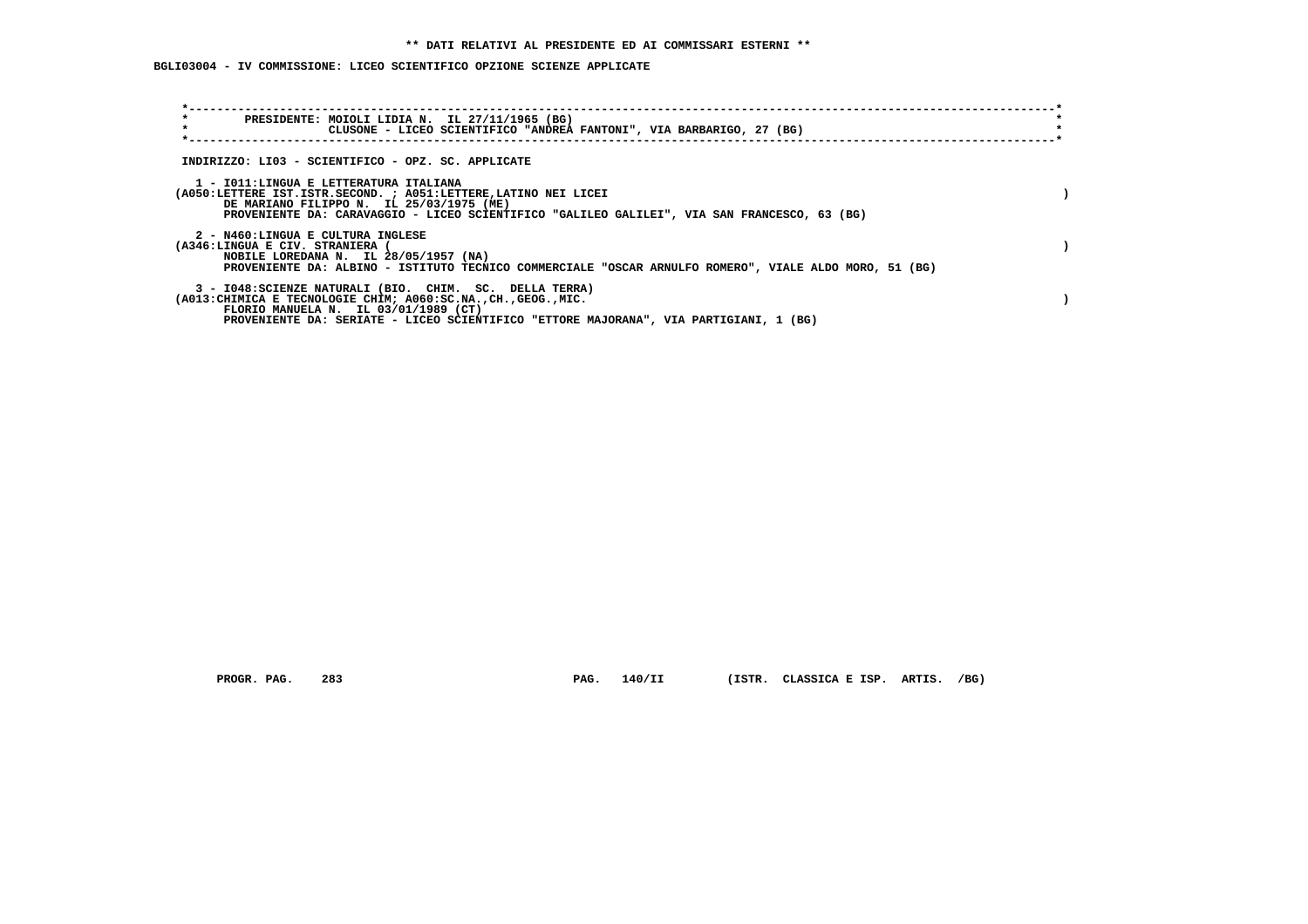**BGLI03005 - V COMMISSIONE: LICEO SCIENTIFICO OPZIONE SCIENZE APPLICATE**

# **\*\* DATI RELATIVI ALLE CLASSI DELLA CONFIGURAZIONE \*\***

| * CLASSE * ISTITUTO | * SEZIONE * INDIRIZZO                                            | $*I.F.P.*$ | CANDIDATI    |                    | $\star$<br>L. STRANIERE<br>*INT.*EST.*SPEC*MER.* II PR. I COM. II COM. * |  |
|---------------------|------------------------------------------------------------------|------------|--------------|--------------------|--------------------------------------------------------------------------|--|
|                     |                                                                  |            |              |                    |                                                                          |  |
|                     | 1 * BGPS03201V * 5ALSA * LI03 - SCIENTIFICO - OPZ. SC. APPLICATE |            |              | $* 22 * * 1 * * *$ |                                                                          |  |
|                     | * BGPS03201V * 5BLSA * LI03 - SCIENTIFICO - OPZ. SC. APPLICATE   |            | $* 24 * 1 *$ |                    |                                                                          |  |

 **PROGR. PAG. 284 PAG. 141/I (ISTR. CLASSICA E ISP. ARTIS. /BG)**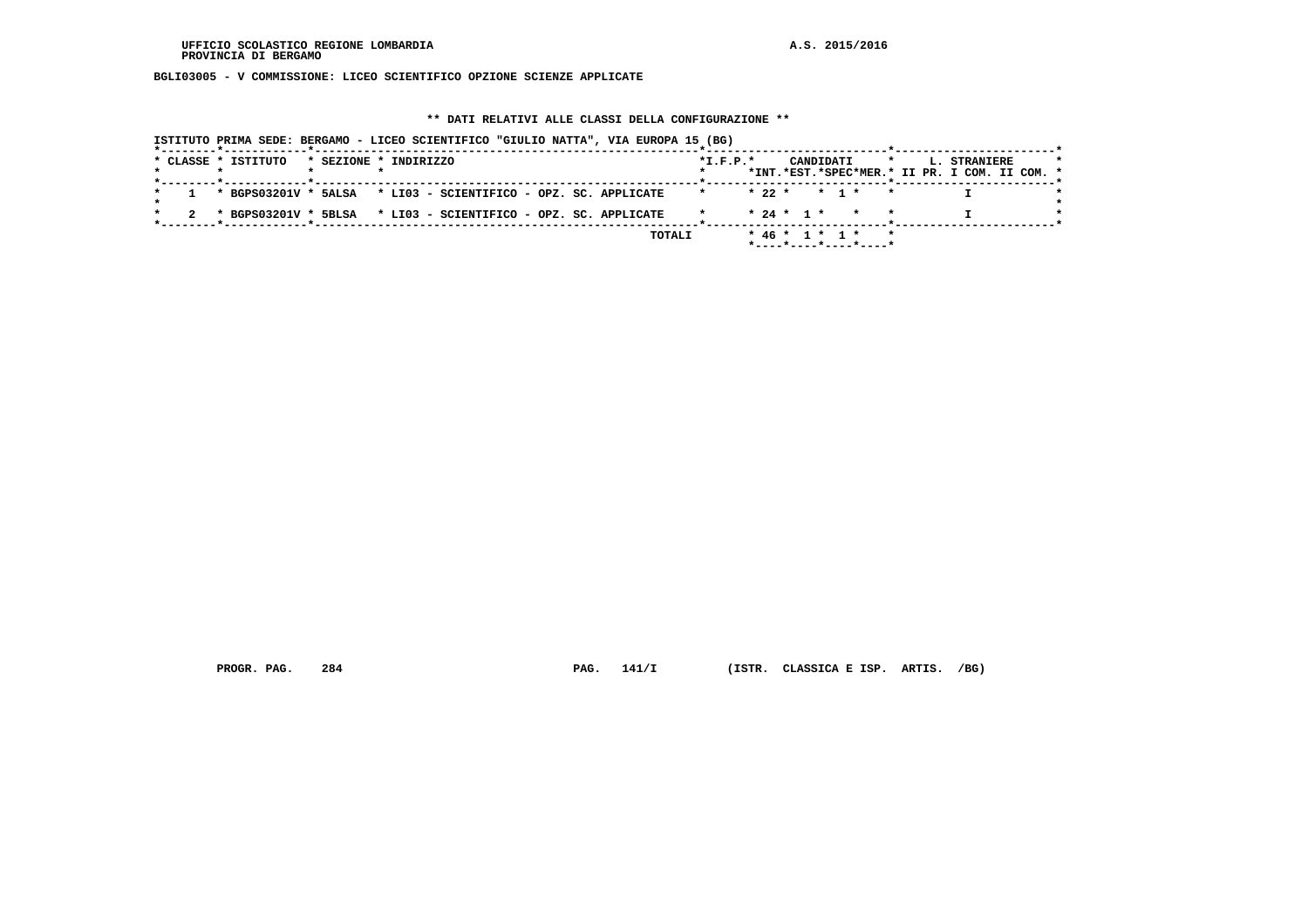# **BGLI03005 - V COMMISSIONE: LICEO SCIENTIFICO OPZIONE SCIENZE APPLICATE**

| $\star$<br>$\star$ |                                 | PRESIDENTE: BELMONTE LUCIANO N. IL 13/12/1957 (KR)                                                                                                                                                                                                                            |  |  |  | ROMANO DI LOMBARDIA - IST PROF INDUSTRIA E ARTIGIANATO "G.B. RUBINI", VIA BELVEDERE (BG) |  |
|--------------------|---------------------------------|-------------------------------------------------------------------------------------------------------------------------------------------------------------------------------------------------------------------------------------------------------------------------------|--|--|--|------------------------------------------------------------------------------------------|--|
|                    |                                 | INDIRIZZO: LI03 - SCIENTIFICO - OPZ. SC. APPLICATE                                                                                                                                                                                                                            |  |  |  |                                                                                          |  |
|                    |                                 | 1 - IO11: LINGUA E LETTERATURA ITALIANA<br>(A050:LETTERE IST.ISTR.SECOND. ; A051:LETTERE, LATINO NEI LICEI<br>AMODEO LUANA ANTONELLA N. IL 30/05/1975 (EE)<br>PROVENIENTE DA: ZOGNO - ISTITUTO MAGISTRALE "DAVID MARIA TUROLDO", VIA RONCO, 11 (BG)                           |  |  |  |                                                                                          |  |
|                    | (A346:LINGUA E CIV. STRANIERA ( | 2 - N460:LINGUA E CULTURA INGLESE<br>VAILATI DONATELLA N. IL 01/05/1967 (LC)<br>PROVENIENTE DA: TREVIGLIO - ISTITUTO TECNICO COMMERCIALE "ZENALE E BUTINONE", VIA GALVANI 7 (BG)                                                                                              |  |  |  |                                                                                          |  |
|                    |                                 | 3 - I048: SCIENZE NATURALI (BIO. CHIM. SC. DELLA TERRA)<br>(A013: CHIMICA E TECNOLOGIE CHIM; A060: SC.NA., CH., GEOG., MIC.<br>CANDELA GIUSEPPE N. IL 23/01/1960 (TP)<br>PROVENIENTE DA: TRESCORE BALNEARIO - ISTITUTO MAGISTRALE "LORENZO FEDERICI", VIA DELL'ALBAROTTO (BG) |  |  |  |                                                                                          |  |

PROGR. PAG. 285 **PAG. 141/II** (ISTR. CLASSICA E ISP. ARTIS. /BG)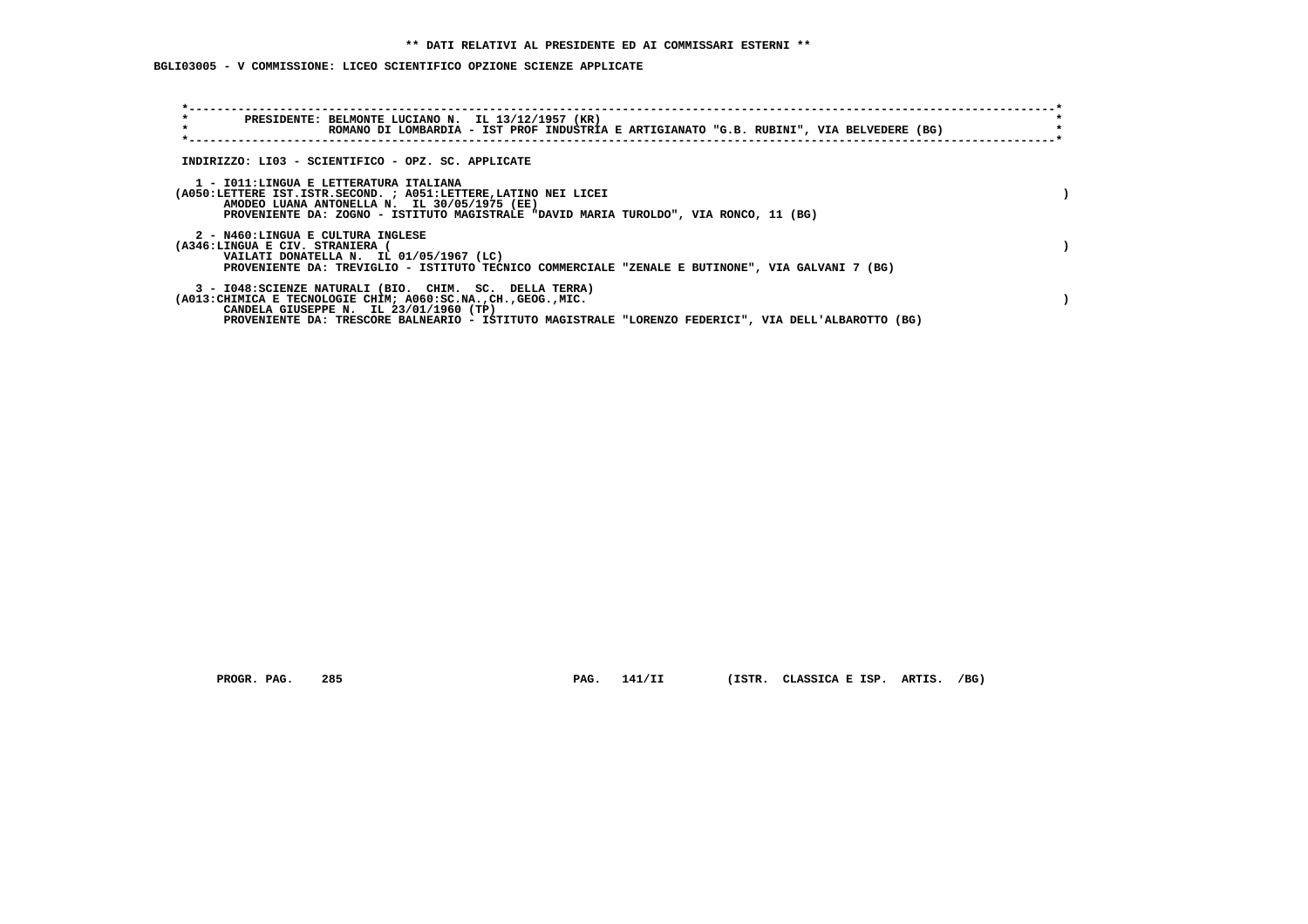**BGLI03006 - VI COMMISSIONE: LICEO SCIENTIFICO OPZIONE SCIENZE APPLICATE**

# **\*\* DATI RELATIVI ALLE CLASSI DELLA CONFIGURAZIONE \*\***

| * CLASSE * ISTITUTO |  | * SEZIONE * INDIRIZZO |                                                                                |  |        | $*L.F.P.*$ |                |  | CANDIDATI *                                | L. STRANIERE                                  |  |
|---------------------|--|-----------------------|--------------------------------------------------------------------------------|--|--------|------------|----------------|--|--------------------------------------------|-----------------------------------------------|--|
|                     |  |                       |                                                                                |  |        |            |                |  |                                            | *INT.*EST.*SPEC*MER.* II PR. I COM. II COM. * |  |
|                     |  |                       | $1 \times$ BGPS03201V * 5CLSA $\times$ LI03 - SCIENTIFICO - OPZ. SC. APPLICATE |  |        |            |                |  | $* 26 * * 1 * *$                           |                                               |  |
|                     |  |                       | 2 * BGPS03201V * 5DLSA * LI03 - SCIENTIFICO - OPZ. SC. APPLICATE               |  |        |            |                |  | $\star$ 27 $\star$ $\star$ $\star$ $\star$ |                                               |  |
|                     |  |                       |                                                                                |  | TOTALI |            | $* 53 * * 1 *$ |  | $\star$<br>*----*----*----*----*           |                                               |  |

 **PROGR. PAG. 286 PAG. 142/I (ISTR. CLASSICA E ISP. ARTIS. /BG)**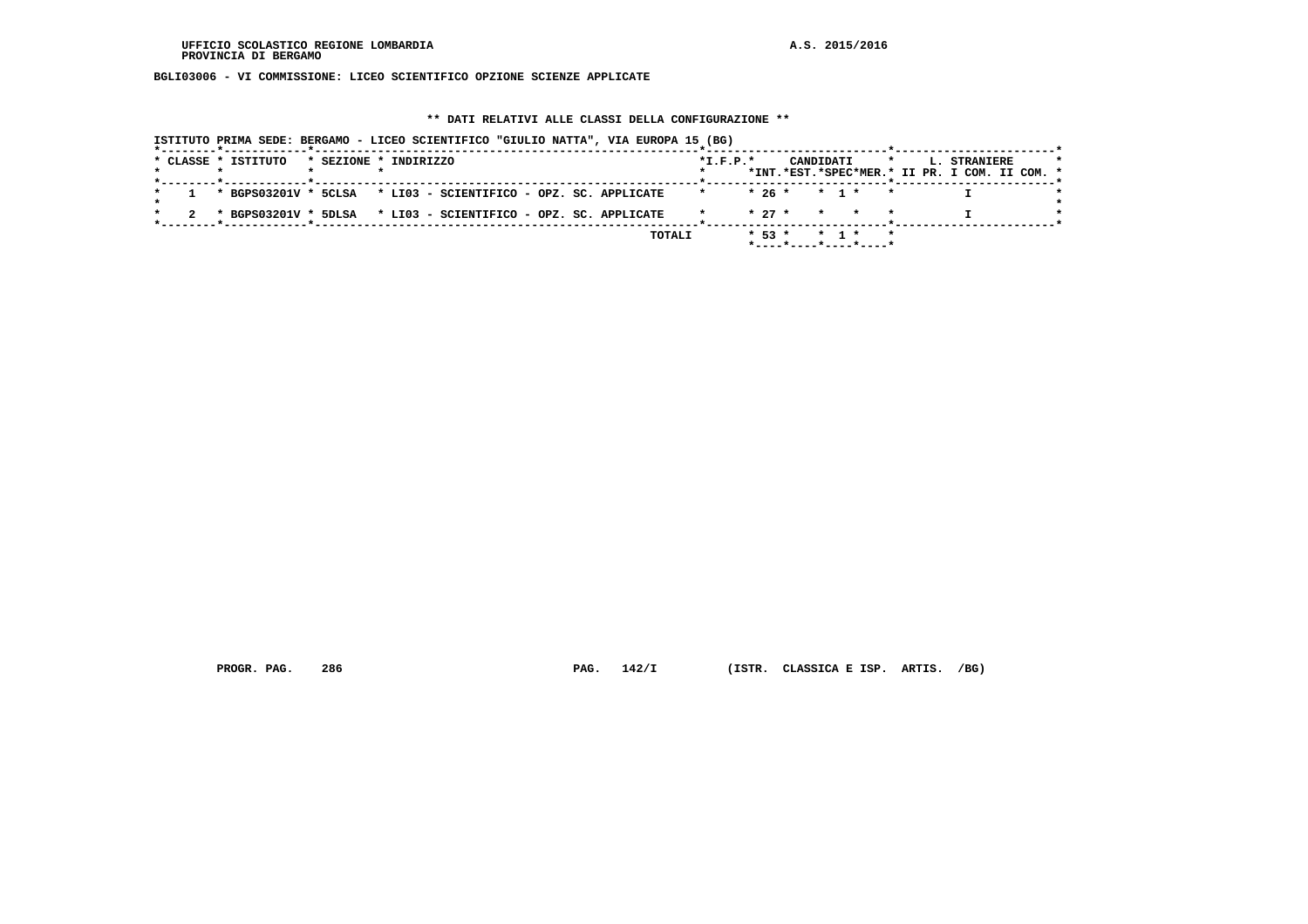# **BGLI03006 - VI COMMISSIONE: LICEO SCIENTIFICO OPZIONE SCIENZE APPLICATE**

| $\star$<br>$\star$ | PRESIDENTE: CERAVOLO VINCENZO N. IL 04/04/1968 (RC)<br>NEMBRO - IST PROF PER I SERVIZI ALBERGHIERI E RISTORAZIONE "ALFREDO SONZOGNI", VIA BELLINI 54 (BG)                                                                                                                |  |
|--------------------|--------------------------------------------------------------------------------------------------------------------------------------------------------------------------------------------------------------------------------------------------------------------------|--|
|                    | INDIRIZZO: LI03 - SCIENTIFICO - OPZ. SC. APPLICATE                                                                                                                                                                                                                       |  |
|                    | 1 - IO11:LINGUA E LETTERATURA ITALIANA<br>(A050:LETTERE IST.ISTR.SECOND. ; A051:LETTERE, LATINO NEI LICEI<br>COCCIA LOREDANA N. IL 03/11/1979 (PA)<br>PROVENIENTE DA: NEMBRO - IST PROF PER I SERVIZI ALBERGHIERI E RISTORAZIONE "ALFREDO SONZOGNI", VIA BELLINI 54 (BG) |  |
|                    | 2 - N460:LINGUA E CULTURA INGLESE<br>(A346:LINGUA E CIV. STRANIERA<br>GAMBARELLI FRANCESCA N. IL 13/09/1964 (BG)<br>PROVENIENTE DA: SAN PELLEGRINO TERME - IST PROF PER I SERVIZI ALBERGHIERI E RISTORAZIONE DI SAN PELLEGRINO TERME, VIALE                              |  |
|                    | 3 - I048: SCIENZE NATURALI (BIO. CHIM. SC. DELLA TERRA)<br>(A013: CHIMICA E TECNOLOGIE CHIM; A060: SC.NA., CH., GEOG., MIC.<br>MELANDRI ELENA N. IL 13/03/1964 (RA)<br>PROVENIENTE DA: CLUSONE - LICEO SCIENTIFICO "ANDREA FANTONI", VIA BARBARIGO, 27 (BG)              |  |

 **PROGR. PAG. 287 PAG. 142/II (ISTR. CLASSICA E ISP. ARTIS. /BG)**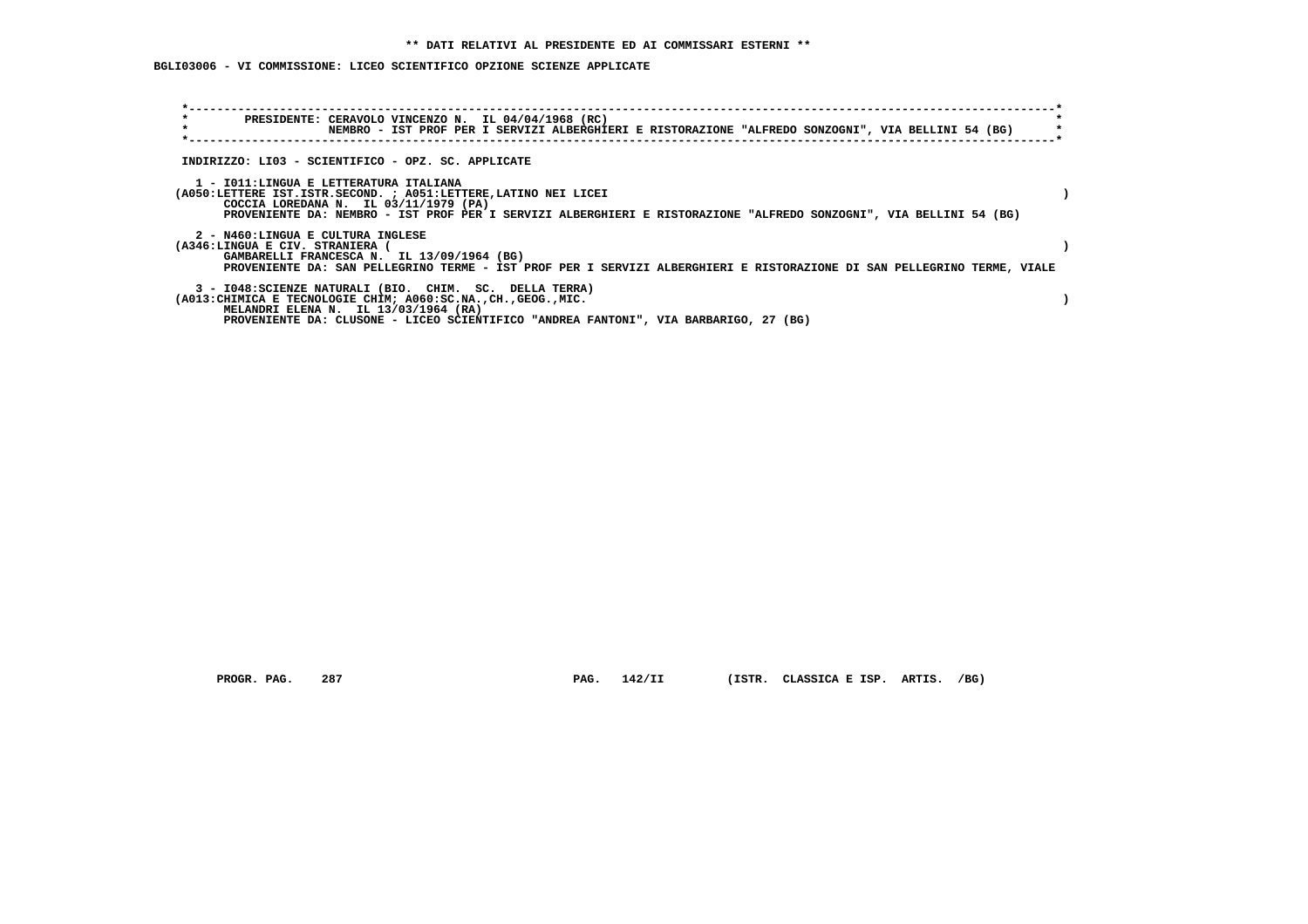**BGLI03007 - VII COMMISSIONE: LICEO SCIENTIFICO OPZIONE SCIENZE APPLICATE**

### **\*\* DATI RELATIVI ALLE CLASSI DELLA CONFIGURAZIONE \*\***

|                     |                   |                       | ISTITUTO PRIMA SEDE: CARAVAGGIO - LICEO SCIENTIFICO "GALILEO GALILEI", VIA SAN FRANCESCO, 63 (BG) |                |                                                                |                                                                          |  |
|---------------------|-------------------|-----------------------|---------------------------------------------------------------------------------------------------|----------------|----------------------------------------------------------------|--------------------------------------------------------------------------|--|
| * CLASSE * ISTITUTO |                   | * SEZIONE * INDIRIZZO |                                                                                                   | $*$ I.F.P. $*$ | CANDIDATI                                                      | $\star$<br>L. STRANIERE<br>*INT.*EST.*SPEC*MER.* II PR. I COM. II COM. * |  |
|                     | * BGPS04000R * 5D |                       | * LI03 - SCIENTIFICO - OPZ. SC. APPLICATE                                                         | $* 22 *$       | * * *                                                          |                                                                          |  |
|                     | * BGPS04000R * 5E |                       | * LI03 - SCIENTIFICO - OPZ. SC. APPLICATE                                                         |                | $* 17 * * * * * *$                                             |                                                                          |  |
|                     |                   |                       | TOTALI                                                                                            | $* 39 *$       | * * *<br>$*$ - - - - $*$ - - - - $*$ - - - - $*$ - - - - - $*$ |                                                                          |  |

 **PROGR. PAG. 288 PAG. 143/I (ISTR. CLASSICA E ISP. ARTIS. /BG)**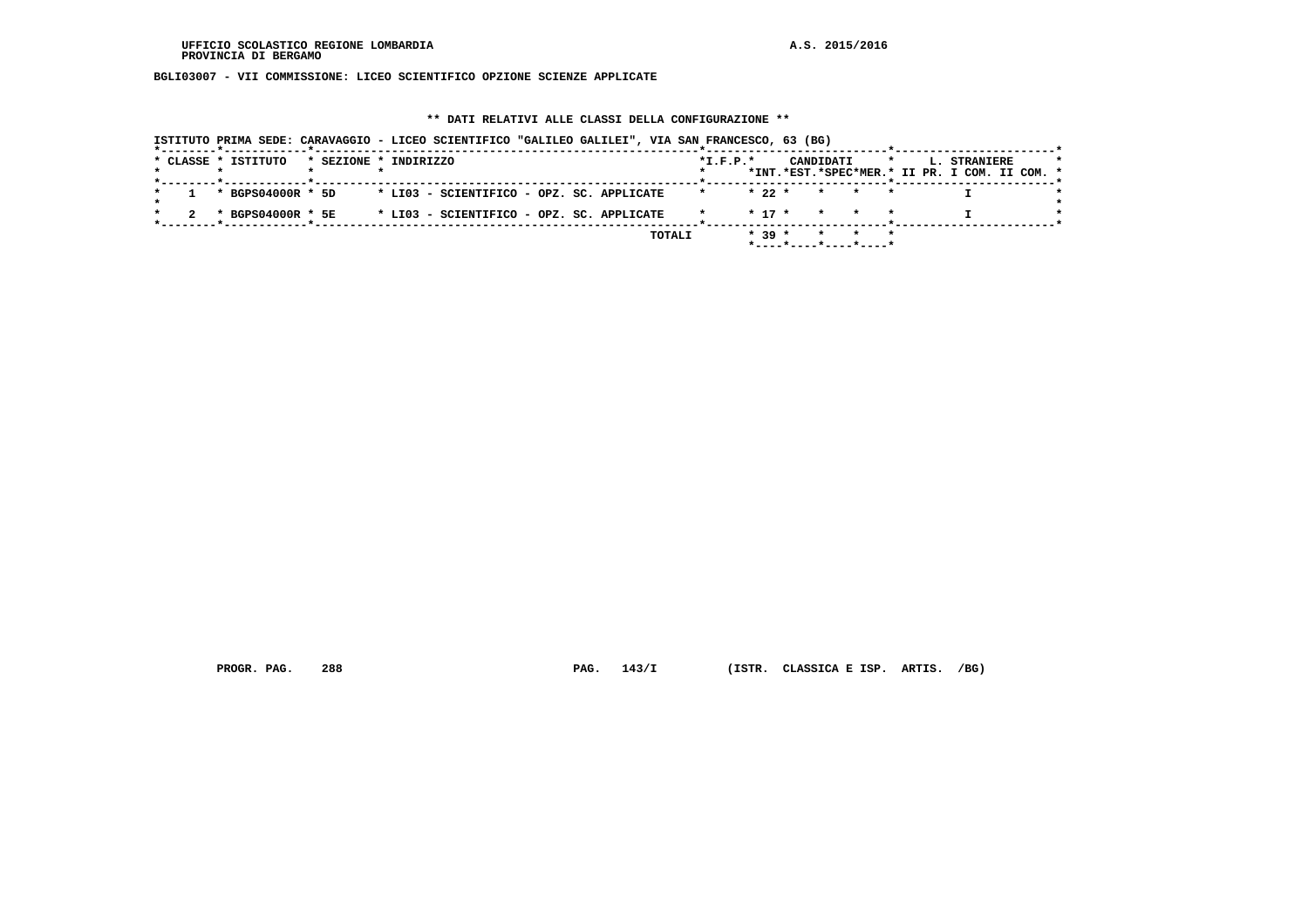## **BGLI03007 - VII COMMISSIONE: LICEO SCIENTIFICO OPZIONE SCIENZE APPLICATE**

| $\star$<br>PRESIDENTE: SALOMONE SANTA N. IL 23/04/1957 (ME)<br>$\star$<br>BERGAMO - ISTITUTO TECNICO COMMERCIALE "BORTOLO BELOTTI", VIA PER AZZANO,5 (BG)                                                                                                   |  |
|-------------------------------------------------------------------------------------------------------------------------------------------------------------------------------------------------------------------------------------------------------------|--|
| INDIRIZZO: LI03 - SCIENTIFICO - OPZ. SC. APPLICATE                                                                                                                                                                                                          |  |
| 1 - IO11:LINGUA E LETTERATURA ITALIANA<br>(A050:LETTERE IST.ISTR.SECOND. ; A051:LETTERE, LATINO NEI LICEI<br>STUCCHI ILARIA N. IL 15/06/1978 (MI)<br>PROVENIENTE DA: ROMANO DI LOMBARDIA - ISTITUTO MAGISTRALE "DON LORENZO MILANI", VIA BELVEDERE (BG)     |  |
| 2 - N460:LINGUA E CULTURA INGLESE<br>(A346:LINGUA E CIV. STRANIERA<br>BIANCHI ROSALIA N. IL 03/03/1964 (GE)<br>PROVENIENTE DA: BERGAMO - LICEO CLASSICO "PAOLO SARPI", PIAZZA ROSATE, 4 (BG)                                                                |  |
| 3 - I048: SCIENZE NATURALI (BIO. CHIM. SC. DELLA TERRA)<br>(A013: CHIMICA E TECNOLOGIE CHIM; A060: SC.NA., CH., GEOG., MIC.<br>VEGINI CLAUDIO N. IL 25/10/1958 (BG)<br>PROVENIENTE DA: BERGAMO - ISTITUTO MAGISTRALE "GIOVANNI FALCONE", VIA DUNANT, 1 (BG) |  |

PROGR. PAG. 289 **PAG. 143/II** (ISTR. CLASSICA E ISP. ARTIS. /BG)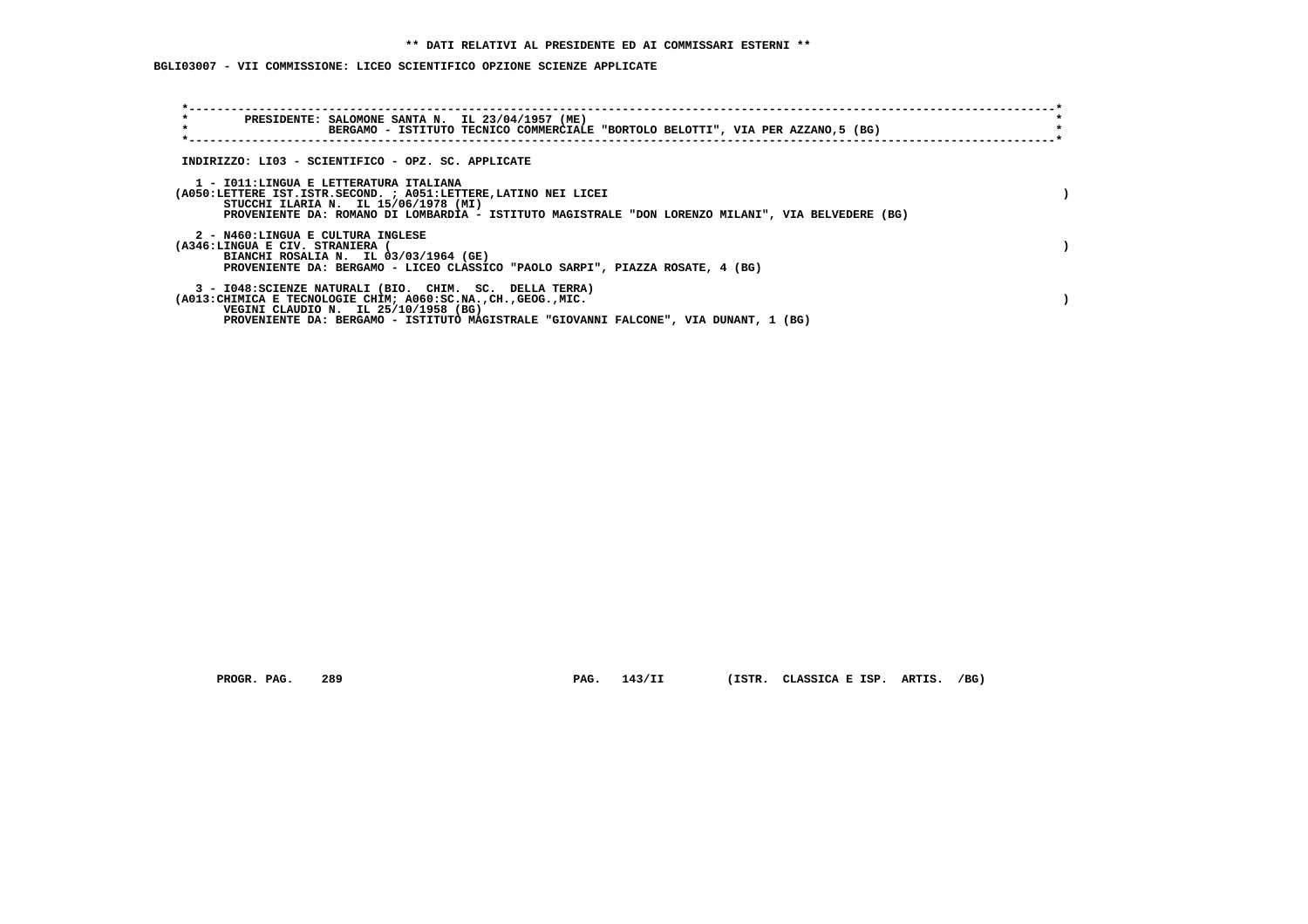**BGLI03008 - VIII COMMISSIONE: LICEO SCIENTIFICO OPZIONE SCIENZE APPLICATE**

### **\*\* DATI RELATIVI ALLE CLASSI DELLA CONFIGURAZIONE \*\***

|  |                     |                       |  |                                           |  | ISTITUTO PRIMA SEDE: CARAVAGGIO - LICEO SCIENTIFICO "GALILEO GALILEI", VIA SAN FRANCESCO, 63 (BG) |                |          |  |           |                                |         |                                                               |  |
|--|---------------------|-----------------------|--|-------------------------------------------|--|---------------------------------------------------------------------------------------------------|----------------|----------|--|-----------|--------------------------------|---------|---------------------------------------------------------------|--|
|  | * CLASSE * ISTITUTO | * SEZIONE * INDIRIZZO |  |                                           |  |                                                                                                   | $*$ I.F.P. $*$ |          |  | CANDIDATI |                                | $\star$ | L. STRANIERE<br>*INT.*EST.*SPEC*MER.* II PR. I COM. II COM. * |  |
|  | * BGPS04000R * 5M   |                       |  | * LI03 - SCIENTIFICO - OPZ. SC. APPLICATE |  |                                                                                                   |                | $* 21 *$ |  |           | * * *                          |         |                                                               |  |
|  | * BGPS04000R * 5N   |                       |  | * LI03 - SCIENTIFICO - OPZ. SC. APPLICATE |  |                                                                                                   |                | $* 22 *$ |  |           | * * *                          |         |                                                               |  |
|  |                     |                       |  |                                           |  | TOTALI                                                                                            |                | $* 43 *$ |  |           | * * *<br>*----*----*----*----* |         |                                                               |  |

 **PROGR. PAG. 290 PAG. 144/I (ISTR. CLASSICA E ISP. ARTIS. /BG)**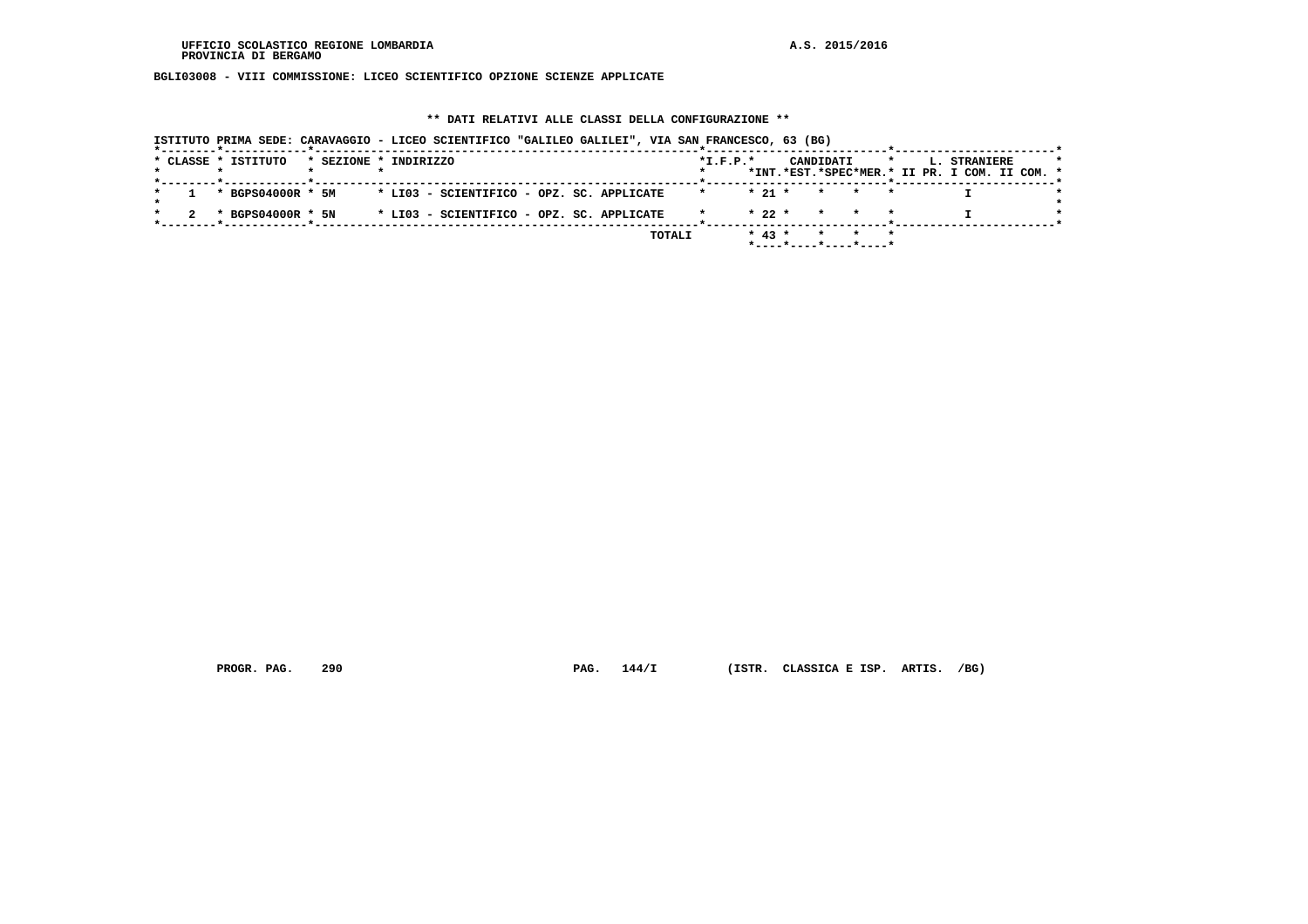### **BGLI03008 - VIII COMMISSIONE: LICEO SCIENTIFICO OPZIONE SCIENZE APPLICATE**

| $\star$<br>$\star$                                                   | PRESIDENTE: RIVOLTELLA LAURA N. IL 11/01/1964 (BG)<br>BERGAMO - ISTITUTO TECNICO PER GEOMETRI "GIACOMO QUARENGHI", VIA EUROPA, 27 (BG)                                                                                                                                             |  |
|----------------------------------------------------------------------|------------------------------------------------------------------------------------------------------------------------------------------------------------------------------------------------------------------------------------------------------------------------------------|--|
|                                                                      | INDIRIZZO: LI03 - SCIENTIFICO - OPZ. SC. APPLICATE                                                                                                                                                                                                                                 |  |
| 1 - IO11: LINGUA E LETTERATURA ITALIANA                              | (A050:LETTERE IST.ISTR.SECOND. ; A051:LETTERE, LATINO NEI LICEI<br>BOTTA CHIARA N. IL 19/12/1970 (SA)<br>PROVENIENTE DA: BERGAMO - ISTITUTO TECNICO AGRARIO "MARIO RIGONI STERN", VIA BORGO PALAZZO, 128 (BG)                                                                      |  |
| 2 - N460:LINGUA E CULTURA INGLESE<br>(A346:LINGUA E CIV. STRANIERA ( | CESTARI GIULIO N. IL 12/11/1961 (BA)<br>PROVENIENTE DA: DALMINE - LICEO SCIENTIFICO "LUIGI EINAUDI", VIA VERDI, 48 (BG)                                                                                                                                                            |  |
|                                                                      | 3 - I048: SCIENZE NATURALI (BIO. CHIM. SC. DELLA TERRA)<br>(A013: CHIMICA E TECNOLOGIE CHIM; A060: SC.NA., CH., GEOG., MIC.<br>DE FRANCESCO VIRGINIA N. IL 10/04/1967 (ME)<br>PROVENIENTE DA: TRESCORE BALNEARIO - ISTITUTO MAGISTRALE "LORENZO FEDERICI", VIA DELL'ALBAROTTO (BG) |  |

 **PROGR. PAG. 291 PAG. 144/II (ISTR. CLASSICA E ISP. ARTIS. /BG)**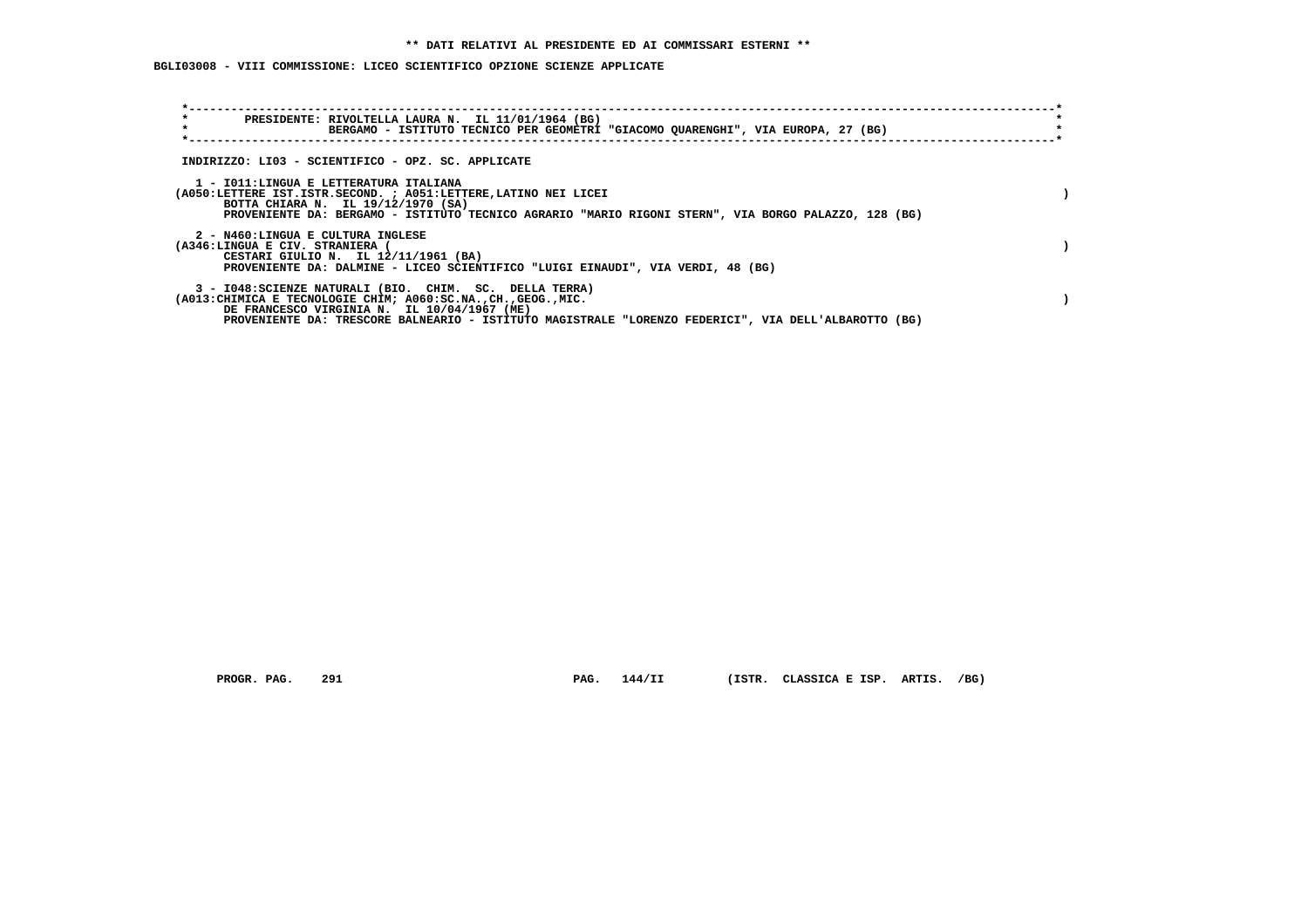**BGLI03009 - IX COMMISSIONE: LICEO SCIENTIFICO OPZIONE SCIENZE APPLICATE**

#### **\*\* DATI RELATIVI ALLE CLASSI DELLA CONFIGURAZIONE \*\***

| *--------*-----------*----- |                       |                                           | ISTITUTO PRIMA SEDE: DALMINE - LICEO SCIENTIFICO "LUIGI EINAUDI", VIA VERDI, 48 (BG) |                |            |                                                        |         |                                                               |  |
|-----------------------------|-----------------------|-------------------------------------------|--------------------------------------------------------------------------------------|----------------|------------|--------------------------------------------------------|---------|---------------------------------------------------------------|--|
| * CLASSE * ISTITUTO         | * SEZIONE * INDIRIZZO |                                           |                                                                                      | $*$ I.F.P. $*$ |            | CANDIDATI                                              | $\star$ | L. STRANIERE<br>*INT.*EST.*SPEC*MER.* II PR. I COM. II COM. * |  |
| * BGPS01101T * C            |                       | * LI03 - SCIENTIFICO - OPZ. SC. APPLICATE |                                                                                      |                | $* 14 *$   | * * *                                                  |         |                                                               |  |
| * BGPS01101T * D            |                       | * LI03 - SCIENTIFICO - OPZ. SC. APPLICATE |                                                                                      |                | $*$ 19 $*$ | * * *                                                  |         |                                                               |  |
|                             |                       |                                           | TOTALI                                                                               |                | $* 33 *$   | $\star$ $\sim$<br>$*$ ---- $*$ ---- $*$ ---- $*$ ----* | * *     |                                                               |  |

 **PROGR. PAG. 292 PAG. 145/I (ISTR. CLASSICA E ISP. ARTIS. /BG)**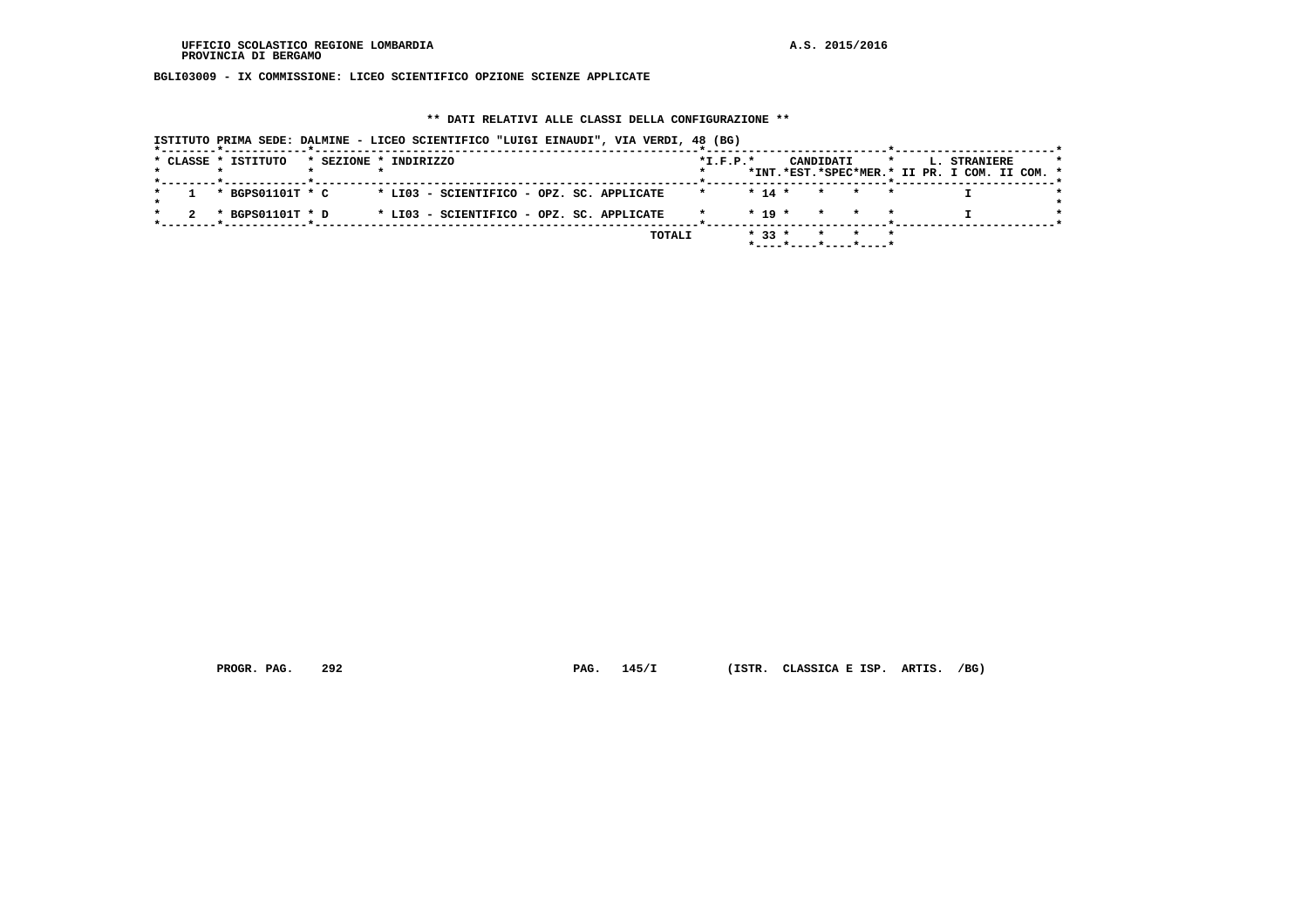# **BGLI03009 - IX COMMISSIONE: LICEO SCIENTIFICO OPZIONE SCIENZE APPLICATE**

| $\star$<br>$\star$                                                   | PRESIDENTE: CIMINELLI VITTORIA N. IL 18/10/1950 (SP)<br>TREVIGLIO - ISTITUTO TECNICO COMMERCIALE "GUGLIELMO OBERDAN", VIALE MERISIO, 14 (BG)                                                                                                                           |  |
|----------------------------------------------------------------------|------------------------------------------------------------------------------------------------------------------------------------------------------------------------------------------------------------------------------------------------------------------------|--|
|                                                                      | INDIRIZZO: LI03 - SCIENTIFICO - OPZ. SC. APPLICATE                                                                                                                                                                                                                     |  |
|                                                                      | 1 - IO11:LINGUA E LETTERATURA ITALIANA<br>(A050:LETTERE IST.ISTR.SECOND. ; A051:LETTERE, LATINO NEI LICEI<br>CONSONNI FULVIO N. IL 01/12/1960 (MS)<br>PROVENIENTE DA: PRESEZZO - LICEO SCIENTIFICO "MAIRONI DA PONTE", VIA BERIZZI, 1 (BG)                             |  |
| 2 - N460:LINGUA E CULTURA INGLESE<br>(A346:LINGUA E CIV. STRANIERA ( | ROSSI DANIELA N. IL 26/09/1977 (BG)<br>PROVENIENTE DA: INZAGO - IST PROF PER I SERVIZI COMMERCIALI "MARISA BELLISARIO", VIA PADANA SUPERIORE, 20 (MI)                                                                                                                  |  |
|                                                                      | 3 - I048: SCIENZE NATURALI (BIO. CHIM. SC. DELLA TERRA)<br>(A013: CHIMICA E TECNOLOGIE CHIM; A060: SC.NA., CH., GEOG., MIC.<br>TONDOLO CLAUDIA N. IL 03/09/1959 (SO)<br>PROVENIENTE DA: TREVIGLIO - ISTITUTO TECNICO AGRARIO "GAETANO CANTONI", VIA MERISIO, 17/C (BG) |  |

 **PROGR. PAG. 293 PAG. 145/II (ISTR. CLASSICA E ISP. ARTIS. /BG)**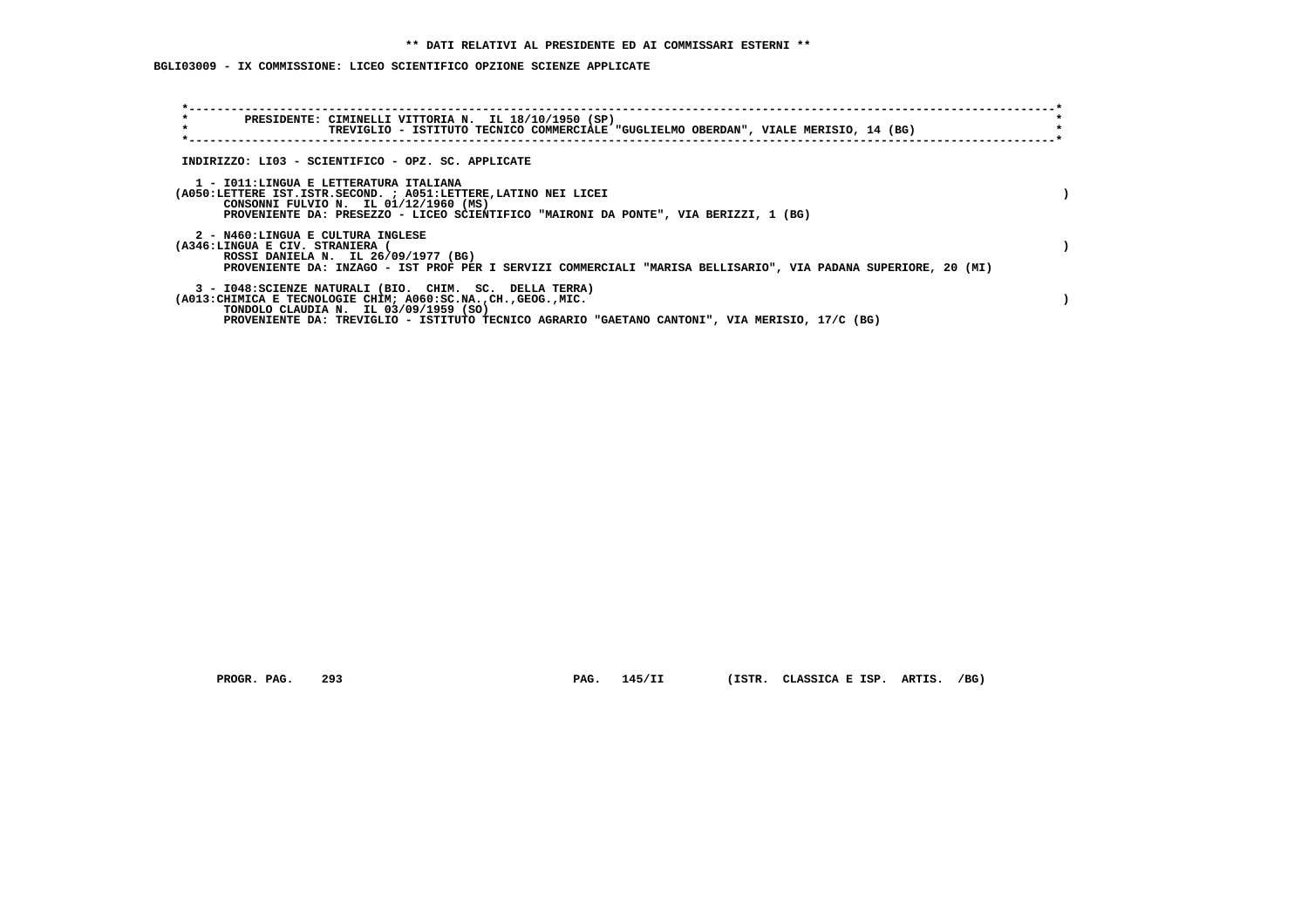**BGLI03010 - X COMMISSIONE: LICEO SCIENTIFICO OPZIONE SCIENZE APPLICATE**

#### **\*\* DATI RELATIVI ALLE CLASSI DELLA CONFIGURAZIONE \*\***

| * CLASSE * ISTITUTO |                   | * SEZIONE * INDIRIZZO                     |                                           | $*$ I.F.P. $*$ |            | CANDIDATI                                  | $\star$ | L. STRANIERE<br>*INT.*EST.*SPEC*MER.* II PR. I COM. II COM. * |  |
|---------------------|-------------------|-------------------------------------------|-------------------------------------------|----------------|------------|--------------------------------------------|---------|---------------------------------------------------------------|--|
|                     |                   |                                           |                                           |                |            |                                            |         |                                                               |  |
|                     | * BGPS016011 * LA | * LI03 - SCIENTIFICO - OPZ. SC. APPLICATE |                                           |                | $*$ 19 $*$ | $\star$ 2 $\star$                          |         |                                                               |  |
|                     | * BGPS016011 * LB |                                           | * LI03 - SCIENTIFICO - OPZ. SC. APPLICATE |                | $*20$ $*$  | * * *                                      |         |                                                               |  |
|                     |                   |                                           | TOTALI                                    |                | $* 39 *$   | $\star$ 2 $\star$<br>*----*----*----*----* | $\star$ |                                                               |  |

 **PROGR. PAG. 294 PAG. 146/I (ISTR. CLASSICA E ISP. ARTIS. /BG)**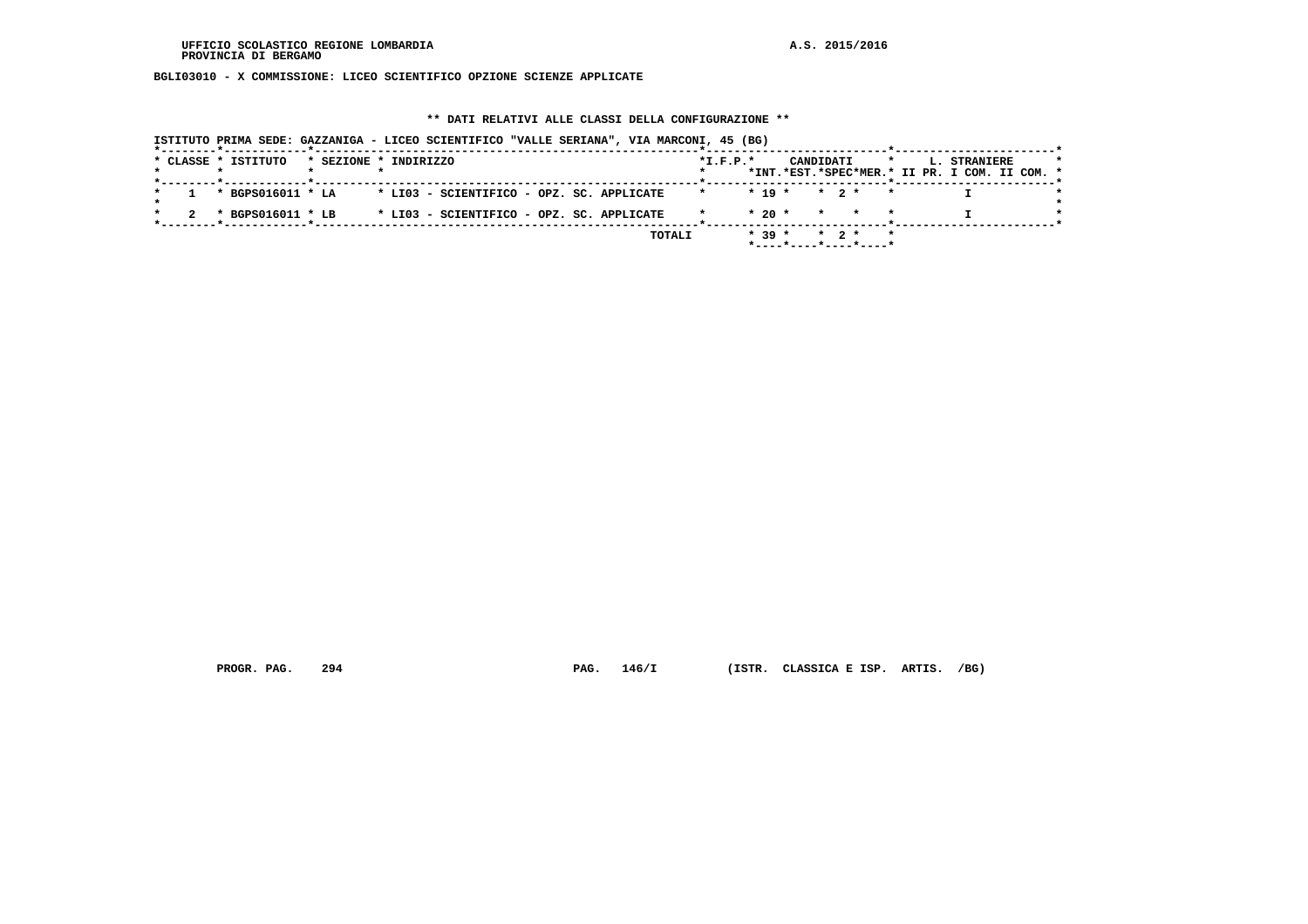# **BGLI03010 - X COMMISSIONE: LICEO SCIENTIFICO OPZIONE SCIENZE APPLICATE**

| $\star$<br>PRESIDENTE: ETZO MIRIAM SEBASTIANA N. IL 16/10/1963 (NU)<br>$\star$<br>BERGAMO - SCUOLA PRIMO GRADO CPIA 1 BERGAMO, VIA OZANAM 27 (BG)                                                                                                     |  |
|-------------------------------------------------------------------------------------------------------------------------------------------------------------------------------------------------------------------------------------------------------|--|
| INDIRIZZO: LI03 - SCIENTIFICO - OPZ. SC. APPLICATE                                                                                                                                                                                                    |  |
| 1 - IO11: LINGUA E LETTERATURA ITALIANA<br>(A050:LETTERE IST.ISTR.SECOND. ; A051:LETTERE, LATINO NEI LICEI<br>FROSIO ELENA N. IL 03/03/1970 (BG)<br>PROVENIENTE DA: CLUSONE - LICEO SCIENTIFICO "ANDREA FANTONI", VIA BARBARIGO, 27 (BG)              |  |
| 2 - N460:LINGUA E CULTURA INGLESE<br>(A346:LINGUA E CIV. STRANIERA<br>PIANTONI SILVIA N. IL 18/12/1985 (BG)<br>PROVENIENTE DA: BERGAMO - IST PROF PER I SERVIZI COMMERCIALI "CATERINA CANIANA", VIA DEL POLARESCO, 19 (BG)                            |  |
| 3 - I048: SCIENZE NATURALI (BIO. CHIM. SC. DELLA TERRA)<br>(A013: CHIMICA E TECNOLOGIE CHIM; A060: SC.NA., CH., GEOG., MIC.<br>VALORE ADRIANA N. IL 10/07/1979 (ME)<br>PROVENIENTE DA: BERGAMO - LICEO SCIENTIFICO "GIULIO NATTA", VIA EUROPA 15 (BG) |  |

 **PROGR. PAG. 295 PAG. 146/II (ISTR. CLASSICA E ISP. ARTIS. /BG)**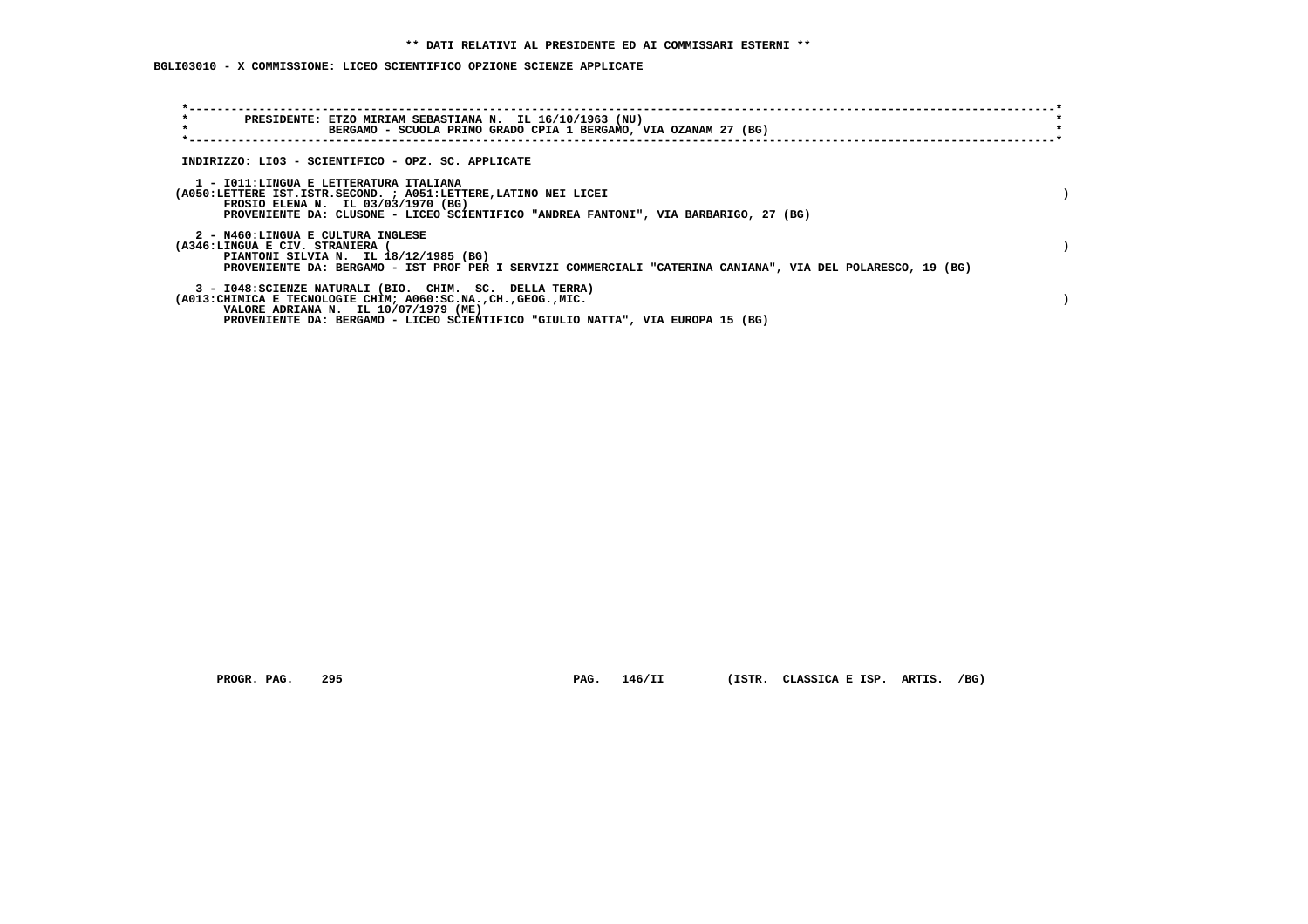**BGLI03011 - XI COMMISSIONE: LICEO SCIENTIFICO OPZIONE SCIENZE APPLICATE**

### **\*\* DATI RELATIVI ALLE CLASSI DELLA CONFIGURAZIONE \*\***

|  | * CLASSE * ISTITUTO | * SEZIONE * INDIRIZZO                     |  |        | $*$ I.F.P. $*$ |              | CANDIDATI |                                                     | $\star$ | L. STRANIERE                                  |  |
|--|---------------------|-------------------------------------------|--|--------|----------------|--------------|-----------|-----------------------------------------------------|---------|-----------------------------------------------|--|
|  |                     |                                           |  |        |                |              |           |                                                     |         | *INT.*EST.*SPEC*MER.* II PR. I COM. II COM. * |  |
|  | * BGPS02401X * I    | * LI03 - SCIENTIFICO - OPZ. SC. APPLICATE |  |        |                |              |           | $* 16 * * * * * *$                                  |         |                                               |  |
|  | * BGPS02401X * DS   | * LI02 - SCIENTIFICO                      |  |        |                |              |           | $* 21 * 1 * * * * *$                                |         |                                               |  |
|  |                     |                                           |  | TOTALI |                | $* 37 * 1 *$ |           | $*$ - - - - $*$ - - - - $*$ - - - - $*$ - - - - $*$ |         |                                               |  |

 **PROGR. PAG. 296 PAG. 147/I (ISTR. CLASSICA E ISP. ARTIS. /BG)**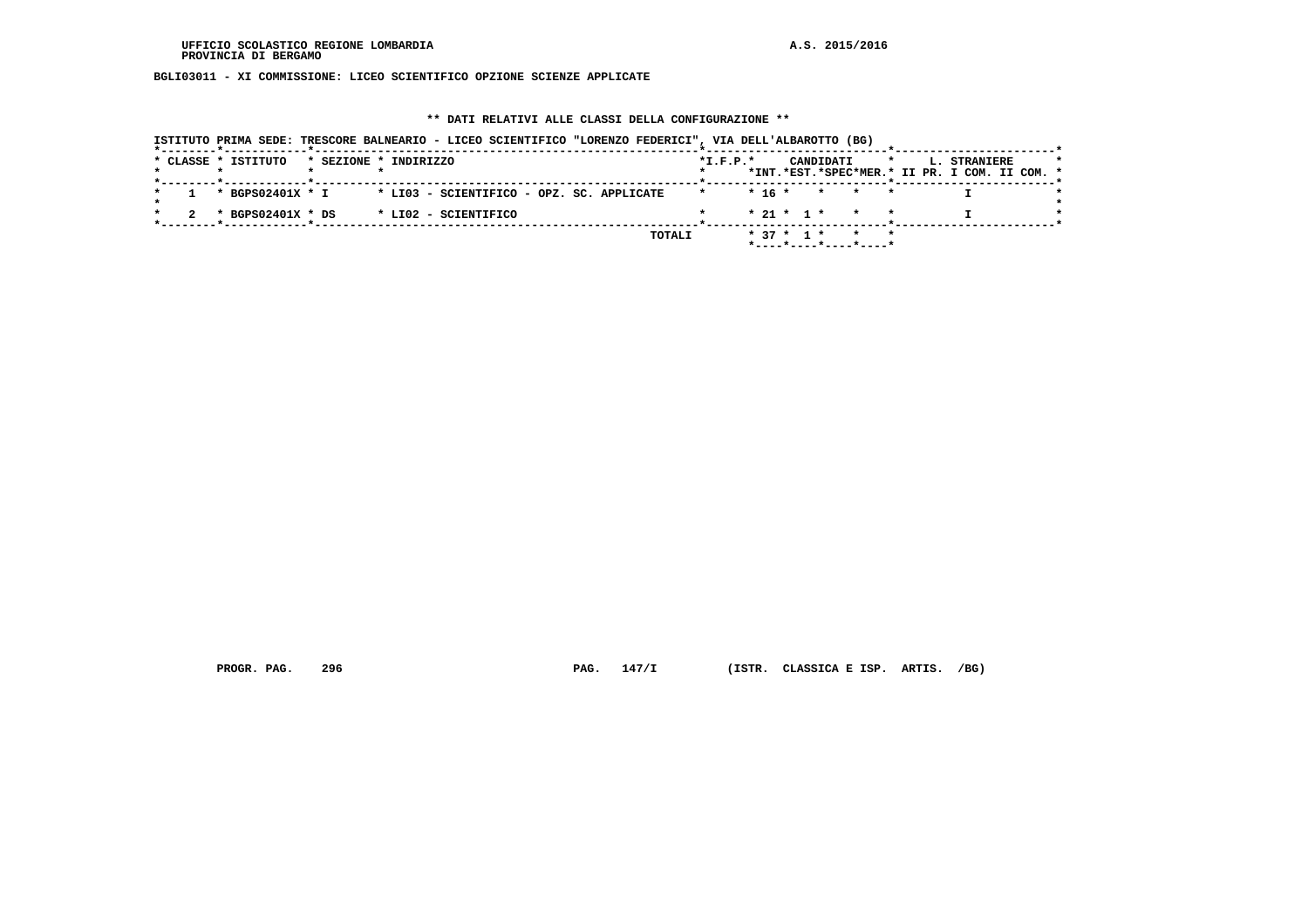# **BGLI03011 - XI COMMISSIONE: LICEO SCIENTIFICO OPZIONE SCIENZE APPLICATE**

| PRESIDENTE: LEONE ROSARIO N. IL 09/03/1954 (NA)                                                            |  |
|------------------------------------------------------------------------------------------------------------|--|
| $\star$<br>BERGAMO - ISTITUTO TECNICO COMMERCIALE "VITTORIO EMANUELE II", VIA F. LUSSANA, 2 (BG)           |  |
|                                                                                                            |  |
| INDIRIZZO: LI03 - SCIENTIFICO - OPZ. SC. APPLICATE                                                         |  |
| 1 - IO11: LINGUA E LETTERATURA ITALIANA<br>(A050:LETTERE IST.ISTR.SECOND. ; A051:LETTERE, LATINO NEI LICEI |  |
| FAVASULI GIOVANNI N. IL 04/01/1970 (RC)                                                                    |  |
| PROVENIENTE DA: BERGAMO - ISTITUTO TECNICO INDUSTRIALE "GIULIO NATTA", VIALE EUROPA, 15 (BG)               |  |
| 2 - N460:LINGUA E CULTURA INGLESE<br>(A346:LINGUA E CIV. STRANIERA (                                       |  |
| MARTONE ANNA N. IL 17/02/1970 (BN)                                                                         |  |
| PROVENIENTE DA: LOVERE - ISTITUTO TECNICO COMMERCIALE "IVAN PIANA", VIA XX SETTEMBRE, 4 (BG)               |  |
| 3 - I048: SCIENZE NATURALI (BIO. CHIM. SC. DELLA TERRA)                                                    |  |
| (A013: CHIMICA E TECNOLOGIE CHIM; A060: SC.NA., CH., GEOG., MIC.<br>BUONO ANNUNZIATA N. IL 20/03/1965 (MT) |  |
| PROVENIENTE DA: DALMINE - LICEO SCIENTIFICO "LUIGI EINAUDI", VIA VERDI, 48 (BG)                            |  |
| INDIRIZZO: LI02 - SCIENTIFICO                                                                              |  |
| 1 - IO11: LINGUA E LETTERATURA ITALIANA                                                                    |  |
| (A050:LETTERE IST.ISTR.SECOND. ; A051:LETTERE, LATINO NEI LICEI<br>FAVASULI GIOVANNI N. IL 04/01/1970 (RC) |  |
| PROVENIENTE DA: BERGAMO - ISTITUTO TECNICO INDUSTRIALE "GIULIO NATTA", VIALE EUROPA, 15 (BG)               |  |
| 2 - N460:LINGUA E CULTURA INGLESE                                                                          |  |
| (A346:LINGUA E CIV. STRANIERA (<br>MARTONE ANNA N. IL 17/02/1970 (BN)                                      |  |
| PROVENIENTE DA: LOVERE - ISTITUTO TECNICO COMMERCIALE "IVAN PIANA", VIA XX SETTEMBRE, 4 (BG)               |  |
| 3 - I048: SCIENZE NATURALI (BIO. CHIM. SC. DELLA TERRA)                                                    |  |
| ( A060:SC.NA. ,CH. ,GEOG. ,MIC.<br>BUONO ANNUNZIATA N. IL 20/03/1965 (MT)                                  |  |
| PROVENIENTE DA: DALMINE - LICEO SCIENTIFICO "LUIGI EINAUDI", VIA VERDI, 48 (BG)                            |  |

PROGR. PAG. 297 **PAG. 147/II** (ISTR. CLASSICA E ISP. ARTIS. /BG)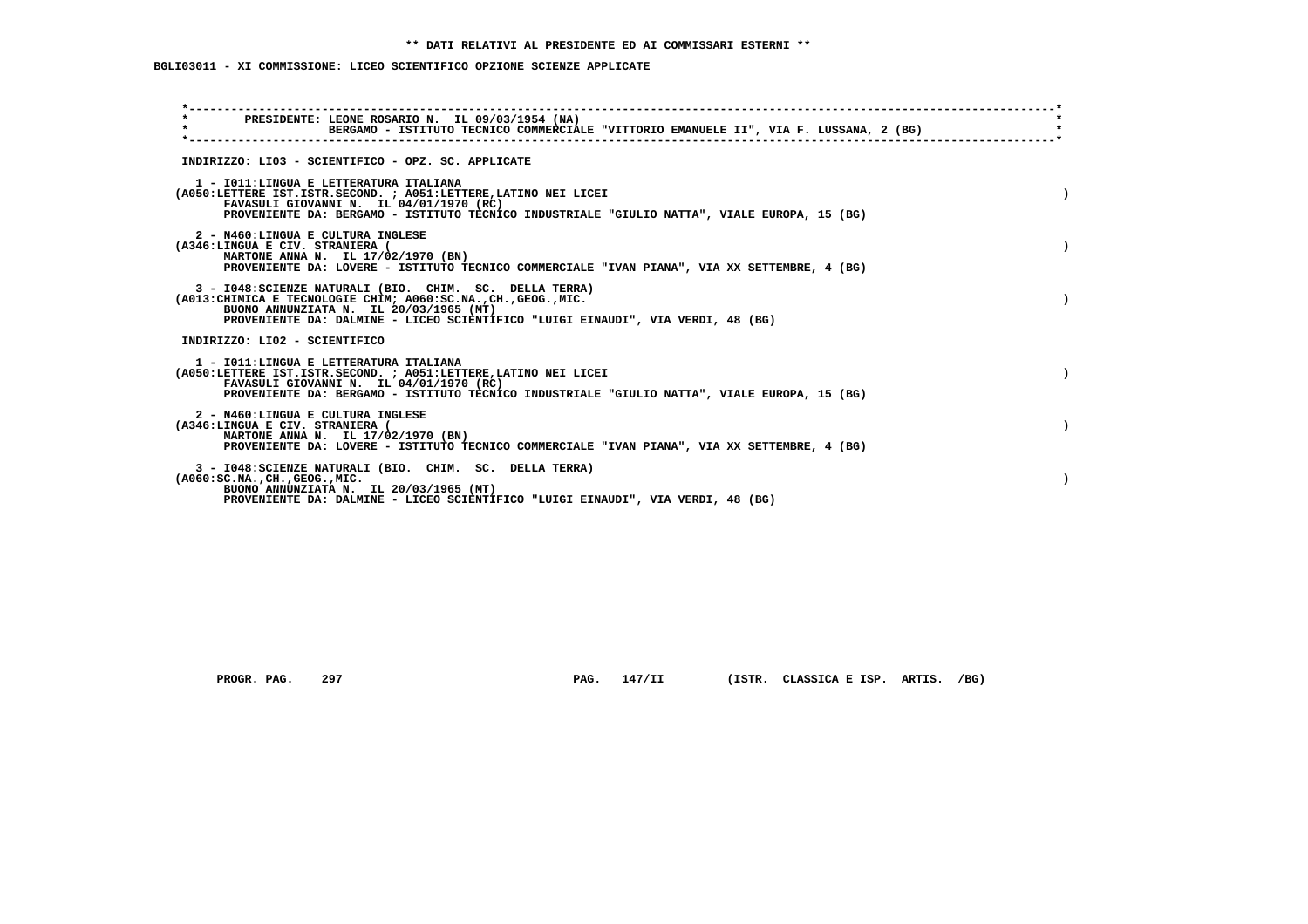### **BGLI03012 - XII COMMISSIONE: LICEO SCIENTIFICO OPZIONE SCIENZE APPLICATE**

#### **\*\* DATI RELATIVI ALLE CLASSI DELLA CONFIGURAZIONE \*\***

| ISTITUTO PRIMA SEDE: BERGAMO - LICEO SCIENTIFICO "GIULIO NATTA", VIA EUROPA 15 (BG)        |                                                                                                          |
|--------------------------------------------------------------------------------------------|----------------------------------------------------------------------------------------------------------|
| * CLASSE * ISTITUTO<br>* SEZIONE * INDIRIZZO                                               | CANDIDATI<br>$*I.F.P.*$<br>$\mathbf{r}$<br>L. STRANIERE<br>*INT.*EST.*SPEC*MER.* II PR. I COM. II COM. * |
| * BGPS03201V * 5ELSA * LI03 - SCIENTIFICO - OPZ. SC. APPLICATE                             | $* 17 *$<br>$\mathbf{r}$<br>$\mathbf{r}$<br>$\star$                                                      |
| ISTITUTO SECONDA SEDE: GAZZANIGA - LICEO SCIENTIFICO "VALLE SERIANA", VIA MARCONI, 45 (BG) |                                                                                                          |
| * CLASSE * ISTITUTO<br>* SEZIONE * INDIRIZZO                                               | $*I.F.P.*$<br>CANDIDATI<br>$\star$<br>L. STRANIERE<br>*INT.*EST.*SPEC*MER.* II PR. I COM. II COM. *      |
| * BGPS016011 * 5LC<br>* LI03 - SCIENTIFICO - OPZ. SC. APPLICATE                            | $* 25 *$<br>* * *<br>$\star$                                                                             |
| TOTALI                                                                                     | $* 42 *$<br>$\star$ $\star$<br>$\mathbf{r}$<br>*----*----*----*----*                                     |

 **PROGR. PAG. 298 PAG. 148/I (ISTR. CLASSICA E ISP. ARTIS. /BG)**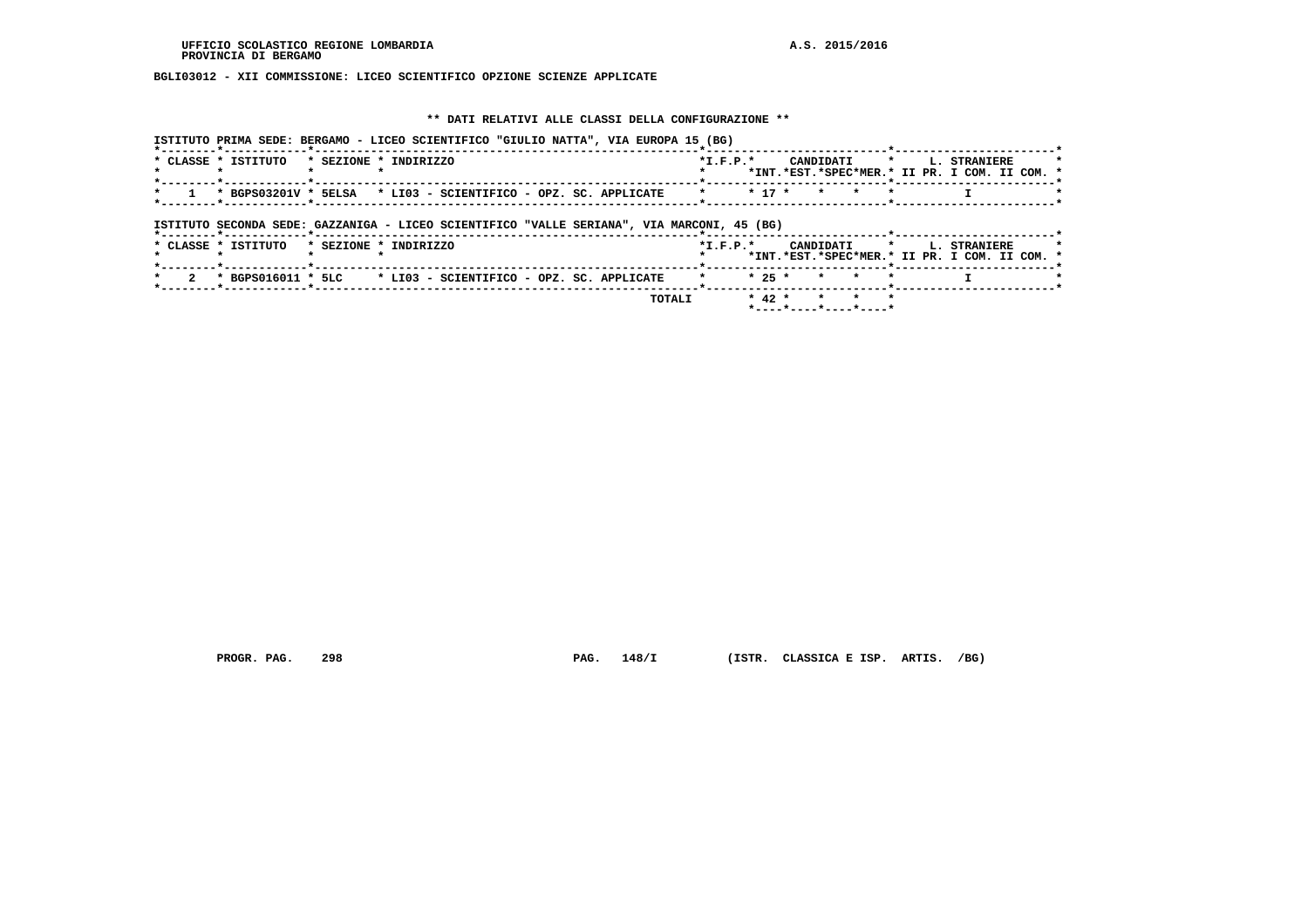### **BGLI03012 - XII COMMISSIONE: LICEO SCIENTIFICO OPZIONE SCIENZE APPLICATE**

| $\star$<br>$\star$ |                                                                                                                                                                                                                                                                                                      | PRESIDENTE: MEDVES FIORETTA N. IL 07/09/1959 (CR)<br>ROMANO DI LOMBARDIA - IST TEC COMMERCIALE E PER GEOMETRI "G.B. RUBINI", VIA BELVEDERE (BG) |  |  |  |  |  |  |
|--------------------|------------------------------------------------------------------------------------------------------------------------------------------------------------------------------------------------------------------------------------------------------------------------------------------------------|-------------------------------------------------------------------------------------------------------------------------------------------------|--|--|--|--|--|--|
|                    | INDIRIZZO: LI03 - SCIENTIFICO - OPZ. SC. APPLICATE                                                                                                                                                                                                                                                   |                                                                                                                                                 |  |  |  |  |  |  |
|                    | 1 - IO11:LINGUA E LETTERATURA ITALIANA<br>(A050:LETTERE IST.ISTR.SECOND. ; A051:LETTERE, LATINO NEI LICEI<br>RAPISARDA SANTA N. IL 29/12/1978 (CT)<br>PROVENIENTE DA: SAN PELLEGRINO TERME - IST PROF PER I SERVIZI ALBERGHIERI E RISTORAZIONE DI SAN PELLEGRINO TERME, VIALE                        |                                                                                                                                                 |  |  |  |  |  |  |
|                    | 2 - N460:LINGUA E CULTURA INGLESE<br>(A346:LINGUA E CIV. STRANIERA<br>CALOGERO VERONICA N. IL 15/05/1972 (BG)<br>PROVENIENTE DA: LOVERE - ISTITUTO TECNICO INDUSTRIALE "GALILEO GALILEI", VIA XX SETTEMBRE, 4 (BG)                                                                                   |                                                                                                                                                 |  |  |  |  |  |  |
|                    | 3 - I048: SCIENZE NATURALI (BIO. CHIM. SC. DELLA TERRA)<br>(A013: CHIMICA E TECNOLOGIE CHIM; A060: SC.NA., CH., GEOG., MIC.<br>DELLA MONICA CARMELA N. IL 15/07/1972 (SA)<br>PROVENIENTE DA: SAN PELLEGRINO TERME - IST PROF PER I SERVIZI ALBERGHIERI E RISTORAZIONE DI SAN PELLEGRINO TERME, VIALE |                                                                                                                                                 |  |  |  |  |  |  |

PROGR. PAG. 299 **PAG. 148/II** (ISTR. CLASSICA E ISP. ARTIS. /BG)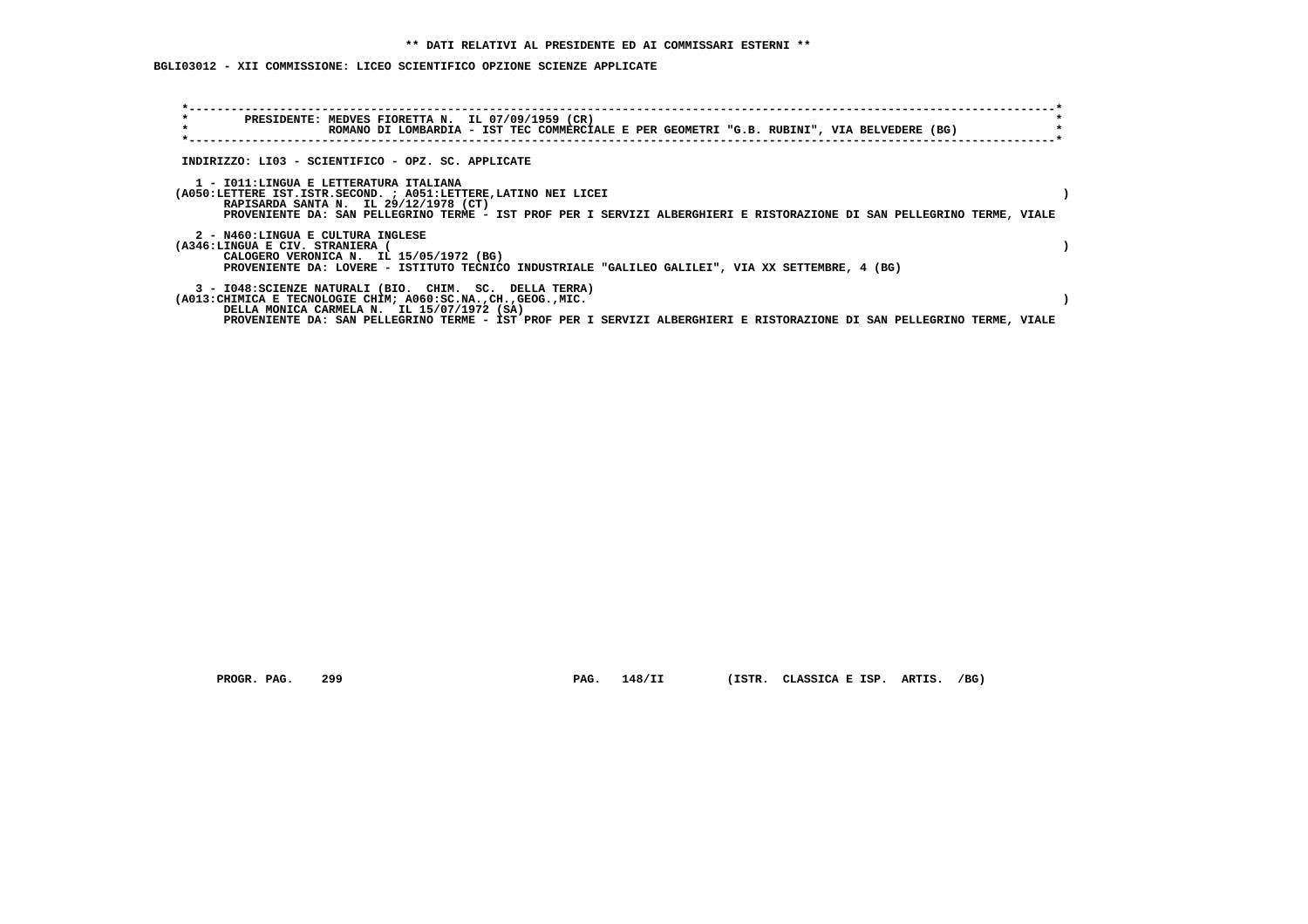**BGLI04001 - I COMMISSIONE: LICEO LINGUISTICO**

#### **\*\* DATI RELATIVI ALLE CLASSI DELLA CONFIGURAZIONE \*\***

| ISTITUTO PRIMA SEDE: BERGAMO - ISTITUTO MAGISTRALE "GIOVANNI FALCONE", VIA DUNANT, 1 (BG) |                                                                                                     |  |
|-------------------------------------------------------------------------------------------|-----------------------------------------------------------------------------------------------------|--|
| * CLASSE * ISTITUTO<br>* SEZIONE * INDIRIZZO                                              | $*L.F.P.*$<br>CANDIDATI<br>$\star$<br>L. STRANIERE<br>*INT.*EST.*SPEC*MER.* II PR. I COM. II COM. * |  |
| * BGPM02000L * H<br>* LI04 - LINGUISTICO                                                  | $*$ 19 $*$<br>* * * T                                                                               |  |
| * BGPM02000L * B<br>* EA03 - ESABAC - LICEO LINGUISTICO                                   | $*20$ *<br>* * *                                                                                    |  |
|                                                                                           | $* 39 *$<br>TOTALI<br>$\star$ $\star$<br>*----*----*----*----*                                      |  |

 **PROGR. PAG. 300 PAG. 149/I (ISTR. CLASSICA E ISP. ARTIS. /BG)**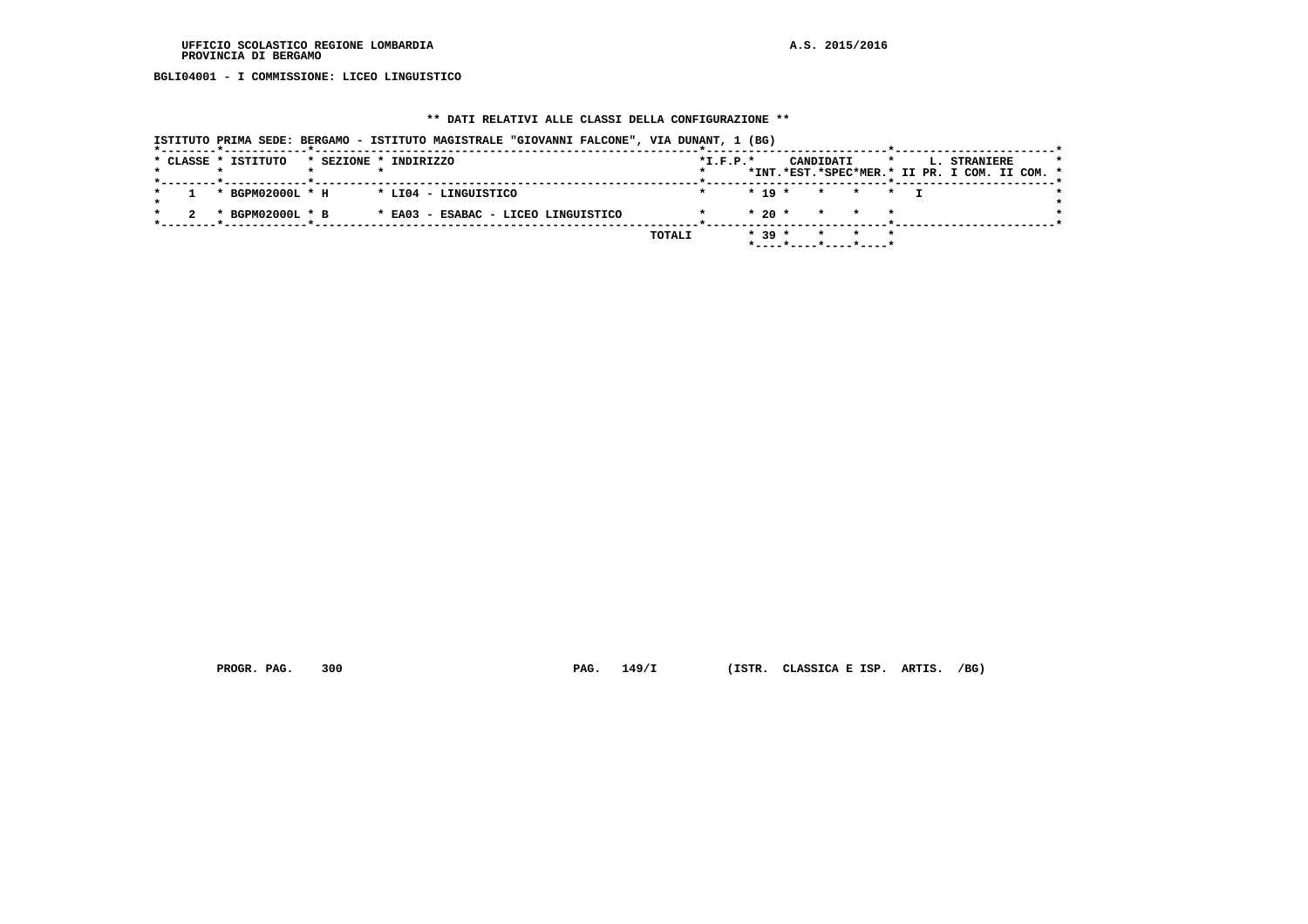| PRESIDENTE: LITRICO MARIA ANNA N. IL 05/08/1955 (CT)<br>$\star$<br>TREVIGLIO - ISTITUTO TECNICO COMMERCIALE "ZENALE E BUTINONE", VIA GALVANI 7 (BG)<br>INDIRIZZO: LI04 - LINGUISTICO<br>1 - IO11: LINGUA E LETTERATURA ITALIANA<br>(A050:LETTERE IST.ISTR.SECOND. ; A051:LETTERE, LATINO NEI LICEI<br>SPOSI FEDERICA N. IL 05/12/1969 (RM)<br>PROVENIENTE DA: ALBINO - ISTITUTO MAGISTRALE "OSCAR ARNULFO ROMERO", VIALE ALDO MORO, 51 (BG)<br>2 - NB46: GIAPPONESE<br>(AB46:LINGUA E CIV. STR. (GIAPP<br>3 - I048: SCIENZE NATURALI (BIO. CHIM. SC. DELLA TERRA)<br>$( A060 : SC.NA. , CH. , GEOG. , MIC. )$<br>LAMPUGNANI PAOLA N. IL 24/04/1967 (BG)<br>PROVENIENTE DA: ROMANO DI LOMBARDIA - ISTITUTO MAGISTRALE "DON LORENZO MILANI", VIA BELVEDERE (BG)<br>INDIRIZZO: EA03 - ESABAC - LICEO LINGUISTICO<br>1 - IO11: LINGUA E LETTERATURA ITALIANA<br>(A050:LETTERE IST.ISTR.SECOND. ; A051:LETTERE,LATINO NEI LICEI<br>SPOSI FEDERICA N. IL 05/12/1969 (RM)<br>PROVENIENTE DA: ALBINO - ISTITUTO MAGISTRALE "OSCAR ARNULFO ROMERO", VIALE ALDO MORO, 51 (BG)<br>2 - I312:LINGUA E CULTURA STRANIERA (FRANCESE)<br>(A246:LINGUA E CIV. STRANIERA (<br>ZONCA LORENA N. IL 22/05/1966 (BG)<br>PROVENIENTE DA: NEMBRO - IST PROF PER I SERVIZI ALBERGHIERI E RISTORAZIONE "ALFREDO SONZOGNI", VIA BELLINI 54 (BG)<br>3 - I048: SCIENZE NATURALI (BIO. CHIM. SC. DELLA TERRA)<br>$( A060 : SC.NA. , CH. , GEOG. , MIC. )$<br>LAMPUGNANI PAOLA N. IL 24/04/1967 (BG)<br>PROVENIENTE DA: ROMANO DI LOMBARDIA - ISTITUTO MAGISTRALE "DON LORENZO MILANI", VIA BELVEDERE (BG) |  |
|-----------------------------------------------------------------------------------------------------------------------------------------------------------------------------------------------------------------------------------------------------------------------------------------------------------------------------------------------------------------------------------------------------------------------------------------------------------------------------------------------------------------------------------------------------------------------------------------------------------------------------------------------------------------------------------------------------------------------------------------------------------------------------------------------------------------------------------------------------------------------------------------------------------------------------------------------------------------------------------------------------------------------------------------------------------------------------------------------------------------------------------------------------------------------------------------------------------------------------------------------------------------------------------------------------------------------------------------------------------------------------------------------------------------------------------------------------------------------------------------------------------------------------------------------------------------------------|--|
|                                                                                                                                                                                                                                                                                                                                                                                                                                                                                                                                                                                                                                                                                                                                                                                                                                                                                                                                                                                                                                                                                                                                                                                                                                                                                                                                                                                                                                                                                                                                                                             |  |
|                                                                                                                                                                                                                                                                                                                                                                                                                                                                                                                                                                                                                                                                                                                                                                                                                                                                                                                                                                                                                                                                                                                                                                                                                                                                                                                                                                                                                                                                                                                                                                             |  |
|                                                                                                                                                                                                                                                                                                                                                                                                                                                                                                                                                                                                                                                                                                                                                                                                                                                                                                                                                                                                                                                                                                                                                                                                                                                                                                                                                                                                                                                                                                                                                                             |  |
|                                                                                                                                                                                                                                                                                                                                                                                                                                                                                                                                                                                                                                                                                                                                                                                                                                                                                                                                                                                                                                                                                                                                                                                                                                                                                                                                                                                                                                                                                                                                                                             |  |
|                                                                                                                                                                                                                                                                                                                                                                                                                                                                                                                                                                                                                                                                                                                                                                                                                                                                                                                                                                                                                                                                                                                                                                                                                                                                                                                                                                                                                                                                                                                                                                             |  |
|                                                                                                                                                                                                                                                                                                                                                                                                                                                                                                                                                                                                                                                                                                                                                                                                                                                                                                                                                                                                                                                                                                                                                                                                                                                                                                                                                                                                                                                                                                                                                                             |  |
|                                                                                                                                                                                                                                                                                                                                                                                                                                                                                                                                                                                                                                                                                                                                                                                                                                                                                                                                                                                                                                                                                                                                                                                                                                                                                                                                                                                                                                                                                                                                                                             |  |
|                                                                                                                                                                                                                                                                                                                                                                                                                                                                                                                                                                                                                                                                                                                                                                                                                                                                                                                                                                                                                                                                                                                                                                                                                                                                                                                                                                                                                                                                                                                                                                             |  |
|                                                                                                                                                                                                                                                                                                                                                                                                                                                                                                                                                                                                                                                                                                                                                                                                                                                                                                                                                                                                                                                                                                                                                                                                                                                                                                                                                                                                                                                                                                                                                                             |  |

 **PROGR. PAG. 301 PAG. 149/II (ISTR. CLASSICA E ISP. ARTIS. /BG)**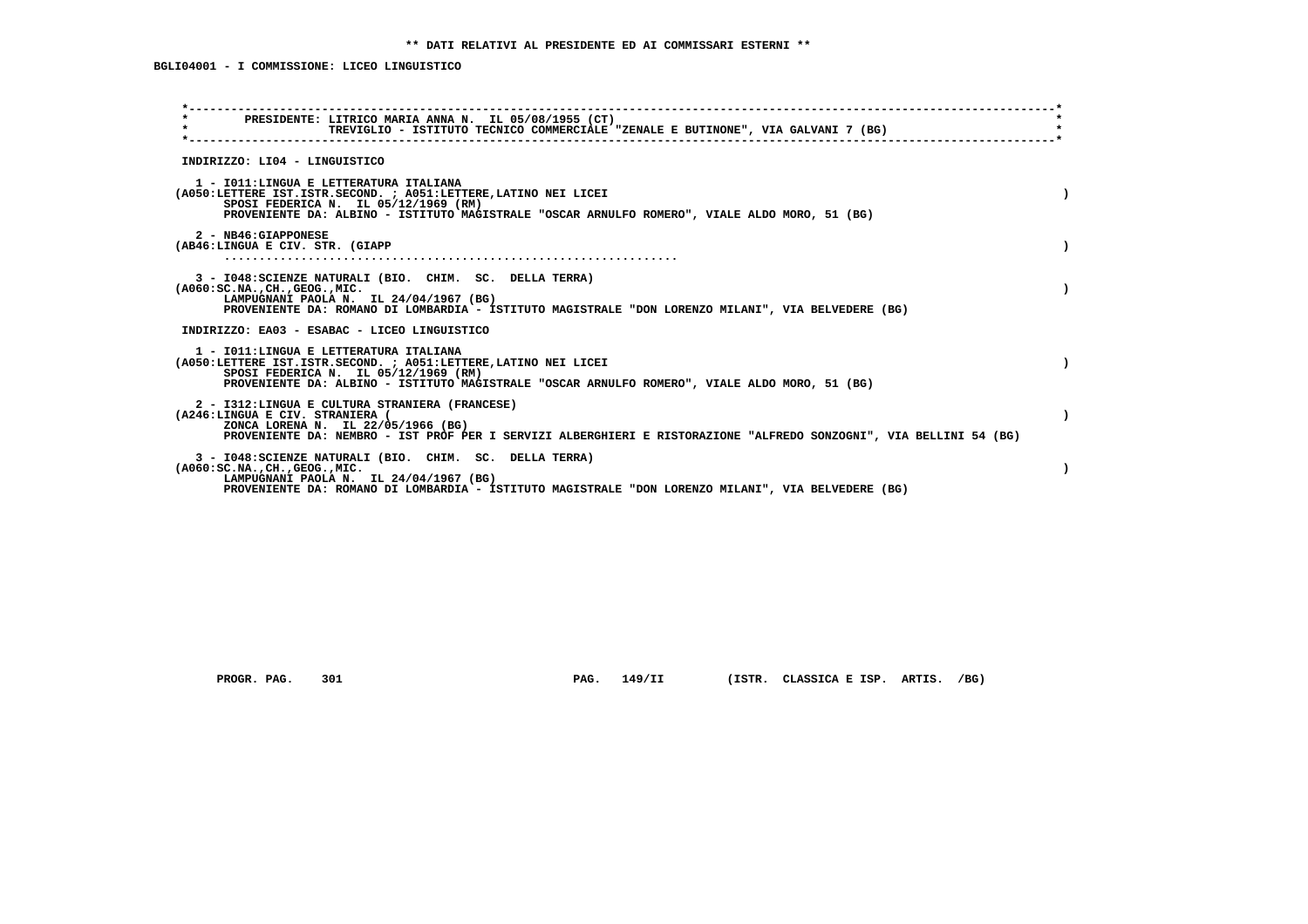**BGLI04002 - II COMMISSIONE: LICEO LINGUISTICO**

#### **\*\* DATI RELATIVI ALLE CLASSI DELLA CONFIGURAZIONE \*\***

|                     |                       | ISTITUTO PRIMA SEDE: BERGAMO - ISTITUTO MAGISTRALE "GIOVANNI FALCONE", VIA DUNANT, 1 (BG) |        |            |           |                                         |                                                               |  |
|---------------------|-----------------------|-------------------------------------------------------------------------------------------|--------|------------|-----------|-----------------------------------------|---------------------------------------------------------------|--|
| * CLASSE * ISTITUTO | * SEZIONE * INDIRIZZO |                                                                                           |        | $*L.F.P.*$ | CANDIDATI | $\star$                                 | L. STRANIERE<br>*INT.*EST.*SPEC*MER.* II PR. I COM. II COM. * |  |
|                     |                       |                                                                                           |        |            |           |                                         |                                                               |  |
|                     | * BGPM02000L * G      | * LI04 - LINGUISTICO                                                                      |        |            |           | $* 14 * 1 * * * * T$                    |                                                               |  |
|                     | * BGPM02000L * M      | * LI04 - LINGUISTICO                                                                      |        |            |           | $* 28 * * * * * *$                      |                                                               |  |
|                     |                       |                                                                                           | TOTALI |            |           | * 42 * 1 * * *<br>*----*----*----*----* |                                                               |  |

 **PROGR. PAG. 302 PAG. 150/I (ISTR. CLASSICA E ISP. ARTIS. /BG)**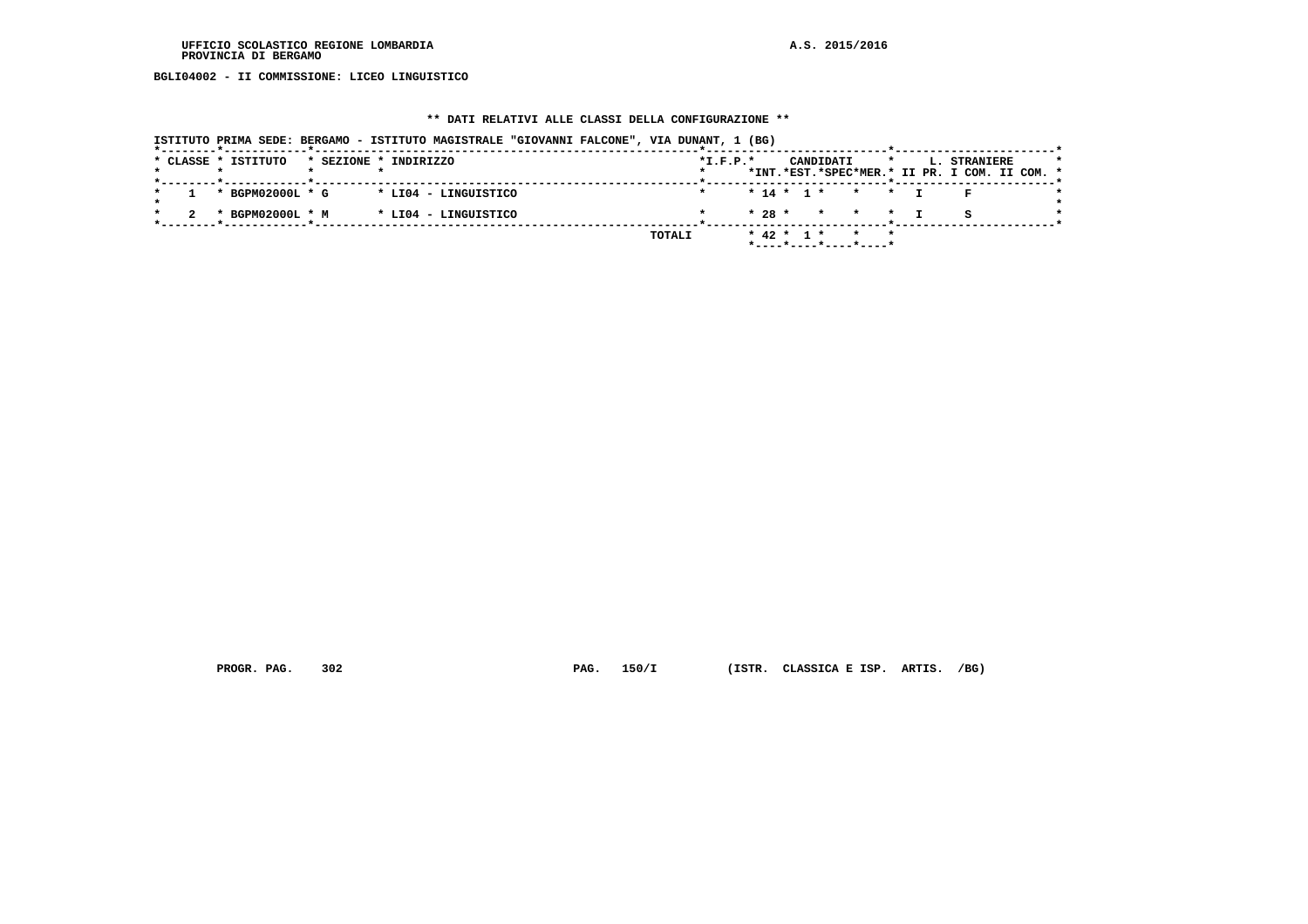**BGLI04002 - II COMMISSIONE: LICEO LINGUISTICO**

| $\star$<br>PRESIDENTE: ARZUFFI GIUSEPPINA N. IL 18/02/1964 (BG)<br>$\star$<br>SAN PELLEGRINO TERME - IST PROF PER I SERVIZI ALBERGHIERI E RISTORAZIONE DI SAN PELLEGRINO TERME, VIALE * |  |
|-----------------------------------------------------------------------------------------------------------------------------------------------------------------------------------------|--|
| INDIRIZZO: LI04 - LINGUISTICO                                                                                                                                                           |  |
| 1 - IO11:LINGUA E LETTERATURA ITALIANA                                                                                                                                                  |  |
| (A050:LETTERE IST.ISTR.SECOND. ; A051:LETTERE, LATINO NEI LICEI<br>LUISELLI ELENA COLOMBA N. IL 23/06/1971 (BG)                                                                         |  |
| PROVENIENTE DA: BRESCIA - ISTITUTO TECNICO COMMERCIALE "ABBA-BALLINI" - BRESCIA, VIA TIRANDI 3 (BS)                                                                                     |  |
| 2 - N390:LINGUA E CULTURA STRANIERA (FRANCESE)                                                                                                                                          |  |
| (A246:LINGUA E CIV. STRANIERA (                                                                                                                                                         |  |
| MORESCHI ANTONELLA N. IL 07/05/1972 (BG)<br>PROVENIENTE DA: SAN PELLEGRINO TERME - IST PROF PER I SERVIZI ALBERGHIERI E RISTORAZIONE DI SAN PELLEGRINO TERME, VIALE                     |  |
| PISCIOTTA IVANA N. IL 13/04/1982 (TP)                                                                                                                                                   |  |
| PROVENIENTE DA: TREVIGLIO - ISTITUTO TECNICO COMMERCIALE "GUGLIELMO OBERDAN", VIALE MERISIO, 14 (BG)                                                                                    |  |
| 3 - I048: SCIENZE NATURALI (BIO. CHIM. SC. DELLA TERRA)                                                                                                                                 |  |
| $(A060:SC.NA.$ , $CH.$ , $GEOG.$ , $MIC.$                                                                                                                                               |  |
| DISTEFANO GIANCARLO RAFFAELEN. IL 12/05/1975 (CT)                                                                                                                                       |  |
| PROVENIENTE DA: CARAVAGGIO - LICEO SCIENTIFICO "GALILEO GALILEI", VIA SAN FRANCESCO, 63 (BG)                                                                                            |  |

 **PROGR. PAG. 303 PAG. 150/II (ISTR. CLASSICA E ISP. ARTIS. /BG)**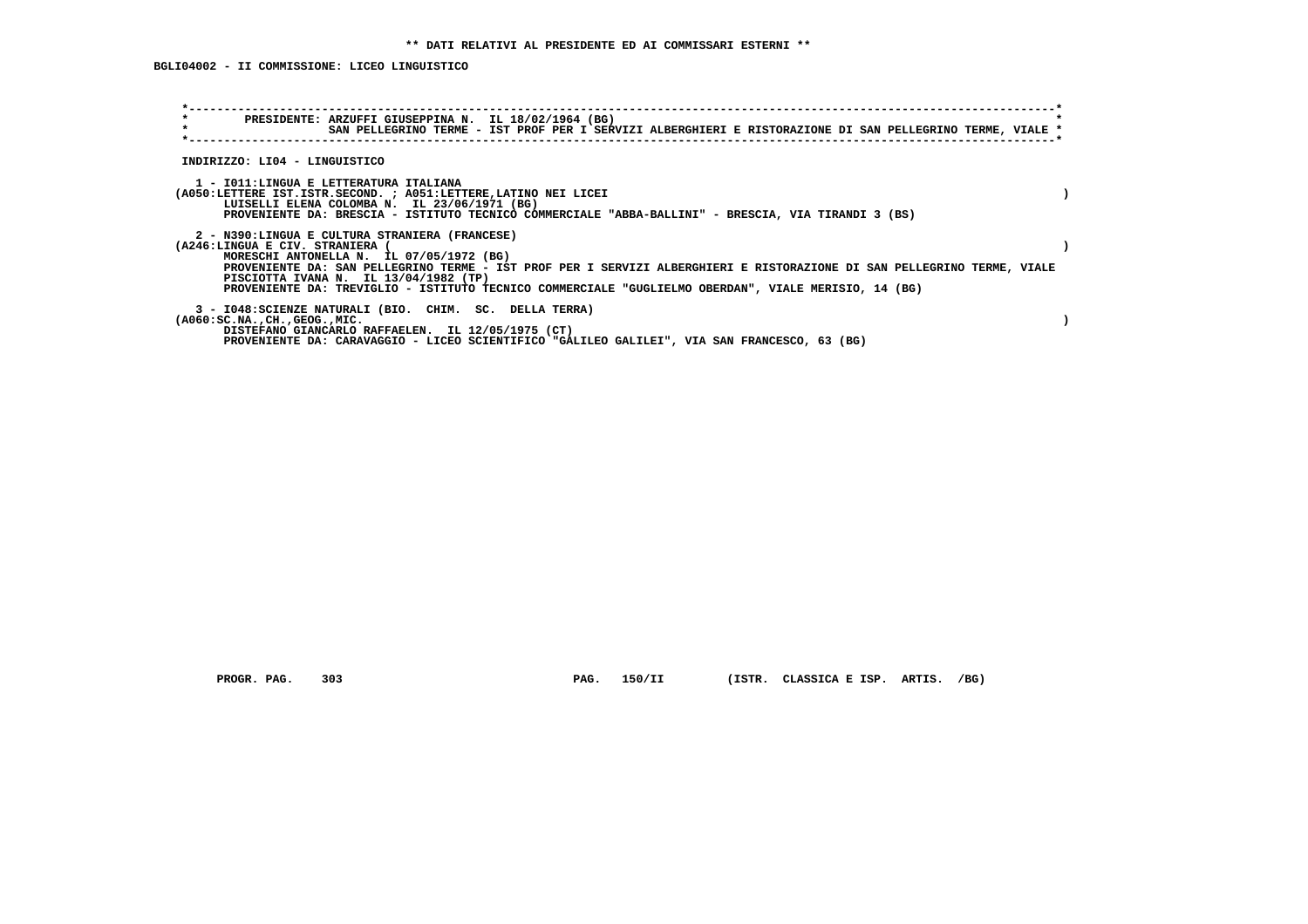**BGLI04003 - III COMMISSIONE: LICEO LINGUISTICO**

#### **\*\* DATI RELATIVI ALLE CLASSI DELLA CONFIGURAZIONE \*\***

|                                              | ISTITUTO PRIMA SEDE: BERGAMO - ISTITUTO MAGISTRALE "GIOVANNI FALCONE", VIA DUNANT, 1 (BG) |                                           |                                                                          |
|----------------------------------------------|-------------------------------------------------------------------------------------------|-------------------------------------------|--------------------------------------------------------------------------|
| * CLASSE * ISTITUTO<br>* SEZIONE * INDIRIZZO |                                                                                           | $*I.F.P.*$<br>CANDIDATI                   | L. STRANIERE<br>$\star$<br>*INT.*EST.*SPEC*MER.* II PR. I COM. II COM. * |
|                                              |                                                                                           |                                           |                                                                          |
| * BGPM02000L * D                             | * LI04 - LINGUISTICO                                                                      | $* 13 * 3 * * * * T$                      |                                                                          |
| * BGPM02000L * N                             | * LI04 - LINGUISTICO                                                                      | $* 25 * * * * * T$                        |                                                                          |
|                                              | TOTALI                                                                                    | * 38 * 3 * * * *<br>*----*----*----*----* |                                                                          |
|                                              |                                                                                           |                                           |                                                                          |

 **PROGR. PAG. 304 PAG. 151/I (ISTR. CLASSICA E ISP. ARTIS. /BG)**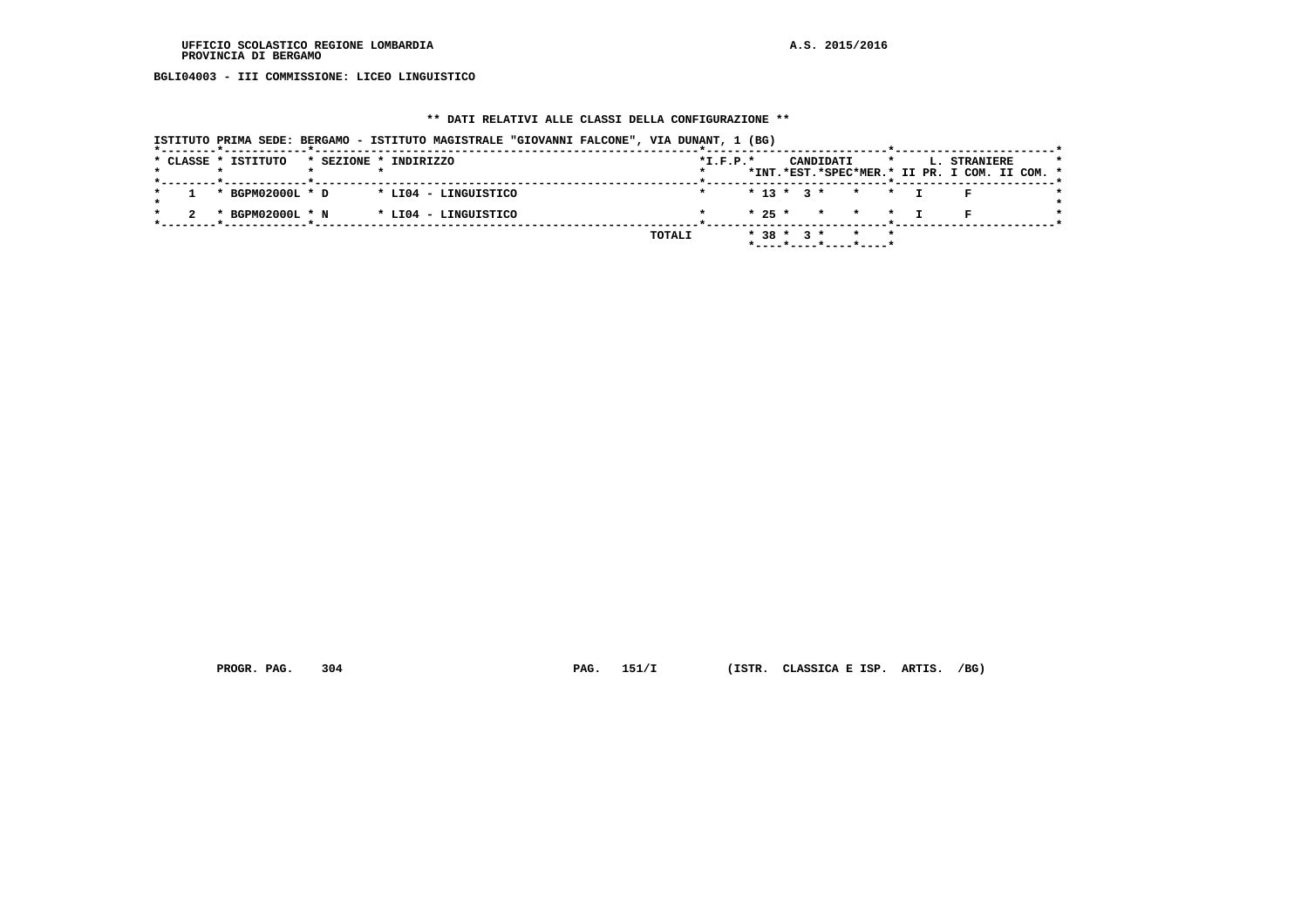| PRESIDENTE: BURGO ANTONIO N. IL 22/06/1963 (CZ)<br>NEMBRO - IST PROF PER I SERVIZI ALBERGHIERI E RISTORAZIONE "ALFREDO SONZOGNI", VIA BELLINI 54 (BG)                                                                                                  |  |
|--------------------------------------------------------------------------------------------------------------------------------------------------------------------------------------------------------------------------------------------------------|--|
| INDIRIZZO: LI04 - LINGUISTICO                                                                                                                                                                                                                          |  |
| 1 - IO11:LINGUA E LETTERATURA ITALIANA<br>(A050:LETTERE IST.ISTR.SECOND. ; A051:LETTERE, LATINO NEI LICEI<br>DI FILIPPO JOLANDA N. IL 20/10/1977 (SA)<br>PROVENIENTE DA: ZOGNO - ISTITUTO TECNICO INDUSTRIALE "DAVID MARIA TUROLDO", VIA RONCO 11 (BG) |  |
| 2 - N390:LINGUA E CULTURA STRANIERA (FRANCESE)<br>(A246:LINGUA E CIV. STRANIERA)<br>MACCHIA ANNAMARIA N. IL 19/03/1955 (BG)<br>PROVENIENTE DA: PRESEZZO - IST PROF PER I SERVIZI COMMERCIALI E TURISTICI "BETTY AMBIVERI", VIA C. BERIZZI,1 (BG)       |  |
| 3 - I048: SCIENZE NATURALI (BIO. CHIM. SC. DELLA TERRA)<br>$(A060:SC.NA.$ , $CH.$ , $GEOG.$ , $MIC.$<br>FERRARIO ELISABETTA N. IL 28/03/1969 (BG)<br>PROVENIENTE DA: TREVIGLIO - LICEO CLASSICO "SIMONE WEIL", VIA BOTTICELLI, 6 (BG)                  |  |

 **PROGR. PAG. 305 PAG. 151/II (ISTR. CLASSICA E ISP. ARTIS. /BG)**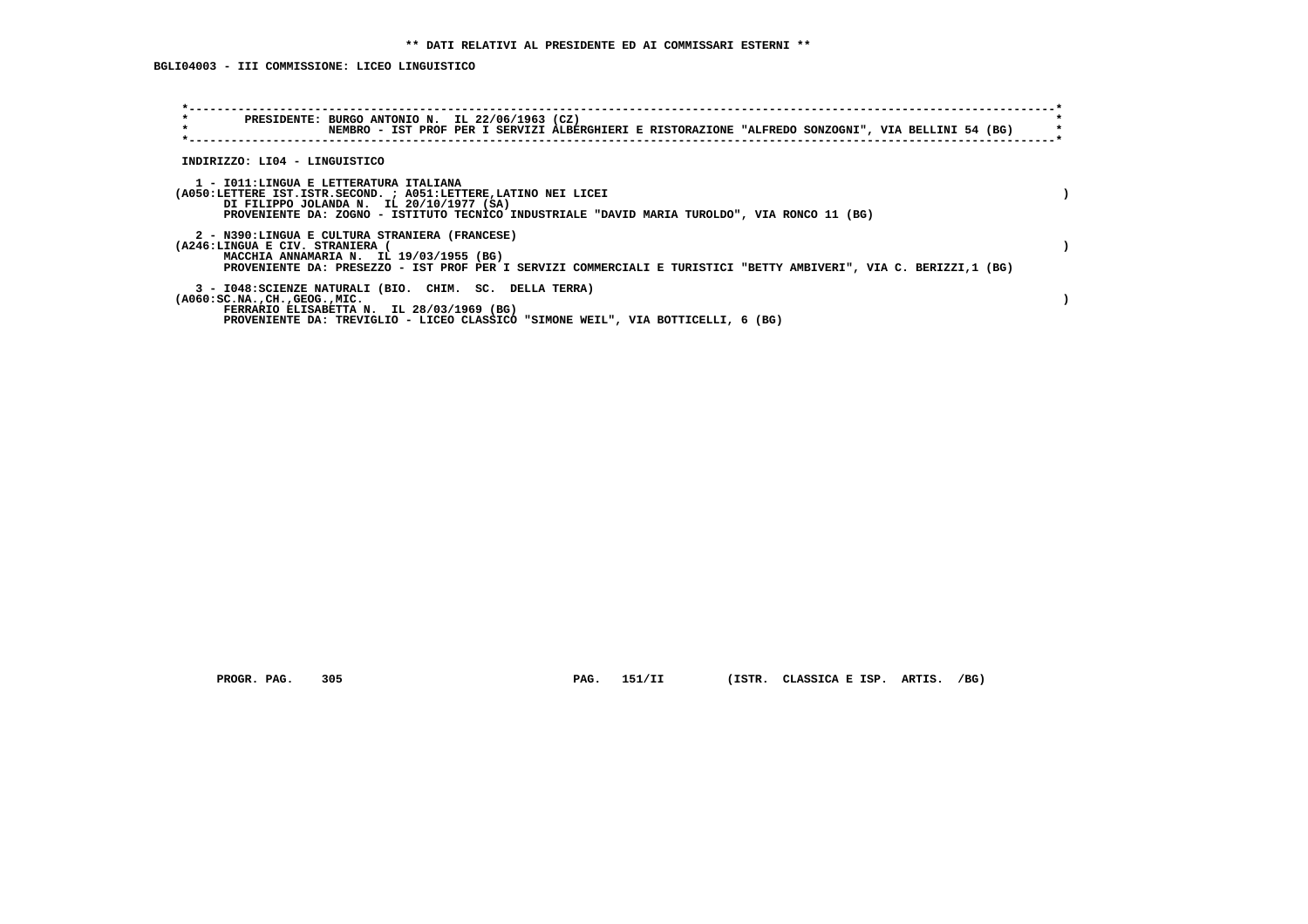**BGLI04004 - IV COMMISSIONE: LICEO LINGUISTICO**

#### **\*\* DATI RELATIVI ALLE CLASSI DELLA CONFIGURAZIONE \*\***

 **ISTITUTO PRIMA SEDE: BERGAMO - ISTITUTO MAGISTRALE "GIOVANNI FALCONE", VIA DUNANT, 1 (BG)**

|  | * CLASSE * ISTITUTO |                        | * SEZIONE * INDIRIZZO                        |        | $*I.F.P.*$ |                              | CANDIDATI          |                                          |  | L. STRANIERE<br>*INT.*EST.*SPEC*MER.* II PR. I COM. II COM. * | $\star$ |
|--|---------------------|------------------------|----------------------------------------------|--------|------------|------------------------------|--------------------|------------------------------------------|--|---------------------------------------------------------------|---------|
|  | * BGPM02000L * A    |                        | * LI04 - LINGUISTICO                         |        |            | $*20$ *                      | $\star$            | $\star$<br>$\star$                       |  |                                                               |         |
|  | * BGPM02000L * L1   | $\star$ L <sub>2</sub> | * LI04 - LINGUISTICO<br>* LI04 - LINGUISTICO |        |            | $*20$ *<br>$\star$ 7 $\star$ | $\star$<br>$\star$ | $\star$<br>$\star$                       |  |                                                               |         |
|  |                     |                        |                                              | TOTALI |            | $* 47 *$                     |                    | $\star$ $\star$<br>*----*----*----*----* |  |                                                               |         |

 **PROGR. PAG. 306 PAG. 152/I (ISTR. CLASSICA E ISP. ARTIS. /BG)**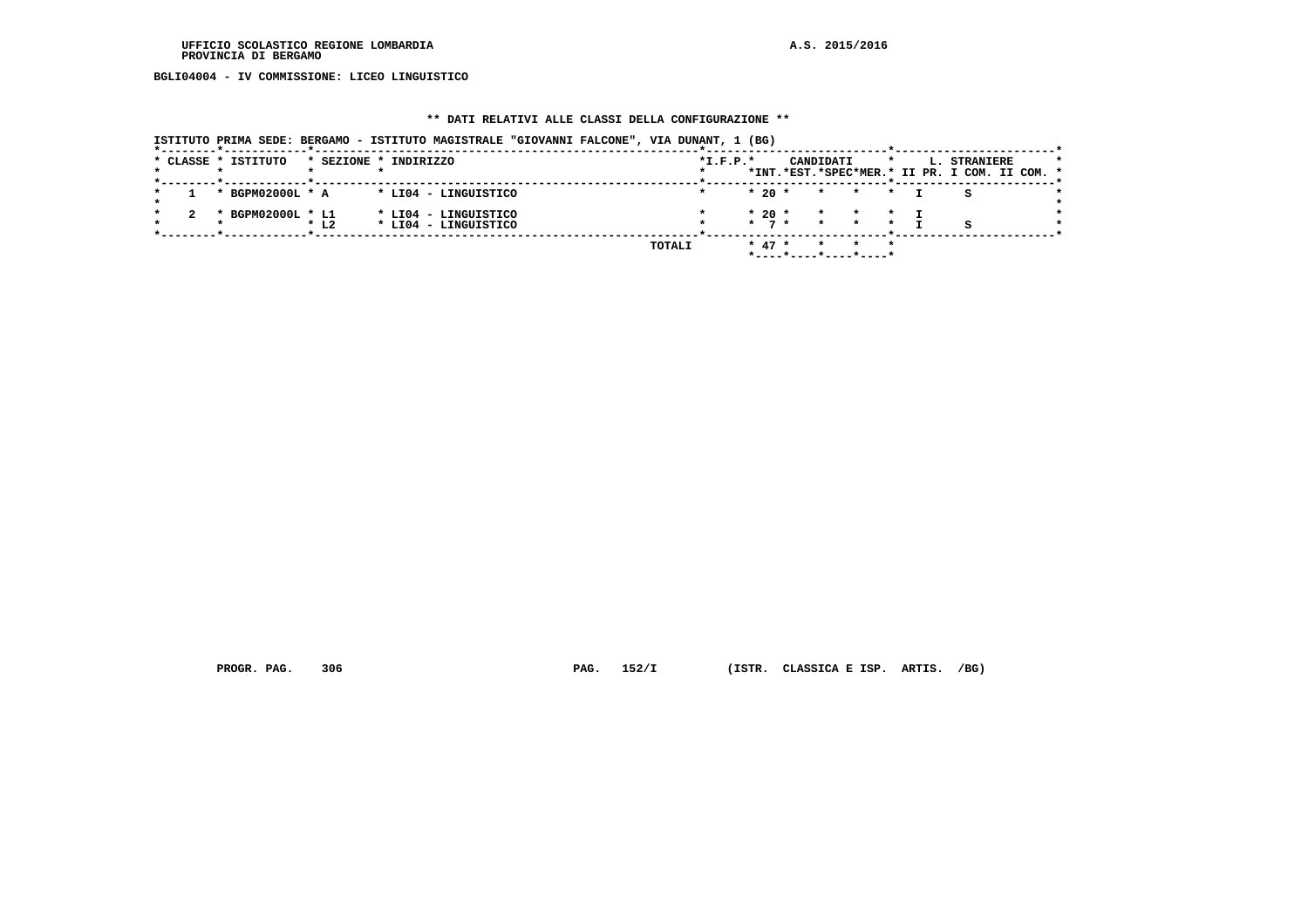| $\star$<br>$\star$                        | PRESIDENTE: COSTANTINO MARIA N. IL 19/01/1955 (ME)<br>SERIATE - ISTITUTO TECNICO INDUSTRIALE "ETTORE MAJORANA", VIA PARTIGIANI, 1 (BG)                                                                                                                                                                      |  |
|-------------------------------------------|-------------------------------------------------------------------------------------------------------------------------------------------------------------------------------------------------------------------------------------------------------------------------------------------------------------|--|
| INDIRIZZO: LI04 - LINGUISTICO             |                                                                                                                                                                                                                                                                                                             |  |
|                                           | 1 - IO11:LINGUA E LETTERATURA ITALIANA<br>(A050:LETTERE IST.ISTR.SECOND. ; A051:LETTERE, LATINO NEI LICEI<br>GALASSO MARCO N. IL 21/06/1973 (GE)<br>PROVENIENTE DA: TRESCORE BALNEARIO - ISTITUTO MAGISTRALE "LORENZO FEDERICI", VIA DELL'ALBAROTTO (BG)                                                    |  |
| (A446:LINGUA E CIV. STRANIERA (           | 2 - N790:LINGUA E CULTURA STRANIERA (SPAGNOLO)<br>PAGANONI BARBARA N. IL 14/11/1978 (BG)<br>PROVENIENTE DA: TRESCORE BALNEARIO - ISTITUTO MAGISTRALE "LORENZO FEDERICI", VIA DELL'ALBAROTTO (BG)<br>MANGIA PAOLA N. IL 15/01/1977 (BS)                                                                      |  |
| $(A060:SC.NA.$ , $CH.$ , $GEOG.$ , $MIC.$ | PROVENIENTE DA: BRESCIA - LICEO SCIENTIFICO LICEO LINGUISTICO LUNARDI, VIA RICCOBELLI, 47 (BS)<br>3 - I048: SCIENZE NATURALI (BIO. CHIM. SC. DELLA TERRA)<br>CIMARELLI TONINO N. IL 29/09/1952 (RM)<br>PROVENIENTE DA: TRESCORE BALNEARIO - ISTITUTO MAGISTRALE "LORENZO FEDERICI", VIA DELL'ALBAROTTO (BG) |  |

 **PROGR. PAG. 307 PAG. 152/II (ISTR. CLASSICA E ISP. ARTIS. /BG)**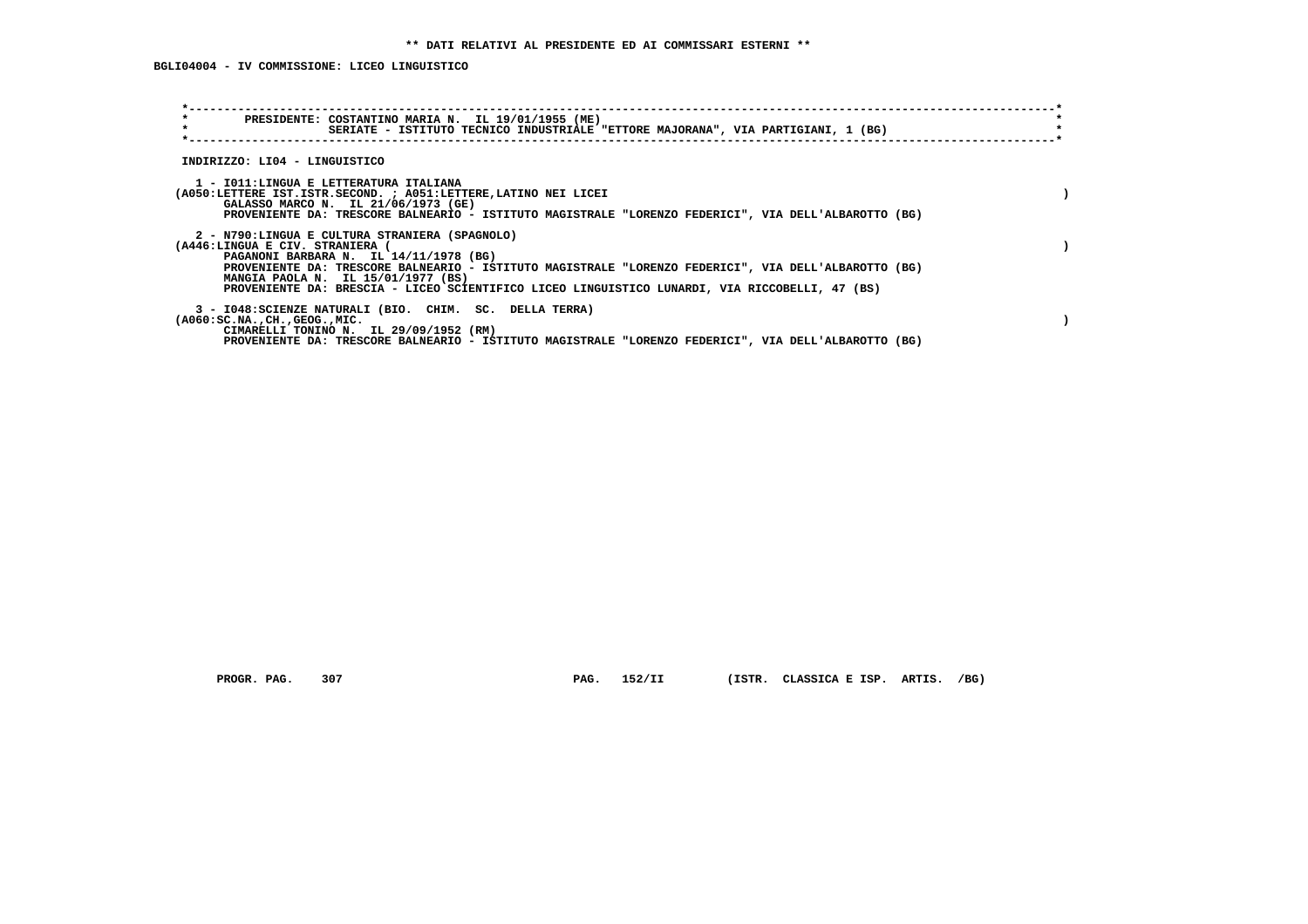**BGLI04005 - V COMMISSIONE: LICEO LINGUISTICO**

#### **\*\* DATI RELATIVI ALLE CLASSI DELLA CONFIGURAZIONE \*\***

| ISTITUTO PRIMA SEDE: BERGAMO - ISTITUTO MAGISTRALE "GIOVANNI FALCONE", VIA DUNANT, 1 (BG) |  |
|-------------------------------------------------------------------------------------------|--|
|-------------------------------------------------------------------------------------------|--|

|  | * CLASSE * ISTITUTO |                    | * SEZIONE * INDIRIZZO |               | $*I.F.P.*$ |                   | CANDIDATI       |                       | $\star$ | L. STRANIERE<br>*INT.*EST.*SPEC*MER.* II PR. I COM. II COM. * |  |
|--|---------------------|--------------------|-----------------------|---------------|------------|-------------------|-----------------|-----------------------|---------|---------------------------------------------------------------|--|
|  |                     |                    |                       |               |            |                   |                 |                       |         |                                                               |  |
|  | * BGPM02000L * C1   |                    | * LI04 - LINGUISTICO  |               |            | $* 14 *$          | $\star$         | $\star$               |         |                                                               |  |
|  |                     | $*$ C <sub>2</sub> | * LI04 - LINGUISTICO  |               |            | $\star$ q $\star$ | $\star$ $\star$ |                       |         |                                                               |  |
|  | * BGPM02000L * F    |                    | * LI04 - LINGUISTICO  |               |            | $* 25 *$          |                 | * * *                 |         |                                                               |  |
|  |                     |                    |                       | <b>TOTALI</b> |            | $* 48 *$          |                 | * *                   |         |                                                               |  |
|  |                     |                    |                       |               |            |                   |                 | *----*----*----*----* |         |                                                               |  |

 **PROGR. PAG. 308 PAG. 153/I (ISTR. CLASSICA E ISP. ARTIS. /BG)**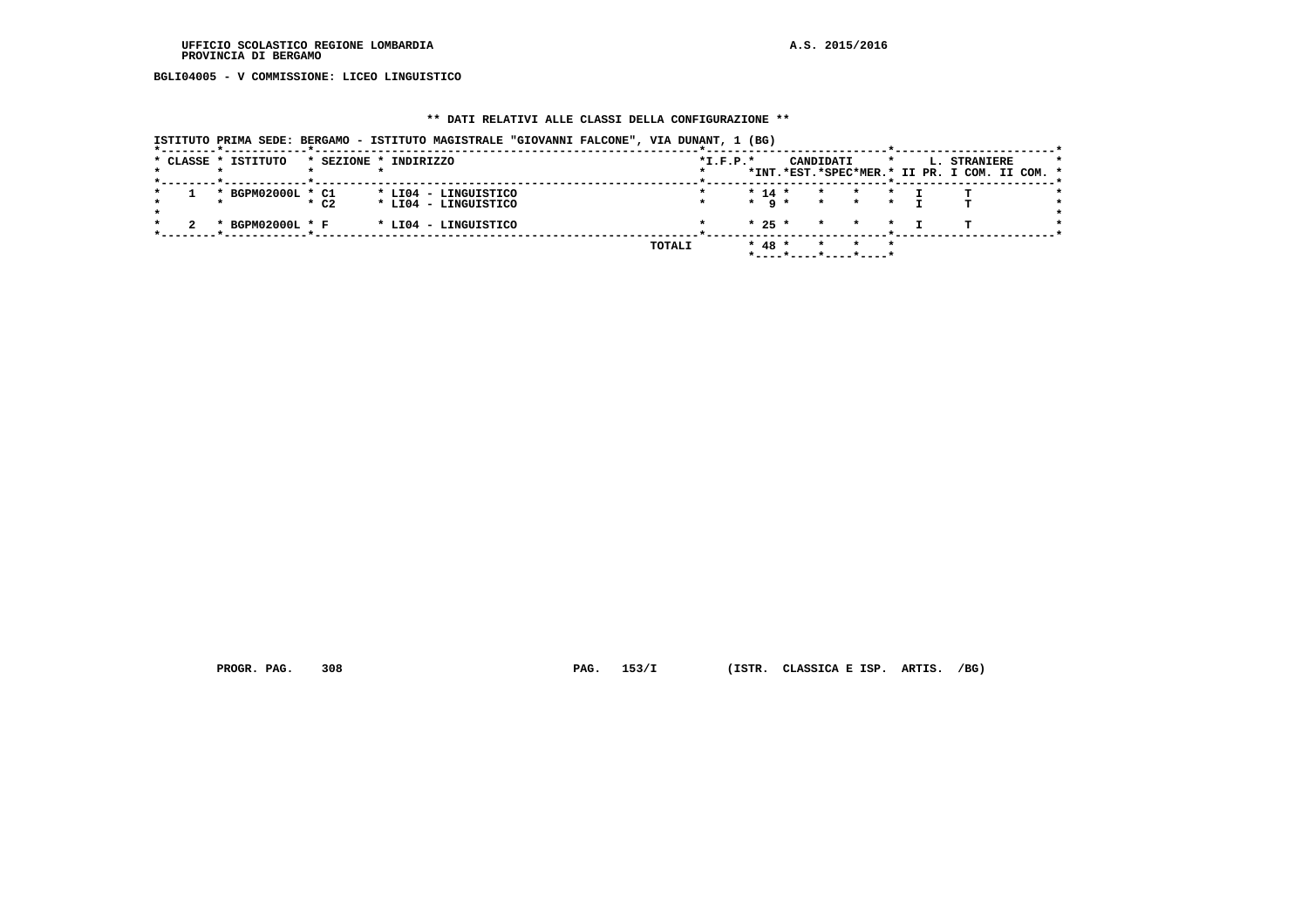| $\star$<br>PRESIDENTE: DI PRAZZA VINCENZO N. IL 18/03/1956 (AG)<br>$\star$<br>ALZANO LOMBARDO - LICEO SCIENTIFICO "EDOARDO AMALDI", VIA LOCATELLI, 16 (BG)                                                                                                      |  |
|-----------------------------------------------------------------------------------------------------------------------------------------------------------------------------------------------------------------------------------------------------------------|--|
| INDIRIZZO: LI04 - LINGUISTICO                                                                                                                                                                                                                                   |  |
| 1 - IO11:LINGUA E LETTERATURA ITALIANA<br>(A050:LETTERE IST.ISTR.SECOND. ; A051:LETTERE, LATINO NEI LICEI<br>COLACINO MARIA KELLY N. IL 15/11/1975 (CS)<br>PROVENIENTE DA: TRESCORE BALNEARIO - ISTITUTO MAGISTRALE "LORENZO FEDERICI", VIA DELL'ALBAROTTO (BG) |  |
| 2 - N940:LINGUA E CULTURA STRANIERA (TEDESCO)<br>(A546:LINGUA E CIV. STRANIERA (<br>VALOTI NATALINA ELENA N. IL 30/11/1968 (BG)<br>PROVENIENTE DA: TRESCORE BALNEARIO - ISTITUTO TECNICO COMMERCIALE "LORENZO LOTTO", VIA DELL'ALBAROTTO N. 23 (BG)             |  |
| 3 - I048: SCIENZE NATURALI (BIO. CHIM. SC. DELLA TERRA)<br>$(A060:SC.NA.$ , $CH.$ , $GEOG.$ , $MIC.$<br>BAIAMONTE MARIA STELLA N. IL 27/06/1955 (PA)<br>PROVENIENTE DA: TREVIGLIO - ISTITUTO TECNICO INDUSTRIALE "ARCHIMEDE", VIA CARAVAGGIO, 50/52 (BG)        |  |

PROGR. PAG. 309 **PAG. 153/II** (ISTR. CLASSICA E ISP. ARTIS. /BG)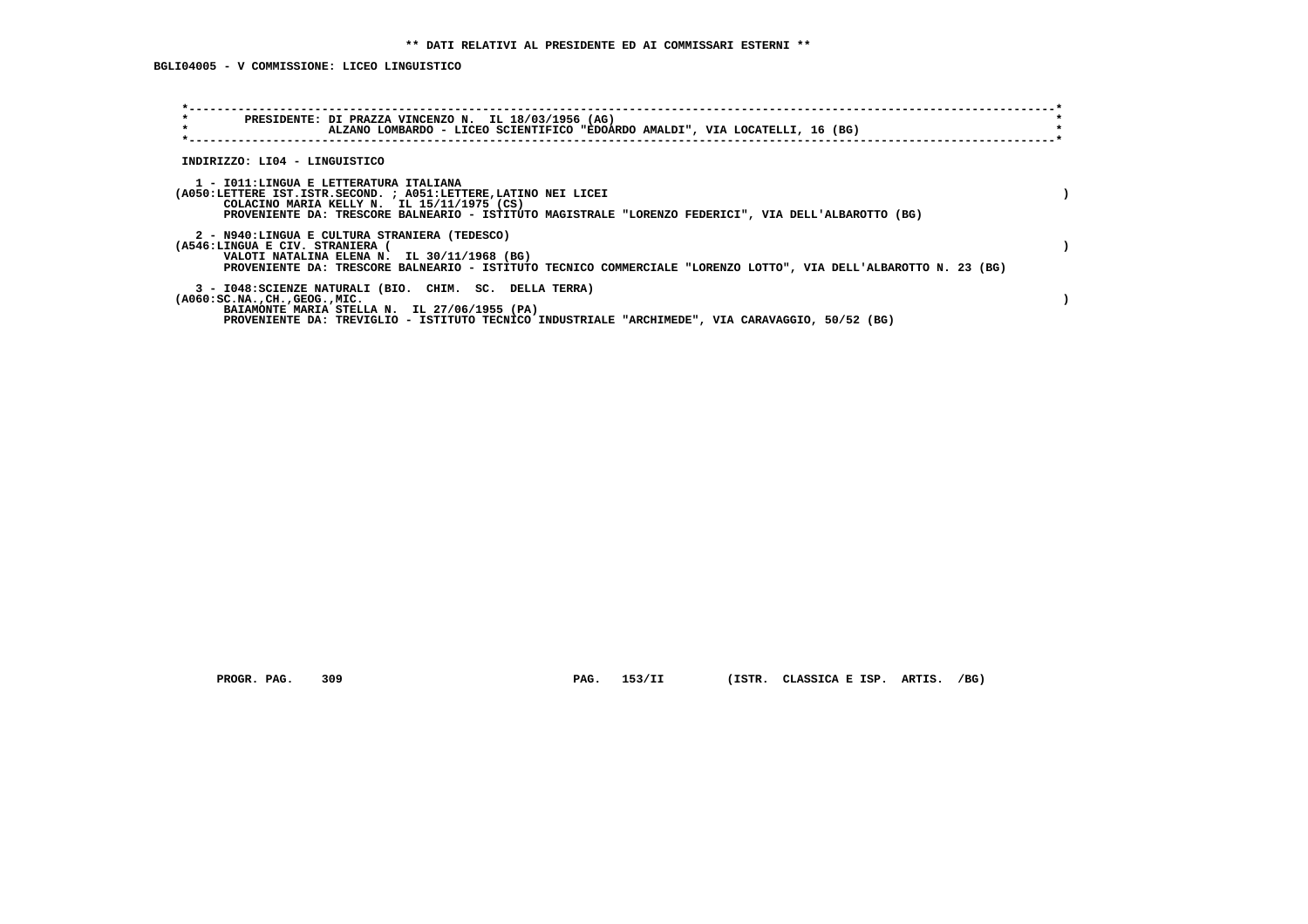**BGLI04006 - VI COMMISSIONE: LICEO LINGUISTICO**

#### **\*\* DATI RELATIVI ALLE CLASSI DELLA CONFIGURAZIONE \*\***

 **ISTITUTO PRIMA SEDE: ALBINO - ISTITUTO MAGISTRALE "OSCAR ARNULFO ROMERO", VIALE ALDO MORO, 51 (BG) \*--------\*------------\*-------------------------------------------------------\*--------------------------\*-----------------------\* \* CLASSE \* ISTITUTO \* SEZIONE \* INDIRIZZO \*I.F.P.\* CANDIDATI \* L. STRANIERE \* \* \* \* \* \* \*INT.\*EST.\*SPEC\*MER.\* II PR. I COM. II COM. \***

|  | " CLASSE " ISIIIUIU                        | UAAIAIL TANUIAIG T |  |  |  |        | . |  |                                                  | CANDIDAII |  |  | an birnnicke                                  |  |  |
|--|--------------------------------------------|--------------------|--|--|--|--------|---|--|--------------------------------------------------|-----------|--|--|-----------------------------------------------|--|--|
|  |                                            |                    |  |  |  |        |   |  |                                                  |           |  |  | *INT.*EST.*SPEC*MER.* II PR. I COM. II COM. * |  |  |
|  |                                            |                    |  |  |  |        |   |  |                                                  |           |  |  |                                               |  |  |
|  | $1 * BGPM00901V * 5S * LIO4 - LINGUISTICO$ |                    |  |  |  |        |   |  | $\star$ 18 $\star$ $\star$ $\star$ $\star$ T S   |           |  |  |                                               |  |  |
|  | 2 * BGPM00901V * 5U * LI04 - LINGUISTICO   |                    |  |  |  |        |   |  |                                                  |           |  |  |                                               |  |  |
|  |                                            |                    |  |  |  | TOTALI |   |  | $* 36 * * * * * * *$<br>$*$ ----*----*----*----* |           |  |  |                                               |  |  |
|  |                                            |                    |  |  |  |        |   |  |                                                  |           |  |  |                                               |  |  |

 **PROGR. PAG. 310 PAG. 154/I (ISTR. CLASSICA E ISP. ARTIS. /BG)**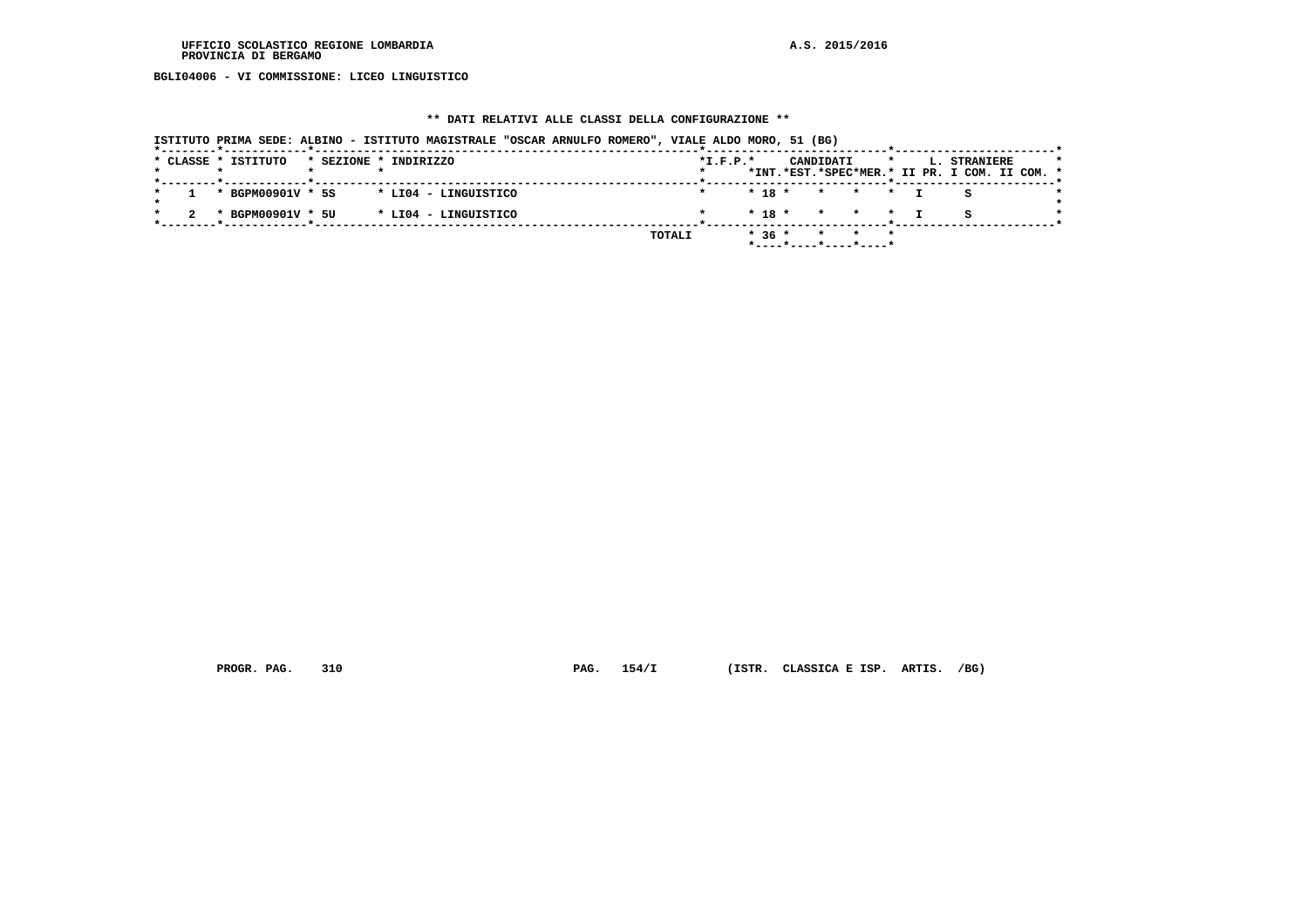**BGLI04006 - VI COMMISSIONE: LICEO LINGUISTICO**

| $\star$<br>PRESIDENTE: CAMPANA GIOVAN BATTISTA N. IL 26/08/1959 (BS)<br>$\star$<br>LOVERE - ISTITUTO SUPERIORE "DECIO CELERI", VIA NAZARIO SAURO, 2 (BG)                                                                                                       |  |
|----------------------------------------------------------------------------------------------------------------------------------------------------------------------------------------------------------------------------------------------------------------|--|
| INDIRIZZO: LI04 - LINGUISTICO                                                                                                                                                                                                                                  |  |
| 1 - IO11:LINGUA E LETTERATURA ITALIANA<br>(A050:LETTERE IST.ISTR.SECOND. ; A051:LETTERE, LATINO NEI LICEI<br>GHILARDI IVANA NICOLETTA N. IL 29/09/1958 (BG)<br>PROVENIENTE DA: BERGAMO - LICEO ARTISTICO " GIACOMO E PIO MANZU' ", VIA TORQUATO TASSO, 18 (BG) |  |
| 2 - N790:LINGUA E CULTURA STRANIERA (SPAGNOLO)<br>(A446:LINGUA E CIV. STRANIERA<br>STIGLIANI GIUSEPPE VINCENZO N. IL 05/08/1962 (EE)<br>PROVENIENTE DA: BERGAMO - ISTITUTO MAGISTRALE "GIOVANNI FALCONE", VIA DUNANT, 1 (BG)                                   |  |
| 3 - I048: SCIENZE NATURALI (BIO. CHIM. SC. DELLA TERRA)<br>$(A060:SC.NA.$ , $CH.$ , $GEOG.$ , $MIC.$<br>BELOTTI LORENA N. IL 18/05/1962 (BG)<br>PROVENIENTE DA: MERATE - LICEO SCIENTIFICO M.G. AGNESI, VIA DEI LODOVICHI, 10 (LC)                             |  |

 **PROGR. PAG. 311 PAG. 154/II (ISTR. CLASSICA E ISP. ARTIS. /BG)**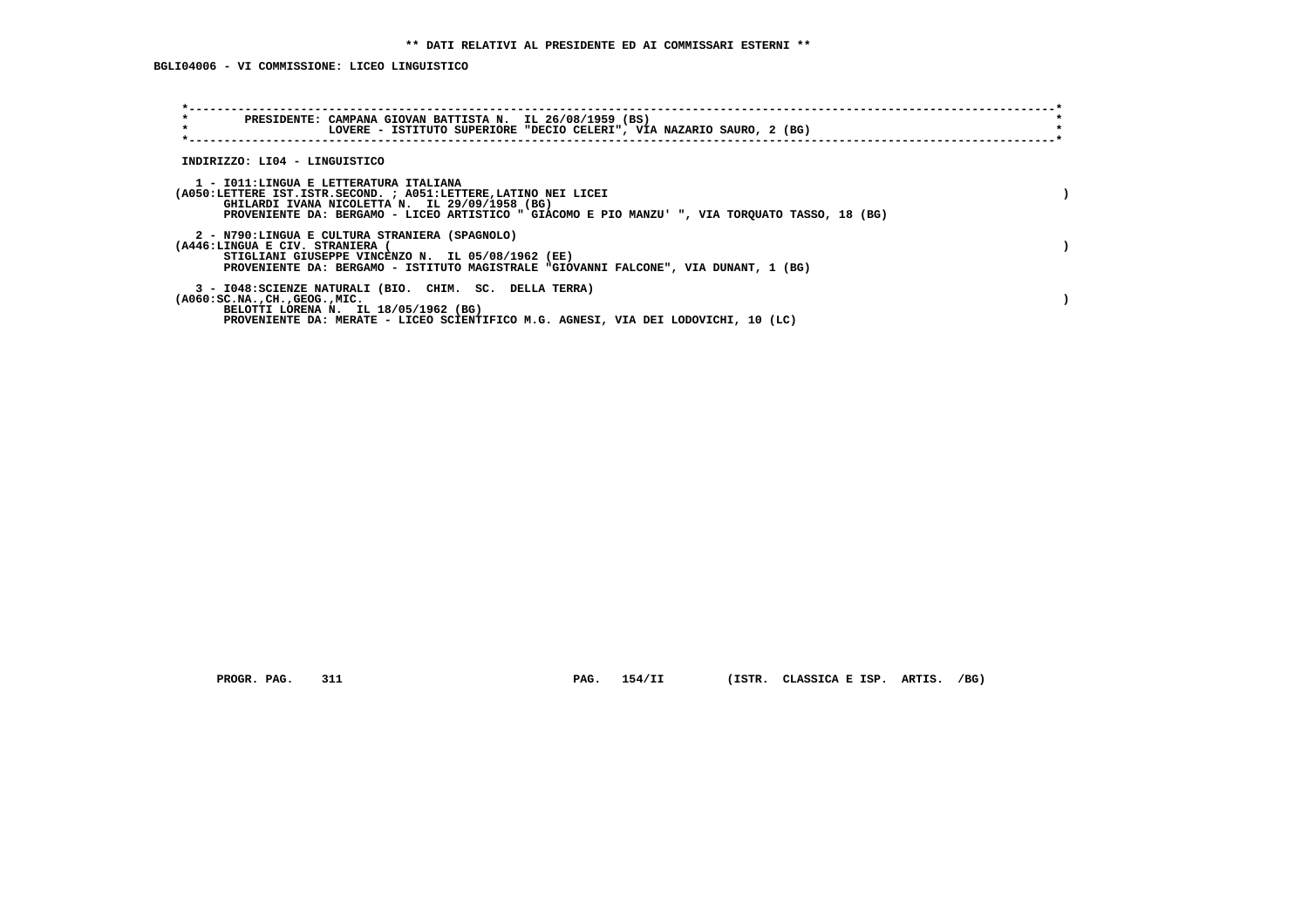**BGLI04007 - VII COMMISSIONE: LICEO LINGUISTICO**

#### **\*\* DATI RELATIVI ALLE CLASSI DELLA CONFIGURAZIONE \*\***

|                     | ISTITUTO PRIMA SEDE: CARAVAGGIO - LICEO SCIENTIFICO "GALILEO GALILEI", VIA SAN FRANCESCO, 63 (BG) |        |            |          |           |                                                              |         |                                                               |  |
|---------------------|---------------------------------------------------------------------------------------------------|--------|------------|----------|-----------|--------------------------------------------------------------|---------|---------------------------------------------------------------|--|
| * CLASSE * ISTITUTO | * SEZIONE * INDIRIZZO                                                                             |        | $*I.F.P.*$ |          | CANDIDATI |                                                              | $\star$ | L. STRANIERE<br>*INT.*EST.*SPEC*MER.* II PR. I COM. II COM. * |  |
|                     |                                                                                                   |        |            |          |           |                                                              |         |                                                               |  |
| * BGPS04000R * 5G   | * LI04 - LINGUISTICO                                                                              |        |            | $* 21 *$ |           | * * *                                                        |         |                                                               |  |
| * BGPS04000R * 5I   | * LI04 - LINGUISTICO                                                                              |        |            |          |           | $\star$ 24 $\star$ $\star$ $\star$ $\star$                   |         |                                                               |  |
|                     |                                                                                                   | TOTALI |            | $* 45 *$ |           | * * *<br>$*$ - - - - $*$ - - - - $*$ - - - - $*$ - - - - $*$ |         |                                                               |  |

 **PROGR. PAG. 312 PAG. 155/I (ISTR. CLASSICA E ISP. ARTIS. /BG)**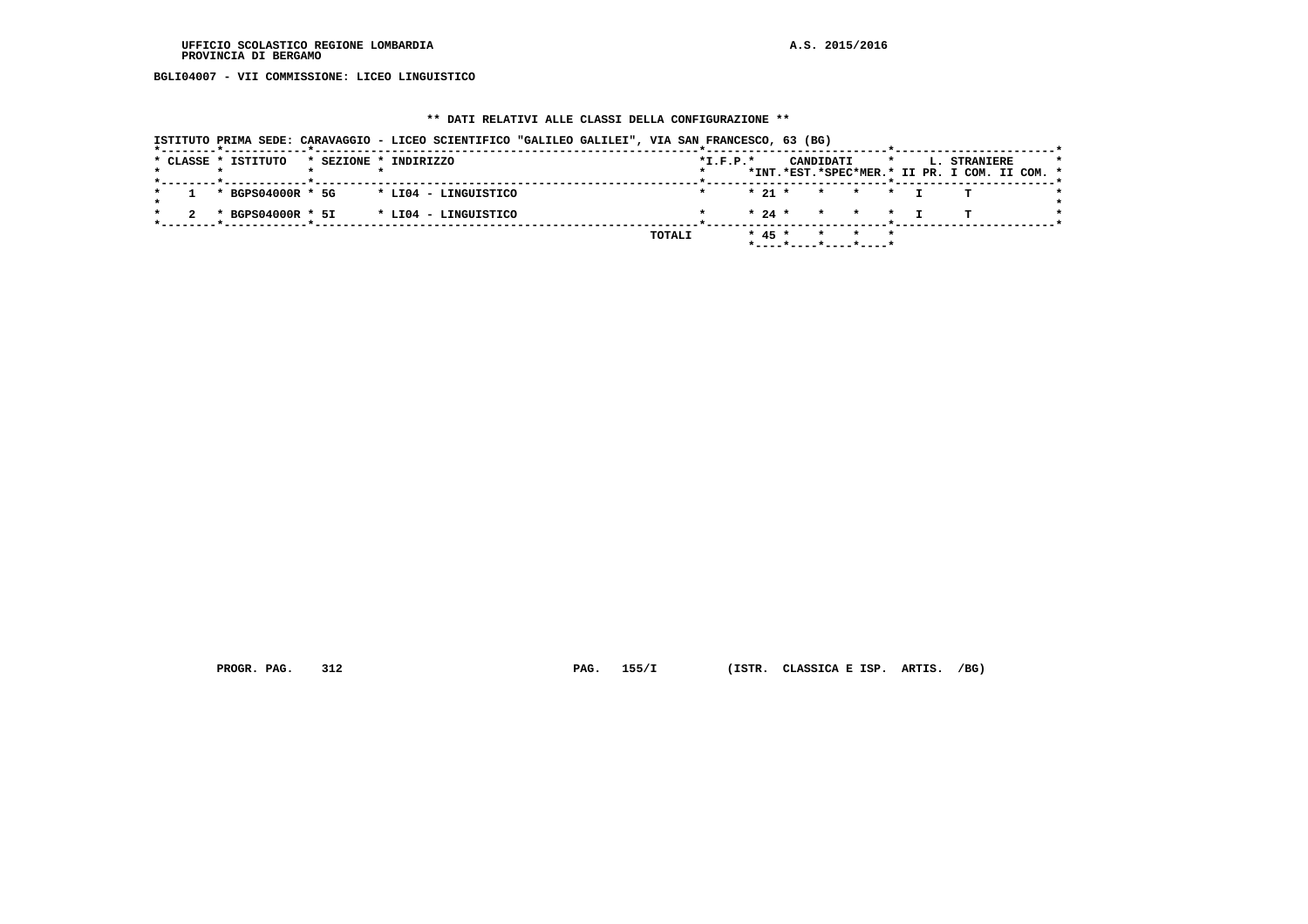| $\star$<br>PRESIDENTE: RUSSO ANTONIO CATALDO N. IL 01/09/1952 (KR)<br>$\star$<br>BERGAMO - IST PROF INDUSTRIA E ARTIGIANATO "CESARE PESENTI", VIA OZANAM, 27 (BG)                                                                           |  |
|---------------------------------------------------------------------------------------------------------------------------------------------------------------------------------------------------------------------------------------------|--|
| INDIRIZZO: LI04 - LINGUISTICO                                                                                                                                                                                                               |  |
| 1 - IO11:LINGUA E LETTERATURA ITALIANA<br>(A050:LETTERE IST.ISTR.SECOND. ; A051:LETTERE, LATINO NEI LICEI<br>NIBBI SIMONETTA N. IL 21/01/1964 (MI)<br>PROVENIENTE DA: BERGAMO - LICEO SCIENTIFICO "FILIPPO LUSSANA", VIA ANGELO MAY, 1 (BG) |  |
| 2 - N940:LINGUA E CULTURA STRANIERA (TEDESCO)<br>(A546:LINGUA E CIV. STRANIERA<br>CAVALLARIN BARBARA N. IL 26/01/1964 (NA)<br>PROVENIENTE DA: BERGAMO - ISTITUTO MAGISTRALE "GIOVANNI FALCONE", VIA DUNANT, 1 (BG)                          |  |
| 3 - I048: SCIENZE NATURALI (BIO. CHIM. SC. DELLA TERRA)<br>$(A060:SC.NA.$ , $CH.$ , $GEOG.$ , $MIC.$<br>CAMBIERI BRUNO N. IL 31/10/1960 (BG)<br>PROVENIENTE DA: LOVERE - LICEO SCIENTIFICO "DECIO CELERI", VIA NAZARIO SAURO, 2 (BG)        |  |

 **PROGR. PAG. 313 PAG. 155/II (ISTR. CLASSICA E ISP. ARTIS. /BG)**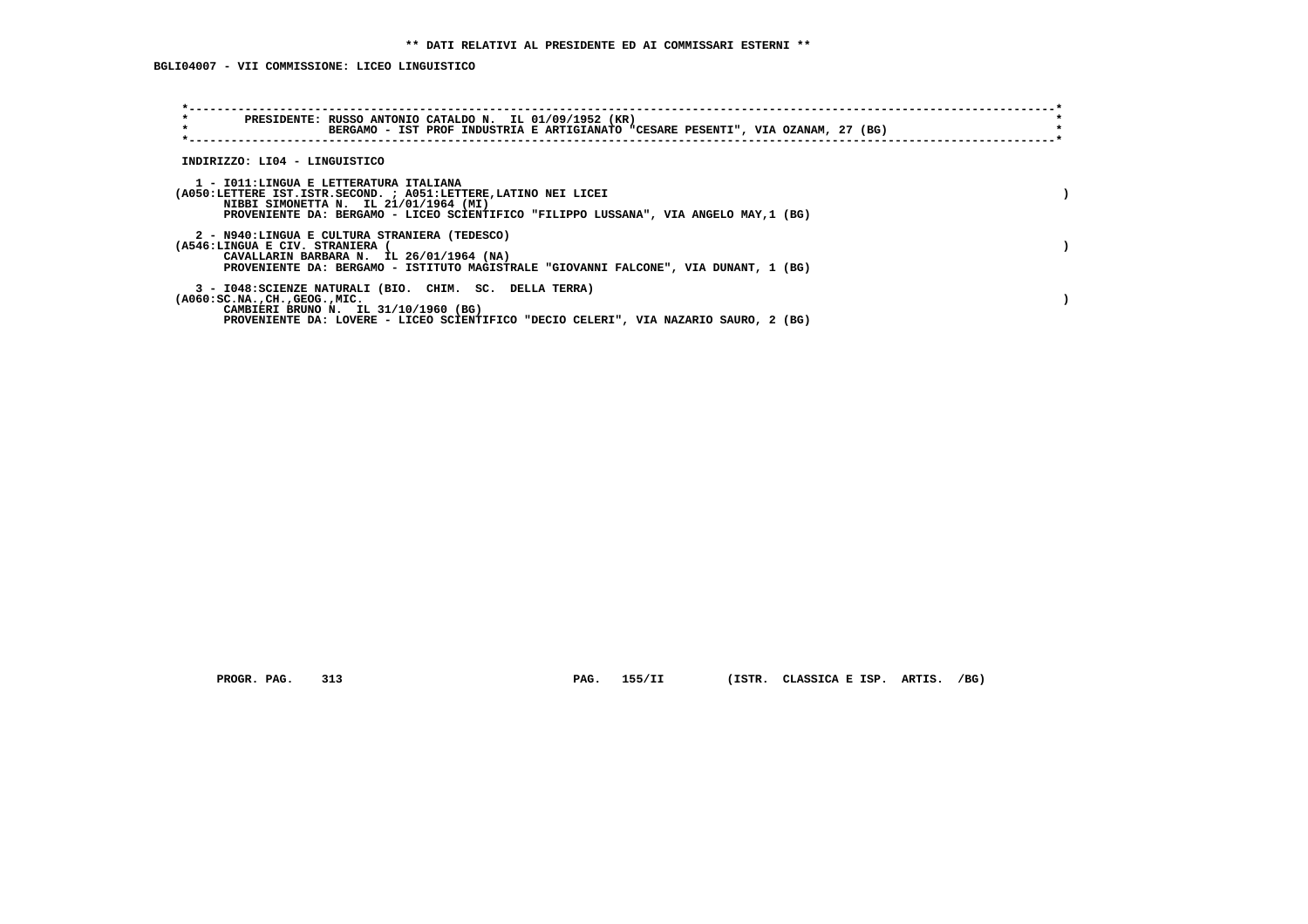**BGLI04008 - VIII COMMISSIONE: LICEO LINGUISTICO**

#### **\*\* DATI RELATIVI ALLE CLASSI DELLA CONFIGURAZIONE \*\***

|                     | ISTITUTO PRIMA SEDE: TRESCORE BALNEARIO - ISTITUTO MAGISTRALE "LORENZO FEDERICI", VIA DELL'ALBAROTTO (BG) |  |        |            |                  |           |                       |         |                                               |  |
|---------------------|-----------------------------------------------------------------------------------------------------------|--|--------|------------|------------------|-----------|-----------------------|---------|-----------------------------------------------|--|
| * CLASSE * ISTITUTO | * SEZIONE * INDIRIZZO                                                                                     |  |        | $*I.F.P.*$ |                  | CANDIDATI |                       | $\star$ | L. STRANIERE                                  |  |
|                     |                                                                                                           |  |        |            |                  |           |                       |         | *INT.*EST.*SPEC*MER.* II PR. I COM. II COM. * |  |
| * BGPM024011 * BL   | * LI04 - LINGUISTICO                                                                                      |  |        |            |                  |           | $* 25 * 1 * * * * T$  |         |                                               |  |
| * BGPM024011 * AL   | * LI04 - LINGUISTICO                                                                                      |  |        |            |                  |           | $* 23 * 1 * * * * *$  |         |                                               |  |
|                     |                                                                                                           |  | TOTALI |            | $*$ 48 $*$ 2 $*$ |           | $\star$ $\star$       |         |                                               |  |
|                     |                                                                                                           |  |        |            |                  |           | *----*----*----*----* |         |                                               |  |

 **PROGR. PAG. 314 PAG. 156/I (ISTR. CLASSICA E ISP. ARTIS. /BG)**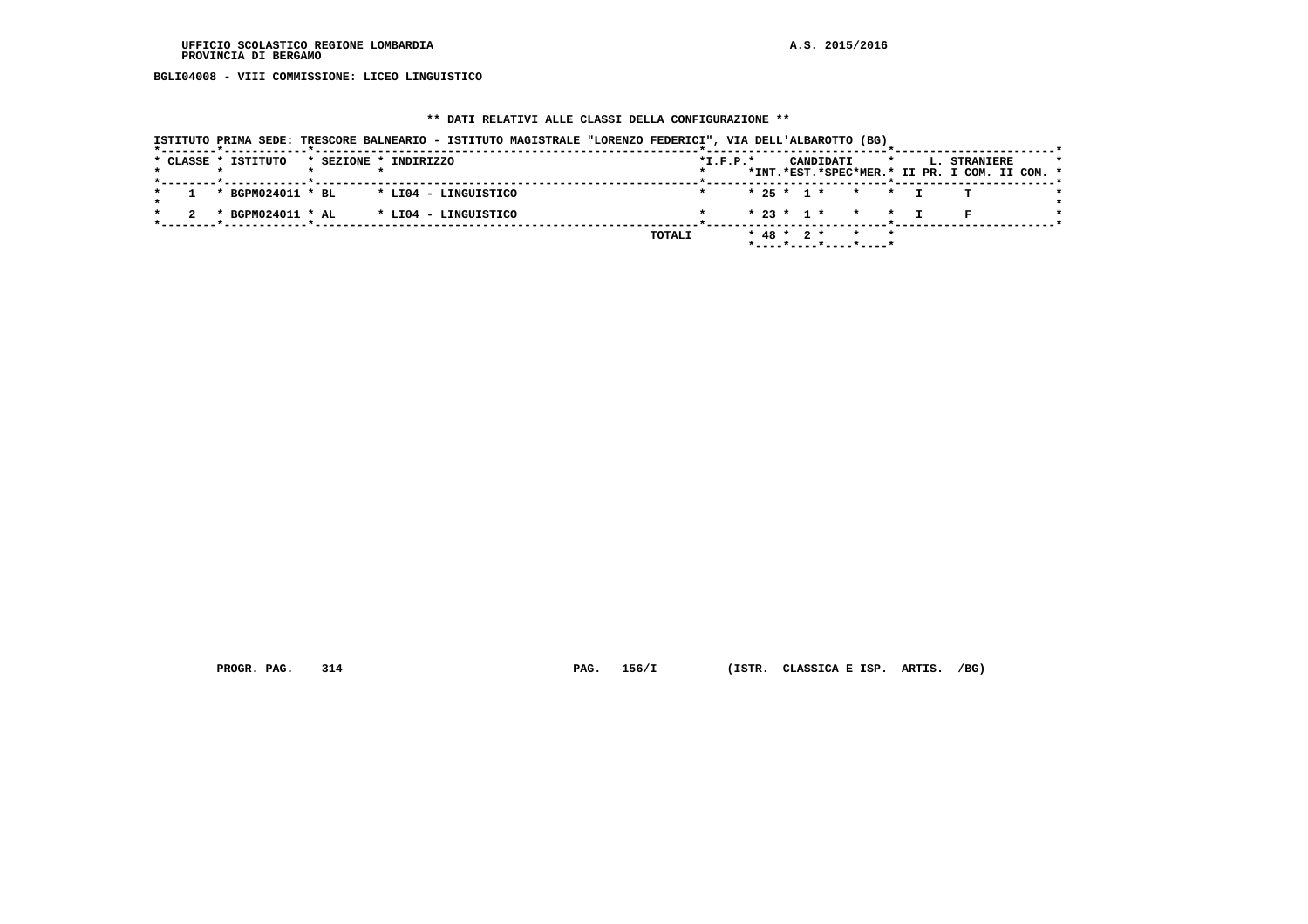**BGLI04008 - VIII COMMISSIONE: LICEO LINGUISTICO**

| $\star$<br>PRESIDENTE: VARANI VALERIANO N. IL 17/09/1958 (GE)<br>$\star$<br>SARNICO - ISTITUTO SUPERIORE "SERAFINO RIVA", VIA CORTIVO 30/32 (BG)                                                                                                                                                                                                                                   |  |
|------------------------------------------------------------------------------------------------------------------------------------------------------------------------------------------------------------------------------------------------------------------------------------------------------------------------------------------------------------------------------------|--|
| INDIRIZZO: LI04 - LINGUISTICO                                                                                                                                                                                                                                                                                                                                                      |  |
| 1 - IO11:LINGUA E LETTERATURA ITALIANA<br>(A050:LETTERE IST.ISTR.SECOND. ; A051:LETTERE, LATINO NEI LICEI<br>VALLARINO ISABELLA N. IL 21/10/1958 (BG)<br>PROVENIENTE DA: LOVERE - LICEO SCIENTIFICO "DECIO CELERI", VIA NAZARIO SAURO, 2 (BG)                                                                                                                                      |  |
| 2 - N940:LINGUA E CULTURA STRANIERA (TEDESCO)<br>(A546:LINGUA E CIV. STRANIERA (<br>GAMBACORTA LARA N. IL 20/02/1985 (TE)<br>PROVENIENTE DA: DALMINE - IST TEC COMMERCIALE E PER GEOMETRI "LUIGI EINAUDI", VIA VERDI, 48 (BG)<br>SELINI DANILO N. IL 19/09/1953 (BG)<br>PROVENIENTE DA: ROMANO DI LOMBARDIA - IST TEC COMMERCIALE E PER GEOMETRI "G.B. RUBINI", VIA BELVEDERE (BG) |  |
| 3 - I048: SCIENZE NATURALI (BIO. CHIM. SC. DELLA TERRA)<br>$(A060:SC.NA.$ , $CH.$ , $GEOG.$ , $MIC.$<br>DE SANTIS ANGELA N. IL 21/08/1960 (BA)<br>PROVENIENTE DA: BERGAMO - LICEO SCIENTIFICO "LORENZO MASCHERONI", VIA ALBERICO DA ROSCIATE, 21A (BG)                                                                                                                             |  |

 **PROGR. PAG. 315 PAG. 156/II (ISTR. CLASSICA E ISP. ARTIS. /BG)**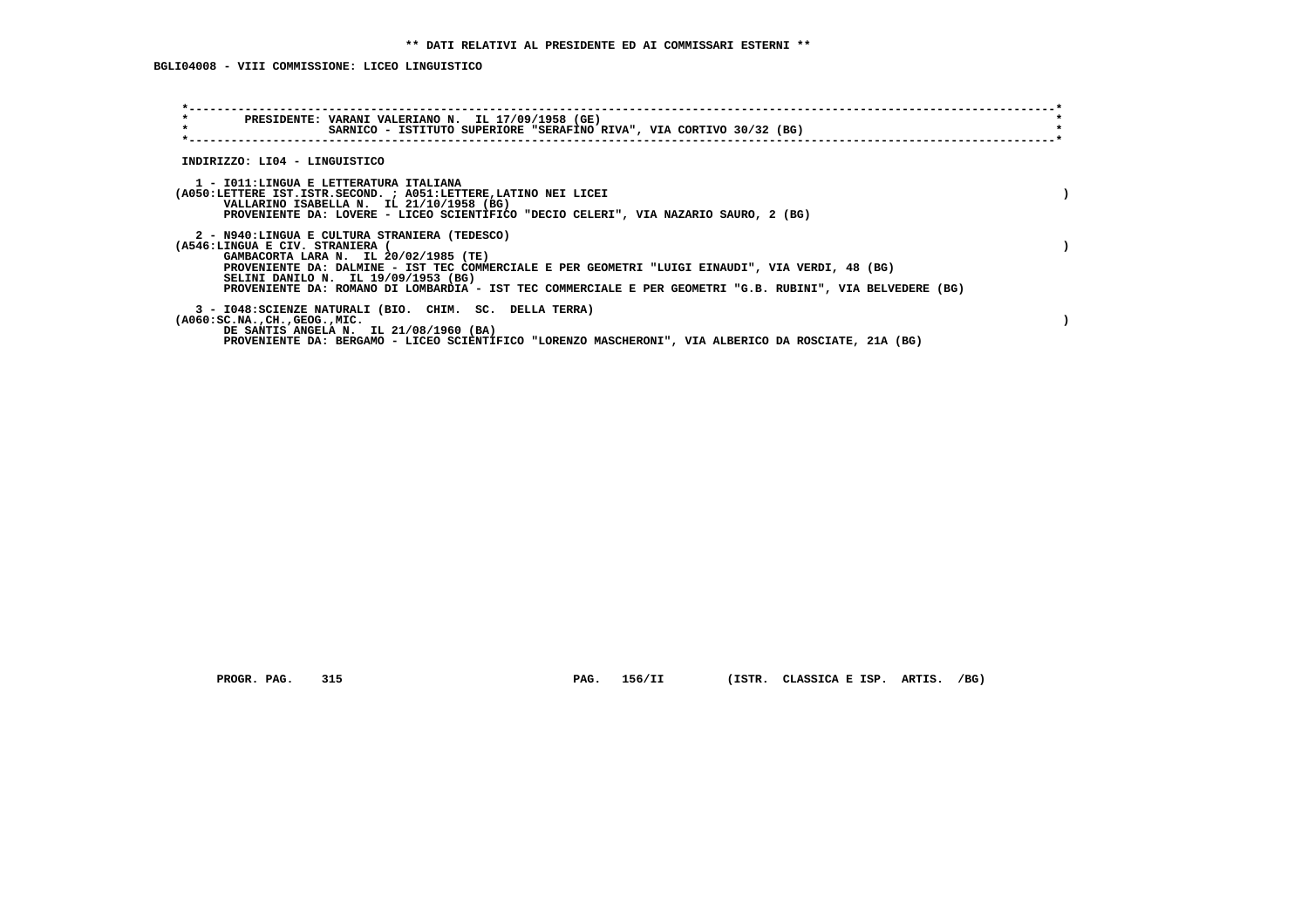**BGLI04009 - IX COMMISSIONE: LICEO LINGUISTICO**

#### **\*\* DATI RELATIVI ALLE CLASSI DELLA CONFIGURAZIONE \*\***

|  |                     | ISTITUTO PRIMA SEDE: TREVIGLIO - LICEO CLASSICO "SIMONE WEIL", VIA BOTTICELLI, 6 (BG) |        |            |  |                                                        |         |                                                               |  |
|--|---------------------|---------------------------------------------------------------------------------------|--------|------------|--|--------------------------------------------------------|---------|---------------------------------------------------------------|--|
|  | * CLASSE * ISTITUTO | * SEZIONE * INDIRIZZO                                                                 |        | $*I.F.P.*$ |  | CANDIDATI                                              | $\star$ | L. STRANIERE<br>*INT.*EST.*SPEC*MER.* II PR. I COM. II COM. * |  |
|  | * BGPC00201X * 5L   | * LI04 - LINGUISTICO                                                                  |        |            |  | $* 18 * * * * * T$                                     |         |                                                               |  |
|  | * BGPC00201X * 5M   | * LI04 - LINGUISTICO                                                                  |        |            |  | $* 29 * 1 * * * * T$                                   |         |                                                               |  |
|  |                     |                                                                                       | TOTALI |            |  | * 47 * 1 * * *<br>$*$ ---- $*$ ---- $*$ ---- $*$ ----* |         |                                                               |  |

 **PROGR. PAG. 316 PAG. 157/I (ISTR. CLASSICA E ISP. ARTIS. /BG)**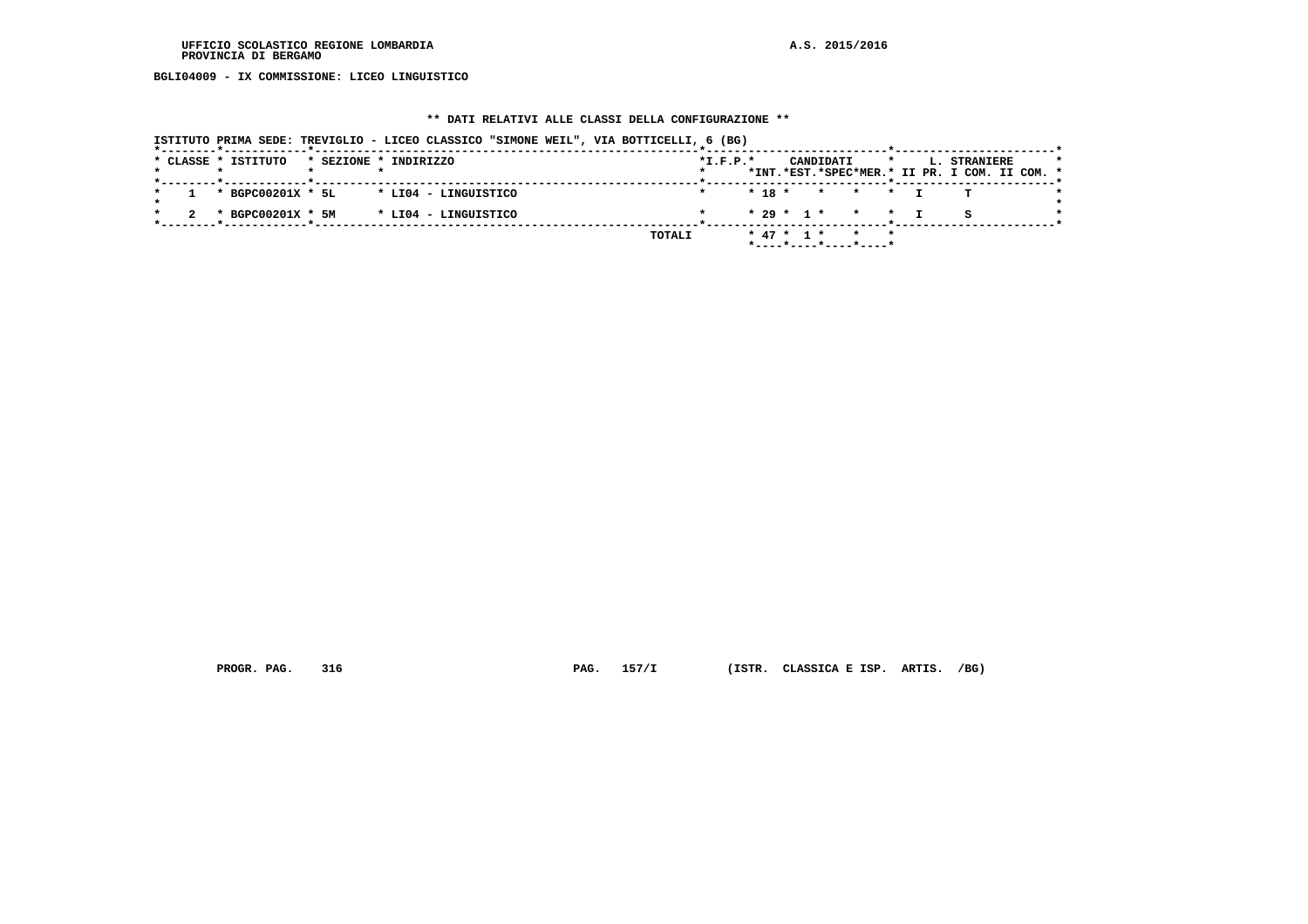**BGLI04009 - IX COMMISSIONE: LICEO LINGUISTICO**

| $\star$<br>$\star$                        | PRESIDENTE: CALVI ROBERTA N. IL 28/02/1955 (BG)<br>BERGAMO - LICEO ARTISTICO " GIACOMO E PIO MANZU' ", VIA TORQUATO TASSO, 18 (BG)                                                                                                                                                                    |  |
|-------------------------------------------|-------------------------------------------------------------------------------------------------------------------------------------------------------------------------------------------------------------------------------------------------------------------------------------------------------|--|
| INDIRIZZO: LI04 - LINGUISTICO             |                                                                                                                                                                                                                                                                                                       |  |
|                                           | 1 - IO11:LINGUA E LETTERATURA ITALIANA<br>(A050:LETTERE IST.ISTR.SECOND. ; A051:LETTERE, LATINO NEI LICEI<br>LEVATI VERONICA N. IL 21/11/1970 (BG)<br>PROVENIENTE DA: DALMINE - LICEO SCIENTIFICO "LUIGI EINAUDI", VIA VERDI, 48 (BG)                                                                 |  |
| (A546:LINGUA E CIV. STRANIERA (           | 2 - N940:LINGUA E CULTURA STRANIERA (TEDESCO)<br>ZANETTI GUIDO N. IL 29/05/1959 (BS)<br>PROVENIENTE DA: ROMANO DI LOMBARDIA - ISTITUTO MAGISTRALE "DON LORENZO MILANI", VIA BELVEDERE (BG)<br>VECCHIERELLI SABRINA N. IL 30/07/1981 (BG)                                                              |  |
| $(A060:SC.NA.$ , $CH.$ , $GEOG.$ , $MIC.$ | PROVENIENTE DA: ROMANO DI LOMBARDIA - ISTITUTO MAGISTRALE "DON LORENZO MILANI", VIA BELVEDERE (BG)<br>3 - I048: SCIENZE NATURALI (BIO. CHIM. SC. DELLA TERRA)<br>BLE' CARMEN N. IL 28/07/1952 (FE)<br>PROVENIENTE DA: BERGAMO - ISTITUTO TECNICO COMMERCIALE "BORTOLO BELOTTI", VIA PER AZZANO,5 (BG) |  |

 **PROGR. PAG. 317 PAG. 157/II (ISTR. CLASSICA E ISP. ARTIS. /BG)**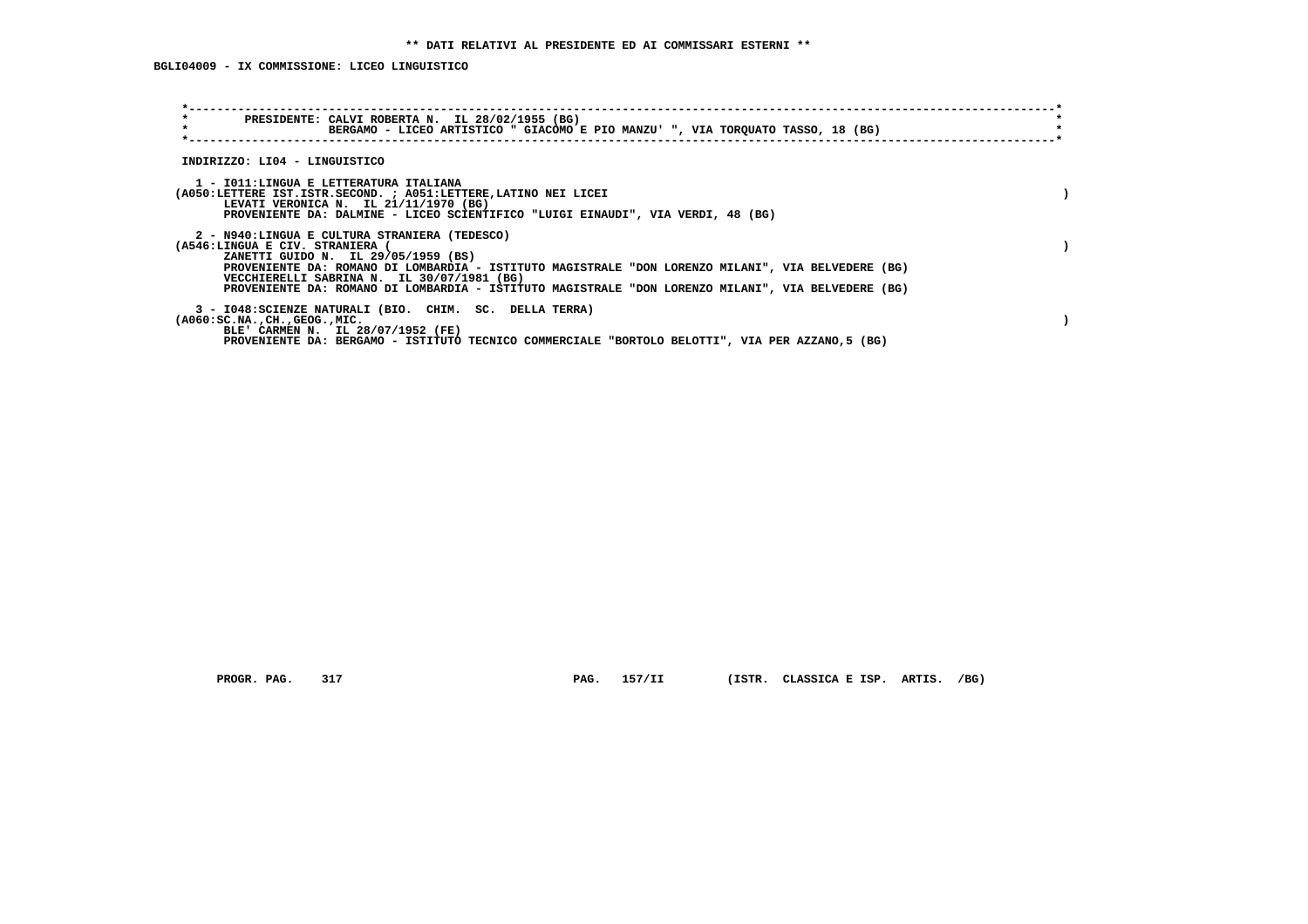**BGLI04010 - X COMMISSIONE: LICEO LINGUISTICO**

#### **\*\* DATI RELATIVI ALLE CLASSI DELLA CONFIGURAZIONE \*\***

|                     |                       |  |                      | ISTITUTO PRIMA SEDE: BERGAMO - L.R. PAR. LICEO LINGUISTICO LICEO LINGUISTICO "LEONARDO DA, VIA MORONI, N. 255 (BG) |            |                             |  |           |                       |         |                                                               |  |
|---------------------|-----------------------|--|----------------------|--------------------------------------------------------------------------------------------------------------------|------------|-----------------------------|--|-----------|-----------------------|---------|---------------------------------------------------------------|--|
| * CLASSE * ISTITUTO | * SEZIONE * INDIRIZZO |  |                      |                                                                                                                    | $*L.F.P.*$ |                             |  |           | CANDIDATI             | $\star$ | L. STRANIERE<br>*INT.*EST.*SPEC*MER.* II PR. I COM. II COM. * |  |
|                     |                       |  |                      |                                                                                                                    |            |                             |  |           |                       |         |                                                               |  |
| * BGPL055009 * A    |                       |  | * LI04 - LINGUISTICO |                                                                                                                    |            | $* 16 * 6 *$                |  |           | $\star$               | $\star$ |                                                               |  |
| * BGPL055009 * B1   |                       |  | * LI04 - LINGUISTICO |                                                                                                                    |            | $\star$ 7 $\star$ 2 $\star$ |  |           | $\star$               |         |                                                               |  |
|                     | $*$ B <sub>2</sub>    |  | * LI04 - LINGUISTICO |                                                                                                                    |            | * 4 * 1 *                   |  |           | $\star$               |         |                                                               |  |
|                     | $*$ B3                |  | * LI04 - LINGUISTICO |                                                                                                                    |            | $* 12 *$                    |  | $1 \star$ | $\star$               |         |                                                               |  |
|                     |                       |  |                      |                                                                                                                    |            |                             |  |           |                       |         |                                                               |  |
|                     |                       |  |                      | TOTALI                                                                                                             |            | $*$ 39 $*$ 10 $*$           |  |           | $\star$               | $\star$ |                                                               |  |
|                     |                       |  |                      |                                                                                                                    |            |                             |  |           | *----*----*----*----* |         |                                                               |  |

 **PROGR. PAG. 318 PAG. 158/I (ISTR. CLASSICA E ISP. ARTIS. /BG)**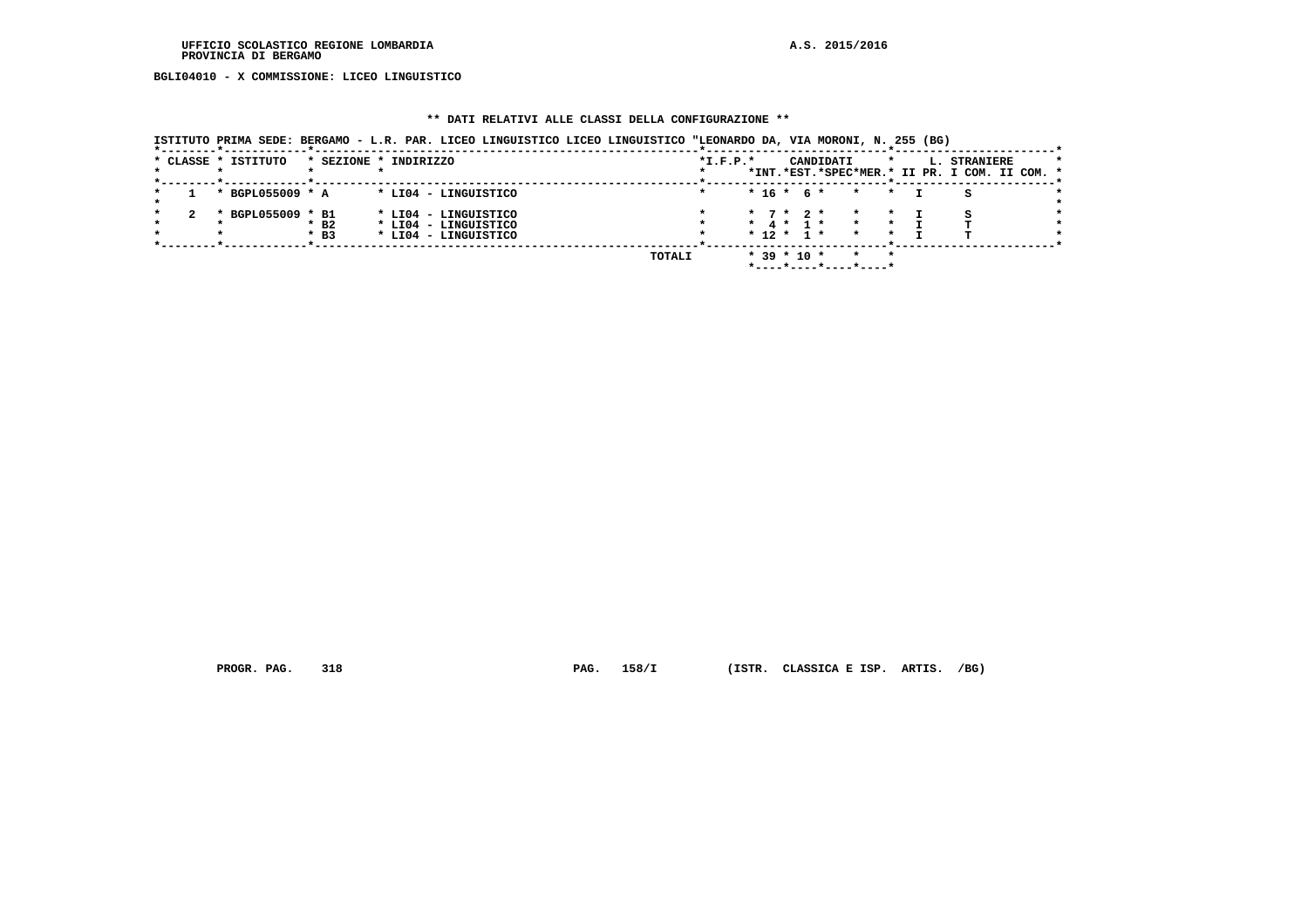| $\star$<br>PRESIDENTE: CAINER ANDREA N. IL 05/01/1960 (VA)<br>$\star$<br>LOVERE - LICEO ARTISTICO "DECIO CELERI", VIA NAZARIO SAURO, 2 (BG)                                                                                                                                                                                                                   |  |
|---------------------------------------------------------------------------------------------------------------------------------------------------------------------------------------------------------------------------------------------------------------------------------------------------------------------------------------------------------------|--|
| INDIRIZZO: LI04 - LINGUISTICO                                                                                                                                                                                                                                                                                                                                 |  |
| 1 - IO11:LINGUA E LETTERATURA ITALIANA<br>(A050:LETTERE IST.ISTR.SECOND. ; A051:LETTERE, LATINO NEI LICEI<br>SALERNO ANNA N. IL 12/03/1975 (TP)<br>PROVENIENTE DA: ROMANO DI LOMBARDIA - ISTITUTO MAGISTRALE "DON LORENZO MILANI", VIA BELVEDERE (BG)                                                                                                         |  |
| 2 - N790:LINGUA E CULTURA STRANIERA (SPAGNOLO)<br>(A446:LINGUA E CIV. STRANIERA (<br>IANNELLA RINA N. IL 10/05/1983 (BN)<br>PROVENIENTE DA: PRESEZZO - ISTITUTO MAGISTRALE "BETTY AMBIVERI", VIA C.BERIZZI, 1 (BG)<br>DI CHIARA GIUSEPPE N. IL 14/02/1964 (EE)<br>PROVENIENTE DA: SARNICO - ISTITUTO TECNICO COMMERCIALE "SERAFINO RIVA", VIA CORTIVO 32 (BG) |  |
| 3 - I048: SCIENZE NATURALI (BIO. CHIM. SC. DELLA TERRA)<br>$(A060:SC.NA.$ , $CH.$ , $GEOG.$ , $MIC.$<br>FALCONE CARLA N. IL 04/03/1957 (CE)<br>PROVENIENTE DA: PRESEZZO - LICEO SCIENTIFICO "MAIRONI DA PONTE", VIA BERIZZI, 1 (BG)                                                                                                                           |  |

 **PROGR. PAG. 319 PAG. 158/II (ISTR. CLASSICA E ISP. ARTIS. /BG)**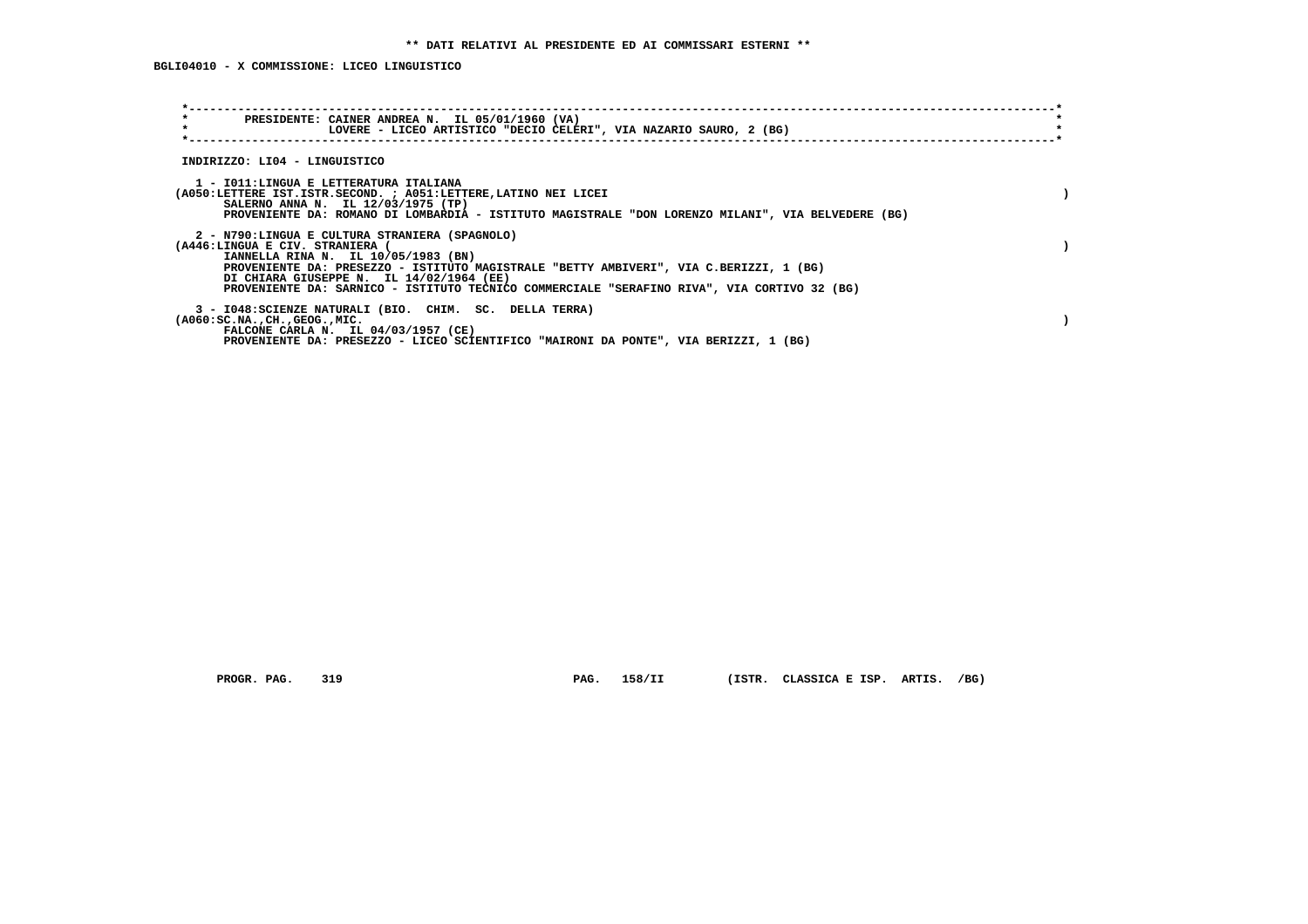# **BGLI04011 - XI COMMISSIONE: LICEO LINGUISTICO**

#### **\*\* DATI RELATIVI ALLE CLASSI DELLA CONFIGURAZIONE \*\***

|                     |        | ISTITUTO PRIMA SEDE: BERGAMO - ISTITUTO MAGISTRALE "GIOVANNI FALCONE", VIA DUNANT, 1 (BG)                           |        |            |                        |           |         |         |                                                                      |  |
|---------------------|--------|---------------------------------------------------------------------------------------------------------------------|--------|------------|------------------------|-----------|---------|---------|----------------------------------------------------------------------|--|
| * CLASSE * ISTITUTO |        | * SEZIONE * INDIRIZZO                                                                                               |        | $*I.F.P.*$ |                        | CANDIDATI |         | $\star$ | L. STRANIERE<br>*INT.*EST.*SPEC*MER.* II PR. I COM. II COM. *        |  |
| * BGPM02000L * I    |        | * LI04 - LINGUISTICO                                                                                                |        |            | $*22 *$                | $\star$   | $\star$ | $\star$ |                                                                      |  |
|                     |        | ISTITUTO SECONDA SEDE: BERGAMO - L.R. PAR. LICEO LINGUISTICO LICEO LINGUISTICO "iSchool", VIA GHISLANDI, N. 57 (BG) |        |            |                        |           |         |         |                                                                      |  |
| * CLASSE * ISTITUTO |        | * SEZIONE * INDIRIZZO                                                                                               |        | $*L.F.P.*$ |                        | CANDIDATI |         | $\star$ | <b>L. STRANIERE</b><br>*INT.*EST.*SPEC*MER.* II PR. I COM. II COM. * |  |
| * BGPL01500V * A1   | $*$ A2 | * LI04 - LINGUISTICO<br>* LI04 - LINGUISTICO                                                                        |        |            | $*$ 7 $*$<br>$*$ 2 $*$ | $\star$   | $\star$ | $\star$ |                                                                      |  |
|                     |        |                                                                                                                     | TOTALI |            | $* 31 *$               |           |         |         |                                                                      |  |

 **\*----\*----\*----\*----\***

 **PROGR. PAG. 320 PAG. 159/I (ISTR. CLASSICA E ISP. ARTIS. /BG)**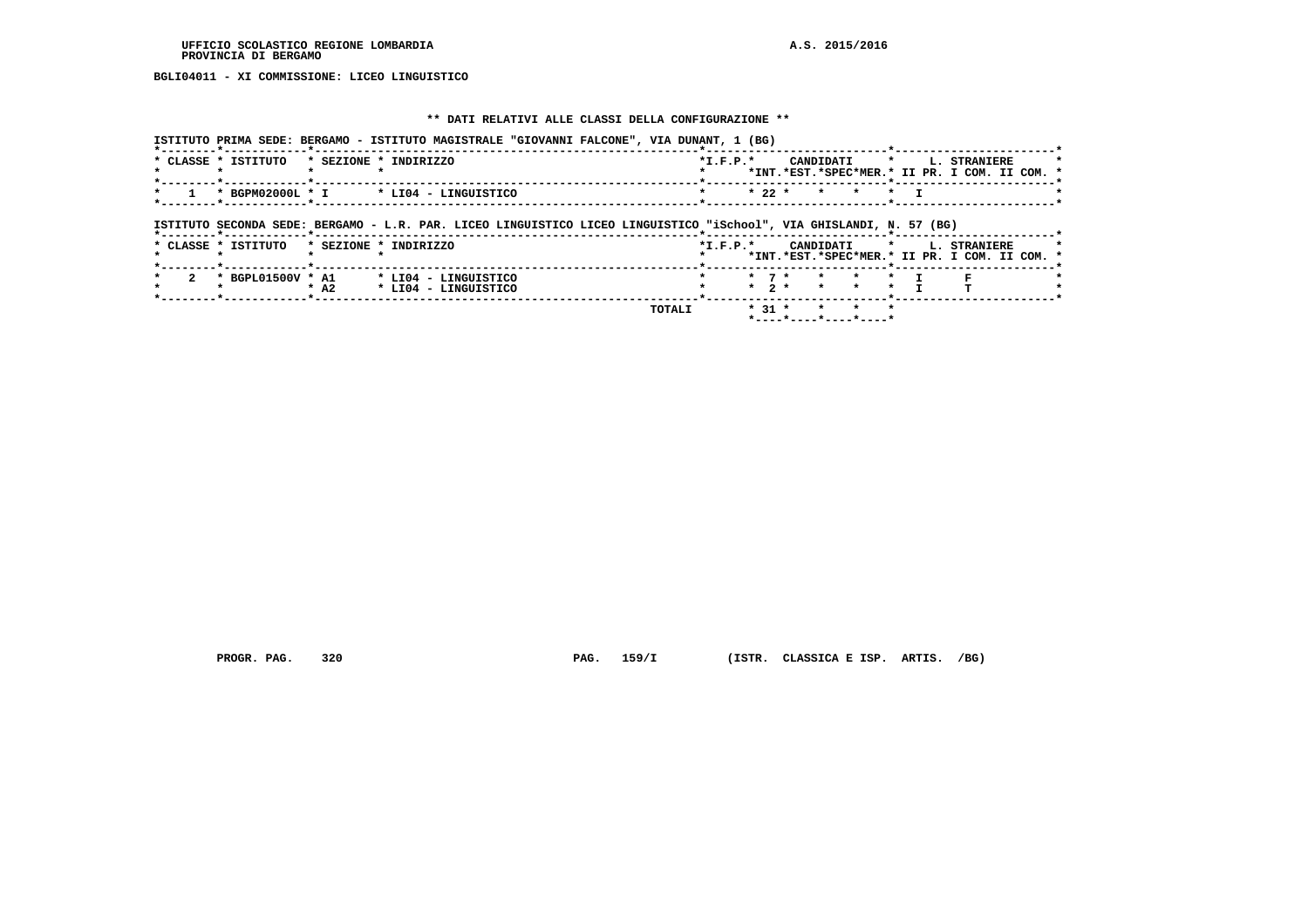### **BGLI04011 - XI COMMISSIONE: LICEO LINGUISTICO**

| $\star$                                              | PRESIDENTE: MASTROROCCO GIORGIO N. IL 10/12/1955 (PV)<br>CLUSONE - IST TEC COMMERCIALE E PER GEOMETRI "ANDREA FANTONI", VIA BARBARIGO, 27 (BG)                                                                                                                                                 |  |
|------------------------------------------------------|------------------------------------------------------------------------------------------------------------------------------------------------------------------------------------------------------------------------------------------------------------------------------------------------|--|
| INDIRIZZO: LI04 - LINGUISTICO                        |                                                                                                                                                                                                                                                                                                |  |
|                                                      | 1 - IO11: LINGUA E LETTERATURA ITALIANA<br>(A050:LETTERE IST.ISTR.SECOND. ; A051:LETTERE, LATINO NEI LICEI<br>SACCO ANTONELLA N. IL $12/06/1967$ (FG)<br>PROVENIENTE DA: TRESCORE BALNEARIO - IST PROF PER I SERVIZI COMMERCIALI "LORENZO LOTTO", VIA DELL'ALBAROTTO N. 23 (BG)                |  |
| $2 - ND46: ARABO$<br>(AD46:LINGUA E CIV. STRANIERA ( |                                                                                                                                                                                                                                                                                                |  |
|                                                      | CORNOLTI GIANMARCO N. IL 06/11/1985 (BG)<br>PROVENIENTE DA: TREVIGLIO - ISTITUTO TECNICO COMMERCIALE "ZENALE E BUTINONE", VIA GALVANI 7 (BG)<br>CONTI ELEONORA N. IL 30/07/1968 (BG)<br>PROVENIENTE DA: ALBINO - ISTITUTO TECNICO COMMERCIALE "OSCAR ARNULFO ROMERO", VIALE ALDO MORO, 51 (BG) |  |
| $(A060:SC.NA.$ , $CH.$ , $GEOG.$ , $MIC.$            | 3 - I048: SCIENZE NATURALI (BIO. CHIM. SC. DELLA TERRA)<br>GOI ANGELA N. IL 30/09/1962 (CR)<br>PROVENIENTE DA: PRESEZZO - ISTITUTO TECNICO COMMERCIALE "MAIRONI DA PONTE", VIA BERIZZI,1 (BG)                                                                                                  |  |

 **PROGR. PAG. 321 PAG. 159/II (ISTR. CLASSICA E ISP. ARTIS. /BG)**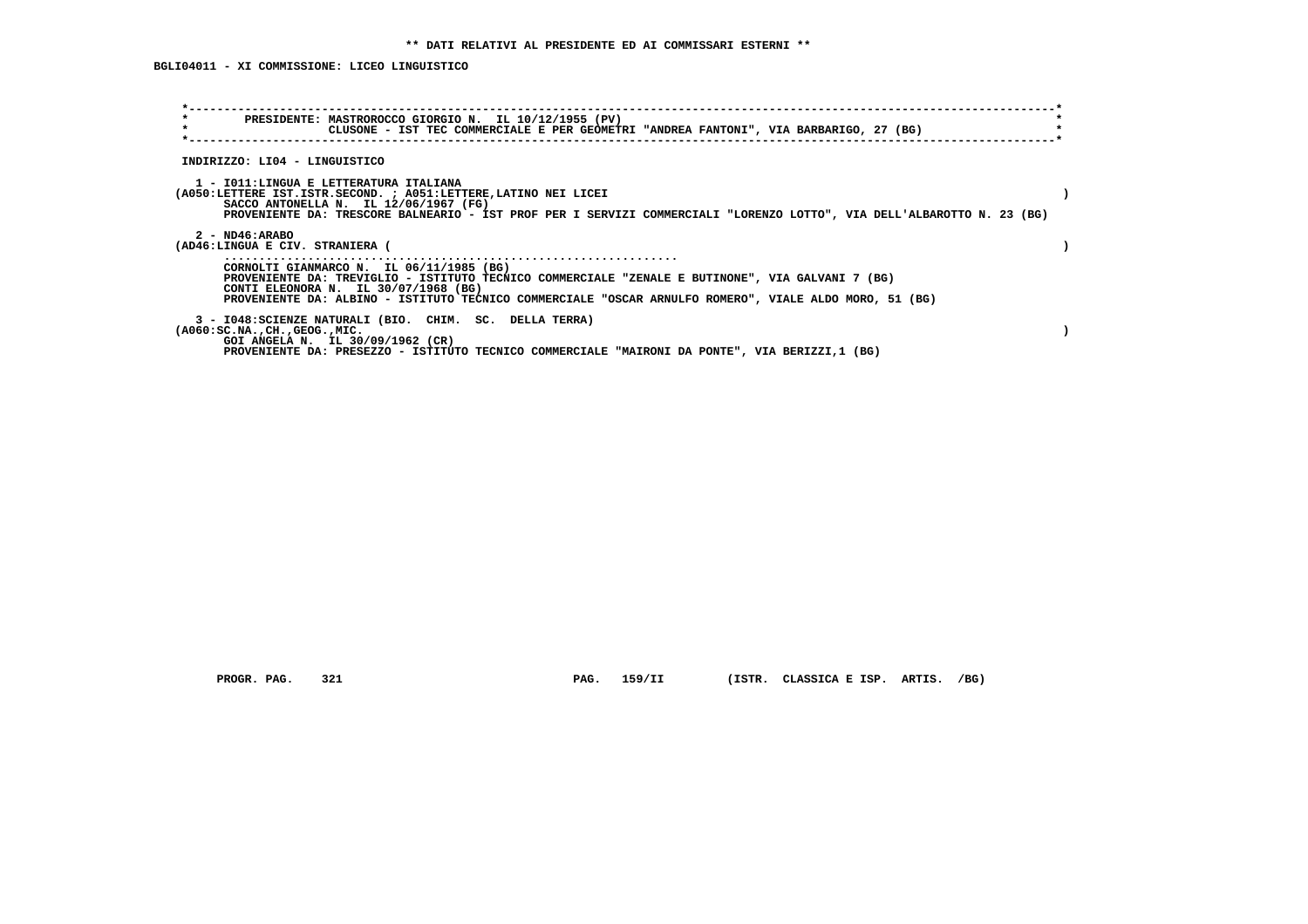**BGLI04012 - XII COMMISSIONE: LICEO LINGUISTICO**

#### **\*\* DATI RELATIVI ALLE CLASSI DELLA CONFIGURAZIONE \*\***

 **ISTITUTO PRIMA SEDE: ALBINO - ISTITUTO MAGISTRALE "OSCAR ARNULFO ROMERO", VIALE ALDO MORO, 51 (BG)**

| * CLASSE * ISTITUTO             | * SEZIONE * INDIRIZZO                                                                       | $*I.F.P.*$     |          | CANDIDATI |         |         | $\star$ |  | L. STRANIERE                                  |  |
|---------------------------------|---------------------------------------------------------------------------------------------|----------------|----------|-----------|---------|---------|---------|--|-----------------------------------------------|--|
|                                 |                                                                                             |                |          |           |         |         |         |  | *INT.*EST.*SPEC*MER.* II PR. I COM. II COM. * |  |
| * BGPM00901V * 5T               | * LI04 - LINGUISTICO                                                                        |                | $* 21 *$ |           | $\star$ | $\star$ | $\star$ |  | s                                             |  |
|                                 |                                                                                             |                |          |           |         |         |         |  |                                               |  |
| *--------*------------*-------- | ISTITUTO SECONDA SEDE: CLUSONE - LICEO SCIENTIFICO "ANDREA FANTONI", VIA BARBARIGO, 27 (BG) |                |          |           |         |         |         |  |                                               |  |
| * CLASSE * ISTITUTO             | * SEZIONE * INDIRIZZO                                                                       | $*$ I.F.P. $*$ |          | CANDIDATI |         |         | $\star$ |  | L. STRANIERE                                  |  |
|                                 |                                                                                             |                |          |           |         |         |         |  | *INT.*EST.*SPEC*MER.* II PR. I COM. II COM. * |  |
|                                 | * BGPS01201N * 5A1 * LI02 - SCIENTIFICO                                                     |                | $* 21 *$ |           | $\star$ | $\star$ |         |  |                                               |  |
|                                 |                                                                                             |                |          |           |         |         |         |  |                                               |  |

 **\*----\*----\*----\*----\***

 **PROGR. PAG. 322 PAG. 160/I (ISTR. CLASSICA E ISP. ARTIS. /BG)**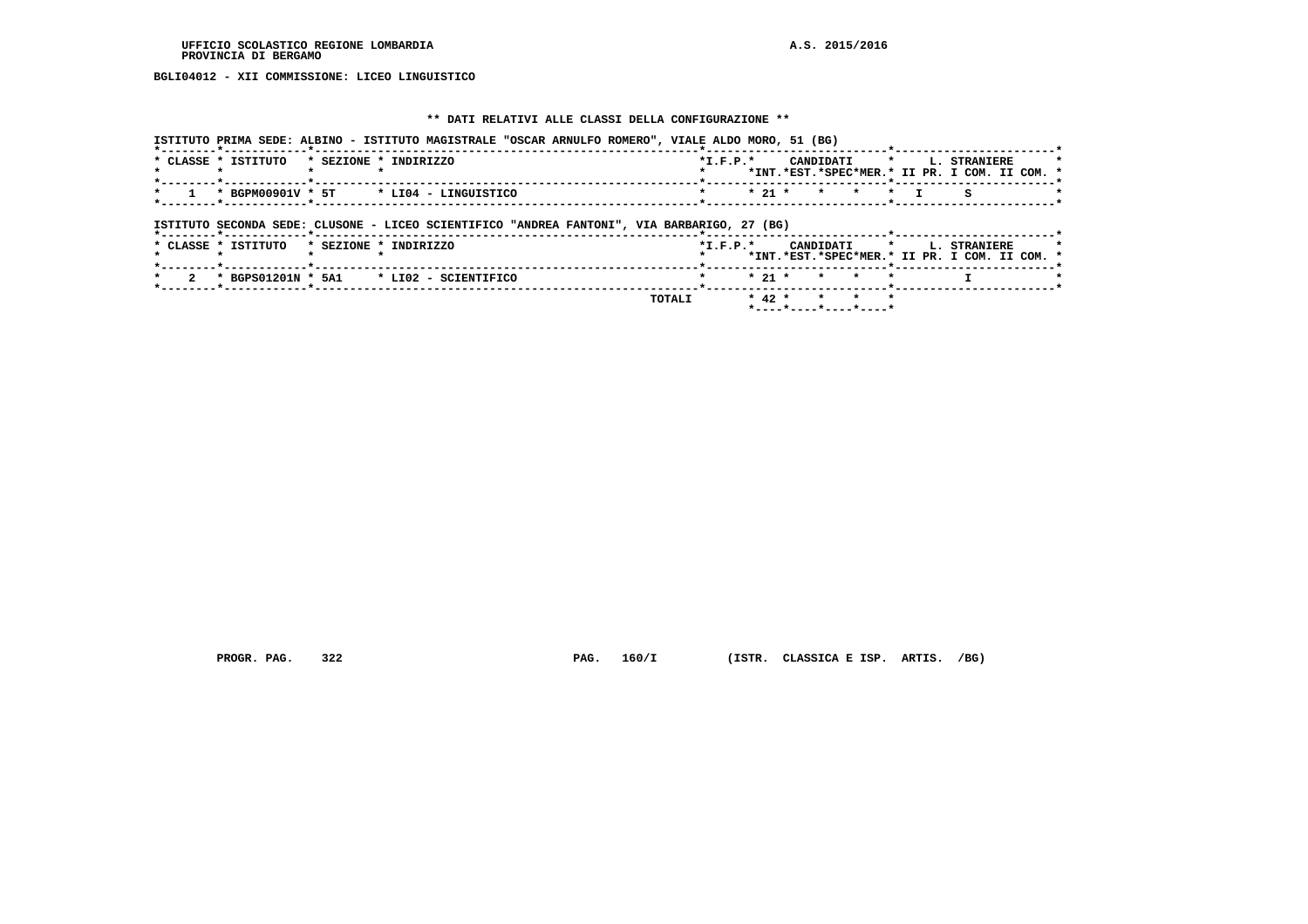### **BGLI04012 - XII COMMISSIONE: LICEO LINGUISTICO**

| $\star$ | PRESIDENTE: TREPLA CINZIA N. IL 08/04/1956 (BG)<br>ROMANO DI LOMBARDIA - IST TEC COMMERCIALE E PER GEOMETRI "G.B. RUBINI", VIA BELVEDERE (BG)                                                                                                                |  |
|---------|--------------------------------------------------------------------------------------------------------------------------------------------------------------------------------------------------------------------------------------------------------------|--|
|         | INDIRIZZO: LI04 - LINGUISTICO                                                                                                                                                                                                                                |  |
|         | 1 - IO11: LINGUA E LETTERATURA ITALIANA<br>(A050:LETTERE IST.ISTR.SECOND. ; A051:LETTERE, LATINO NEI LICEI<br>MORESCALCHI LUIGI N. IL 04/10/1961 (BG)<br>PROVENIENTE DA: BERGAMO - ISTITUTO MAGISTRALE "P. SECCO SUARDO", VIA ANGELO MAJ, 8 (BG)             |  |
|         | 2 - N790:LINGUA E CULTURA STRANIERA (SPAGNOLO)<br>(A446:LINGUA E CIV. STRANIERA (<br>FRANZESE ROSSANA N. IL 14/02/1981 (AV)<br>PROVENIENTE DA: TREVIGLIO - ISTITUTO TECNICO COMMERCIALE "GUGLIELMO OBERDAN", VIALE MERISIO, 14 (BG)                          |  |
|         | 3 - I048: SCIENZE NATURALI (BIO. CHIM. SC. DELLA TERRA)<br>( A060:SC.NA. ,CH. ,GEOG. ,MIC.<br>DISTEFANO DONATELLA ANNA N. IL 02/12/1980 (CT)<br>PROVENIENTE DA: ROMANO DI LOMBARDIA - ISTITUTO MAGISTRALE "DON LORENZO MILANI", VIA BELVEDERE (BG)           |  |
|         | INDIRIZZO: LI02 - SCIENTIFICO                                                                                                                                                                                                                                |  |
|         | 1 - IO11: LINGUA E LETTERATURA ITALIANA<br>(A050:LETTERE IST.ISTR.SECOND. ; A051:LETTERE,LATINO NEI LICEI<br>MORESCALCHI LUIGI N. IL 04/10/1961 (BG)<br>PROVENIENTE DA: BERGAMO - ISTITUTO MAGISTRALE "P. SECCO SUARDO", VIA ANGELO MAJ, 8 (BG)              |  |
|         | 2 - N460:LINGUA E CULTURA INGLESE<br>(A346:LINGUA E CIV. STRANIERA (<br>SALVI SARA N. IL 24/08/1971 (BG)<br>PROVENIENTE DA: TRESCORE BALNEARIO - IST PROF PER I SERVIZI COMMERCIALI "LORENZO LOTTO", VIA DELL'ALBAROTTO N. 23 (BG)                           |  |
|         | 3 - I048: SCIENZE NATURALI (BIO. CHIM. SC. DELLA TERRA)<br>$(A060:SC.NA.$ , $CH.$ , $GEOG.$ , $MIC.$<br>DISTEFANO DONATELLA ANNA N. IL 02/12/1980 (CT)<br>PROVENIENTE DA: ROMANO DI LOMBARDIA - ISTITUTO MAGISTRALE "DON LORENZO MILANI", VIA BELVEDERE (BG) |  |

 **PROGR. PAG. 323 PAG. 160/II (ISTR. CLASSICA E ISP. ARTIS. /BG)**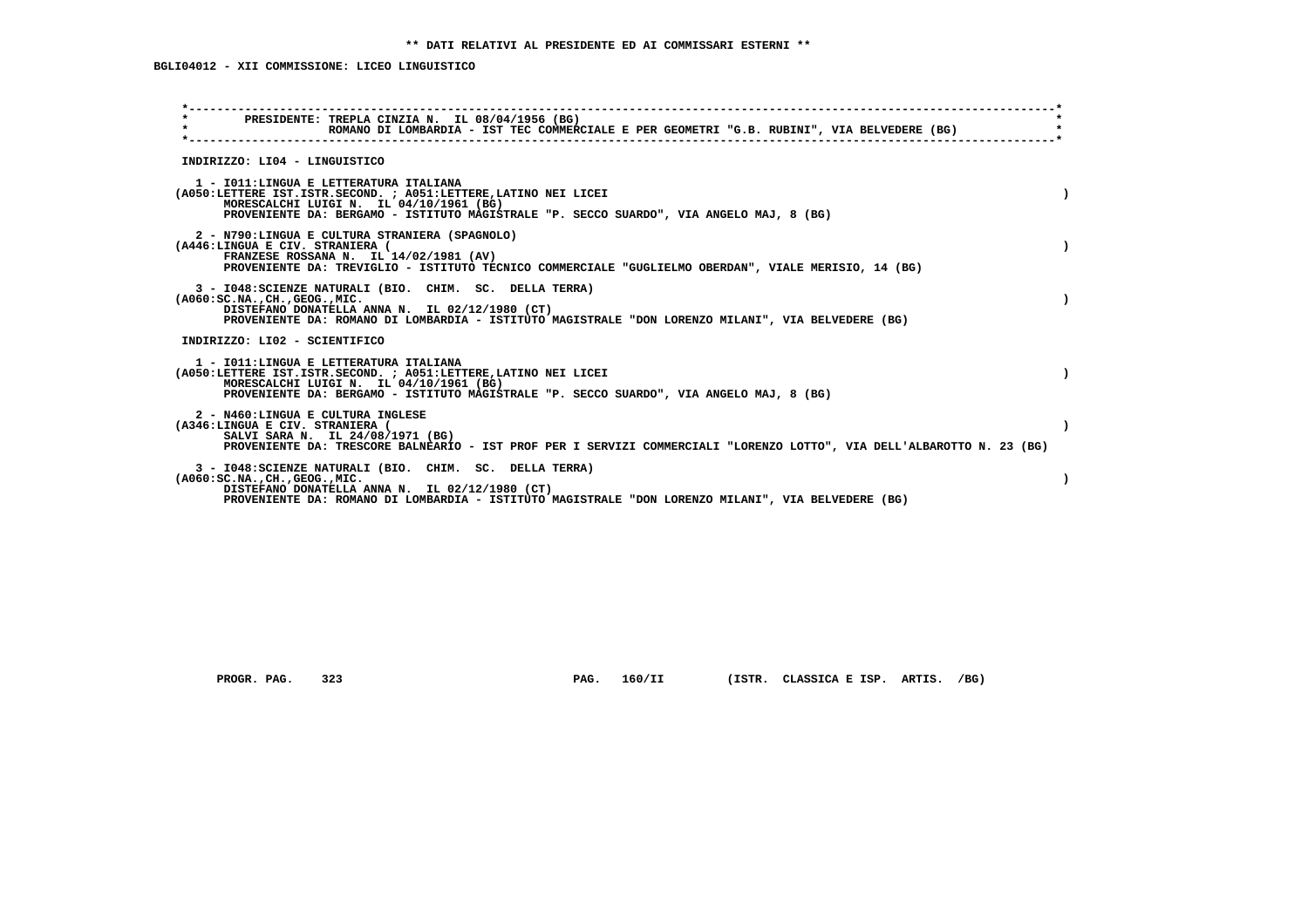**BGLI04013 - XIII COMMISSIONE: LICEO LINGUISTICO**

#### **\*\* DATI RELATIVI ALLE CLASSI DELLA CONFIGURAZIONE \*\***

 **ISTITUTO PRIMA SEDE: ROMANO DI LOMBARDIA - ISTITUTO MAGISTRALE "DON LORENZO MILANI", VIA BELVEDERE (BG) \*--------\*------------\*-------------------------------------------------------\*--------------------------\*-----------------------\*** $\overline{\phantom{a}}$  **\* CLASSE \* ISTITUTO \* SEZIONE \* INDIRIZZO \*I.F.P.\* CANDIDATI \* L. STRANIERE \* \* \* \* \* \* \*INT.\*EST.\*SPEC\*MER.\* II PR. I COM. II COM. \* \*--------\*------------\*-------------------------------------------------------\*--------------------------\*-----------------------\*** $\rightarrow$  **\* 1 \* BGPM03401G \* AL \* LI04 - LINGUISTICO \* \* 28 \* 1 \* \* \* I T \* \*--------\*------------\*-------------------------------------------------------\*--------------------------\*-----------------------\* ISTITUTO SECONDA SEDE: CARAVAGGIO - LICEO SCIENTIFICO "GALILEO GALILEI", VIA SAN FRANCESCO, 63 (BG) \*--------\*------------\*-------------------------------------------------------\*--------------------------\*-----------------------\*** $\star$  **\* CLASSE \* ISTITUTO \* SEZIONE \* INDIRIZZO \*I.F.P.\* CANDIDATI \* L. STRANIERE \* \* \* \* \* \* \*INT.\*EST.\*SPEC\*MER.\* II PR. I COM. II COM. \* \*--------\*------------\*-------------------------------------------------------\*--------------------------\*-----------------------\*** $\star$  **\* 2 \* BGPS04000R \* 5F \* LI04 - LINGUISTICO \* \* 22 \* \* \* \* I T \* \*--------\*------------\*-------------------------------------------------------\*--------------------------\*-----------------------\* TOTALI \* 50 \* 1 \* \* \* \*----\*----\*----\*----\***

 **PROGR. PAG. 324 PAG. 161/I (ISTR. CLASSICA E ISP. ARTIS. /BG)**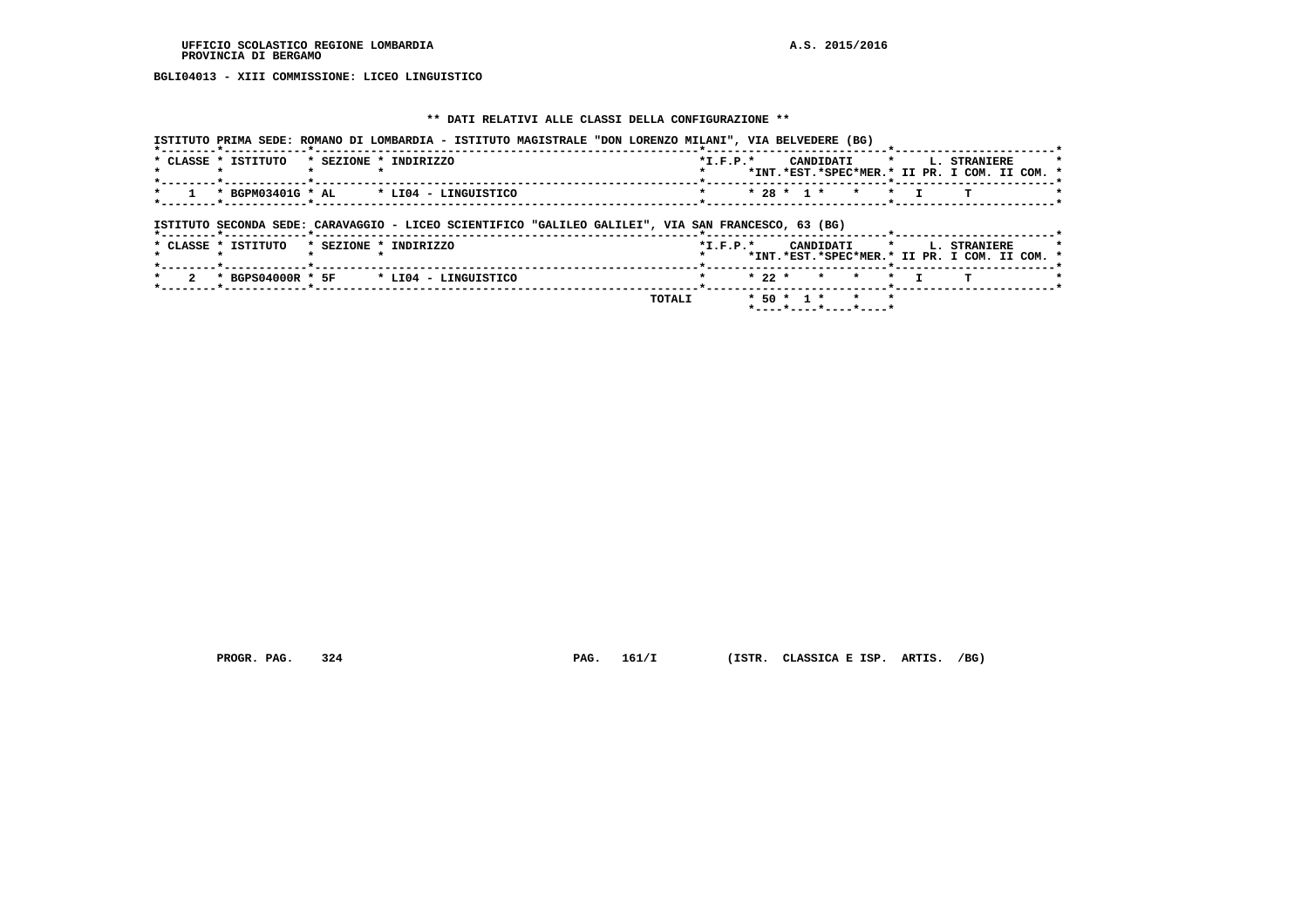| $\star$<br>PRESIDENTE: GENTILI FRANCO N. IL 30/09/1953 (MI)<br>$\star$<br>NEMBRO - IST PROF PER I SERVIZI ALBERGHIERI E RISTORAZIONE "ALFREDO SONZOGNI", VIA BELLINI 54 (BG)                                                                              |  |
|-----------------------------------------------------------------------------------------------------------------------------------------------------------------------------------------------------------------------------------------------------------|--|
| INDIRIZZO: LI04 - LINGUISTICO                                                                                                                                                                                                                             |  |
| 1 - IO11:LINGUA E LETTERATURA ITALIANA<br>(A050:LETTERE IST.ISTR.SECOND. ; A051:LETTERE, LATINO NEI LICEI<br>ARDUINI DOMENICO N. IL 17/07/1961 (PS)<br>PROVENIENTE DA: BERGAMO - LICEO SCIENTIFICO "FILIPPO LUSSANA", VIA ANGELO MAY, 1 (BG)              |  |
| 2 - N940:LINGUA E CULTURA STRANIERA (TEDESCO)<br>(A546:LINGUA E CIV. STRANIERA<br>BAREZZANI LAURA N. IL 05/04/1966 (BS)<br>PROVENIENTE DA: BERGAMO - ISTITUTO TECNICO COMMERCIALE "BORTOLO BELOTTI", VIA PER AZZANO, 5 (BG)                               |  |
| 3 - I048: SCIENZE NATURALI (BIO. CHIM. SC. DELLA TERRA)<br>$(A060:SC.NA.$ , $CH.$ , $GEOG.$ , $MIC.$<br>MARTIGNONI MARGHERITA N. IL 15/01/1963 (MI)<br>PROVENIENTE DA: TRESCORE BALNEARIO - LICEO SCIENTIFICO "LORENZO FEDERICI", VIA DELL'ALBAROTTO (BG) |  |

 **PROGR. PAG. 325 PAG. 161/II (ISTR. CLASSICA E ISP. ARTIS. /BG)**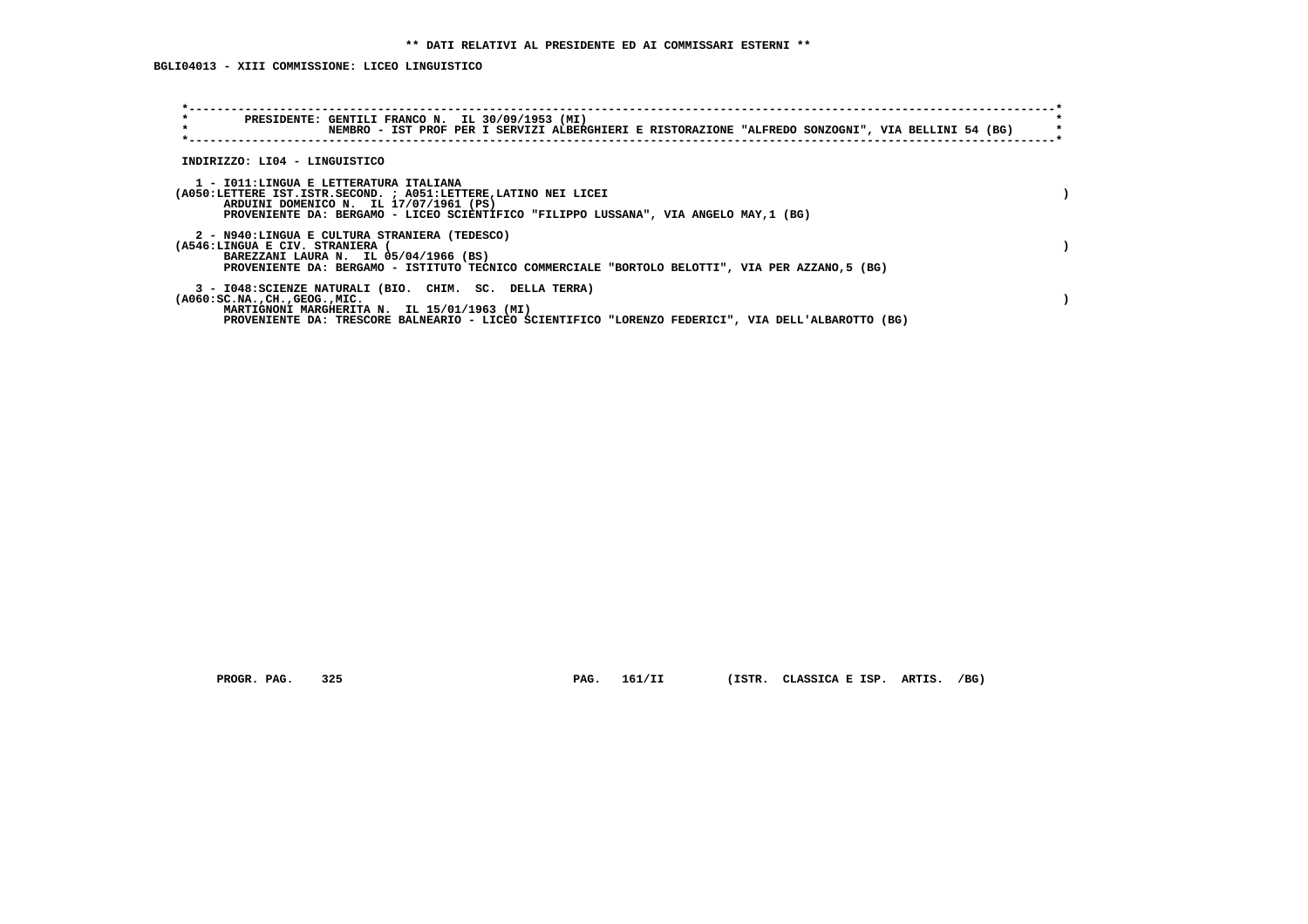**BGLI04014 - XIV COMMISSIONE: LICEO LINGUISTICO**

### **\*\* DATI RELATIVI ALLE CLASSI DELLA CONFIGURAZIONE \*\***

| ISTITUTO PRIMA SEDE: PRESEZZO - ISTITUTO MAGISTRALE "BETTY AMBIVERI", VIA C.BERIZZI, 1 (BG) |            |                                                                                 |                                                                          |  |
|---------------------------------------------------------------------------------------------|------------|---------------------------------------------------------------------------------|--------------------------------------------------------------------------|--|
| * CLASSE * ISTITUTO<br>* SEZIONE * INDIRIZZO                                                | $*L.F.P.*$ | CANDIDATI                                                                       | $\star$<br>L. STRANIERE<br>*INT.*EST.*SPEC*MER.* II PR. I COM. II COM. * |  |
| * BGPM00301X * 5ALL * LI04 - LINGUISTICO                                                    |            | $* 24 * 2 * * * * T$                                                            | S                                                                        |  |
| * BGPM00301X * 5ALS * LI11 - SCIENZE UMANE                                                  |            | * 25 * * * *                                                                    |                                                                          |  |
|                                                                                             | TOTALI     | $* 49 * 2 * * * * * *$<br>$*$ - - - - $*$ - - - - $*$ - - - - $*$ - - - - - $*$ |                                                                          |  |

 **PROGR. PAG. 326 PAG. 162/I (ISTR. CLASSICA E ISP. ARTIS. /BG)**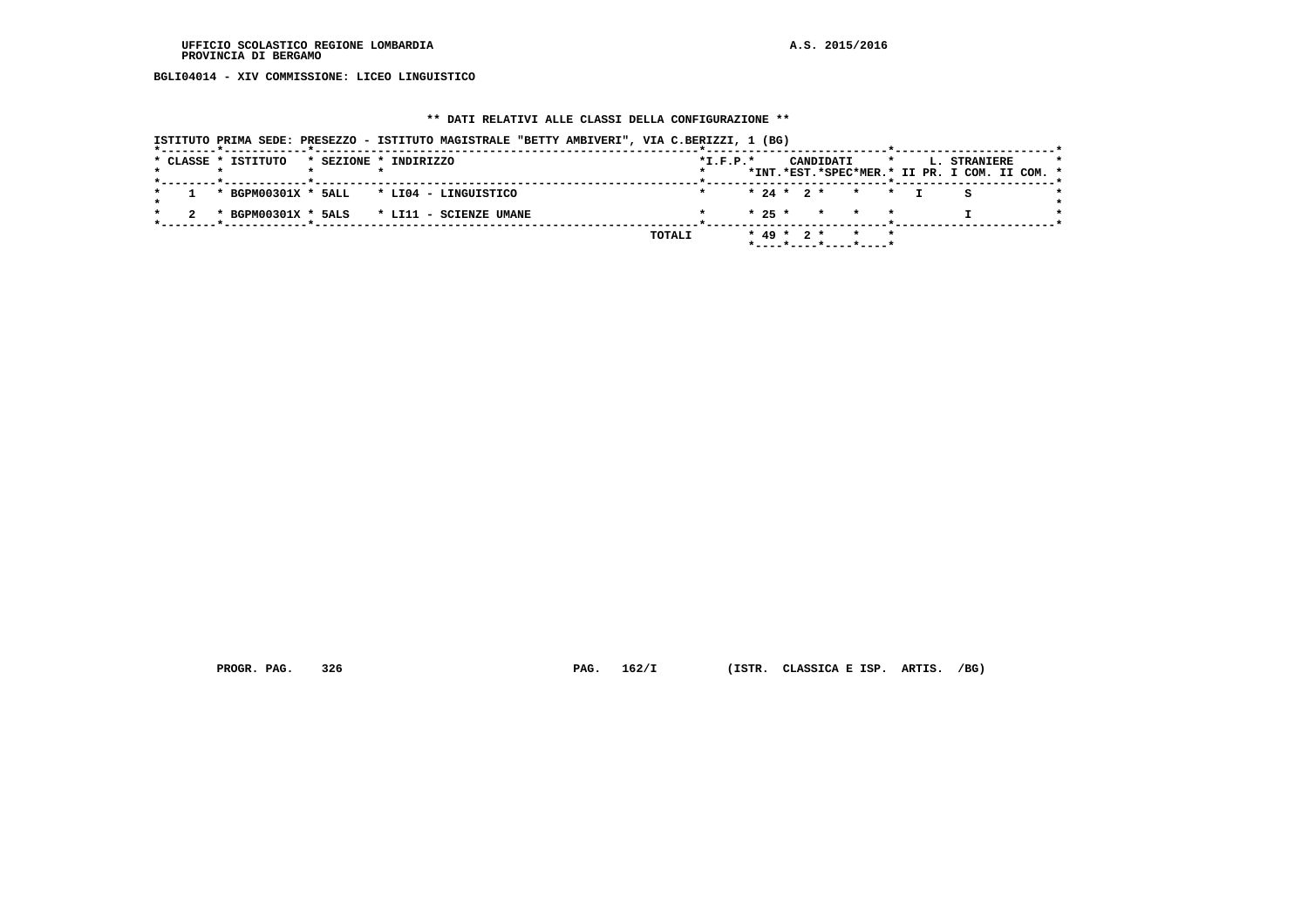| $\star$ | PRESIDENTE: PACATI MARCO N. IL 28/06/1954 (BG)<br>BERGAMO - ISTITUTO SUPERIORE "CESARE PESENTI", VIA OZANAM, 27 (BG)                                                                                                                                    | $\star$ |
|---------|---------------------------------------------------------------------------------------------------------------------------------------------------------------------------------------------------------------------------------------------------------|---------|
|         | INDIRIZZO: LI04 - LINGUISTICO                                                                                                                                                                                                                           |         |
|         | 1 - IO11: LINGUA E LETTERATURA ITALIANA<br>(A050:LETTERE IST.ISTR.SECOND. ; A051:LETTERE, LATINO NEI LICEI<br>PICCARDI ADRIANO N. IL 15/08/1952 (SV)<br>PROVENIENTE DA: BERGAMO - LICEO ARTISTICO " GIACOMO E PIO MANZU' ", VIA TORQUATO TASSO, 18 (BG) |         |
|         | 2 - N790:LINGUA E CULTURA STRANIERA (SPAGNOLO)<br>(A446:LINGUA E CIV. STRANIERA (<br>PEZZOTTA ANNA N. IL 05/08/1975 (BG)<br>PROVENIENTE DA: BERGAMO - ISTITUTO TECNICO COMMERCIALE "BORTOLO BELOTTI", VIA PER AZZANO, 5 (BG)                            |         |
|         | 3 - I048: SCIENZE NATURALI (BIO. CHIM. SC. DELLA TERRA)<br>$(A060:SC.NA.$ , $CH.$ , $GEOG.$ , $MIC.$<br>SCIFO CARMELA N. IL 15/07/1960 (RG)<br>PROVENIENTE DA: BERGAMO - ISTITUTO MAGISTRALE "GIOVANNI FALCONE", VIA DUNANT, 1 (BG)                     |         |
|         | INDIRIZZO: LI11 - SCIENZE UMANE                                                                                                                                                                                                                         |         |
|         | 1 - IO11: LINGUA E LETTERATURA ITALIANA<br>(A050:LETTERE IST.ISTR.SECOND. ; A051:LETTERE, LATINO NEI LICEI<br>PICCARDI ADRIANO N. IL 15/08/1952 (SV)<br>PROVENIENTE DA: BERGAMO - LICEO ARTISTICO " GIACOMO E PIO MANZU' ", VIA TORQUATO TASSO, 18 (BG) |         |
|         | 2 - N460:LINGUA E CULTURA INGLESE<br>(A346:LINGUA E CIV. STRANIERA (<br>CANCELLI ERICA N. IL 15/04/1989 (BG)<br>PROVENIENTE DA: BERGAMO - IST PROF PER I SERVIZI COMMERCIALI "GUIDO GALLI", VIA GAVAZZENI, 37 (BG)                                      |         |
|         | 3 - I048: SCIENZE NATURALI (BIO. CHIM. SC. DELLA TERRA)<br>$(A060:SC.NA.$ , $CH.$ , $GEOG.$ , $MIC.$<br>SCIFO CARMELA N. IL 15/07/1960 (RG)<br>PROVENIENTE DA: BERGAMO - ISTITUTO MAGISTRALE "GIOVANNI FALCONE", VIA DUNANT, 1 (BG)                     |         |

PROGR. PAG. 327 **PAG. 162/II** (ISTR. CLASSICA E ISP. ARTIS. /BG)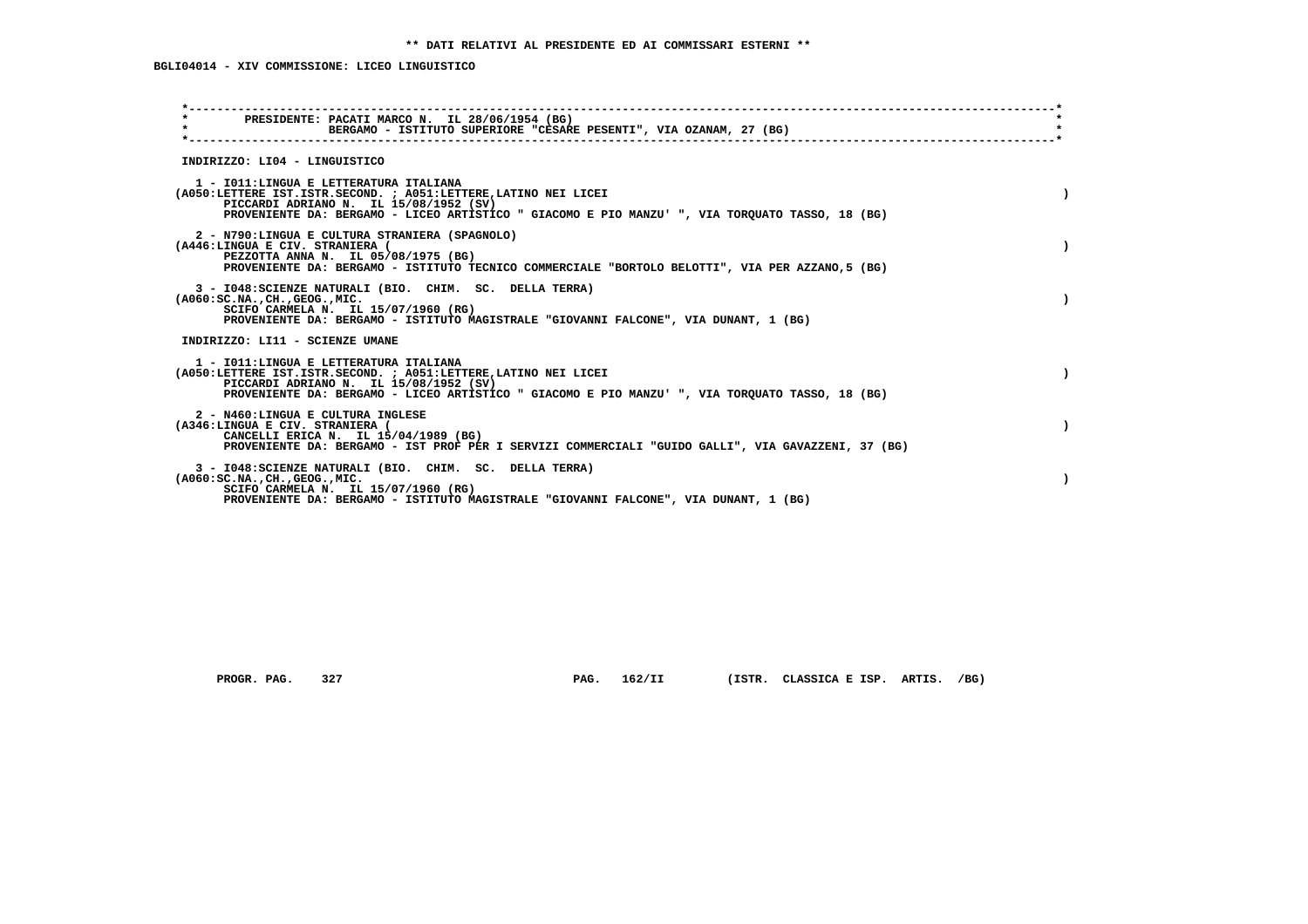### **BGLI05001 - I COMMISSIONE: LICEO ARTISTICO INDIRIZZO "ARCHITETTURA E AMBIENTE "**

#### **\*\* DATI RELATIVI ALLE CLASSI DELLA CONFIGURAZIONE \*\***

 **ISTITUTO PRIMA SEDE: BERGAMO - LICEO ARTISTICO " GIACOMO E PIO MANZU' ", VIA TORQUATO TASSO, 18 (BG) \*--------\*------------\*-------------------------------------------------------\*--------------------------\*-----------------------\*** $\overline{\phantom{a}}$  **\* CLASSE \* ISTITUTO \* SEZIONE \* INDIRIZZO \*I.F.P.\* CANDIDATI \* L. STRANIERE \* \* \* \* \* \* \*INT.\*EST.\*SPEC\*MER.\* II PR. I COM. II COM. \* \*--------\*------------\*-------------------------------------------------------\*--------------------------\*-----------------------\*** $\rightarrow$  **\* 1 \* BGSL01000T \* A \* LI05 - ARCHITETTURA E AMBIENTE \* \* 22 \* 1 \* \* \* I \* \*--------\*------------\*-------------------------------------------------------\*--------------------------\*-----------------------\* ISTITUTO SECONDA SEDE: LOVERE - LICEO ARTISTICO "DECIO CELERI", VIA NAZARIO SAURO, 2 (BG) \*--------\*------------\*-------------------------------------------------------\*--------------------------\*-----------------------\*** $\overline{\phantom{a}}$  **\* CLASSE \* ISTITUTO \* SEZIONE \* INDIRIZZO \*I.F.P.\* CANDIDATI \* L. STRANIERE \* \* \* \* \* \* \*INT.\*EST.\*SPEC\*MER.\* II PR. I COM. II COM. \* \*--------\*------------\*-------------------------------------------------------\*--------------------------\*-----------------------\* \* 2 \* BGSL001014 \* 5BA \* LIC6 - ARTI FIGUR.CURV.PLAST.-PITTORICO \* \* 29 \* \* \* \* I \* \*--------\*------------\*-------------------------------------------------------\*--------------------------\*-----------------------\* TOTALI \* 51 \* 1 \* \* \* \*----\*----\*----\*----\***

 **PROGR. PAG. 328 PAG. 163/I (ISTR. CLASSICA E ISP. ARTIS. /BG)**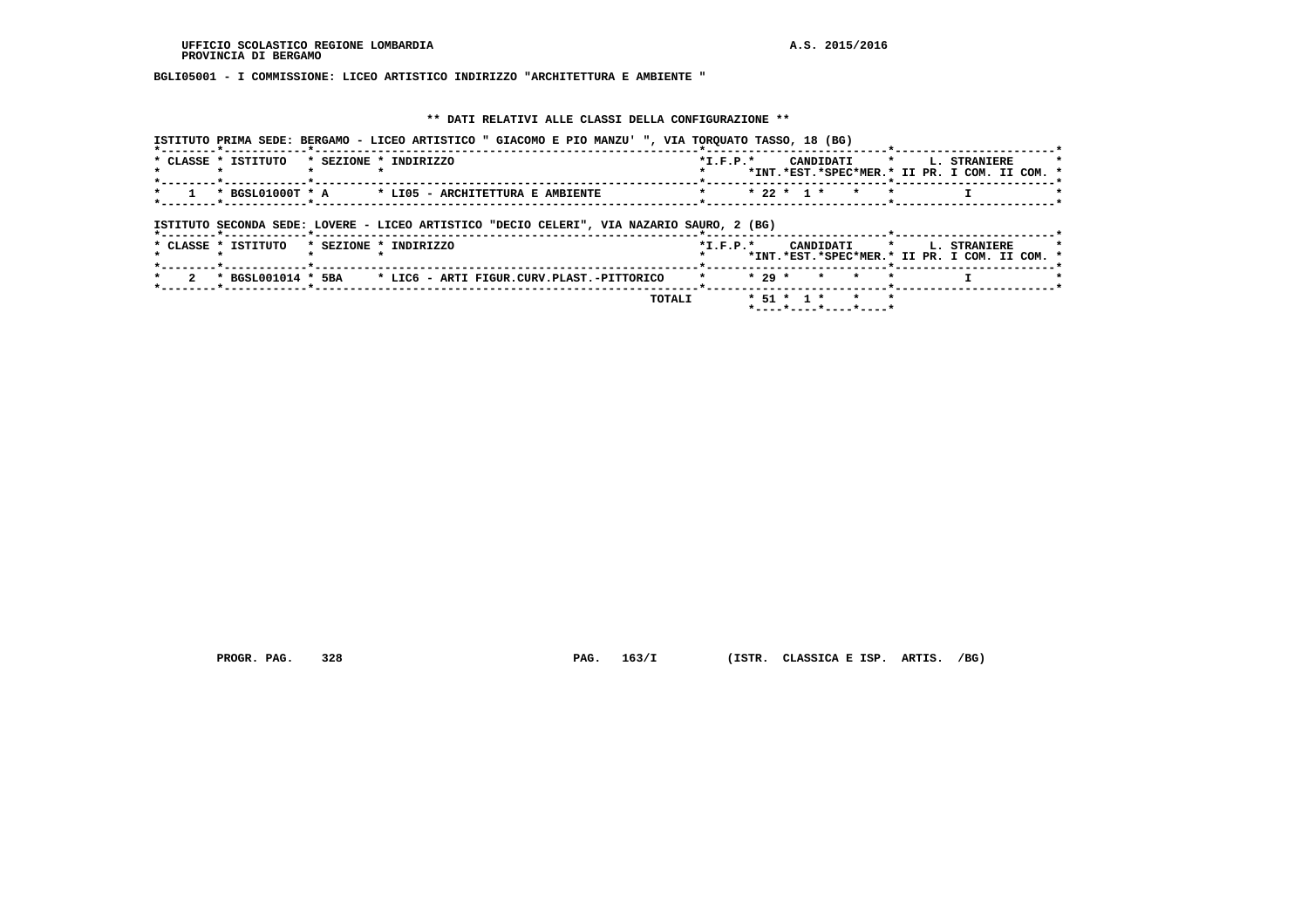## **BGLI05001 - I COMMISSIONE: LICEO ARTISTICO INDIRIZZO "ARCHITETTURA E AMBIENTE "**

| PRESIDENTE: OUARENGHI CESARE N. IL 17/02/1948 (BG)<br>$\star$<br>DIR. SCOL. ISTR. II GR/CONV/EDUC A RIPOSO                                                                                                                                 |  |
|--------------------------------------------------------------------------------------------------------------------------------------------------------------------------------------------------------------------------------------------|--|
|                                                                                                                                                                                                                                            |  |
| INDIRIZZO: LI05 - ARCHITETTURA E AMBIENTE                                                                                                                                                                                                  |  |
| 1 - IO11: LINGUA E LETTERATURA ITALIANA<br>(A050:LETTERE IST.ISTR.SECOND. ; A051:LETTERE, LATINO NEI LICEI<br>COLOMBO ALESSANDRO N. IL 21/09/1978 (MI)<br>PROVENIENTE DA: TREVIGLIO - LICEO CLASSICO "SIMONE WEIL", VIA BOTTICELLI, 6 (BG) |  |
| 2 - N460:LINGUA E CULTURA INGLESE<br>(A346:LINGUA E CIV. STRANIERA (<br>GRECO CINZIA N. IL 16/03/1959 (CS)<br>PROVENIENTE DA: BRESCIA - LICEO SCIENTIFICO LICEO SCIENTIFICO STATALE LEON, VIA FEDERICO BALESTRIERI 6 (BS)                  |  |
| 3 - I043: MATEMATICA<br>(A049: MATEMATICA E FISICA<br>CONSONNI ROSSELLA LAURA N. IL 11/04/1964 (MI)<br>PROVENIENTE DA: PRESEZZO - ISTITUTO MAGISTRALE "BETTY AMBIVERI", VIA C.BERIZZI, 1 (BG)                                              |  |
| INDIRIZZO: LIC6 - ARTI FIGUR.CURV.PLAST.-PITTORICO                                                                                                                                                                                         |  |
| 1 - IO11: LINGUA E LETTERATURA ITALIANA<br>(A050:LETTERE IST.ISTR.SECOND. ; A051:LETTERE, LATINO NEI LICEI<br>COLOMBO ALESSANDRO N. IL 21/09/1978 (MI)<br>PROVENIENTE DA: TREVIGLIO - LICEO CLASSICO "SIMONE WEIL", VIA BOTTICELLI, 6 (BG) |  |
| 2 - N460:LINGUA E CULTURA INGLESE<br>(A346:LINGUA E CIV. STRANIERA (<br>GRECO CINZIA N. IL 16/03/1959 (CS)<br>PROVENIENTE DA: BRESCIA - LICEO SCIENTIFICO LICEO SCIENTIFICO STATALE LEON, VIA FEDERICO BALESTRIERI 6 (BS)                  |  |
| 3 - I043: MATEMATICA<br>(A049: MATEMATICA E FISICA<br>CONSONNI ROSSELLA LAURA N. IL 11/04/1964 (MI)<br>PROVENIENTE DA: PRESEZZO - ISTITUTO MAGISTRALE "BETTY AMBIVERI", VIA C.BERIZZI, 1 (BG)                                              |  |

PROGR. PAG. 329 **PAG. 163/II** (ISTR. CLASSICA E ISP. ARTIS. /BG)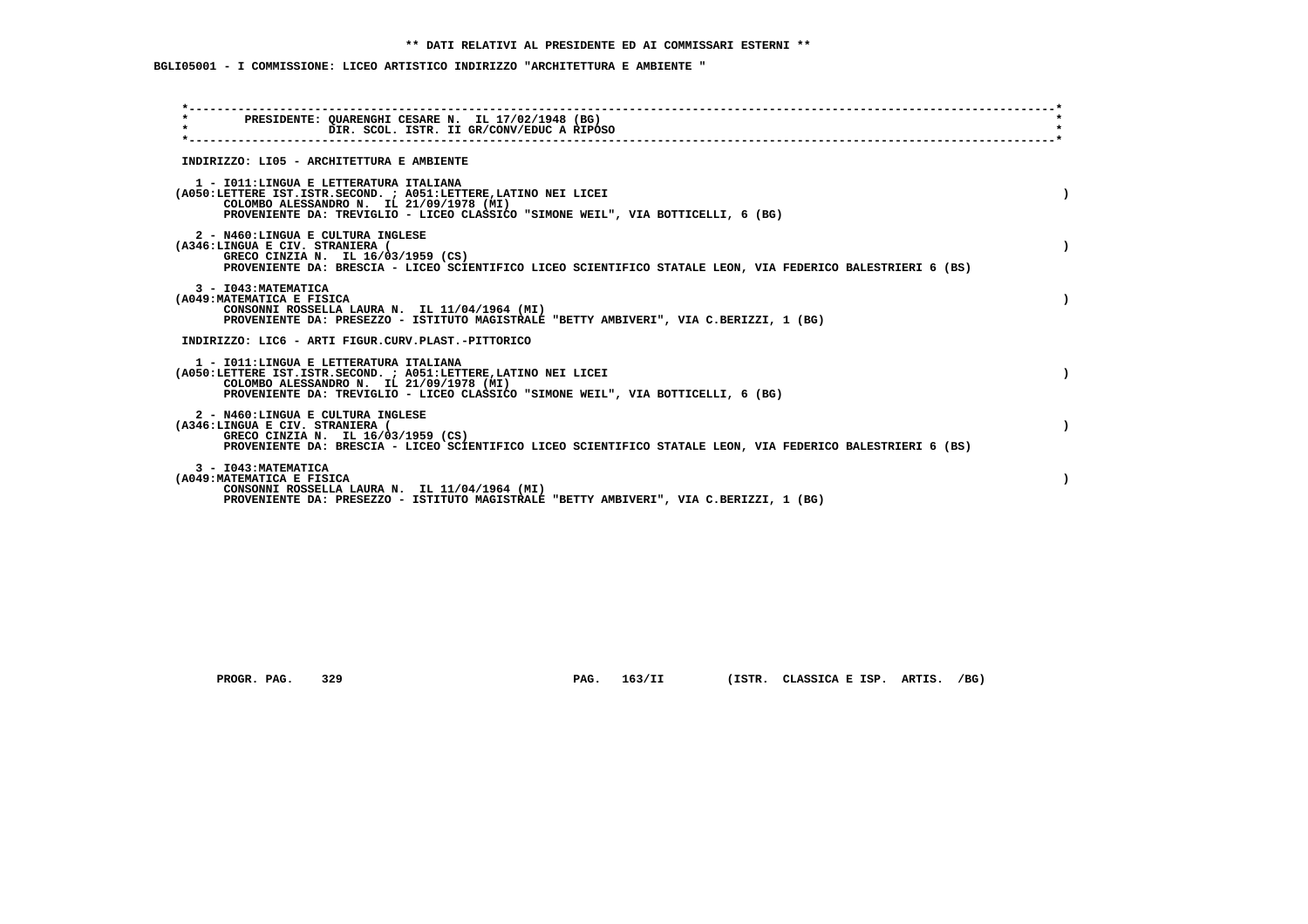**BGLI05002 - II COMMISSIONE: LICEO ARTISTICO INDIRIZZO "ARCHITETTURA E AMBIENTE "**

#### **\*\* DATI RELATIVI ALLE CLASSI DELLA CONFIGURAZIONE \*\***

|                     |                   | ISTITUTO PRIMA SEDE: TREVIGLIO - LICEO ARTISTICO "SIMONE WEIL", VIA GALVANI, 7 (BG) |            |          |           |                          |         |                                                               |  |
|---------------------|-------------------|-------------------------------------------------------------------------------------|------------|----------|-----------|--------------------------|---------|---------------------------------------------------------------|--|
| * CLASSE * ISTITUTO |                   | * SEZIONE * INDIRIZZO                                                               | $*L.F.P.*$ |          | CANDIDATI |                          | $\star$ | L. STRANIERE<br>*INT.*EST.*SPEC*MER.* II PR. I COM. II COM. * |  |
|                     | * BGSL00201X * 5D | * LIO5 - ARCHITETTURA E AMBIENTE                                                    |            | $*20$ *  |           | $\star$ $\star$          |         |                                                               |  |
|                     | * BGSL00201X * 5E | * LIB6 - ARTI FIGUR.CURV.GRAF.-PITTORICO                                            |            | $* 22 *$ |           | * * *                    |         |                                                               |  |
|                     |                   | TOTALI                                                                              |            | $* 42 *$ | $\star$   | $*$ ----*----*----*----* |         |                                                               |  |

 **PROGR. PAG. 330 PAG. 164/I (ISTR. CLASSICA E ISP. ARTIS. /BG)**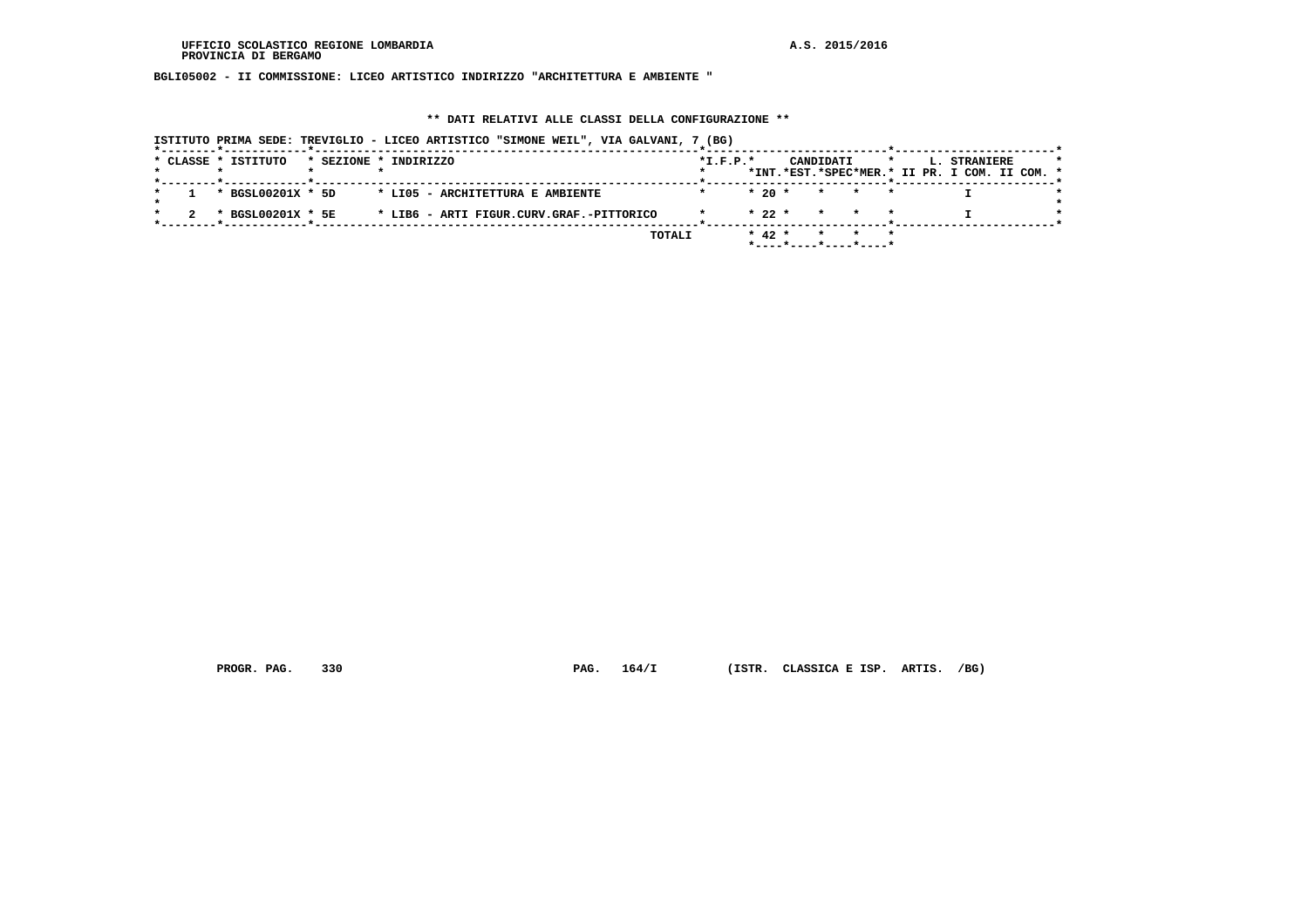## **BGLI05002 - II COMMISSIONE: LICEO ARTISTICO INDIRIZZO "ARCHITETTURA E AMBIENTE "**

| $\star$ | PRESIDENTE: VALENTE MARIA ADDOLORATA N. IL 04/08/1959 (TA)<br>BERGAMO - IST PROF PER I SERVIZI COMMERCIALI "CATERINA CANIANA", VIA DEL POLARESCO, 19 (BG)                                                                                   |  |
|---------|---------------------------------------------------------------------------------------------------------------------------------------------------------------------------------------------------------------------------------------------|--|
|         | INDIRIZZO: LI05 - ARCHITETTURA E AMBIENTE                                                                                                                                                                                                   |  |
|         | 1 - IO11: LINGUA E LETTERATURA ITALIANA<br>(A050:LETTERE IST.ISTR.SECOND. ; A051:LETTERE, LATINO NEI LICEI<br>BARLETTA DONATO N. IL 13/03/1971 (TA)<br>PROVENIENTE DA: BERGAMO - ISTITUTO MAGISTRALE "GIOVANNI FALCONE", VIA DUNANT, 1 (BG) |  |
|         | 2 - N460:LINGUA E CULTURA INGLESE<br>(A346:LINGUA E CIV. STRANIERA (<br>CANDELORO ENZO N. IL 25/01/1957 (EE)<br>PROVENIENTE DA: BERGAMO - LICEO CLASSICO "PAOLO SARPI", PIAZZA ROSATE, 4 (BG)                                               |  |
|         | 3 - I043: MATEMATICA<br>(A049: MATEMATICA E FISICA<br>MUSCO LOREDANA N. IL 22/11/1957 (RM)<br>PROVENIENTE DA: BERGAMO - LICEO SCIENTIFICO "LORENZO MASCHERONI", VIA ALBERICO DA ROSCIATE, 21A (BG)                                          |  |
|         | INDIRIZZO: LIB6 - ARTI FIGUR.CURV.GRAF.-PITTORICO                                                                                                                                                                                           |  |
|         | 1 - IO11: LINGUA E LETTERATURA ITALIANA<br>(A050:LETTERE IST.ISTR.SECOND. ; A051:LETTERE, LATINO NEI LICEI<br>BARLETTA DONATO N. IL 13/03/1971 (TA)<br>PROVENIENTE DA: BERGAMO - ISTITUTO MAGISTRALE "GIOVANNI FALCONE", VIA DUNANT, 1 (BG) |  |
|         | 2 - N460:LINGUA E CULTURA INGLESE<br>(A346:LINGUA E CIV. STRANIERA (<br>CANDELORO ENZO N. IL 25/01/1957 (EE)<br>PROVENIENTE DA: BERGAMO - LICEO CLASSICO "PAOLO SARPI", PIAZZA ROSATE, 4 (BG)                                               |  |
|         | 3 - I043: MATEMATICA<br>(A049: MATEMATICA E FISICA<br>MUSCO LOREDANA N. IL 22/11/1957 (RM)<br>PROVENIENTE DA: BERGAMO - LICEO SCIENTIFICO "LORENZO MASCHERONI", VIA ALBERICO DA ROSCIATE, 21A (BG)                                          |  |

 **PROGR. PAG. 331 PAG. 164/II (ISTR. CLASSICA E ISP. ARTIS. /BG)**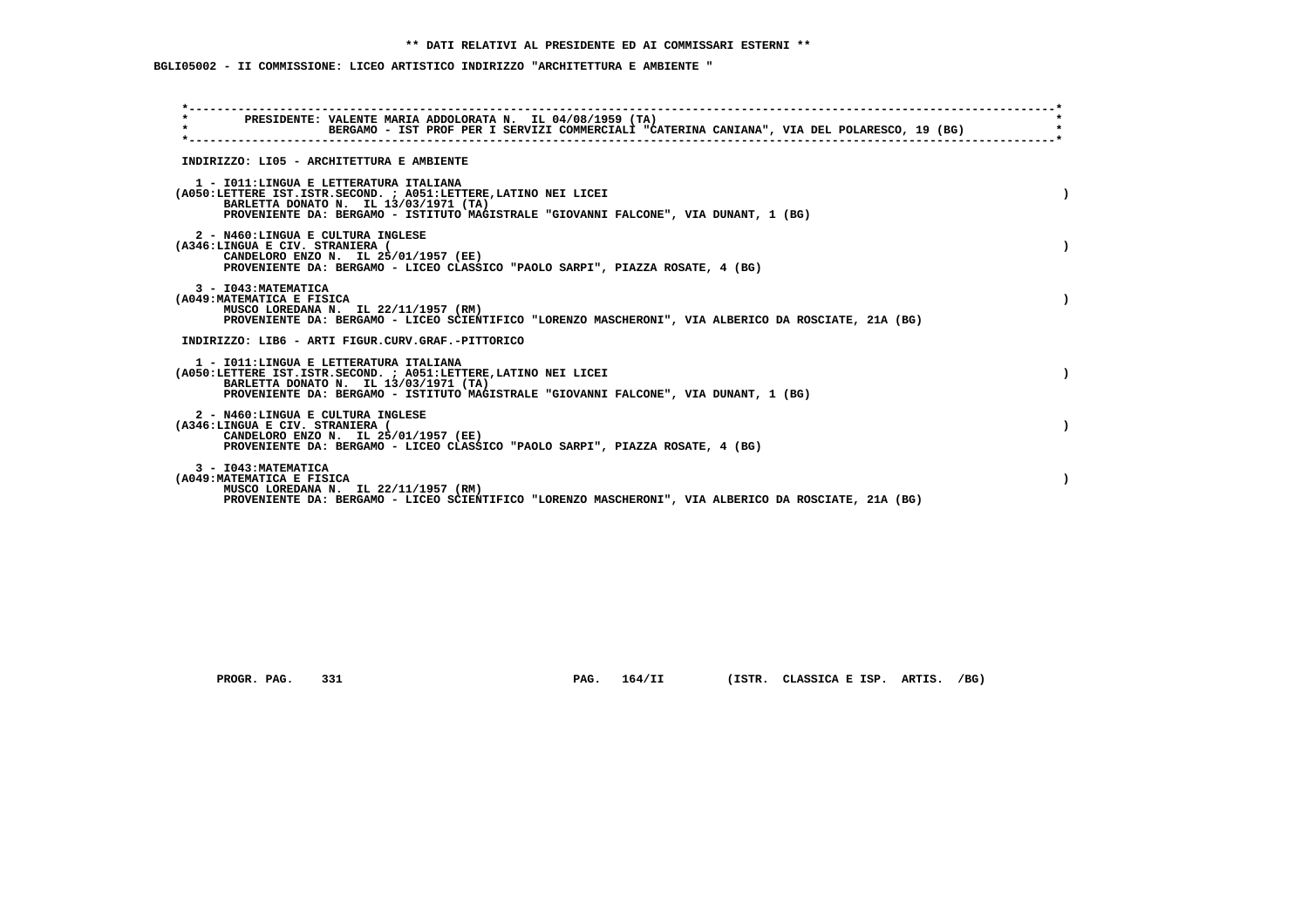**BGLI05003 - III COMMISSIONE: LICEO ARTISTICO INDIRIZZO "ARCHITETTURA E AMBIENTE "**

### **\*\* DATI RELATIVI ALLE CLASSI DELLA CONFIGURAZIONE \*\***

| * CLASSE * ISTITUTO<br>* SEZIONE * INDIRIZZO          | $*T.F.P.*$ |              | CANDIDATI | $\mathbf{r}$ and $\mathbf{r}$ and $\mathbf{r}$ | <b>L. STRANIERE</b>                           |  |
|-------------------------------------------------------|------------|--------------|-----------|------------------------------------------------|-----------------------------------------------|--|
|                                                       |            |              |           |                                                | *INT.*EST.*SPEC*MER.* II PR. I COM. II COM. * |  |
| * BGSD01500E * A.A. * LI05 - ARCHITETTURA E AMBIENTE  |            |              |           |                                                |                                               |  |
| * LIC6 - ARTI FIGUR.CURV.PLAST.-PITTORICO<br>$*$ A.F. |            | $* 22 * 1 *$ |           |                                                |                                               |  |

|                     | ISIIIUIU SECONDA SEDE: CALCINAIE - L.K. PAR. LICEO ARIISIICO LICEO ARIISIICO "LA IRACCIA", SAN PAOLO DELLA CROCE N.Z (BG) |        |            |                                                                               |                                                                           |
|---------------------|---------------------------------------------------------------------------------------------------------------------------|--------|------------|-------------------------------------------------------------------------------|---------------------------------------------------------------------------|
| * CLASSE * ISTITUTO | * SEZIONE * INDIRIZZO                                                                                                     |        | $*T.F.P.*$ |                                                                               | CANDIDATI * L. STRANIERE<br>*INT.*EST.*SPEC*MER.* II PR. I COM. II COM. * |
| * BGSLN6500G * 5A   | * LIO5 - ARCHITETTURA E AMBIENTE                                                                                          |        |            | $* 20 * * * * * *$                                                            |                                                                           |
|                     |                                                                                                                           | TOTALI |            | $* 49 * 1 * * * * *$<br>$*$ - - - - $*$ - - - - $*$ - - - - $*$ - - - - - $*$ |                                                                           |

 **PROGR. PAG. 332 PAG. 165/I (ISTR. CLASSICA E ISP. ARTIS. /BG)**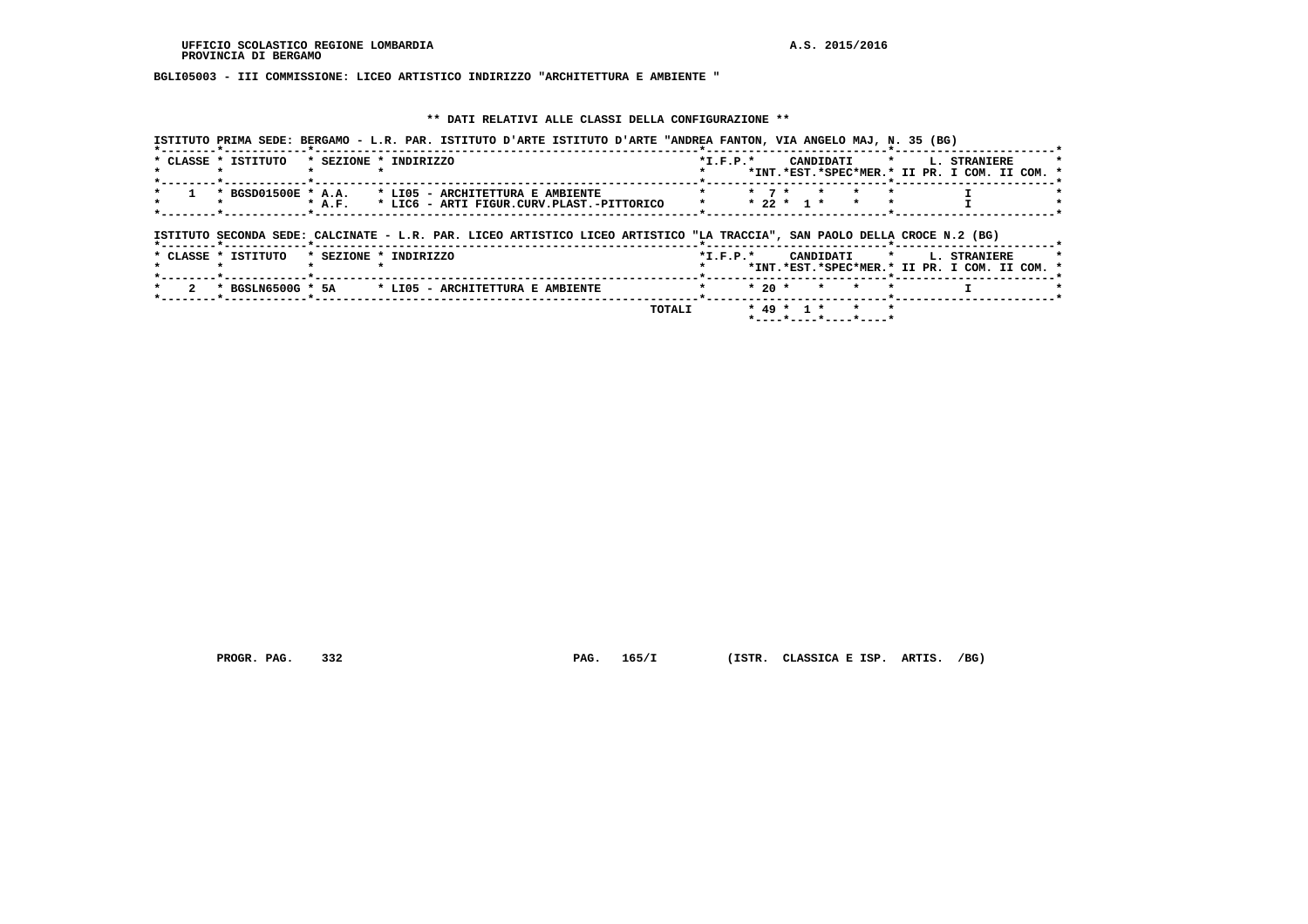## **BGLI05003 - III COMMISSIONE: LICEO ARTISTICO INDIRIZZO "ARCHITETTURA E AMBIENTE "**

| $\star$                                                              | PRESIDENTE: D'URSO ELISA N. IL 13/05/1968 (BR)<br>ALBINO - ISTITUTO MAGISTRALE "OSCAR ARNULFO ROMERO", VIALE ALDO MORO, 51 (BG)                                                                                                           |  |
|----------------------------------------------------------------------|-------------------------------------------------------------------------------------------------------------------------------------------------------------------------------------------------------------------------------------------|--|
|                                                                      | INDIRIZZO: LI05 - ARCHITETTURA E AMBIENTE                                                                                                                                                                                                 |  |
|                                                                      | 1 - IO11: LINGUA E LETTERATURA ITALIANA<br>(A050:LETTERE IST.ISTR.SECOND. ; A051:LETTERE,LATINO NEI LICEI<br>MILANI LUCIANA N. IL 16/09/1955 (BG)<br>PROVENIENTE DA: PRESEZZO - LICEO SCIENTIFICO "MAIRONI DA PONTE", VIA BERIZZI, 1 (BG) |  |
| 2 - N460:LINGUA E CULTURA INGLESE<br>(A346:LINGUA E CIV. STRANIERA ( | MICHELETTI ANNA MARIA N. IL 15/07/1959 (BS)<br>PROVENIENTE DA: BRESCIA - LICEO CLASSICO "ARNALDO" - BRESCIA, CORSO MAGENTA 56 (BS)                                                                                                        |  |
| 3 - I043: MATEMATICA<br>(A049: MATEMATICA E FISICA                   | ANTOGNOZZI FRANCESCA ROMANA N. IL 27/11/1970 (MC)<br>PROVENIENTE DA: ALBINO - ISTITUTO MAGISTRALE "OSCAR ARNULFO ROMERO", VIALE ALDO MORO, 51 (BG)                                                                                        |  |
|                                                                      | INDIRIZZO: LIC6 - ARTI FIGUR.CURV.PLAST.-PITTORICO                                                                                                                                                                                        |  |
|                                                                      | 1 - IO11: LINGUA E LETTERATURA ITALIANA<br>(A050:LETTERE IST.ISTR.SECOND. ; A051:LETTERE,LATINO NEI LICEI<br>MILANI LUCIANA N. IL 16/09/1955 (BG)<br>PROVENIENTE DA: PRESEZZO - LICEO SCIENTIFICO "MAIRONI DA PONTE", VIA BERIZZI, 1 (BG) |  |
| 2 - N460:LINGUA E CULTURA INGLESE<br>(A346:LINGUA E CIV. STRANIERA ( | MICHELETTI ANNA MARIA N. IL 15/07/1959 (BS)<br>PROVENIENTE DA: BRESCIA - LICEO CLASSICO "ARNALDO" - BRESCIA, CORSO MAGENTA 56 (BS)                                                                                                        |  |
| 3 - I043: MATEMATICA<br>(A049: MATEMATICA E FISICA                   | ANTOGNOZZI FRANCESCA ROMANA N. IL 27/11/1970 (MC)<br>PROVENIENTE DA: ALBINO - ISTITUTO MAGISTRALE "OSCAR ARNULFO ROMERO", VIALE ALDO MORO, 51 (BG)                                                                                        |  |

 **PROGR. PAG. 333 PAG. 165/II (ISTR. CLASSICA E ISP. ARTIS. /BG)**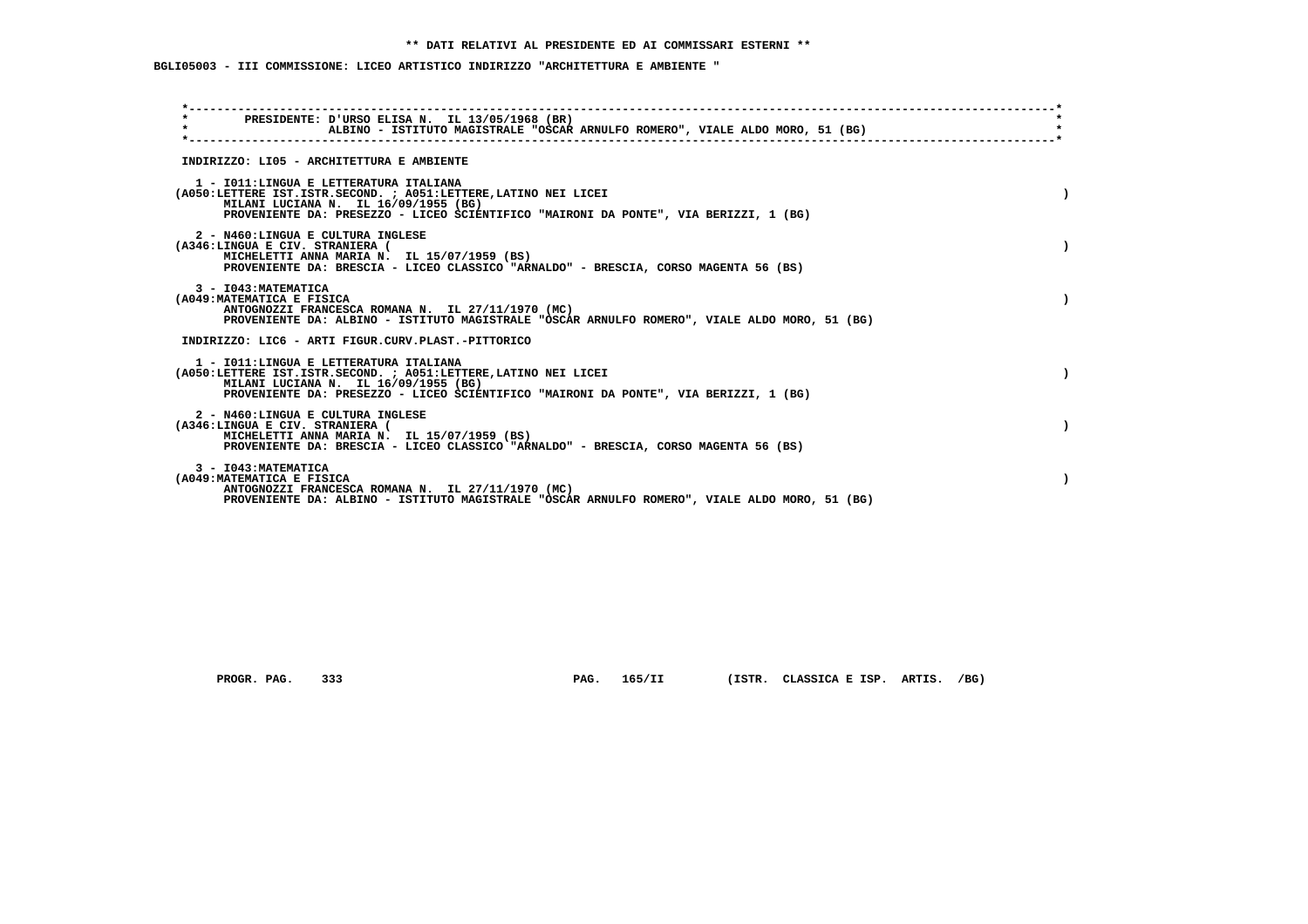**BGLI10001 - I COMMISSIONE: LICEO ARTISTICO INDIRIZZO "GRAFICA"**

### **\*\* DATI RELATIVI ALLE CLASSI DELLA CONFIGURAZIONE \*\***

|                     | ISTITUTO PRIMA SEDE: BERGAMO - LICEO ARTISTICO " GIACOMO E PIO MANZU' ", VIA TORQUATO TASSO, 18 (BG) |  |        |                |  |           |                                               |         |                                                               |  |
|---------------------|------------------------------------------------------------------------------------------------------|--|--------|----------------|--|-----------|-----------------------------------------------|---------|---------------------------------------------------------------|--|
| * CLASSE * ISTITUTO | * SEZIONE * INDIRIZZO                                                                                |  |        | $*$ I.F.P. $*$ |  | CANDIDATI |                                               | $\star$ | L. STRANIERE<br>*INT.*EST.*SPEC*MER.* II PR. I COM. II COM. * |  |
| * BGSL01000T * G    | * LI10 - GRAFICA                                                                                     |  |        |                |  |           | $* 23 * 2 * * * * *$                          |         |                                                               |  |
| * BGSL01000T * H    | * LI10 - GRAFICA                                                                                     |  |        |                |  |           | $* 25 * * * * * * *$                          |         |                                                               |  |
|                     |                                                                                                      |  | TOTALI |                |  |           | $* 48 * 2 * * * * *$<br>*----*----*----*----* |         |                                                               |  |

 **PROGR. PAG. 334 PAG. 166/I (ISTR. CLASSICA E ISP. ARTIS. /BG)**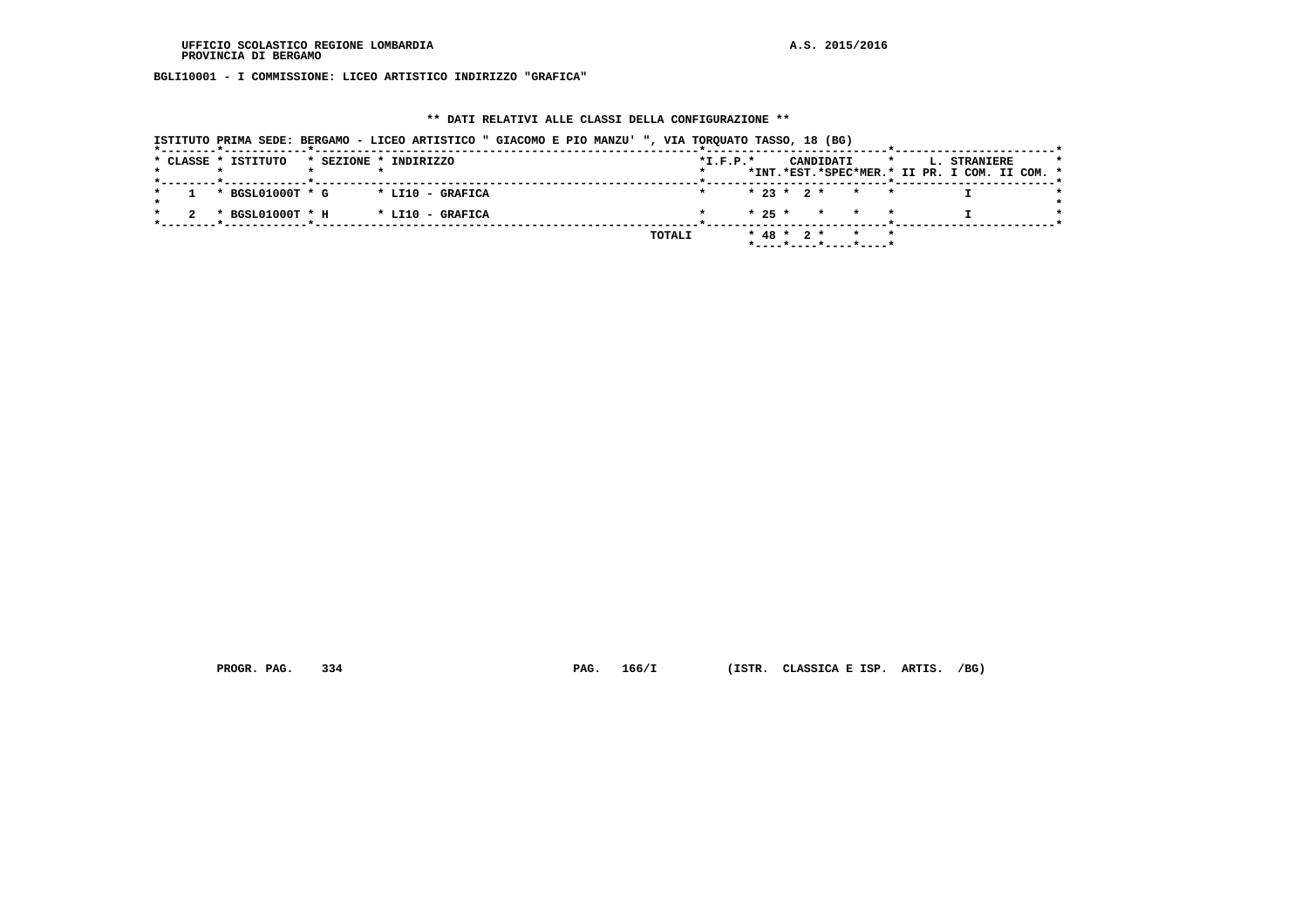## **BGLI10001 - I COMMISSIONE: LICEO ARTISTICO INDIRIZZO "GRAFICA"**

| $\star$<br>$\star$                                 | PRESIDENTE: TIBALDI MASSIMILIANO N. IL 15/05/1954 (MI)<br>TREZZO SULL'ADDA - IST TEC COMMERCIALE E PER GEOMETRI JACOPO NIZZOLA, VIA PIETRO NENNI, 10 (MI)                                                                                             |  |
|----------------------------------------------------|-------------------------------------------------------------------------------------------------------------------------------------------------------------------------------------------------------------------------------------------------------|--|
| INDIRIZZO: LI10 - GRAFICA                          |                                                                                                                                                                                                                                                       |  |
|                                                    | 1 - IO11: LINGUA E LETTERATURA ITALIANA<br>(A050:LETTERE IST.ISTR.SECOND. ; A051:LETTERE, LATINO NEI LICEI<br>RIZZI ELENA N. IL 25/03/1956 (BO)<br>PROVENIENTE DA: TRESCORE BALNEARIO - LICEO SCIENTIFICO "LORENZO FEDERICI", VIA DELL'ALBAROTTO (BG) |  |
| (A346:LINGUA E CIV. STRANIERA (                    | 2 - N460:LINGUA E CULTURA INGLESE<br>BALLERINI EMANUELA N. IL 15/07/1960 (PC)<br>PROVENIENTE DA: BRESCIA - LICEO SCIENTIFICO CALINI, VIA MONTESUELLO 2 (BS)                                                                                           |  |
| 3 - I043: MATEMATICA<br>(A049: MATEMATICA E FISICA | GARDI DANIELA N. IL 06/12/1977 (BG)<br>PROVENIENTE DA: PRESEZZO - LICEO SCIENTIFICO "MAIRONI DA PONTE", VIA BERIZZI, 1 (BG)                                                                                                                           |  |

 **PROGR. PAG. 335 PAG. 166/II (ISTR. CLASSICA E ISP. ARTIS. /BG)**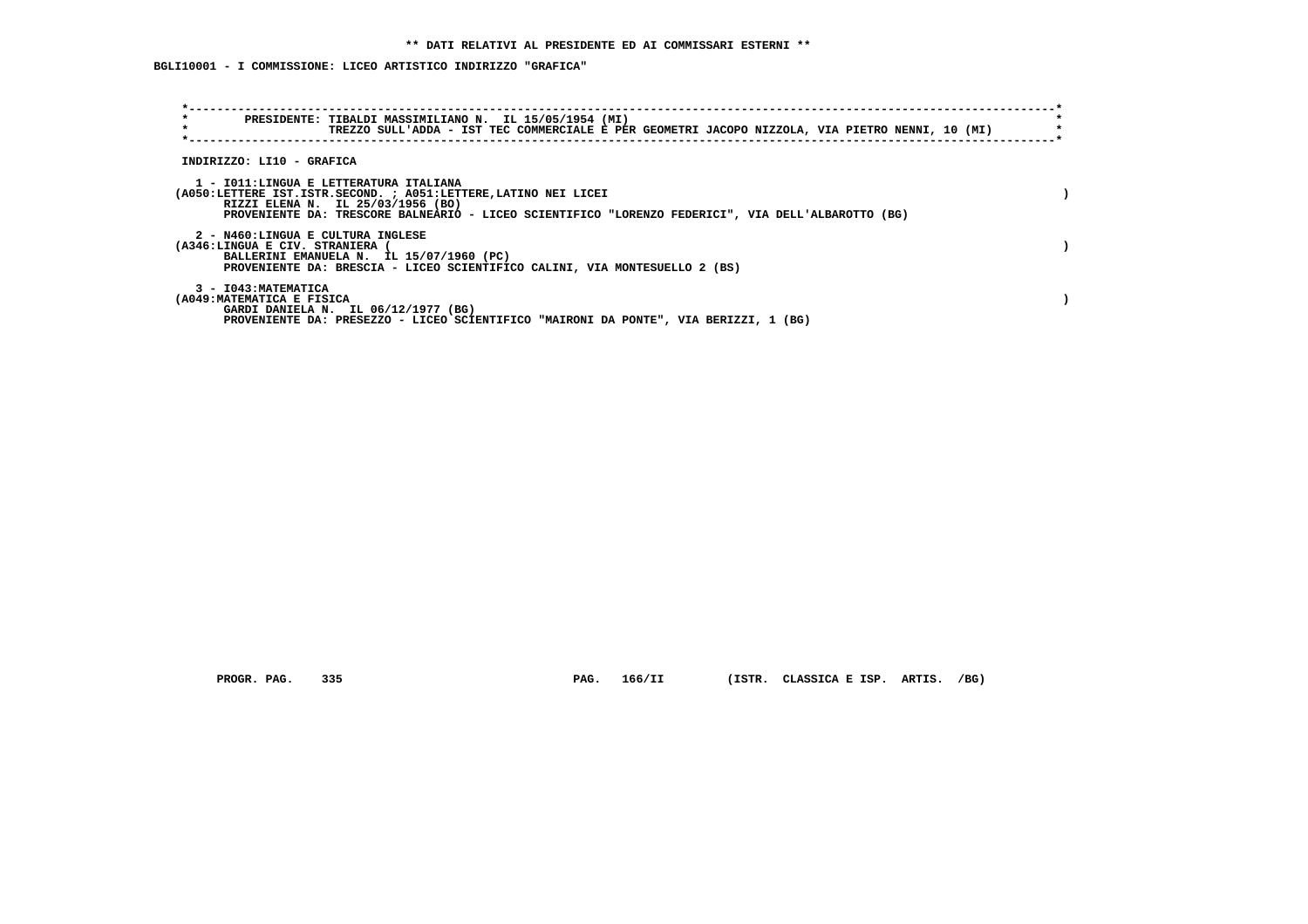**BGLI11001 - I COMMISSIONE: LICEO DELLE SCIENZE UMANE**

### **\*\* DATI RELATIVI ALLE CLASSI DELLA CONFIGURAZIONE \*\***

|                     | ISTITUTO PRIMA SEDE: BERGAMO - ISTITUTO MAGISTRALE "P. SECCO SUARDO", VIA ANGELO MAJ, 8 (BG) |            |            |           |                      |         |                                                               |  |
|---------------------|----------------------------------------------------------------------------------------------|------------|------------|-----------|----------------------|---------|---------------------------------------------------------------|--|
| * CLASSE * ISTITUTO | * SEZIONE * INDIRIZZO                                                                        | $*I.F.P.*$ |            | CANDIDATI |                      | $\star$ | L. STRANIERE<br>*INT.*EST.*SPEC*MER.* II PR. I COM. II COM. * |  |
| * BGPM010002 * 5B   | * LI11 - SCIENZE UMANE                                                                       |            | $*23$ $*$  |           | * * *                |         |                                                               |  |
| * BGPM010002 * 5F   | * LI11 - SCIENZE UMANE                                                                       |            |            |           | $* 19 * * * * * * *$ |         |                                                               |  |
|                     |                                                                                              | TOTALI     | $*$ 42 $*$ |           |                      | $\star$ |                                                               |  |

 **PROGR. PAG. 336 PAG. 167/I (ISTR. CLASSICA E ISP. ARTIS. /BG)**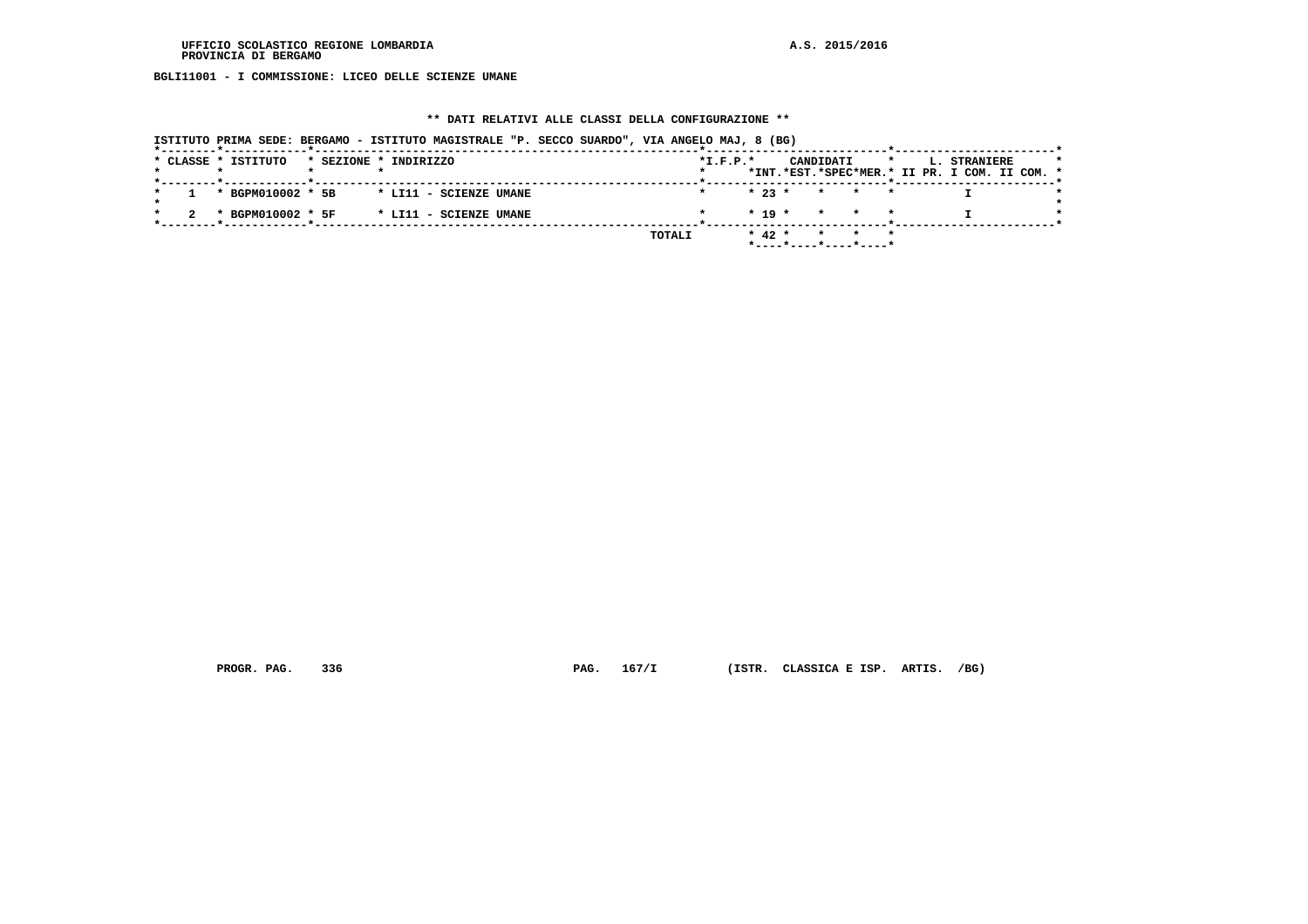**BGLI11001 - I COMMISSIONE: LICEO DELLE SCIENZE UMANE**

| PRESIDENTE: PUGLIESE GIANCARLO N. IL 14/09/1954 (EE)<br>$\star$<br>ZOGNO - ISTITUTO TECNICO INDUSTRIALE "DAVID MARIA TUROLDO", VIA RONCO 11 (BG)                                                                                           |                                                                                                                    |
|--------------------------------------------------------------------------------------------------------------------------------------------------------------------------------------------------------------------------------------------|--------------------------------------------------------------------------------------------------------------------|
| INDIRIZZO: LI11 - SCIENZE UMANE                                                                                                                                                                                                            |                                                                                                                    |
| 1 - IO11:LINGUA E LETTERATURA ITALIANA<br>(A050:LETTERE IST.ISTR.SECOND. ; A051:LETTERE, LATINO NEI LICEI<br>SCIUTO ANDREA N. IL $01/12/1978$ (BG)                                                                                         | PROVENIENTE DA: NEMBRO - IST PROF PER I SERVIZI ALBERGHIERI E RISTORAZIONE "ALFREDO SONZOGNI", VIA BELLINI 54 (BG) |
| 2 - N460:LINGUA E CULTURA INGLESE<br>(A346:LINGUA E CIV. STRANIERA (<br>CORNA MARIA ELISABETTA N. IL 04/06/1977 (BG)<br>PROVENIENTE DA: PRESEZZO - LICEO SCIENTIFICO "MAIRONI DA PONTE", VIA BERIZZI, 1 (BG)                               |                                                                                                                    |
| 3 - I048: SCIENZE NATURALI (BIO. CHIM. SC. DELLA TERRA)<br>$(A060:SC.NA.$ , $CH.$ , $GEOG.$ , $MIC.$<br>BONZI ANNA N. IL 05/07/1955 (BG)<br>PROVENIENTE DA: PRESEZZO - ISTITUTO TECNICO COMMERCIALE "MAIRONI DA PONTE", VIA BERIZZI,1 (BG) |                                                                                                                    |

 **PROGR. PAG. 337 PAG. 167/II (ISTR. CLASSICA E ISP. ARTIS. /BG)**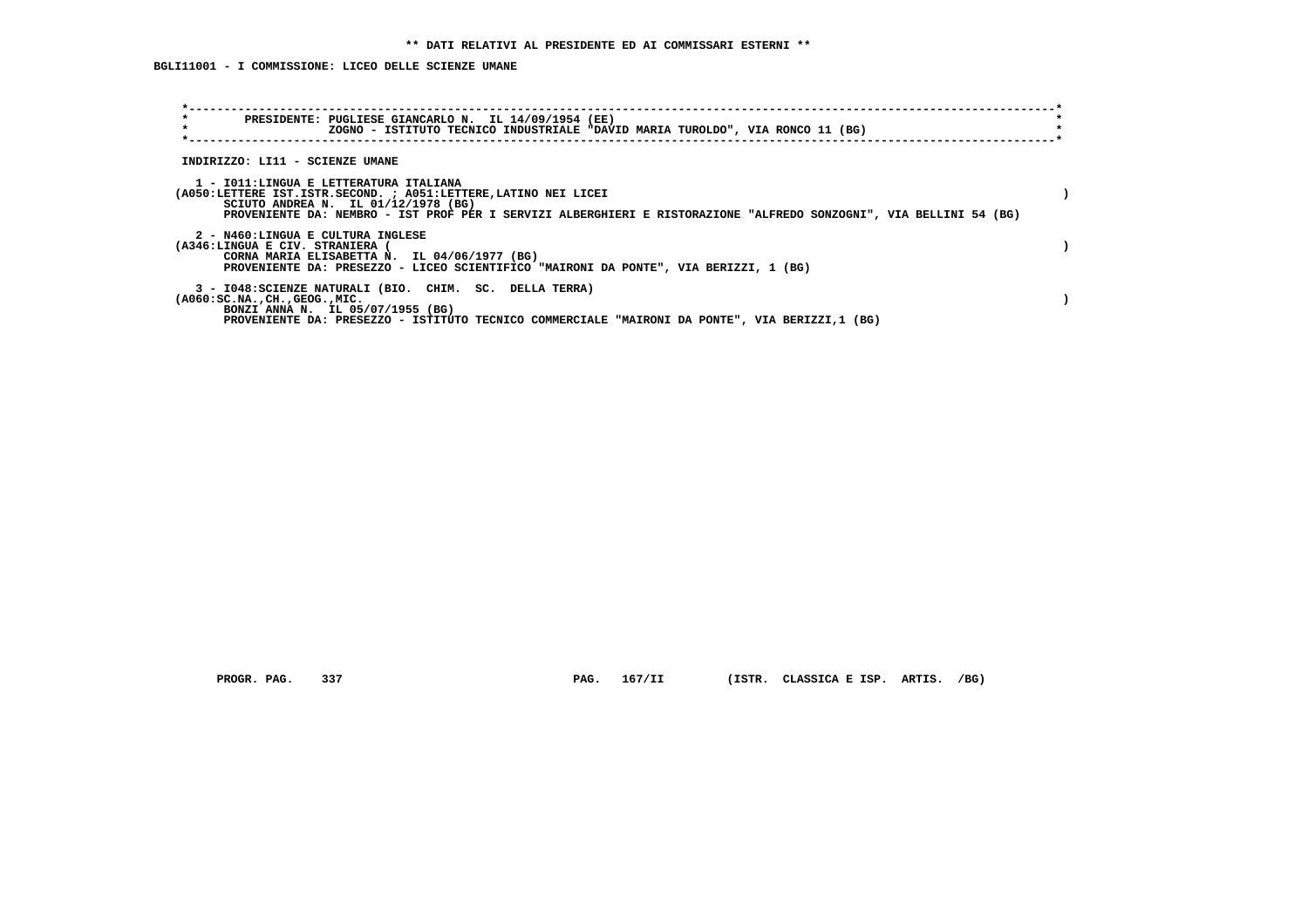**BGLI11002 - II COMMISSIONE: LICEO DELLE SCIENZE UMANE**

### **\*\* DATI RELATIVI ALLE CLASSI DELLA CONFIGURAZIONE \*\***

|                     |                                   | ISTITUTO PRIMA SEDE: BERGAMO - ISTITUTO MAGISTRALE "P. SECCO SUARDO", VIA ANGELO MAJ, 8 (BG) |        |            |                                            |         |                                                               |  |
|---------------------|-----------------------------------|----------------------------------------------------------------------------------------------|--------|------------|--------------------------------------------|---------|---------------------------------------------------------------|--|
| * CLASSE * ISTITUTO | _____*____________ <b>*</b> _____ | * SEZIONE * INDIRIZZO                                                                        |        | $*I.F.P.*$ | CANDIDATI                                  | $\star$ | L. STRANIERE<br>*INT.*EST.*SPEC*MER.* II PR. I COM. II COM. * |  |
|                     | * BGPM010002 * 5I                 | * LI11 - SCIENZE UMANE                                                                       |        | $* 21 *$   |                                            | * * *   |                                                               |  |
|                     | * BGPM010002 * 5C                 | * LI11 - SCIENZE UMANE                                                                       |        |            | $\star$ 23 $\star$ $\star$ $\star$ $\star$ |         |                                                               |  |
|                     |                                   |                                                                                              | TOTALI | $* 44 *$   | *----*----*----*----*                      | $\star$ |                                                               |  |

 **PROGR. PAG. 338 PAG. 168/I (ISTR. CLASSICA E ISP. ARTIS. /BG)**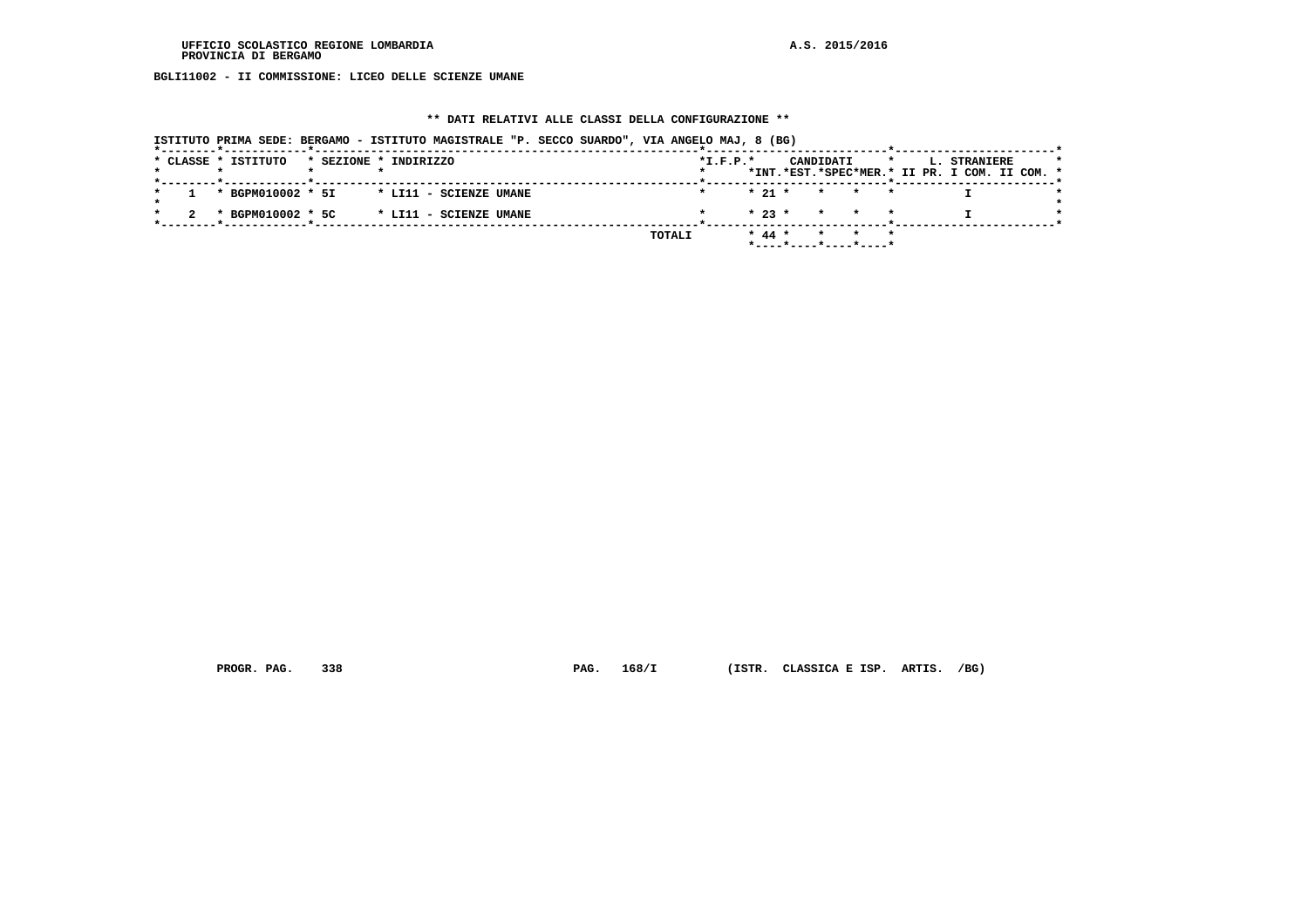## **BGLI11002 - II COMMISSIONE: LICEO DELLE SCIENZE UMANE**

| $\star$<br>PRESIDENTE: PASINETTI ALDA GABRIELLA N. IL 18/02/1957 (BG)<br>$\star$                                                                 | TRESCORE BALNEARIO - LICEO SCIENTIFICO "LORENZO FEDERICI", VIA DELL'ALBAROTTO (BG)                 |
|--------------------------------------------------------------------------------------------------------------------------------------------------|----------------------------------------------------------------------------------------------------|
| INDIRIZZO: LI11 - SCIENZE UMANE                                                                                                                  |                                                                                                    |
| 1 - IO11:LINGUA E LETTERATURA ITALIANA<br>(A050:LETTERE IST.ISTR.SECOND. ; A051:LETTERE, LATINO NEI LICEI<br>RISO VERONICA N. IL 15/02/1973 (CT) | PROVENIENTE DA: ROMANO DI LOMBARDIA - ISTITUTO MAGISTRALE "DON LORENZO MILANI", VIA BELVEDERE (BG) |
| 2 - N460:LINGUA E CULTURA INGLESE<br>(A346:LINGUA E CIV. STRANIERA (<br>FUMAGALLI MICHELA N. IL 23/09/1978 (BG)                                  | PROVENIENTE DA: TREZZO SULL'ADDA - IST PROF PER I SERVIZI COMMERCIALI TREZZO, VIA P.NENNI (MI)     |
| 3 - I048: SCIENZE NATURALI (BIO. CHIM. SC. DELLA TERRA)<br>$( A060 : SC.NA.$ , $CH.$ , $GEOG.$ , $MIC.$<br>SUARDI SARA N. IL 05/03/1971 (BG)     | PROVENIENTE DA: SERIATE - ISTITUTO TECNICO INDUSTRIALE "ETTORE MAJORANA", VIA PARTIGIANI, 1 (BG)   |

PROGR. PAG. 339 **PAG. 168/II** (ISTR. CLASSICA E ISP. ARTIS. /BG)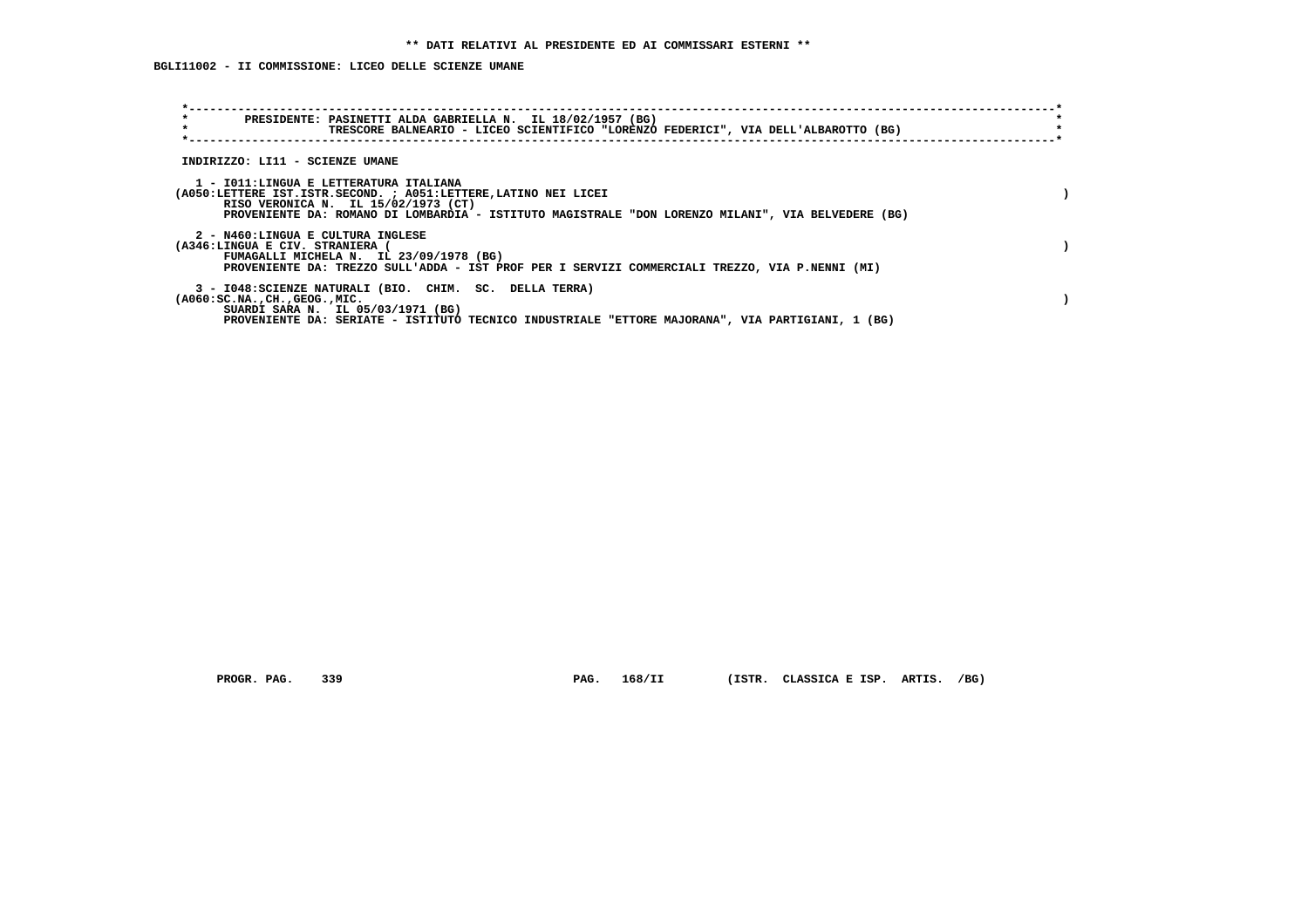**BGLI11003 - III COMMISSIONE: LICEO DELLE SCIENZE UMANE**

### **\*\* DATI RELATIVI ALLE CLASSI DELLA CONFIGURAZIONE \*\***

|                     | ISTITUTO PRIMA SEDE: BERGAMO - ISTITUTO MAGISTRALE "P. SECCO SUARDO", VIA ANGELO MAJ, 8 (BG) |                    |                      |                                                                          |
|---------------------|----------------------------------------------------------------------------------------------|--------------------|----------------------|--------------------------------------------------------------------------|
| * CLASSE * ISTITUTO | * SEZIONE * INDIRIZZO                                                                        | $*I.F.P.*$         | CANDIDATI            | L. STRANIERE<br>$\star$<br>*INT.*EST.*SPEC*MER.* II PR. I COM. II COM. * |
| * BGPM010002 * 5E   | * LI11 - SCIENZE UMANE                                                                       |                    | $* 25 * * * * * * *$ |                                                                          |
| * BGPM010002 * 5L   | * LI11 - SCIENZE UMANE                                                                       | $* 22 *$           | * * *                |                                                                          |
|                     |                                                                                              | $* 47 *$<br>TOTALI | $\star$              |                                                                          |

 **PROGR. PAG. 340 PAG. 169/I (ISTR. CLASSICA E ISP. ARTIS. /BG)**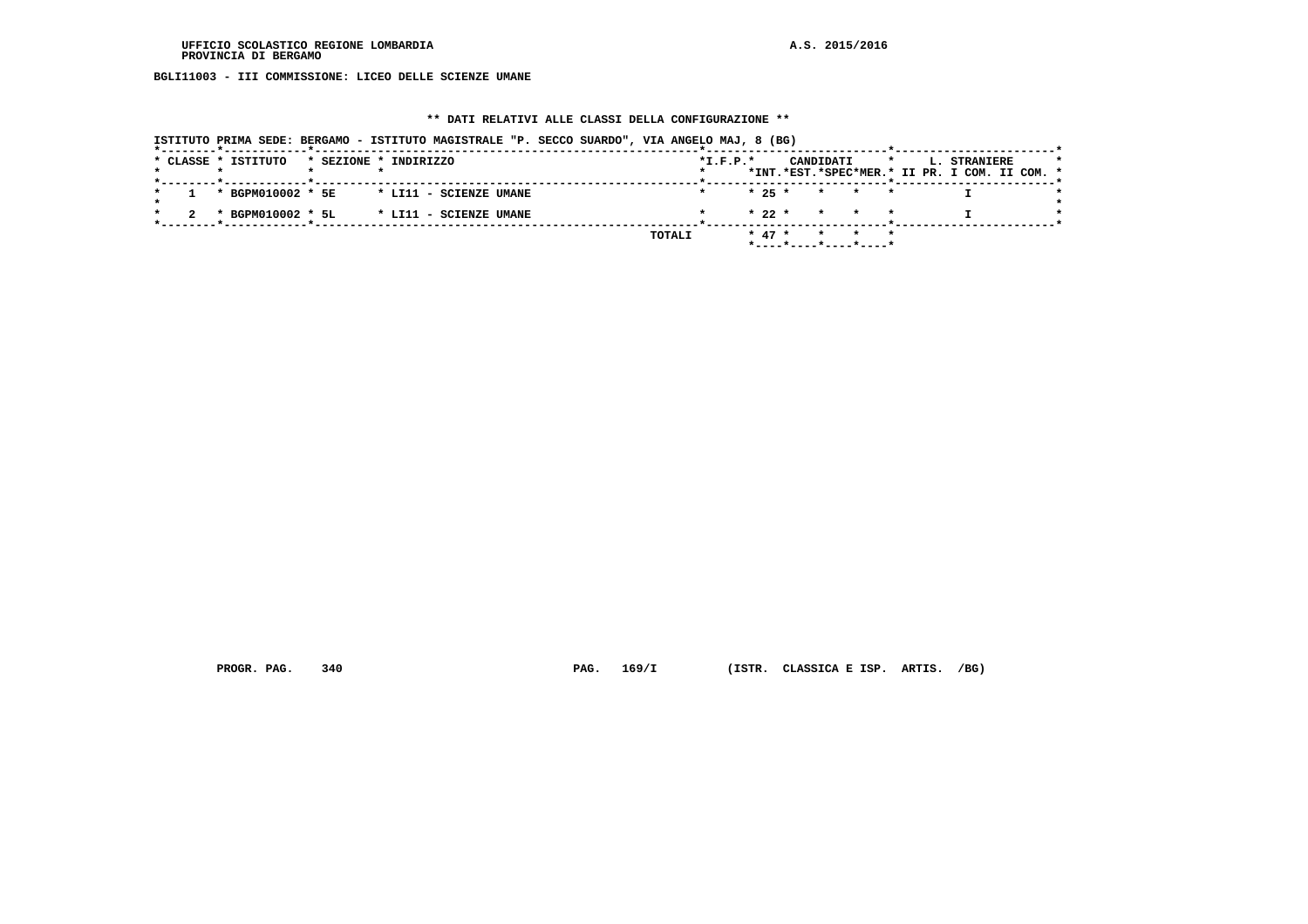**BGLI11003 - III COMMISSIONE: LICEO DELLE SCIENZE UMANE**

| $\star$<br>PRESIDENTE: NAVA GIANLUIGI N. IL 20/10/1956 (BG)<br>$\star$<br>ROMANO DI LOMBARDIA - IST TEC COMMERCIALE E PER GEOMETRI "G.B. RUBINI", VIA BELVEDERE (BG)                                                                                         |  |
|--------------------------------------------------------------------------------------------------------------------------------------------------------------------------------------------------------------------------------------------------------------|--|
| INDIRIZZO: LI11 - SCIENZE UMANE                                                                                                                                                                                                                              |  |
| 1 - IO11:LINGUA E LETTERATURA ITALIANA<br>(A050:LETTERE IST.ISTR.SECOND. ; A051:LETTERE, LATINO NEI LICEI<br>CORNALI AGOSTINO N. IL 20/12/1983 (MI)<br>PROVENIENTE DA: ALZANO LOMBARDO - LICEO SCIENTIFICO "EDOARDO AMALDI", VIA LOCATELLI, 16 (BG)          |  |
| 2 - N460:LINGUA E CULTURA INGLESE<br>(A346:LINGUA E CIV. STRANIERA (<br>CARANNANTE GIUSEPPINA N. IL 25/08/1958 (NA)<br>PROVENIENTE DA: PRESEZZO - ISTITUTO TECNICO COMMERCIALE "MAIRONI DA PONTE", VIA BERIZZI,1 (BG)                                        |  |
| 3 - I048: SCIENZE NATURALI (BIO. CHIM. SC. DELLA TERRA)<br>$(A060:SC.NA.$ , $CH.$ , $GEOG.$ , $MIC.$<br>CARISSONI CHIARANGIOLA N. IL 02/04/1962 (BG)<br>PROVENIENTE DA: ZOGNO - IST TEC COMMERCIALE E PER GEOMETRI "DAVID MARIA TUROLDO", VIA RONCO, 11 (BG) |  |

 **PROGR. PAG. 341 PAG. 169/II (ISTR. CLASSICA E ISP. ARTIS. /BG)**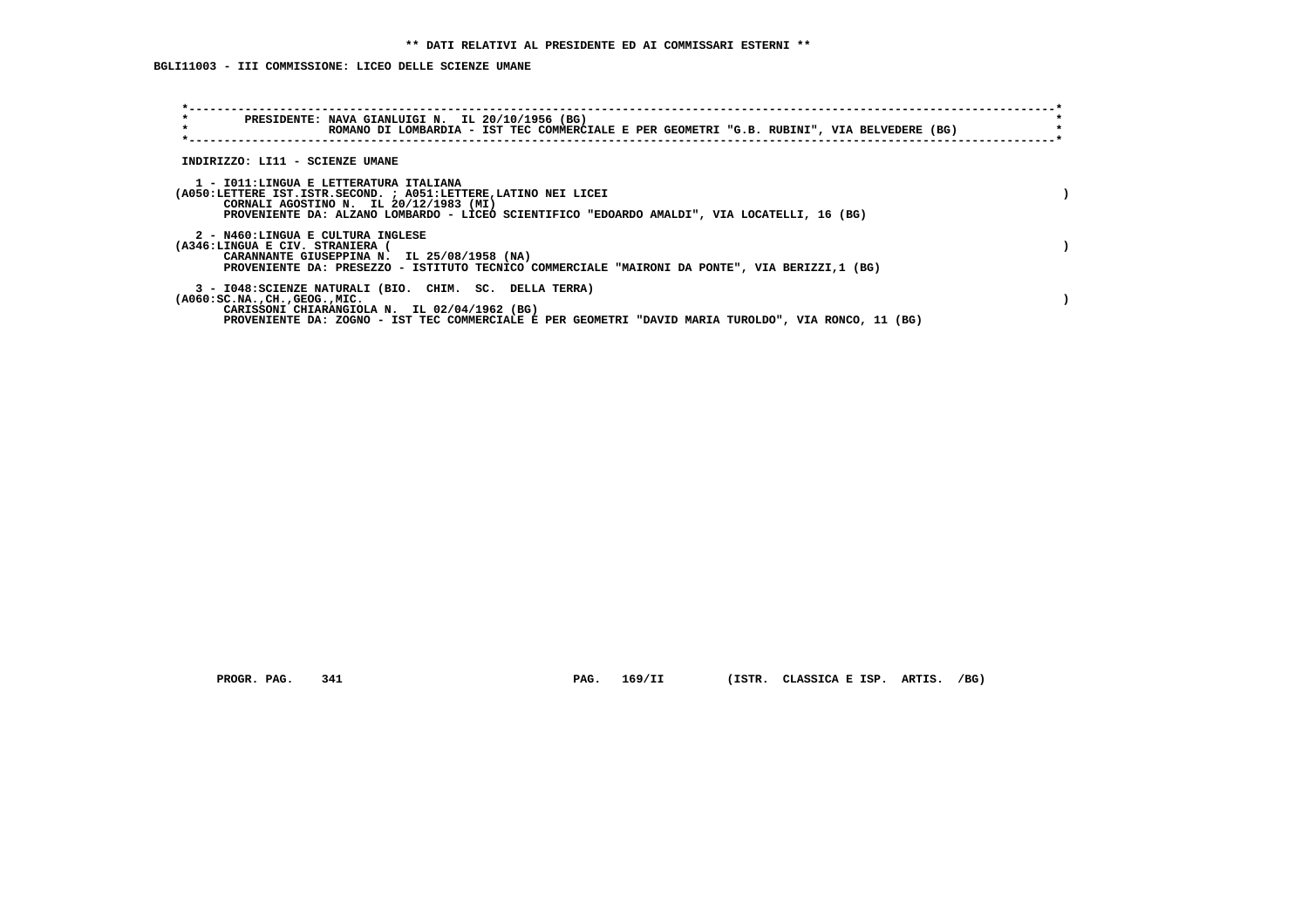**BGLI11004 - IV COMMISSIONE: LICEO DELLE SCIENZE UMANE**

### **\*\* DATI RELATIVI ALLE CLASSI DELLA CONFIGURAZIONE \*\***

|                     | ISTITUTO PRIMA SEDE: BERGAMO - ISTITUTO MAGISTRALE "P. SECCO SUARDO", VIA ANGELO MAJ, 8 (BG) |            |                                            |                                                               |
|---------------------|----------------------------------------------------------------------------------------------|------------|--------------------------------------------|---------------------------------------------------------------|
| * CLASSE * ISTITUTO | * SEZIONE * INDIRIZZO                                                                        | $*I.F.P.*$ | CANDIDATI<br>$\star$                       | L. STRANIERE<br>*INT.*EST.*SPEC*MER.* II PR. I COM. II COM. * |
| * BGPM010002 * 5A   | * LI11 - SCIENZE UMANE                                                                       |            | $* 21 *$<br>* * *                          |                                                               |
| * BGPM010002 * 5H   | * LI11 - SCIENZE UMANE                                                                       |            | $\star$ 24 $\star$ $\star$ $\star$ $\star$ |                                                               |
|                     |                                                                                              | TOTALI     | $* 45 *$<br>* * *                          |                                                               |

 **PROGR. PAG. 342 PAG. 170/I (ISTR. CLASSICA E ISP. ARTIS. /BG)**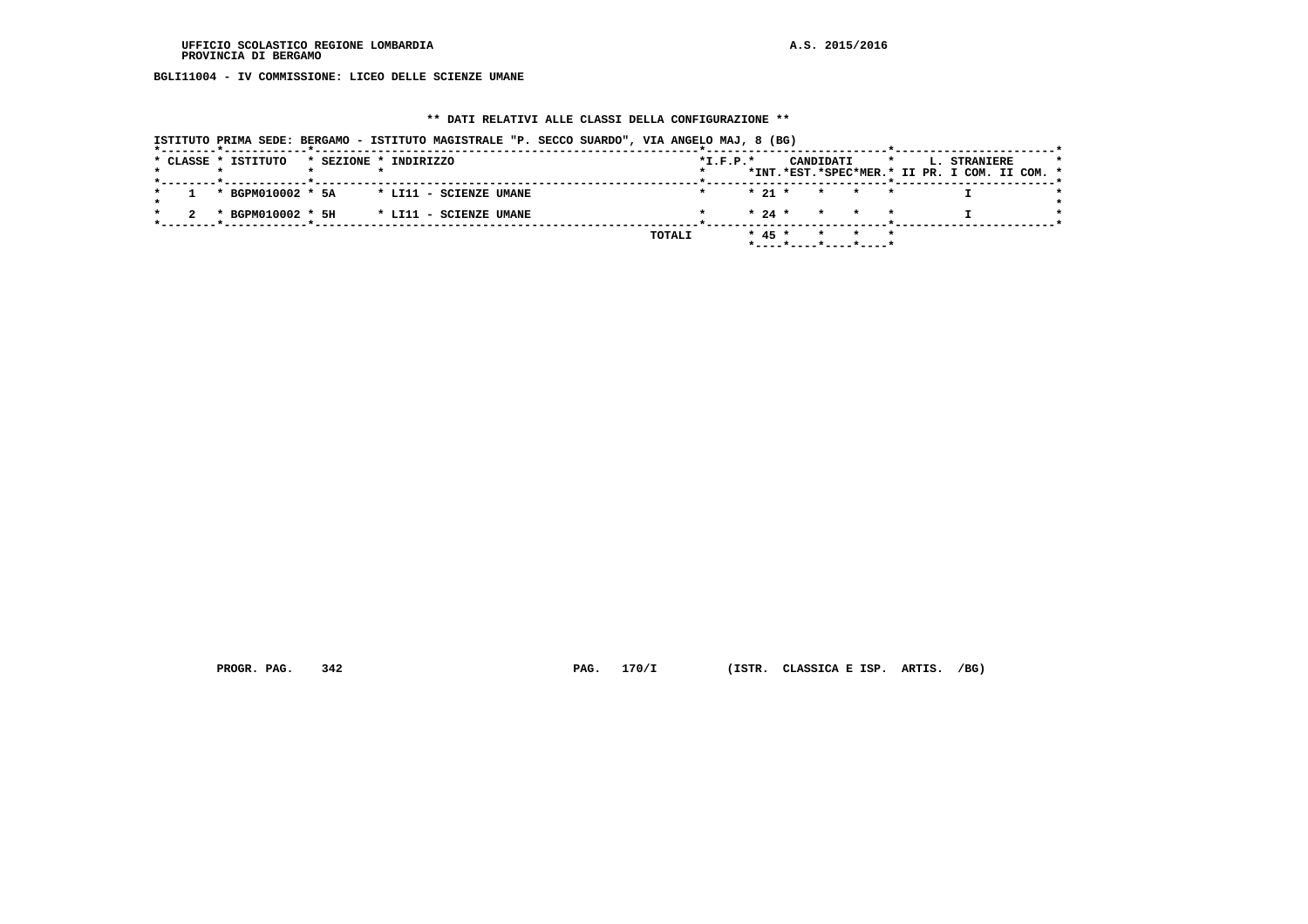## **BGLI11004 - IV COMMISSIONE: LICEO DELLE SCIENZE UMANE**

| $\star$<br>PRESIDENTE: MONACO FRANCESCO N. IL 14/04/1959 (NA)<br>$\star$<br>TREVIGLIO - ISTITUTO TECNICO COMMERCIALE "GUGLIELMO OBERDAN", VIALE MERISIO, 14 (BG)                                                                                                 |  |
|------------------------------------------------------------------------------------------------------------------------------------------------------------------------------------------------------------------------------------------------------------------|--|
| INDIRIZZO: LI11 - SCIENZE UMANE                                                                                                                                                                                                                                  |  |
| 1 - IO11:LINGUA E LETTERATURA ITALIANA<br>(A050:LETTERE IST.ISTR.SECOND. ; A051:LETTERE, LATINO NEI LICEI<br>CUCCURULLO GIUSEPPINA N. IL 05/10/1975 (NA)<br>PROVENIENTE DA: TRESCORE BALNEARIO - ISTITUTO MAGISTRALE "LORENZO FEDERICI", VIA DELL'ALBAROTTO (BG) |  |
| 2 - N460:LINGUA E CULTURA INGLESE<br>(A346:LINGUA E CIV. STRANIERA (<br>LA RIZZA RAFFAELLA N. IL 22/03/1974 (PA)<br>PROVENIENTE DA: SERIATE - IST PROF INDUSTRIA E ARTIGIANATO "ETTORE MAJORANA", VIA PARTIGIANI 1 (BG)                                          |  |
| 3 - I048: SCIENZE NATURALI (BIO. CHIM. SC. DELLA TERRA)<br>$(A060:SC.NA.$ , $CH.$ , $GEOG.$ , $MIC.$<br>RINO GIAMPIERO N. IL 28/01/1975 (CS)<br>PROVENIENTE DA: TREVIGLIO - ISTITUTO TECNICO COMMERCIALE "GUGLIELMO OBERDAN", VIALE MERISIO, 14 (BG)             |  |

 **PROGR. PAG. 343 PAG. 170/II (ISTR. CLASSICA E ISP. ARTIS. /BG)**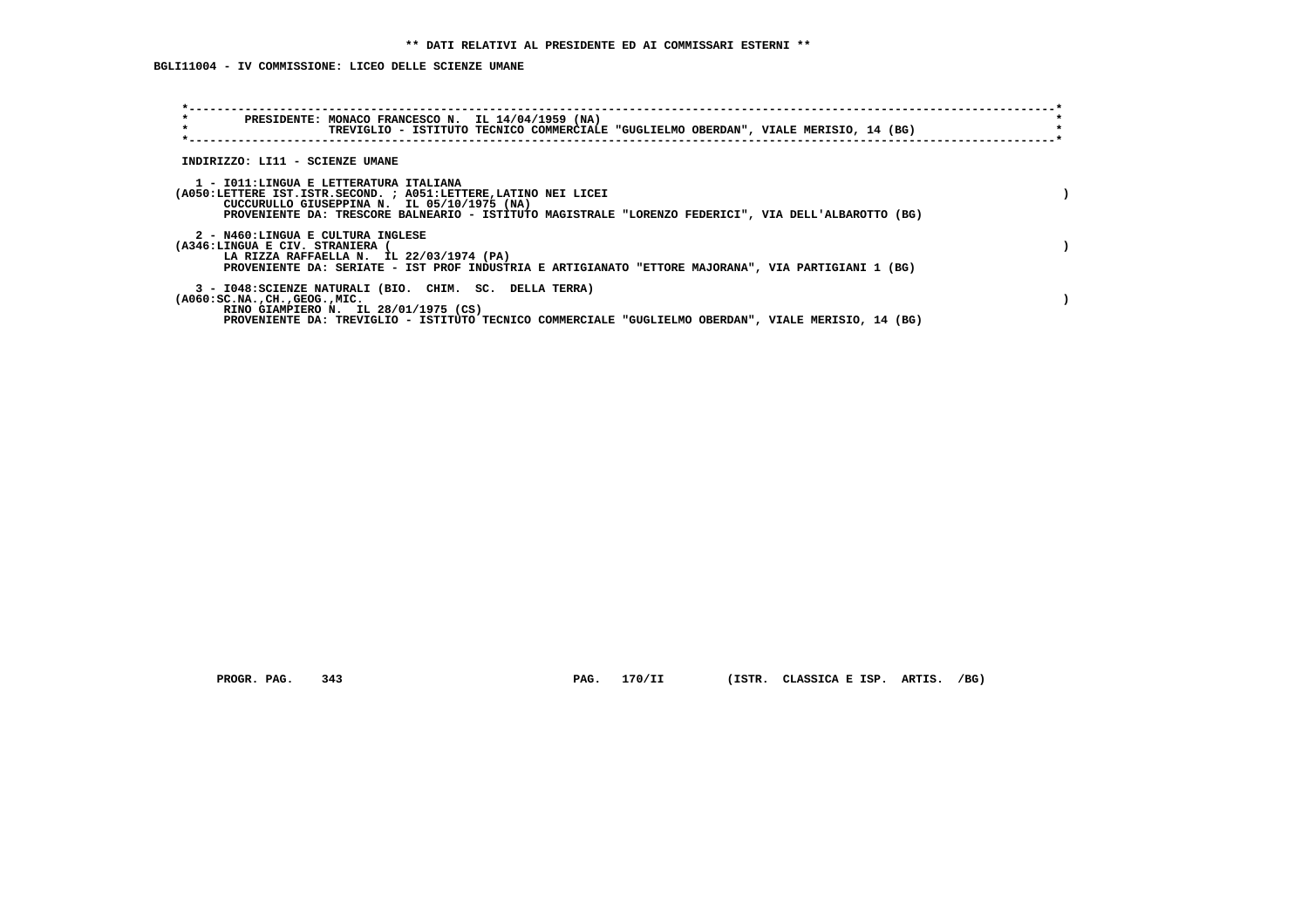**BGLI11005 - V COMMISSIONE: LICEO DELLE SCIENZE UMANE**

### **\*\* DATI RELATIVI ALLE CLASSI DELLA CONFIGURAZIONE \*\***

| ISTITUTO PRIMA SEDE: BERGAMO - L.R. PAR. ISTITUTO MAGISTRALE LICEO DELLE SCIENZE UMANE "SUO, VIA S.ANTONINO, N. 8 (BG)        |                        |  |  |                |              |                  |         |         |                                                               |  |
|-------------------------------------------------------------------------------------------------------------------------------|------------------------|--|--|----------------|--------------|------------------|---------|---------|---------------------------------------------------------------|--|
| * CLASSE * ISTITUTO                                                                                                           | * SEZIONE * INDIRIZZO  |  |  | $*$ I.F.P. $*$ |              | CANDIDATI        |         | $\star$ | L. STRANIERE<br>*INT.*EST.*SPEC*MER.* II PR. I COM. II COM. * |  |
| * BGPM03500A * A                                                                                                              | * LI11 - SCIENZE UMANE |  |  |                |              | $* 24 * 1 * 3 *$ | $\star$ |         |                                                               |  |
|                                                                                                                               |                        |  |  |                |              |                  |         |         |                                                               |  |
| ISTITUTO SECONDA SEDE: TREVIGLIO - L.R. PAR. ISTITUTO MAGISTRALE IST.MAGISTRALE "COLLEGIO DEGLI, VIALE C.BATTISTI, N. 15 (BG) |                        |  |  |                |              |                  |         |         |                                                               |  |
| * CLASSE * ISTITUTO                                                                                                           | * SEZIONE * INDIRIZZO  |  |  | $*$ I.F.P. $*$ |              | CANDIDATI        | $\star$ |         | L. STRANIERE<br>*INT.*EST.*SPEC*MER.* II PR. I COM. II COM. * |  |
| * BGPM05500G * 5                                                                                                              | * LI11 - SCIENZE UMANE |  |  |                | $* 22 * R *$ | $\star$          |         |         |                                                               |  |

 **PROGR. PAG.** 344 **PAG.** 171/I (ISTR. CLASSICA E ISP. ARTIS. /BG)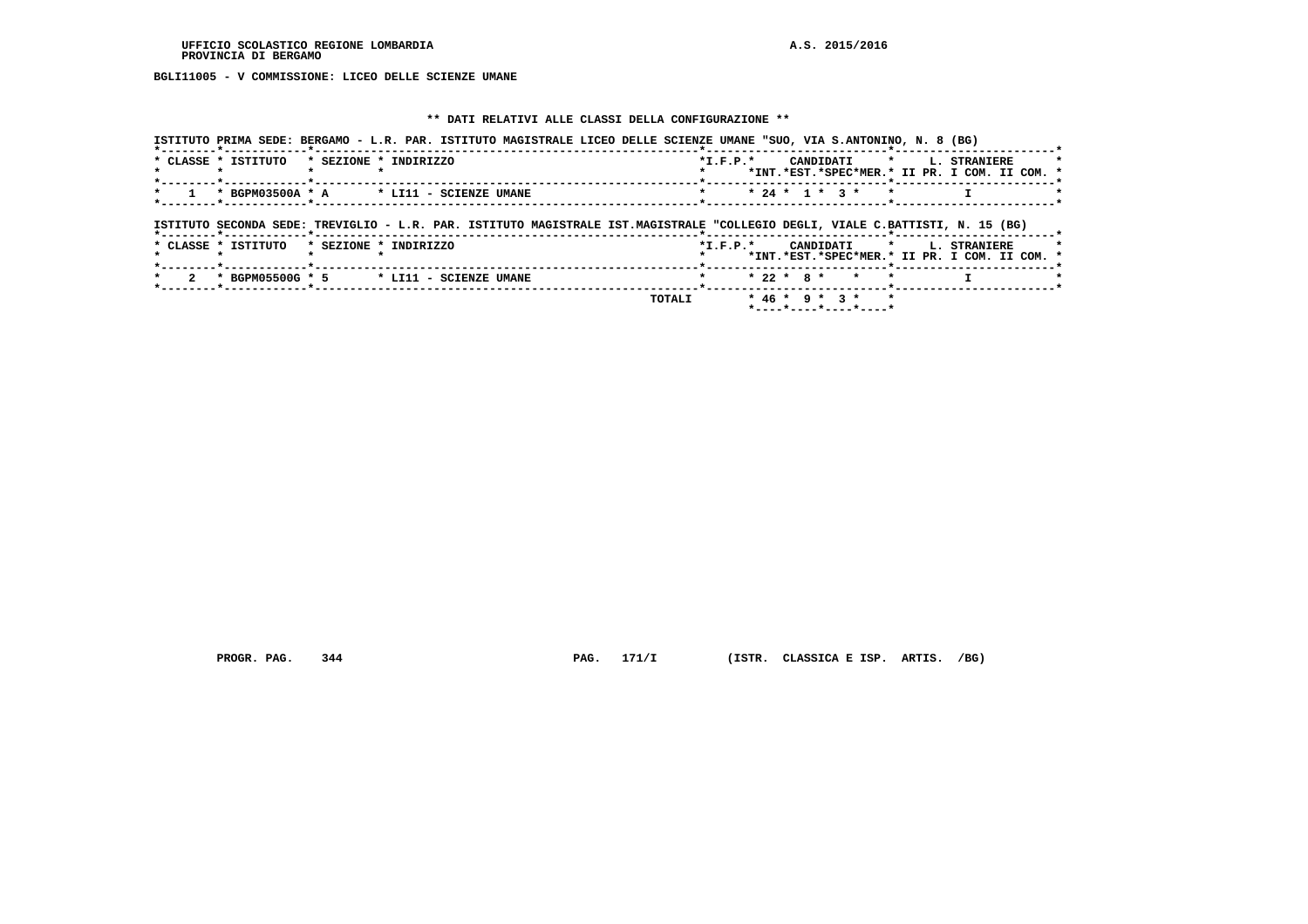**BGLI11005 - V COMMISSIONE: LICEO DELLE SCIENZE UMANE**

| $\star$<br>PRESIDENTE: ZADRA FRANCO N. IL 01/08/1959 (TN)<br>$\star$<br>ROMANO DI LOMBARDIA - LICEO SCIENTIFICO "DON LORENZO MILANI", VIA BELVEDERE (BG)                                                                                                            |  |
|---------------------------------------------------------------------------------------------------------------------------------------------------------------------------------------------------------------------------------------------------------------------|--|
| INDIRIZZO: LI11 - SCIENZE UMANE                                                                                                                                                                                                                                     |  |
| 1 - IO11: LINGUA E LETTERATURA ITALIANA<br>(A050:LETTERE IST.ISTR.SECOND. ; A051:LETTERE,LATINO NEI LICEI<br>CRISTINELLI ORIANA MARIA N. IL 10/02/1974 (BG)<br>PROVENIENTE DA: TRESCORE BALNEARIO - ISTITUTO MAGISTRALE "LORENZO FEDERICI", VIA DELL'ALBAROTTO (BG) |  |
| 2 - N460:LINGUA E CULTURA INGLESE<br>(A346:LINGUA E CIV. STRANIERA<br>VEZZOLI DIEGO SANTO N. IL 27/09/1961 (BG)<br>PROVENIENTE DA: SERIATE - IST PROF INDUSTRIA E ARTIGIANATO "ETTORE MAJORANA", VIA PARTIGIANI 1 (BG)                                              |  |
| 3 - I048: SCIENZE NATURALI (BIO. CHIM. SC. DELLA TERRA)<br>$(A060:SC.NA.$ , $CH.$ , $GEOG.$ , $MIC.$<br>MALARA LORENZA SANTA N. IL 12/11/1978 (RC)<br>PROVENIENTE DA: ALZANO LOMBARDO - LICEO SCIENTIFICO "EDOARDO AMALDI", VIA LOCATELLI, 16 (BG)                  |  |

 **PROGR. PAG. 345 PAG. 171/II (ISTR. CLASSICA E ISP. ARTIS. /BG)**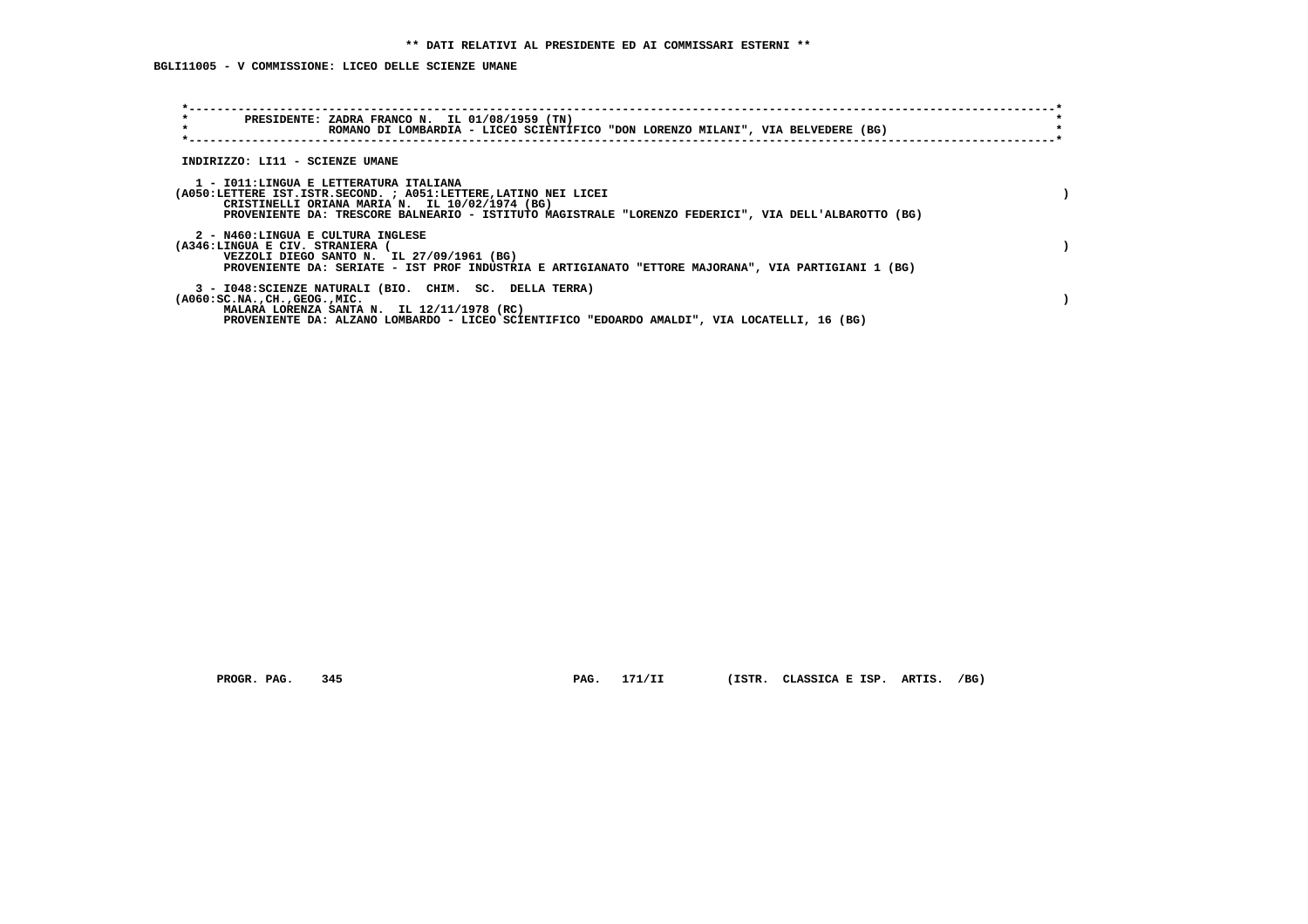**BGLI11006 - VI COMMISSIONE: LICEO DELLE SCIENZE UMANE**

# **\*\* DATI RELATIVI ALLE CLASSI DELLA CONFIGURAZIONE \*\***

 **ISTITUTO PRIMA SEDE: ALBINO - ISTITUTO MAGISTRALE "OSCAR ARNULFO ROMERO", VIALE ALDO MORO, 51 (BG)**

|  | * CLASSE * ISTITUTO |  | * SEZIONE * INDIRIZZO                    |        | $*I.F.P.*$ |            | CANDIDATI            |                   |   | $\star$ | L. STRANIERE<br>*INT.*EST.*SPEC*MER.* II PR. I COM. II COM. * |  |  |
|--|---------------------|--|------------------------------------------|--------|------------|------------|----------------------|-------------------|---|---------|---------------------------------------------------------------|--|--|
|  |                     |  | * BGPM00901V * 5L * LI11 - SCIENZE UMANE |        |            |            | $* 27 * * 2 * * *$   |                   |   |         |                                                               |  |  |
|  | * BGPM00901V * 5M   |  | * LI11 - SCIENZE UMANE                   |        |            |            | $* 24 * * * * * * *$ |                   |   |         |                                                               |  |  |
|  |                     |  |                                          | TOTALI |            | $*$ 51 $*$ |                      | $\star$ 2 $\star$ | * |         |                                                               |  |  |

 **PROGR. PAG. 346 PAG. 172/I (ISTR. CLASSICA E ISP. ARTIS. /BG)**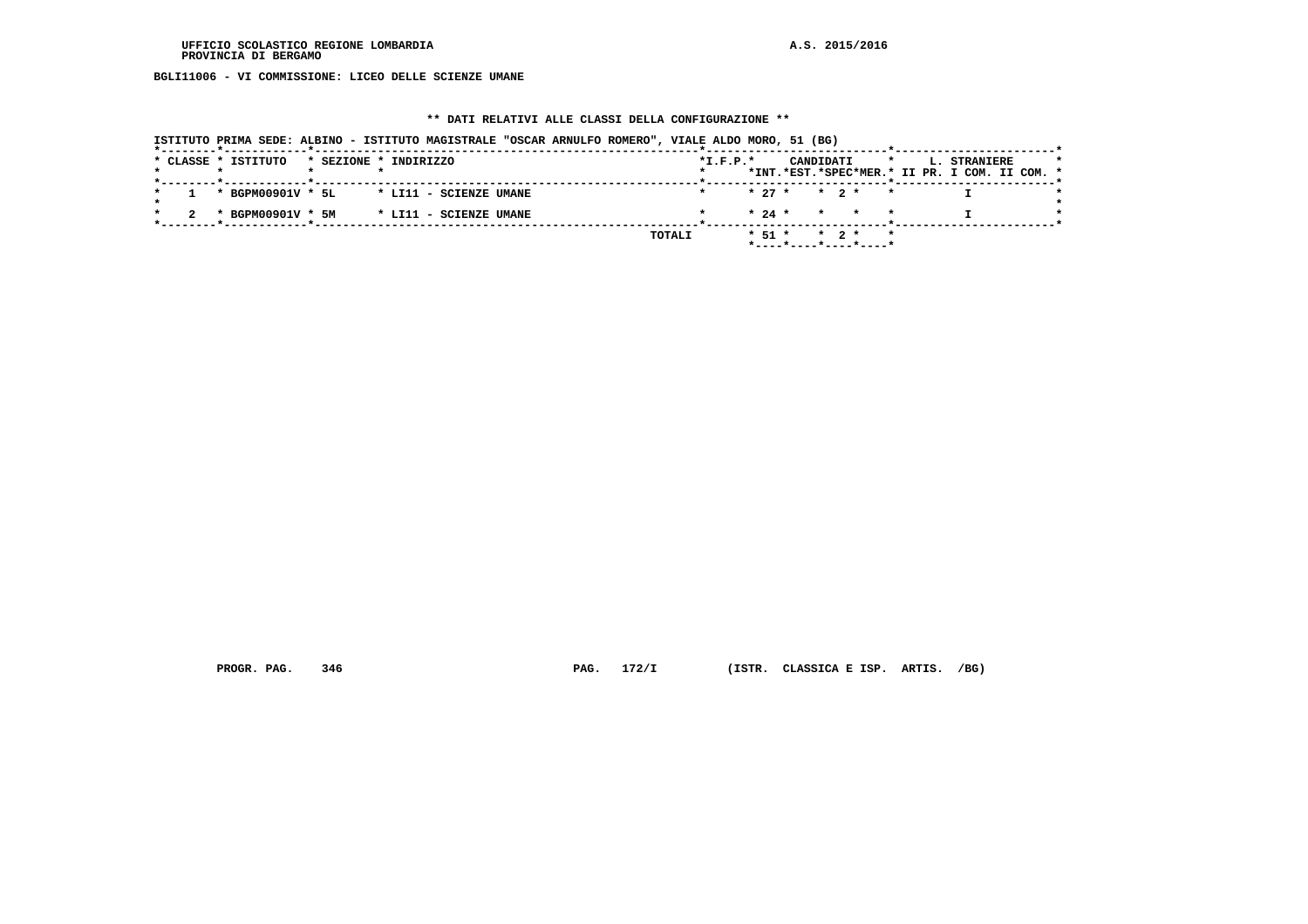## **BGLI11006 - VI COMMISSIONE: LICEO DELLE SCIENZE UMANE**

| $\star$<br>PRESIDENTE: SIGNORI ANTONIO N. IL 09/05/1958 (BG)<br>$\star$<br>BERGAMO - LICEO CLASSICO "PAOLO SARPI", PIAZZA ROSATE, 4 (BG)                                                                                                           |  |
|----------------------------------------------------------------------------------------------------------------------------------------------------------------------------------------------------------------------------------------------------|--|
| INDIRIZZO: LI11 - SCIENZE UMANE                                                                                                                                                                                                                    |  |
| 1 - IO11:LINGUA E LETTERATURA ITALIANA<br>(A050:LETTERE IST.ISTR.SECOND. ; A051:LETTERE, LATINO NEI LICEI<br>PEZZICA ANNA N. IL 03/12/1955 (MS)<br>PROVENIENTE DA: BERGAMO - LICEO ARTISTICO " GIACOMO E PIO MANZU' ", VIA TORQUATO TASSO, 18 (BG) |  |
| 2 - N460:LINGUA E CULTURA INGLESE<br>(A346:LINGUA E CIV. STRANIERA<br>PENNACCHIO ALEX N. IL 21/12/1970 (BG)<br>PROVENIENTE DA: LOVERE - ISTITUTO TECNICO INDUSTRIALE "GALILEO GALILEI", VIA XX SETTEMBRE, 4 (BG)                                   |  |
| 3 - I048: SCIENZE NATURALI (BIO. CHIM. SC. DELLA TERRA)<br>$(A060:SC.NA.$ , $CH.$ , $GEOG.$ , $MIC.$<br>ORIGLIO ALFIO N. IL 24/04/1967 (CT)<br>PROVENIENTE DA: ZOGNO - LICEO SCIENTIFICO "DAVID MARIA TUROLDO", VIA RONCO, 11 (BG)                 |  |

 **PROGR. PAG. 347 PAG. 172/II (ISTR. CLASSICA E ISP. ARTIS. /BG)**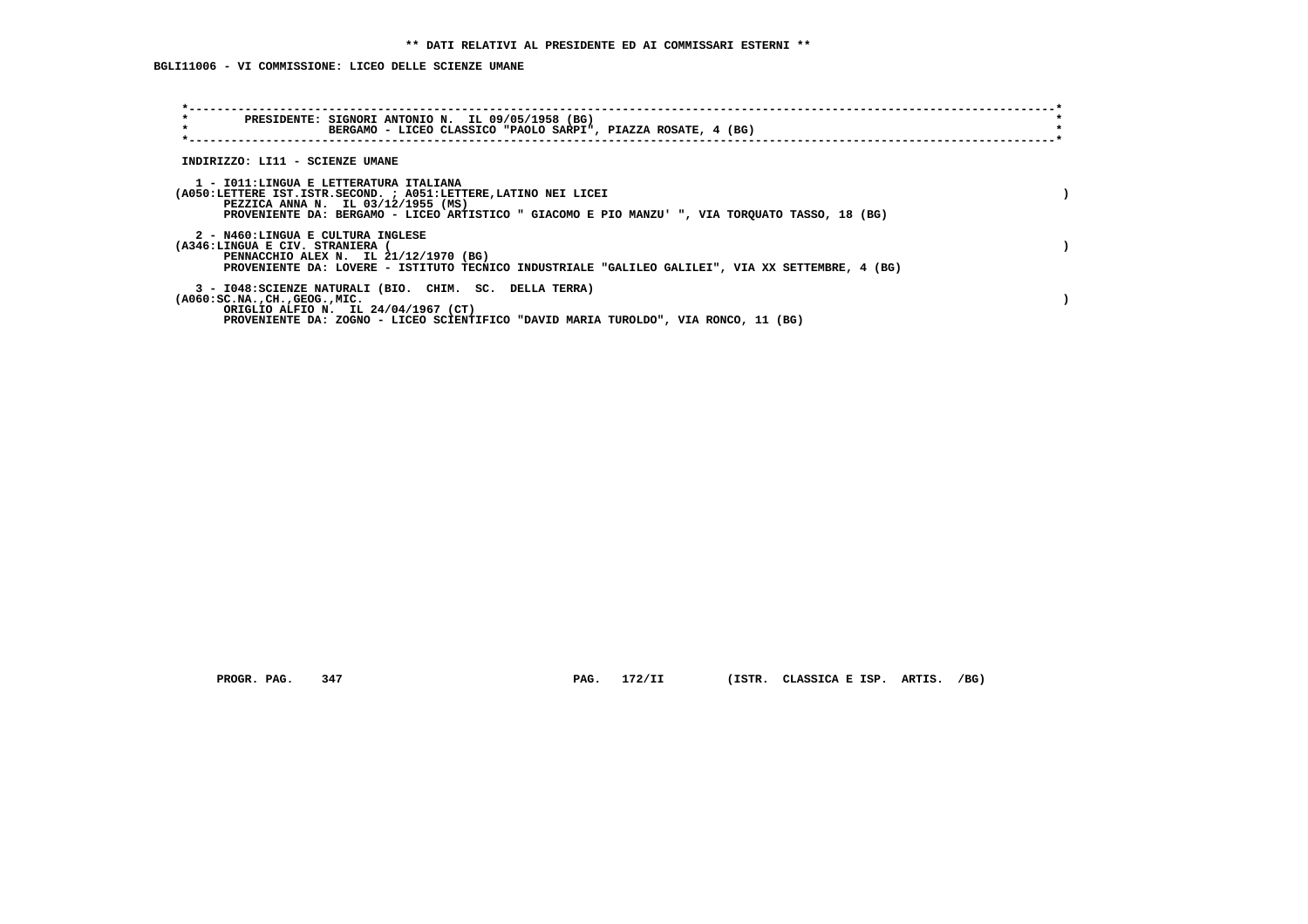**BGLI11007 - VII COMMISSIONE: LICEO DELLE SCIENZE UMANE**

#### **\*\* DATI RELATIVI ALLE CLASSI DELLA CONFIGURAZIONE \*\***

 **ISTITUTO PRIMA SEDE: ROMANO DI LOMBARDIA - ISTITUTO MAGISTRALE "DON LORENZO MILANI", VIA BELVEDERE (BG) \*--------\*------------\*-------------------------------------------------------\*--------------------------\*-----------------------\*** $\rightarrow$  **\* CLASSE \* ISTITUTO \* SEZIONE \* INDIRIZZO \*I.F.P.\* CANDIDATI \* L. STRANIERE \* \* \* \* \* \* \*INT.\*EST.\*SPEC\*MER.\* II PR. I COM. II COM. \* \*--------\*------------\*-------------------------------------------------------\*--------------------------\*-----------------------\*** $\rightarrow$  **\* 1 \* BGPM03401G \* CSU \* LI11 - SCIENZE UMANE \* \* 26 \* \* \* \* I \*** $\star$  **\* \*** $\star$  **\* 2 \* BGPM03401G \* DSU \* LI11 - SCIENZE UMANE \* \* 23 \* \* \* \* I \* \*--------\*------------\*-------------------------------------------------------\*--------------------------\*-----------------------\* TOTALI \* 49 \* \* \* \* \*----\*----\*----\*----\***

 **PROGR. PAG. 348 PAG. 173/I (ISTR. CLASSICA E ISP. ARTIS. /BG)**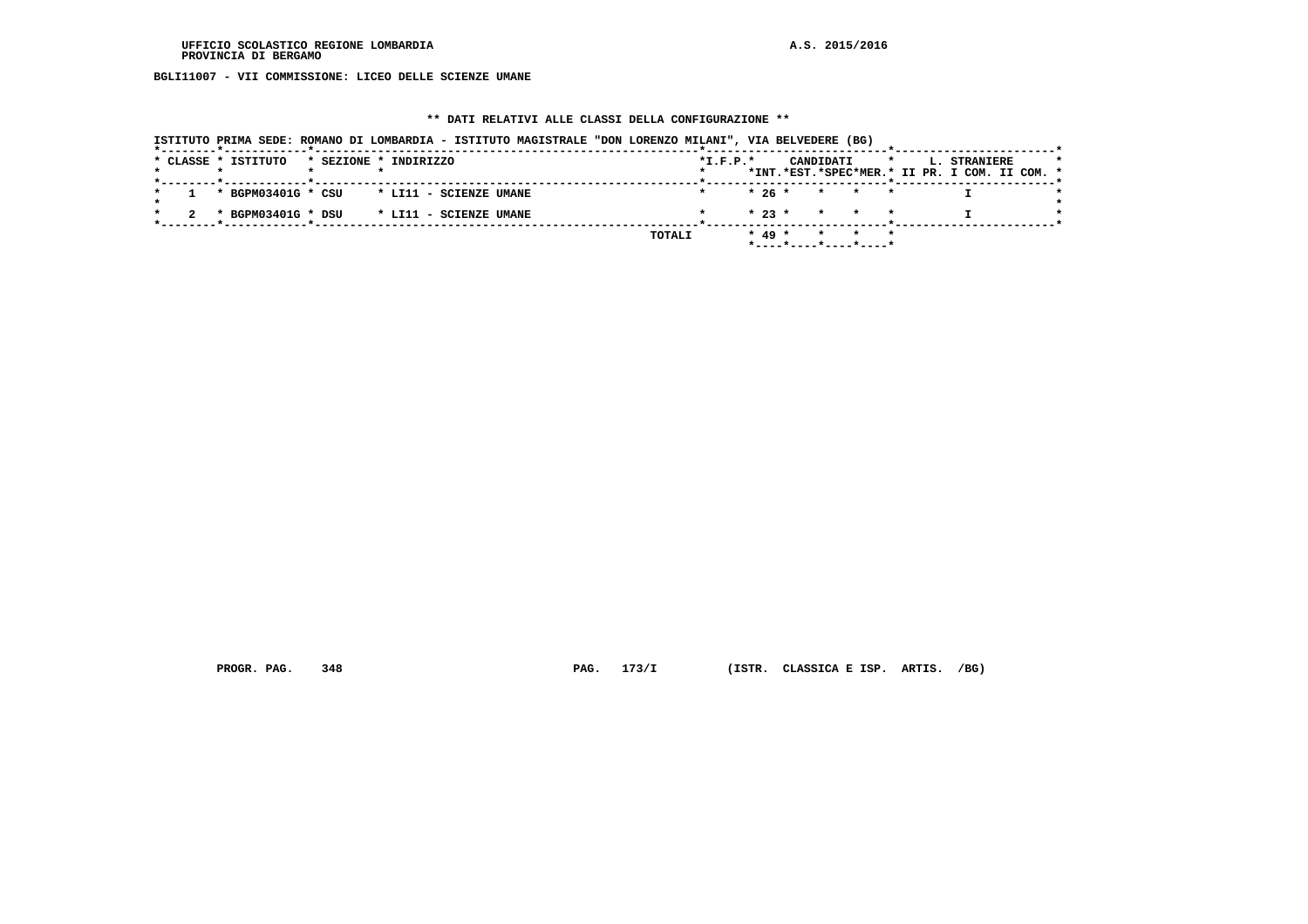**BGLI11007 - VII COMMISSIONE: LICEO DELLE SCIENZE UMANE**

| $\star$<br>PRESIDENTE: SCAFFIDI CARMELO N. IL 01/01/1963 (ME)<br>$\star$                                                                             | BERGAMO - ISTITUTO SUPERIORE "MARIO RIGONI STERN", VIA BORGO PALAZZO, 128 (BG)                   |  |
|------------------------------------------------------------------------------------------------------------------------------------------------------|--------------------------------------------------------------------------------------------------|--|
| INDIRIZZO: LI11 - SCIENZE UMANE                                                                                                                      |                                                                                                  |  |
| 1 - IO11: LINGUA E LETTERATURA ITALIANA<br>(A050:LETTERE IST.ISTR.SECOND. ; A051:LETTERE, LATINO NEI LICEI<br>BELLINI CORINNA N. IL 05/08/1966 (BG)  | PROVENIENTE DA: TREVIGLIO - LICEO CLASSICO "SIMONE WEIL", VIA BOTTICELLI, 6 (BG)                 |  |
| 2 - N460:LINGUA E CULTURA INGLESE<br>(A346:LINGUA E CIV. STRANIERA (<br>PELLEGRINO LUCIANA RITA MARIAN. IL 22/11/1964 (RC)                           | PROVENIENTE DA: TREVIGLIO - ISTITUTO TECNICO INDUSTRIALE "ARCHIMEDE", VIA CARAVAGGIO, 50/52 (BG) |  |
| 3 - I048:SCIENZE NATURALI (BIO. CHIM. SC. DELLA TERRA)<br>$(A060:SC.NA.$ , $CH.$ , $GEOG.$ , $MIC.$<br>SANT'AMBROGIO RAFFAELLA N. IL 20/02/1970 (BG) | PROVENIENTE DA: CARAVAGGIO - LICEO SCIENTIFICO "GALILEO GALILEI", VIA SAN FRANCESCO, 63 (BG)     |  |

 **PROGR. PAG. 349 PAG. 173/II (ISTR. CLASSICA E ISP. ARTIS. /BG)**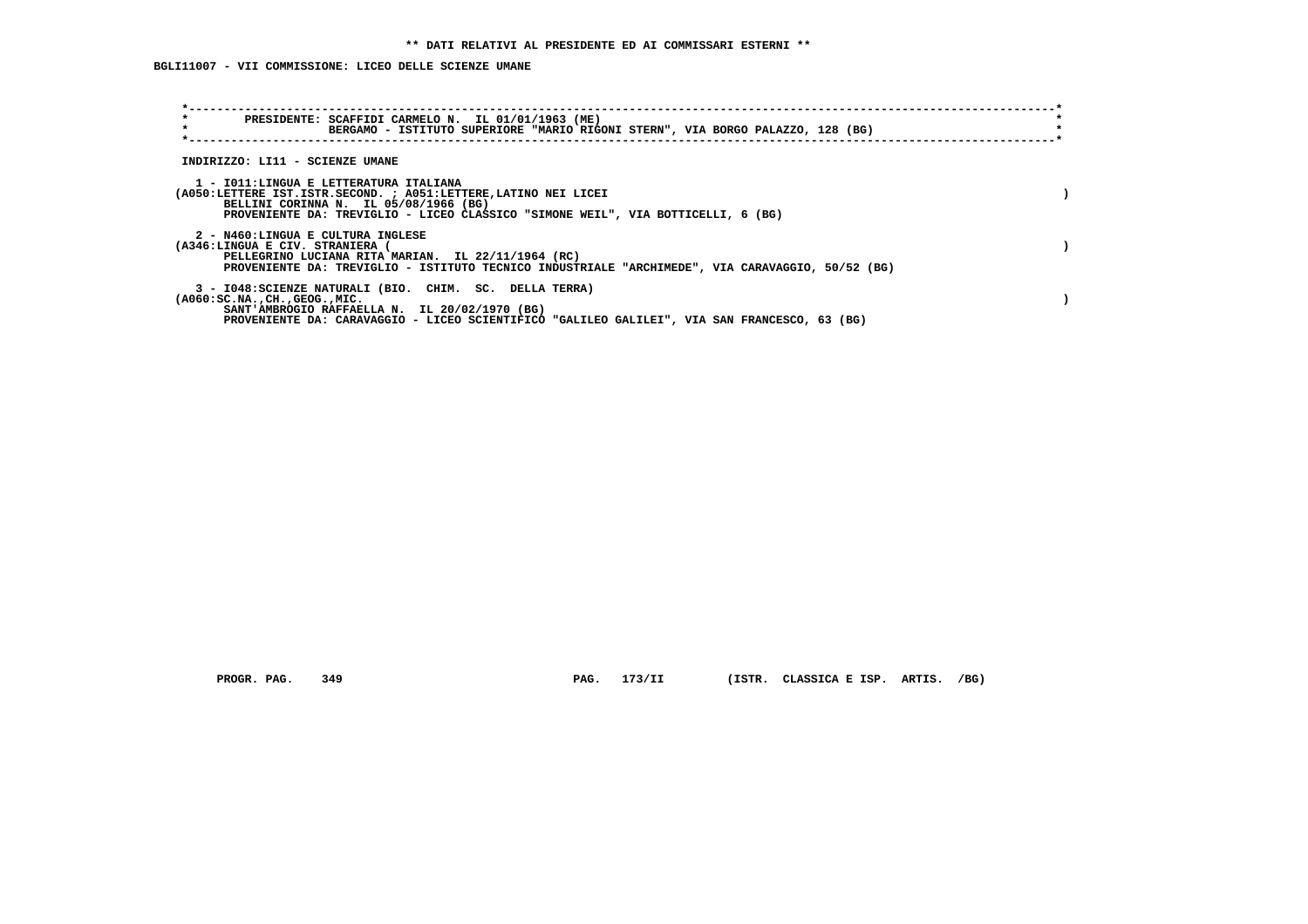**BGLI11008 - VIII COMMISSIONE: LICEO DELLE SCIENZE UMANE**

#### **\*\* DATI RELATIVI ALLE CLASSI DELLA CONFIGURAZIONE \*\***

 **ISTITUTO PRIMA SEDE: ROMANO DI LOMBARDIA - ISTITUTO MAGISTRALE "DON LORENZO MILANI", VIA BELVEDERE (BG) \*--------\*------------\*-------------------------------------------------------\*--------------------------\*-----------------------\*** $\rightarrow$  **\* CLASSE \* ISTITUTO \* SEZIONE \* INDIRIZZO \*I.F.P.\* CANDIDATI \* L. STRANIERE \* \* \* \* \* \* \*INT.\*EST.\*SPEC\*MER.\* II PR. I COM. II COM. \* \*--------\*------------\*-------------------------------------------------------\*--------------------------\*-----------------------\*** $\rightarrow$  **\* 1 \* BGPM03401G \* ASU \* LI11 - SCIENZE UMANE \* \* 21 \* \* \* \* I \*** $\star$  **\* \*** $\star$  **\* 2 \* BGPM03401G \* BSU \* LI11 - SCIENZE UMANE \* \* 20 \* \* \* \* I \* \*--------\*------------\*-------------------------------------------------------\*--------------------------\*-----------------------\* TOTALI \* 41 \* \* \* \* \*----\*----\*----\*----\***

 **PROGR. PAG. 350 PAG. 174/I (ISTR. CLASSICA E ISP. ARTIS. /BG)**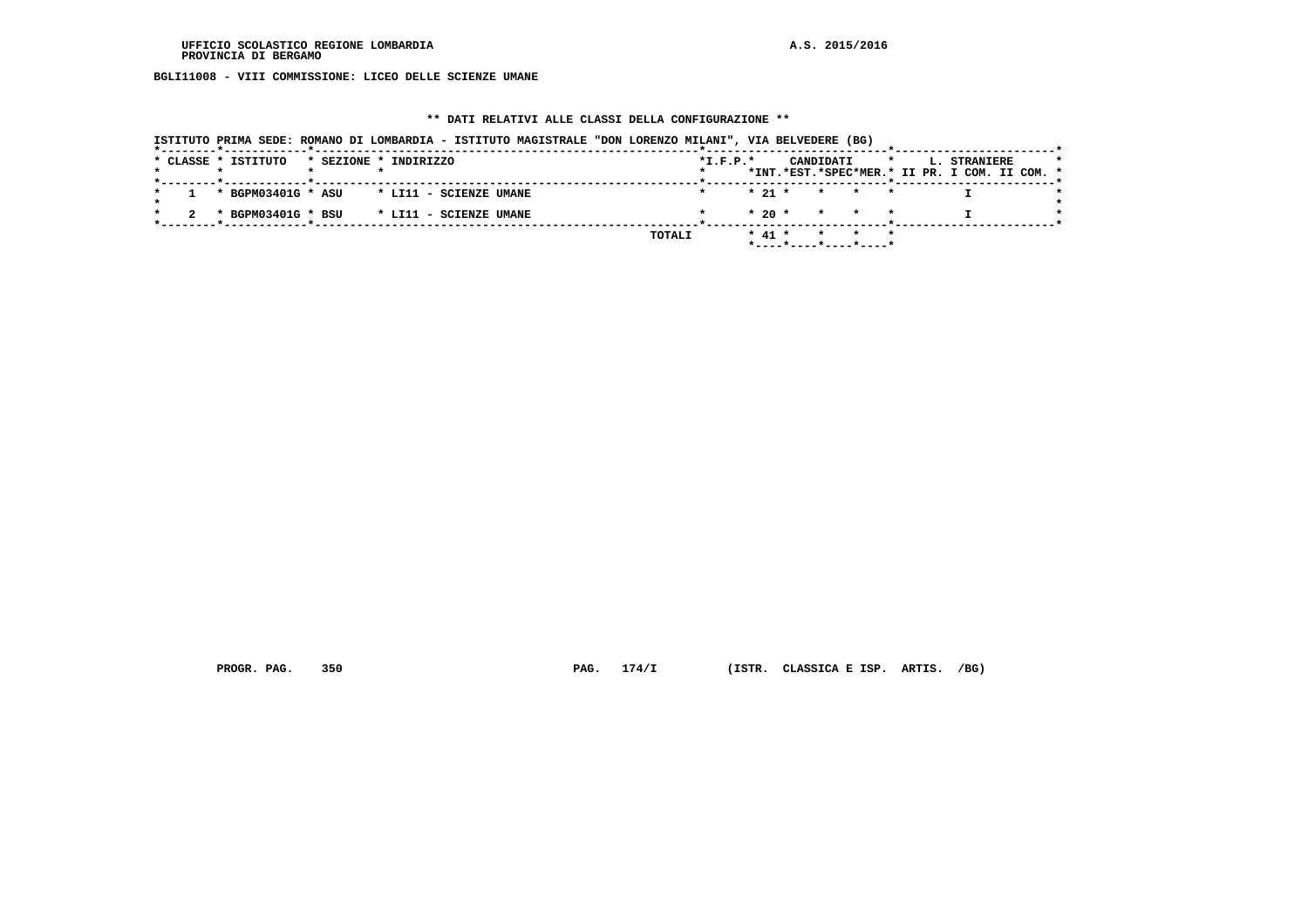**BGLI11008 - VIII COMMISSIONE: LICEO DELLE SCIENZE UMANE**

| $\star$<br>PRESIDENTE: TOMASONI SIMONA ELENA N. IL 03/04/1964 (BG)<br>$\star$<br>TREVIGLIO - ISTITUTO SUPERIORE "GAETANO CANTONI", VIA MERISIO, 17/C (BG)                                                                                           |  |
|-----------------------------------------------------------------------------------------------------------------------------------------------------------------------------------------------------------------------------------------------------|--|
| INDIRIZZO: LI11 - SCIENZE UMANE                                                                                                                                                                                                                     |  |
| 1 - IO11:LINGUA E LETTERATURA ITALIANA<br>(A050:LETTERE IST.ISTR.SECOND. ; A051:LETTERE, LATINO NEI LICEI<br>AMBROSINI SILVIA N. IL 31/05/1978 (BG)<br>PROVENIENTE DA: CARAVAGGIO - LICEO SCIENTIFICO "GALILEO GALILEI", VIA SAN FRANCESCO, 63 (BG) |  |
| 2 - N460:LINGUA E CULTURA INGLESE<br>(A346:LINGUA E CIV. STRANIERA<br>GUARINO ALESSANDRA N. IL 27/03/1964 (NA)<br>PROVENIENTE DA: BERGAMO - ISTITUTO TECNICO INDUSTRIALE "PIETRO PALEOCAPA", VIA M. GAVAZZENI 29 (BG)                               |  |
| 3 - I048: SCIENZE NATURALI (BIO. CHIM. SC. DELLA TERRA)<br>$(A060:SC.NA.$ , $CH.$ , $GEOG.$ , $MIC.$<br>DEMI MARA N. IL 12/10/1971 (BG)<br>PROVENIENTE DA: CARAVAGGIO - LICEO SCIENTIFICO "GALILEO GALILEI", VIA SAN FRANCESCO, 63 (BG)             |  |

 **PROGR. PAG. 351 PAG. 174/II (ISTR. CLASSICA E ISP. ARTIS. /BG)**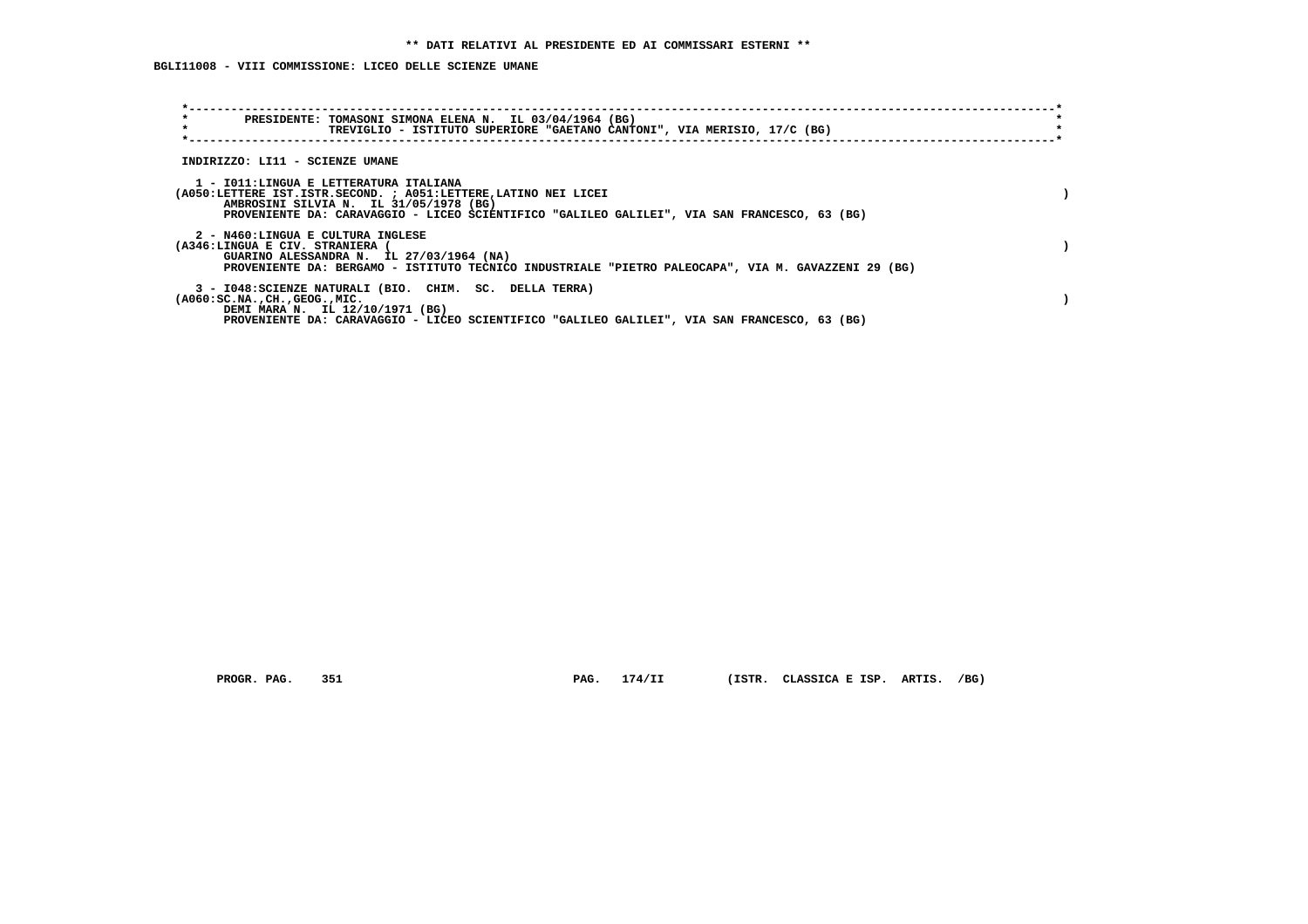**BGLI11009 - IX COMMISSIONE: LICEO DELLE SCIENZE UMANE**

### **\*\* DATI RELATIVI ALLE CLASSI DELLA CONFIGURAZIONE \*\***

|                     | ISTITUTO PRIMA SEDE: TRESCORE BALNEARIO - ISTITUTO MAGISTRALE "LORENZO FEDERICI", VIA DELL'ALBAROTTO (BG) |            |          |                                                       |         |                                                               |  |
|---------------------|-----------------------------------------------------------------------------------------------------------|------------|----------|-------------------------------------------------------|---------|---------------------------------------------------------------|--|
| * CLASSE * ISTITUTO | * SEZIONE * INDIRIZZO                                                                                     | $*I.F.P.*$ |          | CANDIDATI                                             | $\star$ | L. STRANIERE<br>*INT.*EST.*SPEC*MER.* II PR. I COM. II COM. * |  |
| * BGPM024011 * AU   | * LI11 - SCIENZE UMANE                                                                                    |            |          | $\star$ 25 $\star$ $\star$ $\star$ $\star$            |         |                                                               |  |
|                     |                                                                                                           |            |          |                                                       |         |                                                               |  |
| * BGPM024011 * BU   | * LI11 - SCIENZE UMANE                                                                                    |            |          | $* 30 * * * * * * *$                                  |         |                                                               |  |
|                     |                                                                                                           | TOTALI     | $* 55 *$ | * * *                                                 |         |                                                               |  |
|                     |                                                                                                           |            |          | $*$ - - - - $*$ - - - - $*$ - - - - $*$ - - - - - $*$ |         |                                                               |  |

 **PROGR. PAG. 352 PAG. 175/I (ISTR. CLASSICA E ISP. ARTIS. /BG)**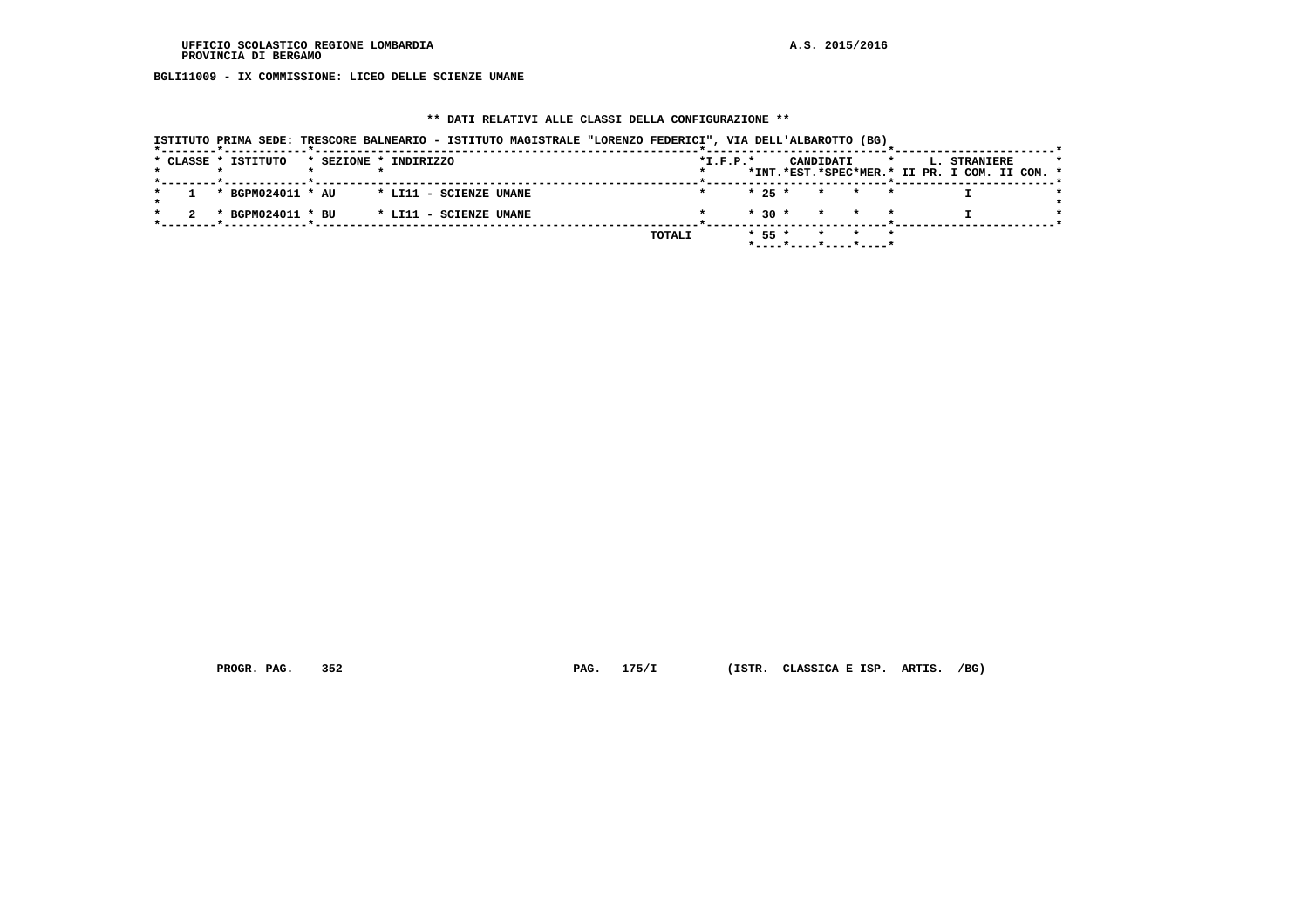**BGLI11009 - IX COMMISSIONE: LICEO DELLE SCIENZE UMANE**

| $\star$<br>PRESIDENTE: SONCIN CAROLA N. IL 06/08/1965 (BG)<br>$\star$<br>PRESEZZO - ISTITUTO MAGISTRALE "BETTY AMBIVERI", VIA C.BERIZZI, 1 (BG)                                                                                                                     |  |
|---------------------------------------------------------------------------------------------------------------------------------------------------------------------------------------------------------------------------------------------------------------------|--|
| INDIRIZZO: LI11 - SCIENZE UMANE                                                                                                                                                                                                                                     |  |
| 1 - IO11: LINGUA E LETTERATURA ITALIANA<br>(A050:LETTERE IST.ISTR.SECOND. ; A051:LETTERE, LATINO NEI LICEI<br>LAMBERTO FILIPPA ANGELA N. IL 07/01/1970 (ME)<br>PROVENIENTE DA: BERGAMO - LICEO SCIENTIFICO "LORENZO MASCHERONI", VIA ALBERICO DA ROSCIATE, 21A (BG) |  |
| 2 - N460:LINGUA E CULTURA INGLESE<br>(A346:LINGUA E CIV. STRANIERA<br>PANDOLFI ANTONELLA N. IL 27/12/1963 (VA)<br>PROVENIENTE DA: BERGAMO - IST PROF PER I SERVIZI COMMERCIALI "GUIDO GALLI", VIA GAVAZZENI, 37 (BG)                                                |  |
| 3 - I048: SCIENZE NATURALI (BIO. CHIM. SC. DELLA TERRA)<br>$(A060:SC.NA.$ , $CH.$ , $GEOG.$ , $MIC.$<br>ALBANESE GIOVANNA N. IL 11/07/1962 (EE)<br>PROVENIENTE DA: DALMINE - LICEO SCIENTIFICO "LUIGI EINAUDI", VIA VERDI, 48 (BG)                                  |  |

 **PROGR. PAG. 353 PAG. 175/II (ISTR. CLASSICA E ISP. ARTIS. /BG)**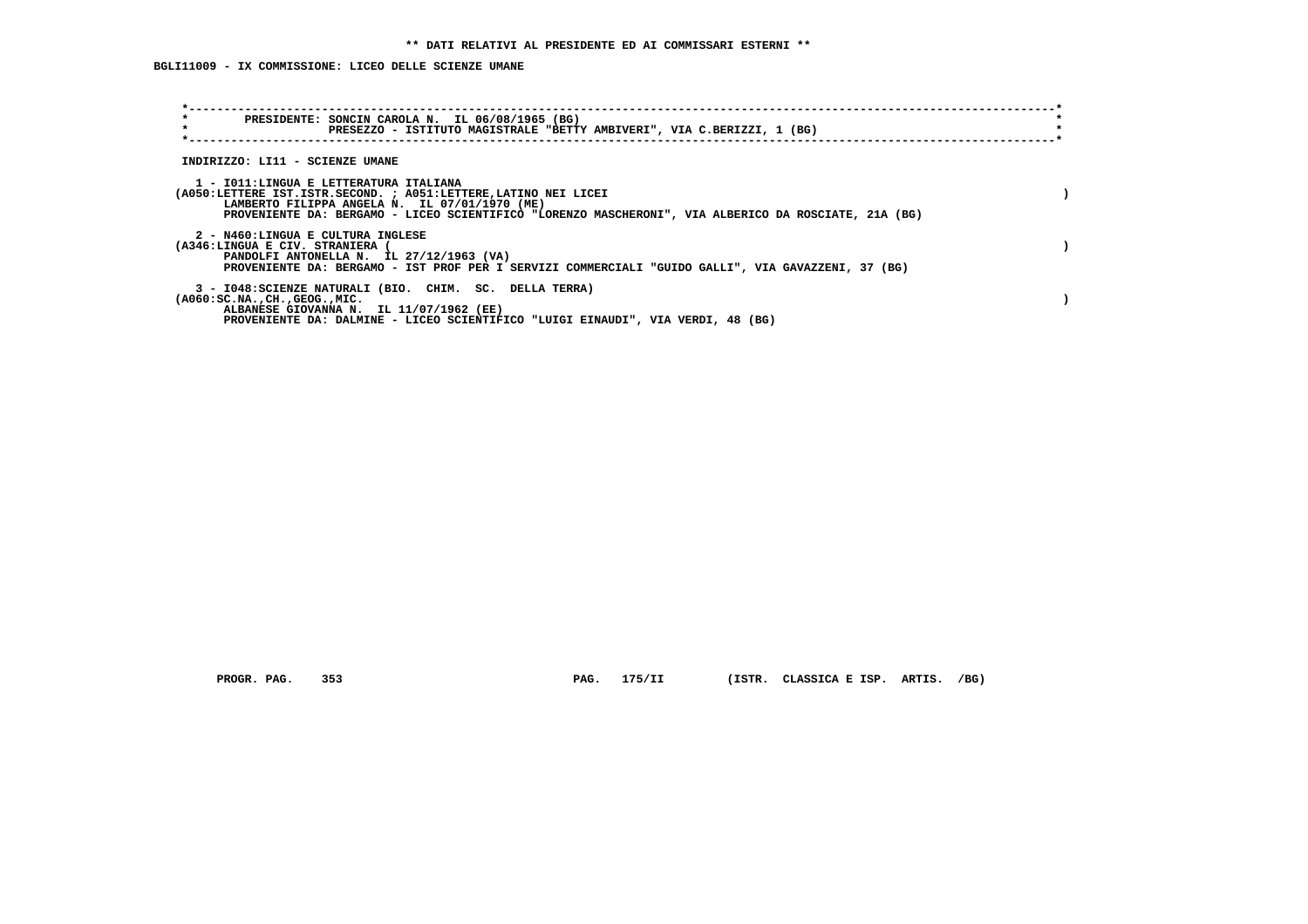**BGLI11010 - X COMMISSIONE: LICEO DELLE SCIENZE UMANE**

### **\*\* DATI RELATIVI ALLE CLASSI DELLA CONFIGURAZIONE \*\***

|                     | ISTITUTO PRIMA SEDE: ZOGNO - ISTITUTO MAGISTRALE "DAVID MARIA TUROLDO", VIA RONCO, 11 (BG) |            |          |                                                       |         |                                                               |  |
|---------------------|--------------------------------------------------------------------------------------------|------------|----------|-------------------------------------------------------|---------|---------------------------------------------------------------|--|
| * CLASSE * ISTITUTO | * SEZIONE * INDIRIZZO                                                                      | $*I.F.P.*$ |          | CANDIDATI                                             | $\star$ | L. STRANIERE<br>*INT.*EST.*SPEC*MER.* II PR. I COM. II COM. * |  |
| * BGPM01302G * 5AU  | * LI11 - SCIENZE UMANE                                                                     |            |          | $\star$ 25 $\star$ $\star$ $\star$ $\star$            |         |                                                               |  |
|                     |                                                                                            |            |          |                                                       |         |                                                               |  |
| * BGPM01302G * 5BU  | * LI11 - SCIENZE UMANE                                                                     |            |          | $\star$ 24 $\star$ $\star$ $\star$ $\star$            |         |                                                               |  |
|                     |                                                                                            | TOTALI     | $* 49 *$ | * * *                                                 |         |                                                               |  |
|                     |                                                                                            |            |          | $*$ - - - - $*$ - - - - $*$ - - - - $*$ - - - - - $*$ |         |                                                               |  |

 **PROGR. PAG. 354 PAG. 176/I (ISTR. CLASSICA E ISP. ARTIS. /BG)**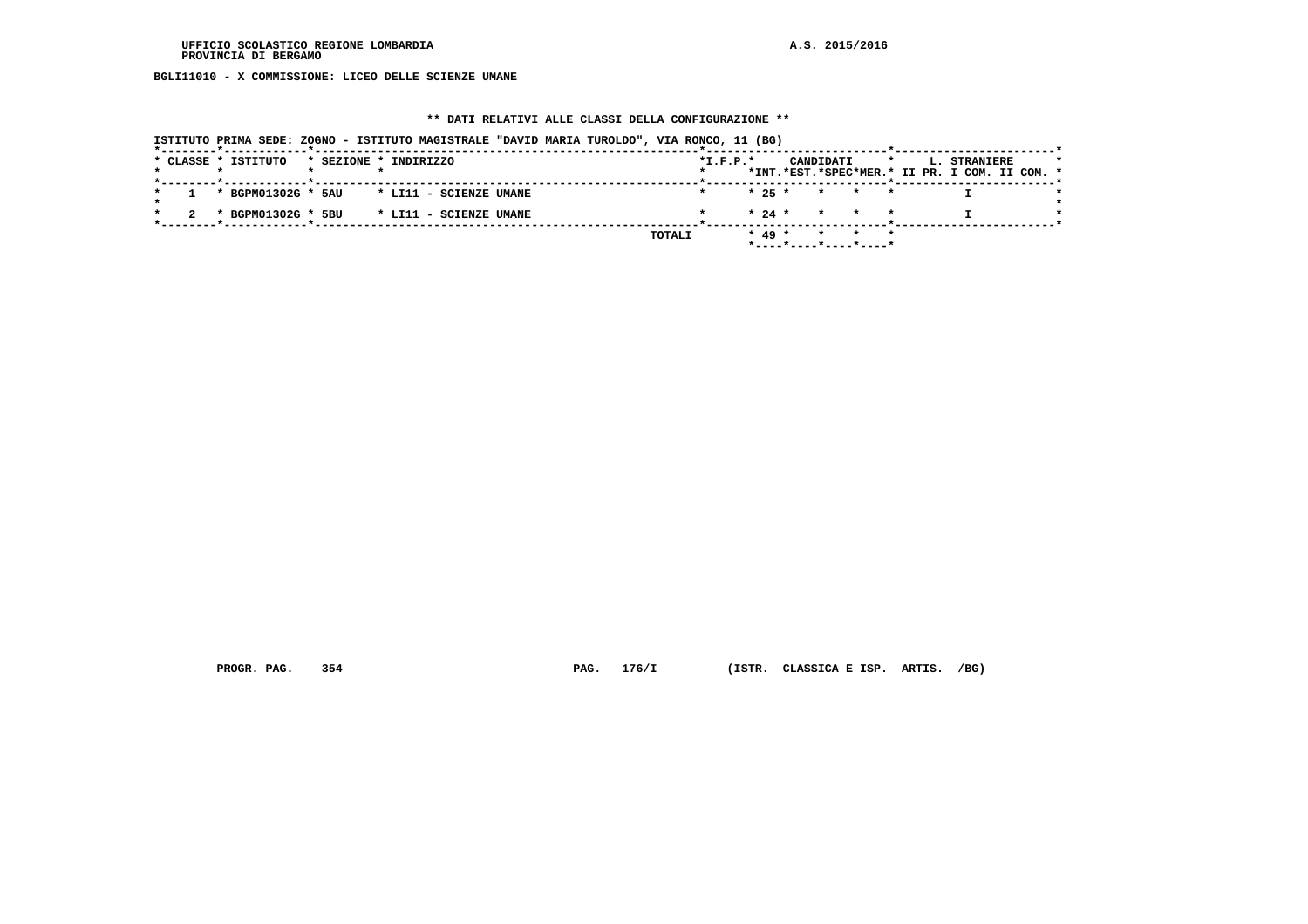## **BGLI11010 - X COMMISSIONE: LICEO DELLE SCIENZE UMANE**

| $\star$<br>PRESIDENTE: ROTA ROSARITA N. IL 10/01/1955 (BG)<br>$\star$<br>PRESEZZO - ISTITUTO SUPERIORE "BETTY AMBIVERI", VIA C.BERIZZI, 1 (BG)                                                                                             |  |
|--------------------------------------------------------------------------------------------------------------------------------------------------------------------------------------------------------------------------------------------|--|
| INDIRIZZO: LI11 - SCIENZE UMANE                                                                                                                                                                                                            |  |
| 1 - IO11:LINGUA E LETTERATURA ITALIANA<br>(A050:LETTERE IST.ISTR.SECOND. ; A051:LETTERE, LATINO NEI LICEI<br>NORIS GRAZIELLA N. IL 07/05/1967 (BG)<br>PROVENIENTE DA: BERGAMO - ISTITUTO MAGISTRALE "GIOVANNI FALCONE", VIA DUNANT, 1 (BG) |  |
| 2 - N460:LINGUA E CULTURA INGLESE<br>(A346:LINGUA E CIV. STRANIERA<br>CARISSIMI VIVIANA N. IL 25/05/1958 (BG)<br>PROVENIENTE DA: PRESEZZO - ISTITUTO TECNICO COMMERCIALE "MAIRONI DA PONTE", VIA BERIZZI,1 (BG)                            |  |
| 3 - I048:SCIENZE NATURALI (BIO. CHIM. SC. DELLA TERRA)<br>$(A060:SC.NA.$ , $CH.$ , $GEOG.$ , $MIC.$<br>NOVATI TIZIANA N. IL 25/12/1957 (BG)<br>PROVENIENTE DA: PRESEZZO - LICEO SCIENTIFICO "MAIRONI DA PONTE", VIA BERIZZI, 1 (BG)        |  |

 **PROGR. PAG. 355 PAG. 176/II (ISTR. CLASSICA E ISP. ARTIS. /BG)**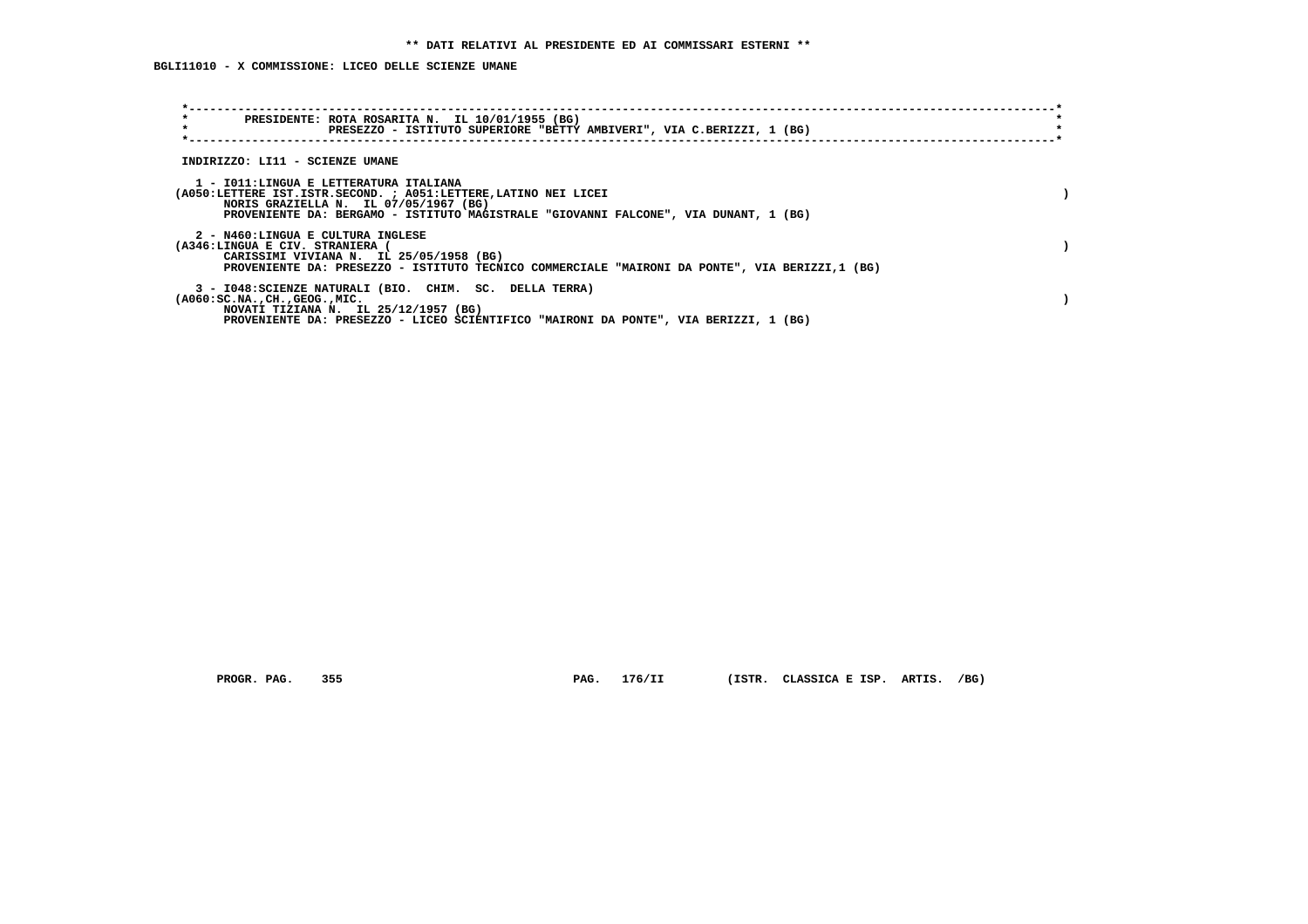**BGLI12001 - I COMMISSIONE: LICEO DELLE SCIENZE UMANE OPZIONE "ECONOMICO SOCIALE"**

### **\*\* DATI RELATIVI ALLE CLASSI DELLA CONFIGURAZIONE \*\***

| ISTITUTO PRIMA SEDE: BERGAMO - ISTITUTO MAGISTRALE "MAMOLI" LICEO DIURNO, VIA BREMBILLA 3 (BG) |                                                                                                         |
|------------------------------------------------------------------------------------------------|---------------------------------------------------------------------------------------------------------|
| * CLASSE * ISTITUTO<br>* SEZIONE * INDIRIZZO                                                   | CANDIDATI<br>$*$ I.F.P. $*$<br>L. STRANIERE<br>$\star$<br>*INT.*EST.*SPEC*MER.* II PR. I COM. II COM. * |
| * BGPM02601L * 5CL * LI12 - SCIENZE UMANE - OPZ.ECON.SOCIALE                                   | $* 25 * 8 * * * *$                                                                                      |
| * LI12 - SCIENZE UMANE - OPZ.ECON.SOCIALE<br>* BGPM02601L * 5EL                                | $* 24 * 4 * * * * *$                                                                                    |
| TOTALI                                                                                         | $* 49 * 12 * * * * *$<br>$*$ ---- $*$ ---- $*$ ---- $*$ ----*                                           |

 **PROGR. PAG. 356 PAG. 177/I (ISTR. CLASSICA E ISP. ARTIS. /BG)**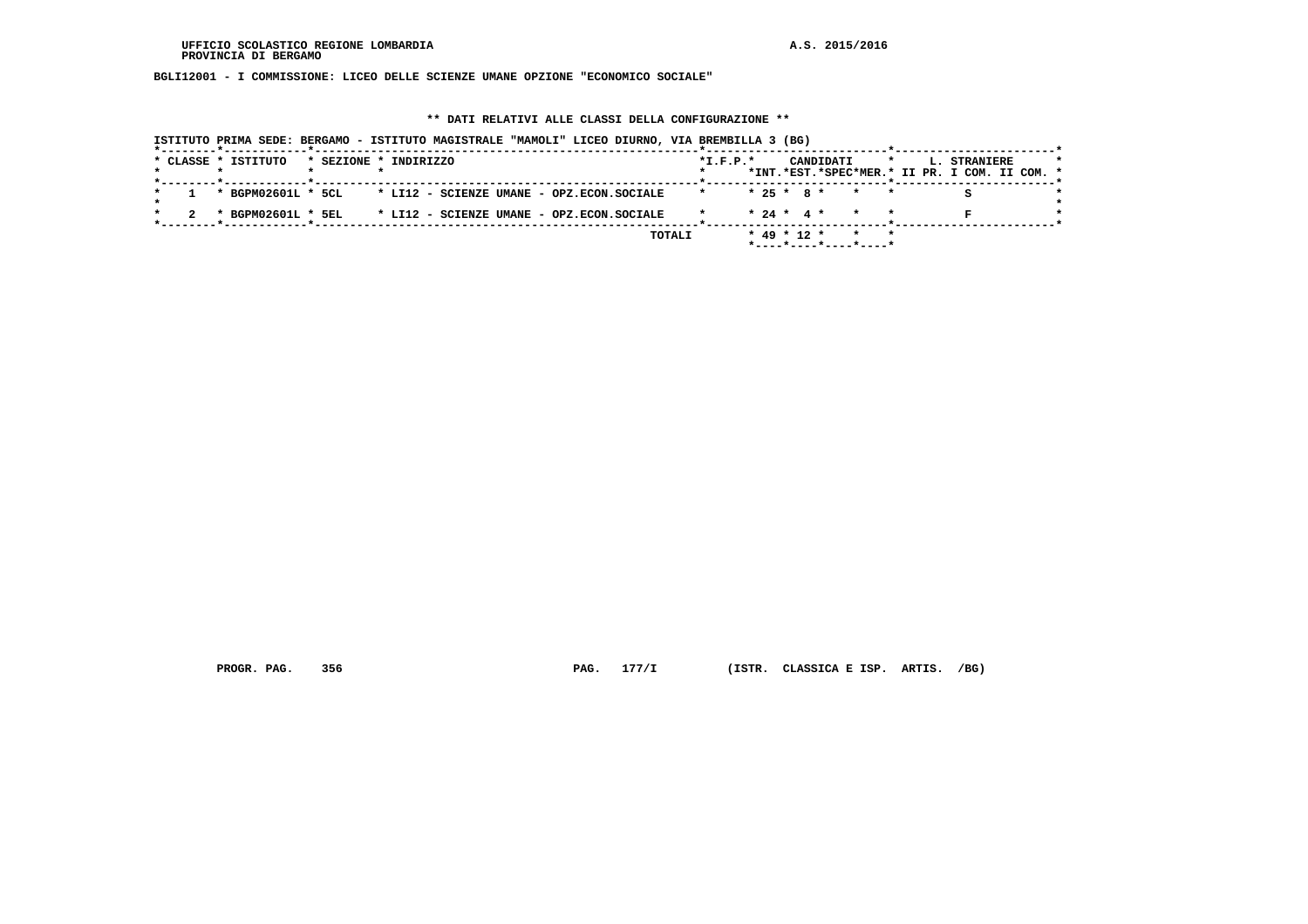## **BGLI12001 - I COMMISSIONE: LICEO DELLE SCIENZE UMANE OPZIONE "ECONOMICO SOCIALE"**

| $\star$<br>PRESIDENTE: VALENZA GRAZIELLA N. IL 25/07/1955 (TP)<br>$\star$<br>ALZANO LOMBARDO - LICEO SCIENTIFICO "EDOARDO AMALDI", VIA LOCATELLI, 16 (BG)                                                                                                             |  |
|-----------------------------------------------------------------------------------------------------------------------------------------------------------------------------------------------------------------------------------------------------------------------|--|
| INDIRIZZO: LI12 - SCIENZE UMANE - OPZ.ECON.SOCIALE                                                                                                                                                                                                                    |  |
| 1 - IO11: LINGUA E LETTERATURA ITALIANA<br>(A050:LETTERE IST.ISTR.SECOND. ; A051:LETTERE, LATINO NEI LICEI<br>GIORGINO GAETANO GIANLUCA N. IL 09/01/1976 (TA)<br>PROVENIENTE DA: ALZANO LOMBARDO - LICEO SCIENTIFICO "EDOARDO AMALDI", VIA LOCATELLI, 16 (BG)         |  |
| 2 - I024:SCIENZE UMANE (ANTROP. PEDAG. PSICOL. SOCIOL. )<br>(A036:FILOSOFIA, PSICOL. E SC.DE<br>PICCININI GIULIA SOFIA N. IL 24/02/1977 (BG)<br>PROVENIENTE DA: ALBINO - ISTITUTO MAGISTRALE "OSCAR ARNULFO ROMERO", VIALE ALDO MORO, 51 (BG)                         |  |
| 3 - N790:LINGUA E CULTURA STRANIERA (SPAGNOLO)<br>(A446:LINGUA E CIV. STRANIERA<br>LOCATELLI LAURA N. IL 18/08/1980 (CO)<br>PROVENIENTE DA: ALBINO - ISTITUTO MAGISTRALE "OSCAR ARNULFO ROMERO", VIALE ALDO MORO, 51 (BG)<br>MARAZZI GIUSEPPINA N. IL 13/12/1957 (CR) |  |
| PROVENIENTE DA: COMO - LICEO SCIENTIFICO PAOLO GIOVIO, VIA PASQUALE PAOLI 28 (CO)                                                                                                                                                                                     |  |

PROGR. PAG. 357 **PAG. 177/II** (ISTR. CLASSICA E ISP. ARTIS. /BG)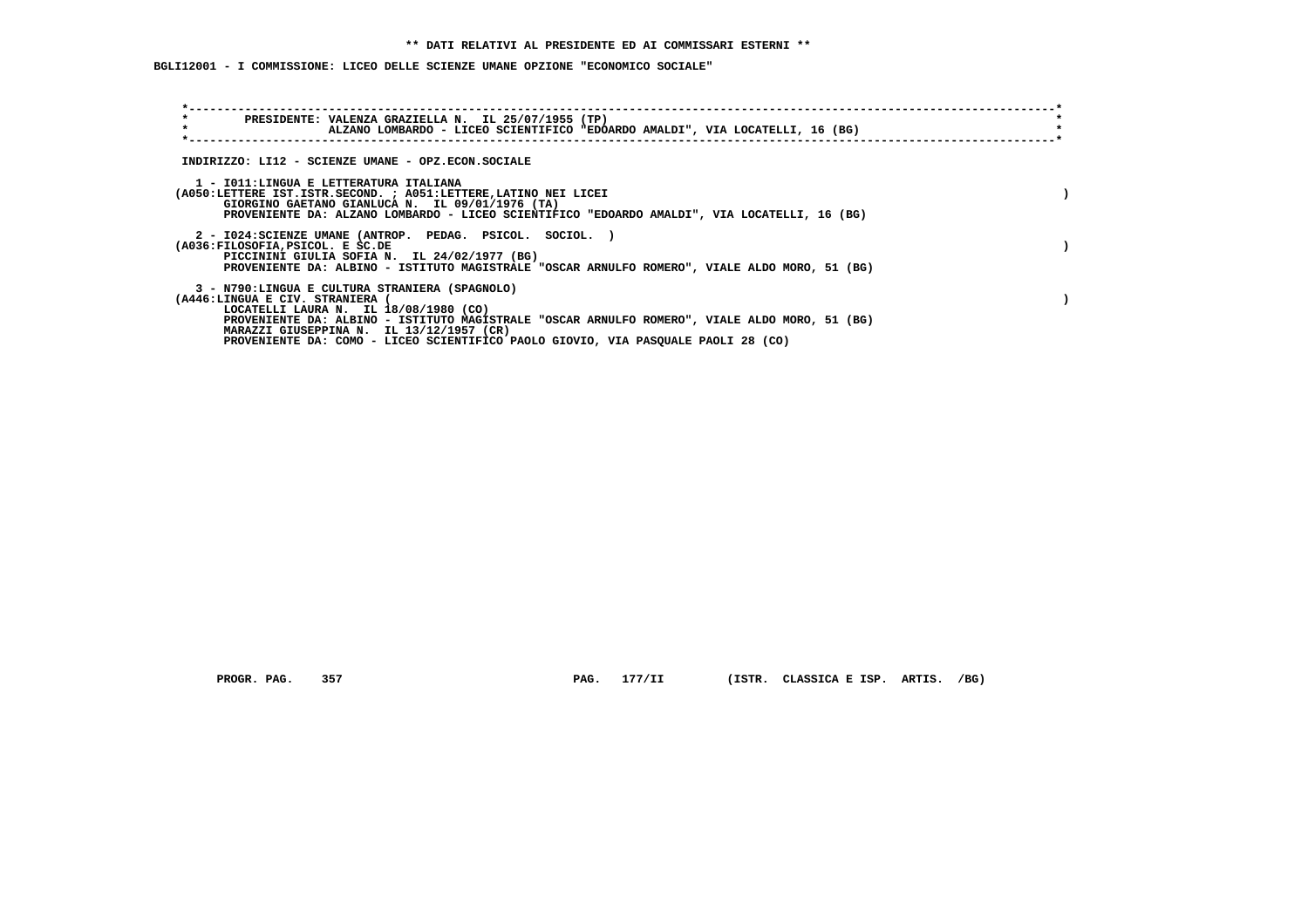**BGLI12002 - II COMMISSIONE: LICEO DELLE SCIENZE UMANE OPZIONE "ECONOMICO SOCIALE"**

### **\*\* DATI RELATIVI ALLE CLASSI DELLA CONFIGURAZIONE \*\***

| ISTITUTO PRIMA SEDE: BERGAMO - ISTITUTO MAGISTRALE "MAMOLI" LICEO DIURNO, VIA BREMBILLA 3 (BG) |                                                                                             |  |  |                                   |  |                 |                      |  |                                                                 |  |
|------------------------------------------------------------------------------------------------|---------------------------------------------------------------------------------------------|--|--|-----------------------------------|--|-----------------|----------------------|--|-----------------------------------------------------------------|--|
| * CLASSE * ISTITUTO                                                                            | * SEZIONE * INDIRIZZO                                                                       |  |  | *I.F.P.* CANDIDATI * L. STRANIERE |  |                 |                      |  | *INT.*EST.*SPEC*MER.* II PR. I COM. II COM. *                   |  |
|                                                                                                | * BGPM02601L * 5AL * LI12 - SCIENZE UMANE - OPZ.ECON.SOCIALE                                |  |  | $\star$ $\star$ 27 $\star$        |  | $\star$ $\star$ |                      |  |                                                                 |  |
|                                                                                                |                                                                                             |  |  |                                   |  |                 |                      |  |                                                                 |  |
| *--------*------------*-------------                                                           | ISTITUTO SECONDA SEDE: CLUSONE - LICEO SCIENTIFICO "ANDREA FANTONI", VIA BARBARIGO, 27 (BG) |  |  |                                   |  |                 |                      |  |                                                                 |  |
| * CLASSE * ISTITUTO                                                                            | * SEZIONE * INDIRIZZO                                                                       |  |  | *I.F.P.* CANDIDATI                |  |                 |                      |  | * L. STRANIERE<br>*INT.*EST.*SPEC*MER.* II PR. I COM. II COM. * |  |
|                                                                                                | * BGPS01201N * 5A * LI12 - SCIENZE UMANE - OPZ.ECON.SOCIALE                                 |  |  | $\star$                           |  |                 | $* 21 * * * * * * *$ |  |                                                                 |  |

 **PROGR. PAG. 358 PAG. 178/I (ISTR. CLASSICA E ISP. ARTIS. /BG)**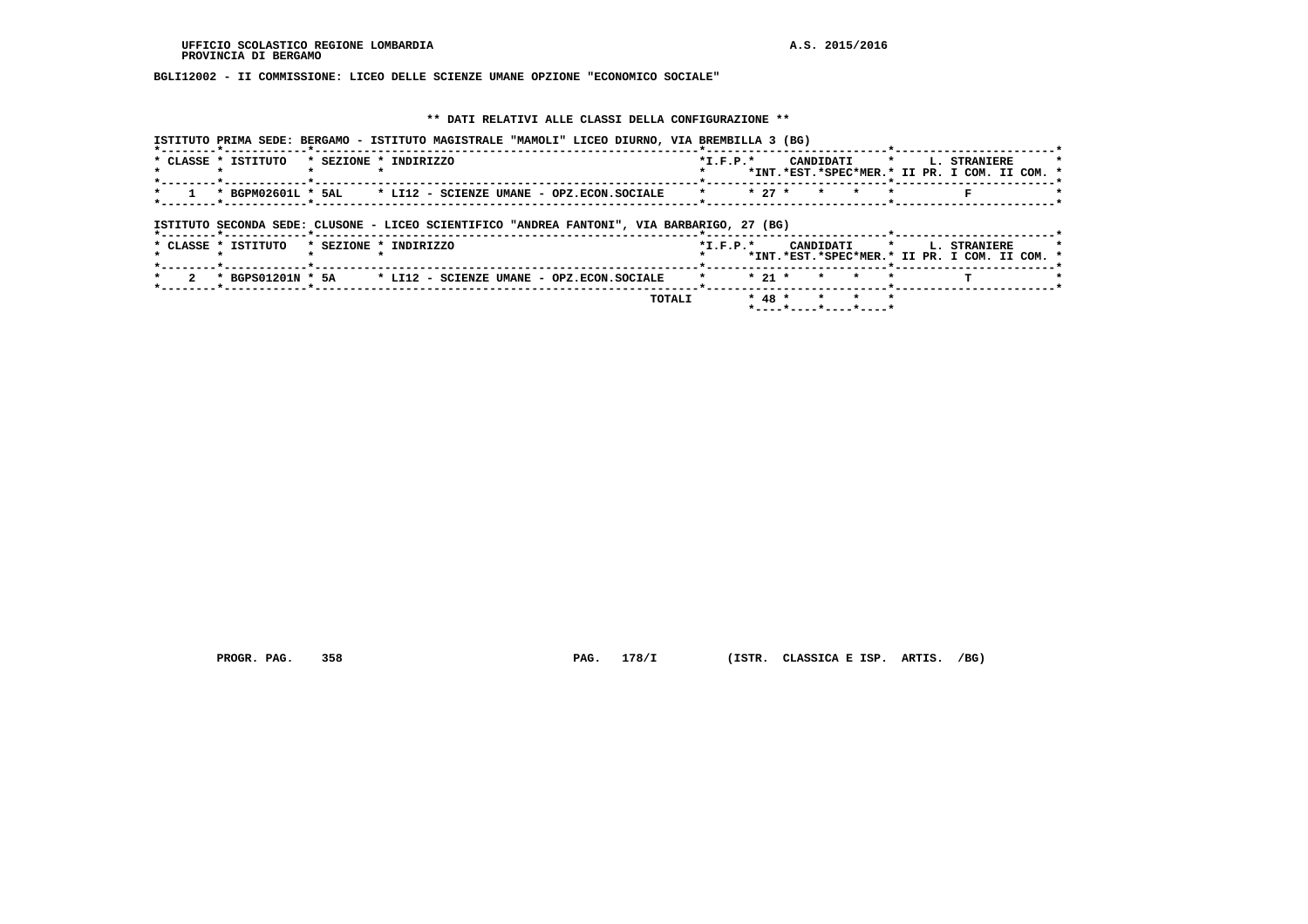**BGLI12002 - II COMMISSIONE: LICEO DELLE SCIENZE UMANE OPZIONE "ECONOMICO SOCIALE"**

| $\star$<br>PRESIDENTE: MAZZEI DONATO N. IL 25/06/1956 (CS)<br>$\star$<br>TREVIGLIO - ISTITUTO TECNICO INDUSTRIALE "ARCHIMEDE", VIA CARAVAGGIO, 50/52 (BG)                                                                                                           |  |
|---------------------------------------------------------------------------------------------------------------------------------------------------------------------------------------------------------------------------------------------------------------------|--|
| INDIRIZZO: LI12 - SCIENZE UMANE - OPZ.ECON.SOCIALE                                                                                                                                                                                                                  |  |
| 1 - IO11:LINGUA E LETTERATURA ITALIANA<br>(A050:LETTERE IST.ISTR.SECOND. ; A051:LETTERE, LATINO NEI LICEI<br>OLZERI TIZIANA N. IL 06/03/1968 (VB)<br>PROVENIENTE DA: ALBINO - ISTITUTO TECNICO COMMERCIALE "OSCAR ARNULFO ROMERO", VIALE ALDO MORO, 51 (BG)         |  |
| 2 - I024: SCIENZE UMANE (ANTROP. PEDAG. PSICOL. SOCIOL.)<br>(A036:FILOSOFIA, PSICOL. E SC.DE<br>ADORNO ANDREA N. IL 06/11/1974 (SR)<br>PROVENIENTE DA: TREVIGLIO - ISTITUTO TECNICO COMMERCIALE "ZENALE E BUTINONE", VIA GALVANI 7 (BG)                             |  |
| 3 - N390:LINGUA E CULTURA STRANIERA (FRANCESE)<br>(A246:LINGUA E CIV. STRANIERA (<br>PAMPURI ENRICA N. IL 30/01/1959 (MI)<br>PROVENIENTE DA: MELEGNANO - ISTITUTO TECNICO COMMERCIALE VINCENZO BENINI, VIALE PREDABISSI 3 (MI)<br>ROTA ANDREA N. IL 04/05/1978 (BG) |  |
| PROVENIENTE DA: CARAVAGGIO - LICEO SCIENTIFICO "GALILEO GALILEI", VIA SAN FRANCESCO, 63 (BG)                                                                                                                                                                        |  |

PROGR. PAG. 359 **PAG. 178/II** (ISTR. CLASSICA E ISP. ARTIS. /BG)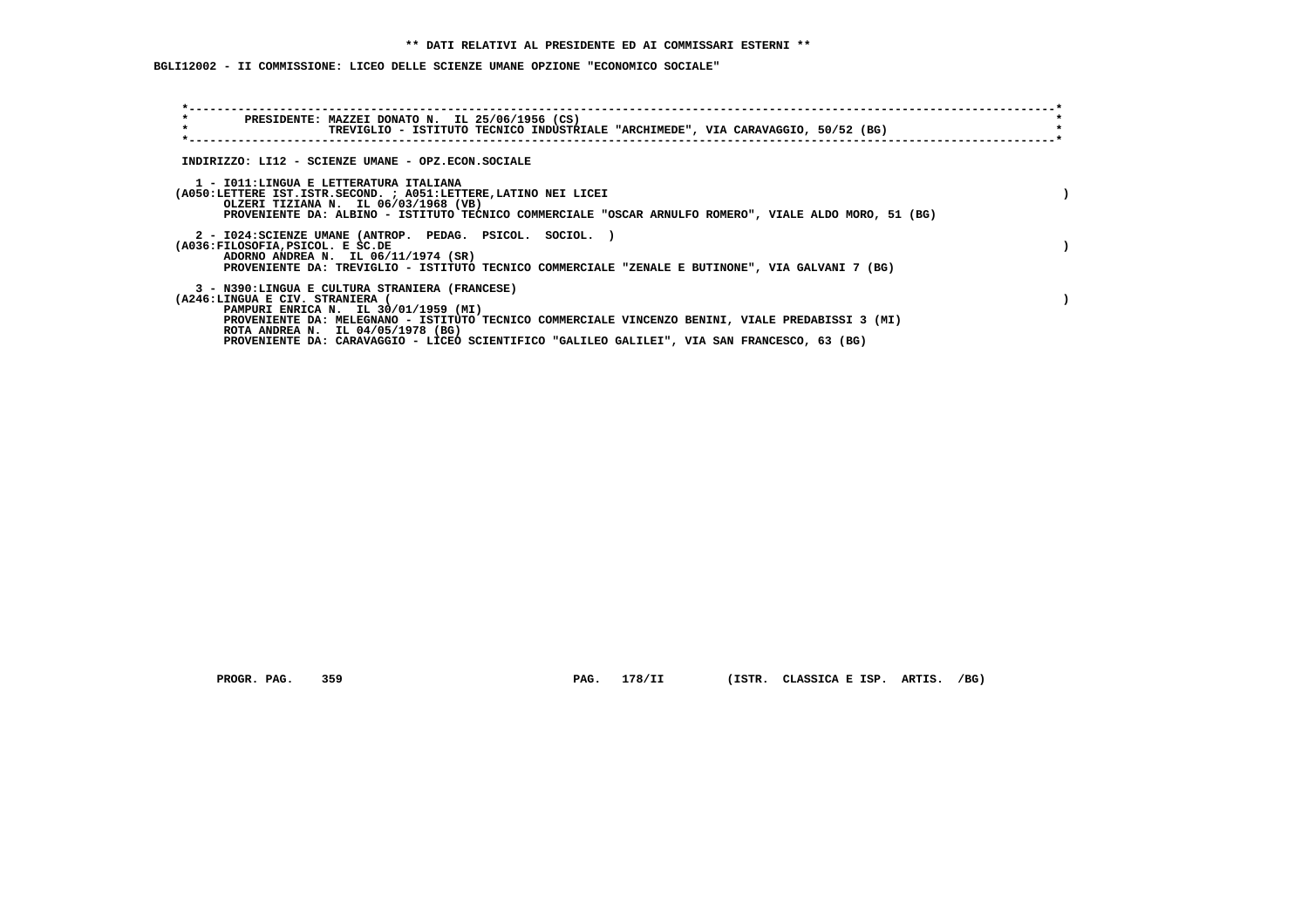**BGLI12003 - III COMMISSIONE: LICEO DELLE SCIENZE UMANE OPZIONE "ECONOMICO SOCIALE"**

#### **\*\* DATI RELATIVI ALLE CLASSI DELLA CONFIGURAZIONE \*\***

| ISTITUTO PRIMA SEDE: ROMANO DI LOMBARDIA - ISTITUTO MAGISTRALE "DON LORENZO MILANI", VIA BELVEDERE (BG) |                                                                                                         |
|---------------------------------------------------------------------------------------------------------|---------------------------------------------------------------------------------------------------------|
| * CLASSE * ISTITUTO<br>* SEZIONE * INDIRIZZO                                                            | $*$ I.F.P. $*$<br>CANDIDATI<br>L. STRANIERE<br>$\star$<br>*INT.*EST.*SPEC*MER.* II PR. I COM. II COM. * |
| * BGPM03401G * AECO * LI12 - SCIENZE UMANE - OPZ.ECON.SOCIALE                                           | $* 27 * 2 * * * * *$<br>$\star$                                                                         |
| * LI12 - SCIENZE UMANE - OPZ.ECON.SOCIALE<br>* BGPM03401G * BECO                                        | $* 28 *$<br>* * *                                                                                       |
| TOTALI                                                                                                  | $* 55 * 2 *$<br>$*$ - - - - $*$ - - - - $*$ - - - - $*$ - - - - $*$                                     |

 **PROGR. PAG. 360 PAG. 179/I (ISTR. CLASSICA E ISP. ARTIS. /BG)**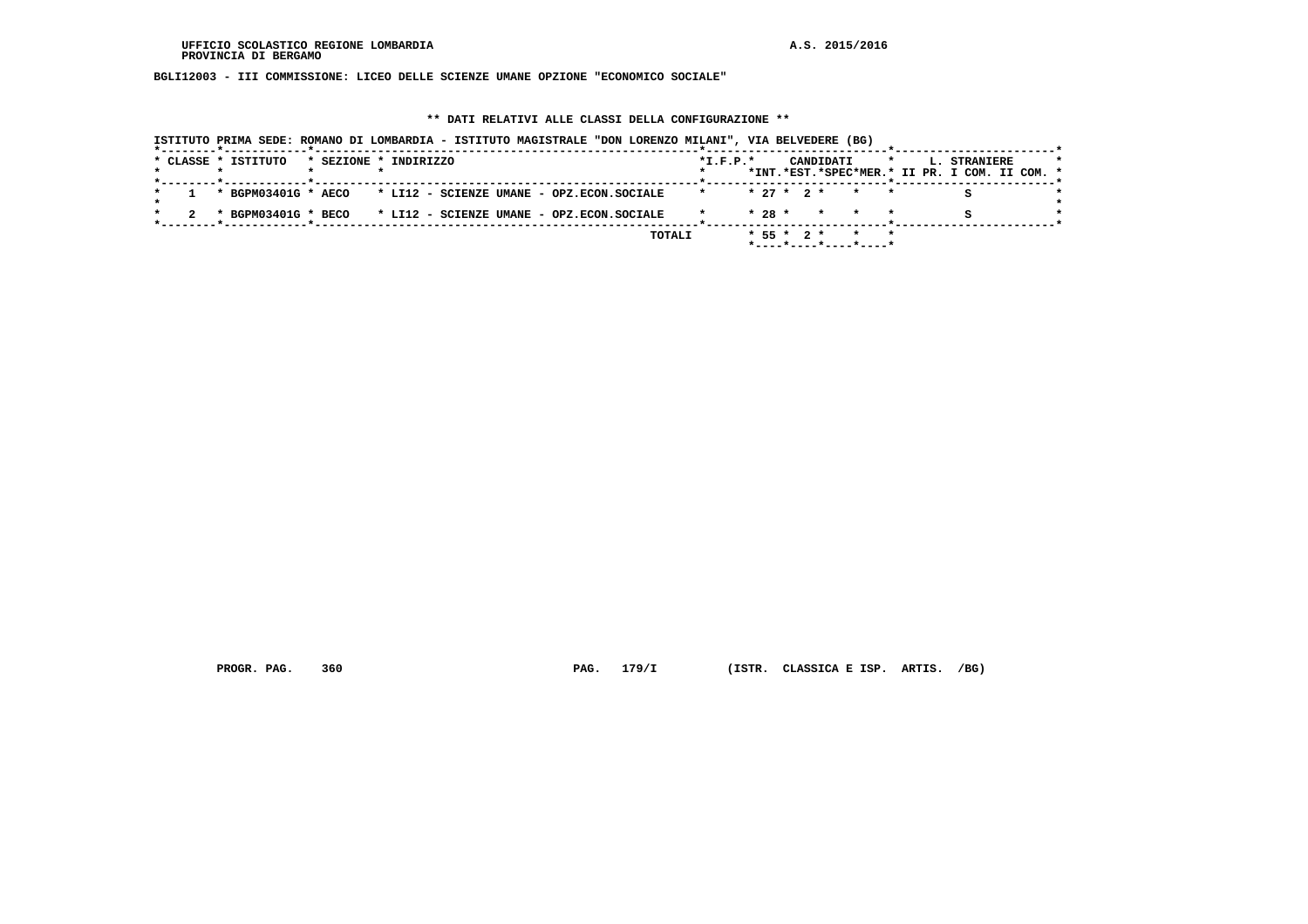**BGLI12003 - III COMMISSIONE: LICEO DELLE SCIENZE UMANE OPZIONE "ECONOMICO SOCIALE"**

| $\star$<br>PRESIDENTE: PELLEGRINI PAOLA N. IL 02/05/1961 (BG)<br>$\star$<br>TREVIGLIO - ISTITUTO SUPERIORE "ZENALE E BUTINONE", VIA GALVANI, 7 (BG)                                                                                                      |  |
|----------------------------------------------------------------------------------------------------------------------------------------------------------------------------------------------------------------------------------------------------------|--|
| INDIRIZZO: LI12 - SCIENZE UMANE - OPZ.ECON.SOCIALE                                                                                                                                                                                                       |  |
| 1 - IO11: LINGUA E LETTERATURA ITALIANA<br>(A050:LETTERE IST.ISTR.SECOND. ; A051:LETTERE, LATINO NEI LICEI<br>MORIGGI LINO N. IL 20/11/1952 (BG)<br>PROVENIENTE DA: TREVIGLIO - ISTITUTO TECNICO COMMERCIALE "GUGLIELMO OBERDAN", VIALE MERISIO, 14 (BG) |  |
| 2 - I024:SCIENZE UMANE (ANTROP. PEDAG. PSICOL. SOCIOL.)<br>(A036:FILOSOFIA, PSICOL. E SC.DE<br>LORENZI ROBERTO N. IL 08/07/1955 (BG)<br>PROVENIENTE DA: BERGAMO - IST PROF PER I SERVIZI SOCIALI "MAMOLI" PROF.DIURNO, VIA BREMBILLA 3 (BG)              |  |
| 3 - N790:LINGUA E CULTURA STRANIERA (SPAGNOLO)<br>(A446:LINGUA E CIV. STRANIERA<br>ROSTAN NICOLETTA N. IL 07/12/1973 (BG)<br>PROVENIENTE DA: NEMBRO - IST PROF PER I SERVIZI ALBERGHIERI E RISTORAZIONE "ALFREDO SONZOGNI", VIA BELLINI 54 (BG)          |  |

 **PROGR. PAG. 361 PAG. 179/II (ISTR. CLASSICA E ISP. ARTIS. /BG)**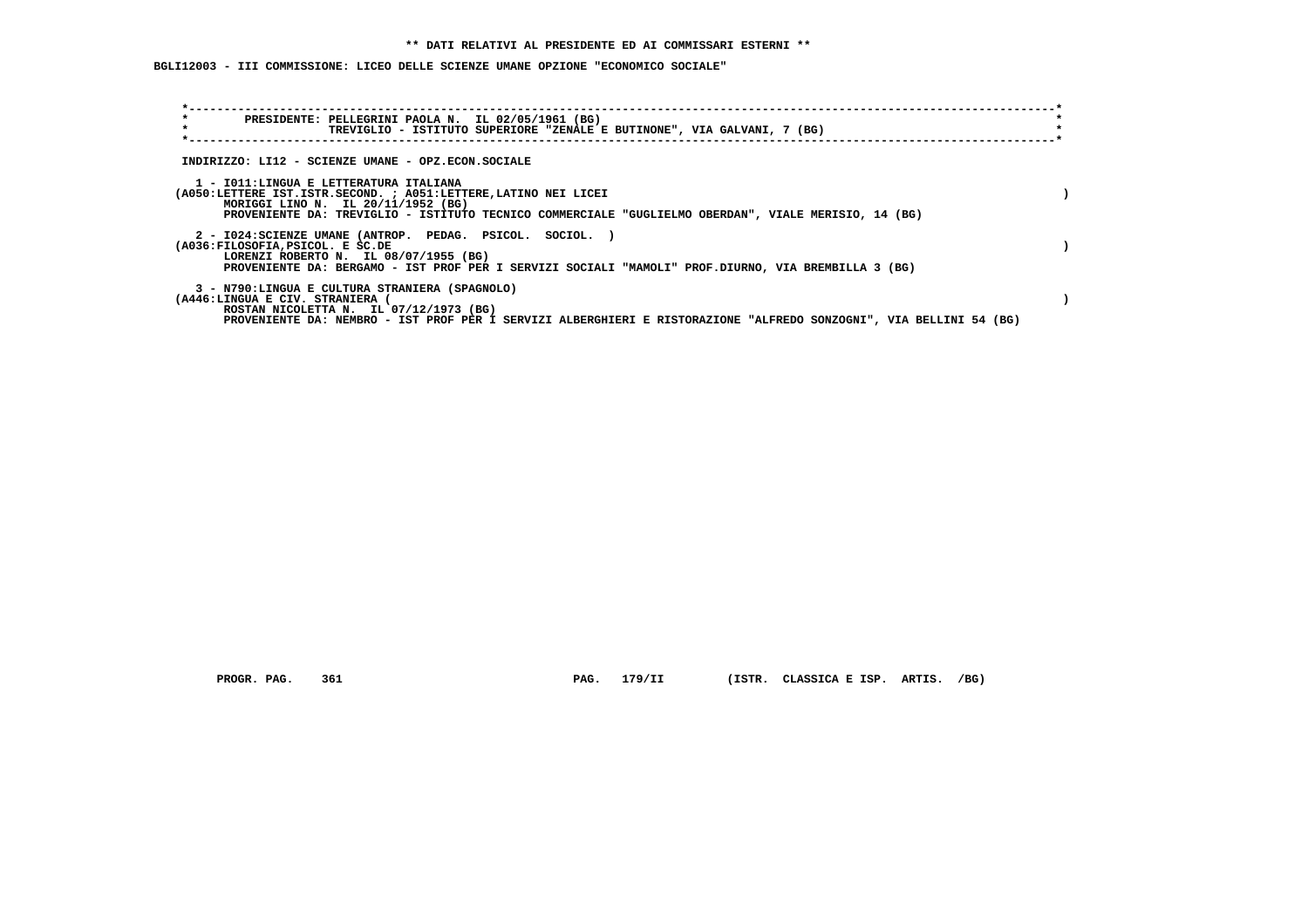**BGLI12004 - IV COMMISSIONE: LICEO DELLE SCIENZE UMANE OPZIONE "ECONOMICO SOCIALE"**

## **\*\* DATI RELATIVI ALLE CLASSI DELLA CONFIGURAZIONE \*\***

| ISTITUTO PRIMA SEDE: BERGAMO - L.R. PAR. SCUOLA MAGISTRALE Liceo delle Scienze Umane "ISC, VIA GHISLANDI, N. 57 (BG)<br>*------- <b>*</b> ---------- <b>---*</b> ----------- |                                                                                             |
|------------------------------------------------------------------------------------------------------------------------------------------------------------------------------|---------------------------------------------------------------------------------------------|
| * CLASSE * ISTITUTO<br>* SEZIONE * INDIRIZZO                                                                                                                                 | $*$ I.F.P. $*$<br>CANDIDATI * L. STRANIERE<br>*INT.*EST.*SPEC*MER.* II PR. I COM. II COM. * |
| *--------*------------*-------------<br>* BGPQ235008 * 5S * LI12 - SCIENZE UMANE - OPZ.ECON.SOCIALE<br>$*$ 5F<br>* LI12 - SCIENZE UMANE - OPZ.ECON.SOCIALE                   | $* 10 * 3 * * * * *$<br>$*$ $*$ $2 * 3 *$ $*$ $*$                                           |
| ISTITUTO SECONDA SEDE: BERGAMO - L.R. PAR. ISTITUTO MAGISTRALE LICEO DELLE SCIENZE UMANE OPZ., VIA ARENA, N. 11 (BG)                                                         |                                                                                             |
|                                                                                                                                                                              |                                                                                             |

|  | * CLASSE * ISTITUTO |  | * SEZIONE * INDIRIZZO                                                          | $*T$ , $F$ , $P$ , $*$ |  |  |                                                  |  |  | CANDIDATI * I. STRANIERE                      |  |  |
|--|---------------------|--|--------------------------------------------------------------------------------|------------------------|--|--|--------------------------------------------------|--|--|-----------------------------------------------|--|--|
|  |                     |  |                                                                                |                        |  |  |                                                  |  |  | *INT.*EST.*SPEC*MER.* II PR. I COM. II COM. * |  |  |
|  |                     |  |                                                                                |                        |  |  |                                                  |  |  |                                               |  |  |
|  |                     |  | * 2 * BGPMZF5001 * A * LI12 - SCIENZE UMANE - OPZ.ECON.SOCIALE * * 3 * * * * * |                        |  |  |                                                  |  |  |                                               |  |  |
|  |                     |  | TOTALI                                                                         |                        |  |  | $* 15 * 6 * * * * *$<br>$*$ ----*----*----*----* |  |  |                                               |  |  |
|  |                     |  |                                                                                |                        |  |  |                                                  |  |  |                                               |  |  |

 **PROGR. PAG. 362 PAG. 180/I (ISTR. CLASSICA E ISP. ARTIS. /BG)**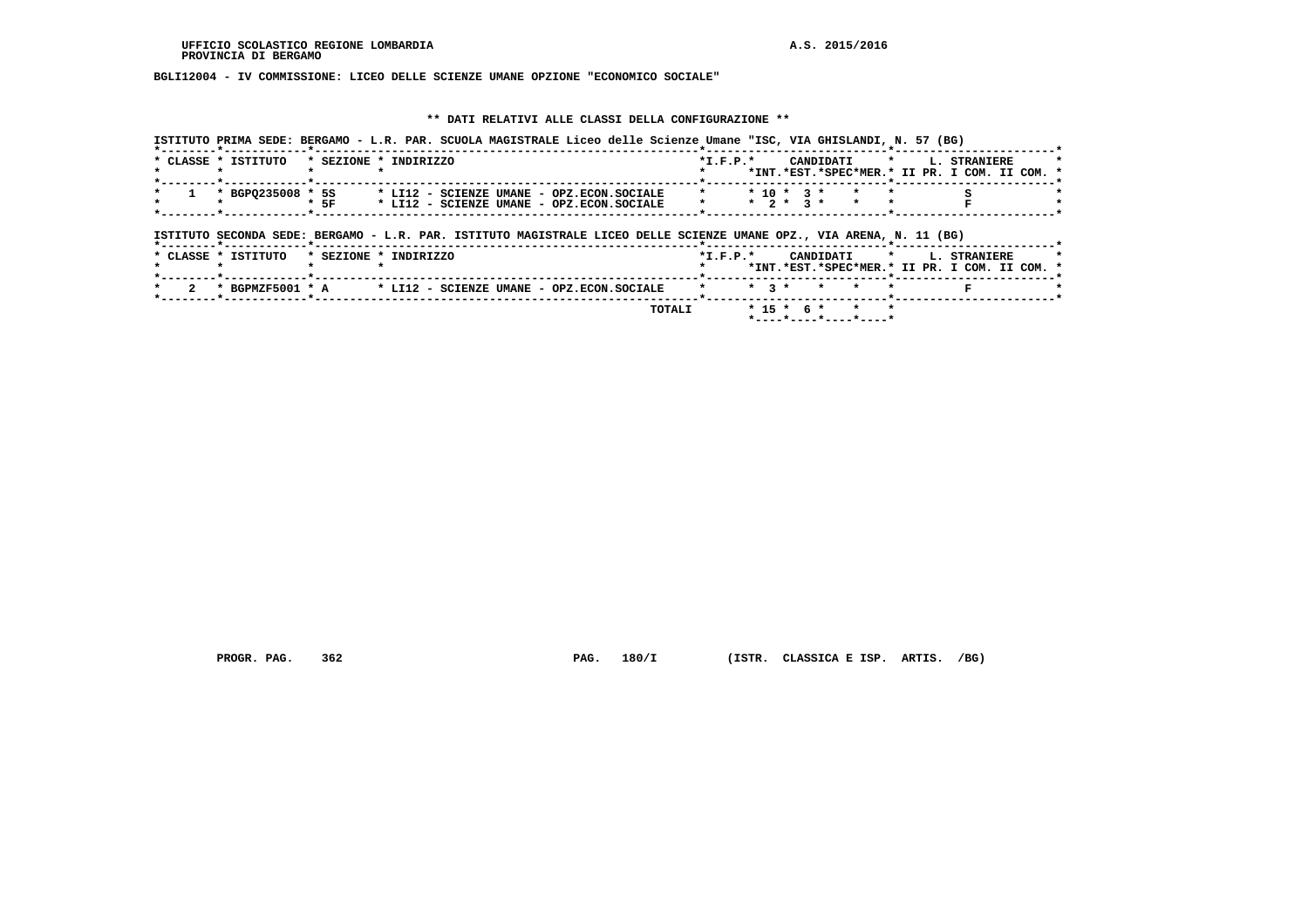**BGLI12004 - IV COMMISSIONE: LICEO DELLE SCIENZE UMANE OPZIONE "ECONOMICO SOCIALE"**

| $\star$<br>PRESIDENTE: PROIETTI ROBERTO N. IL 15/05/1963 (RM)<br>$\star$<br>TRESCORE BALNEARIO - LICEO SCIENTIFICO "LORENZO FEDERICI", VIA DELL'ALBAROTTO (BG)                                                                                        |  |
|-------------------------------------------------------------------------------------------------------------------------------------------------------------------------------------------------------------------------------------------------------|--|
| INDIRIZZO: LI12 - SCIENZE UMANE - OPZ.ECON.SOCIALE                                                                                                                                                                                                    |  |
| 1 - IO11:LINGUA E LETTERATURA ITALIANA<br>(A050:LETTERE IST.ISTR.SECOND. ; A051:LETTERE, LATINO NEI LICEI<br>BARBATO ANNA N. IL 24/08/1964 (RM)<br>PROVENIENTE DA: ALZANO LOMBARDO - LICEO SCIENTIFICO "EDOARDO AMALDI", VIA LOCATELLI, 16 (BG)       |  |
| 2 - I024: SCIENZE UMANE (ANTROP. PEDAG. PSICOL. SOCIOL.)<br>(A036:FILOSOFIA, PSICOL. E SC.DE<br>RUGGERI TERESA N. IL 01/07/1963 (BG)<br>PROVENIENTE DA: TRESCORE BALNEARIO - ISTITUTO MAGISTRALE "LORENZO FEDERICI", VIA DELL'ALBAROTTO (BG)          |  |
| 3 - N790:LINGUA E CULTURA STRANIERA (SPAGNOLO)<br>(A446:LINGUA E CIV. STRANIERA (<br>RAVIZZA AMELIA N. IL 13/06/1977 (BG)<br>PROVENIENTE DA: TREVIGLIO - LICEO CLASSICO "SIMONE WEIL", VIA BOTTICELLI, 6 (BG)<br>DECCA MARIELLA N. IL 09/04/1961 (BS) |  |
| PROVENIENTE DA: BRESCIA - ISTITUTO TECNICO COMMERCIALE "LUNARDI" - BRESCIA, VIA RICCOBELLI, 47 (BS)                                                                                                                                                   |  |
|                                                                                                                                                                                                                                                       |  |

 **PROGR. PAG. 363 PAG. 180/II (ISTR. CLASSICA E ISP. ARTIS. /BG)**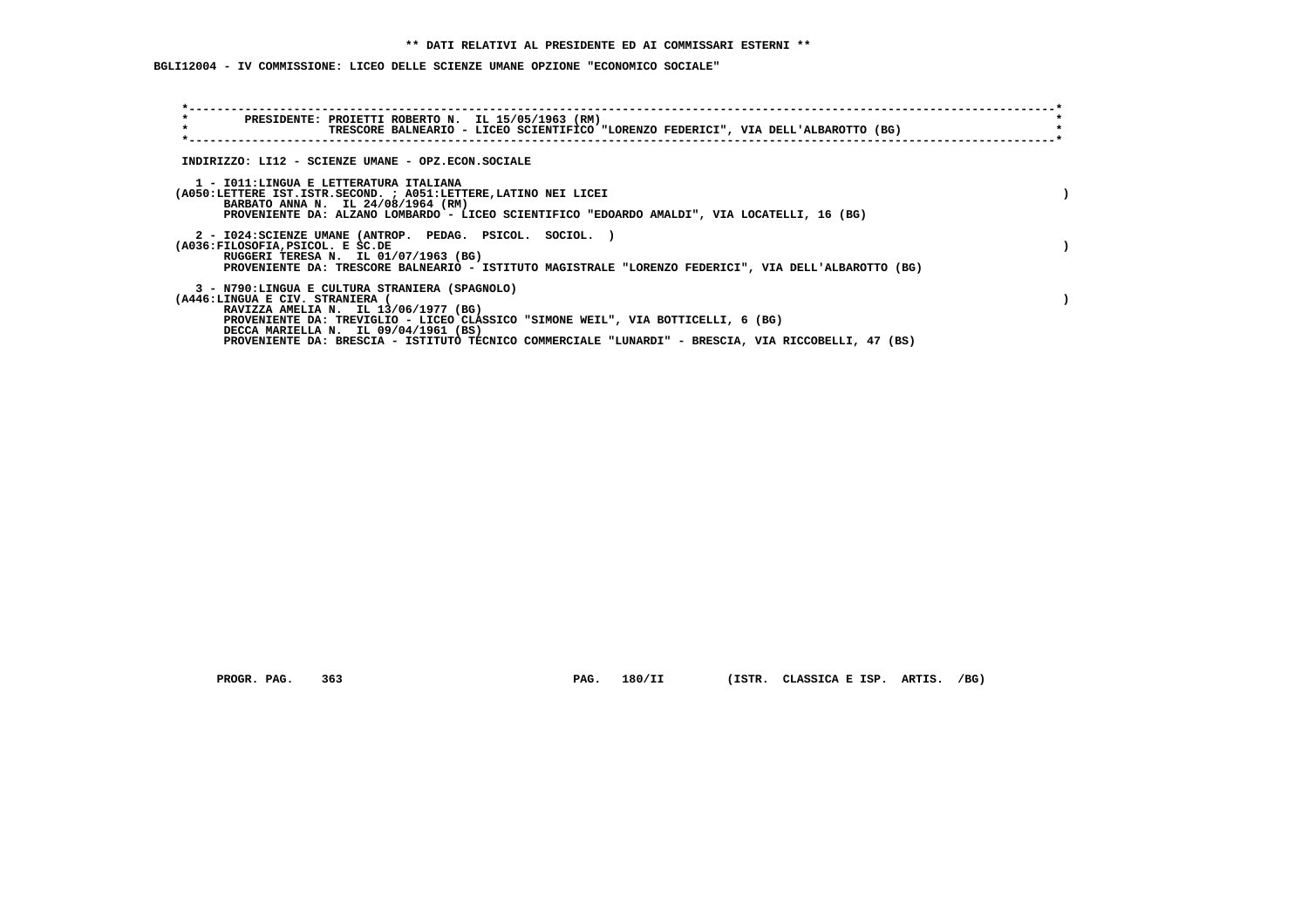## **BGLI13001 - I COMMISSIONE: LICEO MUSICALE E COREUTICO SEZIONE MUSICALE**

### **\*\* DATI RELATIVI ALLE CLASSI DELLA CONFIGURAZIONE \*\***

|                     |                       | ISTITUTO PRIMA SEDE: BERGAMO - ISTITUTO MAGISTRALE "P. SECCO SUARDO", VIA ANGELO MAJ, 8 (BG)                       |         |                |          |               |                 |         |                                                                           |              |  |
|---------------------|-----------------------|--------------------------------------------------------------------------------------------------------------------|---------|----------------|----------|---------------|-----------------|---------|---------------------------------------------------------------------------|--------------|--|
| * CLASSE * ISTITUTO | * SEZIONE * INDIRIZZO |                                                                                                                    |         | $*$ I.F.P. $*$ |          |               |                 |         | CANDIDATI * L. STRANIERE<br>*INT.*EST.*SPEC*MER.* II PR. I COM. II COM. * |              |  |
| * BGPM010002 * 5X   |                       | * LI13 - MUSIC.COREUTICO - SEZ.MUSICALE                                                                            | $\star$ |                | $* 21 *$ | $\star$       | $\star$         |         |                                                                           |              |  |
|                     |                       | ISTITUTO SECONDA SEDE: BERGAMO - L.R. PAR. LICEO ARTISTICO LICEO MUSICALE E COREUTICO "S., VIA GARIBALDI N. 3 (BG) |         |                |          |               |                 |         |                                                                           |              |  |
| * CLASSE * ISTITUTO | * SEZIONE * INDIRIZZO |                                                                                                                    |         | $*$ I.F.P. $*$ |          | CANDIDATI     |                 | $\star$ | *INT.*EST.*SPEC*MER.* II PR. I COM. II COM. *                             | L. STRANIERE |  |
|                     |                       | * BGSL5L500P * 5A * LI13 - MUSIC.COREUTICO - SEZ.MUSICALE                                                          | $\star$ |                |          | $*$ 6 $*$ $*$ | $\star$         |         |                                                                           |              |  |
|                     |                       |                                                                                                                    | TOTALI  |                | $* 27 *$ |               | $\star$ $\star$ |         |                                                                           |              |  |

 **PROGR. PAG. 364 PAG. 181/I (ISTR. CLASSICA E ISP. ARTIS. /BG)**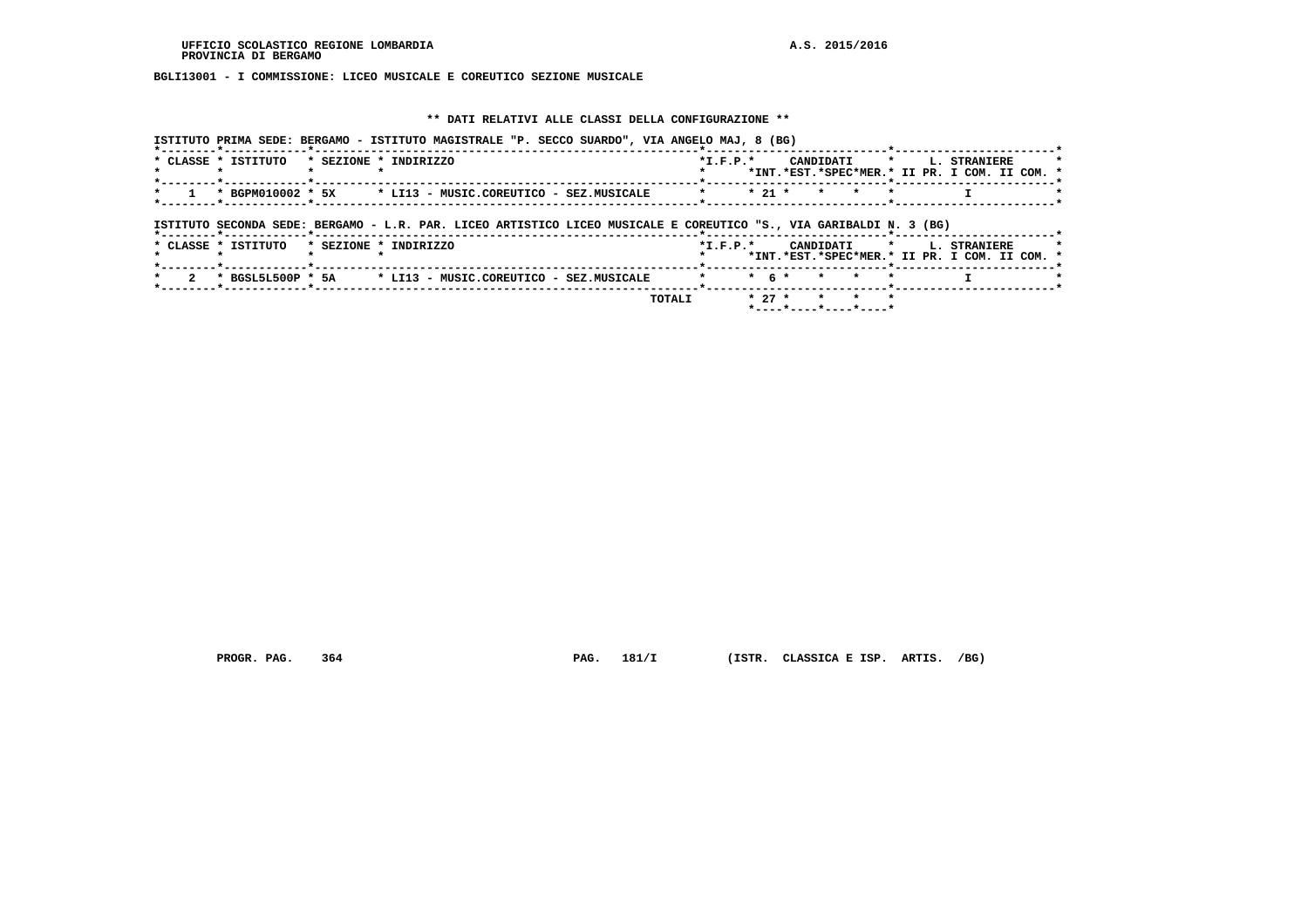# **BGLI13001 - I COMMISSIONE: LICEO MUSICALE E COREUTICO SEZIONE MUSICALE**

| $\star$<br>$\star$                                                   | PRESIDENTE: STRANO CELESTINO N. IL 12/11/1958 (RC)<br>TRESCORE BALNEARIO - ISTITUTO MAGISTRALE "LORENZO FEDERICI", VIA DELL'ALBAROTTO (BG)                                                                                                              |  |
|----------------------------------------------------------------------|---------------------------------------------------------------------------------------------------------------------------------------------------------------------------------------------------------------------------------------------------------|--|
|                                                                      | INDIRIZZO: LI13 - MUSIC.COREUTICO - SEZ.MUSICALE                                                                                                                                                                                                        |  |
|                                                                      | 1 - IO11:LINGUA E LETTERATURA ITALIANA<br>(A050:LETTERE IST.ISTR.SECOND. ; A051:LETTERE, LATINO NEI LICEI<br>TRIPODI GIULIANA N. IL 03/01/1953 (RC)<br>PROVENIENTE DA: SERIATE - ISTITUTO TECNICO INDUSTRIALE "ETTORE MAJORANA", VIA PARTIGIANI, 1 (BG) |  |
| 2 - N460:LINGUA E CULTURA INGLESE<br>(A346:LINGUA E CIV. STRANIERA ( | BELOTTI ALESSANDRO N. IL 14/02/1969 (BG)<br>PROVENIENTE DA: CARAVAGGIO - LICEO SCIENTIFICO "GALILEO GALILEI", VIA SAN FRANCESCO, 63 (BG)                                                                                                                |  |
| 3 - I065:TECNOLOGIE MUSICALI                                         | (A031:ED.MUSICALE IST.ISTR.SEC.; A032:ED. MUSICALE NELLA SCUOLA; A077:STRUMENTO MUSICALE NELLA<br>CANOSSI DARIO N. IL 06/08/1959 (BS)<br>PROVENIENTE DA: LECCO - IST PROF PER I SERVIZI SOCIALI ISTITUTO PROFESSIONALE "G. B. VIA XI FEBBRAIO. 6 (LC)   |  |

 **PROGR. PAG. 365 PAG. 181/II (ISTR. CLASSICA E ISP. ARTIS. /BG)**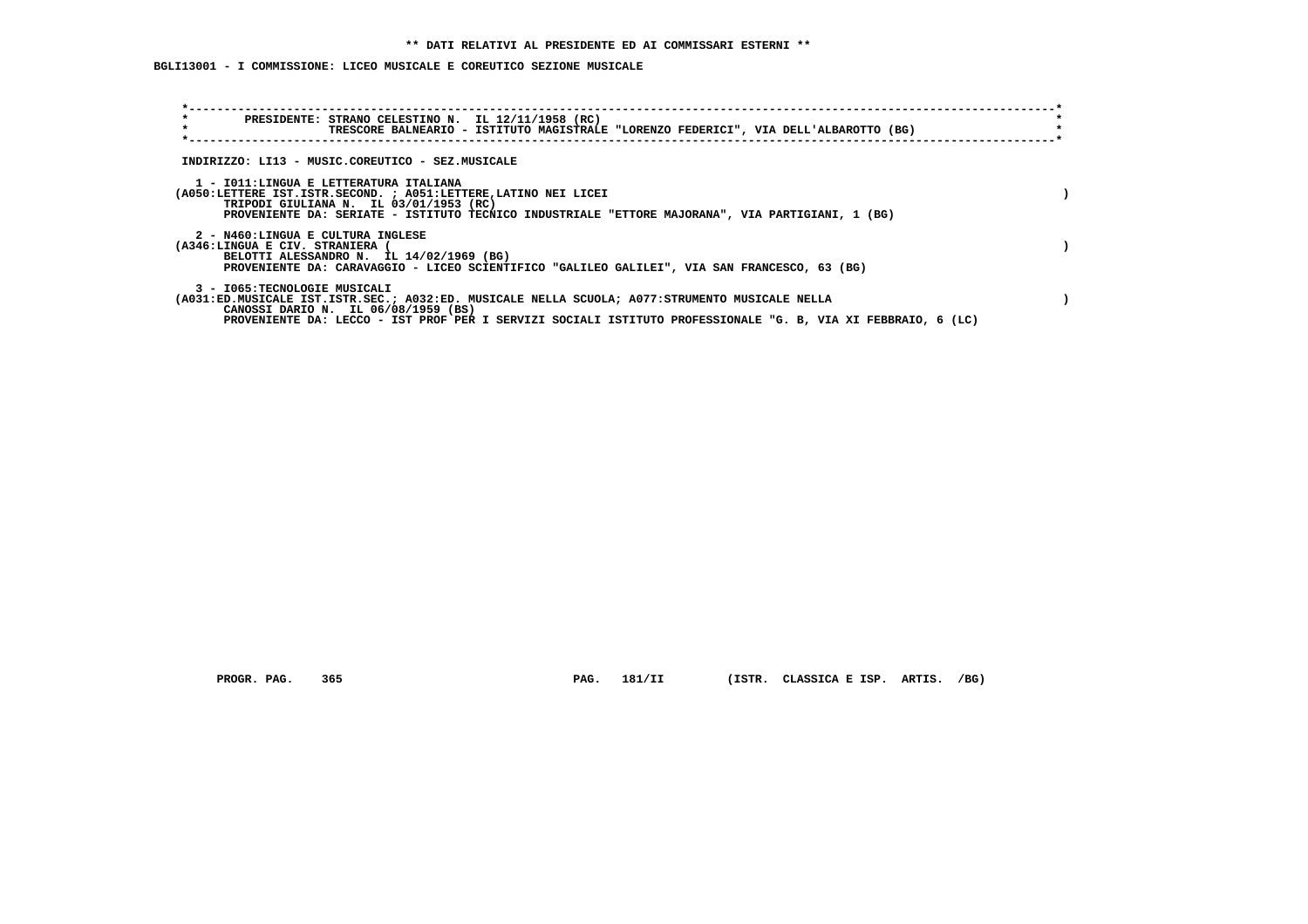**BGLIB9001 - I COMMISSIONE: LICEO ARTISTICO INDIRIZZO "DESIGN "**

### **\*\* DATI RELATIVI ALLE CLASSI DELLA CONFIGURAZIONE \*\***

|  | * CLASSE * ISTITUTO | * SEZIONE * INDIRIZZO |  |                                          |        | $*I.F.P.*$ |          |                  | CANDIDATI |                 | $\star$ | L. STRANIERE<br>*INT.*EST.*SPEC*MER.* II PR. I COM. II COM. * |  |
|--|---------------------|-----------------------|--|------------------------------------------|--------|------------|----------|------------------|-----------|-----------------|---------|---------------------------------------------------------------|--|
|  |                     |                       |  |                                          |        |            |          |                  |           |                 |         |                                                               |  |
|  | * BGSL01000T * C    |                       |  | * LIB9 - DESIGN CURV.ARREDAMENTO E LEGNO |        |            | $* 24 *$ |                  |           | $\star$ $\star$ | $\star$ |                                                               |  |
|  | * BGSL01000T * I    |                       |  | * LIB9 - DESIGN CURV.ARREDAMENTO E LEGNO |        |            |          | $* 22 * 1 *$     |           |                 |         |                                                               |  |
|  |                     |                       |  |                                          | TOTALI |            |          | $*$ 46 $*$ 1 $*$ |           | $\star$         |         |                                                               |  |

 **PROGR. PAG. 366 PAG. 182/I (ISTR. CLASSICA E ISP. ARTIS. /BG)**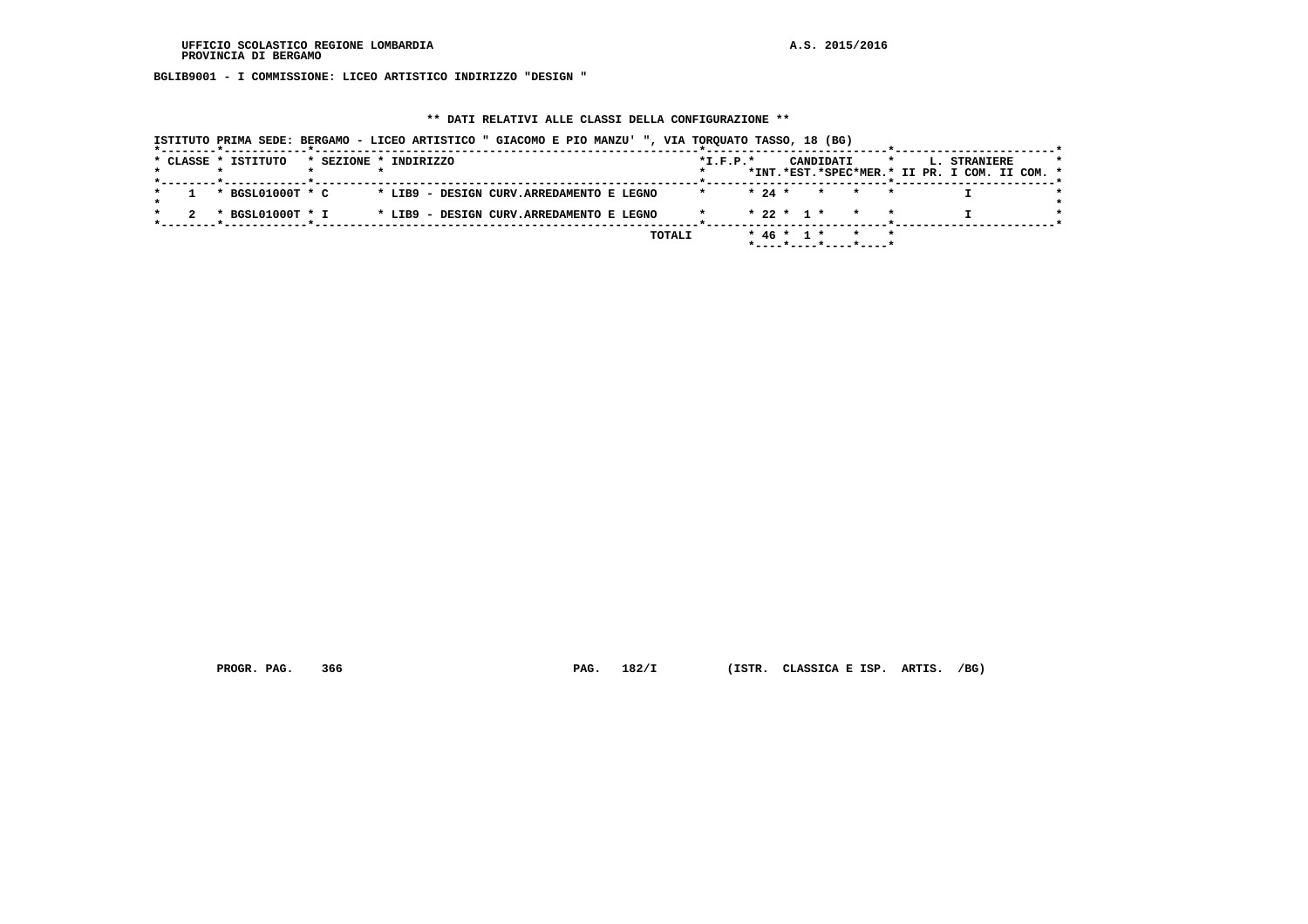**BGLIB9001 - I COMMISSIONE: LICEO ARTISTICO INDIRIZZO "DESIGN "**

| $\star$<br>PRESIDENTE: CAMILLERI ALESSANDRO N. IL 23/09/1968 (AG)<br>$\star$<br>TREVIGLIO - ISTITUTO TECNICO AGRARIO "GAETANO CANTONI", VIA MERISIO, 17/C (BG)                                                                      |  |
|-------------------------------------------------------------------------------------------------------------------------------------------------------------------------------------------------------------------------------------|--|
| INDIRIZZO: LIB9 - DESIGN CURV.ARREDAMENTO E LEGNO                                                                                                                                                                                   |  |
| 1 - IO11:LINGUA E LETTERATURA ITALIANA<br>(A050:LETTERE IST.ISTR.SECOND. ; A051:LETTERE, LATINO NEI LICEI<br>SANA ALBERTO N. IL 30/06/1966 (BG)<br>PROVENIENTE DA: TREVIGLIO - LICEO CLASSICO "SIMONE WEIL", VIA BOTTICELLI, 6 (BG) |  |
| 2 - N460:LINGUA E CULTURA INGLESE<br>(A346:LINGUA E CIV. STRANIERA (<br>SAMUELLI CARLA N. IL 22/12/1959 (BS)<br>PROVENIENTE DA: BRESCIA - ISTITUTO TECNICO INDUSTRIALE ITI "CASTELLI", VIA A. CANTORE, 9 (BS)                       |  |
| 3 - I043: MATEMATICA<br>(A049: MATEMATICA E FISICA<br>ROTA FABRIZIO N. IL 02/07/1968 (BG)<br>PROVENIENTE DA: ALBINO - ISTITUTO MAGISTRALE "OSCAR ARNULFO ROMERO", VIALE ALDO MORO, 51 (BG)                                          |  |

 **PROGR. PAG. 367 PAG. 182/II (ISTR. CLASSICA E ISP. ARTIS. /BG)**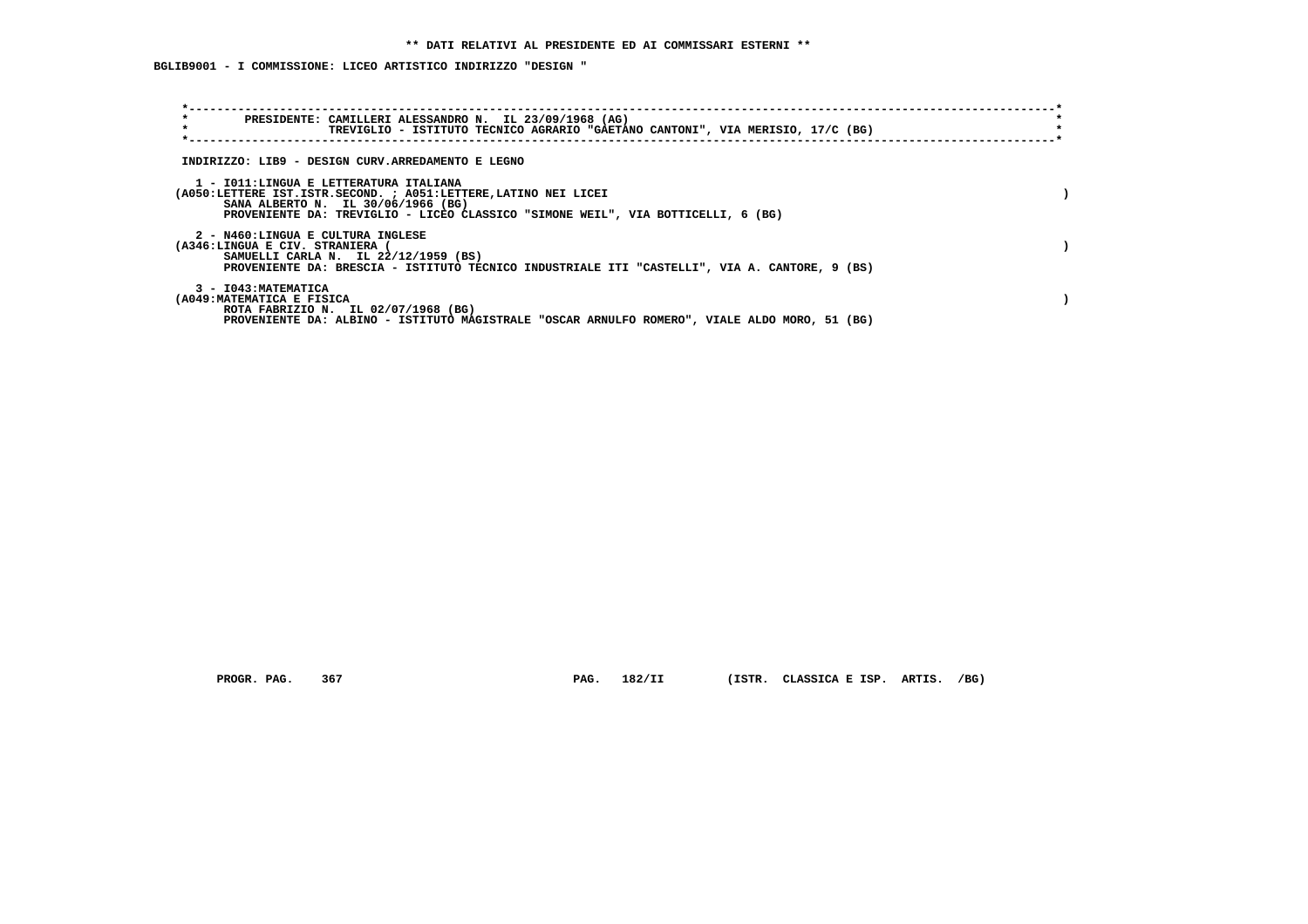**BGLIC6001 - I COMMISSIONE: LICEO ARTISTICO INDIRIZZO "ARTI FIGURATIVE "**

### **\*\* DATI RELATIVI ALLE CLASSI DELLA CONFIGURAZIONE \*\***

|  | ISTITUTO PRIMA SEDE: BERGAMO - LICEO ARTISTICO " GIACOMO E PIO MANZU' ", VIA TORQUATO TASSO, 18 (BG) |                       |  |  |                                           |  |        |                |             |  |           |                       |         |  |                                               |  |  |
|--|------------------------------------------------------------------------------------------------------|-----------------------|--|--|-------------------------------------------|--|--------|----------------|-------------|--|-----------|-----------------------|---------|--|-----------------------------------------------|--|--|
|  | * CLASSE * ISTITUTO                                                                                  | * SEZIONE * INDIRIZZO |  |  |                                           |  |        | $*$ I.F.P. $*$ |             |  | CANDIDATI |                       | $\star$ |  | L. STRANIERE                                  |  |  |
|  |                                                                                                      |                       |  |  |                                           |  |        |                |             |  |           |                       |         |  | *INT.*EST.*SPEC*MER.* II PR. I COM. II COM. * |  |  |
|  | * BGSL01000T * B                                                                                     |                       |  |  | * LIC6 - ARTI FIGUR.CURV.PLAST.-PITTORICO |  |        |                |             |  |           | $* 28 * 1 * * * * *$  |         |  |                                               |  |  |
|  |                                                                                                      |                       |  |  |                                           |  |        |                |             |  |           |                       |         |  |                                               |  |  |
|  | * BGSL01000T * F                                                                                     |                       |  |  | * LIC6 - ARTI FIGUR.CURV.PLAST.-PITTORICO |  |        |                |             |  |           | $* 28 * * * * * * *$  |         |  |                                               |  |  |
|  |                                                                                                      |                       |  |  |                                           |  |        |                |             |  |           |                       |         |  |                                               |  |  |
|  |                                                                                                      |                       |  |  |                                           |  | TOTALI |                | $*56 * 1 *$ |  |           |                       |         |  |                                               |  |  |
|  |                                                                                                      |                       |  |  |                                           |  |        |                |             |  |           | *----*----*----*----* |         |  |                                               |  |  |

 **PROGR. PAG. 368 PAG. 183/I (ISTR. CLASSICA E ISP. ARTIS. /BG)**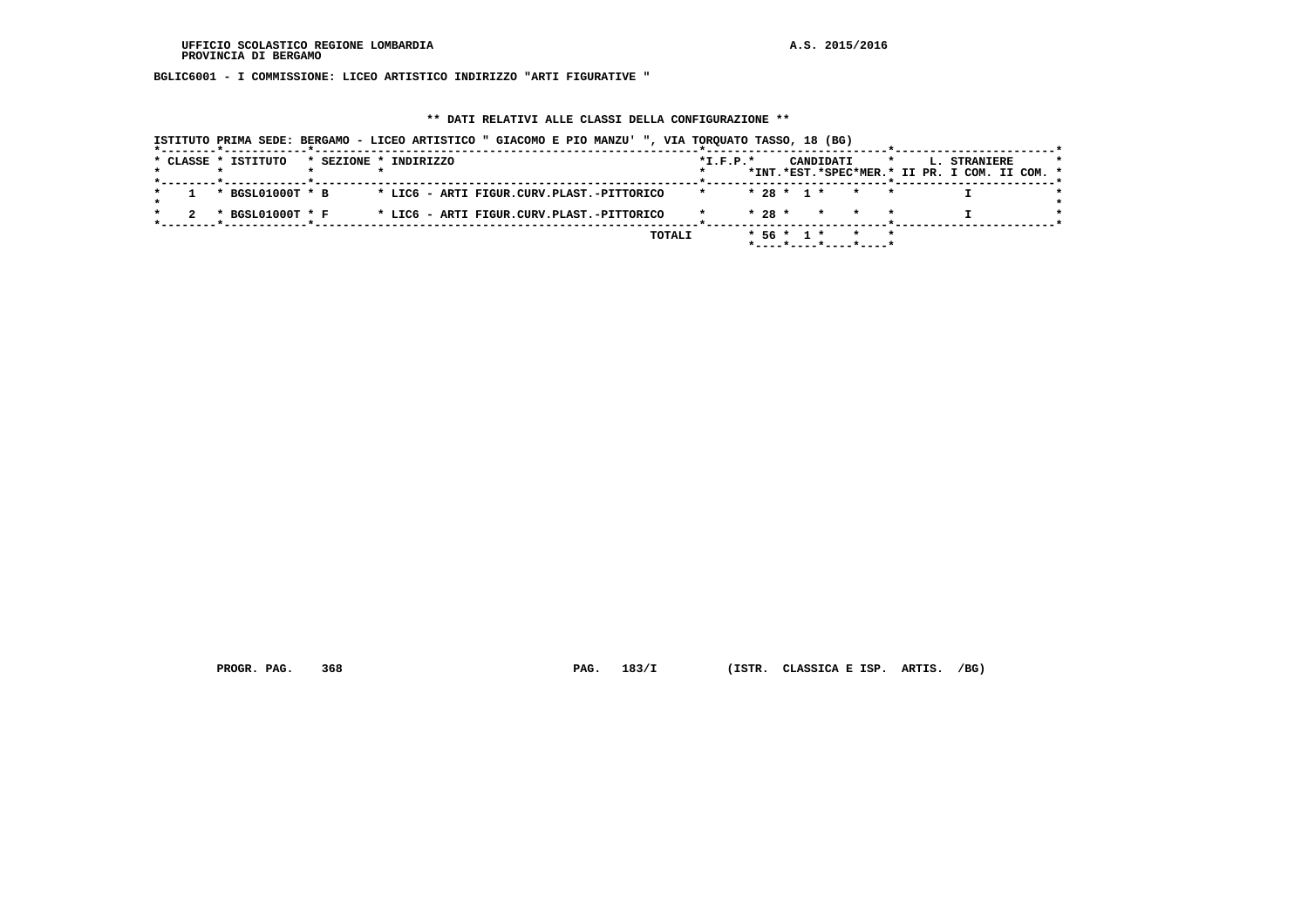**BGLIC6001 - I COMMISSIONE: LICEO ARTISTICO INDIRIZZO "ARTI FIGURATIVE "**

| $\star$<br>PRESIDENTE: COPPOLILLO CARLO MARIA N. IL 07/12/1949 (CS)<br>$\star$<br>DIR. SCOL. ISTR. II GR/CONV/EDUC A RIPOSO                                                                                                                           |  |
|-------------------------------------------------------------------------------------------------------------------------------------------------------------------------------------------------------------------------------------------------------|--|
|                                                                                                                                                                                                                                                       |  |
| INDIRIZZO: LIC6 - ARTI FIGUR.CURV.PLAST.-PITTORICO                                                                                                                                                                                                    |  |
| 1 - IO11:LINGUA E LETTERATURA ITALIANA<br>(A050:LETTERE IST.ISTR.SECOND. : A051:LETTERE,LATINO NEI LICEI<br>PIZZOFERRATO DEL GUSTO SARA N. IL 16/11/1966 (MI)<br>PROVENIENTE DA: CLUSONE - LICEO SCIENTIFICO "ANDREA FANTONI", VIA BARBARIGO, 27 (BG) |  |
| 2 - N460:LINGUA E CULTURA INGLESE<br>(A346:LINGUA E CIV. STRANIERA<br>CATERINI SILVIAPAOLA N. IL 17/08/1960 (CO)<br>PROVENIENTE DA: COMO - LICEO SCIENTIFICO PAOLO GIOVIO, VIA PASQUALE PAOLI 28 (CO)                                                 |  |
| 3 - I043: MATEMATICA<br>(A049: MATEMATICA E FISICA<br>TRANCHIDA ELEUTERIA N. IL 12/03/1967 (EE)<br>PROVENIENTE DA: LOVERE - LICEO ARTISTICO "DECIO CELERI", VIA NAZARIO SAURO, 2 (BG)                                                                 |  |

PROGR. PAG. 369 **PAG. 183/II** (ISTR. CLASSICA E ISP. ARTIS. /BG)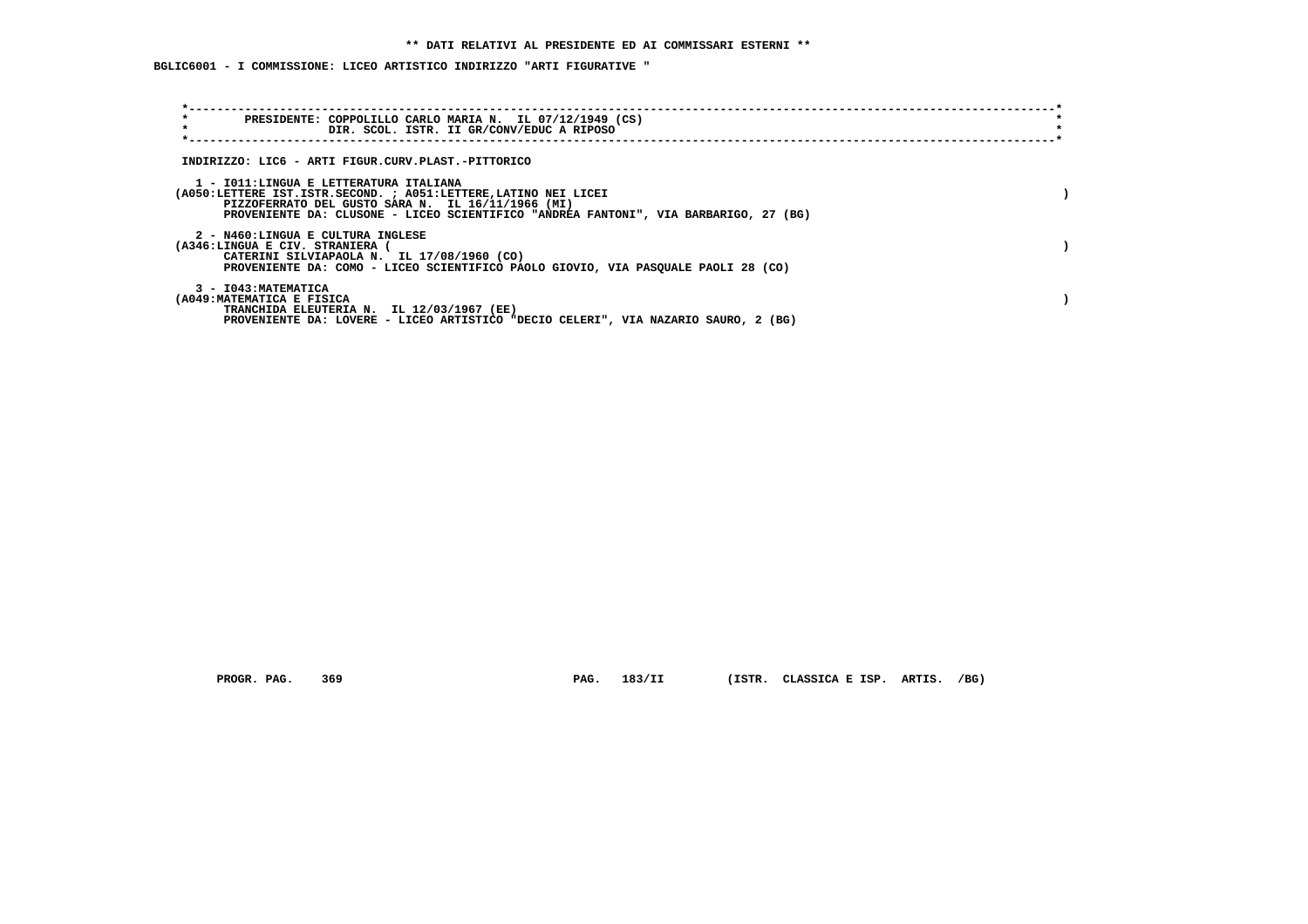**BGLIC6002 - II COMMISSIONE: LICEO ARTISTICO INDIRIZZO "ARTI FIGURATIVE "**

### **\*\* DATI RELATIVI ALLE CLASSI DELLA CONFIGURAZIONE \*\***

|  | ISTITUTO PRIMA SEDE: BERGAMO - LICEO ARTISTICO " GIACOMO E PIO MANZU' ", VIA TORQUATO TASSO, 18 (BG) |                       |  |  |                                           |  |        |                |          |                  |           |                                      |         |  |                                                               |  |
|--|------------------------------------------------------------------------------------------------------|-----------------------|--|--|-------------------------------------------|--|--------|----------------|----------|------------------|-----------|--------------------------------------|---------|--|---------------------------------------------------------------|--|
|  | * CLASSE * ISTITUTO                                                                                  | * SEZIONE * INDIRIZZO |  |  |                                           |  |        | $*$ I.F.P. $*$ |          |                  | CANDIDATI |                                      | $\star$ |  | L. STRANIERE<br>*INT.*EST.*SPEC*MER.* II PR. I COM. II COM. * |  |
|  | * BGSL01000T * D                                                                                     |                       |  |  | * LIC6 - ARTI FIGUR.CURV.PLAST.-PITTORICO |  |        |                | $* 27 *$ |                  |           | $\star$ $\star$                      |         |  |                                                               |  |
|  | * BGSL01000T * E                                                                                     |                       |  |  | * LIC6 - ARTI FIGUR.CURV.PLAST.-PITTORICO |  |        |                |          |                  |           | $* 24 * 1 * *$                       |         |  |                                                               |  |
|  |                                                                                                      |                       |  |  |                                           |  | TOTALI |                |          | $*$ 51 $*$ 1 $*$ |           | $*$ ---- $*$ ---- $*$ ---- $*$ ----* |         |  |                                                               |  |

 **PROGR. PAG. 370 PAG. 184/I (ISTR. CLASSICA E ISP. ARTIS. /BG)**